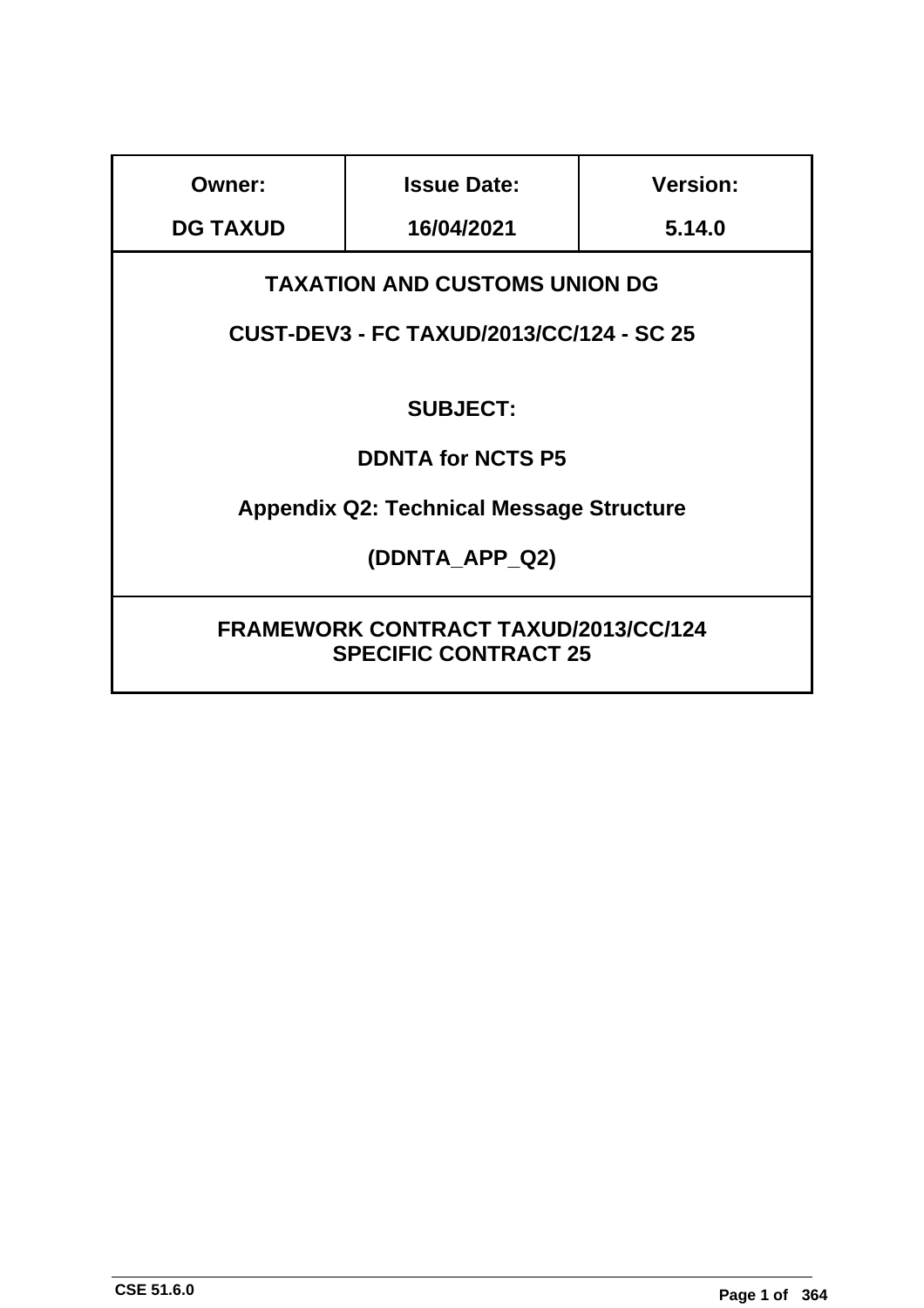**DDNTA for NCTS P5. Version 5.14.0 Aligned to DDNTA RFC-List.34 REF:DDNTA\_APP\_Q2 Appendix Q2: Technical Message Structure 1. Introduction**

## **1. Introduction**

This appendix describes the Technical Message Structure (TMS) of DDNTA for NCTS P5 as a technical implementation of each Functional Message Structure (FMS). The TMS are organized into data groups that contain data items. A data group is not necessarily the equivalent of a database entity. The data items are grouped together in such a way that they build up coherent logical blocks within the scope of each FMS. The Technical Message Structure principles and conventions are defined in DDCOM.

This appendix lists:

- The characteristics of the data groups belonging to the FMS: sequence, number of repetitions, a status value to indicate if the data group is mandatory (R: Required), optional (O: Optional) or conditional (D: Dependent)

- Data group indentation indicates that the data group may contain not only data items but also other groups of data

- Applicable Rules and Conditions to the data groups/data items

- Applicable NCTS P5 Codelists to the data items

In regards to Rules & Conditions, the following classes are used:

- R: Rule
- C: Condition
- T: Technical Rule
- E: Technical Rule for Transition (TRT)
- B: Business Rule for Transition (BRT)
- S: Sequencing Rule
- G: Guideline

The Technical Rules for Transition (Exxxx) and Business Rules for Transition (B1xxx and B2xxx) are defined and applied to all Common Domain messages and only to the following External Domain messages: CC015C and CC013C, leaving each NA to define and apply their own transition rules on their External Domain messages, if needed and where needed, depending on their national transition strategy.

Each NA is invited to assess which TRTs and BRTs are applicable to CC015C and CC013C and other External Domain messages, taking into account their transition strategy applied nationally, in order to ensure that:

- the traders will become familiar with the To-Be structure of the declaration messages (aligned to Annex B) as early as possible

- the transition to the Final Period will be as smooth as possible, with minimum differences impacting the traders operating in NCTS-P5.

Please refer to DDCOM for more detailed description of Rules and Conditions naming conventions.

## **DDNA RFC-List Alignment**

The specific Appendix is aligned to DDNTA RFC-List.34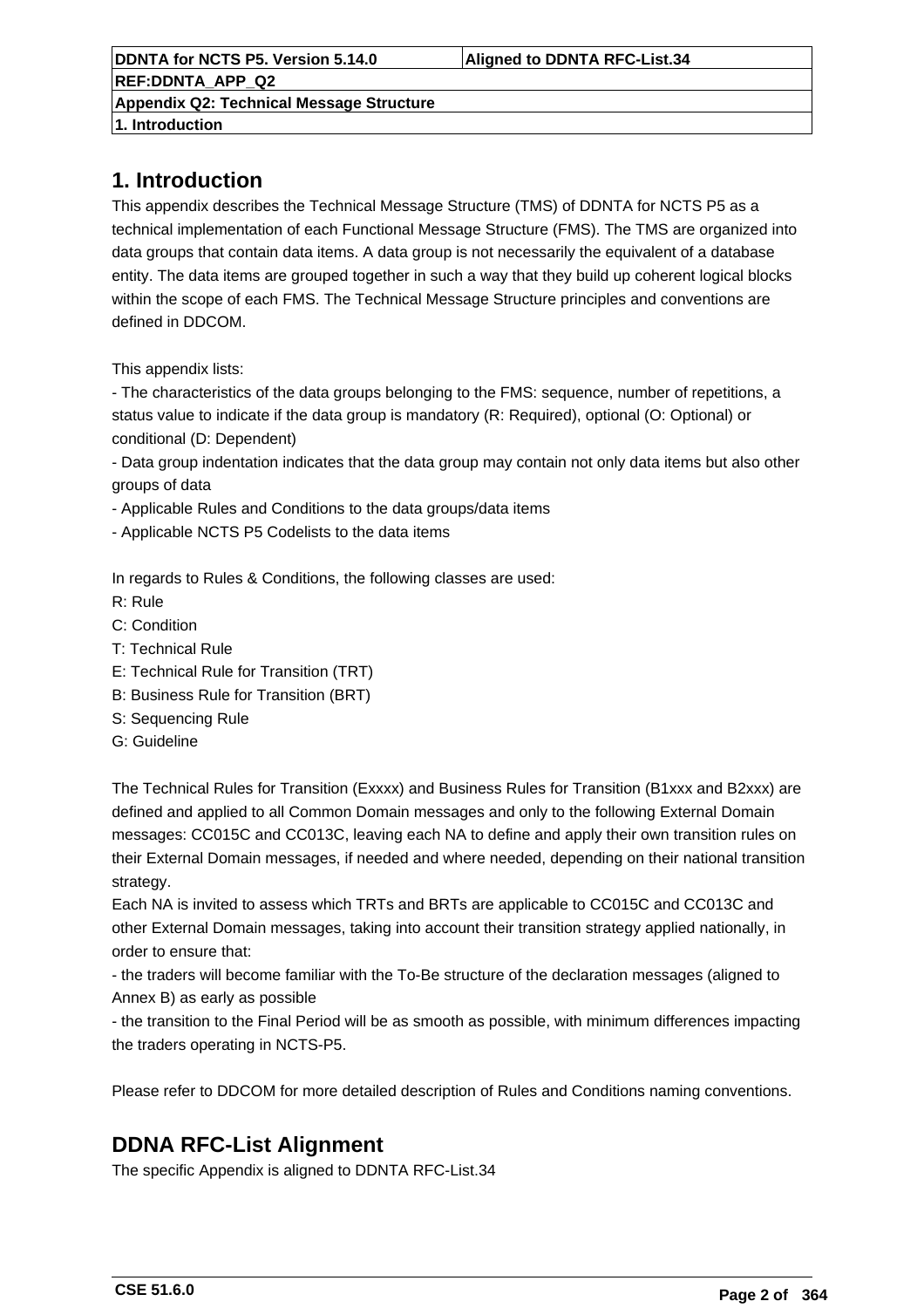**CSE 51.6.0**

**REF:DDNTA\_APP\_Q2 Appendix Q2: Technical Message Structure**

**2. Message Structure for: IE001**

# **2. Message Structure for: IE001**

| <b>IE001</b>                       | (CD001C)                                                                       | <b>ANTICIPATED ARRIVAL RECORD</b> |           |        | (C AAR SND)                                  |
|------------------------------------|--------------------------------------------------------------------------------|-----------------------------------|-----------|--------|----------------------------------------------|
|                                    |                                                                                |                                   |           |        |                                              |
| <b>MESSAGE</b>                     |                                                                                |                                   | 1x        | R      | G0143                                        |
| ---TRANSIT OPERATION               |                                                                                |                                   | 1x        | R      |                                              |
|                                    | --- CUSTOMS OFFICE OF DEPARTURE<br>---CUSTOMS OFFICE OF DESTINATION (DECLARED) |                                   | 1x<br>1x  | R<br>R |                                              |
|                                    | ---CUSTOMS OFFICE OF TRANSIT (DECLARED)                                        |                                   | 9x        | D      | B1836                                        |
|                                    |                                                                                |                                   |           |        | C0030<br>G0030                               |
|                                    | ---CUSTOMS OFFICE OF EXIT FOR TRANSIT (DECLARED)                               |                                   | 9x        | D      | C0587<br>C0812                               |
|                                    | ---HOLDER OF THE TRANSIT PROCEDURE                                             |                                   | 1x        | R      |                                              |
| ------ADDRESS<br>---CONTROL RESULT |                                                                                |                                   | 1x<br>1x  | R<br>R |                                              |
|                                    | ---RISK ANALYSIS IDENTIFICATION                                                |                                   | 1x        | D      | C0813                                        |
| ------RISK ANALYSIS                |                                                                                |                                   | 99999x D  |        | C0251<br>E1402                               |
|                                    |                                                                                |                                   |           |        | G0869                                        |
| ---CONSIGNMENT                     | ---------RISK ANALYSIS RESULT                                                  |                                   | 99x<br>1x | R<br>R | E1406                                        |
| ------CARRIER                      |                                                                                |                                   | 1x        | D      | C0812                                        |
|                                    |                                                                                |                                   |           |        | G0090                                        |
| ------CONSIGNOR                    |                                                                                |                                   | 1x        | O      |                                              |
| ---------ADDRESS<br>-----CONSIGNEE |                                                                                |                                   | 1x<br>1x  | R<br>D | B1823                                        |
|                                    |                                                                                |                                   |           |        | C0001<br>G0001                               |
| ---------ADDRESS                   |                                                                                |                                   | 1x        | R      |                                              |
|                                    | ------ ADDITIONAL SUPPLY CHAIN ACTOR                                           |                                   | 99x       | O      | G0825                                        |
| ------TRANSPORT EQUIPMENT          |                                                                                |                                   | 9999x     | D      | C0872<br>G0103                               |
| ---------SEAL                      |                                                                                |                                   | 99x       | D      | C0569                                        |
| ---------GOODS REFERENCE           |                                                                                |                                   | 9999x     | D      | C0670<br>G0670                               |
|                                    | ------DEPARTURE TRANSPORT MEANS                                                |                                   | 999x      | D      | B1890<br>C0333<br>C0339                      |
|                                    | ------COUNTRY OF ROUTING OF CONSIGNMENT                                        |                                   | 99x       | D      | R0855<br>B1848                               |
|                                    |                                                                                |                                   |           |        | C0586<br>G0061                               |
|                                    | ------ACTIVE BORDER TRANSPORT MEANS                                            |                                   | 9x        | D      | B1894<br>C0908<br>E1406                      |
|                                    |                                                                                |                                   |           |        | R0789                                        |
| ------PLACE OF LOADING             |                                                                                |                                   | 1x        | O      | B1849<br>B2101                               |
| ------ PLACE OF UNLOADING          |                                                                                |                                   | 1x        | D      | S <sub>1011</sub><br>B1854<br>C0191<br>C0812 |
| ------PREVIOUS DOCUMENT            |                                                                                |                                   | 9999x     | O      | E1301<br>G0825                               |
|                                    | ------SUPPORTING DOCUMENT                                                      |                                   | 99x       | O      | E1301<br>G0825                               |
| ------TRANSPORT DOCUMENT           |                                                                                |                                   | 99x       | O      | E1301<br>G0825                               |
| ------ ADDITIONAL REFERENCE        |                                                                                |                                   | 99x       | O      | E1301<br>G0825                               |
|                                    | ------ADDITIONAL INFORMATION                                                   |                                   | 99x       | O      | E1301<br>G0825                               |
| ------TRANSPORT CHARGES            |                                                                                |                                   | 1x        | D      | S <sub>1010</sub><br>C0186<br>C0812          |
| ------HOUSE CONSIGNMENT            |                                                                                |                                   | 999x      | R      | E1406                                        |

**DDNTA for NCTS P5. Version 5.14.0 Aligned to DDNTA RFC-List.34**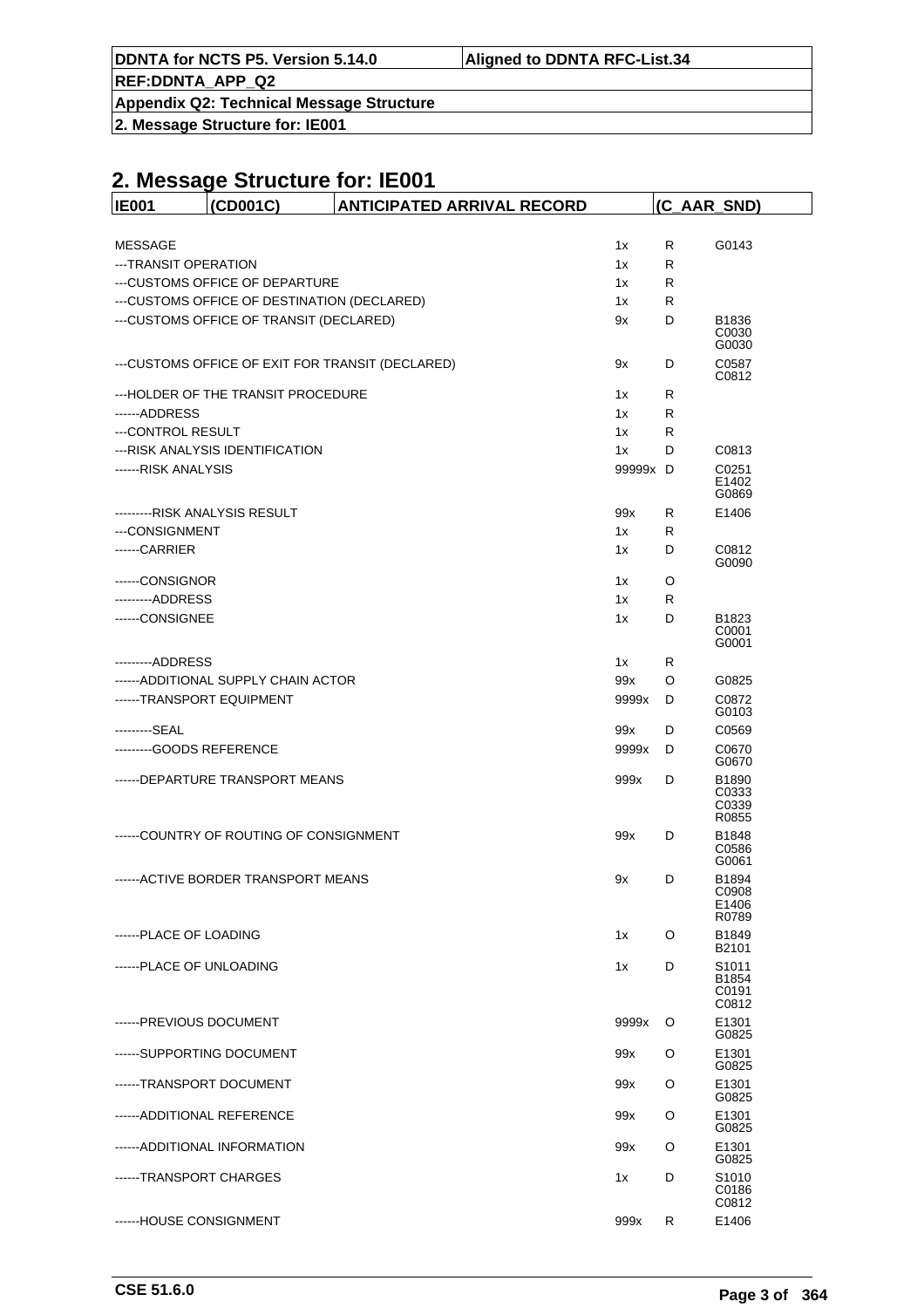#### **REF:DDNTA\_APP\_Q2 Appendix Q2: Technical Message Structure 2. Message Structure for: IE001**

| ---------CONSIGNOR                        | 1x    | D | C0349<br>E1301<br>G0062                            |
|-------------------------------------------|-------|---|----------------------------------------------------|
| ------------ADDRESS                       | 1x    | R |                                                    |
| ---------CONSIGNEE                        | 1x    | D | C0001<br>E1301<br>G0001<br>G0062                   |
| ------------ADDRESS                       | 1x    | R |                                                    |
| ---------ADDITIONAL SUPPLY CHAIN ACTOR    | 99x   | O | G0825                                              |
| ---------DEPARTURE TRANSPORT MEANS        | 999x  | D | C0333<br>C0339<br>E1301<br>G0062<br>R0855          |
| ---------PREVIOUS DOCUMENT                | 99x   | O | E1301<br>G0026                                     |
| --------SUPPORTING DOCUMENT               | 99x   | O | E1301<br>G0825                                     |
| --------TRANSPORT DOCUMENT                | 99x   | O | E1301<br>G0825                                     |
| ---------ADDITIONAL REFERENCE             | 99x   | O | E1301<br>G0825                                     |
| ---------ADDITIONAL INFORMATION           | 99x   | O | E1301<br>G0825                                     |
| ---------TRANSPORT CHARGES                | 1x    | D | S1012<br>C0186<br>C0337<br>C0812<br>E1301<br>G0062 |
| --------CONSIGNMENT ITEM                  | 9999x | R | E1402                                              |
| ------------CONSIGNEE                     | 1x    | O | B1820<br>B2400<br>G0001                            |
| ---------------ADDRESS                    | 1x    | R |                                                    |
| ------------ADDITIONAL SUPPLY CHAIN ACTOR | 99x   | O | G0825                                              |
| -----------COMMODITY                      | 1x    | R |                                                    |
| --------------COMMODITY CODE              | 1x    | D | B1834<br>C0153                                     |
| --------------DANGEROUS GOODS             | 99x   | O | E1406<br>G0300                                     |
| ---------------GOODS MEASURE              | 1x    | O | B1827<br>B2101                                     |
| ------------PACKAGING                     | 99x   | R |                                                    |
| ------------PREVIOUS DOCUMENT             | 99x   | O | B1000<br>E1401<br>G0825                            |
| -----------SUPPORTING DOCUMENT            | 99x   | O | E1407<br>G0825                                     |
| -----------TRANSPORT DOCUMENT             | 99x   | O | B1896<br>B2400<br>E1407                            |
| ------------ADDITIONAL REFERENCE          | 99x   | O | E1407<br>G0825                                     |
| ------------ADDITIONAL INFORMATION        | 99x   | O | G0825                                              |
| ------------TRANSPORT CHARGES             | 1x    | O | B1874<br>B2400                                     |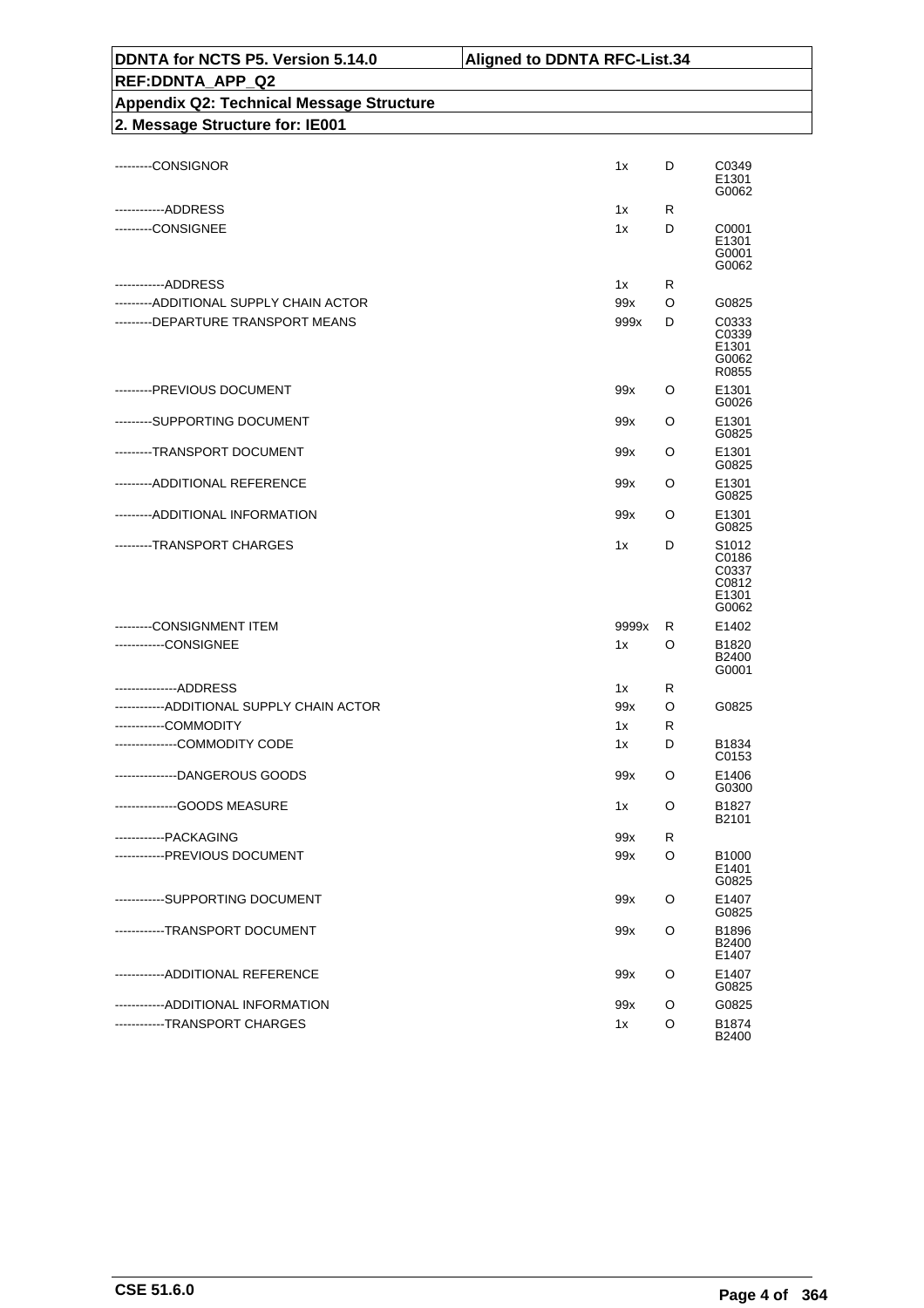| DDNTA for NCTS P5. Version 5.14.0                | <b>Aligned to DDNTA RFC-List.34</b> |                 |              |                |
|--------------------------------------------------|-------------------------------------|-----------------|--------------|----------------|
| <b>REF:DDNTA APP Q2</b>                          |                                     |                 |              |                |
| <b>Appendix Q2: Technical Message Structure</b>  |                                     |                 |              |                |
| 2. Message Structure for: IE001                  |                                     |                 |              |                |
|                                                  |                                     |                 |              |                |
| <b>MESSAGE</b>                                   |                                     |                 |              |                |
| Message sender                                   | R                                   | an35            |              |                |
| Message recipient                                | R                                   | an35            |              |                |
| Preparation date and time                        | R                                   | an19            |              | G0002          |
| Message identification                           | R                                   | an35            |              | G0137          |
|                                                  |                                     |                 |              | T1120          |
| Message type                                     | R                                   | an <sub>6</sub> | CL060        |                |
| Correlation identifier                           | D                                   | an35            |              | C0511<br>G0137 |
|                                                  |                                     |                 |              | T1120          |
| ---TRANSIT OPERATION                             |                                     |                 |              |                |
| <b>MRN</b>                                       | R                                   | an18            |              | G0002          |
|                                                  |                                     |                 |              | R0028          |
| Declaration type                                 | R                                   | an.5            | CL231        | R0601<br>R0909 |
|                                                  |                                     |                 |              | R0911          |
| <b>TIR Carnet number</b>                         | D                                   | an12            |              | C0411          |
|                                                  |                                     |                 |              | R0990          |
| Declaration acceptance date                      | R<br>R                              | an10            |              | G0002          |
| Release date<br>Security                         | R                                   | an10<br>n1      | CL217        | G0002          |
| Reduced dataset indicator                        | R                                   | n1              | CL027        |                |
| Specific circumstance indicator                  | D                                   | an3             | CL296        | C0812          |
| <b>Binding itinerary</b>                         | R                                   | n1              | <b>CL027</b> |                |
| ---CUSTOMS OFFICE OF DEPARTURE                   |                                     |                 |              |                |
| Reference number                                 |                                     |                 |              |                |
|                                                  | R                                   | an8             | CL171        | R0901          |
| ---CUSTOMS OFFICE OF DESTINATION (DECLARED)      |                                     |                 |              |                |
| Reference number                                 | R                                   | an8             | CL172        | R0901<br>R0904 |
|                                                  |                                     |                 |              | R0905          |
| ---CUSTOMS OFFICE OF TRANSIT (DECLARED)          |                                     |                 |              |                |
| Sequence number                                  | R                                   | n.5             |              | R0987          |
| Reference number                                 | R                                   | an <sub>8</sub> | CL173        | B1813          |
|                                                  |                                     |                 |              | G0142<br>R0003 |
|                                                  |                                     |                 |              | R0006          |
|                                                  |                                     |                 |              | R0906          |
| Arrival date and time (estimated)                | D                                   | an19            |              | B1831<br>C0598 |
|                                                  |                                     |                 |              | G0002          |
| ---CUSTOMS OFFICE OF EXIT FOR TRANSIT (DECLARED) |                                     |                 |              |                |
| Sequence number                                  | R                                   | n5              |              | R0987          |
| Reference number                                 | R                                   | an8             | <b>CL175</b> | R0103          |
| ---HOLDER OF THE TRANSIT PROCEDURE               |                                     |                 |              |                |
| Identification number                            | O                                   | an17            |              | G0120          |
| TIR holder identification number                 | D                                   | an17            |              | C0904          |
|                                                  |                                     |                 |              | G0002          |
| Name                                             | R                                   | an70            |              | E1104          |
| ------ADDRESS                                    |                                     |                 |              |                |
| Street and number                                | R                                   | an70            |              | E1104          |
| Postcode                                         | D                                   | an17            |              | C0505          |
|                                                  |                                     |                 |              | E1102          |
| City                                             | R                                   | an35            |              |                |
| Country                                          | R                                   | a2              | CL199        |                |
| ---CONTROL RESULT                                |                                     |                 |              |                |
| Code                                             | R                                   | an2             | CL196        | G0126<br>R0910 |
|                                                  |                                     |                 |              | R0912          |
| Date                                             | R                                   | an10            |              | G0002          |
|                                                  | O                                   |                 |              | G0127          |
| Text                                             |                                     | an512           |              |                |

**---RISK ANALYSIS IDENTIFICATION**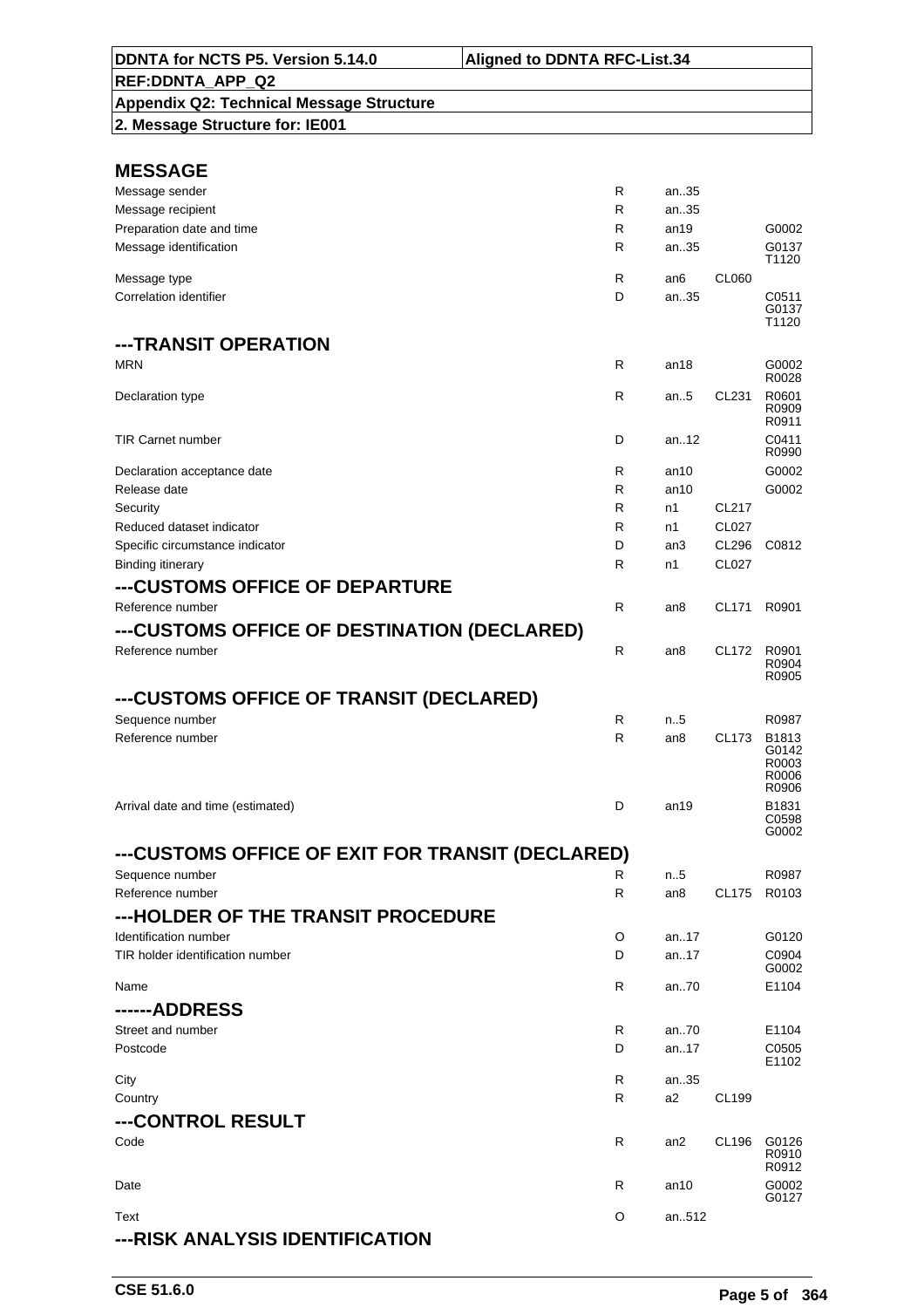| DDNTA for NCTS P5. Version 5.14.0               | <b>Aligned to DDNTA RFC-List.34</b> |                            |                |
|-------------------------------------------------|-------------------------------------|----------------------------|----------------|
| <b>REF:DDNTA APP Q2</b>                         |                                     |                            |                |
| <b>Appendix Q2: Technical Message Structure</b> |                                     |                            |                |
| 2. Message Structure for: IE001                 |                                     |                            |                |
|                                                 |                                     |                            |                |
| Code                                            | R<br>a1                             | CL107                      | G0041          |
| ------RISK ANALYSIS                             |                                     |                            |                |
| Sequence number                                 | R<br>n.5                            |                            | R0987          |
| Declaration goods item number                   | O<br>n.5                            |                            | G0003          |
|                                                 |                                     |                            | R0021          |
| --------RISK ANALYSIS RESULT                    |                                     |                            |                |
| Sequence number<br>Code                         | n.5<br>R<br>D<br>an17               |                            | R0987<br>C0715 |
|                                                 |                                     |                            | E1101          |
|                                                 |                                     |                            | G0002<br>G0821 |
| Risk area code                                  | D<br>an.7                           | <b>CL740</b>               | C0715          |
| Text                                            | an512<br>O                          |                            | E1116          |
| ---CONSIGNMENT                                  |                                     |                            |                |
| Country of dispatch                             | D<br>a2                             | <b>CL008</b>               | C0909          |
|                                                 |                                     |                            | G0988<br>C0343 |
| Country of destination<br>Container indicator   | D<br>a2<br>R<br>n1                  | CL <sub>008</sub><br>CL027 |                |
| Inland mode of transport                        | D<br>n1                             | CL218                      | C0399          |
| Mode of transport at the border                 | D<br>n1                             | CL218                      | B1899          |
|                                                 |                                     |                            | C0029<br>G0020 |
| Gross mass                                      | R<br>n.16,6                         |                            | E1109          |
|                                                 |                                     |                            | R0994          |
| Reference number UCR                            | D<br>an70                           |                            | B1895<br>C0502 |
|                                                 |                                     |                            | G0002          |
| ------CARRIER                                   |                                     |                            |                |
| Identification number                           | R<br>an17                           |                            | G0002          |
|                                                 |                                     |                            | G0201<br>R0840 |
| <b>-CONSIGNOR</b>                               |                                     |                            |                |
| <b>Identification number</b>                    | O<br>an. $.17$                      |                            | G0002          |
| Name                                            | R<br>an.70                          |                            | E1104          |
| ---------ADDRESS                                |                                     |                            |                |
| Street and number                               | R<br>an.70                          |                            | E1104          |
| Postcode                                        | D<br>an17                           |                            | C0505          |
| City                                            | R<br>an35                           |                            | E1102          |
| Country                                         | a2<br>R                             | <b>CL199</b>               |                |
| ------CONSIGNEE                                 |                                     |                            |                |
| Identification number                           | O<br>an17                           |                            | R0851          |
| Name                                            | R<br>an.70                          |                            | E1104          |
| ---------ADDRESS                                |                                     |                            |                |
| Street and number                               | R<br>an70                           |                            | E1104          |
| Postcode                                        | D<br>an17                           |                            | C0505          |
|                                                 | R                                   |                            | E1102          |
| City<br>Country                                 | an35<br>R<br>a <sub>2</sub>         | CL199                      |                |
| ------ADDITIONAL SUPPLY CHAIN ACTOR             |                                     |                            |                |
| Sequence number                                 | R<br>n.5                            |                            | R0987          |
| Role                                            | a.3<br>R                            | <b>CL704</b>               |                |
| <b>Identification number</b>                    | R<br>an17                           |                            | G0002          |
|                                                 |                                     |                            | G0201<br>R0840 |
| ------TRANSPORT EQUIPMENT                       |                                     |                            |                |
| Sequence number                                 | R<br>n.5                            |                            | R0987          |
| Container identification number                 | D<br>an17                           |                            | C0055          |
|                                                 |                                     |                            | G0002          |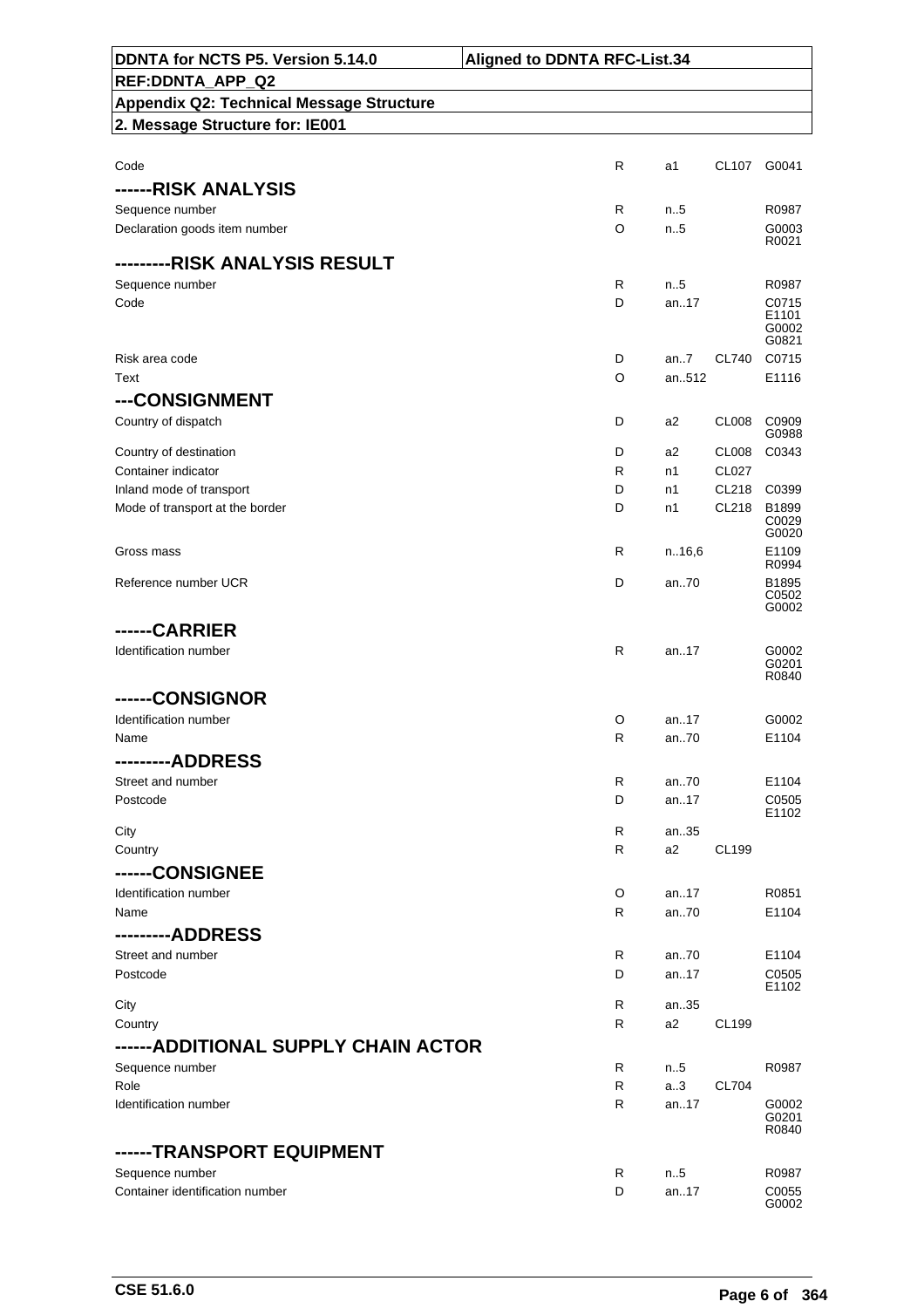| DDNTA for NCTS P5. Version 5.14.0               | <b>Aligned to DDNTA RFC-List.34</b> |              |              |                            |
|-------------------------------------------------|-------------------------------------|--------------|--------------|----------------------------|
| REF:DDNTA_APP_Q2                                |                                     |              |              |                            |
| <b>Appendix Q2: Technical Message Structure</b> |                                     |              |              |                            |
| 2. Message Structure for: IE001                 |                                     |              |              |                            |
|                                                 |                                     |              |              |                            |
| Number of seals                                 | R.                                  | n.A          |              | B1832                      |
|                                                 |                                     |              |              | G0165<br>R0021             |
|                                                 |                                     |              |              | R0106<br>R0448             |
| ---------SEAL                                   |                                     |              |              |                            |
| Sequence number                                 | R.                                  | n.5          |              | R0987                      |
| Identifier                                      | R.                                  | an.20        |              | R0107                      |
|                                                 |                                     |              |              |                            |
| Sequence number                                 | R                                   | n5           |              | R0987                      |
| Declaration goods item number                   | R.                                  | n.5          |              | G0006                      |
| ------DEPARTURE TRANSPORT MEANS                 |                                     |              |              |                            |
| Sequence number                                 | R                                   | n5           |              | R0987                      |
| Type of identification                          | O                                   | n2           | CL750        | B2101                      |
|                                                 |                                     |              |              | R0472<br>R0474             |
|                                                 |                                     |              |              | R0476                      |
| Identification number                           | O                                   | an35         |              | B1815<br>B <sub>2101</sub> |
|                                                 |                                     |              |              | E1103<br>R0473             |
| Nationality                                     | O                                   | a2           | CL165        | B2101                      |
| ------COUNTRY OF ROUTING OF CONSIGNMENT         |                                     |              |              |                            |
| Sequence number                                 | R                                   | n.5          |              | R0987                      |
| Country                                         | R                                   | a2           | CL008        |                            |
| ------ACTIVE BORDER TRANSPORT MEANS             |                                     |              |              |                            |
| Sequence number                                 | R.                                  | n5           |              | R0987                      |
| Customs office at border reference number       | O                                   | an8          | CL141        | B2101                      |
| Type of identification                          | O                                   | n2           | CL219        | G0789<br>B1838             |
|                                                 |                                     |              |              | B2101                      |
| Identification number                           | O                                   | an35         |              | B1811<br>B1838             |
|                                                 |                                     |              |              | B2101                      |
|                                                 |                                     |              |              | E1103<br>R0076             |
| Nationality                                     | O                                   | a2           | CL165        | B1850                      |
| Conveyance reference number                     | D                                   | an35         |              | B2101<br>B2200             |
|                                                 |                                     |              |              | C0531                      |
|                                                 |                                     |              |              | G0002<br>R0315             |
| ------PLACE OF LOADING                          |                                     |              |              |                            |
| UN LOCODE                                       | O                                   | an.17        | <b>CL244</b> |                            |
| Country                                         | D                                   | a2           | CL008        | C0387                      |
| Location                                        | D                                   | an35         |              | C0387<br>E1114             |
| ------PLACE OF UNLOADING                        |                                     |              |              |                            |
| UN LOCODE                                       | O                                   | an17         | <b>CL244</b> |                            |
| Country                                         | D                                   | a2           | <b>CL008</b> | C0387                      |
| Location                                        | D                                   | an35         |              | C0387                      |
| ------PREVIOUS DOCUMENT                         |                                     |              |              |                            |
| Sequence number                                 | R                                   | n.5          |              | R0987                      |
| <b>Type</b>                                     | R                                   | an4          | CL214        | G0057                      |
|                                                 |                                     |              |              | R0020                      |
| Reference number<br>Complement of information   | R<br>O                              | an70<br>an35 |              | R0021                      |
| ------SUPPORTING DOCUMENT                       |                                     |              |              |                            |
| Sequence number                                 | R                                   | n.5          |              | R0987                      |
| Type                                            | R                                   | an4          | CL213        | G0057                      |
| Reference number                                | R                                   | an70         |              | R0021                      |
| Document line item number                       | O                                   | n.5          |              |                            |
| Complement of information                       | O                                   | an35         |              |                            |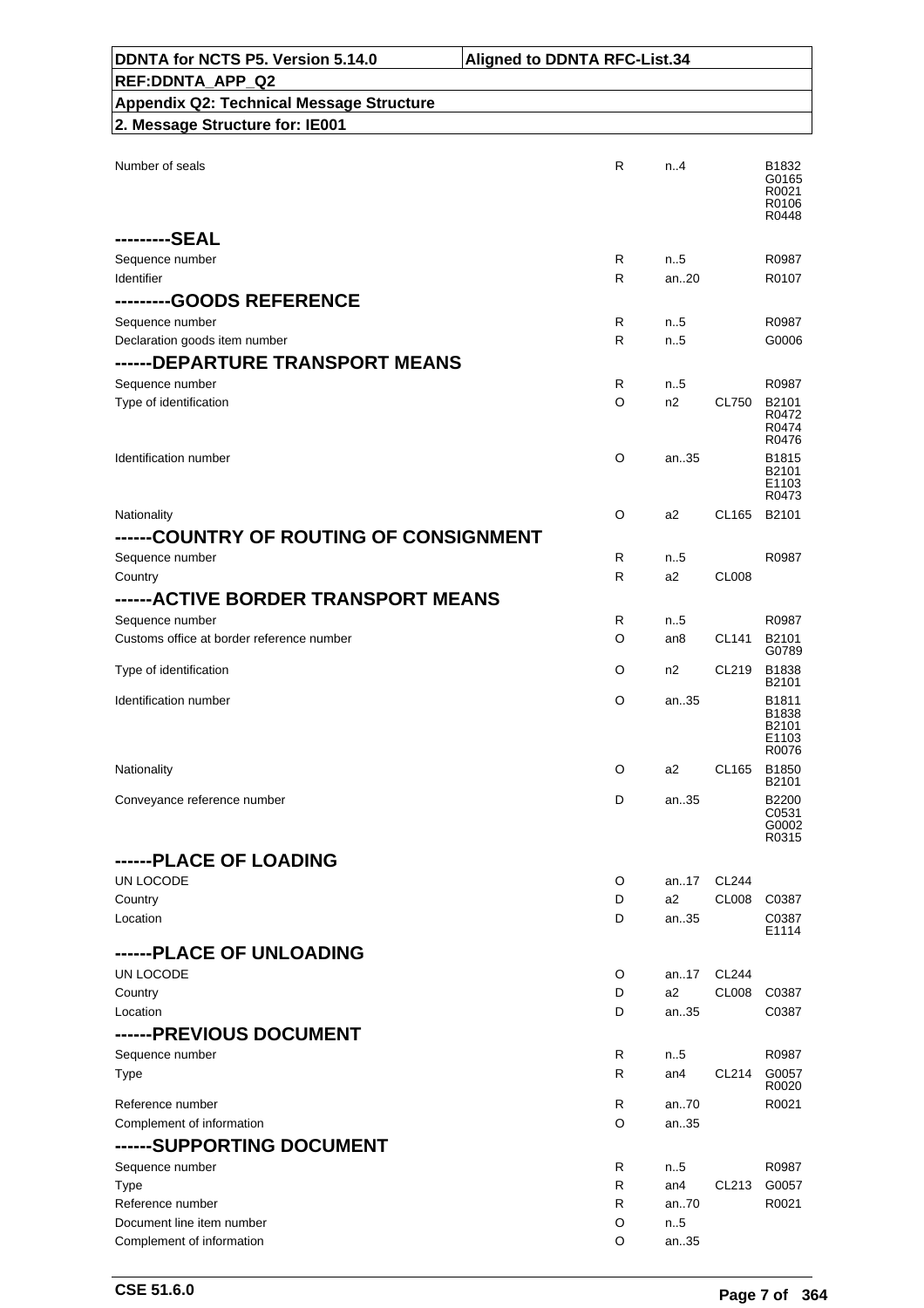| DDNTA for NCTS P5. Version 5.14.0               | <b>Aligned to DDNTA RFC-List.34</b> |                                             |
|-------------------------------------------------|-------------------------------------|---------------------------------------------|
| <b>REF:DDNTA APP Q2</b>                         |                                     |                                             |
| <b>Appendix Q2: Technical Message Structure</b> |                                     |                                             |
| 2. Message Structure for: IE001                 |                                     |                                             |
|                                                 |                                     |                                             |
| ------TRANSPORT DOCUMENT                        |                                     |                                             |
| Sequence number                                 | R                                   | n.5<br>R0987                                |
| Type                                            | R                                   | CL754<br>G0057<br>an <sub>4</sub>           |
| Reference number                                | R                                   | an70<br>R0021                               |
| ------ADDITIONAL REFERENCE                      |                                     |                                             |
| Sequence number<br>Type                         | R<br>R                              | $n_{.}.5$<br>R0987<br>CL380<br>an4<br>G0057 |
| Reference number                                | O                                   | an70<br>R0021                               |
| ------ ADDITIONAL INFORMATION                   |                                     |                                             |
| Sequence number                                 | R                                   | R0987<br>$n_{.}.5$                          |
| Code                                            | R                                   | G0057<br>an <sub>5</sub><br>CL239           |
| Text                                            | O                                   | R3060<br>an512                              |
| ------TRANSPORT CHARGES                         |                                     |                                             |
| Method of payment                               | R.<br>a1                            | CL116                                       |
| ------HOUSE CONSIGNMENT                         |                                     |                                             |
| Sequence number                                 | R                                   | $n_{.}.5$<br>R0987                          |
| Country of dispatch                             | D<br>a2                             | <b>CL008</b><br>C0909                       |
|                                                 |                                     | E1301<br>G0062                              |
|                                                 |                                     | G0988                                       |
| Gross mass                                      | R                                   | n.16,6<br>R0983                             |
| Reference number UCR                            | D                                   | an70<br>C0502<br>E1301                      |
|                                                 |                                     | G0002<br>G0062                              |
| Security indicator from export declaration      | O<br>n1                             | CL217<br>G0025                              |
|                                                 |                                     | G0026                                       |
| --------CONSIGNOR                               |                                     |                                             |
| Identification number<br>Name                   | O<br>R                              | G0002<br>an17<br>an70                       |
| -----------ADDRESS                              |                                     |                                             |
| Street and number                               | R                                   | an70                                        |
| Postcode                                        | D                                   | an17<br>C0505                               |
| City                                            | R                                   | an35                                        |
| Country                                         | R<br>a2                             | CL199                                       |
| ---------CONSIGNEE                              |                                     |                                             |
| Identification number                           | O                                   | R0851<br>an17                               |
| Name                                            | R                                   | an70                                        |
| ------------ADDRESS                             |                                     |                                             |
| Street and number                               | R<br>D                              | an70<br>an17                                |
| Postcode<br>City                                | R                                   | C0505<br>an35                               |
| Country                                         | R<br>a2                             | CL199                                       |
| ---------ADDITIONAL SUPPLY CHAIN ACTOR          |                                     |                                             |
| Sequence number                                 | R                                   | n.5<br>R0987                                |
| Role                                            | R                                   | a.3<br>CL704                                |
| Identification number                           | R                                   | an17<br>G0002<br>G0201                      |
|                                                 |                                     | R0840                                       |
| ---------DEPARTURE TRANSPORT MEANS              |                                     |                                             |
| Sequence number                                 | R.                                  | n.5<br>R0987                                |
| Type of identification                          | R<br>n <sub>2</sub>                 | <b>CL750</b><br>R0472<br>R0474              |
|                                                 |                                     | R0476                                       |
| <b>Identification number</b>                    | R                                   | R0473<br>an35                               |
| Nationality                                     | R<br>a2                             | CL165                                       |
| ---------PREVIOUS DOCUMENT<br>Sequence number   | R                                   | R0987<br>n.5                                |
|                                                 |                                     |                                             |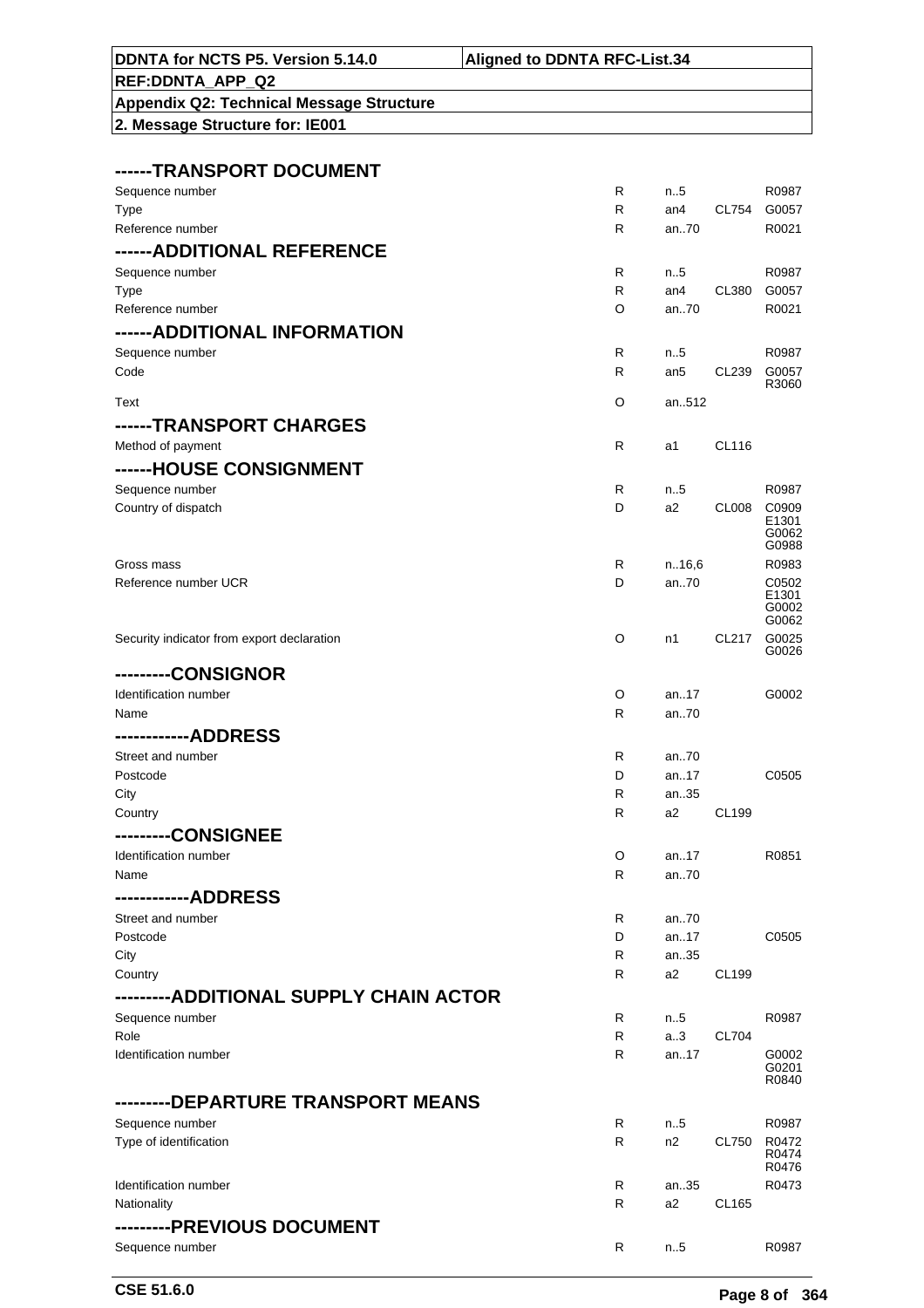| DDNTA for NCTS P5. Version 5.14.0               | <b>Aligned to DDNTA RFC-List.34</b> |                   |                |
|-------------------------------------------------|-------------------------------------|-------------------|----------------|
| REF:DDNTA_APP_Q2                                |                                     |                   |                |
| <b>Appendix Q2: Technical Message Structure</b> |                                     |                   |                |
| 2. Message Structure for: IE001                 |                                     |                   |                |
|                                                 |                                     |                   |                |
| <b>Type</b>                                     | R<br>an4                            | <b>CL228</b>      |                |
| Reference number                                | $\mathsf{R}$<br>an70                |                   | R0416          |
| Complement of information                       | O<br>an35                           |                   |                |
| --------SUPPORTING DOCUMENT                     |                                     |                   |                |
|                                                 |                                     |                   |                |
| Sequence number                                 | R<br>n.5<br>R                       | CL213             | R0987<br>G0057 |
| <b>Type</b><br>Reference number                 | an4<br>R<br>an70                    |                   | R0021          |
| Document line item number                       | O<br>n.5                            |                   |                |
| Complement of information                       | O<br>an35                           |                   |                |
|                                                 |                                     |                   |                |
| ---------TRANSPORT DOCUMENT                     |                                     |                   |                |
| Sequence number                                 | R<br>n.5                            |                   | R0987          |
| <b>Type</b><br>Reference number                 | R<br>an4<br>$\mathsf{R}$<br>an70    | CL754             | G0057<br>R0021 |
|                                                 |                                     |                   |                |
| ---------ADDITIONAL REFERENCE                   |                                     |                   |                |
| Sequence number                                 | R<br>n.5                            |                   | R0987          |
| <b>Type</b>                                     | R<br>an4                            | CL380             | G0057          |
| Reference number                                | O<br>an.70                          |                   | R0021          |
| --------ADDITIONAL INFORMATION                  |                                     |                   |                |
| Sequence number                                 | R<br>n.5                            |                   | R0987          |
| Code                                            | R<br>an <sub>5</sub>                | CL239             | G0057<br>R3062 |
| Text                                            | O<br>an512                          |                   |                |
| --------TRANSPORT CHARGES                       |                                     |                   |                |
|                                                 | $\mathsf{R}$                        |                   |                |
| Method of payment                               | a1                                  | CL116             |                |
| --------CONSIGNMENT ITEM                        |                                     |                   |                |
| Goods item number                               | R<br>n.5                            |                   | R0988          |
| Declaration goods item number                   | R<br>n.5                            |                   | R0007          |
| Declaration type                                | D<br>an.5                           | CL232             | C0045<br>G0062 |
|                                                 |                                     |                   | R0601          |
| Country of dispatch                             | D<br>a2                             | <b>CL008</b>      | R0909<br>C0909 |
|                                                 |                                     |                   | G0062          |
|                                                 |                                     |                   | G0988          |
| Country of destination                          | D<br>a2                             | CL <sub>008</sub> | C0343<br>G0062 |
| Reference number UCR                            | D<br>an.70                          |                   | B1895          |
|                                                 |                                     |                   | C0502          |
|                                                 |                                     |                   | G0002<br>G0062 |
| -----------CONSIGNEE                            |                                     |                   |                |
| Identification number                           | O<br>an17                           |                   | R0851          |
| Name                                            | R<br>an.70                          |                   | E1104          |
| ---------------ADDRESS                          |                                     |                   |                |
| Street and number                               | R<br>an70                           |                   | E1104          |
| Postcode                                        | O<br>an17                           |                   | B1822          |
|                                                 |                                     |                   | E1102          |
| City                                            | R<br>an35                           |                   |                |
| Country                                         | R<br>a2                             | CL199             |                |
| ------------ADDITIONAL SUPPLY CHAIN ACTOR       |                                     |                   |                |
| Sequence number                                 | R<br>n5                             |                   | R0987          |
| Role                                            | R<br>a3                             | CL704             |                |
| Identification number                           | R<br>an17                           |                   | G0002          |
|                                                 |                                     |                   | G0201<br>R0840 |
| -----------COMMODITY                            |                                     |                   |                |
| Description of goods                            | R.<br>an512                         |                   | E1107          |
| CUS code                                        | O<br>an9                            | CL016             |                |
|                                                 |                                     |                   |                |
|                                                 |                                     |                   |                |
| Harmonized System sub-heading code              | R<br>an6                            | CL152             |                |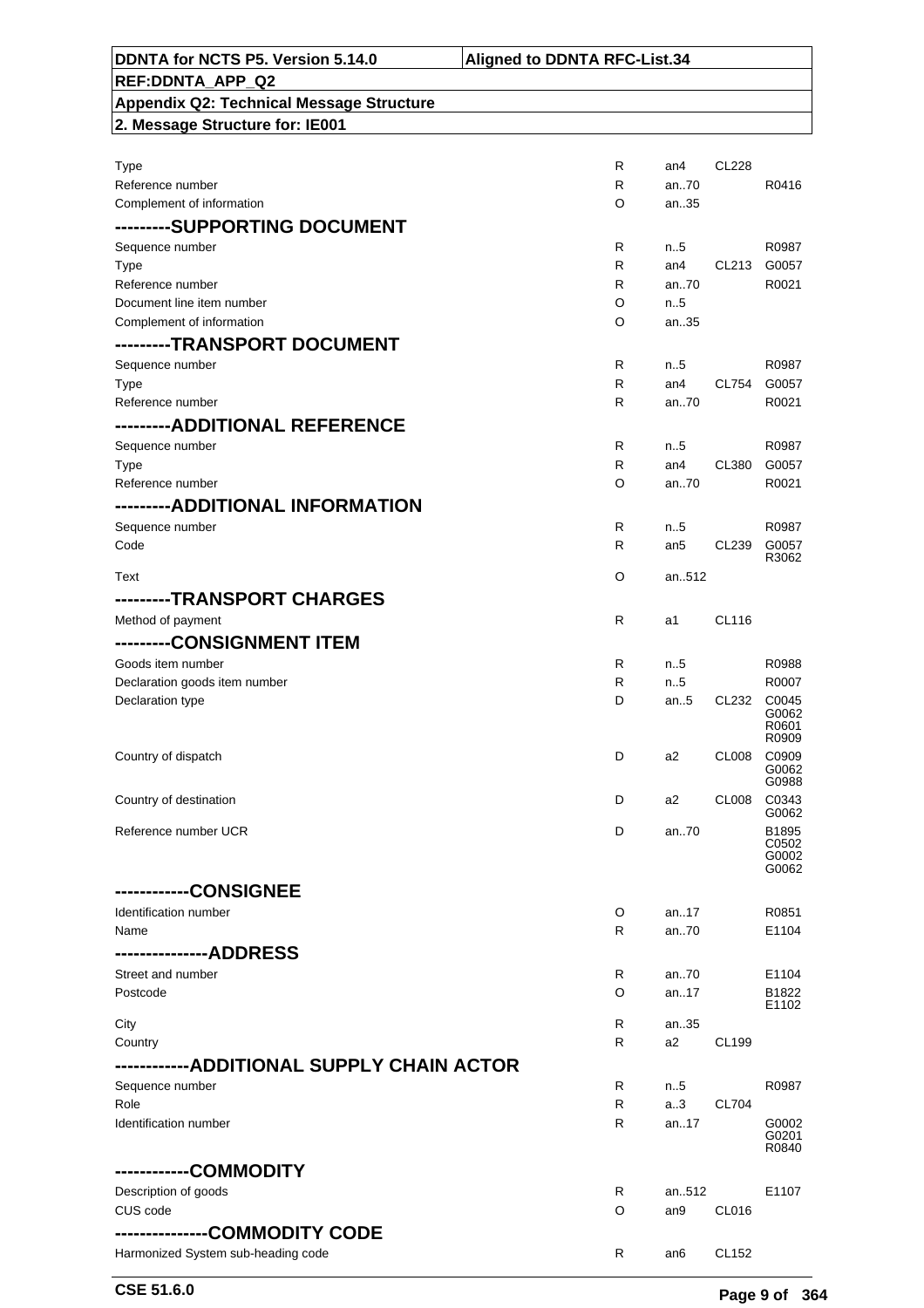| DDNTA for NCTS P5. Version 5.14.0               | <b>Aligned to DDNTA RFC-List.34</b> |       |                                           |
|-------------------------------------------------|-------------------------------------|-------|-------------------------------------------|
| <b>REF:DDNTA APP Q2</b>                         |                                     |       |                                           |
| <b>Appendix Q2: Technical Message Structure</b> |                                     |       |                                           |
| 2. Message Structure for: IE001                 |                                     |       |                                           |
|                                                 |                                     |       |                                           |
| Combined nomenclature code                      | O<br>an2                            |       | R0060                                     |
|                                                 |                                     |       |                                           |
| Sequence number                                 | R<br>n.5                            |       | R0987                                     |
| <b>UN Number</b>                                | R<br>an4                            | CL101 |                                           |
|                                                 |                                     |       |                                           |
| Gross mass                                      | O<br>n.16,6                         |       | B1860<br>B2101<br>E1109<br>R0021<br>R0221 |
| Net mass                                        | D<br>n.16,6                         |       | B1805<br>B1862<br>C0837<br>E1109<br>R0223 |
| ------------PACKAGING                           |                                     |       |                                           |
| Sequence number                                 | R<br>n.5                            |       | R0987                                     |
| Type of packages<br>Number of packages          | R<br>an2<br>D<br>n.8                | CL017 | C0060                                     |
|                                                 |                                     |       | E1111<br>R0021<br>R0364                   |
| Shipping marks                                  | D<br>an512                          |       | C0060<br>E1105<br>G0024                   |
| ------------PREVIOUS DOCUMENT                   |                                     |       |                                           |
| Sequence number                                 | R<br>n.5                            |       | R0987                                     |
| <b>Type</b>                                     | R<br>an4                            | CL214 | G0057<br>R0020                            |
| Reference number                                | R<br>an70                           |       | E1104<br>R0021                            |
| Goods item number                               | O<br>n.5                            |       |                                           |
| Complement of information                       | O<br>an35                           |       | E1117                                     |
| ----------SUPPORTING DOCUMENT                   |                                     |       |                                           |
| Sequence number                                 | R<br>$n_{.}.5$                      |       | R0987                                     |
| Type<br>Reference number                        | R<br>an4<br>R<br>an70               | CL213 | G0057<br>E1104                            |
|                                                 |                                     |       | R0021                                     |
| Document line item number                       | O<br>$n_{.}.5$                      |       |                                           |
| Complement of information                       | O<br>an35                           |       | E1117                                     |
|                                                 |                                     |       |                                           |
| Sequence number<br>Type                         | R<br>n.5<br>R<br>an4                | CL754 | R0987<br>G0057                            |
| Reference number                                | R<br>an70                           |       | E1104                                     |
|                                                 |                                     |       | R0021                                     |
| -----------ADDITIONAL REFERENCE                 |                                     |       |                                           |
| Sequence number                                 | R<br>n.5                            |       | R0987                                     |
| Type<br>Reference number                        | R<br>an4<br>O<br>an70               | CL380 | G0057<br>E1104                            |
|                                                 |                                     |       | R0021                                     |
| ----------ADDITIONAL INFORMATION                |                                     |       |                                           |
| Sequence number                                 | R<br>n.5                            |       | R0987                                     |
| Code                                            | R<br>an5                            | CL239 | B1814<br>G0057<br>R3061                   |
| Text                                            | O<br>an512                          |       |                                           |
| -----------TRANSPORT CHARGES                    |                                     |       |                                           |
| Method of payment                               | R<br>a1                             | CL116 |                                           |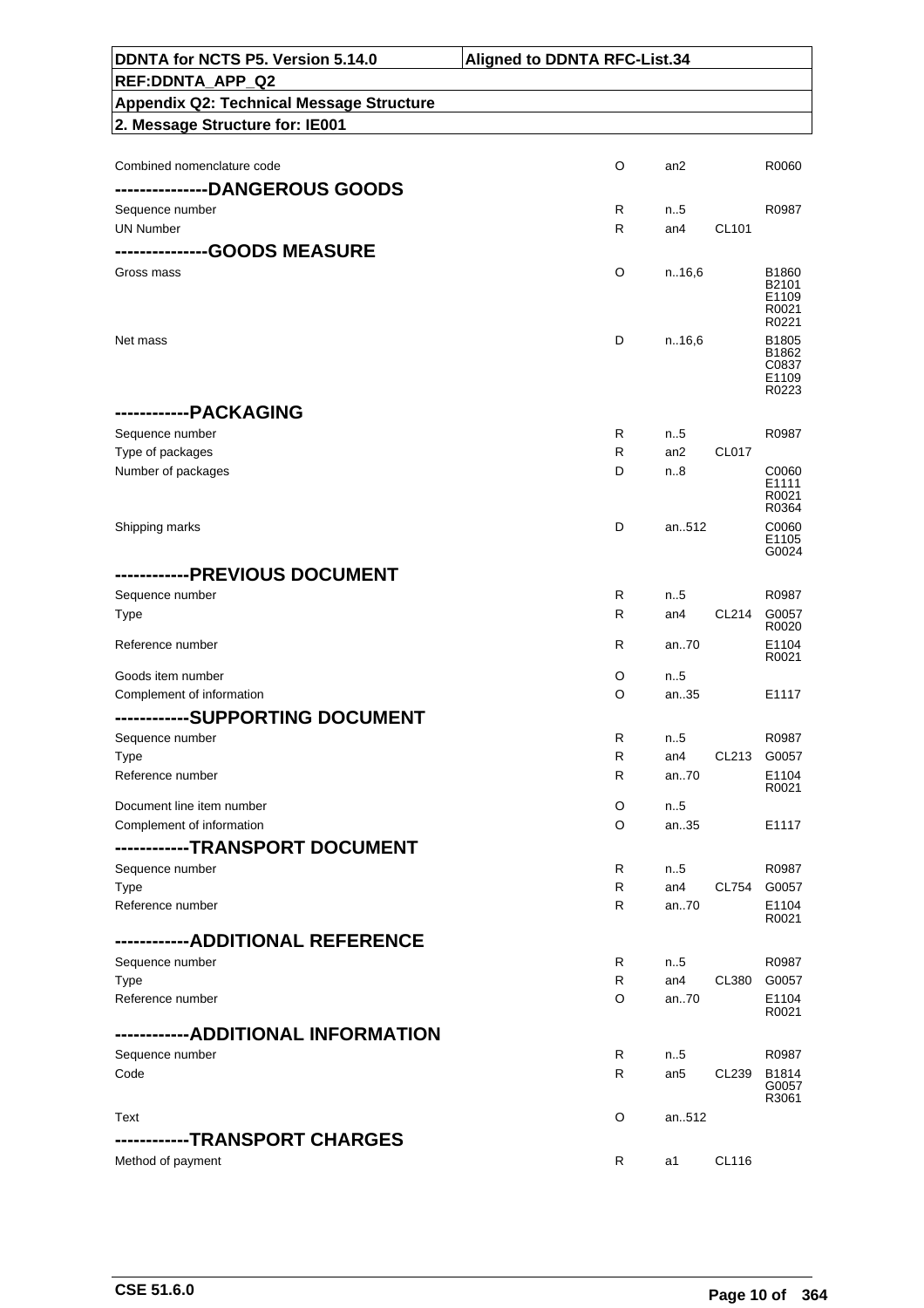|  | DDNTA for NCTS P5. Version 5.14.0 |  |
|--|-----------------------------------|--|
|  |                                   |  |

**Aligned to DDNTA RFC-List.34** 

**REF:DDNTA\_APP\_Q2**

**Appendix Q2: Technical Message Structure**

**2. Message Structure for: IE002**

| <b>IE002</b>         | $ $ (CD002C)                              | <b>ANTICIPATED ARRIVAL RECORD</b><br><b>IREQUEST</b> |    | (C_AAR_REQ) |
|----------------------|-------------------------------------------|------------------------------------------------------|----|-------------|
|                      |                                           |                                                      |    |             |
| MESSAGE              |                                           |                                                      | 1x | R           |
| ---TRANSIT OPERATION |                                           |                                                      | 1x | R           |
|                      | ---CUSTOMS OFFICE OF DESTINATION (ACTUAL) |                                                      | 1х | R           |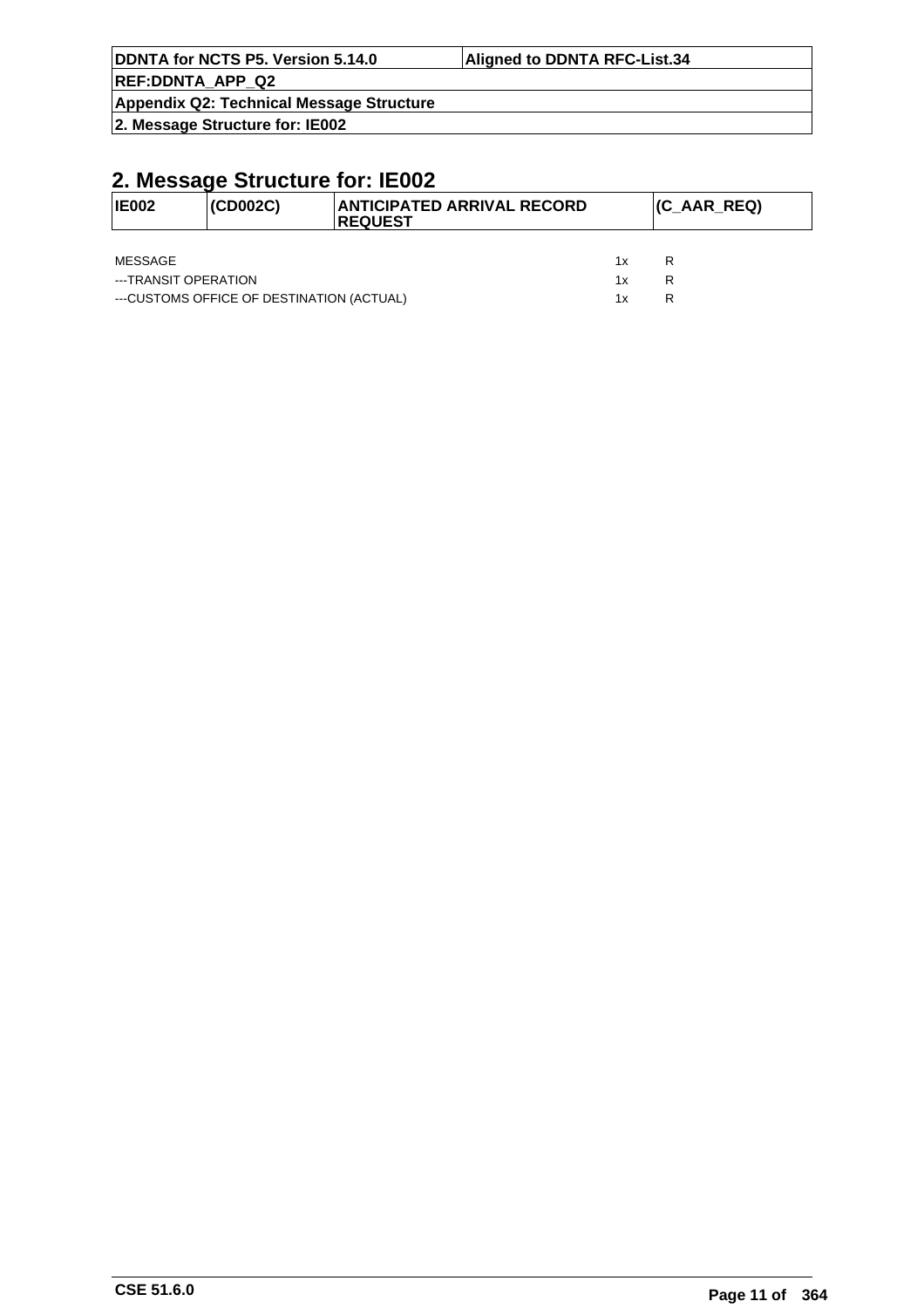| DDNTA for NCTS P5. Version 5.14.0               | <b>Aligned to DDNTA RFC-List.34</b> |                 |              |                         |
|-------------------------------------------------|-------------------------------------|-----------------|--------------|-------------------------|
| <b>REF:DDNTA APP Q2</b>                         |                                     |                 |              |                         |
| <b>Appendix Q2: Technical Message Structure</b> |                                     |                 |              |                         |
| 2. Message Structure for: IE002                 |                                     |                 |              |                         |
|                                                 |                                     |                 |              |                         |
| <b>MESSAGE</b>                                  |                                     |                 |              |                         |
| Message sender                                  | R                                   | an.35           |              |                         |
| Message recipient                               | R                                   | an35            |              |                         |
| Preparation date and time                       | R                                   | an19            |              | G0002                   |
| Message identification                          | R                                   | an35            |              | G0137<br>T1120          |
| Message type                                    | R                                   | an6             | CL060        |                         |
| Correlation identifier                          | D                                   | an.35           |              | C0511<br>G0137<br>T1120 |
| ---TRANSIT OPERATION                            |                                     |                 |              |                         |
| <b>MRN</b>                                      | R                                   | an18            |              | G0002<br>R0028          |
| ---CUSTOMS OFFICE OF DESTINATION (ACTUAL)       |                                     |                 |              |                         |
| Reference number                                | R                                   | an <sub>8</sub> | <b>CL172</b> |                         |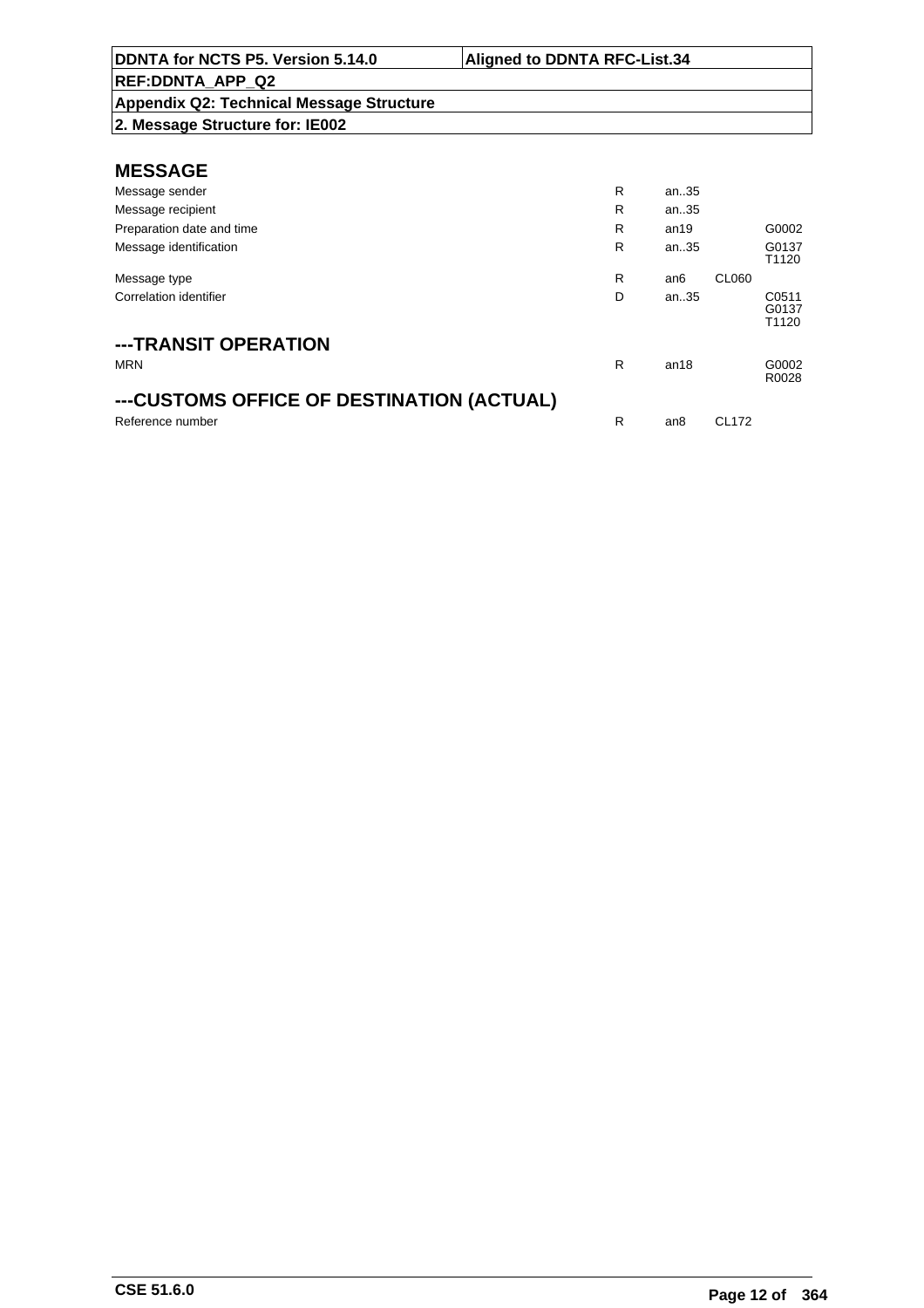**REF:DDNTA\_APP\_Q2**

**Appendix Q2: Technical Message Structure**

**2. Message Structure for: IE003**

| <b>IE003</b>                           | (CD003C)                                         | <b>ANTICIPATED ARRIVAL RECORD</b><br><b>RESPONSE</b> |          |        | (C_AAR_RSP)                                  |
|----------------------------------------|--------------------------------------------------|------------------------------------------------------|----------|--------|----------------------------------------------|
|                                        |                                                  |                                                      |          |        |                                              |
| <b>MESSAGE</b><br>---TRANSIT OPERATION |                                                  |                                                      | 1x<br>1x | R<br>R | G0143                                        |
|                                        | ---CUSTOMS OFFICE OF DEPARTURE                   |                                                      | 1x       | D      | C0811                                        |
|                                        | ---CUSTOMS OFFICE OF DESTINATION (DECLARED)      |                                                      | 1x       | D      | C0365                                        |
|                                        | ---CUSTOMS OFFICE OF DESTINATION (ACTUAL)        |                                                      | 1x       | R      |                                              |
|                                        | ---CUSTOMS OFFICE OF TRANSIT (DECLARED)          |                                                      | 9x       | D      | S <sub>1022</sub>                            |
|                                        |                                                  |                                                      |          |        | B1836<br>C0030<br>C0466<br>G0030             |
|                                        | ---CUSTOMS OFFICE OF EXIT FOR TRANSIT (DECLARED) |                                                      | 9x       | D      | S <sub>1002</sub><br>C0466<br>C0587<br>C0812 |
|                                        | ---HOLDER OF THE TRANSIT PROCEDURE               |                                                      | 1x       | D      | C0365                                        |
| ------ADDRESS                          |                                                  |                                                      | 1x       | R      |                                              |
| ---CONTROL RESULT                      |                                                  |                                                      | 1x       | D      | C0365                                        |
|                                        | --- RISK ANALYSIS IDENTIFICATION                 |                                                      | 1x       | D      | S <sub>1003</sub><br>C0466<br>C0813          |
| ------RISK ANALYSIS                    |                                                  |                                                      | 99999x D |        | C0251<br>E1402<br>G0869                      |
| ---------RISK ANALYSIS RESULT          |                                                  |                                                      | 99x      | R      | E1406                                        |
| ---CONSIGNMENT                         |                                                  |                                                      | 1x       | D      | C0365                                        |
| ------CARRIER                          |                                                  |                                                      | 1x       | D      | C0812<br>G0090                               |
| -----CONSIGNOR                         |                                                  |                                                      | 1x       | O      |                                              |
| ---------ADDRESS                       |                                                  |                                                      | 1x       | R      |                                              |
| ------CONSIGNEE                        |                                                  |                                                      | 1x       | D      | B1823<br>C0001<br>G0001                      |
| ---------ADDRESS                       |                                                  |                                                      | 1x       | R      |                                              |
|                                        | ------ ADDITIONAL SUPPLY CHAIN ACTOR             |                                                      | 99x      | O      | G0825                                        |
| ------TRANSPORT EQUIPMENT              |                                                  |                                                      | 9999x    | D      | C0872<br>G0103                               |
| ----------SEAL                         |                                                  |                                                      | 99x      | D      | C0569                                        |
| ---------GOODS REFERENCE               |                                                  |                                                      | 9999x    | D      | C0670<br>G0670                               |
|                                        | -DEPARTURE TRANSPORT MEANS                       |                                                      | 999x     | D      | B1890<br>C0333<br>C0339<br>R0855             |
|                                        | ------COUNTRY OF ROUTING OF CONSIGNMENT          |                                                      | 99x      | D      | B1848<br>C0586<br>G0061                      |
|                                        | ------ ACTIVE BORDER TRANSPORT MEANS             |                                                      | 9x       | D      | B1894<br>C0908<br>E1406<br>R0789             |
| ------PLACE OF LOADING                 |                                                  |                                                      | 1x       | O      | B1849<br>B2101                               |
| ------ PLACE OF UNLOADING              |                                                  |                                                      | 1x       | D      | S <sub>1011</sub><br>B1854<br>C0191<br>C0812 |
| ------PREVIOUS DOCUMENT                |                                                  |                                                      | 9999x    | O      | E1301<br>G0825                               |
| ------SUPPORTING DOCUMENT              |                                                  |                                                      | 99x      | O      | E1301<br>G0825                               |
| ------TRANSPORT DOCUMENT               |                                                  |                                                      | 99x      | O      | E1301<br>G0825                               |
| ------ADDITIONAL REFERENCE             |                                                  |                                                      | 99x      | O      | E1301<br>G0825                               |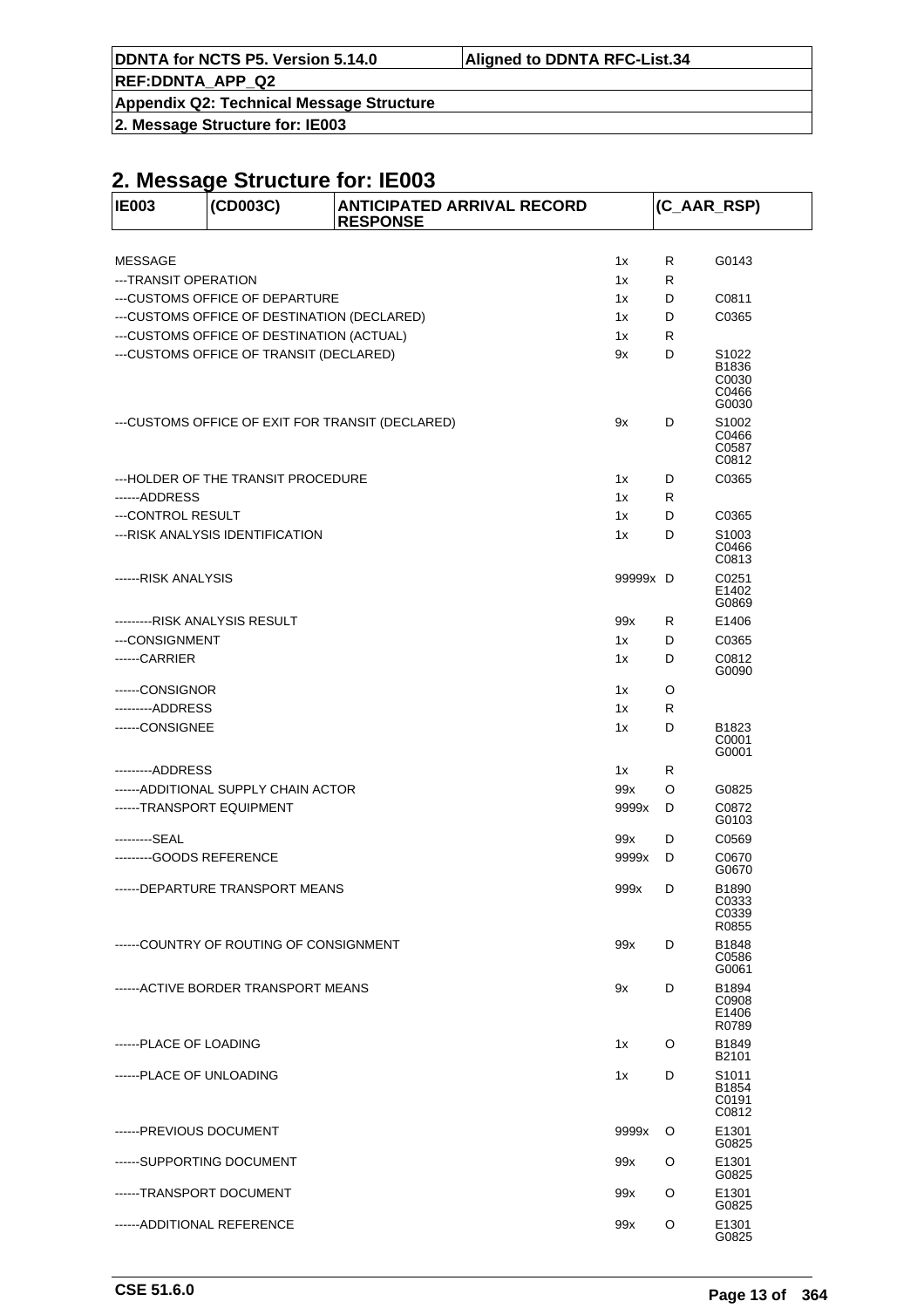#### **REF:DDNTA\_APP\_Q2 Appendix Q2: Technical Message Structure 2. Message Structure for: IE003**

| ------ADDITIONAL INFORMATION              | 99x   | O | E1301<br>G0825                                                 |
|-------------------------------------------|-------|---|----------------------------------------------------------------|
| ------INCIDENT                            | 9x    | O | G0015                                                          |
| ---------ENDORSEMENT                      | 1x    | O |                                                                |
| ---------LOCATION                         | 1x    | R |                                                                |
| ------------GNSS                          | 1x    | D | C0460                                                          |
| ------------ADDRESS                       | 1x    | D | C0460                                                          |
| ---------TRANSPORT EQUIPMENT              | 9999x | D | C0240<br>G0103                                                 |
| ------------SEAL                          | 99x   | D | C0569                                                          |
| -----------GOODS REFERENCE                | 9999x | O | G0670                                                          |
| ---------TRANSHIPMENT                     | 1x    | D | C0240                                                          |
| ------------TRANSPORT MEANS               | 1x    | D | C0397                                                          |
| ------TRANSPORT CHARGES                   | 1x    | D | S1010<br>C0186<br>C0812                                        |
| ------HOUSE CONSIGNMENT                   | 999x  | R | E1406                                                          |
| --------CONSIGNOR                         | 1x    | D | C0349<br>E1301<br>G0062                                        |
| ------------ADDRESS                       | 1x    | R |                                                                |
| ---------CONSIGNEE                        | 1x    | D | C0001<br>E1301<br>G0001<br>G0062                               |
| ------------ADDRESS                       | 1x    | R |                                                                |
| ---------ADDITIONAL SUPPLY CHAIN ACTOR    | 99x   | O | G0825                                                          |
| ---------DEPARTURE TRANSPORT MEANS        | 999x  | D | C0333<br>C0339<br>E1301<br>G0062<br>R0855                      |
| ---------PREVIOUS DOCUMENT                | 99x   | O | E1301<br>G0026                                                 |
| --------SUPPORTING DOCUMENT               | 99x   | O | E1301<br>G0825                                                 |
| ---------TRANSPORT DOCUMENT               | 99x   | O | E1301<br>G0825                                                 |
| ---------ADDITIONAL REFERENCE             | 99x   | O | E1301<br>G0825                                                 |
| ---------ADDITIONAL INFORMATION           | 99x   | O | E1301<br>G0825                                                 |
| ---------TRANSPORT CHARGES                | 1x    | D | S <sub>1012</sub><br>C0186<br>C0337<br>C0812<br>E1301<br>G0062 |
| --------CONSIGNMENT ITEM                  | 9999x | R | E1402                                                          |
| ------------CONSIGNEE                     | 1x    | O | B1820<br>B2400<br>G0001                                        |
| ---------------ADDRESS                    | 1x    | R |                                                                |
| ------------ADDITIONAL SUPPLY CHAIN ACTOR | 99x   | O | G0825                                                          |
| -----------COMMODITY                      | 1x    | R |                                                                |
| --------------COMMODITY CODE              | 1x    | D | B1834<br>C0153                                                 |
| ---------------DANGEROUS GOODS            | 99x   | O | E1406<br>G0300                                                 |
| ---------------GOODS MEASURE              | 1x    | O | B1827<br>B2101                                                 |
| ------------PACKAGING                     | 99x   | R |                                                                |
| -----------PREVIOUS DOCUMENT              | 99x   | O | B <sub>1000</sub><br>E1401<br>G0825                            |
| -----------SUPPORTING DOCUMENT            | 99x   | O | E1407<br>G0825                                                 |
| -----------TRANSPORT DOCUMENT             | 99x   | O | B1896<br>B2400<br>E1407                                        |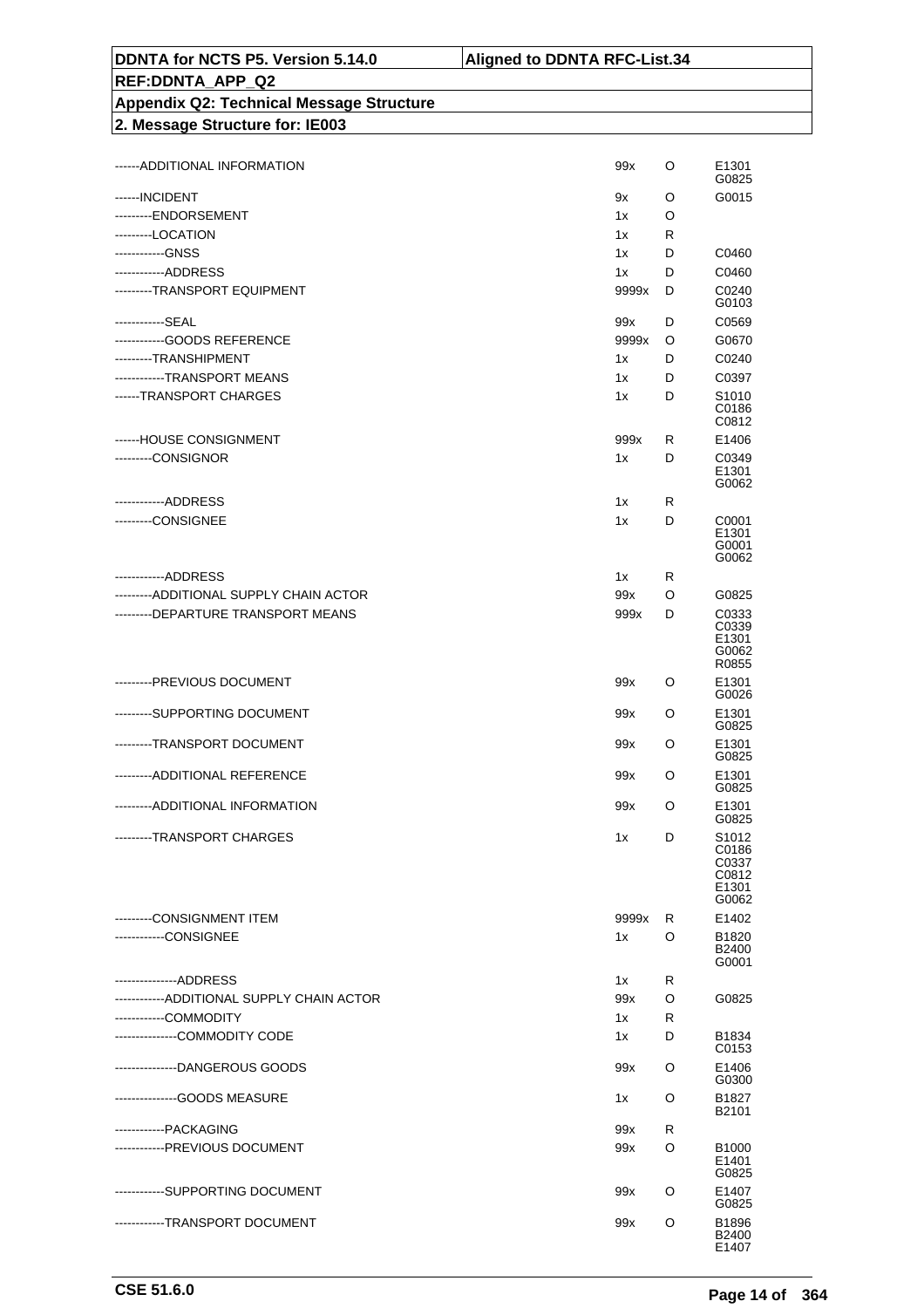### ------------ADDITIONAL REFERENCE 99x O E1407 **DDNTA for NCTS P5. Version 5.14.0 Aligned to DDNTA RFC-List.34 REF:DDNTA\_APP\_Q2 Appendix Q2: Technical Message Structure 2. Message Structure for: IE003**

| $\bigcap$                          | ັບປີ       | ັ | ---<br>G0825               |
|------------------------------------|------------|---|----------------------------|
| ------------ADDITIONAL INFORMATION | 99x        |   | G0825                      |
| ------------TRANSPORT CHARGES      | 1 <b>Y</b> |   | B1874<br>B <sub>2400</sub> |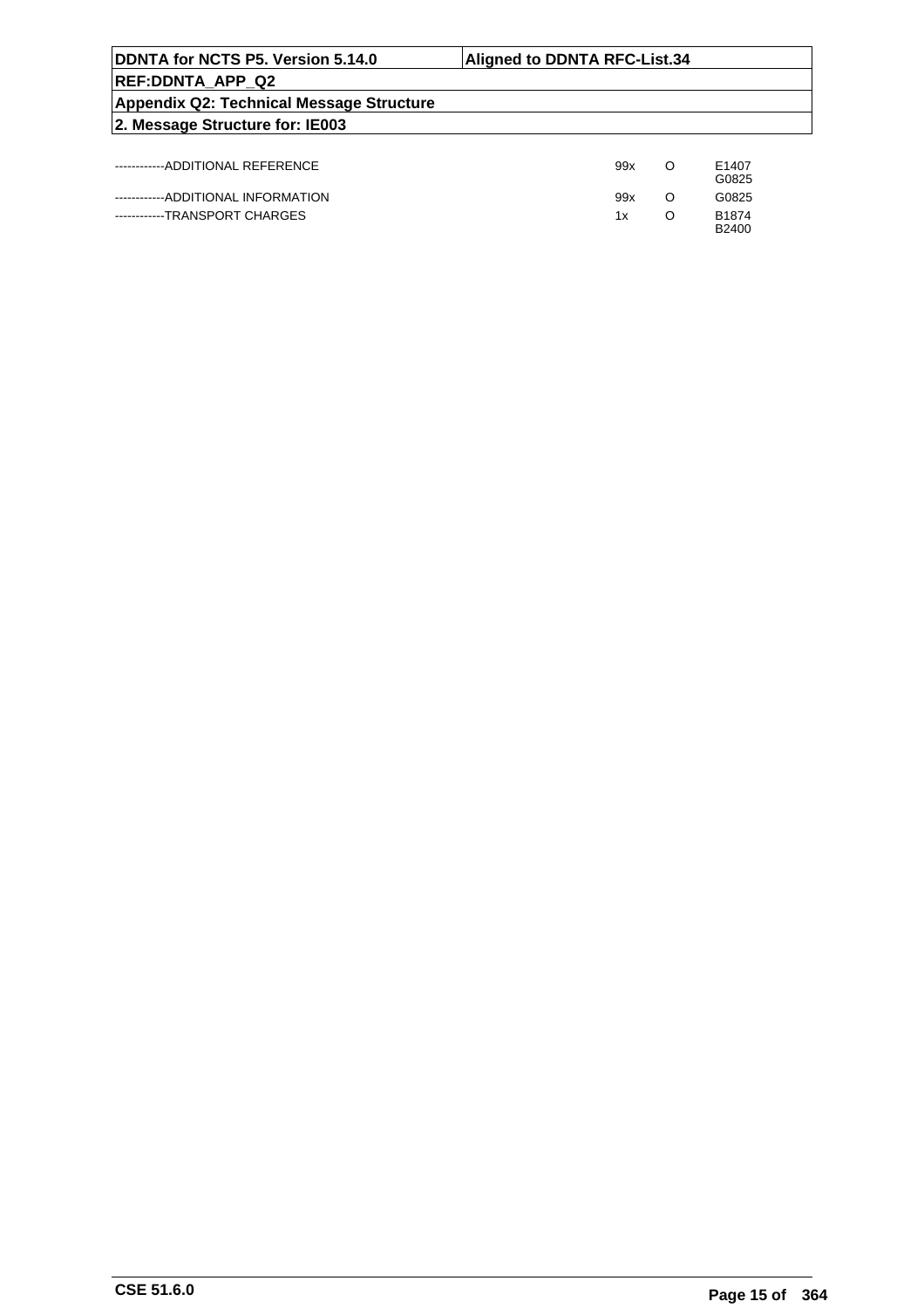| REF:DDNTA_APP_Q2                                             |        |           |                       |                   |
|--------------------------------------------------------------|--------|-----------|-----------------------|-------------------|
| <b>Appendix Q2: Technical Message Structure</b>              |        |           |                       |                   |
| 2. Message Structure for: IE003                              |        |           |                       |                   |
|                                                              |        |           |                       |                   |
| <b>MESSAGE</b>                                               |        |           |                       |                   |
| Message sender                                               | R      | an35      |                       |                   |
| Message recipient                                            | R      | an35      |                       |                   |
| Preparation date and time                                    | R      | an19      |                       | G0002             |
| Message identification                                       | R      | an35      |                       | G0137<br>T1120    |
| Message type                                                 | R      | an6       | CL <sub>060</sub>     |                   |
| Correlation identifier                                       | D      | an35      |                       | B1833             |
|                                                              |        |           |                       | C0511<br>G0137    |
|                                                              |        |           |                       | T1120             |
| ---TRANSIT OPERATION                                         |        |           |                       |                   |
| <b>MRN</b>                                                   | R      | an18      |                       | G0002<br>R0028    |
| Declaration type                                             | D      | an5       | CL231                 | C0365             |
|                                                              |        |           |                       | R0601             |
|                                                              |        |           |                       | R0909<br>R0911    |
| <b>TIR Carnet number</b>                                     | D      | an12      |                       | S <sub>1004</sub> |
|                                                              |        |           |                       | C0411<br>C0466    |
|                                                              |        |           |                       | R0990             |
| Declaration acceptance date                                  | D      | an10      |                       | C0365<br>G0002    |
| Release date                                                 | D      | an10      |                       | C0365             |
|                                                              |        |           |                       | G0002             |
| Security                                                     | D      | n1        | CL217                 | C0365             |
| Reduced dataset indicator<br>Specific circumstance indicator | D<br>D | n1<br>an3 | CL027<br>CL296        | C0365<br>S1007    |
|                                                              |        |           |                       | C0466             |
|                                                              |        |           |                       | C0812             |
| Binding itinerary<br>Request rejection reason code           | D<br>O | n1<br>n.2 | <b>CL027</b><br>CL221 | C0365<br>G0367    |
|                                                              |        |           |                       |                   |
| ---CUSTOMS OFFICE OF DEPARTURE<br>Reference number           | R      |           |                       | R0901             |
|                                                              |        | an8       | CL171                 |                   |
| ---CUSTOMS OFFICE OF DESTINATION (DECLARED)                  |        |           |                       |                   |
| Reference number                                             | R      | an8       | CL172                 | R0901<br>R0904    |
|                                                              |        |           |                       | R0905             |
| ---CUSTOMS OFFICE OF DESTINATION (ACTUAL)                    |        |           |                       |                   |
| Reference number                                             | R.     | an8       | <b>CL172</b>          |                   |
| ---CUSTOMS OFFICE OF TRANSIT (DECLARED)                      |        |           |                       |                   |
| Sequence number                                              | R      | n5        |                       | R0987             |
| Reference number                                             | R      | an8       | <b>CL173</b>          | B1813<br>G0142    |
|                                                              |        |           |                       | R0003             |
|                                                              |        |           |                       | R0006<br>R0906    |
| Arrival date and time (estimated)                            | D      | an19      |                       | B1831             |
|                                                              |        |           |                       | C0598<br>G0002    |
| ---CUSTOMS OFFICE OF EXIT FOR TRANSIT (DECLARED)             |        |           |                       |                   |
| Sequence number                                              | R      | n.5       |                       | R0987             |
| Reference number                                             | R      | an8       | <b>CL175</b>          | R0103             |
| ---HOLDER OF THE TRANSIT PROCEDURE                           |        |           |                       |                   |
| Identification number                                        | O      | an.17     |                       | G0120             |
| TIR holder identification number                             | D      | an.17     |                       | C0904             |
|                                                              |        |           |                       | G0002             |
| Name                                                         | R      | an70      |                       | E1104             |
| ------ADDRESS                                                |        |           |                       |                   |
| Street and number                                            | R      | an.70     |                       | E1104             |
| Postcode                                                     | D      | an17      |                       | C0505<br>E1102    |
| City                                                         | R      | an35      |                       |                   |

**DDNTA for NCTS P5. Version 5.14.0 Aligned to DDNTA RFC-List.34**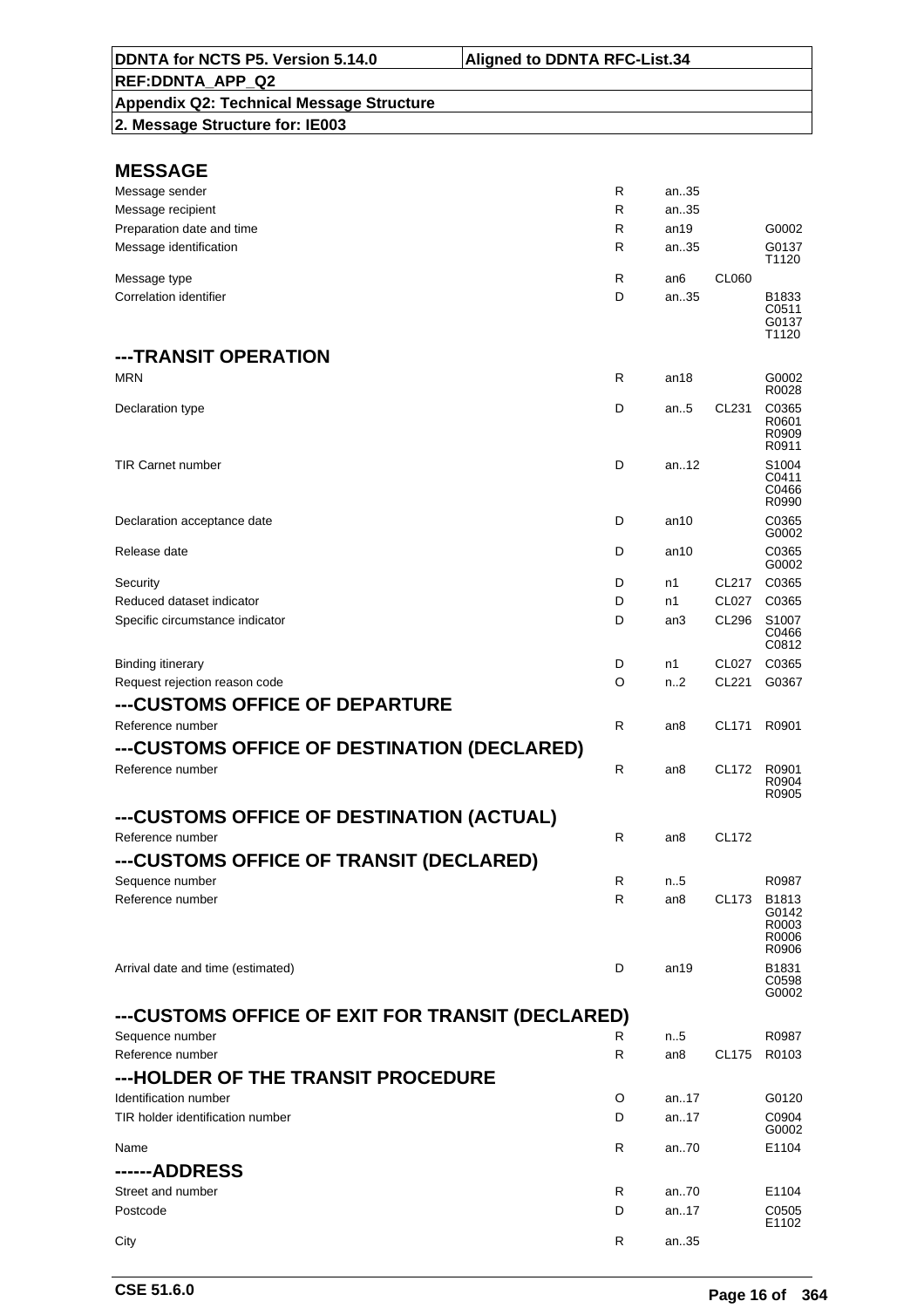| DDNTA for NCTS P5. Version 5.14.0               | <b>Aligned to DDNTA RFC-List.34</b> |                              |                |
|-------------------------------------------------|-------------------------------------|------------------------------|----------------|
| REF:DDNTA_APP_Q2                                |                                     |                              |                |
| <b>Appendix Q2: Technical Message Structure</b> |                                     |                              |                |
| 2. Message Structure for: IE003                 |                                     |                              |                |
|                                                 |                                     |                              |                |
| Country                                         | R<br>a2                             | CL199                        |                |
| ---CONTROL RESULT                               |                                     |                              |                |
| Code                                            | R<br>an2                            | CL196                        | G0126          |
|                                                 |                                     |                              | R0910<br>R0912 |
| Date                                            | R<br>an10                           |                              | G0002          |
|                                                 |                                     |                              | G0127          |
| Text                                            | O<br>an512                          |                              |                |
| ---RISK ANALYSIS IDENTIFICATION                 |                                     |                              |                |
| Code                                            | R<br>a1                             | CL107                        | G0041          |
| ------RISK ANALYSIS                             |                                     |                              |                |
| Sequence number                                 | R<br>n.5                            |                              | R0987          |
| Declaration goods item number                   | O<br>n.5                            |                              | G0003<br>R0021 |
| ---------RISK ANALYSIS RESULT                   |                                     |                              |                |
|                                                 | R<br>n.5                            |                              | R0987          |
| Sequence number<br>Code                         | D<br>an17                           |                              | C0715          |
|                                                 |                                     |                              | E1101          |
|                                                 |                                     |                              | G0002<br>G0821 |
| Risk area code                                  | D<br>an.7                           | CL740                        | C0715          |
| Text                                            | O<br>an512                          |                              | E1116          |
| ---CONSIGNMENT                                  |                                     |                              |                |
| Country of dispatch                             | D<br>a2                             | CL008                        | C0909          |
|                                                 |                                     |                              | G0988          |
| Country of destination<br>Container indicator   | D<br>a2<br>R<br>n1                  | <b>CL008</b><br><b>CL027</b> | C0343          |
| Inland mode of transport                        | D<br>n1                             | CL218                        | C0399          |
| Mode of transport at the border                 | D<br>n1                             | CL218                        | B1899          |
|                                                 |                                     |                              | C0029<br>G0020 |
| Gross mass                                      | R<br>n.16,6                         |                              | E1109          |
|                                                 |                                     |                              | R0994          |
| Reference number UCR                            | D.<br>an70                          |                              | B1895<br>C0502 |
|                                                 |                                     |                              | G0002          |
| ------CARRIER                                   |                                     |                              |                |
| Identification number                           | R<br>an17                           |                              | G0002          |
|                                                 |                                     |                              | G0201<br>R0840 |
| ------CONSIGNOR                                 |                                     |                              |                |
| Identification number                           | O<br>an17                           |                              | G0002          |
| Name                                            | R<br>an70                           |                              | E1104          |
| ---------ADDRESS                                |                                     |                              |                |
| Street and number                               | R<br>an70                           |                              | E1104          |
| Postcode                                        | D<br>an17                           |                              | C0505          |
|                                                 | R<br>an35                           |                              | E1102          |
| City<br>Country                                 | R<br>a2                             | CL199                        |                |
| -----CONSIGNEE                                  |                                     |                              |                |
| Identification number                           | O<br>an17                           |                              | R0851          |
| Name                                            | an70<br>R                           |                              | E1104          |
| ---------ADDRESS                                |                                     |                              |                |
| Street and number                               | R<br>an70                           |                              | E1104          |
| Postcode                                        | D<br>an17                           |                              | C0505          |
|                                                 |                                     |                              | E1102          |
| City                                            | R<br>an35                           |                              |                |
| Country                                         | R<br>a2                             | CL199                        |                |
| ------ADDITIONAL SUPPLY CHAIN ACTOR             |                                     |                              |                |
| Sequence number                                 | R<br>$n_{.}.5$                      |                              | R0987          |
| Role                                            | R<br>a.3                            | <b>CL704</b>                 |                |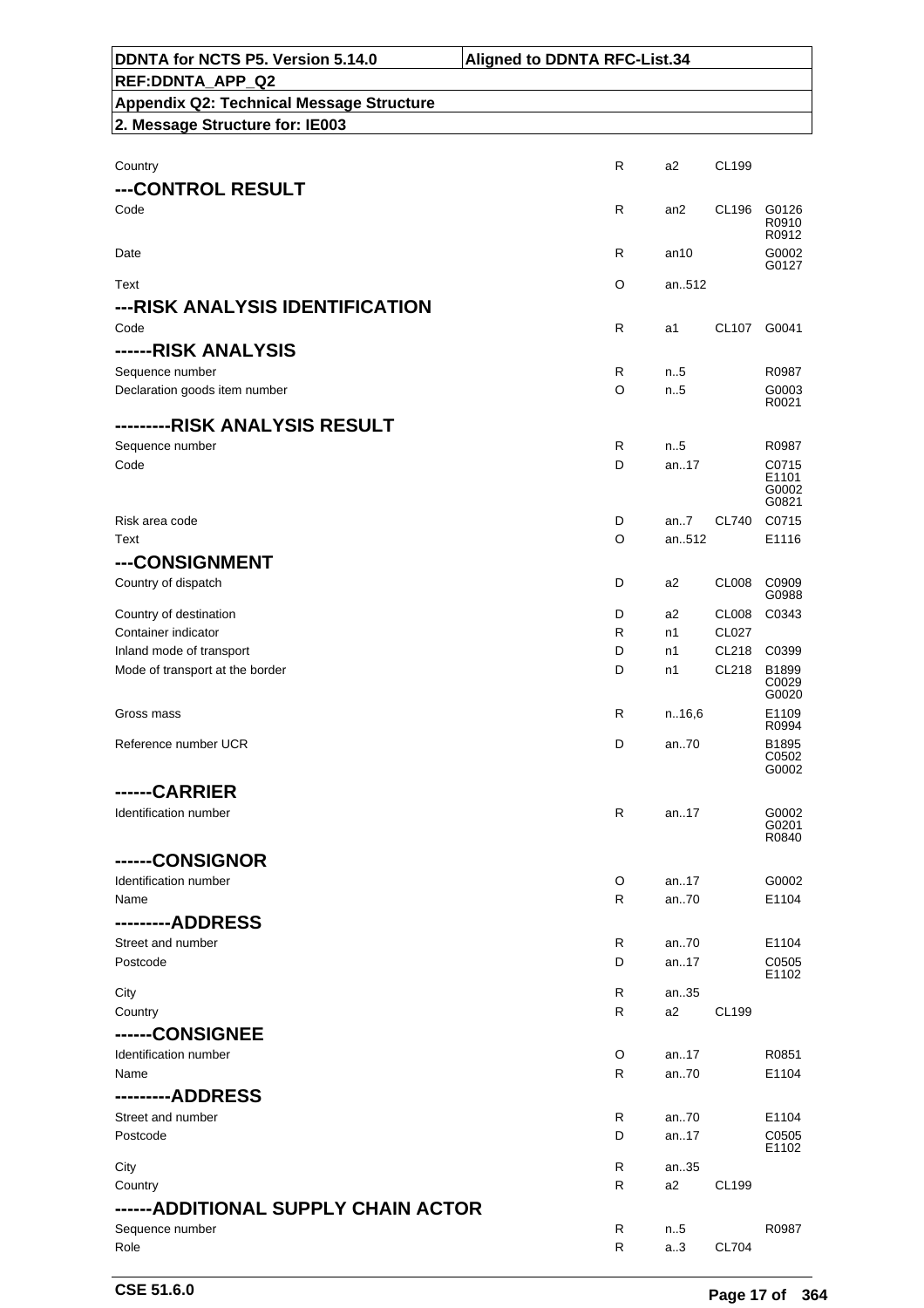| DDNTA for NCTS P5. Version 5.14.0               | <b>Aligned to DDNTA RFC-List.34</b> |                                                    |
|-------------------------------------------------|-------------------------------------|----------------------------------------------------|
| <b>REF:DDNTA APP Q2</b>                         |                                     |                                                    |
| <b>Appendix Q2: Technical Message Structure</b> |                                     |                                                    |
| 2. Message Structure for: IE003                 |                                     |                                                    |
| Identification number                           | $\mathsf{R}$                        | an.17<br>G0002<br>G0201<br>R0840                   |
| ------TRANSPORT EQUIPMENT                       |                                     |                                                    |
| Sequence number                                 | R                                   | n.5<br>R0987                                       |
| Container identification number                 | D                                   | an.17<br>C0055<br>G0002                            |
| Number of seals<br>---------SEAL                | R                                   | B1832<br>n.4<br>G0165<br>R0021<br>R0106<br>R0448   |
| Sequence number                                 | R.                                  | n <sub>0.5</sub><br>R0987                          |
| Identifier                                      | R.                                  | an.20<br>R0107                                     |
|                                                 |                                     |                                                    |
| Sequence number                                 | R                                   | R0987<br>$n_{.}5$                                  |
| Declaration goods item number                   | R                                   | n.5<br>G0006                                       |
| ------DEPARTURE TRANSPORT MEANS                 |                                     |                                                    |
| Sequence number                                 | R<br>O                              | n.5<br>R0987                                       |
| Type of identification                          |                                     | n2<br>CL750<br>B2101<br>R0472<br>R0474<br>R0476    |
| Identification number                           | O                                   | an35<br>B1815<br>B2101<br>E1103<br>R0473           |
| Nationality                                     | O                                   | CL165<br>B2101<br>a2                               |
| ------COUNTRY OF ROUTING OF CONSIGNMENT         |                                     |                                                    |
| Sequence number                                 | R                                   | R0987<br>n.5                                       |
| Country                                         | R                                   | a2<br><b>CL008</b>                                 |
| ------ACTIVE BORDER TRANSPORT MEANS             |                                     |                                                    |
| Sequence number                                 | R                                   | R0987<br>n.5                                       |
| Customs office at border reference number       | O                                   | CL141<br>B2101<br>an8<br>G0789                     |
| Type of identification                          | O                                   | n2<br>CL219<br>B1838<br>B2101                      |
| <b>Identification number</b>                    | O                                   | an.35<br>B1811<br>B1838<br>B2101<br>E1103<br>R0076 |
| Nationality                                     | O                                   | CL165<br>B1850<br>a2                               |
|                                                 |                                     | B2101                                              |
| Conveyance reference number                     | D                                   | B2200<br>an35<br>C0531<br>G0002<br>R0315           |
| ------PLACE OF LOADING                          |                                     |                                                    |
| UN LOCODE                                       | O                                   | CL244<br>an17                                      |
| Country<br>Location                             | D<br>D                              | a <sub>2</sub><br>CL008<br>C0387<br>an35<br>C0387  |
|                                                 |                                     | E1114                                              |
| ------PLACE OF UNLOADING                        |                                     |                                                    |
| UN LOCODE                                       | O                                   | <b>CL244</b><br>an17                               |
| Country<br>Location                             | D<br>D                              | a <sub>2</sub><br>CL008<br>C0387<br>an35<br>C0387  |
| ------PREVIOUS DOCUMENT                         |                                     |                                                    |
| Sequence number                                 | R                                   | R0987<br>$n_{.}.5$                                 |
| Type                                            | R                                   | G0057<br>an4<br>CL214                              |
| Reference number                                | R                                   | R0020<br>R0021<br>an70                             |
| Complement of information                       | O                                   | an35                                               |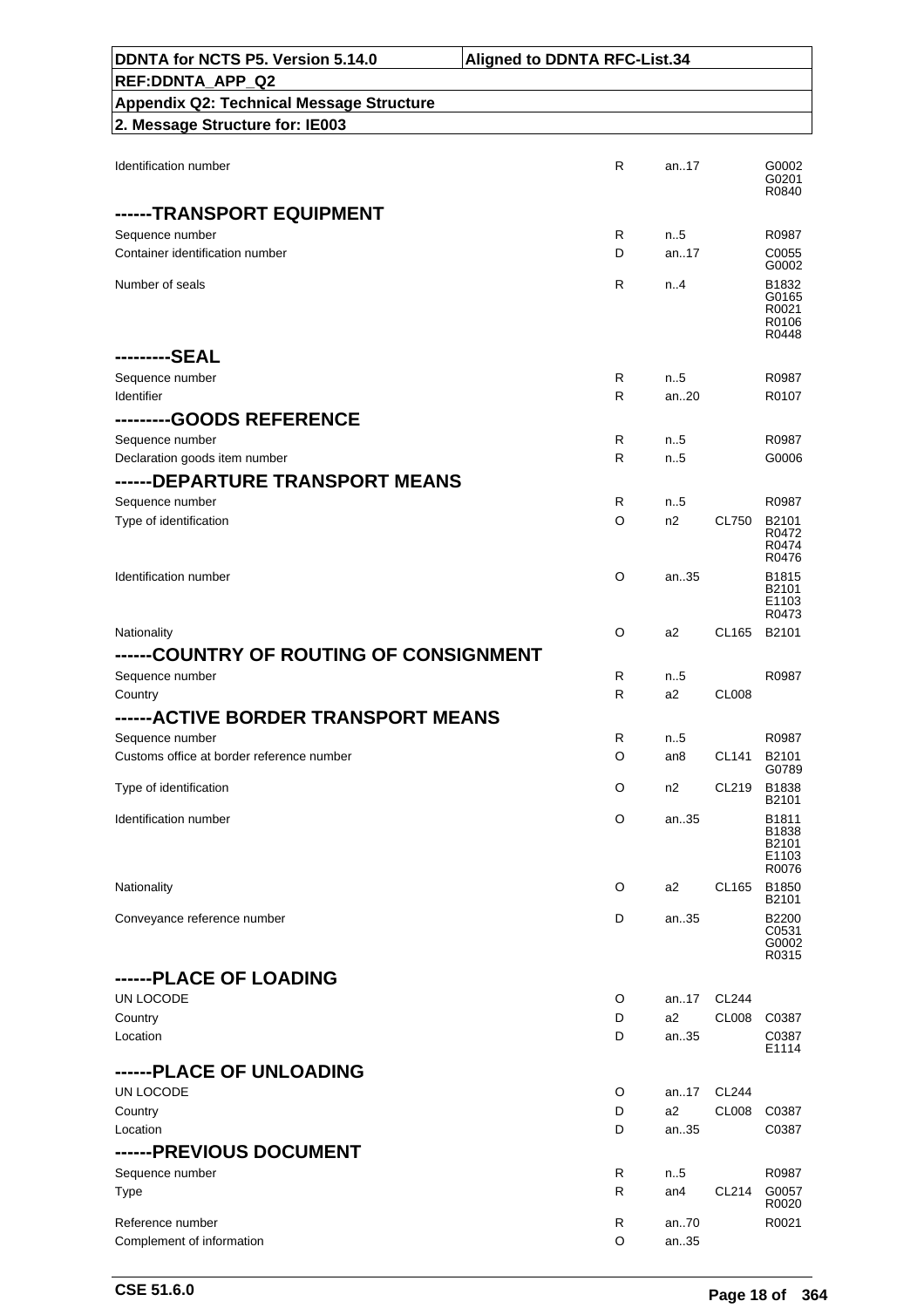G0014

G0014

C0396<br>G0023 R0021 R0106 R0448

G0023<br>R0107

| Sequence number                 | R            | $n_{.}.5$ |              | R0987                                     |
|---------------------------------|--------------|-----------|--------------|-------------------------------------------|
| <b>Type</b>                     | R            | an4       | CL213        | G0057                                     |
| Reference number                | R            | an.70     |              | R0021                                     |
| Document line item number       | O            | n.5       |              |                                           |
| Complement of information       | O            | an35      |              |                                           |
| ------TRANSPORT DOCUMENT        |              |           |              |                                           |
| Sequence number                 | R            | n.5       |              | R0987                                     |
| <b>Type</b>                     | ${\sf R}$    | an4       | <b>CL754</b> | G0057                                     |
| Reference number                | ${\sf R}$    | an70      |              | R0021                                     |
| ------ADDITIONAL REFERENCE      |              |           |              |                                           |
| Sequence number                 | R            | n.5       |              | R0987                                     |
| Type                            | R            | an4       | CL380        | G0057                                     |
| Reference number                | O            | an70      |              | R0021                                     |
| ------ ADDITIONAL INFORMATION   |              |           |              |                                           |
| Sequence number                 | R            | n.5       |              | R0987                                     |
| Code                            | R            | an5       | CL239        | G0057<br>R3060                            |
| <b>Text</b>                     | O            | an512     |              |                                           |
| ------INCIDENT                  |              |           |              |                                           |
| Sequence number                 | $\mathsf{R}$ | n.5       |              | R0987                                     |
| Code                            | R            | n1        | CL019        |                                           |
| Text                            | R.           | an512     |              |                                           |
| ---------ENDORSEMENT            |              |           |              |                                           |
| Date                            | R            | an10      |              | G0002                                     |
| Authority                       | R            | an35      |              |                                           |
| Place                           | R            | an35      |              |                                           |
| Country                         | R            | a2        | <b>CL009</b> |                                           |
| ---------LOCATION               |              |           |              |                                           |
| Qualifier of identification     | R            | a1        | CL038        |                                           |
| UN LOCODE                       | D            | an17      | <b>CL244</b> | C0460                                     |
| Country                         | R            | a2        | CL009        |                                           |
| ------------GNSS                |              |           |              |                                           |
| Latitude                        | R            | an.17     |              | G0002<br>G0014                            |
| Longitude                       | R            | an17      |              | G0002                                     |
|                                 |              |           |              | G0014                                     |
| ------------ADDRESS             |              |           |              |                                           |
| Street and number               | R            | an70      |              |                                           |
| Postcode                        | D            | an17      |              | C0505                                     |
| City                            | R            | an35      |              |                                           |
| --------TRANSPORT EQUIPMENT     |              |           |              |                                           |
| Sequence number                 | R            | n.5       |              | R0987                                     |
| Container identification number | D            | an17      |              | C0820<br>G0002<br>G0016                   |
| Number of seals                 | D            | n.4       |              | C0396<br>G0023<br>R0021<br>R0106<br>R0448 |

Sequence number R and R and R and R and R and R and R and R and R and R and R and R and R and R and R and R and R and R and R and R and R and R and R and R and R and R and R and R and R and R and R and R and R and R and R Identifier Good Control of the Control of the Control of the Control of the Control of the Control of the Control of the Control of the Control of the Control of the Control of the Control of the Control of the Control of

Sequence number R n..5 R0987 Declaration goods item number **New South American** Computer R and Theorem R and Theorem R and Theorem Computer R and Theorem Goods item number and Theorem R and Theorem R and Theorem R and Theorem R and Theorem R and Theor

**------------GOODS REFERENCE**

**CSE 51.6.0**

**REF:DDNTA\_APP\_Q2 Appendix Q2: Technical Message Structure**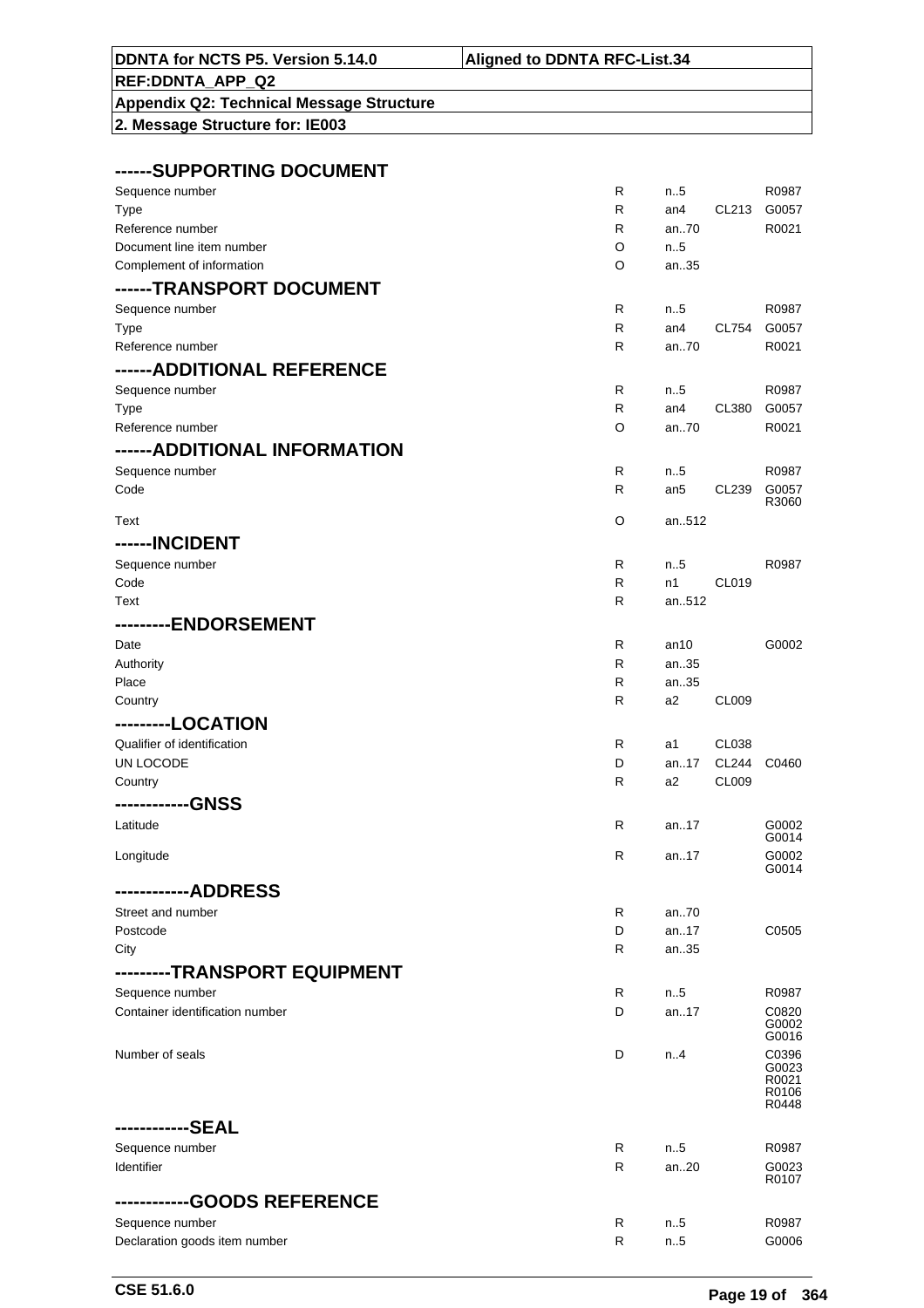| REF:DDNTA_APP_Q2                                |              |                |              |                |
|-------------------------------------------------|--------------|----------------|--------------|----------------|
| <b>Appendix Q2: Technical Message Structure</b> |              |                |              |                |
| 2. Message Structure for: IE003                 |              |                |              |                |
|                                                 |              |                |              |                |
| --------TRANSHIPMENT                            |              |                |              |                |
| Container indicator                             | R            | n1             | CL027        | G0029          |
|                                                 |              |                |              |                |
| Type of identification                          | R            | n2             | CL750        | G0023          |
| Identification number                           | R            | an35           |              | G0023          |
| Nationality                                     | R            | a2             | CL165        | G0023          |
| ------TRANSPORT CHARGES                         |              |                |              |                |
| Method of payment                               | R            | a1             | CL116        |                |
| ------HOUSE CONSIGNMENT                         |              |                |              |                |
| Sequence number                                 | R            | $n_{.}.5$      |              | R0987          |
| Country of dispatch                             | D            | a2             | <b>CL008</b> | C0909<br>E1301 |
|                                                 |              |                |              | G0062          |
| Gross mass                                      | R            | n.16,6         |              | G0988<br>R0983 |
| Reference number UCR                            | D            | an.70          |              | C0502          |
|                                                 |              |                |              | E1301          |
|                                                 |              |                |              | G0002<br>G0062 |
| Security indicator from export declaration      | O            | n1             | CL217        | G0025          |
|                                                 |              |                |              | G0026          |
| ---------CONSIGNOR                              |              |                |              |                |
| Identification number                           | O            | an.17          |              | G0002          |
| Name                                            | R            | an70           |              |                |
| -----------ADDRESS                              |              |                |              |                |
| Street and number                               | R            | an70           |              |                |
| Postcode                                        | D<br>R       | an17           |              | C0505          |
| City<br>Country                                 | R            | an35<br>a2     | CL199        |                |
|                                                 |              |                |              |                |
| ---------CONSIGNEE                              |              |                |              |                |
| Identification number<br>Name                   | O<br>R       | an17<br>an70   |              | R0851          |
| ----------ADDRESS                               |              |                |              |                |
| Street and number                               | R            | an70           |              |                |
| Postcode                                        | D            | an17           |              | C0505          |
| City                                            | R            | an35           |              |                |
| Country                                         | R            | a2             | CL199        |                |
| ---------ADDITIONAL SUPPLY CHAIN ACTOR          |              |                |              |                |
| Sequence number                                 | R            | n.5            |              | R0987          |
| Role                                            | $\mathsf{R}$ | a3             | CL704        |                |
| Identification number                           | $\mathsf{R}$ | an17           |              | G0002          |
|                                                 |              |                |              | G0201<br>R0840 |
| ---------DEPARTURE TRANSPORT MEANS              |              |                |              |                |
| Sequence number                                 | R            | n.5            |              | R0987          |
| Type of identification                          | R            | n <sub>2</sub> | CL750        | R0472          |
|                                                 |              |                |              | R0474<br>R0476 |
| Identification number                           | R            | an35           |              | R0473          |
| Nationality                                     | R            | a2             | CL165        |                |
| ---------PREVIOUS DOCUMENT                      |              |                |              |                |
| Sequence number                                 | R            | n5             |              | R0987          |
| <b>Type</b>                                     | R            | an4            | <b>CL228</b> |                |
| Reference number                                | R            | an70           |              | R0416          |
| Complement of information                       | O            | an35           |              |                |
| --------SUPPORTING DOCUMENT                     |              |                |              |                |
| Sequence number                                 | R            | n5             |              | R0987          |
| <b>Type</b>                                     | R            | an4            | CL213        | G0057          |
| Reference number                                | $\mathsf{R}$ | an70           |              | R0021          |

**DDNTA for NCTS P5. Version 5.14.0 Aligned to DDNTA RFC-List.34**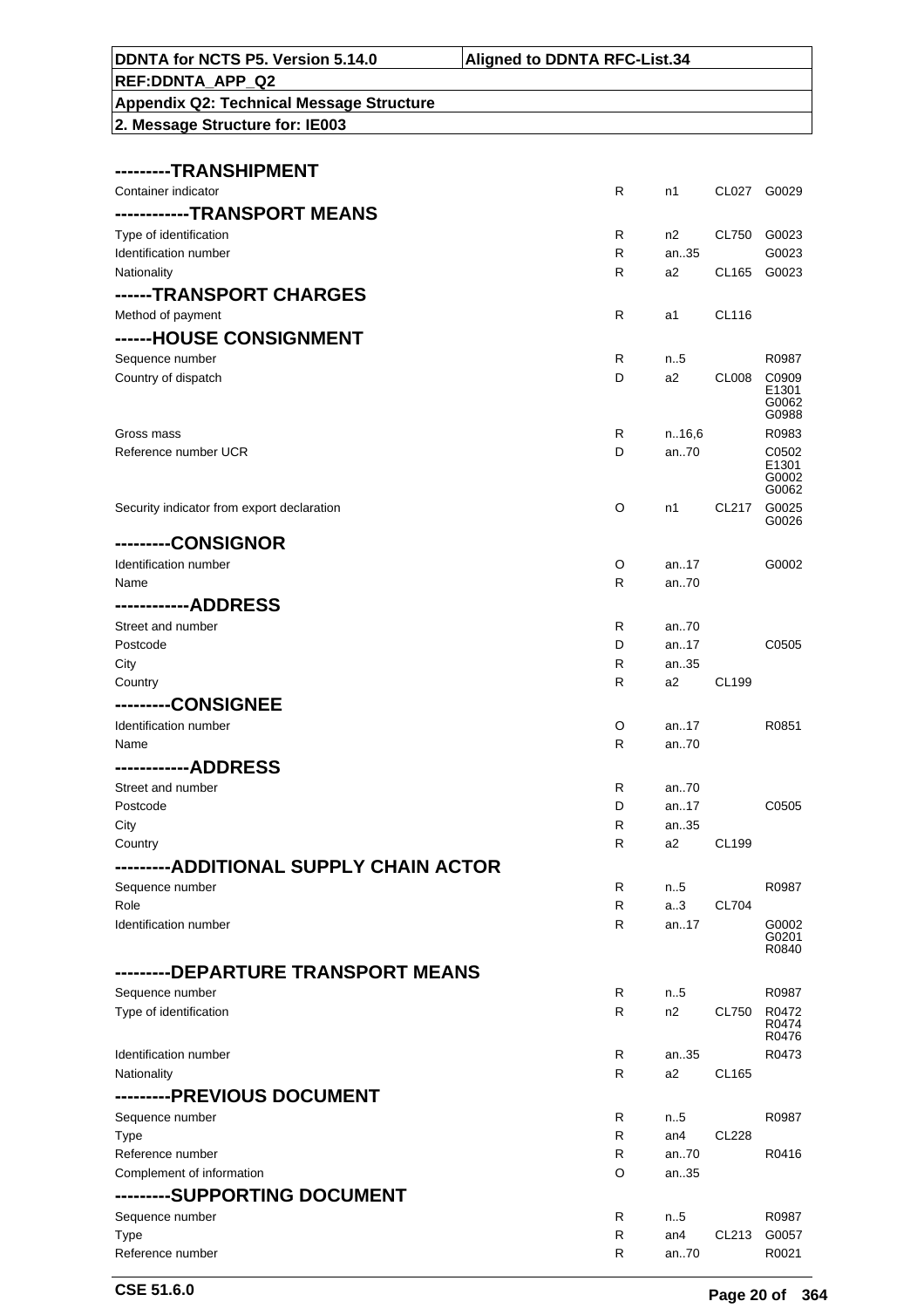| DDNTA for NCTS P5. Version 5.14.0                                | <b>Aligned to DDNTA RFC-List.34</b> |                |                                  |
|------------------------------------------------------------------|-------------------------------------|----------------|----------------------------------|
| REF:DDNTA_APP_Q2                                                 |                                     |                |                                  |
| <b>Appendix Q2: Technical Message Structure</b>                  |                                     |                |                                  |
| 2. Message Structure for: IE003                                  |                                     |                |                                  |
|                                                                  |                                     |                |                                  |
| Document line item number                                        | O<br>n.5                            |                |                                  |
| Complement of information                                        | O<br>an35                           |                |                                  |
| ---------TRANSPORT DOCUMENT                                      |                                     |                |                                  |
| Sequence number                                                  | R<br>n.5                            |                | R0987                            |
| <b>Type</b>                                                      | R<br>an4                            | CL754          | G0057                            |
| Reference number                                                 | R<br>an70                           |                | R0021                            |
| ---------ADDITIONAL REFERENCE                                    |                                     |                |                                  |
| Sequence number                                                  | R<br>$n_{.}.5$                      |                | R0987                            |
| <b>Type</b>                                                      | R<br>an4                            | CL380          | G0057                            |
| Reference number                                                 | O<br>an70                           |                | R0021                            |
| --------ADDITIONAL INFORMATION                                   |                                     |                |                                  |
| Sequence number                                                  | R<br>n.5                            |                | R0987                            |
| Code                                                             | R<br>an5                            | CL239          | G0057                            |
|                                                                  |                                     |                | R3062                            |
| Text                                                             | O                                   | an512          |                                  |
| --------TRANSPORT CHARGES                                        |                                     |                |                                  |
| Method of payment                                                | R<br>a1                             | CL116          |                                  |
| ---------CONSIGNMENT ITEM                                        |                                     |                |                                  |
| Goods item number                                                | R<br>$n_{.}5$                       |                | R0988                            |
| Declaration goods item number                                    | R<br>n.5                            |                | R0007                            |
| Declaration type                                                 | D<br>an5                            | CL232          | C0045<br>G0062<br>R0601<br>R0909 |
| Country of dispatch                                              | D<br>a2                             | CL008          | C0909<br>G0062<br>G0988          |
| Country of destination                                           | D<br>a2                             | CL008          | C0343<br>G0062                   |
| Reference number UCR                                             | D<br>an.70                          |                | B1895<br>C0502<br>G0002<br>G0062 |
| ------------CONSIGNEE                                            |                                     |                |                                  |
| Identification number                                            | O<br>an17                           |                | R0851                            |
| Name                                                             | R<br>an70                           |                | E1104                            |
| --------------ADDRESS                                            |                                     |                |                                  |
| Street and number                                                | R<br>an.70                          |                | E1104                            |
| Postcode                                                         | O<br>an17                           |                | B1822                            |
| City                                                             | R<br>an35                           |                | E1102                            |
| Country                                                          | R<br>a2                             | CL199          |                                  |
| ------------ADDITIONAL SUPPLY CHAIN ACTOR                        |                                     |                |                                  |
| Sequence number                                                  | R<br>n.5                            |                | R0987                            |
| Role                                                             | R<br>a3                             | CL704          |                                  |
| <b>Identification number</b>                                     | R<br>an17                           |                | G0002                            |
|                                                                  |                                     |                | G0201                            |
|                                                                  |                                     |                | R0840                            |
| ------------COMMODITY                                            |                                     |                |                                  |
| Description of goods<br>CUS code                                 | R<br>O<br>an9                       | an512<br>CL016 | E1107                            |
|                                                                  |                                     |                |                                  |
|                                                                  |                                     |                |                                  |
| Harmonized System sub-heading code<br>Combined nomenclature code | R<br>an6<br>O<br>an2                | CL152          | R0060                            |
|                                                                  |                                     |                |                                  |
|                                                                  |                                     |                |                                  |
| Sequence number<br><b>UN Number</b>                              | R<br>n5<br>$\mathsf{R}$<br>an4      | CL101          | R0987                            |
|                                                                  |                                     |                |                                  |
|                                                                  |                                     |                |                                  |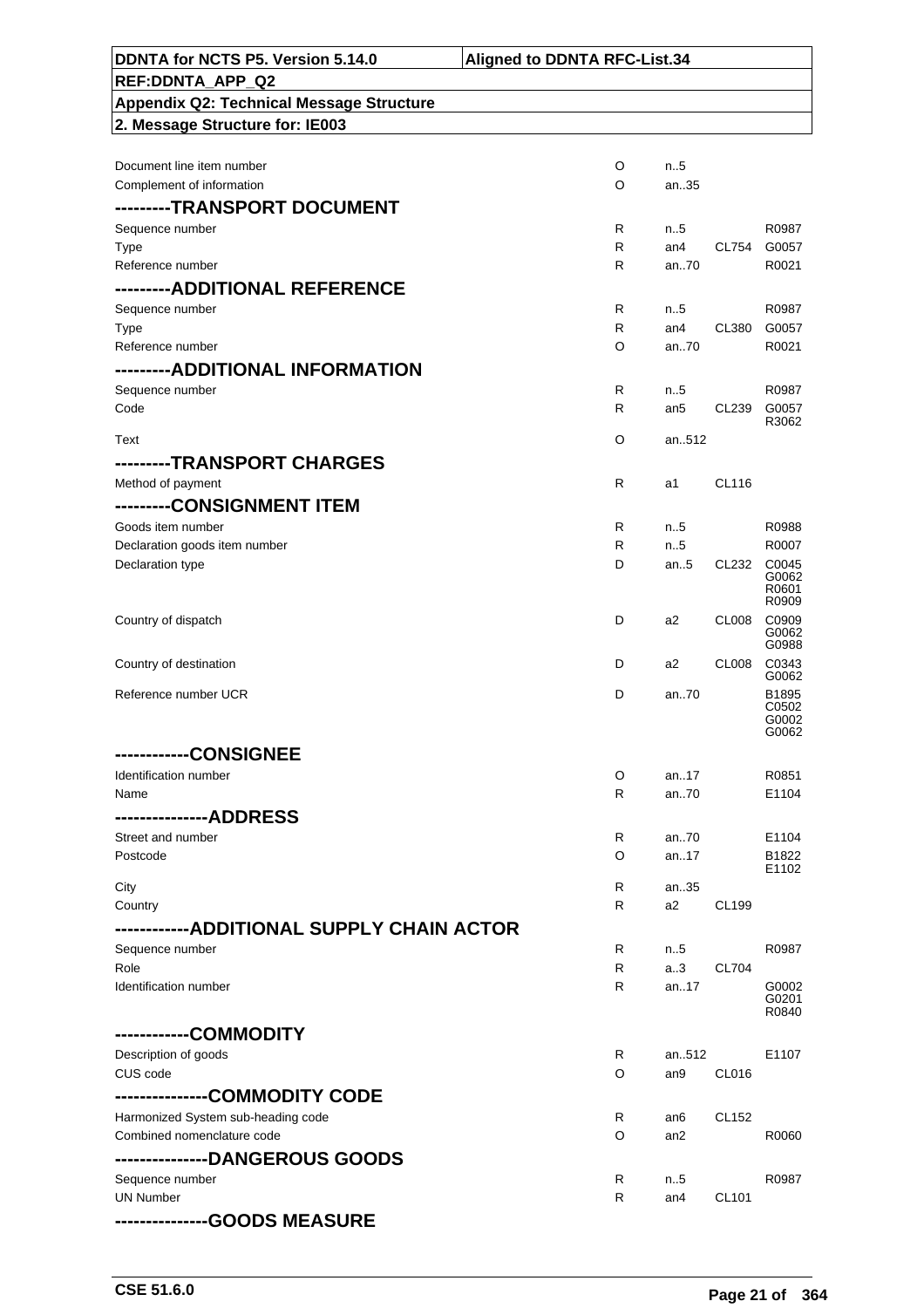| DDNTA for NCTS P5. Version 5.14.0               | <b>Aligned to DDNTA RFC-List.34</b> |              |                                           |  |
|-------------------------------------------------|-------------------------------------|--------------|-------------------------------------------|--|
| <b>REF:DDNTA APP Q2</b>                         |                                     |              |                                           |  |
| <b>Appendix Q2: Technical Message Structure</b> |                                     |              |                                           |  |
| 2. Message Structure for: IE003                 |                                     |              |                                           |  |
|                                                 |                                     |              |                                           |  |
| Gross mass                                      | O<br>n.16,6                         |              | B1860<br>B2101<br>E1109<br>R0021<br>R0221 |  |
| Net mass                                        | D<br>n.16,6                         |              | B1805<br>B1862<br>C0837<br>E1109<br>R0223 |  |
| -----------PACKAGING                            |                                     |              |                                           |  |
| Sequence number                                 | R<br>$n_{.}.5$                      |              | R0987                                     |  |
| Type of packages<br>Number of packages          | R<br>an <sub>2</sub><br>D<br>n.8    | <b>CL017</b> | C0060                                     |  |
|                                                 |                                     |              | E1111<br>R0021<br>R0364                   |  |
| Shipping marks                                  | D<br>an512                          |              | C0060<br>E1105<br>G0024                   |  |
| -----------PREVIOUS DOCUMENT                    |                                     |              |                                           |  |
| Sequence number                                 | R<br>$n_{.}.5$                      |              | R0987                                     |  |
| <b>Type</b>                                     | R<br>an <sub>4</sub>                | CL214        | G0057<br>R0020                            |  |
| Reference number                                | R<br>an70                           |              | E1104<br>R0021                            |  |
| Goods item number                               | O<br>n.5                            |              |                                           |  |
| Complement of information                       | O<br>an35                           |              | E1117                                     |  |
| -----------SUPPORTING DOCUMENT                  |                                     |              |                                           |  |
| Sequence number                                 | R<br>n.5                            |              | R0987                                     |  |
| <b>Type</b>                                     | R<br>an4                            | CL213        | G0057                                     |  |
| Reference number                                | R<br>an70                           |              | E1104<br>R0021                            |  |
| Document line item number                       | O<br>n.5                            |              |                                           |  |
| Complement of information                       | O<br>an35                           |              | E1117                                     |  |
| <b>-TRANSPORT DOCUMENT</b>                      |                                     |              |                                           |  |
| Sequence number                                 | R<br>$n_{.}.5$                      |              | R0987                                     |  |
| <b>Type</b>                                     | R<br>an4                            | CL754        | G0057                                     |  |
| Reference number                                | R<br>an70                           |              | E1104<br>R0021                            |  |
| ------------ADDITIONAL REFERENCE                |                                     |              |                                           |  |
| Sequence number                                 | R<br>n.5                            |              | R0987                                     |  |
| Type                                            | R<br>an4                            | CL380        | G0057                                     |  |
| Reference number                                | O<br>an70                           |              | E1104                                     |  |
|                                                 |                                     |              | R0021                                     |  |
| ------------ADDITIONAL INFORMATION              |                                     |              |                                           |  |
| Sequence number                                 | R<br>$n_{.}.5$                      |              | R0987                                     |  |
| Code                                            | R<br>an <sub>5</sub>                | CL239        | B1814<br>G0057<br>R3061                   |  |
| Text                                            | O<br>an512                          |              |                                           |  |
|                                                 |                                     |              |                                           |  |
| Method of payment                               | R<br>a1                             | CL116        |                                           |  |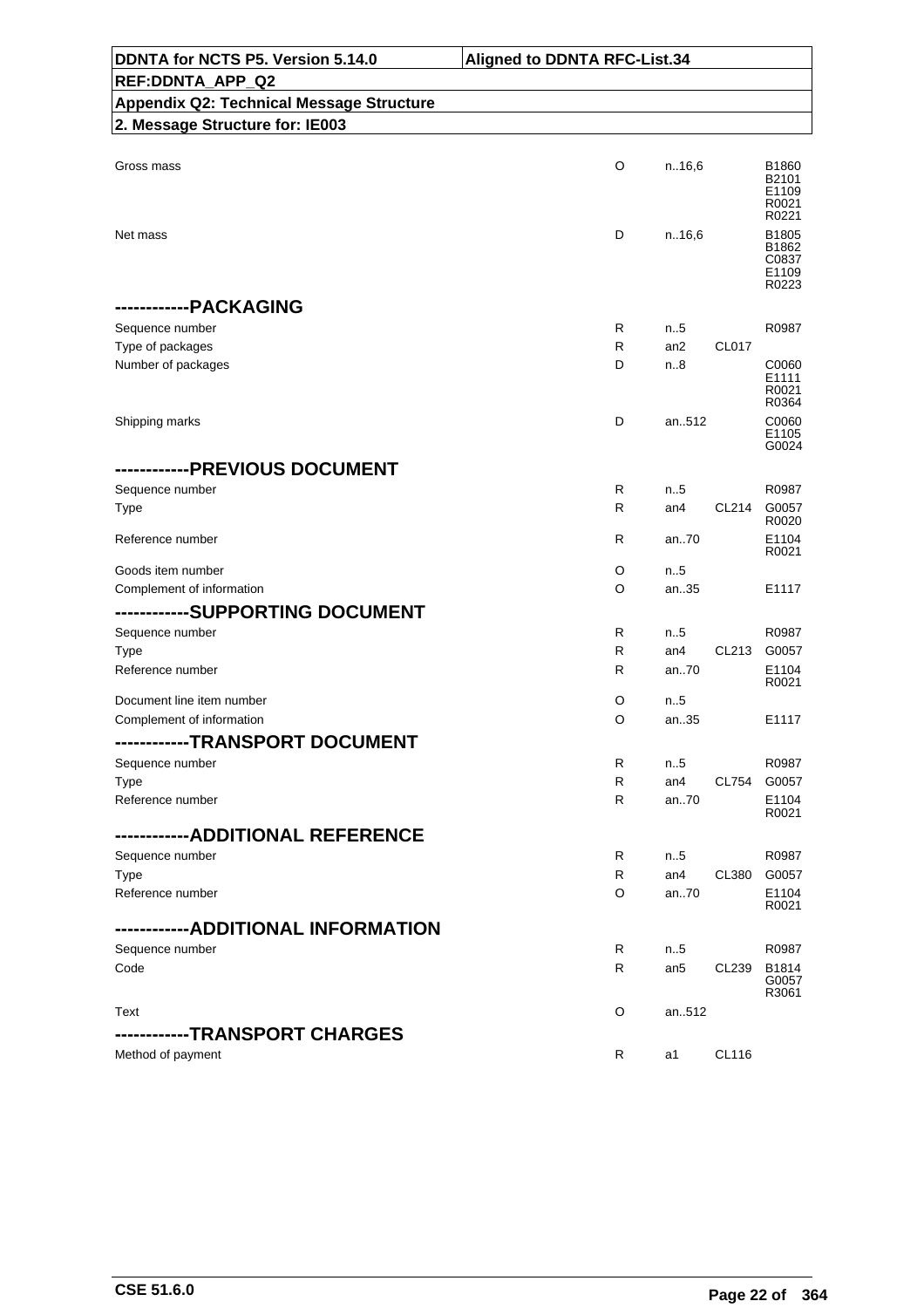| DDNTA for NCTS P5. Version 5.14.0 | Aligned to DDNTA RFC-List.34 |
|-----------------------------------|------------------------------|
|                                   |                              |

#### **REF:DDNTA\_APP\_Q2**

**Appendix Q2: Technical Message Structure**

**2. Message Structure for: IE004**

# **2. Message Structure for: IE004**

| <b>IE004</b>                       | (CCO04C) | <b>AMENDMENT ACCEPTANCE</b> |    |   | $ E $ AMD ACC)    |
|------------------------------------|----------|-----------------------------|----|---|-------------------|
|                                    |          |                             |    |   |                   |
| MESSAGE                            |          |                             | 1x | R |                   |
| ---TRANSIT OPERATION               |          |                             | 1x | R |                   |
| ---CUSTOMS OFFICE OF DEPARTURE     |          |                             | 1x | R |                   |
| ---HOLDER OF THE TRANSIT PROCEDURE |          |                             | 1x | R |                   |
| ------ADDRESS                      |          |                             | 1x | D | C <sub>0250</sub> |

 $\overline{\phantom{a}}$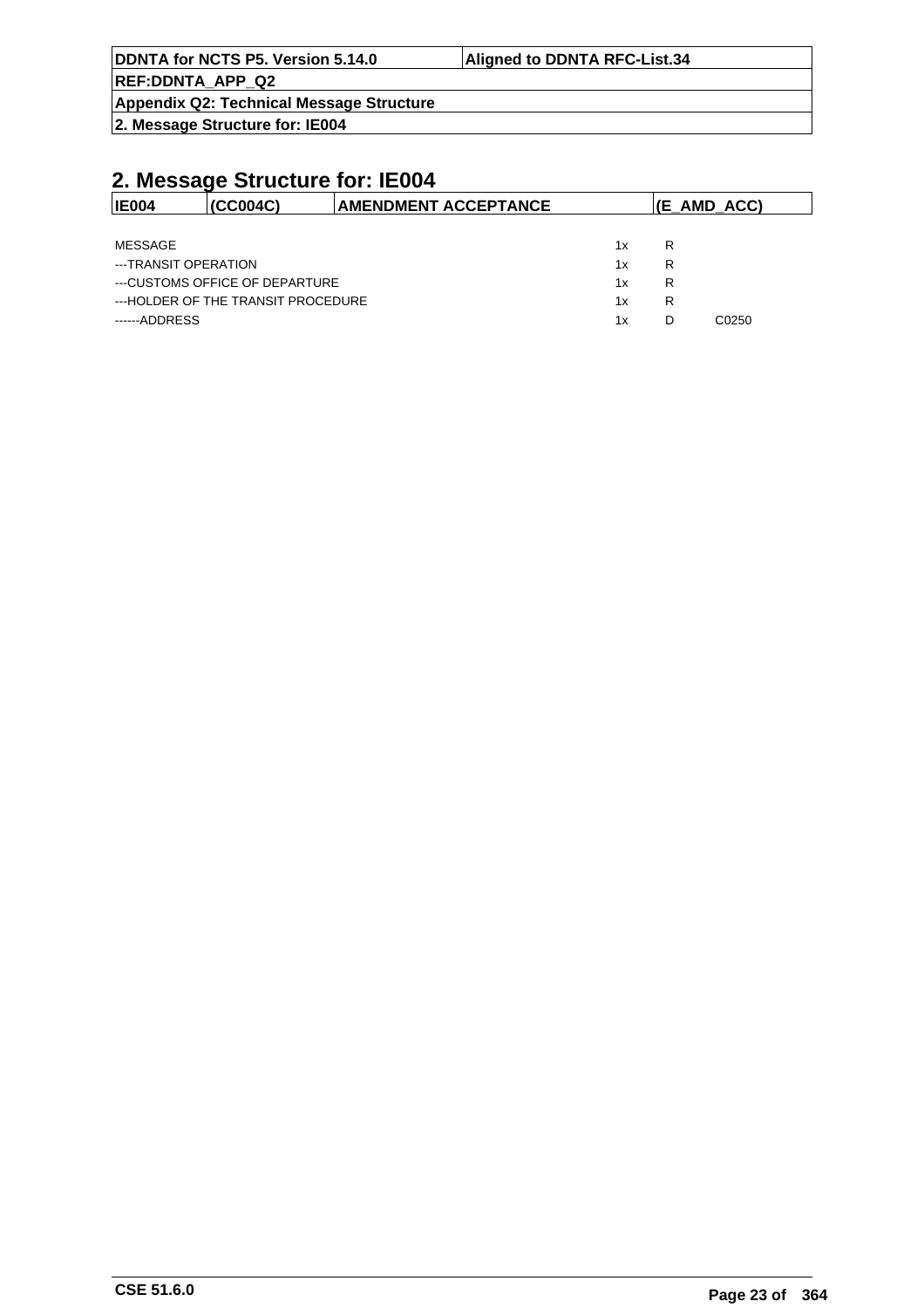#### **DDNTA for NCTS P5. Version 5.14.0 Aligned to DDNTA RFC-List.34 REF:DDNTA\_APP\_Q2**

### **Appendix Q2: Technical Message Structure 2. Message Structure for: IE004**

### **MESSAGE**

| Message sender                     | R | an35            |              |                |
|------------------------------------|---|-----------------|--------------|----------------|
| Message recipient                  | R | an35            |              |                |
| Preparation date and time          | R | an19            |              | G0002          |
| Message identification             | R | an35            |              |                |
| Message type                       | R | an <sub>6</sub> | <b>CL060</b> |                |
| Correlation identifier             | D | an35            |              | C0511          |
| ---TRANSIT OPERATION               |   |                 |              |                |
| LRN                                | D | an.22           |              | C0467          |
| <b>MRN</b>                         | D | an18            |              | C0467<br>G0002 |
| Amendment submission date and time | R | an19            |              | G0002          |
| Amendment acceptance date and time | R | an19            |              | G0002          |
| ---CUSTOMS OFFICE OF DEPARTURE     |   |                 |              |                |
| Reference number                   | R | an8             | CL171        |                |
| ---HOLDER OF THE TRANSIT PROCEDURE |   |                 |              |                |
| Identification number              | O | an17            |              | G0120<br>R0850 |
| TIR holder identification number   | D | an.17           |              | C0904<br>G0002 |
| Name                               | D | an.70           |              | C0250          |
| ------ADDRESS                      |   |                 |              |                |
| Street and number                  | R | an.70           |              |                |
| Postcode                           | D | an.17           |              | C0505          |
| City                               | R | an35            |              |                |
| Country                            | R | a2              | <b>CL248</b> |                |
|                                    |   |                 |              |                |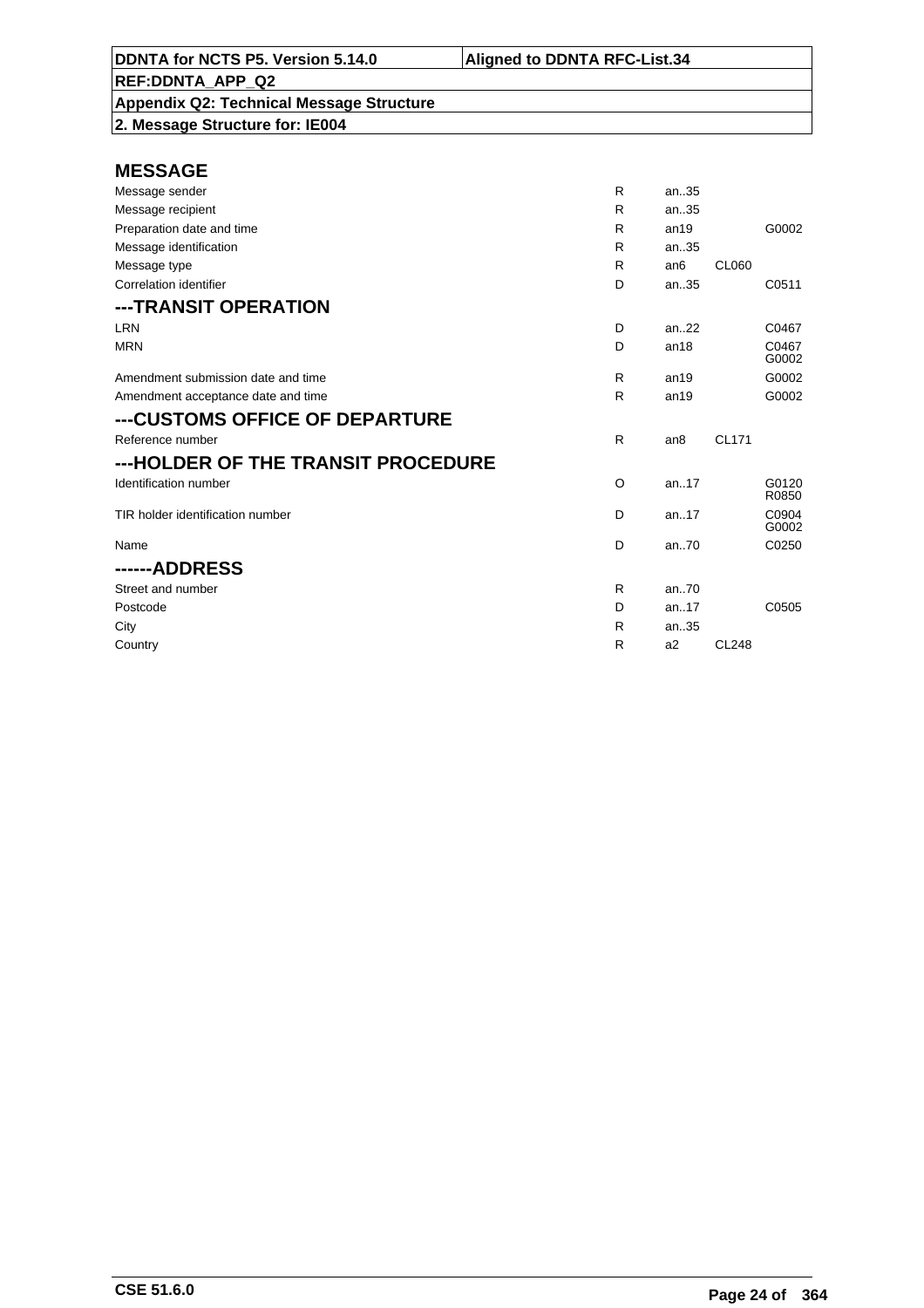| DDNTA for NCTS P5. Version 5.14.0 | Aligned to DDNTA RFC-List.34 |
|-----------------------------------|------------------------------|
| REF:DDNTA APP Q2                  |                              |

**Appendix Q2: Technical Message Structure**

**2. Message Structure for: IE006**

| <b>IE006</b>                   | (CD006C)                                  | ARRIVAL ADVICE |    | $ $ (C_ARR_ADV) |
|--------------------------------|-------------------------------------------|----------------|----|-----------------|
|                                |                                           |                |    |                 |
| MESSAGE                        |                                           |                | 1x | R               |
| ---TRANSIT OPERATION           |                                           |                |    | R               |
| ---CUSTOMS OFFICE OF DEPARTURE | R                                         |                |    |                 |
|                                | ---CUSTOMS OFFICE OF DESTINATION (ACTUAL) |                | 1x | R               |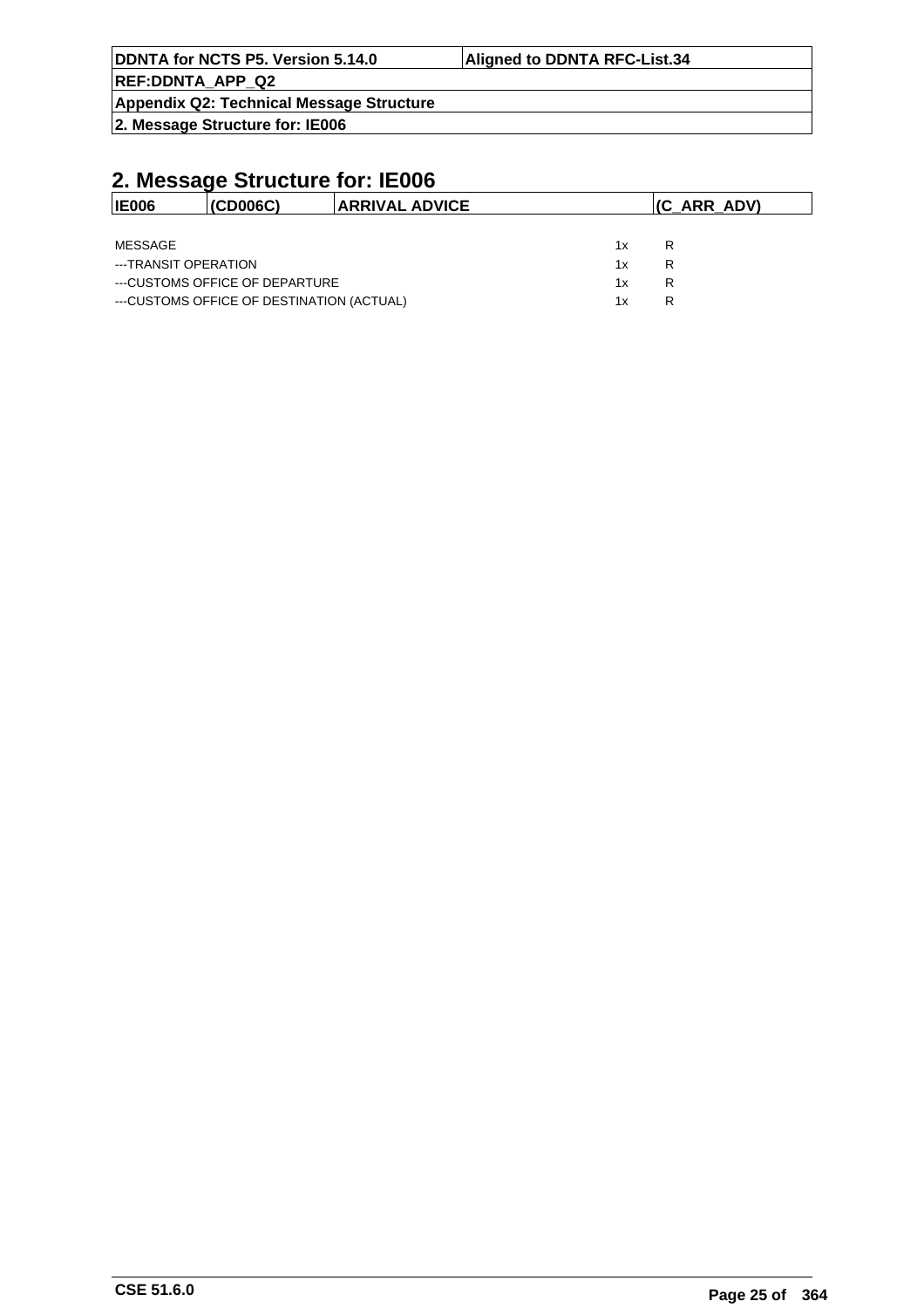| DDNTA for NCTS P5. Version 5.14.0        | <b>Aligned to DDNTA RFC-List.34</b> |  |
|------------------------------------------|-------------------------------------|--|
| REF:DDNTA APP Q2                         |                                     |  |
| Appendix Q2: Technical Message Structure |                                     |  |
| 2. Message Structure for: IE006          |                                     |  |
|                                          |                                     |  |
| <b>MESSAGE</b>                           |                                     |  |
| Message sender                           | R<br>an35                           |  |

| R | an35            |              |                         |
|---|-----------------|--------------|-------------------------|
| R | an19            |              | G0002                   |
| R | an35            |              | G0137<br>T1120          |
| R | an <sub>6</sub> | <b>CL060</b> |                         |
| D | an35            |              | C0511<br>G0137<br>T1120 |
|   |                 |              |                         |
| R | an18            |              | G0002<br>R0028          |
| R | an19            |              | G0002                   |
|   |                 |              |                         |
| R | an <sub>8</sub> | CL171        |                         |
|   |                 |              |                         |
| R | an <sub>8</sub> | <b>CL172</b> |                         |
|   |                 |              |                         |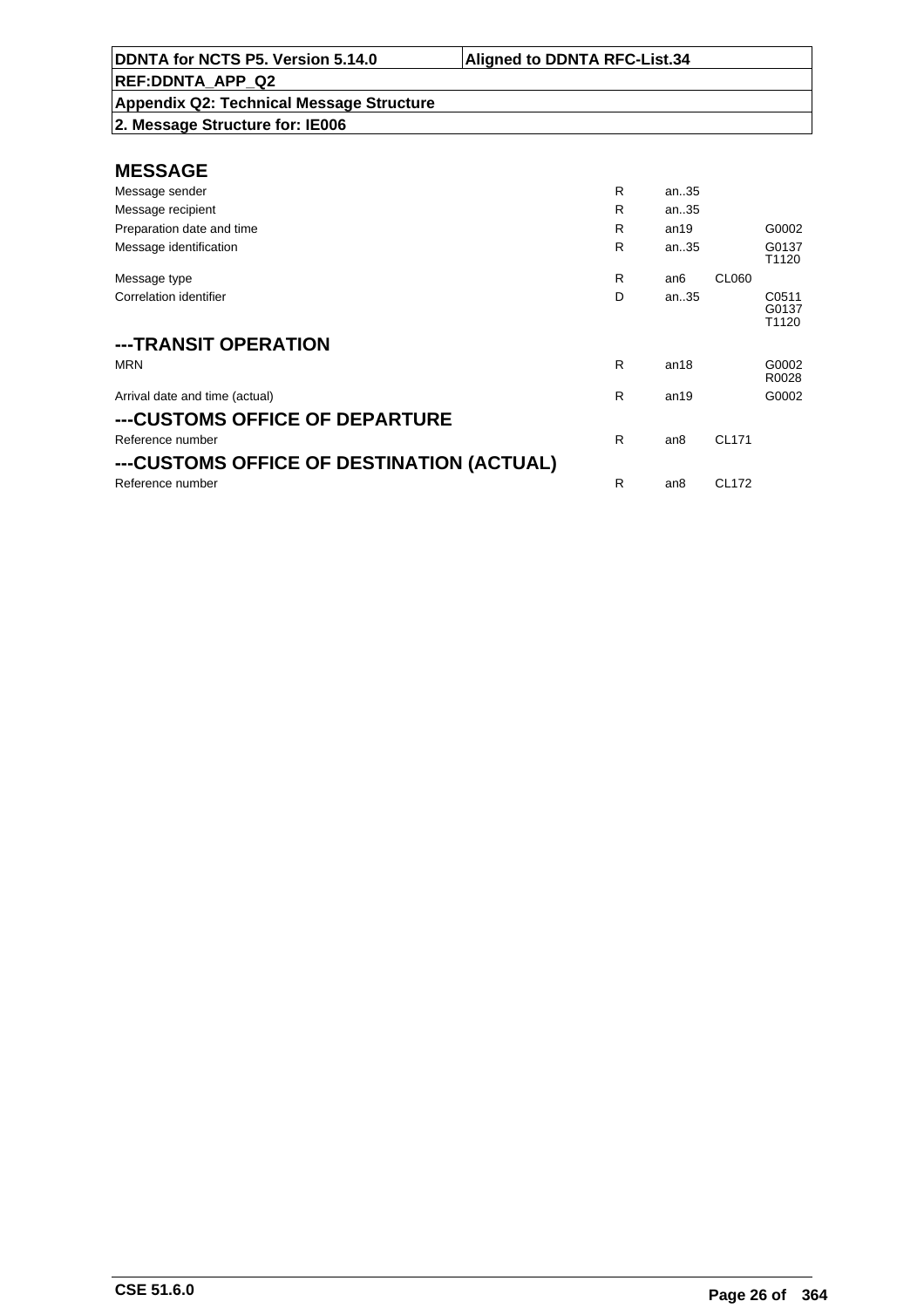| DDNTA for NCTS P5. Version 5.14.0 |
|-----------------------------------|
| REF:DDNTA_APP_Q2                  |

### **Appendix Q2: Technical Message Structure**

**2. Message Structure for: IE007**

| <b>IE007</b>                | (CC007C)                                  | <b>ARRIVAL NOTIFICATION</b> |       |   | (E_ARR_NOT)    |
|-----------------------------|-------------------------------------------|-----------------------------|-------|---|----------------|
|                             |                                           |                             |       |   |                |
| MESSAGE                     |                                           |                             | 1x    | R |                |
| ---TRANSIT OPERATION        |                                           |                             | 1x    | R |                |
| --- AUTHORISATION           |                                           |                             | 9x    | D | C0102<br>G0102 |
|                             | ---CUSTOMS OFFICE OF DESTINATION (ACTUAL) |                             | 1x    | R |                |
| ---TRADER AT DESTINATION    |                                           |                             | 1x    | R |                |
| ---CONSIGNMENT              |                                           |                             | 1x    | R |                |
| ------LOCATION OF GOODS     |                                           |                             | 1x    | R |                |
| --------CUSTOMS OFFICE      |                                           |                             | 1x    | D | C0394          |
| --------GNSS                |                                           |                             | 1x    | D | C0394          |
| --------ECONOMIC OPERATOR   |                                           |                             | 1x    | D | C0394          |
| ---------ADDRESS            |                                           |                             | 1x    | D | C0394          |
| ---------POSTCODE ADDRESS   |                                           |                             | 1x    | D | C0394          |
| --------CONTACT PERSON      |                                           |                             | 1x    | D | C0394<br>G0105 |
| ------ INCIDENT             |                                           |                             | 9x    | O | B2400          |
| ---------ENDORSEMENT        |                                           |                             | 1x    | O |                |
| ---------LOCATION           |                                           |                             | 1x    | R |                |
| -----------GNSS             |                                           |                             | 1x    | D | C0460          |
| ------------ADDRESS         |                                           |                             | 1x    | D | C0460          |
|                             | --------TRANSPORT EQUIPMENT               |                             | 9999x | D | C0240<br>G0103 |
| ------------SEAL            |                                           |                             | 99x   | D | C0569          |
| ------------GOODS REFERENCE |                                           |                             | 9999x | O | G0670          |
| ---------TRANSHIPMENT       |                                           |                             | 1x    | D | C0240          |
| ------------TRANSPORT MEANS |                                           |                             | 1x    | D | C0397          |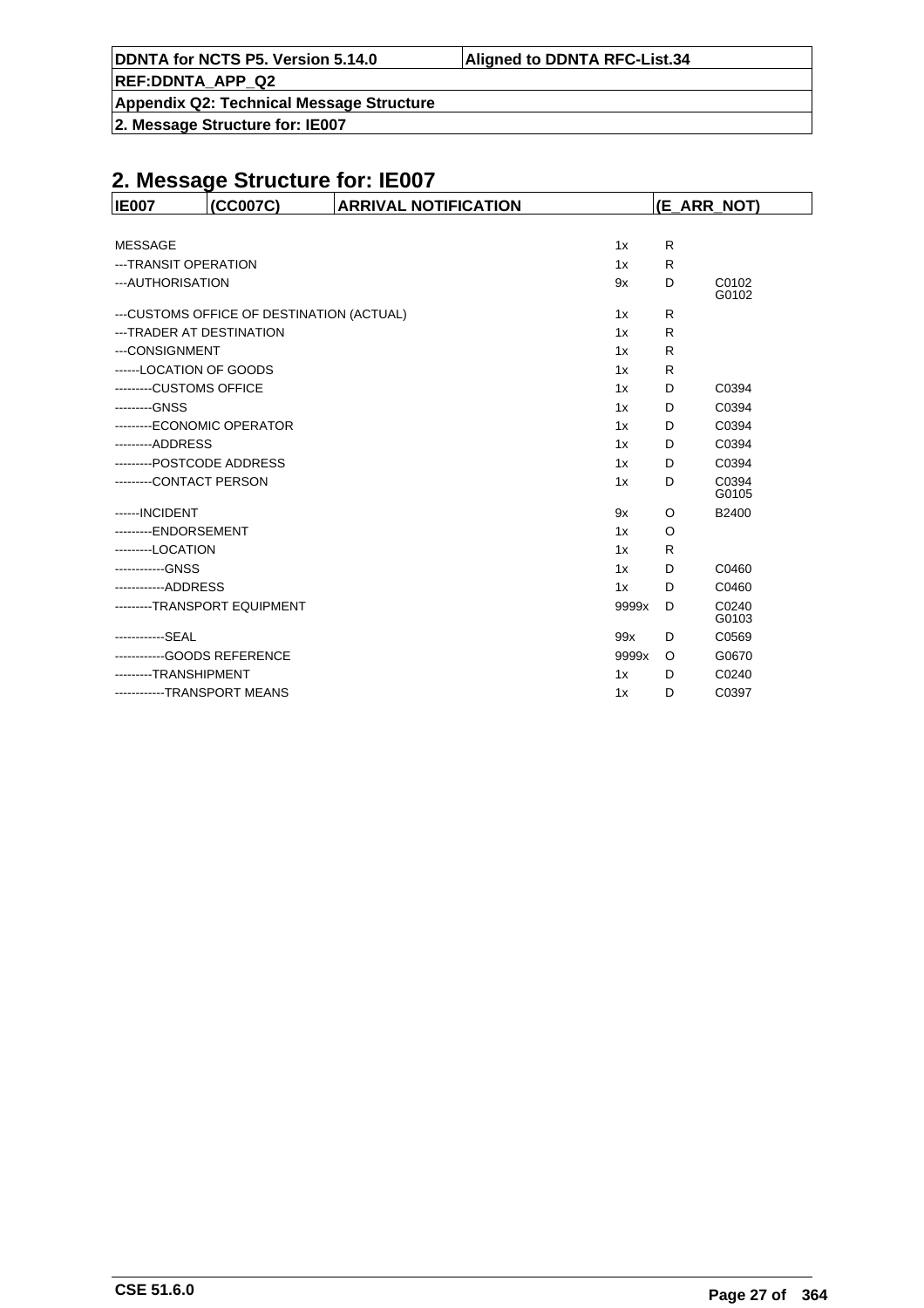**---------ENDORSEMENT**

| DDNTA for NCTS P5. Version 5.14.0 | Aligned to DDNTA RFC-List.34 |
|-----------------------------------|------------------------------|
| DEE.BRNEA ADD AA                  |                              |

## **REF:DDNTA\_APP\_Q2 Appendix Q2: Technical Message Structure**

| <b>MESSAGE</b>                            |    |           |              |                |
|-------------------------------------------|----|-----------|--------------|----------------|
| Message sender                            | R  | an35      |              |                |
| Message recipient                         | R  | an35      |              |                |
| Preparation date and time                 | R  | an19      |              | G0002          |
| Message identification                    | R  | an35      |              |                |
| Message type                              | R  | an6       | <b>CL060</b> |                |
| Correlation identifier                    | D  | an35      |              | C0511          |
| ---TRANSIT OPERATION                      |    |           |              |                |
| <b>MRN</b>                                | R  | an18      |              | G0002          |
| Arrival notification date and time        | R  | an19      |              | G0002          |
| Simplified procedure                      | R  | n1        | CL027        |                |
| Incident flag                             | R  | n1        | CL027        |                |
| ---AUTHORISATION                          |    |           |              |                |
| Sequence number                           | R  | n.5       |              | R0987          |
| <b>Type</b>                               | R  | an.4      | CL236        | G0117          |
| Reference number                          | R  | an35      |              | G0033          |
| ---CUSTOMS OFFICE OF DESTINATION (ACTUAL) |    |           |              |                |
| Reference number                          | R  | an8       | CL172        |                |
| ---TRADER AT DESTINATION                  |    |           |              |                |
| Identification number                     | R  | an17      |              | R0850          |
| Communication language at destination     | O  | a2        | CL192        | R0100          |
| ---CONSIGNMENT                            |    |           |              |                |
| ------LOCATION OF GOODS                   |    |           |              |                |
| Type of location                          | R  |           | CL347        |                |
| Qualifier of identification               | R  | a1<br>a1  | CL326        | G0500          |
| Authorisation number                      | D  | an35      |              | C0394          |
| Additional identifier                     | D  | an.4      |              | C0671          |
| UN LOCODE                                 | D  | an17      | CL244        | C0394          |
| ---------CUSTOMS OFFICE                   |    |           |              |                |
| Reference number                          | R  | an8       | CL172        |                |
|                                           |    |           |              |                |
| --------GNSS                              |    |           |              |                |
| Latitude                                  | R  | an. $.17$ |              | G0002<br>G0014 |
| Longitude                                 | R  | an17      |              | G0002          |
|                                           |    |           |              | G0014          |
| --------ECONOMIC OPERATOR                 |    |           |              |                |
| Identification number                     | R  | an17      |              | R0850          |
| ---------ADDRESS                          |    |           |              |                |
| Street and number                         | R  | an70      |              |                |
| Postcode                                  | D  | an.17     |              | C0505          |
| City                                      | R  | an35      |              |                |
| Country                                   | R. | a2        | CL009        |                |
| ---------POSTCODE ADDRESS                 |    |           |              |                |
| House number                              | D  | an.17     |              | C0382          |
| Postcode                                  | R  | an.17     |              |                |
| Country                                   | R  | a2        | CL190        |                |
| ---------CONTACT PERSON                   |    |           |              |                |
| Name                                      | R  | an70      |              |                |
| Phone number                              | R  | an35      |              |                |
| E-mail address                            | O  | an256     |              | G0002          |
| ------INCIDENT                            |    |           |              |                |
| Sequence number                           | R  | n.5       |              | R0987          |
| Code                                      | R  | n1        | CL019        |                |
| Text                                      | R  | an512     |              |                |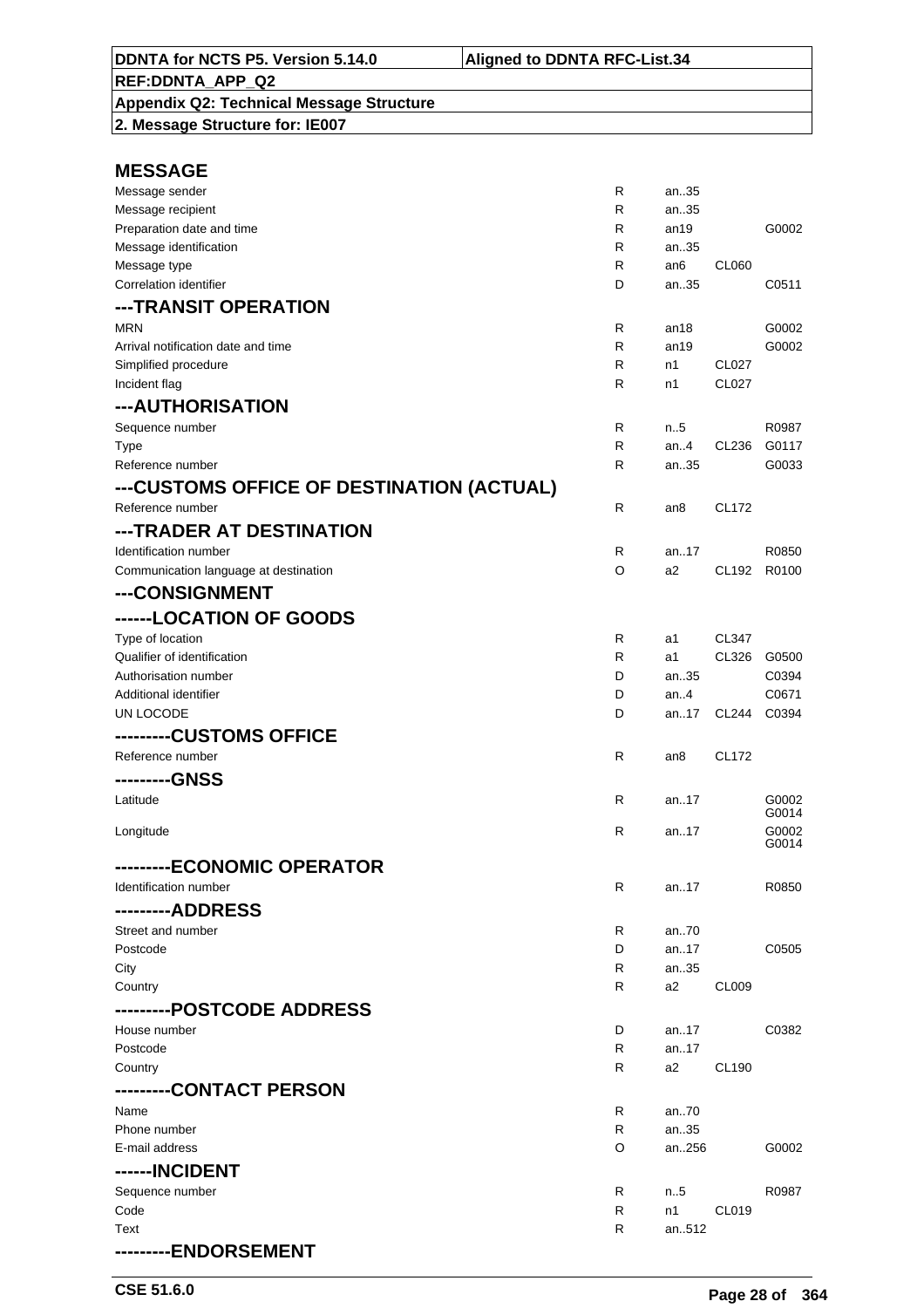| DDNTA for NCTS P5. Version 5.14.0               | <b>Aligned to DDNTA RFC-List.34</b> |              |                |
|-------------------------------------------------|-------------------------------------|--------------|----------------|
| <b>REF:DDNTA APP Q2</b>                         |                                     |              |                |
| <b>Appendix Q2: Technical Message Structure</b> |                                     |              |                |
| 2. Message Structure for: IE007                 |                                     |              |                |
|                                                 |                                     |              |                |
| Date                                            | R<br>an10                           |              | G0002          |
| Authority                                       | R<br>an35                           |              |                |
| Place                                           | R<br>an35                           |              |                |
| Country                                         | R.<br>a2                            | CL009        |                |
| ---------LOCATION                               |                                     |              |                |
| Qualifier of identification                     | R<br>a1                             | CL038        |                |
| UN LOCODE                                       | D<br>an17                           | <b>CL244</b> | C0460          |
| Country                                         | R<br>a2                             | CL009        |                |
| ------------GNSS                                |                                     |              |                |
| Latitude                                        | R<br>an17                           |              | G0002          |
|                                                 |                                     |              | G0014          |
| Longitude                                       | R.<br>an17                          |              | G0002          |
|                                                 |                                     |              | G0014          |
| ------------ADDRESS                             |                                     |              |                |
| Street and number                               | R<br>an.70                          |              |                |
| Postcode                                        | D<br>an.17                          |              | C0505          |
| City                                            | R<br>an35                           |              |                |
| ---------TRANSPORT EQUIPMENT                    |                                     |              |                |
| Sequence number                                 | R<br>n.5                            |              | R0987          |
| Container identification number                 | D<br>an17                           |              | C0820<br>G0002 |
|                                                 |                                     |              | G0016          |
| Number of seals                                 | D<br>n.4                            |              | C0396          |
|                                                 |                                     |              | G0023<br>R0021 |
|                                                 |                                     |              | R0106<br>R0448 |
|                                                 |                                     |              |                |
| ------------SEAL                                |                                     |              |                |
| Sequence number                                 | R<br>n.5                            |              | R0987          |
| Identifier                                      | R<br>an20                           |              | G0023<br>R0107 |
|                                                 |                                     |              |                |
| Sequence number                                 | ${\sf R}$<br>n.5                    |              | R0987          |
| Declaration goods item number                   | R<br>n.5                            |              | G0006          |
| ---------TRANSHIPMENT                           |                                     |              |                |
| Container indicator                             | R                                   |              | G0029          |
|                                                 | n1                                  | CL027        |                |
|                                                 |                                     |              |                |
| Type of identification                          | R<br>n2                             | CL750        | G0023          |
| Identification number                           | R<br>an35                           |              | G0023          |
| Nationality                                     | R<br>a2                             | CL165        | G0023          |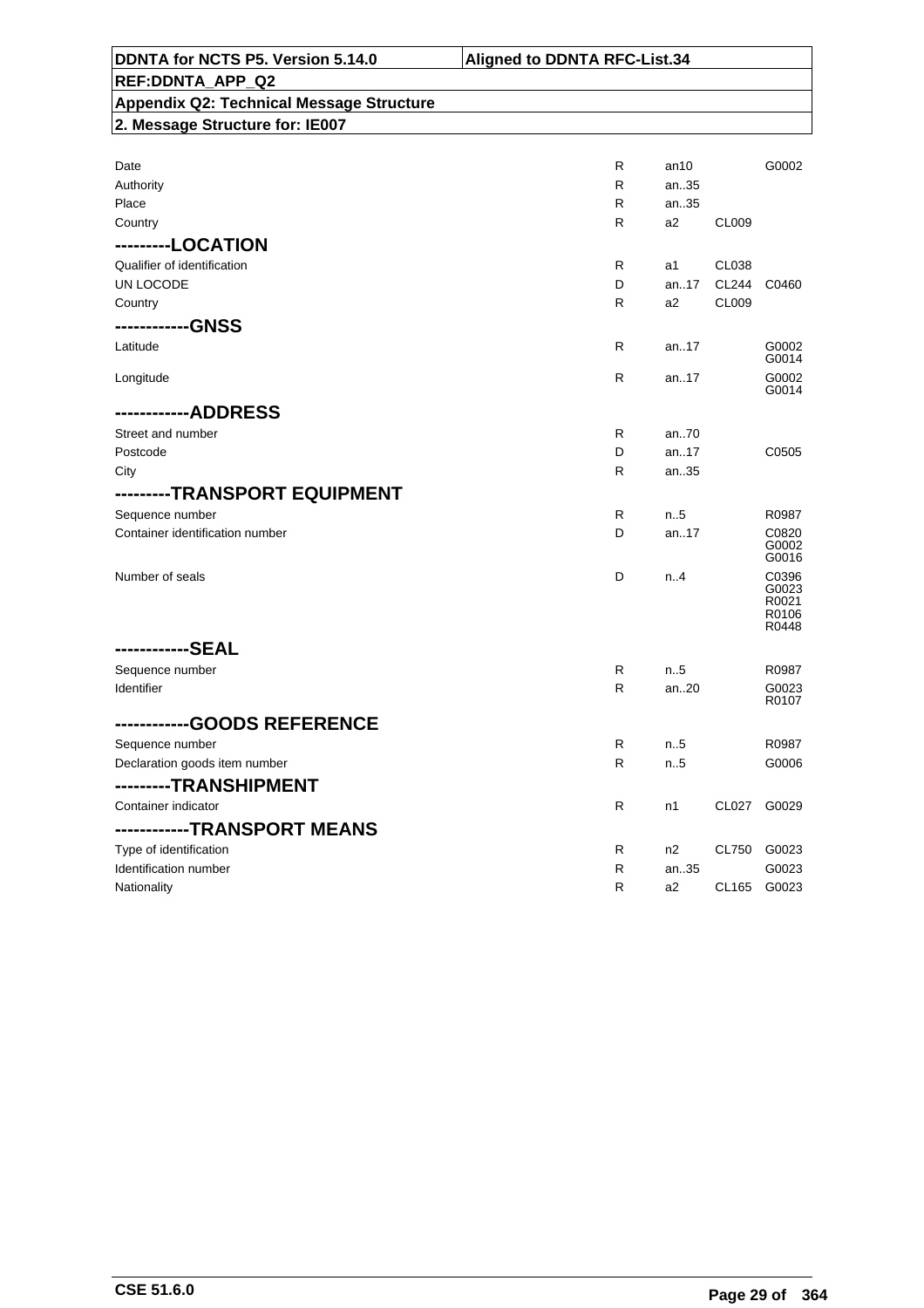|  |  | DDNTA for NCTS P5. Version 5.14.0 |  |
|--|--|-----------------------------------|--|
|  |  |                                   |  |

### **Aligned to DDNTA RFC-List.34**

**REF:DDNTA\_APP\_Q2**

**Appendix Q2: Technical Message Structure**

**2. Message Structure for: IE009**

| <b>IE009</b>                       | (CC009C) | <b>INVALIDATION DECISION</b> |    |       | (E INV DEC) |
|------------------------------------|----------|------------------------------|----|-------|-------------|
|                                    |          |                              |    |       |             |
| MESSAGE                            |          |                              | 1x | R     |             |
| ---TRANSIT OPERATION               |          |                              |    | R     |             |
| ---INVALIDATION                    |          |                              | 1x | R     |             |
| ---CUSTOMS OFFICE OF DEPARTURE     |          |                              | 1x | R     |             |
| ---HOLDER OF THE TRANSIT PROCEDURE |          |                              |    | R     |             |
| ------ADDRESS                      |          | 1x                           | D  | C0250 |             |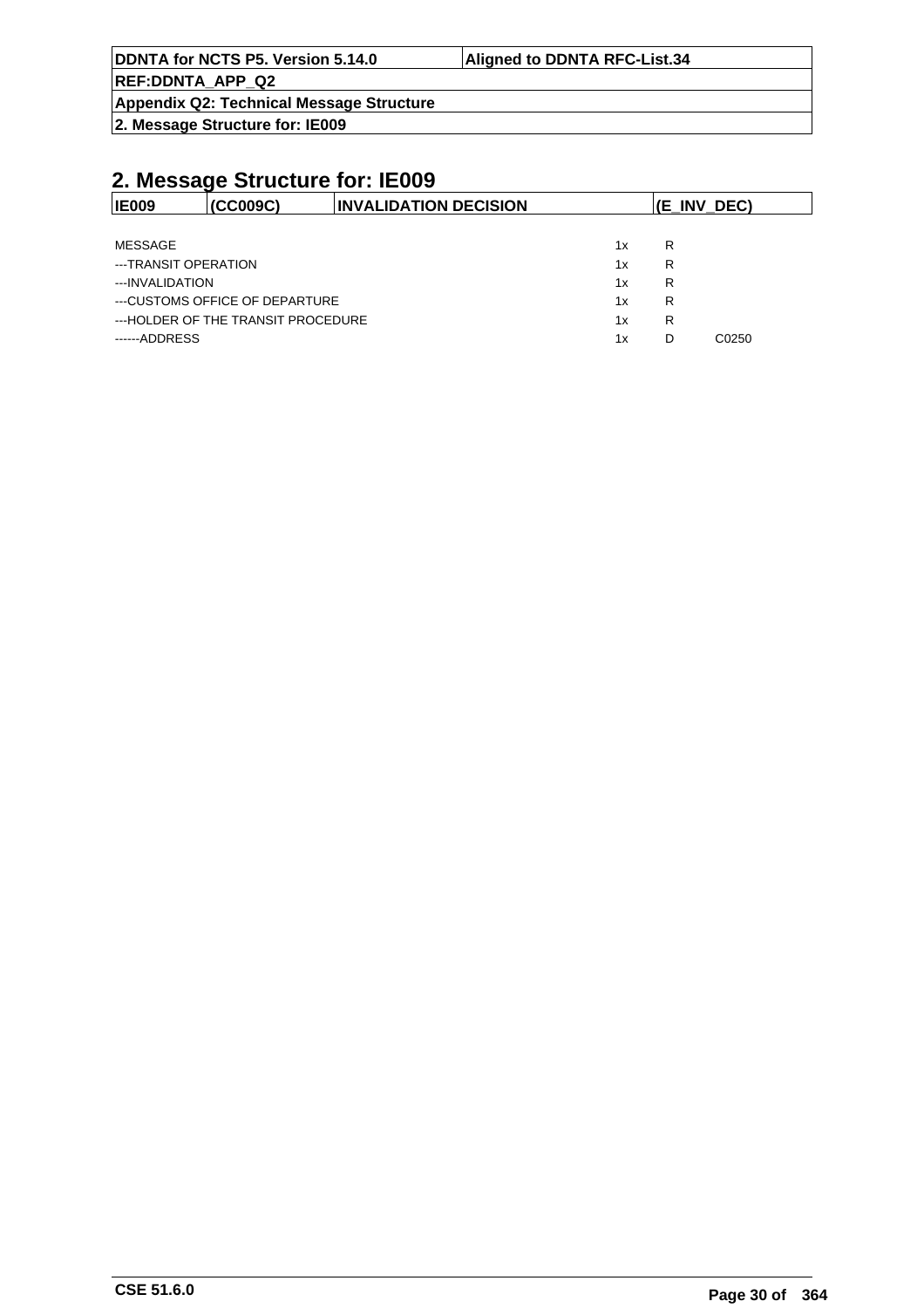| DDNTA for NCTS P5. Version 5.14.0 | Aligned to DDNTA RFC-List.34 |
|-----------------------------------|------------------------------|
|                                   |                              |

#### **REF:DDNTA\_APP\_Q2 Appendix Q2: Technical Message Structure 2. Message Structure for: IE009**

### **MESSAGE**

| Message sender                     | R            | an35            |              |                |
|------------------------------------|--------------|-----------------|--------------|----------------|
| Message recipient                  | R            | an35            |              |                |
| Preparation date and time          | R            | an19            |              | G0002          |
| Message identification             | R            | an35            |              |                |
| Message type                       | R            | an <sub>6</sub> | <b>CL060</b> |                |
| Correlation identifier             | D            | an35            |              | C0511          |
| ---TRANSIT OPERATION               |              |                 |              |                |
| <b>LRN</b>                         | D            | an22            |              | C0467          |
| <b>MRN</b>                         | D            | an18            |              | C0467<br>G0002 |
| ---INVALIDATION                    |              |                 |              |                |
| Request date and time              | D            | an19            |              | C0129<br>G0002 |
| Decision date and time             | R            | an19            |              | G0002          |
| Decision                           | D            | n1              | CL027        | C0128<br>R0102 |
| Initiated by customs               | R            | n <sub>1</sub>  | <b>CL027</b> | G0101          |
| Justification                      | D            | an512           |              | C0137          |
|                                    |              |                 |              |                |
| ---CUSTOMS OFFICE OF DEPARTURE     |              |                 |              |                |
| Reference number                   | $\mathsf{R}$ | an <sub>8</sub> | CL171        |                |
| ---HOLDER OF THE TRANSIT PROCEDURE |              |                 |              |                |
| Identification number              | O            | an17            |              | G0120<br>R0850 |
| TIR holder identification number   | D            | an17            |              | C0904<br>G0002 |
| Name                               | D            | an.70           |              | C0250          |
| ------ADDRESS                      |              |                 |              |                |
| Street and number                  | R            | an.70           |              |                |
| Postcode                           | D            | an17            |              | C0505          |
| City                               | R            | an35            |              |                |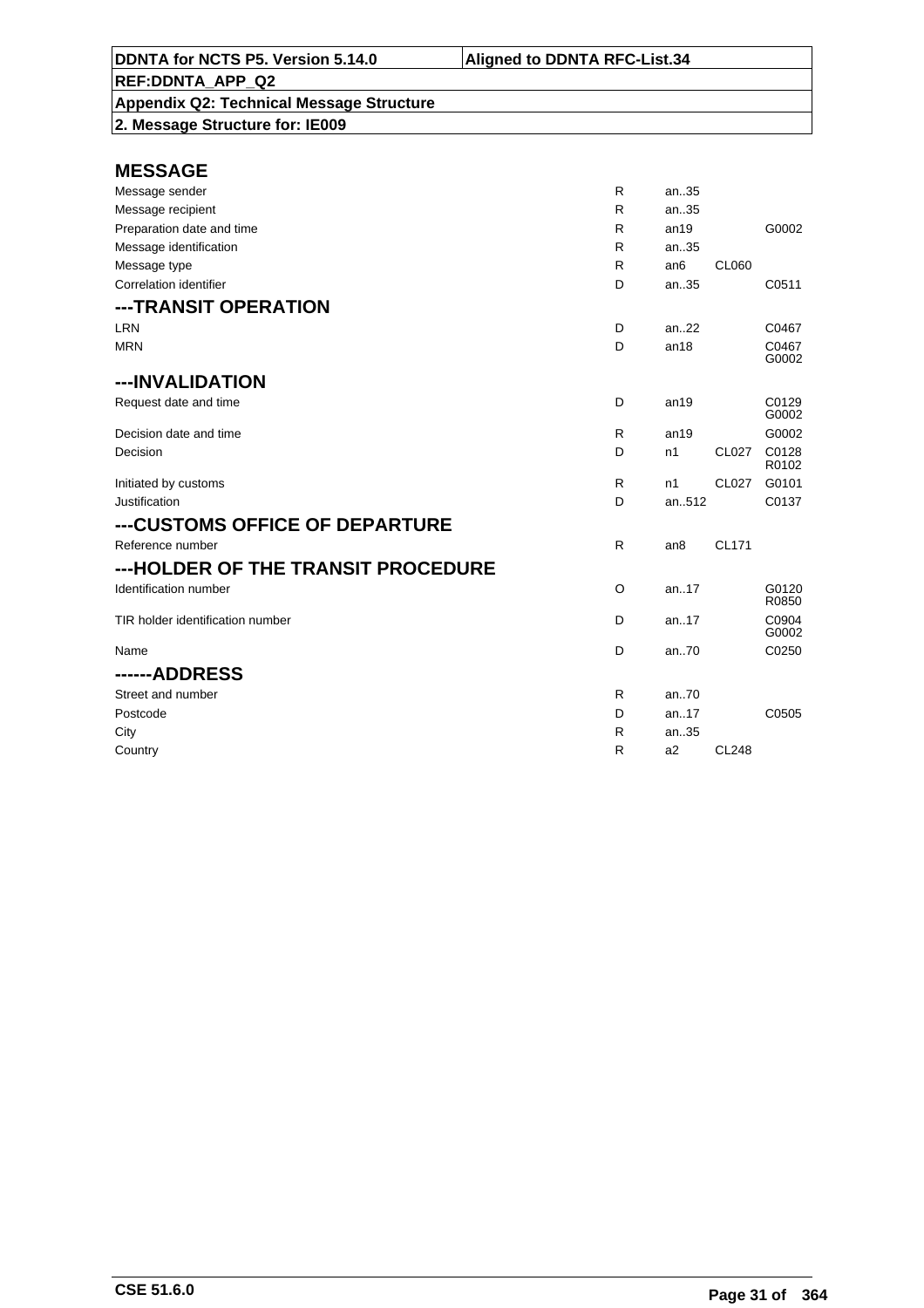|  |  | DDNTA for NCTS P5. Version 5.14.0 |  |
|--|--|-----------------------------------|--|
|  |  |                                   |  |

#### **Aligned to DDNTA RFC-List.34**

**REF:DDNTA\_APP\_Q2**

**Appendix Q2: Technical Message Structure**

**2. Message Structure for: IE010**

| <b>IE010</b>                                | (CD010C)                                | <b>INVALIDATION NOTIFICATION</b>                 |    | (C INV NOT) |       |  |  |
|---------------------------------------------|-----------------------------------------|--------------------------------------------------|----|-------------|-------|--|--|
|                                             |                                         |                                                  |    |             |       |  |  |
| MESSAGE                                     |                                         |                                                  | 1x | R           |       |  |  |
| ---TRANSIT OPERATION                        |                                         |                                                  | 1x | R           | G0170 |  |  |
| ---INVALIDATION                             |                                         |                                                  | 1x | R           |       |  |  |
| ---CUSTOMS OFFICE OF DEPARTURE              |                                         |                                                  | 1x | R           |       |  |  |
| ---CUSTOMS OFFICE OF DESTINATION (DECLARED) |                                         |                                                  | 1x | R           |       |  |  |
|                                             | ---CUSTOMS OFFICE OF TRANSIT (DECLARED) | 9x                                               | O  |             |       |  |  |
|                                             |                                         | ---CUSTOMS OFFICE OF EXIT FOR TRANSIT (DECLARED) | 9x | D           | C0812 |  |  |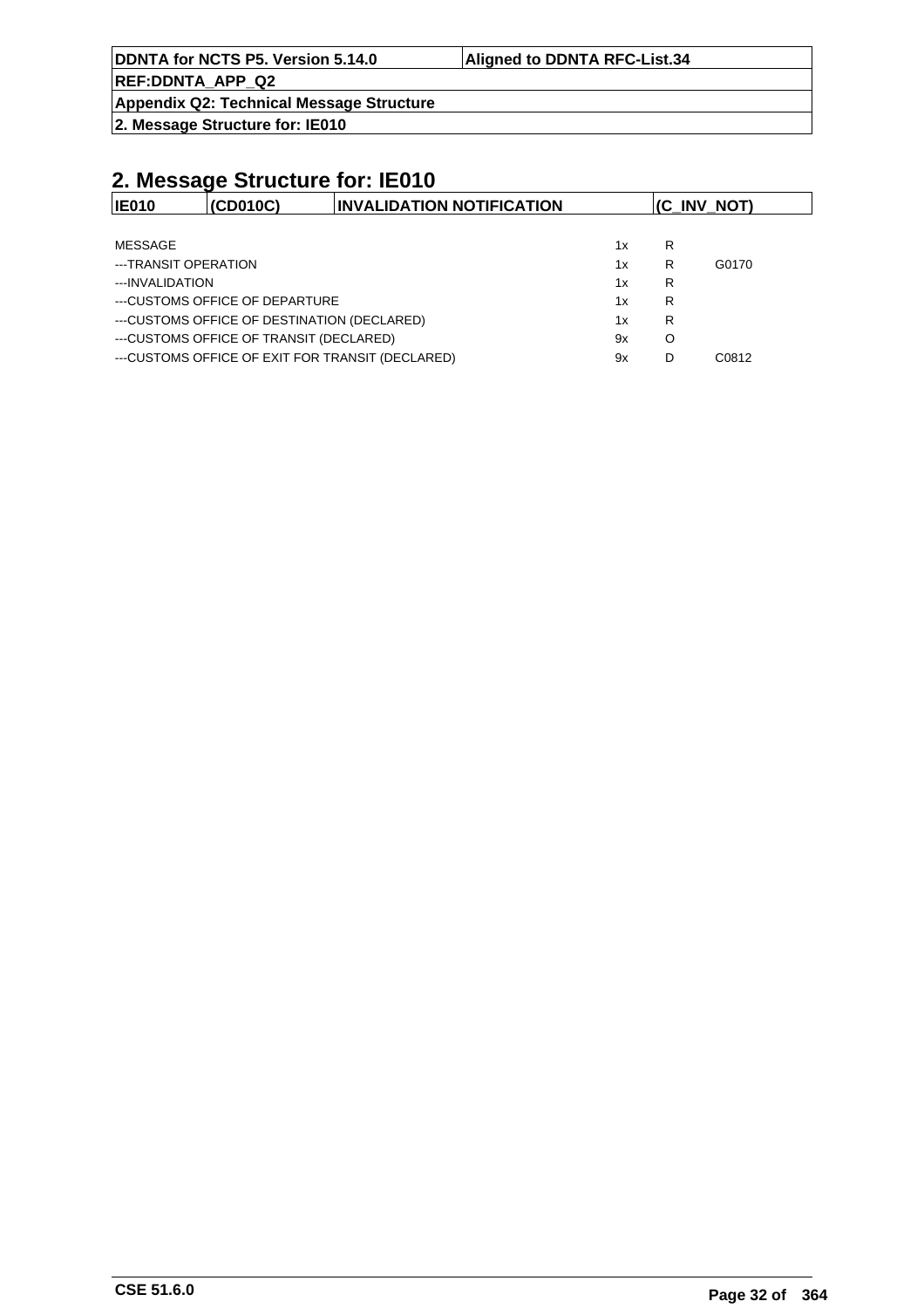| DDNTA for NCTS P5. Version 5.14.0 | Aligned to DDNTA RFC-List.34 |
|-----------------------------------|------------------------------|
|                                   |                              |

### **REF:DDNTA\_APP\_Q2 Appendix Q2: Technical Message Structure**

**2. Message Structure for: IE010**

### **MESSAGE**

| Message sender                                   | R | an35             |              |                         |
|--------------------------------------------------|---|------------------|--------------|-------------------------|
| Message recipient                                | R | an35             |              |                         |
| Preparation date and time                        | R | an19             |              | G0002                   |
| Message identification                           | R | an35             |              | G0137<br>T1120          |
| Message type                                     | R | an6              | CL060        |                         |
| Correlation identifier                           | D | an.35            |              | C0511<br>G0137<br>T1120 |
| ---TRANSIT OPERATION                             |   |                  |              |                         |
| <b>MRN</b>                                       | R | an18             |              | G0002<br>R0028          |
| ---INVALIDATION                                  |   |                  |              |                         |
| Decision date and time                           | R | an19             |              | G0002                   |
| ---CUSTOMS OFFICE OF DEPARTURE                   |   |                  |              |                         |
| Reference number                                 | R | an <sub>8</sub>  | CL171        |                         |
| ---CUSTOMS OFFICE OF DESTINATION (DECLARED)      |   |                  |              |                         |
| Reference number                                 | R | an <sub>8</sub>  | <b>CL172</b> |                         |
| ---CUSTOMS OFFICE OF TRANSIT (DECLARED)          |   |                  |              |                         |
| Sequence number                                  | R | n <sub>0.5</sub> |              | R0987                   |
| Reference number                                 | R | an <sub>8</sub>  | CL173        |                         |
| ---CUSTOMS OFFICE OF EXIT FOR TRANSIT (DECLARED) |   |                  |              |                         |
| Sequence number                                  | R | n.5              |              | R0987                   |
| Reference number                                 | R | an <sub>8</sub>  | <b>CL175</b> |                         |
|                                                  |   |                  |              |                         |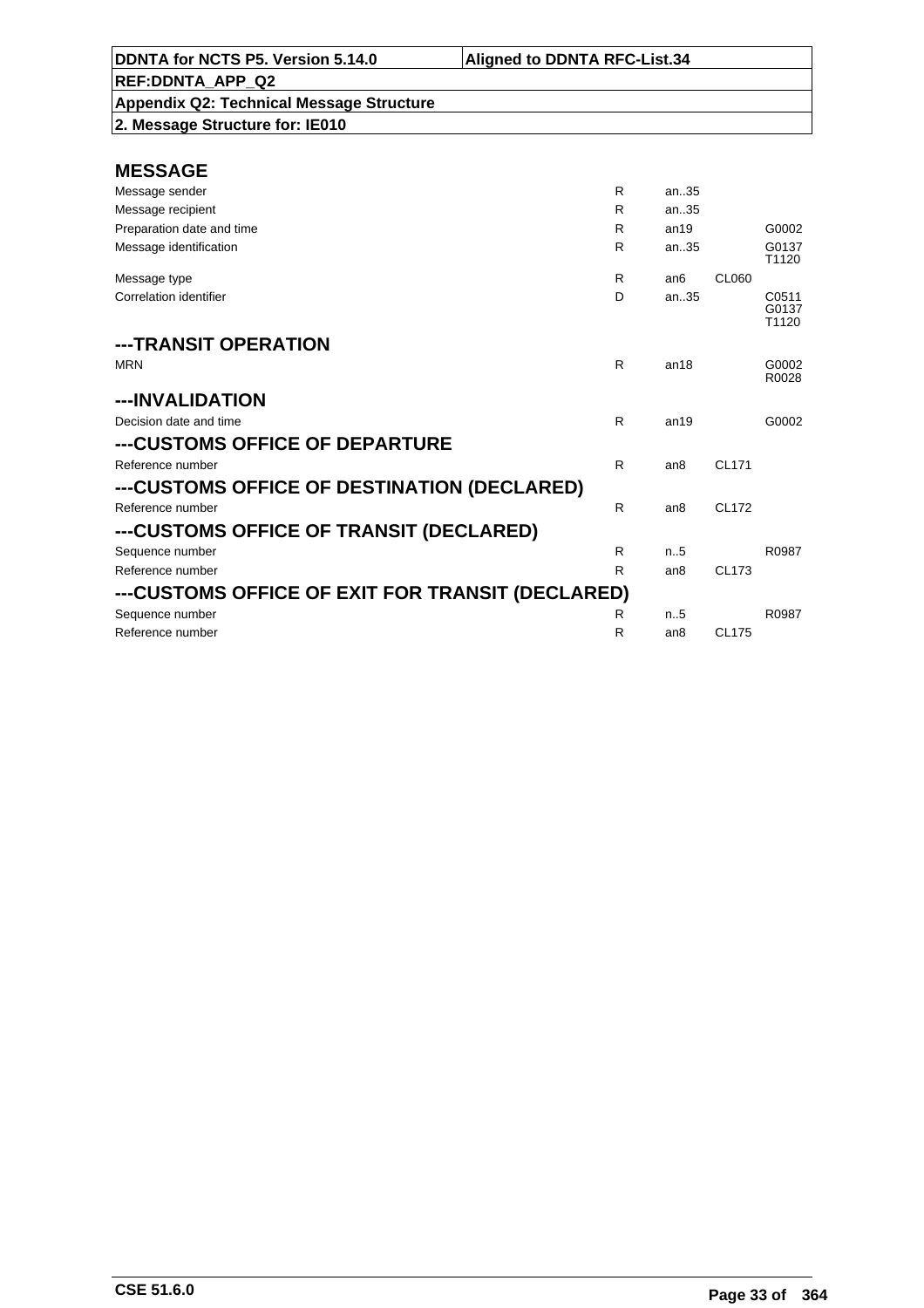**DDNTA for NCTS P5. Version 5.14.0 Aligned to DDNTA RFC-List.34**

**REF:DDNTA\_APP\_Q2**

**Appendix Q2: Technical Message Structure**

**2. Message Structure for: IE012**

| <b>IE012</b>                                      | (CD012C)                                | <b>ANTICIPATED ARRIVAL RECORD-TIR-</b><br><b>SPEED</b> |          |        | (C_AAR_SPD)    |
|---------------------------------------------------|-----------------------------------------|--------------------------------------------------------|----------|--------|----------------|
|                                                   |                                         |                                                        |          |        |                |
| <b>MESSAGE</b>                                    |                                         |                                                        | 1x       | R      | G0143          |
| ---TRANSIT OPERATION                              |                                         |                                                        | 1x       | R      |                |
|                                                   | ---CUSTOMS OFFICE OF DEPARTURE          |                                                        | 1x       | R<br>R |                |
| ---CUSTOMS OFFICE OF DESTINATION (DECLARED)<br>1x |                                         |                                                        |          |        |                |
| --- HOLDER OF THE TRANSIT PROCEDURE<br>1x         |                                         |                                                        |          |        |                |
| ------ADDRESS<br>---CONTROL RESULT                |                                         |                                                        | 1x<br>1x | R<br>R |                |
| ---CONSIGNMENT                                    |                                         |                                                        | 1x       | R      |                |
| ------CONSIGNOR                                   |                                         |                                                        | 1x       | O      |                |
| ---------ADDRESS                                  |                                         |                                                        | 1x       | R      |                |
| -----CONSIGNEE                                    |                                         |                                                        | 1x       | D      | B1823          |
|                                                   |                                         |                                                        |          |        | C0001<br>G0001 |
| ---------ADDRESS                                  |                                         |                                                        | 1x       | R      |                |
|                                                   | ------ ADDITIONAL SUPPLY CHAIN ACTOR    |                                                        | 99x      | O      | G0825          |
| ------TRANSPORT EQUIPMENT                         |                                         |                                                        | 9999x    | D      | C0872<br>G0103 |
| ----------SEAL                                    |                                         |                                                        | 99x      | D      | C0569          |
| ---------GOODS REFERENCE                          |                                         |                                                        | 9999x    | D      | C0670<br>G0670 |
|                                                   | ------DEPARTURE TRANSPORT MEANS         |                                                        | 999x     | D      | B1890<br>C0333 |
|                                                   |                                         |                                                        |          |        | C0339          |
|                                                   | ------COUNTRY OF ROUTING OF CONSIGNMENT |                                                        | 99x      | D      | R0855<br>B1848 |
|                                                   |                                         |                                                        |          |        | C0586<br>G0061 |
| ------PREVIOUS DOCUMENT                           |                                         |                                                        | 9999x    | O      | E1301<br>G0825 |
| ------SUPPORTING DOCUMENT                         |                                         |                                                        | 99x      | O      | E1301<br>G0825 |
| ------TRANSPORT DOCUMENT                          |                                         |                                                        | 99x      | O      | E1301<br>G0825 |
| ------ ADDITIONAL REFERENCE                       |                                         |                                                        | 99x      | O      | E1301<br>G0825 |
|                                                   | ------ ADDITIONAL INFORMATION           |                                                        | 99x      | O      | E1301<br>G0825 |
| ------HOUSE CONSIGNMENT                           |                                         |                                                        | 999x     | R      | E1406          |
| ---------CONSIGNOR                                |                                         |                                                        | 1x       | D      | C0349          |
|                                                   |                                         |                                                        |          |        | E1301<br>G0062 |
| ------------ADDRESS                               |                                         |                                                        | 1x       | R      |                |
| ---------CONSIGNEE                                |                                         |                                                        | 1x       | D      | C0001          |
|                                                   |                                         |                                                        |          |        | E1301<br>G0001 |
|                                                   |                                         |                                                        |          |        | G0062          |
| ------------ADDRESS                               |                                         |                                                        | 1x       | R      |                |
|                                                   | ---------ADDITIONAL SUPPLY CHAIN ACTOR  |                                                        | 99x      | O      | G0825          |
|                                                   | ---------DEPARTURE TRANSPORT MEANS      |                                                        | 999x     | D      | C0333<br>C0339 |
|                                                   |                                         |                                                        |          |        | E1301          |
|                                                   |                                         |                                                        |          |        | G0062<br>R0855 |
| ---------PREVIOUS DOCUMENT                        |                                         |                                                        | 99x      | O      | E1301<br>G0026 |
|                                                   | --------SUPPORTING DOCUMENT             |                                                        | 99x      | O      | E1301          |
|                                                   | ---------TRANSPORT DOCUMENT             |                                                        | 99x      | O      | E1301<br>G0825 |
|                                                   | ---------ADDITIONAL REFERENCE           |                                                        | 99x      | O      | E1301<br>G0825 |
|                                                   | ---------ADDITIONAL INFORMATION         |                                                        | 99x      | O      | E1301          |
| --------CONSIGNMENT ITEM                          |                                         |                                                        | 9999x    | R      | G0825<br>E1402 |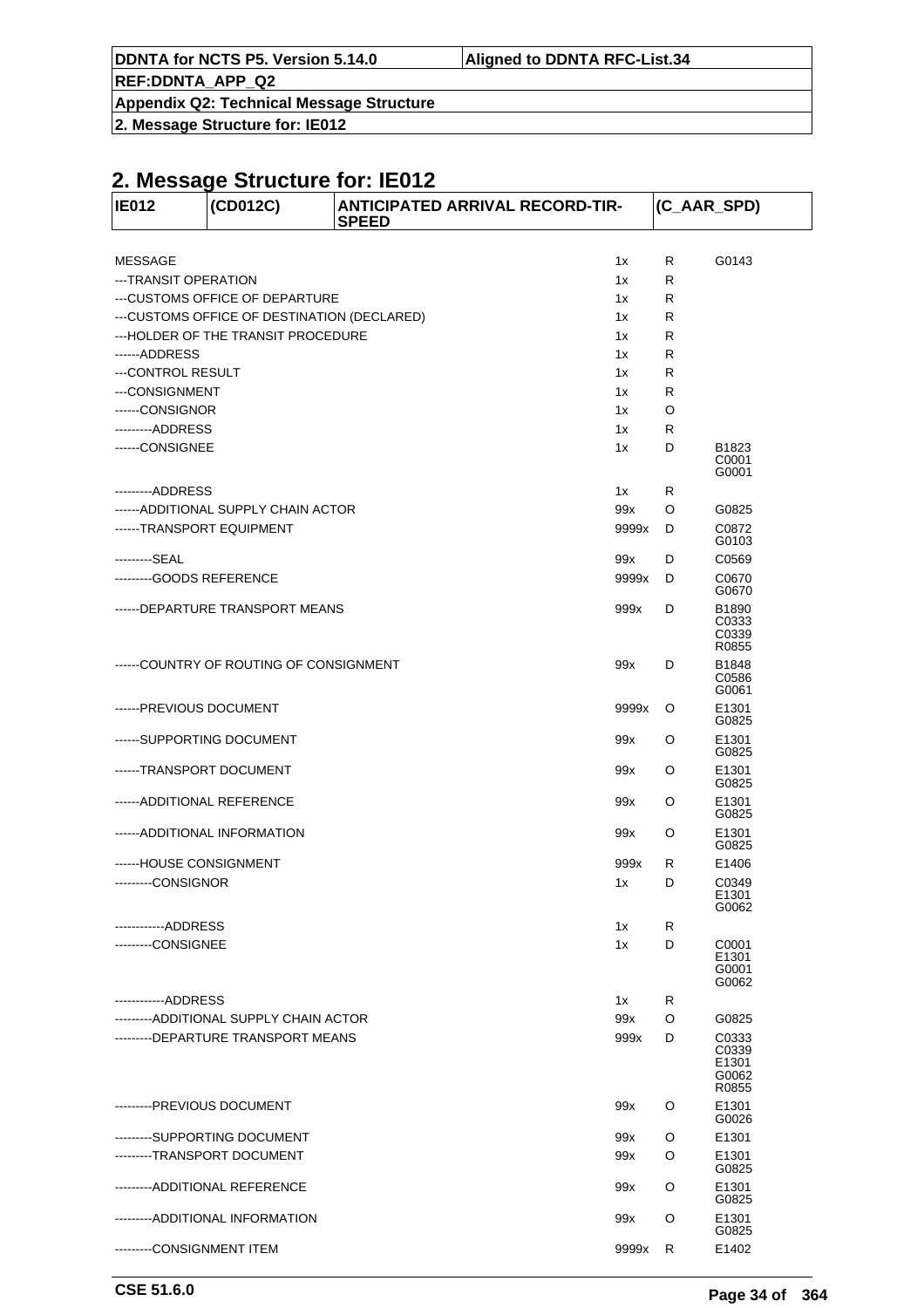#### **DDNTA for NCTS P5. Version 5.14.0 Aligned to DDNTA RFC-List.34 REF:DDNTA\_APP\_Q2**

### **Appendix Q2: Technical Message Structure 2. Message Structure for: IE012**

| --CONSIGNEE                                   | 1x  | $\circ$ | B1820<br>B2400<br>G0001             |
|-----------------------------------------------|-----|---------|-------------------------------------|
| ---------------ADDRESS                        | 1x  | R       |                                     |
| --ADDITIONAL SUPPLY CHAIN ACTOR<br>---------- | 99x | $\circ$ | G0825                               |
| -----------COMMODITY                          | 1x  | R       |                                     |
| ------------COMMODITY CODE                    | 1x  | $\circ$ |                                     |
| ---------------DANGEROUS GOODS                | 99x | $\circ$ | E1406<br>G0300                      |
|                                               | 1x  | $\circ$ | B2101                               |
| ------------PACKAGING                         | 99x | R       |                                     |
| -----------PREVIOUS DOCUMENT                  | 99x | $\circ$ | B <sub>1000</sub><br>E1401<br>G0825 |
| --SUPPORTING DOCUMENT<br>---------            | 99x | $\circ$ | E1407<br>G0825                      |
|                                               | 99x | $\circ$ | B2400<br>E1407                      |
| --ADDITIONAL REFERENCE                        | 99x | O       | E1407<br>G0825                      |
| -ADDITIONAL INFORMATION                       | 99x | $\circ$ | G0825                               |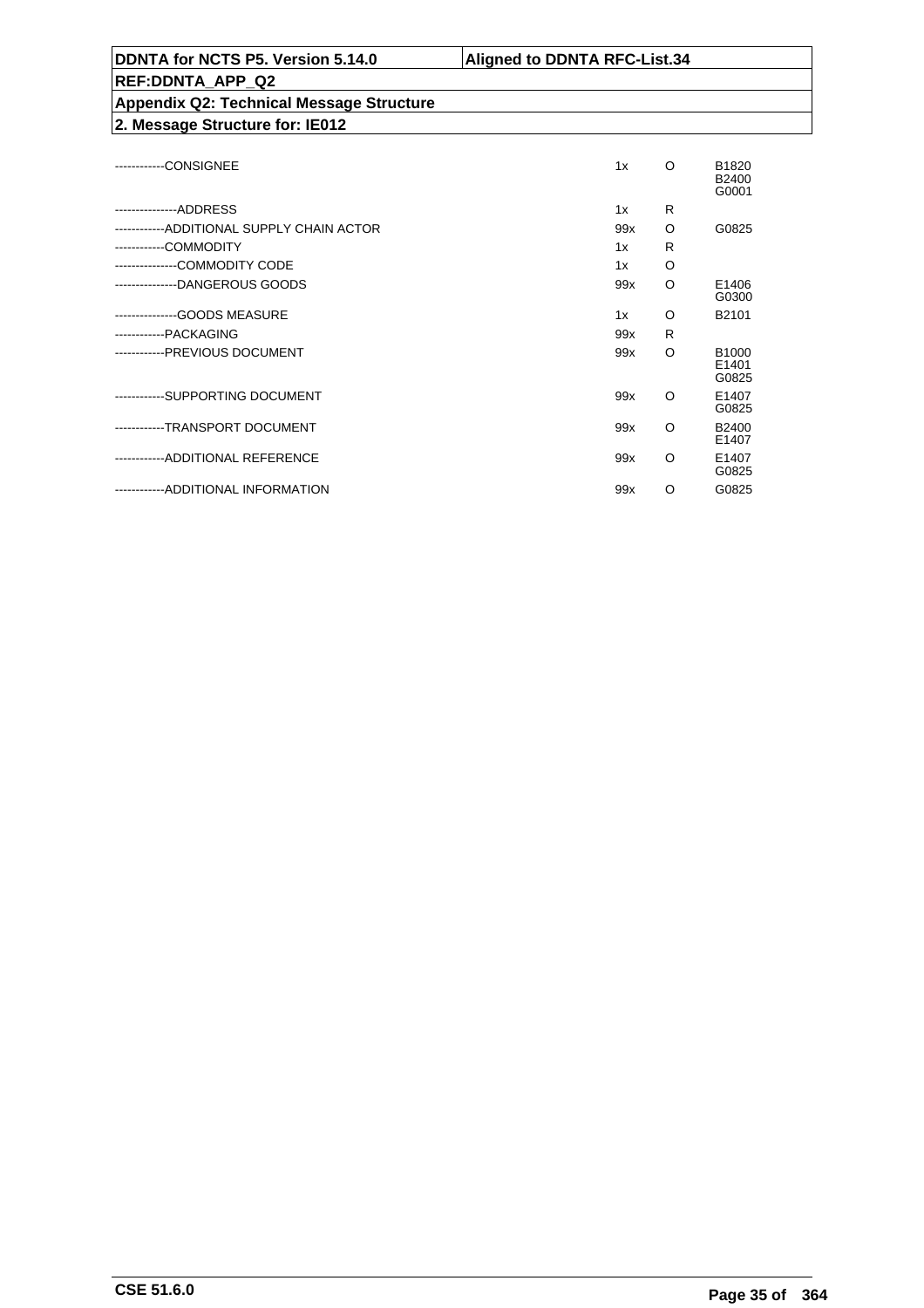| <b>MESSAGE</b>                              |        |        |              |                |
|---------------------------------------------|--------|--------|--------------|----------------|
| Message sender                              | R      | an35   |              |                |
| Message recipient                           | R      | an35   |              |                |
| Preparation date and time                   | R      | an19   |              | G0002          |
| Message identification                      | R      | an35   |              | G0137<br>T1120 |
| Message type                                | R      | an6    | <b>CL060</b> |                |
| Correlation identifier                      | D      | an35   |              | C0511          |
|                                             |        |        |              | G0137<br>T1120 |
| ---TRANSIT OPERATION                        |        |        |              |                |
| <b>MRN</b>                                  | R      | an18   |              | G0002<br>R0028 |
| Declaration type                            | R      | an.5   | <b>CL189</b> |                |
| <b>TIR Carnet number</b>                    | R      | an.12  |              | R0990          |
| Declaration acceptance date                 | R      | an10   |              | G0002          |
| Release date                                | R      | an10   |              | G0002          |
| <b>Binding itinerary</b>                    | R      | n1     | CL027        |                |
| ---CUSTOMS OFFICE OF DEPARTURE              |        |        |              |                |
| Reference number                            | R      | an8    | CL171        | R0901          |
| ---CUSTOMS OFFICE OF DESTINATION (DECLARED) |        |        |              |                |
| Reference number                            | R      | an8    | <b>CL172</b> | R0901<br>R0904 |
| ---HOLDER OF THE TRANSIT PROCEDURE          |        |        |              | R0905          |
| Identification number                       | O      | an.17  |              | G0120          |
| TIR holder identification number            | R      | an.17  |              | G0002          |
| Name                                        | R      | an70   |              | E1104          |
| ------ADDRESS                               |        |        |              |                |
|                                             |        |        |              |                |
| Street and number                           | R<br>D | an70   |              | E1104          |
| Postcode                                    |        | an17   |              | C0505<br>E1102 |
| City                                        | R      | an35   |              |                |
| Country                                     | R      | a2     | CL199        |                |
| ---CONTROL RESULT                           |        |        |              |                |
| Code                                        | R      | an2    | CL195        |                |
| Date                                        | R      | an10   |              | G0002<br>G0127 |
| Text                                        | O      | an512  |              |                |
| ---CONSIGNMENT                              |        |        |              |                |
| Country of dispatch                         | D      | a2     | <b>CL008</b> | C0909          |
|                                             |        |        |              | G0988          |
| Country of destination                      | D      | a2     | CL008        | C0343          |
| Container indicator                         | R      | n1     | CL027        |                |
| Inland mode of transport                    | O      | n1     | CL218        |                |
| Mode of transport at the border             | O      | n1     | CL218        | G0020          |
| Gross mass                                  | R      | n.16,6 |              | E1109<br>R0994 |
| Reference number UCR                        | D      | an70   |              | B1895<br>C0502 |
| ------CONSIGNOR                             |        |        |              | G0002          |
| Identification number                       | O      | an17   |              | G0002          |
| Name                                        | R      | an70   |              | E1104          |
|                                             |        |        |              |                |
| ---------ADDRESS                            |        |        |              |                |
| Street and number                           | R      | an70   |              | E1104          |
| Postcode                                    | D      | an17   |              | C0505<br>E1102 |
| City                                        | R      | an35   |              |                |

Country **R** a 2 CL199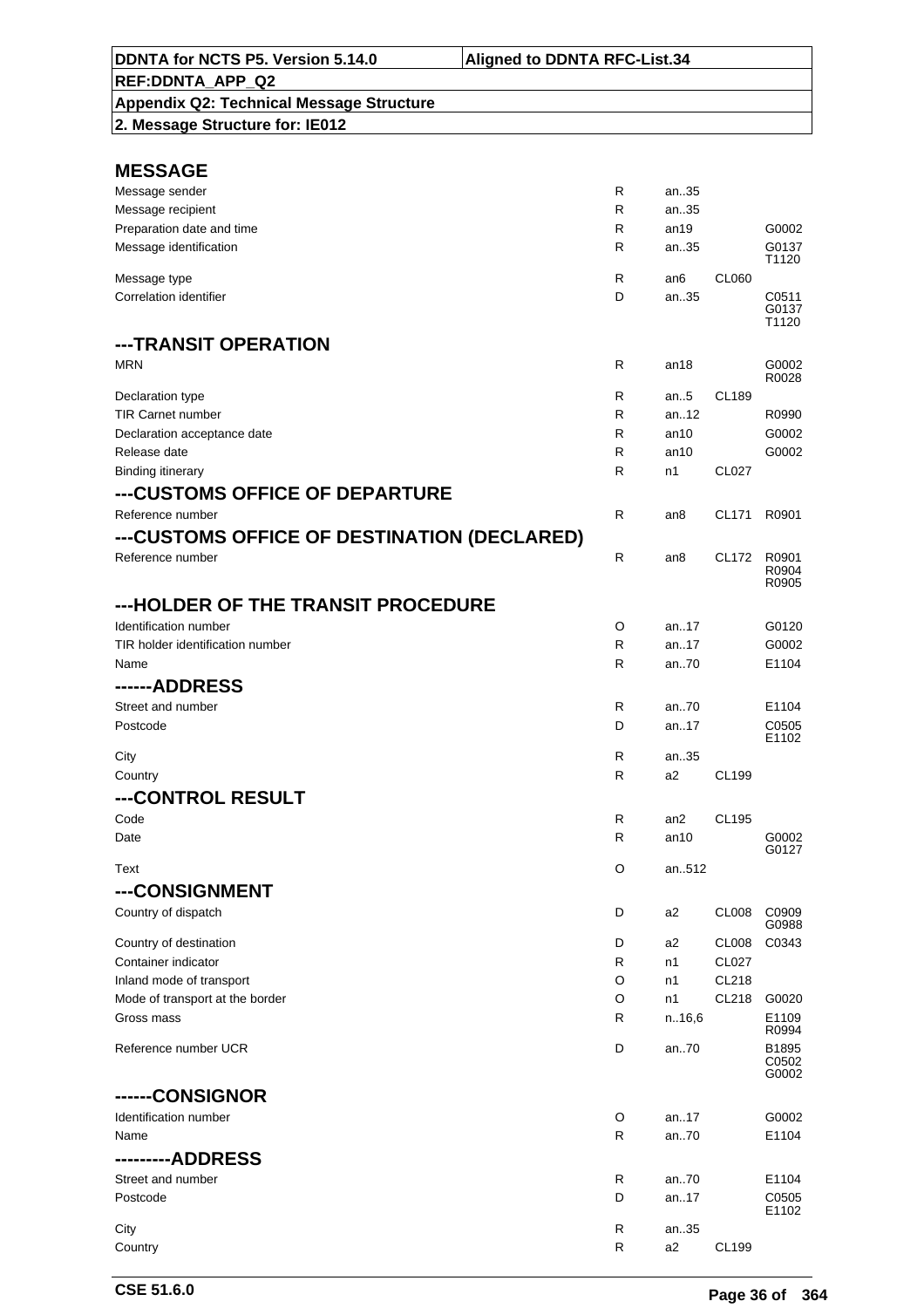| DDNTA for NCTS P5. Version 5.14.0                | <b>Aligned to DDNTA RFC-List.34</b> |                  |              |                |
|--------------------------------------------------|-------------------------------------|------------------|--------------|----------------|
| <b>REF:DDNTA APP Q2</b>                          |                                     |                  |              |                |
| <b>Appendix Q2: Technical Message Structure</b>  |                                     |                  |              |                |
| 2. Message Structure for: IE012                  |                                     |                  |              |                |
|                                                  |                                     |                  |              |                |
| ------CONSIGNEE                                  |                                     |                  |              |                |
| Identification number                            | O                                   | an17             |              | R0851          |
| Name                                             | R                                   | an.70            |              | E1104          |
| ---------ADDRESS                                 |                                     |                  |              |                |
| Street and number                                | R                                   | an.70            |              | E1104          |
| Postcode                                         | D                                   | an.17            |              | C0505<br>E1102 |
| City                                             | R                                   | an35             |              |                |
| Country                                          | R                                   | a2               | CL199        |                |
| ------ADDITIONAL SUPPLY CHAIN ACTOR              |                                     |                  |              |                |
| Sequence number                                  | R                                   | n.5              |              | R0987          |
| Role                                             | R                                   | a <sub>0</sub> 3 | <b>CL704</b> |                |
| Identification number                            | R                                   | an.17            |              | G0002<br>R0840 |
| ------TRANSPORT EQUIPMENT                        |                                     |                  |              |                |
| Sequence number                                  | R                                   | n.5              |              | R0987          |
| Container identification number                  | D                                   | an.17            |              | C0055          |
|                                                  |                                     |                  |              | G0002          |
| Number of seals                                  | R                                   | n.A              |              | B1832<br>G0165 |
|                                                  |                                     |                  |              | R0021<br>R0106 |
|                                                  |                                     |                  |              | R0448          |
| ---------SEAL                                    |                                     |                  |              |                |
| Sequence number                                  | $\mathsf{R}$                        | n.5              |              | R0987          |
| Identifier                                       | R                                   | an.20            |              | R0107          |
|                                                  |                                     |                  |              |                |
| Sequence number<br>Declaration goods item number | R<br>R                              | n.5<br>n.5       |              | R0987<br>G0006 |
| ------DEPARTURE TRANSPORT MEANS                  |                                     |                  |              |                |
| Sequence number                                  | R                                   | n.5              |              | R0987          |
| Type of identification                           | O                                   | n2               | CL750        | B2101          |
|                                                  |                                     |                  |              | R0472<br>R0474 |
|                                                  |                                     |                  |              | R0476          |
| Identification number                            | O                                   | an.35            |              | B1815<br>B2101 |
|                                                  |                                     |                  |              | E1103<br>R0473 |
| Nationality                                      | O                                   | a2               | CL165        | B2101          |
| ------COUNTRY OF ROUTING OF CONSIGNMENT          |                                     |                  |              |                |
| Sequence number                                  | R                                   | n5               |              | R0987          |
| Country                                          | R                                   | a2               | <b>CL008</b> |                |
| ------PREVIOUS DOCUMENT                          |                                     |                  |              |                |
| Sequence number                                  | R                                   | n.5              |              | R0987          |
| <b>Type</b>                                      | R                                   | an4              | CL214        | G0057          |
| Reference number                                 | R                                   | an70             |              | R0020<br>R0021 |
| Complement of information                        | O                                   | an35             |              |                |
| ------SUPPORTING DOCUMENT                        |                                     |                  |              |                |
| Sequence number                                  | R                                   | n.5              |              | R0987          |
| <b>Type</b>                                      | R                                   | an <sub>4</sub>  | CL213        | G0057          |
| Reference number                                 | R                                   | an70             |              | R0021          |
| Document line item number                        | O                                   | n.5              |              |                |
| Complement of information                        | O                                   | an35             |              |                |
| ------TRANSPORT DOCUMENT                         |                                     |                  |              |                |
| Sequence number<br><b>Type</b>                   | R<br>R                              | n.5<br>an4       | CL754        | R0987<br>G0057 |
| Reference number                                 | R                                   | an70             |              | R0021          |
| ------ ADDITIONAL REFERENCE                      |                                     |                  |              |                |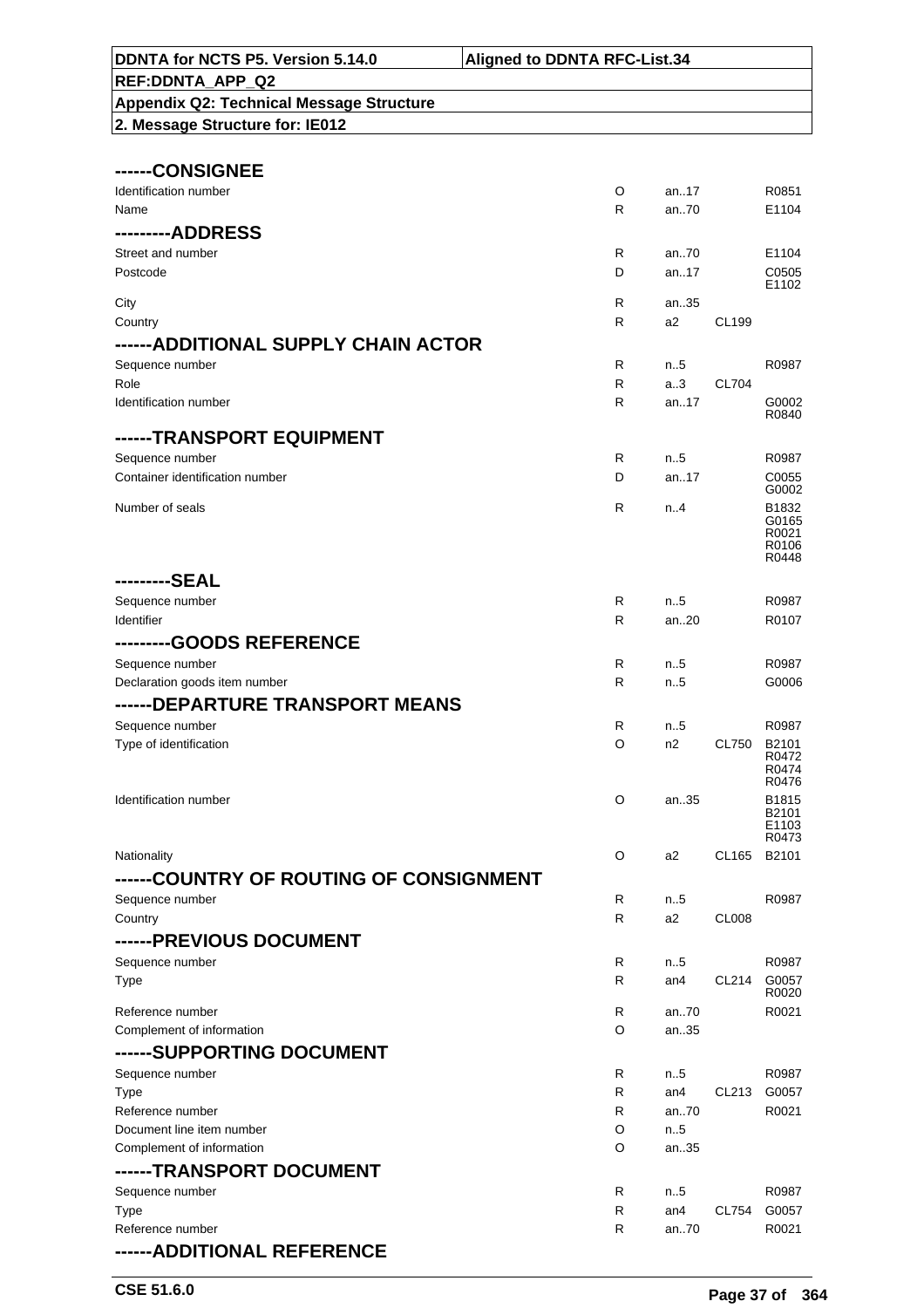| DDNTA for NCTS P5. Version 5.14.0               | <b>Aligned to DDNTA RFC-List.34</b> |                 |                   |                |
|-------------------------------------------------|-------------------------------------|-----------------|-------------------|----------------|
| REF:DDNTA_APP_Q2                                |                                     |                 |                   |                |
| <b>Appendix Q2: Technical Message Structure</b> |                                     |                 |                   |                |
| 2. Message Structure for: IE012                 |                                     |                 |                   |                |
|                                                 |                                     |                 |                   |                |
| Sequence number                                 | R                                   | n.5             |                   | R0987          |
| <b>Type</b>                                     | R                                   | an4             | CL380             | G0057          |
| Reference number                                | O                                   | an70            |                   | R0021          |
| ------ADDITIONAL INFORMATION                    |                                     |                 |                   |                |
| Sequence number                                 | $\mathsf{R}$                        | n.5             |                   | R0987          |
| Code                                            | R                                   | an <sub>5</sub> | CL <sub>239</sub> | G0057          |
|                                                 |                                     |                 |                   | R3060          |
| Text                                            | O                                   | an512           |                   |                |
| ------HOUSE CONSIGNMENT                         |                                     |                 |                   |                |
| Sequence number                                 | R                                   | n.5             |                   | R0987          |
| Country of dispatch                             | D                                   | a2              | CL <sub>008</sub> | C0909<br>E1301 |
|                                                 |                                     |                 |                   | G0062          |
| Gross mass                                      | R                                   | n.16,6          |                   | G0988<br>R0983 |
| Reference number UCR                            | D                                   | an70            |                   | C0502          |
|                                                 |                                     |                 |                   | E1301          |
|                                                 |                                     |                 |                   | G0002<br>G0062 |
| <b>--CONSIGNOR</b>                              |                                     |                 |                   |                |
| Identification number                           | O                                   | an.17           |                   | G0002          |
| Name                                            | $\mathsf{R}$                        | an70            |                   |                |
| ------------ADDRESS                             |                                     |                 |                   |                |
| Street and number                               | R                                   | an70            |                   |                |
| Postcode                                        | D                                   | an.17           |                   | C0505          |
| City                                            | R                                   | an35            |                   |                |
| Country                                         | R                                   | a2              | CL199             |                |
| ---------CONSIGNEE                              |                                     |                 |                   |                |
| Identification number                           | O                                   | an17            |                   | R0851          |
| Name                                            | R                                   | an70            |                   |                |
| ---------ADDRESS                                |                                     |                 |                   |                |
| Street and number                               | R                                   | an70            |                   |                |
| Postcode                                        | D                                   | an17            |                   | C0505          |
| City                                            | $\mathsf{R}$                        | an35            |                   |                |
| Country                                         | $\mathsf{R}$                        | a <sub>2</sub>  | CL199             |                |
| ---------ADDITIONAL SUPPLY CHAIN ACTOR          |                                     |                 |                   |                |
| Sequence number                                 | R                                   | n.5             |                   | R0987          |
| Role                                            | R                                   | a.3             | CL704             |                |
| Identification number                           | R                                   | an17            |                   | G0002          |
|                                                 |                                     |                 |                   | R0840          |
| --------DEPARTURE TRANSPORT MEANS               |                                     |                 |                   |                |
| Sequence number                                 | R                                   | n.5             |                   | R0987          |
| Type of identification                          | $\mathsf{R}$                        | n <sub>2</sub>  | CL750             | R0472<br>R0474 |
|                                                 |                                     |                 |                   | R0476          |
| Identification number                           | R                                   | an35            |                   | R0473          |
| Nationality                                     | R                                   | a2              | CL165             |                |
| ---------PREVIOUS DOCUMENT                      |                                     |                 |                   |                |
| Sequence number                                 | R                                   | $n_{.}.5$       |                   | R0987          |
| <b>Type</b>                                     | $\mathsf{R}$                        | an4             | <b>CL228</b>      |                |
| Reference number                                | R                                   | an70            |                   | R0416          |
| Complement of information                       | O                                   | an35            |                   |                |
| --------SUPPORTING DOCUMENT                     |                                     |                 |                   |                |
| Sequence number                                 | R                                   | n5              |                   | R0987          |
| Type                                            | R                                   | an4             | CL213             | G0057          |
| Reference number                                | R                                   | an70            |                   | R0021          |
| Document line item number                       | O                                   | n.5             |                   |                |
| Complement of information                       | O                                   | an35            |                   |                |
| --------TRANSPORT DOCUMENT                      |                                     |                 |                   |                |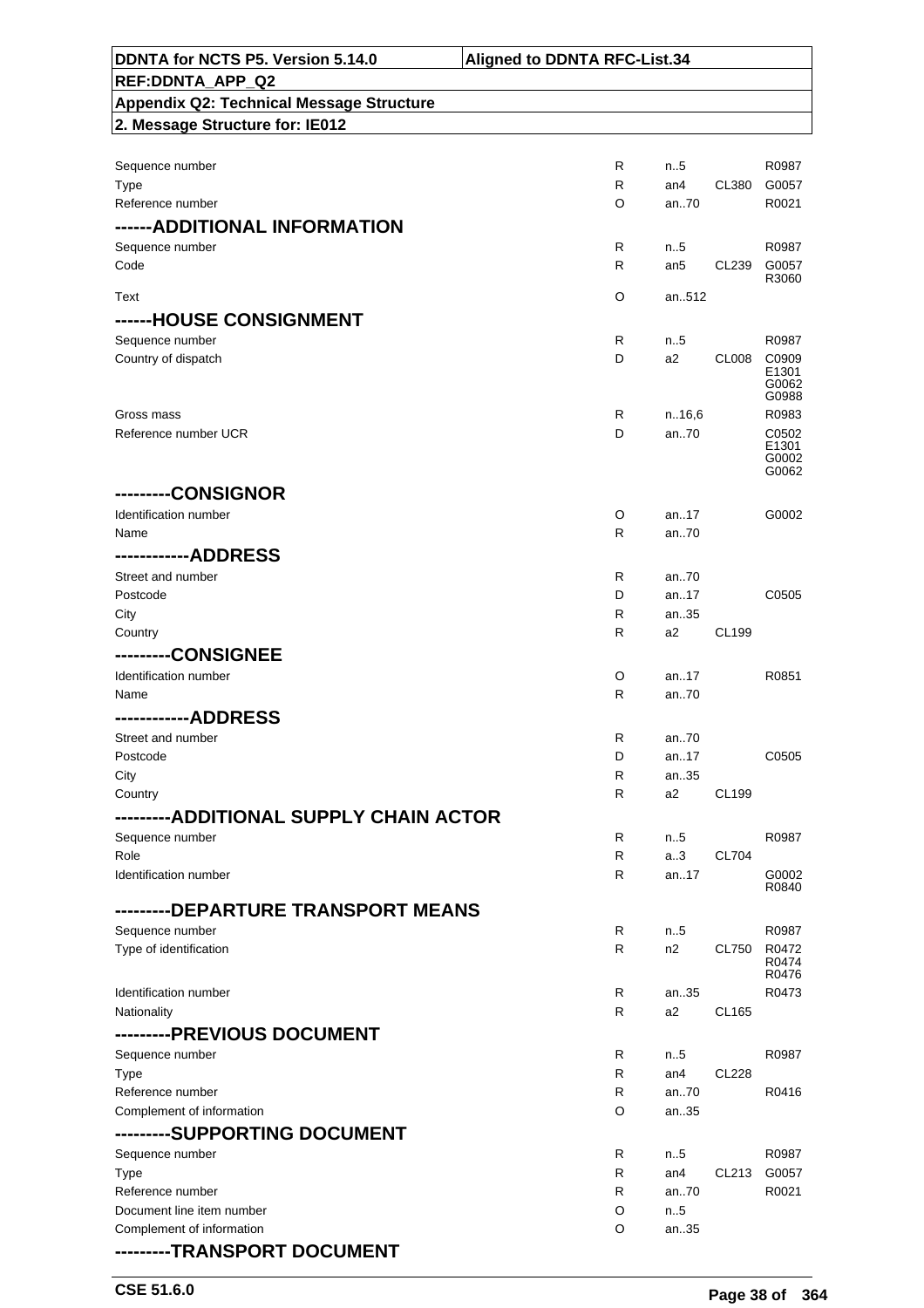| DDNTA for NCTS P5. Version 5.14.0                    | <b>Aligned to DDNTA RFC-List.34</b> |                 |                   |                |
|------------------------------------------------------|-------------------------------------|-----------------|-------------------|----------------|
| REF:DDNTA_APP_Q2                                     |                                     |                 |                   |                |
| <b>Appendix Q2: Technical Message Structure</b>      |                                     |                 |                   |                |
| 2. Message Structure for: IE012                      |                                     |                 |                   |                |
|                                                      |                                     |                 |                   |                |
| Sequence number                                      | R                                   | n.5             |                   | R0987          |
| <b>Type</b>                                          | R                                   | an4             | CL754             | G0057          |
| Reference number                                     | R                                   | an70            |                   | R0021          |
| ---------ADDITIONAL REFERENCE                        |                                     |                 |                   |                |
| Sequence number                                      | R                                   | n.5             |                   | R0987          |
| <b>Type</b>                                          | $\mathsf{R}$                        | an4             | CL380             | G0057          |
| Reference number                                     | O                                   | an70            |                   | R0021          |
| ---------ADDITIONAL INFORMATION                      |                                     |                 |                   |                |
| Sequence number                                      | R                                   | $n_{.}.5$       |                   | R0987          |
| Code                                                 | R                                   | an5             | CL239             | G0057<br>R3062 |
| Text                                                 | O                                   | an512           |                   |                |
|                                                      |                                     |                 |                   |                |
| <b>-CONSIGNMENT ITEM</b>                             |                                     |                 |                   |                |
| Goods item number                                    | R<br>R                              | n.5             |                   | R0988<br>R0007 |
| Declaration goods item number<br>Country of dispatch | D                                   | n.5<br>a2       | CL <sub>008</sub> | C0909          |
|                                                      |                                     |                 |                   | G0062          |
|                                                      |                                     |                 |                   | G0988          |
| Country of destination                               | D                                   | a <sub>2</sub>  | CL008             | C0343<br>G0062 |
| Reference number UCR                                 | D                                   | an70            |                   | B1895          |
|                                                      |                                     |                 |                   | C0502<br>G0002 |
|                                                      |                                     |                 |                   | G0062          |
| -----------CONSIGNEE                                 |                                     |                 |                   |                |
| Identification number                                | O                                   | an.17           |                   | R0851          |
| Name                                                 | R                                   | an70            |                   | E1104          |
| ---------------ADDRESS                               |                                     |                 |                   |                |
| Street and number                                    | R                                   | an70            |                   | E1104          |
| Postcode                                             | O                                   | an17            |                   | B1822          |
|                                                      |                                     |                 |                   | E1102          |
| City                                                 | R                                   | an35            |                   |                |
| Country                                              | R                                   | a <sub>2</sub>  | CL199             |                |
| ------------ADDITIONAL SUPPLY CHAIN ACTOR            |                                     |                 |                   |                |
| Sequence number                                      | R                                   | n.5             |                   | R0987          |
| Role<br><b>Identification number</b>                 | R<br>R                              | a.3<br>an17     | CL704             | G0002          |
|                                                      |                                     |                 |                   | R0840          |
| -----------COMMODITY                                 |                                     |                 |                   |                |
| Description of goods                                 | R                                   | an512           |                   | E1107          |
| CUS code                                             | O                                   | an9             | CL016             |                |
|                                                      |                                     |                 |                   |                |
| Harmonized System sub-heading code                   | R                                   | an6             | CL152             |                |
| Combined nomenclature code                           | O                                   | an <sub>2</sub> |                   | R0060          |
|                                                      |                                     |                 |                   |                |
| Sequence number                                      | R                                   | n.5             |                   | R0987          |
| <b>UN Number</b>                                     | R                                   | an4             | CL101             |                |
|                                                      |                                     |                 |                   |                |
| Gross mass                                           | O                                   | n.16,6          |                   | B1860          |
|                                                      |                                     |                 |                   | B2101          |
|                                                      |                                     |                 |                   | E1109<br>R0021 |
|                                                      |                                     |                 |                   | R0221          |
| Net mass                                             | O                                   | n.16,6          |                   | B1862<br>E1109 |
|                                                      |                                     |                 |                   | R0223          |
| ------------PACKAGING                                |                                     |                 |                   |                |
| Sequence number                                      | R                                   | n.5             |                   | R0987          |
| Type of packages                                     | R                                   | an2             | <b>CL017</b>      |                |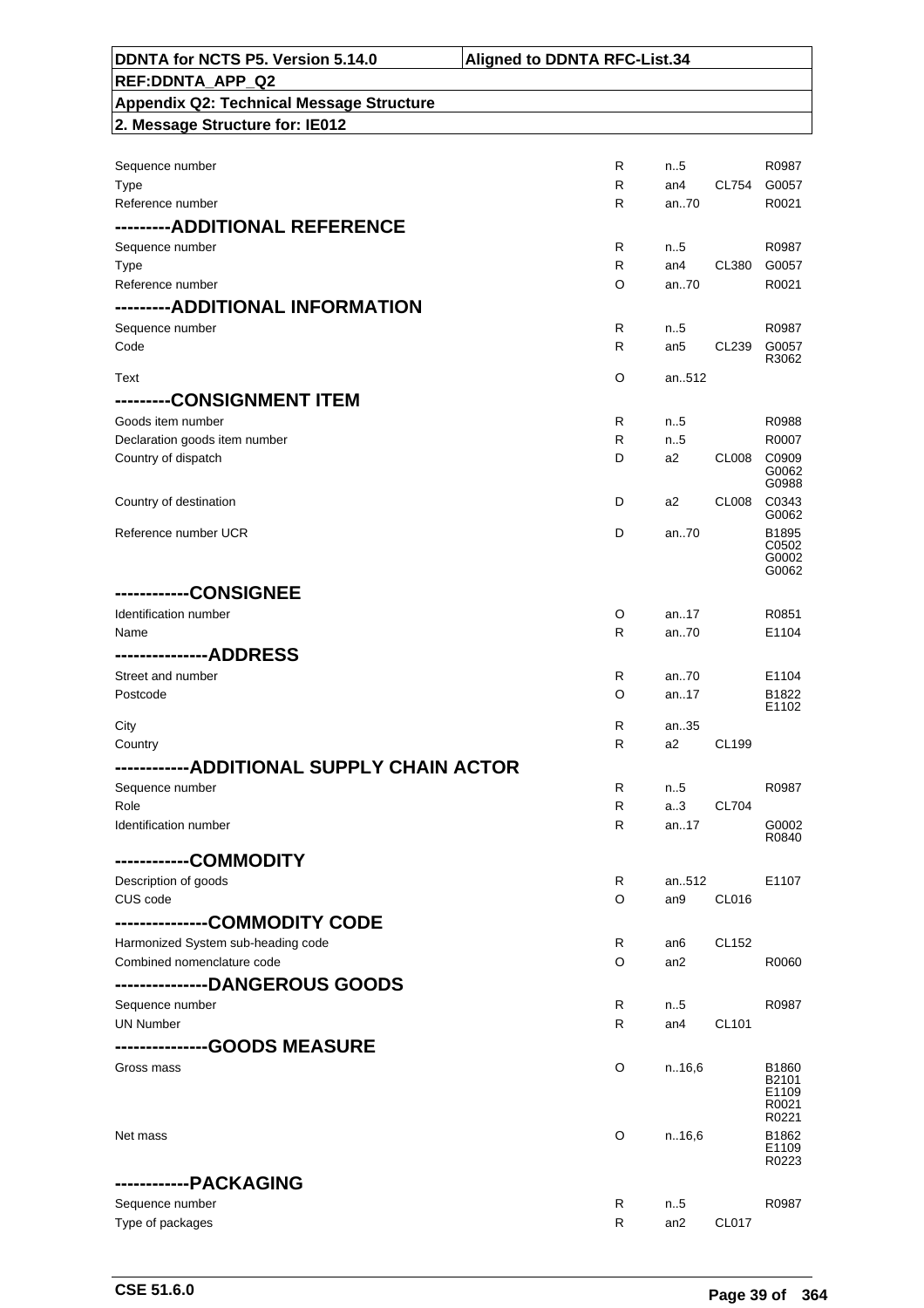| DDNTA for NCTS P5. Version 5.14.0               | <b>Aligned to DDNTA RFC-List.34</b> |                                  |  |
|-------------------------------------------------|-------------------------------------|----------------------------------|--|
| <b>REF:DDNTA APP Q2</b>                         |                                     |                                  |  |
| <b>Appendix Q2: Technical Message Structure</b> |                                     |                                  |  |
| 2. Message Structure for: IE012                 |                                     |                                  |  |
|                                                 |                                     |                                  |  |
| Number of packages                              | D<br>n.8                            | C0060<br>E1111<br>R0021<br>R0364 |  |
| Shipping marks                                  | D<br>an512                          | C0060<br>E1105<br>G0024          |  |
| ----------PREVIOUS DOCUMENT                     |                                     |                                  |  |
| Sequence number                                 | R<br>n.5                            | R0987                            |  |
| Type                                            | R<br>an4                            | G0057<br>CL214<br>R0020          |  |
| Reference number                                | R<br>an70                           | E1104<br>R0021                   |  |
| Goods item number                               | O<br>n.5                            |                                  |  |
| Complement of information                       | O<br>an35                           | E1117                            |  |
| ----------SUPPORTING DOCUMENT                   |                                     |                                  |  |
| Sequence number                                 | R<br>n.5                            | R0987                            |  |
| Type                                            | R<br>an4                            | CL213<br>G0057                   |  |
| Reference number                                | R<br>an70                           | E1104<br>R0021                   |  |
| Document line item number                       | O<br>$n_{.}5$                       |                                  |  |
| Complement of information                       | $\circ$<br>an35                     | E1117                            |  |
| -----------TRANSPORT DOCUMENT                   |                                     |                                  |  |
| Sequence number                                 | R<br>n.5                            | R0987                            |  |
| Type                                            | R<br>an <sub>4</sub>                | G0057<br>CL754                   |  |
| Reference number                                | R<br>an70                           | E1104                            |  |
| ----------ADDITIONAL REFERENCE                  |                                     | R0021                            |  |
| Sequence number                                 | R<br>n.5                            | R0987                            |  |
| Type                                            | R<br>an <sub>4</sub>                | G0057<br>CL380                   |  |
| Reference number                                | O<br>an70                           | E1104                            |  |
| ---------ADDITIONAL INFORMATION                 |                                     | R0021                            |  |
| Sequence number                                 | R<br>n.5                            | R0987                            |  |
| Code                                            | R<br>an <sub>5</sub>                | CL239<br>B1814<br>G0057          |  |
| Text                                            | O<br>an512                          | R3061                            |  |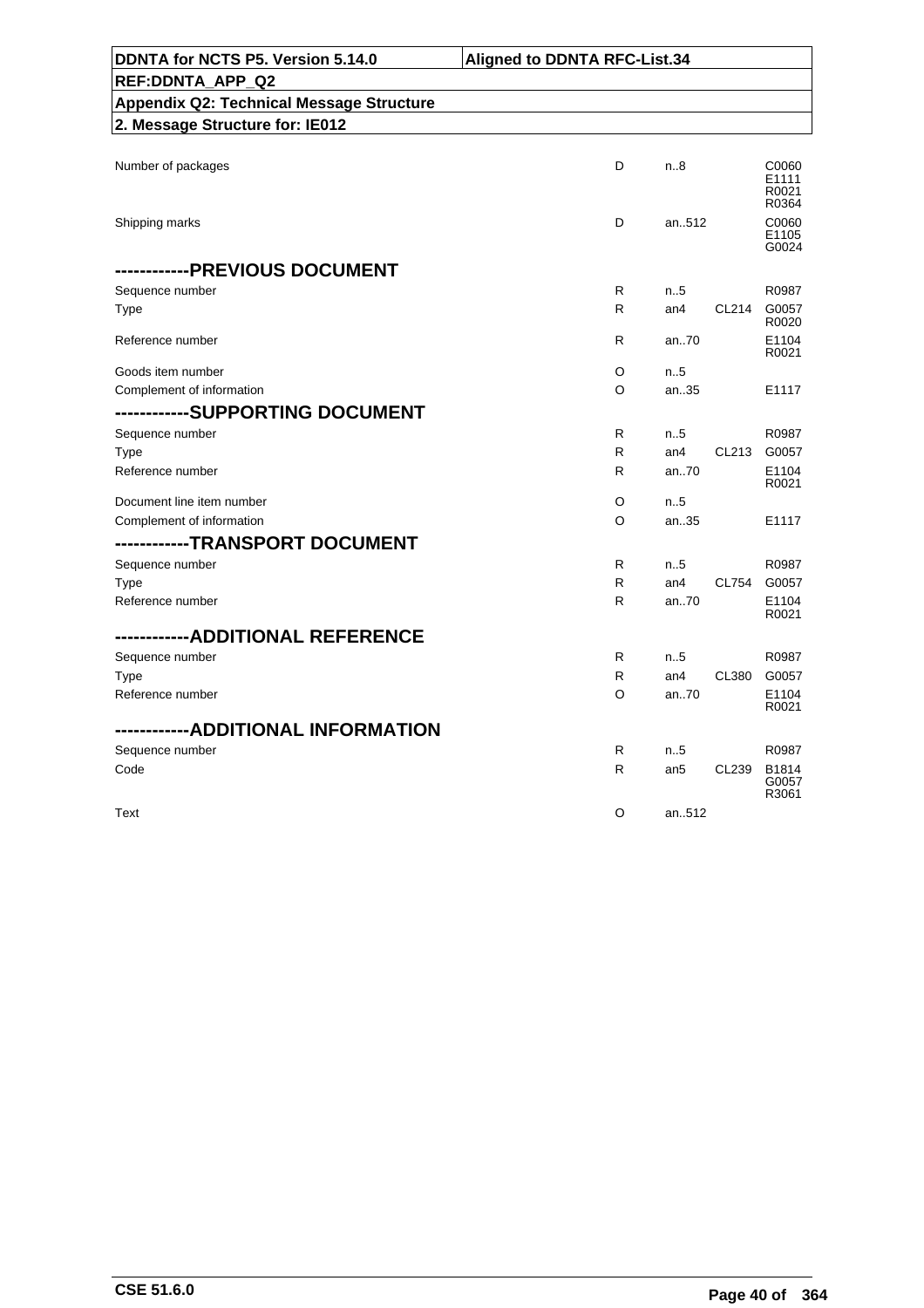**REF:DDNTA\_APP\_Q2**

**Appendix Q2: Technical Message Structure**

**2. Message Structure for: IE013**

# **2. Message Structure for: IE013**

| <b>IE013</b>                                        | (CCO13C)                                         | <b>DECLARATION AMENDMENT</b> |          | (E DEC AMD)  |                                           |
|-----------------------------------------------------|--------------------------------------------------|------------------------------|----------|--------------|-------------------------------------------|
|                                                     |                                                  |                              |          |              |                                           |
| <b>MESSAGE</b>                                      |                                                  |                              | 1x       | R            |                                           |
| --- TRANSIT OPERATION                               |                                                  |                              | 1x       | R            |                                           |
| --- AUTHORISATION                                   |                                                  |                              | 9x       | D            | C0101<br>G0102<br>G0167                   |
|                                                     | ---CUSTOMS OFFICE OF DEPARTURE                   |                              | 1x       | R            |                                           |
|                                                     | ---CUSTOMS OFFICE OF DESTINATION (DECLARED)      |                              | 1x       | $\mathsf{R}$ | G0034                                     |
|                                                     | ---CUSTOMS OFFICE OF TRANSIT (DECLARED)          |                              | 9x       | D            | B1836<br>C0030<br>G0030                   |
|                                                     | ---CUSTOMS OFFICE OF EXIT FOR TRANSIT (DECLARED) |                              | 9x       | D            | C0587                                     |
|                                                     | --- HOLDER OF THE TRANSIT PROCEDURE              |                              | 1x       | R            |                                           |
| ------ADDRESS                                       |                                                  |                              | 1x       | D            | C0250                                     |
| ------CONTACT PERSON                                |                                                  |                              | 1x       | O            | G0105                                     |
| --- REPRESENTATIVE                                  |                                                  |                              | 1x       | O            | G0850                                     |
| ------CONTACT PERSON                                |                                                  |                              | 1x       | O            | G0105                                     |
| ---GUARANTEE                                        |                                                  |                              | 9x       | $\mathsf{R}$ |                                           |
|                                                     | ------GUARANTEE REFERENCE                        |                              | 99x      | D            | C0085                                     |
| ---CONSIGNMENT                                      |                                                  |                              | 1x       | R            |                                           |
| ------CARRIER                                       |                                                  |                              | 1x       | O            | G0090                                     |
| ---------CONTACT PERSON                             |                                                  |                              | 1x       | O            | G0105                                     |
| ------CONSIGNOR                                     |                                                  |                              | 1x       | D            | C0542<br>G0123                            |
| ---------ADDRESS                                    |                                                  |                              | 1x       | D            | C0250                                     |
| --------CONTACT PERSON                              |                                                  |                              | 1x       | O            | G0105                                     |
| ------CONSIGNEE                                     |                                                  |                              | 1x       | D            | B1823<br>C0001<br>G0001                   |
| ---------ADDRESS                                    |                                                  |                              | 1x       | D            | C0250                                     |
|                                                     | ------ ADDITIONAL SUPPLY CHAIN ACTOR             |                              | 99x      | O            | G0825                                     |
| ------TRANSPORT EQUIPMENT                           |                                                  |                              | 9999x    | D            | C0823<br>G0103                            |
| ---------SEAL                                       |                                                  |                              | 99x      | D            | C0569                                     |
| --------GOODS REFERENCE                             |                                                  |                              | 9999x    | D            | C0670<br>G0670                            |
| ------LOCATION OF GOODS                             |                                                  |                              | 1x       | D            | B1804<br>C0710                            |
| --------CUSTOMS OFFICE                              |                                                  |                              | 1x       | D            | C0394                                     |
| ------GNSS                                          |                                                  |                              | 1x       | D            | C0394                                     |
| ---------ECONOMIC OPERATOR                          |                                                  |                              | 1x       | D            | C0394                                     |
| ---------ADDRESS                                    |                                                  |                              | 1x       | D            | C0394                                     |
| ---------POSTCODE ADDRESS<br>--------CONTACT PERSON |                                                  |                              | 1x<br>1x | D<br>D       | C0394<br>C0394                            |
|                                                     | ------ DEPARTURE TRANSPORT MEANS                 |                              | 999x     | D            | G0105<br>B1890                            |
|                                                     |                                                  |                              |          |              | B1891<br>C0826<br>G0088<br>G0119<br>R0855 |
|                                                     | ------COUNTRY OF ROUTING OF CONSIGNMENT          |                              | 99x      | D            | B1848<br>C0586<br>G0061                   |
|                                                     | ------ ACTIVE BORDER TRANSPORT MEANS             |                              | 9x       | D            | B1806<br>C0806<br>E1406<br>G0118<br>R0789 |
| ------ PLACE OF LOADING                             |                                                  |                              | 1x       | D            | B1893<br>C0403                            |
| ------PLACE OF UNLOADING                            |                                                  |                              | 1x       | D            | B1858<br>C0191                            |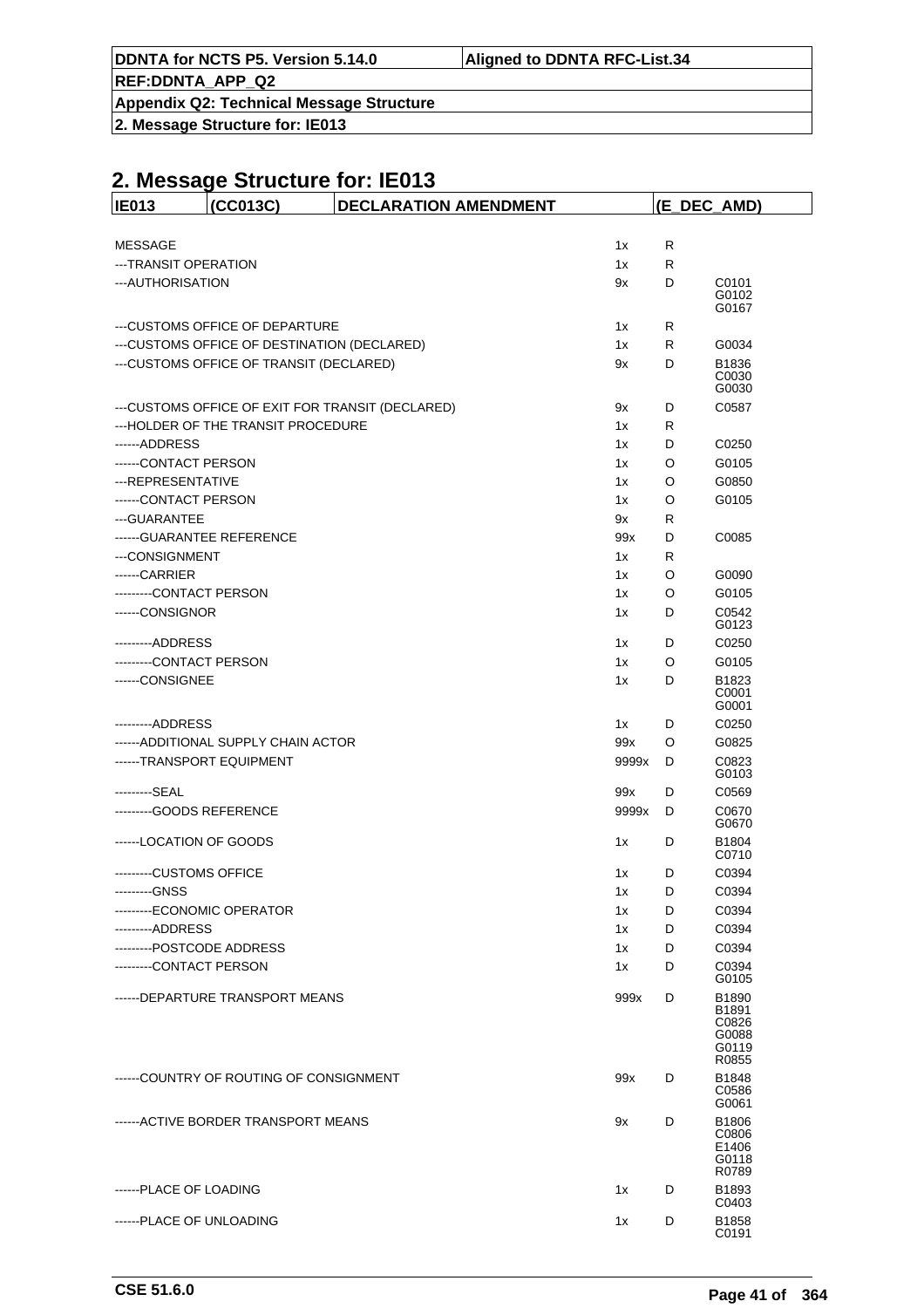|  | <b>DDNTA for NCTS P5. Version 5.14.0</b> |  |
|--|------------------------------------------|--|
|  |                                          |  |

| ------PREVIOUS DOCUMENT                   | 9999x | O | E1301<br>G0825                                     |
|-------------------------------------------|-------|---|----------------------------------------------------|
| ------SUPPORTING DOCUMENT                 | 99x   | O | E1301<br>G0825                                     |
| ------TRANSPORT DOCUMENT                  | 99x   | O | E1301<br>G0825                                     |
| ------ADDITIONAL REFERENCE                | 99x   | O | E1301<br>G0825                                     |
| ------ADDITIONAL INFORMATION              | 99x   | O | E1301<br>G0825                                     |
| ------TRANSPORT CHARGES                   | 1x    | D | C0186                                              |
| ------HOUSE CONSIGNMENT                   | 999x  | R | E1406                                              |
| ---------CONSIGNOR                        | 1x    | D | C0542<br>E1301<br>G0123<br>R0506                   |
| ------------ADDRESS                       | 1x    | D | C0250                                              |
| ------------CONTACT PERSON                | 1x    | O | G0105                                              |
| ---------CONSIGNEE                        | 1x    | D | C0001<br>E1301<br>G0001<br>R0506                   |
| ------------ADDRESS                       | 1x    | D | C0250                                              |
| ---------ADDITIONAL SUPPLY CHAIN ACTOR    | 99x   | O | G0825                                              |
| ---------DEPARTURE TRANSPORT MEANS        | 999x  | D | C0826<br>E1301<br>G0088<br>G0119<br>R0506<br>R0855 |
| ---------PREVIOUS DOCUMENT                | 99x   | O | E1301<br>G0026                                     |
| --------SUPPORTING DOCUMENT               | 99x   | O | E1301<br>G0825                                     |
| ---------TRANSPORT DOCUMENT               | 99x   | O | E1301<br>G0825                                     |
| ---------ADDITIONAL REFERENCE             | 99x   | O | E1301<br>G0825                                     |
| ---------ADDITIONAL INFORMATION           | 99x   | O | E1301<br>G0825                                     |
| --------TRANSPORT CHARGES                 | 1x    | D | C0186<br>C0337<br>E1301<br>R0506                   |
| --------CONSIGNMENT ITEM                  | 9999x | R | E1402                                              |
| ---CONSIGNEE                              | 1x    | O | B1820<br>B1877<br>B2400<br>G0001                   |
| ---------------ADDRESS                    | 1x    | O | B1821                                              |
| ------------ADDITIONAL SUPPLY CHAIN ACTOR | 99x   | O | G0825                                              |
| ------------COMMODITY                     | 1x    | R |                                                    |
| --------------COMMODITY CODE              | 1x    | D | B1834<br>C0153                                     |
| ---------------DANGEROUS GOODS            | 99x   | O | E1406<br>G0300                                     |
| --------------GOODS MEASURE               | 1x    | O | B1827<br>B2101                                     |
| ------------PACKAGING                     | 99x   | R |                                                    |
| ------------PREVIOUS DOCUMENT             | 99x   | O | B <sub>1000</sub><br>E1401<br>G0069<br>G0825       |
| ------------SUPPORTING DOCUMENT           | 99x   | O | E1407<br>G0068<br>G0825                            |
| ------------TRANSPORT DOCUMENT            | 99x   | O | B1896<br>B2400<br>E1407                            |
| ------------ADDITIONAL REFERENCE          | 99x   | O | E1407<br>G0825                                     |
| ------------ADDITIONAL INFORMATION        | 99x   | O | G0825                                              |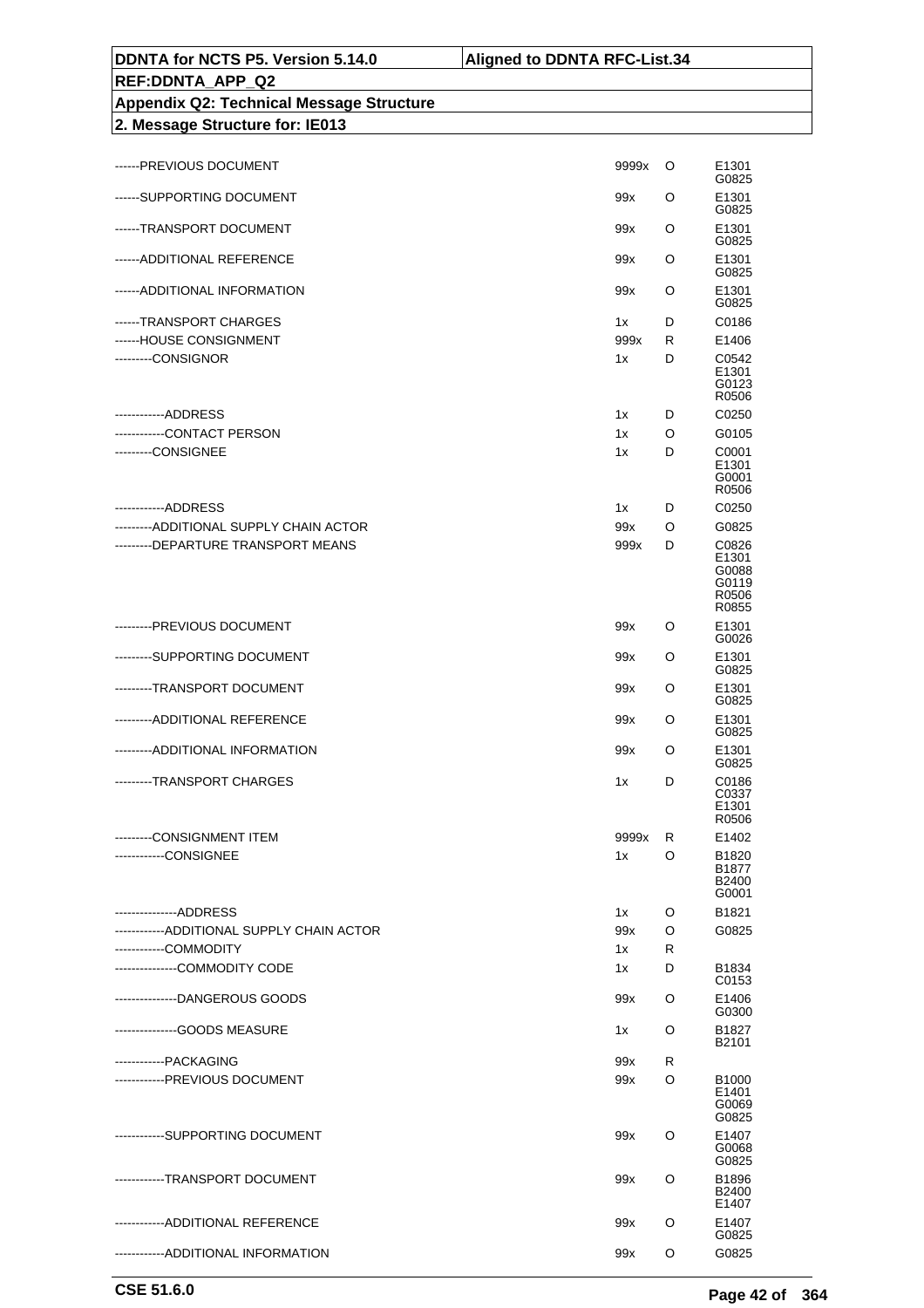| DDNTA for NCTS P5. Version 5.14.0               | Aligned to DDNTA RFC-List.34 |
|-------------------------------------------------|------------------------------|
| REF:DDNTA APP Q2                                |                              |
| <b>Appendix Q2: Technical Message Structure</b> |                              |
| 2. Message Structure for: IE013                 |                              |
|                                                 |                              |
|                                                 |                              |

------------TRANSPORT CHARGES 1x 0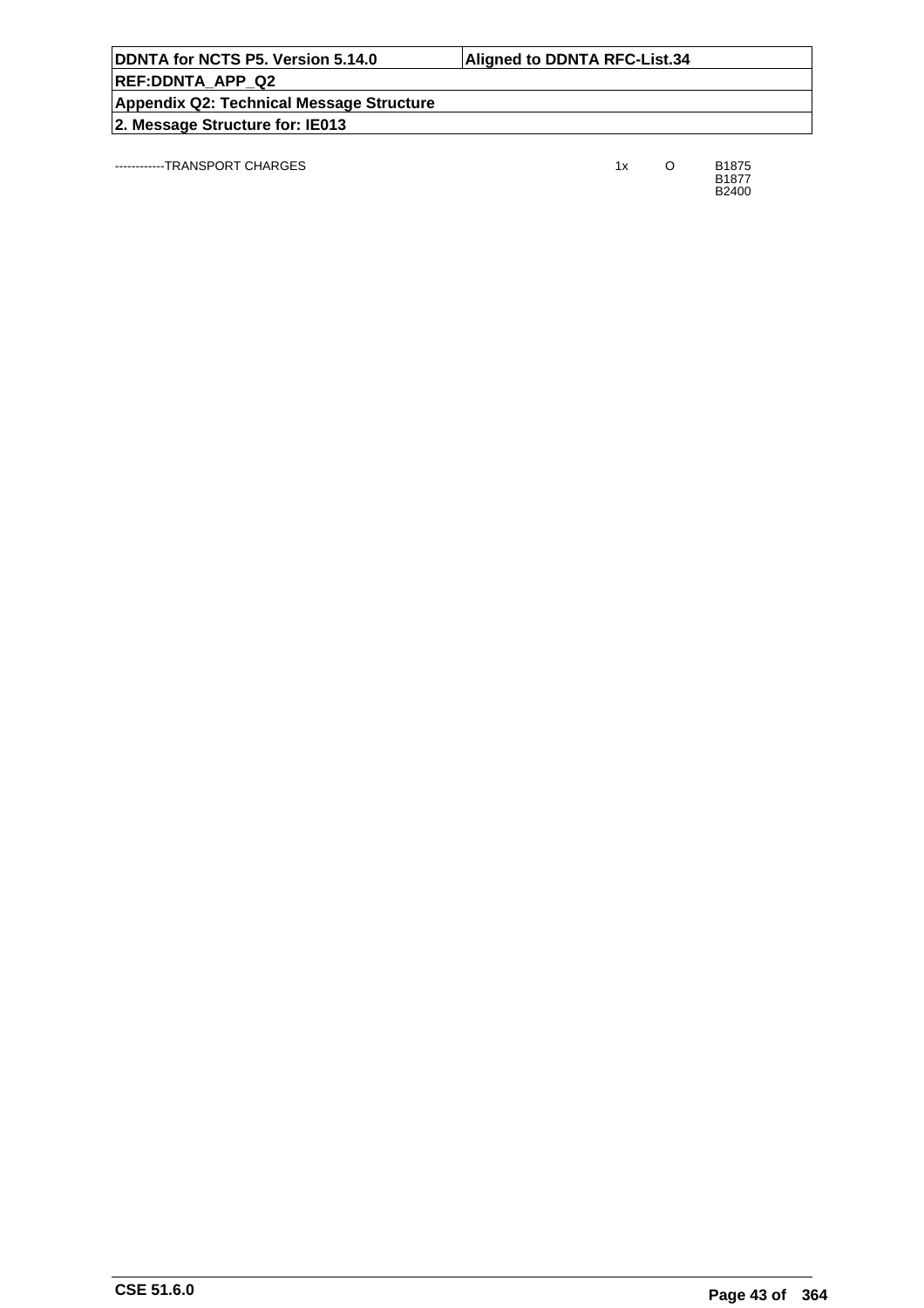| <b>REF:DDNTA APP Q2</b>                          |   |                 |              |                |
|--------------------------------------------------|---|-----------------|--------------|----------------|
| <b>Appendix Q2: Technical Message Structure</b>  |   |                 |              |                |
| 2. Message Structure for: IE013                  |   |                 |              |                |
|                                                  |   |                 |              |                |
| <b>MESSAGE</b>                                   |   |                 |              |                |
| Message sender                                   | R | an35            |              |                |
| Message recipient                                | R | an35            |              |                |
| Preparation date and time                        | R | an19            |              | G0002          |
| Message identification                           | R | an35            |              |                |
| Message type                                     | R | an6             | <b>CL060</b> |                |
| Correlation identifier                           | D | an35            |              | C0511          |
| ---TRANSIT OPERATION                             |   |                 |              |                |
| <b>LRN</b>                                       | D | an.22           |              | C0467          |
| <b>MRN</b>                                       | D | an18            |              | C0467          |
|                                                  | R |                 | CL231        | G0002<br>R0601 |
| Declaration type                                 |   | an.5            |              | R0909          |
|                                                  |   |                 |              | R0911          |
| Additional declaration type                      | R | a1              | <b>CL042</b> |                |
| <b>TIR Carnet number</b>                         | D | an. $.12$       |              | C0411<br>R0990 |
| Security                                         | R | n1              | CL217        |                |
| Reduced dataset indicator                        | R | n1              | CL027        | R0849          |
| Specific circumstance indicator                  | O | an <sub>3</sub> | CL296        |                |
| Communication language at departure              | O | a2              | CL192        | R0100          |
| <b>Binding itinerary</b>                         | R | n1              | <b>CL027</b> |                |
| Amendment type flag                              | R | n1              | CL027        | R0520          |
| Limit date                                       | D | an10            |              | C0839          |
|                                                  |   |                 |              | G0002          |
| ---AUTHORISATION                                 |   |                 |              |                |
| Sequence number                                  | R | n.5             |              | R0987          |
| <b>Type</b>                                      | R | an.4            | CL235        | G0114          |
|                                                  |   |                 |              | G0117<br>R0350 |
|                                                  |   |                 |              | R0859          |
| Reference number                                 | R | an35            |              | G0033<br>R0352 |
| ---CUSTOMS OFFICE OF DEPARTURE                   |   |                 |              |                |
|                                                  | R |                 |              |                |
| Reference number                                 |   | an8             | CL171        | R0901          |
| ---CUSTOMS OFFICE OF DESTINATION (DECLARED)      |   |                 |              |                |
| Reference number                                 | R | an <sub>8</sub> | CL172        | R0901<br>R0904 |
|                                                  |   |                 |              | R0905          |
| ---CUSTOMS OFFICE OF TRANSIT (DECLARED)          |   |                 |              |                |
| Sequence number                                  | R | $n_{.}.5$       |              | R0987          |
| Reference number                                 | R | an <sub>8</sub> | CL173        | B1813          |
|                                                  |   |                 |              | G0142          |
|                                                  |   |                 |              | R0003<br>R0006 |
|                                                  |   |                 |              | R0906          |
| Arrival date and time (estimated)                | D | an19            |              | B1831<br>C0598 |
|                                                  |   |                 |              | G0002          |
| ---CUSTOMS OFFICE OF EXIT FOR TRANSIT (DECLARED) |   |                 |              |                |
| Sequence number                                  | R | $n_{.}.5$       |              | R0987          |
| Reference number                                 | R | an8             | CL175        | R0103          |
| ---HOLDER OF THE TRANSIT PROCEDURE               |   |                 |              |                |
| Identification number                            | O | an17            |              | G0120          |
|                                                  |   |                 |              | R0850          |
| TIR holder identification number                 | D | an17            |              | C0904          |
| Name                                             | D | an70            |              | G0002<br>C0250 |
|                                                  |   |                 |              | E1104          |
| ------ADDRESS                                    |   |                 |              |                |
| Street and number                                | R | an70            |              | E1104          |
| Postcode                                         | D | an17            |              | C0505          |
|                                                  |   |                 |              | E1102          |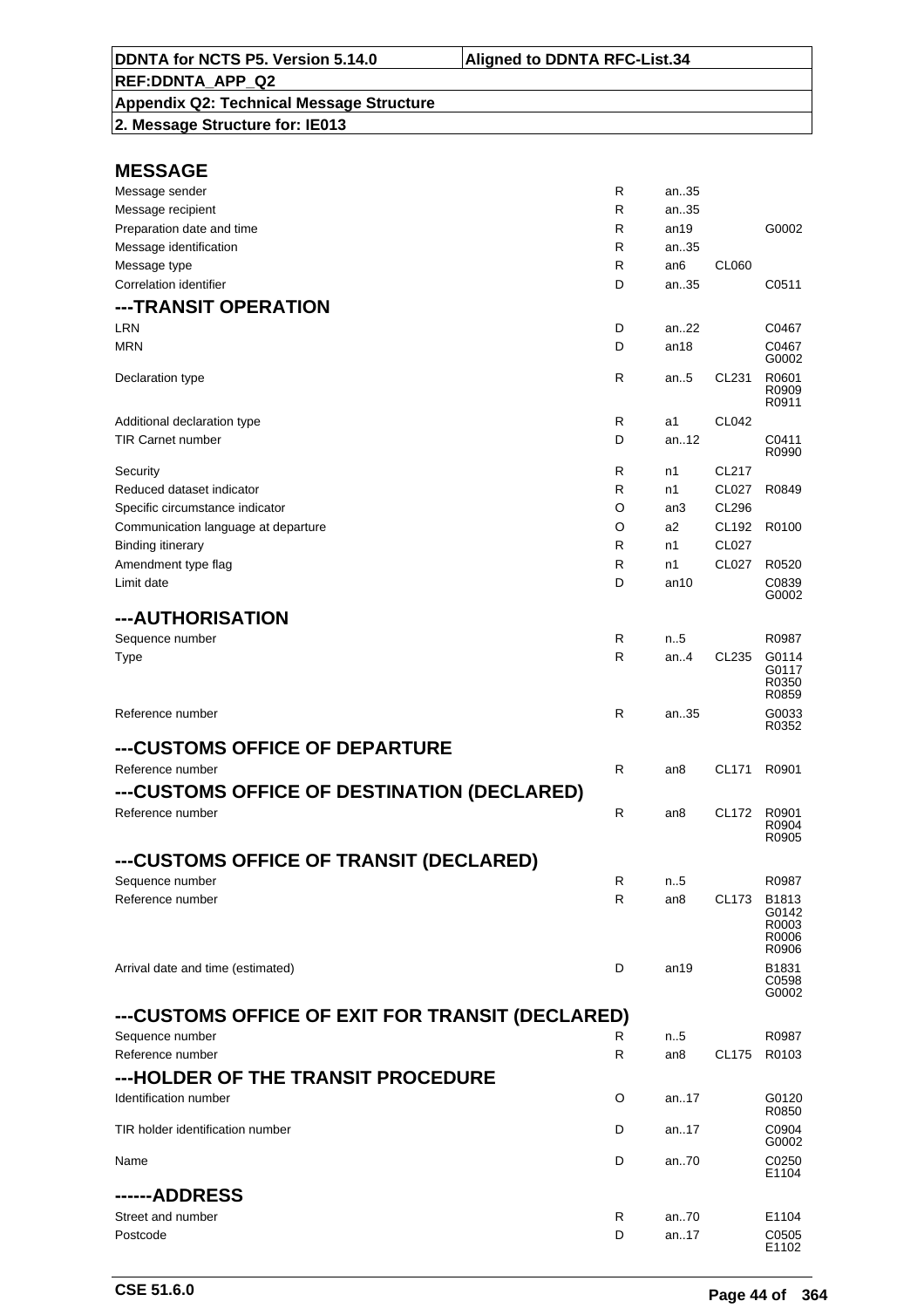| DDNTA for NCTS P5. Version 5.14.0           | <b>Aligned to DDNTA RFC-List.34</b> |              |                   |                |
|---------------------------------------------|-------------------------------------|--------------|-------------------|----------------|
| <b>REF:DDNTA APP Q2</b>                     |                                     |              |                   |                |
| Appendix Q2: Technical Message Structure    |                                     |              |                   |                |
| 2. Message Structure for: IE013             |                                     |              |                   |                |
|                                             |                                     |              |                   |                |
| City                                        | R                                   | an35         |                   |                |
| Country                                     | R                                   | a2           | <b>CL248</b>      |                |
| ------CONTACT PERSON                        |                                     |              |                   |                |
| Name<br>Phone number                        | R<br>R                              | an70<br>an35 |                   |                |
| E-mail address                              | O                                   | an256        |                   | G0002          |
| ---REPRESENTATIVE                           |                                     |              |                   |                |
| Identification number                       | R                                   | an17         |                   | R0850          |
| <b>Status</b>                               | R                                   | n1           | CL094             |                |
| ------CONTACT PERSON                        |                                     |              |                   |                |
| Name                                        | R                                   | an.70        |                   |                |
| Phone number                                | R                                   | an35         |                   |                |
| E-mail address                              | O                                   | an256        |                   | G0002          |
| ---GUARANTEE                                |                                     |              |                   |                |
| Sequence number                             | R                                   | $n_{.}.5$    |                   | R0987          |
| Guarantee type<br>Other guarantee reference | O<br>D                              | an1<br>an35  | CL251             | R0900<br>C0130 |
| ------GUARANTEE REFERENCE                   |                                     |              |                   |                |
| Sequence number                             | R                                   | n.5          |                   | R0987          |
| GRN                                         | D                                   | an24         |                   | C0086          |
|                                             |                                     |              |                   | G0002<br>R0318 |
| Access code                                 | D                                   | an.4         |                   | C0086          |
|                                             |                                     |              |                   | E1118          |
| Amount to be covered                        | O                                   | n.16,2       |                   | B2101<br>R0021 |
| Currency                                    | O                                   | a3           | <b>CL048</b>      | B1898<br>B2101 |
| ---CONSIGNMENT                              |                                     |              |                   |                |
| Country of dispatch                         | D                                   | a2           | <b>CL008</b>      | C0909          |
|                                             |                                     |              |                   | G0988          |
| Country of destination                      | D                                   | a2           | CL <sub>008</sub> | C0343          |
| Container indicator                         | D                                   | n1           | CL027             | C0822<br>G0332 |
| Inland mode of transport                    | D                                   | n1           | CL218             | C0399          |
| Mode of transport at the border             | D                                   | n1           | CL218             | B1889<br>C0599 |
|                                             |                                     |              |                   | G0020          |
| Gross mass                                  | R                                   | n.16,6       |                   | G0115<br>E1109 |
|                                             |                                     |              |                   | R0994          |
| Reference number UCR                        | D                                   | an35         |                   | B1895<br>C0502 |
|                                             |                                     |              |                   | G0002          |
| ------CARRIER                               |                                     |              |                   |                |
| Identification number                       | R                                   | an17         |                   | G0002<br>G0201 |
|                                             |                                     |              |                   | R0840          |
| ---------CONTACT PERSON                     |                                     |              |                   |                |
| Name                                        | R                                   | an70         |                   |                |
| Phone number                                | R                                   | an35         |                   |                |
| E-mail address                              | O                                   | an256        |                   | G0002          |
| ------CONSIGNOR                             |                                     |              |                   |                |
| Identification number<br>Name               | O<br>D                              | an17<br>an70 |                   | R0850<br>C0250 |
|                                             |                                     |              |                   | E1104          |
| ---------ADDRESS                            |                                     |              |                   |                |
| Street and number                           | R                                   | an70         |                   | E1104          |
| Postcode                                    | D                                   | an17         |                   | C0505<br>E1102 |
|                                             |                                     |              |                   |                |

City **R** an..35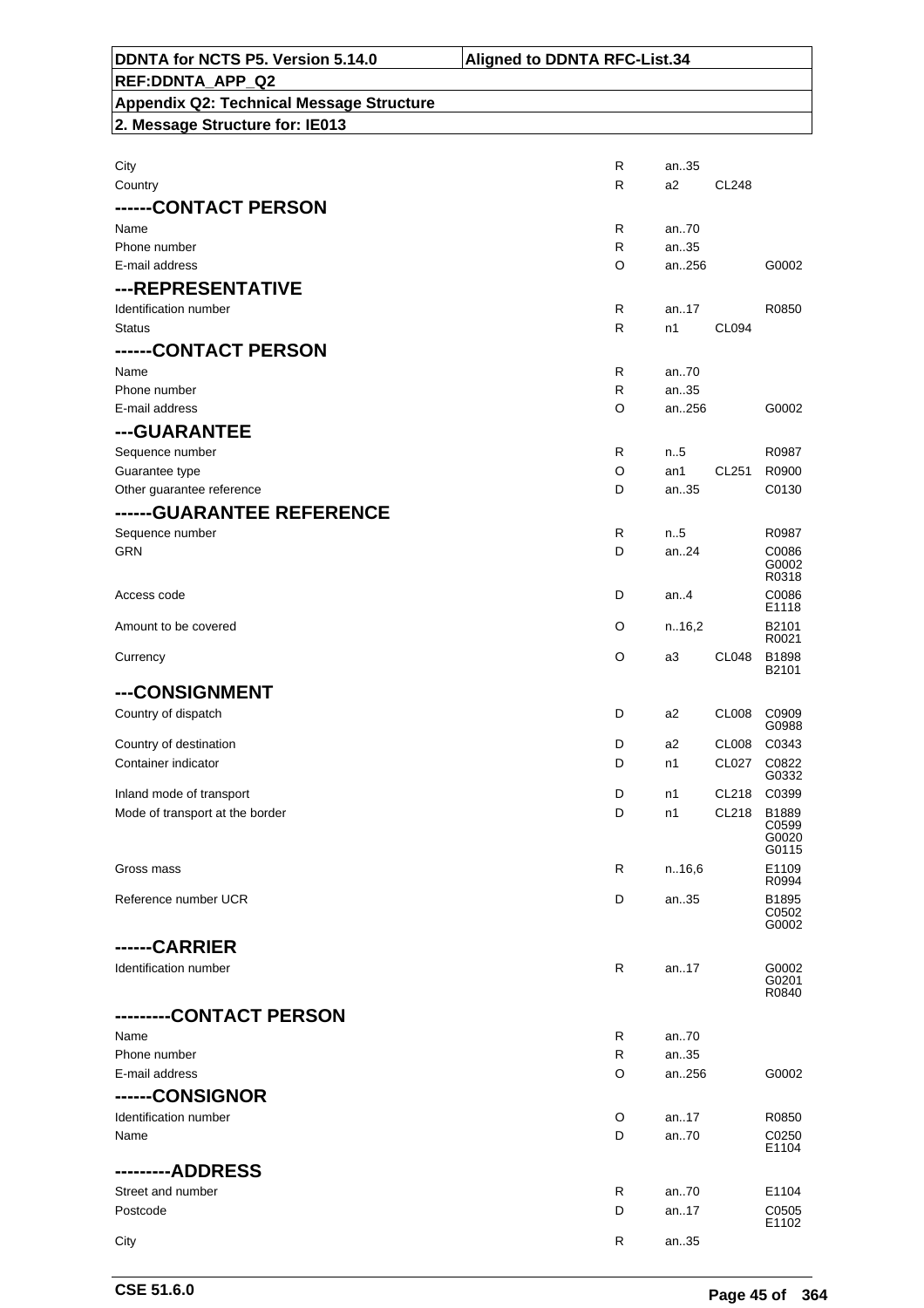| DDNTA for NCTS P5. Version 5.14.0               | <b>Aligned to DDNTA RFC-List.34</b> |                                        |  |
|-------------------------------------------------|-------------------------------------|----------------------------------------|--|
| <b>REF:DDNTA APP Q2</b>                         |                                     |                                        |  |
| <b>Appendix Q2: Technical Message Structure</b> |                                     |                                        |  |
| 2. Message Structure for: IE013                 |                                     |                                        |  |
|                                                 |                                     |                                        |  |
| Country                                         | R<br>a2                             | <b>CL248</b>                           |  |
| ---------CONTACT PERSON                         |                                     |                                        |  |
| Name                                            | R                                   | an.70                                  |  |
| Phone number                                    | $\mathsf{R}$                        | an35                                   |  |
| E-mail address                                  | O                                   | an256<br>G0002                         |  |
| ------CONSIGNEE                                 |                                     |                                        |  |
| Identification number                           | O                                   | an17<br>R0851                          |  |
| Name                                            | D                                   | an70<br>C0250                          |  |
|                                                 |                                     | E1104                                  |  |
| ---------ADDRESS                                |                                     |                                        |  |
| Street and number                               | R                                   | an70<br>E1104                          |  |
| Postcode                                        | D                                   | C0505<br>an17<br>E1102                 |  |
| City                                            | R                                   | an35                                   |  |
| Country                                         | $\mathsf{R}$<br>a2                  | CL248                                  |  |
| ------ADDITIONAL SUPPLY CHAIN ACTOR             |                                     |                                        |  |
| Sequence number                                 | R                                   | R0987<br>n.5                           |  |
| Role                                            | $\mathsf{R}$                        | a.3<br>CL704                           |  |
| Identification number                           | R                                   | an17<br>G0002                          |  |
|                                                 |                                     | G0201<br>R0840                         |  |
| ------TRANSPORT EQUIPMENT                       |                                     |                                        |  |
| Sequence number                                 | R                                   | n.5<br>R0987                           |  |
| Container identification number                 | D                                   | an17<br>C0055                          |  |
|                                                 |                                     | G0002                                  |  |
| Number of seals                                 | R                                   | B1832<br>n.4<br>R0021                  |  |
|                                                 |                                     | R0106<br>R0165                         |  |
|                                                 |                                     | R0448                                  |  |
| ---------SEAL                                   |                                     |                                        |  |
| Sequence number                                 | R                                   | n.5<br>R0987                           |  |
| Identifier                                      | к                                   | R0107<br>an20                          |  |
| --------GOODS REFERENCE                         |                                     |                                        |  |
| Sequence number                                 | R                                   | n.5<br>R0987                           |  |
| Declaration goods item number                   | R                                   | n.5<br>G0006                           |  |
| ------LOCATION OF GOODS                         |                                     |                                        |  |
| Type of location                                | R<br>a1                             | CL347                                  |  |
| Qualifier of identification                     | R<br>a1                             | CL326<br>G0500                         |  |
| Authorisation number                            | D                                   | C0394<br>an35                          |  |
| Additional identifier<br>UN LOCODE              | D<br>D                              | C0671<br>an4<br>C0394<br>an17<br>CL244 |  |
|                                                 |                                     |                                        |  |
| ---------CUSTOMS OFFICE                         |                                     |                                        |  |
| Reference number                                | $\mathsf{R}$                        | CL171<br>an8                           |  |
| ---------GNSS                                   |                                     |                                        |  |
| Latitude                                        | R                                   | G0002<br>an17<br>G0014                 |  |
| Longitude                                       | $\mathsf{R}$                        | an17<br>G0002                          |  |
|                                                 |                                     | G0014                                  |  |
| ---------ECONOMIC OPERATOR                      |                                     |                                        |  |
| Identification number                           | $\mathsf{R}$                        | an17<br>R0850                          |  |
| ---------ADDRESS                                |                                     |                                        |  |
| Street and number                               | R                                   | an70<br>E1104                          |  |
| Postcode                                        | D                                   | C0505<br>an17<br>E1102                 |  |
| City                                            | R                                   | an35                                   |  |
| Country                                         | R<br>a2                             | <b>CL009</b>                           |  |
| ---------POSTCODE ADDRESS                       |                                     |                                        |  |
| House number                                    | D                                   | C0382<br>an17                          |  |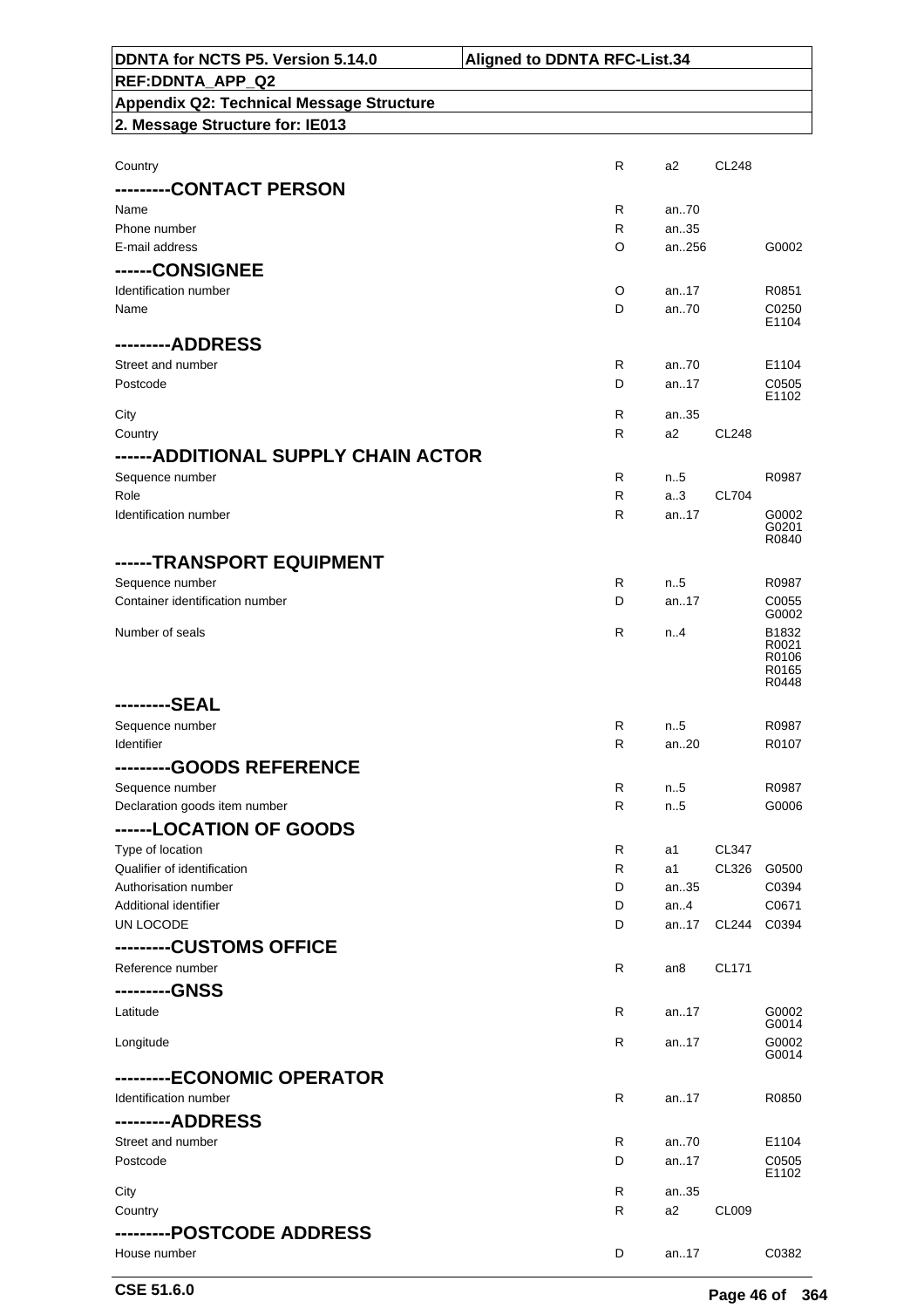| DDNTA for NCTS P5. Version 5.14.0               | <b>Aligned to DDNTA RFC-List.34</b> |                |              |                                                             |
|-------------------------------------------------|-------------------------------------|----------------|--------------|-------------------------------------------------------------|
| <b>REF:DDNTA APP Q2</b>                         |                                     |                |              |                                                             |
| <b>Appendix Q2: Technical Message Structure</b> |                                     |                |              |                                                             |
| 2. Message Structure for: IE013                 |                                     |                |              |                                                             |
|                                                 |                                     |                |              |                                                             |
| Postcode                                        | R                                   | an17           |              |                                                             |
| Country                                         | R                                   | a2             | CL190        |                                                             |
| ---------CONTACT PERSON                         |                                     |                |              |                                                             |
| Name                                            | $\mathsf{R}$                        | an70           |              |                                                             |
| Phone number                                    | $\mathsf{R}$                        | an35           |              |                                                             |
| E-mail address                                  | O                                   | an256          |              | G0002                                                       |
| ------DEPARTURE TRANSPORT MEANS                 |                                     |                |              |                                                             |
| Sequence number                                 | $\mathsf{R}$                        | n.5            |              | R0987                                                       |
| Type of identification                          | O                                   | n2             | CL750        | B1892<br>B2101<br>G0091<br>G0112<br>R0472<br>R0474<br>R0476 |
| Identification number                           | O                                   | an.35          |              | B1815<br>B1892<br>B2101<br>E1103<br>R0473                   |
| Nationality                                     | O                                   | a2             | CL165        | B1897<br>B2101                                              |
| ------COUNTRY OF ROUTING OF CONSIGNMENT         |                                     |                |              |                                                             |
| Sequence number                                 | $\mathsf{R}$                        | n5             |              | R0987                                                       |
| Country                                         | $\mathsf{R}$                        | a2             | <b>CL008</b> |                                                             |
| ------ACTIVE BORDER TRANSPORT MEANS             |                                     |                |              |                                                             |
| Sequence number                                 | R                                   | n.5            |              | R0987                                                       |
| Customs office at border reference number       | O                                   | an8            | <b>CL141</b> | B2101<br>G0116                                              |
| Type of identification                          | O                                   | n <sub>2</sub> | CL219        | G0789<br>B1838<br>B2101                                     |
| <b>Identification number</b>                    | O                                   | an35           |              | G0112<br>B1811                                              |
|                                                 |                                     |                |              | B1838<br>B2101<br>E1103<br>R0076                            |
| Nationality                                     | O                                   | a2             | CL165        | B1850<br>B2101                                              |
| Conveyance reference number                     | D                                   | an17           |              | C0531<br>G0002<br>R0315                                     |
| ------PLACE OF LOADING                          |                                     |                |              |                                                             |
| UN LOCODE                                       | O                                   | an17           | CL244        |                                                             |
| Country                                         | D                                   | a2             | <b>CL008</b> | C0387                                                       |
| Location                                        | D                                   | an35           |              | C0387<br>E1114                                              |
| ------PLACE OF UNLOADING                        |                                     |                |              |                                                             |
| UN LOCODE                                       | O                                   | an17           | CL244        |                                                             |
| Country                                         | D                                   | a2             | <b>CL008</b> | C0387                                                       |
| Location                                        | D                                   | an35           |              | C0387                                                       |
| ------PREVIOUS DOCUMENT                         |                                     |                |              |                                                             |
| Sequence number                                 | R                                   | n.5            |              | R0987                                                       |
| Type                                            | R                                   | an4            | CL214        | G0057                                                       |
| Reference number                                | R                                   | an70           |              | R0020<br>R0021                                              |
| Complement of information                       | O                                   | an35           |              |                                                             |
| ------SUPPORTING DOCUMENT                       |                                     |                |              |                                                             |
| Sequence number                                 | R                                   | n.5            |              | R0987                                                       |
| Type                                            | R                                   | an4            | CL213        | G0057                                                       |
| Reference number                                | R                                   | an70           |              | R0021                                                       |
| Document line item number                       | O                                   | n.5            |              |                                                             |
| Complement of information                       | O                                   | an35           |              |                                                             |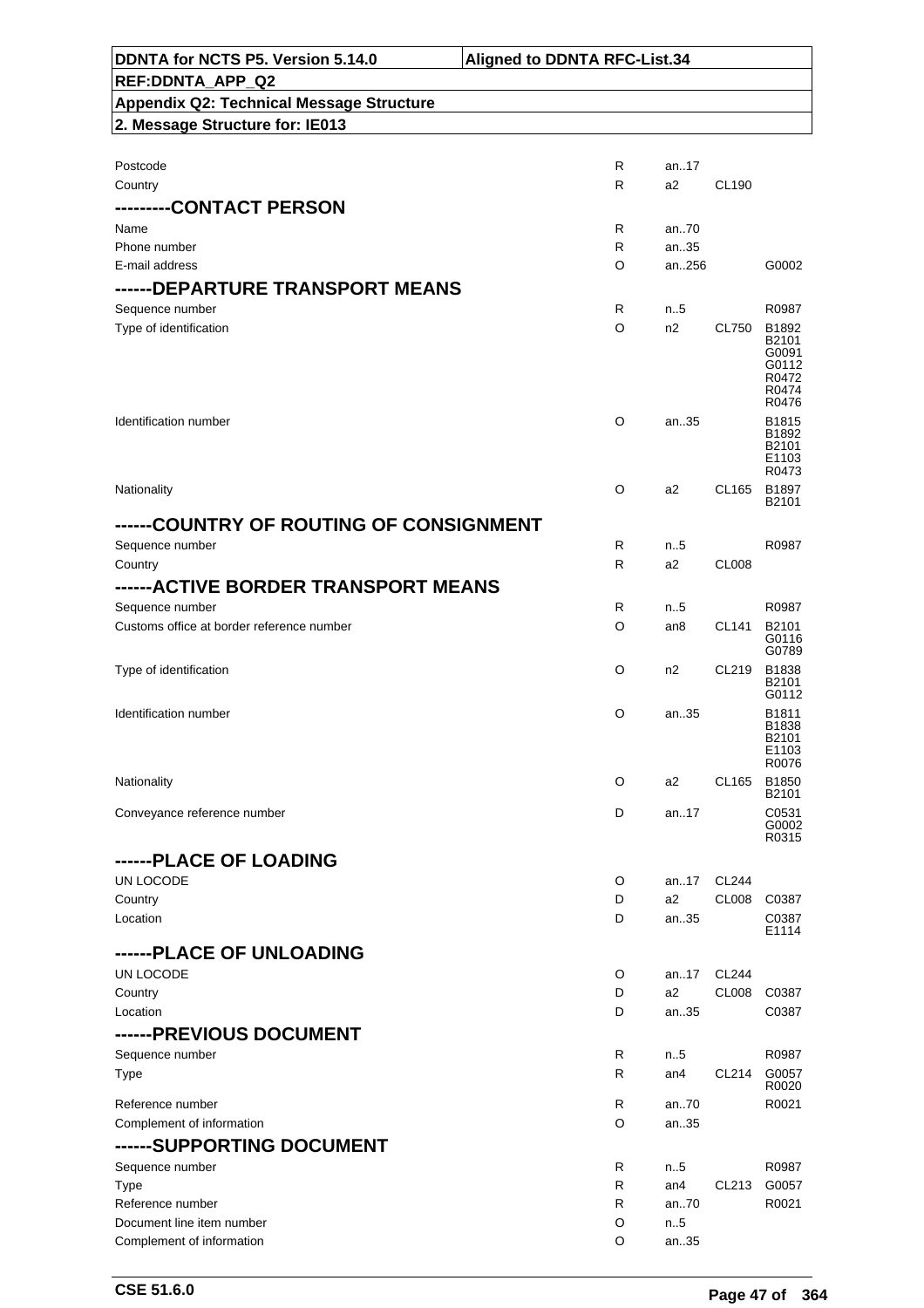| DDNTA for NCTS P5. Version 5.14.0               | <b>Aligned to DDNTA RFC-List.34</b> |                         |
|-------------------------------------------------|-------------------------------------|-------------------------|
| <b>REF:DDNTA APP Q2</b>                         |                                     |                         |
| <b>Appendix Q2: Technical Message Structure</b> |                                     |                         |
| 2. Message Structure for: IE013                 |                                     |                         |
|                                                 |                                     |                         |
| ------TRANSPORT DOCUMENT                        |                                     |                         |
| Sequence number                                 | R<br>n.5                            | R0987                   |
| <b>Type</b>                                     | R<br>an <sub>4</sub>                | CL754<br>G0057          |
| Reference number                                | R<br>an70                           | R0021                   |
| ------ADDITIONAL REFERENCE                      |                                     |                         |
| Sequence number                                 | R<br>$n_{.}.5$                      | R0987                   |
| Type                                            | R<br>an <sub>4</sub>                | CL380<br>G0057          |
| Reference number                                | O<br>an70                           | R0021                   |
| ------ADDITIONAL INFORMATION                    |                                     |                         |
| Sequence number                                 | R<br>n.5                            | R0987                   |
| Code                                            | R<br>an <sub>5</sub>                | G0057<br>CL239<br>R3060 |
| Text                                            | O                                   | an512                   |
| ------TRANSPORT CHARGES                         |                                     |                         |
| Method of payment                               | R.<br>a1                            | CL116                   |
| ------HOUSE CONSIGNMENT                         |                                     |                         |
| Sequence number                                 | R<br>n5                             | R0987                   |
| Country of dispatch                             | a2<br>D                             | <b>CL008</b><br>C0909   |
|                                                 |                                     | E1301<br>G0988          |
|                                                 |                                     | R0506                   |
| Gross mass                                      | R                                   | R0983<br>n.16,6         |
| Reference number UCR                            | D<br>an35                           | C0502<br>E1301          |
|                                                 |                                     | G0002<br>R0506          |
|                                                 |                                     |                         |
| ---------CONSIGNOR<br>Identification number     | O<br>an.17                          |                         |
| Name                                            | D<br>an70                           | R0850<br>C0250          |
| ------------ADDRESS                             |                                     |                         |
| Street and number                               | R<br>an70                           |                         |
| Postcode                                        | D                                   | C0505<br>an17           |
| City                                            | R<br>an35                           |                         |
| Country                                         | R<br>a2                             | CL248                   |
|                                                 |                                     |                         |
| Name                                            | R<br>an70                           |                         |
| Phone number                                    | R                                   | an35                    |
| E-mail address                                  | O                                   | an256<br>G0002          |
| ---------CONSIGNEE                              |                                     |                         |
| Identification number                           | O                                   | an17<br>R0851           |
| Name                                            | D                                   | an70<br>C0250           |
| ------------ADDRESS                             |                                     |                         |
| Street and number                               | R                                   | an70                    |
| Postcode                                        | D                                   | C0505<br>an17           |
| City                                            | R<br>an35                           |                         |
| Country                                         | R<br>a2                             | <b>CL248</b>            |
| ---------ADDITIONAL SUPPLY CHAIN ACTOR          |                                     |                         |
| Sequence number<br>Role                         | R<br>n.5<br>R<br>a3                 | R0987<br>CL704          |
| <b>Identification number</b>                    | R                                   | an17<br>G0002           |
|                                                 |                                     | G0201                   |
|                                                 |                                     | R0840                   |
| ---------DEPARTURE TRANSPORT MEANS              |                                     |                         |
| Sequence number                                 | R<br>n.5                            | R0987                   |
| Type of identification                          | R<br>n <sub>2</sub>                 | G0112<br>CL750<br>R0472 |
|                                                 |                                     | R0474<br>R0476          |
| Identification number                           | R<br>an35                           | R0473                   |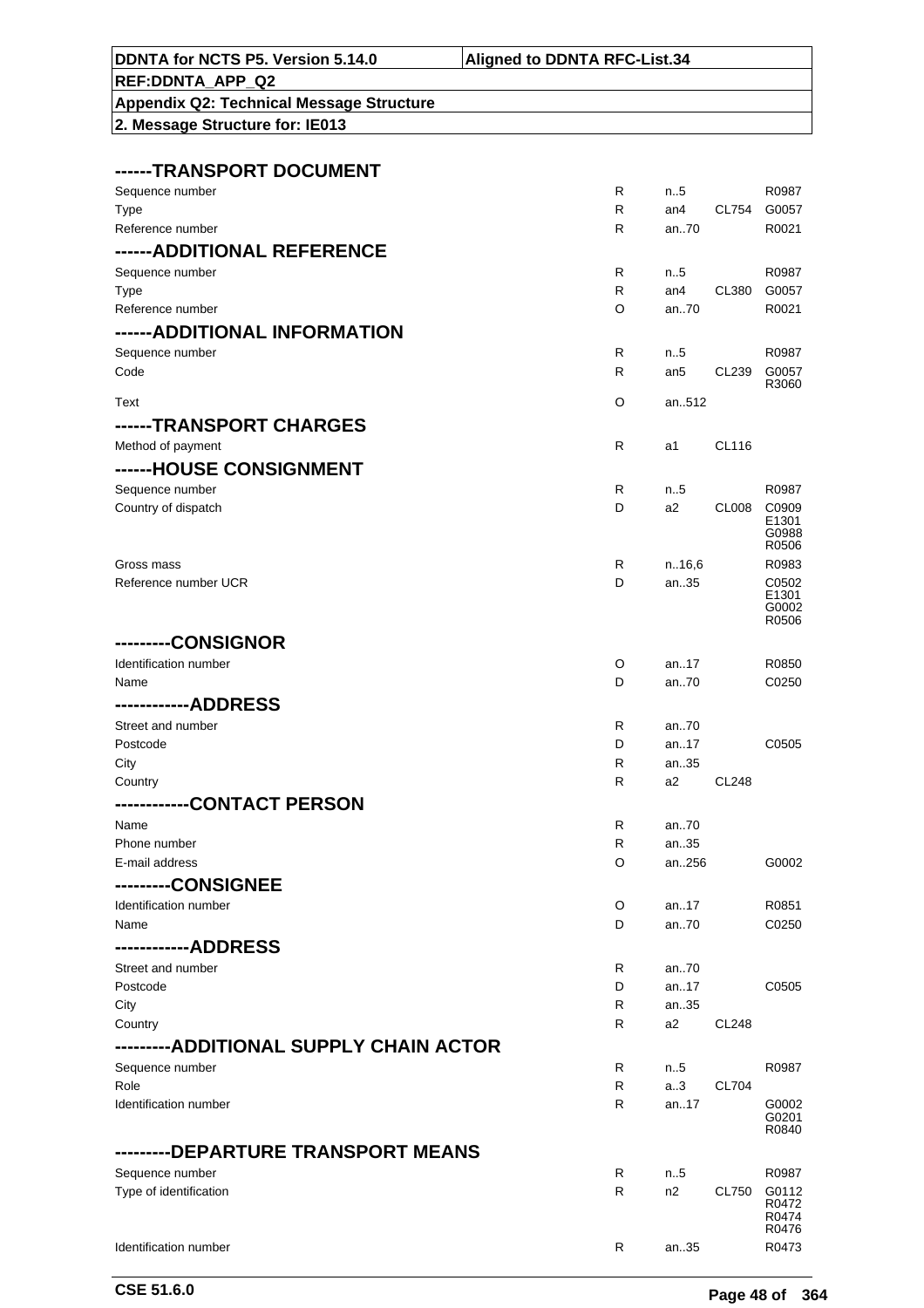| Nationality                               | R       | a2               | CL165        |                |
|-------------------------------------------|---------|------------------|--------------|----------------|
| ---------PREVIOUS DOCUMENT                |         |                  |              |                |
| Sequence number                           | R       | n.5              |              | R0987          |
| <b>Type</b>                               | R.      | an4              | <b>CL228</b> |                |
| Reference number                          | R       | an70             |              | R0416          |
| Complement of information                 | O       | an35             |              |                |
| --------SUPPORTING DOCUMENT               |         |                  |              |                |
| Sequence number                           | R       | $n_{.}.5$        |              | R0987          |
| Type                                      | R       | an <sub>4</sub>  | CL213        | G0057          |
| Reference number                          | R       | an.70            |              | R0021          |
| Document line item number                 | O       | n.5              |              |                |
| Complement of information                 | O       | an35             |              |                |
| ---------TRANSPORT DOCUMENT               |         |                  |              |                |
| Sequence number                           | R       | n.5              |              | R0987          |
| <b>Type</b>                               | R.      | an4              | CL754        | G0057          |
| Reference number                          | R       | an70             |              | R0021          |
| ---------ADDITIONAL REFERENCE             |         |                  |              |                |
| Sequence number                           | R       | n.5              |              | R0987          |
| <b>Type</b>                               | R       | an <sub>4</sub>  | CL380        | G0057          |
| Reference number                          | O       | an70             |              | R0021          |
| ---------ADDITIONAL INFORMATION           |         |                  |              |                |
| Sequence number                           | R       | n.5              |              | R0987          |
| Code                                      | R.      | an5              | CL239        | G0057          |
| Text                                      | O       | an512            |              | R3062          |
|                                           |         |                  |              |                |
| ---------TRANSPORT CHARGES                |         |                  |              |                |
| Method of payment                         | R.      | a1               | CL116        |                |
| ---------CONSIGNMENT ITEM                 |         |                  |              |                |
| Goods item number                         | R       | n.5              |              | R0988          |
| Declaration goods item number             | R.      | n.5              |              | R0007          |
| Declaration type                          | D       | an.5             | CL232        | C0045<br>R0507 |
|                                           |         |                  |              | R0601          |
| Country of dispatch                       | D       | a2               | <b>CL008</b> | R0909<br>C0909 |
|                                           |         |                  |              | G0988          |
|                                           |         |                  |              | R0507          |
| Country of destination                    | D       | a2               | <b>CL008</b> | C0343<br>R0507 |
| Reference number UCR                      | D       | an35             |              | B1895          |
|                                           |         |                  |              | C0502<br>G0002 |
|                                           |         |                  |              | R0507          |
| <b>-----------CONSIGNEE</b>               |         |                  |              |                |
| Identification number                     | $\circ$ | an17             |              | R0851          |
| Name                                      | O       | an70             |              | B1821          |
|                                           |         |                  |              | E1104          |
| ---------------ADDRESS                    |         |                  |              |                |
| Street and number                         | R       | an70             |              | E1104          |
| Postcode                                  | O       | an17             |              | B1822<br>E1102 |
| City                                      | R       | an35             |              |                |
| Country                                   | R.      | a2               | CL248        |                |
| ------------ADDITIONAL SUPPLY CHAIN ACTOR |         |                  |              |                |
| Sequence number                           | R       | n.5              |              | R0987          |
| Role                                      | R.      | a <sub>0</sub> 3 | CL704        |                |
| Identification number                     | R       | an17             |              | G0002          |
|                                           |         |                  |              | G0201<br>R0840 |

**------------COMMODITY**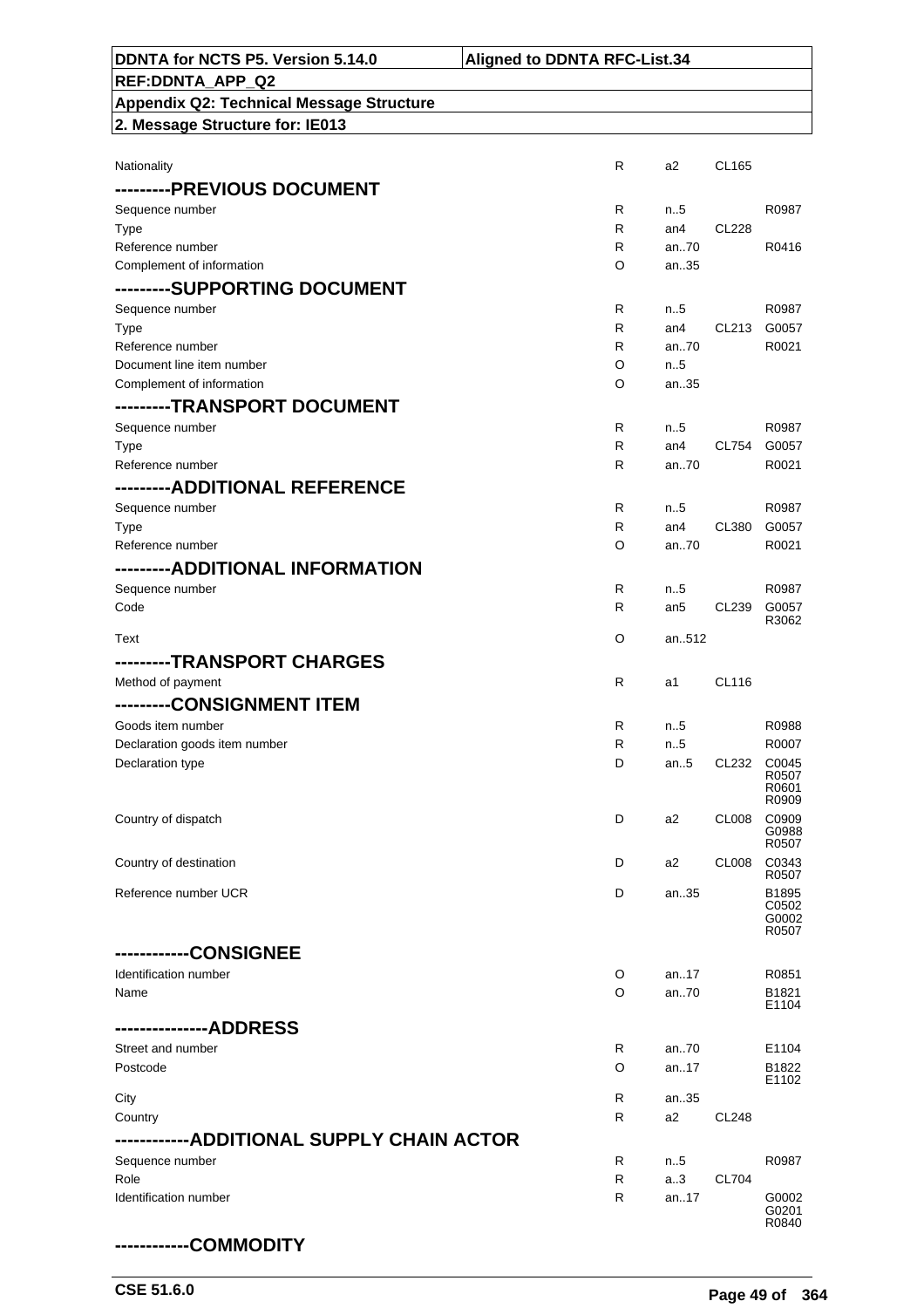| DDNTA for NCTS P5. Version 5.14.0               | <b>Aligned to DDNTA RFC-List.34</b> |              |                |
|-------------------------------------------------|-------------------------------------|--------------|----------------|
| REF:DDNTA_APP_Q2                                |                                     |              |                |
| <b>Appendix Q2: Technical Message Structure</b> |                                     |              |                |
| 2. Message Structure for: IE013                 |                                     |              |                |
|                                                 |                                     |              |                |
| Description of goods                            | $\mathsf{R}$<br>an512               |              | E1107          |
| CUS code                                        | O<br>an9                            | CL016        | G0301          |
|                                                 |                                     |              |                |
| Harmonized System sub-heading code              | R<br>an6                            | CL152        |                |
| Combined nomenclature code                      | D<br>an2                            |              | C0821          |
|                                                 |                                     |              | R0060          |
|                                                 |                                     |              |                |
| Sequence number                                 | R<br>n.5                            |              | R0987          |
| <b>UN Number</b>                                | R<br>an4                            | CL101        |                |
|                                                 |                                     |              |                |
| Gross mass                                      | O<br>n.16,6                         |              | B1860<br>B2101 |
|                                                 |                                     |              | E1109          |
|                                                 |                                     |              | R0021<br>R0221 |
| Net mass                                        | D<br>n.16,6                         |              | B1805          |
|                                                 |                                     |              | B1862<br>C0837 |
|                                                 |                                     |              | E1109<br>R0223 |
| Supplementary units                             | O<br>n.16,6                         |              |                |
| ------------PACKAGING                           |                                     |              |                |
| Sequence number                                 | R<br>n.5                            |              | R0987          |
| Type of packages                                | R<br>an2                            | CL017        |                |
| Number of packages                              | D<br>n.8                            |              | C0060          |
|                                                 |                                     |              | E1111<br>R0021 |
|                                                 |                                     |              | R0364          |
| Shipping marks                                  | D<br>an512                          |              | C0060<br>E1105 |
|                                                 |                                     |              | G0024          |
| -----------PREVIOUS DOCUMENT                    |                                     |              |                |
| Sequence number                                 | R<br>n.5                            |              | R0987          |
| Type                                            | R<br>an4                            | CL214        | G0057<br>R0020 |
| Reference number                                | R<br>an70                           |              | E1104          |
|                                                 |                                     |              | G0414<br>R0021 |
| Goods item number                               | O<br>n.5                            |              | G0058          |
| Type of packages                                | O<br>an2                            | CL017        |                |
| Number of packages                              | O<br>n.8                            |              |                |
| Measurement unit and qualifier                  | D<br>an4                            | CL349        | C0298          |
| Quantity                                        | O<br>n.16,6                         |              |                |
| Complement of information                       | O<br>an35                           |              | E1117          |
| -----------SUPPORTING DOCUMENT                  |                                     |              |                |
| Sequence number                                 | R<br>n.5                            |              | R0987          |
| <b>Type</b>                                     | R<br>an4                            | CL213        | G0057          |
| Reference number                                | R<br>an70                           |              | E1104<br>G0424 |
|                                                 |                                     |              | R0021<br>R0414 |
| Document line item number                       | O<br>$n_{.}.5$                      |              | R0817          |
| Complement of information                       | O<br>an35                           |              | E1117          |
|                                                 |                                     |              |                |
| Sequence number                                 | R<br>n.5                            |              | R0987          |
| Type                                            | R<br>an <sub>4</sub>                | CL754        | G0057          |
| Reference number                                | R<br>an70                           |              | E1104<br>R0021 |
| -----------ADDITIONAL REFERENCE                 |                                     |              |                |
|                                                 | R                                   |              |                |
| Sequence number<br>Type                         | n.5<br>R<br>an4                     | <b>CL380</b> | R0987<br>G0057 |
| Reference number                                | O<br>an70                           |              | E1104          |
|                                                 |                                     |              | R0021          |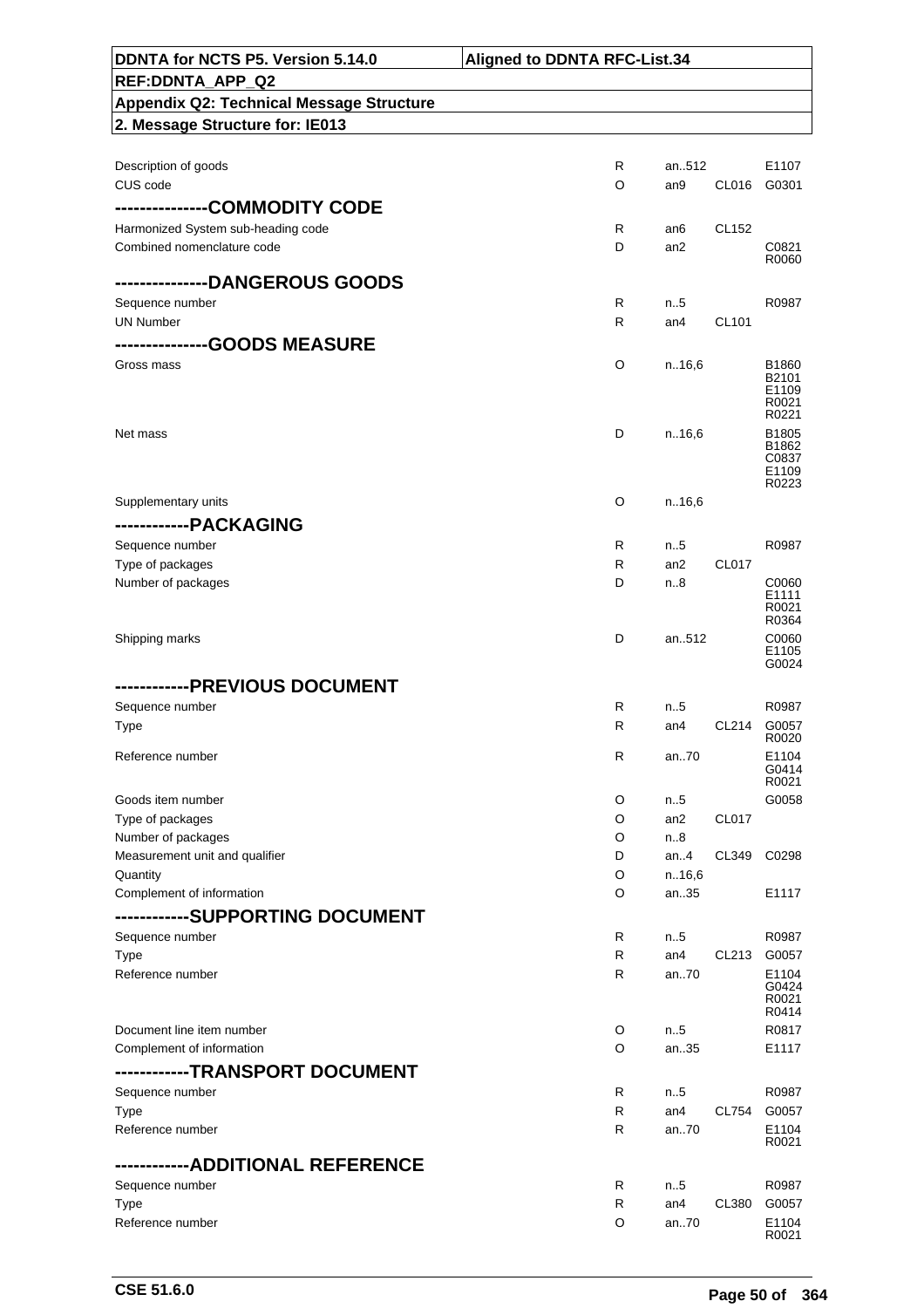| <b>DDNTA for NCTS P5. Version 5.14.0</b>        | <b>Aligned to DDNTA RFC-List.34</b> |   |          |       |                |
|-------------------------------------------------|-------------------------------------|---|----------|-------|----------------|
| REF:DDNTA APP Q2                                |                                     |   |          |       |                |
| <b>Appendix Q2: Technical Message Structure</b> |                                     |   |          |       |                |
| 2. Message Structure for: IE013                 |                                     |   |          |       |                |
|                                                 |                                     |   |          |       |                |
| -ADDITIONAL INFORMATION                         |                                     |   |          |       |                |
| Sequence number                                 |                                     | R | $n_{.}5$ |       | R0987          |
| Code                                            |                                     | R | an5      | CL239 | B1814<br>G0057 |

| vuut              |   | anv   | ◡∟∠◡◡ | <b>PIOIT</b><br>G0057<br>R3061 |
|-------------------|---|-------|-------|--------------------------------|
| Text              |   | an512 |       |                                |
|                   |   |       |       |                                |
| Method of payment | R | a1    | CL116 |                                |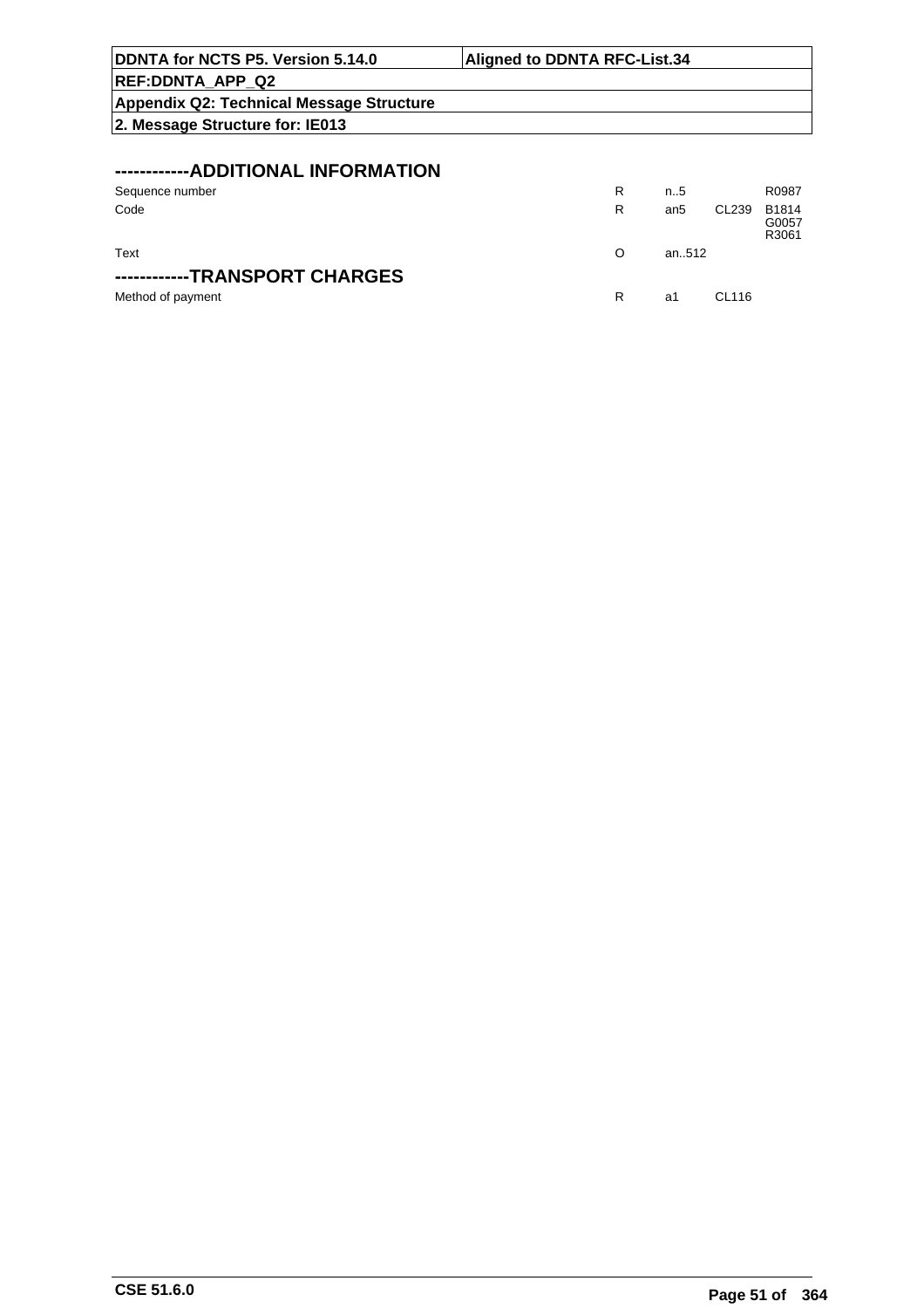|  |  | DDNTA for NCTS P5. Version 5.14.0 |  |
|--|--|-----------------------------------|--|
|  |  |                                   |  |

#### **REF:DDNTA\_APP\_Q2**

**Appendix Q2: Technical Message Structure**

**2. Message Structure for: IE014**

# **2. Message Structure for: IE014**

| <b>IE014</b>         | (CCO <sub>14C</sub> )              | DECLARATION INVALIDATION REQUEST (E DEC INV) |    |   |  |
|----------------------|------------------------------------|----------------------------------------------|----|---|--|
|                      |                                    |                                              |    |   |  |
| MESSAGE              |                                    |                                              | 1x | R |  |
| ---TRANSIT OPERATION |                                    |                                              | 1x | R |  |
| ---INVALIDATION      |                                    |                                              | 1x | R |  |
|                      | --CUSTOMS OFFICE OF DEPARTURE      |                                              | 1x |   |  |
|                      | ---HOLDER OF THE TRANSIT PROCEDURE |                                              | 1x |   |  |

**Aligned to DDNTA RFC-List.34**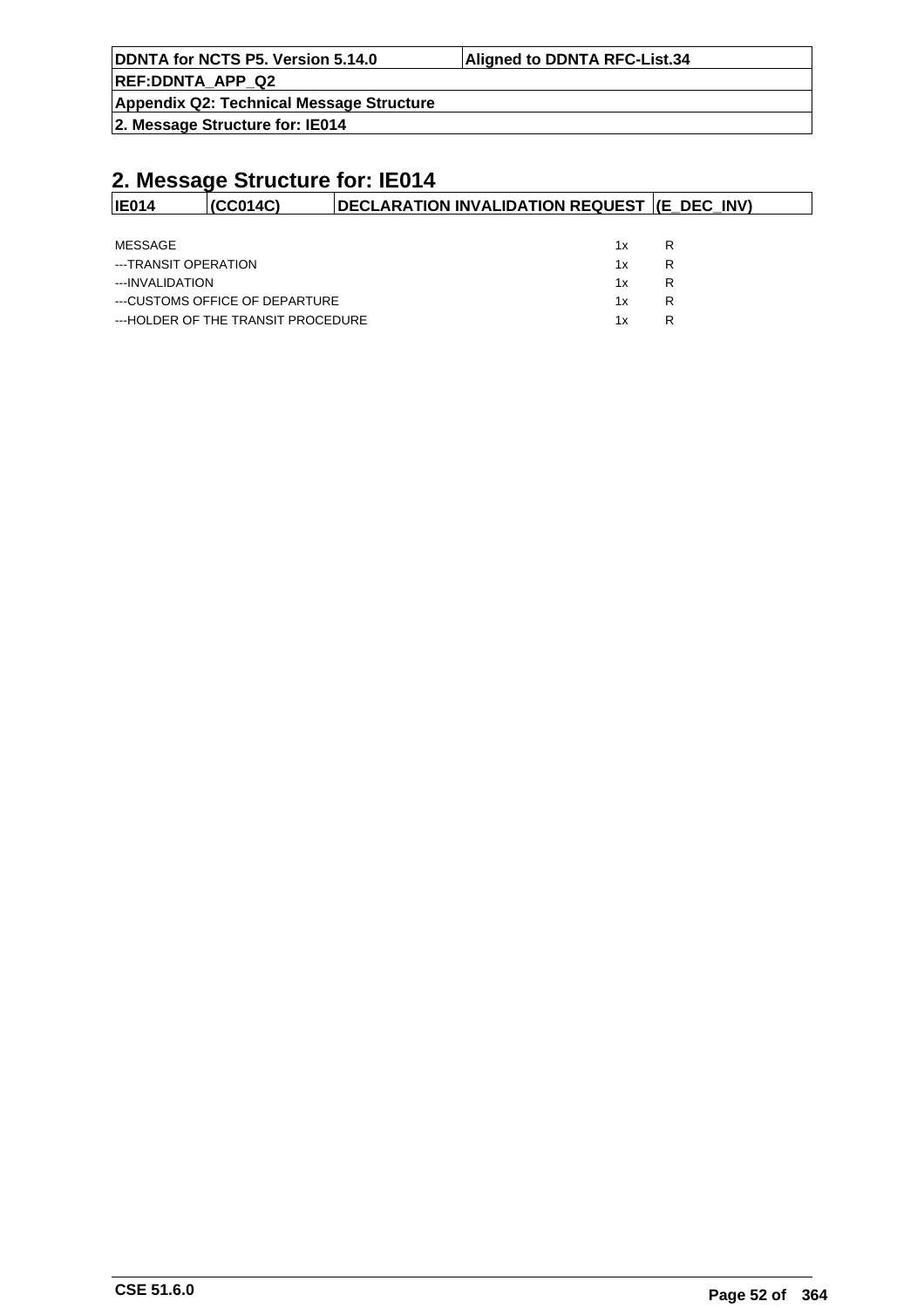## **MESSAGE**

| Message sender                     | R | an35            |              |                |
|------------------------------------|---|-----------------|--------------|----------------|
| Message recipient                  | R | an35            |              |                |
| Preparation date and time          | R | an19            |              | G0002          |
| Message identification             | R | an35            |              |                |
| Message type                       | R | an <sub>6</sub> | CL060        |                |
| Correlation identifier             | D | an35            |              | C0511          |
| ---TRANSIT OPERATION               |   |                 |              |                |
| LRN                                | D | an.22           |              | C0467          |
| <b>MRN</b>                         | D | an18            |              | C0467<br>G0002 |
| ---INVALIDATION                    |   |                 |              |                |
| Request date and time              | D | an19            |              | C0129<br>G0002 |
| Decision date and time             | R | an19            |              | G0002          |
| Decision                           | D | n1              | <b>CL027</b> | C0128<br>R0102 |
| Initiated by customs               | R | n1              | <b>CL027</b> | G0101          |
| Justification                      | D | an512           |              | C0137          |
| ---CUSTOMS OFFICE OF DEPARTURE     |   |                 |              |                |
| Reference number                   | R | an <sub>8</sub> | CL171        |                |
| ---HOLDER OF THE TRANSIT PROCEDURE |   |                 |              |                |
| Identification number              | R | an.17           |              | R0850          |
| TIR holder identification number   | D | an17            |              | C0904<br>G0002 |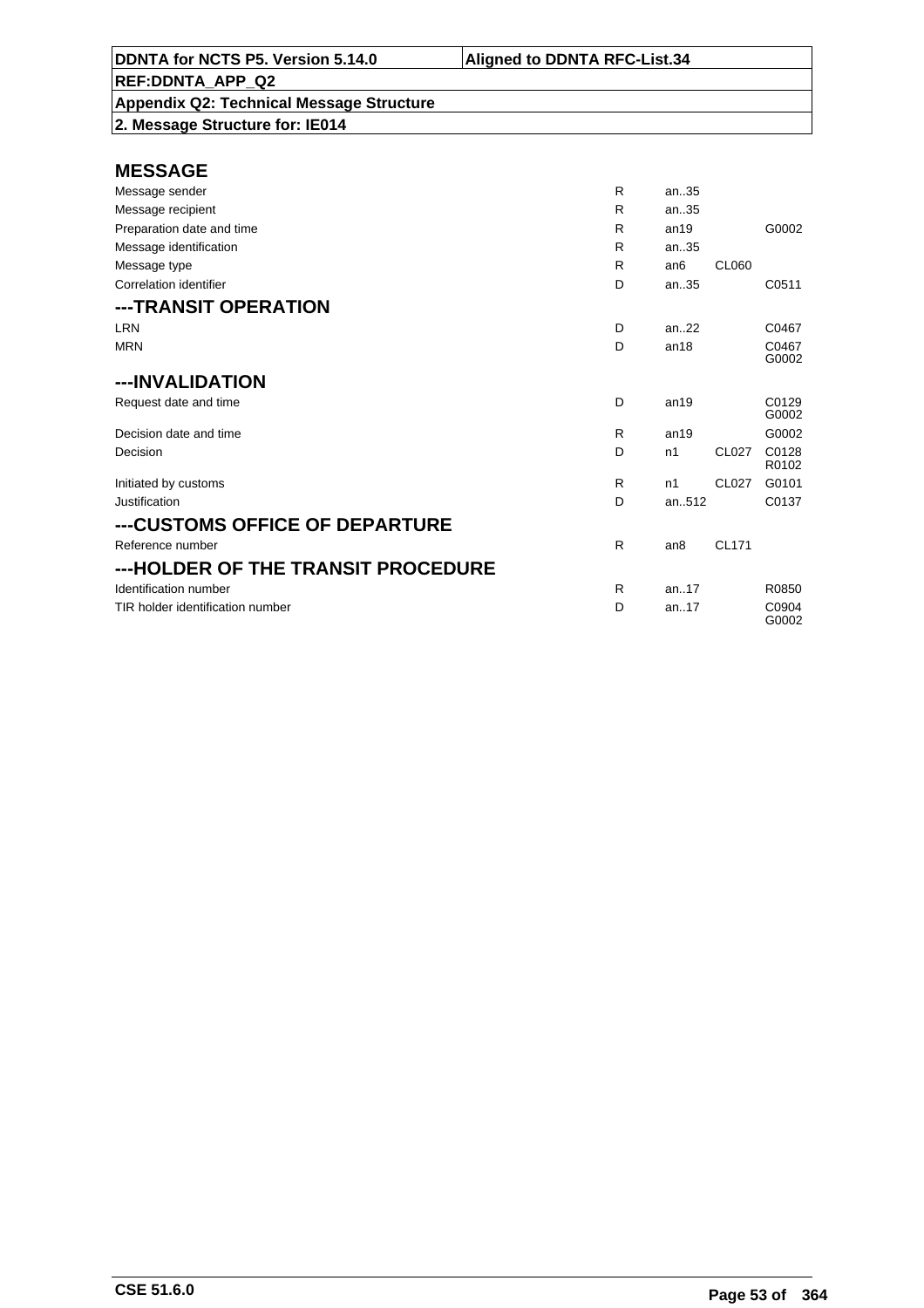**REF:DDNTA\_APP\_Q2**

**Appendix Q2: Technical Message Structure**

**2. Message Structure for: IE015**

# **2. Message Structure for: IE015**

| <b>IE015</b>                                  | (CC015C)                                         | <b>DECLARATION DATA</b> |          | (E_DEC_DAT)  |                                           |
|-----------------------------------------------|--------------------------------------------------|-------------------------|----------|--------------|-------------------------------------------|
|                                               |                                                  |                         |          |              |                                           |
| <b>MESSAGE</b>                                |                                                  |                         | 1x       | R            |                                           |
| --- TRANSIT OPERATION                         |                                                  |                         | 1x       | R            |                                           |
| --- AUTHORISATION                             |                                                  |                         | 9x       | D            | C0101<br>G0102<br>G0167                   |
|                                               | ---CUSTOMS OFFICE OF DEPARTURE                   |                         | 1x       | R            |                                           |
|                                               | ---CUSTOMS OFFICE OF DESTINATION (DECLARED)      |                         | 1x       | $\mathsf{R}$ | G0034                                     |
|                                               | ---CUSTOMS OFFICE OF TRANSIT (DECLARED)          |                         | 9x       | D            | B1836<br>C0030<br>G0030                   |
|                                               | ---CUSTOMS OFFICE OF EXIT FOR TRANSIT (DECLARED) |                         | 9x       | D            | C0587                                     |
|                                               | --- HOLDER OF THE TRANSIT PROCEDURE              |                         | 1x       | R            |                                           |
| ------ADDRESS                                 |                                                  |                         | 1x       | D            | C0250                                     |
| ------CONTACT PERSON                          |                                                  |                         | 1x       | O            | G0105                                     |
| --- REPRESENTATIVE                            |                                                  |                         | 1x       | O            | G0850                                     |
| ------CONTACT PERSON                          |                                                  |                         | 1x       | O            | G0105                                     |
| ---GUARANTEE                                  |                                                  |                         | 9x       | $\mathsf{R}$ |                                           |
| ------GUARANTEE REFERENCE                     |                                                  |                         | 99x      | D            | C0085                                     |
| ---CONSIGNMENT                                |                                                  |                         | 1x       | R            |                                           |
| ------CARRIER                                 |                                                  |                         | 1x       | O            | G0090                                     |
| ---------CONTACT PERSON                       |                                                  |                         | 1x       | O            | G0105                                     |
| ------CONSIGNOR                               |                                                  |                         | 1x       | D            | C0542<br>G0123                            |
| ---------ADDRESS                              |                                                  |                         | 1x       | D            | C0250                                     |
| --------CONTACT PERSON                        |                                                  |                         | 1x       | O            | G0105                                     |
| ------CONSIGNEE                               |                                                  |                         | 1x       | D            | B1823<br>C0001<br>G0001                   |
| ---------ADDRESS                              |                                                  |                         | 1x       | D            | C0250                                     |
|                                               | ------ ADDITIONAL SUPPLY CHAIN ACTOR             |                         | 99x      | O            | G0825                                     |
| ------TRANSPORT EQUIPMENT                     |                                                  |                         | 9999x    | D            | C0823<br>G0103                            |
| ---------SEAL                                 |                                                  |                         | 99x      | D            | C0569                                     |
| --------GOODS REFERENCE                       |                                                  |                         | 9999x    | D            | C0670<br>G0670                            |
| ------LOCATION OF GOODS                       |                                                  |                         | 1x       | D            | B1804<br>C0710                            |
| --------CUSTOMS OFFICE                        |                                                  |                         | 1x       | D            | C0394                                     |
| ------GNSS                                    |                                                  |                         | 1x       | D            | C0394                                     |
| ---------ECONOMIC OPERATOR                    |                                                  |                         | 1x       | D            | C0394                                     |
| ---------ADDRESS<br>---------POSTCODE ADDRESS |                                                  |                         | 1x<br>1x | D<br>D       | C0394<br>C0394                            |
| --------CONTACT PERSON                        |                                                  |                         | 1x       | D            | C0394                                     |
|                                               | ------DEPARTURE TRANSPORT MEANS                  |                         | 999x     | D            | G0105<br>B1890                            |
|                                               |                                                  |                         |          |              | B1891<br>C0826<br>G0088<br>G0119<br>R0855 |
|                                               | ------COUNTRY OF ROUTING OF CONSIGNMENT          |                         | 99x      | D            | B1848<br>C0586<br>G0061                   |
|                                               | ------ ACTIVE BORDER TRANSPORT MEANS             |                         | 9x       | D            | B1806<br>C0806<br>E1406<br>G0118<br>R0789 |
| ------ PLACE OF LOADING                       |                                                  |                         | 1x       | D            | B1893<br>C0403                            |
| ------PLACE OF UNLOADING                      |                                                  |                         | 1x       | D            | B1858<br>C0191                            |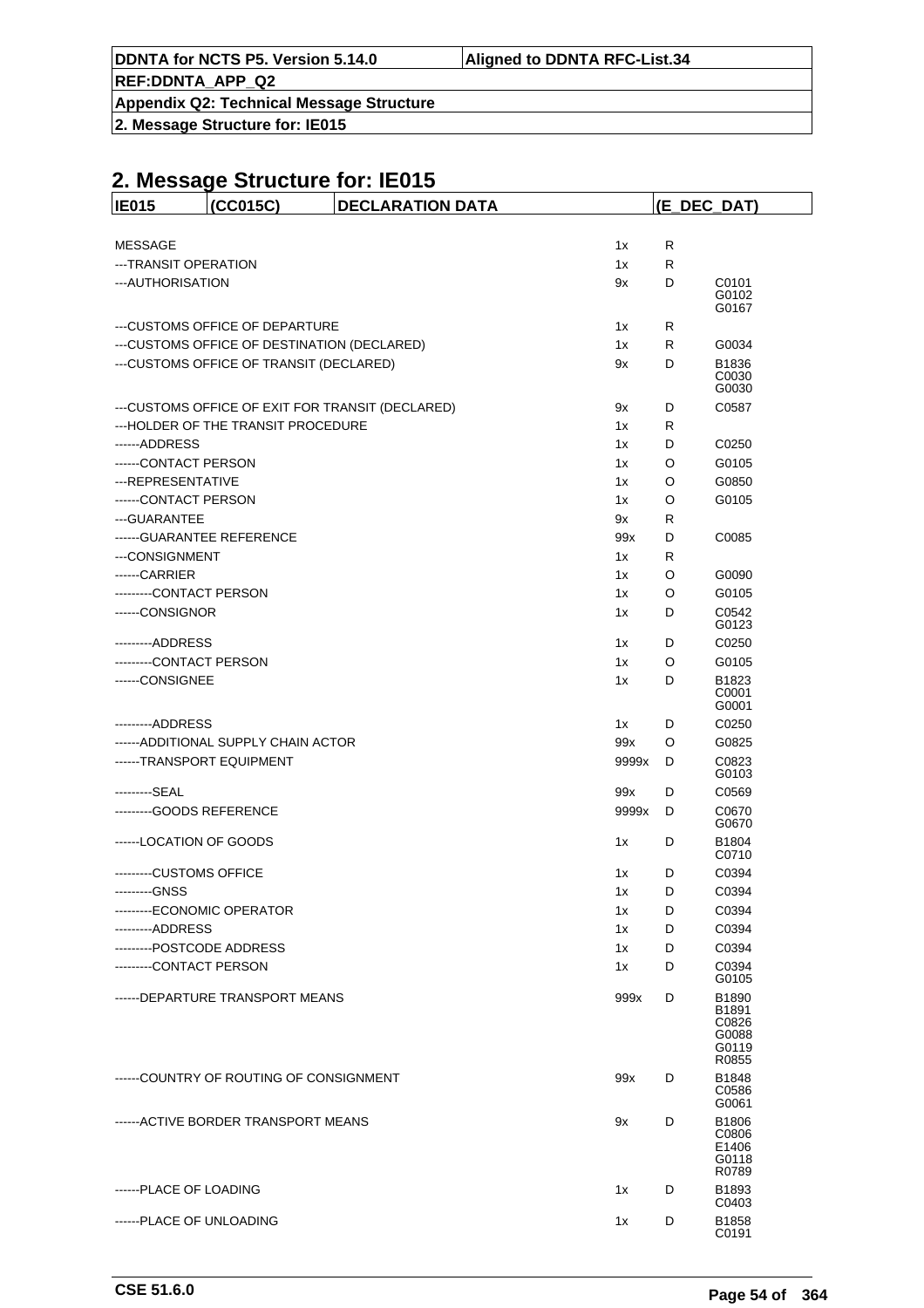| <b>DDNTA for NCTS P5. Version 5.14.0</b> |  |  |  |
|------------------------------------------|--|--|--|
|                                          |  |  |  |

| ------PREVIOUS DOCUMENT                   | 9999x | O | E1301<br>G0825                                     |
|-------------------------------------------|-------|---|----------------------------------------------------|
| ------SUPPORTING DOCUMENT                 | 99x   | O | E1301<br>G0825                                     |
| ------TRANSPORT DOCUMENT                  | 99x   | O | E1301<br>G0825                                     |
| ------ADDITIONAL REFERENCE                | 99x   | O | E1301<br>G0825                                     |
| ------ADDITIONAL INFORMATION              | 99x   | O | E1301<br>G0825                                     |
| ------TRANSPORT CHARGES                   | 1x    | D | C0186                                              |
| ------HOUSE CONSIGNMENT                   | 999x  | R | E1406                                              |
| --------CONSIGNOR                         | 1x    | D | C0542<br>E1301<br>G0123<br>R0506                   |
| ------------ADDRESS                       | 1x    | D | C0250                                              |
| ------------CONTACT PERSON                | 1x    | O | G0105                                              |
| ---------CONSIGNEE                        | 1x    | D | C0001<br>E1301<br>G0001<br>R0506                   |
| ------------ADDRESS                       | 1x    | D | C0250                                              |
| ---------ADDITIONAL SUPPLY CHAIN ACTOR    | 99x   | O | G0825                                              |
| ---------DEPARTURE TRANSPORT MEANS        | 999x  | D | C0826<br>E1301<br>G0088<br>G0119<br>R0506<br>R0855 |
| ---------PREVIOUS DOCUMENT                | 99x   | O | E1301<br>G0026                                     |
| --------SUPPORTING DOCUMENT               | 99x   | O | E1301<br>G0825                                     |
| ---------TRANSPORT DOCUMENT               | 99x   | O | E1301<br>G0825                                     |
| ---------ADDITIONAL REFERENCE             | 99x   | O | E1301<br>G0825                                     |
| ---------ADDITIONAL INFORMATION           | 99x   | O | E1301<br>G0825                                     |
| --------TRANSPORT CHARGES                 | 1x    | D | C0186<br>C0337<br>E1301<br>R0506                   |
| --------CONSIGNMENT ITEM                  | 9999x | R | E1402                                              |
| ------------CONSIGNEE                     | 1x    | O | B1820<br>B1877<br>B2400<br>G0001                   |
| ---------------ADDRESS                    | 1x    | O | B1821                                              |
| ------------ADDITIONAL SUPPLY CHAIN ACTOR | 99x   | O | G0825                                              |
| ------------COMMODITY                     | 1x    | R |                                                    |
| ---------------COMMODITY CODE             | 1x    | D | B1834<br>C0153                                     |
| ---------------DANGEROUS GOODS            | 99x   | O | E1406<br>G0300                                     |
| ---------------GOODS MEASURE              | 1x    | O | B1827<br>B2101                                     |
| ------------PACKAGING                     | 99x   | R |                                                    |
| ------------PREVIOUS DOCUMENT             | 99x   | O | B1000<br>E1401<br>G0069<br>G0825                   |
| ------------SUPPORTING DOCUMENT           | 99x   | O | E1407<br>G0068<br>G0825                            |
| ------------TRANSPORT DOCUMENT            | 99x   | O | B1896<br>B2400<br>E1407                            |
| ------------ADDITIONAL REFERENCE          | 99x   | O | E1407<br>G0825                                     |
| ------------ADDITIONAL INFORMATION        | 99x   | O | G0825                                              |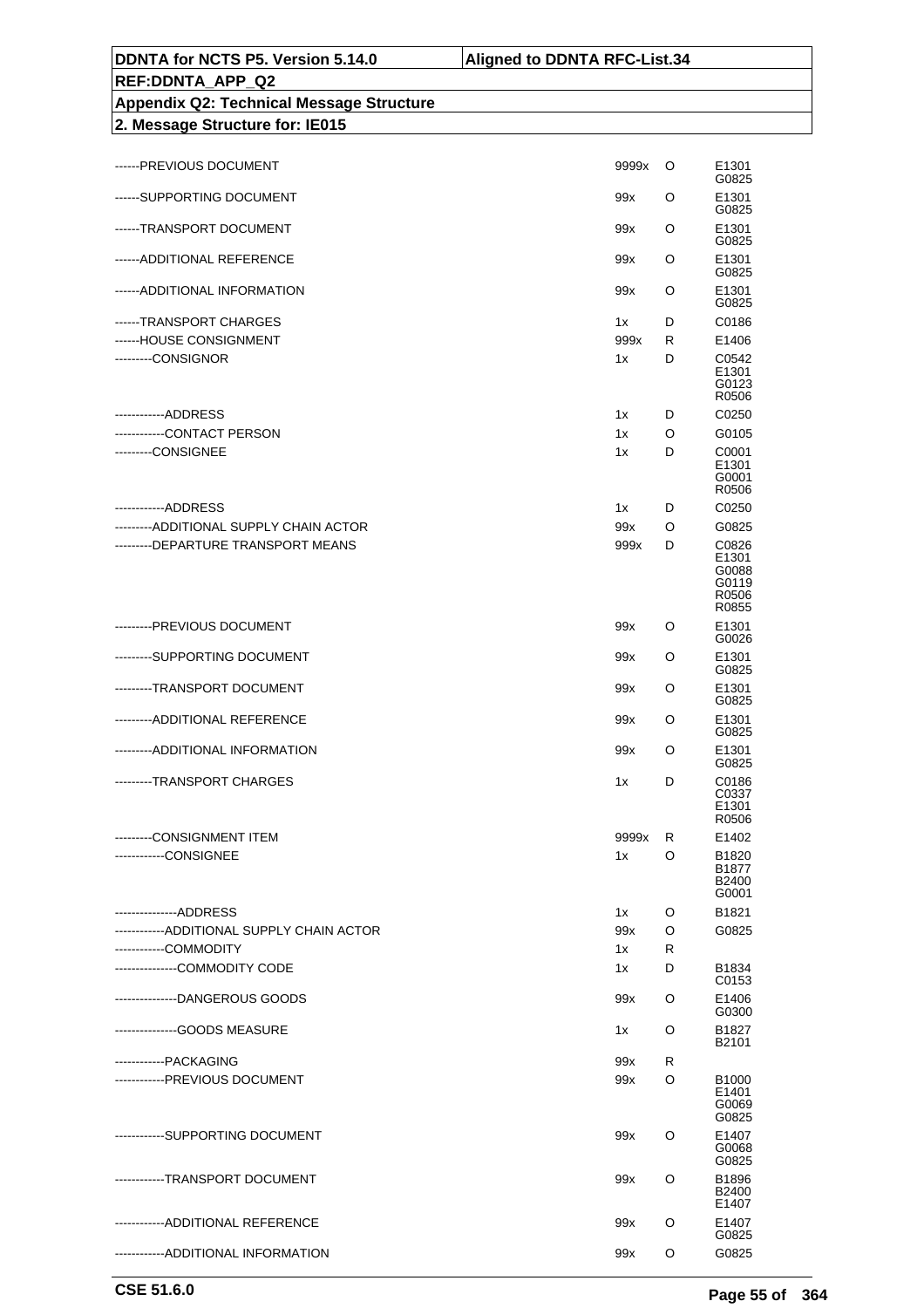| DDNTA for NCTS P5. Version 5.14.0        | Aligned to DDNTA RFC-List.34 |  |
|------------------------------------------|------------------------------|--|
| REF:DDNTA APP Q2                         |                              |  |
| Appendix Q2: Technical Message Structure |                              |  |
| 2. Message Structure for: IE015          |                              |  |
|                                          |                              |  |
|                                          |                              |  |

------------TRANSPORT CHARGES 1x 0

B1877 B2400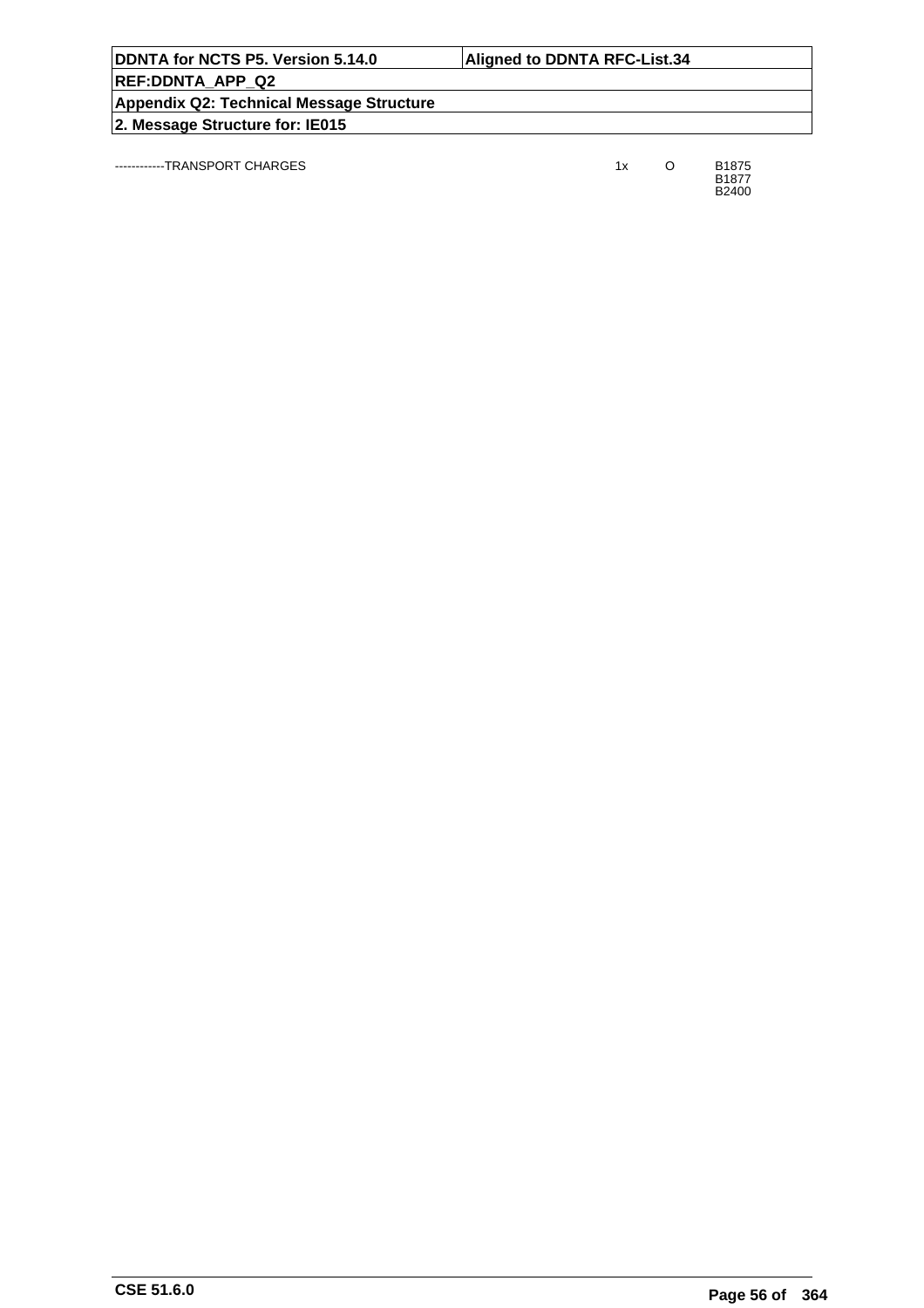| 2. Message Structure for: IE015                  |              |                 |              |                         |
|--------------------------------------------------|--------------|-----------------|--------------|-------------------------|
|                                                  |              |                 |              |                         |
| <b>MESSAGE</b>                                   |              |                 |              |                         |
| Message sender                                   | R            | an35            |              |                         |
| Message recipient                                | R            | an35            |              |                         |
| Preparation date and time                        | R            | an19            |              | G0002                   |
| Message identification                           | R            | an35            |              |                         |
| Message type                                     | R            | an <sub>6</sub> | CL060        |                         |
| Correlation identifier                           | D            | an35            |              | C0511                   |
| ---TRANSIT OPERATION                             |              |                 |              |                         |
| LRN                                              | R            | an.22           |              |                         |
| Declaration type                                 | R            | an.5            | CL231        | R0601                   |
|                                                  |              |                 |              | R0909<br>R0911          |
| Additional declaration type                      | R            | a1              | CL042        |                         |
| <b>TIR Carnet number</b>                         | D            | an12            |              | C0411                   |
|                                                  |              |                 |              | R0990                   |
| Security                                         | R            | n1              | CL217        |                         |
| Reduced dataset indicator                        | R            | n1              | CL027        | R0849                   |
| Specific circumstance indicator                  | O            | an3             | CL296        |                         |
| Communication language at departure              | O            | a2              | CL192        | R0100                   |
| <b>Binding itinerary</b>                         | R<br>D       | n1              | <b>CL027</b> |                         |
| Limit date                                       |              | an10            |              | C0839<br>G0002          |
| --- AUTHORISATION                                |              |                 |              |                         |
| Sequence number                                  | R            | n.5             |              | R0987                   |
| <b>Type</b>                                      | R            | an. $4$         | CL235        | G0114                   |
|                                                  |              |                 |              | G0117<br>R0350<br>R0859 |
| Reference number                                 | R            | an35            |              | G0033                   |
|                                                  |              |                 |              | R0352                   |
| ---CUSTOMS OFFICE OF DEPARTURE                   |              |                 |              |                         |
| Reference number                                 | R            | an8             | CL171        | R0901                   |
| ---CUSTOMS OFFICE OF DESTINATION (DECLARED)      |              |                 |              |                         |
| Reference number                                 | R            | an8             | <b>CL172</b> | R0901                   |
|                                                  |              |                 |              | R0904<br>R0905          |
|                                                  |              |                 |              |                         |
| ---CUSTOMS OFFICE OF TRANSIT (DECLARED)          |              |                 |              |                         |
| Sequence number                                  | R            | $n_{.}.5$       |              | R0987                   |
| Reference number                                 | $\mathsf{R}$ | an <sub>8</sub> | CL173        | B1813<br>G0142          |
|                                                  |              |                 |              | R0003<br>R0006          |
|                                                  |              |                 |              | R0906                   |
| Arrival date and time (estimated)                | D            | an19            |              | B1831                   |
|                                                  |              |                 |              | C0598<br>G0002          |
| ---CUSTOMS OFFICE OF EXIT FOR TRANSIT (DECLARED) |              |                 |              |                         |
| Sequence number                                  | R            | n.5             |              | R0987                   |
| Reference number                                 | R            | an <sub>8</sub> | CL175        | R0103                   |
| ---HOLDER OF THE TRANSIT PROCEDURE               |              |                 |              |                         |
|                                                  |              |                 |              |                         |
| Identification number                            | O            | an17            |              | G0120<br>R0850          |
| TIR holder identification number                 | D            | an17            |              | C0904                   |
| Name                                             | D            | an70            |              | G0002<br>C0250          |
|                                                  |              |                 |              | E1104                   |
| ------ADDRESS                                    |              |                 |              |                         |
| Street and number                                | R            | an70            |              | E1104                   |
| Postcode                                         | D            | an17            |              | C0505<br>E1102          |
| City                                             | R            | an35            |              |                         |
| Country                                          | R            | a2              | <b>CL248</b> |                         |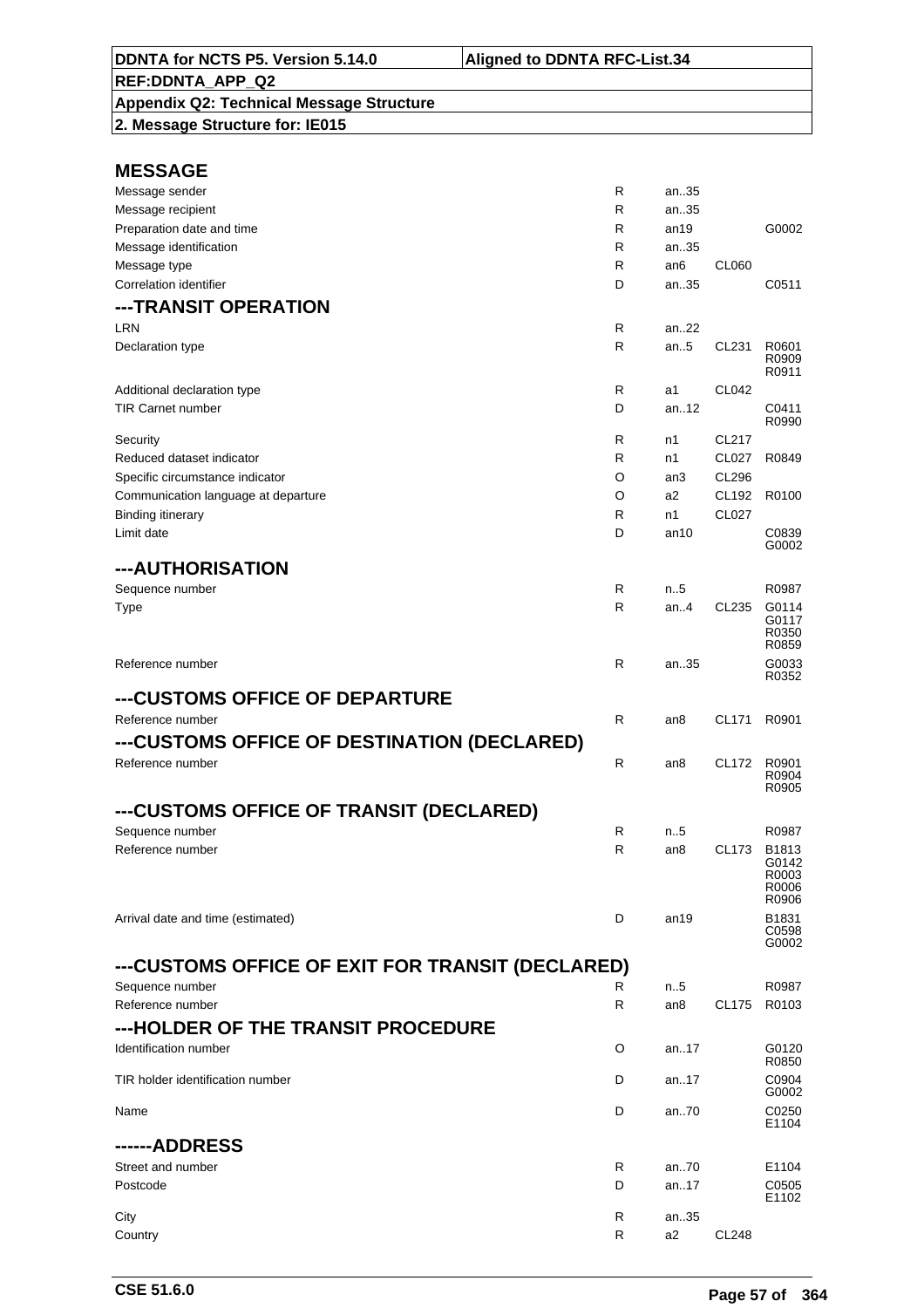**---------CONTACT PERSON**

**------CONSIGNOR**

| DDNTA for NCTS P5. Version 5.14.0                                                  | <b>Aligned to DDNTA RFC-List.34</b> |                            |                         |
|------------------------------------------------------------------------------------|-------------------------------------|----------------------------|-------------------------|
| REF:DDNTA_APP_Q2                                                                   |                                     |                            |                         |
| <b>Appendix Q2: Technical Message Structure</b><br>2. Message Structure for: IE015 |                                     |                            |                         |
|                                                                                    |                                     |                            |                         |
| ------CONTACT PERSON                                                               |                                     |                            |                         |
| Name                                                                               | R                                   | an.70                      |                         |
| Phone number                                                                       | R.                                  | an.35                      |                         |
| E-mail address                                                                     | O                                   | an256                      | G0002                   |
| ---REPRESENTATIVE                                                                  |                                     |                            |                         |
| Identification number                                                              | R.                                  | an.17                      | R0850                   |
| <b>Status</b>                                                                      | R.                                  | n1<br><b>CL094</b>         |                         |
| ------CONTACT PERSON                                                               |                                     |                            |                         |
| Name                                                                               | R.                                  | an.70                      |                         |
| Phone number<br>E-mail address                                                     | R<br>O                              | an35<br>an256              | G0002                   |
| ---GUARANTEE                                                                       |                                     |                            |                         |
| Sequence number                                                                    | R.                                  | $n_{.}5$                   | R0987                   |
| Guarantee type                                                                     | R.                                  | CL251<br>an1               | R0900                   |
| Other guarantee reference                                                          | D                                   | an35                       | C0130                   |
| ------GUARANTEE REFERENCE                                                          |                                     |                            |                         |
| Sequence number                                                                    | R                                   | n.5                        | R0987                   |
| <b>GRN</b>                                                                         | D                                   | an.24                      | C0086<br>G0002          |
| Access code                                                                        | D                                   | an.4                       | R0318<br>C0086<br>E1118 |
| Amount to be covered                                                               | O                                   | n.16,2                     | B2101<br>R0021          |
| Currency                                                                           | O                                   | a3<br><b>CL048</b>         | B1898<br>B2101          |
| ---CONSIGNMENT                                                                     |                                     |                            |                         |
| Country of dispatch                                                                | D                                   | CL008<br>a2                | C0909<br>G0988          |
| Country of destination                                                             | D                                   | a2<br><b>CL008</b>         | C0343                   |
| Container indicator                                                                | D                                   | <b>CL027</b><br>n1         | C0822                   |
|                                                                                    | D                                   |                            | G0332                   |
| Inland mode of transport<br>Mode of transport at the border                        | D                                   | CL218<br>n1<br>CL218<br>n1 | C0399<br>B1889          |
|                                                                                    |                                     |                            | C0599<br>G0020<br>G0115 |
| Gross mass                                                                         | R                                   | n.16,6                     | E1109<br>R0994          |
| Reference number UCR                                                               | D                                   | an35                       | B1895                   |
|                                                                                    |                                     |                            | C0502<br>G0002          |
| ------CARRIER                                                                      |                                     |                            |                         |
| Identification number                                                              | R                                   | an17                       | G0002                   |
|                                                                                    |                                     |                            | G0201                   |

|                        |         |       | .              |
|------------------------|---------|-------|----------------|
| <b>-CONTACT PERSON</b> |         |       |                |
| Name                   | R       | an70  |                |
| Phone number           | R       | an35  |                |
| E-mail address         | O       | an256 | G0002          |
| -CONSIGNOR             |         |       |                |
| Identification number  | $\circ$ | an17  | R0850          |
| Name                   | D       | an70  | C0250<br>E1104 |
| <b>-ADDRESS</b>        |         |       |                |
| Street and number      | R       | an70  | E1104          |
| Postcode               | D       | an17  | C0505<br>E1102 |
| City                   | R       | an35  |                |

Country **Countries Countries and CL248** CL248

R0840

C0250<br>E1104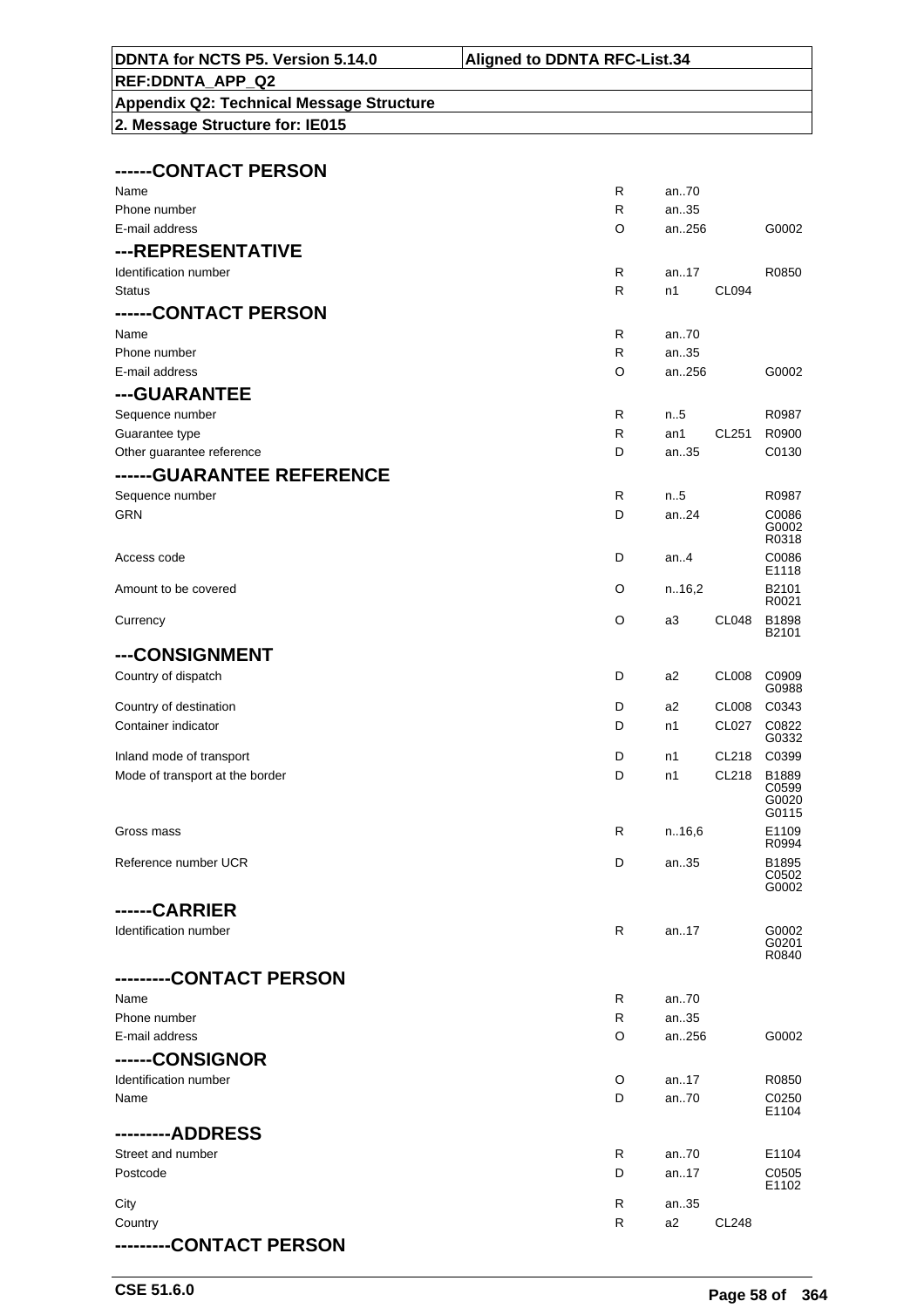| DDNTA for NCTS P5. Version 5.14.0                  | <b>Aligned to DDNTA RFC-List.34</b> |             |              |                |
|----------------------------------------------------|-------------------------------------|-------------|--------------|----------------|
| <b>REF:DDNTA APP Q2</b>                            |                                     |             |              |                |
| <b>Appendix Q2: Technical Message Structure</b>    |                                     |             |              |                |
| 2. Message Structure for: IE015                    |                                     |             |              |                |
|                                                    |                                     |             |              |                |
| Name                                               | R                                   | an70        |              |                |
| Phone number                                       | R                                   | an35        |              |                |
| E-mail address                                     | O                                   | an256       |              | G0002          |
| ------CONSIGNEE                                    |                                     |             |              |                |
| Identification number                              | O                                   | an17        |              | R0851          |
| Name                                               | D                                   | an70        |              | C0250          |
|                                                    |                                     |             |              | E1104          |
| ---------ADDRESS                                   |                                     |             |              |                |
| Street and number                                  | $\mathsf{R}$                        | an70        |              | E1104          |
| Postcode                                           | D                                   | an17        |              | C0505<br>E1102 |
| City                                               | R                                   | an35        |              |                |
| Country                                            | R                                   | a2          | <b>CL248</b> |                |
| ------ADDITIONAL SUPPLY CHAIN ACTOR                |                                     |             |              |                |
| Sequence number                                    | R                                   | n.5         |              | R0987          |
| Role                                               | R                                   | a.3         | CL704        |                |
| <b>Identification number</b>                       | R                                   | an17        |              | G0002          |
|                                                    |                                     |             |              | G0201<br>R0840 |
| ------TRANSPORT EQUIPMENT                          |                                     |             |              |                |
|                                                    | R                                   | n.5         |              | R0987          |
| Sequence number<br>Container identification number | D                                   | an17        |              | C0055          |
|                                                    |                                     |             |              | G0002          |
| Number of seals                                    | $\mathsf{R}$                        | n.4         |              | B1832          |
|                                                    |                                     |             |              | R0021<br>R0106 |
|                                                    |                                     |             |              | R0165<br>R0448 |
| ---------SEAL                                      |                                     |             |              |                |
|                                                    |                                     |             |              |                |
| Sequence number<br>Identifier                      | R<br>$\mathsf{R}$                   | n.5<br>an20 |              | R0987<br>R0107 |
|                                                    |                                     |             |              |                |
|                                                    |                                     |             |              |                |
| Sequence number<br>Declaration goods item number   | R<br>R                              | n.5<br>n5   |              | R0987<br>G0006 |
|                                                    |                                     |             |              |                |
| ------LOCATION OF GOODS                            |                                     |             |              |                |
| Type of location<br>Qualifier of identification    | R                                   | a1          | CL347        |                |
| Authorisation number                               | R<br>D                              | a1<br>an35  | CL326        | G0500<br>C0394 |
| Additional identifier                              | D                                   | an4         |              | C0671          |
| UN LOCODE                                          | D                                   | an17        | CL244        | C0394          |
| ---------CUSTOMS OFFICE                            |                                     |             |              |                |
| Reference number                                   | $\mathsf{R}$                        | an8         | CL171        |                |
|                                                    |                                     |             |              |                |
| ---------GNSS                                      |                                     |             |              |                |
| Latitude                                           | R                                   | an17        |              | G0002<br>G0014 |
| Longitude                                          | $\mathsf R$                         | an17        |              | G0002          |
|                                                    |                                     |             |              | G0014          |
| --------ECONOMIC OPERATOR                          |                                     |             |              |                |
| Identification number                              | R                                   | an17        |              | R0850          |
| ---------ADDRESS                                   |                                     |             |              |                |
| Street and number                                  | R                                   | an70        |              | E1104          |
| Postcode                                           | D                                   | an17        |              | C0505          |
|                                                    |                                     |             |              | E1102          |
| City                                               | $\mathsf R$<br>$\mathsf{R}$         | an35        | <b>CL009</b> |                |
| Country                                            |                                     | a2          |              |                |
| ---------POSTCODE ADDRESS                          |                                     |             |              |                |
| House number                                       | D                                   | an17        |              | C0382          |
| Postcode                                           | R                                   | an17        |              |                |
| Country                                            | R                                   | a2          | CL190        |                |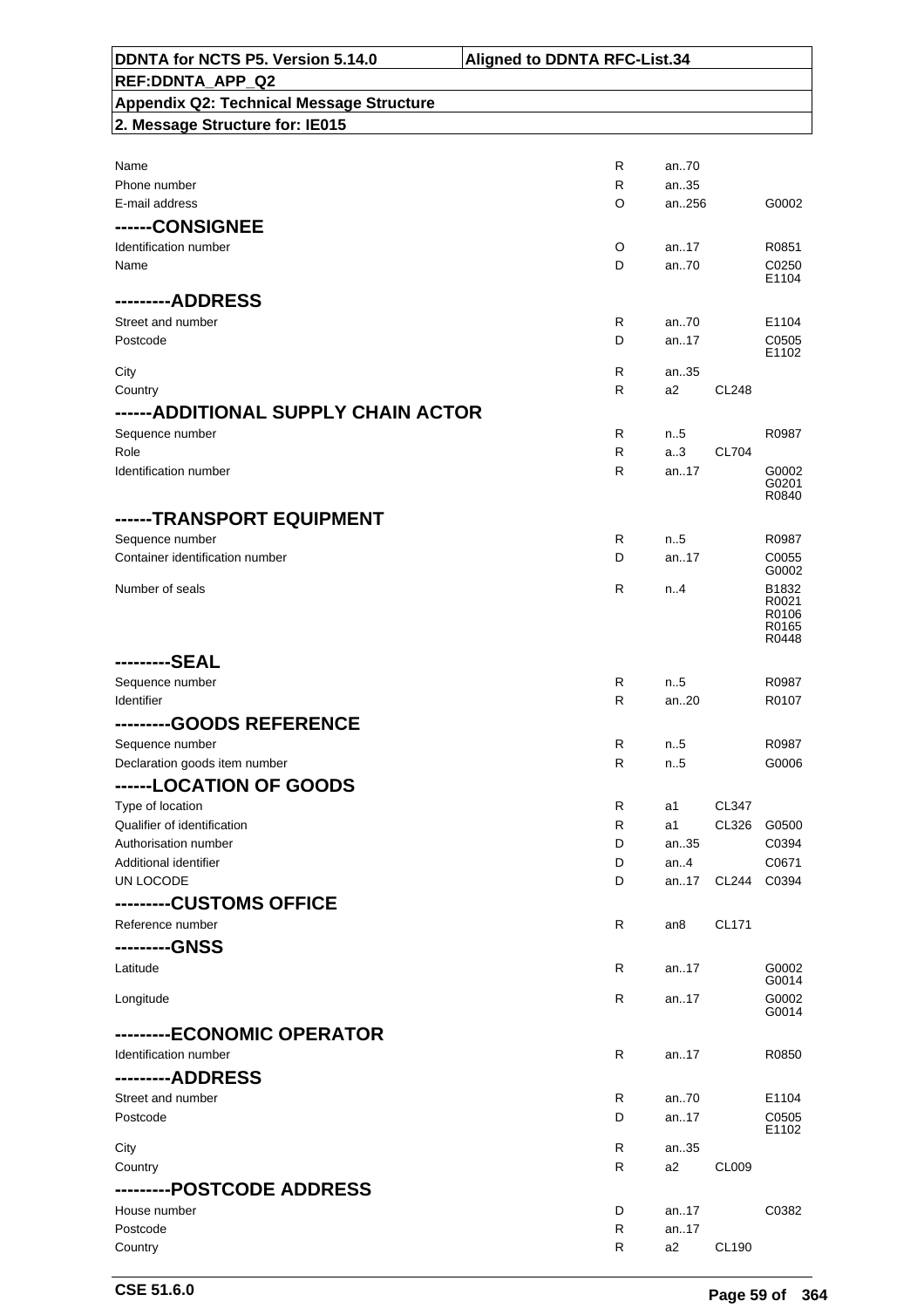| $n_{\cdot}5$ | R0987          |  |  |
|--------------|----------------|--|--|
|              | Page 60 of 364 |  |  |
|              |                |  |  |

| Name                                      | R            | an70          |              |                                                             |
|-------------------------------------------|--------------|---------------|--------------|-------------------------------------------------------------|
| Phone number                              | R            | an35          |              |                                                             |
| E-mail address                            | O            | an256         |              | G0002                                                       |
| ------DEPARTURE TRANSPORT MEANS           |              |               |              |                                                             |
| Sequence number                           | R            | n5            |              | R0987                                                       |
| Type of identification                    | O            | n2            | CL750        | B1892<br>B2101<br>G0091<br>G0112<br>R0472<br>R0474<br>R0476 |
| Identification number                     | O            | an35          |              | B1815<br>B1892<br>B2101<br>E1103<br>R0473                   |
| Nationality                               | O            | a2            | CL165        | B1897<br>B2101                                              |
| ------COUNTRY OF ROUTING OF CONSIGNMENT   |              |               |              |                                                             |
| Sequence number                           | R            | $n_{.}.5$     |              | R0987                                                       |
| Country                                   | R            | a2            | <b>CL008</b> |                                                             |
| ------ACTIVE BORDER TRANSPORT MEANS       |              |               |              |                                                             |
| Sequence number                           | R            | $n_{.}.5$     |              | R0987                                                       |
| Customs office at border reference number | O            | an8           | CL141        | B2101<br>G0116<br>G0789                                     |
| Type of identification                    | O            | n2            | CL219        | B1838<br>B2101<br>G0112                                     |
| Identification number                     | O            | an35          |              | B1811<br>B1838<br>B2101<br>E1103<br>R0076                   |
| Nationality                               | O            | a2            | CL165        | B <sub>1850</sub><br>B2101                                  |
| Conveyance reference number               | D            | an17          |              | C0531<br>G0002<br>R0315                                     |
| ------PLACE OF LOADING                    |              |               |              |                                                             |
| UN LOCODE                                 | O            | an17          | CL244        |                                                             |
| Country                                   | D            | a2            | <b>CL008</b> | C0387                                                       |
| Location                                  | D            | an35          |              | C0387<br>E1114                                              |
| ------PLACE OF UNLOADING                  |              |               |              |                                                             |
| UN LOCODE                                 | O            | an17          | CL244        |                                                             |
| Country                                   | D            | a2            | <b>CL008</b> | C0387                                                       |
| Location                                  | D            | an35          |              | C0387                                                       |
| ------PREVIOUS DOCUMENT                   |              |               |              |                                                             |
| Sequence number                           | $\mathsf{R}$ | $n_{\cdot}.5$ |              | R0987                                                       |
| <b>Type</b>                               | $\mathsf{R}$ | an4           | CL214        | G0057<br>R0020                                              |
| Reference number                          | R            | an70          |              | R0021                                                       |
| Complement of information                 | O            | an35          |              |                                                             |
| ------SUPPORTING DOCUMENT                 |              |               |              |                                                             |
| Sequence number                           | R            | $n_{\cdot}.5$ |              | R0987                                                       |
| <b>Type</b>                               | $\mathsf{R}$ | an4           | CL213        | G0057                                                       |
| Reference number                          | $\mathsf{R}$ | an70          |              | R0021                                                       |
| Document line item number                 | O            | n.5           |              |                                                             |
| Complement of information                 | O            | an35          |              |                                                             |
| ------TRANSPORT DOCUMENT                  |              |               |              |                                                             |
| Sequence number                           | R            | n.5           |              | R0987                                                       |

### **2. Message Structure for: IE015**

**---------CONTACT PERSON**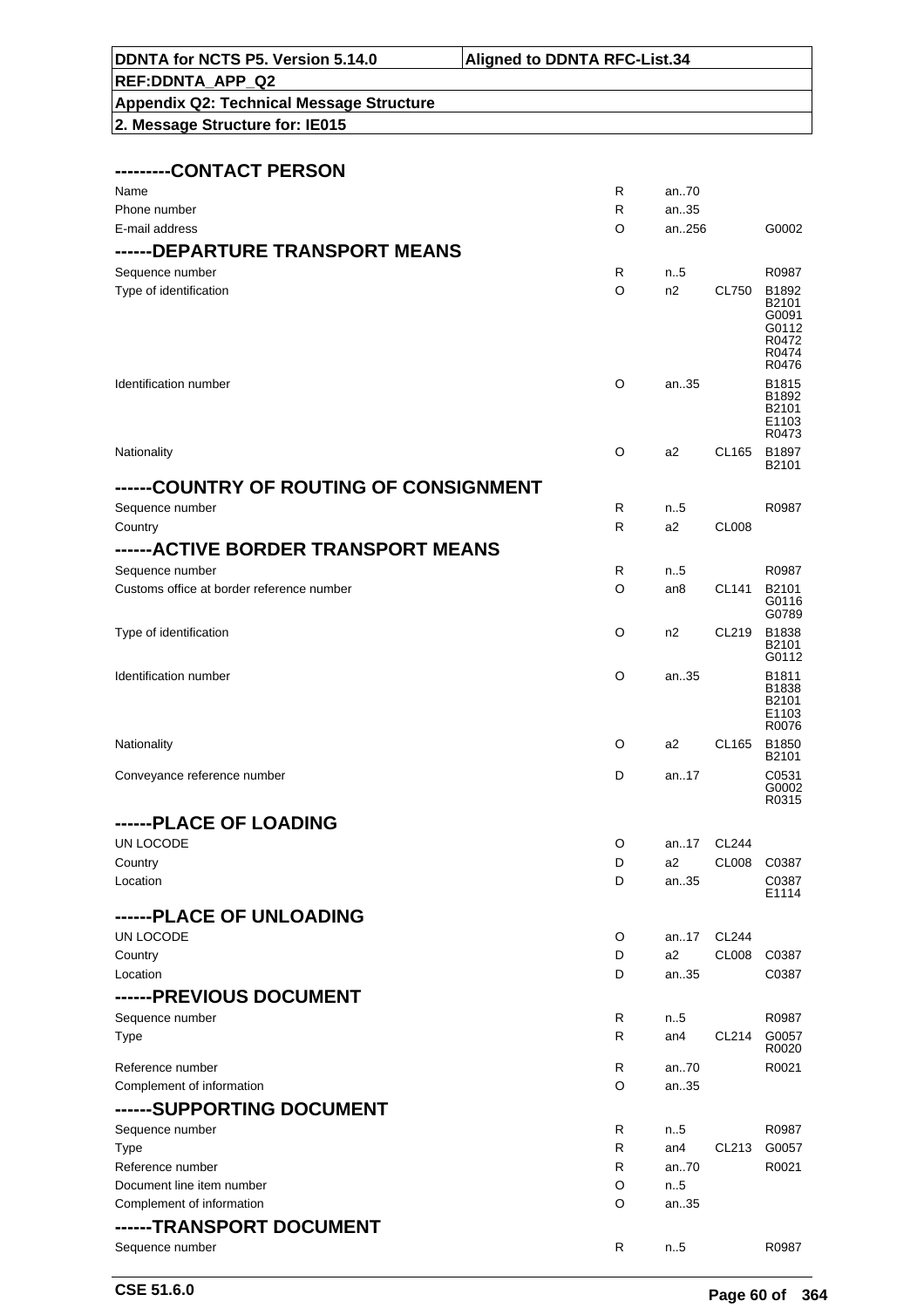| DDNTA for NCTS P5. Version 5.14.0               | <b>Aligned to DDNTA RFC-List.34</b> |                                          |
|-------------------------------------------------|-------------------------------------|------------------------------------------|
| <b>REF:DDNTA APP Q2</b>                         |                                     |                                          |
| <b>Appendix Q2: Technical Message Structure</b> |                                     |                                          |
| 2. Message Structure for: IE015                 |                                     |                                          |
|                                                 |                                     |                                          |
| <b>Type</b>                                     | R                                   | CL754<br>an4<br>G0057                    |
| Reference number                                | R                                   | R0021<br>an70                            |
| ------ADDITIONAL REFERENCE                      |                                     |                                          |
| Sequence number                                 | R                                   | R0987<br>n.5                             |
| <b>Type</b>                                     | R                                   | G0057<br>an <sub>4</sub><br><b>CL380</b> |
| Reference number                                | O                                   | R0021<br>an70                            |
| ------ADDITIONAL INFORMATION                    |                                     |                                          |
| Sequence number                                 | R                                   | R0987<br>n.5                             |
| Code                                            | R                                   | CL239<br>G0057<br>an5<br>R3060           |
| Text                                            | O                                   | an512                                    |
| ------TRANSPORT CHARGES                         |                                     |                                          |
| Method of payment                               | R                                   | CL116<br>a1                              |
| ------HOUSE CONSIGNMENT                         |                                     |                                          |
| Sequence number                                 | R                                   | n.5<br>R0987                             |
| Country of dispatch                             | D                                   | a2<br><b>CL008</b><br>C0909              |
|                                                 |                                     | E1301<br>G0988                           |
|                                                 |                                     | R0506                                    |
| Gross mass                                      | R                                   | n.16,6<br>R0983                          |
| Reference number UCR                            | D                                   | an35<br>C0502<br>E1301                   |
|                                                 |                                     | G0002                                    |
|                                                 |                                     | R0506                                    |
| <b>-CONSIGNOR</b>                               |                                     |                                          |
| Identification number                           | O                                   | an.17<br>R0850                           |
| Name                                            | D                                   | an.70<br>C0250                           |
| ------------ADDRESS                             |                                     |                                          |
| Street and number                               | R                                   | an.70                                    |
| Postcode                                        | D<br>R                              | C0505<br>an.17<br>an35                   |
| City<br>Country                                 | R                                   | a2<br><b>CL248</b>                       |
|                                                 |                                     |                                          |
| Name                                            | R                                   | an70                                     |
| Phone number                                    | R                                   | an35                                     |
| E-mail address                                  | O                                   | an256<br>G0002                           |
| ---------CONSIGNEE                              |                                     |                                          |
| Identification number                           | O                                   | R0851<br>an17                            |
| Name                                            | D                                   | an70<br>C0250                            |
| ------------ADDRESS                             |                                     |                                          |
| Street and number                               | R                                   | an.70                                    |
| Postcode                                        | D                                   | an17<br>C0505                            |
| City                                            | R                                   | an35                                     |
| Country                                         | R                                   | a2<br><b>CL248</b>                       |
| --------ADDITIONAL SUPPLY CHAIN ACTOR           |                                     |                                          |
| Sequence number                                 | R                                   | n.5<br>R0987                             |
| Role                                            | R                                   | CL704<br>a3                              |
| <b>Identification number</b>                    | R                                   | an17<br>G0002<br>G0201                   |
|                                                 |                                     | R0840                                    |
| ---------DEPARTURE TRANSPORT MEANS              |                                     |                                          |
| Sequence number                                 | R                                   | R0987<br>n.5                             |
| Type of identification                          | R                                   | n2<br>CL750<br>G0112<br>R0472            |
|                                                 |                                     | R0474<br>R0476                           |
| <b>Identification number</b>                    | R                                   | an35<br>R0473                            |
| Nationality                                     | R.                                  | CL165<br>a2                              |
|                                                 |                                     |                                          |

#### **---------PREVIOUS DOCUMENT**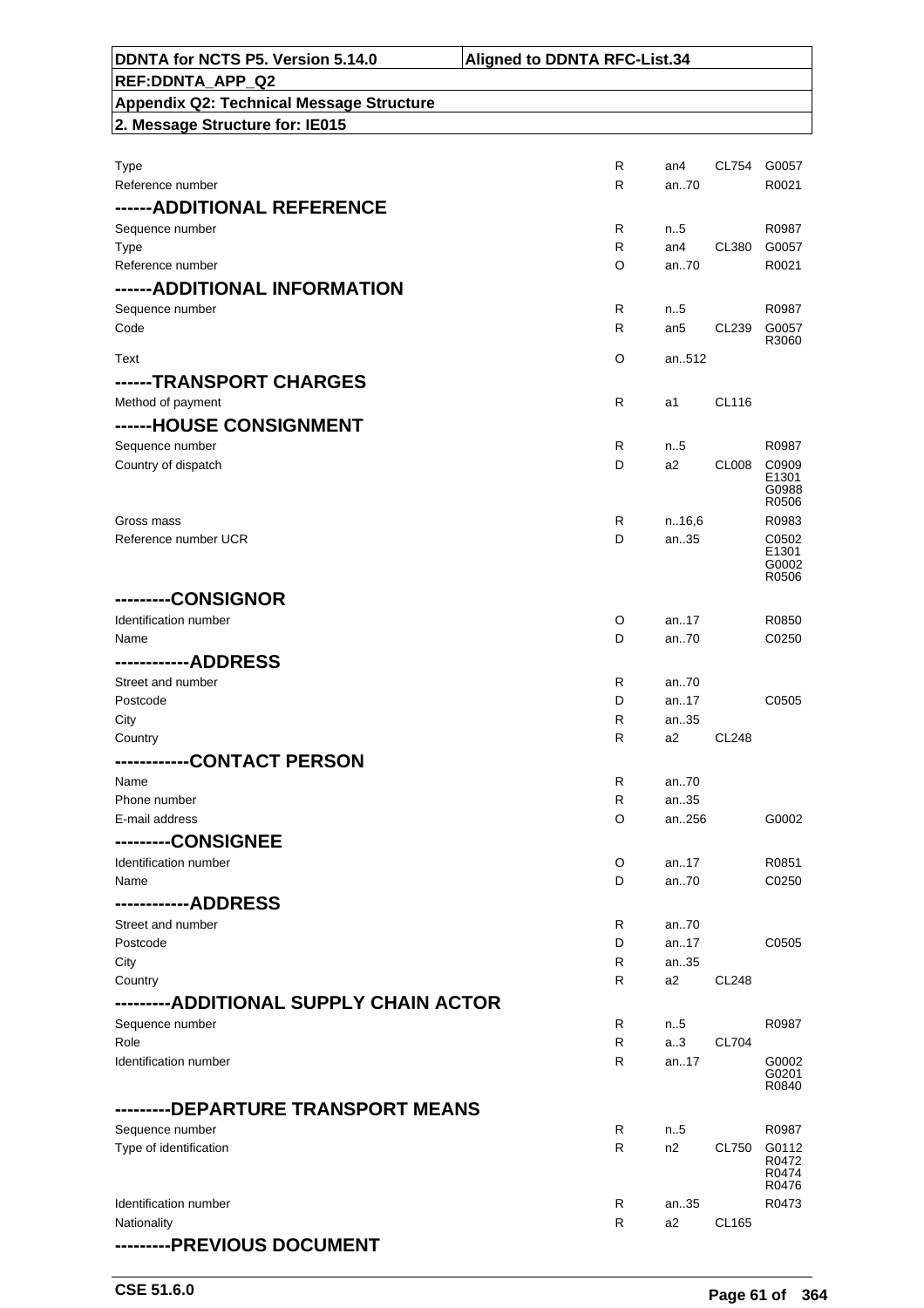| DDNTA for NCTS P5. Version 5.14.0               | <b>Aligned to DDNTA RFC-List.34</b> |              |                |
|-------------------------------------------------|-------------------------------------|--------------|----------------|
| REF:DDNTA_APP_Q2                                |                                     |              |                |
| <b>Appendix Q2: Technical Message Structure</b> |                                     |              |                |
| 2. Message Structure for: IE015                 |                                     |              |                |
|                                                 |                                     |              |                |
| Sequence number                                 | R<br>n.5                            |              | R0987          |
| <b>Type</b>                                     | R<br>an4                            | CL228        |                |
| Reference number                                | an70<br>R                           |              | R0416          |
| Complement of information                       | O<br>an35                           |              |                |
| --------SUPPORTING DOCUMENT                     |                                     |              |                |
| Sequence number                                 | $\mathsf{R}$<br>n.5                 |              | R0987          |
| <b>Type</b>                                     | $\mathsf{R}$<br>an4                 | CL213        | G0057          |
| Reference number                                | $\mathsf{R}$<br>an70                |              | R0021          |
| Document line item number                       | O<br>n.5                            |              |                |
| Complement of information                       | O<br>an35                           |              |                |
| ---------TRANSPORT DOCUMENT                     |                                     |              |                |
| Sequence number                                 | $\mathsf{R}$<br>n.5                 |              | R0987          |
| Type                                            | $\mathsf{R}$<br>an4                 | CL754        | G0057          |
| Reference number                                | $\mathsf{R}$<br>an70                |              | R0021          |
| ---------ADDITIONAL REFERENCE                   |                                     |              |                |
| Sequence number                                 | R<br>n.5                            |              | R0987          |
| Type                                            | R<br>an4                            | CL380        | G0057          |
| Reference number                                | O<br>an70                           |              | R0021          |
| ---------ADDITIONAL INFORMATION                 |                                     |              |                |
| Sequence number                                 | $\mathsf{R}$<br>n.5                 |              | R0987          |
| Code                                            | $\mathsf{R}$<br>an5                 | CL239        | G0057          |
|                                                 |                                     |              | R3062          |
| Text                                            | O                                   | an512        |                |
| ---------TRANSPORT CHARGES                      |                                     |              |                |
| Method of payment                               | $\mathsf{R}$<br>a1                  | CL116        |                |
| ---------CONSIGNMENT ITEM                       |                                     |              |                |
| Goods item number                               | R<br>n.5                            |              | R0988          |
| Declaration goods item number                   | R<br>n.5                            |              | R0007          |
| Declaration type                                | D<br>an.5                           | CL232        | C0045          |
|                                                 |                                     |              | R0507<br>R0601 |
|                                                 |                                     |              | R0909          |
| Country of dispatch                             | D<br>a2                             | <b>CL008</b> | C0909          |
|                                                 |                                     |              | G0988<br>R0507 |
| Country of destination                          | D<br>a2                             | <b>CL008</b> | C0343          |
|                                                 |                                     |              | R0507          |
| Reference number UCR                            | D<br>an35                           |              | B1895<br>C0502 |
|                                                 |                                     |              | G0002          |
|                                                 |                                     |              | R0507          |
| ----------CONSIGNEE                             |                                     |              |                |
| Identification number                           | O<br>an17                           |              | R0851          |
| Name                                            | O<br>an70                           |              | B1821<br>E1104 |
| ---------------ADDRESS                          |                                     |              |                |
| Street and number                               | R<br>an70                           |              |                |
| Postcode                                        | O<br>an17                           |              | E1104<br>B1822 |
|                                                 |                                     |              | E1102          |
| City                                            | R<br>an35                           |              |                |
| Country                                         | R<br>a2                             | <b>CL248</b> |                |
| ------------ADDITIONAL SUPPLY CHAIN ACTOR       |                                     |              |                |
| Sequence number                                 | R<br>n.5                            |              | R0987          |
| Role                                            | R<br>a3                             | CL704        |                |
| Identification number                           | R<br>an17                           |              | G0002          |
|                                                 |                                     |              | G0201<br>R0840 |
| ---------COMMODITY                              |                                     |              |                |
| Description of goods                            | R                                   | an512        | E1107          |
| CUS code                                        | O<br>an9                            | CL016        | G0301          |
|                                                 |                                     |              |                |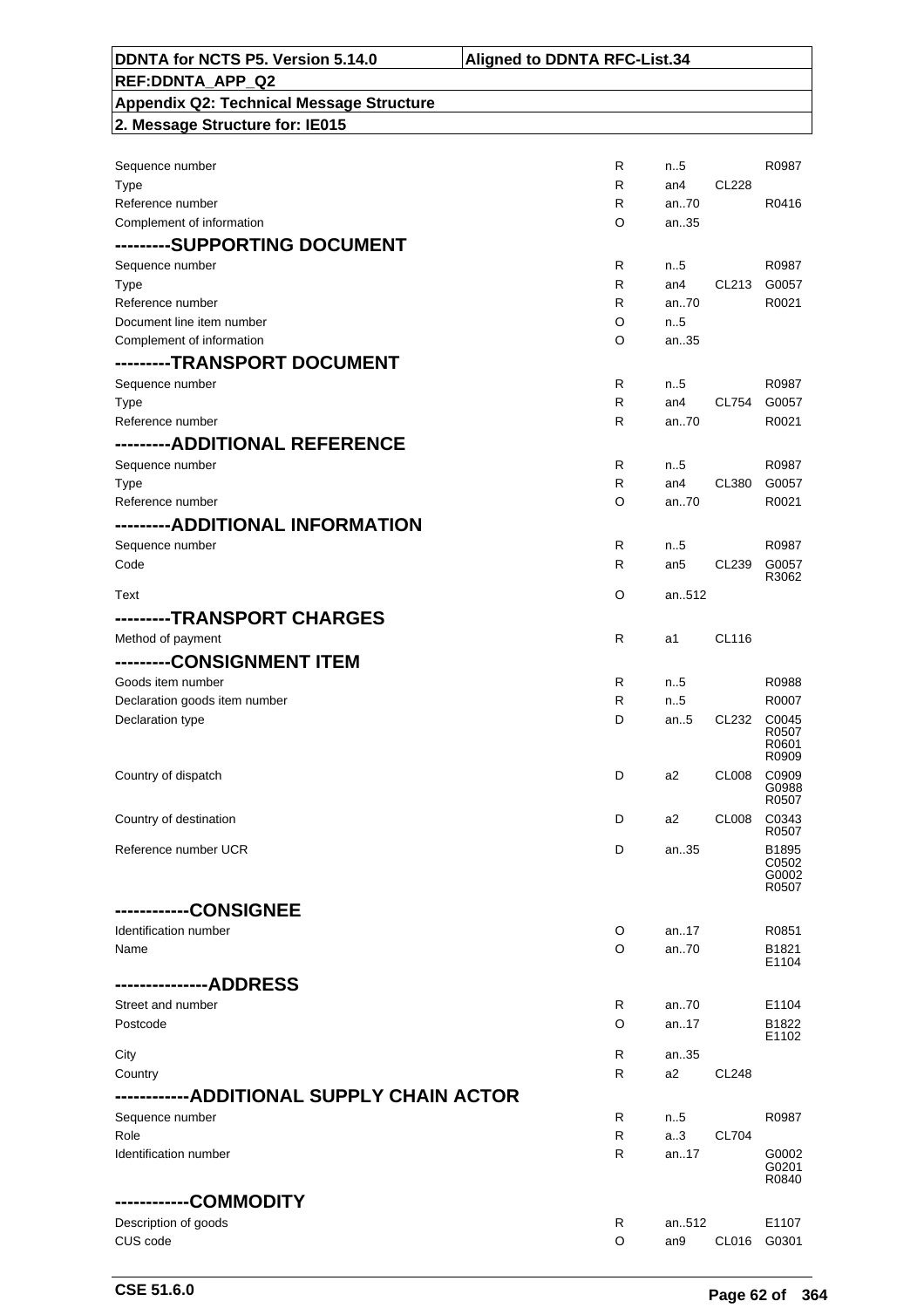| DDNTA for NCTS P5. Version 5.14.0               | <b>Aligned to DDNTA RFC-List.34</b> |       |                |
|-------------------------------------------------|-------------------------------------|-------|----------------|
| REF:DDNTA_APP_Q2                                |                                     |       |                |
| <b>Appendix Q2: Technical Message Structure</b> |                                     |       |                |
| 2. Message Structure for: IE015                 |                                     |       |                |
|                                                 |                                     |       |                |
|                                                 |                                     |       |                |
| --------COMMODITY CODE                          |                                     |       |                |
| Harmonized System sub-heading code              | R<br>an6                            | CL152 |                |
| Combined nomenclature code                      | D<br>an <sub>2</sub>                |       | C0821<br>R0060 |
|                                                 |                                     |       |                |
| Sequence number                                 | R<br>n.5                            |       | R0987          |
| <b>UN Number</b>                                | R<br>an4                            | CL101 |                |
|                                                 |                                     |       |                |
|                                                 |                                     |       |                |
| Gross mass                                      | O<br>n.16,6                         |       | B1860<br>B2101 |
|                                                 |                                     |       | E1109<br>R0021 |
|                                                 |                                     |       | R0221          |
| Net mass                                        | D<br>n.16,6                         |       | B1805          |
|                                                 |                                     |       | B1862<br>C0837 |
|                                                 |                                     |       | E1109          |
|                                                 |                                     |       | R0223          |
| Supplementary units                             | O<br>n.16,6                         |       |                |
| -----------PACKAGING                            |                                     |       |                |
| Sequence number                                 | R<br>n.5                            |       | R0987          |
| Type of packages                                | R<br>an2                            | CL017 |                |
| Number of packages                              | D<br>n.8                            |       | C0060<br>E1111 |
|                                                 |                                     |       | R0021          |
|                                                 |                                     |       | R0364          |
| Shipping marks                                  | D<br>an512                          |       | C0060<br>E1105 |
|                                                 |                                     |       | G0024          |
| ----------PREVIOUS DOCUMENT                     |                                     |       |                |
| Sequence number                                 | R<br>n.5                            |       | R0987          |
| Type                                            | R<br>an4                            | CL214 | G0057          |
|                                                 |                                     |       | R0020          |
| Reference number                                | R<br>an70                           |       | E1104<br>G0414 |
|                                                 |                                     |       | R0021          |
| Goods item number                               | O<br>n.5                            |       | G0058          |
| Type of packages                                | O<br>an2                            | CL017 |                |
| Number of packages                              | O<br>n.8                            |       |                |
| Measurement unit and qualifier                  | D<br>an.4                           | CL349 | C0298          |
| Quantity                                        | O<br>n.16,6<br>O<br>an35            |       | E1117          |
| Complement of information                       |                                     |       |                |
| -----------SUPPORTING DOCUMENT                  |                                     |       |                |
| Sequence number                                 | R<br>n.5                            |       | R0987          |
| <b>Type</b>                                     | $\mathsf{R}$<br>an <sub>4</sub>     | CL213 | G0057          |
| Reference number                                | $\mathsf{R}$<br>an.70               |       | E1104<br>G0424 |
|                                                 |                                     |       | R0021<br>R0414 |
| Document line item number                       | O<br>n.5                            |       | R0817          |
| Complement of information                       | O<br>an35                           |       | E1117          |
|                                                 |                                     |       |                |
|                                                 |                                     |       |                |
| Sequence number                                 | R<br>n.5<br>R                       | CL754 | R0987<br>G0057 |
| Type<br>Reference number                        | an4<br>R<br>an70                    |       | E1104          |
|                                                 |                                     |       | R0021          |
| ------------ADDITIONAL REFERENCE                |                                     |       |                |
| Sequence number                                 | R<br>n.5                            |       | R0987          |
| Type                                            | R<br>an4                            | CL380 | G0057          |
| Reference number                                | O<br>an70                           |       | E1104          |
|                                                 |                                     |       | R0021          |
| ------------ADDITIONAL INFORMATION              |                                     |       |                |
| Sequence number                                 | R<br>n.5                            |       | R0987          |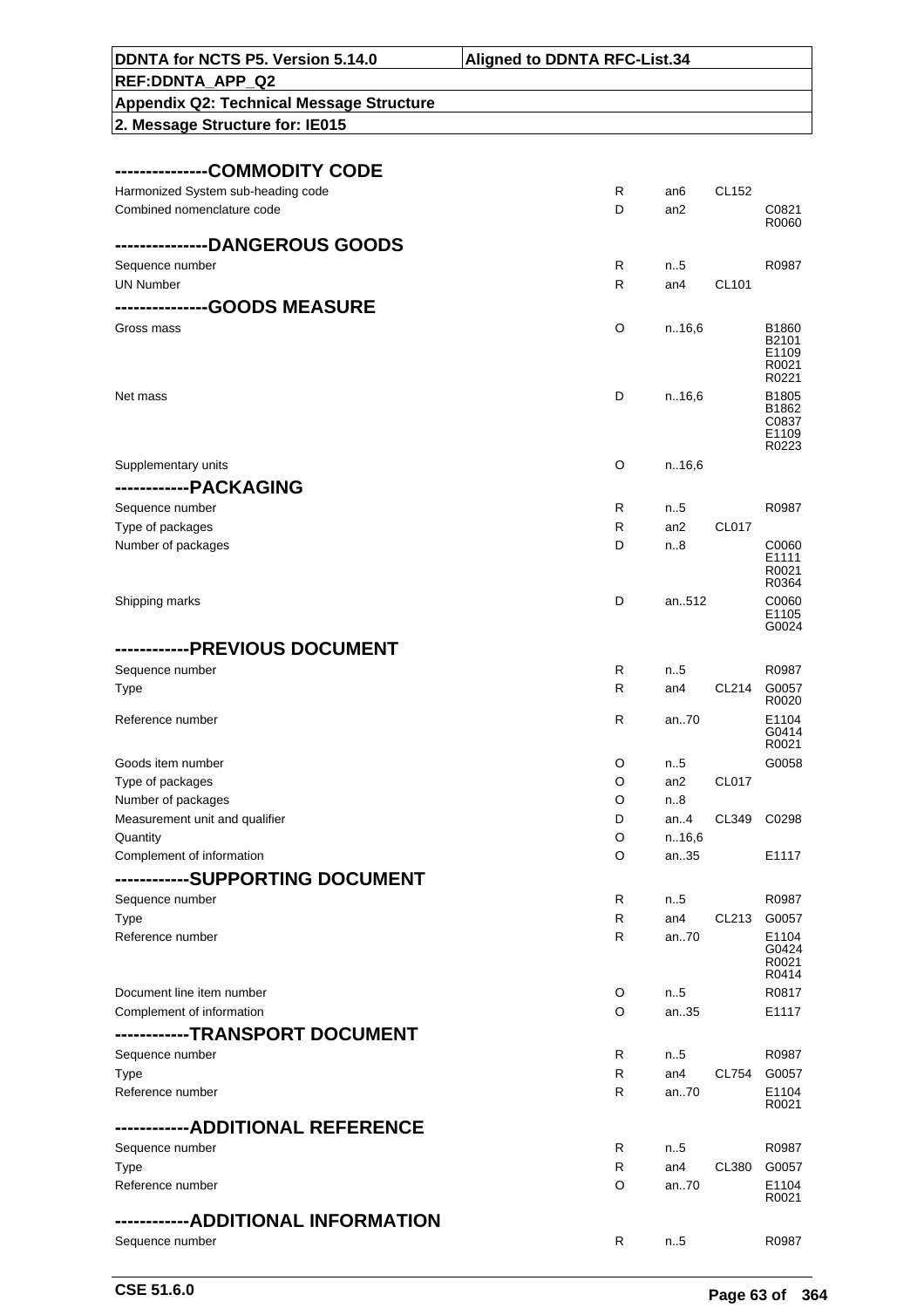| DDNTA for NCTS P5. Version 5.14.0               | <b>Aligned to DDNTA RFC-List.34</b> |   |       |          |                |
|-------------------------------------------------|-------------------------------------|---|-------|----------|----------------|
| <b>REF:DDNTA APP Q2</b>                         |                                     |   |       |          |                |
| <b>Appendix Q2: Technical Message Structure</b> |                                     |   |       |          |                |
| 2. Message Structure for: IE015                 |                                     |   |       |          |                |
|                                                 |                                     |   |       |          |                |
| Code                                            |                                     | R | an5   | $CI$ 239 | B1814          |
|                                                 |                                     |   |       |          | G0057<br>R3061 |
| Text                                            |                                     | O | an512 |          |                |
| <b>TRANSPORT CHARGES</b>                        |                                     |   |       |          |                |
| Method of payment                               |                                     | R | a1    | CL116    |                |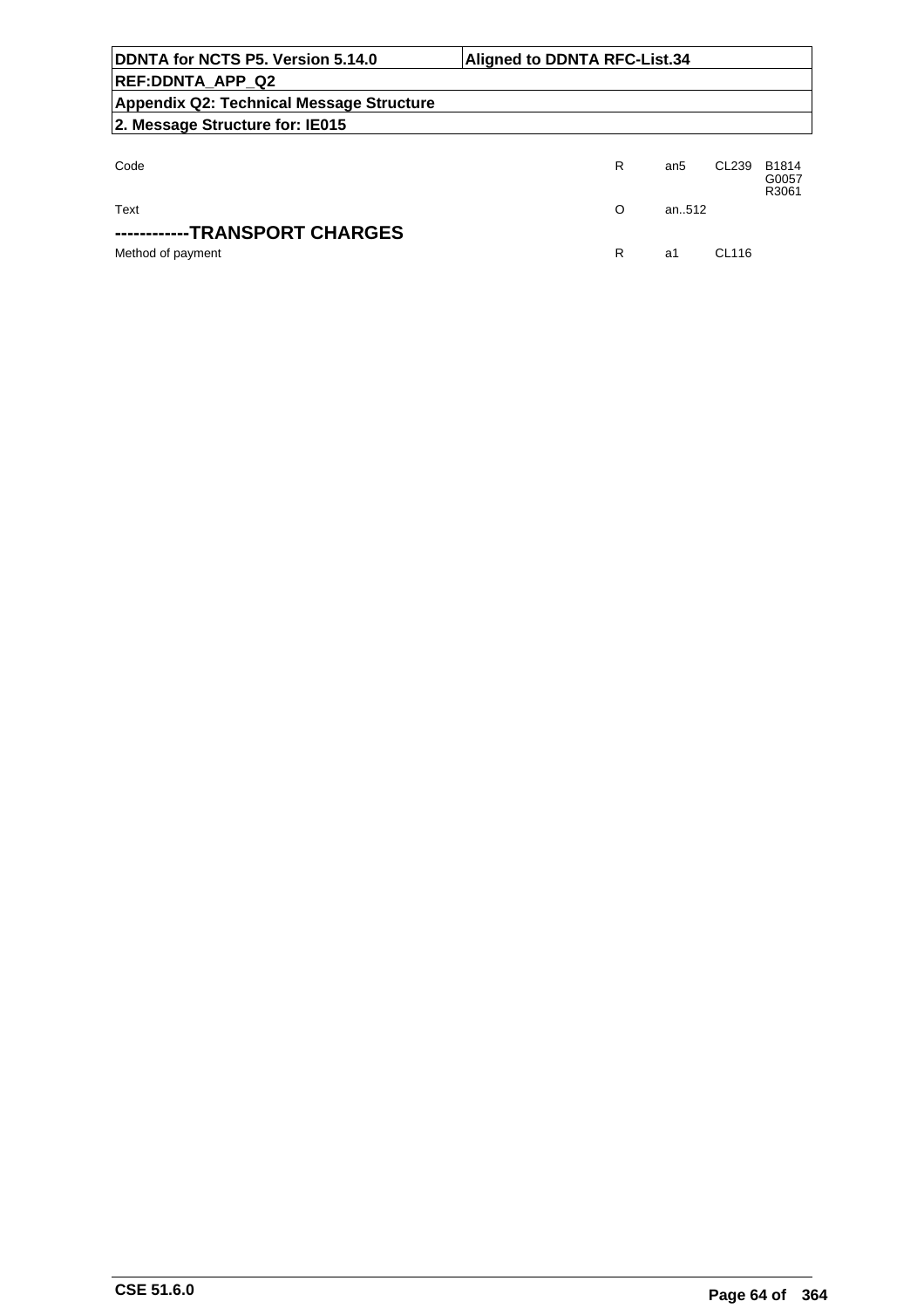| DDNTA for NCTS P5. Version 5.14.0 | Aligned to DDNTA RFC-List.34 |
|-----------------------------------|------------------------------|
|                                   |                              |

**Appendix Q2: Technical Message Structure**

**2. Message Structure for: IE017**

# **2. Message Structure for: IE017**

| <b>IE017</b>                | (CC017C)                                    | DEPARTURE CONTROL RESULTS                        |       |              | (N_DEP_CON)    |
|-----------------------------|---------------------------------------------|--------------------------------------------------|-------|--------------|----------------|
|                             |                                             |                                                  |       |              |                |
| <b>MESSAGE</b>              |                                             |                                                  | 1x    | R            | G0143          |
|                             |                                             |                                                  |       |              | G0213          |
| ---TRANSIT OPERATION        |                                             |                                                  | 1x    | R            |                |
|                             | ---CUSTOMS OFFICE OF DEPARTURE              |                                                  | 1x    | R            | G0042          |
|                             | ---CUSTOMS OFFICE OF DESTINATION (DECLARED) |                                                  | 1x    | $\mathsf{R}$ | G0042          |
|                             | ---CUSTOMS OFFICE OF TRANSIT (DECLARED)     |                                                  | 9x    | D            | C0030<br>G0030 |
|                             |                                             |                                                  |       |              | G0042          |
|                             |                                             | ---CUSTOMS OFFICE OF EXIT FOR TRANSIT (DECLARED) | 9x    | D            | C0587          |
|                             |                                             |                                                  |       |              | G0042          |
|                             | ---HOLDER OF THE TRANSIT PROCEDURE          |                                                  | 1x    | R            | G0042          |
| ------ADDRESS               |                                             |                                                  | 1x    | R            |                |
| ---CONTROL RESULT           |                                             |                                                  | 1x    | $\mathsf{R}$ |                |
| ---CONSIGNMENT              |                                             |                                                  | 1x    | D            | C0930<br>G0360 |
| ------CARRIER               |                                             |                                                  | 1x    | O            | G0042          |
|                             |                                             |                                                  |       |              | G0090          |
| ------CONSIGNOR             |                                             |                                                  | 1x    | O            | G0042          |
| ---------ADDRESS            |                                             |                                                  | 1x    | R            |                |
| -----CONSIGNEE              |                                             |                                                  | 1x    | D            | C0001<br>G0001 |
|                             |                                             |                                                  |       |              | G0042          |
| ---------ADDRESS            |                                             |                                                  | 1x    | D            | C0250          |
|                             | ------ADDITIONAL SUPPLY CHAIN ACTOR         |                                                  | 99x   | O            | G0042          |
|                             |                                             |                                                  |       |              | G0825          |
| ------TRANSPORT EQUIPMENT   |                                             |                                                  | 9999x | O            | G0103<br>G0360 |
| ---------SEAL               |                                             |                                                  | 99x   | O            | G0360          |
| ---------GOODS REFERENCE    |                                             |                                                  | 9999x | O            | G0360          |
|                             | ------DEPARTURE TRANSPORT MEANS             |                                                  | 999x  | O            | G0360          |
|                             | ------COUNTRY OF ROUTING OF CONSIGNMENT     |                                                  | 99x   | O            | G0360          |
|                             | ------ACTIVE BORDER TRANSPORT MEANS         |                                                  | 9x    | D            | C0908          |
| ------PLACE OF LOADING      |                                             |                                                  | 1x    | R            |                |
| ------ PLACE OF UNLOADING   |                                             |                                                  | 1x    | D            | C0191          |
| ------PREVIOUS DOCUMENT     |                                             |                                                  | 9999x | O            | G0042          |
|                             |                                             |                                                  |       |              | G0825          |
| ------SUPPORTING DOCUMENT   |                                             |                                                  | 99x   | O            | G0360          |
| ------TRANSPORT DOCUMENT    |                                             |                                                  | 99x   | O            | G0360          |
| ------ ADDITIONAL REFERENCE |                                             |                                                  | 99x   | O            | G0360          |
|                             | ------ ADDITIONAL INFORMATION               |                                                  | 99x   | O            | G0042          |
|                             |                                             |                                                  |       |              | G0825          |
| ------TRANSPORT CHARGES     |                                             |                                                  | 1x    | D            | C0186<br>G0042 |
| ------HOUSE CONSIGNMENT     |                                             |                                                  | 999x  | O            | G0360          |
| --------CONSIGNOR           |                                             |                                                  | 1x    | D            | C0349          |
|                             |                                             |                                                  |       |              | G0042          |
| ------------ADDRESS         |                                             |                                                  | 1x    | R            |                |
| ---------CONSIGNEE          |                                             |                                                  | 1x    | D            | C0001<br>G0001 |
|                             |                                             |                                                  |       |              | G0042          |
| ------------ADDRESS         |                                             |                                                  | 1x    | D            | C0250          |
|                             | ---------ADDITIONAL SUPPLY CHAIN ACTOR      |                                                  | 99x   | O            | G0042          |
|                             |                                             |                                                  |       |              | G0825          |
|                             | ---------DEPARTURE TRANSPORT MEANS          |                                                  | 999x  | O            | G0360          |
| --------PREVIOUS DOCUMENT   |                                             |                                                  | 99x   | O            | G0026<br>G0042 |
|                             | --------SUPPORTING DOCUMENT                 |                                                  | 99x   | O            | G0360          |
|                             | --------TRANSPORT DOCUMENT                  |                                                  | 99x   | O            | G0360          |
|                             | ---------ADDITIONAL REFERENCE               |                                                  | 99x   | O            | G0360          |
|                             | --------ADDITIONAL INFORMATION              |                                                  | 99x   | O            | G0042          |
|                             |                                             |                                                  |       |              | G0825          |

**REF:DDNTA\_APP\_Q2**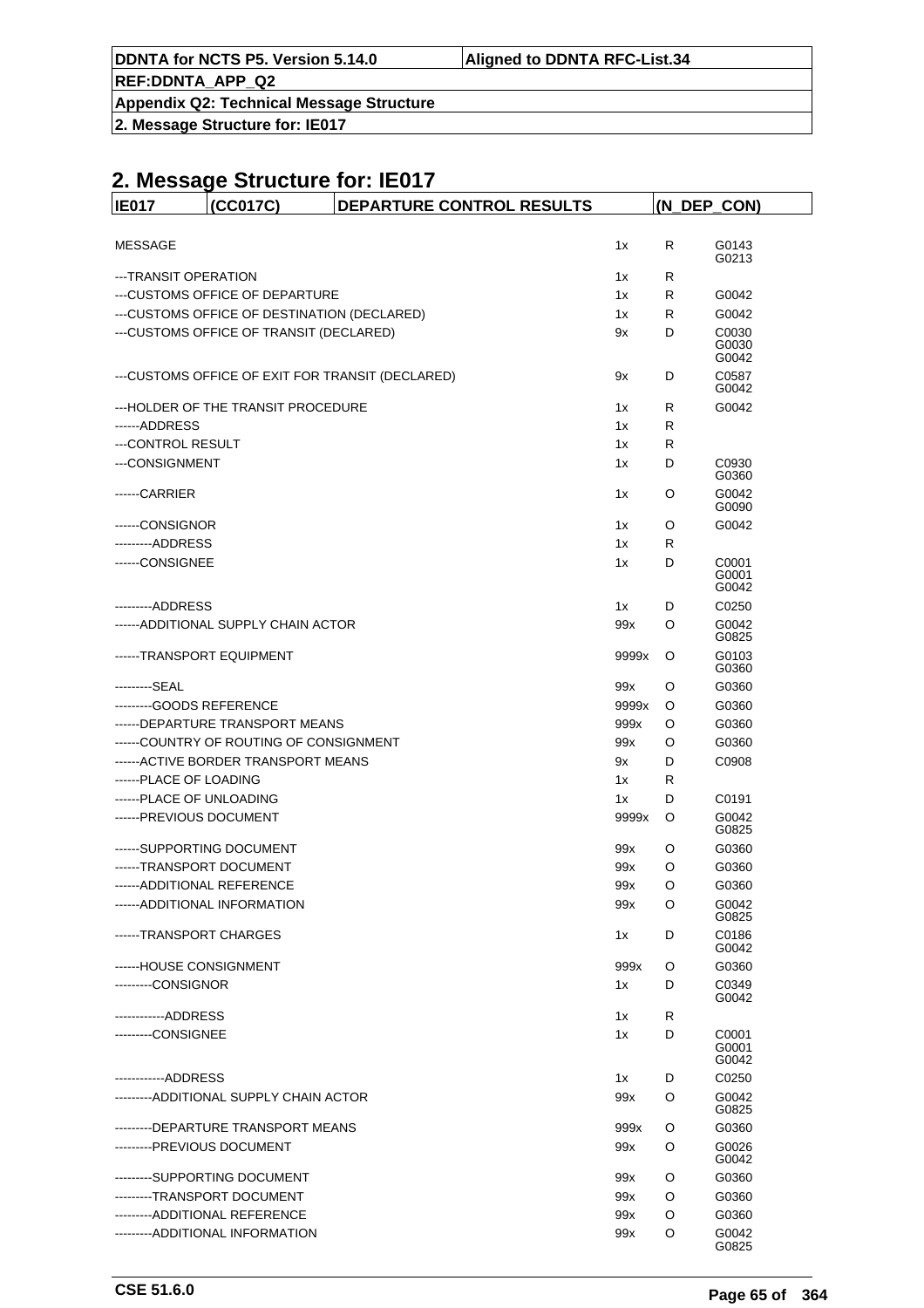### **REF:DDNTA\_APP\_Q2 Appendix Q2: Technical Message Structure 2. Message Structure for: IE017**

| ---------TRANSPORT CHARGES              | 1x    | D        | C0186<br>C <sub>0</sub> 337 |
|-----------------------------------------|-------|----------|-----------------------------|
| -CONSIGNMENT ITEM                       | 9999x | $\Omega$ | G0360                       |
| ----------ADDITIONAL SUPPLY CHAIN ACTOR | 99x   | O        | G0042<br>G0825              |
| ------------COMMODITY                   | 1x    | O        | G0360                       |
| ------------COMMODITY CODE              | 1x    | O        | G0360                       |
| -------------DANGEROUS GOODS            | 99x   | O        | G0360                       |
|                                         | 1x    | O        | G0360                       |
| --PACKAGING<br>---------                | 99x   | O        | G0360                       |
| ------------PREVIOUS DOCUMENT           | 99x   | $\Omega$ | G0042<br>G0825              |
| --SUPPORTING DOCUMENT                   | 99x   | O        | G0360                       |
| --ADDITIONAL REFERENCE                  | 99x   | $\Omega$ | G0360                       |
| --ADDITIONAL INFORMATION                | 99x   | O        | G0042<br>G0825              |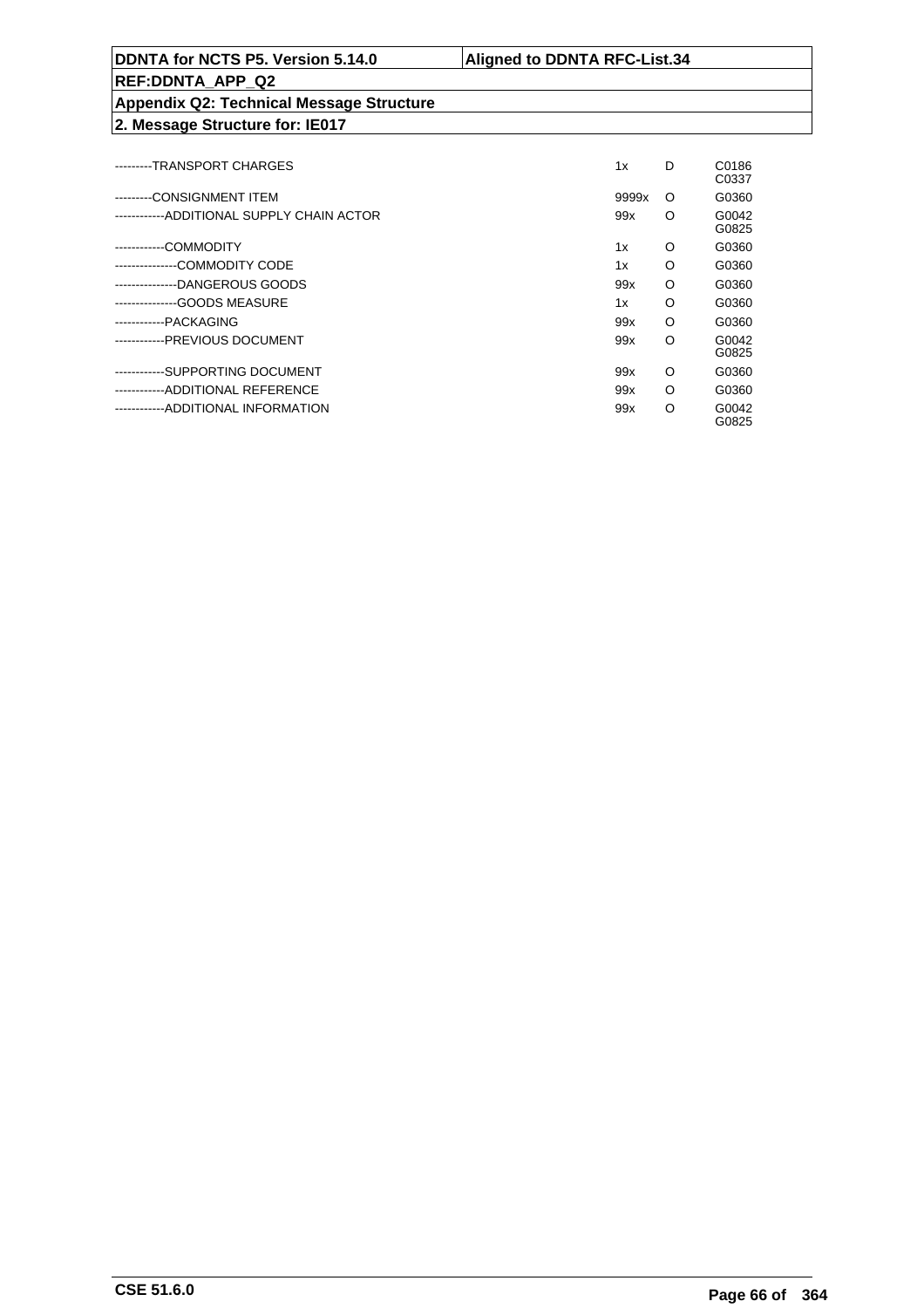| DDNTA for NCTS P5. Version 5.14.0                | <b>Aligned to DDNTA RFC-List.34</b> |             |                   |                |
|--------------------------------------------------|-------------------------------------|-------------|-------------------|----------------|
| REF:DDNTA_APP_Q2                                 |                                     |             |                   |                |
| <b>Appendix Q2: Technical Message Structure</b>  |                                     |             |                   |                |
| 2. Message Structure for: IE017                  |                                     |             |                   |                |
|                                                  |                                     |             |                   |                |
|                                                  |                                     |             |                   |                |
| <b>MESSAGE</b>                                   |                                     |             |                   |                |
| Message sender                                   | R                                   | an35        |                   |                |
| Message recipient                                | R.                                  | an35        |                   |                |
| Preparation date and time                        | R                                   | an19        |                   | G0002          |
| Message identification                           | R                                   | an35        |                   |                |
| Message type<br>Correlation identifier           | R<br>D                              | an6<br>an35 | CL060             |                |
|                                                  |                                     |             |                   | C0511          |
| ---TRANSIT OPERATION                             |                                     |             |                   |                |
| <b>MRN</b>                                       | R                                   | an18        |                   | G0002          |
| Declaration type                                 | R                                   | an.5        | CL231             | R0601<br>R0909 |
|                                                  |                                     |             |                   | R0911          |
| Security                                         | R                                   | n1          | CL217             | G0042          |
| Reduced dataset indicator                        | R                                   | n1          | CL027             | G0042          |
| Specific circumstance indicator                  | O                                   | an3         | CL296             | G0042          |
| <b>Binding itinerary</b>                         | R                                   | n1          | <b>CL027</b>      | G0042          |
| Release requested                                | O                                   | n1          | CL027             | G0042          |
| Release request date and time                    | O                                   | an19        |                   | G0002<br>G0042 |
| Other things to report                           | D                                   | an512       |                   | C0930          |
|                                                  |                                     |             |                   |                |
| ---CUSTOMS OFFICE OF DEPARTURE                   |                                     |             |                   |                |
| Reference number                                 | R                                   | an8         | CL171             |                |
| ---CUSTOMS OFFICE OF DESTINATION (DECLARED)      |                                     |             |                   |                |
| Reference number                                 | $\mathsf{R}$                        | an8         | CL172             | R0871          |
|                                                  |                                     |             |                   | R0901<br>R0904 |
|                                                  |                                     |             |                   | R0905          |
| ---CUSTOMS OFFICE OF TRANSIT (DECLARED)          |                                     |             |                   |                |
| Sequence number                                  | R                                   | $n_{.}5$    |                   | R0987          |
| Reference number                                 | R                                   | an8         | CL173             | G0142          |
|                                                  |                                     |             |                   | R0003<br>R0006 |
|                                                  |                                     |             |                   | R0871          |
|                                                  | D                                   |             |                   | R0906          |
| Arrival date and time (estimated)                |                                     | an19        |                   | C0598<br>G0002 |
| ---CUSTOMS OFFICE OF EXIT FOR TRANSIT (DECLARED) |                                     |             |                   |                |
| Sequence number                                  | R                                   | n5          |                   | R0987          |
| Reference number                                 | R                                   | an8         | <b>CL175</b>      | R0871          |
| ---HOLDER OF THE TRANSIT PROCEDURE               |                                     |             |                   |                |
|                                                  |                                     |             |                   |                |
| Identification number                            | O                                   | an17        |                   | G0120<br>R0850 |
| TIR holder identification number                 | D                                   | an17        |                   | C0904          |
|                                                  |                                     |             |                   | G0002          |
| Name                                             | R                                   | an70        |                   |                |
| ------ADDRESS                                    |                                     |             |                   |                |
| Street and number                                | R                                   | an70        |                   |                |
| Postcode                                         | D                                   | an17        |                   | C0505          |
| City                                             | R                                   | an35        |                   |                |
| Country                                          | R                                   | a2          | <b>CL248</b>      |                |
| ---CONTROL RESULT                                |                                     |             |                   |                |
| Code                                             | R                                   | an2         | <b>CL197</b>      |                |
| Date                                             | R                                   | an10        |                   | G0002          |
| Controlled by                                    | R                                   | an35        |                   |                |
| Remark                                           | O                                   | an512       |                   |                |
| Text                                             | O                                   | an512       |                   |                |
| ---CONSIGNMENT                                   |                                     |             |                   |                |
| Country of dispatch                              | D                                   | a2          | CL <sub>008</sub> | C0909          |
|                                                  |                                     |             |                   | G0042<br>G0988 |
| Country of destination                           | D                                   | a2          | <b>CL008</b>      | C0343          |
|                                                  |                                     |             |                   |                |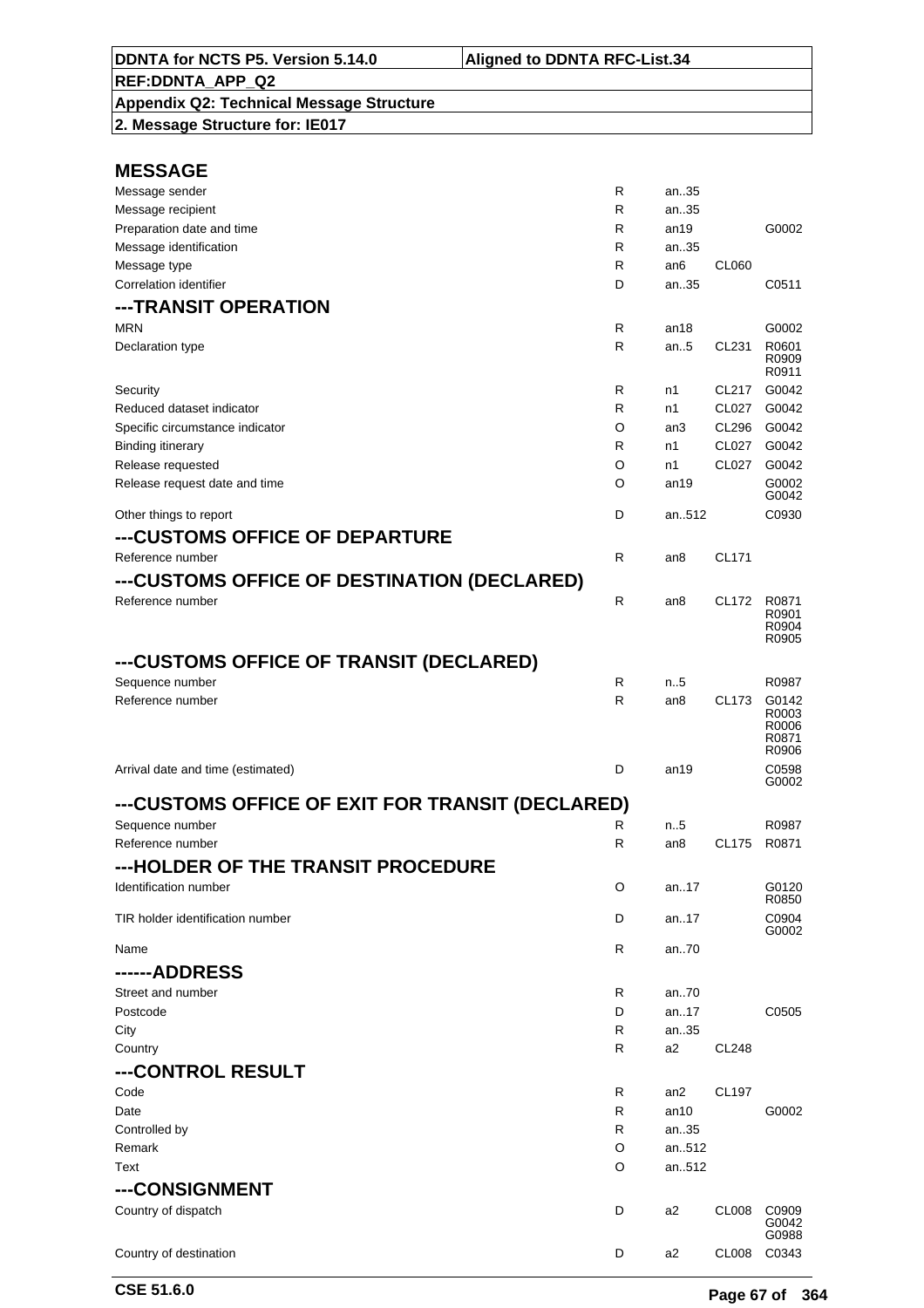| DDNTA for NCTS P5. Version 5.14.0               | <b>Aligned to DDNTA RFC-List.34</b> |              |                |
|-------------------------------------------------|-------------------------------------|--------------|----------------|
| <b>REF:DDNTA APP Q2</b>                         |                                     |              |                |
| <b>Appendix Q2: Technical Message Structure</b> |                                     |              |                |
|                                                 |                                     |              |                |
| 2. Message Structure for: IE017                 |                                     |              |                |
|                                                 |                                     |              |                |
| Container indicator                             | R<br>n1                             | CL027        |                |
| Inland mode of transport                        | D<br>n1                             | CL218        | C0399          |
| Mode of transport at the border                 | D<br>n1                             | CL218        | C0029<br>G0020 |
| Gross mass                                      | O<br>n.16,6                         |              | G0360          |
|                                                 |                                     |              | R0021          |
| Reference number UCR                            | O<br>an35                           |              | G0002          |
|                                                 |                                     |              | G0360          |
| ------CARRIER                                   |                                     |              |                |
| Identification number                           | R<br>an17                           |              | G0002          |
|                                                 |                                     |              | G0201<br>R0840 |
| ------CONSIGNOR                                 |                                     |              |                |
| Identification number                           | O<br>an.17                          |              | R0850          |
| Name                                            | R<br>an.70                          |              |                |
|                                                 |                                     |              |                |
| ---------ADDRESS                                |                                     |              |                |
| Street and number                               | R<br>an70                           |              |                |
| Postcode                                        | D<br>an17                           |              | C0505          |
| City                                            | R<br>an35                           |              |                |
| Country                                         | R<br>a2                             | <b>CL248</b> |                |
| ------CONSIGNEE                                 |                                     |              |                |
| Identification number                           | O<br>an17                           |              | R0851          |
| Name                                            | an70<br>D                           |              | C0250          |
| ---------ADDRESS                                |                                     |              |                |
| Street and number                               | R<br>an.70                          |              |                |
| Postcode                                        | D<br>an.17                          |              | C0505          |
| City                                            | R<br>an35                           |              |                |
| Country                                         | R<br>a2                             | <b>CL248</b> |                |
| ------ADDITIONAL SUPPLY CHAIN ACTOR             |                                     |              |                |
| Sequence number                                 | R<br>$n_{.}.5$                      |              | R0987          |
| Role                                            | R<br>a3                             | CL704        |                |
| Identification number                           | R<br>an17                           |              | G0002          |
|                                                 |                                     |              | G0201<br>R0840 |
|                                                 |                                     |              |                |
| ------TRANSPORT EQUIPMENT                       |                                     |              |                |
| Sequence number                                 | R<br>n.5                            |              | R0054          |
| Container identification number                 | O<br>an.17                          |              | G0002<br>G0360 |
| Number of seals                                 | O<br>n.4                            |              | G0360          |
|                                                 |                                     |              | R0021          |
| ---------SEAL                                   |                                     |              |                |
| Sequence number                                 | R<br>n.5                            |              | R0054          |
| Identifier                                      | O<br>an20                           |              | G0360          |
|                                                 |                                     |              | R0107          |
|                                                 |                                     |              |                |
| Sequence number                                 | R<br>n.5                            |              | R0054          |
| Declaration goods item number                   | R<br>n.5                            |              | G0006          |
| ------DEPARTURE TRANSPORT MEANS                 |                                     |              |                |
| Sequence number                                 | R<br>n5                             |              | R0054          |
| Type of identification                          | O<br>n2                             | CL750        | G0112          |
|                                                 |                                     |              | G0360          |
| Identification number                           | O<br>an35                           |              | G0360          |
| Nationality                                     | a2<br>O                             | CL165        | G0360          |
| ------COUNTRY OF ROUTING OF CONSIGNMENT         |                                     |              |                |
| Sequence number                                 | R<br>n.5                            |              | R0054          |
| Country                                         | R<br>a2                             | <b>CL008</b> |                |
| ------ACTIVE BORDER TRANSPORT MEANS             |                                     |              |                |
| Sequence number                                 | R<br>n.5                            |              | R0987          |
| Customs office at border reference number       | R<br>an8                            | <b>CL141</b> |                |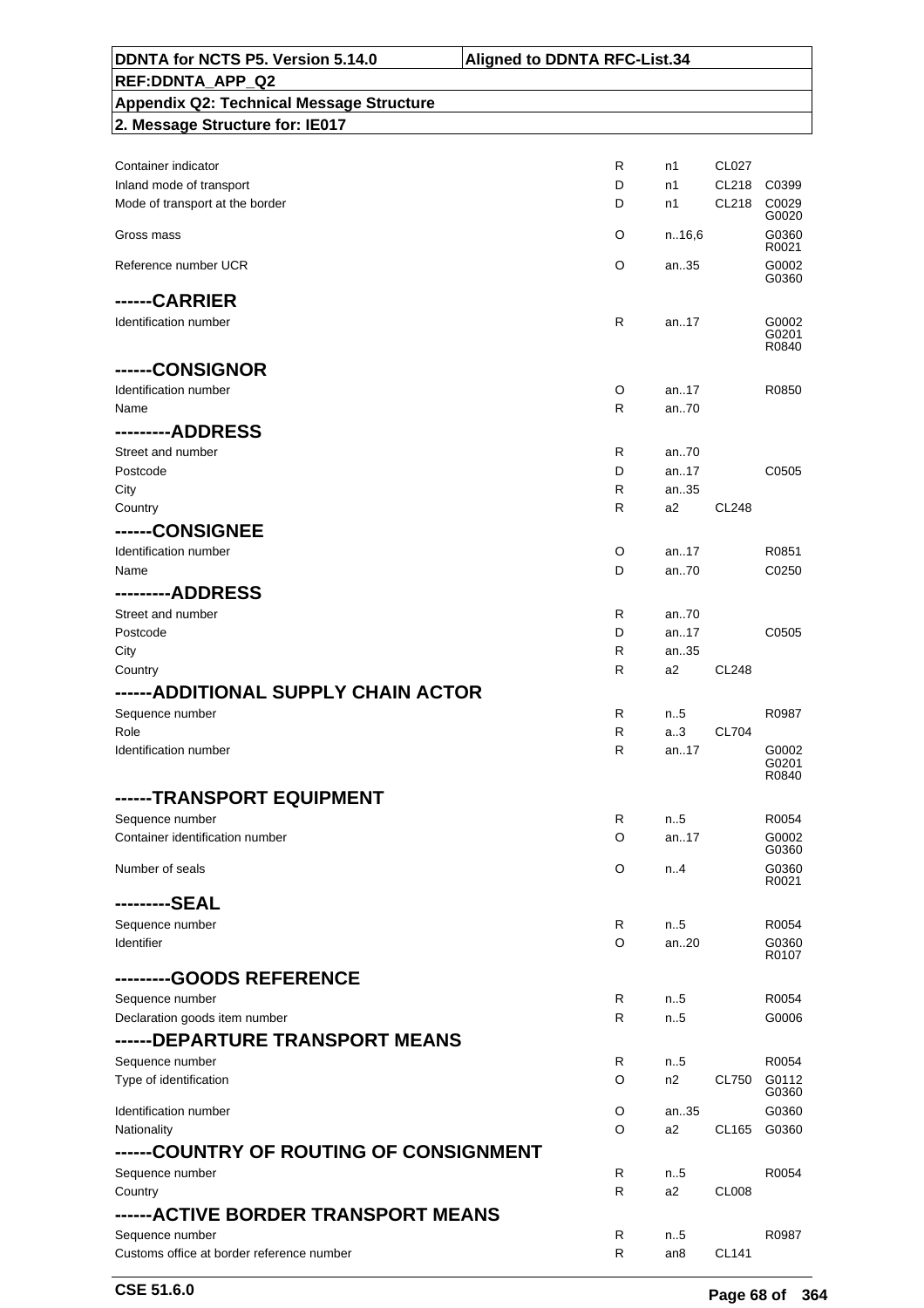| DDNTA for NCTS P5. Version 5.14.0               | <b>Aligned to DDNTA RFC-List.34</b> |              |                |
|-------------------------------------------------|-------------------------------------|--------------|----------------|
| <b>REF:DDNTA APP Q2</b>                         |                                     |              |                |
| <b>Appendix Q2: Technical Message Structure</b> |                                     |              |                |
| 2. Message Structure for: IE017                 |                                     |              |                |
|                                                 |                                     |              |                |
| Type of identification                          | R<br>n2                             | CL219        | G0112          |
| Identification number                           | R<br>an35                           |              | R0076          |
| Nationality                                     | R<br>a2                             | CL165        |                |
| Conveyance reference number                     | D<br>an17                           |              | C0531<br>G0002 |
|                                                 |                                     |              | R0315          |
| ------PLACE OF LOADING                          |                                     |              |                |
| UN LOCODE                                       | O<br>an17                           | CL244        |                |
| Country                                         | D<br>a2                             | <b>CL008</b> | C0387          |
| Location                                        | D<br>an35                           |              | C0387          |
| ------PLACE OF UNLOADING                        |                                     |              |                |
| UN LOCODE                                       | O<br>an17                           | <b>CL244</b> |                |
| Country                                         | D<br>a2                             | CL008        | C0387          |
| Location                                        | D<br>an35                           |              | C0387          |
| ------PREVIOUS DOCUMENT                         |                                     |              |                |
| Sequence number                                 | R<br>n.5                            |              | R0987          |
| <b>Type</b>                                     | R<br>an <sub>4</sub>                | CL214        | G0057          |
|                                                 |                                     |              | R0020          |
| Reference number                                | R<br>an70<br>O<br>an35              |              | R0021          |
| Complement of information<br>Complete control   | R<br>n1                             | CL027        |                |
| ------SUPPORTING DOCUMENT                       |                                     |              |                |
|                                                 | n.5                                 |              | R0054          |
| Sequence number<br><b>Type</b>                  | R<br>O<br>an <sub>4</sub>           | CL213        | G0057          |
|                                                 |                                     |              | G0360          |
| Reference number                                | O<br>an70                           |              | G0360          |
| Complement of information                       | O<br>an35                           |              | G0360          |
| Complete control                                | R<br>n1                             | CL027        |                |
| ------TRANSPORT DOCUMENT                        |                                     |              |                |
| Sequence number                                 | R<br>$n_{.}.5$                      |              | R0054          |
| Type                                            | O<br>an <sub>4</sub>                | CL754        | G0057<br>G0360 |
| Reference number                                | O<br>an70                           |              | G0360          |
|                                                 |                                     |              | R0021          |
| ------ADDITIONAL REFERENCE                      |                                     |              |                |
| Sequence number                                 | R<br>n.5                            |              | R0054          |
| <b>Type</b>                                     | O<br>an4                            | CL380        | G0057<br>G0360 |
| Reference number                                | O<br>an.70                          |              | G0360          |
|                                                 |                                     |              | R0021          |
| ------ADDITIONAL INFORMATION                    |                                     |              |                |
| Sequence number                                 | R<br>$n_{.}.5$                      |              | R0987          |
| Code                                            | R<br>an5                            | CL239        | G0057          |
| Text                                            |                                     |              | R3060          |
| Complete control                                | O<br>an512<br>R<br>n1               | CL027        |                |
|                                                 |                                     |              |                |
| ------TRANSPORT CHARGES                         |                                     |              |                |
| Method of payment                               | R<br>a1                             | CL116        |                |
| ------HOUSE CONSIGNMENT                         |                                     |              |                |
| Sequence number                                 | R<br>n.5                            |              | R0054          |
| Country of dispatch                             | a2<br>D                             | <b>CL008</b> | C0909<br>G0042 |
|                                                 |                                     |              | G0988          |
| Gross mass                                      | O<br>n.16,6                         |              | G0360          |
| Reference number UCR                            | O<br>an35                           |              | G0002<br>G0360 |
| Security indicator from export declaration      | O<br>n1                             | CL217        | G0025          |
|                                                 |                                     |              | G0026          |
| ---------CONSIGNOR                              |                                     |              |                |
| Identification number                           | O<br>an17                           |              | R0850          |

┱

Г

 $\overline{\phantom{0}}$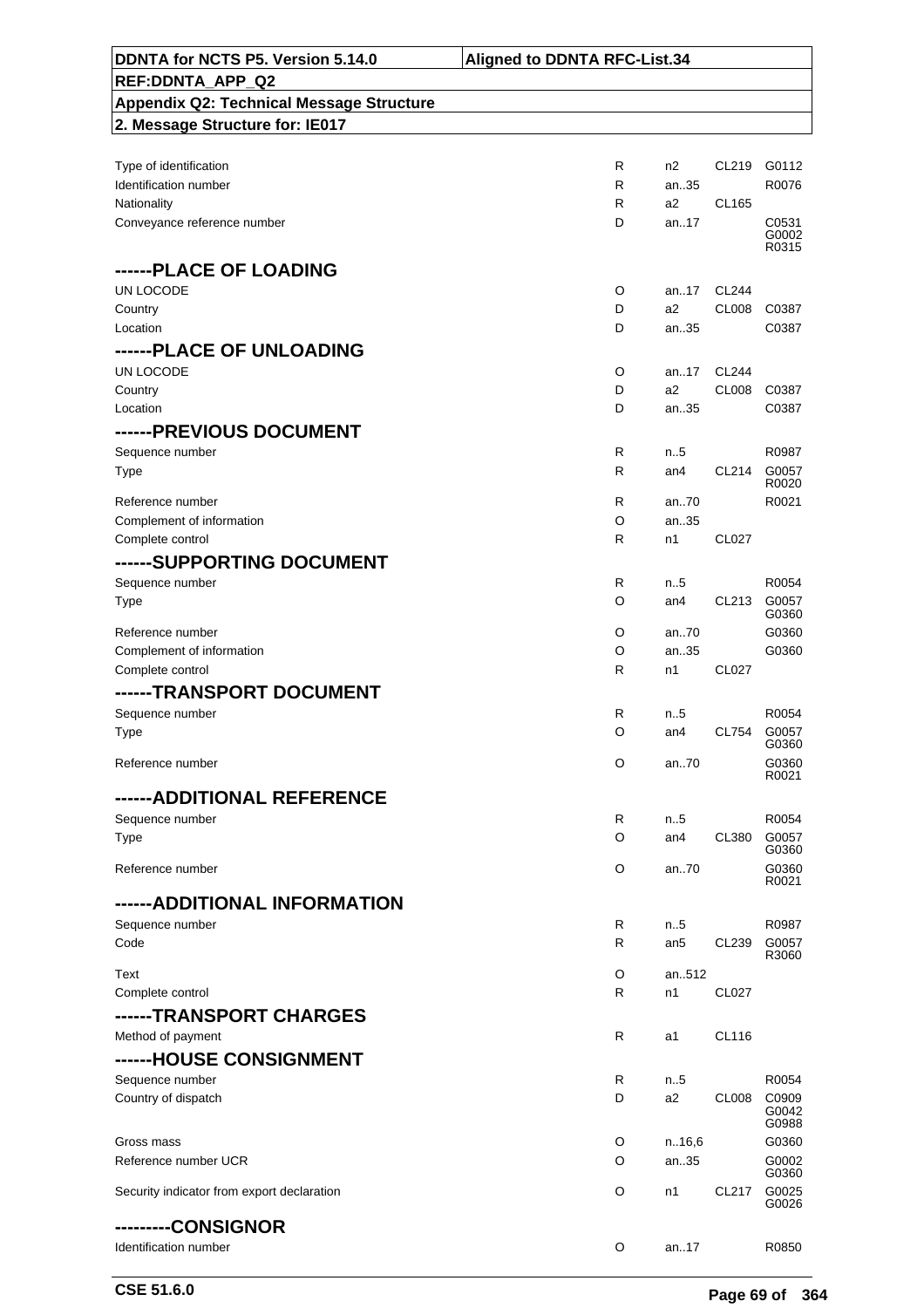| DDNTA for NCTS P5. Version 5.14.0               | <b>Aligned to DDNTA RFC-List.34</b> |                |              |                |
|-------------------------------------------------|-------------------------------------|----------------|--------------|----------------|
| REF:DDNTA_APP_Q2                                |                                     |                |              |                |
| <b>Appendix Q2: Technical Message Structure</b> |                                     |                |              |                |
| 2. Message Structure for: IE017                 |                                     |                |              |                |
|                                                 |                                     |                |              |                |
| Name                                            | $\mathsf{R}$                        | an70           |              |                |
| ------------ADDRESS                             |                                     |                |              |                |
| Street and number                               | R                                   | an.70          |              |                |
| Postcode                                        | D                                   | an17           |              | C0505          |
| City                                            | R                                   | an35           |              |                |
| Country                                         | R                                   | a2             | <b>CL248</b> |                |
| ---------CONSIGNEE                              |                                     |                |              |                |
| Identification number                           | O                                   | an17           |              | R0851          |
| Name                                            | D                                   | an.70          |              | C0250          |
| ------------ADDRESS                             |                                     |                |              |                |
| Street and number                               | R                                   | an70           |              |                |
| Postcode                                        | D                                   | an. $.17$      |              | C0505          |
| City<br>Country                                 | R<br>R                              | an35<br>a2     | <b>CL248</b> |                |
| --------ADDITIONAL SUPPLY CHAIN ACTOR           |                                     |                |              |                |
|                                                 |                                     |                |              |                |
| Sequence number<br>Role                         | R<br>R                              | n.5<br>a3      | <b>CL704</b> | R0987          |
| <b>Identification number</b>                    | R                                   | an17           |              | G0002          |
|                                                 |                                     |                |              | G0201          |
|                                                 |                                     |                |              | R0840          |
| --------DEPARTURE TRANSPORT MEANS               |                                     |                |              |                |
| Sequence number                                 | R<br>O                              | n.5            |              | R0054<br>G0112 |
| Type of identification                          |                                     | n <sub>2</sub> | CL750        | G0360          |
| Identification number                           | O                                   | an35           |              | G0360          |
| Nationality                                     | O                                   | a2             | CL165        | G0360          |
| ---------PREVIOUS DOCUMENT                      |                                     |                |              |                |
| Sequence number                                 | R                                   | n5             |              | R0987          |
| <b>Type</b>                                     | R                                   | an4            | <b>CL228</b> | G0360          |
| Reference number                                | R                                   | an70           |              | R0416          |
| Complement of information                       | O                                   | an35           |              |                |
| --------SUPPORTING DOCUMENT                     |                                     |                |              |                |
| Sequence number                                 | R                                   | n.5            |              | R0054          |
| <b>Type</b>                                     | O                                   | an4            | CL213        | G0057<br>G0360 |
| Reference number                                | O                                   | an70           |              | G0360          |
| Complement of information                       | O                                   | an35           |              | G0360          |
| Complete control                                | R                                   | n1             | CL027        |                |
| --------TRANSPORT DOCUMENT                      |                                     |                |              |                |
| Sequence number                                 | R                                   | n.5            |              | R0054          |
| Type                                            | O                                   | an4            | CL754        | G0057<br>G0360 |
| Reference number                                | O                                   | an70           |              | G0360          |
|                                                 |                                     |                |              | R0021          |
| ---------ADDITIONAL REFERENCE                   |                                     |                |              |                |
| Sequence number                                 | R                                   | n.5            |              | R0054          |
| Type                                            | O                                   | an4            | CL380        | G0057<br>G0360 |
| Reference number                                | O                                   | an70           |              | G0360          |
|                                                 |                                     |                |              | R0021          |
| --------ADDITIONAL INFORMATION                  |                                     |                |              |                |
| Sequence number                                 | R                                   | n.5            |              | R0987          |
| Code                                            | R                                   | an5            | CL239        | G0057<br>R3062 |
| Text                                            | O                                   | an512          |              |                |
| Complete control                                | R                                   | n1             | <b>CL027</b> |                |
| ---------TRANSPORT CHARGES                      |                                     |                |              |                |
| Method of payment                               | R                                   | a1             | CL116        |                |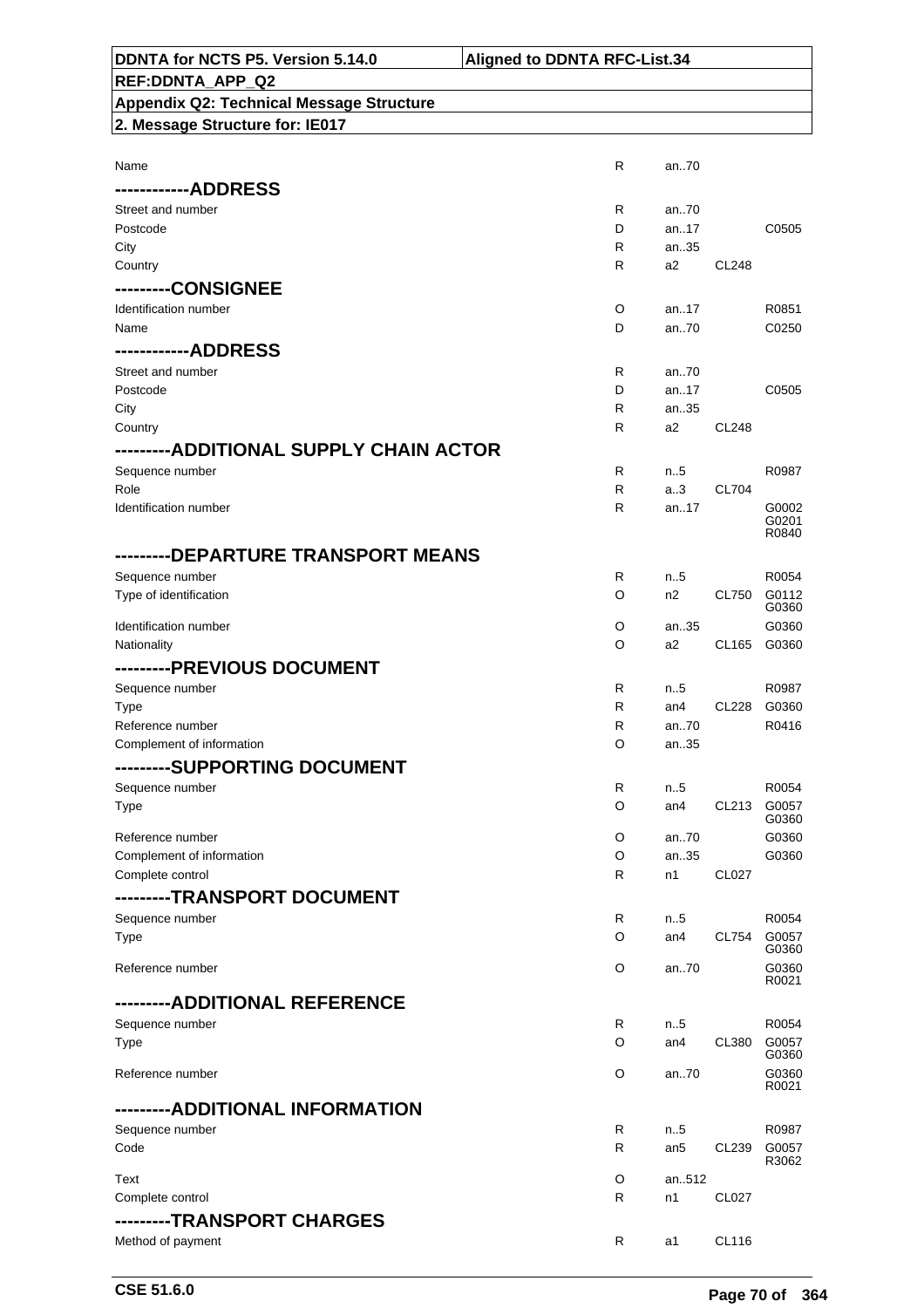| DDNTA for NCTS P5. Version 5.14.0 | Aligned to DDNTA RFC-List.34 |
|-----------------------------------|------------------------------|
| DEE.DONTA ADD O?                  |                              |

Goods item number R and R n..5 R0055 Declaration goods item number **R** n..5 R0055

#### **Appendix Q2: Technical Message Structure 2. Message Structure for: IE017**

**---------CONSIGNMENT ITEM**

**REF:DDNTA\_APP\_Q2**

| Declaration type                          | D  | an5      | CL232             | C0045<br>R0601<br>R0909 |
|-------------------------------------------|----|----------|-------------------|-------------------------|
| Country of dispatch                       | D  | a2       | CL <sub>008</sub> | C0909<br>G0042<br>G0988 |
| Country of destination                    | D  | a2       | CL <sub>008</sub> | C0343                   |
| Reference number UCR                      | O  | an35     |                   | G0002<br>G0360          |
| ------------ADDITIONAL SUPPLY CHAIN ACTOR |    |          |                   |                         |
| Sequence number                           | R  | $n_{.}5$ |                   | R0987                   |
| Role                                      | R. | a3       | <b>CL704</b>      |                         |
| Identification number                     | R  | an17     |                   | G0002<br>G0201<br>R0840 |
| ------------COMMODITY                     |    |          |                   |                         |
| Description of goods                      | O  | an512    |                   | G0360                   |
| CUS code                                  | O  | an9      | CL016             | G0360                   |
|                                           |    |          |                   |                         |
| Harmonized System sub-heading code        | R  | an6      | CL152             |                         |
| Combined nomenclature code                | D  | an2      |                   | C0816<br>G0360<br>R0060 |
|                                           |    |          |                   |                         |
| Sequence number                           | R  | $n_{.}5$ |                   | R0054                   |
| <b>UN Number</b>                          | O  | an4      | CL101             | G0360                   |
|                                           |    |          |                   |                         |
| Gross mass                                | O  | n.16,6   |                   | G0360<br>R0021          |
| Net mass                                  | O  | n.16,6   |                   | G0360                   |
| ------------PACKAGING                     |    |          |                   |                         |
| Sequence number                           | R  | n.5      |                   | R0054                   |
| Type of packages                          | O  | an2      | CL017             | G0360                   |
| Number of packages                        | O  | n.8      |                   | G0360                   |
| Shipping marks                            | O  | an512    |                   | G0360                   |
|                                           |    |          |                   |                         |
| Sequence number                           | R  | $n_{.}5$ |                   | R0987                   |
| Type                                      | O  | an4      | CL214             | G0057<br>R0020          |
| Reference number                          | R  | an70     |                   | R0021                   |
| Goods item number                         | O  | n.5      |                   |                         |
| Complement of information                 | O  | an35     |                   |                         |
| Complete control                          | R  | n1       | CL027             |                         |
| ------------SUPPORTING DOCUMENT           |    |          |                   |                         |
| Sequence number                           | R  | n5       |                   | R0054                   |
| <b>Type</b>                               | O  | an4      | CL213             | G0057<br>G0360          |
| Reference number                          | O  | an70     |                   | G0360                   |
| Complement of information                 | O  | an35     |                   | G0360                   |
| Complete control                          | R  | n1       | CL027             |                         |
| ------------ADDITIONAL REFERENCE          |    |          |                   |                         |
| Sequence number                           | R  | n5       |                   | R0054                   |
| <b>Type</b>                               | O  | an4      | CL380             | G0057<br>G0360          |
| Reference number                          | O  | an70     |                   | G0360                   |

R0021

## **------------ADDITIONAL INFORMATION**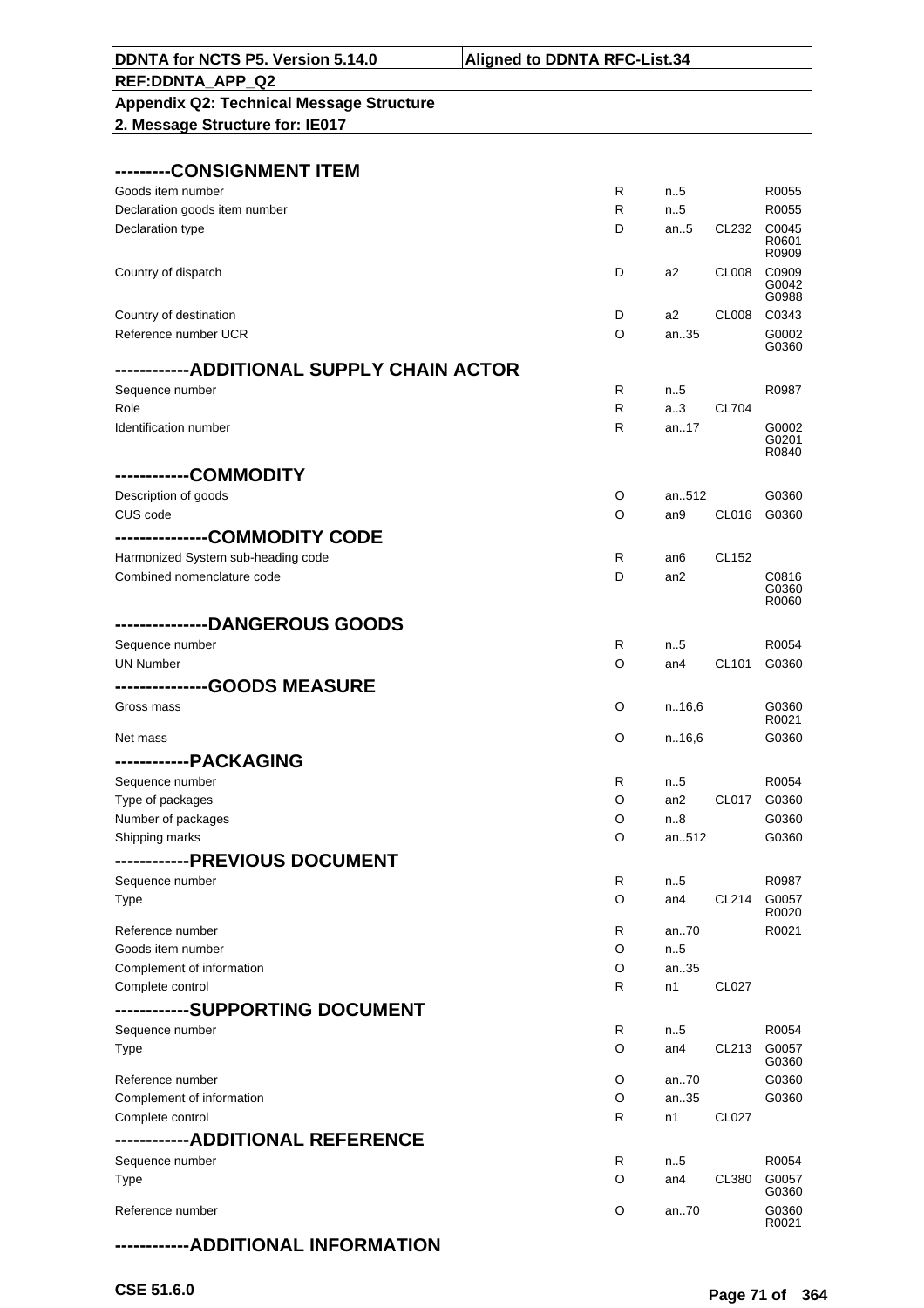| DDNTA for NCTS P5. Version 5.14.0               | <b>Aligned to DDNTA RFC-List.34</b> |                 |                   |       |
|-------------------------------------------------|-------------------------------------|-----------------|-------------------|-------|
| <b>REF:DDNTA_APP_Q2</b>                         |                                     |                 |                   |       |
| <b>Appendix Q2: Technical Message Structure</b> |                                     |                 |                   |       |
| 2. Message Structure for: IE017                 |                                     |                 |                   |       |
|                                                 |                                     |                 |                   |       |
| Sequence number                                 | R                                   | $n_{.}5$        |                   | R0987 |
| Code                                            | R                                   | an <sub>5</sub> | CL <sub>239</sub> | G0057 |
| Text                                            | O                                   | an512           |                   | R3061 |
| Complete control                                | R                                   | n1              | CL027             |       |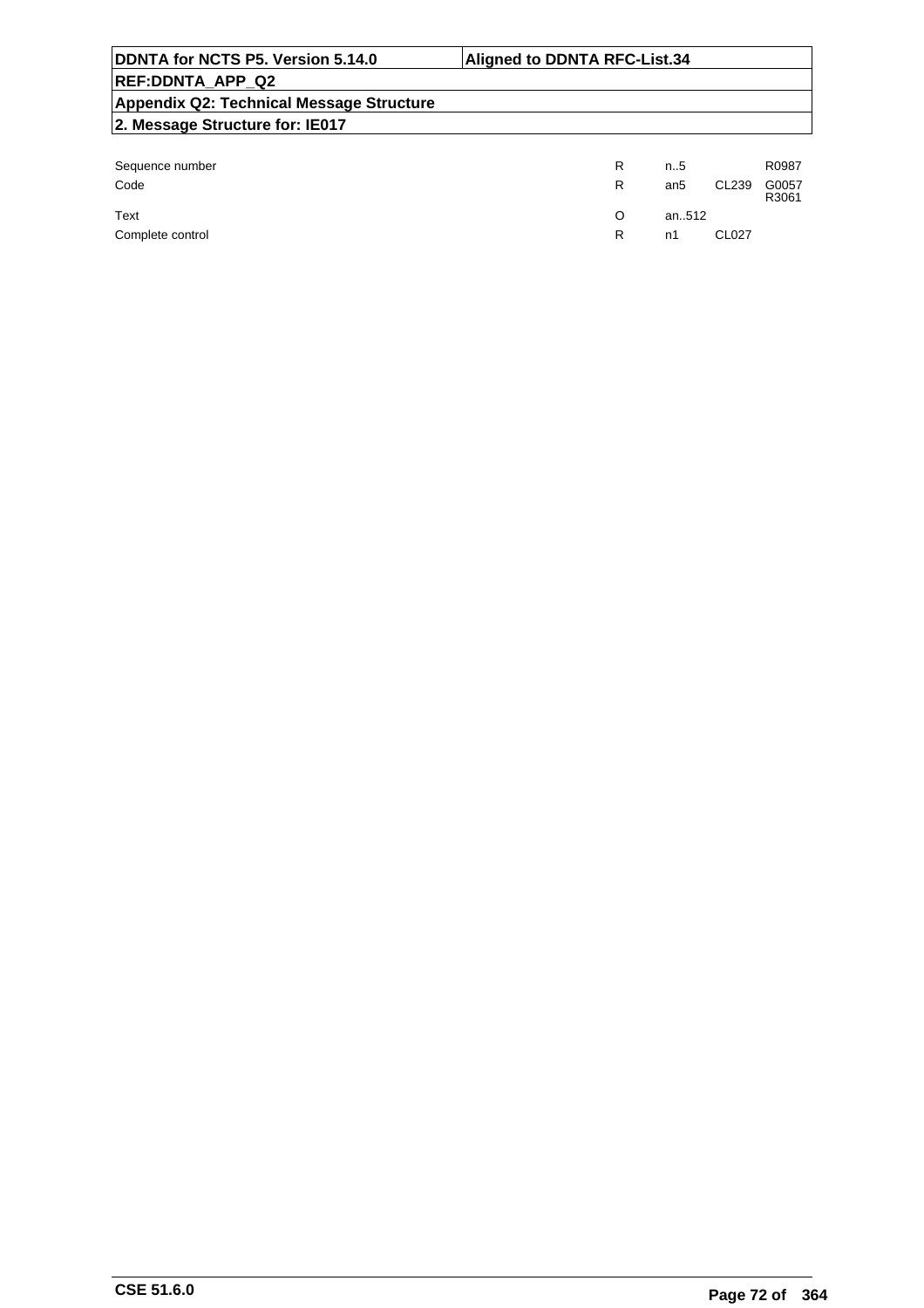**REF:DDNTA\_APP\_Q2**

**Appendix Q2: Technical Message Structure**

**2. Message Structure for: IE018**

| <b>IE018</b>                 | (CD018C)                                  | <b>DESTINATION CONTROL RESULTS</b> |       | (C_DES_CON) |                         |
|------------------------------|-------------------------------------------|------------------------------------|-------|-------------|-------------------------|
|                              |                                           |                                    |       |             |                         |
| <b>MESSAGE</b>               |                                           |                                    | 1x    | R           |                         |
| ---TRANSIT OPERATION         |                                           |                                    | 1x    | R           |                         |
|                              | ---CUSTOMS OFFICE OF DEPARTURE            |                                    | 1x    | R           | G0042                   |
|                              | ---CUSTOMS OFFICE OF DESTINATION (ACTUAL) |                                    | 1x    | R           | G0042                   |
| ---CONTROL RESULT            |                                           |                                    | 1x    | R           |                         |
| ---CONSIGNMENT               |                                           |                                    | 1x    | D           | C0930<br>G0360          |
| ------TRANSPORT EQUIPMENT    |                                           |                                    | 9999x | O           | G0103<br>G0360          |
| ---------SEAL                |                                           |                                    | 99x   | O           | G0360                   |
| ---------GOODS REFERENCE     |                                           |                                    | 9999x | O           | G0360                   |
|                              | ------DEPARTURE TRANSPORT MEANS           |                                    | 999x  | O           | B1888<br>G0360          |
|                              | ------COUNTRY OF ROUTING OF CONSIGNMENT   |                                    | 99x   | O           | G0360                   |
| ------SUPPORTING DOCUMENT    |                                           |                                    | 99x   | O           | E1301<br>G0360          |
| ------TRANSPORT DOCUMENT     |                                           |                                    | 99x   | O           | E1301<br>G0360          |
| ------ADDITIONAL REFERENCE   |                                           |                                    | 99x   | O           | E1301<br>G0360          |
| ------HOUSE CONSIGNMENT      |                                           |                                    | 999x  | O           | E1406<br>G0360          |
|                              | ---------DEPARTURE TRANSPORT MEANS        |                                    | 999x  | O           | E1301<br>G0360          |
|                              | --------SUPPORTING DOCUMENT               |                                    | 99x   | O           | E1301<br>G0360          |
|                              | ---------TRANSPORT DOCUMENT               |                                    | 99x   | O           | E1301<br>G0360          |
|                              | ---------ADDITIONAL REFERENCE             |                                    | 99x   | O           | E1301<br>G0360          |
| --------CONSIGNMENT ITEM     |                                           |                                    | 9999x | O           | G0360                   |
| ------------COMMODITY        |                                           |                                    | 1x    | O           | G0360                   |
| --------------COMMODITY CODE |                                           |                                    | 1x    | O           | G0360                   |
|                              | ---------------DANGEROUS GOODS            |                                    | 99x   | O           | E1406<br>G0360          |
| --------------GOODS MEASURE  |                                           |                                    | 1x    | O           | G0360                   |
| ------------PACKAGING        |                                           |                                    | 99x   | O           | G0360                   |
|                              | -----------SUPPORTING DOCUMENT            |                                    | 99x   | O           | B1401<br>G0360          |
|                              | ------------TRANSPORT DOCUMENT            |                                    | 99x   | O           | B1401<br>B2400<br>G0360 |
|                              | ------------ADDITIONAL REFERENCE          |                                    | 99x   | O           | B1401<br>G0360          |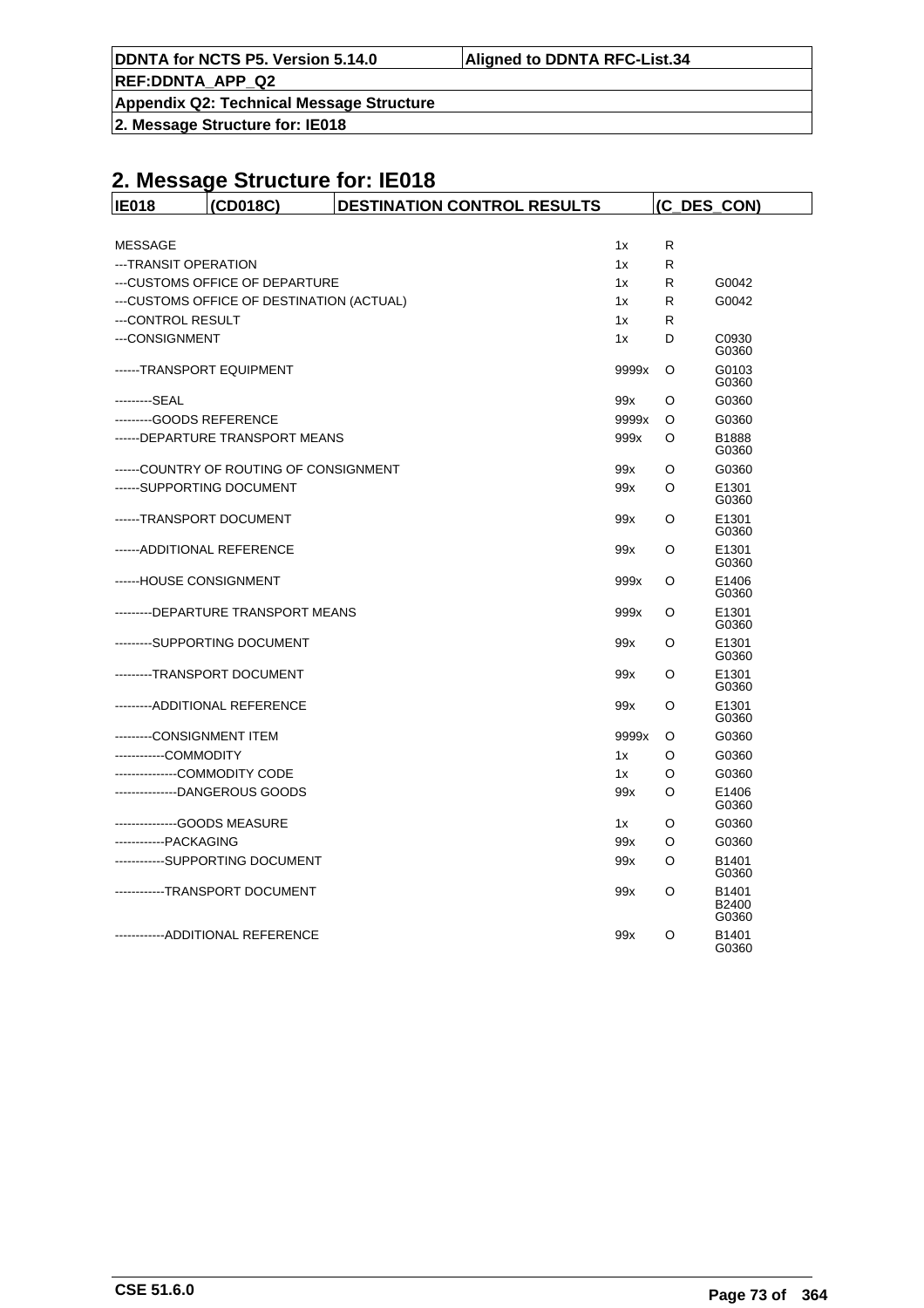B1202<br>G0360

**Page 74 of 364**

# **REF:DDNTA\_APP\_Q2 Appendix Q2: Technical Message Structure**

**2. Message Structure for: IE018**

| <b>MESSAGE</b>                            |              |           |              |                |
|-------------------------------------------|--------------|-----------|--------------|----------------|
| Message sender                            | R            | an35      |              |                |
| Message recipient                         | R            | an35      |              |                |
| Preparation date and time                 | R            | an19      |              | G0002          |
| Message identification                    | R            | an35      |              | G0137<br>T1120 |
| Message type                              | R            | an6       | CL060        |                |
| Correlation identifier                    | D            | an35      |              | C0511          |
|                                           |              |           |              | G0137<br>T1120 |
| ---TRANSIT OPERATION                      |              |           |              |                |
| <b>MRN</b>                                | R            | an18      |              | G0002          |
|                                           |              |           |              | R0028          |
| <b>TIR Carnet number</b>                  | O            | an12      |              | G0360          |
| <b>Binding itinerary</b>                  | R            | n1        | CL027        | G0042          |
| Other things to report                    | D            | an512     |              | C0930          |
| ---CUSTOMS OFFICE OF DEPARTURE            |              |           |              |                |
| Reference number                          | R            | an8       | CL171        |                |
| ---CUSTOMS OFFICE OF DESTINATION (ACTUAL) |              |           |              |                |
| Reference number                          | $\mathsf{R}$ | an8       | CL172        |                |
| ---CONTROL RESULT                         |              |           |              |                |
| Code                                      | R            | an2       | CL197        |                |
| Date                                      | R            | an10      |              | G0002          |
| State of seals                            | D            | n1        | CL027        | C0810<br>G0017 |
| Text                                      | O            | an512     |              |                |
| ---CONSIGNMENT                            |              |           |              |                |
| Gross mass                                | O            | n.16,6    |              | B1206          |
|                                           |              |           |              | G0360          |
| Reference number UCR                      | O            | an70      |              | R0021          |
|                                           |              |           |              | G0002<br>G0360 |
| ------TRANSPORT EQUIPMENT                 |              |           |              |                |
| Sequence number                           | R            | $n_{.}.5$ |              | R0054          |
| Container identification number           | O            | an17      |              | G0002          |
|                                           |              |           |              | G0360          |
| Number of seals                           | O            | n.4       |              | G0360<br>R0021 |
| ---------SEAL                             |              |           |              |                |
| Sequence number                           | R            | $n_{.}.5$ |              | R0054          |
| Identifier                                | O            | an20      |              | G0360          |
|                                           |              |           |              | R0107          |
|                                           |              |           |              |                |
| Sequence number                           | R            | n.5       |              | R0054          |
| Declaration goods item number             | R            | n.5       |              | G0006          |
| ------DEPARTURE TRANSPORT MEANS           |              |           |              |                |
| Sequence number                           | R            | n.5       |              | R0054          |
| Type of identification                    | O            | n2        | CL750        | G0360          |
| Identification number                     | O            | an35      |              | B1201<br>G0360 |
| Nationality                               | O            | a2        | CL165        | G0360          |
| ------COUNTRY OF ROUTING OF CONSIGNMENT   |              |           |              |                |
| Sequence number                           | R            | n.5       |              | R0054          |
| Country                                   | R            | a2        | <b>CL008</b> |                |
| ------SUPPORTING DOCUMENT                 |              |           |              |                |
| Sequence number                           | R            | n.5       |              | R0054          |
| Type                                      | O            | an4       | CL213        | G0057          |
|                                           |              |           |              | G0360          |

Reference number and annual contract of the contract of the contract of the contract of the contract of the contract of the contract of the contract of the contract of the contract of the contract of the contract of the co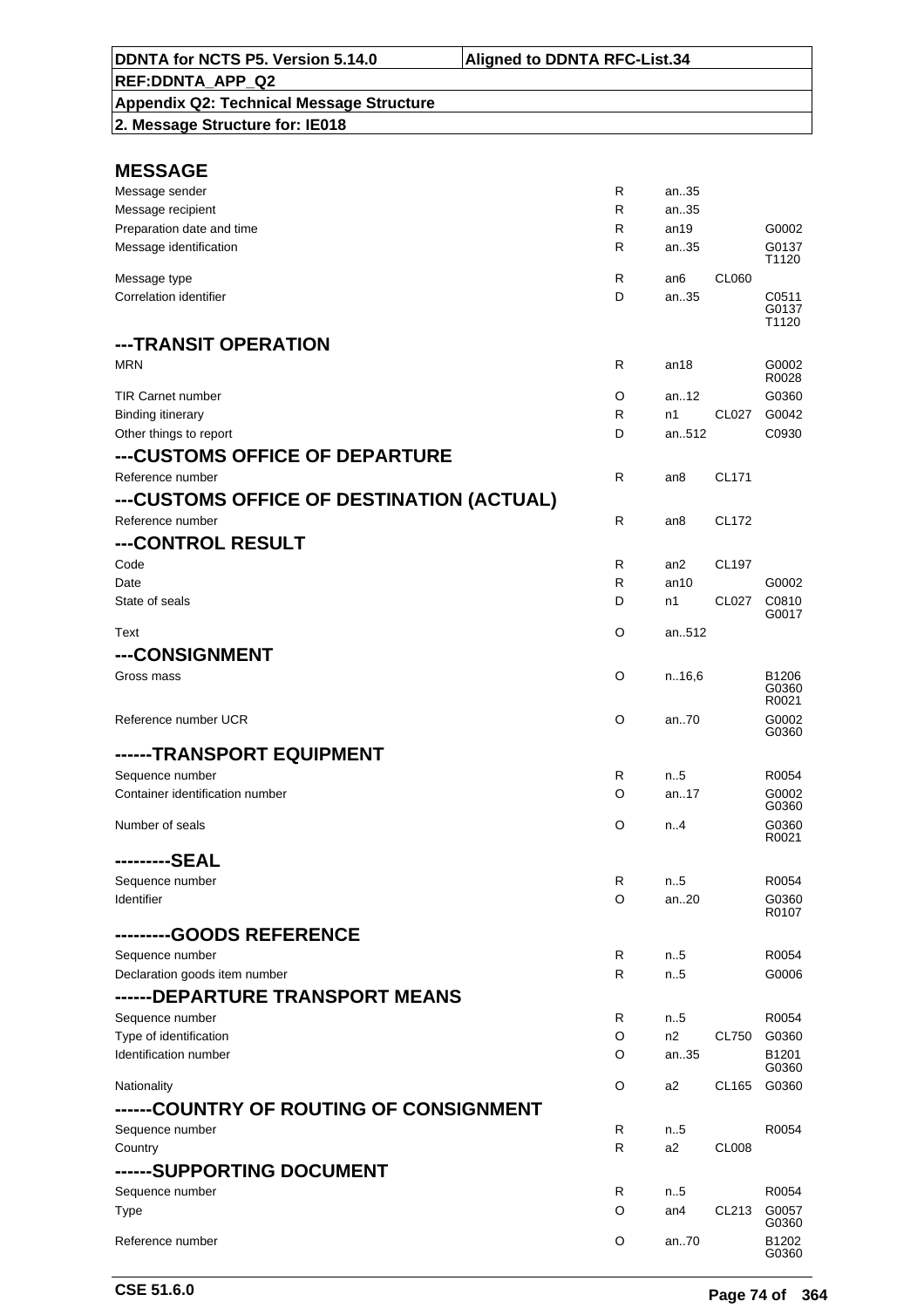| DDNTA for NCTS P5. Version 5.14.0               | <b>Aligned to DDNTA RFC-List.34</b> |                         |                         |
|-------------------------------------------------|-------------------------------------|-------------------------|-------------------------|
| <b>REF:DDNTA APP Q2</b>                         |                                     |                         |                         |
| <b>Appendix Q2: Technical Message Structure</b> |                                     |                         |                         |
| 2. Message Structure for: IE018                 |                                     |                         |                         |
|                                                 |                                     |                         |                         |
| Complement of information                       | O                                   | an35                    | G0360                   |
| ------TRANSPORT DOCUMENT                        |                                     |                         |                         |
| Sequence number                                 | R                                   | n.5                     | R0054                   |
| <b>Type</b>                                     | O                                   | CL754<br>an4            | G0057<br>G0360          |
| Reference number                                | O                                   | an70                    | G0360<br>R0021          |
| ------ADDITIONAL REFERENCE                      |                                     |                         |                         |
| Sequence number                                 | R                                   | n.5                     | R0054                   |
| <b>Type</b>                                     | O                                   | CL380<br>an4            | G0057<br>G0360          |
| Reference number                                | O                                   | an.70                   | B1202<br>G0360          |
|                                                 |                                     |                         | R0021                   |
| ------HOUSE CONSIGNMENT                         |                                     |                         |                         |
| Sequence number                                 | R                                   | n.5                     | R0054                   |
| Gross mass<br>Reference number UCR              | O<br>O                              | n.16,6<br>an70          | G0360<br>E1301          |
|                                                 |                                     |                         | G0002<br>G0360          |
| --------DEPARTURE TRANSPORT MEANS               |                                     |                         |                         |
| Sequence number                                 | R                                   | n.5                     | R0054                   |
| Type of identification                          | O                                   | n2<br>CL750             | G0360                   |
| Identification number                           | O                                   | an35                    | G0360                   |
| Nationality                                     | O                                   | a <sub>2</sub><br>CL165 | G0360                   |
| --------SUPPORTING DOCUMENT                     |                                     |                         |                         |
| Sequence number                                 | R                                   | n.5                     | R0054                   |
| Type                                            | O                                   | CL213<br>an4            | G0057                   |
| Reference number                                | O                                   | an.70                   | G0360<br>B1202<br>G0360 |
| Complement of information                       | O                                   | an35                    | G0360                   |
| ---------TRANSPORT DOCUMENT                     |                                     |                         |                         |
| Sequence number                                 | R                                   | n.5                     | R0054                   |
| <b>Type</b>                                     | O                                   | an4<br>CL754            | G0057<br>G0360          |
| Reference number                                | O                                   | an.70                   | B1202                   |
|                                                 |                                     |                         | G0360<br>R0021          |
| ---------ADDITIONAL REFERENCE                   |                                     |                         |                         |
| Sequence number                                 | R                                   | n.5                     | R0054                   |
| Type                                            | O                                   | an4<br>CL380            | G0057<br>G0360          |
| Reference number                                | O                                   | an.70                   | B1202                   |
|                                                 |                                     |                         | G0360<br>R0021          |
| ---------CONSIGNMENT ITEM                       |                                     |                         |                         |
| Goods item number                               | R                                   | n.5                     | R0055                   |
| Declaration goods item number                   | R                                   | n.5                     | R0055                   |
| Reference number UCR                            | O                                   | an.70                   | G0002<br>G0360          |
| ----------COMMODITY                             |                                     |                         |                         |
| Description of goods                            | O                                   | an512                   | E1107<br>G0360          |
| CUS code                                        | O                                   | an9<br>CL016            | G0360                   |
|                                                 |                                     |                         |                         |
| Harmonized System sub-heading code              | R                                   | CL152<br>an6            |                         |
| Combined nomenclature code                      | D                                   | an2                     | C0816                   |
|                                                 |                                     |                         | G0360<br>R0060          |
|                                                 |                                     |                         |                         |
| Sequence number                                 | R                                   | n.5                     | R0054                   |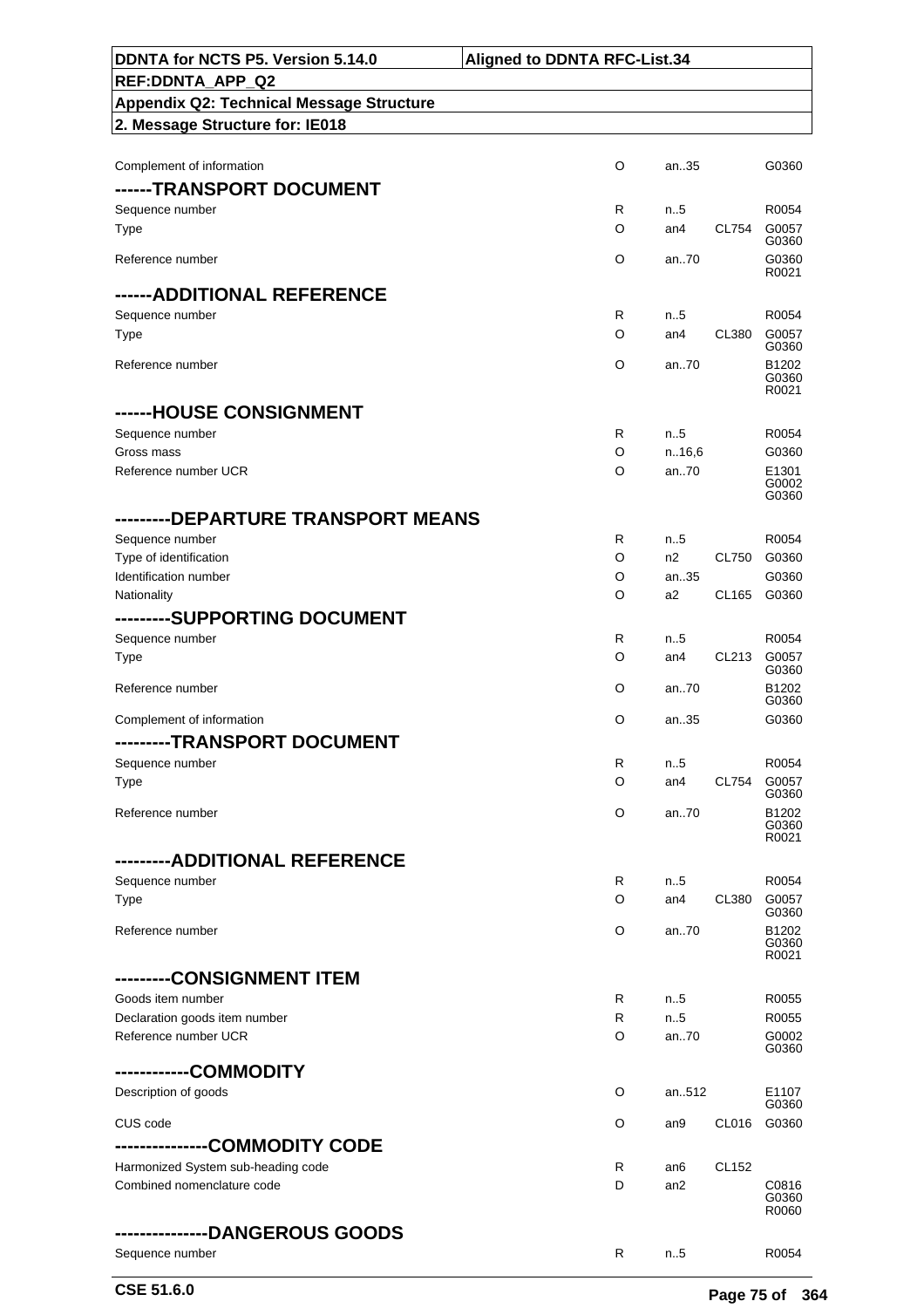| DDNTA for NCTS P5. Version 5.14.0               | <b>Aligned to DDNTA RFC-List.34</b> |       |                         |  |  |
|-------------------------------------------------|-------------------------------------|-------|-------------------------|--|--|
| REF:DDNTA_APP_Q2                                |                                     |       |                         |  |  |
| <b>Appendix Q2: Technical Message Structure</b> |                                     |       |                         |  |  |
| 2. Message Structure for: IE018                 |                                     |       |                         |  |  |
|                                                 |                                     |       |                         |  |  |
| <b>UN Number</b>                                | O<br>an4                            | CL101 | G0360                   |  |  |
| <b>--GOODS MEASURE</b>                          |                                     |       |                         |  |  |
| Gross mass                                      | O<br>n.16,6                         |       | B1206<br>G0360<br>R0021 |  |  |
| Net mass                                        | O<br>n16,6                          |       | B1206<br>G0360          |  |  |
| ------------PACKAGING                           |                                     |       |                         |  |  |
| Sequence number                                 | R<br>n.5                            |       | R0054                   |  |  |
| Type of packages                                | O<br>an <sub>2</sub>                | CL017 | G0360                   |  |  |
| Number of packages                              | O<br>n.8                            |       | E1111<br>G0360          |  |  |
| Shipping marks                                  | O<br>an512                          |       | B1203<br>G0360          |  |  |
| -----------SUPPORTING DOCUMENT                  |                                     |       |                         |  |  |
| Sequence number                                 | R<br>n.5                            |       | R0054                   |  |  |
| Type                                            | O<br>an4                            | CL213 | G0057<br>G0360          |  |  |
| Reference number                                | O<br>an.70                          |       | B1202<br>G0360<br>R0021 |  |  |
| Complement of information                       | $\circ$<br>an35                     |       | E1117<br>G0360          |  |  |
| ------------TRANSPORT DOCUMENT                  |                                     |       |                         |  |  |
| Sequence number                                 | R<br>n.5                            |       | R0054                   |  |  |
| Type                                            | O<br>an4                            | CL754 | G0057<br>G0360          |  |  |
| Reference number                                | O<br>an.70                          |       | B1202<br>G0360<br>R0021 |  |  |
| ------------ADDITIONAL REFERENCE                |                                     |       |                         |  |  |
| Sequence number                                 | R<br>$n_{.}5$                       |       | R0054                   |  |  |
| <b>Type</b>                                     | O<br>an4                            | CL380 | G0057<br>G0360          |  |  |
| Reference number                                | O<br>an70                           |       | B1202<br>G0360<br>R0021 |  |  |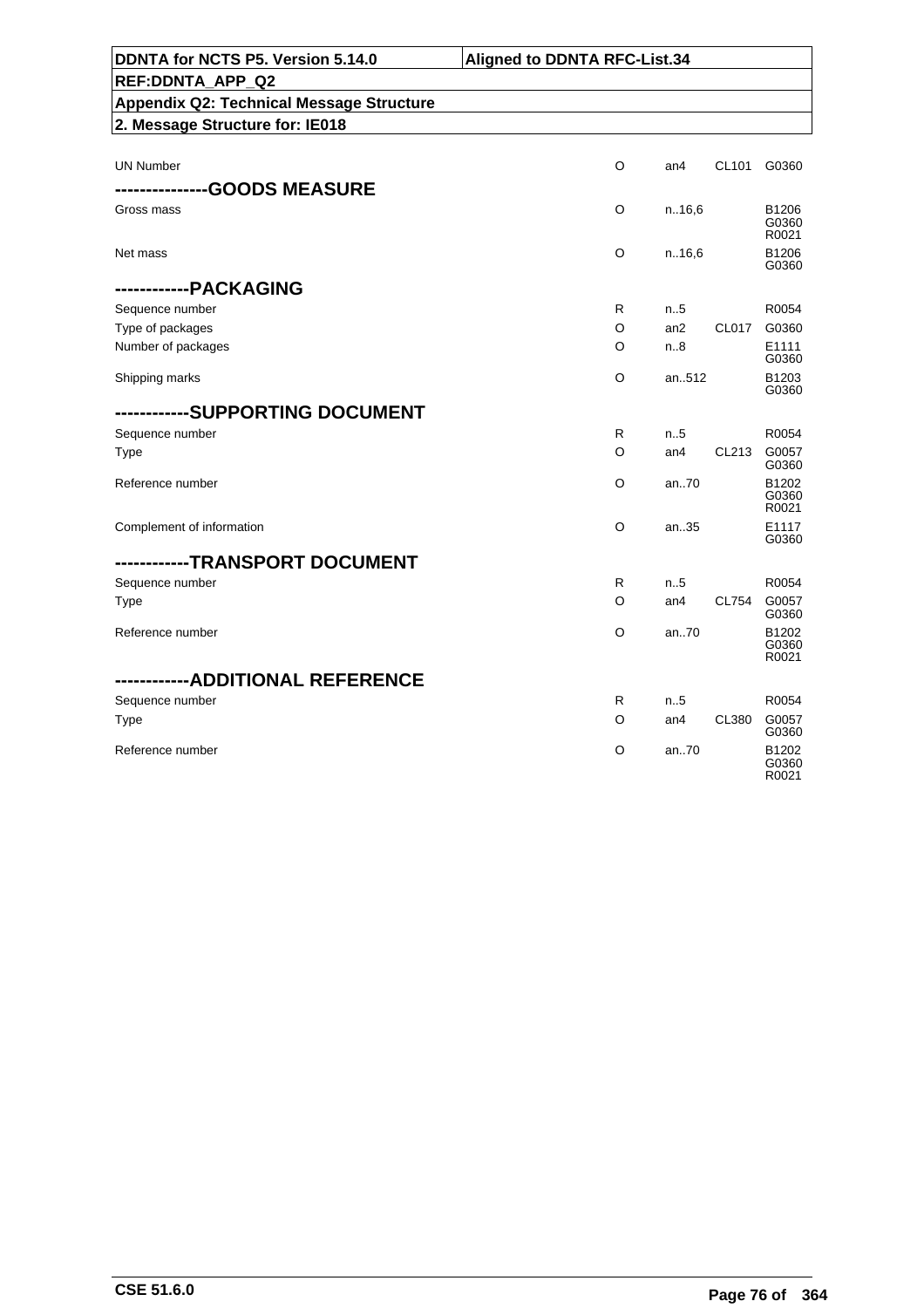| DDNTA for NCTS P5. Version 5.14.0 |  |  |  |
|-----------------------------------|--|--|--|
|                                   |  |  |  |

#### **Aligned to DDNTA RFC-List.34**

**REF:DDNTA\_APP\_Q2 Appendix Q2: Technical Message Structure**

**2. Message Structure for: IE019**

| <b>IE019</b>         | (CCO19C)                           | <b>DISCREPANCIES</b> |    |   | (E_DIS_SND)       |
|----------------------|------------------------------------|----------------------|----|---|-------------------|
|                      |                                    |                      |    |   |                   |
| MESSAGE              |                                    |                      | 1x | R |                   |
| ---TRANSIT OPERATION |                                    |                      | 1x | R |                   |
|                      | ---CUSTOMS OFFICE OF DEPARTURE     |                      | 1x | R |                   |
|                      | ---HOLDER OF THE TRANSIT PROCEDURE |                      | 1x | R |                   |
| ------ADDRESS        |                                    |                      | 1x | D | C0250             |
| ---GUARANTOR         |                                    |                      | 1x | O |                   |
| ------ADDRESS        |                                    |                      | 1x | D | C <sub>0250</sub> |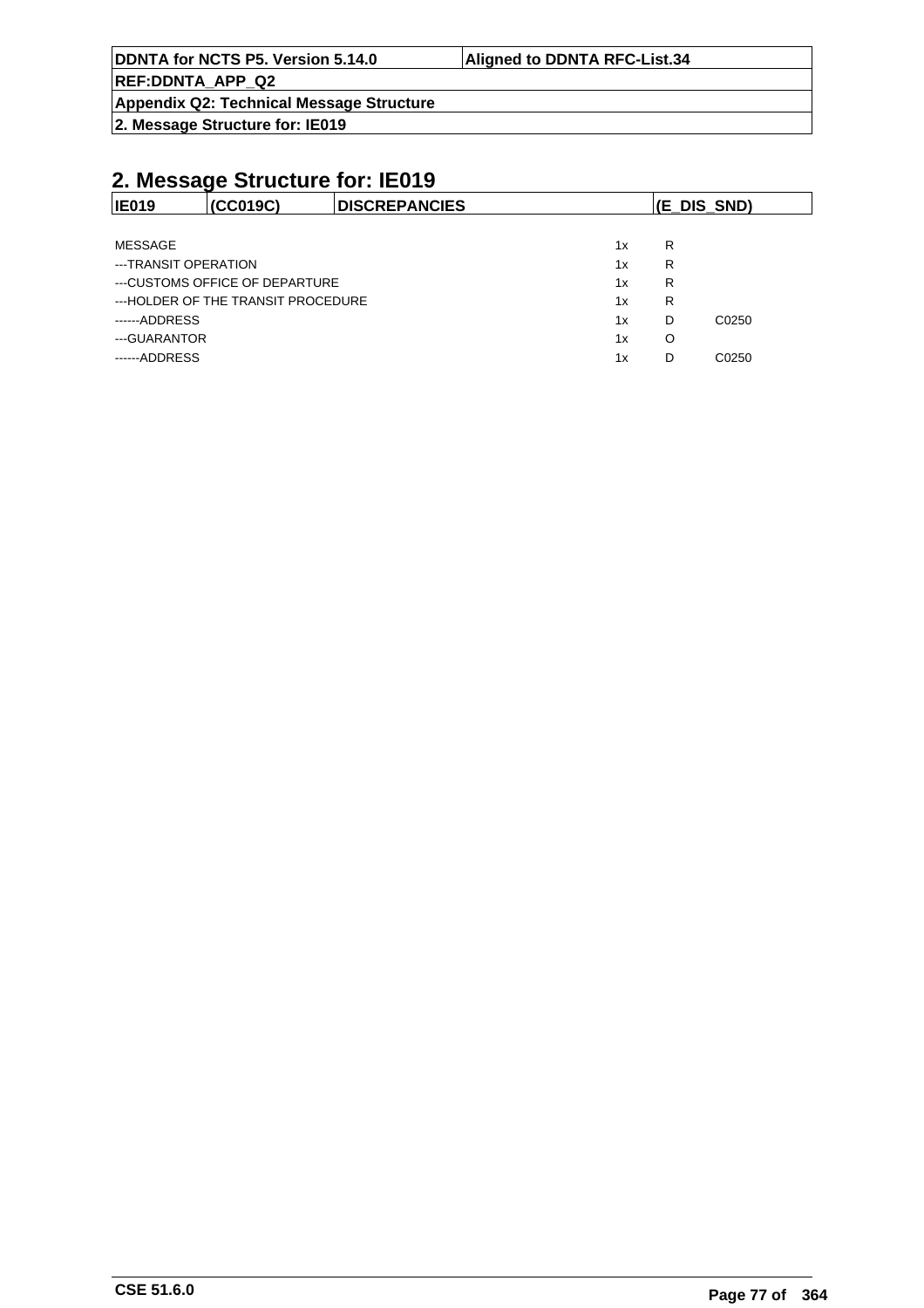#### **REF:DDNTA\_APP\_Q2 Appendix Q2: Technical Message Structure 2. Message Structure for: IE019**

| Message sender                     | R | an35            |              |                |
|------------------------------------|---|-----------------|--------------|----------------|
| Message recipient                  | R | an35            |              |                |
| Preparation date and time          | R | an19            |              | G0002          |
| Message identification             | R | an35            |              |                |
| Message type                       | R | an6             | CL060        |                |
| Correlation identifier             | D | an35            |              | C0511          |
| ---TRANSIT OPERATION               |   |                 |              |                |
| <b>MRN</b>                         | R | an18            |              | G0002          |
| Discrepancies notification date    | R | an10            |              | G0002          |
| Discrepancies notification text    | O | an512           |              |                |
| ---CUSTOMS OFFICE OF DEPARTURE     |   |                 |              |                |
| Reference number                   | R | an <sub>8</sub> | CL171        |                |
| ---HOLDER OF THE TRANSIT PROCEDURE |   |                 |              |                |
| Identification number              | O | an.17           |              | G0120<br>R0850 |
| TIR holder identification number   | D | an17            |              | C0904<br>G0002 |
| Name                               | D | an70            |              | C0250          |
| ------ADDRESS                      |   |                 |              |                |
| Street and number                  | R | an70            |              |                |
| Postcode                           | D | an17            |              | C0505          |
| City                               | R | an35            |              |                |
| Country                            | R | a <sub>2</sub>  | <b>CL248</b> |                |
| ---GUARANTOR                       |   |                 |              |                |
| Identification number              | R | an.17           |              | G0002<br>R0860 |
| Name                               | D | an70            |              | C0250          |
| ------ADDRESS                      |   |                 |              |                |
| Street and number                  | R | an70            |              |                |
| Postcode                           | D | an.17           |              | C0505          |
| City                               | R | an35            |              |                |
| Country                            | R | a <sub>2</sub>  | <b>CL070</b> |                |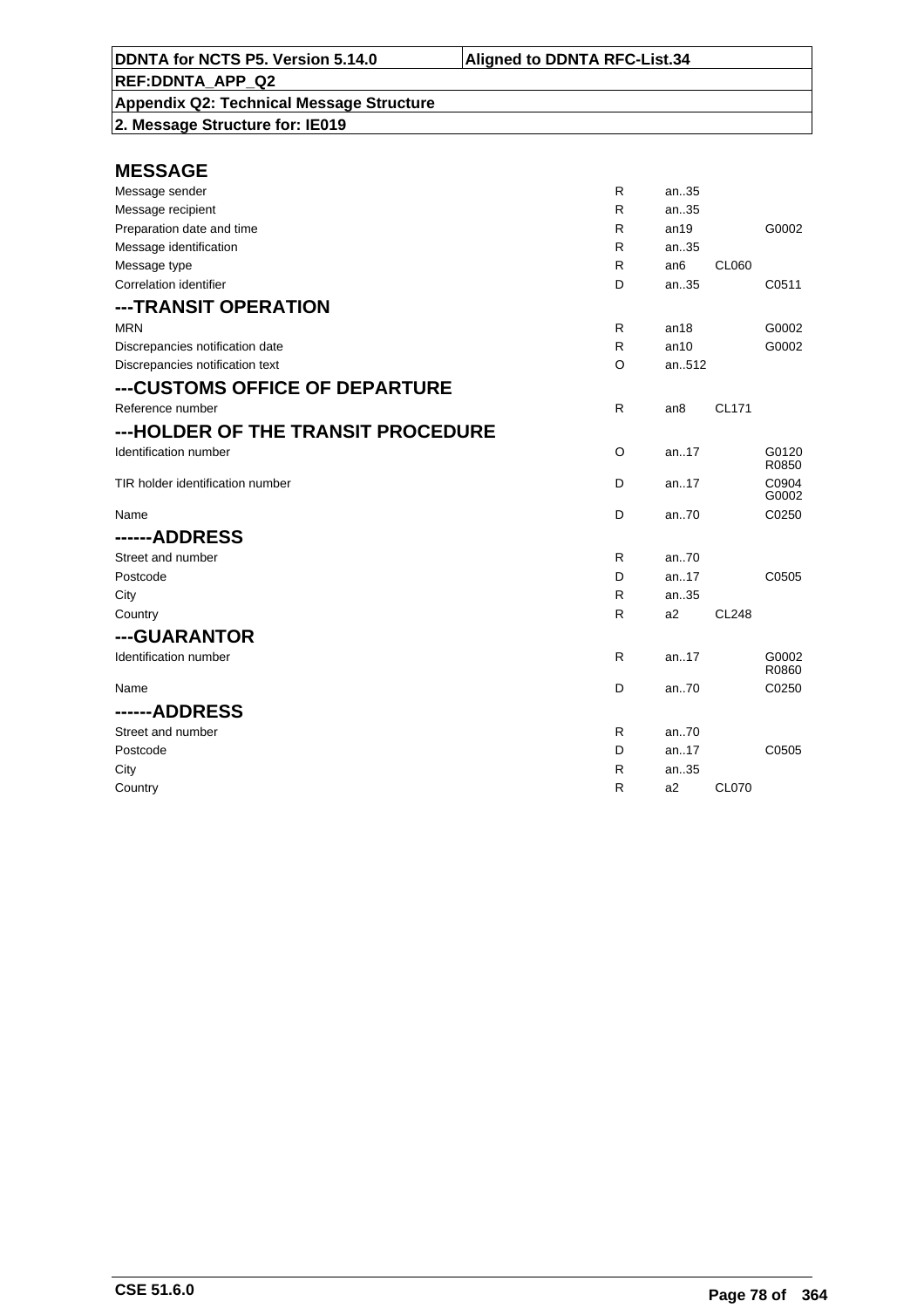**REF:DDNTA\_APP\_Q2 Appendix Q2: Technical Message Structure**

**2. Message Structure for: IE022**

| <b>IE022</b>         | (CC022C)                           | INOTIFICATION TO AMEND<br><b>IDECLARATION</b> |       |   | (E_AMD_NOT) |
|----------------------|------------------------------------|-----------------------------------------------|-------|---|-------------|
|                      |                                    |                                               |       |   |             |
| MESSAGE              |                                    |                                               | 1x    | R |             |
| ---TRANSIT OPERATION |                                    |                                               | 1x    | R |             |
|                      | ---CUSTOMS OFFICE OF DEPARTURE     |                                               | 1x    | R |             |
|                      | ---HOLDER OF THE TRANSIT PROCEDURE |                                               | 1x    | R |             |
| ---FUNCTIONAL ERROR  |                                    |                                               | 9999x | O | G0217       |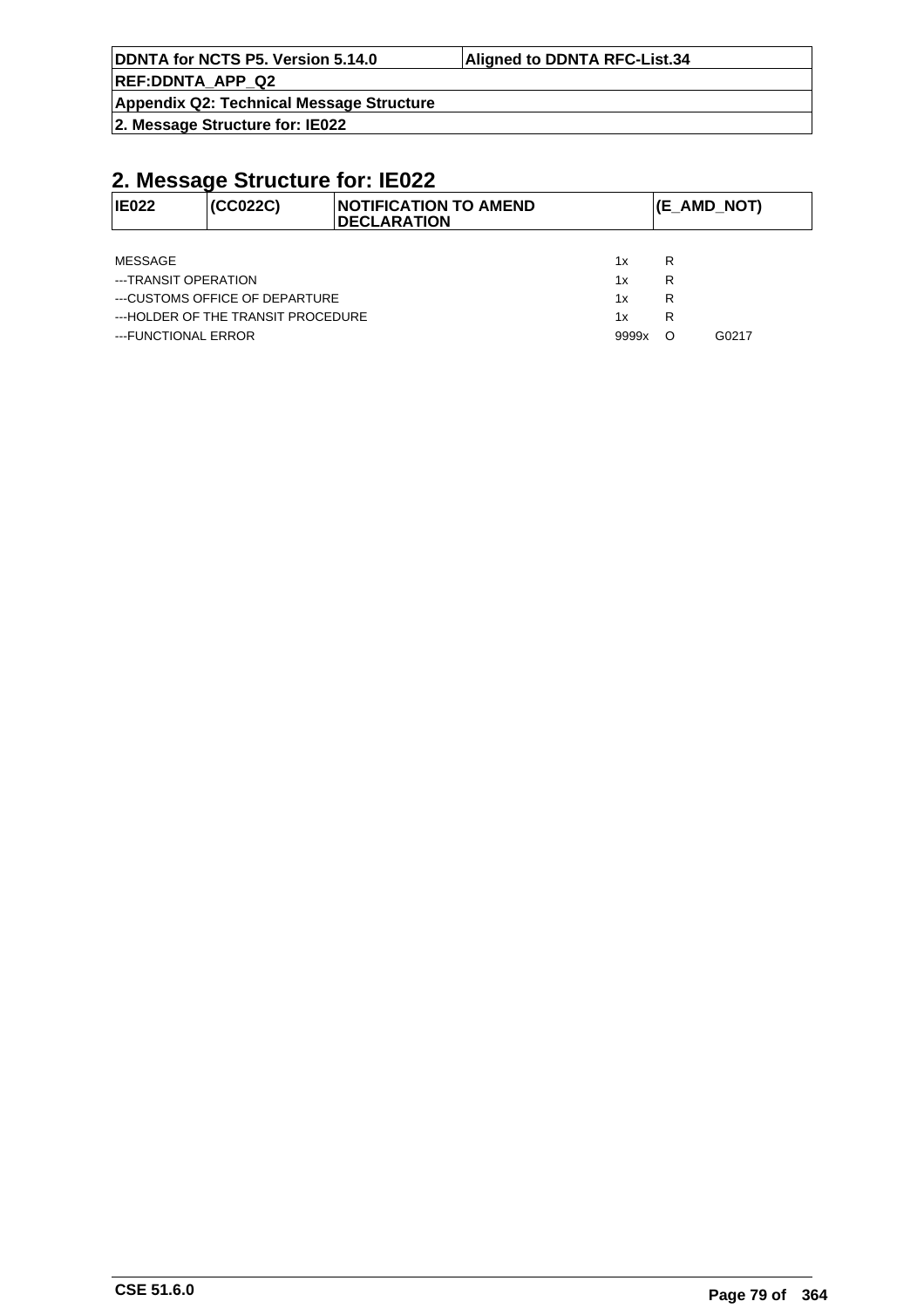#### **REF:DDNTA\_APP\_Q2 Appendix Q2: Technical Message Structure 2. Message Structure for: IE022**

| Message sender                       | R | an35             |       |       |
|--------------------------------------|---|------------------|-------|-------|
| Message recipient                    | R | an.35            |       |       |
| Preparation date and time            | R | an19             |       | G0002 |
| Message identification               | R | an35             |       |       |
| Message type                         | R | an <sub>6</sub>  | CL060 |       |
| Correlation identifier               | D | an35             |       | C0511 |
| ---TRANSIT OPERATION                 |   |                  |       |       |
| <b>MRN</b>                           | R | an18             |       | G0002 |
| Amendment notification date and time | R | an19             |       | G0002 |
| ---CUSTOMS OFFICE OF DEPARTURE       |   |                  |       |       |
| Reference number                     | R | an <sub>8</sub>  | CL171 |       |
| ---HOLDER OF THE TRANSIT PROCEDURE   |   |                  |       |       |
| Identification number                | R | an.17            |       | R0850 |
| TIR holder identification number     | D | an.17            |       | C0904 |
| ---FUNCTIONAL ERROR                  |   |                  |       |       |
| Sequence number                      | R | n <sub>0.5</sub> |       | R0987 |
| Error pointer                        | O | an512            |       |       |
| Error code                           | R | n2               | CL180 |       |
| Error reason                         | O | an.7             |       |       |
| Original attribute value             | O | an512            |       |       |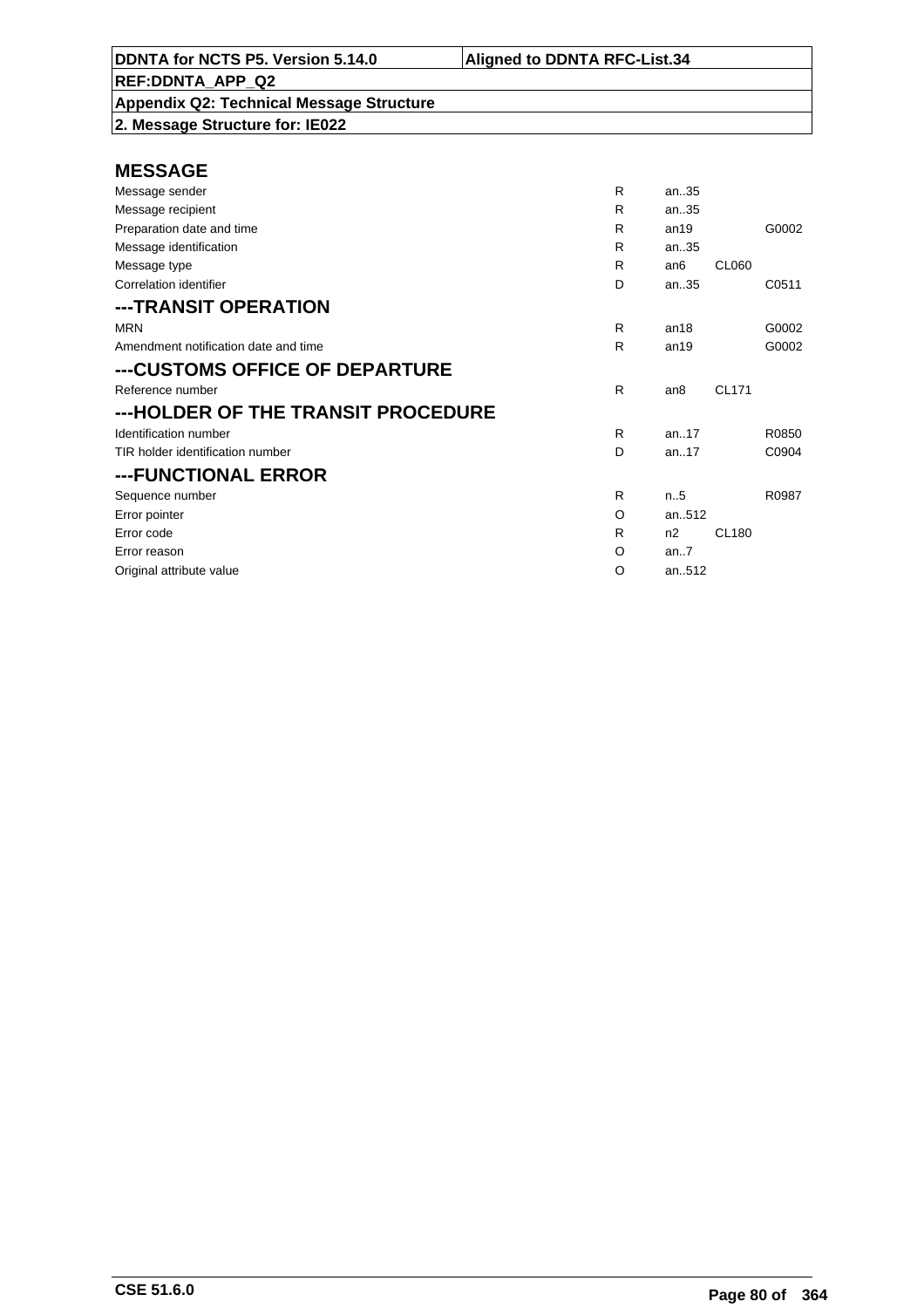|  | DDNTA for NCTS P5. Version 5.14.0 |
|--|-----------------------------------|
|  |                                   |

**Appendix Q2: Technical Message Structure**

**2. Message Structure for: IE023**

# **2. Message Structure for: IE023**

| <b>IE023</b>                               | (CC023C)                   | <b>GUARANTOR NOTIFICATION</b> |    |   | (E_GUA_NOT)       |
|--------------------------------------------|----------------------------|-------------------------------|----|---|-------------------|
|                                            |                            |                               |    |   |                   |
| MESSAGE                                    |                            |                               | 1x | R |                   |
| ---TRANSIT OPERATION                       |                            |                               | 1x | R |                   |
| ---CUSTOMS OFFICE OF DEPARTURE             |                            |                               | 1x | R |                   |
| ---CUSTOMS OFFICE OF RECOVERY AT DEPARTURE |                            |                               | 1x | R |                   |
| ---HOLDER OF THE TRANSIT PROCEDURE         |                            |                               | 1x | R |                   |
| ------ADDRESS                              |                            |                               | 1x | D | C <sub>0250</sub> |
| ---GUARANTOR                               |                            |                               | 1x | O |                   |
| ------ADDRESS                              |                            |                               | 1x | D | C <sub>0250</sub> |
|                                            | --- GUARANTOR NOTIFICATION |                               | 1x | R |                   |

**Aligned to DDNTA RFC-List.34**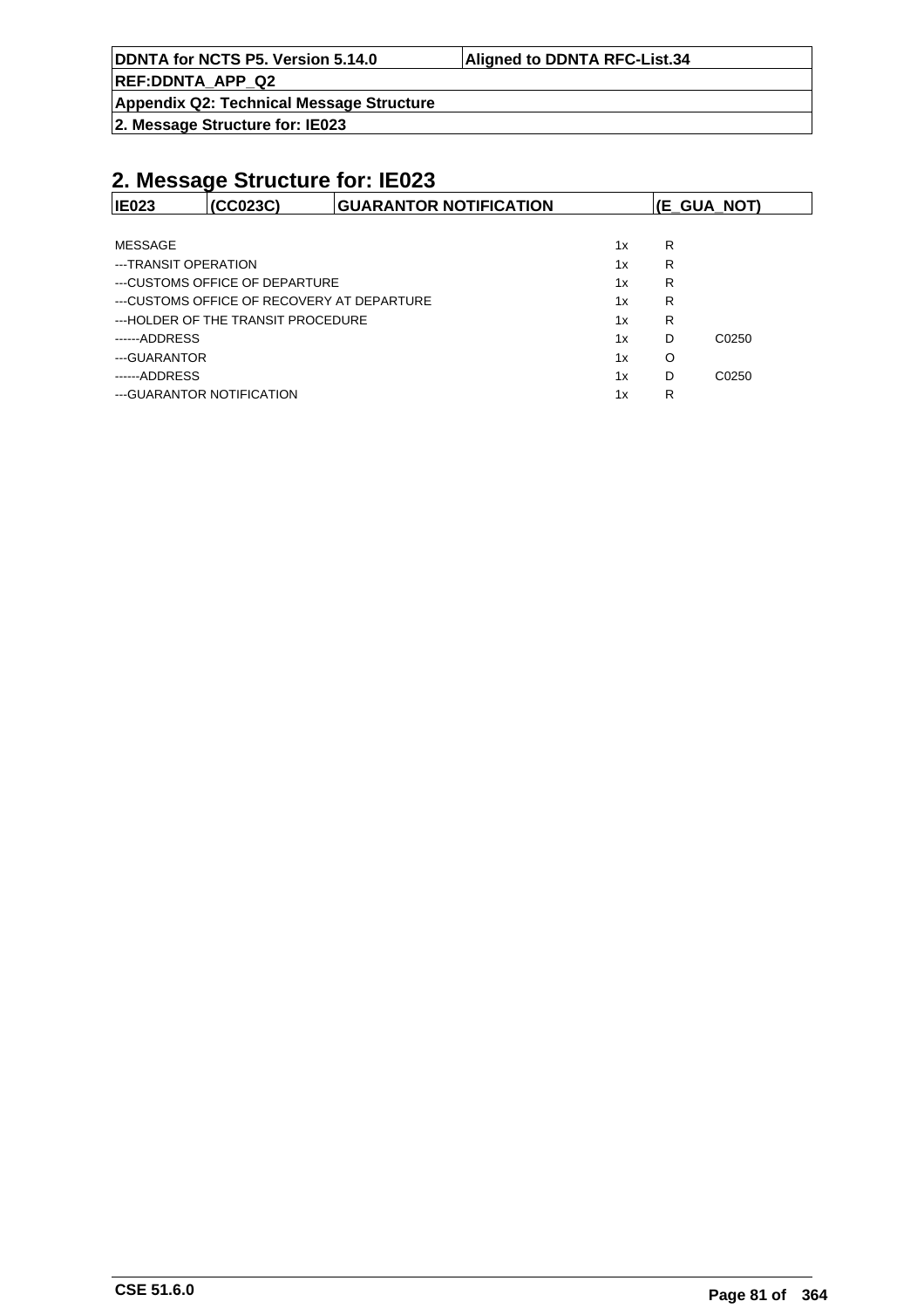## **REF:DDNTA\_APP\_Q2 Appendix Q2: Technical Message Structure**

| Message sender                             | R            | an35            |              |                |
|--------------------------------------------|--------------|-----------------|--------------|----------------|
| Message recipient                          | R            | an35            |              |                |
| Preparation date and time                  | R            | an19            |              | G0002          |
| Message identification                     | R            | an35            |              |                |
| Message type                               | $\mathsf{R}$ | an <sub>6</sub> | <b>CL060</b> |                |
| Correlation identifier                     | D            | an35            |              | C0511          |
| ---TRANSIT OPERATION                       |              |                 |              |                |
| <b>MRN</b>                                 | R            | an18            |              | G0002          |
| Declaration acceptance date                | R            | an10            |              | G0002          |
| ---CUSTOMS OFFICE OF DEPARTURE             |              |                 |              |                |
| Reference number                           | R            | an8             | CL171        |                |
| ---CUSTOMS OFFICE OF RECOVERY AT DEPARTURE |              |                 |              |                |
| Reference number                           | R            | an8             | <b>CL177</b> |                |
| ---HOLDER OF THE TRANSIT PROCEDURE         |              |                 |              |                |
| Identification number                      | O            | an.17           |              | G0120<br>R0850 |
| TIR holder identification number           | D            | an.17           |              | C0904<br>G0002 |
| Name                                       | D            | an70            |              | C0250          |
| ------ADDRESS                              |              |                 |              |                |
| Street and number                          | R            | an70            |              |                |
| Postcode                                   | D            | an.17           |              | C0505          |
| City                                       | R            | an35            |              |                |
| Country                                    | R            | a2              | <b>CL248</b> |                |
| ---GUARANTOR                               |              |                 |              |                |
| Identification number                      | R            | an.17           |              | G0002<br>R0860 |
| Name                                       | D            | an70            |              | C0250          |
| ------ADDRESS                              |              |                 |              |                |
| Street and number                          | R.           | an70            |              |                |
| Postcode                                   | D            | an17            |              | C0505          |
| City                                       | R            | an35            |              |                |
| Country                                    | R            | a <sub>2</sub>  | <b>CL070</b> |                |
| --- GUARANTOR NOTIFICATION                 |              |                 |              |                |
| Guarantor notification date                | R            | an10            |              | G0002          |
| Guarantor notification text                | O            | an512           |              |                |
|                                            |              |                 |              |                |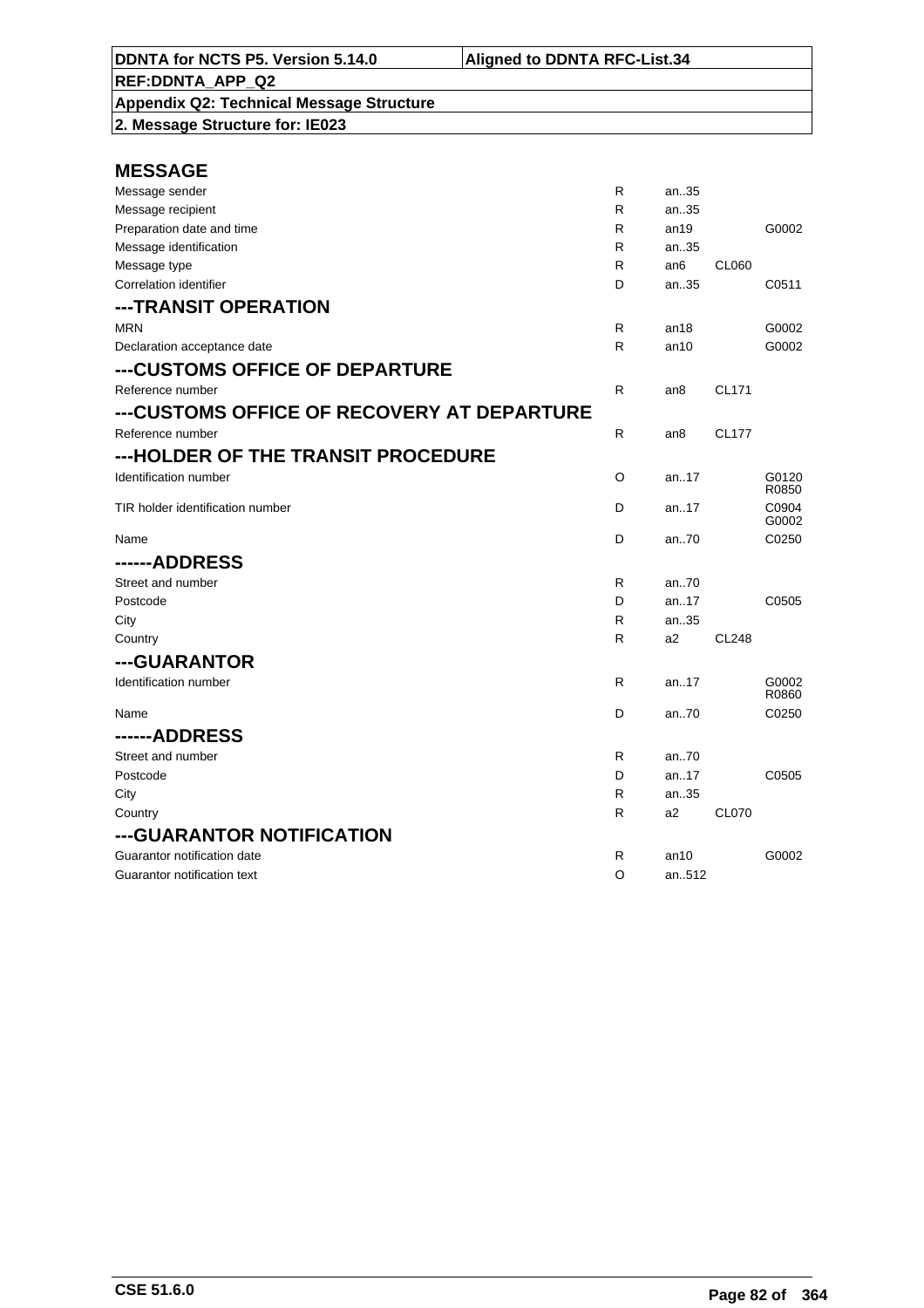|  | DDNTA for NCTS P5. Version 5.14.0 | Aligned to DDNTA RFC-List.34 |
|--|-----------------------------------|------------------------------|
|--|-----------------------------------|------------------------------|

**Appendix Q2: Technical Message Structure**

**2. Message Structure for: IE024**

| <b>IE024</b>                   | (CD024C)                                       | <b>FORWARDED ARRIVAL ADVICE</b>                  |    |   | (C FWD ARR)    |
|--------------------------------|------------------------------------------------|--------------------------------------------------|----|---|----------------|
|                                |                                                |                                                  |    |   |                |
| MESSAGE                        |                                                |                                                  | 1x | R |                |
| ---TRANSIT OPERATION           |                                                |                                                  |    | R | G0171          |
| ---CUSTOMS OFFICE OF DEPARTURE |                                                |                                                  |    | R |                |
|                                | ---CUSTOMS OFFICE OF DESTINATION (DECLARED)    |                                                  | 1x | R |                |
|                                | ---CUSTOMS OFFICE OF DESTINATION (ACTUAL)      |                                                  | 1x | R |                |
|                                | ---CUSTOMS OFFICE OF TRANSIT (DECLARED)        |                                                  | 9x | O | G0150          |
|                                | ---CUSTOMS OFFICE OF TRANSIT (ACTUAL)          |                                                  | 9x | O | G0151          |
|                                |                                                | ---CUSTOMS OFFICE OF EXIT FOR TRANSIT (DECLARED) | 9x | D | C0812<br>G0152 |
|                                | ---CUSTOMS OFFICE OF EXIT FOR TRANSIT (ACTUAL) |                                                  | 9x | D | C0812<br>G0153 |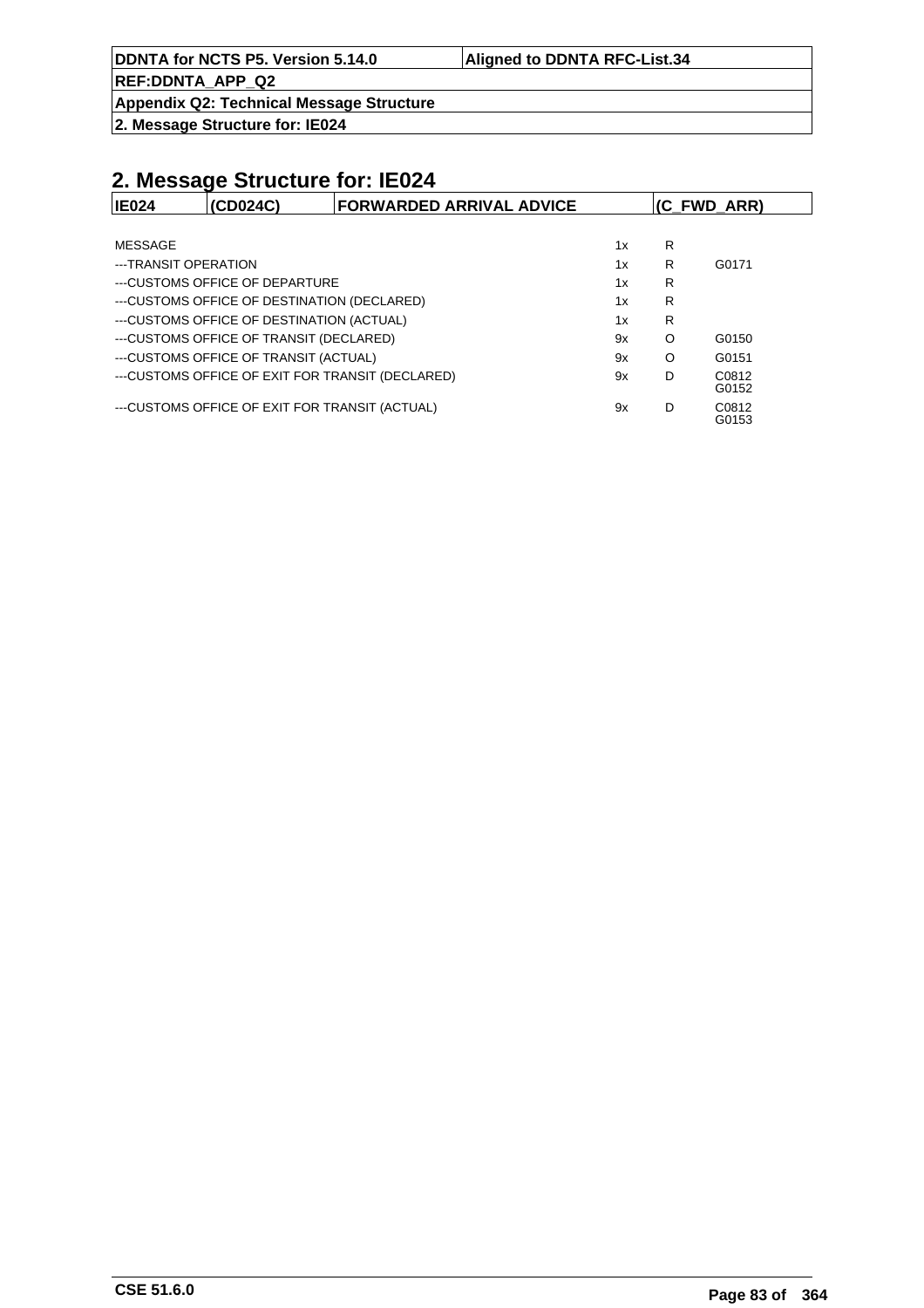|  |  | Aligned to DDNTA RFC-List.34 |
|--|--|------------------------------|
|  |  |                              |

### **REF:DDNTA\_APP\_Q2 Appendix Q2: Technical Message Structure**

**DDNTA for NCTS P5. Version 5.14.0** 

**2. Message Structure for: IE024**

| Message sender                                   | R        | an35             |              |                         |
|--------------------------------------------------|----------|------------------|--------------|-------------------------|
| Message recipient                                | R        | an35             |              |                         |
| Preparation date and time                        | R        | an19             |              | G0002                   |
| Message identification                           | R        | an35             |              | G0137<br>T1120          |
| Message type                                     | R        | an <sub>6</sub>  | <b>CL060</b> |                         |
| Correlation identifier                           | D        | an35             |              | C0511<br>G0137<br>T1120 |
| ---TRANSIT OPERATION                             |          |                  |              |                         |
| <b>MRN</b>                                       | R        | an18             |              | G0002<br>R0028          |
| Arrival date and time (actual)                   | $\Omega$ | an19             |              | B2101<br>G0002          |
| ---CUSTOMS OFFICE OF DEPARTURE                   |          |                  |              |                         |
| Reference number                                 | R        | an <sub>8</sub>  | CL171        |                         |
| ---CUSTOMS OFFICE OF DESTINATION (DECLARED)      |          |                  |              |                         |
| Reference number                                 | R        | an <sub>8</sub>  | <b>CL172</b> |                         |
| ---CUSTOMS OFFICE OF DESTINATION (ACTUAL)        |          |                  |              |                         |
| Reference number                                 | R        | an <sub>8</sub>  | <b>CL172</b> |                         |
| ---CUSTOMS OFFICE OF TRANSIT (DECLARED)          |          |                  |              |                         |
| Sequence number                                  | R        | $n_{.}5$         |              | R0987                   |
| Reference number                                 | R        | an <sub>8</sub>  | CL173        |                         |
| ---CUSTOMS OFFICE OF TRANSIT (ACTUAL)            |          |                  |              |                         |
| Sequence number                                  | R.       | $n_{.}5$         |              | R0987                   |
| Reference number                                 | R        | an8              | CL173        |                         |
| ---CUSTOMS OFFICE OF EXIT FOR TRANSIT (DECLARED) |          |                  |              |                         |
| Sequence number                                  | R        | n.5              |              | R0987                   |
| Reference number                                 | R        | an8              | <b>CL175</b> |                         |
| ---CUSTOMS OFFICE OF EXIT FOR TRANSIT (ACTUAL)   |          |                  |              |                         |
| Sequence number                                  | R        | n <sub>0.5</sub> |              | R0987                   |
| Reference number                                 | R        | an <sub>8</sub>  | <b>CL175</b> |                         |
|                                                  |          |                  |              |                         |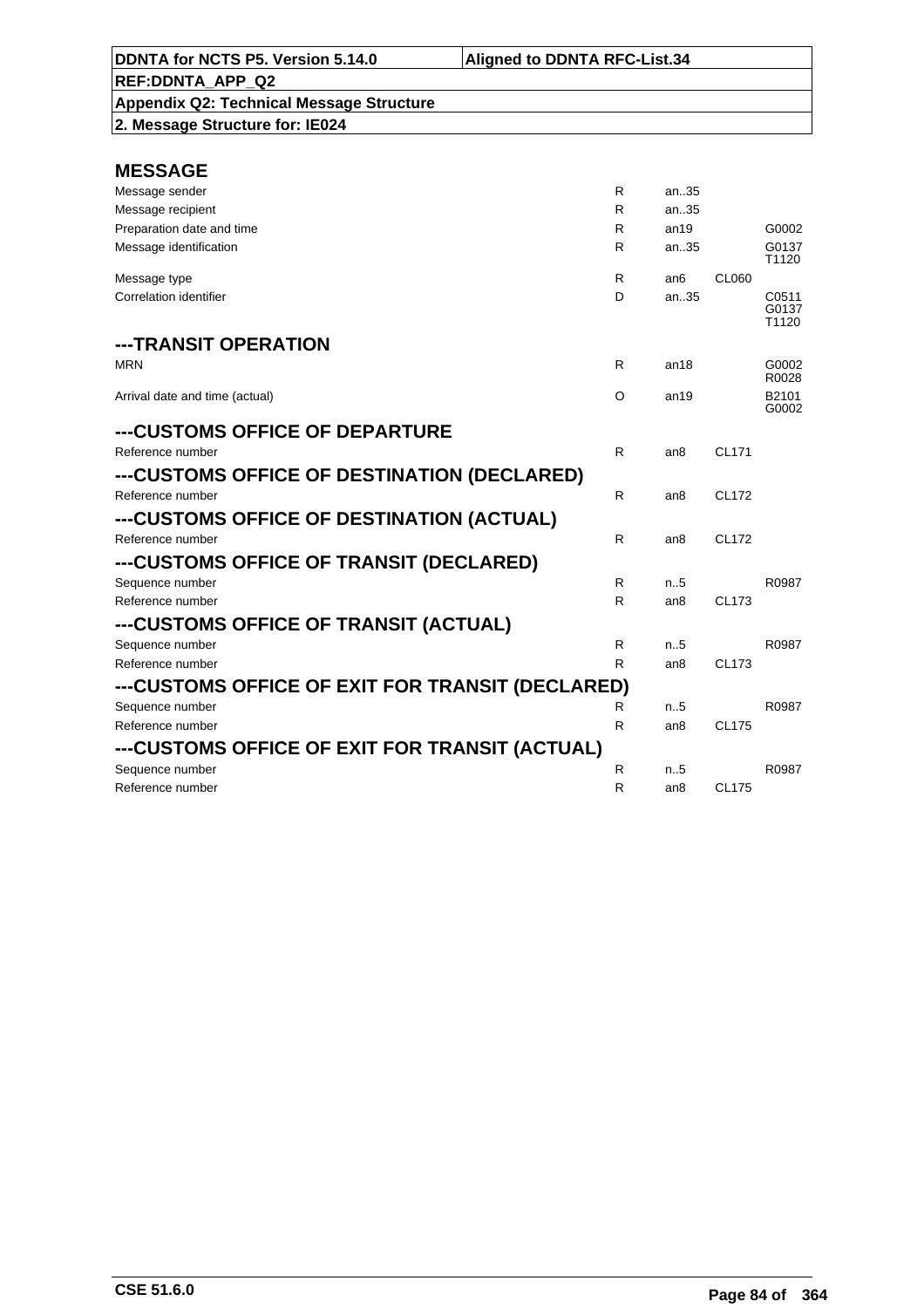|  |  | DDNTA for NCTS P5. Version 5.14.0 |  |
|--|--|-----------------------------------|--|
|  |  |                                   |  |

**Appendix Q2: Technical Message Structure**

**2. Message Structure for: IE025**

# **2. Message Structure for: IE025**

| <b>IE025</b>                  | (CC025C)                                  | <b>GOODS RELEASE NOTIFICATION</b> |       | (E_GDS_REL) |       |
|-------------------------------|-------------------------------------------|-----------------------------------|-------|-------------|-------|
|                               |                                           |                                   |       |             |       |
| <b>MESSAGE</b>                |                                           |                                   | 1x    | R           |       |
| ---TRANSIT OPERATION          |                                           |                                   | 1x    | R           |       |
|                               | ---CUSTOMS OFFICE OF DESTINATION (ACTUAL) |                                   | 1x    | R           |       |
| ---TRADER AT DESTINATION      |                                           |                                   | 1x    | R           |       |
| ---CONSIGNMENT                |                                           |                                   | 1x    | D           | C0352 |
| ------HOUSE CONSIGNMENT       |                                           |                                   | 999x  | R           |       |
| --------CONSIGNMENT ITEM      |                                           |                                   | 9999x | D           | C0353 |
| -----------COMMODITY          |                                           |                                   | 1x    | R           | G0131 |
| ---------------COMMODITY CODE |                                           |                                   | 1x    | D           | C0153 |
|                               | ---------------DANGEROUS GOODS            |                                   | 99x   | O           | G0300 |
| ---------------GOODS MEASURE  |                                           |                                   | 1x    | R           |       |
| ------------PACKAGING         |                                           |                                   | 99x   | R           | G0131 |

**Aligned to DDNTA RFC-List.34**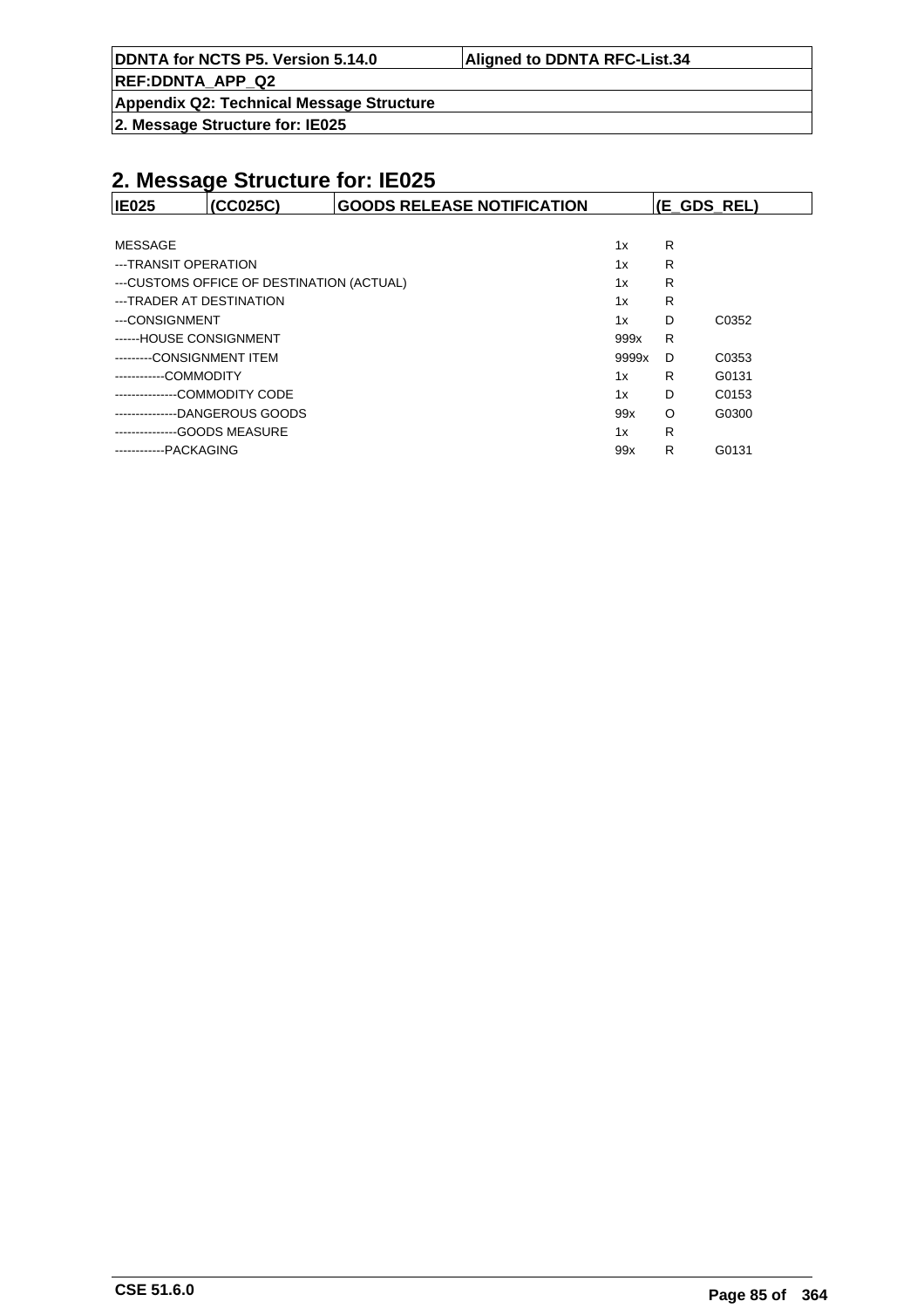|  | DDNTA for NCTS P5. Version 5.14.0 | Aligned to DDNTA RFC-List.34 |
|--|-----------------------------------|------------------------------|
|--|-----------------------------------|------------------------------|

### **REF:DDNTA\_APP\_Q2 Appendix Q2: Technical Message Structure**

| <b>MESSAGE</b>                            |   |                 |       |                |
|-------------------------------------------|---|-----------------|-------|----------------|
| Message sender                            | R | an35            |       |                |
| Message recipient                         | R | an35            |       |                |
| Preparation date and time                 | R | an19            |       | G0002          |
| Message identification                    | R | an35            |       |                |
| Message type                              | R | an6             | CL060 |                |
| Correlation identifier                    | D | an35            |       | C0511          |
| ---TRANSIT OPERATION                      |   |                 |       |                |
| <b>MRN</b>                                | R | an18            |       | G0002          |
| Release date                              | R | an10            |       | G0002          |
| Release indicator                         | R | n1              | CL164 |                |
| ---CUSTOMS OFFICE OF DESTINATION (ACTUAL) |   |                 |       |                |
| Reference number                          | R | an8             | CL172 |                |
| ---TRADER AT DESTINATION                  |   |                 |       |                |
| Identification number                     | R | an. $.17$       |       | R0850          |
| ---CONSIGNMENT                            |   |                 |       |                |
| ------HOUSE CONSIGNMENT                   |   |                 |       |                |
| Sequence number                           | R | n.5             |       | R0054          |
| Release type                              | R | n1              | CL163 |                |
| ---------CONSIGNMENT ITEM                 |   |                 |       |                |
| Goods item number                         | R | $n_{.}5$        |       | R0055          |
| Declaration goods item number             | R | n.5             |       | R0055          |
| Release type                              | R | n1              | CL163 |                |
| ------------COMMODITY                     |   |                 |       |                |
| Description of goods                      | R | an512           |       |                |
| CUS code                                  | O | an9             | CL016 |                |
|                                           |   |                 |       |                |
| Harmonized System sub-heading code        | R | an6             | CL152 |                |
| Combined nomenclature code                | O | an <sub>2</sub> |       | R0060          |
|                                           |   |                 |       |                |
| Sequence number                           | R | n5              |       | R0054          |
| <b>UN Number</b>                          | R | an4             | CL101 |                |
|                                           |   |                 |       |                |
| Gross mass                                | R | n.16,6          |       | R0021<br>R0221 |
| Net mass                                  | D | n.16,6          |       | C0844<br>R0223 |
| ----------PACKAGING                       |   |                 |       |                |
| Sequence number                           | R | n.5             |       | R0054          |
| Type of packages                          | R | an2             | CL017 |                |
| Number of packages                        | D | n.8             |       | C0060          |
|                                           |   |                 |       | R0021<br>R0364 |
| Shipping marks                            | D | an512           |       | C0060<br>G0024 |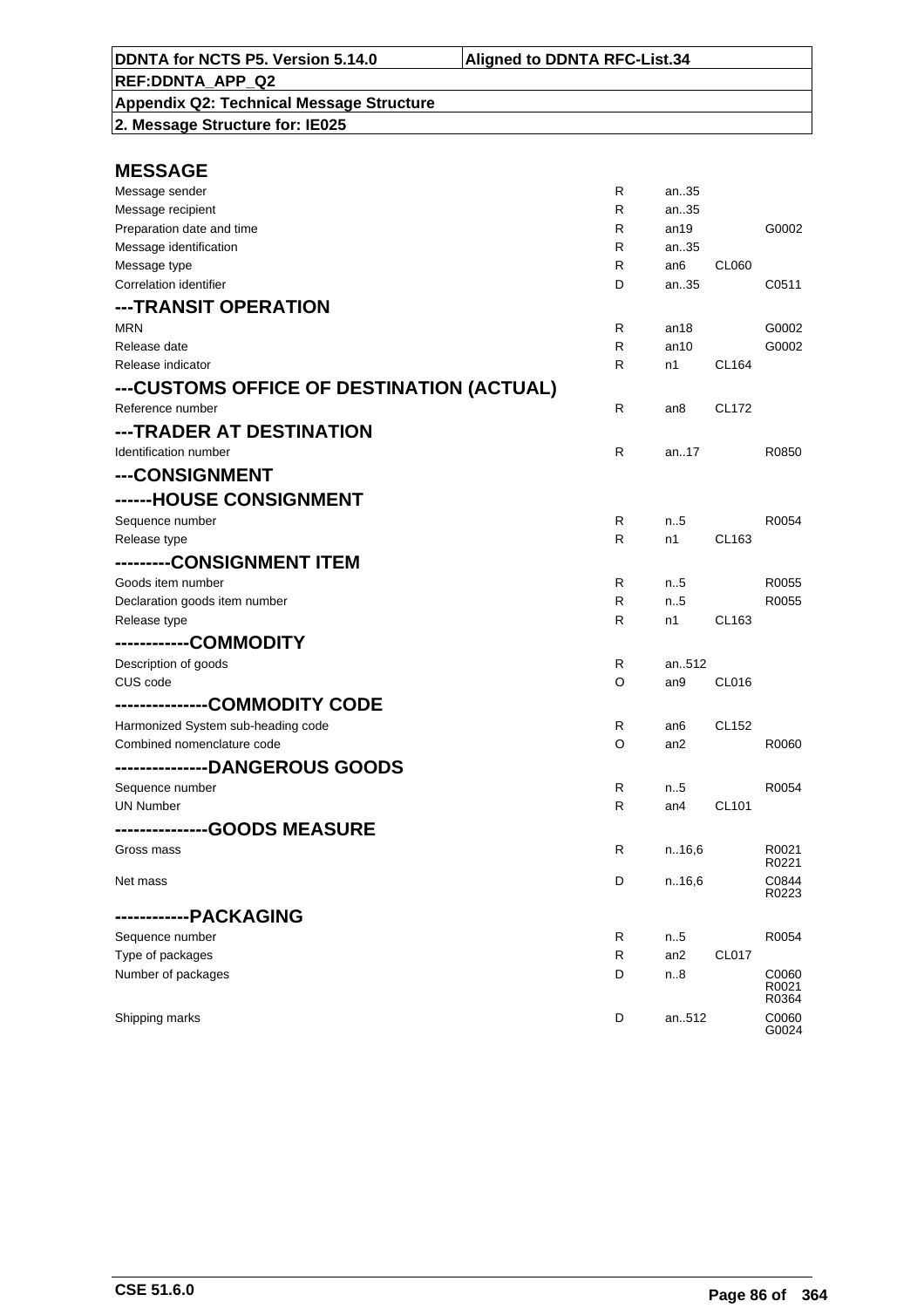|  |  | DDNTA for NCTS P5. Version 5.14.0 |  |
|--|--|-----------------------------------|--|
|  |  |                                   |  |

#### **Aligned to DDNTA RFC-List.34**

**REF:DDNTA\_APP\_Q2**

**Appendix Q2: Technical Message Structure**

**2. Message Structure for: IE026**

| <b>IE026</b>                       | (CCO26C) | <b>GUARANTEE ACCESS CODES</b> |    | (E_ACC_COD) |
|------------------------------------|----------|-------------------------------|----|-------------|
|                                    |          |                               |    |             |
| MESSAGE                            |          |                               | 1x | R           |
| ---HOLDER OF THE TRANSIT PROCEDURE |          |                               |    | R           |
| ---CUSTOMS OFFICE OF GUARANTEE     |          |                               |    | R           |
| --- GUARANTEE REFERENCE            |          |                               | 1x | R           |
| ------ACCESS CODE                  |          |                               | 1x | R           |
|                                    |          |                               |    |             |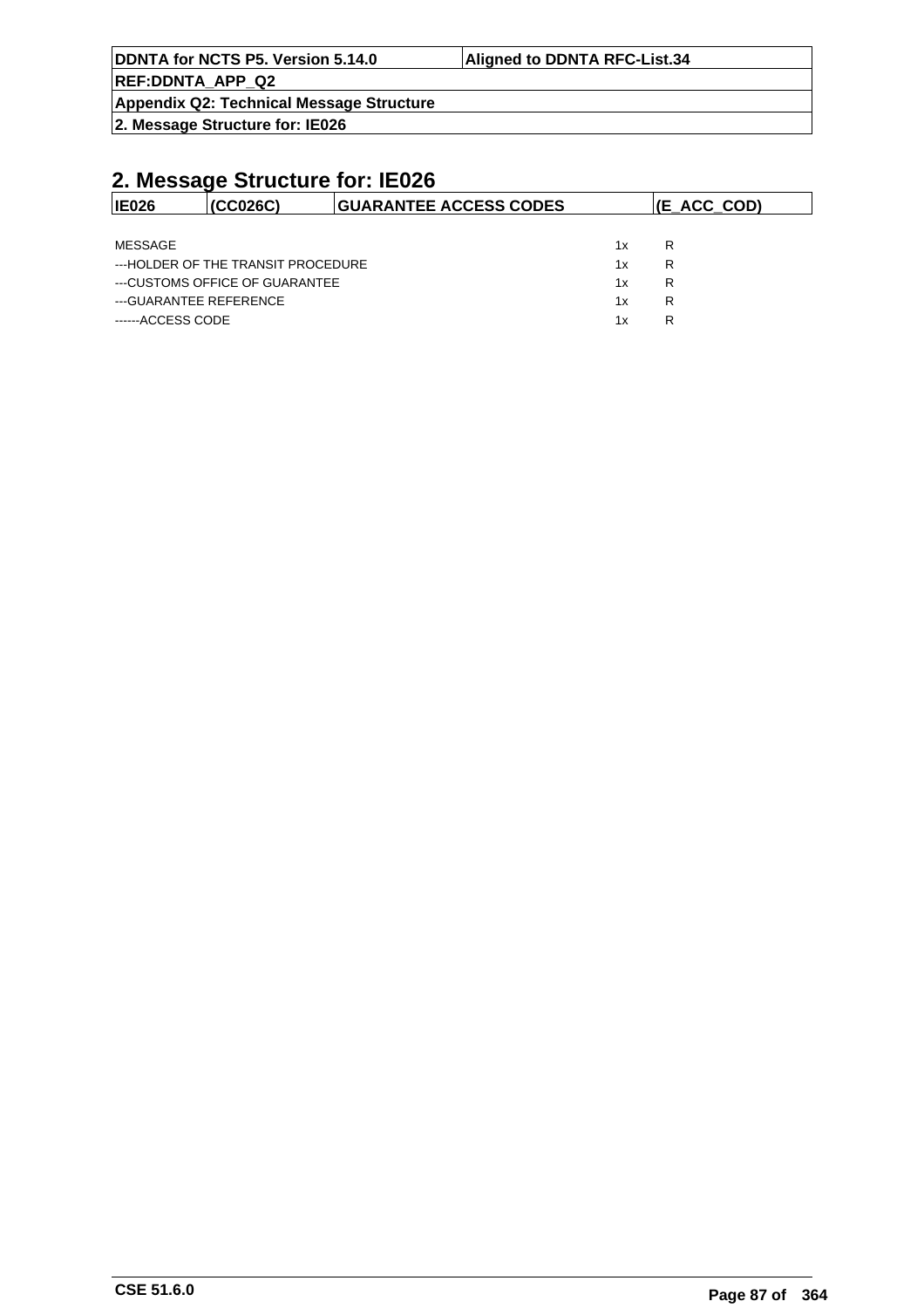#### **Appendix Q2: Technical Message Structure 2. Message Structure for: IE026**

| Message sender                     | R       | an35            |              |                |
|------------------------------------|---------|-----------------|--------------|----------------|
| Message recipient                  | R       | an35            |              |                |
| Preparation date and time          | R       | an19            |              | G0002          |
| Message identification             | R       | an35            |              |                |
| Message type                       | R       | an6             | <b>CL060</b> |                |
| Correlation identifier             | D       | an35            |              | C0511          |
| ---HOLDER OF THE TRANSIT PROCEDURE |         |                 |              |                |
| Identification number              | R       | an.17           |              | R0850          |
| ---CUSTOMS OFFICE OF GUARANTEE     |         |                 |              |                |
| Reference number                   | R       | an <sub>8</sub> | <b>CL174</b> |                |
| ---GUARANTEE REFERENCE             |         |                 |              |                |
| <b>GRN</b>                         | R       | an.24           |              | G0002<br>R0028 |
| Master access code                 | R       | an. $4$         |              |                |
| ------ACCESS CODE                  |         |                 |              |                |
| Access code current                | $\circ$ | an. $4$         |              |                |
| Access code new                    | O       | an $4$          |              |                |
|                                    |         |                 |              |                |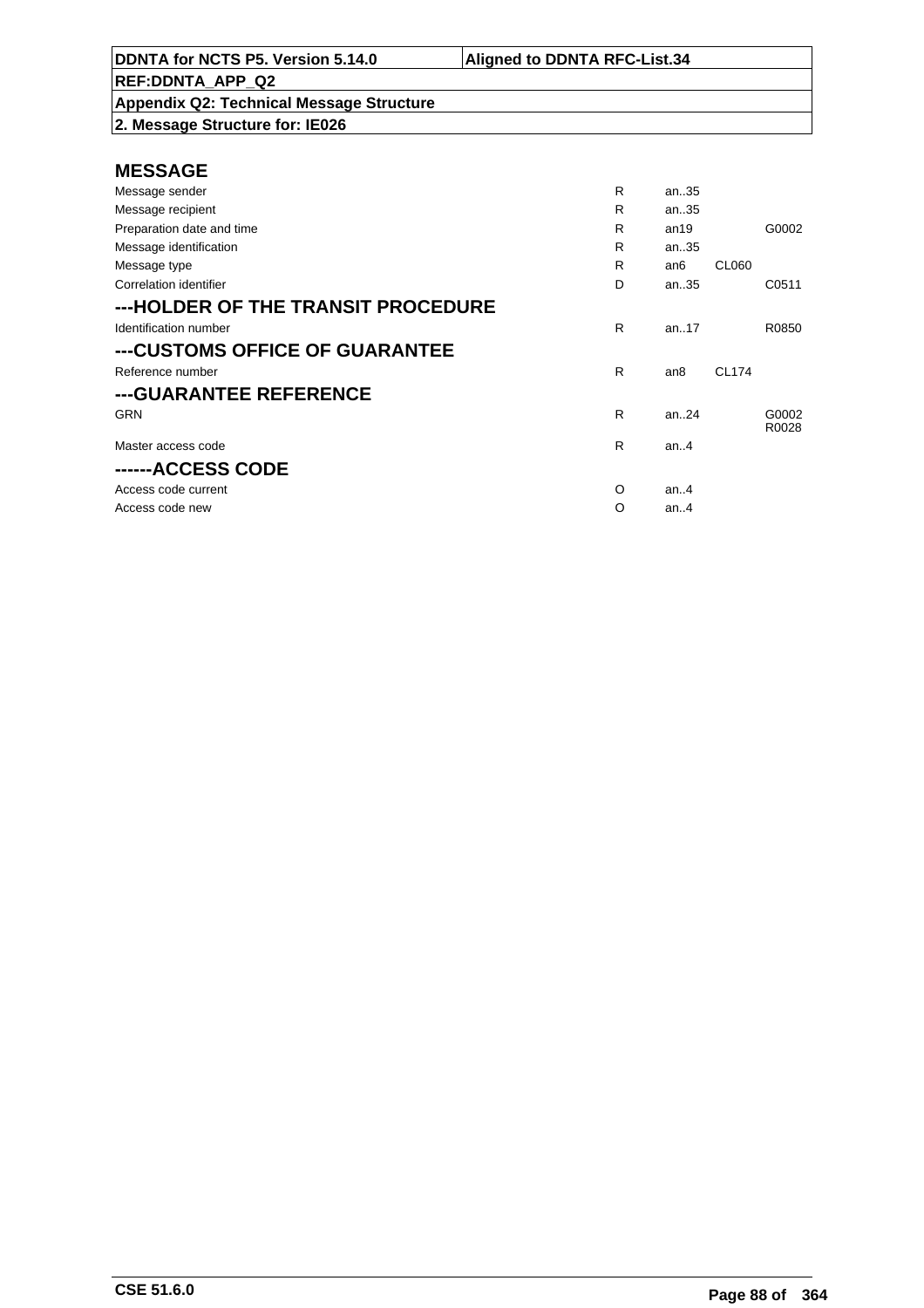| DDNTA for NCTS P5. Version 5.14.0        | Aligned to DDNTA RFC-List.34 |
|------------------------------------------|------------------------------|
| <b>REF:DDNTA APP Q2</b>                  |                              |
| Appendix Q2: Technical Message Structure |                              |
| 2. Message Structure for: IE027          |                              |

**2. Message Structure for: IE027**

| <b>IE027</b>         | (CD027C)                     | <b>IMOVEMENT QUERY</b> |    | $ $ (C_MVT_QUE) |
|----------------------|------------------------------|------------------------|----|-----------------|
|                      |                              |                        |    |                 |
| MESSAGE              |                              |                        | 1x | R               |
| ---TRANSIT OPERATION |                              |                        | 1x |                 |
|                      | ---CUSTOMS OFFICE OF REQUEST |                        | 1x |                 |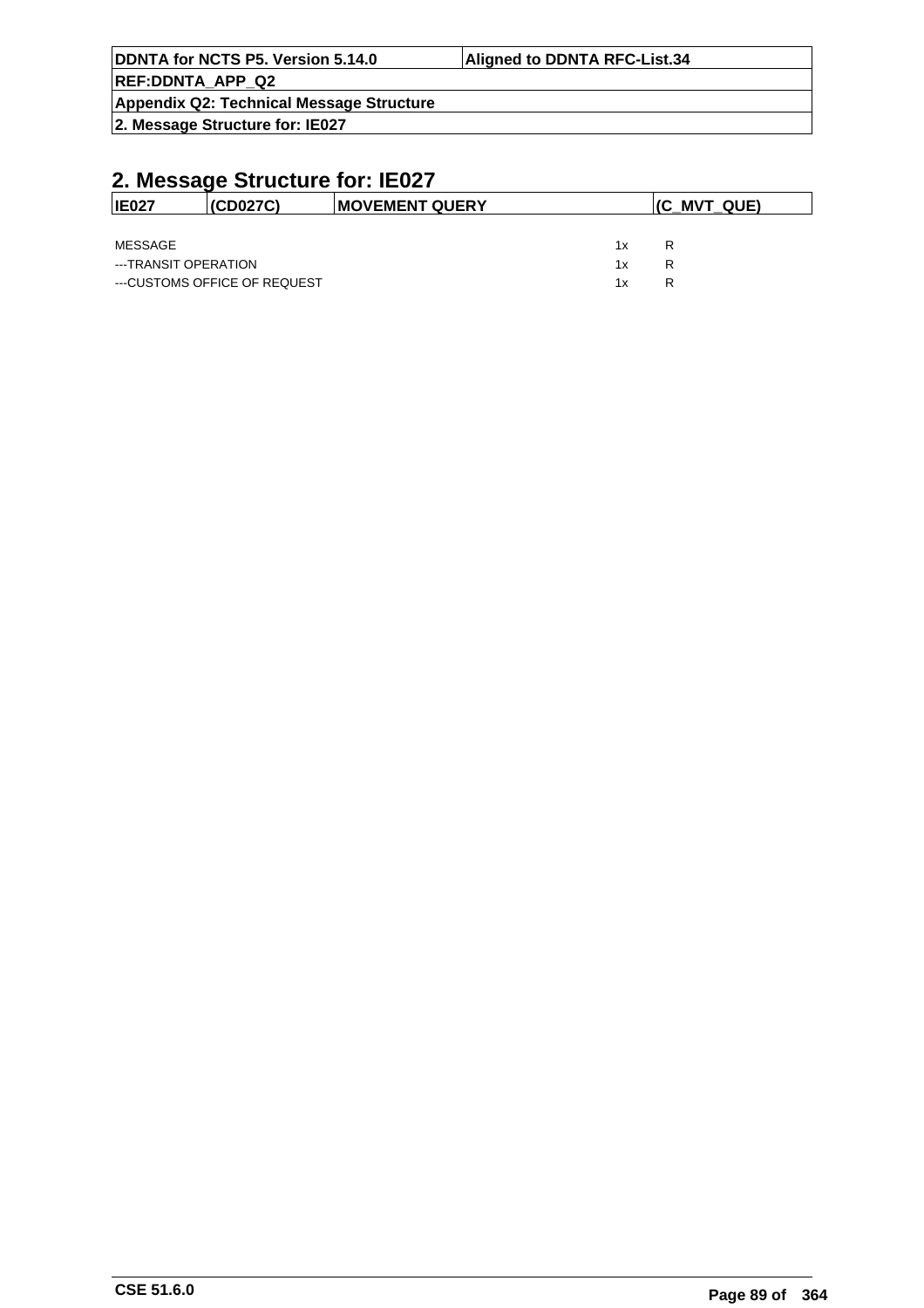| DDNTA for NCTS P5. Version 5.14.0               | <b>Aligned to DDNTA RFC-List.34</b> |       |              |                         |
|-------------------------------------------------|-------------------------------------|-------|--------------|-------------------------|
| REF:DDNTA_APP_Q2                                |                                     |       |              |                         |
| <b>Appendix Q2: Technical Message Structure</b> |                                     |       |              |                         |
| 2. Message Structure for: IE027                 |                                     |       |              |                         |
| <b>MESSAGE</b>                                  |                                     |       |              |                         |
| Message sender                                  | R                                   | an.35 |              |                         |
| Message recipient                               | R                                   | an.35 |              |                         |
| Preparation date and time                       | R                                   | an19  |              | G0002                   |
| Message identification                          | R                                   | an.35 |              | G0137<br>T1120          |
| Message type                                    | R                                   | an6   | <b>CL060</b> |                         |
| Correlation identifier                          | D                                   | an.35 |              | C0511<br>G0137<br>T1120 |
| ---TRANSIT OPERATION                            |                                     |       |              |                         |
| <b>MRN</b>                                      | R                                   | an18  |              | G0002<br>R0028          |
| ---CUSTOMS OFFICE OF REQUEST                    |                                     |       |              |                         |

Reference number **R** an8 CL141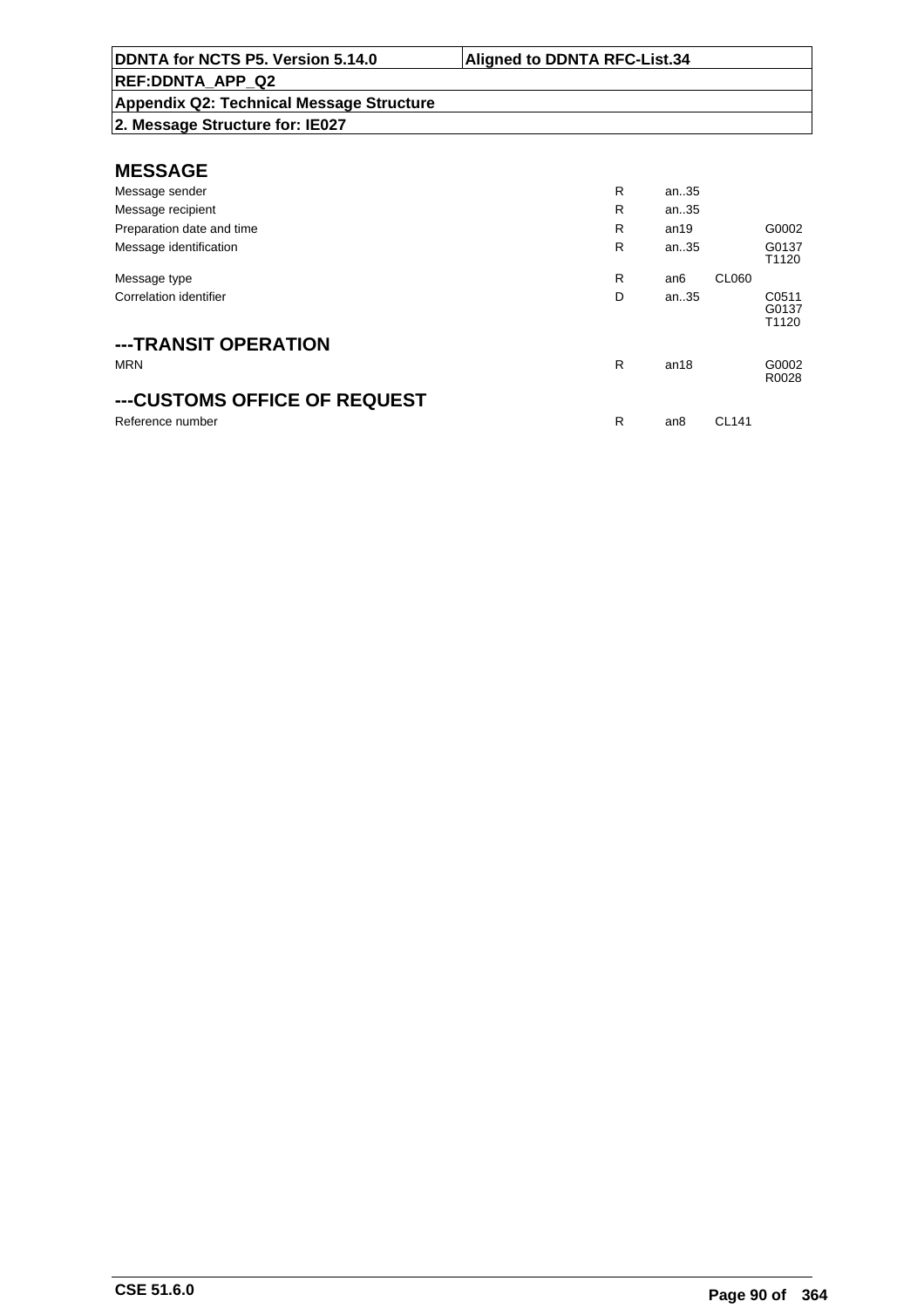|  |  | DDNTA for NCTS P5. Version 5.14.0 |  |
|--|--|-----------------------------------|--|
|  |  |                                   |  |

### **Aligned to DDNTA RFC-List.34**

**REF:DDNTA\_APP\_Q2**

**Appendix Q2: Technical Message Structure**

**2. Message Structure for: IE028**

| <b>IE028</b>                       | (CCO28C) | <b>IMRN ALLOCATED</b> |    |   | (E MRN ALL) |
|------------------------------------|----------|-----------------------|----|---|-------------|
|                                    |          |                       |    |   |             |
| MESSAGE                            |          |                       | 1x | R |             |
| ---TRANSIT OPERATION               |          |                       | 1x | R |             |
| ---CUSTOMS OFFICE OF DEPARTURE     |          |                       | 1x | R |             |
| ---HOLDER OF THE TRANSIT PROCEDURE |          |                       | 1x | R |             |
| ------ADDRESS                      |          |                       | 1x | D | C0250       |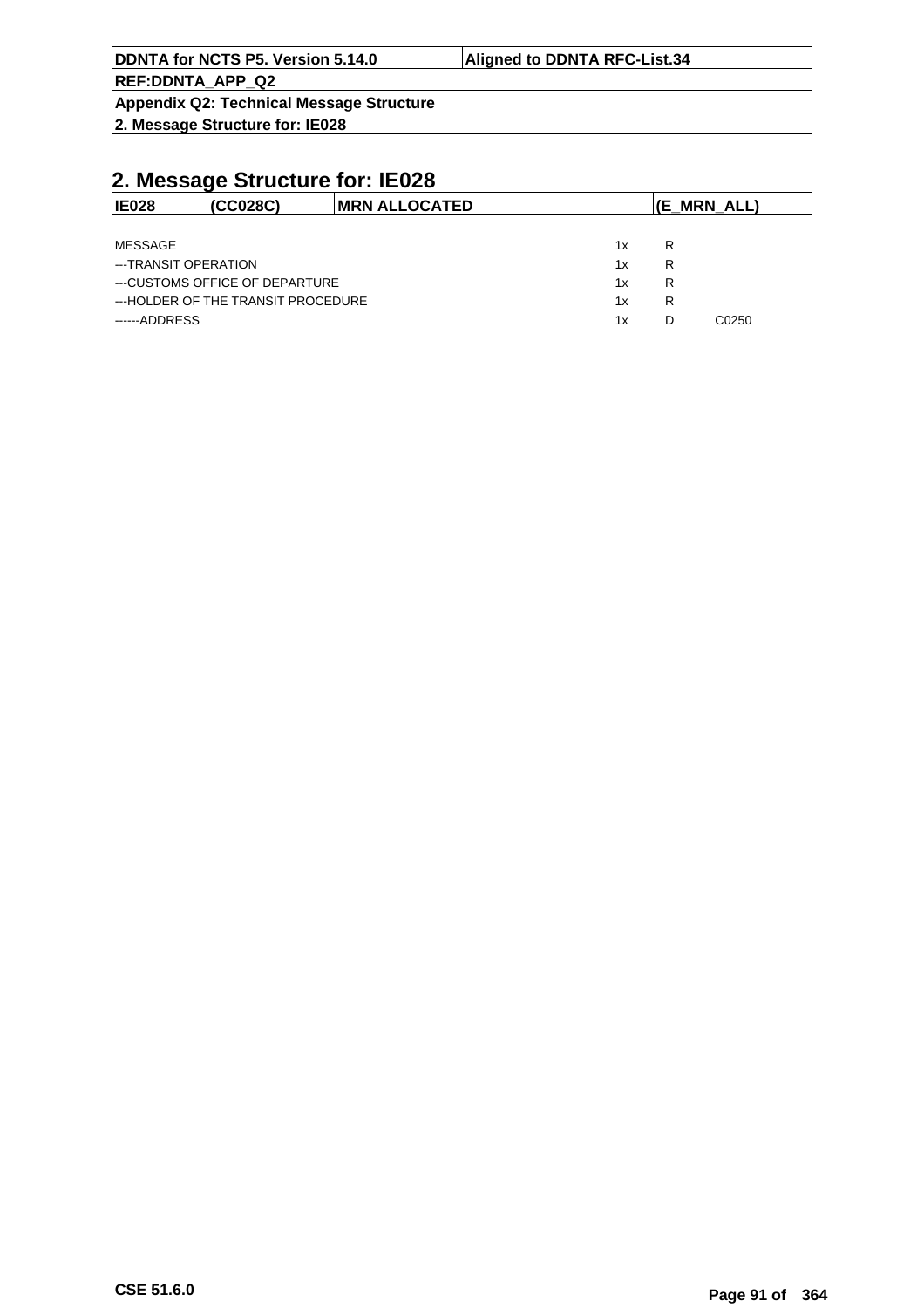#### **REF:DDNTA\_APP\_Q2 Appendix Q2: Technical Message Structure 2. Message Structure for: IE028**

| Message sender                     | R            | an35            |              |                         |
|------------------------------------|--------------|-----------------|--------------|-------------------------|
| Message recipient                  | R            | an35            |              |                         |
| Preparation date and time          | R            | an19            |              | G0002                   |
| Message identification             | R            | an35            |              |                         |
| Message type                       | R            | an <sub>6</sub> | <b>CL060</b> |                         |
| Correlation identifier             | D            | an35            |              | C0511                   |
| ---TRANSIT OPERATION               |              |                 |              |                         |
| LRN                                | R            | an.22           |              |                         |
| <b>MRN</b>                         | R            | an18            |              | G0002<br>R0028<br>R0410 |
| Declaration acceptance date        | $\mathsf{R}$ | an10            |              | G0002                   |
| ---CUSTOMS OFFICE OF DEPARTURE     |              |                 |              |                         |
| Reference number                   | $\mathsf{R}$ | an8             | CL171        |                         |
| ---HOLDER OF THE TRANSIT PROCEDURE |              |                 |              |                         |
| Identification number              | O            | an.17           |              | G0120<br>R0850          |
| TIR holder identification number   | D            | an.17           |              | C0904<br>G0002          |
| Name                               | D            | an70            |              | C0250                   |
| ------ADDRESS                      |              |                 |              |                         |
| Street and number                  | R            | an.70           |              |                         |
| Postcode                           | D            | an.17           |              | C0505                   |
| City                               | R            | an35            |              |                         |
| Country                            | R            | a2              | <b>CL248</b> |                         |
|                                    |              |                 |              |                         |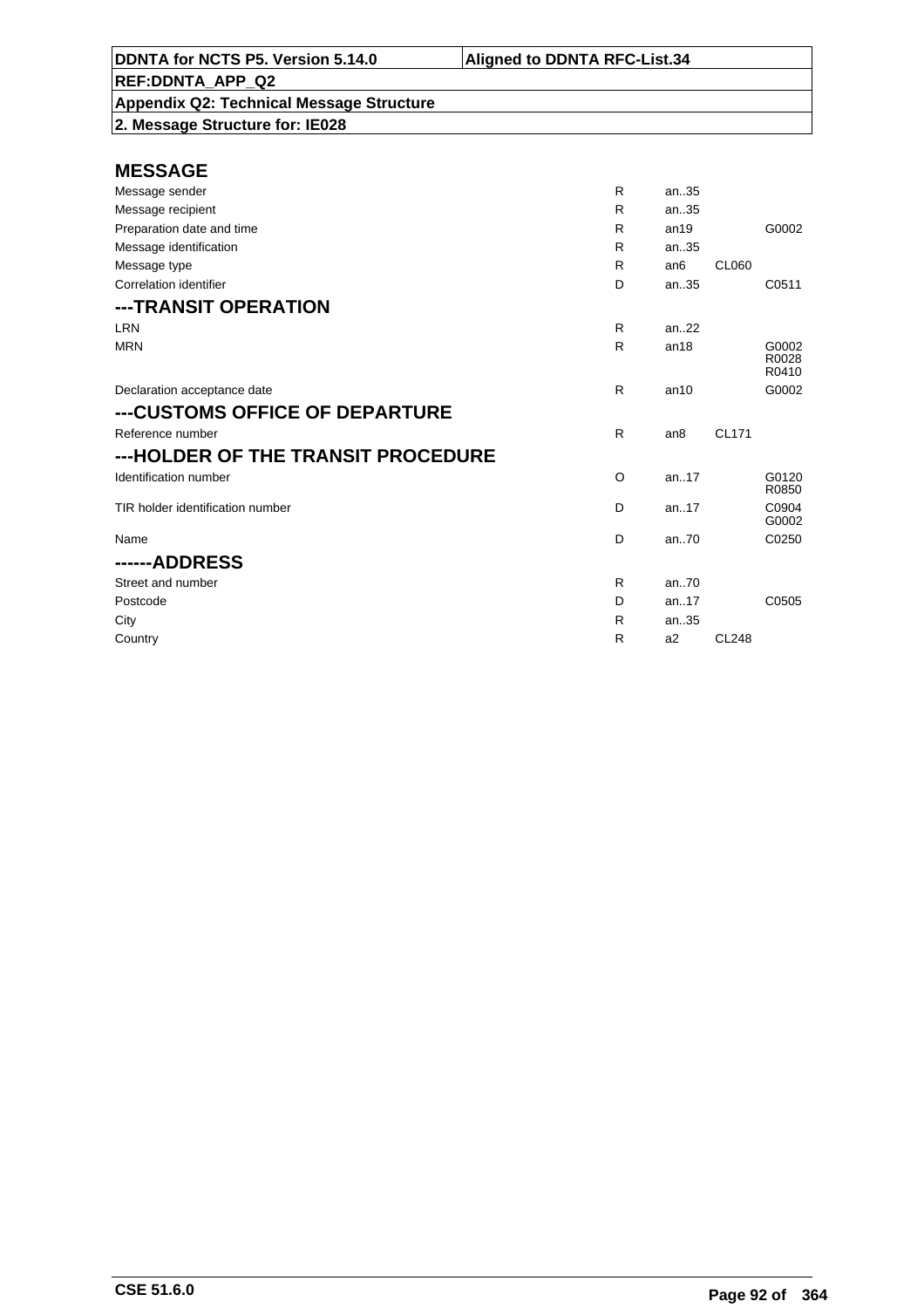# **REF:DDNTA\_APP\_Q2**

**Appendix Q2: Technical Message Structure**

**2. Message Structure for: IE029**

| <b>IE029</b>                                 | (CC029C)                                         | <b>RELEASE FOR TRANSIT</b> |            | (E_REL_TRA) |                |
|----------------------------------------------|--------------------------------------------------|----------------------------|------------|-------------|----------------|
|                                              |                                                  |                            |            |             |                |
| <b>MESSAGE</b>                               |                                                  |                            | 1x         | R           |                |
| ---TRANSIT OPERATION                         |                                                  |                            | 1x         | R           |                |
| --- AUTHORISATION                            |                                                  |                            | 9x         | D           | C0101          |
|                                              |                                                  |                            |            |             | G0102          |
|                                              | ---CUSTOMS OFFICE OF DEPARTURE                   |                            | 1x         | R           |                |
|                                              | ---CUSTOMS OFFICE OF DESTINATION (DECLARED)      |                            | 1x         | R           |                |
|                                              | ---CUSTOMS OFFICE OF TRANSIT (DECLARED)          |                            | 9x         | D           | C0030<br>G0030 |
|                                              | ---CUSTOMS OFFICE OF EXIT FOR TRANSIT (DECLARED) |                            | 9x         | D           | C0587          |
|                                              | ---HOLDER OF THE TRANSIT PROCEDURE               |                            | 1x         | R           |                |
| ------ADDRESS                                |                                                  |                            | 1x         | D           | C0250          |
| ------CONTACT PERSON                         |                                                  |                            | 1x         | O           | G0105          |
| ---REPRESENTATIVE                            |                                                  |                            | 1x         | O           | G0860          |
| ------CONTACT PERSON                         |                                                  |                            | 1x         | O           | G0105          |
| ---CONTROL RESULT                            |                                                  |                            | 1x         | D           | C0450          |
|                                              |                                                  |                            |            |             | G0160          |
| ---GUARANTEE                                 |                                                  |                            | 9x         | R           |                |
| ------GUARANTEE REFERENCE                    |                                                  |                            | 99x        | D           | C0085          |
| ---CONSIGNMENT                               |                                                  |                            | 1x         | R           |                |
| ------CARRIER                                |                                                  |                            | 1x         | O           | G0090          |
| ---------CONTACT PERSON                      |                                                  |                            | 1x         | O           | G0105          |
| ------CONSIGNOR                              |                                                  |                            | 1x         | O           |                |
| ---------ADDRESS                             |                                                  |                            | 1x         | D           | C0250          |
| ---------CONTACT PERSON                      |                                                  |                            | 1x         | O           | G0105          |
| ------CONSIGNEE                              |                                                  |                            | 1x         | D           | C0001<br>G0001 |
| ---------ADDRESS                             |                                                  |                            | 1x         | D           | C0250          |
|                                              | ------ ADDITIONAL SUPPLY CHAIN ACTOR             |                            | 99x        | O           | G0825          |
| ------TRANSPORT EQUIPMENT                    |                                                  |                            | 9999x      | D           | C0872          |
|                                              |                                                  |                            |            |             | G0103          |
| ---------SEAL                                |                                                  |                            | 99x        | D           | C0569          |
| ---------GOODS REFERENCE                     |                                                  |                            | 9999x      | D           | C0670<br>G0670 |
| ------LOCATION OF GOODS                      |                                                  |                            | 1x         | D           | C0489          |
| --------CUSTOMS OFFICE                       |                                                  |                            | 1x         | D           | C0394          |
| --------GNSS                                 |                                                  |                            | 1x         | D           | C0394          |
| --------ECONOMIC OPERATOR                    |                                                  |                            | 1x         | D           | C0394          |
| ---------ADDRESS                             |                                                  |                            | 1x         | D           | C0394          |
| ---------POSTCODE ADDRESS                    |                                                  |                            | 1x         | D           | C0394          |
| --------CONTACT PERSON                       |                                                  |                            | 1x         | D           | C0394          |
|                                              |                                                  |                            |            |             | G0105          |
|                                              | ------DEPARTURE TRANSPORT MEANS                  |                            | 999x       | D           | C0339<br>G0119 |
|                                              |                                                  |                            |            |             | R0855          |
|                                              | ------COUNTRY OF ROUTING OF CONSIGNMENT          |                            | 99x        | D           | C0586          |
|                                              |                                                  |                            |            |             | G0061          |
|                                              | ------ ACTIVE BORDER TRANSPORT MEANS             |                            | 9x         | D           | C0908          |
| ------PLACE OF LOADING                       |                                                  |                            | 1x         | R           |                |
| ------PLACE OF UNLOADING                     |                                                  |                            | 1x         | D           | C0191          |
| ------PREVIOUS DOCUMENT                      |                                                  |                            | 9999x      | O           | G0825          |
| ------SUPPORTING DOCUMENT                    |                                                  |                            | 99x        | O           | G0825          |
| ------TRANSPORT DOCUMENT                     |                                                  |                            | 99x        | O           | G0825          |
| ------ADDITIONAL REFERENCE                   |                                                  |                            | 99x        | O           | G0825          |
|                                              | ------ADDITIONAL INFORMATION                     |                            | 99x<br>1x  | O<br>D      | G0825<br>C0186 |
| ------TRANSPORT CHARGES                      |                                                  |                            |            |             |                |
| ------HOUSE CONSIGNMENT<br>--------CONSIGNOR |                                                  |                            | 999x<br>1x | R<br>D      | C0349          |
| ------------ADDRESS                          |                                                  |                            | 1x         | D           | C0250          |
|                                              |                                                  |                            |            |             |                |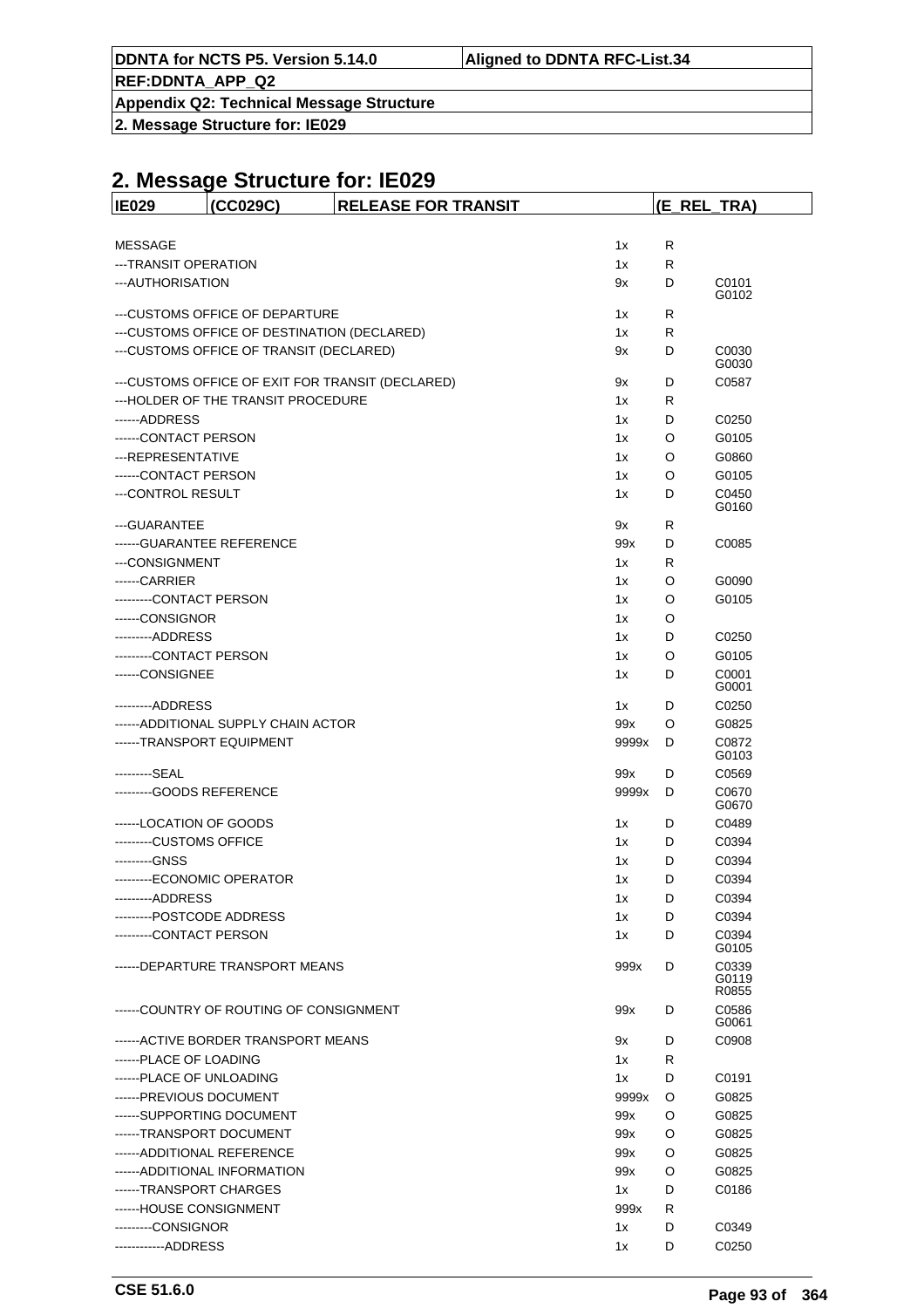#### **REF:DDNTA\_APP\_Q2 Appendix Q2: Technical Message Structure 2. Message Structure for: IE029**

| ------------CONTACT PERSON                | 1x    | $\circ$ | G0105                   |
|-------------------------------------------|-------|---------|-------------------------|
| ---------CONSIGNEE                        | 1x    | D       | C0001<br>G0001          |
| ------------ADDRESS                       | 1x    | D       | C0250                   |
| ---------ADDITIONAL SUPPLY CHAIN ACTOR    | 99x   | O       | G0825                   |
| --------DEPARTURE TRANSPORT MEANS         | 999x  | D       | C0339<br>G0119<br>R0855 |
| ---------PREVIOUS DOCUMENT                | 99x   | O       | G0026                   |
| --------SUPPORTING DOCUMENT               | 99x   | O       | G0825                   |
| ---------TRANSPORT DOCUMENT               | 99x   | O       | G0825                   |
| ---------ADDITIONAL REFERENCE             | 99x   | O       | G0825                   |
| ---------ADDITIONAL INFORMATION           | 99x   | O       | G0825                   |
| ---------TRANSPORT CHARGES                | 1x    | D       | C0186<br>C0337          |
| --------CONSIGNMENT ITEM                  | 9999x | R       |                         |
| ------------ADDITIONAL SUPPLY CHAIN ACTOR | 99x   | O       | G0825                   |
| -----------COMMODITY                      | 1x    | R       |                         |
| --------------COMMODITY CODE              | 1x    | D       | C0153                   |
| ---------------DANGEROUS GOODS            | 99x   | O       | G0300                   |
| ---------------GOODS MEASURE              | 1x    | R       |                         |
| ------------PACKAGING                     | 99x   | R       |                         |
| ------------PREVIOUS DOCUMENT             | 99x   | O       | G0825                   |
| ------------SUPPORTING DOCUMENT           | 99x   | O       | G0825                   |
| ------------ADDITIONAL REFERENCE          | 99x   | $\circ$ | G0825                   |
| ------------ADDITIONAL INFORMATION        | 99x   | O       | G0825                   |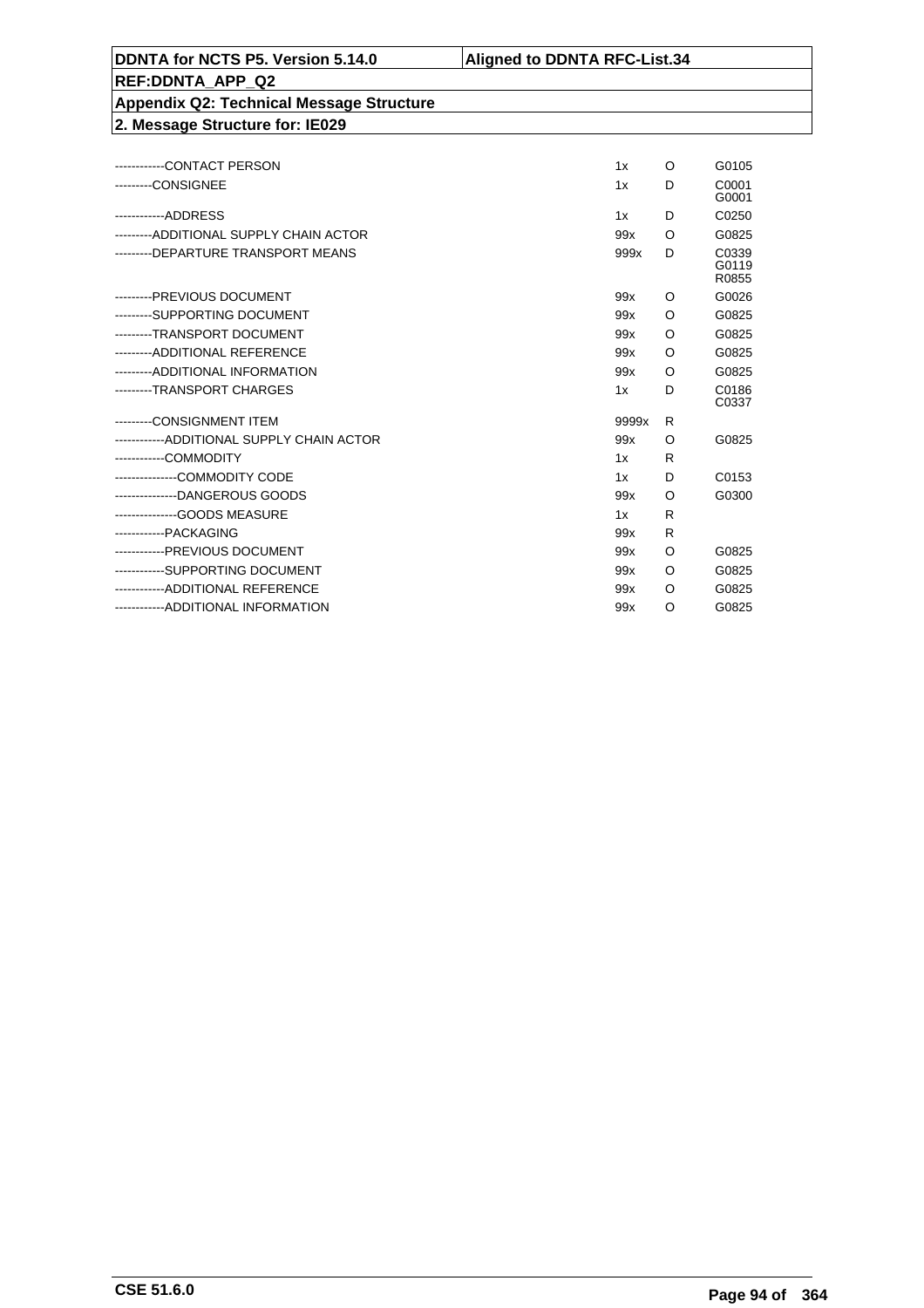| <b>Appendix Q2: Technical Message Structure</b>                 |              |                 |                   |                |
|-----------------------------------------------------------------|--------------|-----------------|-------------------|----------------|
| 2. Message Structure for: IE029                                 |              |                 |                   |                |
|                                                                 |              |                 |                   |                |
| <b>MESSAGE</b>                                                  |              |                 |                   |                |
| Message sender                                                  | R            | an35            |                   |                |
| Message recipient                                               | R            | an35            |                   |                |
| Preparation date and time                                       | R<br>R       | an19            |                   | G0002          |
| Message identification<br>Message type                          | R            | an35<br>an6     | CL060             |                |
| Correlation identifier                                          | D            | an35            |                   | C0511          |
| ---TRANSIT OPERATION                                            |              |                 |                   |                |
| <b>LRN</b>                                                      | R            | an.22           |                   |                |
| <b>MRN</b>                                                      | $\mathsf{R}$ | an18            |                   | G0002          |
| Declaration type                                                | R            | an.5            | CL231             | R0601          |
|                                                                 |              |                 |                   | R0909<br>R0911 |
| Additional declaration type                                     | R            | a1              | CL042             |                |
| <b>TIR Carnet number</b>                                        | D            | an12            |                   | C0411          |
|                                                                 |              |                 |                   | R0990          |
| Declaration acceptance date                                     | R            | an10            |                   | G0002          |
| Release date                                                    | R            | an10            |                   | G0002          |
| Security                                                        | R            | n1              | CL217             |                |
| Reduced dataset indicator                                       | R            | n1              | <b>CL027</b>      |                |
| Specific circumstance indicator                                 | O            | an3             | CL296<br>CL192    |                |
| Communication language at departure<br><b>Binding itinerary</b> | O<br>R       | a2<br>n1        | <b>CL027</b>      | R0100          |
|                                                                 |              |                 |                   |                |
| ---AUTHORISATION                                                |              |                 |                   |                |
| Sequence number                                                 | R            | n.5             |                   | R0987          |
| <b>Type</b>                                                     | R            | an4             | CL <sub>235</sub> | G0117<br>R0350 |
| Reference number                                                | R            | an35            |                   | G0033<br>R0352 |
| ---CUSTOMS OFFICE OF DEPARTURE                                  |              |                 |                   |                |
| Reference number                                                | $\mathsf{R}$ | an <sub>8</sub> | CL171             |                |
|                                                                 |              |                 |                   |                |
| ---CUSTOMS OFFICE OF DESTINATION (DECLARED)                     |              |                 |                   |                |
| Reference number                                                | R            | an8             | CL172             | R0871          |
| ---CUSTOMS OFFICE OF TRANSIT (DECLARED)                         |              |                 |                   |                |
| Sequence number                                                 | R            | n.5             |                   | R0987          |
| Reference number                                                | R            | an8             | CL173             | G0142<br>R0003 |
|                                                                 |              |                 |                   | R0006<br>R0871 |
| Arrival date and time (estimated)                               | D            | an19            |                   | C0598          |
|                                                                 |              |                 |                   | G0002          |
| ---CUSTOMS OFFICE OF EXIT FOR TRANSIT (DECLARED)                |              |                 |                   |                |
| Sequence number                                                 | R            | n.5             |                   | R0987          |
| Reference number                                                | $\mathsf{R}$ | an8             | <b>CL175</b>      | R0103          |
|                                                                 |              |                 |                   | R0871          |
| ---HOLDER OF THE TRANSIT PROCEDURE                              |              |                 |                   |                |
| Identification number                                           | O            | an17            |                   | G0120<br>R0850 |
| TIR holder identification number                                | D            | an17            |                   | C0904          |
|                                                                 |              |                 |                   | G0002          |
| Name                                                            | D            | an70            |                   | C0250          |
| ------ADDRESS                                                   |              |                 |                   |                |
| Street and number                                               | R            | an70            |                   |                |
| Postcode                                                        | D            | an17            |                   | C0505          |
| City                                                            | R            | an35            |                   |                |
| Country                                                         | R            | a2              | <b>CL248</b>      |                |
| ------CONTACT PERSON                                            |              |                 |                   |                |
| Name                                                            | R            | an70            |                   |                |
| Phone number                                                    | $\mathsf{R}$ | an35            |                   |                |

 E-mail address O an..256 G0002

### **CSE 51.6.0**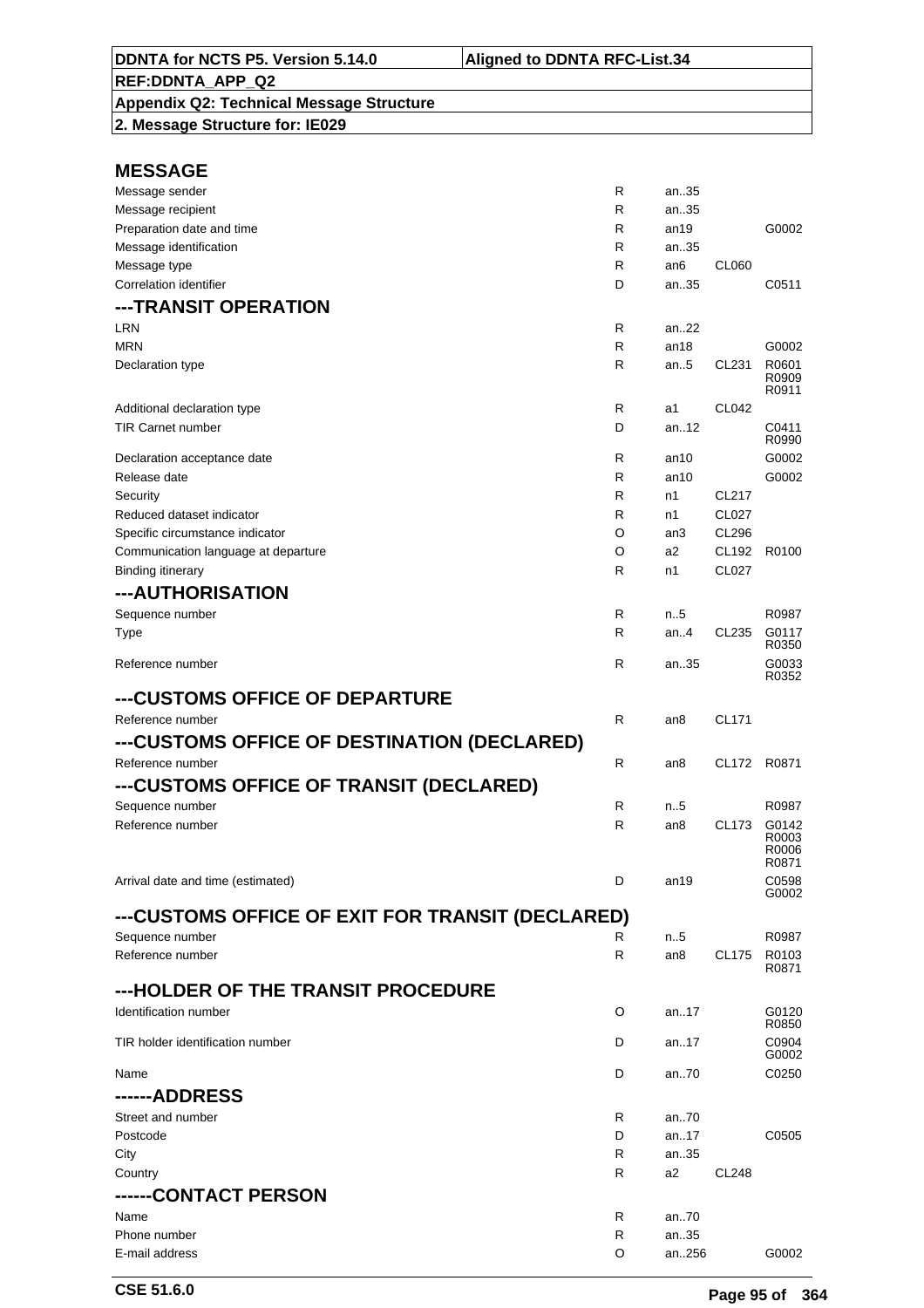#### **REF:DDNTA\_APP\_Q2 Appendix Q2: Technical Message Structure 2. Message Structure for: IE029**

### **-DEDDESENTATIVE**

| NLE NLJLIVI ATIVL               |              |        |              |                |
|---------------------------------|--------------|--------|--------------|----------------|
| Identification number           | $\mathsf{R}$ | an17   |              | R0850          |
| <b>Status</b>                   | R            | n1     | CL094        |                |
| ------CONTACT PERSON            |              |        |              |                |
| Name                            | R            | an.70  |              |                |
| Phone number                    | R            | an35   |              |                |
| E-mail address                  | O            | an256  |              | G0002          |
|                                 |              |        |              |                |
| ---CONTROL RESULT               |              |        |              |                |
| Code                            | R            | an2    | CL196        | G0126<br>R0910 |
|                                 |              |        |              | R0912          |
| Date                            | R            | an10   |              | G0002          |
|                                 |              |        |              | G0127          |
| Controlled by                   | R            | an35   |              |                |
| Text                            | O            | an512  |              |                |
| ---GUARANTEE                    |              |        |              |                |
| Sequence number                 | R            | n.5    |              | R0987          |
| Guarantee type                  | R            | an1    | CL251        | R0900          |
| Other guarantee reference       | D            | an35   |              | C0130          |
| ------GUARANTEE REFERENCE       |              |        |              |                |
|                                 | R            |        |              |                |
| Sequence number                 |              | n.5    |              | R0987          |
| GRN                             | D            | an24   |              | C0086<br>G0002 |
|                                 |              |        |              | R0318          |
| Access code                     | D            | an.4   |              | C0086          |
| Amount to be covered            | R            | n.16,2 |              | R0021          |
| Currency                        | R            | a3     | <b>CL048</b> |                |
| ---CONSIGNMENT                  |              |        |              |                |
| Country of dispatch             | D            | a2     | <b>CL008</b> | C0909          |
|                                 |              |        |              | G0988          |
| Country of destination          | D            | a2     | <b>CL008</b> | C0343          |
| Container indicator             | R            | n1     | <b>CL027</b> |                |
| Inland mode of transport        | D            | n1     | CL218        | C0399          |
| Mode of transport at the border | D            | n1     | CL218        | C0029          |
|                                 |              |        |              | G0020          |
|                                 |              |        |              | G0115          |
| Gross mass                      | R            | n.16,6 |              | R0994          |
| Reference number UCR            | D            | an35   |              | C0502<br>G0002 |
|                                 |              |        |              |                |
| ------CARRIER                   |              |        |              |                |
| Identification number           | R            | an17   |              | G0002<br>G0201 |
|                                 |              |        |              | R0840          |
| --------CONTACT PERSON          |              |        |              |                |
|                                 |              |        |              |                |
| Name                            | R            | an70   |              |                |
| Phone number                    | R            | an35   |              |                |
| E-mail address                  | O            | an256  |              | G0002          |
| ------CONSIGNOR                 |              |        |              |                |
| Identification number           | O            | an17   |              | R0850          |
| Name                            | D            | an70   |              | C0250          |
| ---------ADDRESS                |              |        |              |                |
| Street and number               | R            | an70   |              |                |
| Postcode                        | D            | an17   |              | C0505          |
| City                            | R            | an35   |              |                |
| Country                         | R            | a2     | CL248        |                |
|                                 |              |        |              |                |
| ---------CONTACT PERSON         |              |        |              |                |
| Name                            | R            | an70   |              |                |
| Phone number                    | R            | an35   |              |                |
| E-mail address                  | O            | an256  |              | G0002          |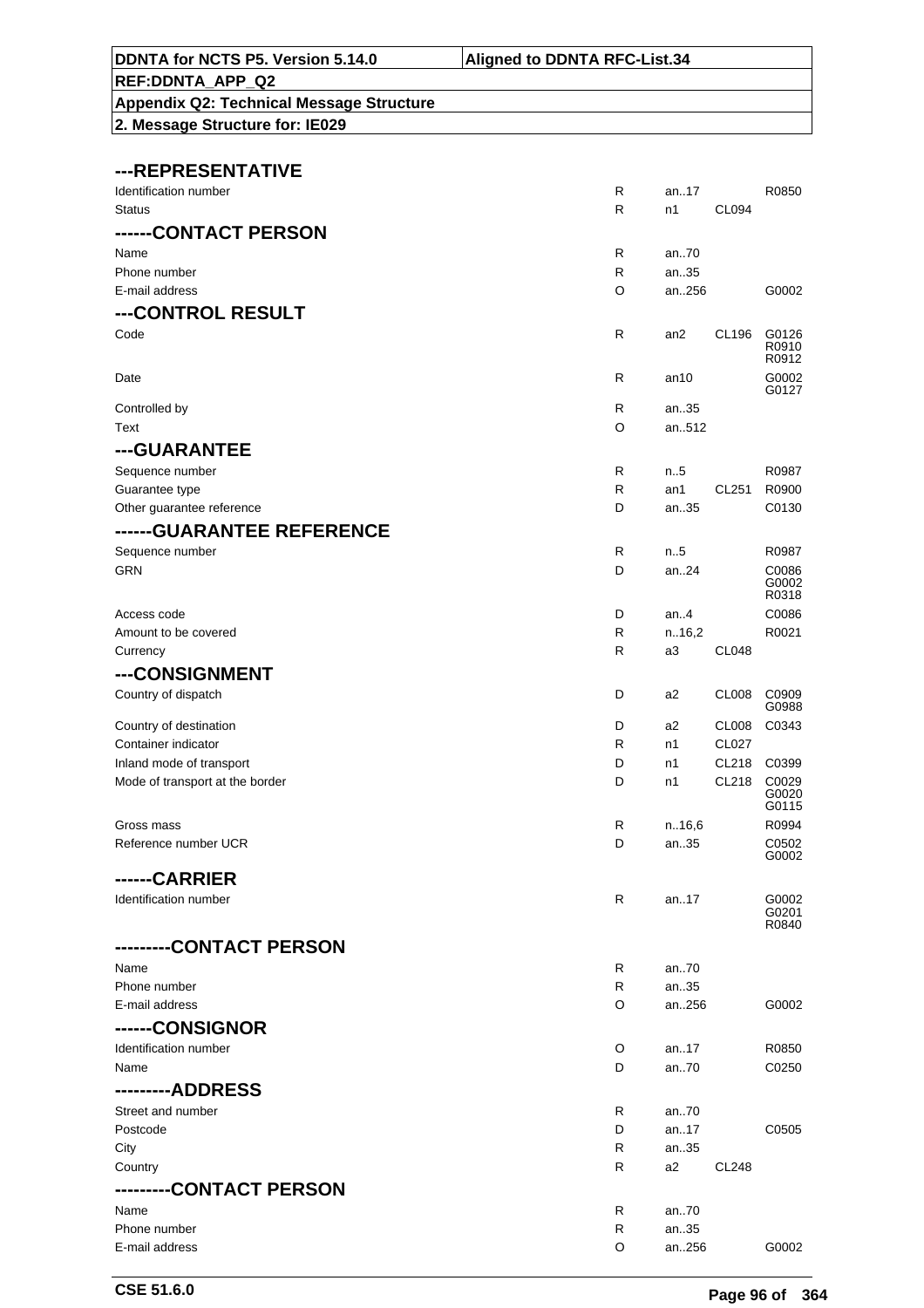| DDNTA for NCTS P5. Version 5.14.0               | <b>Aligned to DDNTA RFC-List.34</b> |              |              |                |
|-------------------------------------------------|-------------------------------------|--------------|--------------|----------------|
| <b>REF:DDNTA APP Q2</b>                         |                                     |              |              |                |
| <b>Appendix Q2: Technical Message Structure</b> |                                     |              |              |                |
| 2. Message Structure for: IE029                 |                                     |              |              |                |
|                                                 |                                     |              |              |                |
| ------CONSIGNEE                                 |                                     |              |              |                |
| Identification number                           | O                                   | an17         |              | R0851          |
| Name                                            | D                                   | an70         |              | C0250          |
| ---------ADDRESS                                |                                     |              |              |                |
| Street and number                               | R                                   | an70         |              |                |
| Postcode                                        | D                                   | an17         |              | C0505          |
| City                                            | R                                   | an35         |              |                |
| Country                                         | R                                   | a2           | <b>CL248</b> |                |
| ------ADDITIONAL SUPPLY CHAIN ACTOR             |                                     |              |              |                |
| Sequence number                                 | R                                   | n.5          |              | R0987          |
| Role                                            | R<br>R                              | a.3          | CL704        |                |
| <b>Identification number</b>                    |                                     | an17         |              | G0002<br>G0201 |
|                                                 |                                     |              |              | R0840          |
| ------TRANSPORT EQUIPMENT                       |                                     |              |              |                |
| Sequence number                                 | R                                   | n.5          |              | R0987          |
| Container identification number                 | D                                   | an.17        |              | C0055<br>G0002 |
| Number of seals                                 | R                                   | n.4          |              | R0021          |
|                                                 |                                     |              |              | R0106<br>R0165 |
|                                                 |                                     |              |              | R0448          |
| ---------SEAL                                   |                                     |              |              |                |
| Sequence number                                 | R                                   | n.5          |              | R0987          |
| Identifier                                      | R                                   | an20         |              | R0107          |
|                                                 |                                     |              |              |                |
| Sequence number                                 | R                                   | n.5          |              | R0987          |
| Declaration goods item number                   | R                                   | n.5          |              | G0006          |
| ------LOCATION OF GOODS                         |                                     |              |              |                |
| Type of location                                | R                                   | a1           | CL347        |                |
| Qualifier of identification                     | R                                   | a1           |              | CL326 G0500    |
| Authorisation number                            | D                                   | an35         |              | C0394          |
| Additional identifier                           | D                                   | an4          |              | C0671          |
| UN LOCODE                                       | D                                   | an17         | CL244 C0394  |                |
| --------CUSTOMS OFFICE                          |                                     |              |              |                |
| Reference number                                | R                                   | an8          | CL171        |                |
| --------GNSS                                    |                                     |              |              |                |
| Latitude                                        | R                                   | an17         |              | G0002<br>G0014 |
| Longitude                                       | R                                   | an17         |              | G0002          |
|                                                 |                                     |              |              | G0014          |
| --------ECONOMIC OPERATOR                       |                                     |              |              |                |
| Identification number                           | R                                   | an17         |              | R0850          |
| ---------ADDRESS                                |                                     |              |              |                |
| Street and number                               | R                                   | an70         |              |                |
| Postcode                                        | D                                   | an17         |              | C0505          |
| City                                            | R                                   | an35         |              |                |
| Country                                         | R                                   | a2           | CL009        |                |
| ---------POSTCODE ADDRESS                       |                                     |              |              |                |
| House number                                    | D                                   | an17         |              | C0382          |
| Postcode                                        | R<br>R                              | an17<br>a2   | CL190        |                |
| Country                                         |                                     |              |              |                |
| ---------CONTACT PERSON                         |                                     |              |              |                |
| Name<br>Phone number                            | R<br>R                              | an70<br>an35 |              |                |
| E-mail address                                  | O                                   | an256        |              | G0002          |
| ------DEPARTURE TRANSPORT MEANS                 |                                     |              |              |                |
|                                                 |                                     |              |              |                |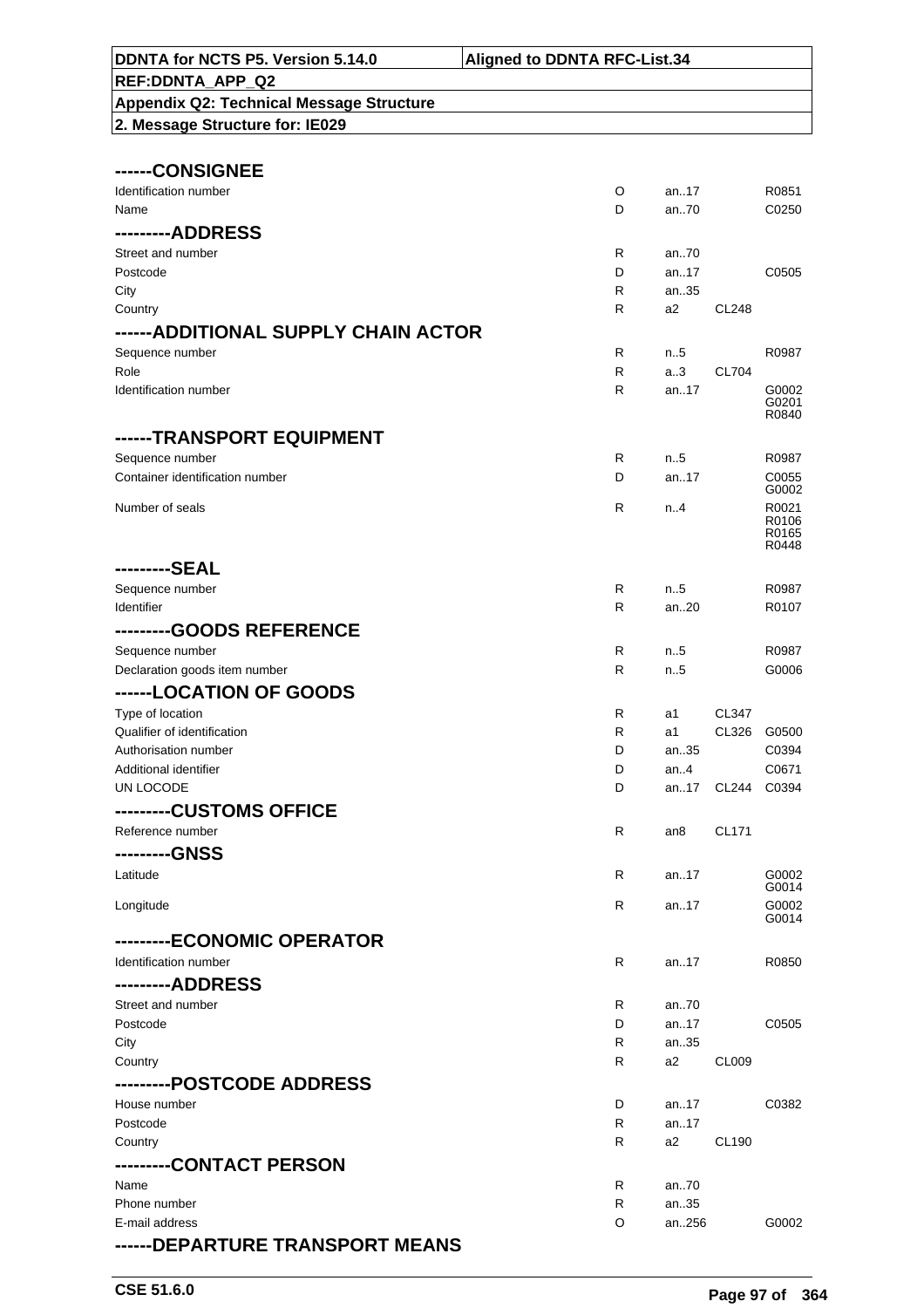| DDNTA for NCTS P5. Version 5.14.0               | <b>Aligned to DDNTA RFC-List.34</b> |                 |                   |                |
|-------------------------------------------------|-------------------------------------|-----------------|-------------------|----------------|
| REF:DDNTA_APP_Q2                                |                                     |                 |                   |                |
| <b>Appendix Q2: Technical Message Structure</b> |                                     |                 |                   |                |
|                                                 |                                     |                 |                   |                |
| 2. Message Structure for: IE029                 |                                     |                 |                   |                |
|                                                 |                                     |                 |                   |                |
| Sequence number                                 | R                                   | n.5             |                   | R0987          |
| Type of identification                          | R                                   | n2              | CL750             | G0112<br>R0472 |
|                                                 |                                     |                 |                   | R0474          |
| Identification number                           | R                                   | an35            |                   | R0476<br>R0473 |
| Nationality                                     | R                                   | a2              | CL165             |                |
|                                                 |                                     |                 |                   |                |
| ------ COUNTRY OF ROUTING OF CONSIGNMENT        |                                     |                 |                   |                |
| Sequence number                                 | R                                   | n.5             |                   | R0987          |
| Country                                         | R                                   | a2              | <b>CL008</b>      |                |
| ------ACTIVE BORDER TRANSPORT MEANS             |                                     |                 |                   |                |
| Sequence number                                 | R                                   | n.5             |                   | R0987          |
| Customs office at border reference number       | R                                   | an8             | CL141             |                |
| Type of identification                          | R                                   | n2              | CL219             | G0112          |
| Identification number                           | R                                   | an35            |                   | R0076          |
| Nationality                                     | R                                   | a2              | CL165             |                |
| Conveyance reference number                     | D                                   | an.17           |                   | C0531<br>G0002 |
|                                                 |                                     |                 |                   | R0315          |
| ------PLACE OF LOADING                          |                                     |                 |                   |                |
| UN LOCODE                                       | O                                   | an. $.17$       | <b>CL244</b>      |                |
| Country                                         | D                                   | a <sub>2</sub>  | <b>CL008</b>      | C0387          |
| Location                                        | D                                   | an35            |                   | C0387          |
| ------PLACE OF UNLOADING                        |                                     |                 |                   |                |
| UN LOCODE                                       | O                                   | an17            | <b>CL244</b>      |                |
| Country                                         | D                                   | a2              | <b>CL008</b>      | C0387          |
| Location                                        | D                                   | an35            |                   | C0387          |
| ------PREVIOUS DOCUMENT                         |                                     |                 |                   |                |
| Sequence number                                 | R                                   | n.5             |                   | R0987          |
| <b>Type</b>                                     | R                                   | an <sub>4</sub> | CL214             | G0057          |
|                                                 |                                     |                 |                   | R0020          |
| Reference number                                | R                                   | an70            |                   | R0021          |
| Complement of information                       | O                                   | an35            |                   |                |
| ------SUPPORTING DOCUMENT                       |                                     |                 |                   |                |
| Sequence number                                 | R                                   | n.5             |                   | R0987          |
| <b>Type</b>                                     | R                                   | an <sub>4</sub> | CL213             | G0057          |
| Reference number                                | R                                   | an70            |                   | R0021          |
| Document line item number                       | O                                   | n.5             |                   |                |
| Complement of information                       | O                                   | an35            |                   |                |
| ------TRANSPORT DOCUMENT                        |                                     |                 |                   |                |
| Sequence number                                 | R                                   | n.5             |                   | R0987          |
| <b>Type</b>                                     | R                                   | an <sub>4</sub> | CL754             | G0057          |
| Reference number                                | $\mathsf{R}$                        | an70            |                   | R0021          |
| ------ADDITIONAL REFERENCE                      |                                     |                 |                   |                |
| Sequence number                                 | R                                   | $n_{.}.5$       |                   | R0987          |
| <b>Type</b>                                     | R                                   | an4             | <b>CL380</b>      | G0057          |
| Reference number                                | O                                   | an70            |                   | R0021          |
| ------ADDITIONAL INFORMATION                    |                                     |                 |                   |                |
| Sequence number                                 | R                                   | n.5             |                   | R0987          |
| Code                                            | R                                   | an5             | CL239             | G0057          |
|                                                 |                                     |                 |                   | R3060          |
| Text                                            | O                                   | an512           |                   |                |
| ------TRANSPORT CHARGES                         |                                     |                 |                   |                |
| Method of payment                               | R                                   | a1              | CL116             |                |
| ------HOUSE CONSIGNMENT                         |                                     |                 |                   |                |
| Sequence number                                 | R                                   | n.5             |                   | R0987          |
| Country of dispatch                             | D                                   | a2              | CL <sub>008</sub> | C0909          |
|                                                 |                                     |                 |                   | G0988          |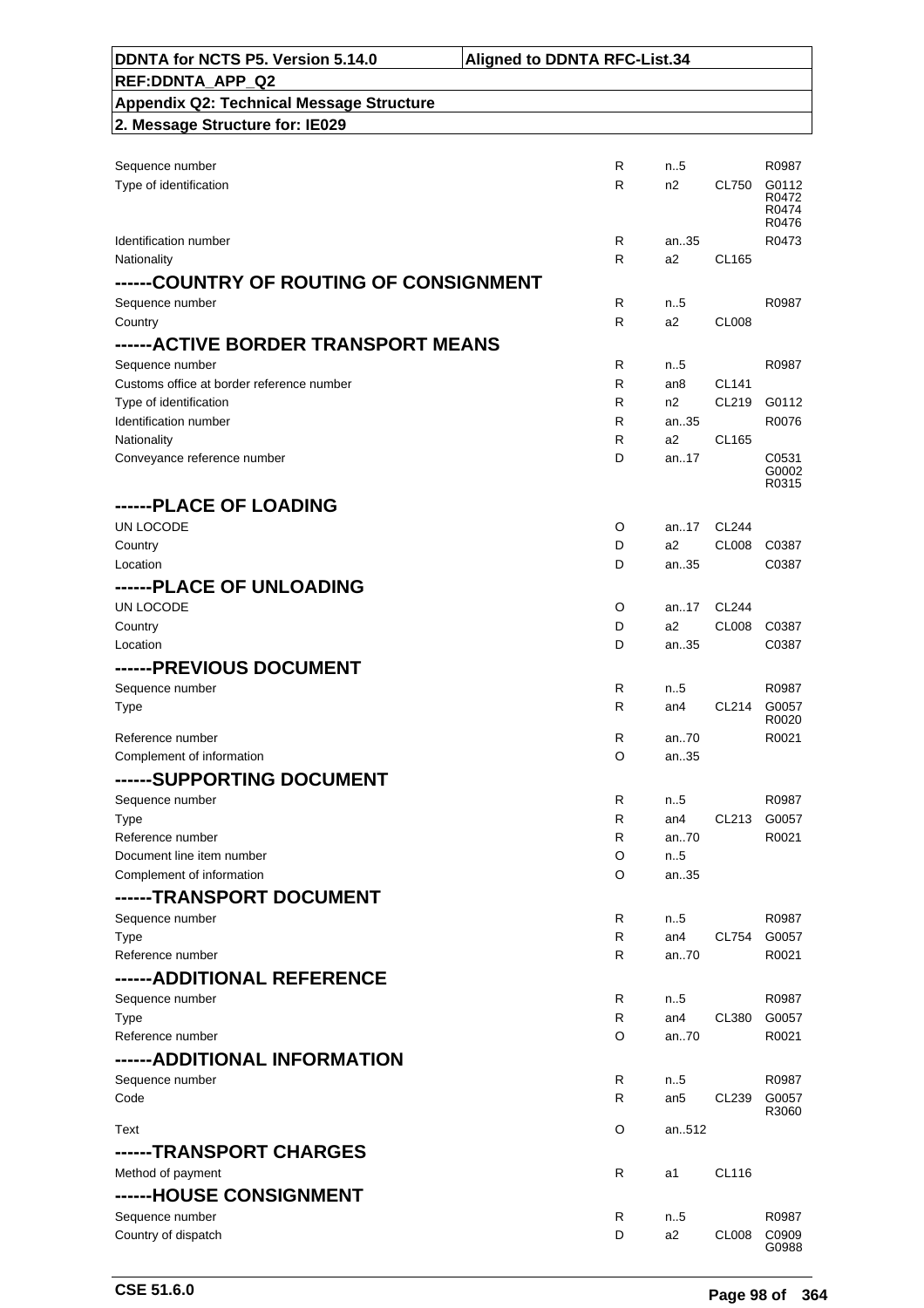| DDNTA for NCTS P5. Version 5.14.0               | <b>Aligned to DDNTA RFC-List.34</b> |                                      |
|-------------------------------------------------|-------------------------------------|--------------------------------------|
| <b>REF:DDNTA APP Q2</b>                         |                                     |                                      |
| <b>Appendix Q2: Technical Message Structure</b> |                                     |                                      |
| 2. Message Structure for: IE029                 |                                     |                                      |
|                                                 |                                     |                                      |
| Gross mass                                      | R                                   | n.16,6<br>R0983                      |
| Reference number UCR                            | D                                   | an35<br>C0502                        |
|                                                 |                                     | G0002                                |
| Security indicator from export declaration      | O                                   | CL217<br>G0025<br>n1                 |
|                                                 |                                     | G0026                                |
| ---------CONSIGNOR                              |                                     |                                      |
| Identification number                           | O                                   | an.17<br>R0850                       |
| Name                                            | D                                   | an.70<br>C0250                       |
| ------------ADDRESS                             |                                     |                                      |
| Street and number                               | R                                   | an.70                                |
| Postcode                                        | D                                   | an17<br>C0505                        |
| City                                            | R                                   | an35                                 |
| Country                                         | R                                   | a2<br><b>CL248</b>                   |
|                                                 |                                     |                                      |
| Name                                            | R                                   | an70                                 |
| Phone number                                    | $\mathsf{R}$                        | an35                                 |
| E-mail address                                  | O                                   | an256<br>G0002                       |
| ---------CONSIGNEE                              |                                     |                                      |
| Identification number                           | O                                   | R0851<br>an17                        |
| Name                                            | D                                   | an.70<br>C0250                       |
| ------------ADDRESS                             |                                     |                                      |
| Street and number                               | R                                   | an.70                                |
| Postcode                                        | D                                   | an17<br>C0505                        |
| City                                            | R                                   | an35                                 |
| Country                                         | R                                   | a2<br><b>CL248</b>                   |
| --------ADDITIONAL SUPPLY CHAIN ACTOR           |                                     |                                      |
| Sequence number                                 | R                                   | R0987<br>n.5                         |
| Role                                            | R                                   | a3<br>CL704                          |
| Identification number                           | R                                   | an17<br>G0002<br>G0201               |
|                                                 |                                     | R0840                                |
| --------DEPARTURE TRANSPORT MEANS               |                                     |                                      |
| Sequence number                                 | R                                   | R0987<br>n.5                         |
| Type of identification                          | R                                   | n2<br>CL750<br>G0112<br>R0472        |
|                                                 |                                     | R0474                                |
|                                                 |                                     | R0476                                |
| Identification number                           | R                                   | R0473<br>an35                        |
| Nationality                                     | R                                   | a2<br>CL165                          |
| ---------PREVIOUS DOCUMENT                      |                                     |                                      |
| Sequence number                                 | $\mathsf{R}$<br>R                   | n.5<br>R0987                         |
| Type<br>Reference number                        | $\mathsf{R}$                        | <b>CL228</b><br>an4<br>an70<br>R0416 |
| Complement of information                       | O                                   | an35                                 |
| --------SUPPORTING DOCUMENT                     |                                     |                                      |
| Sequence number                                 | R                                   | R0987<br>n.5                         |
| <b>Type</b>                                     | R                                   | CL213<br>G0057<br>an4                |
| Reference number                                | R                                   | R0021<br>an70                        |
| Document line item number                       | O                                   | n.5                                  |
| Complement of information                       | O                                   | an35                                 |
| ---------TRANSPORT DOCUMENT                     |                                     |                                      |
| Sequence number                                 | R                                   | R0987<br>n.5                         |
| Type                                            | R                                   | G0057<br>an4<br>CL754                |
| Reference number                                | R                                   | R0021<br>an70                        |
| ---------ADDITIONAL REFERENCE                   |                                     |                                      |
| Sequence number                                 | R                                   | n.5<br>R0987                         |
| <b>Type</b>                                     | R                                   | an4<br>CL380<br>G0057                |
| Reference number                                | O                                   | R0021<br>an70                        |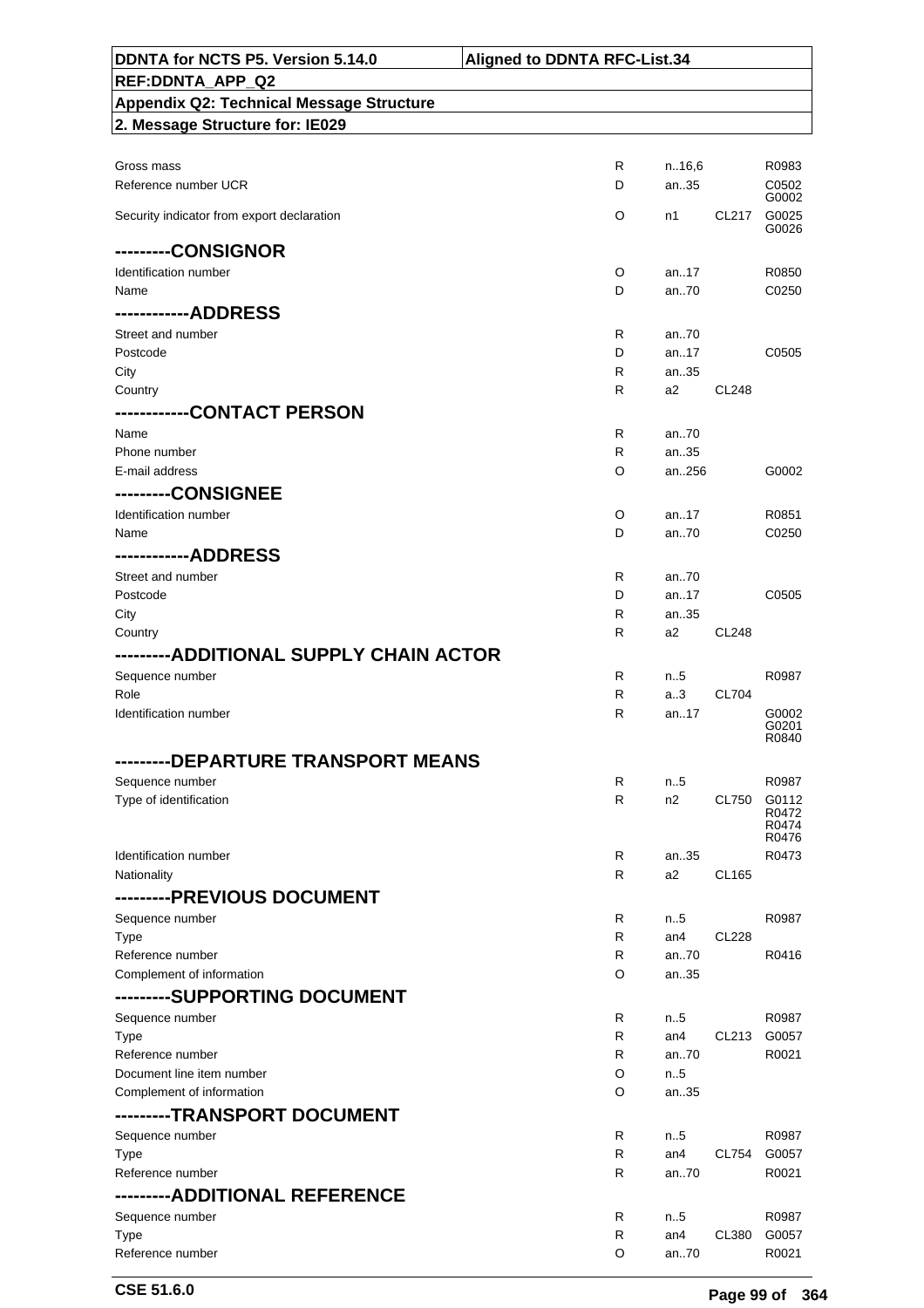| <b>REF:DDNTA APP Q2</b>                          |        |                        |                   |                |  |
|--------------------------------------------------|--------|------------------------|-------------------|----------------|--|
| <b>Appendix Q2: Technical Message Structure</b>  |        |                        |                   |                |  |
| 2. Message Structure for: IE029                  |        |                        |                   |                |  |
|                                                  |        |                        |                   |                |  |
| ---------ADDITIONAL INFORMATION                  |        |                        |                   |                |  |
| Sequence number                                  | R      | n.5                    |                   | R0987          |  |
| Code                                             | R      | an5                    | CL239             | G0057<br>R3062 |  |
| Text                                             | O      | an512                  |                   |                |  |
| --------TRANSPORT CHARGES                        |        |                        |                   |                |  |
| Method of payment                                | R      | a1                     | CL116             |                |  |
| ---------CONSIGNMENT ITEM                        |        |                        |                   |                |  |
| Goods item number                                | R      | n.5                    |                   | R0988          |  |
| Declaration goods item number                    | R      | n.5                    |                   | R0007          |  |
| Declaration type                                 | D      | an $.5$                | CL232             | C0045<br>R0601 |  |
|                                                  |        |                        |                   | R0909          |  |
| Country of dispatch                              | D      | a2                     | CL008             | C0909<br>G0988 |  |
| Country of destination                           | D      | a2                     | CL <sub>008</sub> | C0343          |  |
| Reference number UCR                             | D      | an35                   |                   | C0502<br>G0002 |  |
| ------------ADDITIONAL SUPPLY CHAIN ACTOR        |        |                        |                   |                |  |
| Sequence number                                  | R      | n.5                    |                   | R0987          |  |
| Role                                             | R      | a <sub>0</sub> 3       | CL704             |                |  |
| Identification number                            | R      | an17                   |                   | G0002          |  |
|                                                  |        |                        |                   | G0201<br>R0840 |  |
| -----------COMMODITY                             |        |                        |                   |                |  |
| Description of goods                             | R      | an512                  |                   |                |  |
| CUS code                                         | O      | an9                    | CL016             |                |  |
|                                                  |        |                        |                   |                |  |
| Harmonized System sub-heading code               | R      | an6                    | CL152             |                |  |
| Combined nomenclature code                       | O      | an2                    |                   | R0060          |  |
|                                                  |        |                        |                   |                |  |
| Sequence number                                  | R      | n5                     |                   | R0987          |  |
| <b>UN Number</b>                                 | R      | an4                    | CL101             |                |  |
|                                                  |        |                        |                   |                |  |
| Gross mass                                       | R      | n.16,6                 |                   | R0021<br>R0221 |  |
| Net mass                                         | D      | n.16,6                 |                   | C0837          |  |
|                                                  |        |                        |                   | R0223          |  |
| -----------PACKAGING                             |        |                        |                   |                |  |
| Sequence number                                  | R      | n5                     |                   | R0987          |  |
| Type of packages<br>Number of packages           | R<br>D | an <sub>2</sub><br>n.8 | <b>CL017</b>      | C0060          |  |
|                                                  |        |                        |                   | R0021          |  |
| Shipping marks                                   | D      | an512                  |                   | R0364<br>C0060 |  |
|                                                  |        |                        |                   | G0024          |  |
| -----------PREVIOUS DOCUMENT                     |        |                        |                   |                |  |
| Sequence number                                  | R      | n.5                    |                   | R0987          |  |
| Type                                             | R      | an4                    | CL214             | G0057<br>R0020 |  |
| Reference number                                 | R      | an70                   |                   | R0021          |  |
| Goods item number                                | O      | n.5                    |                   | G0058          |  |
| Type of packages                                 | O      | an2                    | CL017             |                |  |
| Number of packages                               | O      | n.8                    |                   |                |  |
| Measurement unit and qualifier                   | D      | an4                    | CL349             | C0298          |  |
| Quantity                                         | O<br>O | n.16,6<br>an35         |                   |                |  |
| Complement of information                        |        |                        |                   |                |  |
| ----------SUPPORTING DOCUMENT<br>Sequence number | R      | n.5                    |                   | R0987          |  |
| <b>Type</b>                                      | R      | an4                    | CL213             | G0057          |  |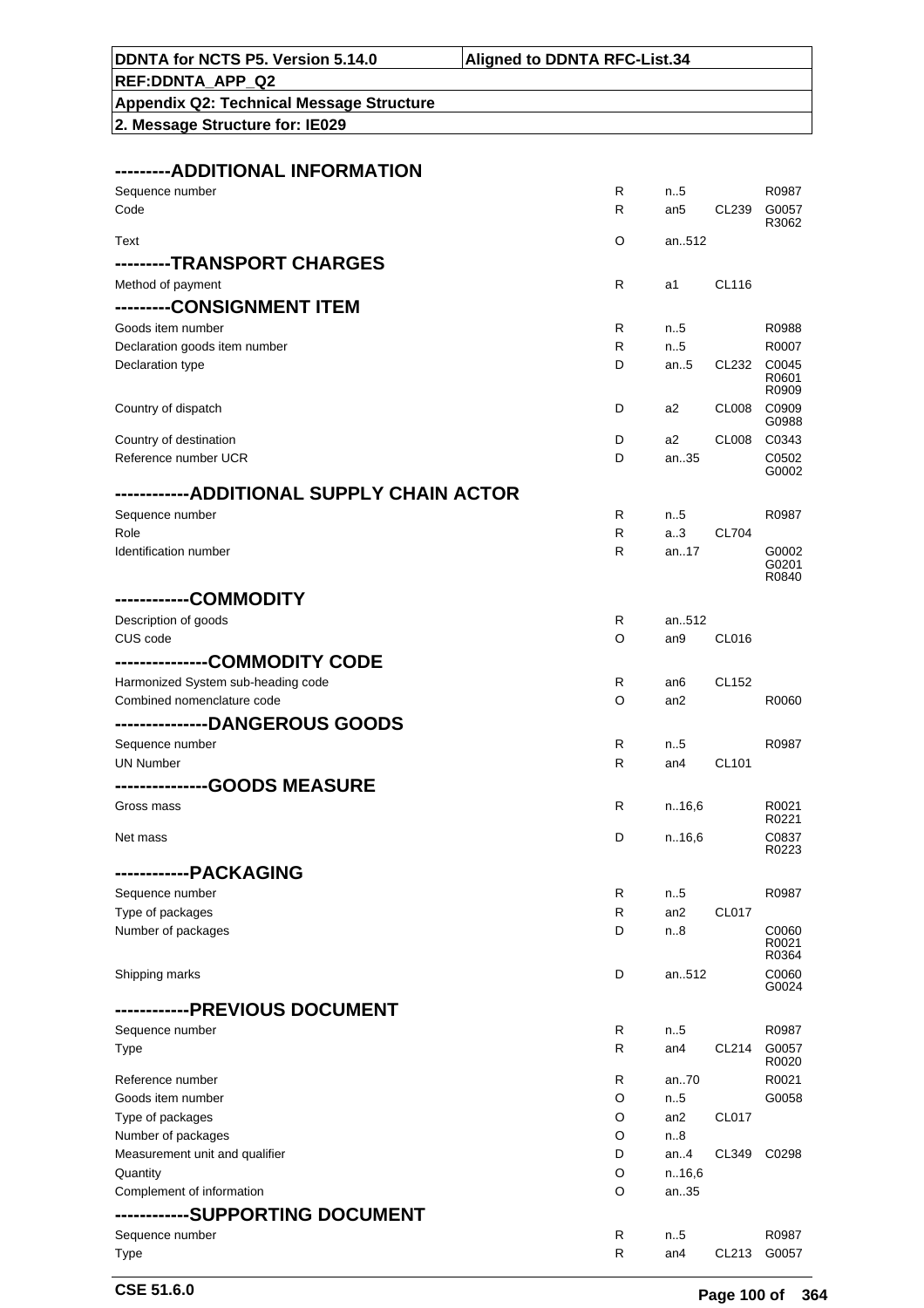| DDNTA for NCTS P5. Version 5.14.0               | <b>Aligned to DDNTA RFC-List.34</b> |                 |                   |                |
|-------------------------------------------------|-------------------------------------|-----------------|-------------------|----------------|
| <b>REF:DDNTA APP Q2</b>                         |                                     |                 |                   |                |
| <b>Appendix Q2: Technical Message Structure</b> |                                     |                 |                   |                |
| 2. Message Structure for: IE029                 |                                     |                 |                   |                |
|                                                 |                                     |                 |                   |                |
| Reference number                                | R                                   | an.70           |                   | R0021          |
| Document line item number                       | O                                   | n.5             |                   |                |
| Complement of information                       | $\circ$                             | an.35           |                   |                |
| <b>-ADDITIONAL REFERENCE</b>                    |                                     |                 |                   |                |
| Sequence number                                 | R                                   | n.5             |                   | R0987          |
| Type                                            | R                                   | an <sub>4</sub> | CL380             | G0057          |
| Reference number                                | O                                   | an70            |                   | R0021          |
| -ADDITIONAL INFORMATION                         |                                     |                 |                   |                |
| Sequence number                                 | R                                   | $n_{.}5$        |                   | R0987          |
| Code                                            | R                                   | an <sub>5</sub> | CL <sub>239</sub> | G0057<br>R3061 |
| Text                                            | $\circ$                             | an512           |                   |                |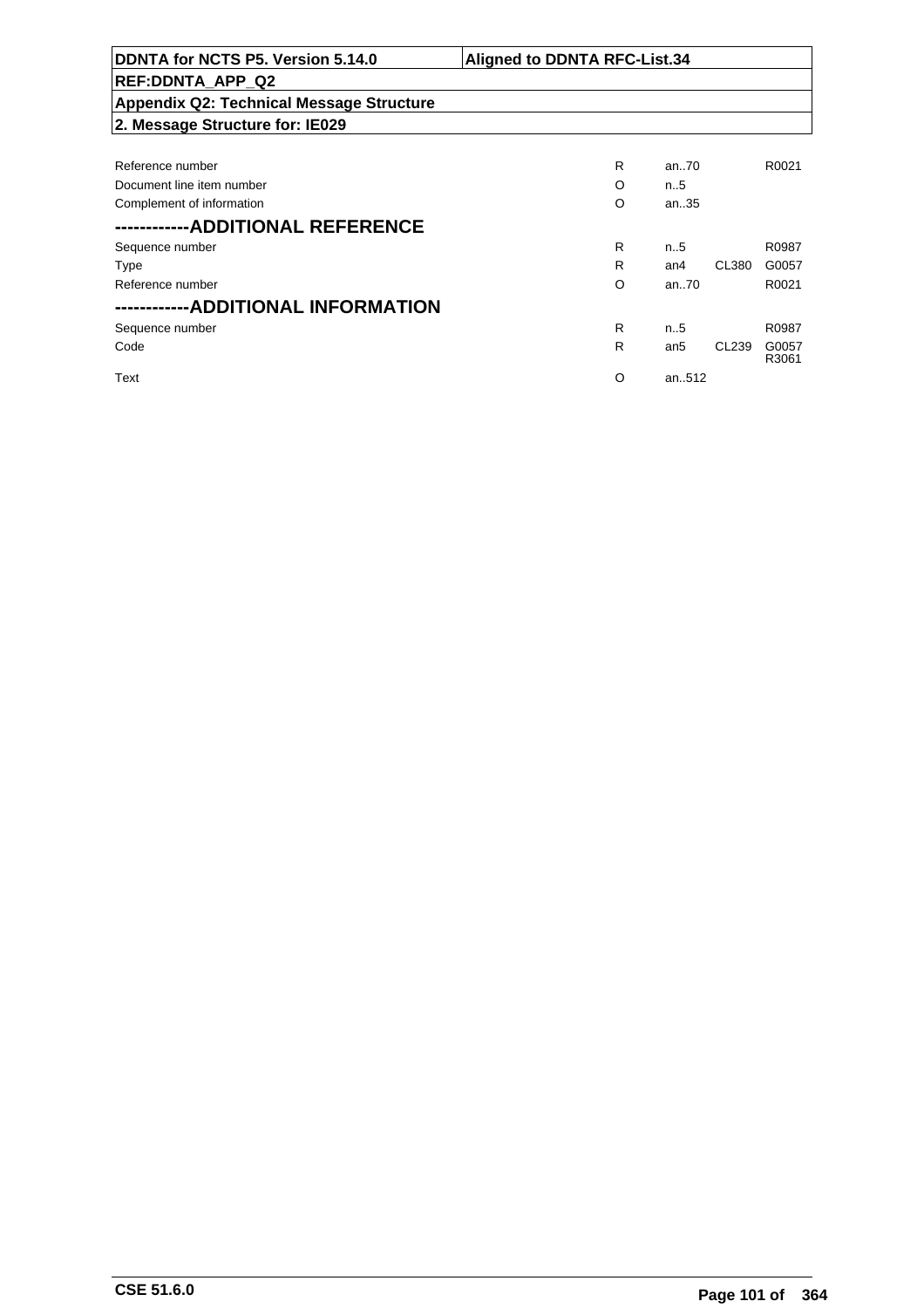| DDNTA for NCTS P5. Version 5.14.0 | Aligned to DDNTA RFC-List.34 |
|-----------------------------------|------------------------------|
|                                   |                              |

**Appendix Q2: Technical Message Structure**

**2. Message Structure for: IE034**

| <b>IE034</b>           | (CC034C) | <b>QUERY ON GUARANTEES</b> |     |   | (E_GUA_QUE)    |
|------------------------|----------|----------------------------|-----|---|----------------|
|                        |          |                            |     |   |                |
| <b>MESSAGE</b>         |          |                            | 1x  | R |                |
| ---REQUESTER           |          |                            | 1x  | R |                |
| ---GUARANTEE REFERENCE |          |                            | 99x | R |                |
| ------GUARANTEE QUERY  |          |                            | 1x  | R |                |
| ------OWNER            |          |                            | 1x  | D | C0818<br>G0035 |
| ------ACCESS CODE      |          |                            | 1x  | R |                |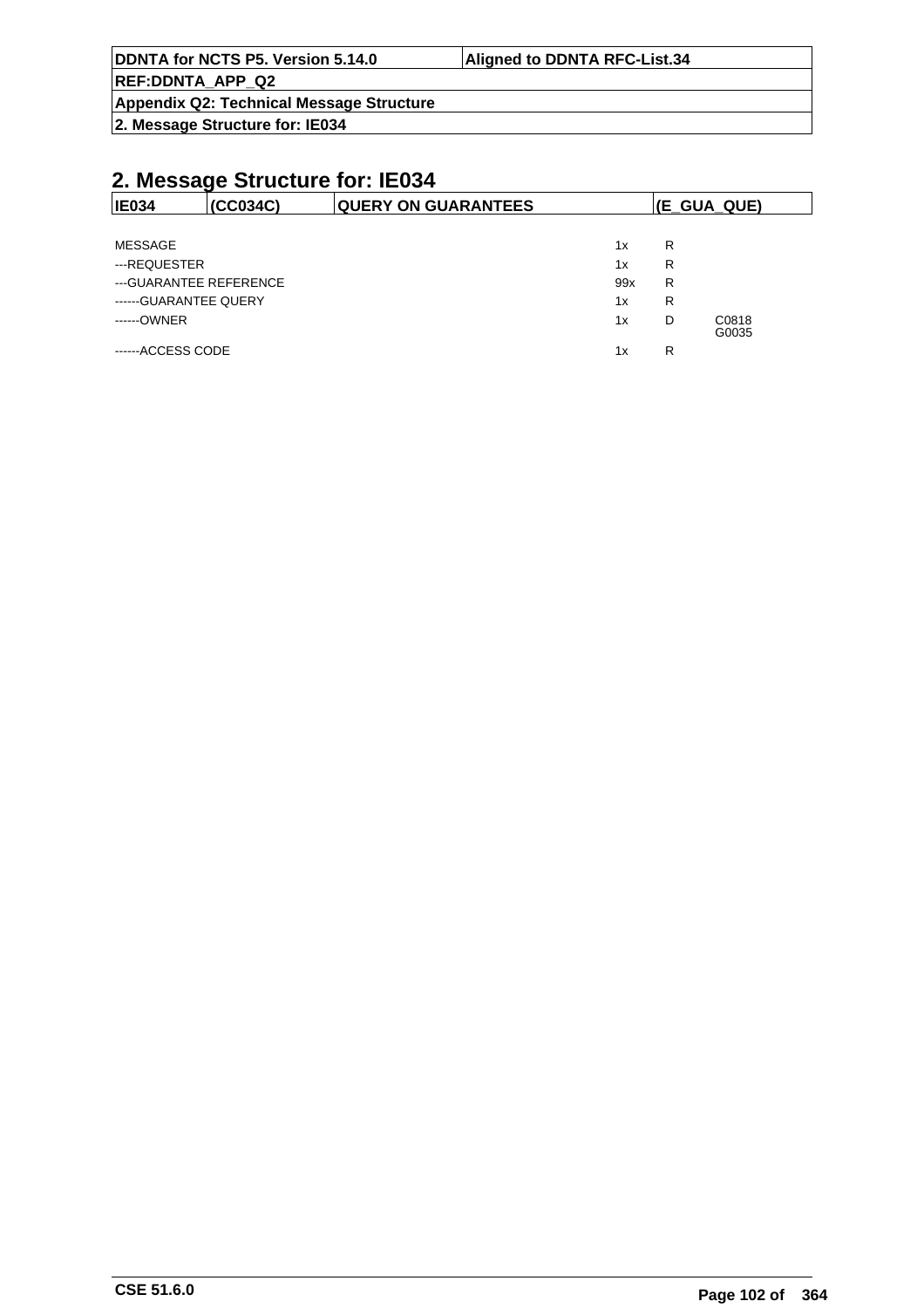#### **REF:DDNTA\_APP\_Q2 Appendix Q2: Technical Message Structure 2. Message Structure for: IE034**

| Message sender            | R            | an35            |       |                         |
|---------------------------|--------------|-----------------|-------|-------------------------|
| Message recipient         | R            | an35            |       |                         |
| Preparation date and time | R            | an19            |       | G0002                   |
| Message identification    | R            | an35            |       |                         |
| Message type              | R            | an <sub>6</sub> | CL060 |                         |
| Correlation identifier    | D            | an35            |       | C0511                   |
| ---REQUESTER              |              |                 |       |                         |
| Identification number     | R            | an.17           |       | R0850                   |
| Role                      | R            | n1              | CL156 |                         |
| ---GUARANTEE REFERENCE    |              |                 |       |                         |
| Sequence number           | R            | n.5             |       | R0987                   |
| <b>GRN</b>                | $\mathsf{R}$ | an.24           |       | G0002                   |
| ------GUARANTEE QUERY     |              |                 |       |                         |
| Query identifier          | R            | n1              | CL054 | R0261                   |
| Period from date          | O            | an10            |       | G0002<br>R0263          |
| Period to date            | O            | an10            |       | G0002<br>R0263<br>R0705 |
| ------OWNER               |              |                 |       |                         |
| Identification number     | $\mathsf{R}$ | an.17           |       | R0850                   |
| ------ACCESS CODE         |              |                 |       |                         |
| Access code               | $\mathsf{R}$ | an.4            |       |                         |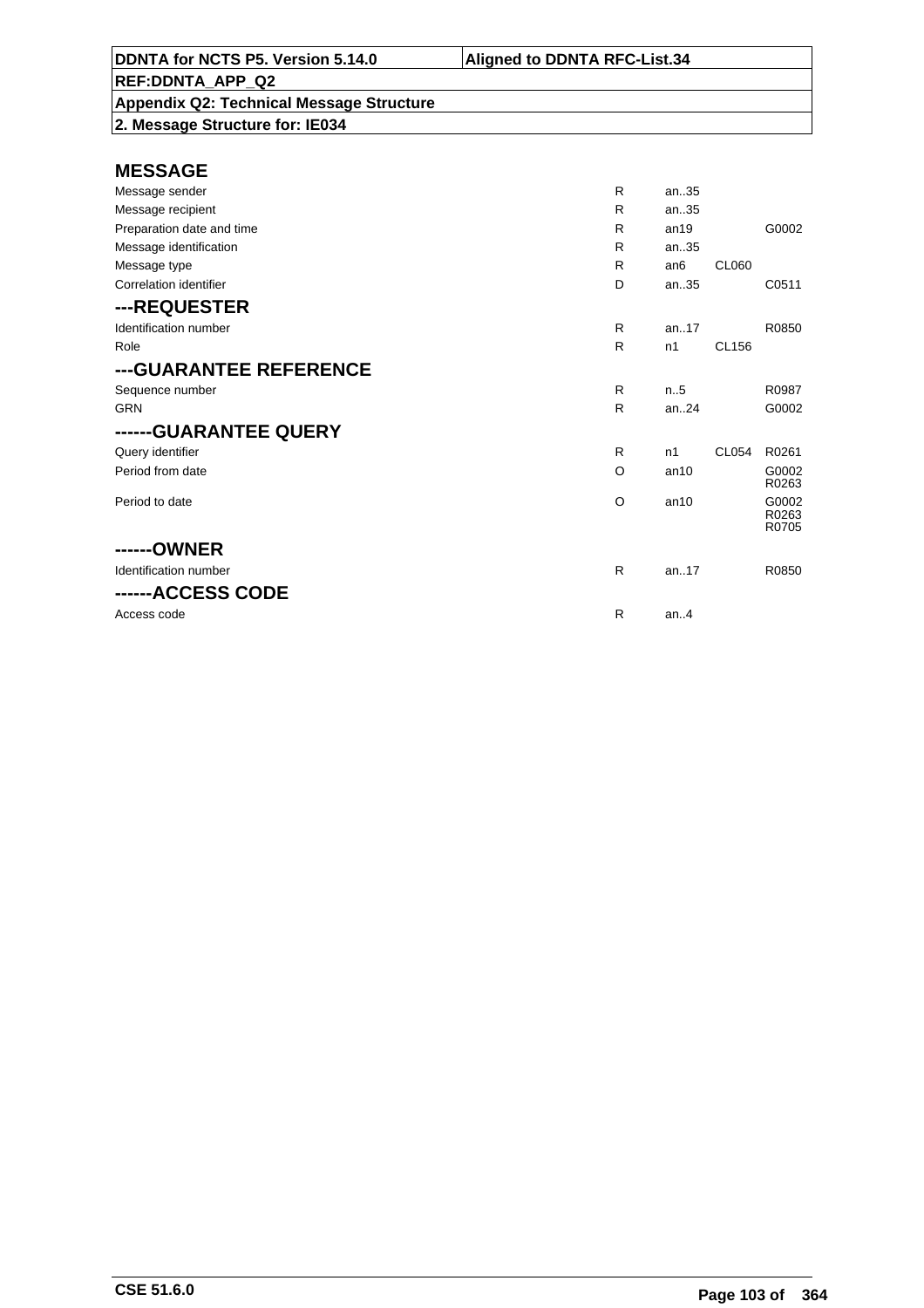|  |  | DDNTA for NCTS P5. Version 5.14.0 |  |
|--|--|-----------------------------------|--|
|  |  |                                   |  |

**Appendix Q2: Technical Message Structure**

**2. Message Structure for: IE035**

# **2. Message Structure for: IE035**

| <b>IE035</b>                               | (CC035C)                           | <b>RECOVERY NOTIFICATION</b> |    |   | (E REC NOT)       |
|--------------------------------------------|------------------------------------|------------------------------|----|---|-------------------|
|                                            |                                    |                              |    |   |                   |
| MESSAGE                                    |                                    |                              | 1x | R |                   |
| ---TRANSIT OPERATION                       |                                    |                              | 1x | R |                   |
| ---RECOVERY NOTIFICATION                   |                                    |                              | 1x | R |                   |
| ---CUSTOMS OFFICE OF DEPARTURE             |                                    |                              | 1x | R |                   |
| ---CUSTOMS OFFICE OF RECOVERY AT DEPARTURE |                                    |                              | 1x | R |                   |
|                                            | ---HOLDER OF THE TRANSIT PROCEDURE |                              | 1x | R |                   |
| ------ADDRESS                              |                                    |                              | 1x | D | C <sub>0250</sub> |
| ---GUARANTOR                               |                                    |                              | 1x | O |                   |
| ------ADDRESS                              |                                    |                              | 1x | D | C0250             |

**Aligned to DDNTA RFC-List.34**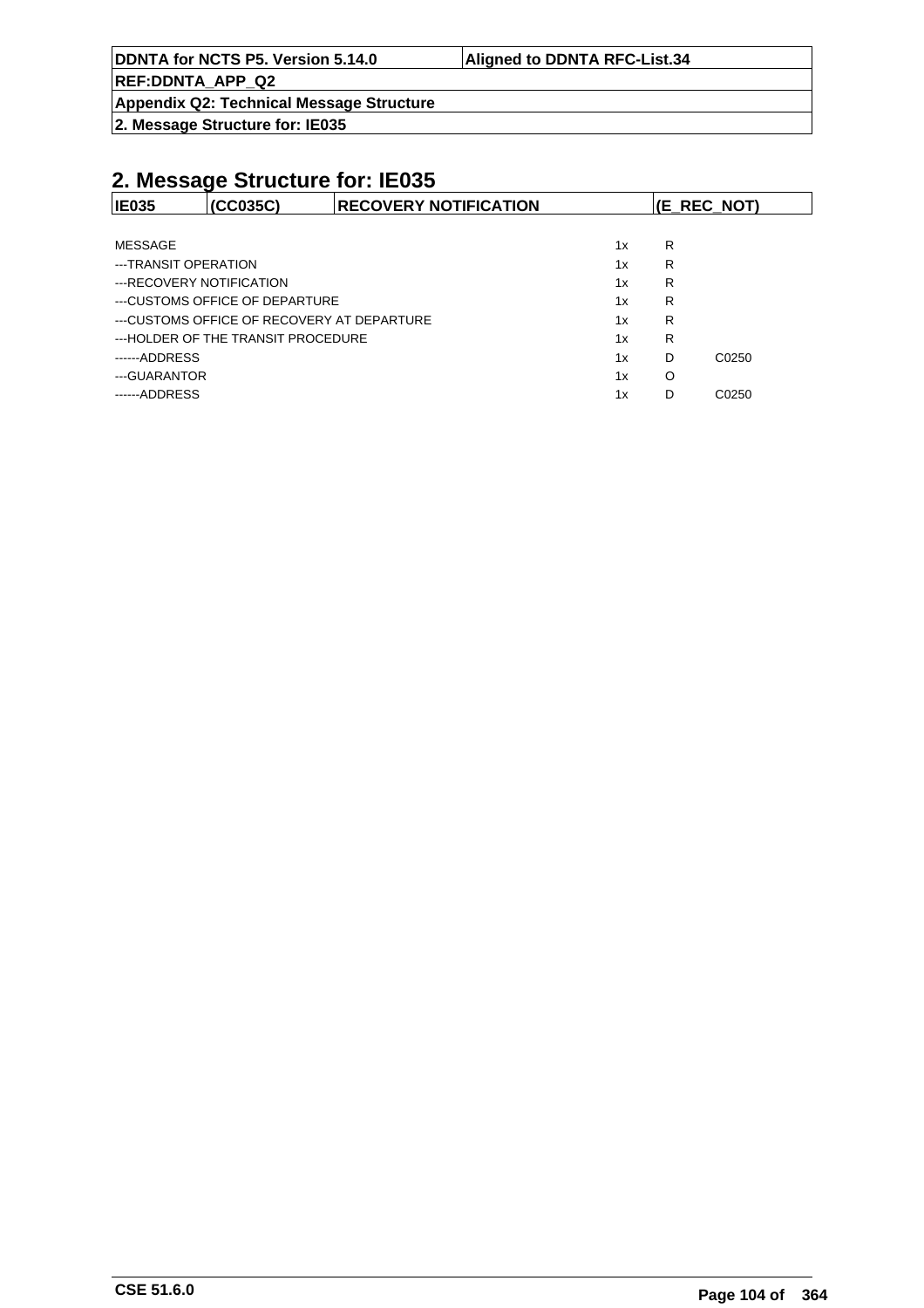| DDNTA for NCTS P5. Version 5.14.0 | Aligned to DDNTA RFC-List.34 |
|-----------------------------------|------------------------------|
| BEE BRUTA ARR OO                  |                              |

# **REF:DDNTA\_APP\_Q2 Appendix Q2: Technical Message Structure**

|  | 2. Message Structure for: IE035 |  |
|--|---------------------------------|--|
|  |                                 |  |

| <b>MESSAGE</b>                             |   |        |              |                |
|--------------------------------------------|---|--------|--------------|----------------|
| Message sender                             | R | an35   |              |                |
| Message recipient                          | R | an35   |              |                |
| Preparation date and time                  | R | an19   |              | G0002          |
| Message identification                     | R | an35   |              |                |
| Message type                               | R | an6    | CL060        |                |
| Correlation identifier                     | D | an35   |              | C0511          |
| ---TRANSIT OPERATION                       |   |        |              |                |
| <b>MRN</b>                                 | R | an18   |              | G0002          |
| Declaration acceptance date                | R | an10   |              | G0002          |
| --- RECOVERY NOTIFICATION                  |   |        |              |                |
| Recovery notification date                 | O | an10   |              | G0002          |
| Recovery notification text                 | O | an512  |              |                |
| Amount claimed                             | R | n.16,2 |              | R0021          |
| Currency                                   | R | a3     | <b>CL048</b> |                |
| ---CUSTOMS OFFICE OF DEPARTURE             |   |        |              |                |
| Reference number                           | R | an8    | CL171        |                |
| ---CUSTOMS OFFICE OF RECOVERY AT DEPARTURE |   |        |              |                |
| Reference number                           | R | an8    | <b>CL177</b> |                |
| ---HOLDER OF THE TRANSIT PROCEDURE         |   |        |              |                |
| Identification number                      | O | an.17  |              | G0120<br>R0850 |
| TIR holder identification number           | D | an.17  |              | C0904<br>G0002 |
| Name                                       | D | an.70  |              | C0250          |
| ------ADDRESS                              |   |        |              |                |
| Street and number                          | R | an70   |              |                |
| Postcode                                   | D | an17   |              | C0505          |
| City                                       | R | an35   |              |                |
| Country                                    | R | a2     | <b>CL248</b> |                |
| ---GUARANTOR                               |   |        |              |                |
| Identification number                      | R | an17   |              | G0002<br>R0860 |
| Name                                       | D | an70   |              | C0250          |
| ------ADDRESS                              |   |        |              |                |
| Street and number                          | R | an.70  |              |                |
| Postcode                                   | D | an.17  |              | C0505          |
| City                                       | R | an35   |              |                |
| Country                                    | R | a2     | <b>CL070</b> |                |
|                                            |   |        |              |                |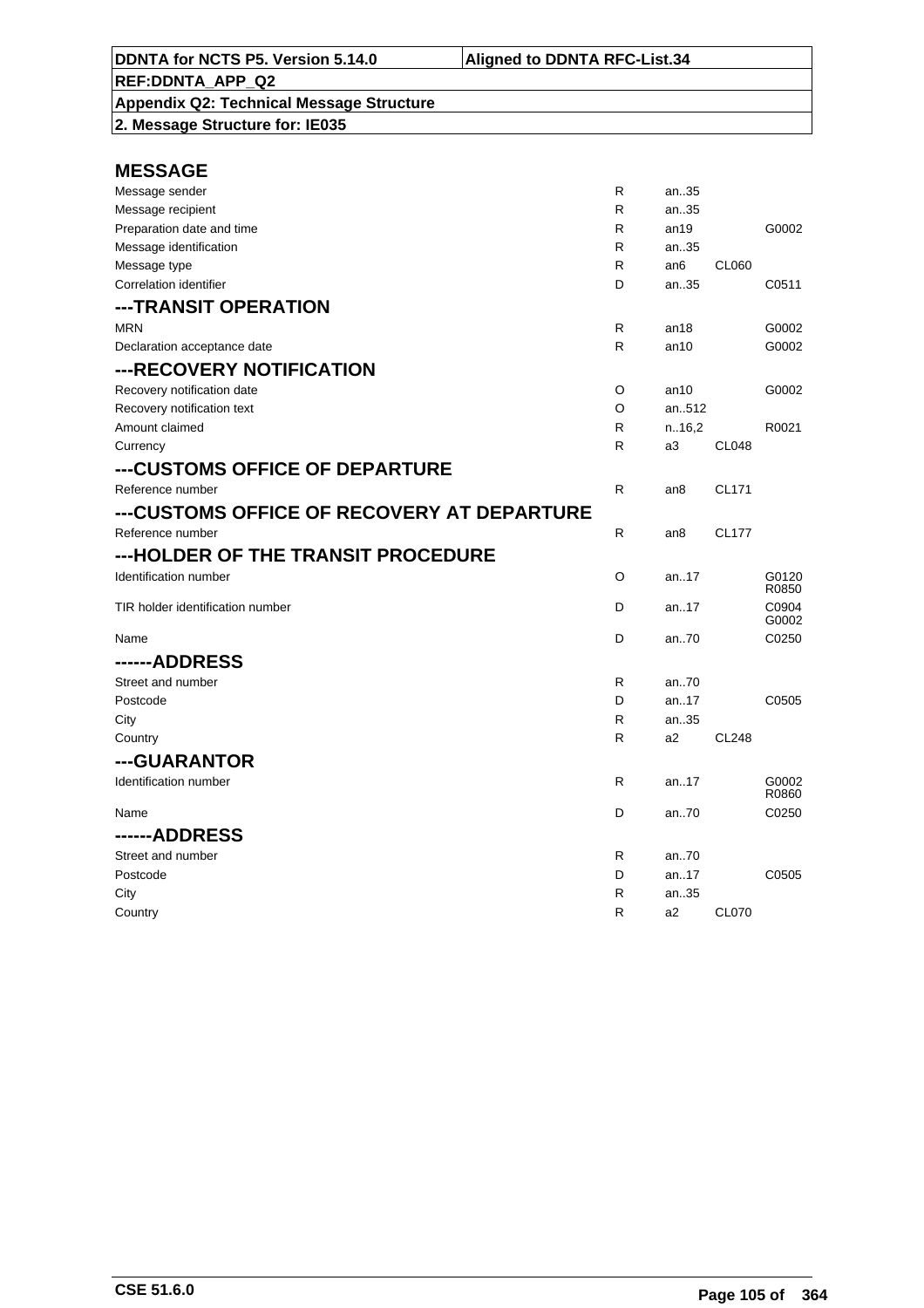| DDNTA for NCTS P5. Version 5.14.0 | Aligned to DDNTA RFC-List.34 |
|-----------------------------------|------------------------------|
|                                   |                              |

**REF:DDNTA\_APP\_Q2 Appendix Q2: Technical Message Structure**

**2. Message Structure for: IE037**

| <b>IE037</b>                 | (CC037C)                                | <b>RESPONSE QUERY ON GUARANTEES</b> |       |   | (E GUA RSP) |
|------------------------------|-----------------------------------------|-------------------------------------|-------|---|-------------|
|                              |                                         |                                     |       |   |             |
| <b>MESSAGE</b>               |                                         |                                     | 1x    | R |             |
| ---REQUESTER                 |                                         |                                     | 1x    | R |             |
|                              | ---CUSTOMS OFFICE OF GUARANTEE          |                                     | 1x    | R |             |
| --- GUARANTEE REFERENCE      |                                         |                                     | 99x   | R |             |
| ------ GUARANTEE QUERY       |                                         |                                     | 1x    | R |             |
| ------OWNER                  |                                         |                                     | 1x    | D | C0270       |
| ---------ADDRESS             |                                         |                                     | 1x    | R |             |
| ------USAGE                  |                                         |                                     | 9999x | D | C0817       |
| ------EXPOSURE               |                                         |                                     | 1x    | D | C0285       |
| ------GUARANTOR              |                                         |                                     | 1x    | D | C0234       |
| ---------ADDRESS             |                                         |                                     | 1x    | R |             |
| ---------CONTACT PERSON      |                                         |                                     | 1x    | O | G0105       |
|                              | ------COMPREHENSIVE GUARANTEE           |                                     | 1x    | D | C0280       |
| ---------VALIDITY LIMITATION |                                         |                                     | 99x   | O |             |
|                              | ------INDIVIDUAL GUARANTEE BY GUARANTOR |                                     | 1x    | D | C0280       |
|                              | ---------CUSTOMS OFFICE OF DEPARTURE    |                                     | 1x    | R |             |
|                              | --------CUSTOMS OFFICE OF DESTINATION   |                                     | 1x    | R |             |
|                              | ------ INDIVIDUAL GUARANTEE VOUCHER     |                                     | 1x    | D | C0280       |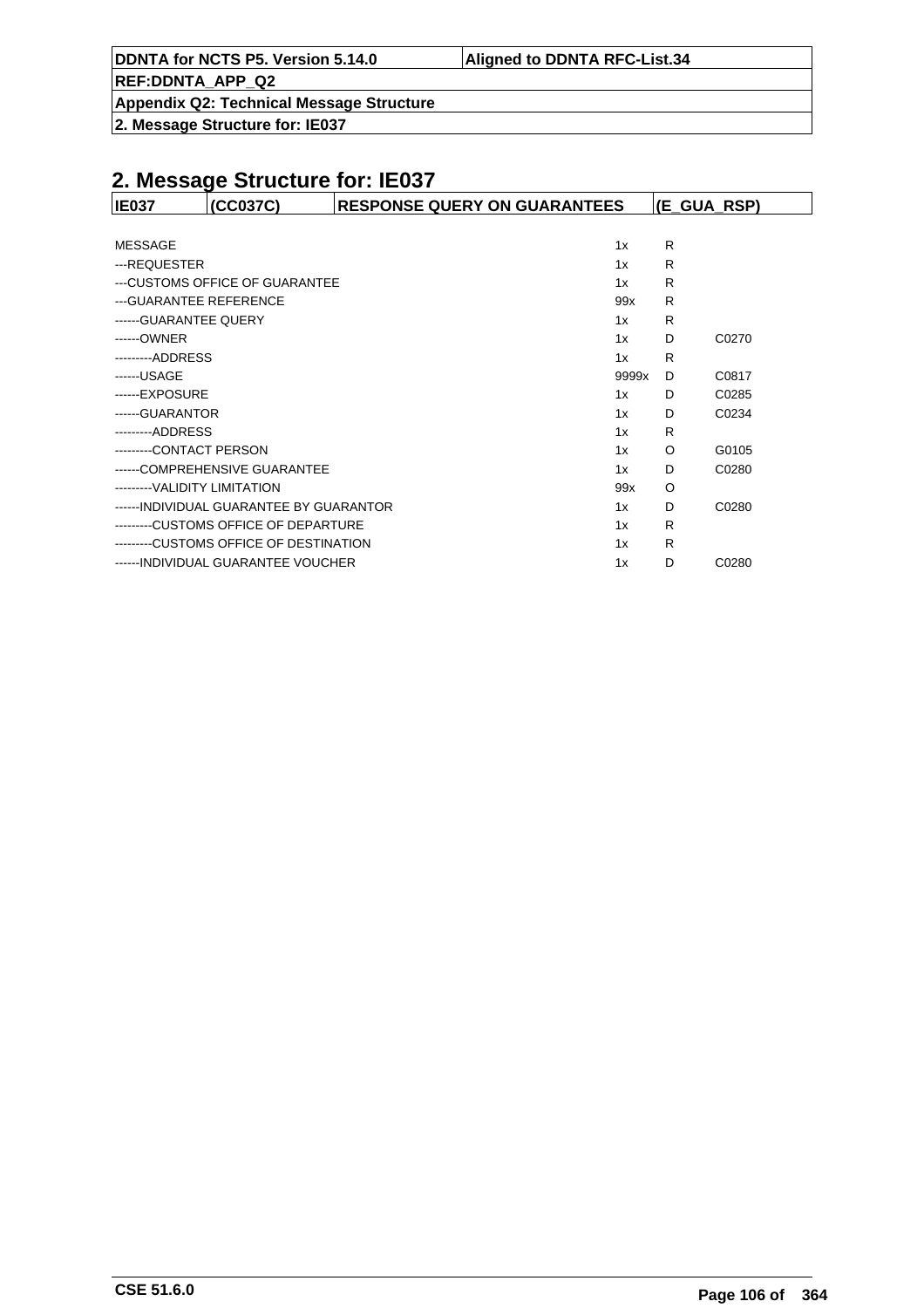| DDNTA for NCTS P5. Version 5.14.0               | <b>Aligned to DDNTA RFC-List.34</b> |
|-------------------------------------------------|-------------------------------------|
| <b>REF:DDNTA APP Q2</b>                         |                                     |
| <b>Appendix Q2: Technical Message Structure</b> |                                     |
| 2. Message Structure for: IE037                 |                                     |
|                                                 |                                     |
| <b>MESSAGE</b>                                  |                                     |

| Message sender                 | R  | an35   |              |                |
|--------------------------------|----|--------|--------------|----------------|
| Message recipient              | R  | an35   |              |                |
| Preparation date and time      | R  | an19   |              | G0002          |
| Message identification         | R  | an35   |              |                |
| Message type                   | R  | an6    | CL060        |                |
| Correlation identifier         | D  | an35   |              | C0511          |
| ---REQUESTER                   |    |        |              |                |
| Identification number          | R  | an17   |              | R0850          |
| Role                           | R. | n1     | CL156        |                |
| ---CUSTOMS OFFICE OF GUARANTEE |    |        |              |                |
| Reference number               | R  | an8    | <b>CL174</b> |                |
| --- GUARANTEE REFERENCE        |    |        |              |                |
| Sequence number                | R  | n.5    |              | R0987          |
| <b>GRN</b>                     | R  | an24   |              | G0002          |
| Acceptance date and time       | R  | an19   |              | G0002          |
| Guarantee type                 | R  | an1    | CL251        |                |
| Guarantee monitoring code      | R  | n1     | <b>CL050</b> |                |
| ------GUARANTEE QUERY          |    |        |              |                |
| Query identifier               | R  | n1     | CL054        |                |
| Period from date               | O  | an10   |              | G0002          |
|                                |    |        |              | R0263          |
| Period to date                 | O  | an10   |              | G0002<br>R0263 |
|                                |    |        |              | R0705          |
| ------OWNER                    |    |        |              |                |
| Identification number          | R  | an17   |              | R0850          |
| Name                           | R  | an70   |              |                |
| ---------ADDRESS               |    |        |              |                |
| Street and number              | R  | an70   |              |                |
| Postcode                       | D  | an17   |              | C0505          |
| City                           | R  | an35   |              |                |
| Country                        | R  | a2     | <b>CL248</b> |                |
| ------USAGE                    |    |        |              |                |
| Sequence number                | R  | n.5    |              | R0987          |
| <b>MRN</b>                     | R  | an18   |              | G0002          |
| Covered amount                 | R  | n.16,2 |              |                |
| Currency                       | R  | a3     | <b>CL048</b> |                |
| Lock date                      | R  | an10   |              | G0002          |
| Arrival date and time          | D  | an19   |              | C0231<br>G0002 |
| Release date                   | O  | an10   |              | G0002          |
| ------EXPOSURE                 |    |        |              |                |
| Exposure                       | R  | n.16,2 |              |                |
| Exposure counter               | R  | n.8    |              |                |
| <b>Balance</b>                 | D  | n.16,2 |              | C0286          |
| Currency                       | R  | a3     | <b>CL048</b> |                |
| ------GUARANTOR                |    |        |              |                |
| Identification number          | R  | an.17  |              | G0002          |
|                                |    |        |              | R0860          |
| Name                           | R  | an70   |              |                |
| ---------ADDRESS               |    |        |              |                |
| Street and number              | R  | an70   |              |                |
| Postcode                       | D  | an17   |              | C0505          |
| City                           | R  | an35   |              |                |

**---------CONTACT PERSON**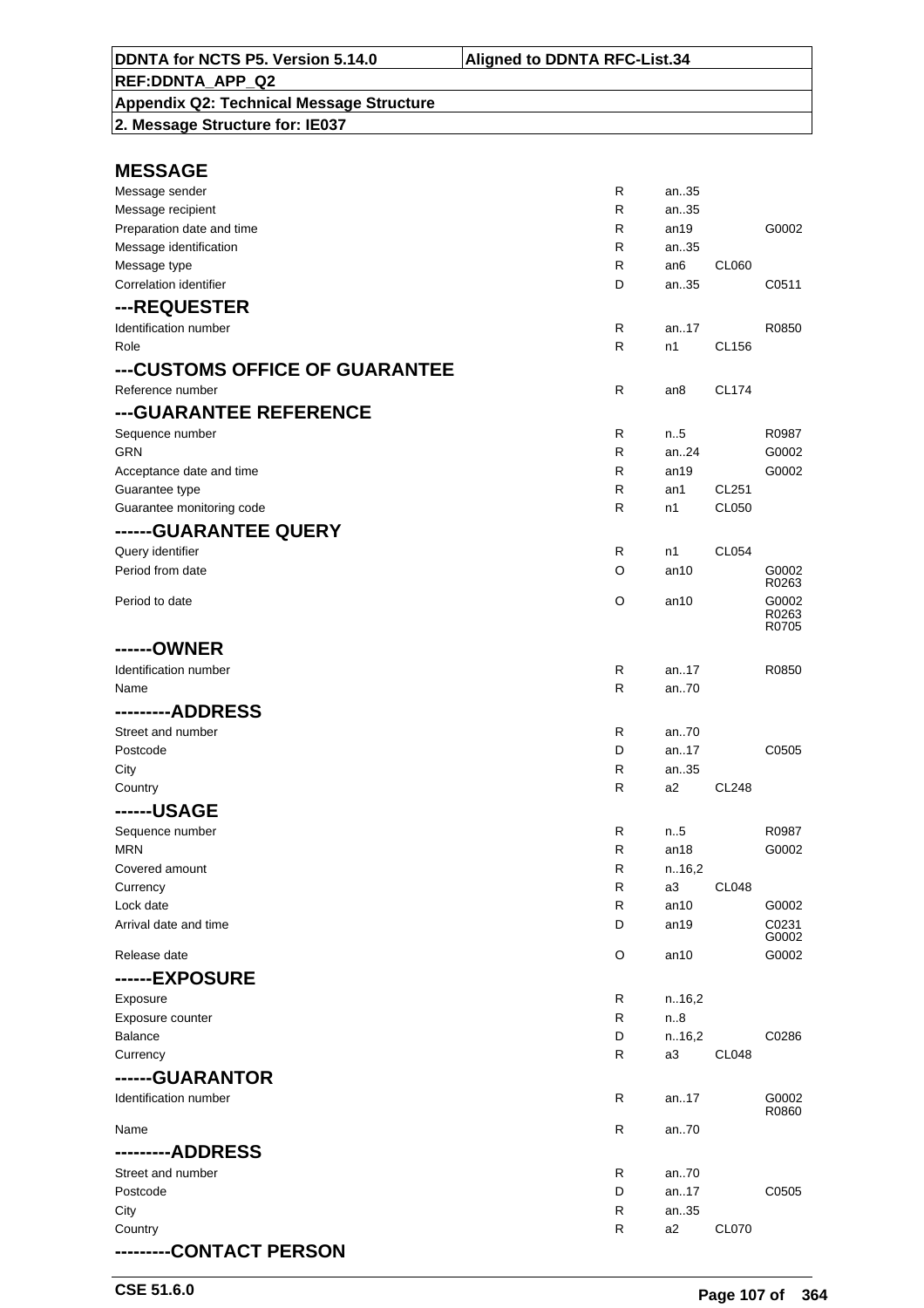| DDNTA for NCTS P5. Version 5.14.0<br><b>Aligned to DDNTA RFC-List.34</b> |    |                  |              |       |  |  |  |  |
|--------------------------------------------------------------------------|----|------------------|--------------|-------|--|--|--|--|
| <b>REF:DDNTA APP Q2</b>                                                  |    |                  |              |       |  |  |  |  |
| <b>Appendix Q2: Technical Message Structure</b>                          |    |                  |              |       |  |  |  |  |
| 2. Message Structure for: IE037                                          |    |                  |              |       |  |  |  |  |
|                                                                          |    |                  |              |       |  |  |  |  |
| Name                                                                     | R  |                  |              |       |  |  |  |  |
| Phone number                                                             | R  | an70<br>an35     |              |       |  |  |  |  |
| E-mail address                                                           | O  | an256            |              | G0002 |  |  |  |  |
|                                                                          |    |                  |              |       |  |  |  |  |
| ------COMPREHENSIVE GUARANTEE                                            |    |                  |              |       |  |  |  |  |
| Reference amount                                                         | D  | n.16,2           |              | C0231 |  |  |  |  |
| Percentage of reference amount                                           | D  | n <sub>1</sub> 3 |              | C0231 |  |  |  |  |
| Guarantee amount                                                         | R  | n.16,2           |              |       |  |  |  |  |
| Currency                                                                 | R  | a3               | <b>CL048</b> |       |  |  |  |  |
| Number of certificates                                                   | R  | n.8              |              |       |  |  |  |  |
| Validity start date                                                      | R  | an10             |              | G0002 |  |  |  |  |
| Validity end date                                                        | O  | an10             |              | G0002 |  |  |  |  |
| Invalidity reason code                                                   | O  | an3              | CL212        |       |  |  |  |  |
| Invalidity reason text                                                   | O  | an512            |              |       |  |  |  |  |
| Liability liberation date                                                | O  | an10             |              | G0002 |  |  |  |  |
| Restricted use for suspended goods                                       | R  | n1               | <b>CL027</b> |       |  |  |  |  |
| ---------VALIDITY LIMITATION                                             |    |                  |              |       |  |  |  |  |
| Sequence number                                                          | R  | n5               |              | R0987 |  |  |  |  |
| Guarantee not valid in                                                   | R  | a2               | <b>CL146</b> |       |  |  |  |  |
| ------ INDIVIDUAL GUARANTEE BY GUARANTOR                                 |    |                  |              |       |  |  |  |  |
| Guarantee amount                                                         | R  | n.16,2           |              |       |  |  |  |  |
| Currency                                                                 | R  | a3               | <b>CL048</b> |       |  |  |  |  |
| ---------CUSTOMS OFFICE OF DEPARTURE                                     |    |                  |              |       |  |  |  |  |
| Reference number                                                         | R  | an8              | CL171        |       |  |  |  |  |
| --------CUSTOMS OFFICE OF DESTINATION                                    |    |                  |              |       |  |  |  |  |
| Reference number                                                         | R  | an8              | <b>CL172</b> |       |  |  |  |  |
| ------INDIVIDUAL GUARANTEE VOUCHER                                       |    |                  |              |       |  |  |  |  |
| Issue date                                                               | R. | an10             |              | G0002 |  |  |  |  |
| Expiry date                                                              | R  | an10             |              | G0002 |  |  |  |  |
| Copy given                                                               | R  | n1               | <b>CL027</b> |       |  |  |  |  |
| <b>TIR Carnet</b>                                                        | R  | n1               | CL027        |       |  |  |  |  |
| Voucher amount                                                           | D  | n.16,2           |              | C0232 |  |  |  |  |
| Currency                                                                 | D  | a3               | <b>CL048</b> | C0232 |  |  |  |  |
|                                                                          |    |                  |              |       |  |  |  |  |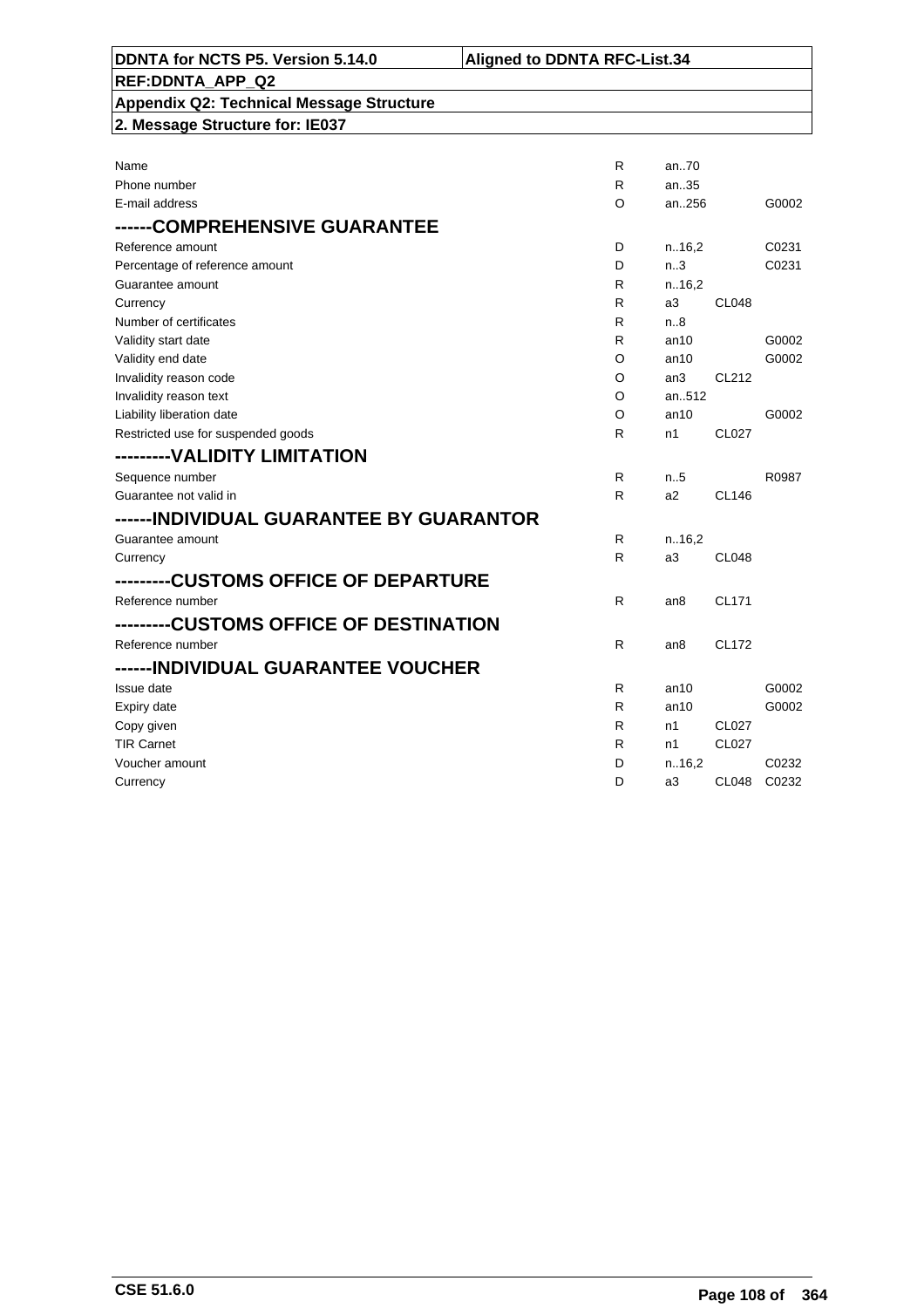**REF:DDNTA\_APP\_Q2 Appendix Q2: Technical Message Structure**

**2. Message Structure for: IE038**

| <b>IE038</b>             | (CD038C)                                         | <b>RESPONSE TO MOVEMENT QUERY</b> |          |   | (C_MVT_RSP)                                  |
|--------------------------|--------------------------------------------------|-----------------------------------|----------|---|----------------------------------------------|
|                          |                                                  |                                   |          |   |                                              |
| <b>MESSAGE</b>           |                                                  |                                   | 1x       | R | G0143                                        |
| ---TRANSIT OPERATION     |                                                  |                                   | 1x       | R |                                              |
|                          | ---CUSTOMS OFFICE OF DEPARTURE                   |                                   | 1x       | D | C0811                                        |
|                          | ---CUSTOMS OFFICE OF DESTINATION (DECLARED)      |                                   | 1x       | D | C0365                                        |
|                          | ---CUSTOMS OFFICE OF TRANSIT (DECLARED)          |                                   | 9x       | D | S1022<br>B1836<br>C0030<br>C0466<br>G0030    |
|                          | ---CUSTOMS OFFICE OF EXIT FOR TRANSIT (DECLARED) |                                   | 9x       | D | S1002<br>C0466<br>C0587<br>C0812             |
|                          | ---CUSTOMS OFFICE OF REQUEST                     |                                   | 1x       | R |                                              |
|                          | ---HOLDER OF THE TRANSIT PROCEDURE               |                                   | 1x       | D | C0365                                        |
| ------ADDRESS            |                                                  |                                   | 1x       | R |                                              |
| ---CONTROL RESULT        |                                                  |                                   | 1x       | D | C0365                                        |
|                          | --- RISK ANALYSIS IDENTIFICATION                 |                                   | 1x       | D | S1003<br>C0466<br>C0813                      |
| ------RISK ANALYSIS      |                                                  |                                   | 99999x D |   | C0251<br>E1402<br>G0869                      |
|                          | ---------RISK ANALYSIS RESULT                    |                                   | 99x      | R | E1406                                        |
| ---CONSIGNMENT           |                                                  |                                   | 1x       | D | C0365                                        |
| ------CARRIER            |                                                  |                                   | 1x       | D | C0812<br>G0090                               |
| ------CONSIGNOR          |                                                  |                                   | 1x       | O |                                              |
| ---------ADDRESS         |                                                  |                                   | 1x       | R |                                              |
| ------CONSIGNEE          |                                                  |                                   | 1x       | D | B1823<br>C0001<br>G0001                      |
| ---------ADDRESS         |                                                  |                                   | 1x       | R |                                              |
|                          | ------ ADDITIONAL SUPPLY CHAIN ACTOR             |                                   | 99x      | O | G0825                                        |
|                          | ------TRANSPORT EQUIPMENT                        |                                   | 9999x    | D | C0872<br>G0103                               |
| ---------SEAL            |                                                  |                                   | 99x      | D | C0569                                        |
| ---------GOODS REFERENCE |                                                  |                                   | 9999x    | D | C0670<br>G0670                               |
|                          | ------DEPARTURE TRANSPORT MEANS                  |                                   | 999x     | D | B1890<br>C0333<br><b>C0339</b><br>R0855      |
|                          | ------COUNTRY OF ROUTING OF CONSIGNMENT          |                                   | 99x      | D | B1848<br>C0586<br>G0061                      |
|                          | ------ ACTIVE BORDER TRANSPORT MEANS             |                                   | 9x       | D | B1894<br>C0908<br>E1406<br>R0789             |
| ------PLACE OF LOADING   |                                                  |                                   | 1x       | O | B1849<br>B2101                               |
| ------PLACE OF UNLOADING |                                                  |                                   | 1x       | D | S <sub>1011</sub><br>B1854<br>C0191<br>C0812 |
| ------PREVIOUS DOCUMENT  |                                                  |                                   | 9999x    | O | E1301<br>G0825                               |
|                          | ------SUPPORTING DOCUMENT                        |                                   | 99x      | O | E1301<br>G0825                               |
|                          | ------TRANSPORT DOCUMENT                         |                                   | 99x      | O | E1301<br>G0825                               |
|                          | ------ ADDITIONAL REFERENCE                      |                                   | 99x      | O | E1301<br>G0825                               |
|                          | ------ ADDITIONAL INFORMATION                    |                                   | 99x      | O | E1301<br>G0825                               |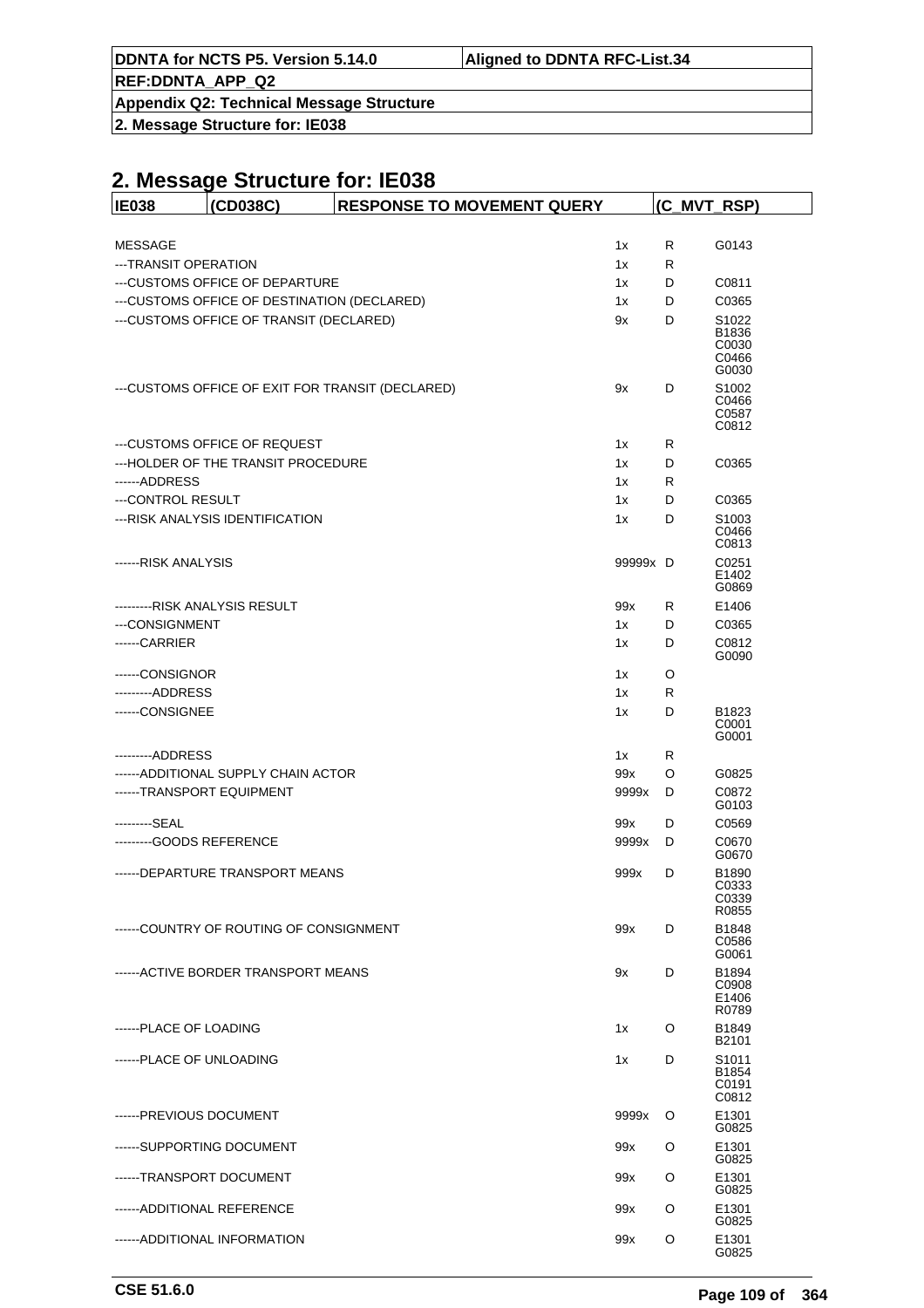| ∣DDNTA for NCTS P5. Version 5.14.0 |  |
|------------------------------------|--|
| <b>REF:DDNTA APP Q2</b>            |  |

#### **Appendix Q2: Technical Message Structure 2. Message Structure for: IE038**

| ------INCIDENT<br>---------ENDORSEMENT    | 9x<br>1x | O<br>O | G0015                                                          |
|-------------------------------------------|----------|--------|----------------------------------------------------------------|
| ---------LOCATION                         | 1x       | R      |                                                                |
| ------------GNSS                          | 1x       | D      | C0460                                                          |
| ------------ADDRESS                       | 1x       | D      | C0460                                                          |
| ---------TRANSPORT EQUIPMENT              | 9999x    | D      | C0240<br>G0103                                                 |
| ------------SEAL                          | 99x      | D      | C0569                                                          |
| -----------GOODS REFERENCE                | 9999x    | O      | G0670                                                          |
| --------TRANSHIPMENT                      | 1x       | D      | C0240                                                          |
| ------------TRANSPORT MEANS               | 1x       | D      | C0397                                                          |
| ------TRANSPORT CHARGES                   | 1x       | D      | S <sub>1010</sub><br>C0186<br>C0812                            |
| ------HOUSE CONSIGNMENT                   | 999x     | R      | E1406                                                          |
| --------CONSIGNOR                         | 1x       | D      | C0349<br>E1301<br>G0062                                        |
| ------------ADDRESS                       | 1x       | R      |                                                                |
| ---------CONSIGNEE                        | 1x       | D      | C0001<br>E1301<br>G0001<br>G0062                               |
| ------------ADDRESS                       | 1x       | R      |                                                                |
| ---------ADDITIONAL SUPPLY CHAIN ACTOR    | 99x      | O      | G0825                                                          |
| --------DEPARTURE TRANSPORT MEANS         | 999x     | D      | C0333<br>C0339<br>E1301<br>G0062                               |
| ---------PREVIOUS DOCUMENT                | 99x      | O      | R0855<br>E1301<br>G0026                                        |
| --------SUPPORTING DOCUMENT               | 99x      | O      | E1301<br>G0825                                                 |
| --------TRANSPORT DOCUMENT                | 99x      | O      | E1301<br>G0825                                                 |
| ---------ADDITIONAL REFERENCE             | 99x      | O      | E1301<br>G0825                                                 |
| ---------ADDITIONAL INFORMATION           | 99x      | O      | E1301<br>G0825                                                 |
| --------TRANSPORT CHARGES                 | 1x       | D      | S <sub>1012</sub><br>C0186<br>C0337<br>C0812<br>E1301<br>G0062 |
| --------CONSIGNMENT ITEM                  | 9999x    | R      | E1402                                                          |
| ------------CONSIGNEE                     | 1x       | O      | B1820<br>B2400<br>G0001                                        |
| ---------------ADDRESS                    | 1x       | R      |                                                                |
| ------------ADDITIONAL SUPPLY CHAIN ACTOR | 99x      | O      | G0825                                                          |
| -----------COMMODITY                      | 1x       | R      |                                                                |
| ---------------COMMODITY CODE             | 1x       | D      | B1834<br>C0153                                                 |
| ---------------DANGEROUS GOODS            | 99x      | O      | E1406<br>G0300                                                 |
| ---------------GOODS MEASURE              | 1x       | O      | B1827<br>B2101                                                 |
| ------------PACKAGING                     | 99x      | R      |                                                                |
| ------------PREVIOUS DOCUMENT             | 99x      | O      | B1000<br>E1401<br>G0825                                        |
| -----------SUPPORTING DOCUMENT            | 99x      | O      | E1407<br>G0825                                                 |
| ------------TRANSPORT DOCUMENT            | 99x      | O      | B1896<br>B2400<br>E1407                                        |
| ------------ADDITIONAL REFERENCE          | 99x      | O      | E1407<br>G0825                                                 |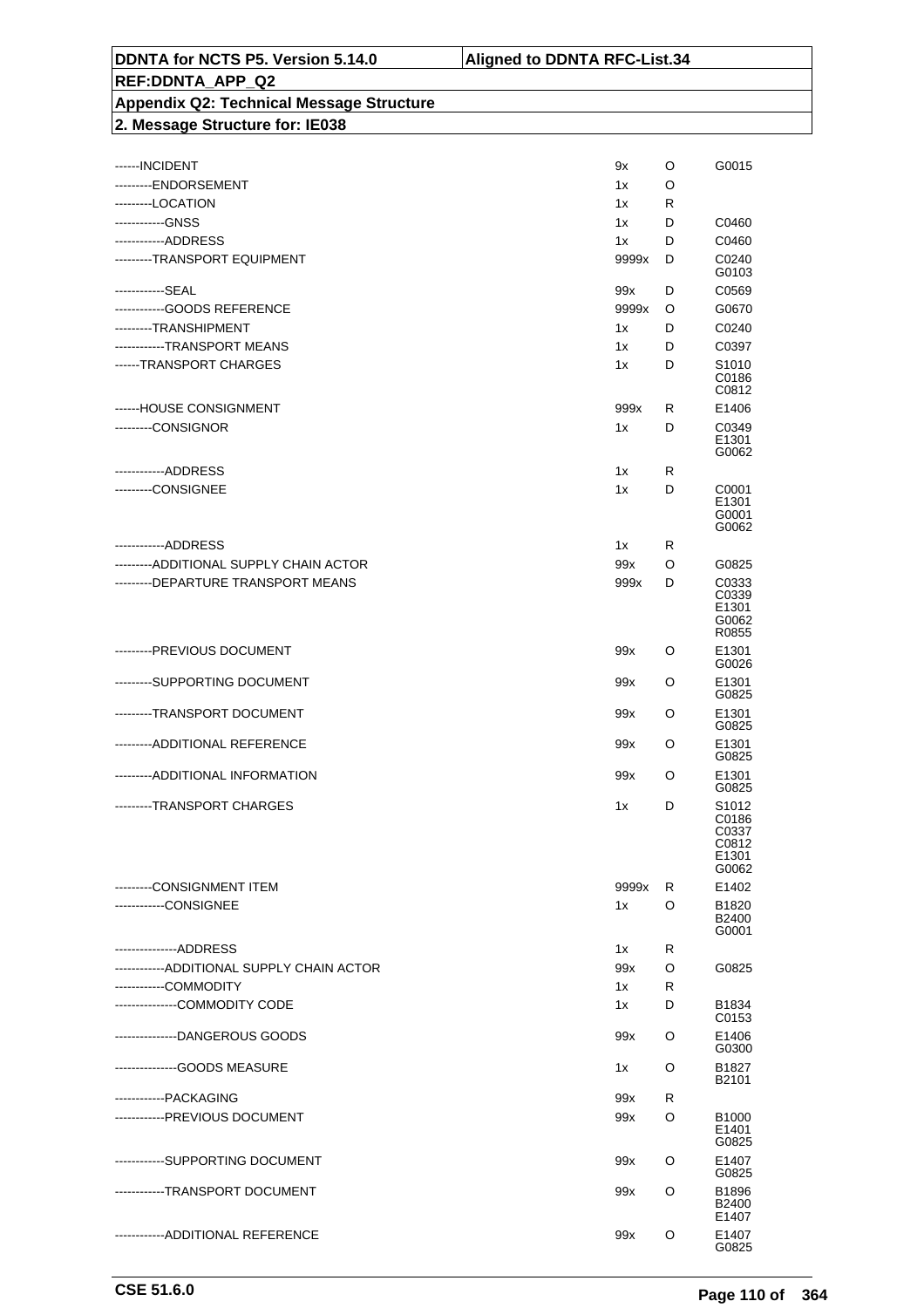| DDNTA for NCTS P5. Version 5.14.0        | Alianed to DDNTA RFC-List.34 |
|------------------------------------------|------------------------------|
| <b>REF:DDNTA APP Q2</b>                  |                              |
| Appendix Q2: Technical Message Structure |                              |
| 2. Message Structure for: IE038          |                              |
|                                          |                              |

------------ADDITIONAL INFORMATION 09X 0 60825 ------------TRANSPORT CHARGES

| 99x | O | G0825                      |
|-----|---|----------------------------|
| 1x  | O | B1874<br>B <sub>2400</sub> |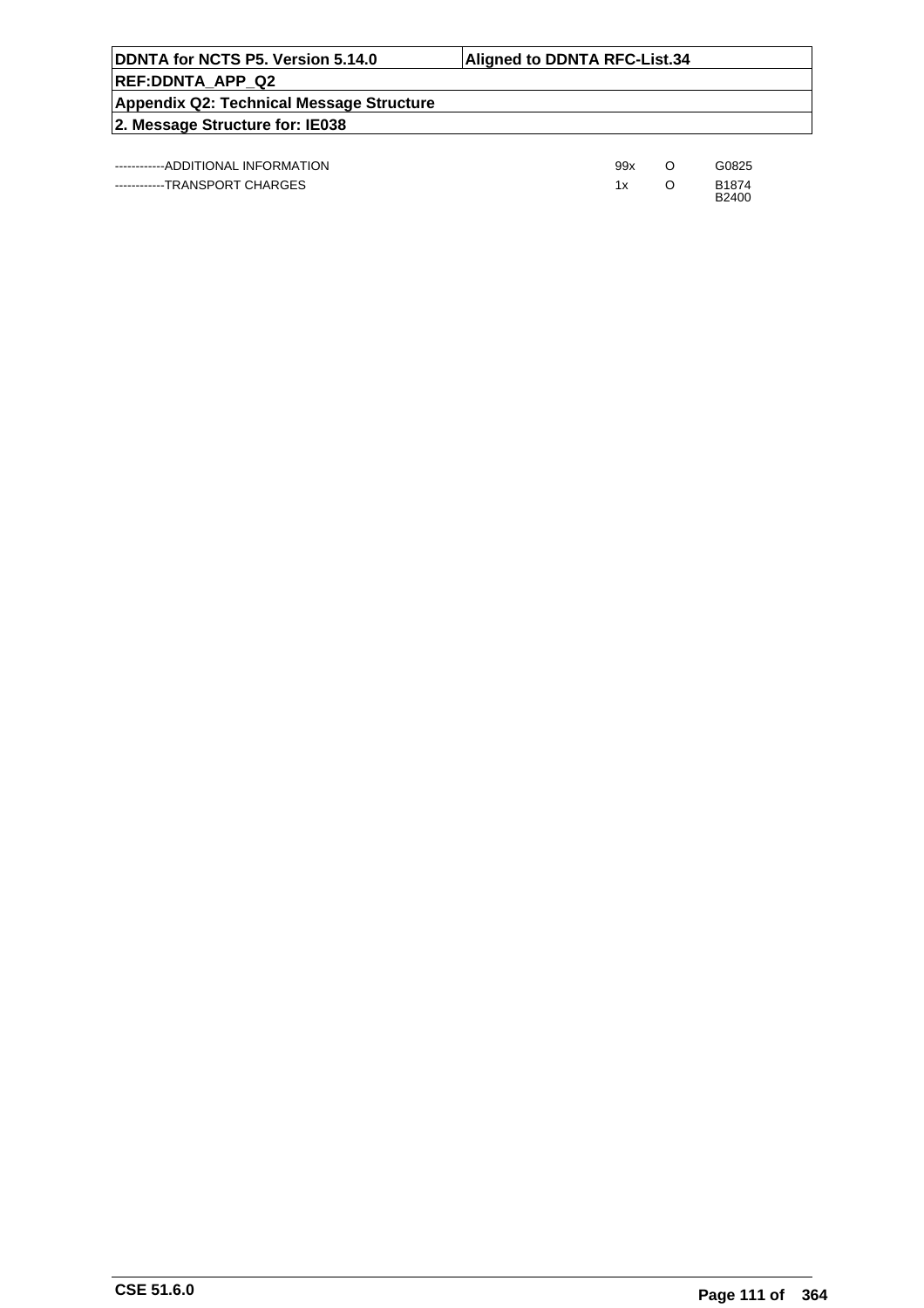| REF:DDNTA_APP_Q2                                 |        |                  |                   |                |
|--------------------------------------------------|--------|------------------|-------------------|----------------|
| <b>Appendix Q2: Technical Message Structure</b>  |        |                  |                   |                |
| 2. Message Structure for: IE038                  |        |                  |                   |                |
|                                                  |        |                  |                   |                |
| <b>MESSAGE</b>                                   |        |                  |                   |                |
| Message sender                                   | R      | an35             |                   |                |
| Message recipient                                | R      | an35             |                   |                |
| Preparation date and time                        | R      | an19             |                   | G0002          |
| Message identification                           | R      | an35             |                   | G0137<br>T1120 |
| Message type                                     | R      | an6              | CL <sub>060</sub> |                |
| Correlation identifier                           | D      | an35             |                   | B1833          |
|                                                  |        |                  |                   | C0511<br>G0137 |
|                                                  |        |                  |                   | T1120          |
| ---TRANSIT OPERATION                             |        |                  |                   |                |
| <b>MRN</b>                                       | R      | an18             |                   | G0002          |
|                                                  |        |                  |                   | R0028          |
| Declaration type                                 | D      | an.5             | CL231             | C0365<br>R0601 |
|                                                  |        |                  |                   | R0909          |
| <b>TIR Carnet number</b>                         | D      | an.12            |                   | R0911<br>S1004 |
|                                                  |        |                  |                   | C0411          |
|                                                  |        |                  |                   | C0466<br>R0990 |
| Declaration acceptance date                      | D      | an10             |                   | C0365          |
|                                                  |        |                  |                   | G0002          |
| Release date                                     | D      | an10             |                   | C0365<br>G0002 |
| Security                                         | D      | n1               | CL217             | C0365          |
| Reduced dataset indicator                        | D      | n1               | <b>CL027</b>      | C0365          |
| Specific circumstance indicator                  | D      | an3              | CL296             | S1007          |
|                                                  |        |                  |                   | C0466<br>C0812 |
| Binding itinerary                                | D      | n1               | <b>CL027</b>      | C0365          |
| Request rejection reason code                    | O      | n <sub>1</sub> 2 | CL184             | G0367          |
| <b>Status</b>                                    | D      | an3              | CL153             | C0365          |
| ---CUSTOMS OFFICE OF DEPARTURE                   |        |                  |                   |                |
| Reference number                                 | R      | an8              | CL171             | R0901          |
| ---CUSTOMS OFFICE OF DESTINATION (DECLARED)      |        |                  |                   |                |
| Reference number                                 | R      | an8              | CL172             | R0901          |
|                                                  |        |                  |                   | R0904<br>R0905 |
| ---CUSTOMS OFFICE OF TRANSIT (DECLARED)          |        |                  |                   |                |
| Sequence number                                  | R      | n.5              |                   | R0987          |
| Reference number                                 | R      | an <sub>8</sub>  | CL173             | B1813          |
|                                                  |        |                  |                   | G0142          |
|                                                  |        |                  |                   | R0003<br>R0006 |
|                                                  |        |                  |                   | R0906          |
| Arrival date and time (estimated)                | D      | an19             |                   | B1831<br>C0598 |
|                                                  |        |                  |                   | G0002          |
| ---CUSTOMS OFFICE OF EXIT FOR TRANSIT (DECLARED) |        |                  |                   |                |
| Sequence number                                  | R      | n5               |                   | R0987          |
| Reference number                                 | R      | an8              | CL175             | R0103          |
| ---CUSTOMS OFFICE OF REQUEST                     |        |                  |                   |                |
| Reference number                                 | R      | an8              | CL141             |                |
| ---HOLDER OF THE TRANSIT PROCEDURE               |        |                  |                   |                |
| Identification number                            | O      | an17             |                   | G0120          |
| TIR holder identification number                 | D      | an.17            |                   | C0904          |
| Name                                             | R      | an70             |                   | G0002<br>E1104 |
|                                                  |        |                  |                   |                |
| ------ADDRESS                                    |        |                  |                   |                |
| Street and number<br>Postcode                    | R<br>D | an70<br>an17     |                   | E1104<br>C0505 |
|                                                  |        |                  |                   | E1102          |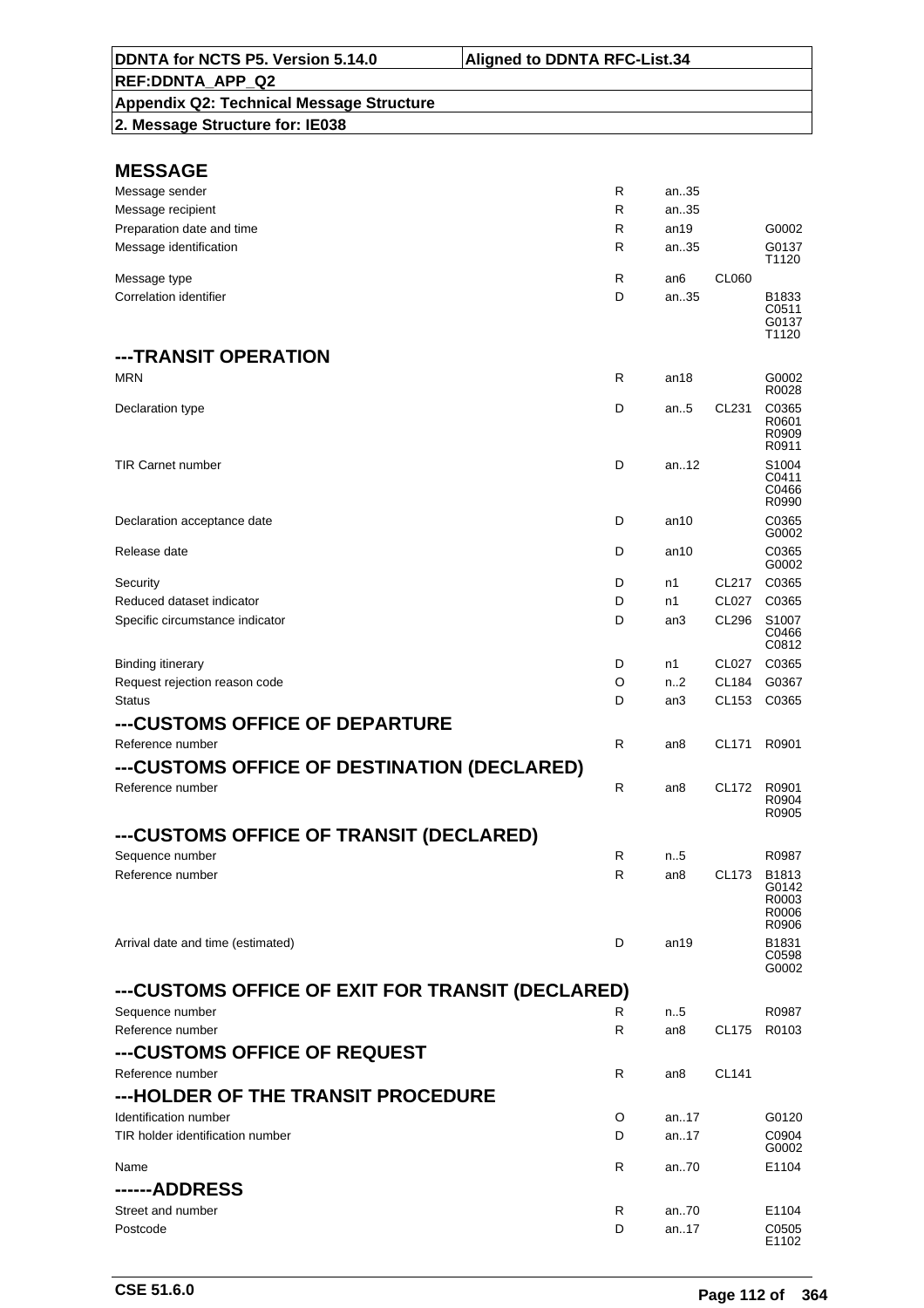| DDNTA for NCTS P5. Version 5.14.0               |                                            |                              |                |
|-------------------------------------------------|--------------------------------------------|------------------------------|----------------|
| REF:DDNTA_APP_Q2                                | <b>Aligned to DDNTA RFC-List.34</b>        |                              |                |
| <b>Appendix Q2: Technical Message Structure</b> |                                            |                              |                |
| 2. Message Structure for: IE038                 |                                            |                              |                |
|                                                 |                                            |                              |                |
| City<br>Country                                 | $\mathsf{R}$<br>an35<br>$\mathsf{R}$<br>a2 | CL199                        |                |
| ---CONTROL RESULT                               |                                            |                              |                |
| Code                                            | R<br>an <sub>2</sub>                       | CL196                        | G0126          |
|                                                 |                                            |                              | R0910<br>R0912 |
| Date                                            | R<br>an10                                  |                              | G0002<br>G0127 |
| Text                                            | O<br>an512                                 |                              |                |
| ---RISK ANALYSIS IDENTIFICATION                 |                                            |                              |                |
| Code                                            | R<br>a1                                    | CL107                        | G0041          |
| ------RISK ANALYSIS                             |                                            |                              |                |
| Sequence number                                 | R<br>$n_{.}.5$                             |                              | R0987          |
| Declaration goods item number                   | O<br>n.5                                   |                              | G0003<br>R0021 |
| --------RISK ANALYSIS RESULT                    |                                            |                              |                |
| Sequence number                                 | $\mathsf{R}$<br>n.5                        |                              | R0987          |
| Code                                            | D<br>an17                                  |                              | C0715<br>E1101 |
|                                                 |                                            |                              | G0002<br>G0821 |
| Risk area code                                  | D<br>an.7                                  | CL740                        | C0715          |
| Text                                            | O<br>an512                                 |                              | E1116          |
| ---CONSIGNMENT<br>Country of dispatch           | D<br>a2                                    | <b>CL008</b>                 | C0909          |
|                                                 |                                            |                              | G0988          |
| Country of destination<br>Container indicator   | D<br>a2<br>R<br>n1                         | <b>CL008</b><br><b>CL027</b> | C0343          |
| Inland mode of transport                        | D<br>n1                                    | CL218                        | C0399          |
| Mode of transport at the border                 | D<br>n1                                    | CL218                        | B1899<br>C0029 |
|                                                 |                                            |                              | G0020          |
| Gross mass                                      | R<br>n.16,6                                |                              | E1109<br>R0994 |
| Reference number UCR                            | D<br>an70                                  |                              | B1895<br>C0502 |
|                                                 |                                            |                              | G0002          |
| ------CARRIER                                   |                                            |                              |                |
| Identification number                           | R<br>an17                                  |                              | G0002<br>G0201 |
|                                                 |                                            |                              | R0840          |
| ------CONSIGNOR                                 |                                            |                              |                |
| Identification number<br>Name                   | O<br>an17<br>R<br>an70                     |                              | G0002<br>E1104 |
| ---------ADDRESS                                |                                            |                              |                |
| Street and number                               | R<br>an70                                  |                              | E1104          |
| Postcode                                        | D<br>an17                                  |                              | C0505<br>E1102 |
| City                                            | R<br>an35                                  |                              |                |
| Country                                         | R<br>a <sub>2</sub>                        | CL199                        |                |
| ------CONSIGNEE                                 |                                            |                              |                |
| Identification number<br>Name                   | O<br>an17<br>R<br>an70                     |                              | R0851<br>E1104 |
| ---------ADDRESS                                |                                            |                              |                |
| Street and number                               | R<br>an70                                  |                              | E1104          |
| Postcode                                        | an17<br>D                                  |                              | C0505<br>E1102 |
| City                                            | R<br>an35                                  |                              |                |
| Country                                         | R<br>a2                                    | CL199                        |                |
| ------ADDITIONAL SUPPLY CHAIN ACTOR             |                                            |                              |                |
| Sequence number                                 | R<br>n.5                                   |                              | R0987          |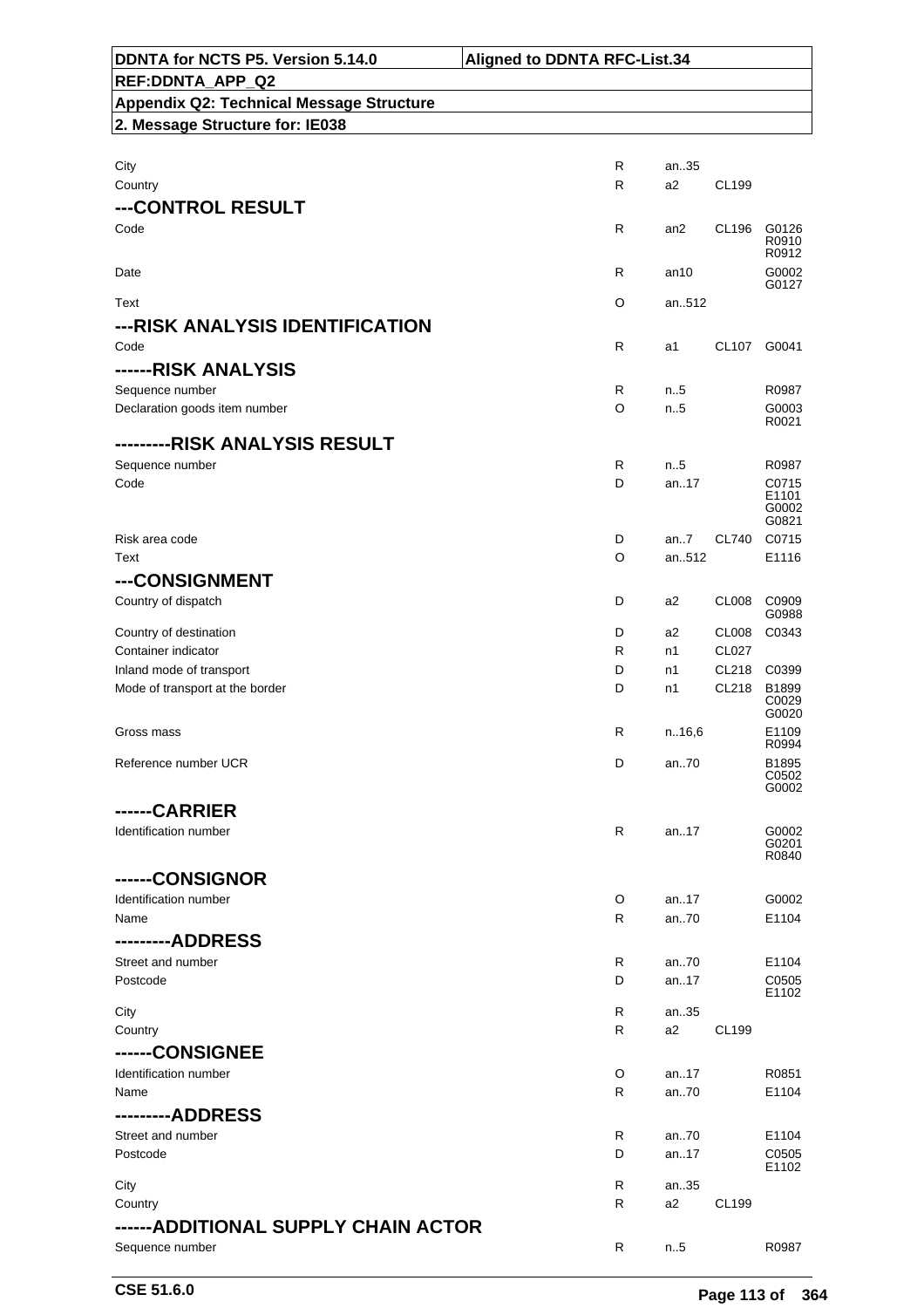| DDNTA for NCTS P5. Version 5.14.0               | <b>Aligned to DDNTA RFC-List.34</b> |                |              |                |
|-------------------------------------------------|-------------------------------------|----------------|--------------|----------------|
| <b>REF:DDNTA APP Q2</b>                         |                                     |                |              |                |
| <b>Appendix Q2: Technical Message Structure</b> |                                     |                |              |                |
| 2. Message Structure for: IE038                 |                                     |                |              |                |
|                                                 |                                     |                |              |                |
| Role                                            | R                                   | a3             | CL704        |                |
| <b>Identification number</b>                    | R                                   | an17           |              | G0002          |
|                                                 |                                     |                |              | G0201<br>R0840 |
| ------TRANSPORT EQUIPMENT                       |                                     |                |              |                |
| Sequence number                                 | R                                   | n.5            |              | R0987          |
| Container identification number                 | D                                   | an.17          |              | C0055          |
|                                                 |                                     |                |              | G0002          |
| Number of seals                                 | $\mathsf{R}$                        | n.4            |              | B1832<br>G0165 |
|                                                 |                                     |                |              | R0021<br>R0106 |
|                                                 |                                     |                |              | R0448          |
| ---------SEAL                                   |                                     |                |              |                |
| Sequence number                                 | $\mathsf{R}$                        | n.5            |              | R0987          |
| Identifier                                      | $\mathsf{R}$                        | an20           |              | R0107          |
|                                                 |                                     |                |              |                |
| Sequence number                                 | R                                   | n.5            |              | R0987          |
| Declaration goods item number                   | R                                   | n.5            |              | G0006          |
| ------DEPARTURE TRANSPORT MEANS                 |                                     |                |              |                |
| Sequence number                                 | R                                   | n.5            |              | R0987          |
| Type of identification                          | O                                   | n2             | CL750        | B2101          |
|                                                 |                                     |                |              | R0472<br>R0474 |
|                                                 |                                     |                |              | R0476          |
| <b>Identification number</b>                    | O                                   | an35           |              | B1815<br>B2101 |
|                                                 |                                     |                |              | E1103<br>R0473 |
| Nationality                                     | O                                   | a2             | CL165        | B2101          |
| ------COUNTRY OF ROUTING OF CONSIGNMENT         |                                     |                |              |                |
| Sequence number                                 | $\mathsf{R}$                        | n.5            |              | R0987          |
| Country                                         | $\mathsf{R}$                        | a2             | <b>CL008</b> |                |
| ------ACTIVE BORDER TRANSPORT MEANS             |                                     |                |              |                |
| Sequence number                                 | $\mathsf{R}$                        | n.5            |              | R0987          |
| Customs office at border reference number       | O                                   | an8            | CL141        | B2101          |
|                                                 |                                     |                |              | G0789          |
| Type of identification                          | O                                   | n <sub>2</sub> | CL219        | B1838<br>B2101 |
| Identification number                           | O                                   | an35           |              | B1811          |
|                                                 |                                     |                |              | B1838<br>B2101 |
|                                                 |                                     |                |              | E1103          |
|                                                 | O                                   | a2             | CL165        | R0076<br>B1850 |
| Nationality                                     |                                     |                |              | B2101          |
| Conveyance reference number                     | D                                   | an35           |              | B2200          |
|                                                 |                                     |                |              | C0531<br>G0002 |
|                                                 |                                     |                |              | R0315          |
| ------PLACE OF LOADING                          |                                     |                |              |                |
| UN LOCODE                                       | O                                   | an17           | CL244        |                |
| Country                                         | D                                   | a2             | <b>CL008</b> | C0387          |
| Location                                        | D                                   | an35           |              | C0387<br>E1114 |
| ------PLACE OF UNLOADING                        |                                     |                |              |                |
| UN LOCODE                                       | O                                   | an17           | CL244        |                |
| Country                                         | D                                   | a2             | <b>CL008</b> | C0387          |
| Location                                        | D                                   | an35           |              | C0387          |
| ------PREVIOUS DOCUMENT                         |                                     |                |              |                |
| Sequence number                                 | R                                   | $n_{\cdot}.5$  |              | R0987          |
| <b>Type</b>                                     | R                                   | an4            | CL214        | G0057          |
|                                                 |                                     |                |              | R0020          |
| Reference number                                | R                                   | an70           |              | R0021          |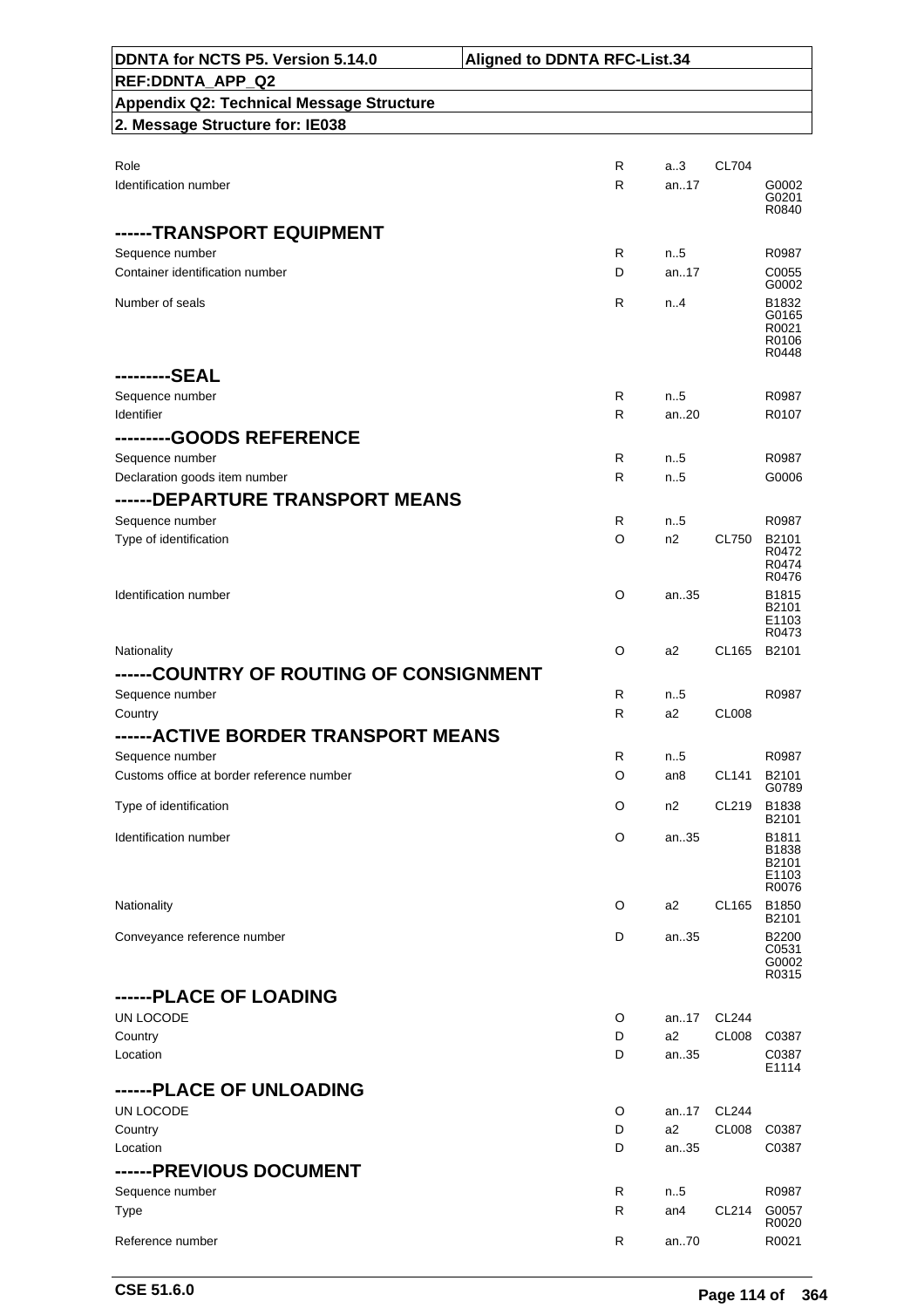| DDNTA for NCTS P5. Version 5.14.0               | <b>Aligned to DDNTA RFC-List.34</b> |              |                |
|-------------------------------------------------|-------------------------------------|--------------|----------------|
| REF:DDNTA_APP_Q2                                |                                     |              |                |
| <b>Appendix Q2: Technical Message Structure</b> |                                     |              |                |
| 2. Message Structure for: IE038                 |                                     |              |                |
|                                                 |                                     |              |                |
| Complement of information                       | O<br>an35                           |              |                |
| ------SUPPORTING DOCUMENT                       |                                     |              |                |
| Sequence number                                 | R<br>$n_{.}.5$                      |              | R0987          |
| <b>Type</b>                                     | R.<br>an4                           | CL213        | G0057          |
| Reference number                                | R<br>an70                           |              | R0021          |
| Document line item number                       | O<br>n.5                            |              |                |
| Complement of information                       | O<br>an35                           |              |                |
| ------TRANSPORT DOCUMENT                        |                                     |              |                |
| Sequence number                                 | R<br>n.5                            |              | R0987          |
| <b>Type</b>                                     | R<br>an4                            | CL754        | G0057          |
| Reference number                                | R<br>an70                           |              | R0021          |
| ------ADDITIONAL REFERENCE                      |                                     |              |                |
| Sequence number                                 | $\mathsf{R}$<br>n.5                 |              | R0987          |
| <b>Type</b>                                     | $\mathsf{R}$<br>an4                 | CL380        | G0057          |
| Reference number                                | O<br>an70                           |              | R0021          |
| ------ADDITIONAL INFORMATION                    |                                     |              |                |
| Sequence number                                 | R.<br>n.5                           |              | R0987          |
| Code                                            | R<br>an5                            | CL239        | G0057          |
| Text                                            | O                                   |              | R3060          |
|                                                 | an512                               |              |                |
| ------INCIDENT                                  |                                     |              |                |
| Sequence number                                 | R<br>n.5                            |              | R0987          |
| Code<br>Text                                    | R<br>n1<br>R<br>an512               | CL019        |                |
|                                                 |                                     |              |                |
| --------ENDORSEMENT                             |                                     |              |                |
| Date                                            | R<br>an10                           |              | G0002<br>B2101 |
| Authority<br>Place                              | O<br>an35<br>O<br>an35              |              | B2101          |
| Country                                         | R<br>a2                             | CL009        |                |
| ----LOCATION                                    |                                     |              |                |
| Qualifier of identification                     | $\mathsf R$<br>a1                   | CL038        |                |
| UN LOCODE                                       | D<br>an.17                          | CL244        | C0460          |
| Country                                         | $\mathsf{R}$<br>a <sub>2</sub>      | <b>CL009</b> |                |
| ------------GNSS                                |                                     |              |                |
| Latitude                                        | R<br>an.17                          |              | G0002          |
|                                                 |                                     |              | G0014          |
| Longitude                                       | R<br>an.17                          |              | G0002          |
|                                                 |                                     |              | G0014          |
| ------------ADDRESS                             |                                     |              |                |
| Street and number                               | R<br>an70                           |              |                |
| Postcode                                        | D<br>an17<br>R                      |              | C0505          |
| City                                            | an35                                |              |                |
| ---------TRANSPORT EQUIPMENT                    |                                     |              |                |
| Sequence number                                 | $\mathsf R$<br>n.5                  |              | R0987          |
| Container identification number                 | D<br>an17                           |              | C0820<br>G0002 |
|                                                 |                                     |              | G0016          |
| Number of seals                                 | D<br>n.4                            |              | B1832<br>C0396 |
|                                                 |                                     |              | G0023<br>R0021 |
|                                                 |                                     |              | R0106          |
|                                                 |                                     |              | R0448          |
| ------------SEAL                                |                                     |              |                |
| Sequence number                                 | $\mathsf{R}$<br>n.5                 |              | R0987          |
| Identifier                                      | $\mathsf{R}$<br>an20                |              | G0023<br>R0107 |
| <b>-GOODS REFERENCE</b>                         |                                     |              |                |
|                                                 |                                     |              |                |

Sequence number R n..5 R0987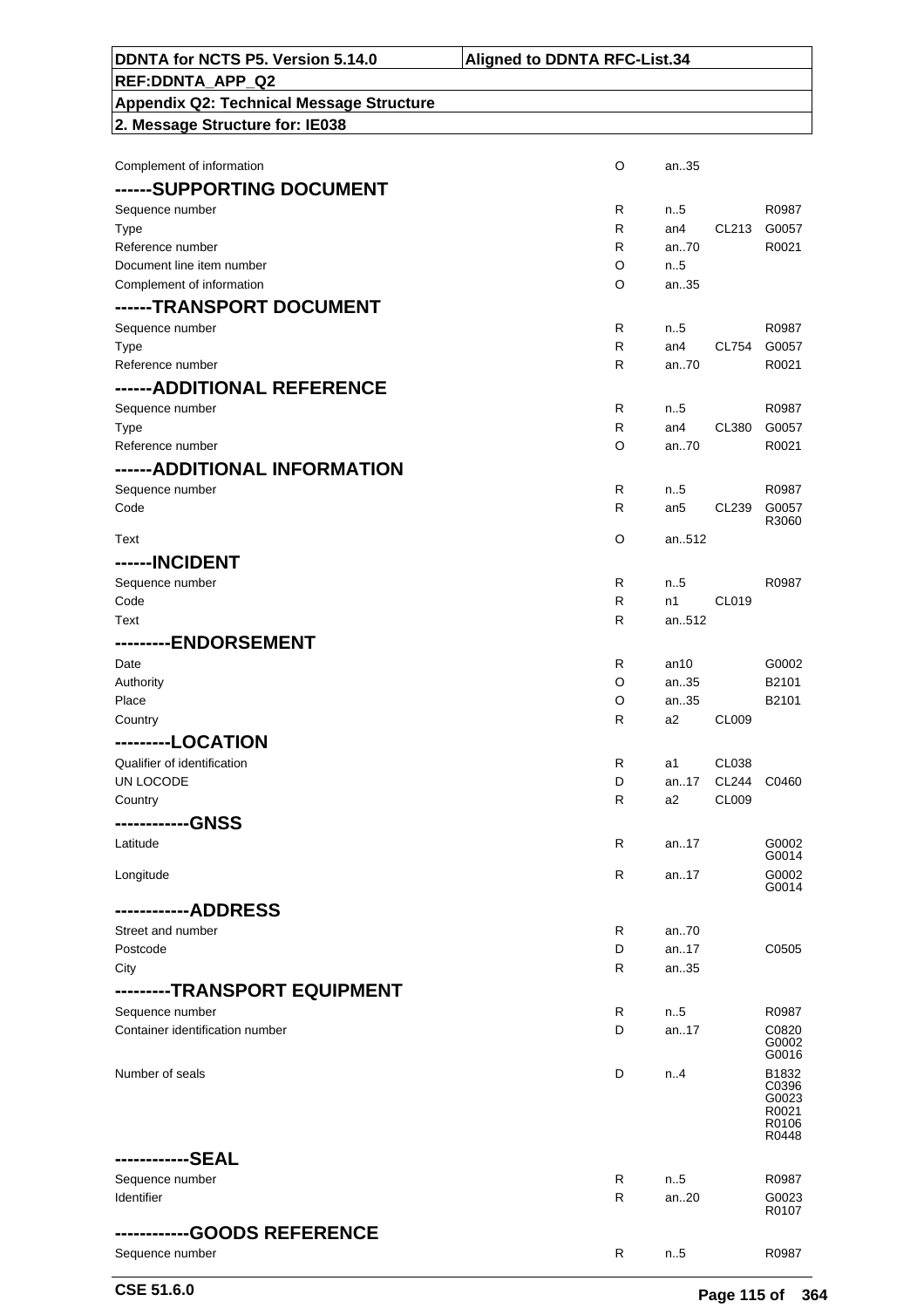| DDNTA for NCTS P5. Version 5.14.0               | <b>Aligned to DDNTA RFC-List.34</b> |              |                |
|-------------------------------------------------|-------------------------------------|--------------|----------------|
| REF:DDNTA_APP_Q2                                |                                     |              |                |
| <b>Appendix Q2: Technical Message Structure</b> |                                     |              |                |
| 2. Message Structure for: IE038                 |                                     |              |                |
|                                                 |                                     |              |                |
| Declaration goods item number                   | R.<br>n.5                           |              | G0006          |
| ---------TRANSHIPMENT                           |                                     |              |                |
| Container indicator                             | R<br>n1                             | CL027        | G0029          |
|                                                 |                                     |              |                |
| Type of identification                          | R<br>n <sub>2</sub>                 | CL750        | G0023          |
| Identification number                           | R<br>an35                           |              | E1103          |
| Nationality                                     | R<br>a2                             | CL165        | G0023<br>G0023 |
| ------TRANSPORT CHARGES                         |                                     |              |                |
| Method of payment                               | R<br>a1                             | CL116        |                |
| ------HOUSE CONSIGNMENT                         |                                     |              |                |
|                                                 | R<br>n.5                            |              |                |
| Sequence number<br>Country of dispatch          | a2<br>D                             | <b>CL008</b> | R0987<br>C0909 |
|                                                 |                                     |              | E1301          |
|                                                 |                                     |              | G0062<br>G0988 |
| Gross mass                                      | R<br>n.16,6                         |              | R0983          |
| Reference number UCR                            | an70<br>D                           |              | C0502<br>E1301 |
|                                                 |                                     |              | G0002          |
|                                                 | O                                   | CL217        | G0062          |
| Security indicator from export declaration      | n1                                  |              | G0025<br>G0026 |
| ---------CONSIGNOR                              |                                     |              |                |
| Identification number                           | O<br>an.17                          |              | G0002          |
| Name                                            | R<br>an70                           |              |                |
| ------------ADDRESS                             |                                     |              |                |
| Street and number                               | R<br>an70                           |              |                |
| Postcode                                        | D<br>an17                           |              | C0505          |
| City                                            | R<br>an35                           |              |                |
| Country                                         | R<br>a2                             | CL199        |                |
| --------CONSIGNEE                               |                                     |              |                |
| Identification number                           | O<br>an17                           |              | R0851          |
| Name                                            | R<br>an70                           |              |                |
| ------------ADDRESS                             |                                     |              |                |
| Street and number                               | R<br>an70<br>D                      |              |                |
| Postcode<br>City                                | an17<br>R<br>an35                   |              | C0505          |
| Country                                         | R<br>a2                             | CL199        |                |
| --------ADDITIONAL SUPPLY CHAIN ACTOR           |                                     |              |                |
| Sequence number                                 | R<br>n.5                            |              | R0987          |
| Role                                            | R<br>a <sub>0</sub> 3               | CL704        |                |
| Identification number                           | R<br>an17                           |              | G0002          |
|                                                 |                                     |              | G0201<br>R0840 |
| ---------DEPARTURE TRANSPORT MEANS              |                                     |              |                |
| Sequence number                                 | R<br>n.5                            |              | R0987          |
| Type of identification                          | n2<br>R                             | CL750        | R0472          |
|                                                 |                                     |              | R0474<br>R0476 |
| Identification number                           | R<br>an35                           |              | R0473          |
| Nationality                                     | R<br>a2                             | CL165        |                |
| ---------PREVIOUS DOCUMENT                      |                                     |              |                |
| Sequence number                                 | R<br>n.5                            |              | R0987          |
| <b>Type</b>                                     | R<br>an4                            | <b>CL228</b> |                |
| Reference number                                | R<br>an70                           |              | R0416          |
| Complement of information                       | O<br>an35                           |              |                |
| --------SUPPORTING DOCUMENT                     |                                     |              |                |
| Sequence number                                 | R<br>n.5                            |              | R0987          |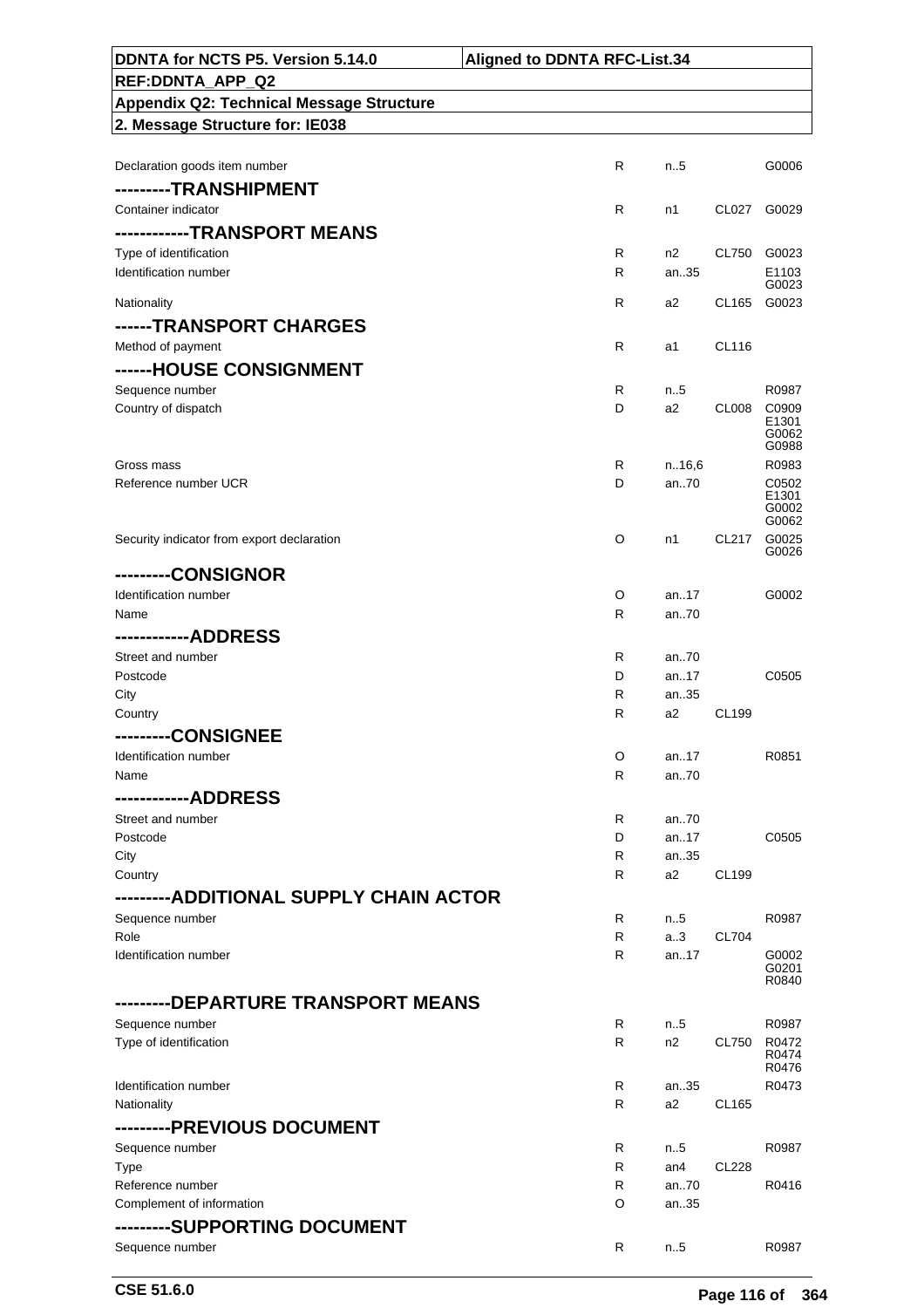| DDNTA for NCTS P5. Version 5.14.0               | <b>Aligned to DDNTA RFC-List.34</b> |              |                |
|-------------------------------------------------|-------------------------------------|--------------|----------------|
| REF:DDNTA_APP_Q2                                |                                     |              |                |
| <b>Appendix Q2: Technical Message Structure</b> |                                     |              |                |
| 2. Message Structure for: IE038                 |                                     |              |                |
|                                                 |                                     |              |                |
|                                                 | R                                   | CL213        |                |
| Type<br>Reference number                        | an4<br>R<br>an70                    |              | G0057<br>R0021 |
| Document line item number                       | O<br>n.5                            |              |                |
| Complement of information                       | O<br>an35                           |              |                |
|                                                 |                                     |              |                |
| --------TRANSPORT DOCUMENT                      |                                     |              |                |
| Sequence number                                 | R<br>n.5                            |              | R0987          |
| <b>Type</b>                                     | R<br>an4                            | CL754        | G0057          |
| Reference number                                | R<br>an70                           |              | R0021          |
| --------ADDITIONAL REFERENCE                    |                                     |              |                |
| Sequence number                                 | R<br>$n_{.}.5$                      |              | R0987          |
| Type                                            | R<br>an4                            | CL380        | G0057          |
| Reference number                                | O<br>an70                           |              | R0021          |
| --------ADDITIONAL INFORMATION                  |                                     |              |                |
| Sequence number                                 | R<br>n.5                            |              | R0987          |
| Code                                            | R<br>an <sub>5</sub>                | CL239        | G0057          |
|                                                 |                                     |              | R3062          |
| Text                                            | O<br>an512                          |              |                |
| --------TRANSPORT CHARGES                       |                                     |              |                |
| Method of payment                               | R<br>a1                             | CL116        |                |
| ---------CONSIGNMENT ITEM                       |                                     |              |                |
| Goods item number                               | R<br>n.5                            |              | R0988          |
| Declaration goods item number                   | R<br>n.5                            |              | R0007          |
| Declaration type                                | D<br>an.5                           | CL232        | C0045          |
|                                                 |                                     |              | G0062<br>R0601 |
|                                                 |                                     |              | R0909          |
| Country of dispatch                             | D<br>a2                             | <b>CL008</b> | C0909<br>G0062 |
|                                                 |                                     |              | G0988          |
| Country of destination                          | D<br>a2                             | <b>CL008</b> | C0343          |
|                                                 |                                     |              | G0062          |
| Reference number UCR                            | D<br>an70                           |              | B1895<br>C0502 |
|                                                 |                                     |              | G0002          |
|                                                 |                                     |              | G0062          |
| <b>------------CONSIGNEE</b>                    |                                     |              |                |
| Identification number                           | O<br>an.17                          |              | R0851          |
| Name                                            | R<br>an.70                          |              | E1104          |
| ---------------ADDRESS                          |                                     |              |                |
| Street and number                               | R<br>an.70                          |              | E1104          |
| Postcode                                        | O<br>an17                           |              | B1822<br>E1102 |
| City                                            | R<br>an35                           |              |                |
| Country                                         | R<br>a2                             | CL199        |                |
|                                                 |                                     |              |                |
| ------------ADDITIONAL SUPPLY CHAIN ACTOR       |                                     |              |                |
| Sequence number                                 | R<br>n.5                            |              | R0987          |
| Role                                            | R<br>a <sub>0</sub> 3               | <b>CL704</b> |                |
| <b>Identification number</b>                    | R<br>an17                           |              | G0002<br>G0201 |
|                                                 |                                     |              | R0840          |
| -----------COMMODITY                            |                                     |              |                |
| Description of goods                            | R<br>an512                          |              | E1107          |
| CUS code                                        | O<br>an9                            | CL016        |                |
|                                                 |                                     |              |                |
| Harmonized System sub-heading code              | R<br>an6                            | CL152        |                |
| Combined nomenclature code                      | O<br>an2                            |              | R0060          |
|                                                 |                                     |              |                |
| Sequence number                                 | R<br>n5                             |              | R0987          |
| <b>UN Number</b>                                | R<br>an4                            | CL101        |                |
|                                                 |                                     |              |                |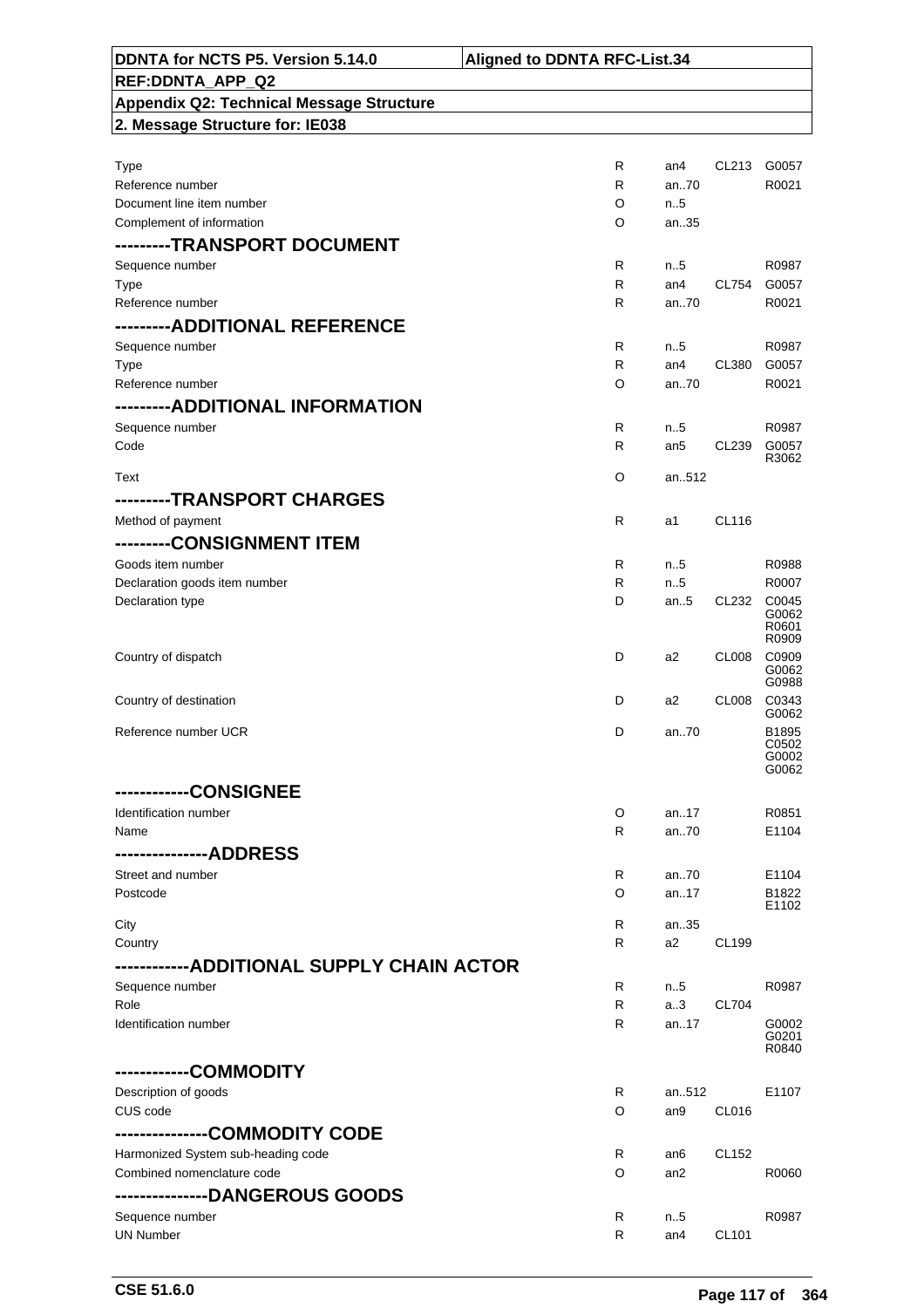### **REF:DDNTA\_APP\_Q2 Appendix Q2: Technical Message Structure**

## **2. Message Structure for: IE038**

### **---------------GOODS MEASURE**

| Gross mass                                                  | O      | n.16,6      |              | B1860<br>B2101<br>E1109<br>R0021<br>R0221 |
|-------------------------------------------------------------|--------|-------------|--------------|-------------------------------------------|
| Net mass                                                    | D      | n.16,6      |              | B1805<br>B1862<br>C0837<br>E1109<br>R0223 |
| -----------PACKAGING                                        |        |             |              |                                           |
| Sequence number                                             | R      | $n_{.}.5$   |              | R0987                                     |
| Type of packages                                            | R      | an2         | CL017        |                                           |
| Number of packages                                          | D      | n.8         |              | C0060<br>E1111<br>R0021<br>R0364          |
| Shipping marks                                              | D      | an512       |              | C0060<br>E1105<br>G0024                   |
| ------------PREVIOUS DOCUMENT                               |        |             |              |                                           |
| Sequence number                                             | R      | n.5         |              | R0987                                     |
| Type                                                        | R      | an4         | CL214        | G0057<br>R0020                            |
| Reference number                                            | R      | an70        |              | E1104<br>R0021                            |
| Goods item number                                           | O      | n.5         |              |                                           |
| Complement of information<br>-----------SUPPORTING DOCUMENT | O      | an35        |              | E1117                                     |
| Sequence number                                             | R      | n.5         |              | R0987                                     |
| <b>Type</b>                                                 | R      | an4         | CL213        | G0057                                     |
| Reference number                                            | R      | an70        |              | E1104<br>R0021                            |
| Document line item number                                   | O      | n.5         |              |                                           |
| Complement of information                                   | O      | an35        |              | E1117                                     |
|                                                             |        |             |              |                                           |
| Sequence number<br>Type                                     | R<br>R | n.5<br>an4  | CL754        | R0987<br>G0057                            |
| Reference number                                            | R      | an70        |              | E1104                                     |
|                                                             |        |             |              | R0021                                     |
| ------------ADDITIONAL REFERENCE                            |        |             |              |                                           |
| Sequence number                                             | R<br>R | n5          | <b>CL380</b> | R0987<br>G0057                            |
| Type<br>Reference number                                    | O      | an4<br>an70 |              | E1104                                     |
|                                                             |        |             |              | R0021                                     |
| -----------ADDITIONAL INFORMATION                           |        |             |              |                                           |
| Sequence number<br>Code                                     | R<br>R | n.5         | CL239        | R0987<br>B1814                            |
|                                                             |        | an5         |              | G0057<br>R3061                            |
| Text                                                        | O      | an512       |              |                                           |
|                                                             |        |             |              |                                           |
| Method of payment                                           | R      | a1          | CL116        |                                           |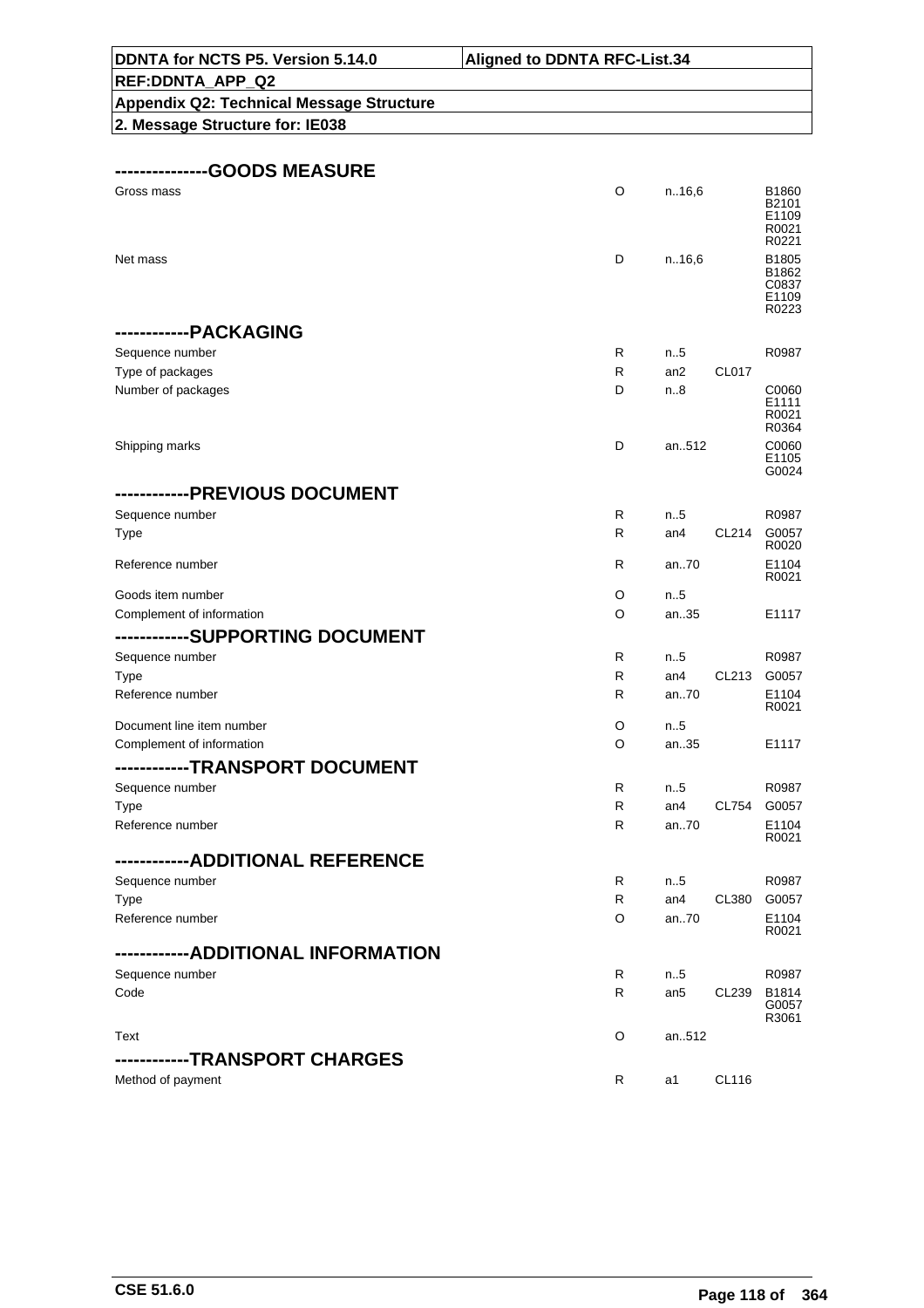| DDNTA for NCTS P5. Version 5.14.0 | Aligned to DDNTA RFC-List.34 |
|-----------------------------------|------------------------------|
| <b>REF:DDNTA APP Q2</b>           |                              |
|                                   |                              |

**Appendix Q2: Technical Message Structure**

**2. Message Structure for: IE040**

| <b>IE040</b>         | (CC040C) | <b>TRANSIT INVALIDATION NOTIFICATION</b><br><b>TO AES</b> | $ $ (N_INV_TRA) |
|----------------------|----------|-----------------------------------------------------------|-----------------|
| MESSAGE              |          |                                                           |                 |
|                      |          | 1x                                                        | R               |
| ---TRANSIT OPERATION |          | 1x                                                        |                 |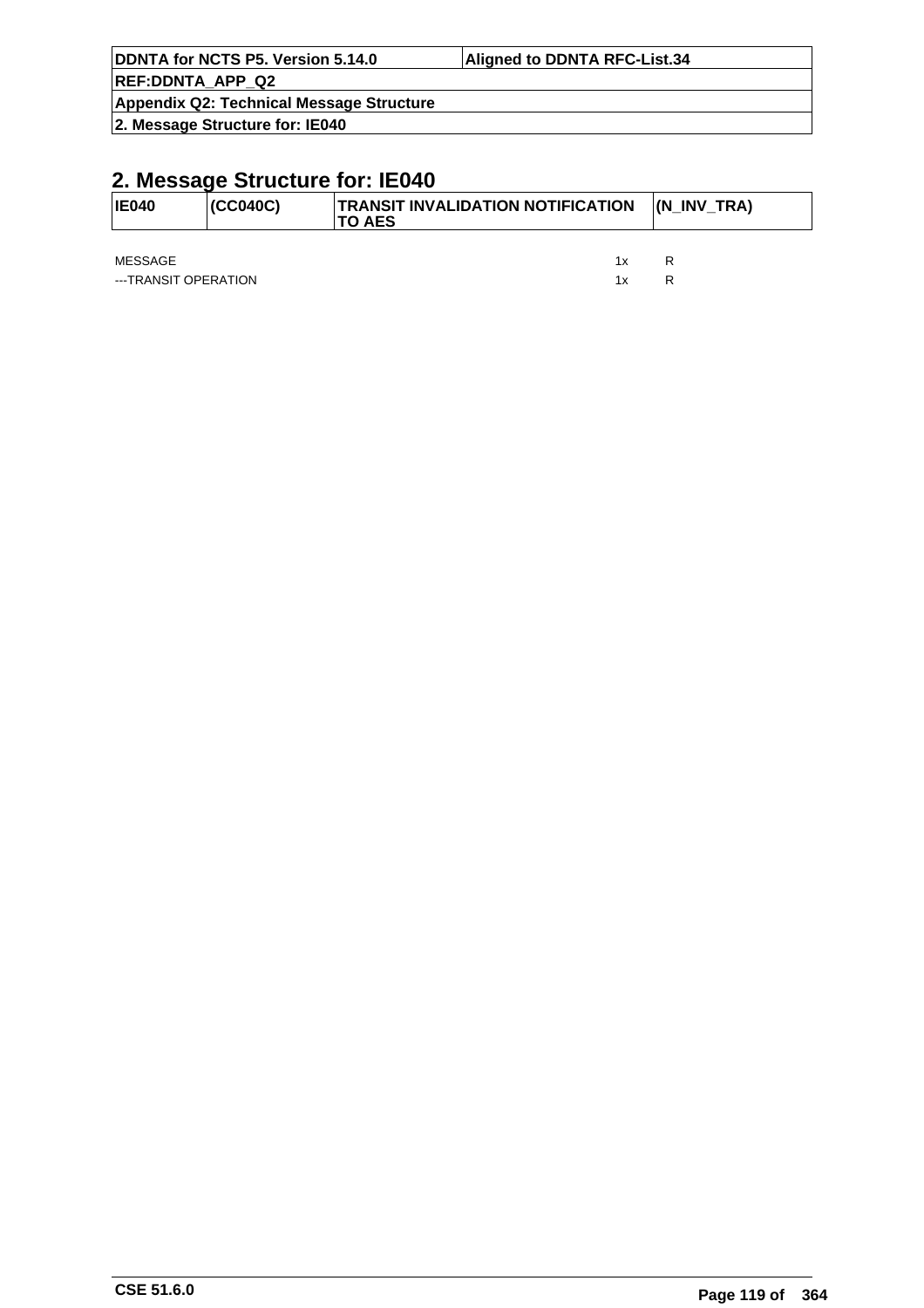| Message sender            | R | an35            |              |       |
|---------------------------|---|-----------------|--------------|-------|
| Message recipient         | R | an35            |              |       |
| Preparation date and time | R | an19            |              | G0002 |
| Message identification    | R | an35            |              |       |
| Message type              | R | an <sub>6</sub> | <b>CL060</b> |       |
| Correlation identifier    | D | an35            |              | C0511 |
| ---TRANSIT OPERATION      |   |                 |              |       |
| <b>MRN</b>                | R | an18            |              | G0002 |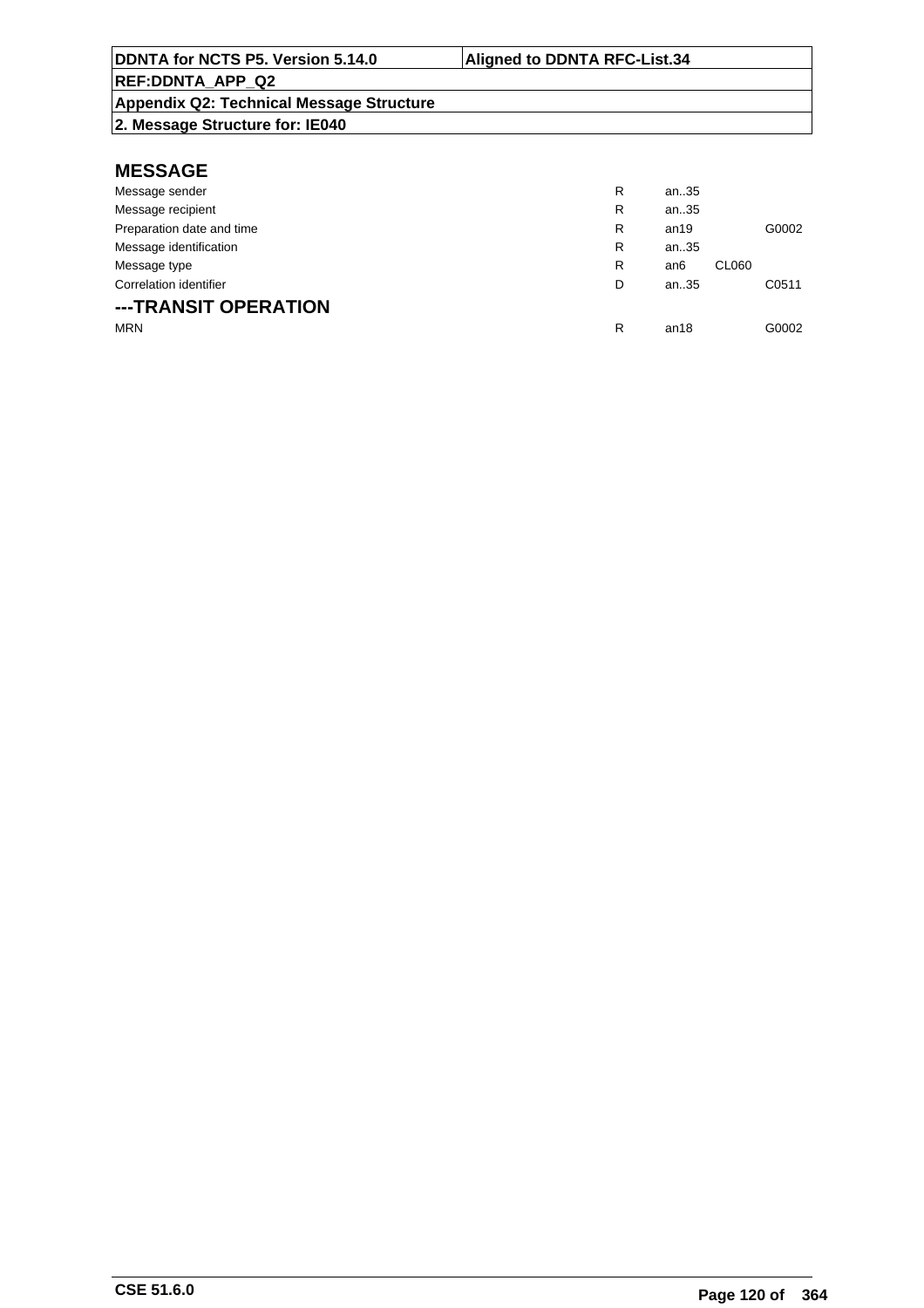**REF:DDNTA\_APP\_Q2**

**Appendix Q2: Technical Message Structure**

**2. Message Structure for: IE042**

| <b>IE042</b>              | (CCO42C)                         | <b>DESTINATION CONTROL RESULTS TO</b><br>AES |      | KN DES CON) |
|---------------------------|----------------------------------|----------------------------------------------|------|-------------|
|                           |                                  |                                              |      |             |
| <b>MESSAGE</b>            |                                  |                                              | 1x   | R           |
| ---TRANSIT OPERATION      |                                  |                                              | 1x   | R           |
| ---EXPORT OPERATION       |                                  |                                              | 999x | R           |
| ------CONTROL RESULT      |                                  |                                              | 1x   | R           |
| ---CUSTOMS OFFICE OF EXIT |                                  |                                              | 1x   | R           |
|                           | ---CUSTOMS OFFICE OF DEPARTURE   |                                              | 1x   | R           |
|                           | ---CUSTOMS OFFICE OF DESTINATION |                                              | 1x   | R           |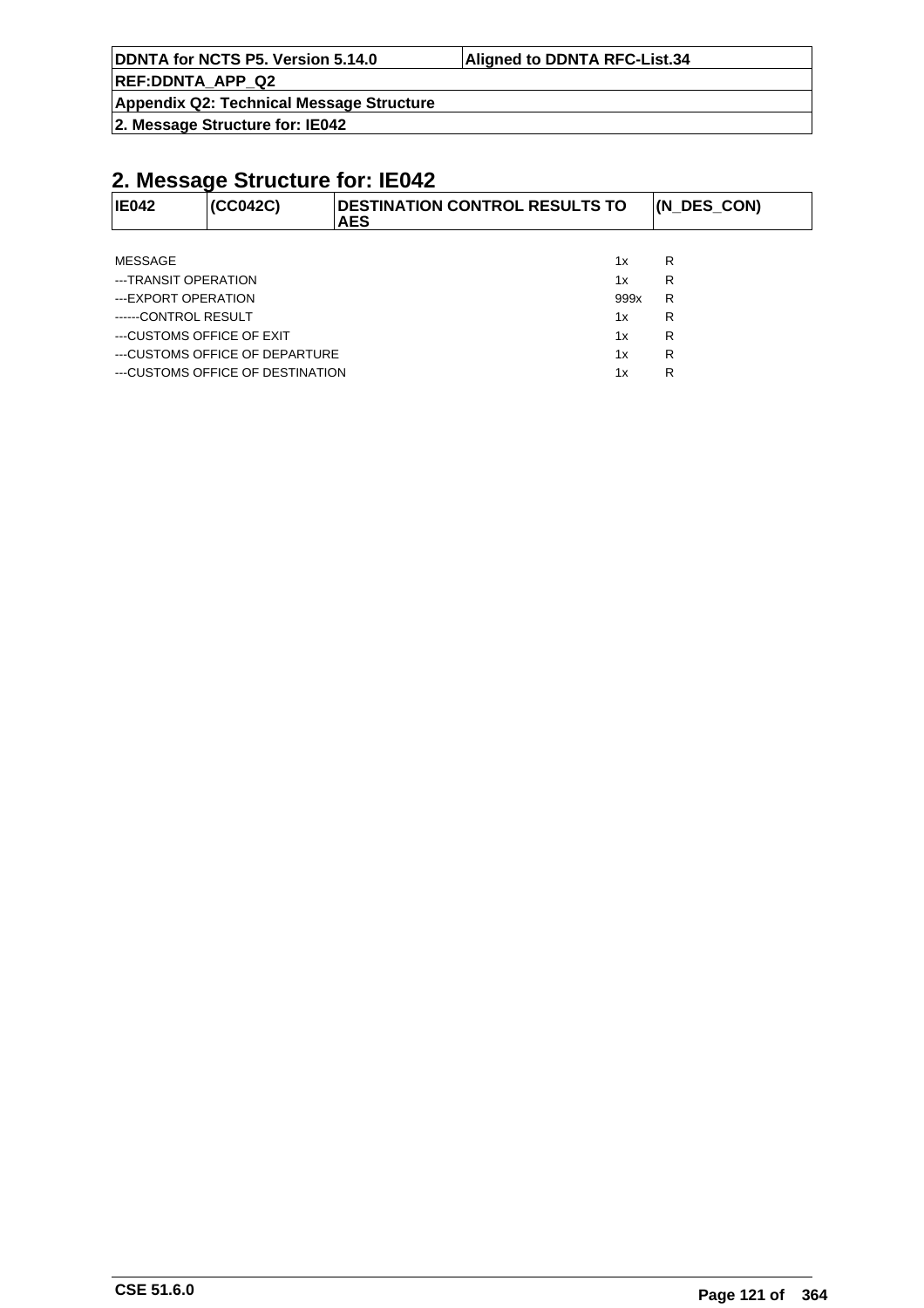#### **DDNTA for NCTS P5. Version 5.14.0 Aligned to DDNTA RFC-List.34 REF:DDNTA\_APP\_Q2**

### **Appendix Q2: Technical Message Structure 2. Message Structure for: IE042**

| Message sender                   | R            | an35             |       |                |
|----------------------------------|--------------|------------------|-------|----------------|
| Message recipient                | R            | an35             |       |                |
| Preparation date and time        | R            | an19             |       | G0002          |
| Message identification           | R            | an35             |       |                |
| Message type                     | R            | an <sub>6</sub>  | CL060 |                |
| Correlation identifier           | D            | an35             |       | C0511          |
| ---TRANSIT OPERATION             |              |                  |       |                |
| <b>MRN</b>                       | R            | an18             |       | G0002          |
| Declaration type                 | R            | an.5             |       | G0231          |
| ---EXPORT OPERATION              |              |                  |       |                |
| Sequence number                  | R            | n <sub>0.5</sub> |       | R0987          |
| <b>MRN</b>                       | R            | an18             |       | G0002<br>R0449 |
| ------CONTROL RESULT             |              |                  |       |                |
| Code                             | R            | an2              | CL243 |                |
| Date                             | R            | an10             |       | G0002          |
| ---CUSTOMS OFFICE OF EXIT        |              |                  |       |                |
| Reference number                 | R            | an <sub>8</sub>  | CL194 |                |
| ---CUSTOMS OFFICE OF DEPARTURE   |              |                  |       |                |
| Reference number                 | R            | an <sub>8</sub>  | CL171 |                |
| ---CUSTOMS OFFICE OF DESTINATION |              |                  |       |                |
| Reference number                 | $\mathsf{R}$ | an <sub>8</sub>  | CL172 |                |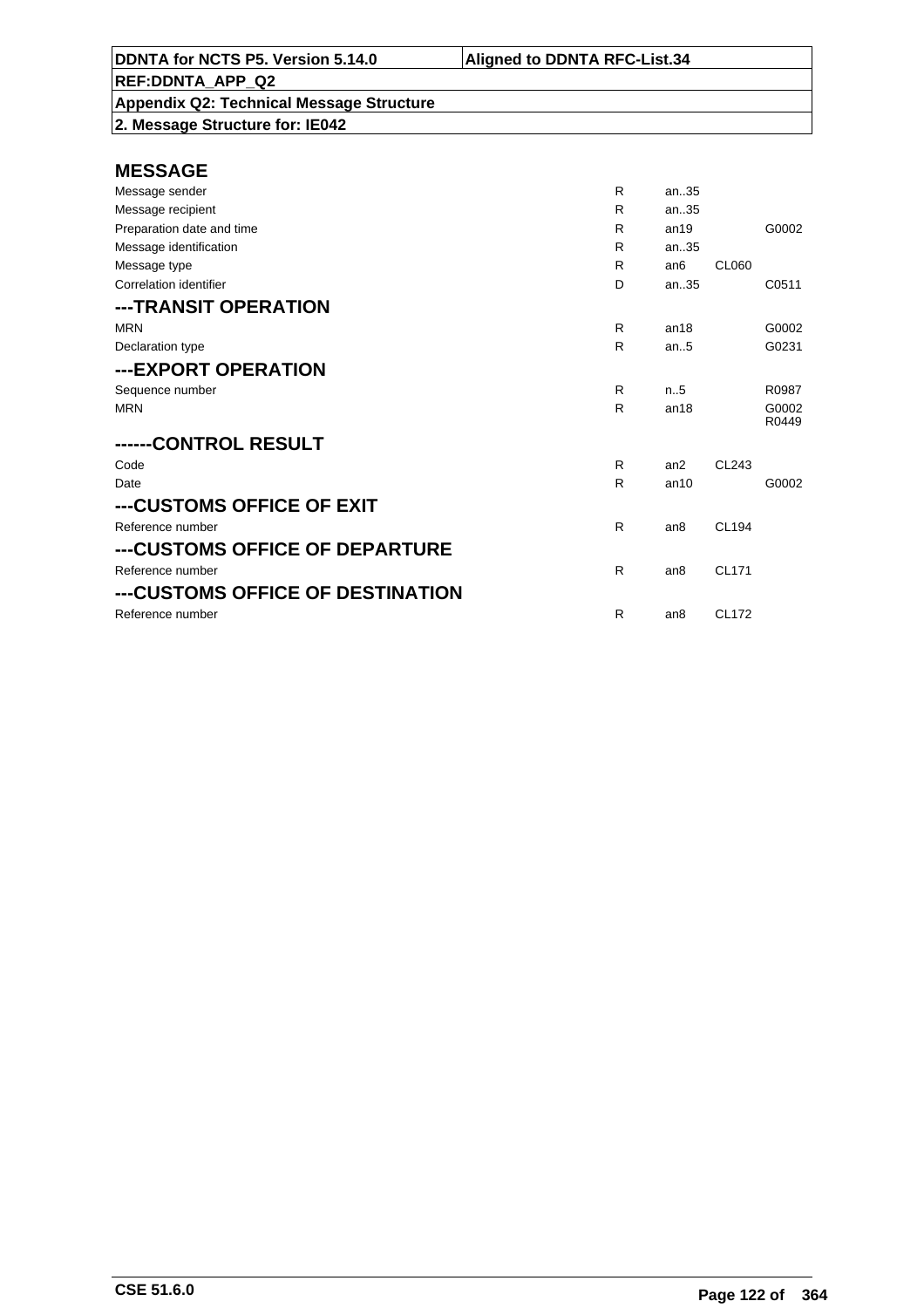**REF:DDNTA\_APP\_Q2**

**Appendix Q2: Technical Message Structure**

**2. Message Structure for: IE043**

| <b>IE043</b>                 | (CC043C)                                  | <b>UNLOADING PERMISSION</b> |       | (E_ULD_PER) |                |
|------------------------------|-------------------------------------------|-----------------------------|-------|-------------|----------------|
|                              |                                           |                             |       |             |                |
| <b>MESSAGE</b>               |                                           |                             | 1x    | R           |                |
| ---TRANSIT OPERATION         |                                           |                             | 1x    | R           |                |
|                              | ---CUSTOMS OFFICE OF DESTINATION (ACTUAL) |                             | 1x    | R           |                |
|                              | ---HOLDER OF THE TRANSIT PROCEDURE        |                             | 1x    | D           | C0027          |
| ------ADDRESS                |                                           |                             | 1x    | R           |                |
| ---TRADER AT DESTINATION     |                                           |                             | 1x    | R           |                |
| ---CTL CONTROL               |                                           |                             | 1x    | O           |                |
| ---CONSIGNMENT               |                                           |                             | 1x    | D           | C0027          |
| -----CONSIGNOR               |                                           |                             | 1x    | O           |                |
| ---------ADDRESS             |                                           |                             | 1x    | D           | C0250          |
| ------CONSIGNEE              |                                           |                             | 1x    | D           | C0001<br>G0001 |
| ---------ADDRESS             |                                           |                             | 1x    | D           | C0250          |
| ------TRANSPORT EQUIPMENT    |                                           |                             | 9999x | D           | C0872          |
|                              |                                           |                             |       |             | G0103          |
| ---------SEAL                |                                           |                             | 99x   | D           | C0569          |
| --------GOODS REFERENCE      |                                           |                             | 9999x | D           | C0670<br>G0670 |
|                              | ------DEPARTURE TRANSPORT MEANS           |                             | 999x  | D           | C0339<br>R0855 |
|                              | ------SUPPORTING DOCUMENT                 |                             | 99x   | O           | G0825          |
| ------TRANSPORT DOCUMENT     |                                           |                             | 99x   | O           | G0825          |
| ------ ADDITIONAL REFERENCE  |                                           |                             | 99x   | O           | G0825          |
|                              | ------ ADDITIONAL INFORMATION             |                             | 99x   | O           | G0825          |
| ------INCIDENT               |                                           |                             | 9x    | O           | G0015          |
| ---------ENDORSEMENT         |                                           |                             | 1x    | O           |                |
| ---------LOCATION            |                                           |                             | 1x    | R           |                |
| -----------GNSS              |                                           |                             | 1x    | D           | C0460          |
| ------------ADDRESS          |                                           |                             | 1x    | D           | C0460          |
|                              | ---------TRANSPORT EQUIPMENT              |                             | 9999x | D           | C0240<br>G0103 |
| ------------SEAL             |                                           |                             | 99x   | D           | C0569          |
| ------------GOODS REFERENCE  |                                           |                             | 9999x | O           | G0670          |
| ---------TRANSHIPMENT        |                                           |                             | 1x    | D           | C0240          |
| ------------TRANSPORT MEANS  |                                           |                             | 1x    | D           | C0397          |
| ------HOUSE CONSIGNMENT      |                                           |                             | 999x  | R           |                |
| --------CONSIGNOR            |                                           |                             | 1x    | D           | C0349          |
| ------------ADDRESS          |                                           |                             | 1x    | D           | C0250          |
| ---------CONSIGNEE           |                                           |                             | 1x    | D           | C0001<br>G0001 |
| ------------ADDRESS          |                                           |                             | 1x    | D           | C0250          |
|                              | --------DEPARTURE TRANSPORT MEANS         |                             | 999x  | D           | C0339          |
|                              |                                           |                             |       |             | R0855          |
| ---------PREVIOUS DOCUMENT   |                                           |                             | 99x   | O           | G0026          |
|                              | --------SUPPORTING DOCUMENT               |                             | 99x   | O           | G0825          |
|                              | --------TRANSPORT DOCUMENT                |                             | 99x   | O           | G0825          |
|                              | ---------ADDITIONAL REFERENCE             |                             | 99x   | O           | G0825          |
|                              | ---------ADDITIONAL INFORMATION           |                             | 99x   | O           | G0825          |
| --------CONSIGNMENT ITEM     |                                           |                             | 9999x | R           |                |
| -----------COMMODITY         |                                           |                             | 1x    | R           |                |
| --------------COMMODITY CODE |                                           |                             | 1x    | D           | C0153          |
|                              | ---------------DANGEROUS GOODS            |                             | 99x   | O           | G0300          |
| ---------------GOODS MEASURE |                                           |                             | 1x    | R           |                |
| ------------PACKAGING        |                                           |                             | 99x   | R           |                |
|                              | -----------SUPPORTING DOCUMENT            |                             | 99x   | O           | G0825          |
|                              | ------------ADDITIONAL REFERENCE          |                             | 99x   | O           | G0825          |
|                              | ------------ADDITIONAL INFORMATION        |                             | 99x   | O           | G0825          |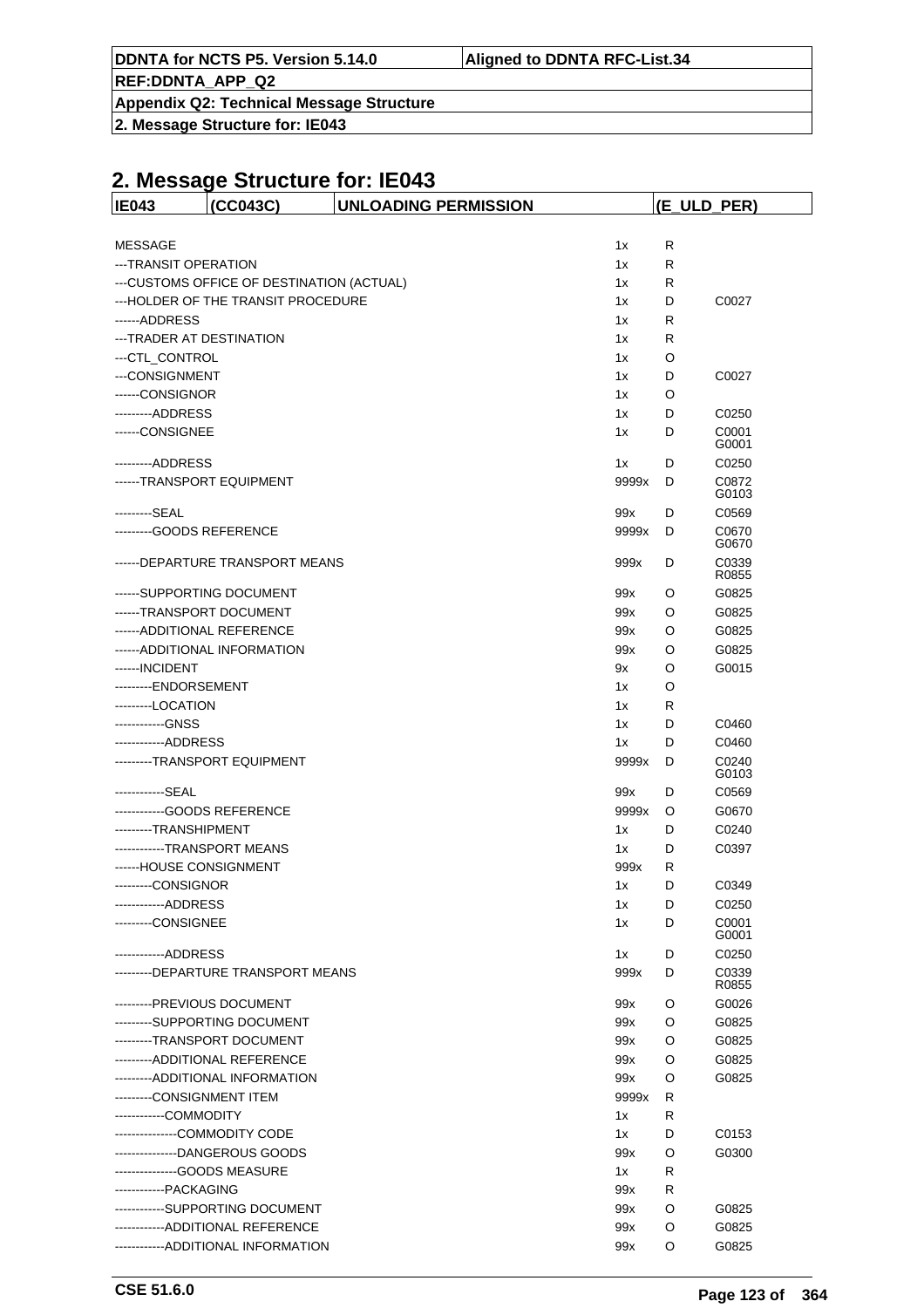| DDNTA for NCTS P5. Version 5.14.0        | Aligned to DDNTA RFC-List.34 |
|------------------------------------------|------------------------------|
| <b>REF:DDNTA APP Q2</b>                  |                              |
| Appendix Q2: Technical Message Structure |                              |
| 2. Message Structure for: IE043          |                              |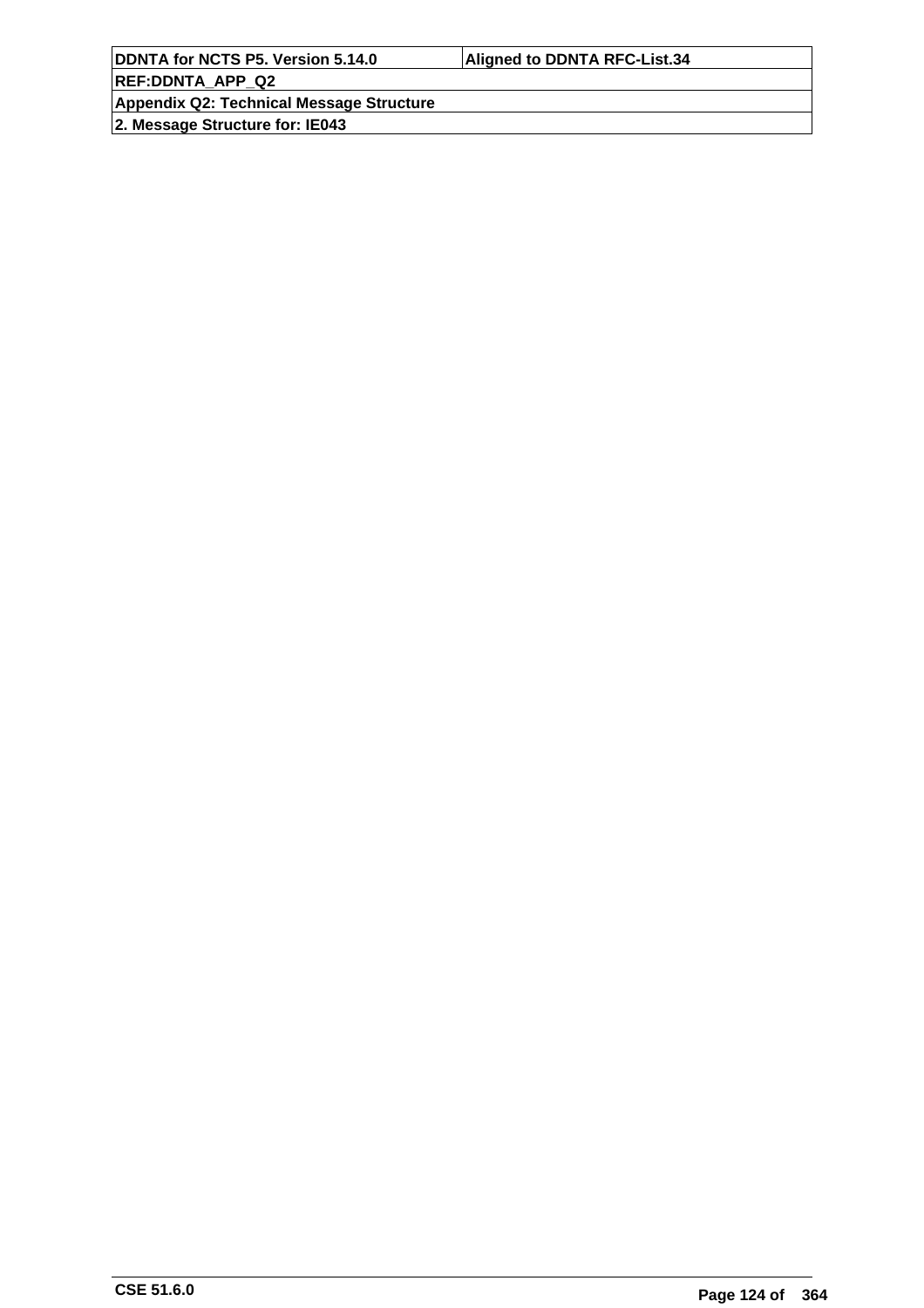#### **REF:DDNTA\_APP\_Q2 Appendix Q2: Technical Message Structure 2. Message Structure for: IE043**

| Message sender                            | R            | an35   |              |                |
|-------------------------------------------|--------------|--------|--------------|----------------|
| Message recipient                         | $\mathsf{R}$ | an35   |              |                |
| Preparation date and time                 | R            | an19   |              | G0002          |
| Message identification                    | R            | an35   |              |                |
| Message type                              | R            | an6    | CL060        |                |
| Correlation identifier                    | D            | an35   |              | C0511          |
| ---TRANSIT OPERATION                      |              |        |              |                |
| <b>MRN</b>                                | R            | an18   |              | G0002          |
| Declaration type                          | D            | an.5   | CL231        | C0027          |
|                                           |              |        |              | R0601<br>R0909 |
|                                           |              |        |              | R0911          |
| Declaration acceptance date               | D            | an10   |              | C0027          |
| Security                                  | R            | n1     | CL217        | G0002          |
| Reduced dataset indicator                 | R            | n1     | CL027        |                |
|                                           |              |        |              |                |
| ---CUSTOMS OFFICE OF DESTINATION (ACTUAL) |              |        |              |                |
| Reference number                          | R            | an8    | CL172        |                |
| ---HOLDER OF THE TRANSIT PROCEDURE        |              |        |              |                |
| Identification number                     | O            | an17   |              | G0120<br>R0850 |
| TIR holder identification number          | D            | an17   |              | C0904          |
|                                           |              |        |              | G0002          |
| Name                                      | $\mathsf{R}$ | an70   |              |                |
| ------ADDRESS                             |              |        |              |                |
| Street and number                         | R            | an70   |              |                |
| Postcode                                  | D            | an.17  |              | C0505          |
| City                                      | R            | an35   |              |                |
| Country                                   | R            | a2     | <b>CL248</b> |                |
| ---TRADER AT DESTINATION                  |              |        |              |                |
| Identification number                     | R            | an17   |              | R0850          |
| ---CTL_CONTROL                            |              |        |              |                |
| Continue unloading                        | $\mathsf{R}$ | n1     |              | G0510          |
| ---CONSIGNMENT                            |              |        |              |                |
| Country of destination                    | D            | a2     | <b>CL008</b> | C0343          |
| Container indicator                       | R            | n1     | <b>CL027</b> |                |
| Inland mode of transport                  | O            | n1     | CL218        |                |
| Gross mass                                | D            | n.16,6 |              | C0027          |
|                                           |              |        |              | R0994          |
| ------CONSIGNOR                           |              |        |              |                |
| Identification number                     | O            | an17   |              | R0850          |
| Name                                      | D            | an70   |              | C0250          |
| ---------ADDRESS                          |              |        |              |                |
| Street and number                         | R            | an70   |              |                |
| Postcode                                  | D            | an17   |              | C0505          |
| City                                      | R            | an35   |              |                |
| Country                                   | R            | a2     | CL248        |                |
| ------CONSIGNEE                           |              |        |              |                |
| Identification number                     | O            | an17   |              | R0851          |
| Name                                      | D            | an70   |              | C0250          |
| ---------ADDRESS                          |              |        |              |                |
| Street and number                         | R            | an70   |              |                |
| Postcode                                  | D            | an17   |              | C0505          |
| City                                      | R            | an35   |              |                |
| Country                                   | R            | a2     | <b>CL248</b> |                |
| ------TRANSPORT EQUIPMENT                 |              |        |              |                |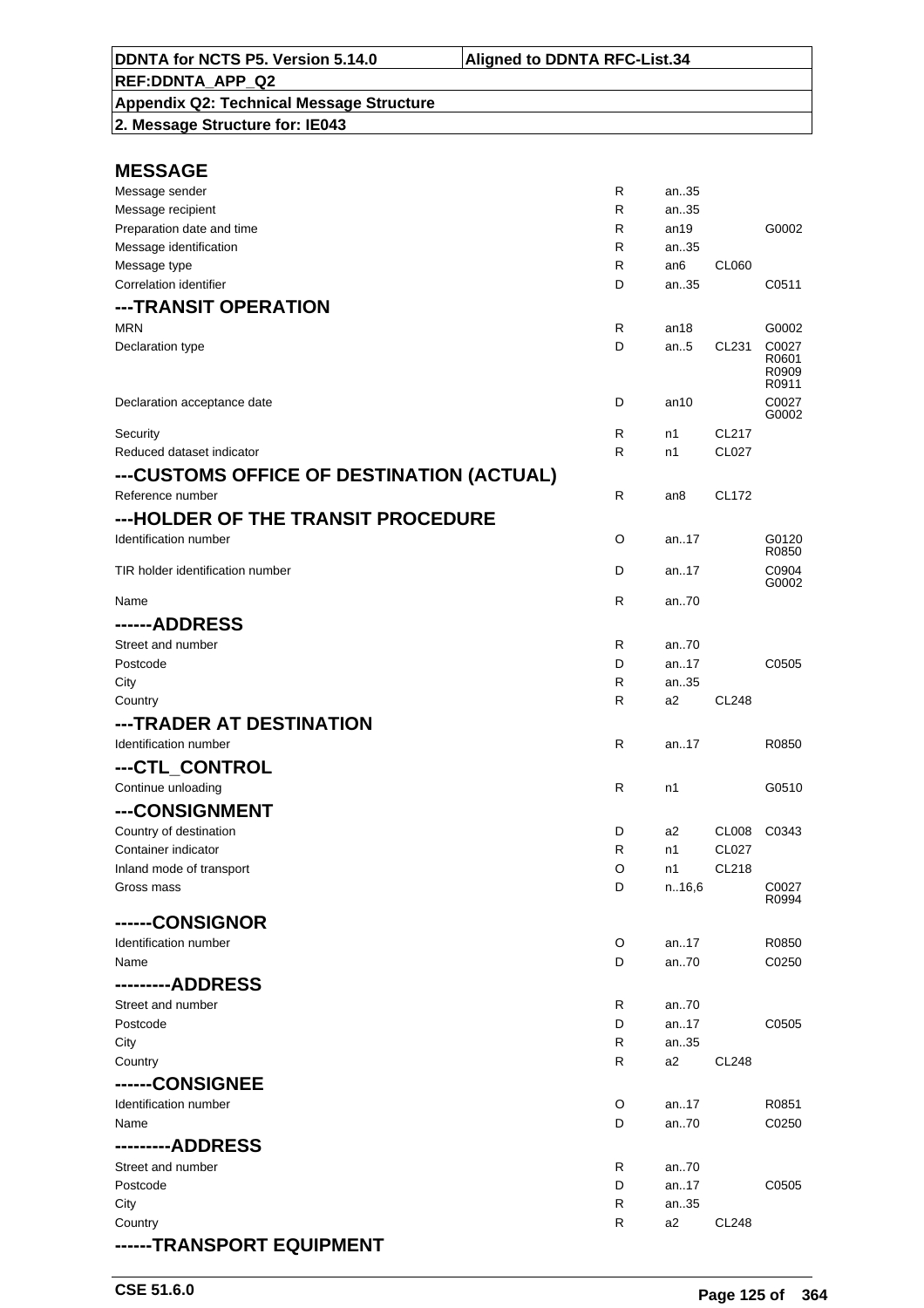| DDNTA for NCTS P5. Version 5.14.0               | <b>Aligned to DDNTA RFC-List.34</b> |                        |
|-------------------------------------------------|-------------------------------------|------------------------|
| REF:DDNTA_APP_Q2                                |                                     |                        |
| <b>Appendix Q2: Technical Message Structure</b> |                                     |                        |
| 2. Message Structure for: IE043                 |                                     |                        |
|                                                 |                                     |                        |
| Sequence number                                 | R<br>n.5                            | R0987                  |
| Container identification number                 | D                                   | an17<br>C0055          |
| Number of seals                                 | R<br>n.A                            | G0002                  |
|                                                 |                                     | G0165<br>R0021         |
|                                                 |                                     | R0106<br>R0448         |
|                                                 |                                     |                        |
| ---------SEAL                                   |                                     |                        |
| Sequence number                                 | R<br>n.5                            | R0987                  |
| Identifier                                      | R                                   | an20<br>R0107          |
| --------GOODS REFERENCE                         |                                     |                        |
| Sequence number                                 | R<br>$n_{.}5$                       | R0987                  |
| Declaration goods item number                   | R<br>n.5                            | G0006                  |
| ------DEPARTURE TRANSPORT MEANS                 |                                     |                        |
| Sequence number                                 | R<br>n.5                            | R0987                  |
| Type of identification                          | R<br>n2                             | CL750<br>R0472         |
|                                                 |                                     | R0474<br>R0476         |
| Identification number                           | R                                   | R0473<br>an35          |
| Nationality                                     | a2<br>R                             | CL165                  |
| ------SUPPORTING DOCUMENT                       |                                     |                        |
| Sequence number                                 | R<br>$n_{.}.5$                      | R0987                  |
| <b>Type</b>                                     | R<br>an4                            | CL213<br>G0057         |
| Reference number                                | R                                   | an70<br>R0021          |
| Complement of information                       | O                                   | an35                   |
|                                                 |                                     |                        |
| ------TRANSPORT DOCUMENT                        |                                     |                        |
| Sequence number                                 | R<br>n.5                            | R0987                  |
| <b>Type</b>                                     | R<br>an4                            | <b>CL754</b><br>G0057  |
| Reference number                                | R                                   | R0021<br>an70          |
| ------ADDITIONAL REFERENCE                      |                                     |                        |
| Sequence number                                 | R<br>$n_{.}.5$                      | R0987                  |
| Type                                            | R<br>an4                            | CL380<br>G0057         |
| Reference number                                | O                                   | an70<br>R0021          |
| ------ADDITIONAL INFORMATION                    |                                     |                        |
| Sequence number                                 | R<br>n.5                            | R0987                  |
| Code                                            | R<br>an <sub>5</sub>                | CL239<br>G0057         |
| Text                                            | O                                   | R3060<br>an512         |
|                                                 |                                     |                        |
| ------INCIDENT                                  |                                     |                        |
| Sequence number                                 | R<br>n.5                            | R0987                  |
| Code                                            | R<br>n1                             | CL019                  |
| Text                                            | R                                   | an512                  |
| ---------ENDORSEMENT                            |                                     |                        |
| Date                                            | R                                   | an10<br>G0002          |
| Authority                                       | R                                   | an35                   |
| Place                                           | R                                   | an35                   |
| Country                                         | R<br>a2                             | CL009                  |
| ---------LOCATION                               |                                     |                        |
| Qualifier of identification                     | R<br>a1                             | CL038                  |
| UN LOCODE                                       | D                                   | CL244<br>an17<br>C0460 |
| Country                                         | R<br>a2                             | <b>CL009</b>           |
| ------------GNSS                                |                                     |                        |
| Latitude                                        | R                                   | an17<br>G0002          |
|                                                 |                                     | G0014                  |
| Longitude                                       | R                                   | an17<br>G0002          |
|                                                 |                                     | G0014                  |
| ------------ADDRESS                             |                                     |                        |
| Street and number                               | R                                   | an70                   |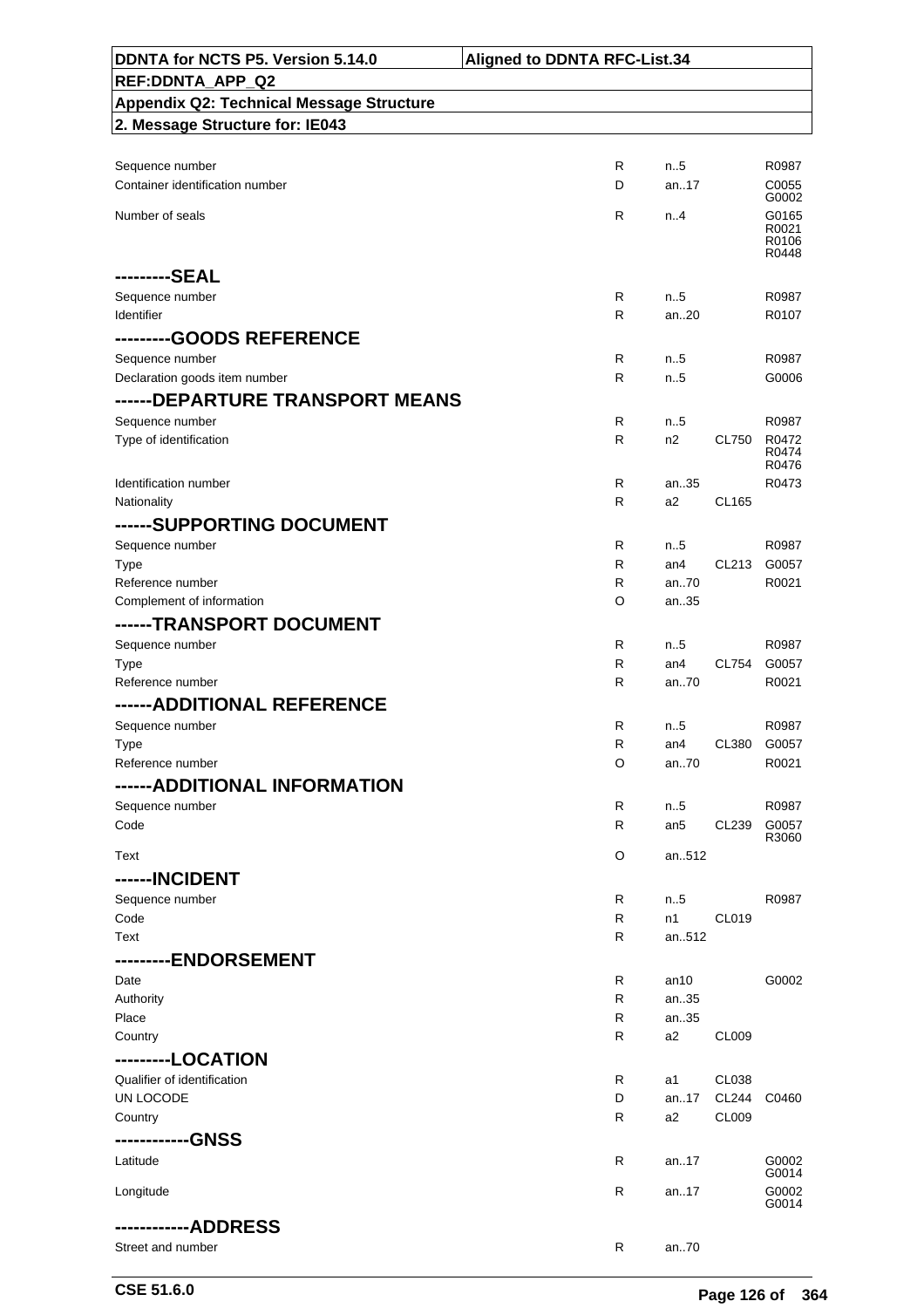| <b>REF:DDNTA APP Q2</b><br><b>Appendix Q2: Technical Message Structure</b><br>2. Message Structure for: IE043 |        |              |              |                |
|---------------------------------------------------------------------------------------------------------------|--------|--------------|--------------|----------------|
|                                                                                                               |        |              |              |                |
|                                                                                                               |        |              |              |                |
|                                                                                                               |        |              |              |                |
|                                                                                                               |        |              |              |                |
| Postcode                                                                                                      | D      | an17         |              | C0505          |
| City                                                                                                          | R      | an35         |              |                |
| ---------TRANSPORT EQUIPMENT                                                                                  |        |              |              |                |
| Sequence number                                                                                               | R      | n.5          |              | R0987          |
| Container identification number                                                                               | D      | an17         |              | C0820          |
|                                                                                                               |        |              |              | G0002          |
| Number of seals                                                                                               | D      |              |              | G0016          |
|                                                                                                               |        | n.A          |              | C0396<br>G0023 |
|                                                                                                               |        |              |              | R0021<br>R0106 |
|                                                                                                               |        |              |              | R0448          |
| ------------SEAL                                                                                              |        |              |              |                |
| Sequence number                                                                                               | R      | n.5          |              | R0987          |
| <b>Identifier</b>                                                                                             | R      | an.20        |              | R0107          |
|                                                                                                               |        |              |              |                |
| Sequence number                                                                                               | R      | n.5          |              | R0987          |
| Declaration goods item number                                                                                 | R      | n.5          |              | G0006          |
| ---------TRANSHIPMENT                                                                                         |        |              |              |                |
| Container indicator                                                                                           | R      | n1           | CL027        | G0029          |
|                                                                                                               |        |              |              |                |
|                                                                                                               |        |              |              |                |
| Type of identification                                                                                        | R      | n2           | <b>CL750</b> | G0023          |
| Identification number                                                                                         | R      | an35         |              | G0023          |
| Nationality                                                                                                   | R      | a2           | CL165        | G0023          |
| ------HOUSE CONSIGNMENT                                                                                       |        |              |              |                |
| Sequence number                                                                                               | R      | n.5          |              | R0987          |
| Gross mass<br>Security indicator from export declaration                                                      | R<br>O | n.16,6<br>n1 | CL217        | R0983<br>G0025 |
|                                                                                                               |        |              |              | G0026          |
| --------CONSIGNOR                                                                                             |        |              |              |                |
| Identification number                                                                                         | O      | an17         |              | R0850          |
| Name                                                                                                          | D      | an70         |              | C0250          |
| ------------ADDRESS                                                                                           |        |              |              |                |
| Street and number                                                                                             | R      | an70         |              |                |
| Postcode                                                                                                      | D      | an.17        |              | C0505          |
| City                                                                                                          | R      | an35         |              |                |
| Country                                                                                                       | R      | a2           | <b>CL248</b> |                |
| --------CONSIGNEE                                                                                             |        |              |              |                |
| Identification number                                                                                         | O      | an. $.17$    |              | R0851          |
| Name                                                                                                          | D      | an.70        |              | C0250          |
| ------------ADDRESS                                                                                           |        |              |              |                |
| Street and number                                                                                             | R      | an70         |              |                |
| Postcode                                                                                                      | D      | an17         |              | C0505          |
| City                                                                                                          | R      | an35         |              |                |
| Country                                                                                                       | R      | a2           | <b>CL248</b> |                |
| ---------DEPARTURE TRANSPORT MEANS                                                                            |        |              |              |                |
| Sequence number                                                                                               | R      | n.5          |              | R0987          |
| Type of identification                                                                                        | R      | n2           | CL750        | R0472          |
|                                                                                                               |        |              |              | R0474<br>R0476 |
| Identification number                                                                                         | R      | an35         |              | R0473          |
| Nationality                                                                                                   | R      | a2           | CL165        |                |
| ---------PREVIOUS DOCUMENT                                                                                    |        |              |              |                |
| Sequence number                                                                                               | R      | n5           |              | R0987          |
| <b>Type</b>                                                                                                   | R      | an4          | CL228        |                |
| Reference number                                                                                              | R      | an70         |              | R0416          |
| Complement of information                                                                                     | O      | an35         |              |                |
| --------SUPPORTING DOCUMENT                                                                                   |        |              |              |                |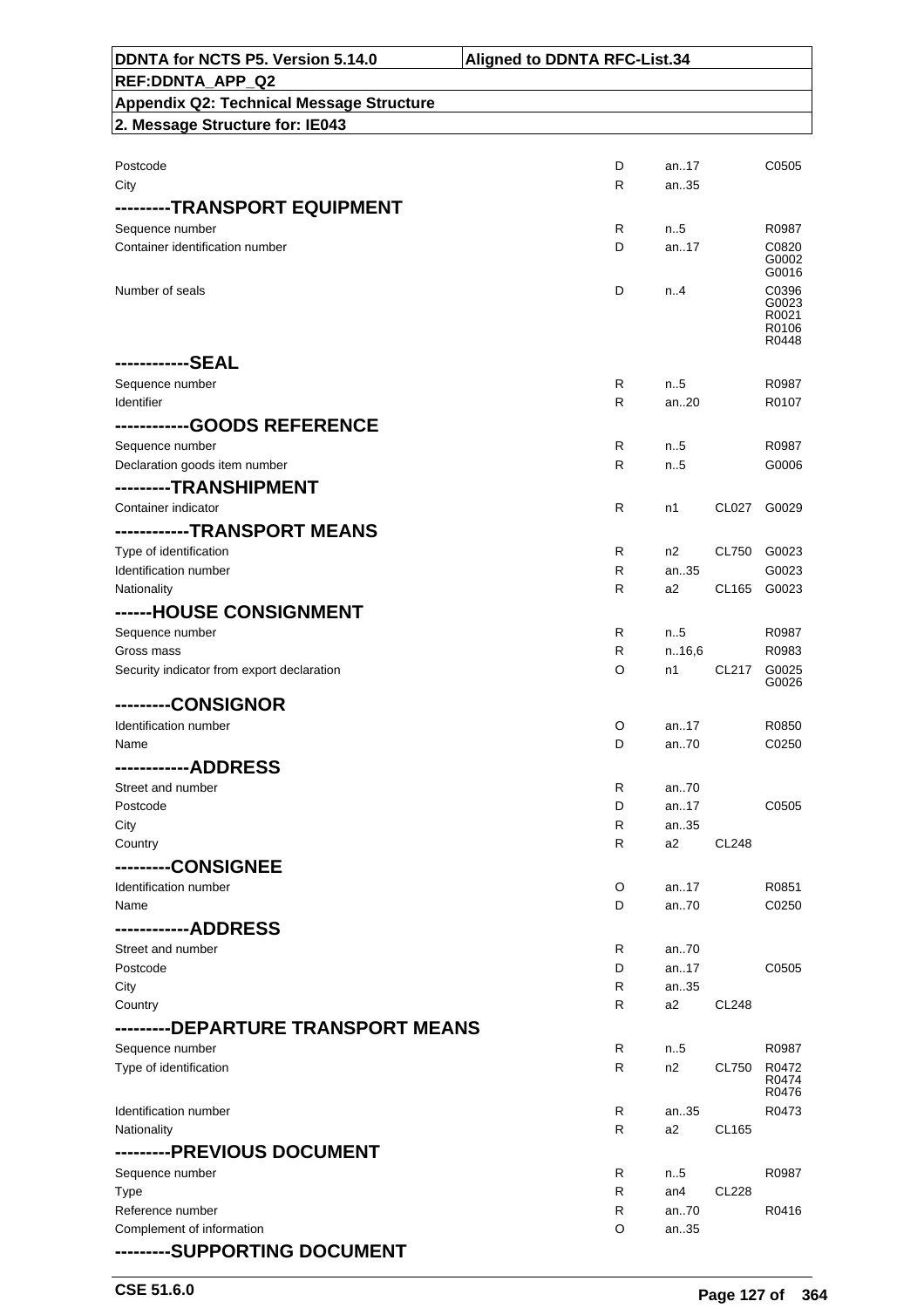| DDNTA for NCTS P5. Version 5.14.0               | <b>Aligned to DDNTA RFC-List.34</b> |                   |                |
|-------------------------------------------------|-------------------------------------|-------------------|----------------|
| <b>REF:DDNTA APP Q2</b>                         |                                     |                   |                |
| <b>Appendix Q2: Technical Message Structure</b> |                                     |                   |                |
| 2. Message Structure for: IE043                 |                                     |                   |                |
|                                                 |                                     |                   |                |
| Sequence number                                 | R<br>n.5                            |                   | R0987          |
| <b>Type</b>                                     | R<br>an4                            | CL213             | G0057          |
| Reference number                                | R<br>an70                           |                   | R0021          |
| Complement of information                       | O<br>an35                           |                   |                |
| ---------TRANSPORT DOCUMENT                     |                                     |                   |                |
| Sequence number                                 | R<br>n.5                            |                   | R0987          |
| <b>Type</b>                                     | R<br>an4                            | CL754             | G0057          |
| Reference number                                | R<br>an.70                          |                   | R0021          |
|                                                 |                                     |                   |                |
| ---------ADDITIONAL REFERENCE                   |                                     |                   |                |
| Sequence number                                 | R<br>n.5                            |                   | R0987          |
| <b>Type</b>                                     | R<br>an4                            | CL380             | G0057          |
| Reference number                                | O<br>an70                           |                   | R0021          |
| --------ADDITIONAL INFORMATION                  |                                     |                   |                |
| Sequence number                                 | R<br>n.5                            |                   | R0987          |
| Code                                            | R<br>an5                            | CL239             | G0057<br>R3062 |
| Text                                            | O<br>an512                          |                   |                |
| --------CONSIGNMENT ITEM                        |                                     |                   |                |
|                                                 |                                     |                   |                |
| Goods item number                               | R<br>n5                             |                   | R0988          |
| Declaration goods item number                   | R<br>n.5<br>D                       | CL232             | R0007<br>C0045 |
| Declaration type                                | an5                                 |                   | R0601          |
|                                                 |                                     |                   | R0909          |
| Country of destination                          | D<br>a2                             | CL <sub>008</sub> | C0343          |
| -----------COMMODITY                            |                                     |                   |                |
| Description of goods                            | R<br>an512                          |                   |                |
| CUS code                                        | O<br>an9                            | CL016             |                |
|                                                 |                                     |                   |                |
| Harmonized System sub-heading code              | R<br>an6                            | CL152             |                |
| Combined nomenclature code                      | O<br>an2                            |                   | R0060          |
| <b>-DANGEROUS GOODS</b>                         |                                     |                   |                |
| Sequence number                                 | R<br>n.5                            |                   | R0987          |
| <b>UN Number</b>                                | R<br>an4                            | CL101             |                |
| -------------GOODS MEASURE                      |                                     |                   |                |
| Gross mass                                      | R<br>n.16,6                         |                   | R0021          |
|                                                 |                                     |                   | R0221          |
| Net mass                                        | D<br>n.16,6                         |                   | C0837          |
|                                                 |                                     |                   | R0223          |
| -----------PACKAGING                            |                                     |                   |                |
| Sequence number                                 | R<br>n.5                            |                   | R0987          |
| Type of packages                                | R<br>an2                            | CL017             |                |
| Number of packages                              | D<br>n.8                            |                   | C0060<br>R0021 |
|                                                 |                                     |                   | R0364          |
| Shipping marks                                  | D<br>an512                          |                   | C0060          |
|                                                 |                                     |                   | G0024          |
| -----------SUPPORTING DOCUMENT                  |                                     |                   |                |
| Sequence number                                 | R<br>n5                             |                   | R0987          |
| <b>Type</b>                                     | R<br>an4                            | CL213             | G0057          |
| Reference number                                | R<br>an70                           |                   | R0021          |
| Complement of information                       | O<br>an35                           |                   |                |
| ----------ADDITIONAL REFERENCE                  |                                     |                   |                |
| Sequence number                                 | R<br>n5                             |                   | R0987          |
| Type                                            | R<br>an4                            | CL380             | G0057          |
| Reference number                                | O<br>an70                           |                   | R0021          |
| -----------ADDITIONAL INFORMATION               |                                     |                   |                |
| Sequence number                                 | R<br>n.5                            |                   | R0987          |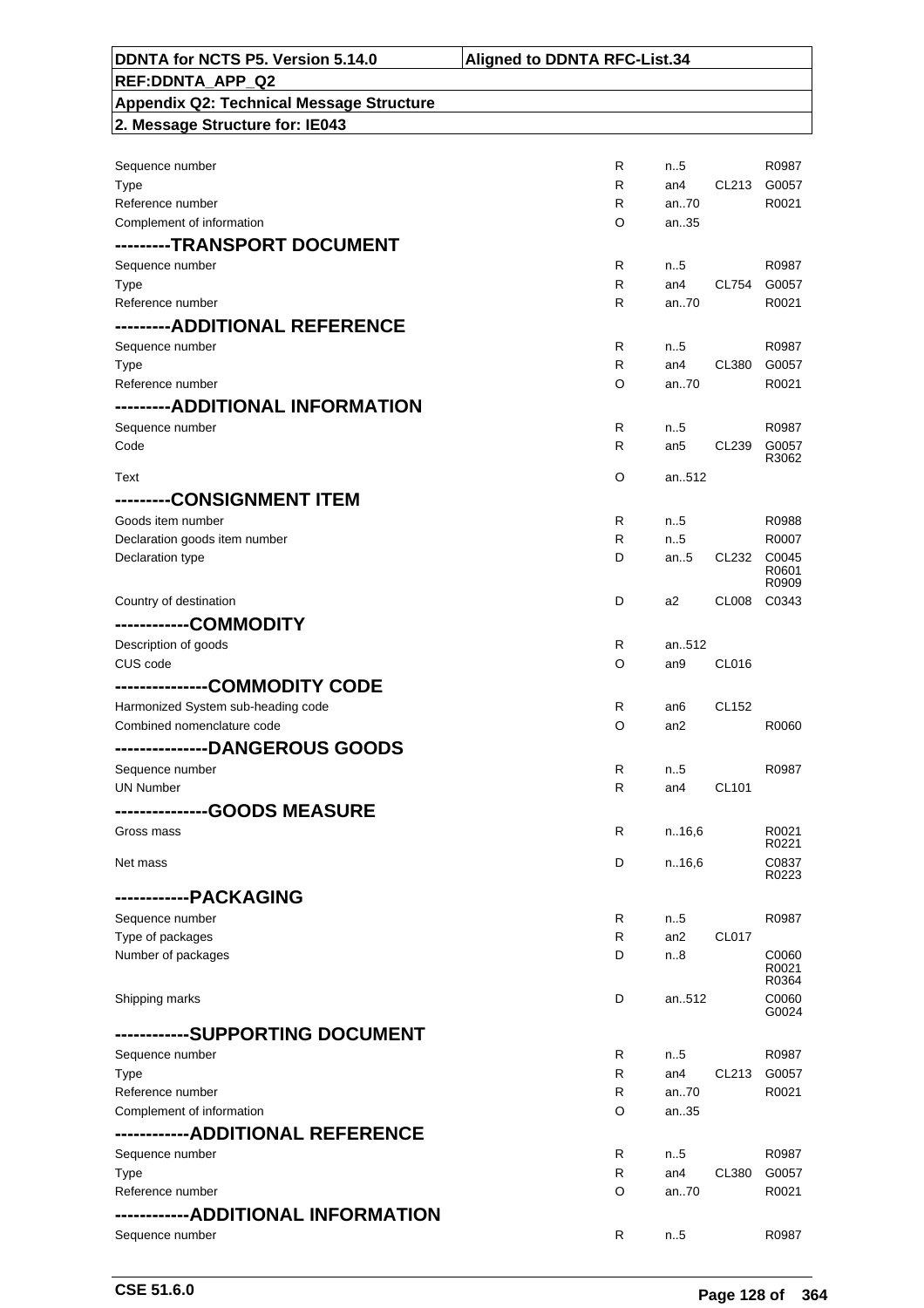| DDNTA for NCTS P5. Version 5.14.0        | Aligned to DDNTA RFC-List.34 |        |       |
|------------------------------------------|------------------------------|--------|-------|
| REF:DDNTA_APP_Q2                         |                              |        |       |
| Appendix Q2: Technical Message Structure |                              |        |       |
| 2. Message Structure for: IE043          |                              |        |       |
|                                          |                              |        |       |
| Code                                     | R<br>an5                     | CI 239 | G0057 |

Text O an..512

R3061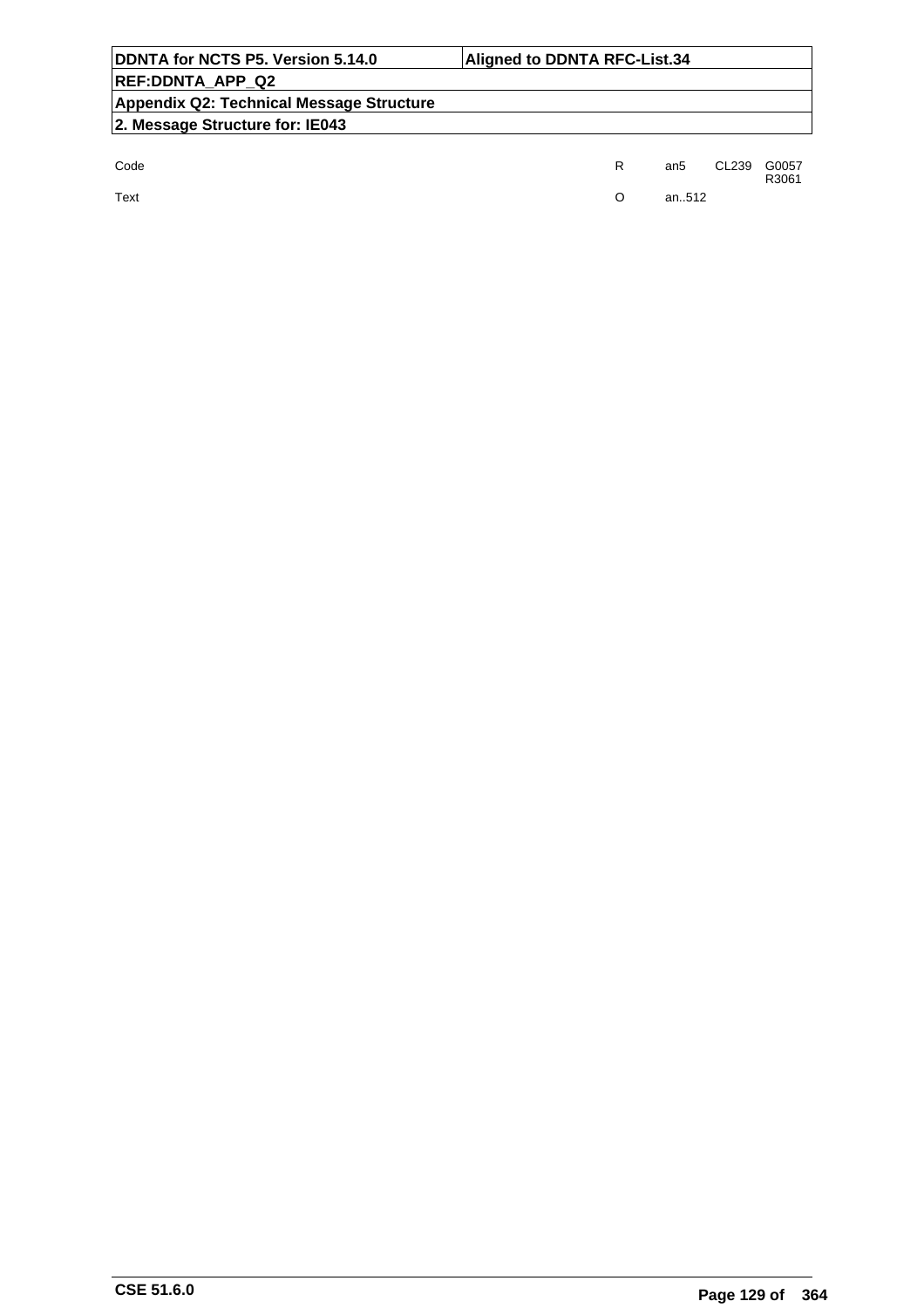## **REF:DDNTA\_APP\_Q2**

**Appendix Q2: Technical Message Structure**

**2. Message Structure for: IE044**

| <b>IE044</b>                              | (CC044C)                           | <b>UNLOADING REMARKS</b> |       | (E ULD REM)  |                |  |
|-------------------------------------------|------------------------------------|--------------------------|-------|--------------|----------------|--|
|                                           |                                    |                          |       |              |                |  |
| <b>MESSAGE</b>                            |                                    |                          | 1x    | $\mathsf{R}$ |                |  |
| ---TRANSIT OPERATION                      |                                    |                          |       |              |                |  |
| ---CUSTOMS OFFICE OF DESTINATION (ACTUAL) |                                    |                          |       |              | G0042          |  |
| ---TRADER AT DESTINATION                  |                                    |                          | 1x    | R            | G0042          |  |
| --- UNLOADING REMARK                      |                                    |                          | 1x    | R            |                |  |
| ---CONSIGNMENT                            |                                    |                          | 1x    | O            | G0360          |  |
| ------TRANSPORT EQUIPMENT                 |                                    |                          | 9999x | O            | G0103<br>G0360 |  |
| ---------SEAL                             |                                    |                          |       | O            | G0360          |  |
| ---------GOODS REFERENCE                  |                                    |                          | 9999x | O            | G0360          |  |
| ------ DEPARTURE TRANSPORT MEANS          |                                    |                          | 999x  | O            | G0360          |  |
| ------SUPPORTING DOCUMENT                 |                                    |                          | 99x   | $\circ$      | G0360          |  |
| ------ ADDITIONAL REFERENCE               |                                    |                          | 99x   | $\circ$      | G0360          |  |
| ------HOUSE CONSIGNMENT                   |                                    |                          | 999x  | O            | G0360          |  |
|                                           | ---------DEPARTURE TRANSPORT MEANS |                          | 999x  | $\circ$      | G0360          |  |
| ---------PREVIOUS DOCUMENT                |                                    |                          | 99x   | O            | G0026          |  |
|                                           | --------SUPPORTING DOCUMENT        |                          | 99x   | O            | G0360          |  |
|                                           | ---------ADDITIONAL REFERENCE      |                          | 99x   | $\circ$      | G0360          |  |
| --------CONSIGNMENT ITEM                  |                                    |                          | 9999x | O            | G0360          |  |
| -----------COMMODITY                      |                                    |                          | 1x    | O            | G0360          |  |
| --------------COMMODITY CODE              |                                    |                          | 1x    | $\circ$      | G0360          |  |
| ---------------GOODS MEASURE              |                                    |                          | 1x    | $\circ$      | G0360          |  |
|                                           | ------------PACKAGING              |                          |       | O            | G0360          |  |
|                                           | -----------SUPPORTING DOCUMENT     |                          | 99x   | O            | G0360          |  |
|                                           | ------------ADDITIONAL REFERENCE   |                          | 99x   | O            | G0360          |  |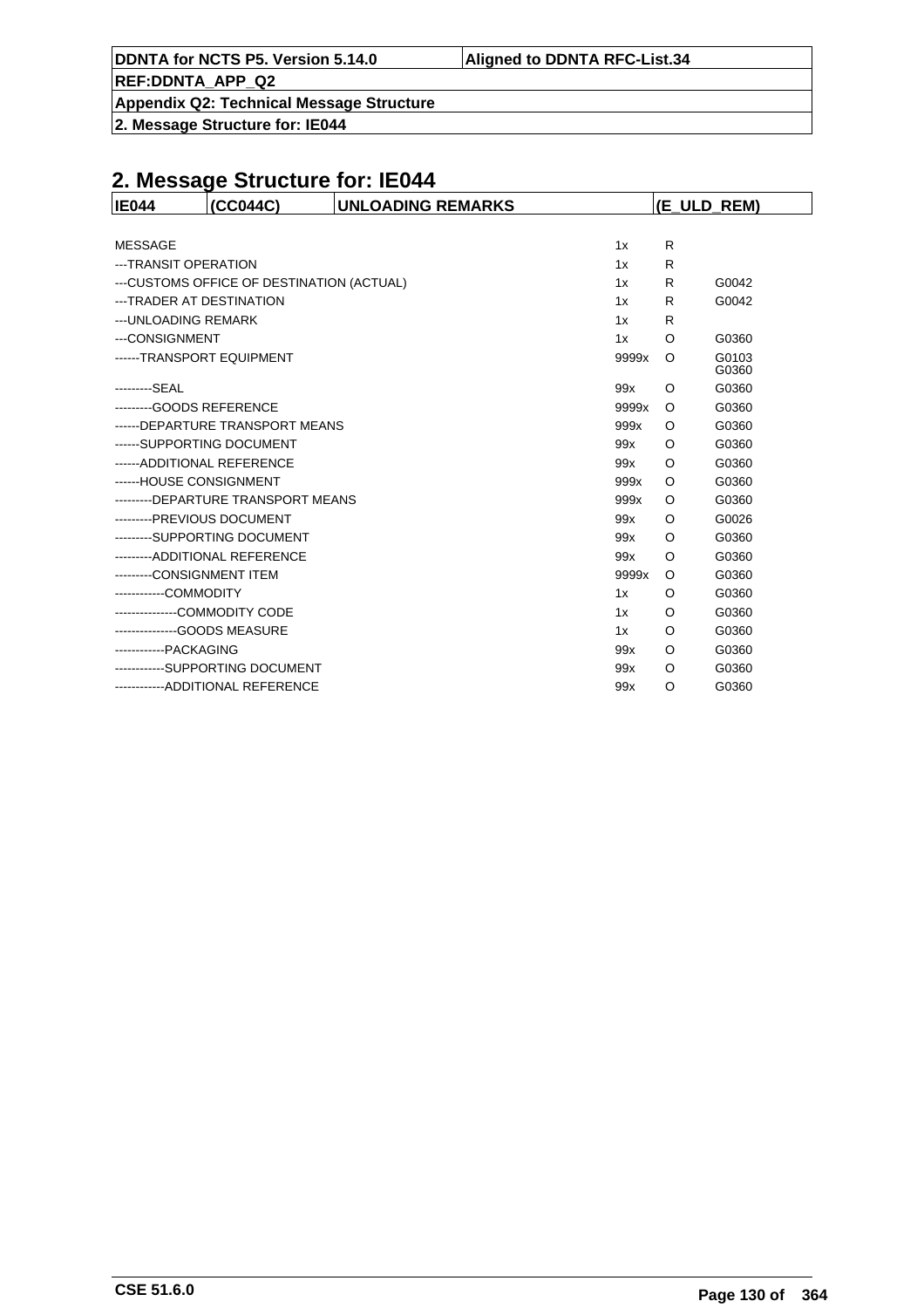**---------SEAL**

**---------GOODS REFERENCE**

**------SUPPORTING DOCUMENT**

**------ADDITIONAL REFERENCE**

**------HOUSE CONSIGNMENT**

**------DEPARTURE TRANSPORT MEANS**

| DDNTA for NCTS P5. Version 5.14.0               | <b>Aligned to DDNTA RFC-List.34</b> |    |                 |              |                |
|-------------------------------------------------|-------------------------------------|----|-----------------|--------------|----------------|
| <b>REF:DDNTA APP Q2</b>                         |                                     |    |                 |              |                |
| <b>Appendix Q2: Technical Message Structure</b> |                                     |    |                 |              |                |
| 2. Message Structure for: IE044                 |                                     |    |                 |              |                |
|                                                 |                                     |    |                 |              |                |
| <b>MESSAGE</b>                                  |                                     |    |                 |              |                |
| Message sender                                  |                                     | R  | an35            |              |                |
| Message recipient                               |                                     | R. | an35            |              |                |
| Preparation date and time                       |                                     | R  | an19            |              | G0002          |
| Message identification                          |                                     | R  | an35            |              |                |
| Message type                                    |                                     | R  | an <sub>6</sub> | <b>CL060</b> |                |
| Correlation identifier                          |                                     | D  | an35            |              | C0511          |
| ---TRANSIT OPERATION                            |                                     |    |                 |              |                |
| <b>MRN</b>                                      |                                     | R  | an18            |              | G0002          |
| Other things to report                          |                                     | O  | an512           |              |                |
| ---CUSTOMS OFFICE OF DESTINATION (ACTUAL)       |                                     |    |                 |              |                |
| Reference number                                |                                     | R  | an <sub>8</sub> | <b>CL172</b> |                |
| ---TRADER AT DESTINATION                        |                                     |    |                 |              |                |
| Identification number                           |                                     | R  | an17            |              | R0850          |
| --- UNLOADING REMARK                            |                                     |    |                 |              |                |
| Conform                                         |                                     | R  | n1              | CL027        | G0205          |
| Unloading completion                            |                                     | R. | n1              | <b>CL027</b> | G0186          |
| Unloading date                                  |                                     | R  | an10            |              | G0002          |
| State of seals                                  |                                     | D  | n1              | <b>CL027</b> | C0440          |
|                                                 |                                     |    |                 |              | G0017          |
| Unloading remark                                |                                     | O  | an512           |              |                |
| ---CONSIGNMENT                                  |                                     |    |                 |              |                |
| Gross mass                                      |                                     | O  | n.16,6          |              | G0360          |
|                                                 |                                     |    |                 |              | R0021          |
| ------TRANSPORT EQUIPMENT                       |                                     |    |                 |              |                |
| Sequence number                                 |                                     | R  | $n_{.5}$        |              | R0054          |
| Container identification number                 |                                     | O  | an17            |              | G0002<br>G0360 |

Number of seals G0360

Sequence number R n..5 R0054 Identifier R an..20 R and R0107

Sequence number R and R0054 Declaration goods item number R n..5 G0006

Sequence number R and R0054 Type of identification O n2 CL750 G0360 Identification number CO an..35 G0360 Nationality O a2 CL165 G0360

Sequence number R and R n..5 R0054 Type **O** and CL213 G0057

Reference number **COMPUTER** GO360 GO360 GO360 GO360 GO360 GO360 GO360 GO360 GO360 GO360 GO360 GO360 GO360 GO360 GO360 GO360 GO360 GO360 GO360 GO360 GO360 GO360 GO360 GO360 GO360 GO360 GO360 GO360 GO360 GO360 GO360 GO360 GO

Sequence number R n..5 R0054 Type **O** and CL380 G0057

Reference number **COMPUTER** GO360 GO360 COMPUTER **COMPUTER** COMPUTER **COMPUTER** COMPUTER OF **CO360** 

Sequence number R and R0054 Gross mass O n..16,6 G0360

Complement of information complement of information complement of information complement of  $\alpha$ 

R0021

G0360

G0057<br>G0360

R0021

**Page 131 of 364**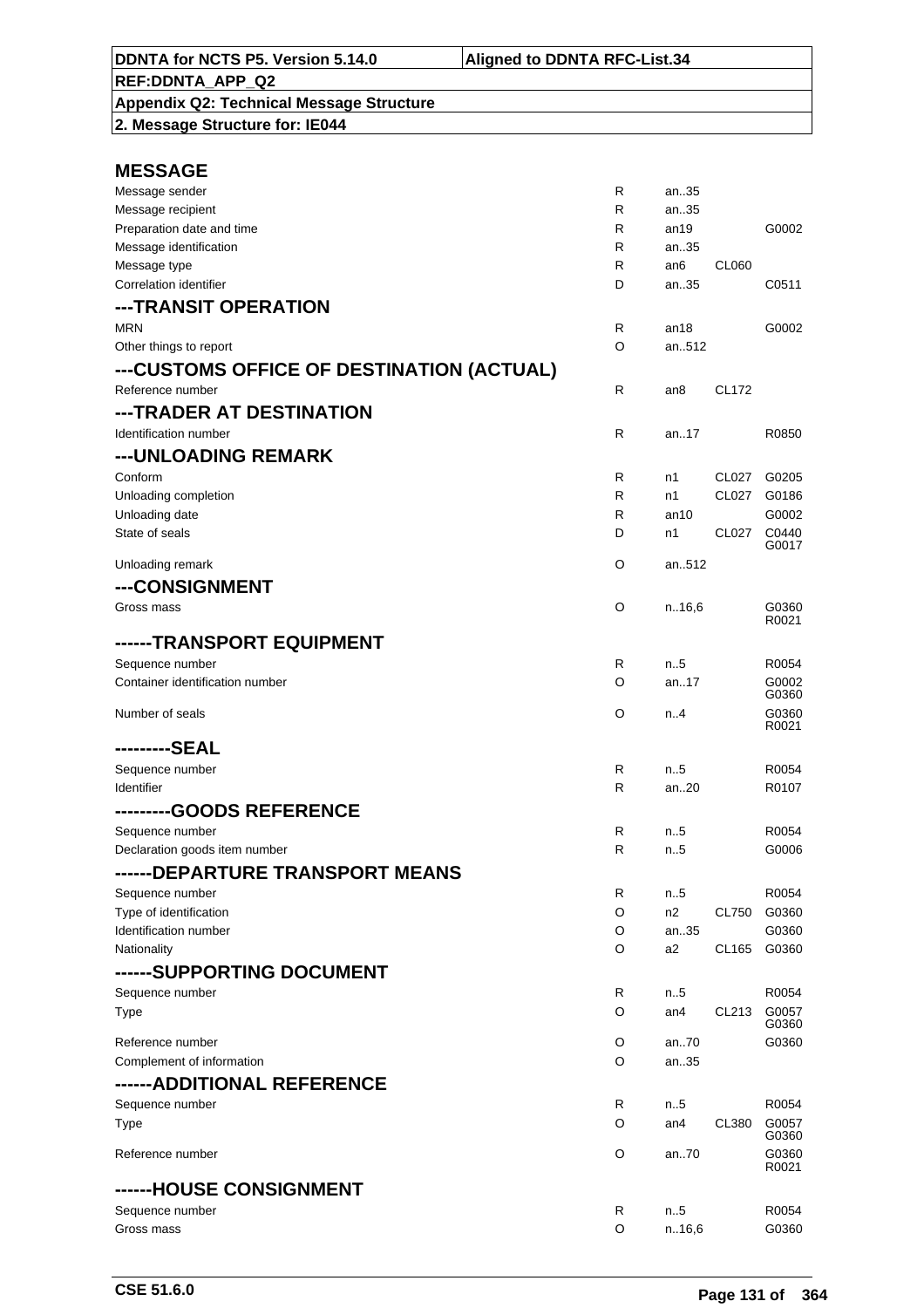| DDNTA for NCTS P5. Version 5.14.0               | <b>Aligned to DDNTA RFC-List.34</b> |                     |                |
|-------------------------------------------------|-------------------------------------|---------------------|----------------|
| <b>REF:DDNTA APP Q2</b>                         |                                     |                     |                |
| <b>Appendix Q2: Technical Message Structure</b> |                                     |                     |                |
| 2. Message Structure for: IE044                 |                                     |                     |                |
|                                                 |                                     |                     |                |
| Security indicator from export declaration      | O<br>n1                             | CL217               | G0025<br>G0026 |
| ---------DEPARTURE TRANSPORT MEANS              |                                     |                     |                |
| Sequence number                                 | R                                   | $n_{.}.5$           | R0054          |
| Type of identification                          | n2<br>O                             | CL750               | G0360          |
| Identification number                           | O                                   | an35                | G0360          |
| Nationality                                     | O                                   | a2<br>CL165         | G0360          |
| ---------PREVIOUS DOCUMENT                      |                                     |                     |                |
| Sequence number                                 | R                                   | n.5                 | R0987          |
| <b>Type</b>                                     | R                                   | CL228<br>an4        |                |
| Reference number                                | R                                   | an70                | R0416          |
| Complement of information                       | O                                   | an35                |                |
| --------SUPPORTING DOCUMENT                     |                                     |                     |                |
| Sequence number                                 | R                                   | $n_{.}.5$           | R0054          |
| <b>Type</b>                                     | O                                   | CL213<br>an4        | G0057<br>G0360 |
| Reference number                                | O                                   | an70                | G0360          |
| Complement of information                       | O                                   | an35                |                |
| ---------ADDITIONAL REFERENCE                   |                                     |                     |                |
| Sequence number                                 | R                                   | $n_{.}.5$           | R0054          |
| <b>Type</b>                                     | O                                   | CL380<br>an4        | G0057<br>G0360 |
| Reference number                                | O                                   | an70                | G0360          |
| ---------CONSIGNMENT ITEM                       |                                     |                     | R0021          |
| Goods item number                               | R                                   | n.5                 | R0055          |
| Declaration goods item number                   | R                                   | n.5                 | R0055          |
| -----------COMMODITY                            |                                     |                     |                |
| Description of goods                            | O                                   | an512               | G0360          |
| CUS code                                        | O                                   | an9<br>CL016        | G0360          |
|                                                 |                                     |                     |                |
| Harmonized System sub-heading code              | R                                   | CL152<br>an6        |                |
| Combined nomenclature code                      | D                                   | an2                 | C0816          |
|                                                 |                                     |                     | G0360<br>R0060 |
|                                                 |                                     |                     |                |
| Gross mass                                      | O                                   | n.16,6              | G0360          |
|                                                 |                                     |                     | R0021          |
| Net mass                                        | O                                   | n.16,6              | G0360          |
| ------------PACKAGING                           |                                     |                     |                |
| Sequence number                                 | R                                   | n.5                 | R0054          |
| Type of packages                                | O                                   | an2<br>CL017        | G0360          |
| Number of packages                              | O                                   | n.8                 | G0360<br>R0021 |
| Shipping marks                                  | O                                   | an512               | G0360          |
| ------------SUPPORTING DOCUMENT                 |                                     |                     |                |
| Sequence number                                 | R                                   | n.5                 | R0054          |
| Type                                            | O                                   | CL213<br>an4        | G0057          |
|                                                 |                                     |                     | G0360          |
| Reference number<br>Complement of information   | O<br>O                              | an70<br>an35        | G0360          |
| ------------ADDITIONAL REFERENCE                |                                     |                     |                |
|                                                 | R                                   |                     | R0054          |
| Sequence number<br>Type                         | O                                   | n.5<br>CL380<br>an4 | G0057          |
|                                                 |                                     |                     | G0360          |
| Reference number                                | O                                   | an70                | G0360<br>R0021 |
|                                                 |                                     |                     |                |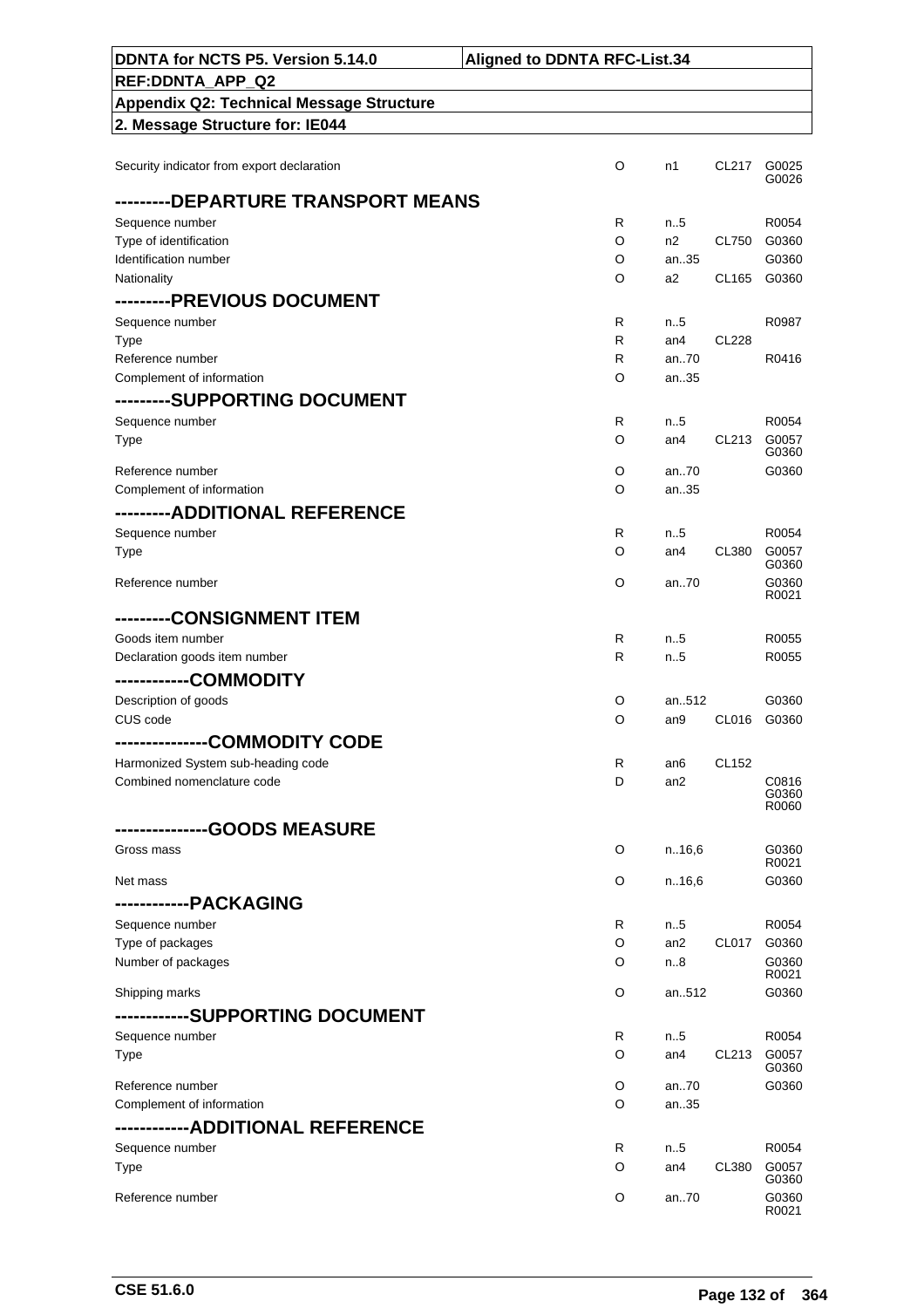|  |  | DDNTA for NCTS P5. Version 5.14.0 |  |
|--|--|-----------------------------------|--|
|  |  |                                   |  |

### **Aligned to DDNTA RFC-List.34**

**REF:DDNTA\_APP\_Q2**

**Appendix Q2: Technical Message Structure**

**2. Message Structure for: IE045**

| <b>IE045</b>         | (CCO45C)                            | <b>IWRITE-OFF NOTIFICATION</b> |    |   | (E_WRT_NOT)       |  |  |
|----------------------|-------------------------------------|--------------------------------|----|---|-------------------|--|--|
|                      |                                     |                                |    |   |                   |  |  |
| MESSAGE              |                                     |                                | 1x | R |                   |  |  |
| ---TRANSIT OPERATION |                                     |                                | 1x | R |                   |  |  |
|                      | ---CUSTOMS OFFICE OF DEPARTURE      |                                | 1x | R |                   |  |  |
|                      | ---HOLDER OF THE TRANSIT PROCEDURE. |                                | 1x | R |                   |  |  |
| ------ADDRESS        |                                     |                                | 1x | D | C0250             |  |  |
| ---GUARANTOR         |                                     |                                | 1x | O |                   |  |  |
| ------ADDRESS        |                                     |                                | 1x | D | C <sub>0250</sub> |  |  |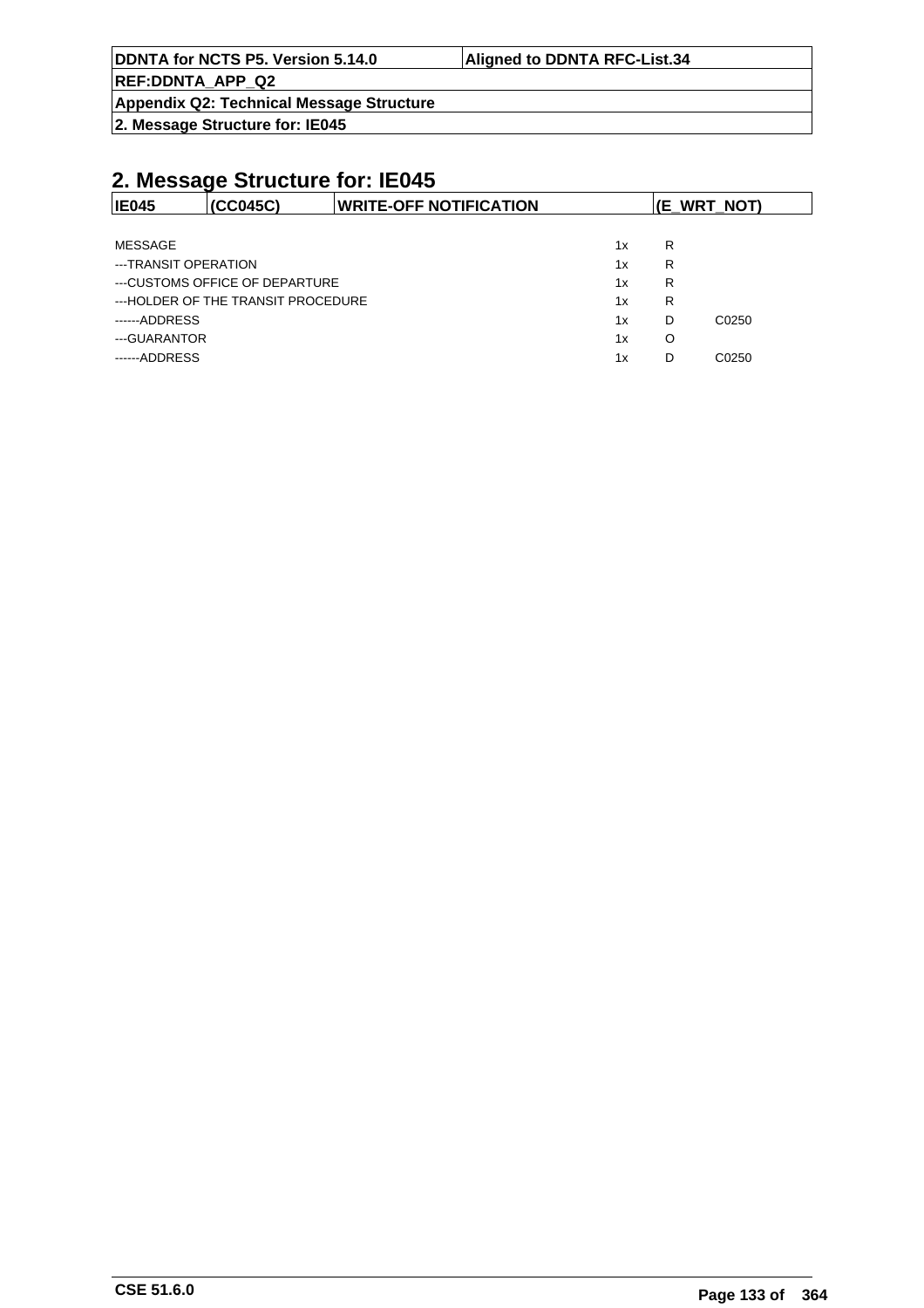| Aligned to DDNTA RFC-List.34 |  |
|------------------------------|--|
|------------------------------|--|

#### **REF:DDNTA\_APP\_Q2 Appendix Q2: Technical Message Structure 2. Message Structure for: IE045**

**DDNTA for NCTS P5. Version 5.14.0** 

| Message sender                     | R  | an35            |              |                |
|------------------------------------|----|-----------------|--------------|----------------|
| Message recipient                  | R  | an35            |              |                |
| Preparation date and time          | R  | an19            |              | G0002          |
| Message identification             | R  | an35            |              |                |
| Message type                       | R  | an <sub>6</sub> | <b>CL060</b> |                |
| Correlation identifier             | D  | an35            |              | C0511          |
| ---TRANSIT OPERATION               |    |                 |              |                |
| <b>MRN</b>                         | R  | an18            |              | G0002          |
| Write-off date                     | R  | an10            |              | G0002          |
| ---CUSTOMS OFFICE OF DEPARTURE     |    |                 |              |                |
| Reference number                   | R  | an8             | CL171        |                |
| ---HOLDER OF THE TRANSIT PROCEDURE |    |                 |              |                |
| Identification number              | O  | an.17           |              | G0120<br>R0850 |
| TIR holder identification number   | D  | an17            |              | C0904<br>G0002 |
| Name                               | D  | an.70           |              | C0250          |
| ------ADDRESS                      |    |                 |              |                |
| Street and number                  | R. | an70            |              |                |
| Postcode                           | D  | an17            |              | C0505          |
| City                               | R  | an35            |              |                |
| Country                            | R  | a2              | <b>CL248</b> |                |
| ---GUARANTOR                       |    |                 |              |                |
| Identification number              | R  | an.17           |              | G0002<br>R0860 |
| Name                               | D  | an.70           |              | C0250          |
| ------ADDRESS                      |    |                 |              |                |
| Street and number                  | R. | an70            |              |                |
| Postcode                           | D  | an.17           |              | C0505          |
| City                               | R  | an35            |              |                |
| Country                            | R  | a2              | <b>CL070</b> |                |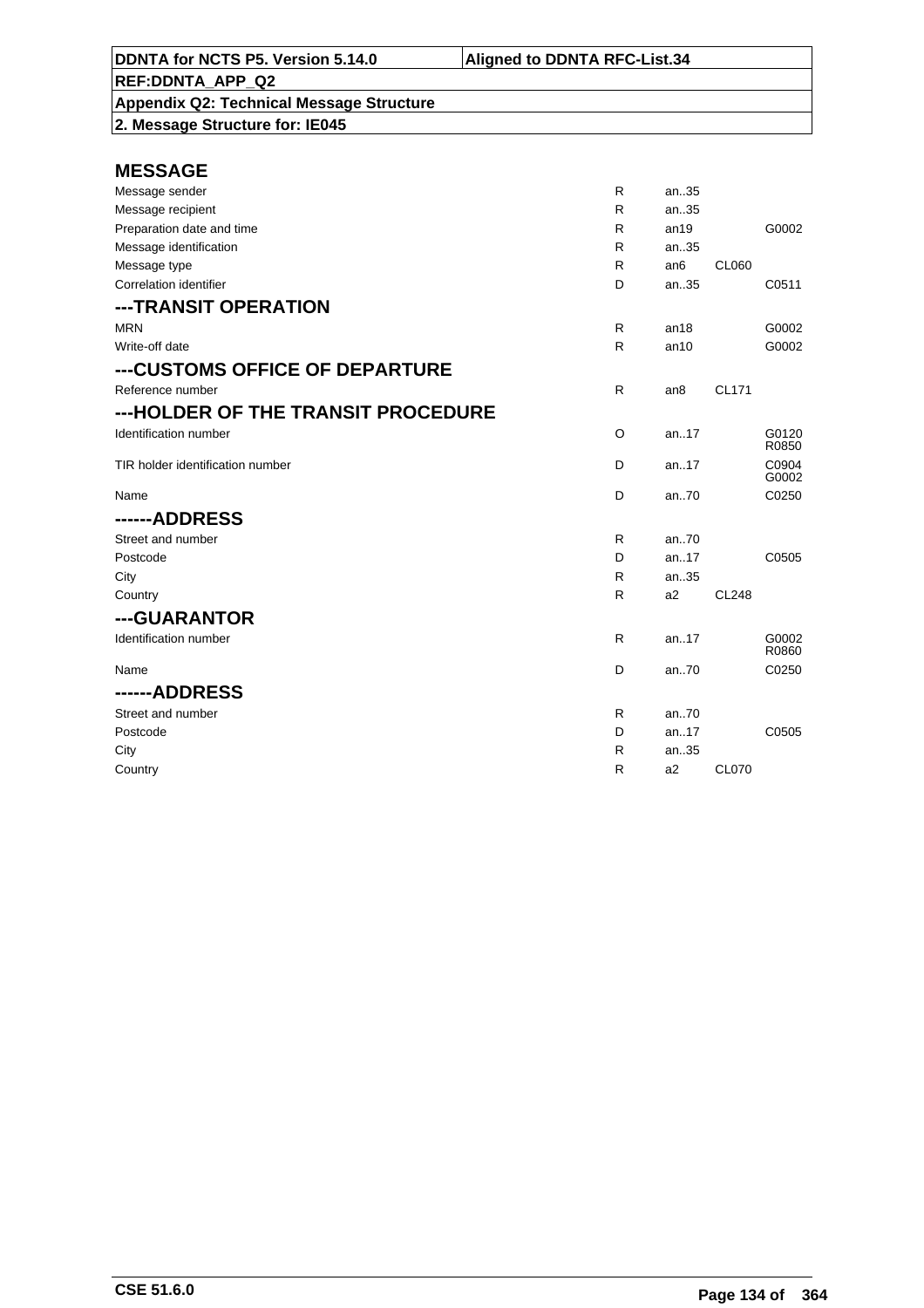| DDNTA for NCTS P5. Version 5.14.0 | <b>Aligned to DDNTA RFC-List.34</b> |
|-----------------------------------|-------------------------------------|
| <b>REF:DDNTA APP Q2</b>           |                                     |

**Appendix Q2: Technical Message Structure**

**2. Message Structure for: IE048**

| <b>IE048</b>         | (CC048C)                         | <b>IRECOVERY COMMUNICATION TO AES</b>     |      | $ N \rangle$ REC COM) |  |
|----------------------|----------------------------------|-------------------------------------------|------|-----------------------|--|
|                      |                                  |                                           |      |                       |  |
| MESSAGE              |                                  |                                           | 1x   | R                     |  |
| ---TRANSIT OPERATION |                                  |                                           | 1x   | R                     |  |
| ---EXPORT OPERATION  |                                  |                                           | 999x | R                     |  |
|                      | ---CUSTOMS OFFICE OF DESTINATION |                                           | 1x   | R                     |  |
|                      |                                  | --CUSTOMS OFFICE OF RECOVERY AT DEPARTURE | 1x   | R                     |  |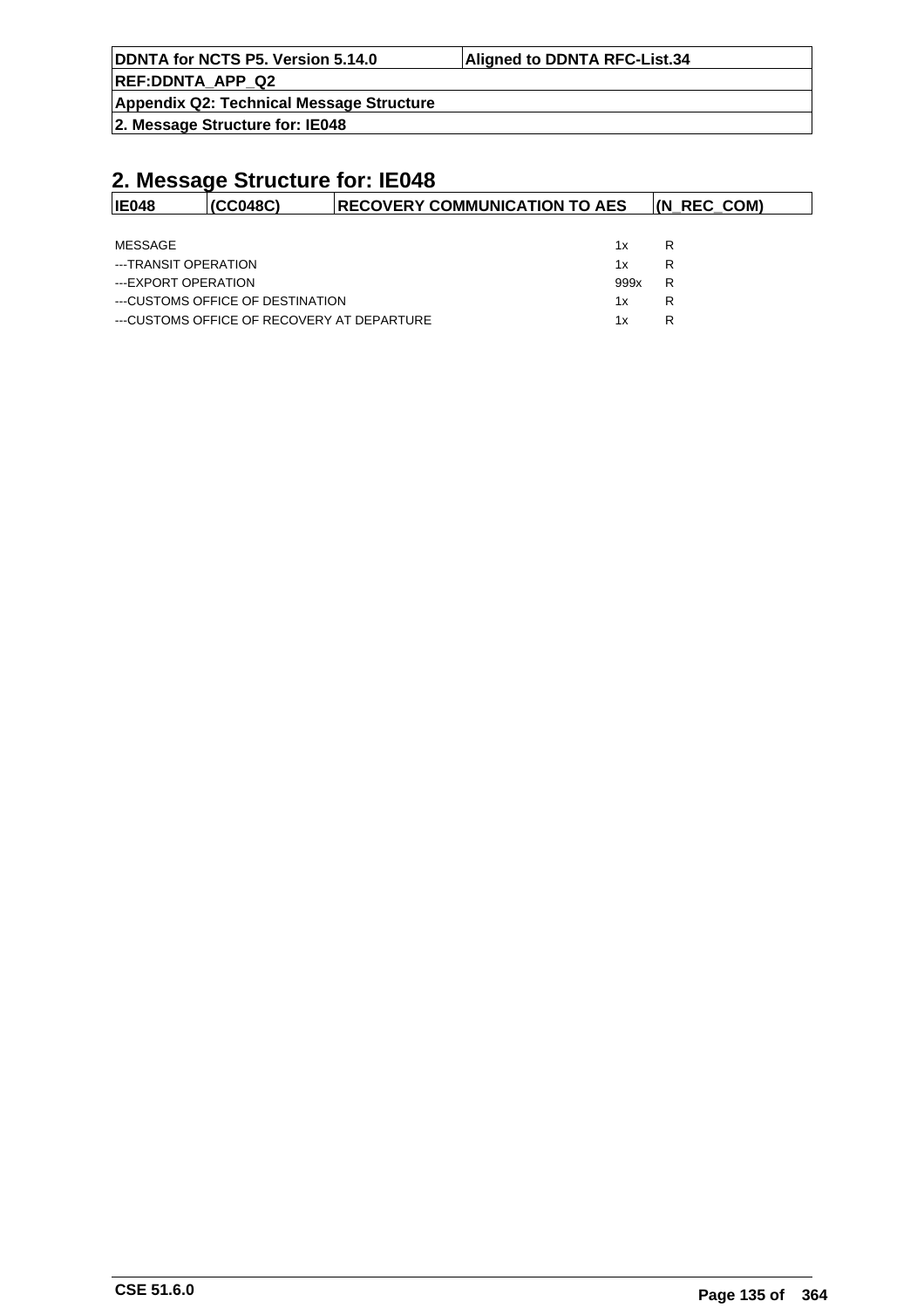| Message recipient                          | R | an35            |                   |       |
|--------------------------------------------|---|-----------------|-------------------|-------|
| Preparation date and time                  | R | an19            |                   | G0002 |
| Message identification                     | R | an35            |                   |       |
| Message type                               | R | an <sub>6</sub> | CL <sub>060</sub> |       |
| Correlation identifier                     | D | an35            |                   | C0511 |
| ---TRANSIT OPERATION                       |   |                 |                   |       |
| <b>MRN</b>                                 | R | an18            |                   | G0002 |
| Recovery communication date                | O | an10            |                   | G0002 |
| ---EXPORT OPERATION                        |   |                 |                   |       |
| Sequence number                            | R | $n_{.}5$        |                   | R0987 |
| <b>MRN</b>                                 | R | an18            |                   | G0002 |
| ---CUSTOMS OFFICE OF DESTINATION           |   |                 |                   |       |
| Reference number                           | R | an <sub>8</sub> | CL172             |       |
| ---CUSTOMS OFFICE OF RECOVERY AT DEPARTURE |   |                 |                   |       |
| Reference number                           | R | an <sub>8</sub> | <b>CL177</b>      |       |

Message sender **R** an..35

### **REF:DDNTA\_APP\_Q2 Appendix Q2: Technical Message Structure**

**2. Message Structure for: IE048**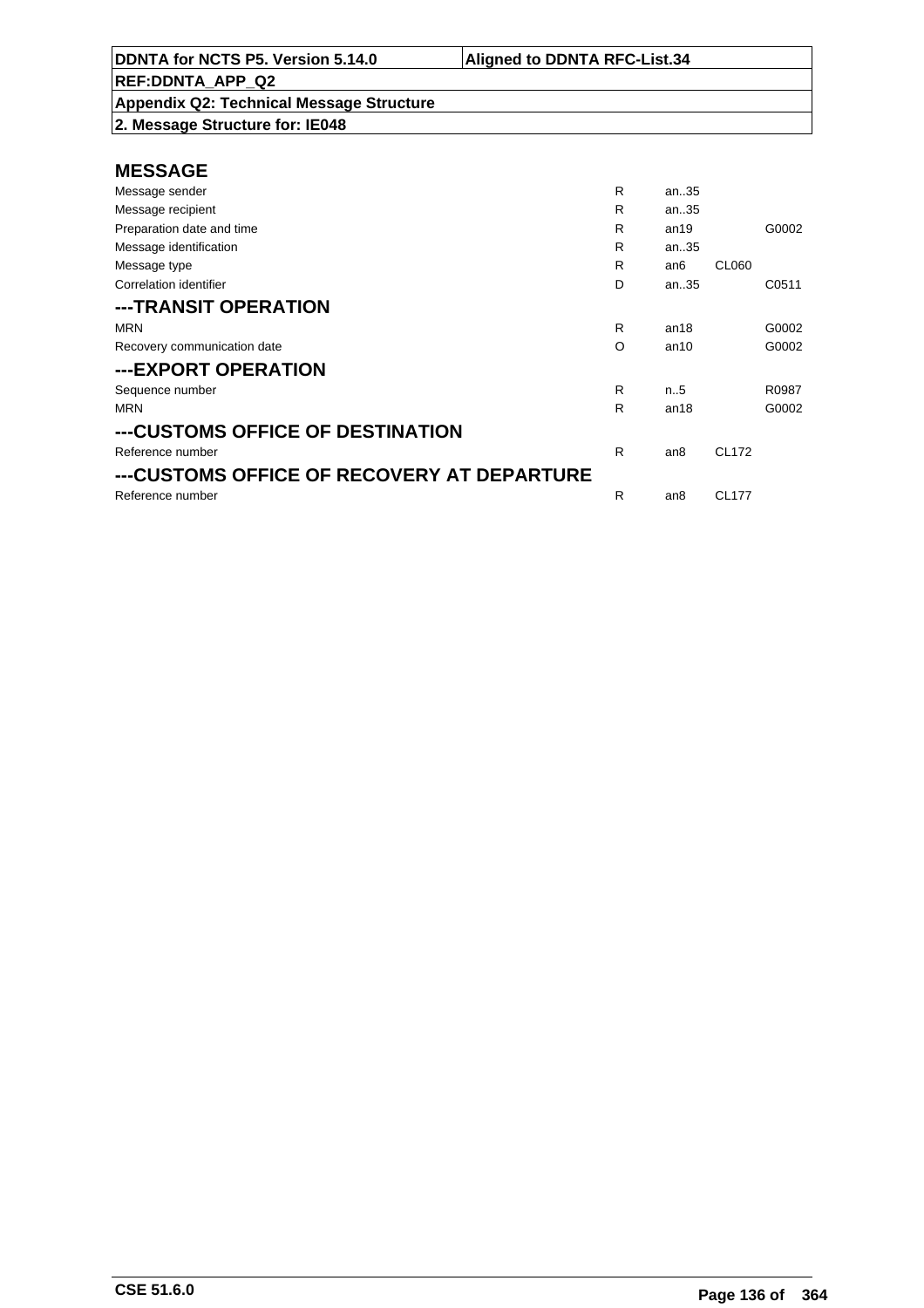|  |  | DDNTA for NCTS P5. Version 5.14.0 |  |
|--|--|-----------------------------------|--|
|  |  |                                   |  |

**Aligned to DDNTA RFC-List.34** 

**REF:DDNTA\_APP\_Q2**

**Appendix Q2: Technical Message Structure**

**2. Message Structure for: IE049**

| <b>IE049</b>         | (CD049C)                                  | DISCREPANCIES SOLVED NOTIFICATION (C DIS NOT) |       |
|----------------------|-------------------------------------------|-----------------------------------------------|-------|
|                      |                                           |                                               |       |
| MESSAGE              |                                           | 1x                                            | G0064 |
| ---TRANSIT OPERATION |                                           | 1 x                                           |       |
|                      | ---CUSTOMS OFFICE OF DEPARTURE            | 1x                                            |       |
|                      | ---CUSTOMS OFFICE OF DESTINATION (ACTUAL) | 1 x                                           |       |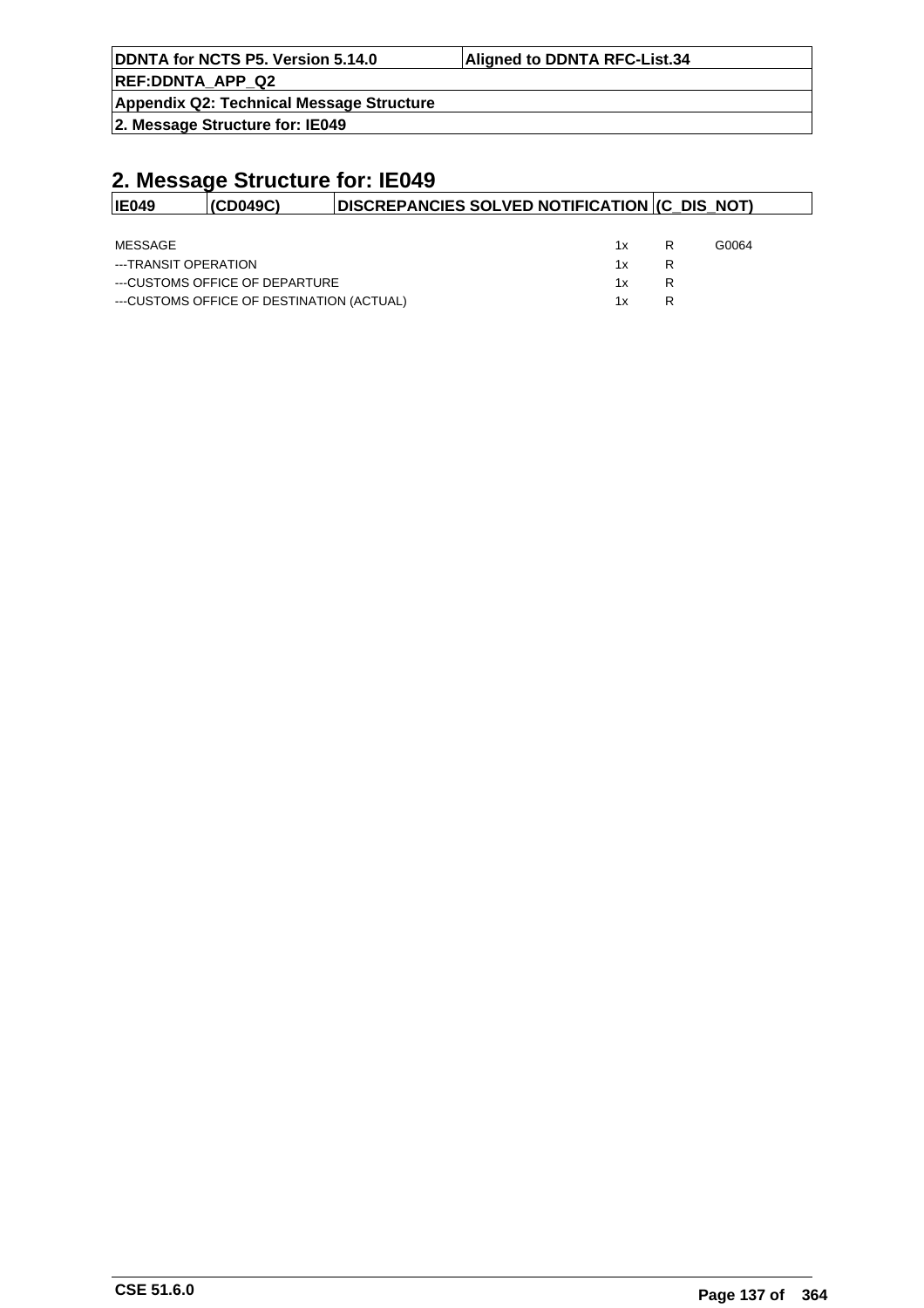| DDNTA for NCTS P5. Version 5.14.0 | Aligned to DDNTA RFC-List.34 |
|-----------------------------------|------------------------------|
| <b>REF:DDNTA APP Q2</b>           |                              |

#### **Appendix Q2: Technical Message Structure 2. Message Structure for: IE049**

### **MESSAGE**

| Message sender                            | R  | an.35           |              |                         |
|-------------------------------------------|----|-----------------|--------------|-------------------------|
| Message recipient                         | R  | an.35           |              |                         |
| Preparation date and time                 | R  | an19            |              | G0002                   |
| Message identification                    | R  | an.35           |              | G0137<br>T1120          |
| Message type                              | R  | an <sub>6</sub> | <b>CL060</b> |                         |
| Correlation identifier                    | D  | an.35           |              | C0511<br>G0137<br>T1120 |
| ---TRANSIT OPERATION                      |    |                 |              |                         |
| <b>MRN</b>                                | R  | an18            |              | G0002<br>R0028          |
| Discrepancies resolved                    | R. | an1             | CL162        |                         |
| Write-off date                            | D  | an10            |              | C0354<br>G0002          |
| ---CUSTOMS OFFICE OF DEPARTURE            |    |                 |              |                         |
| Reference number                          | R  | an <sub>8</sub> | CL171        |                         |
| ---CUSTOMS OFFICE OF DESTINATION (ACTUAL) |    |                 |              |                         |
| Reference number                          | R  | an <sub>8</sub> | <b>CL172</b> |                         |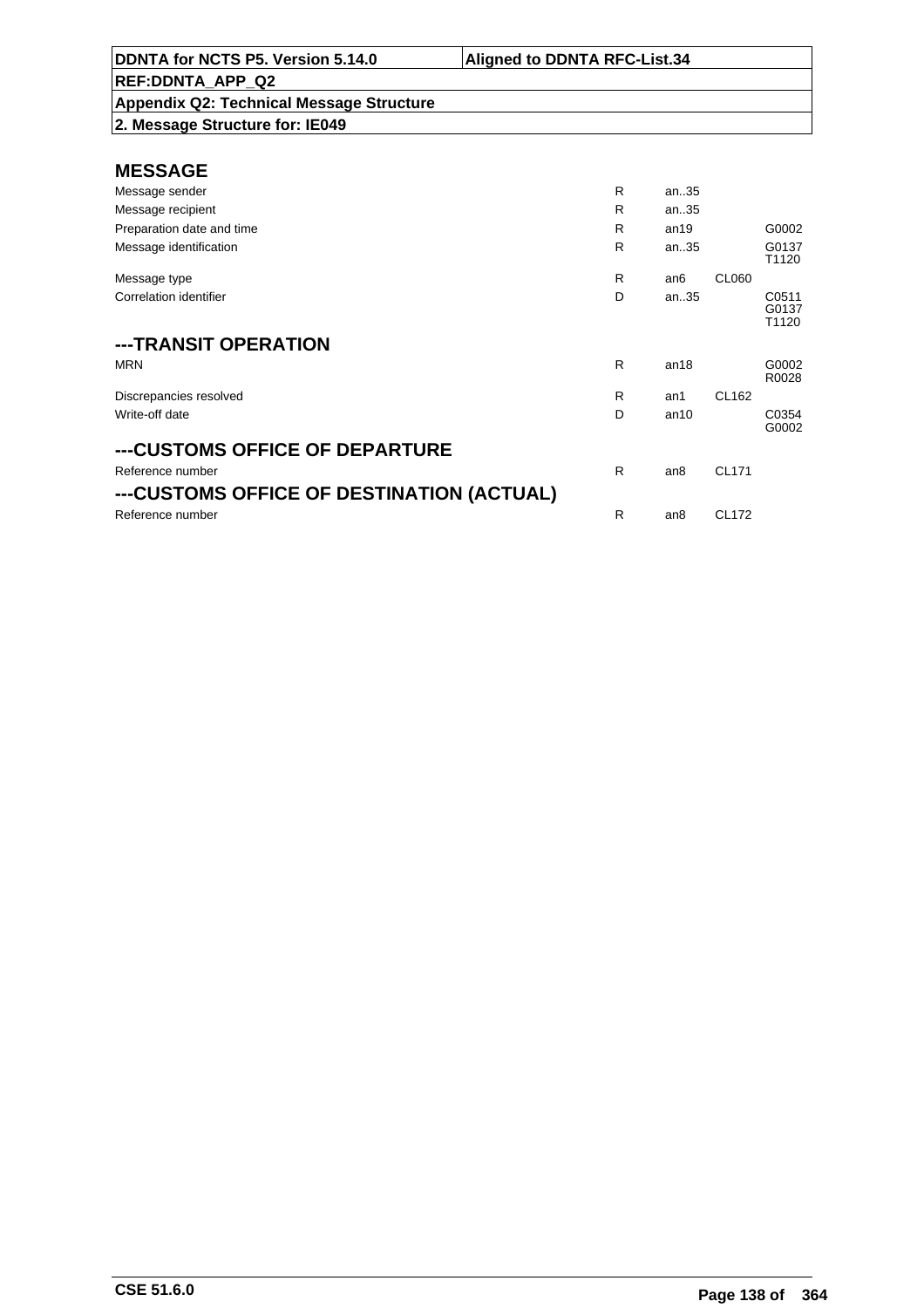| DDNTA for NCTS P5. Version 5.14.0 | Aligned to DDNTA RFC-List.34 |
|-----------------------------------|------------------------------|
| <b>REF:DDNTA APP Q2</b>           |                              |

**Appendix Q2: Technical Message Structure**

**2. Message Structure for: IE050**

| <b>IE050</b>                       | (CD050C)                                    | <b>ANTICIPATED TRANSIT RECORD</b>                |          |        | (C_ATR_SND)                                  |
|------------------------------------|---------------------------------------------|--------------------------------------------------|----------|--------|----------------------------------------------|
| <b>MESSAGE</b>                     |                                             |                                                  | 1x       | R      | G0130<br>G0143                               |
| ---TRANSIT OPERATION               |                                             |                                                  | 1x       | R      |                                              |
|                                    | ---CUSTOMS OFFICE OF DEPARTURE              |                                                  | 1x       | R      |                                              |
|                                    | ---CUSTOMS OFFICE OF DESTINATION (DECLARED) |                                                  | 1x       | R      |                                              |
|                                    | ---CUSTOMS OFFICE OF TRANSIT (DECLARED)     |                                                  | 9x       | R      | G0030                                        |
|                                    |                                             | ---CUSTOMS OFFICE OF EXIT FOR TRANSIT (DECLARED) | 9x       | D      | C0587<br>C0812                               |
|                                    | ---HOLDER OF THE TRANSIT PROCEDURE          |                                                  | 1x       | R      |                                              |
| ------ADDRESS                      |                                             |                                                  | 1x       | R      |                                              |
| ---CONTROL RESULT                  | --- RISK ANALYSIS IDENTIFICATION            |                                                  | 1x<br>1x | R<br>D | C0813                                        |
| ------RISK ANALYSIS                |                                             |                                                  | 99999x D |        | C0251                                        |
|                                    |                                             |                                                  |          |        | E1402<br>G0869                               |
|                                    | ---------RISK ANALYSIS RESULT               |                                                  | 99x      | R      | E1406                                        |
| ---CONSIGNMENT                     |                                             |                                                  | 1x       | R      |                                              |
| ------CARRIER                      |                                             |                                                  | 1x       | D      | C0812<br>G0090                               |
| ------CONSIGNOR                    |                                             |                                                  | 1x       | O      |                                              |
| ---------ADDRESS<br>-----CONSIGNEE |                                             |                                                  | 1x<br>1x | R<br>D | B <sub>1823</sub>                            |
|                                    |                                             |                                                  |          |        | C0001<br>G0001                               |
| ---------ADDRESS                   |                                             |                                                  | 1x       | R      |                                              |
|                                    | ------ADDITIONAL SUPPLY CHAIN ACTOR         |                                                  | 99x      | O      | G0825                                        |
|                                    | ------TRANSPORT EQUIPMENT                   |                                                  | 9999x    | D      | C0872<br>G0103                               |
| ---------SEAL                      |                                             |                                                  | 99x      | D      | C0569                                        |
|                                    |                                             |                                                  | 9999x    | D      | C0670<br>G0670                               |
|                                    | ------DEPARTURE TRANSPORT MEANS             |                                                  | 999x     | D      | B1890<br>C0333<br>C0339<br>R0855             |
|                                    | ------COUNTRY OF ROUTING OF CONSIGNMENT     |                                                  | 99x      | D      | B1848<br>C0586<br>G0061                      |
|                                    | ------ACTIVE BORDER TRANSPORT MEANS         |                                                  | 9x       | D      | B1894<br>C0908<br>E1406<br>R0789             |
| ------PLACE OF LOADING             |                                             |                                                  | 1x       | O      | B1849<br>B <sub>2101</sub>                   |
|                                    | ------PLACE OF UNLOADING                    |                                                  | 1x       | D      | S <sub>1011</sub><br>B1854<br>C0191<br>C0812 |
|                                    | ------PREVIOUS DOCUMENT                     |                                                  | 9999x    | O      | E1301<br>G0825                               |
|                                    | ------SUPPORTING DOCUMENT                   |                                                  | 99x      | O      | E1301<br>G0825                               |
|                                    | ------TRANSPORT DOCUMENT                    |                                                  | 99x      | O      | E1301<br>G0825                               |
|                                    | ------ ADDITIONAL REFERENCE                 |                                                  | 99x      | O      | E1301<br>G0825                               |
|                                    | ------ADDITIONAL INFORMATION                |                                                  | 99x      | O      | E1301<br>G0825                               |
|                                    | ------TRANSPORT CHARGES                     |                                                  | 1x       | D      | S1010<br>C0186<br>C0812                      |
|                                    | ------HOUSE CONSIGNMENT                     |                                                  | 999x     | R      | E1406                                        |
| --------CONSIGNOR                  |                                             |                                                  | 1x       | D      | C0349<br>E1301<br>G0062                      |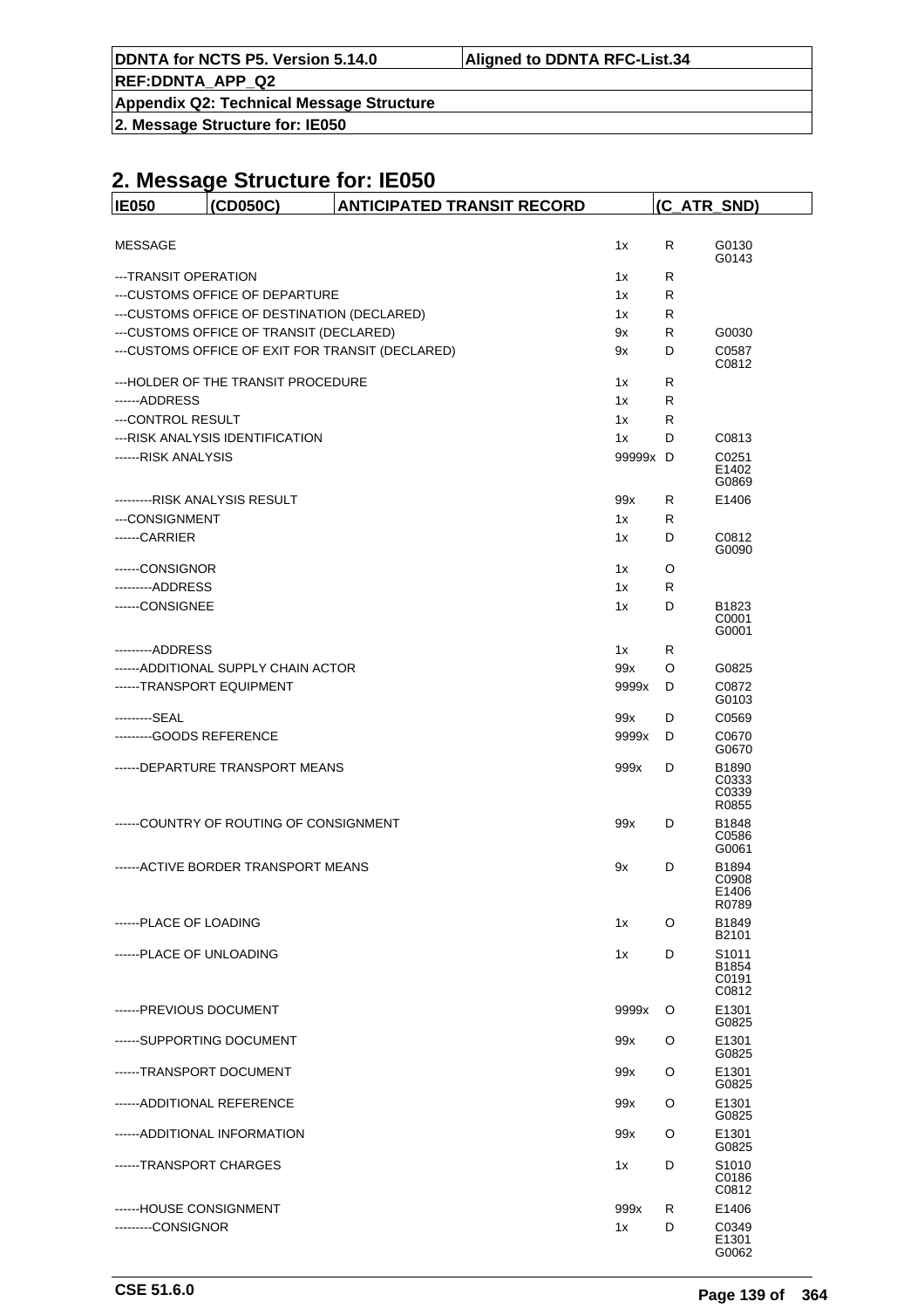#### **REF:DDNTA\_APP\_Q2 Appendix Q2: Technical Message Structure 2. Message Structure for: IE050**

| ------------ADDRESS                       | 1x    | R |                                                                |
|-------------------------------------------|-------|---|----------------------------------------------------------------|
| ---------CONSIGNEE                        | 1x    | D | C0001<br>E1301<br>G0001<br>G0062                               |
| ------------ADDRESS                       | 1x    | R |                                                                |
| ---------ADDITIONAL SUPPLY CHAIN ACTOR    | 99x   | O | G0825                                                          |
| ---------DEPARTURE TRANSPORT MEANS        | 999x  | D | C0333<br>C0339<br>E1301<br>G0062<br>R0855                      |
| ---------PREVIOUS DOCUMENT                | 99x   | O | E1301<br>G0026                                                 |
| --------SUPPORTING DOCUMENT               | 99x   | O | E1301<br>G0825                                                 |
| ---------TRANSPORT DOCUMENT               | 99x   | O | E1301<br>G0825                                                 |
| ---------ADDITIONAL REFERENCE             | 99x   | O | E1301<br>G0825                                                 |
| ---------ADDITIONAL INFORMATION           | 99x   | O | E1301<br>G0825                                                 |
| ---------TRANSPORT CHARGES                | 1x    | D | S <sub>1012</sub><br>C0186<br>C0337<br>C0812<br>E1301<br>G0062 |
| ---------CONSIGNMENT ITEM                 | 9999x | R | E1402                                                          |
| ------------CONSIGNEE                     | 1x    | O | B1820<br>B2400<br>G0001                                        |
| ---------------ADDRESS                    | 1x    | R |                                                                |
| ------------ADDITIONAL SUPPLY CHAIN ACTOR | 99x   | O | G0825                                                          |
| -----------COMMODITY                      | 1x    | R |                                                                |
| ---------------COMMODITY CODE             | 1x    | O | B2101                                                          |
| --------------DANGEROUS GOODS             | 99x   | O | E1406<br>G0300                                                 |
|                                           | 1x    | O | B <sub>1827</sub><br>B2101                                     |
| ------------PACKAGING                     | 99x   | R |                                                                |
| ------------PREVIOUS DOCUMENT             | 99x   | O | B <sub>1000</sub><br>E1401<br>G0825                            |
| -----------SUPPORTING DOCUMENT            | 99x   | O | E1407<br>G0825                                                 |
| -----------TRANSPORT DOCUMENT             | 99x   | O | B1896<br>B2400<br>E1407                                        |
| ----------ADDITIONAL REFERENCE            | 99x   | O | E1407<br>G0825                                                 |
| ------------ADDITIONAL INFORMATION        | 99x   | O | G0825                                                          |
| ------------TRANSPORT CHARGES             | 1x    | O | B1874                                                          |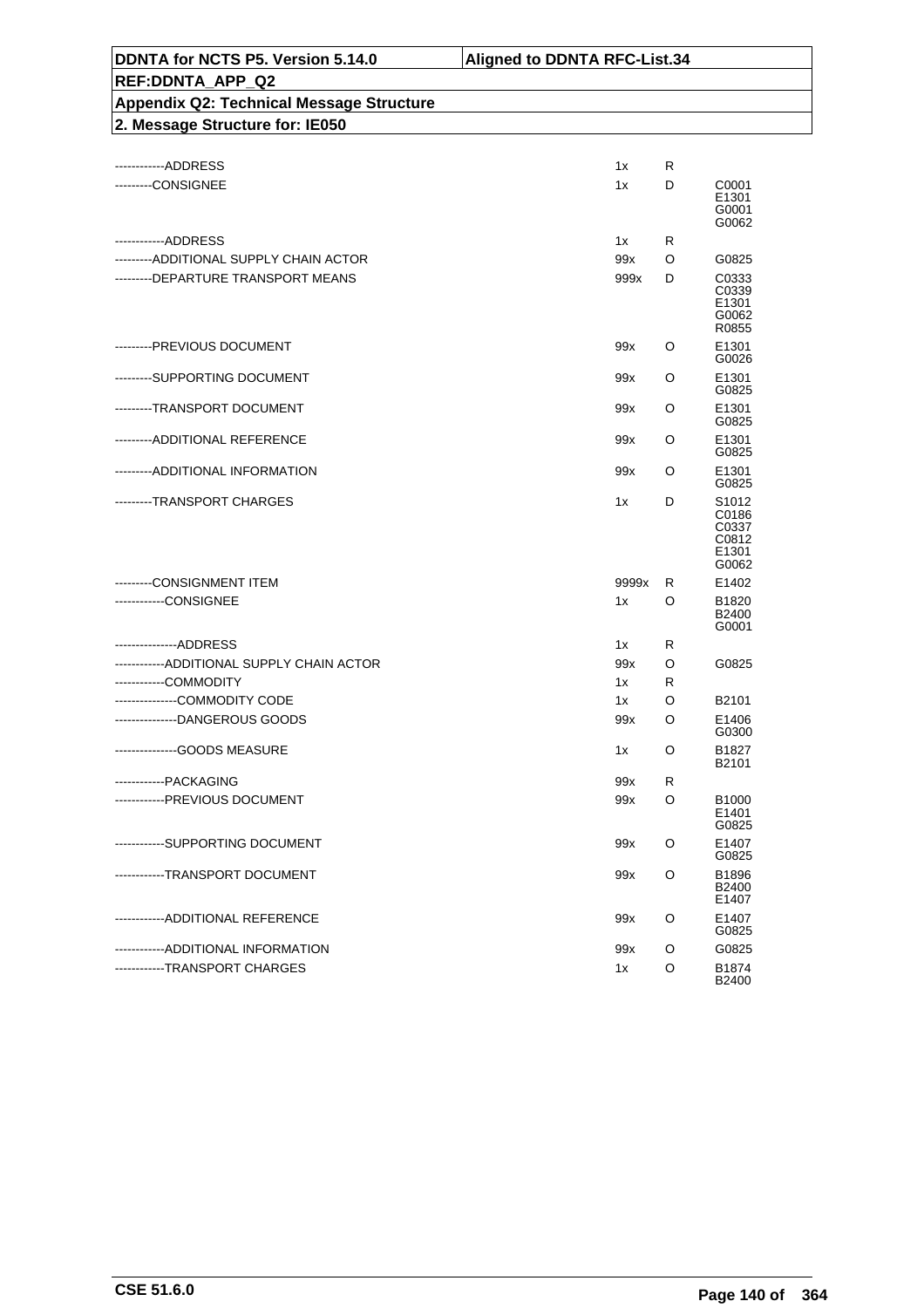| <b>REF:DDNTA APP Q2</b>                          |              |                 |              |                |
|--------------------------------------------------|--------------|-----------------|--------------|----------------|
| <b>Appendix Q2: Technical Message Structure</b>  |              |                 |              |                |
| 2. Message Structure for: IE050                  |              |                 |              |                |
|                                                  |              |                 |              |                |
| <b>MESSAGE</b>                                   |              |                 |              |                |
|                                                  |              |                 |              |                |
| Message sender                                   | R            | an35            |              |                |
| Message recipient                                | R            | an35            |              |                |
| Preparation date and time                        | R            | an19            |              | G0002          |
| Message identification                           | R            | an35            |              | G0137<br>T1120 |
| Message type                                     | R            | an6             | CL060        |                |
| Correlation identifier                           | D            | an35            |              | C0511          |
|                                                  |              |                 |              | G0137          |
|                                                  |              |                 |              | T1120          |
| ---TRANSIT OPERATION                             |              |                 |              |                |
| <b>MRN</b>                                       | R            | an18            |              | G0002<br>R0028 |
| Declaration type                                 | R            | an.5            | <b>CL188</b> | R0601          |
|                                                  |              |                 |              | R0909          |
|                                                  |              |                 |              | R0911          |
| Declaration acceptance date                      | R            | an10            |              | G0002          |
| Release date                                     | R            | an10            |              | G0002          |
| Security                                         | R            | n1              | CL217        |                |
| Reduced dataset indicator                        | R            | n1              | <b>CL027</b> |                |
| Specific circumstance indicator                  | D            | an3             | CL296        | C0812          |
| <b>Binding itinerary</b>                         | R            | n1              | <b>CL027</b> |                |
| ---CUSTOMS OFFICE OF DEPARTURE                   |              |                 |              |                |
| Reference number                                 | R            | an8             | CL171        |                |
| ---CUSTOMS OFFICE OF DESTINATION (DECLARED)      |              |                 |              |                |
| Reference number                                 | R            | an8             | <b>CL172</b> | R0904          |
|                                                  |              |                 |              | R0905          |
| ---CUSTOMS OFFICE OF TRANSIT (DECLARED)          |              |                 |              |                |
| Sequence number                                  | R            | n.5             |              | R0987          |
| Reference number                                 | $\mathsf{R}$ | an <sub>8</sub> | CL173        | B1813          |
|                                                  |              |                 |              | G0142          |
|                                                  |              |                 |              | R0003<br>R0006 |
|                                                  |              |                 |              | R0906          |
| Arrival date and time (estimated)                | D            | an19            |              | B1831          |
|                                                  |              |                 |              | C0598<br>G0002 |
|                                                  |              |                 |              |                |
| ---CUSTOMS OFFICE OF EXIT FOR TRANSIT (DECLARED) |              |                 |              |                |
| Sequence number                                  | R            | $n_{.}.5$       |              | R0987          |
| Reference number                                 | R            | an <sub>8</sub> | <b>CL175</b> | R0103          |
| ---HOLDER OF THE TRANSIT PROCEDURE               |              |                 |              |                |
| Identification number                            | O            | an.17           |              | G0120          |
| Name                                             | R            | an70            |              | E1104          |
| ------ADDRESS                                    |              |                 |              |                |
| Street and number                                | R            | an70            |              | E1104          |
| Postcode                                         | D            | an.17           |              | C0505          |
|                                                  |              |                 |              | E1102          |
| City                                             | R            | an35            |              |                |
| Country                                          | R            | a2              | CL199        |                |
| ---CONTROL RESULT                                |              |                 |              |                |
| Code                                             | R            | an2             | CL196        | G0126          |
|                                                  |              |                 |              | R0910          |
| Date                                             | R            | an10            |              | G0002          |
|                                                  |              |                 |              | G0127          |
| Text                                             | O            | an512           |              |                |
| ---RISK ANALYSIS IDENTIFICATION                  |              |                 |              |                |
| Code                                             | R            | a1              | CL107        | G0041          |
| ------RISK ANALYSIS                              |              |                 |              |                |
| Sequence number                                  | R            | n.5             |              | R0987          |
| Declaration goods item number                    | O            | n.5             |              | G0003          |
|                                                  |              |                 |              | R0021          |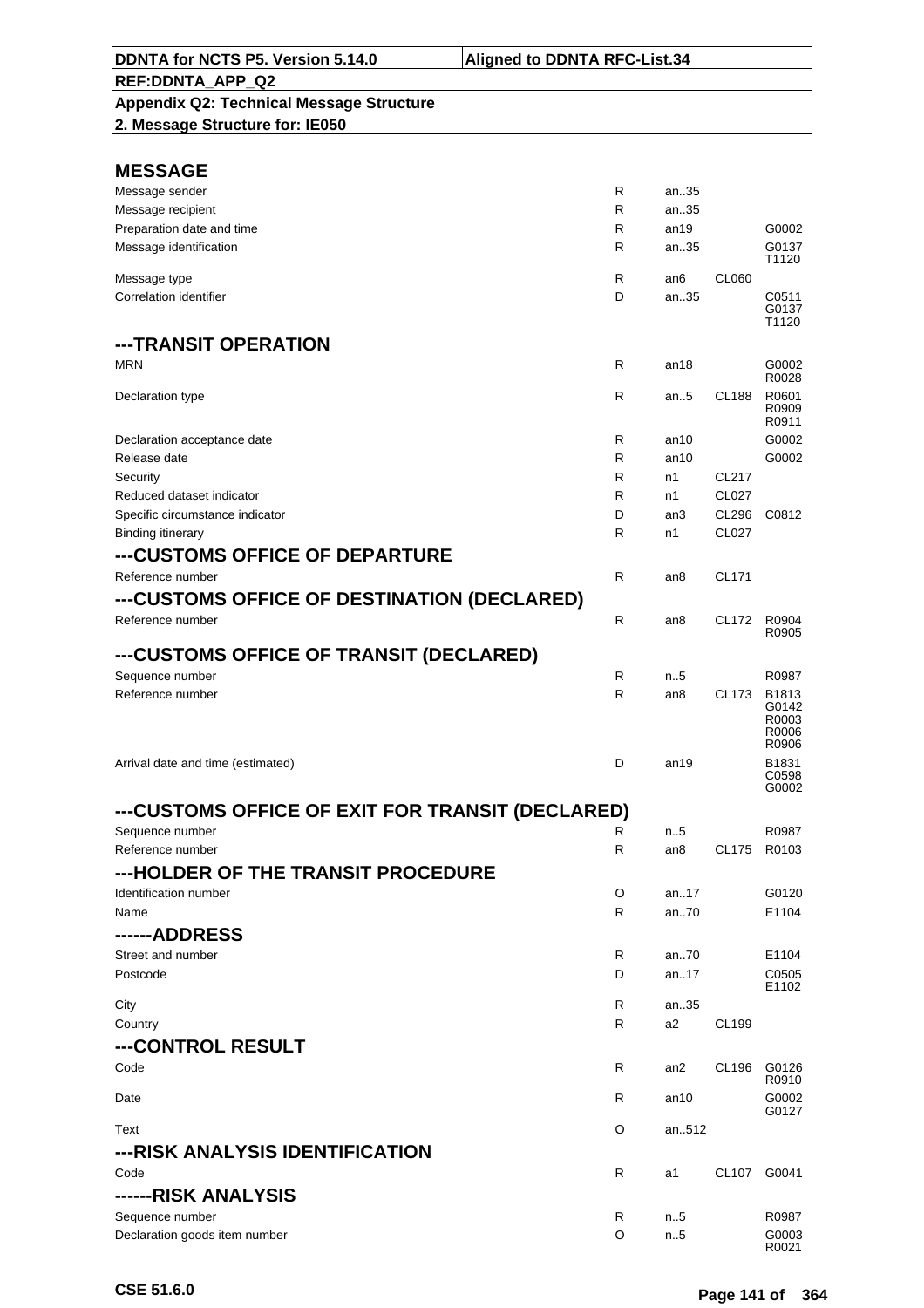**---------SEAL**

**------CONSIGNEE**

**---------ADDRESS**

| <b>CSE 51.6.0</b> |   |                  | Page 142 of<br>- 364 |
|-------------------|---|------------------|----------------------|
| Sequence number   | R | $n_{.}5$         | R0987                |
|                   |   |                  |                      |
| Identifier        | R | an20             | R0107                |
| Sequence number   | R | n <sub>0.5</sub> | R0987                |

C0505<br>E1102

G0201 R0840

G0002

G0165 R0021 R0106 R0448

| DDNTA for NCTS P5. Version 5.14.0               | <b>Aligned to DDNTA RFC-List.34</b> |        |                   |                            |
|-------------------------------------------------|-------------------------------------|--------|-------------------|----------------------------|
| <b>REF:DDNTA APP Q2</b>                         |                                     |        |                   |                            |
| <b>Appendix Q2: Technical Message Structure</b> |                                     |        |                   |                            |
| 2. Message Structure for: IE050                 |                                     |        |                   |                            |
|                                                 |                                     |        |                   |                            |
| ---------RISK ANALYSIS RESULT                   |                                     |        |                   |                            |
| Sequence number                                 | R                                   | n.5    |                   | R0987                      |
| Code                                            | D                                   | an.17  |                   | C0715                      |
|                                                 |                                     |        |                   | E1101                      |
|                                                 |                                     |        |                   | G0002<br>G0821             |
| Risk area code                                  | D                                   | an.7   | <b>CL740</b>      | C0715                      |
| Text                                            | O                                   | an512  |                   | E1116                      |
| ---CONSIGNMENT                                  |                                     |        |                   |                            |
| Country of destination                          | D                                   | a2     | CL <sub>008</sub> | C0343                      |
| Container indicator                             | R                                   | n1     | <b>CL027</b>      |                            |
| Inland mode of transport                        | D                                   | n1     | <b>CL218</b>      | C0399                      |
| Mode of transport at the border                 | D                                   | n1     | CL218             | B1899                      |
|                                                 |                                     |        |                   | C <sub>0029</sub><br>G0020 |
| Gross mass                                      | $\mathsf{R}$                        | n.16,6 |                   | E1109                      |
|                                                 |                                     |        |                   | R0994                      |
| Reference number UCR                            | D                                   | an70   |                   | B1895                      |
|                                                 |                                     |        |                   | C0502<br>G0002             |
| ------CARRIER                                   |                                     |        |                   |                            |
| Identification number                           | $\mathsf{R}$                        | an17   |                   | G0002                      |
|                                                 |                                     |        |                   | G0201                      |
|                                                 |                                     |        |                   | R0840                      |
| ------CONSIGNOR                                 |                                     |        |                   |                            |
| Identification number                           | O                                   | an.17  |                   | G0002                      |
| Name                                            | R                                   | an70   |                   | E1104                      |
| ---------ADDRESS                                |                                     |        |                   |                            |
| Street and number                               | R                                   | an.70  |                   | E1104                      |
| Postcode                                        | D                                   | an17   |                   | C0505                      |
|                                                 |                                     |        |                   | E1102                      |
| City                                            | $\mathsf{R}$                        | an35   |                   |                            |
| Country                                         | R                                   | a2     | CL199             |                            |

 Identification number O an..17 R0851 Name **R** an..70 E1104

Street and number **Street and number R** an..70 E1104 Postcode D an..17 C0505

Sequence number R n..5 R0987

Sequence number R n..5 R0987 Container identification number COOS5

Number of seals **R** n..4 B1832

City **R** an..35

**------ADDITIONAL SUPPLY CHAIN ACTOR**

**------TRANSPORT EQUIPMENT**

 Country R a2 CL199

Role **R** a..3 CL704 Identification number and a set of the control of the control of the control of the control of the control of the control of the control of the control of the control of the control of the control of the control of the con

#### **---------R**

#### **DDNTA formation 3.14.0 REF:DDNTA\_APP\_Q2**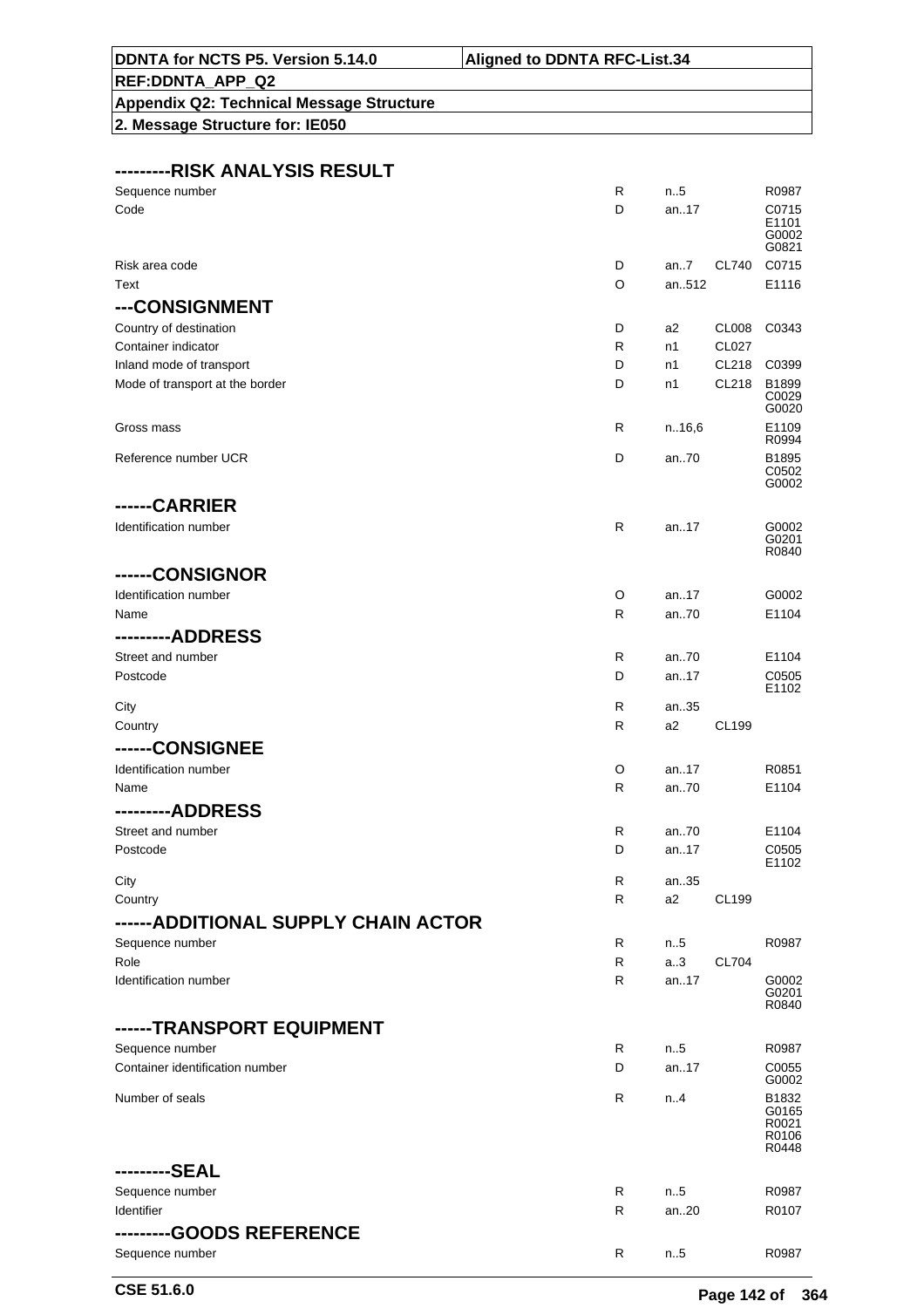| DDNTA for NCTS P5. Version 5.14.0               | <b>Aligned to DDNTA RFC-List.34</b> |                 |                              |                            |
|-------------------------------------------------|-------------------------------------|-----------------|------------------------------|----------------------------|
| <b>REF:DDNTA APP Q2</b>                         |                                     |                 |                              |                            |
| <b>Appendix Q2: Technical Message Structure</b> |                                     |                 |                              |                            |
| 2. Message Structure for: IE050                 |                                     |                 |                              |                            |
|                                                 |                                     |                 |                              |                            |
| Declaration goods item number                   | R                                   | n.5             |                              | G0006                      |
| ------DEPARTURE TRANSPORT MEANS                 |                                     |                 |                              |                            |
| Sequence number                                 | R                                   | n.5             |                              | R0987                      |
| Type of identification                          | O                                   | n2              | CL750                        | B2101                      |
|                                                 |                                     |                 |                              | R0472<br>R0474             |
|                                                 |                                     |                 |                              | R0476                      |
| Identification number                           | O                                   | an35            |                              | B1815                      |
|                                                 |                                     |                 |                              | B2101<br>E1103             |
|                                                 |                                     |                 |                              | R0473                      |
| Nationality                                     | O                                   | a2              | CL165                        | B2101                      |
| ------COUNTRY OF ROUTING OF CONSIGNMENT         |                                     |                 |                              |                            |
| Sequence number                                 | R                                   | $n_{.}.5$       |                              | R0987                      |
| Country                                         | R                                   | a2              | <b>CL008</b>                 |                            |
| ------ACTIVE BORDER TRANSPORT MEANS             |                                     |                 |                              |                            |
| Sequence number                                 | R                                   | $n_{.}.5$       |                              | R0987                      |
| Customs office at border reference number       | O                                   | an8             | CL141                        | B2101                      |
| Type of identification                          | O                                   | n <sub>2</sub>  | CL219                        | G0789<br>B1838             |
|                                                 |                                     |                 |                              | B2101                      |
| Identification number                           | O                                   | an35            |                              | B1811                      |
|                                                 |                                     |                 |                              | B1838<br>B2101             |
|                                                 |                                     |                 |                              | E1103                      |
| Nationality                                     | O                                   | a2              | CL165                        | R0076<br>B <sub>1850</sub> |
|                                                 |                                     |                 |                              | B <sub>2101</sub>          |
| Conveyance reference number                     | D                                   | an35            |                              | B2200                      |
|                                                 |                                     |                 |                              | C0531<br>G0002             |
|                                                 |                                     |                 |                              | R0315                      |
| ------PLACE OF LOADING                          |                                     |                 |                              |                            |
| UN LOCODE                                       | O                                   | an17            | CL244                        |                            |
| Country                                         | D                                   | a2              | <b>CL008</b>                 | C0387                      |
| Location                                        | D                                   | an35            |                              | C0387<br>E1114             |
|                                                 |                                     |                 |                              |                            |
| ------PLACE OF UNLOADING                        |                                     |                 |                              |                            |
| UN LOCODE                                       | O<br>D                              | an17<br>a2      | <b>CL244</b><br><b>CL008</b> | C0387                      |
| Country<br>Location                             | D                                   | an35            |                              | C0387                      |
| ------PREVIOUS DOCUMENT                         |                                     |                 |                              |                            |
|                                                 |                                     |                 |                              |                            |
| Sequence number                                 | R<br>R                              | n.5<br>an4      | CL214                        | R0987<br>G0057             |
| Type                                            |                                     |                 |                              | R0020                      |
| Reference number                                | R                                   | an70            |                              | R0021                      |
| Complement of information                       | O                                   | an35            |                              |                            |
| ------SUPPORTING DOCUMENT                       |                                     |                 |                              |                            |
| Sequence number                                 | R                                   | n.5             |                              | R0987                      |
| <b>Type</b>                                     | R                                   | an <sub>4</sub> | CL213                        | G0057                      |
| Reference number                                | R                                   | an70            |                              | R0021                      |
| Document line item number                       | O                                   | n.5             |                              |                            |
| Complement of information                       | O                                   | an35            |                              |                            |
| ------TRANSPORT DOCUMENT                        |                                     |                 |                              |                            |
| Sequence number                                 | R                                   | $n_{.}.5$       |                              | R0987                      |
| Type                                            | R                                   | an <sub>4</sub> | CL754                        | G0057                      |
| Reference number                                | R                                   | an.70           |                              | R0021                      |
| ------ADDITIONAL REFERENCE                      |                                     |                 |                              |                            |
| Sequence number                                 | R                                   | $n_{.}5$        |                              | R0987                      |
| <b>Type</b>                                     | R                                   | an4             | CL380                        | G0057                      |
| Reference number                                | O                                   | an70            |                              | R0021                      |
| ------ADDITIONAL INFORMATION                    |                                     |                 |                              |                            |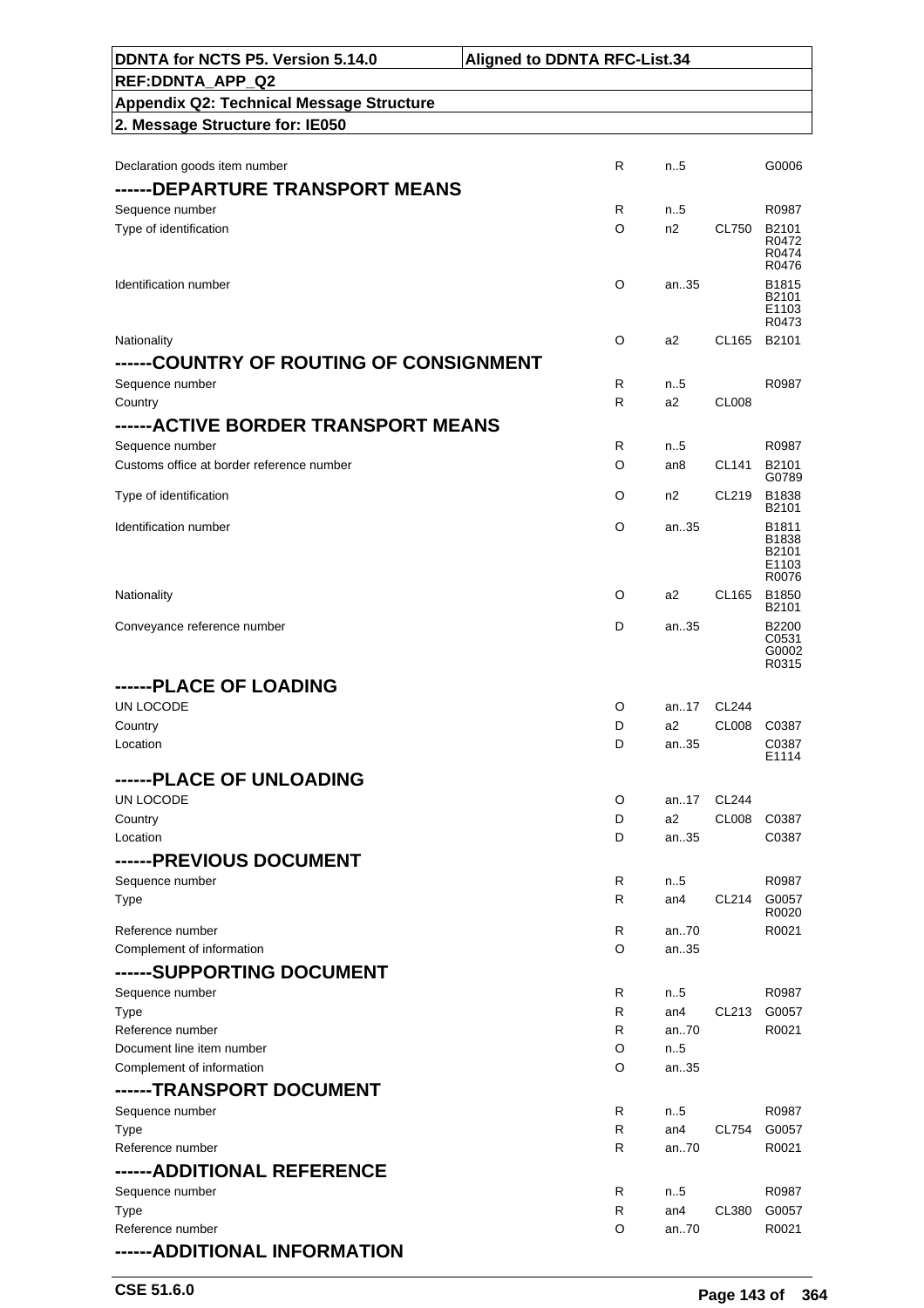| DDNTA for NCTS P5. Version 5.14.0               | <b>Aligned to DDNTA RFC-List.34</b> |                |              |                |
|-------------------------------------------------|-------------------------------------|----------------|--------------|----------------|
| REF:DDNTA_APP_Q2                                |                                     |                |              |                |
| <b>Appendix Q2: Technical Message Structure</b> |                                     |                |              |                |
| 2. Message Structure for: IE050                 |                                     |                |              |                |
|                                                 |                                     |                |              |                |
|                                                 |                                     |                |              |                |
| Sequence number                                 | R                                   | n.5            |              | R0987          |
| Code                                            | R                                   | an5            | CL239        | G0057<br>R3060 |
| Text                                            | O                                   | an512          |              |                |
| ------TRANSPORT CHARGES                         |                                     |                |              |                |
| Method of payment                               | R                                   | a1             | CL116        |                |
|                                                 |                                     |                |              |                |
| ------HOUSE CONSIGNMENT                         |                                     |                |              |                |
| Sequence number                                 | R                                   | n.5            |              | R0987          |
| Gross mass                                      | R                                   | n.16,6         |              | R0983          |
| Reference number UCR                            | D                                   | an70           |              | C0502<br>E1301 |
|                                                 |                                     |                |              | G0002<br>G0062 |
| Security indicator from export declaration      | O                                   | n1             | CL217        | G0025          |
|                                                 |                                     |                |              | G0026          |
| ---------CONSIGNOR                              |                                     |                |              |                |
| Identification number                           | O                                   | an17           |              | G0002          |
| Name                                            | R                                   | an70           |              |                |
|                                                 |                                     |                |              |                |
| ------------ADDRESS                             |                                     |                |              |                |
| Street and number                               | R                                   | an70           |              |                |
| Postcode                                        | D                                   | an17           |              | C0505          |
| City                                            | R                                   | an35           |              |                |
| Country                                         | R                                   | a2             | CL199        |                |
| ---------CONSIGNEE                              |                                     |                |              |                |
| Identification number                           | O                                   | an17           |              | R0851          |
| Name                                            | R                                   | an70           |              |                |
| ------------ADDRESS                             |                                     |                |              |                |
| Street and number                               | R                                   | an70           |              |                |
| Postcode                                        | D                                   | an17           |              | C0505          |
| City                                            | R                                   | an35           |              |                |
| Country                                         | $\mathsf{R}$                        | a2             | CL199        |                |
| ---------ADDITIONAL SUPPLY CHAIN ACTOR          |                                     |                |              |                |
| Sequence number                                 | R                                   | $n_{.}.5$      |              | R0987          |
| Role                                            | R                                   | a.3            | CL704        |                |
| Identification number                           | R                                   | an17           |              | G0002          |
|                                                 |                                     |                |              | G0201<br>R0840 |
| ---------DEPARTURE TRANSPORT MEANS              |                                     |                |              |                |
|                                                 |                                     |                |              |                |
| Sequence number                                 | $\mathsf R$<br>$\mathsf{R}$         | $n_{.}.5$      | CL750        | R0987<br>R0472 |
| Type of identification                          |                                     | n <sub>2</sub> |              | R0474          |
|                                                 |                                     |                |              | R0476          |
| Identification number                           | R                                   | an35           |              | R0473          |
| Nationality                                     | R                                   | a2             | CL165        |                |
| ---------PREVIOUS DOCUMENT                      |                                     |                |              |                |
| Sequence number                                 | R                                   | n5             |              | R0987          |
| <b>Type</b>                                     | R                                   | an4            | <b>CL228</b> |                |
| Reference number                                | R                                   | an70           |              | R0416          |
| Complement of information                       | O                                   | an35           |              |                |
| --------SUPPORTING DOCUMENT                     |                                     |                |              |                |
| Sequence number                                 | R                                   | n5             |              | R0987          |
| <b>Type</b>                                     | R                                   | an4            | CL213        | G0057          |
| Reference number                                | R                                   | an70           |              | R0021          |
| Document line item number                       | O                                   | n.5            |              |                |
| Complement of information                       | O                                   | an35           |              |                |
| --------TRANSPORT DOCUMENT                      |                                     |                |              |                |
| Sequence number                                 | $\mathsf R$                         | n.5            |              | R0987          |
| Type                                            | R                                   | an4            | CL754        | G0057          |
|                                                 |                                     |                |              |                |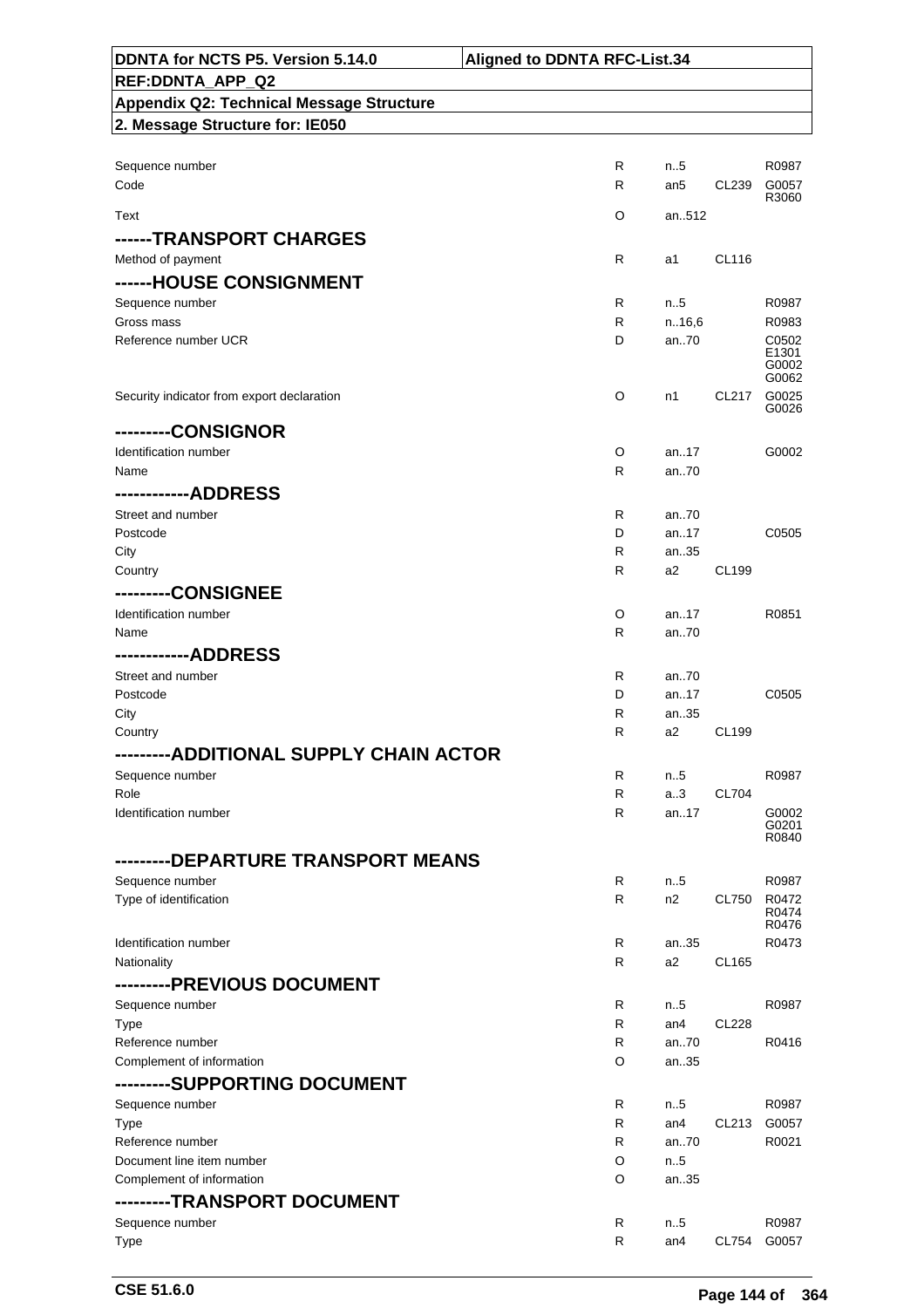| DDNTA for NCTS P5. Version 5.14.0                                | <b>Aligned to DDNTA RFC-List.34</b> |            |              |                |
|------------------------------------------------------------------|-------------------------------------|------------|--------------|----------------|
| <b>REF:DDNTA APP Q2</b>                                          |                                     |            |              |                |
| <b>Appendix Q2: Technical Message Structure</b>                  |                                     |            |              |                |
| 2. Message Structure for: IE050                                  |                                     |            |              |                |
|                                                                  |                                     |            |              |                |
| Reference number                                                 | R                                   | an70       |              | R0021          |
| ---------ADDITIONAL REFERENCE                                    |                                     |            |              |                |
| Sequence number                                                  | R                                   | $n_{.}.5$  |              | R0987          |
| <b>Type</b>                                                      | R                                   | an4        | CL380        | G0057          |
| Reference number                                                 | O                                   | an70       |              | R0021          |
| ---------ADDITIONAL INFORMATION                                  |                                     |            |              |                |
| Sequence number                                                  | R                                   | n.5        |              | R0987          |
| Code                                                             | R                                   | an5        | CL239        | G0057<br>R3062 |
| Text                                                             | O                                   | an512      |              |                |
| ---------TRANSPORT CHARGES                                       |                                     |            |              |                |
| Method of payment                                                | R                                   | a1         | CL116        |                |
| ---------CONSIGNMENT ITEM                                        |                                     |            |              |                |
| Goods item number                                                | R                                   | n.5        |              | R0988          |
| Declaration goods item number                                    | R                                   | n.5        |              | R0007          |
| Declaration type                                                 | D                                   | an $.5$    | CL232        | C0045<br>G0062 |
|                                                                  |                                     |            |              | R0601          |
|                                                                  |                                     |            |              | R0909          |
| Country of destination                                           | D                                   | a2         | <b>CL008</b> | C0343<br>G0062 |
| Reference number UCR                                             | D                                   | an70       |              | B1895          |
|                                                                  |                                     |            |              | C0502<br>G0002 |
|                                                                  |                                     |            |              | G0062          |
| -----------CONSIGNEE                                             |                                     |            |              |                |
| Identification number                                            | O                                   | an17       |              | R0851          |
| Name                                                             | R                                   | an70       |              | E1104          |
| ---------------ADDRESS                                           |                                     |            |              |                |
| Street and number                                                | R                                   | an70       |              | E1104          |
| Postcode                                                         | O                                   | an17       |              | B1822<br>E1102 |
| City                                                             | R                                   | an35       |              |                |
| Country                                                          | R                                   | a2         | CL199        |                |
| ------------ADDITIONAL SUPPLY CHAIN ACTOR                        |                                     |            |              |                |
| Sequence number                                                  | R                                   | $n_{.}.5$  |              | R0987          |
| Role                                                             | R                                   | аЗ         | CL704        |                |
| Identification number                                            | R                                   | an17       |              | G0002<br>G0201 |
|                                                                  |                                     |            |              | R0840          |
| -----------COMMODITY                                             |                                     |            |              |                |
| Description of goods                                             | R                                   | an512      |              | E1107          |
| CUS code                                                         | O                                   | an9        | CL016        |                |
|                                                                  |                                     |            |              |                |
| Harmonized System sub-heading code<br>Combined nomenclature code | R<br>O                              | an6<br>an2 | CL152        | R0060          |
|                                                                  |                                     |            |              |                |
| Sequence number                                                  | R                                   | n5         |              | R0987          |
| <b>UN Number</b>                                                 | R                                   | an4        | CL101        |                |
| ------------GOODS MEASURE                                        |                                     |            |              |                |
| Gross mass                                                       | O                                   | n.16,6     |              | B1860          |
|                                                                  |                                     |            |              | B2101          |
|                                                                  |                                     |            |              | E1109<br>R0021 |
|                                                                  |                                     |            |              | R0221          |
| Net mass                                                         | D                                   | n.16,6     |              | B1805<br>B1862 |
|                                                                  |                                     |            |              | C0837<br>E1109 |
|                                                                  |                                     |            |              | R0223          |

**------------PACKAGING**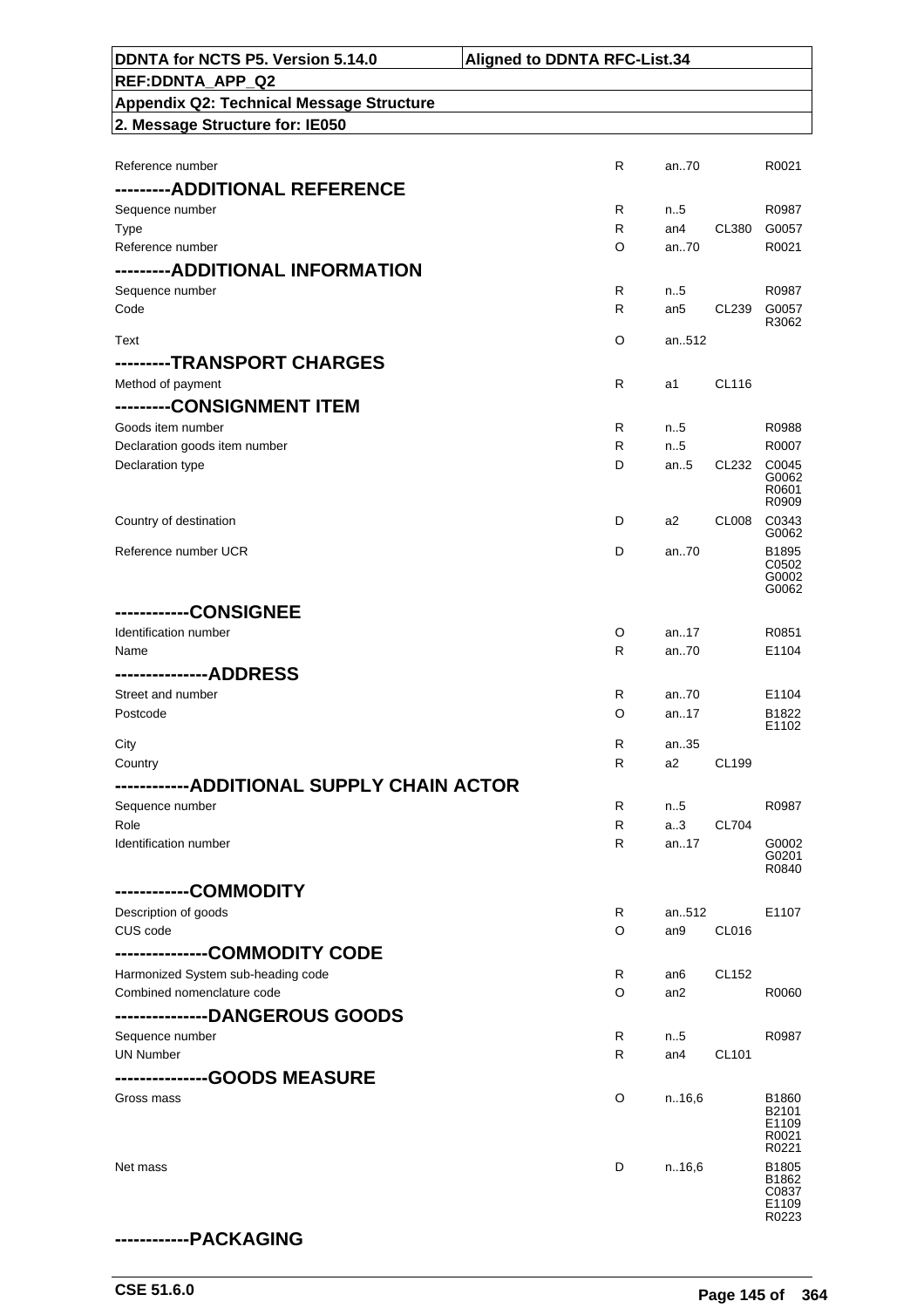| <b>Aligned to DDNTA RFC-List.34</b><br>DDNTA for NCTS P5. Version 5.14.0 |                           |       |                         |  |
|--------------------------------------------------------------------------|---------------------------|-------|-------------------------|--|
| REF:DDNTA_APP_Q2                                                         |                           |       |                         |  |
| <b>Appendix Q2: Technical Message Structure</b>                          |                           |       |                         |  |
| 2. Message Structure for: IE050                                          |                           |       |                         |  |
|                                                                          |                           |       |                         |  |
| Sequence number                                                          | R<br>$n_{.}.5$            |       | R0987                   |  |
| Type of packages                                                         | $\mathsf{R}$<br>an2       | CL017 |                         |  |
| Number of packages                                                       | D<br>n.8                  |       | C0060<br>E1111          |  |
|                                                                          |                           |       | R0021                   |  |
|                                                                          |                           |       | R0364                   |  |
| Shipping marks                                                           | D<br>an512                |       | C0060<br>E1105          |  |
|                                                                          |                           |       | G0024                   |  |
| ----------PREVIOUS DOCUMENT                                              |                           |       |                         |  |
| Sequence number                                                          | $\mathsf{R}$<br>$n_{.}.5$ |       | R0987                   |  |
| <b>Type</b>                                                              | $\mathsf{R}$<br>an4       | CL214 | G0057<br>R0020          |  |
| Reference number                                                         | R<br>an70                 |       | E1104                   |  |
|                                                                          |                           |       | R0021                   |  |
| Goods item number                                                        | n.5<br>O                  |       |                         |  |
| Complement of information                                                | O<br>an35                 |       | E1117                   |  |
| ----------SUPPORTING DOCUMENT                                            |                           |       |                         |  |
| Sequence number                                                          | R<br>$n_{.}.5$            |       | R0987<br>G0057          |  |
| <b>Type</b><br>Reference number                                          | R<br>an4<br>R<br>an70     | CL213 | E1104                   |  |
|                                                                          |                           |       | R0021                   |  |
| Document line item number                                                | O<br>n.5                  |       |                         |  |
| Complement of information                                                | O<br>an35                 |       | E1117                   |  |
| ----------TRANSPORT DOCUMENT                                             |                           |       |                         |  |
| Sequence number                                                          | R<br>n5                   |       | R0987                   |  |
| Type                                                                     | R<br>an4                  | CL754 | G0057                   |  |
| Reference number                                                         | R<br>an70                 |       | E1104<br>R0021          |  |
| -----------ADDITIONAL REFERENCE                                          |                           |       |                         |  |
| Sequence number                                                          | R<br>n5                   |       | R0987                   |  |
| Type                                                                     | R<br>an4                  | CL380 | G0057                   |  |
| Reference number                                                         | O<br>an70                 |       | E1104                   |  |
|                                                                          |                           |       | R0021                   |  |
| ------------ADDITIONAL INFORMATION                                       |                           |       |                         |  |
| Sequence number<br>Code                                                  | R<br>n.5<br>$\mathsf{R}$  |       | R0987                   |  |
|                                                                          | an5                       | CL239 | B1814<br>G0057<br>R3061 |  |
| Text                                                                     | O<br>an512                |       |                         |  |
|                                                                          |                           |       |                         |  |
| Method of payment                                                        | R<br>a1                   | CL116 |                         |  |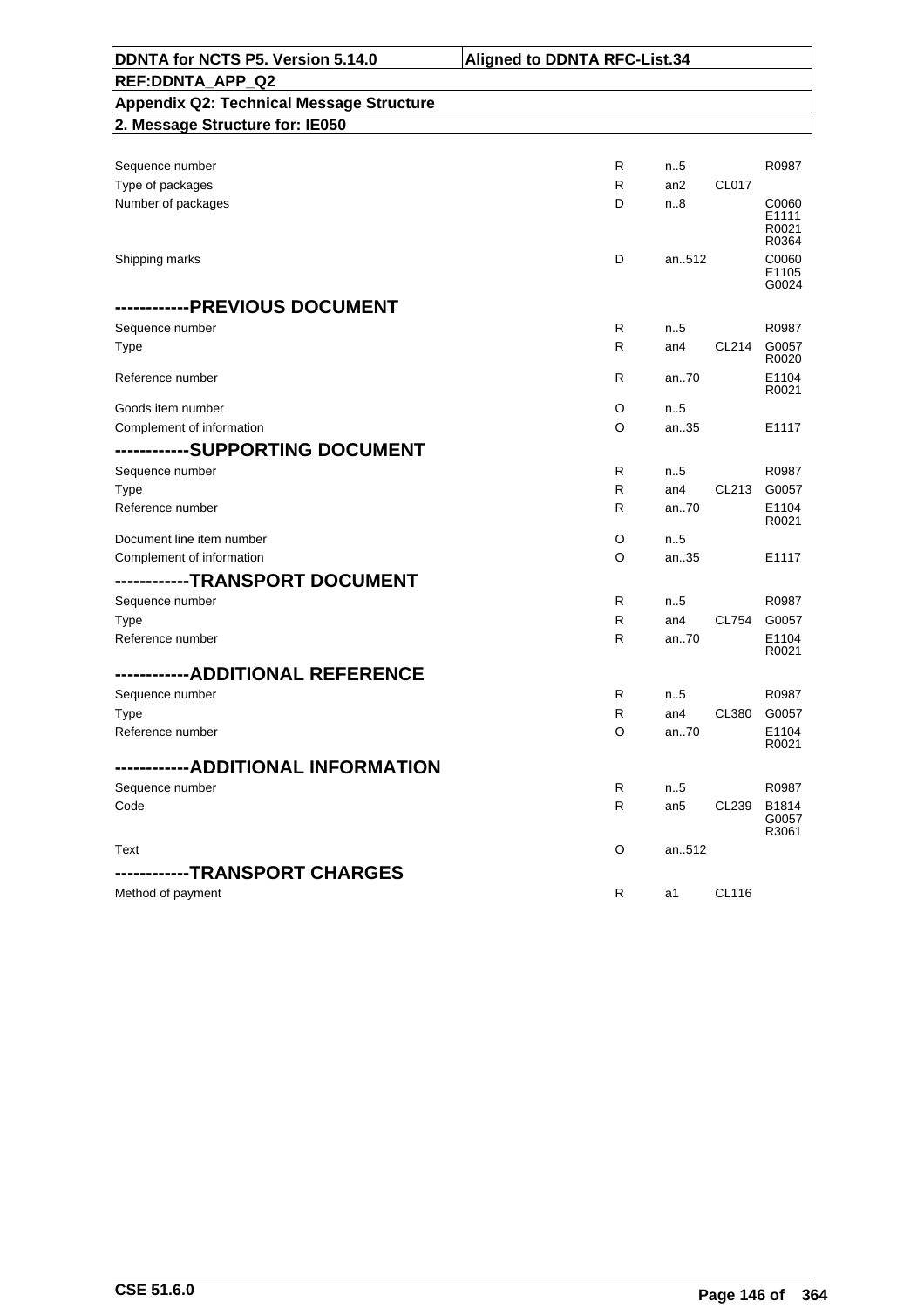|  | DDNTA for NCTS P5. Version 5.14.0 |
|--|-----------------------------------|
|  |                                   |

#### **Aligned to DDNTA RFC-List.34**

**REF:DDNTA\_APP\_Q2**

**Appendix Q2: Technical Message Structure**

**2. Message Structure for: IE051**

| <b>IE051</b>                       | (CCO <sub>51</sub> C) | <b>INO RELEASE FOR TRANSIT</b> |    |   | (E REL NOT) |
|------------------------------------|-----------------------|--------------------------------|----|---|-------------|
|                                    |                       |                                |    |   |             |
| MESSAGE                            |                       |                                | 1x | R |             |
| ---TRANSIT OPERATION               |                       |                                | 1x | R |             |
| --CUSTOMS OFFICE OF DEPARTURE      |                       |                                | 1x | R |             |
| ---HOLDER OF THE TRANSIT PROCEDURE |                       |                                | 1x | R |             |
| ---REPRESENTATIVE                  |                       |                                | 1x | ∩ | G0860       |
| ------CONTACT PERSON               |                       |                                | 1x | O | G0105       |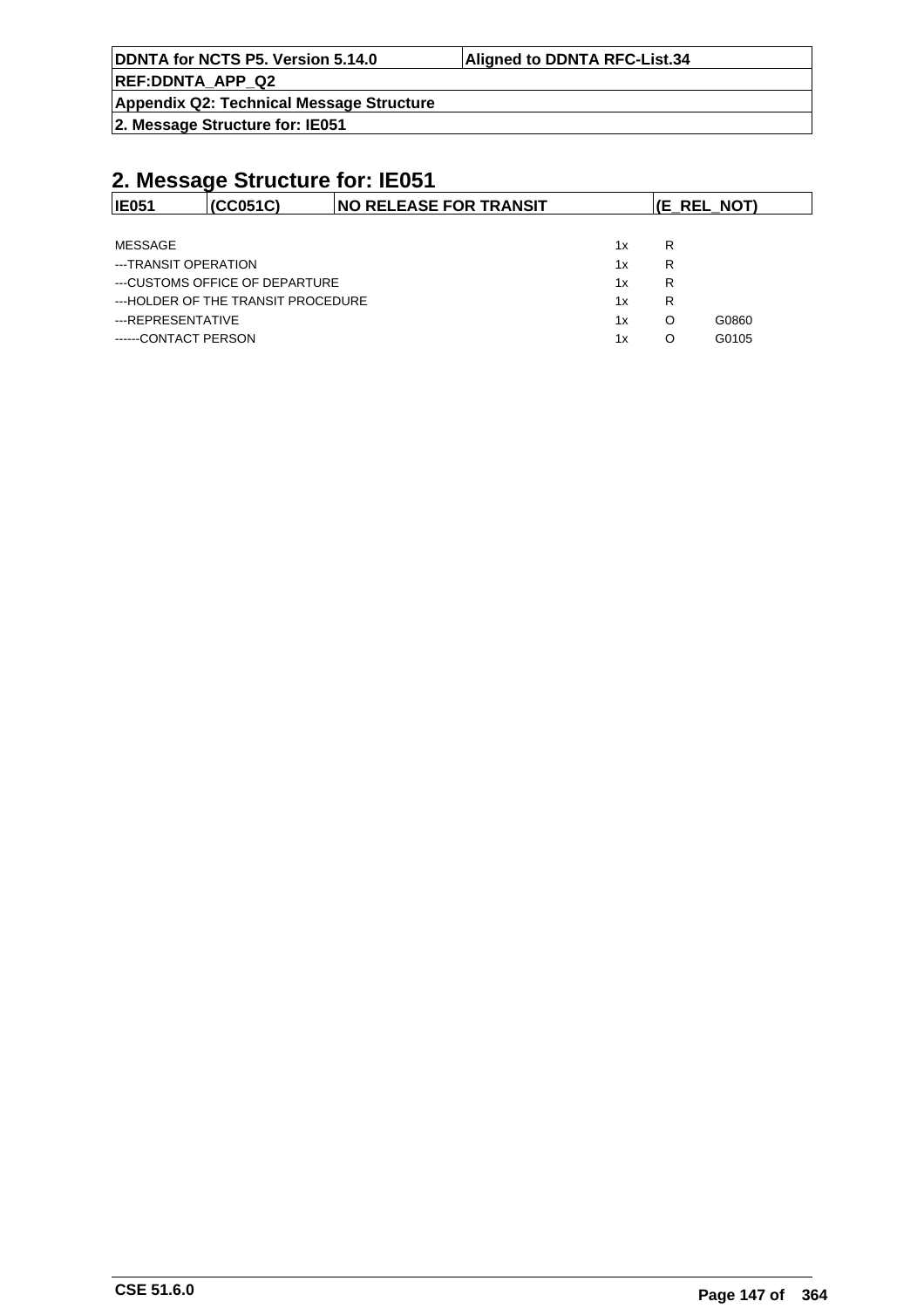#### **REF:DDNTA\_APP\_Q2 Appendix Q2: Technical Message Structure 2. Message Structure for: IE051**

| Message sender                       | R | an.35           |       |                |
|--------------------------------------|---|-----------------|-------|----------------|
| Message recipient                    | R | an35            |       |                |
| Preparation date and time            | R | an19            |       | G0002          |
| Message identification               | R | an35            |       |                |
| Message type                         | R | an6             | CL060 |                |
| Correlation identifier               | D | an35            |       | C0511          |
| ---TRANSIT OPERATION                 |   |                 |       |                |
| <b>MRN</b>                           | R | an18            |       | G0002          |
| Declaration submission date and time | R | an19            |       | G0002          |
| No release motivation code           | R | an2             | CL211 |                |
| No release motivation text           | R | an512           |       |                |
| ---CUSTOMS OFFICE OF DEPARTURE       |   |                 |       |                |
| Reference number                     | R | an <sub>8</sub> | CL171 |                |
| ---HOLDER OF THE TRANSIT PROCEDURE   |   |                 |       |                |
| Identification number                | R | an.17           |       | R0850          |
| TIR holder identification number     | D | an.17           |       | C0904<br>G0002 |
| ---REPRESENTATIVE                    |   |                 |       |                |
| Identification number                | R | an17            |       | G0002          |
| ------CONTACT PERSON                 |   |                 |       |                |
| Name                                 | R | an.70           |       |                |
| Phone number                         | R | an35            |       |                |
| E-mail address                       | O | an256           |       | G0002          |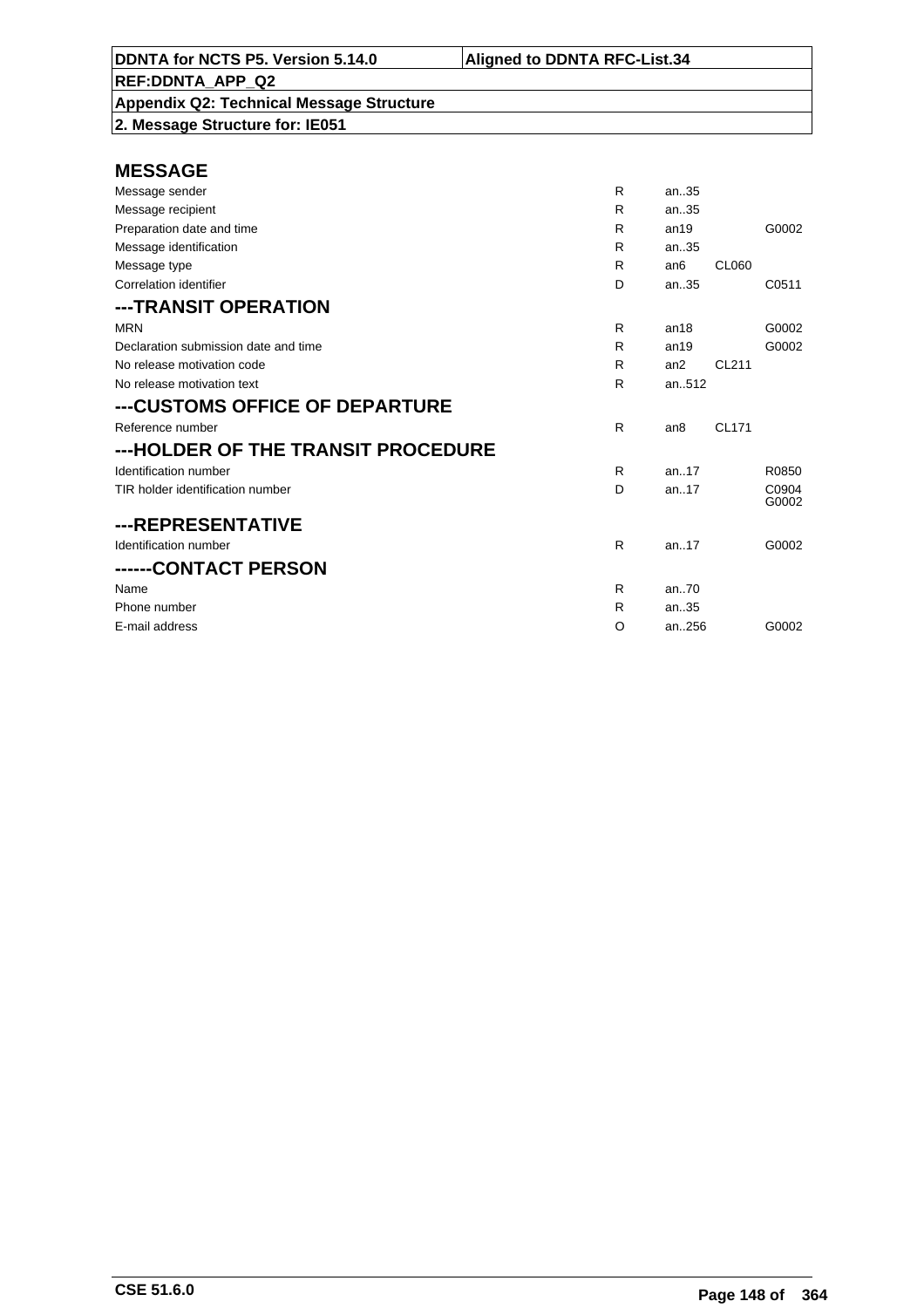|  |  | DDNTA for NCTS P5. Version 5.14.0 |  |
|--|--|-----------------------------------|--|
|  |  |                                   |  |

#### **Aligned to DDNTA RFC-List.34**

**REF:DDNTA\_APP\_Q2**

**Appendix Q2: Technical Message Structure**

**2. Message Structure for: IE054**

| <b>IE054</b>                       | (CCO54C) | <b>REQUEST OF RELEASE</b> |    | (E REQ REL) |                   |
|------------------------------------|----------|---------------------------|----|-------------|-------------------|
|                                    |          |                           |    |             |                   |
| MESSAGE                            |          |                           | 1x | R           |                   |
| ---TRANSIT OPERATION               |          |                           | 1x | R           |                   |
| --CUSTOMS OFFICE OF DEPARTURE      |          |                           | 1x | R           |                   |
| ---HOLDER OF THE TRANSIT PROCEDURE |          |                           | 1x | R           |                   |
| ------ADDRESS                      |          |                           | 1x | Ð           | C <sub>0250</sub> |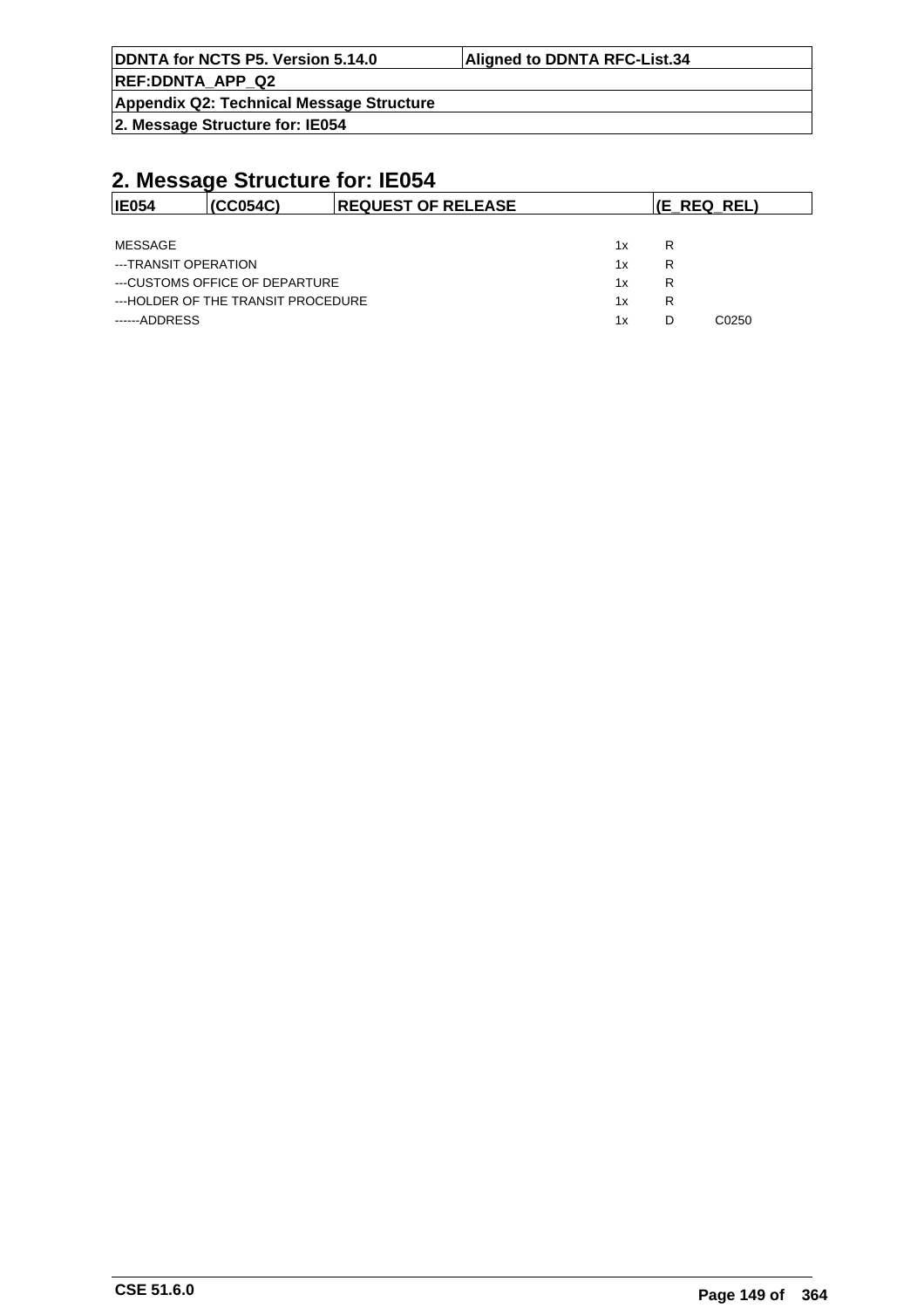#### **REF:DDNTA\_APP\_Q2 Appendix Q2: Technical Message Structure 2. Message Structure for: IE054**

| Message sender                     | R | an35            |              |                |
|------------------------------------|---|-----------------|--------------|----------------|
| Message recipient                  | R | an35            |              |                |
| Preparation date and time          | R | an19            |              | G0002          |
| Message identification             | R | an35            |              |                |
| Message type                       | R | an <sub>6</sub> | CL060        |                |
| Correlation identifier             | D | an35            |              | C0511          |
| ---TRANSIT OPERATION               |   |                 |              |                |
| <b>MRN</b>                         | R | an18            |              | G0002          |
| Release requested                  | R | n1              | <b>CL027</b> |                |
| Release request date and time      | R | an19            |              | G0002          |
| ---CUSTOMS OFFICE OF DEPARTURE     |   |                 |              |                |
| Reference number                   | R | an <sub>8</sub> | CL171        |                |
| ---HOLDER OF THE TRANSIT PROCEDURE |   |                 |              |                |
| Identification number              | R | an.17           |              | R0850          |
| TIR holder identification number   | D | an.17           |              | C0904<br>G0002 |
| Name                               | D | an.70           |              | C0250          |
| ------ADDRESS                      |   |                 |              |                |
| Street and number                  | R | an.70           |              |                |
| Postcode                           | D | an.17           |              | C0505          |
| City                               | R | an35            |              |                |
| Country                            | R | a2              | <b>CL248</b> |                |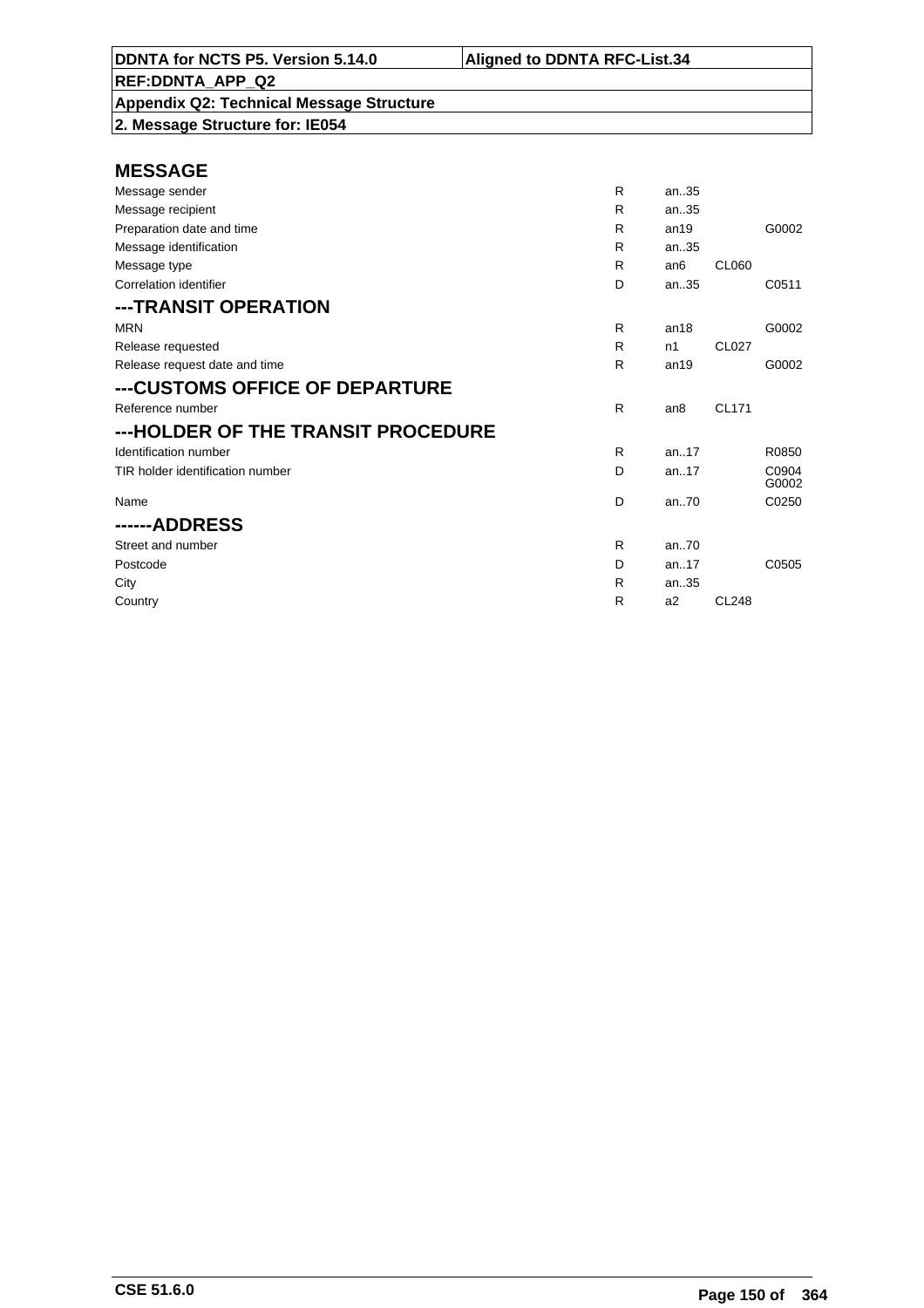**REF:DDNTA\_APP\_Q2**

**Appendix Q2: Technical Message Structure**

**2. Message Structure for: IE055**

| <b>IE055</b>                       | (CCO55C) | <b>GUARANTEE NOT VALID</b> |     | (E GUA INV) |
|------------------------------------|----------|----------------------------|-----|-------------|
|                                    |          |                            |     |             |
| MESSAGE                            |          | 1x                         | R   |             |
| ---TRANSIT OPERATION               |          |                            | 1x  | R           |
| --CUSTOMS OFFICE OF DEPARTURE      |          |                            | 1x  | R           |
| ---HOLDER OF THE TRANSIT PROCEDURE |          |                            | 1x  | R           |
| ------ADDRESS                      |          |                            | 1x  | O           |
| --- GUARANTEE REFERENCE            |          |                            | 99x | R           |
| ------INVALID GUARANTEE REASON     |          |                            | 1x  | R           |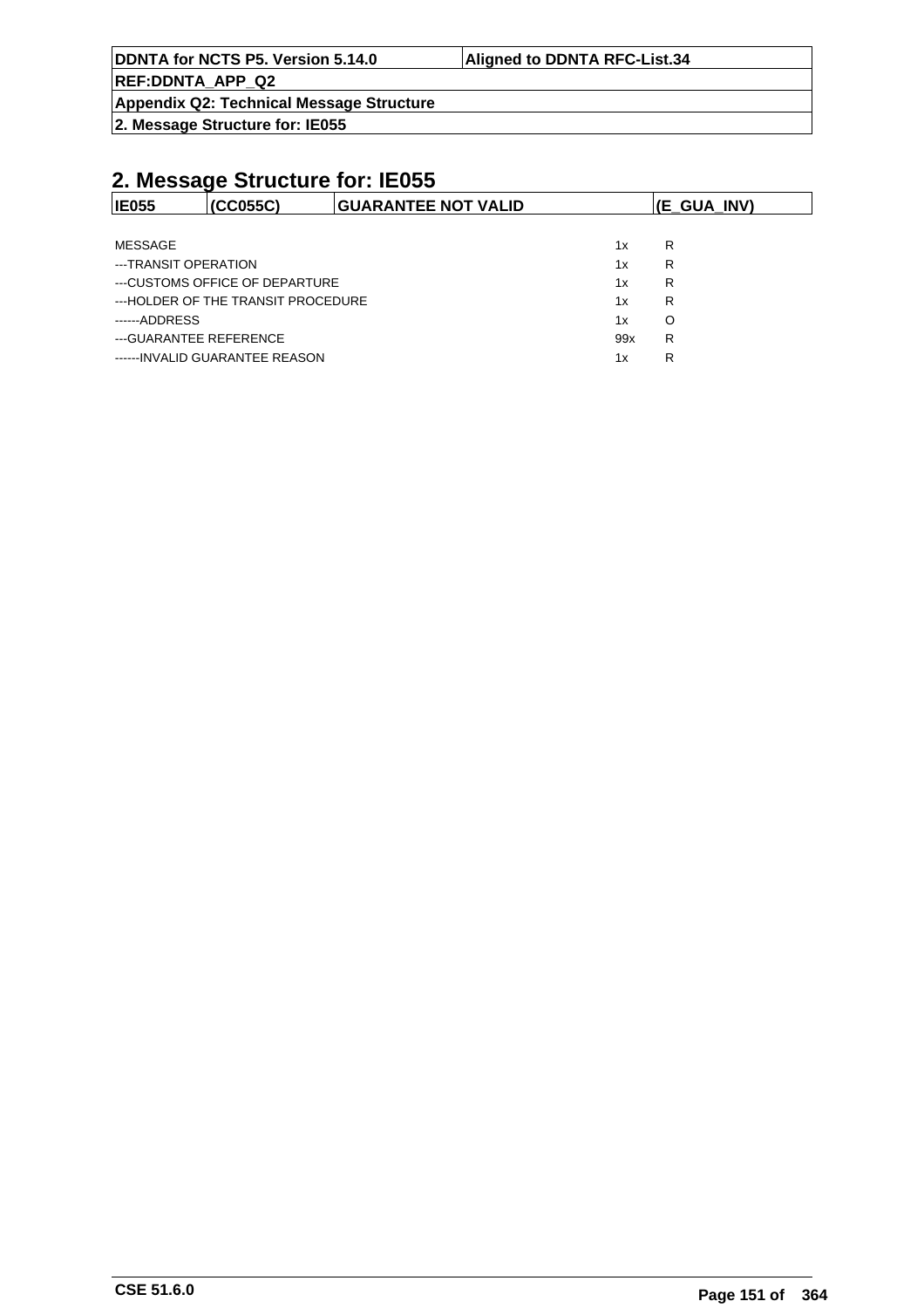#### **REF:DDNTA\_APP\_Q2 Appendix Q2: Technical Message Structure 2. Message Structure for: IE055**

| Message sender                     | R            | an35             |              |                |
|------------------------------------|--------------|------------------|--------------|----------------|
| Message recipient                  | R            | an35             |              |                |
| Preparation date and time          | R            | an19             |              | G0002          |
| Message identification             | R            | an35             |              |                |
| Message type                       | R            | an <sub>6</sub>  | CL060        |                |
| Correlation identifier             | D            | an35             |              | C0511          |
| ---TRANSIT OPERATION               |              |                  |              |                |
| <b>MRN</b>                         | $\mathsf{R}$ | an18             |              | G0002          |
| Declaration acceptance date        | $\mathsf{R}$ | an10             |              | G0002          |
| ---CUSTOMS OFFICE OF DEPARTURE     |              |                  |              |                |
| Reference number                   | $\mathsf{R}$ | an8              | CL171        |                |
| ---HOLDER OF THE TRANSIT PROCEDURE |              |                  |              |                |
| Identification number              | O            | an.17            |              | G0120<br>R0850 |
| Name                               | O            | an70             |              |                |
| ------ADDRESS                      |              |                  |              |                |
| Street and number                  | R            | an70             |              |                |
| Postcode                           | D            | an.17            |              | C0505          |
| City                               | R            | an35             |              |                |
| Country                            | R            | a <sub>2</sub>   | <b>CL248</b> |                |
| --- GUARANTEE REFERENCE            |              |                  |              |                |
| Sequence number                    | $\mathsf{R}$ | n <sub>0.5</sub> |              | R0987          |
| <b>GRN</b>                         | R            | an.24            |              | G0002          |
| ------INVALID GUARANTEE REASON     |              |                  |              |                |
| Code                               | R            | an.3             | CL252        |                |
| Text                               | O            | an512            |              |                |
|                                    |              |                  |              |                |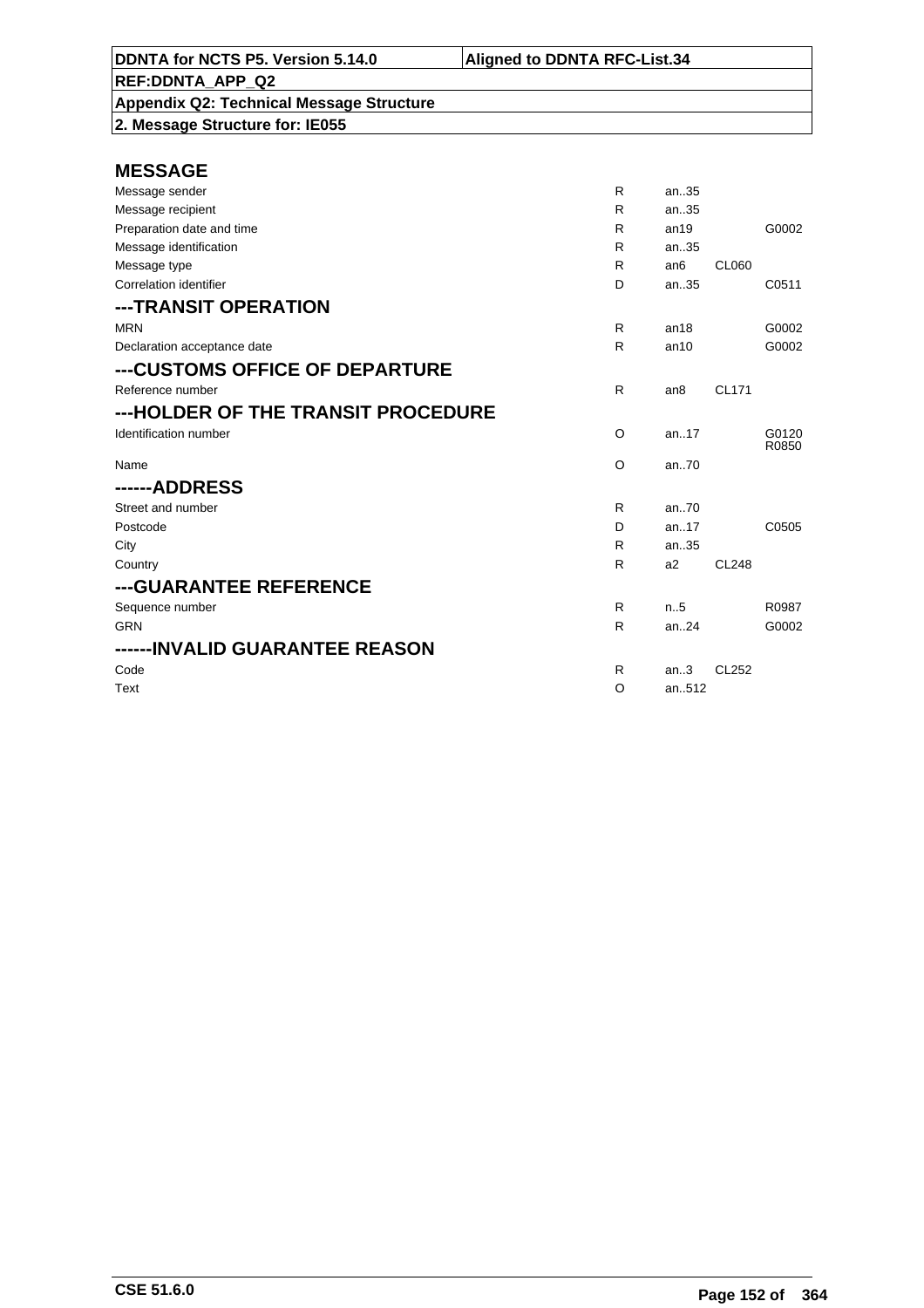**REF:DDNTA\_APP\_Q2**

**Appendix Q2: Technical Message Structure**

**2. Message Structure for: IE056**

| <b>IE056</b>                       | (CC056C) | <b>IREJECTION FROM OFFICE OF</b><br><b>DEPARTURE</b> |       | (E_DEP_REJ) |       |
|------------------------------------|----------|------------------------------------------------------|-------|-------------|-------|
|                                    |          |                                                      |       |             |       |
| MESSAGE                            |          |                                                      | 1x    | R           |       |
| ---TRANSIT OPERATION               |          |                                                      | 1x    | R           |       |
| ---CUSTOMS OFFICE OF DEPARTURE     |          |                                                      | 1x    | R           |       |
| ---HOLDER OF THE TRANSIT PROCEDURE |          |                                                      | 1x    | R           | G0868 |
| ------ADDRESS                      |          |                                                      | 1x    | D           | C0250 |
| ---REPRESENTATIVE                  |          |                                                      | 1x    | O           | G0860 |
| ---FUNCTIONAL ERROR                |          |                                                      | 9999x | $\circ$     | G0217 |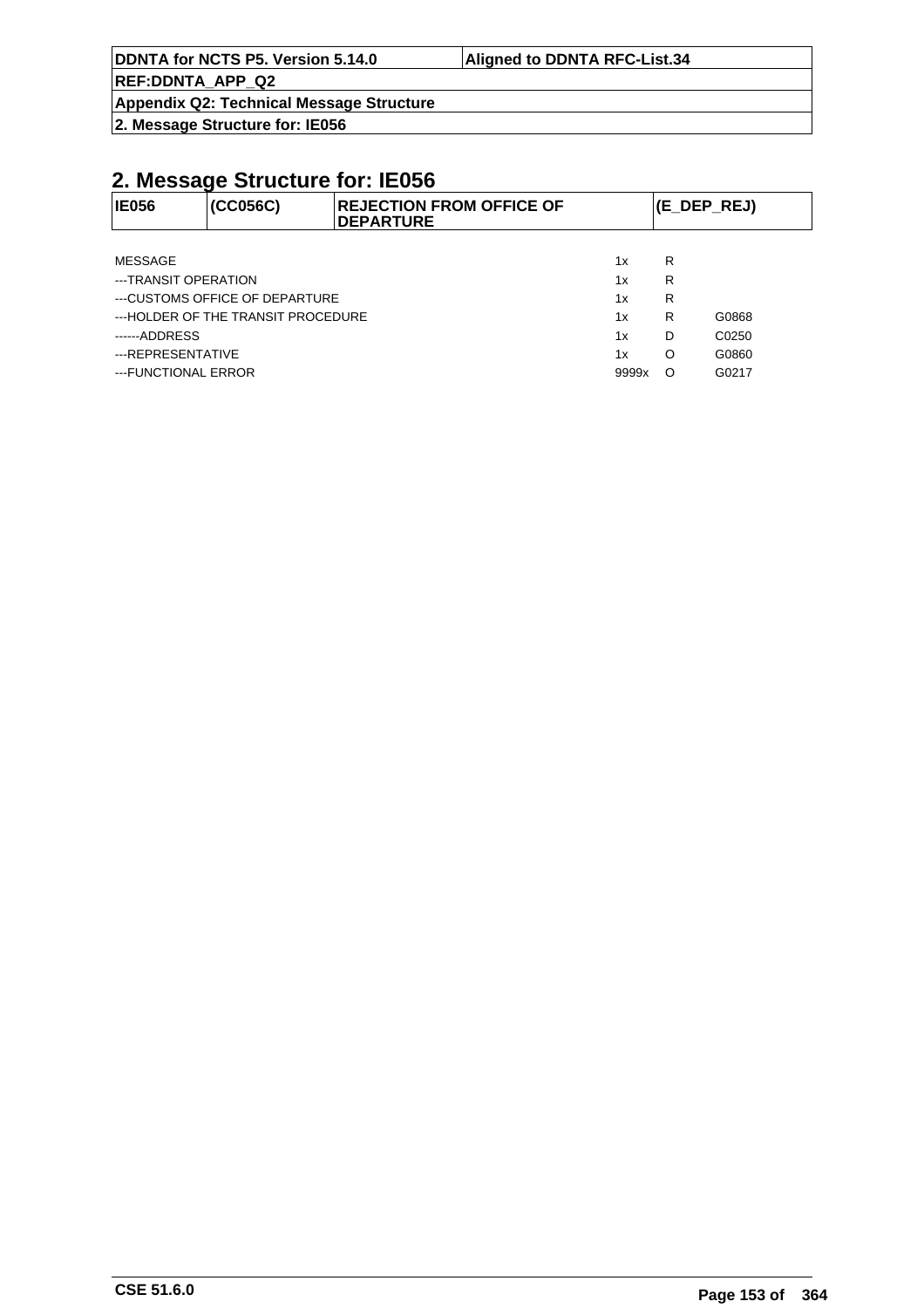#### **REF:DDNTA\_APP\_Q2 Appendix Q2: Technical Message Structure 2. Message Structure for: IE056**

| Message sender                     | ${\sf R}$ | an35            |              |                |
|------------------------------------|-----------|-----------------|--------------|----------------|
| Message recipient                  | R         | an35            |              |                |
| Preparation date and time          | R         | an19            |              | G0002          |
| Message identification             | R         | an35            |              |                |
| Message type                       | R         | an <sub>6</sub> | <b>CL060</b> |                |
| Correlation identifier             | D         | an35            |              | C0511          |
| ---TRANSIT OPERATION               |           |                 |              |                |
| LRN                                | D         | an.22           |              | C0467          |
| <b>MRN</b>                         | D         | an18            |              | C0467<br>G0002 |
| Business rejection type            | R         | an3             | CL560        |                |
| Rejection date and time            | R         | an19            |              | G0002          |
| Rejection code                     | R         | n.2             | <b>CL226</b> |                |
| Rejection reason                   | D         | an512           |              | C0492          |
| ---CUSTOMS OFFICE OF DEPARTURE     |           |                 |              |                |
| Reference number                   | R         | an8             | CL171        |                |
| ---HOLDER OF THE TRANSIT PROCEDURE |           |                 |              |                |
| Identification number              | O         | an.17           |              | G0120<br>R0850 |
| TIR holder identification number   | O         | an.17           |              | G0002          |
| Name                               | D         | an70            |              | C0250          |
| ------ADDRESS                      |           |                 |              |                |
| Street and number                  | R         | an.70           |              |                |
| Postcode                           | D         | an.17           |              | C0505          |
| City                               | R.        | an35            |              |                |
| Country                            | R         | a <sub>2</sub>  | CL248        |                |
| ---REPRESENTATIVE                  |           |                 |              |                |
| Identification number              | R         | an.17           |              | R0850          |
| <b>Status</b>                      | R         | n1              | CL094        |                |
| ---FUNCTIONAL ERROR                |           |                 |              |                |
| Error pointer                      | R         | an512           |              | G0009          |
| Error code                         | R         | n2              | <b>CL180</b> |                |
| Error reason                       | R         | an.7            |              | G0010          |
| Original attribute value           | $\circ$   | an512           |              |                |
|                                    |           |                 |              |                |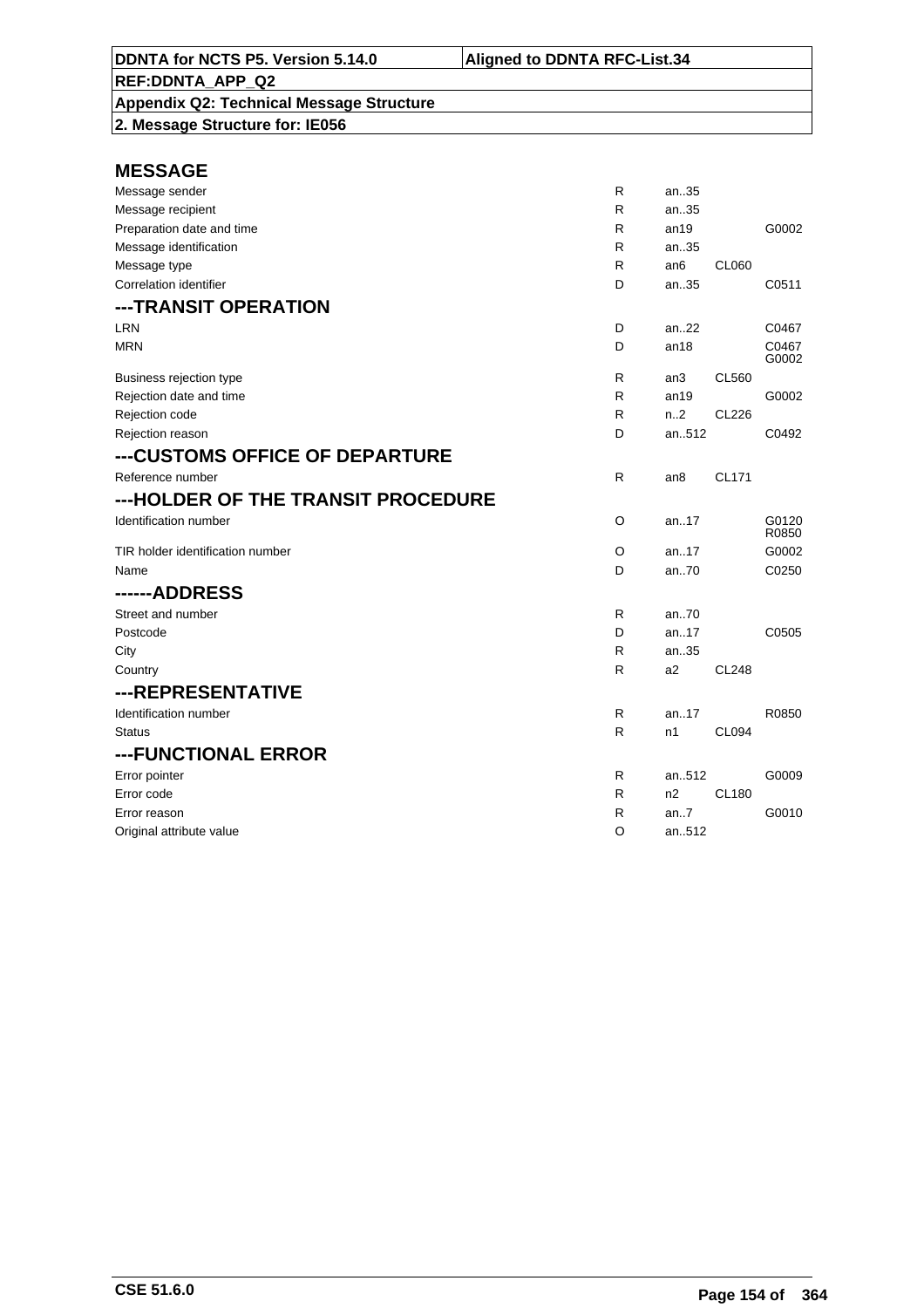**REF:DDNTA\_APP\_Q2**

**Appendix Q2: Technical Message Structure**

**2. Message Structure for: IE057**

| <b>IE057</b>                              | (CC057C) | <b>IREJECTION FROM OFFICE OF</b><br><b>IDESTINATION</b> | $(E$ DES REJ) |         |       |
|-------------------------------------------|----------|---------------------------------------------------------|---------------|---------|-------|
|                                           |          |                                                         |               |         |       |
| MESSAGE                                   |          |                                                         |               | R       |       |
| ---TRANSIT OPERATION                      |          |                                                         | 1x            | R       |       |
| ---CUSTOMS OFFICE OF DESTINATION (ACTUAL) |          |                                                         | 1x            | R       |       |
| ---TRADER AT DESTINATION                  |          |                                                         | 1x            | R       | G0868 |
| ---FUNCTIONAL ERROR                       |          |                                                         |               | $\circ$ | G0217 |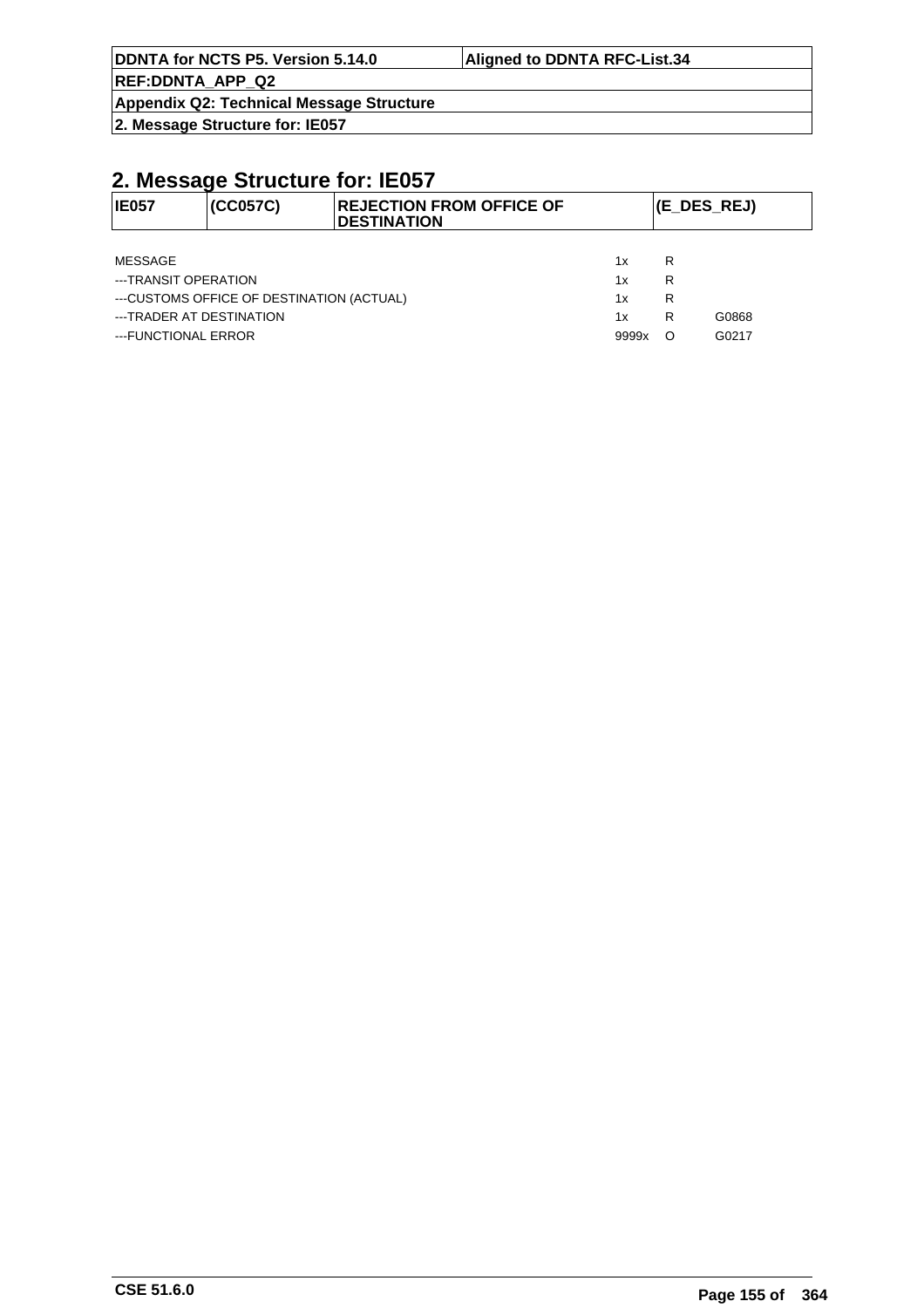|  | DDNTA for NCTS P5. Version 5.14.0 | Aligned to DDNTA RFC-List.34 |
|--|-----------------------------------|------------------------------|
|--|-----------------------------------|------------------------------|

## **REF:DDNTA\_APP\_Q2 Appendix Q2: Technical Message Structure**

| <b>MESSAGE</b>                            |              |                  |              |       |
|-------------------------------------------|--------------|------------------|--------------|-------|
| Message sender                            | R            | an.35            |              |       |
| Message recipient                         | R            | an.35            |              |       |
| Preparation date and time                 | R            | an19             |              | G0002 |
| Message identification                    | R            | an.35            |              |       |
| Message type                              | R            | an <sub>6</sub>  | CL060        |       |
| Correlation identifier                    | D            | an.35            |              | C0511 |
| ---TRANSIT OPERATION                      |              |                  |              |       |
| <b>MRN</b>                                | R            | an18             |              | G0002 |
| Business rejection type                   | R            | an3              | CL570        |       |
| Rejection date and time                   | R            | an19             |              | G0002 |
| Rejection code                            | R            | n <sub>1</sub> 2 | <b>CL227</b> |       |
| Rejection reason                          | D            | an512            |              | C0492 |
| ---CUSTOMS OFFICE OF DESTINATION (ACTUAL) |              |                  |              |       |
| Reference number                          | $\mathsf{R}$ | an8              | <b>CL172</b> |       |
| ---TRADER AT DESTINATION                  |              |                  |              |       |
| Identification number                     | R            | an.17            |              | R0850 |
| ---FUNCTIONAL ERROR                       |              |                  |              |       |
| Error pointer                             | R            | an.512           |              | G0009 |
| Error code                                | R            | n2               | CL180        |       |
| Error reason                              | R            | an.7             |              | G0010 |
| Original attribute value                  | O            | an512            |              |       |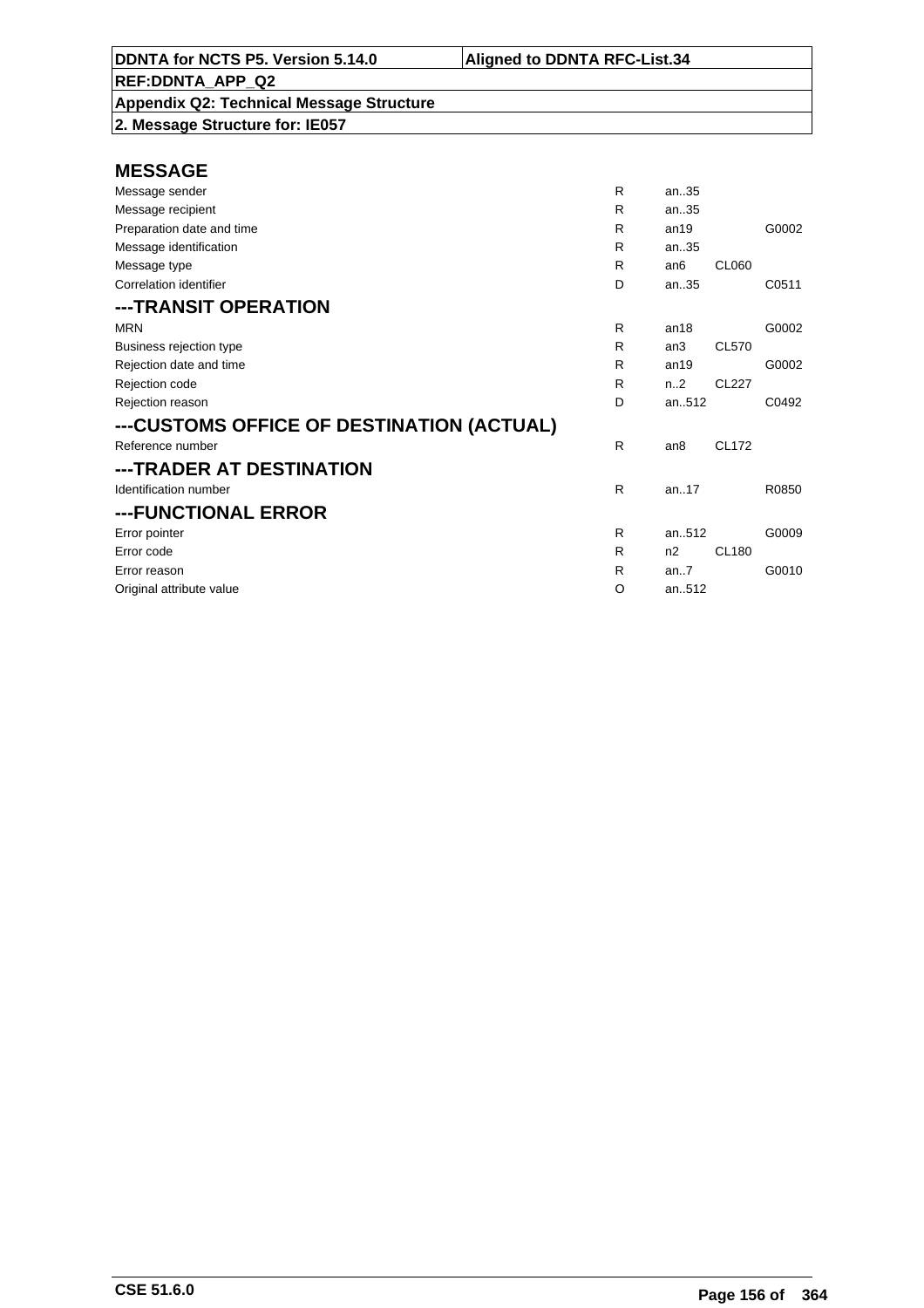| DDNTA for NCTS P5. Version 5.14.0 | <b>Aligned to DDNTA RFC-List.34</b> |
|-----------------------------------|-------------------------------------|
| REF:DDNTA APP Q2                  |                                     |

**Appendix Q2: Technical Message Structure**

**2. Message Structure for: IE059**

| <b>IE059</b>         | $ $ (CD059C)                   | <b>CANCEL ENQUIRY NOTIFICATION</b> |     | $(C$ CAN ENQ) |
|----------------------|--------------------------------|------------------------------------|-----|---------------|
|                      |                                |                                    |     |               |
| MESSAGE              |                                |                                    | 1x  | R             |
| ---TRANSIT OPERATION |                                |                                    | 1 x | R             |
|                      | ---CUSTOMS OFFICE OF DEPARTURE |                                    | 1 x | R             |
|                      | ---CUSTOMS OFFICE OF REQUEST   |                                    | 1x  | R             |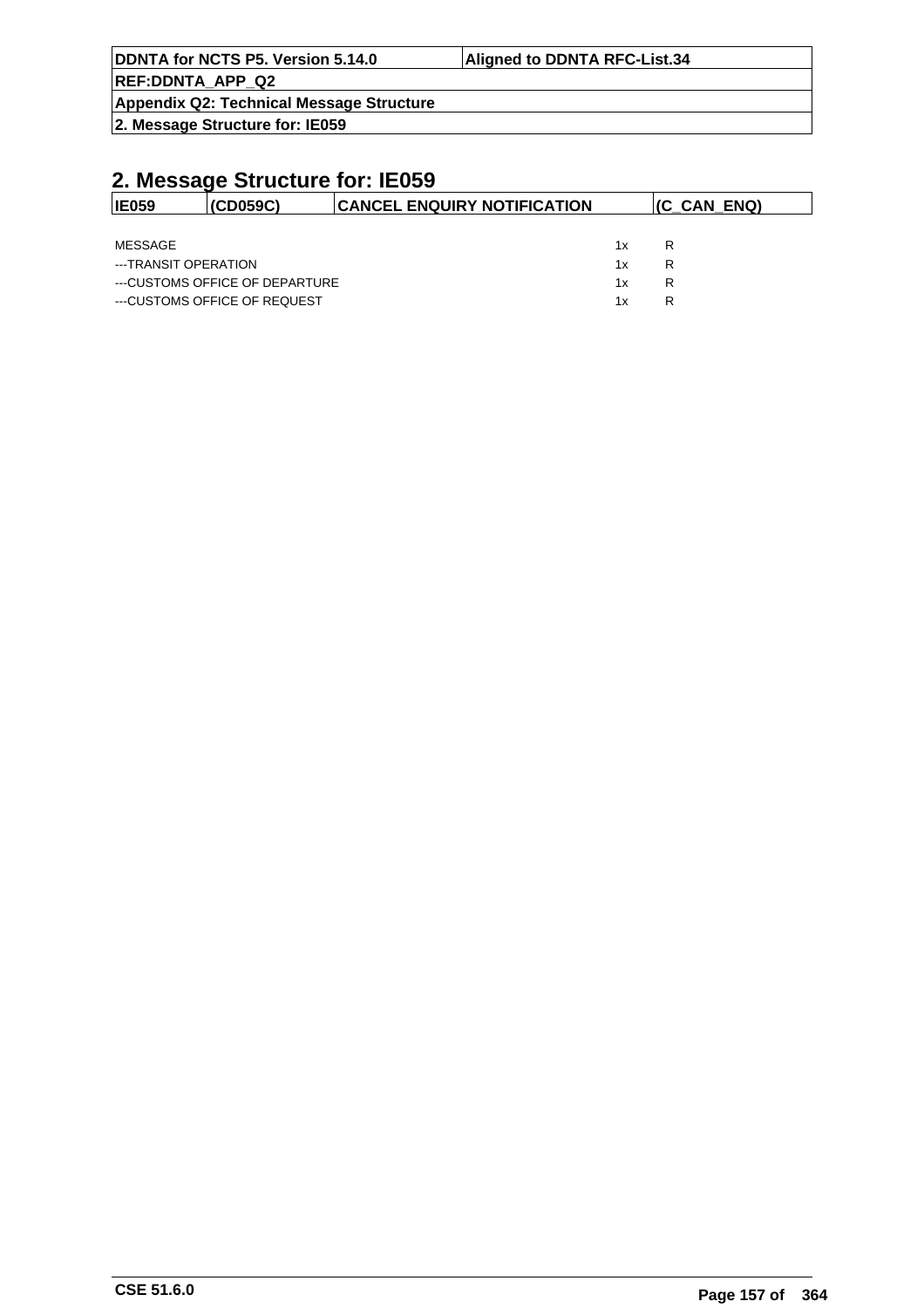# **REF:DDNTA\_APP\_Q2 Appendix Q2: Technical Message Structure**

**2. Message Structure for: IE059**

| Message sender                            | R | an35            |              |                                  |
|-------------------------------------------|---|-----------------|--------------|----------------------------------|
| Message recipient                         | R | an35            |              |                                  |
| Preparation date and time                 | R | an19            |              | G0002                            |
| Message identification                    | R | an35            |              | G0137<br>T1120                   |
| Message type                              | R | an6             | <b>CL060</b> |                                  |
| Correlation identifier                    | D | an35            |              | B1833<br>C0511<br>G0137<br>T1120 |
| ---TRANSIT OPERATION                      |   |                 |              |                                  |
| <b>MRN</b>                                | R | an18            |              | G0002<br>R0028                   |
| Cancel enquiry notification date and time | R | an19            |              | G0002                            |
| Cancel enquiry notification text          | O | an512           |              | E1116                            |
| ---CUSTOMS OFFICE OF DEPARTURE            |   |                 |              |                                  |
| Reference number                          | R | an <sub>8</sub> | CL171        |                                  |
| ---CUSTOMS OFFICE OF REQUEST              |   |                 |              |                                  |
| Reference number                          | R | an <sub>8</sub> | CL141        |                                  |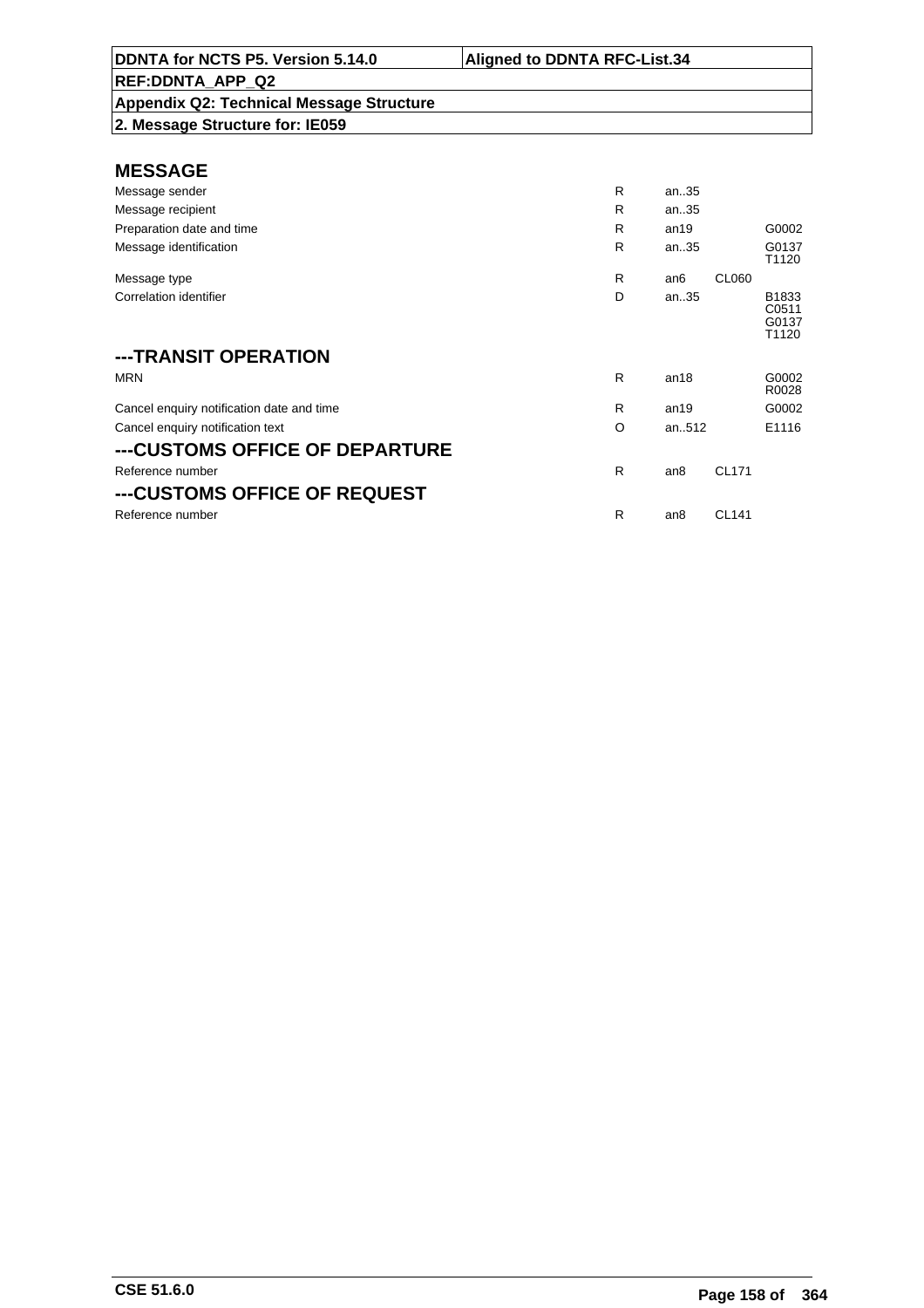|  |  | DDNTA for NCTS P5. Version 5.14.0 |  |
|--|--|-----------------------------------|--|
|  |  |                                   |  |

#### **Aligned to DDNTA RFC-List.34**

**REF:DDNTA\_APP\_Q2**

**Appendix Q2: Technical Message Structure**

**2. Message Structure for: IE060**

| <b>IE060</b>           | (CCO60C)                           | <b>CONTROL DECISION NOTIFICATION</b> |     | (E CTR DEC) |                   |
|------------------------|------------------------------------|--------------------------------------|-----|-------------|-------------------|
|                        |                                    |                                      |     |             |                   |
| MESSAGE                |                                    |                                      | 1x  | R           |                   |
| ---TRANSIT OPERATION   |                                    |                                      | 1x  | R           |                   |
|                        | ---CUSTOMS OFFICE OF DEPARTURE     |                                      | 1x  | R           |                   |
|                        | ---HOLDER OF THE TRANSIT PROCEDURE |                                      | 1x  | R           |                   |
| ------ADDRESS          |                                    |                                      | 1x  | D           | C <sub>0250</sub> |
| ---TYPE OF CONTROLS    |                                    |                                      | 99x | D           | C0452             |
| --- REQUESTED DOCUMENT |                                    |                                      | 99x | D           | C0455             |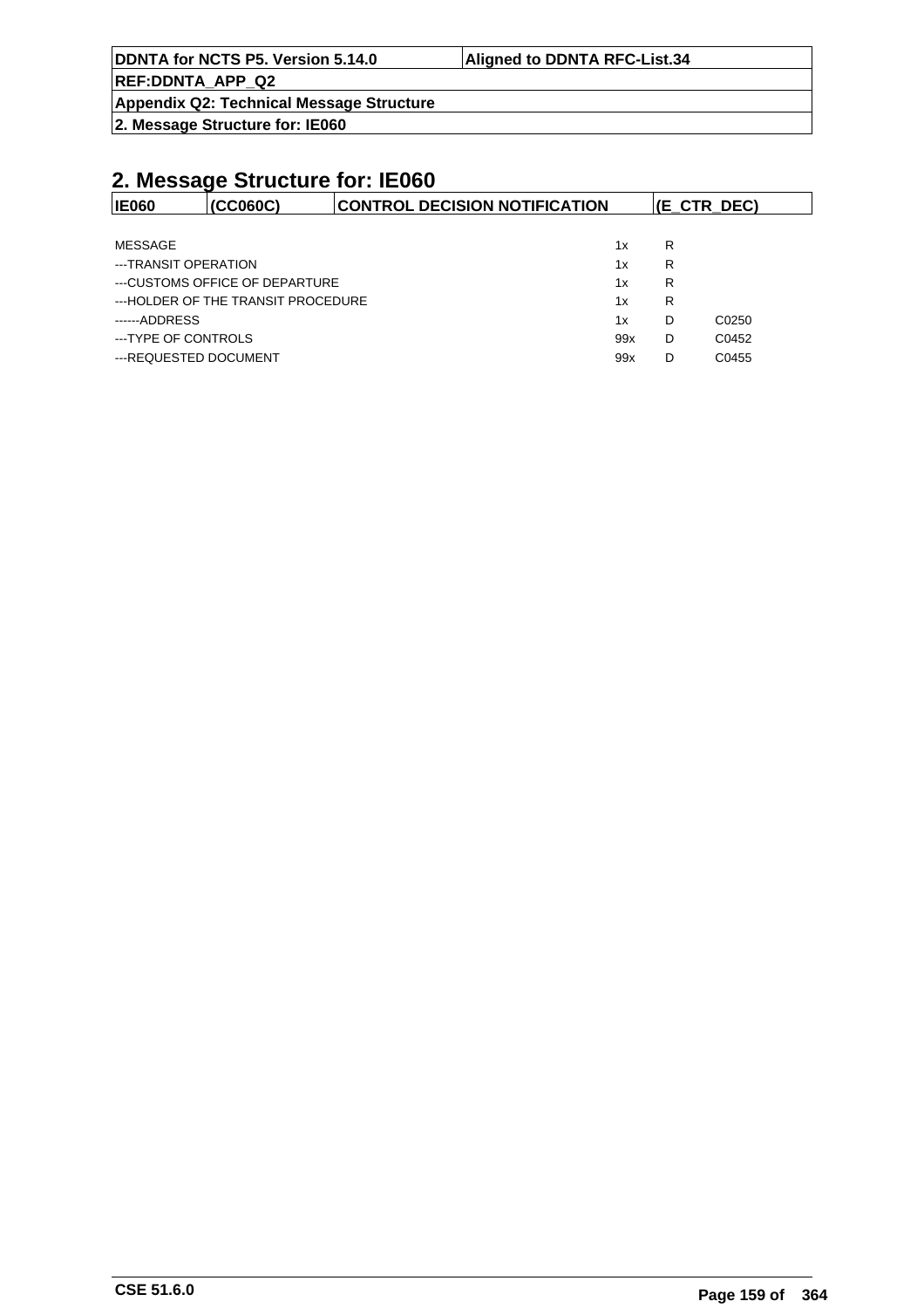#### **REF:DDNTA\_APP\_Q2 Appendix Q2: Technical Message Structure 2. Message Structure for: IE060**

| Message sender<br>Message recipient<br>Preparation date and time<br>Message identification<br>Message type<br>Correlation identifier<br>---TRANSIT OPERATION<br>LRN<br><b>MRN</b> | R<br>R<br>R<br>R<br>R<br>D<br>D<br>D | an35<br>an35<br>an19<br>an35<br>an6<br>an35<br>an.22<br>an18 | <b>CL060</b> | G0002<br>C0511<br>C0685<br>C0685 |
|-----------------------------------------------------------------------------------------------------------------------------------------------------------------------------------|--------------------------------------|--------------------------------------------------------------|--------------|----------------------------------|
| Control notification date and time                                                                                                                                                | R                                    | an19                                                         |              | G0002<br>G0002                   |
| Notification type                                                                                                                                                                 | R                                    | n1                                                           | <b>CL384</b> |                                  |
| ---CUSTOMS OFFICE OF DEPARTURE                                                                                                                                                    |                                      |                                                              |              |                                  |
| Reference number                                                                                                                                                                  | $\mathsf{R}$                         | an <sub>8</sub>                                              | CL171        |                                  |
| ---HOLDER OF THE TRANSIT PROCEDURE                                                                                                                                                |                                      |                                                              |              |                                  |
| Identification number                                                                                                                                                             | O                                    | an.17                                                        |              | G0120<br>R0850                   |
| TIR holder identification number                                                                                                                                                  | D                                    | an.17                                                        |              | C0904<br>G0002                   |
| Name                                                                                                                                                                              | D                                    | an70                                                         |              | C0250                            |
| ------ADDRESS                                                                                                                                                                     |                                      |                                                              |              |                                  |
| Street and number                                                                                                                                                                 | R                                    | an.70                                                        |              |                                  |
| Postcode                                                                                                                                                                          | D                                    | an.17                                                        |              | C0505                            |
| City                                                                                                                                                                              | R                                    | an35                                                         |              |                                  |
| Country                                                                                                                                                                           | R                                    | a <sub>2</sub>                                               | <b>CL248</b> |                                  |
| ---TYPE OF CONTROLS                                                                                                                                                               |                                      |                                                              |              |                                  |
| Sequence number                                                                                                                                                                   | R                                    | n.5                                                          |              | R0987                            |
| <b>Type</b>                                                                                                                                                                       | R                                    | an.3                                                         | CL716        |                                  |
| Text                                                                                                                                                                              | D                                    | an512                                                        |              | C0451                            |
| --- REQUESTED DOCUMENT                                                                                                                                                            |                                      |                                                              |              |                                  |
| Sequence number                                                                                                                                                                   | R                                    | n.5                                                          |              | R0987                            |
| Document type                                                                                                                                                                     | R                                    | an <sub>4</sub>                                              | CL215        |                                  |
| Description                                                                                                                                                                       | O                                    | an512                                                        |              |                                  |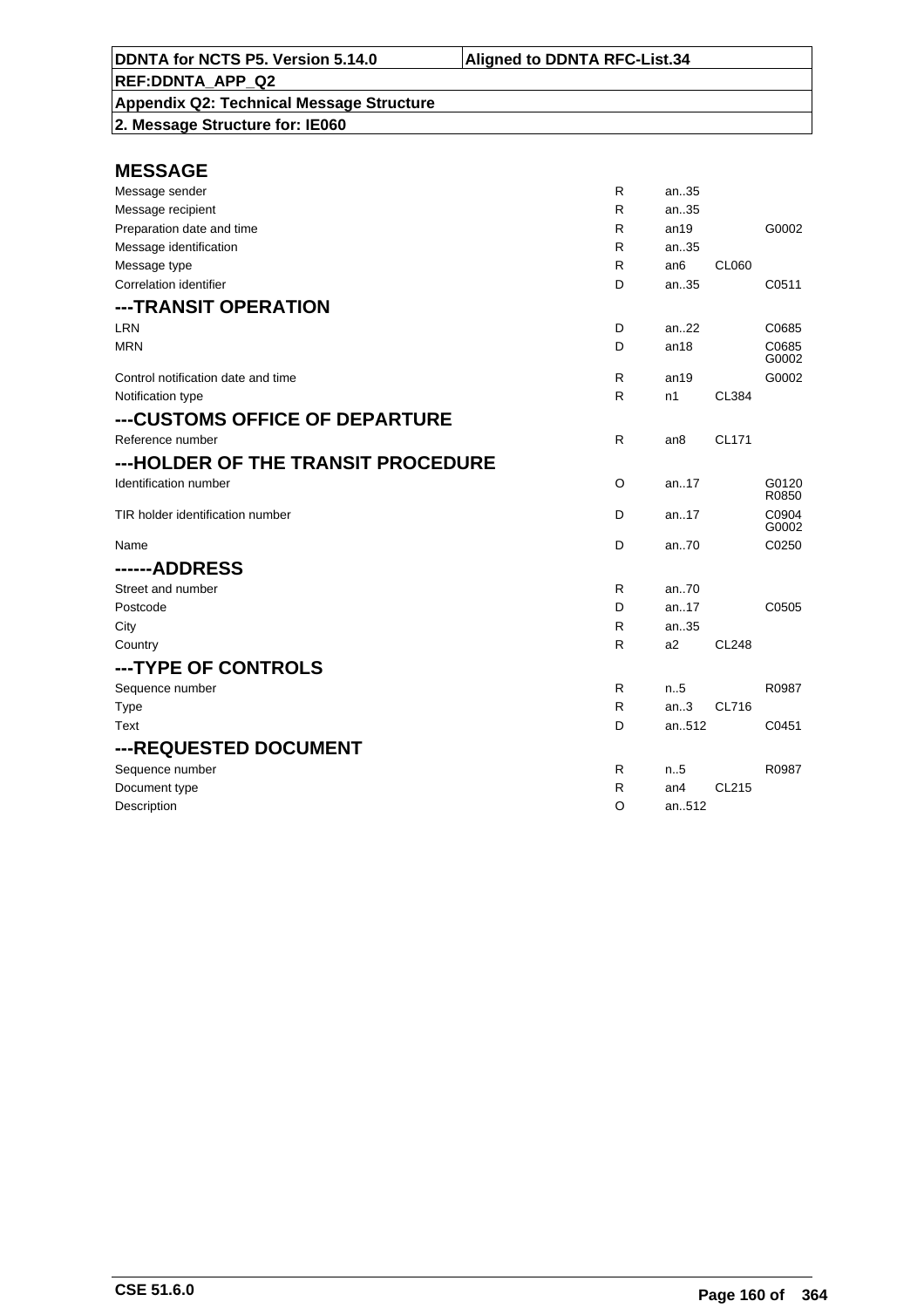|--|

**REF:DDNTA\_APP\_Q2**

**Appendix Q2: Technical Message Structure**

**2. Message Structure for: IE063**

| <b>IE063</b>                                         | <b>RECOVERY COMMUNICATION</b><br>(CD063C)<br>(C_REC_COM) |    |    |       |       |
|------------------------------------------------------|----------------------------------------------------------|----|----|-------|-------|
|                                                      |                                                          |    |    |       |       |
| MESSAGE                                              |                                                          |    | 1x | R     |       |
| ---TRANSIT OPERATION                                 |                                                          |    | 1x | R     | G0170 |
| ---CUSTOMS OFFICE OF DESTINATION (DECLARED)          |                                                          |    |    | R     |       |
| ---CUSTOMS OFFICE OF DESTINATION (ACTUAL)            |                                                          |    |    | O     |       |
| ---CUSTOMS OFFICE OF TRANSIT (DECLARED)              |                                                          |    |    |       |       |
| ---CUSTOMS OFFICE OF TRANSIT (ACTUAL)<br>9x          |                                                          |    |    |       |       |
|                                                      | ---CUSTOMS OFFICE OF EXIT FOR TRANSIT (DECLARED)         | 9x | D  | C0812 |       |
| ---CUSTOMS OFFICE OF EXIT FOR TRANSIT (ACTUAL)<br>9x |                                                          |    |    | D     | C0812 |
| ---CUSTOMS OFFICE OF INCIDENT REGISTRATION<br>9x     |                                                          |    |    |       |       |
|                                                      | ---CUSTOMS OFFICE OF RECOVERY AT DEPARTURE               |    | 1x | R     |       |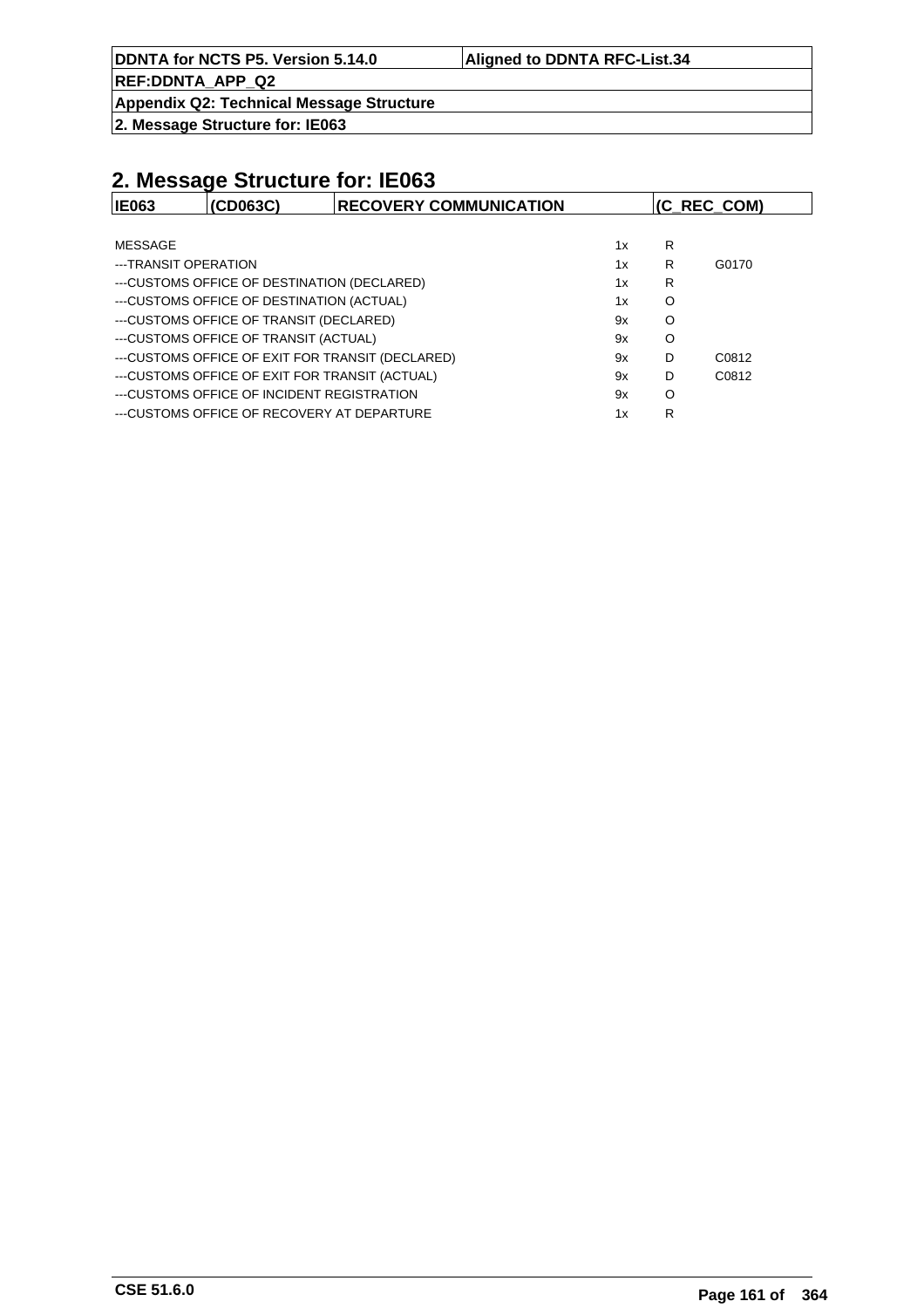| Aligned to DDNTA RFC-List.34 |  |  |
|------------------------------|--|--|
|                              |  |  |

#### **REF:DDNTA\_APP\_Q2 Appendix Q2: Technical Message Structure**

**DDNTA for NCTS P5. Version 5.14.0** 

**2. Message Structure for: IE063**

**MESSAGE**

#### Message sender **R** an..35 Message recipient and a structure of the control of the control of the control of the control of the control of the control of the control of the control of the control of the control of the control of the control of the c Preparation date and time G0002 Message identification and the control of the control of the control of the control of the control of the control of the control of the control of the control of the control of the control of the control of the control of T1120 Message type **R** and CL060 Correlation identifier D an..35 C0511 G0137 T1120 **---TRANSIT OPERATION** MRN R an18 G0002 R0028 Recovery communication date **Department of the COM** and O and D and B2101 G0002 **---CUSTOMS OFFICE OF DESTINATION (DECLARED)** Reference number **R** an8 CL172 **---CUSTOMS OFFICE OF DESTINATION (ACTUAL)** Reference number **R** an8 CL172 **---CUSTOMS OFFICE OF TRANSIT (DECLARED)** Sequence number R and R n..5 R0987 Reference number **R** an8 CL173 **---CUSTOMS OFFICE OF TRANSIT (ACTUAL)** Sequence number R and R0987 Reference number **R** an8 CL173 **---CUSTOMS OFFICE OF EXIT FOR TRANSIT (DECLARED)** Sequence number R and R and R and R and R and R and R and R and R and R and R and R and R and R and R and R and R and R and R and R and R and R and R and R and R and R and R and R and R and R and R and R and R and R and R Reference number **R** an8 CL175 **---CUSTOMS OFFICE OF EXIT FOR TRANSIT (ACTUAL)** Sequence number R and R n..5 R0987

Reference number **R** an8 CL175 **---CUSTOMS OFFICE OF INCIDENT REGISTRATION** Sequence number **R** n..5 R0987 Reference number **R** an8 CL141 **---CUSTOMS OFFICE OF RECOVERY AT DEPARTURE**

Reference number **R** an8 CL177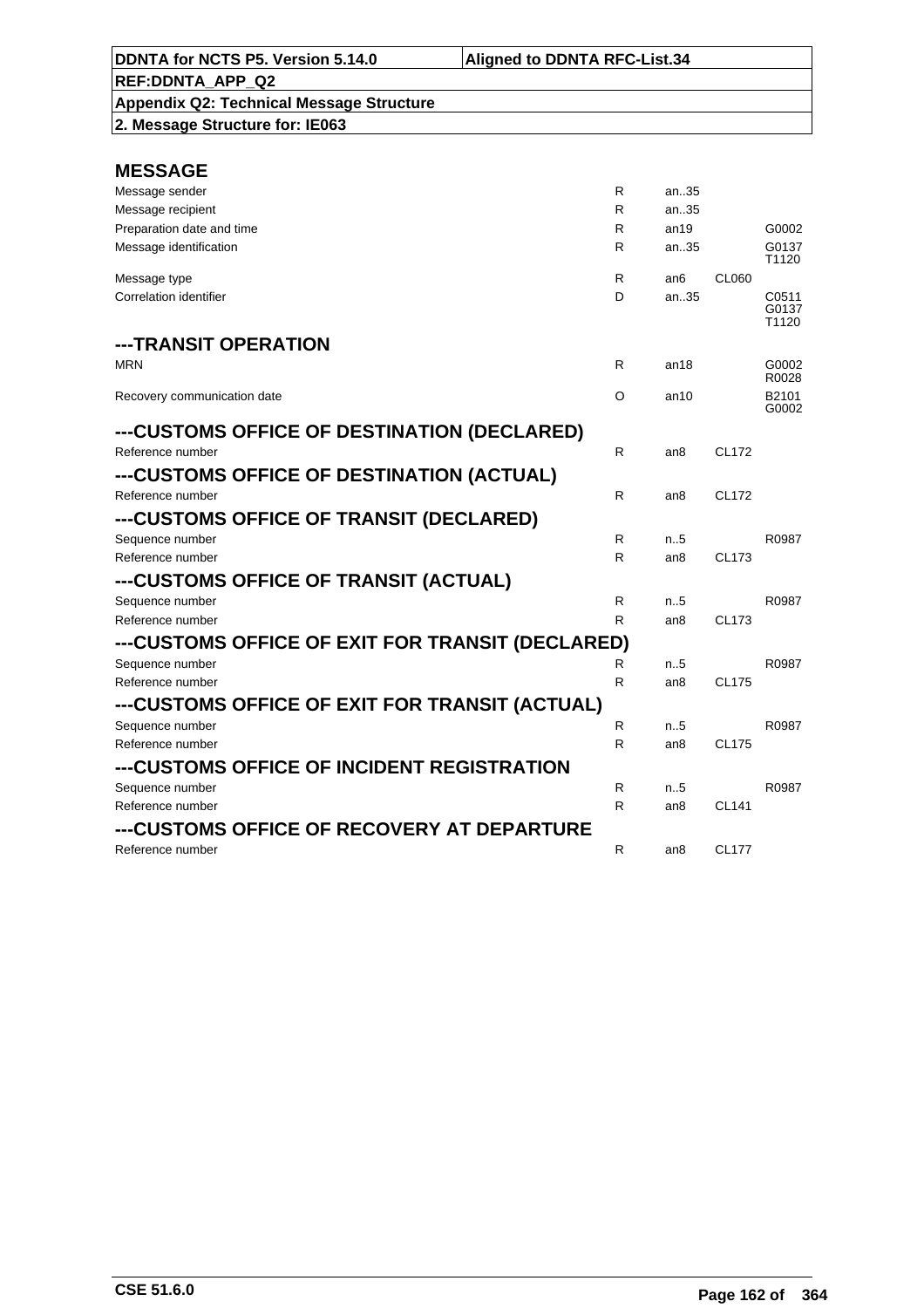| DDNTA for NCTS P5. Version 5.14.0 |  |  |
|-----------------------------------|--|--|
|                                   |  |  |

**Aligned to DDNTA RFC-List.34** 

**REF:DDNTA\_APP\_Q2**

**Appendix Q2: Technical Message Structure**

**2. Message Structure for: IE070**

| <b>IE070</b>            | (CD070C) | <b>INOTIFICATION OF SYSTEM</b><br>UNAVAILABILITY TO CD |     |   | (C_UNA_COM) |  |
|-------------------------|----------|--------------------------------------------------------|-----|---|-------------|--|
|                         |          |                                                        |     |   |             |  |
| <b>MESSAGE</b>          |          |                                                        | 1x  | R |             |  |
| ---COUNTRY              |          |                                                        | 1x  | R | G0210       |  |
| ------ACTION            |          |                                                        | 9x  | R |             |  |
| ---------UNAVAILABILITY |          |                                                        | 99x | R | R0518       |  |
| ------------FALLBACK    |          |                                                        | 1x  | D | C0828       |  |
|                         |          |                                                        |     |   |             |  |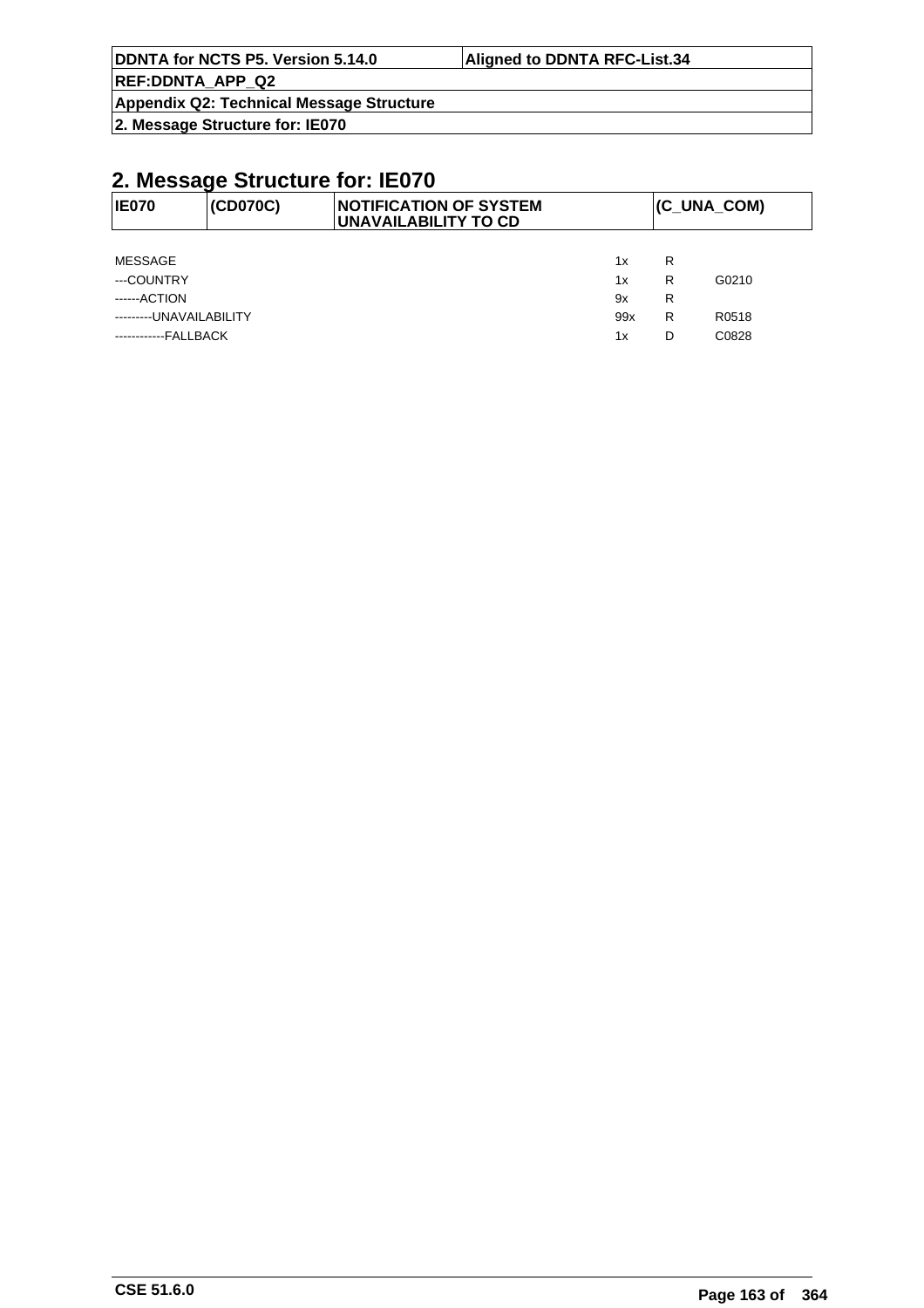#### **REF:DDNTA\_APP\_Q2 Appendix Q2: Technical Message Structure 2. Message Structure for: IE070**

| Message sender                | $\mathsf{R}$ | an35            |              |                         |
|-------------------------------|--------------|-----------------|--------------|-------------------------|
| Message recipient             | $\mathsf{R}$ | an35            |              |                         |
| Preparation date and time     | R            | an19            |              | G0002                   |
| Message identification        | R            | an35            |              | G0137<br>T1120          |
| Message type                  | $\mathsf{R}$ | an <sub>6</sub> | <b>CL060</b> |                         |
| <b>Correlation identifier</b> | D            | an.35           |              | C0511<br>G0137<br>T1120 |
| ---COUNTRY                    |              |                 |              |                         |
| Country                       | R            | a <sub>2</sub>  | <b>CL070</b> |                         |
| ------ACTION                  |              |                 |              |                         |
| Sequence number               | R            | n.5             |              | R0987                   |
| Operation                     | $\mathsf{R}$ | a1              | CL024        |                         |
| ---------UNAVAILABILITY       |              |                 |              |                         |
| Sequence number               | $\mathsf{R}$ | n.5             |              | R0987                   |
| Type                          | $\mathsf{R}$ | a1              | <b>CL079</b> | R0516                   |
| Functionality                 | R            | a1              | <b>CL168</b> |                         |
| Start date and time           | R            | an19            |              | G0002                   |
| End date and time             | D            | an19            |              | C0400<br>G0002<br>R0519 |
| Explanation                   | R            | an2             | CL183        |                         |
| Text                          | O            | an512           |              |                         |
| ------------FALLBACK          |              |                 |              |                         |
| Flag                          | R            | n1              | <b>CL027</b> |                         |
| Text                          | O            | an512           |              |                         |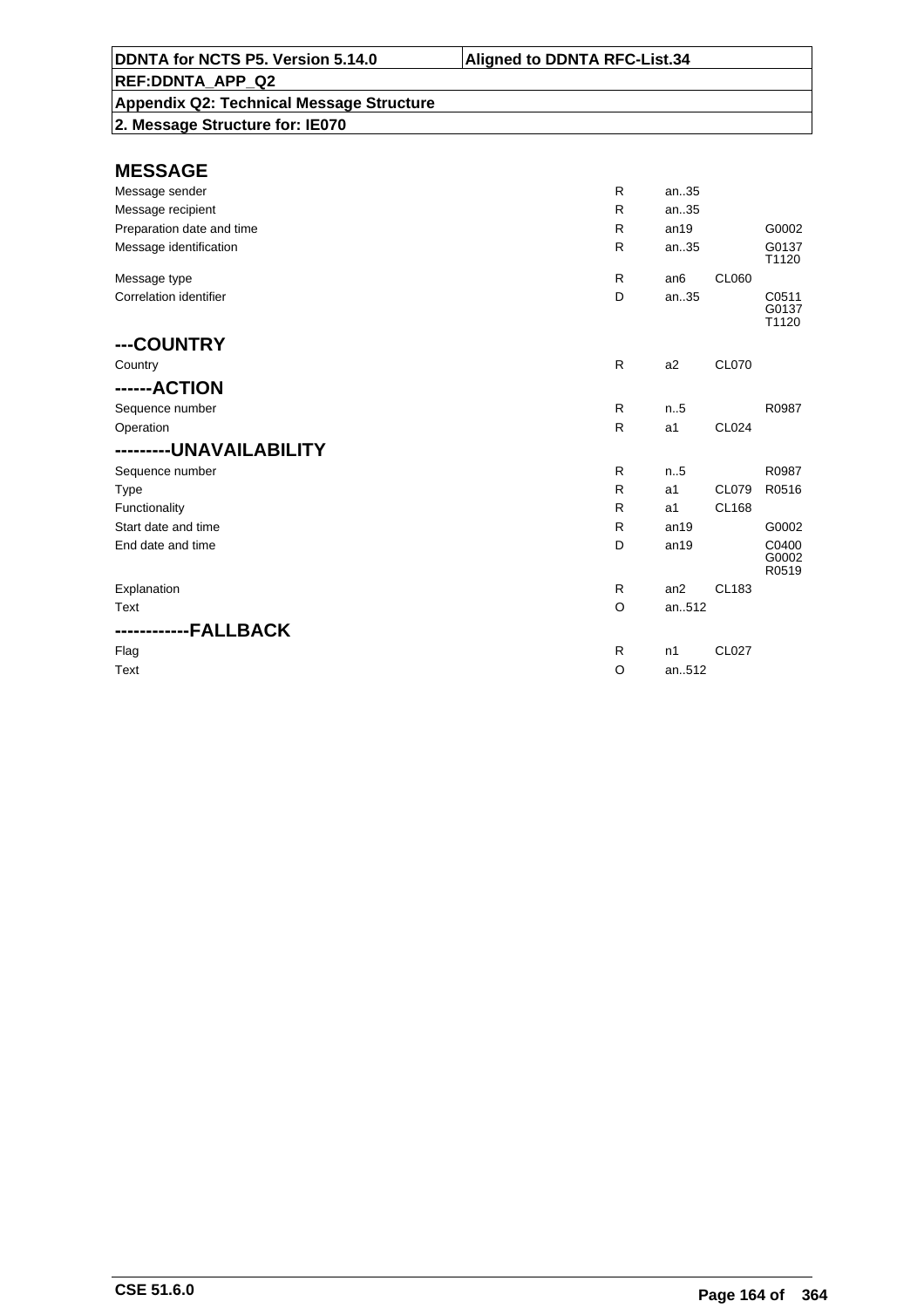|  | DDNTA for NCTS P5. Version 5.14.0 |
|--|-----------------------------------|
|  |                                   |

**REF:DDNTA\_APP\_Q2**

**Appendix Q2: Technical Message Structure**

**2. Message Structure for: IE071**

# **2. Message Structure for: IE071**

| <b>IE071</b>            | (CD071C) | <b>NOTIFICATION OF SYSTEM</b><br>UNAVAILABILITY TO ND |     |   | $ $ (C_UNA_NAT) |
|-------------------------|----------|-------------------------------------------------------|-----|---|-----------------|
|                         |          |                                                       |     |   |                 |
| <b>MESSAGE</b>          |          |                                                       | 1x  | R |                 |
| ---COUNTRY              |          |                                                       | 1x  | R | G0210           |
| ------ACTION            |          |                                                       | 9x  | R |                 |
| ---------UNAVAILABILITY |          |                                                       | 99x | R | R0518           |
| ------------FALLBACK    |          |                                                       | 1x  | D | C0828           |
|                         |          |                                                       |     |   |                 |

**Aligned to DDNTA RFC-List.34**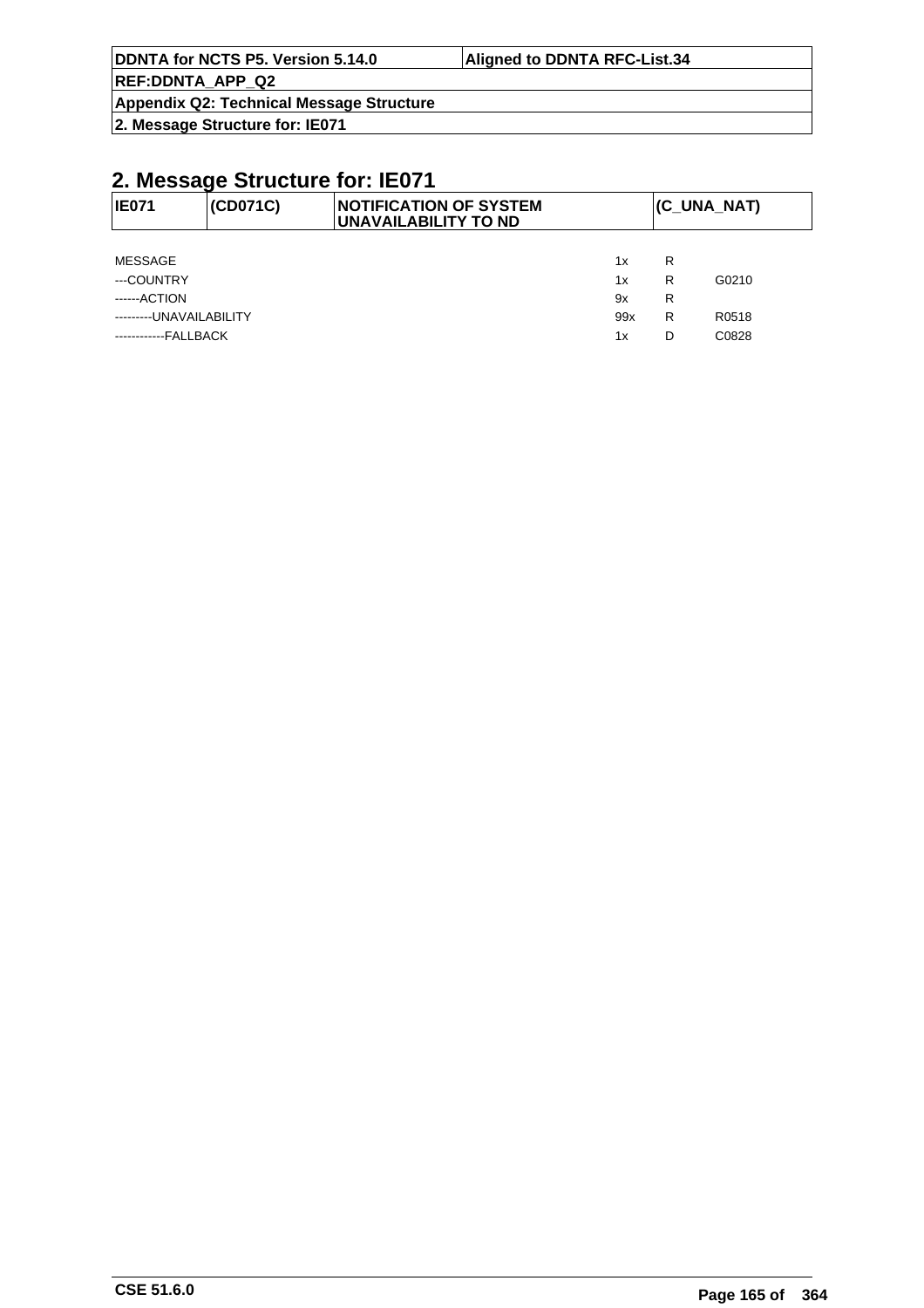#### **REF:DDNTA\_APP\_Q2 Appendix Q2: Technical Message Structure 2. Message Structure for: IE071**

| Message sender            | $\mathsf{R}$ | an35            |              |                         |
|---------------------------|--------------|-----------------|--------------|-------------------------|
| Message recipient         | $\mathsf{R}$ | an35            |              |                         |
| Preparation date and time | R            | an19            |              | G0002                   |
| Message identification    | R            | an35            |              | G0137<br>T1120          |
| Message type              | R            | an <sub>6</sub> | CL060        |                         |
| Correlation identifier    | D            | an35            |              | C0511<br>G0137<br>T1120 |
| ---COUNTRY                |              |                 |              |                         |
| Country                   | R            | a <sub>2</sub>  | <b>CL070</b> |                         |
| ------ACTION              |              |                 |              |                         |
| Sequence number           | $\mathsf{R}$ | n.5             |              | R0987                   |
| Operation                 | $\mathsf{R}$ | a1              | CL024        |                         |
| ---------UNAVAILABILITY   |              |                 |              |                         |
| Sequence number           | R            | n.5             |              | R0987                   |
| <b>Type</b>               | $\mathsf{R}$ | a1              | CL079        | R0516                   |
| Functionality             | R            | a1              | <b>CL168</b> |                         |
| Start date and time       | R            | an19            |              | G0002                   |
| End date and time         | D            | an19            |              | C0400<br>G0002<br>R0519 |
| Explanation               | R            | an2             | CL183        |                         |
| Text                      | O            | an512           |              |                         |
| ------------FALLBACK      |              |                 |              |                         |
| Flag                      | R            | n1              | <b>CL027</b> |                         |
| Text                      | O            | an512           |              |                         |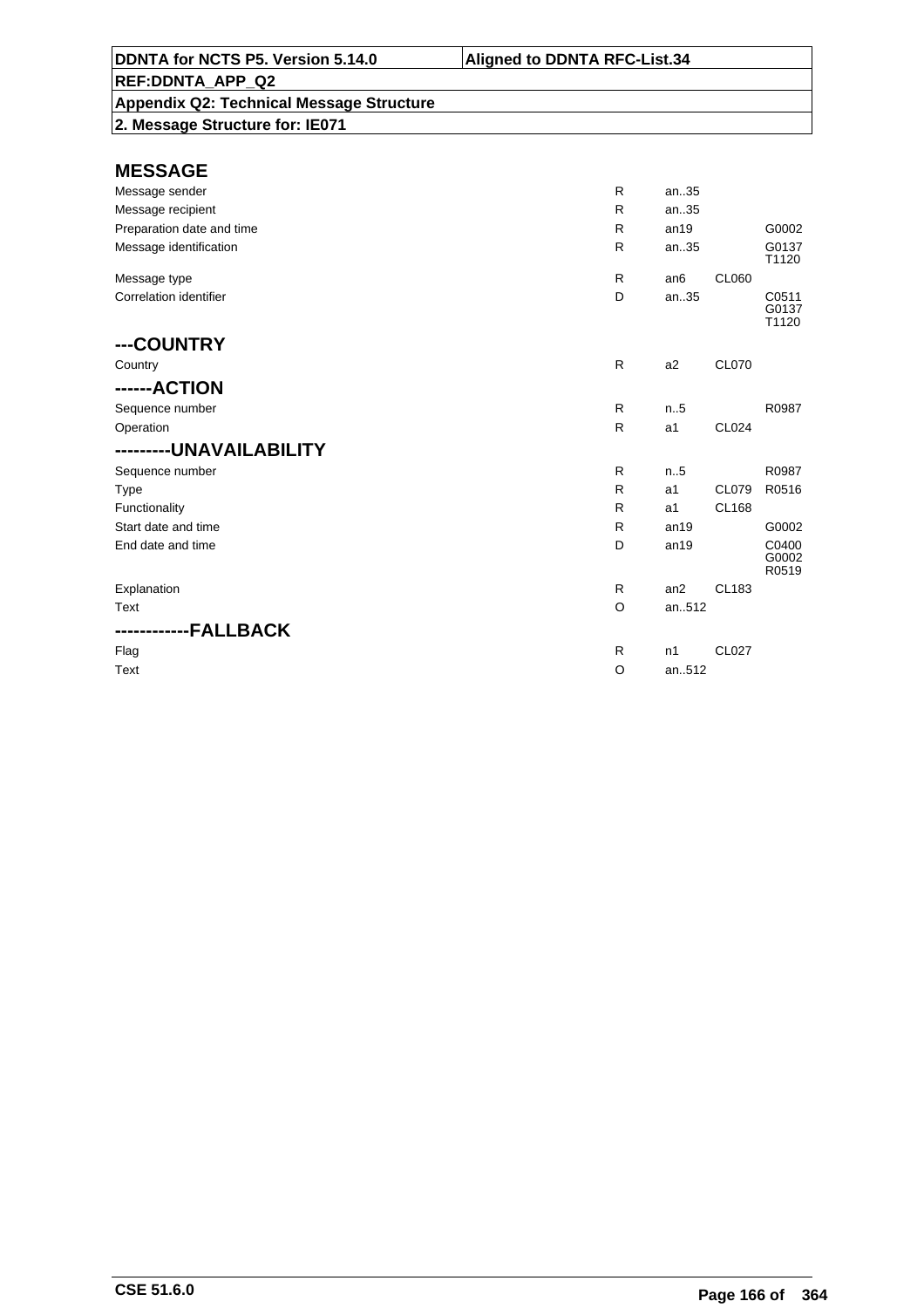| <b>DDNTA for NCTS P5. Version 5.14.0</b> | Aligned to DDNTA RFC-List.34 |
|------------------------------------------|------------------------------|
| <b>REF:DDNTA APP Q2</b>                  |                              |
| Appendix Q2: Technical Message Structure |                              |

**2. Message Structure for: IE078**

| <b>IE078</b>         | (CD078C) | <b>INTER-DOMAIN LINKING</b> |      | (C_MRN_LNK) |
|----------------------|----------|-----------------------------|------|-------------|
|                      |          |                             |      |             |
| MESSAGE              |          |                             | 1x   | R           |
| ---TRANSIT OPERATION |          |                             | 1x   | R           |
| ---EXPORT OPERATION  |          |                             | 999x | R           |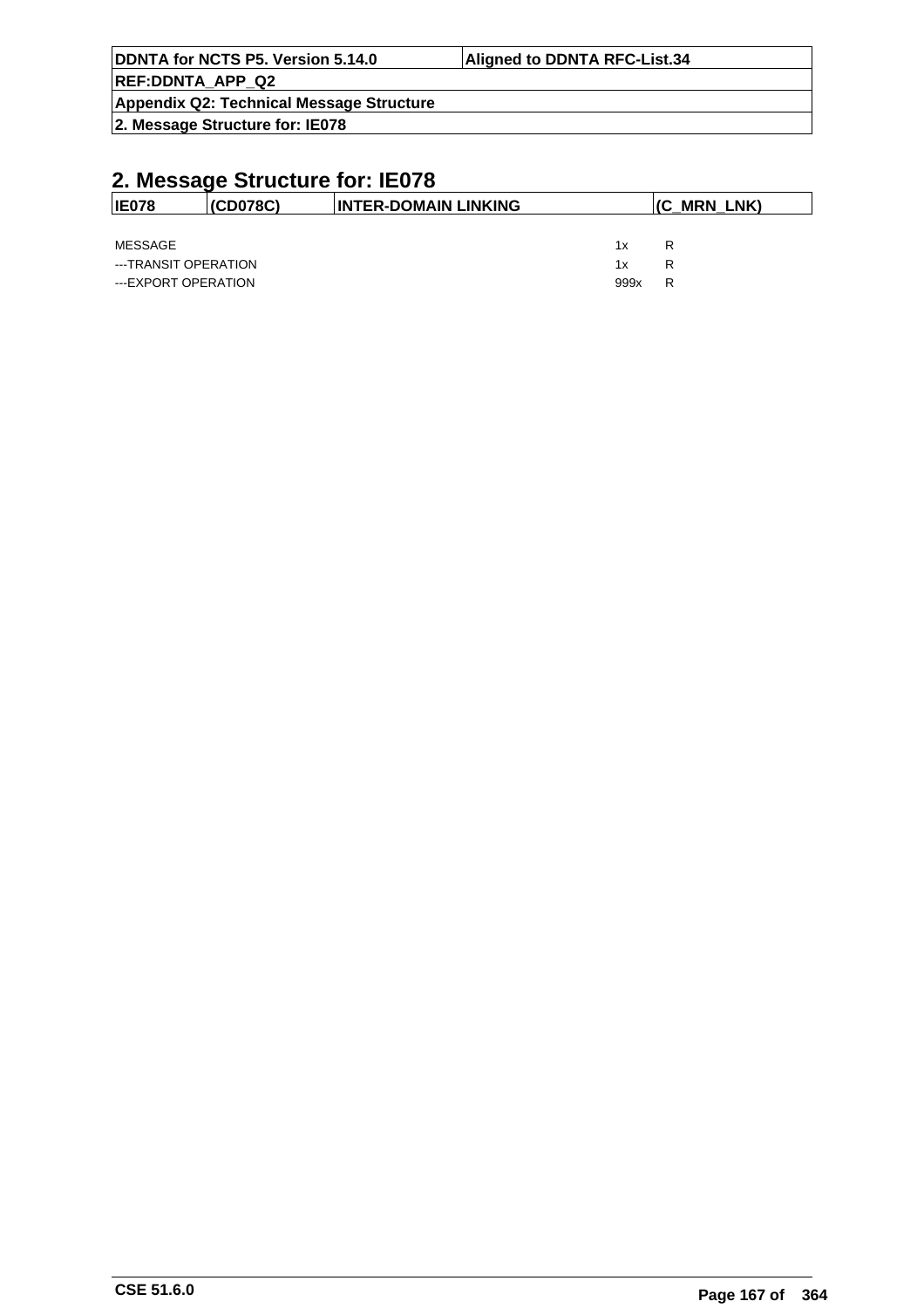| Message sender            | R | an35            |              |                         |
|---------------------------|---|-----------------|--------------|-------------------------|
| Message recipient         | R | an35            |              |                         |
| Preparation date and time | R | an19            |              | G0002                   |
| Message identification    | R | an35            |              | G0137<br>T1120          |
| Message type              | R | an <sub>6</sub> | <b>CL060</b> |                         |
| Correlation identifier    | D | an35            |              | C0511<br>G0137<br>T1120 |
| ---TRANSIT OPERATION      |   |                 |              |                         |
| <b>MRN</b>                | R | an18            |              | G0002<br>R0028          |
| ---EXPORT OPERATION       |   |                 |              |                         |
| <b>MRN</b>                | R | an18            |              | G0002<br>R0028          |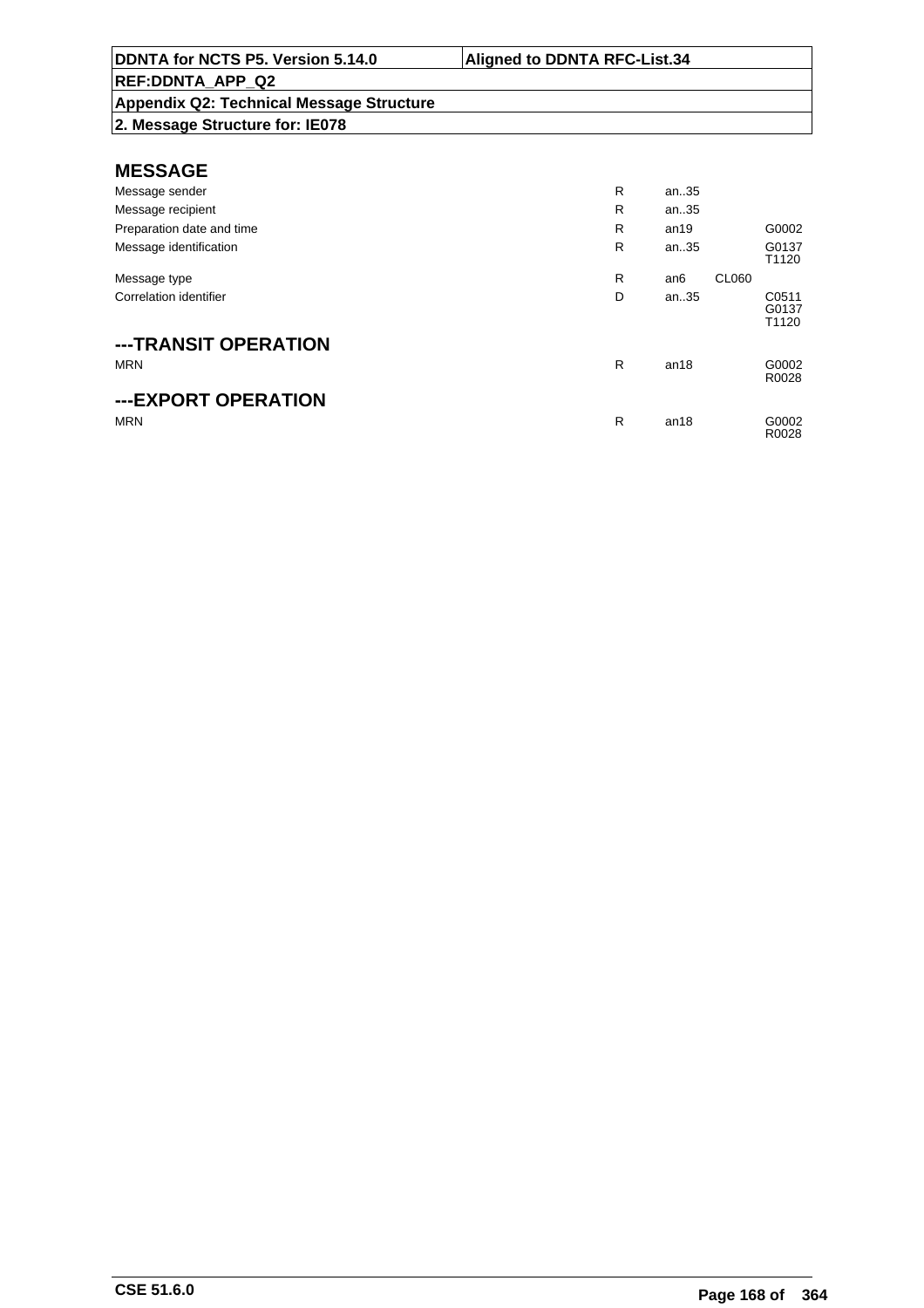| DDNTA for NCTS P5. Version 5.14.0 | Aligned to DDNTA RFC-List.34 |
|-----------------------------------|------------------------------|
| REF:DDNTA APP Q2                  |                              |

**Appendix Q2: Technical Message Structure**

**2. Message Structure for: IE094**

| <b>IE094</b>                   | (CD094C)                              | <b>ISTATUS REQUEST</b> |    |   | (C STD_REQ)             |
|--------------------------------|---------------------------------------|------------------------|----|---|-------------------------|
|                                |                                       |                        |    |   |                         |
| MESSAGE                        |                                       |                        | 1x | R |                         |
| ---TRANSIT OPERATION           |                                       |                        | 1x | R |                         |
| ---CUSTOMS OFFICE OF DEPARTURE |                                       |                        | 1x | O | B <sub>2101</sub>       |
|                                | ---CUSTOMS OFFICE OF DESTINATION      |                        | 1x | O | G0032                   |
|                                | ---CUSTOMS OFFICE OF TRANSIT          |                        | 1x | D | B1843<br>C0831<br>G0032 |
|                                | ---CUSTOMS OFFICE OF EXIT FOR TRANSIT |                        | 1x | D | B1843<br>C0831<br>G0032 |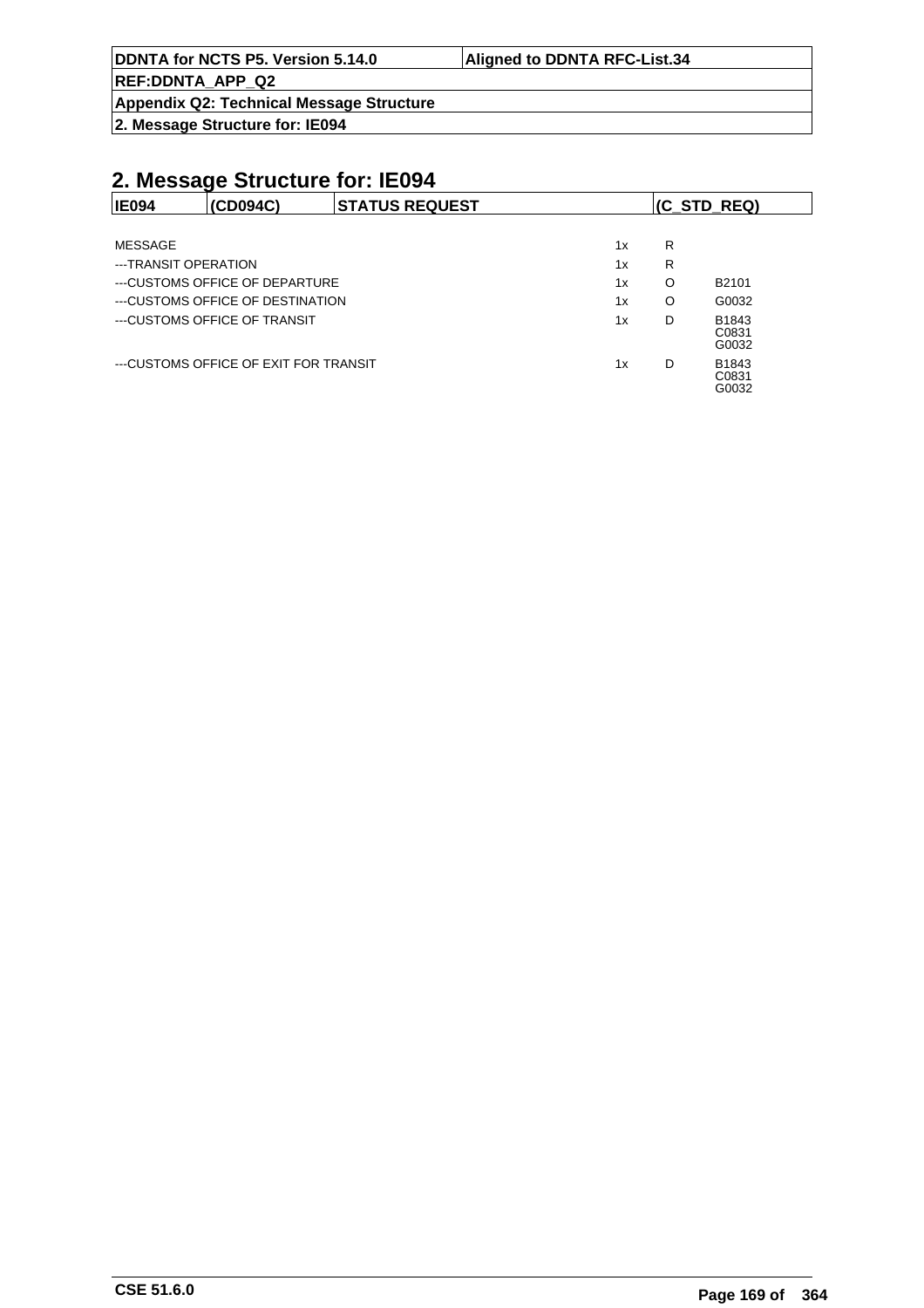| DDNTA for NCTS P5. Version 5.14.0 | Aligned to DDNTA RFC-List.34 |
|-----------------------------------|------------------------------|
| DEE DANTA ADD A?                  |                              |

#### **REF:DDNTA\_APP\_Q2 Appendix Q2: Technical Message Structure 2. Message Structure for: IE094**

| Message sender                        | R  | an35            |              |                         |
|---------------------------------------|----|-----------------|--------------|-------------------------|
| Message recipient                     | R  | an.35           |              |                         |
| Preparation date and time             | R  | an19            |              | G0002                   |
| Message identification                | R  | an.35           |              | G0137<br>T1120          |
| Message type                          | R. | an <sub>6</sub> | CL060        |                         |
| Correlation identifier                | D  | an35            |              | C0511<br>G0137<br>T1120 |
| ---TRANSIT OPERATION                  |    |                 |              |                         |
| <b>MRN</b>                            | R  | an18            |              | G0002<br>R0028          |
| <b>Status</b>                         | R. | an <sub>3</sub> | CL153        |                         |
| ---CUSTOMS OFFICE OF DEPARTURE        |    |                 |              |                         |
| Reference number                      | R  | an8             | CL171        |                         |
| ---CUSTOMS OFFICE OF DESTINATION      |    |                 |              |                         |
| Reference number                      | R. | an8             | CL172        |                         |
| ---CUSTOMS OFFICE OF TRANSIT          |    |                 |              |                         |
| Reference number                      | R. | an <sub>8</sub> | CL173        |                         |
| ---CUSTOMS OFFICE OF EXIT FOR TRANSIT |    |                 |              |                         |
| Reference number                      | R  | an <sub>8</sub> | <b>CL175</b> |                         |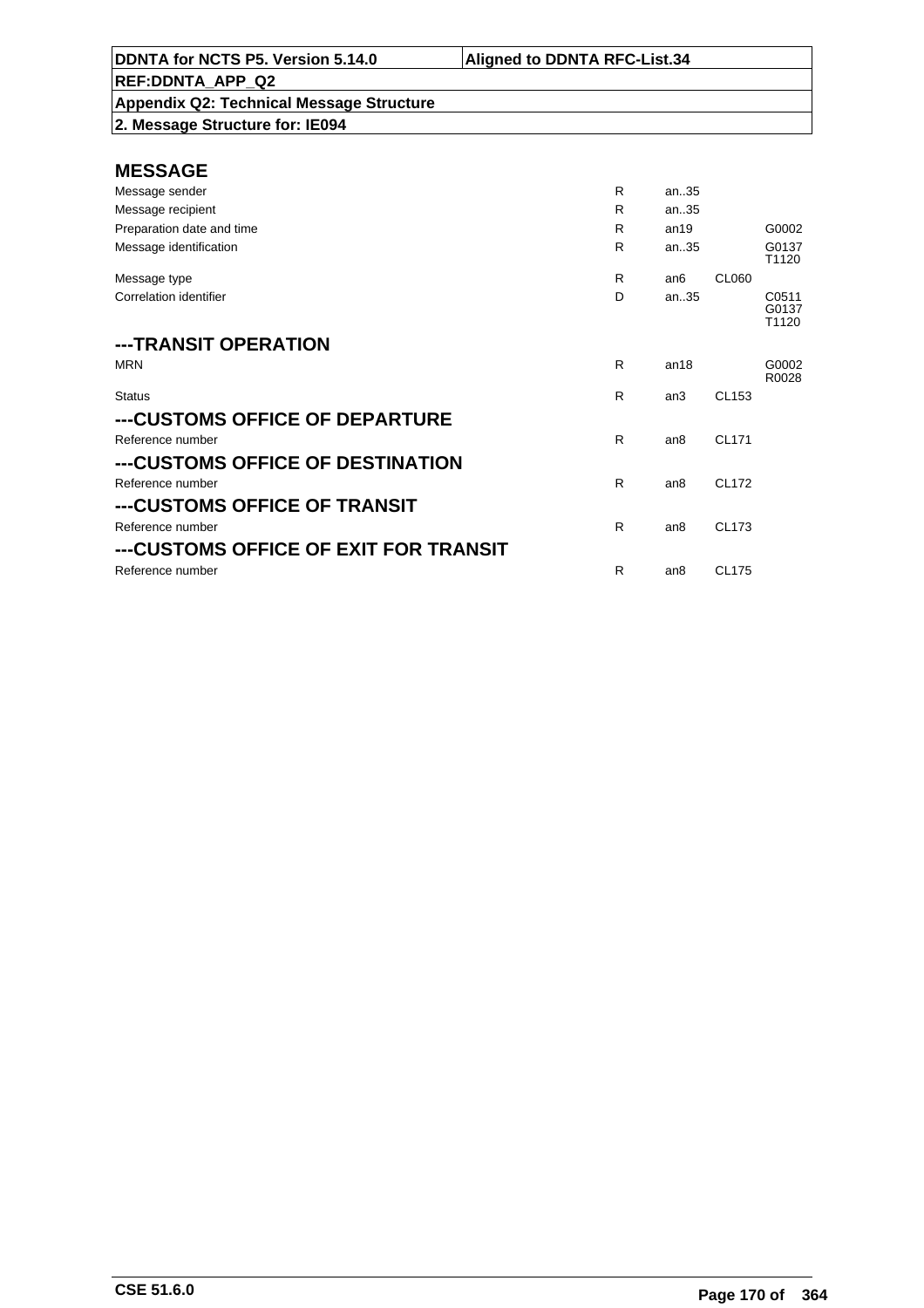| DDNTA for NCTS P5. Version 5.14.0 | Aligned to DDNTA RFC-List.34 |
|-----------------------------------|------------------------------|
|                                   |                              |

**REF:DDNTA\_APP\_Q2**

**Appendix Q2: Technical Message Structure**

**2. Message Structure for: IE095**

| <b>IE095</b>                     | (CD095C)                              | <b>STATUS RESPONSE</b> |    |                   | (C_STD_RSP)             |  |
|----------------------------------|---------------------------------------|------------------------|----|-------------------|-------------------------|--|
|                                  |                                       |                        |    |                   |                         |  |
| MESSAGE                          |                                       |                        | 1x | R                 |                         |  |
| ---TRANSIT OPERATION             |                                       |                        | 1x | R                 |                         |  |
| ---CUSTOMS OFFICE OF DEPARTURE   |                                       | 1x                     | O  | B <sub>2101</sub> |                         |  |
| ---CUSTOMS OFFICE OF DESTINATION |                                       | 1x                     | O  | G0032             |                         |  |
|                                  | ---CUSTOMS OFFICE OF TRANSIT          |                        | 1x | D                 | B1843<br>C0831<br>G0032 |  |
|                                  | ---CUSTOMS OFFICE OF EXIT FOR TRANSIT |                        | 1x | D                 | B1843<br>C0831<br>G0032 |  |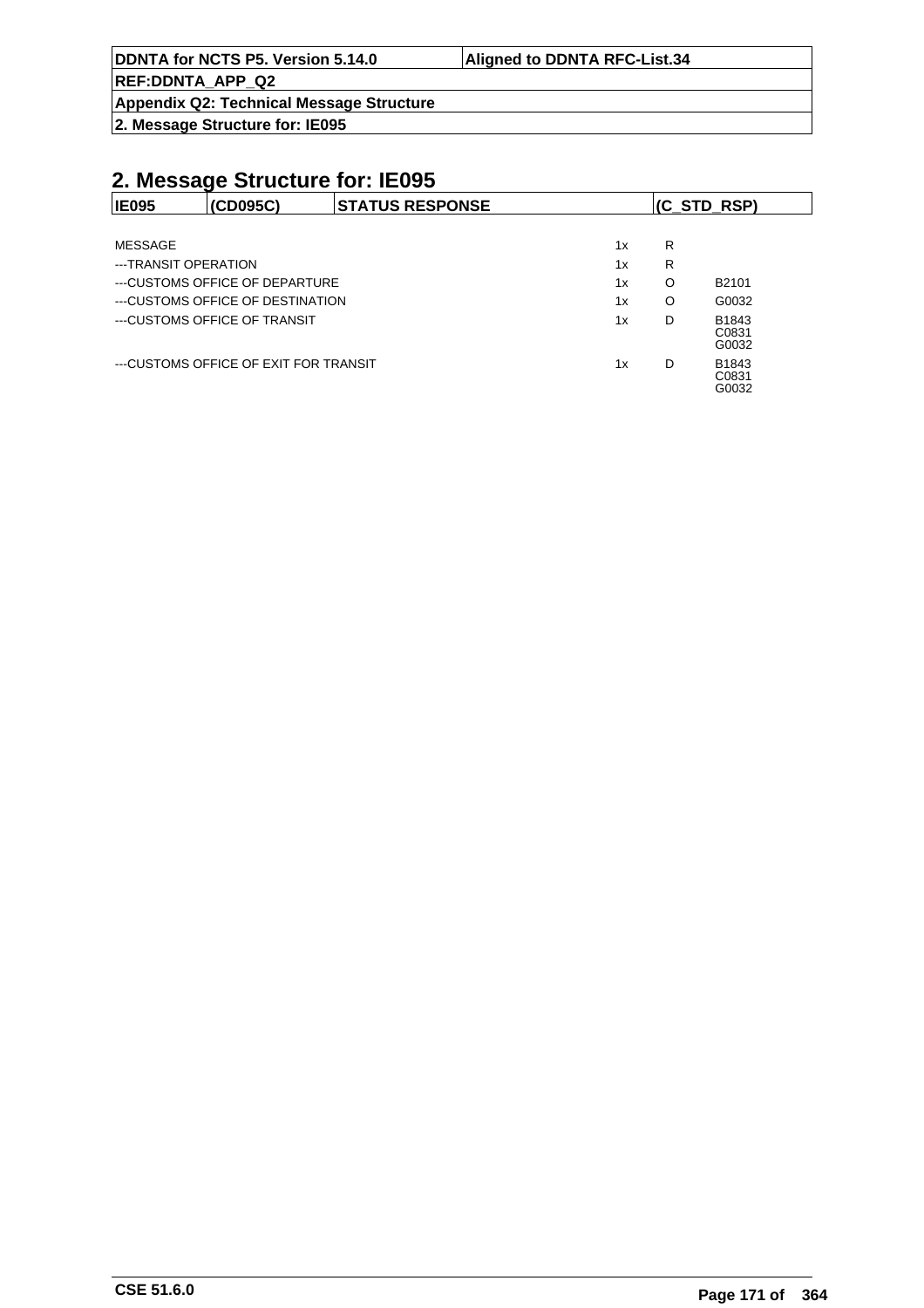| DDNTA for NCTS P5. Version 5.14.0<br><b>Aligned to DDNTA RFC-List.34</b> |    |                 |              |                |
|--------------------------------------------------------------------------|----|-----------------|--------------|----------------|
| REF:DDNTA_APP_Q2                                                         |    |                 |              |                |
| <b>Appendix Q2: Technical Message Structure</b>                          |    |                 |              |                |
| 2. Message Structure for: IE095                                          |    |                 |              |                |
| <b>MESSAGE</b>                                                           |    |                 |              |                |
|                                                                          |    |                 |              |                |
| Message sender                                                           | R  | an35            |              |                |
| Message recipient                                                        | R  | an.35           |              |                |
| Preparation date and time                                                | R  | an19            |              | G0002          |
| Message identification                                                   | R  | an35            |              | G0137<br>T1120 |
| Message type                                                             | R. | an <sub>6</sub> | CL060        |                |
| Correlation identifier                                                   | D  | an.35           |              | B1833          |
|                                                                          |    |                 |              | C0511<br>G0137 |
|                                                                          |    |                 |              | T1120          |
| ---TRANSIT OPERATION                                                     |    |                 |              |                |
| <b>MRN</b>                                                               | R  | an18            |              | G0002          |
|                                                                          |    |                 |              | R0028          |
| <b>Status</b>                                                            | R. | an <sub>3</sub> | CL258        | R0019          |
| ---CUSTOMS OFFICE OF DEPARTURE                                           |    |                 |              |                |
| Reference number                                                         | R  | an8             | CL171        |                |
| ---CUSTOMS OFFICE OF DESTINATION                                         |    |                 |              |                |
| Reference number                                                         | R  | an8             | <b>CL172</b> |                |
|                                                                          |    |                 |              |                |
| ---CUSTOMS OFFICE OF TRANSIT                                             |    |                 |              |                |
| Reference number                                                         | R  | an <sub>8</sub> | CL173        |                |

**---CUSTOMS OFFICE OF EXIT FOR TRANSIT**<br>Reference number

R an8 CL175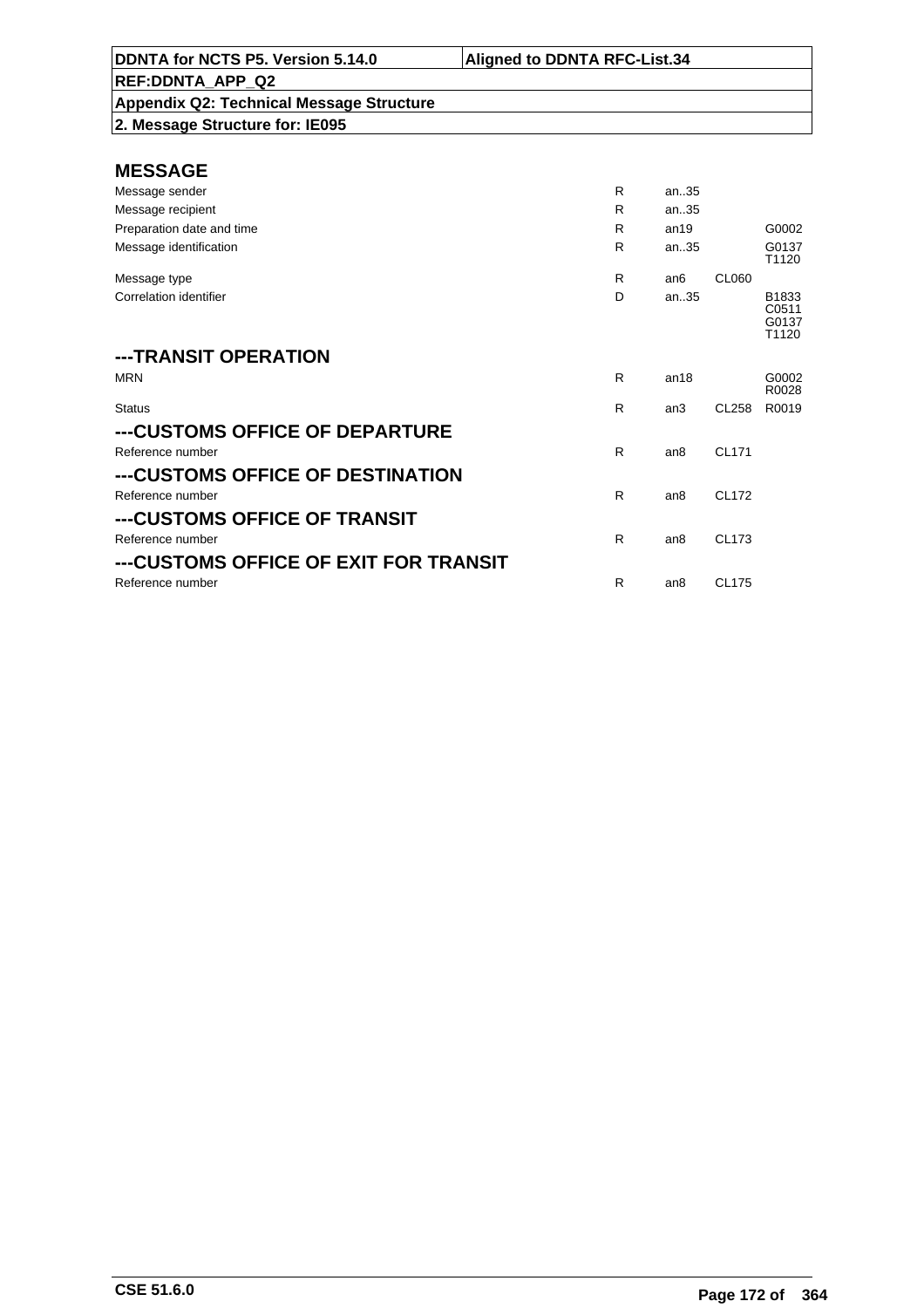**REF:DDNTA\_APP\_Q2**

**Appendix Q2: Technical Message Structure**

**2. Message Structure for: IE114**

| <b>IE114</b>         | $ $ (CD114C)                          | <b>ANTICIPATED TRANSIT RECORD</b><br><b>IREQUEST</b> |    | $ $ (C_ATR_REQ) |
|----------------------|---------------------------------------|------------------------------------------------------|----|-----------------|
|                      |                                       |                                                      |    |                 |
| MESSAGE              |                                       |                                                      | 1x | R               |
| ---TRANSIT OPERATION |                                       |                                                      | 1x | R               |
|                      | ---CUSTOMS OFFICE OF TRANSIT (ACTUAL) |                                                      | 1x | R               |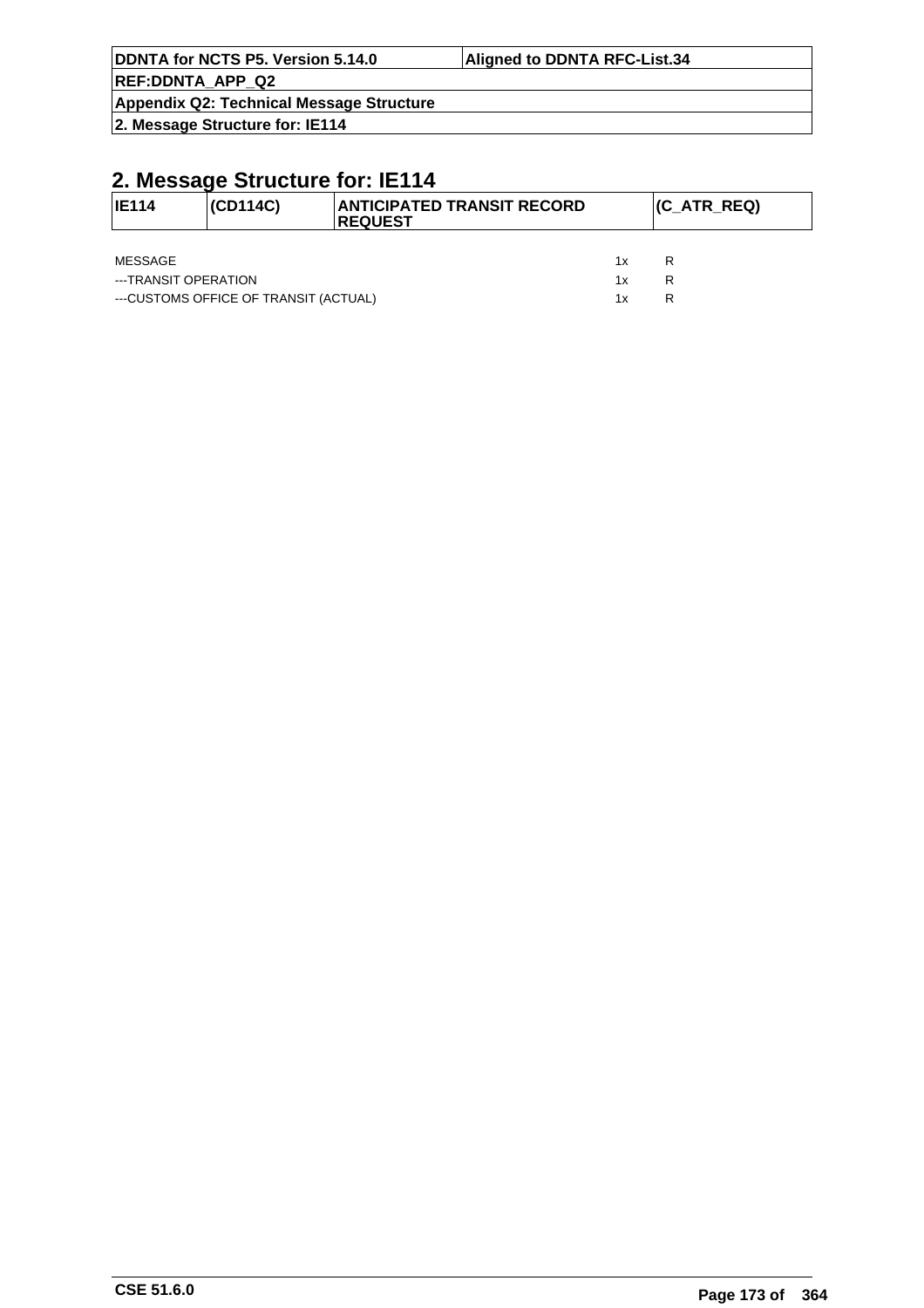| DDNTA for NCTS P5. Version 5.14.0               | <b>Aligned to DDNTA RFC-List.34</b> |                 |       |                         |
|-------------------------------------------------|-------------------------------------|-----------------|-------|-------------------------|
| REF:DDNTA_APP_Q2                                |                                     |                 |       |                         |
| <b>Appendix Q2: Technical Message Structure</b> |                                     |                 |       |                         |
| 2. Message Structure for: IE114                 |                                     |                 |       |                         |
|                                                 |                                     |                 |       |                         |
| <b>MESSAGE</b>                                  |                                     |                 |       |                         |
| Message sender                                  | R                                   | an.35           |       |                         |
| Message recipient                               | R                                   | an.35           |       |                         |
| Preparation date and time                       | R                                   | an19            |       | G0002                   |
| Message identification                          | R                                   | an35            |       | G0137<br>T1120          |
| Message type                                    | R                                   | an <sub>6</sub> | CL060 |                         |
| Correlation identifier                          | D                                   | an35            |       | C0511<br>G0137<br>T1120 |
| ---TRANSIT OPERATION                            |                                     |                 |       |                         |
| <b>MRN</b>                                      | R                                   | an18            |       | G0002<br>R0028          |
| ---CUSTOMS OFFICE OF TRANSIT (ACTUAL)           |                                     |                 |       |                         |
| Reference number                                | R                                   | an <sub>8</sub> | CL173 |                         |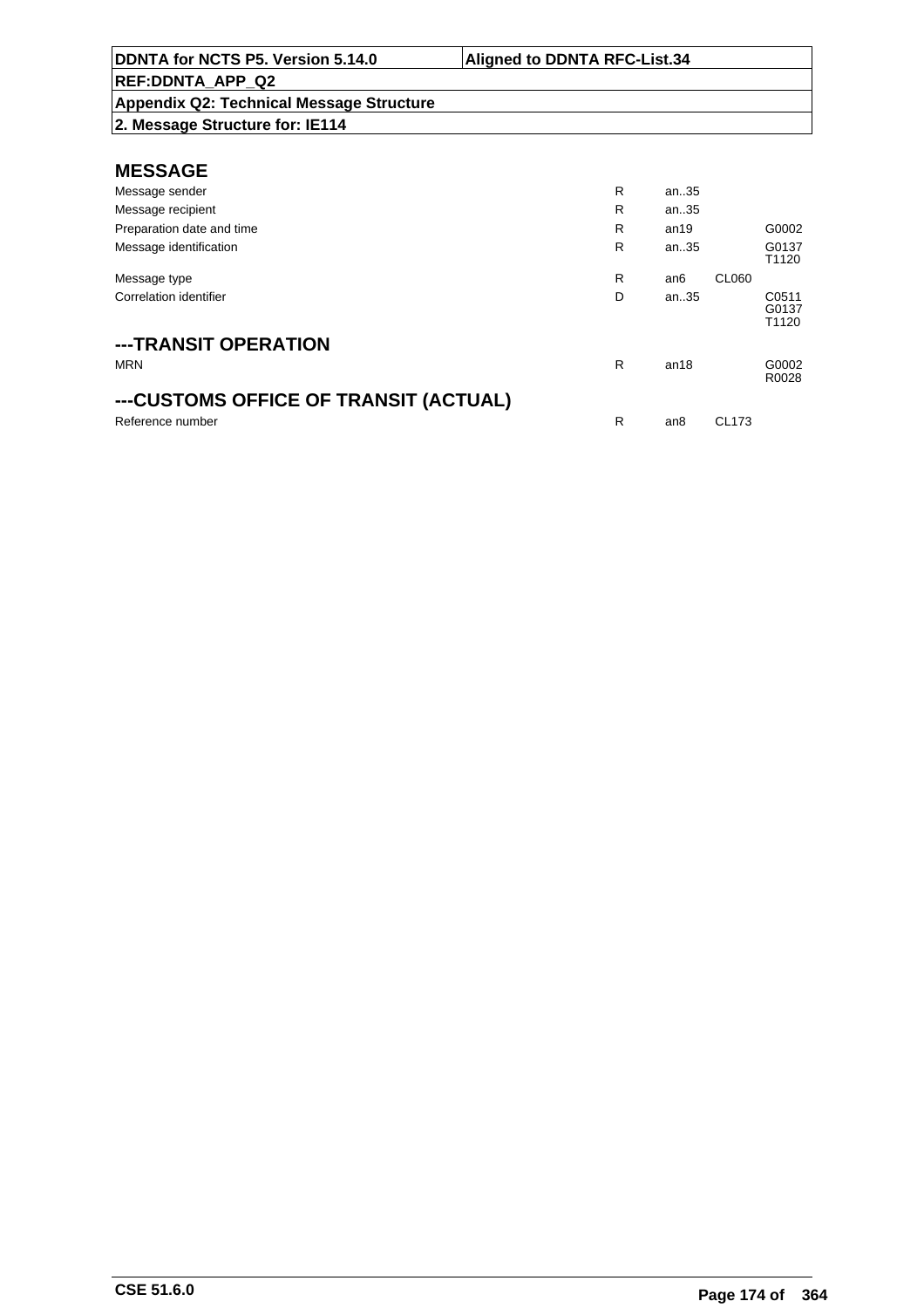**REF:DDNTA\_APP\_Q2**

**Appendix Q2: Technical Message Structure**

**2. Message Structure for: IE115**

| IE115                                  | (CD115C)                                         | <b>ANTICIPATED TRANSIT RECORD</b><br><b>RESPONSE</b> |          | (C_ATR_RSP) |                                              |
|----------------------------------------|--------------------------------------------------|------------------------------------------------------|----------|-------------|----------------------------------------------|
| <b>MESSAGE</b><br>---TRANSIT OPERATION |                                                  |                                                      | 1x<br>1x | R<br>R      | G0143                                        |
|                                        | ---CUSTOMS OFFICE OF DEPARTURE                   |                                                      | 1x       | D           | C0811                                        |
|                                        | ---CUSTOMS OFFICE OF DESTINATION (DECLARED)      |                                                      | 1x       | D           | C0365                                        |
|                                        | ---CUSTOMS OFFICE OF TRANSIT (DECLARED)          |                                                      | 9x       | D           | S1022<br>B1836<br>C0030<br>C0466<br>G0030    |
|                                        | ---CUSTOMS OFFICE OF TRANSIT (ACTUAL)            |                                                      | 1x       | R           |                                              |
|                                        | ---CUSTOMS OFFICE OF EXIT FOR TRANSIT (DECLARED) |                                                      | 9x       | D           | S <sub>1002</sub><br>C0466<br>C0587<br>C0812 |
|                                        | ---HOLDER OF THE TRANSIT PROCEDURE               |                                                      | 1x       | D           | C0365                                        |
| ------ADDRESS                          |                                                  |                                                      | 1x       | R           |                                              |
| ---CONTROL RESULT                      |                                                  |                                                      | 1x       | D           | C0365                                        |
|                                        | --- RISK ANALYSIS IDENTIFICATION                 |                                                      | 1x       | D           | S <sub>1003</sub><br>C0466<br>C0813          |
| ------RISK ANALYSIS                    |                                                  |                                                      | 99999x D |             | C0251<br>E1402<br>G0869                      |
| ---------RISK ANALYSIS RESULT          |                                                  |                                                      | 99x      | R           | E1406                                        |
| ---CONSIGNMENT                         |                                                  |                                                      | 1x       | D           | C0365                                        |
| ------CARRIER                          |                                                  |                                                      | 1x       | D           | C0812<br>G0090                               |
| -----CONSIGNOR                         |                                                  |                                                      | 1x       | O           |                                              |
| ---------ADDRESS                       |                                                  |                                                      | 1x       | R           |                                              |
| ------CONSIGNEE                        |                                                  |                                                      | 1x       | D           | B1823<br>C0001<br>G0001                      |
| ---------ADDRESS                       |                                                  |                                                      | 1x       | R           |                                              |
|                                        | ------ ADDITIONAL SUPPLY CHAIN ACTOR             |                                                      | 99x      | O           | G0825                                        |
| ------TRANSPORT EQUIPMENT              |                                                  |                                                      | 9999x    | D           | C0872<br>G0103                               |
| ----------SEAL                         |                                                  |                                                      | 99x      | D           | C0569                                        |
| ---------GOODS REFERENCE               |                                                  |                                                      | 9999x    | D           | C0670<br>G0670                               |
|                                        | -- DEPARTURE TRANSPORT MEANS                     |                                                      | 999x     | D           | B1890<br>C0333<br>C0339<br>R0855             |
|                                        | ------COUNTRY OF ROUTING OF CONSIGNMENT          |                                                      | 99x      | D           | B1848<br>C0586<br>G0061                      |
|                                        | ------ ACTIVE BORDER TRANSPORT MEANS             |                                                      | 9x       | D           | B1894<br>C0908<br>E1406<br>R0789             |
| ------ PLACE OF LOADING                |                                                  |                                                      | 1x       | O           | B1849<br>B2101                               |
| ------PLACE OF UNLOADING               |                                                  |                                                      | 1x       | D           | S <sub>1011</sub><br>B1854<br>C0191<br>C0812 |
| ------PREVIOUS DOCUMENT                |                                                  |                                                      | 9999x    | O           | E1301<br>G0825                               |
| ------SUPPORTING DOCUMENT              |                                                  |                                                      | 99x      | O           | E1301<br>G0825                               |
| ------TRANSPORT DOCUMENT               |                                                  |                                                      | 99x      | O           | E1301<br>G0825                               |
| ------ADDITIONAL REFERENCE             |                                                  |                                                      | 99x      | O           | E1301<br>G0825                               |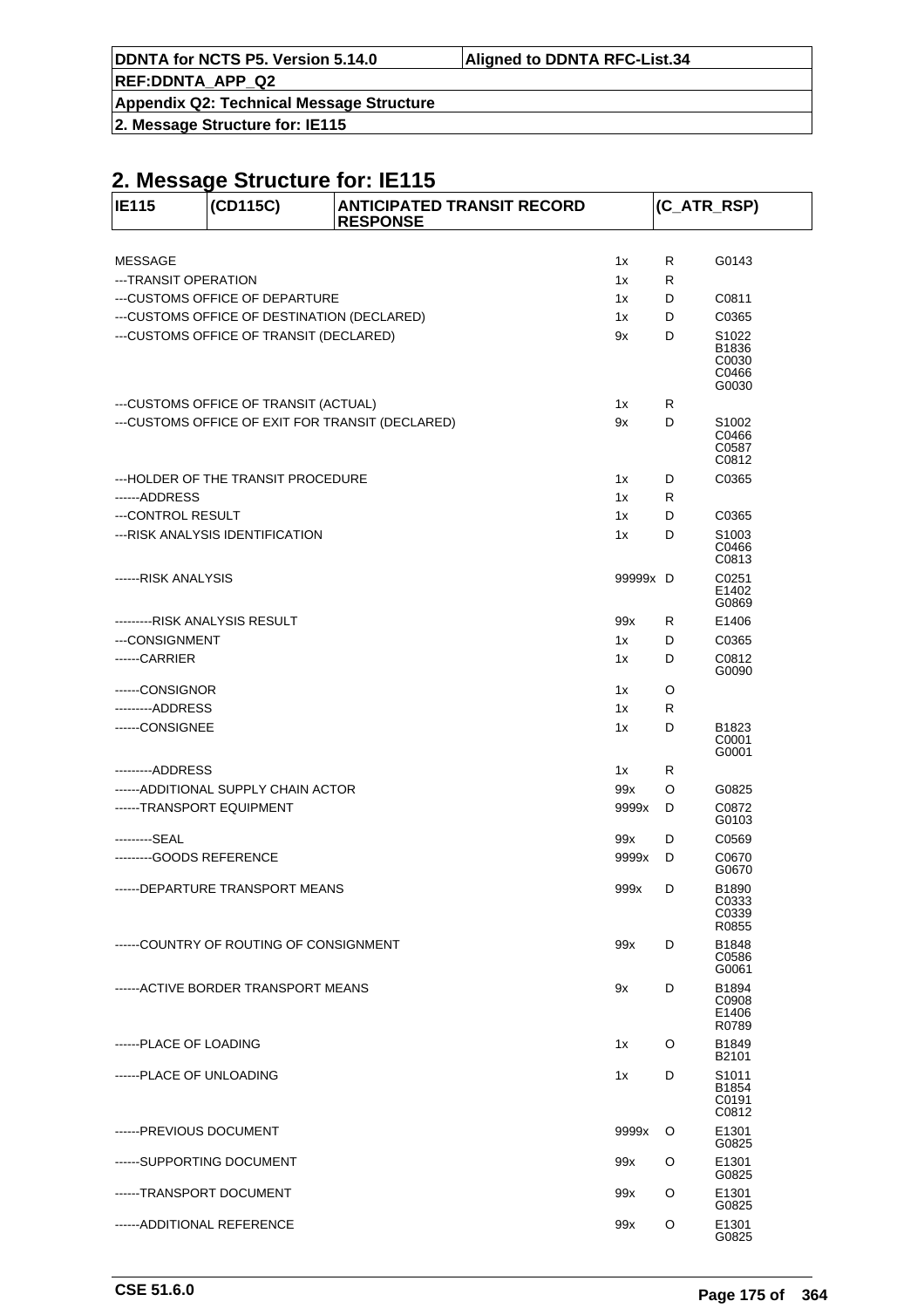#### **REF:DDNTA\_APP\_Q2 Appendix Q2: Technical Message Structure 2. Message Structure for: IE115**

| ------ ADDITIONAL INFORMATION             | 99x   | O | E1301<br>G0825                                                 |
|-------------------------------------------|-------|---|----------------------------------------------------------------|
| ------INCIDENT                            | 9x    | O | G0015                                                          |
| --------ENDORSEMENT                       | 1x    | O |                                                                |
| ---------LOCATION                         | 1x    | R |                                                                |
| ------------GNSS                          | 1x    | D | C0460                                                          |
| ------------ADDRESS                       | 1x    | D | C0460                                                          |
| --------TRANSPORT EQUIPMENT               | 9999x | D | C0240<br>G0103                                                 |
| ------------SEAL                          | 99x   | D | C0569                                                          |
| ------------GOODS REFERENCE               | 9999x | O | G0670                                                          |
| ---------TRANSHIPMENT                     | 1x    | D | C0240                                                          |
| ------------TRANSPORT MEANS               | 1x    | D | C0397                                                          |
| ------TRANSPORT CHARGES                   | 1x    | D | S1010<br>C0186<br>C0812                                        |
| ------HOUSE CONSIGNMENT                   | 999x  | R | E1406                                                          |
| --------CONSIGNOR                         | 1x    | D | C0349<br>E1301<br>G0062                                        |
| ------------ADDRESS                       | 1x    | R |                                                                |
| ---------CONSIGNEE                        | 1x    | D | C0001                                                          |
|                                           |       |   | E1301<br>G0001<br>G0062                                        |
| ------------ADDRESS                       | 1x    | R |                                                                |
| ---------ADDITIONAL SUPPLY CHAIN ACTOR    | 99x   | O | G0825                                                          |
| ---------DEPARTURE TRANSPORT MEANS        | 999x  | D | C0333<br>C0339<br>E1301<br>G0062<br>R0855                      |
| --------PREVIOUS DOCUMENT                 | 99x   | O | E1301<br>G0026                                                 |
| --------SUPPORTING DOCUMENT               | 99x   | O | E1301<br>G0825                                                 |
| ---------TRANSPORT DOCUMENT               | 99x   | O | E1301<br>G0825                                                 |
| ---------ADDITIONAL REFERENCE             | 99x   | O | E1301<br>G0825                                                 |
| ---------ADDITIONAL INFORMATION           | 99x   | O | E1301<br>G0825                                                 |
| ---------TRANSPORT CHARGES                | 1x    | D | S <sub>1012</sub><br>C0186<br>C0337<br>C0812<br>E1301<br>G0062 |
| --------CONSIGNMENT ITEM                  | 9999x | R | E1402                                                          |
| -----------CONSIGNEE                      | 1x    | O | B1820<br>B2400<br>G0001                                        |
| ---------------ADDRESS                    | 1x    | R |                                                                |
| ------------ADDITIONAL SUPPLY CHAIN ACTOR | 99x   | O | G0825                                                          |
| ------------COMMODITY                     | 1x    | R |                                                                |
| --------------COMMODITY CODE              | 1x    | O | B2101                                                          |
| --------------DANGEROUS GOODS             | 99x   | O | E1406<br>G0300                                                 |
| --------------GOODS MEASURE               | 1x    | O | B1827<br>B2101                                                 |
| ------------PACKAGING                     | 99x   | R |                                                                |
| ------------PREVIOUS DOCUMENT             | 99x   | O | B <sub>1000</sub><br>E1401<br>G0825                            |
| ------------SUPPORTING DOCUMENT           | 99x   | O | E1407<br>G0825                                                 |
| ------------TRANSPORT DOCUMENT            | 99x   | O | B1896<br>B2400<br>E1407                                        |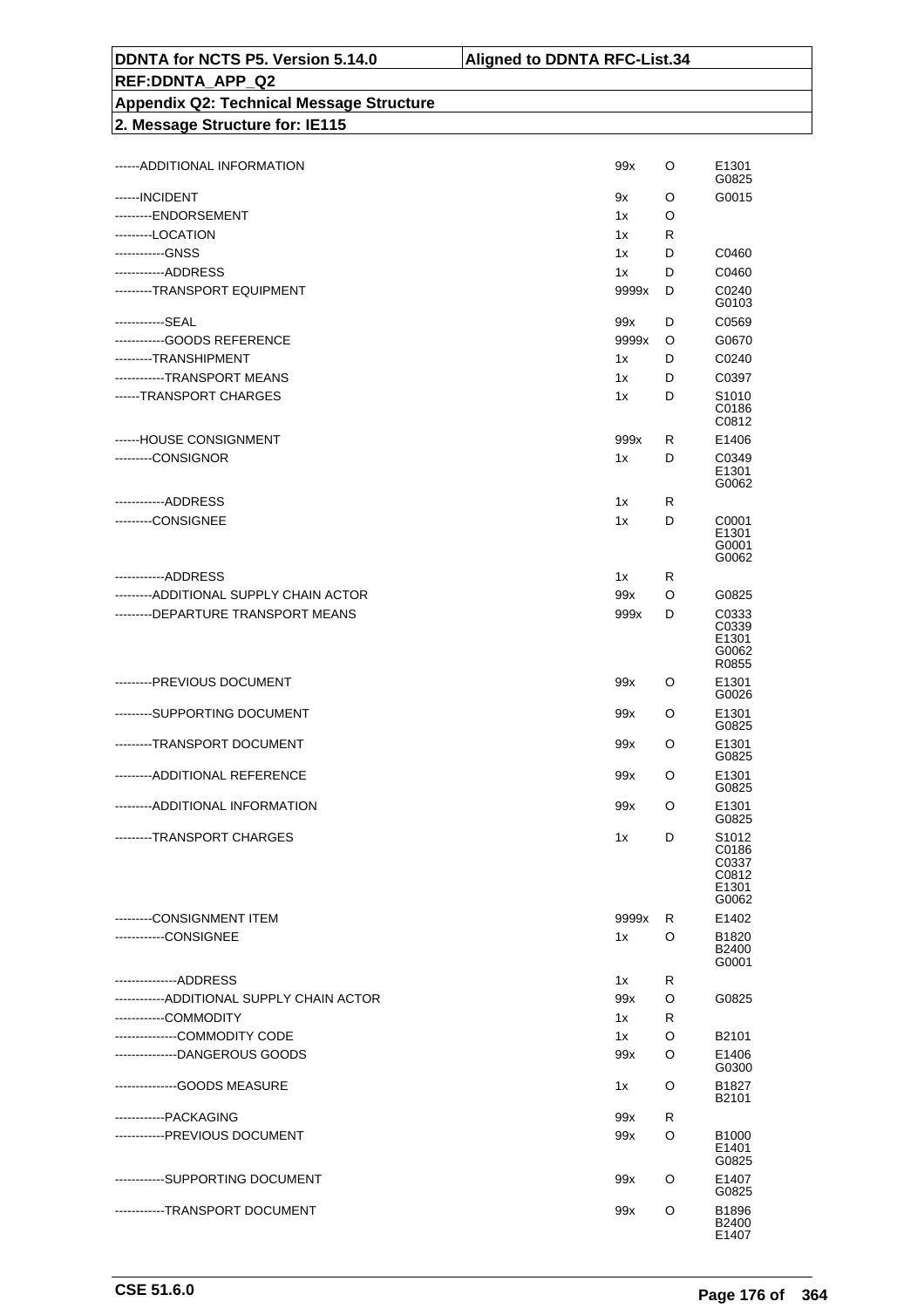| DDNTA for NCTS P5. Version 5.14.0        | Aligned to DDNTA RFC-List.34 |              |
|------------------------------------------|------------------------------|--------------|
| <b>REF:DDNTA APP Q2</b>                  |                              |              |
| Appendix Q2: Technical Message Structure |                              |              |
| 2. Message Structure for: IE115          |                              |              |
|                                          |                              |              |
| ADDITIONAL DEFEDENCE                     | $\sim$ $\sim$                | <b>FAA07</b> |

| ------------ADDITIONAL REFERENCE   | 99x |   | E1407<br>G0825 |
|------------------------------------|-----|---|----------------|
| ------------ADDITIONAL INFORMATION | 99x | O | G0825          |
| ------------TRANSPORT CHARGES      | 1 v |   | B1874<br>B2400 |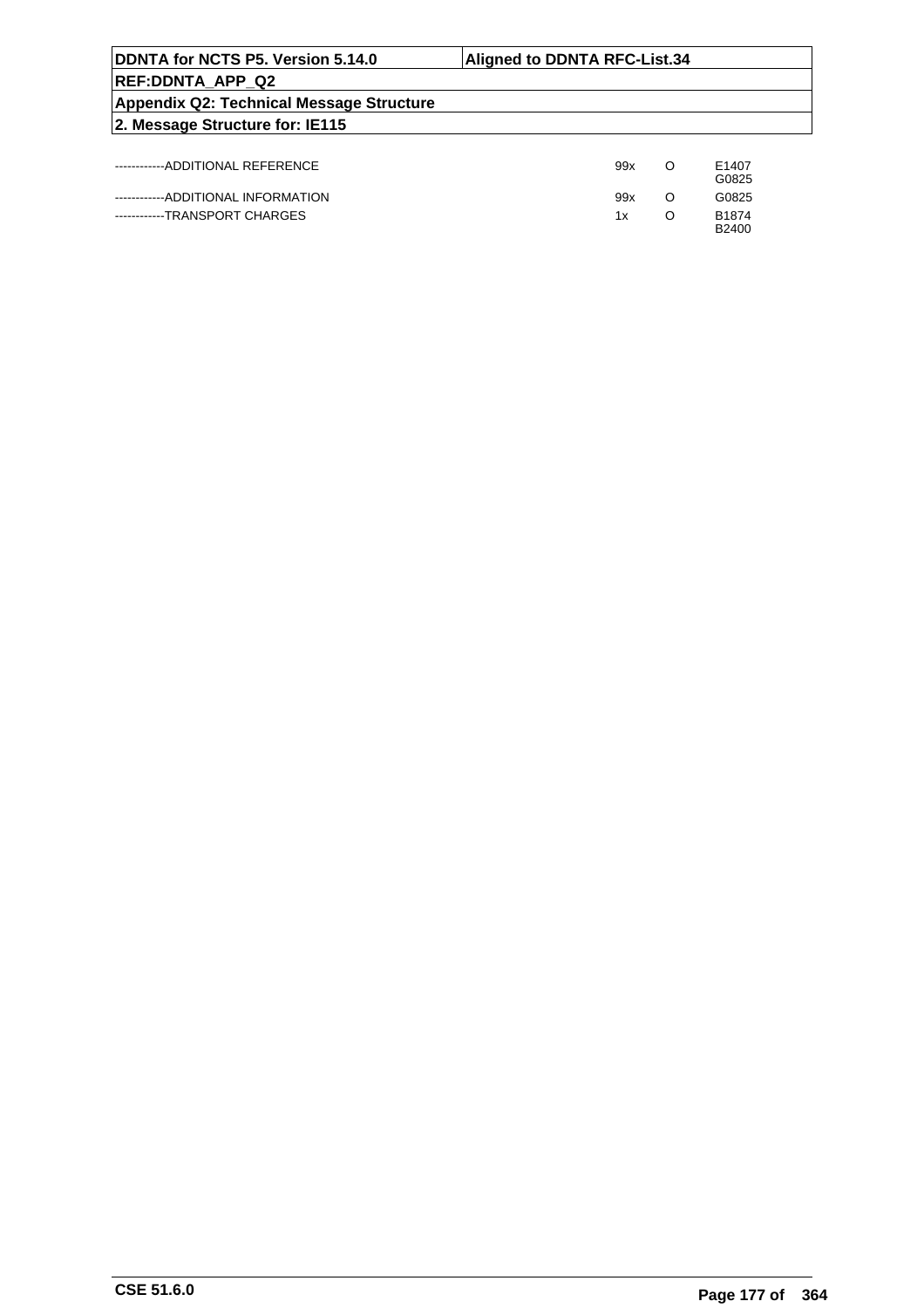| DDNTA for NCTS P5. Version 5.14.0<br><b>REF:DDNTA APP Q2</b> | <b>Aligned to DDNTA RFC-List.34</b> |                  |              |                   |
|--------------------------------------------------------------|-------------------------------------|------------------|--------------|-------------------|
| <b>Appendix Q2: Technical Message Structure</b>              |                                     |                  |              |                   |
| 2. Message Structure for: IE115                              |                                     |                  |              |                   |
|                                                              |                                     |                  |              |                   |
| <b>MESSAGE</b>                                               |                                     |                  |              |                   |
| Message sender                                               | R                                   | an35             |              |                   |
| Message recipient                                            | R                                   | an35             |              |                   |
| Preparation date and time                                    | R                                   | an19             |              | G0002             |
| Message identification                                       | R                                   | an35             |              | G0137<br>T1120    |
| Message type                                                 | R                                   | an6              | CL060        |                   |
| Correlation identifier                                       | D                                   | an35             |              | B1833             |
|                                                              |                                     |                  |              | C0511<br>G0137    |
| ---TRANSIT OPERATION                                         |                                     |                  |              | T1120             |
| <b>MRN</b>                                                   | R                                   | an18             |              | G0002             |
|                                                              |                                     |                  |              | R0028             |
| Declaration type                                             | D                                   | an.5             | CL188        | C0365<br>R0601    |
|                                                              |                                     |                  |              | R0909<br>R0911    |
| Declaration acceptance date                                  | D                                   | an10             |              | C0365<br>G0002    |
| Release date                                                 | D                                   | an10             |              | C0365             |
| Security                                                     | D                                   | n1               | CL217        | G0002<br>C0365    |
| Reduced dataset indicator                                    | D                                   | n1               | <b>CL027</b> | C0365             |
| Specific circumstance indicator                              | D                                   | an3              | CL296        | S <sub>1007</sub> |
|                                                              |                                     |                  |              | C0466<br>C0812    |
| <b>Binding itinerary</b>                                     | D                                   | n1               | <b>CL027</b> | C0365             |
| Request rejection reason code                                | O                                   | n <sub>1</sub> 2 | <b>CL225</b> | G0367             |
| ---CUSTOMS OFFICE OF DEPARTURE                               |                                     |                  |              |                   |
| Reference number                                             | R                                   | an8              | CL171        |                   |
| ---CUSTOMS OFFICE OF DESTINATION (DECLARED)                  |                                     |                  |              |                   |
| Reference number                                             | R                                   | an8              | CL172        | R0904             |
|                                                              |                                     |                  |              | R0905             |
| ---CUSTOMS OFFICE OF TRANSIT (DECLARED)                      |                                     |                  |              |                   |
| Sequence number<br>Reference number                          | R<br>R                              | n.5<br>an8       | CL173        | R0987             |
|                                                              |                                     |                  |              | B1813<br>G0142    |
|                                                              |                                     |                  |              | R0003<br>R0006    |
|                                                              |                                     |                  |              | R0906             |
| Arrival date and time (estimated)                            | D                                   | an19             |              | B1831<br>C0598    |
|                                                              |                                     |                  |              | G0002             |
| ---CUSTOMS OFFICE OF TRANSIT (ACTUAL)<br>Reference number    | R                                   | an8              | CL173        | R0906             |
| Guarantee not valid for country                              | R                                   | n1               | <b>CL027</b> |                   |
| ---CUSTOMS OFFICE OF EXIT FOR TRANSIT (DECLARED)             |                                     |                  |              |                   |
| Sequence number                                              | R                                   | $n_{.}5$         |              | R0987             |
| Reference number                                             | R                                   | an8              | CL175        | R0103             |
| ---HOLDER OF THE TRANSIT PROCEDURE                           |                                     |                  |              |                   |
| Identification number                                        | O                                   | an17             |              | G0120             |
| Name                                                         | R                                   | an70             |              | E1104             |
| ------ADDRESS                                                |                                     |                  |              |                   |
| Street and number                                            | R                                   | an70             |              | E1104             |
| Postcode                                                     | D                                   | an17             |              | C0505             |
| City                                                         | R                                   | an35             |              | E1102             |
| Country                                                      | R                                   | a2               | CL199        |                   |
| ---CONTROL RESULT                                            |                                     |                  |              |                   |
| Code                                                         | R                                   | an2              |              | CL196 G0126       |

R0910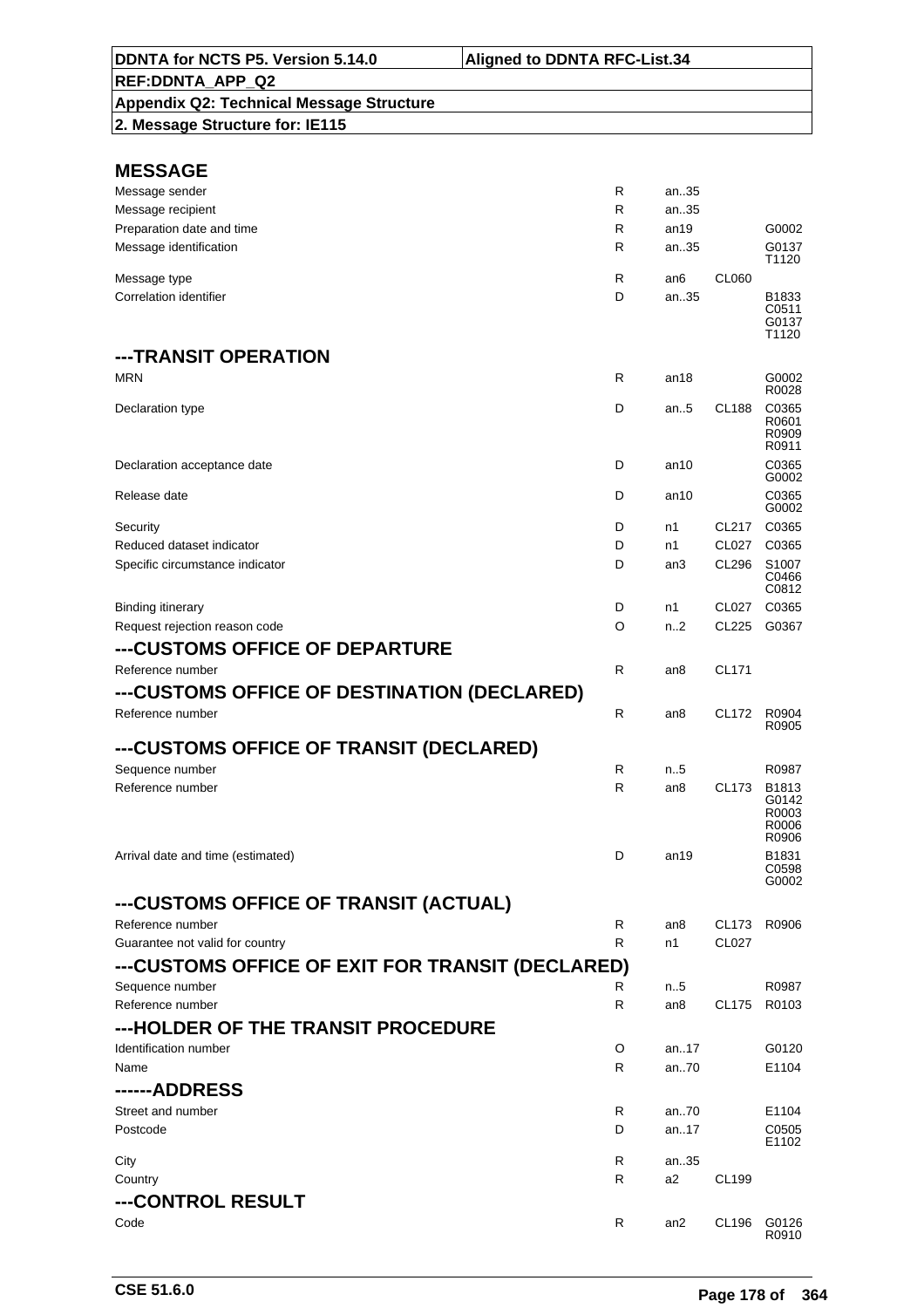| DDNTA for NCTS P5. Version 5.14.0<br>REF:DDNTA_APP_Q2 | <b>Aligned to DDNTA RFC-List.34</b> |                |                |
|-------------------------------------------------------|-------------------------------------|----------------|----------------|
| <b>Appendix Q2: Technical Message Structure</b>       |                                     |                |                |
| 2. Message Structure for: IE115                       |                                     |                |                |
|                                                       |                                     |                |                |
| Date                                                  | $\mathsf{R}$<br>an10                |                | G0002<br>G0127 |
| Text                                                  | O<br>an512                          |                |                |
| ---RISK ANALYSIS IDENTIFICATION                       |                                     |                |                |
| Code                                                  | R<br>a1                             | CL107          | G0041          |
| ------RISK ANALYSIS                                   |                                     |                |                |
|                                                       | R<br>n.5                            |                | R0987          |
| Sequence number<br>Declaration goods item number      | O<br>n.5                            |                | G0003          |
|                                                       |                                     |                | R0021          |
| ---------RISK ANALYSIS RESULT                         |                                     |                |                |
| Sequence number                                       | R<br>n.5                            |                | R0987          |
| Code                                                  | D<br>an.17                          |                | C0715          |
|                                                       |                                     |                | E1101<br>G0002 |
|                                                       |                                     |                | G0821          |
| Risk area code                                        | D<br>an.7                           | CL740          | C0715          |
| Text                                                  | an512<br>O                          |                | E1116          |
| ---CONSIGNMENT                                        |                                     |                |                |
| Country of destination                                | D<br>a2                             | <b>CL008</b>   | C0343          |
| Container indicator                                   | R<br>n1                             | <b>CL027</b>   |                |
| Inland mode of transport                              | D<br>n1<br>D<br>n1                  | CL218<br>CL218 | C0399<br>B1899 |
| Mode of transport at the border                       |                                     |                | C0029          |
|                                                       |                                     |                | G0020          |
| Gross mass                                            | $\mathsf{R}$<br>n.16,6              |                | E1109<br>R0994 |
| Reference number UCR                                  | D<br>an70                           |                | B1895          |
|                                                       |                                     |                | C0502<br>G0002 |
| ------CARRIER                                         |                                     |                |                |
| Identification number                                 | R<br>an17                           |                | G0002          |
|                                                       |                                     |                | G0201          |
|                                                       |                                     |                | R0840          |
| ----CONSIGNOR                                         |                                     |                |                |
| Identification number                                 | O<br>an17                           |                | G0002          |
| Name                                                  | $\mathsf{R}$<br>an70                |                | E1104          |
| ---------ADDRESS                                      |                                     |                |                |
| Street and number                                     | R<br>an70                           |                | E1104          |
| Postcode                                              | D<br>an17                           |                | C0505<br>E1102 |
| City                                                  | $\mathsf{R}$<br>an35                |                |                |
| Country                                               | $\mathsf{R}$<br>a2                  | CL199          |                |
| ------CONSIGNEE                                       |                                     |                |                |
| Identification number                                 | O<br>an.17                          |                | R0851          |
| Name                                                  | R<br>an70                           |                | E1104          |
| ---------ADDRESS                                      |                                     |                |                |
| Street and number                                     | R<br>an70                           |                | E1104          |
| Postcode                                              | D<br>an17                           |                | C0505          |
| City                                                  | R<br>an35                           |                | E1102          |
| Country                                               | R<br>a2                             | CL199          |                |
| ------ADDITIONAL SUPPLY CHAIN ACTOR                   |                                     |                |                |
| Sequence number                                       | R<br>n.5                            |                | R0987          |
| Role                                                  | R<br>a3                             | CL704          |                |
| Identification number                                 | R<br>an17                           |                | G0002          |
|                                                       |                                     |                | G0201          |
|                                                       |                                     |                | R0840          |
| ------TRANSPORT EQUIPMENT                             |                                     |                |                |
| Sequence number                                       | $\mathsf{R}$<br>n.5<br>D            |                | R0987          |
| Container identification number                       | an17                                |                | C0055<br>G0002 |

T.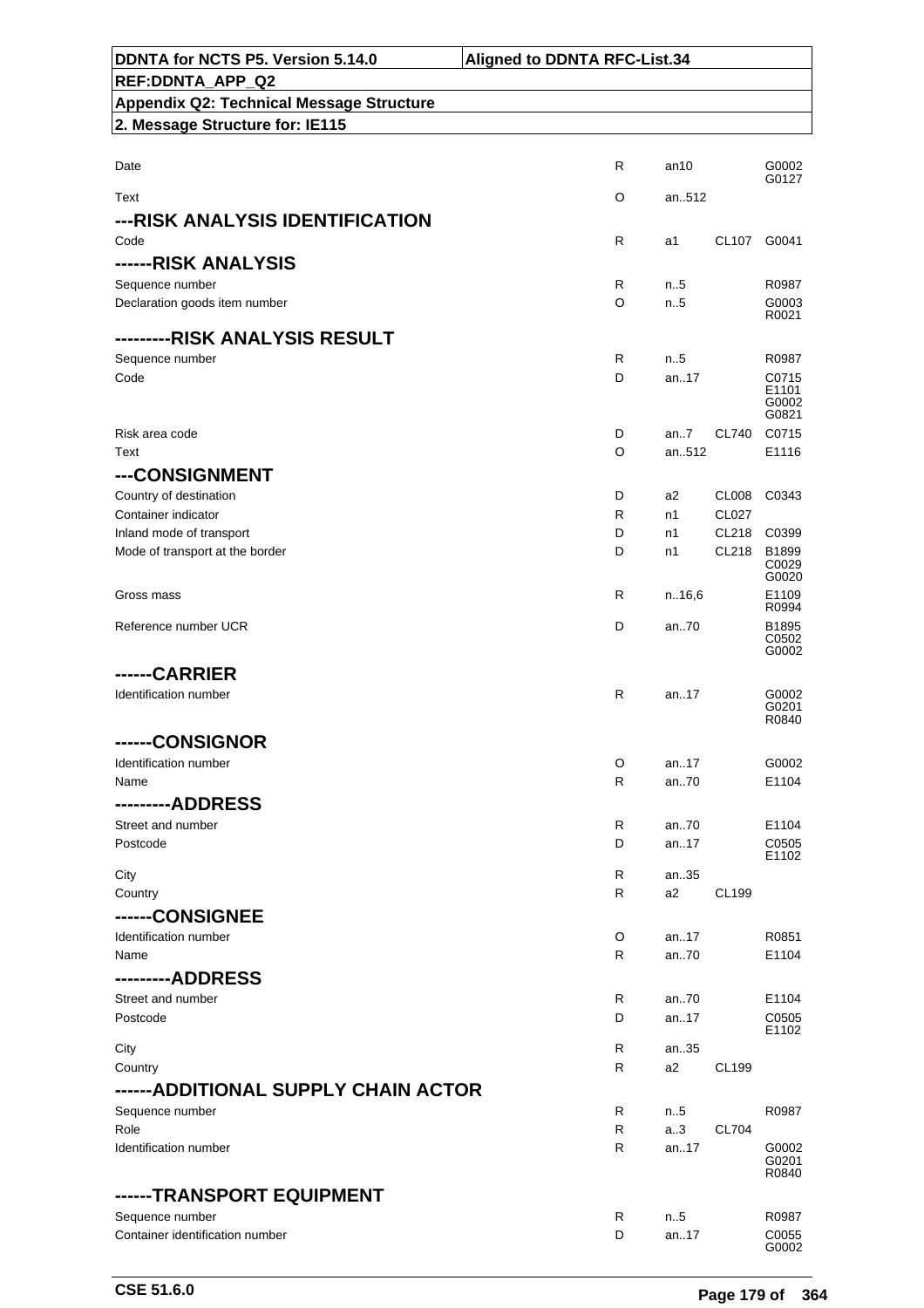| <b>REF:DDNTA APP Q2</b><br><b>Appendix Q2: Technical Message Structure</b><br>2. Message Structure for: IE115<br>Number of seals<br>R.<br>n4<br>B1832<br>G0165<br>R0021<br>R0106<br>R0448<br>---------SEAL<br>R<br>n.5<br>Sequence number<br>R0987<br>Identifier<br>R.<br>an20<br>R0107<br>Sequence number<br>R.<br>R0987<br>n5<br>R.<br>G0006<br>Declaration goods item number<br>n.5<br>------DEPARTURE TRANSPORT MEANS<br>Sequence number<br>R.<br>n.5<br>R0987<br>O<br>Type of identification<br>n2<br>CL750<br>B2101<br>R0472<br>R0474<br>R0476<br>Identification number<br>O<br>an35<br>B1815<br>B <sub>2101</sub><br>E1103<br>R0473<br>Nationality<br>O<br>a2<br>CL165<br>B2101<br>------COUNTRY OF ROUTING OF CONSIGNMENT<br>R.<br>Sequence number<br>n5<br>R0987<br>R<br>a2<br>CL008<br>Country<br>------ACTIVE BORDER TRANSPORT MEANS<br>Sequence number<br>R.<br>R0987<br>n5<br>Customs office at border reference number<br>O<br>CL141<br>B2101<br>an8<br>G0789<br>O<br>CL219<br>Type of identification<br>n2<br>B1838<br>B <sub>2101</sub><br>Identification number<br>O<br>an35<br>B1811<br>B1838<br>B2101<br>E1103<br>R0076<br>O<br>a2<br>CL165<br>B1850<br>Nationality<br>B2101<br>D<br>Conveyance reference number<br>an35<br>B2200<br>C0531<br>G0002<br>R0315<br>------PLACE OF LOADING<br>UN LOCODE<br>O<br><b>CL244</b><br>an17<br>D<br>a2<br>CL008<br>C0387<br>Country<br>Location<br>D<br>an35<br>C0387<br>E1114<br>------PLACE OF UNLOADING<br>UN LOCODE<br><b>CL244</b><br>O<br>an17<br>D<br>a2<br>CL008<br>C0387<br>Country<br>Location<br>D<br>an35<br>C0387<br>------PREVIOUS DOCUMENT<br>R<br>R0987<br>Sequence number<br>n.5<br>R<br>CL214<br>G0057<br><b>Type</b><br>an4<br>R0020<br>R<br>R0021<br>Reference number<br>an70<br>O<br>Complement of information<br>an35<br>------SUPPORTING DOCUMENT<br>R<br>R0987<br>Sequence number<br>n.5<br>R<br>CL213<br>G0057<br>Type<br>an4<br>Reference number<br>R<br>R0021<br>an70<br>Document line item number<br>O<br>n.5<br>Complement of information<br>O<br>an35 | DDNTA for NCTS P5. Version 5.14.0 | <b>Aligned to DDNTA RFC-List.34</b> |  |  |
|---------------------------------------------------------------------------------------------------------------------------------------------------------------------------------------------------------------------------------------------------------------------------------------------------------------------------------------------------------------------------------------------------------------------------------------------------------------------------------------------------------------------------------------------------------------------------------------------------------------------------------------------------------------------------------------------------------------------------------------------------------------------------------------------------------------------------------------------------------------------------------------------------------------------------------------------------------------------------------------------------------------------------------------------------------------------------------------------------------------------------------------------------------------------------------------------------------------------------------------------------------------------------------------------------------------------------------------------------------------------------------------------------------------------------------------------------------------------------------------------------------------------------------------------------------------------------------------------------------------------------------------------------------------------------------------------------------------------------------------------------------------------------------------------------------------------------------------------------------------------------------------------------------------------------------------------------------------------------------------------------------------------------------------------|-----------------------------------|-------------------------------------|--|--|
|                                                                                                                                                                                                                                                                                                                                                                                                                                                                                                                                                                                                                                                                                                                                                                                                                                                                                                                                                                                                                                                                                                                                                                                                                                                                                                                                                                                                                                                                                                                                                                                                                                                                                                                                                                                                                                                                                                                                                                                                                                             |                                   |                                     |  |  |
|                                                                                                                                                                                                                                                                                                                                                                                                                                                                                                                                                                                                                                                                                                                                                                                                                                                                                                                                                                                                                                                                                                                                                                                                                                                                                                                                                                                                                                                                                                                                                                                                                                                                                                                                                                                                                                                                                                                                                                                                                                             |                                   |                                     |  |  |
|                                                                                                                                                                                                                                                                                                                                                                                                                                                                                                                                                                                                                                                                                                                                                                                                                                                                                                                                                                                                                                                                                                                                                                                                                                                                                                                                                                                                                                                                                                                                                                                                                                                                                                                                                                                                                                                                                                                                                                                                                                             |                                   |                                     |  |  |
|                                                                                                                                                                                                                                                                                                                                                                                                                                                                                                                                                                                                                                                                                                                                                                                                                                                                                                                                                                                                                                                                                                                                                                                                                                                                                                                                                                                                                                                                                                                                                                                                                                                                                                                                                                                                                                                                                                                                                                                                                                             |                                   |                                     |  |  |
|                                                                                                                                                                                                                                                                                                                                                                                                                                                                                                                                                                                                                                                                                                                                                                                                                                                                                                                                                                                                                                                                                                                                                                                                                                                                                                                                                                                                                                                                                                                                                                                                                                                                                                                                                                                                                                                                                                                                                                                                                                             |                                   |                                     |  |  |
|                                                                                                                                                                                                                                                                                                                                                                                                                                                                                                                                                                                                                                                                                                                                                                                                                                                                                                                                                                                                                                                                                                                                                                                                                                                                                                                                                                                                                                                                                                                                                                                                                                                                                                                                                                                                                                                                                                                                                                                                                                             |                                   |                                     |  |  |
|                                                                                                                                                                                                                                                                                                                                                                                                                                                                                                                                                                                                                                                                                                                                                                                                                                                                                                                                                                                                                                                                                                                                                                                                                                                                                                                                                                                                                                                                                                                                                                                                                                                                                                                                                                                                                                                                                                                                                                                                                                             |                                   |                                     |  |  |
|                                                                                                                                                                                                                                                                                                                                                                                                                                                                                                                                                                                                                                                                                                                                                                                                                                                                                                                                                                                                                                                                                                                                                                                                                                                                                                                                                                                                                                                                                                                                                                                                                                                                                                                                                                                                                                                                                                                                                                                                                                             |                                   |                                     |  |  |
|                                                                                                                                                                                                                                                                                                                                                                                                                                                                                                                                                                                                                                                                                                                                                                                                                                                                                                                                                                                                                                                                                                                                                                                                                                                                                                                                                                                                                                                                                                                                                                                                                                                                                                                                                                                                                                                                                                                                                                                                                                             |                                   |                                     |  |  |
|                                                                                                                                                                                                                                                                                                                                                                                                                                                                                                                                                                                                                                                                                                                                                                                                                                                                                                                                                                                                                                                                                                                                                                                                                                                                                                                                                                                                                                                                                                                                                                                                                                                                                                                                                                                                                                                                                                                                                                                                                                             |                                   |                                     |  |  |
|                                                                                                                                                                                                                                                                                                                                                                                                                                                                                                                                                                                                                                                                                                                                                                                                                                                                                                                                                                                                                                                                                                                                                                                                                                                                                                                                                                                                                                                                                                                                                                                                                                                                                                                                                                                                                                                                                                                                                                                                                                             |                                   |                                     |  |  |
|                                                                                                                                                                                                                                                                                                                                                                                                                                                                                                                                                                                                                                                                                                                                                                                                                                                                                                                                                                                                                                                                                                                                                                                                                                                                                                                                                                                                                                                                                                                                                                                                                                                                                                                                                                                                                                                                                                                                                                                                                                             |                                   |                                     |  |  |
|                                                                                                                                                                                                                                                                                                                                                                                                                                                                                                                                                                                                                                                                                                                                                                                                                                                                                                                                                                                                                                                                                                                                                                                                                                                                                                                                                                                                                                                                                                                                                                                                                                                                                                                                                                                                                                                                                                                                                                                                                                             |                                   |                                     |  |  |
|                                                                                                                                                                                                                                                                                                                                                                                                                                                                                                                                                                                                                                                                                                                                                                                                                                                                                                                                                                                                                                                                                                                                                                                                                                                                                                                                                                                                                                                                                                                                                                                                                                                                                                                                                                                                                                                                                                                                                                                                                                             |                                   |                                     |  |  |
|                                                                                                                                                                                                                                                                                                                                                                                                                                                                                                                                                                                                                                                                                                                                                                                                                                                                                                                                                                                                                                                                                                                                                                                                                                                                                                                                                                                                                                                                                                                                                                                                                                                                                                                                                                                                                                                                                                                                                                                                                                             |                                   |                                     |  |  |
|                                                                                                                                                                                                                                                                                                                                                                                                                                                                                                                                                                                                                                                                                                                                                                                                                                                                                                                                                                                                                                                                                                                                                                                                                                                                                                                                                                                                                                                                                                                                                                                                                                                                                                                                                                                                                                                                                                                                                                                                                                             |                                   |                                     |  |  |
|                                                                                                                                                                                                                                                                                                                                                                                                                                                                                                                                                                                                                                                                                                                                                                                                                                                                                                                                                                                                                                                                                                                                                                                                                                                                                                                                                                                                                                                                                                                                                                                                                                                                                                                                                                                                                                                                                                                                                                                                                                             |                                   |                                     |  |  |
|                                                                                                                                                                                                                                                                                                                                                                                                                                                                                                                                                                                                                                                                                                                                                                                                                                                                                                                                                                                                                                                                                                                                                                                                                                                                                                                                                                                                                                                                                                                                                                                                                                                                                                                                                                                                                                                                                                                                                                                                                                             |                                   |                                     |  |  |
|                                                                                                                                                                                                                                                                                                                                                                                                                                                                                                                                                                                                                                                                                                                                                                                                                                                                                                                                                                                                                                                                                                                                                                                                                                                                                                                                                                                                                                                                                                                                                                                                                                                                                                                                                                                                                                                                                                                                                                                                                                             |                                   |                                     |  |  |
|                                                                                                                                                                                                                                                                                                                                                                                                                                                                                                                                                                                                                                                                                                                                                                                                                                                                                                                                                                                                                                                                                                                                                                                                                                                                                                                                                                                                                                                                                                                                                                                                                                                                                                                                                                                                                                                                                                                                                                                                                                             |                                   |                                     |  |  |
|                                                                                                                                                                                                                                                                                                                                                                                                                                                                                                                                                                                                                                                                                                                                                                                                                                                                                                                                                                                                                                                                                                                                                                                                                                                                                                                                                                                                                                                                                                                                                                                                                                                                                                                                                                                                                                                                                                                                                                                                                                             |                                   |                                     |  |  |
|                                                                                                                                                                                                                                                                                                                                                                                                                                                                                                                                                                                                                                                                                                                                                                                                                                                                                                                                                                                                                                                                                                                                                                                                                                                                                                                                                                                                                                                                                                                                                                                                                                                                                                                                                                                                                                                                                                                                                                                                                                             |                                   |                                     |  |  |
|                                                                                                                                                                                                                                                                                                                                                                                                                                                                                                                                                                                                                                                                                                                                                                                                                                                                                                                                                                                                                                                                                                                                                                                                                                                                                                                                                                                                                                                                                                                                                                                                                                                                                                                                                                                                                                                                                                                                                                                                                                             |                                   |                                     |  |  |
|                                                                                                                                                                                                                                                                                                                                                                                                                                                                                                                                                                                                                                                                                                                                                                                                                                                                                                                                                                                                                                                                                                                                                                                                                                                                                                                                                                                                                                                                                                                                                                                                                                                                                                                                                                                                                                                                                                                                                                                                                                             |                                   |                                     |  |  |
|                                                                                                                                                                                                                                                                                                                                                                                                                                                                                                                                                                                                                                                                                                                                                                                                                                                                                                                                                                                                                                                                                                                                                                                                                                                                                                                                                                                                                                                                                                                                                                                                                                                                                                                                                                                                                                                                                                                                                                                                                                             |                                   |                                     |  |  |
|                                                                                                                                                                                                                                                                                                                                                                                                                                                                                                                                                                                                                                                                                                                                                                                                                                                                                                                                                                                                                                                                                                                                                                                                                                                                                                                                                                                                                                                                                                                                                                                                                                                                                                                                                                                                                                                                                                                                                                                                                                             |                                   |                                     |  |  |
|                                                                                                                                                                                                                                                                                                                                                                                                                                                                                                                                                                                                                                                                                                                                                                                                                                                                                                                                                                                                                                                                                                                                                                                                                                                                                                                                                                                                                                                                                                                                                                                                                                                                                                                                                                                                                                                                                                                                                                                                                                             |                                   |                                     |  |  |
|                                                                                                                                                                                                                                                                                                                                                                                                                                                                                                                                                                                                                                                                                                                                                                                                                                                                                                                                                                                                                                                                                                                                                                                                                                                                                                                                                                                                                                                                                                                                                                                                                                                                                                                                                                                                                                                                                                                                                                                                                                             |                                   |                                     |  |  |
|                                                                                                                                                                                                                                                                                                                                                                                                                                                                                                                                                                                                                                                                                                                                                                                                                                                                                                                                                                                                                                                                                                                                                                                                                                                                                                                                                                                                                                                                                                                                                                                                                                                                                                                                                                                                                                                                                                                                                                                                                                             |                                   |                                     |  |  |
|                                                                                                                                                                                                                                                                                                                                                                                                                                                                                                                                                                                                                                                                                                                                                                                                                                                                                                                                                                                                                                                                                                                                                                                                                                                                                                                                                                                                                                                                                                                                                                                                                                                                                                                                                                                                                                                                                                                                                                                                                                             |                                   |                                     |  |  |
|                                                                                                                                                                                                                                                                                                                                                                                                                                                                                                                                                                                                                                                                                                                                                                                                                                                                                                                                                                                                                                                                                                                                                                                                                                                                                                                                                                                                                                                                                                                                                                                                                                                                                                                                                                                                                                                                                                                                                                                                                                             |                                   |                                     |  |  |
|                                                                                                                                                                                                                                                                                                                                                                                                                                                                                                                                                                                                                                                                                                                                                                                                                                                                                                                                                                                                                                                                                                                                                                                                                                                                                                                                                                                                                                                                                                                                                                                                                                                                                                                                                                                                                                                                                                                                                                                                                                             |                                   |                                     |  |  |
|                                                                                                                                                                                                                                                                                                                                                                                                                                                                                                                                                                                                                                                                                                                                                                                                                                                                                                                                                                                                                                                                                                                                                                                                                                                                                                                                                                                                                                                                                                                                                                                                                                                                                                                                                                                                                                                                                                                                                                                                                                             |                                   |                                     |  |  |
|                                                                                                                                                                                                                                                                                                                                                                                                                                                                                                                                                                                                                                                                                                                                                                                                                                                                                                                                                                                                                                                                                                                                                                                                                                                                                                                                                                                                                                                                                                                                                                                                                                                                                                                                                                                                                                                                                                                                                                                                                                             |                                   |                                     |  |  |
|                                                                                                                                                                                                                                                                                                                                                                                                                                                                                                                                                                                                                                                                                                                                                                                                                                                                                                                                                                                                                                                                                                                                                                                                                                                                                                                                                                                                                                                                                                                                                                                                                                                                                                                                                                                                                                                                                                                                                                                                                                             |                                   |                                     |  |  |
|                                                                                                                                                                                                                                                                                                                                                                                                                                                                                                                                                                                                                                                                                                                                                                                                                                                                                                                                                                                                                                                                                                                                                                                                                                                                                                                                                                                                                                                                                                                                                                                                                                                                                                                                                                                                                                                                                                                                                                                                                                             |                                   |                                     |  |  |
|                                                                                                                                                                                                                                                                                                                                                                                                                                                                                                                                                                                                                                                                                                                                                                                                                                                                                                                                                                                                                                                                                                                                                                                                                                                                                                                                                                                                                                                                                                                                                                                                                                                                                                                                                                                                                                                                                                                                                                                                                                             |                                   |                                     |  |  |
|                                                                                                                                                                                                                                                                                                                                                                                                                                                                                                                                                                                                                                                                                                                                                                                                                                                                                                                                                                                                                                                                                                                                                                                                                                                                                                                                                                                                                                                                                                                                                                                                                                                                                                                                                                                                                                                                                                                                                                                                                                             |                                   |                                     |  |  |
|                                                                                                                                                                                                                                                                                                                                                                                                                                                                                                                                                                                                                                                                                                                                                                                                                                                                                                                                                                                                                                                                                                                                                                                                                                                                                                                                                                                                                                                                                                                                                                                                                                                                                                                                                                                                                                                                                                                                                                                                                                             |                                   |                                     |  |  |
|                                                                                                                                                                                                                                                                                                                                                                                                                                                                                                                                                                                                                                                                                                                                                                                                                                                                                                                                                                                                                                                                                                                                                                                                                                                                                                                                                                                                                                                                                                                                                                                                                                                                                                                                                                                                                                                                                                                                                                                                                                             |                                   |                                     |  |  |
|                                                                                                                                                                                                                                                                                                                                                                                                                                                                                                                                                                                                                                                                                                                                                                                                                                                                                                                                                                                                                                                                                                                                                                                                                                                                                                                                                                                                                                                                                                                                                                                                                                                                                                                                                                                                                                                                                                                                                                                                                                             |                                   |                                     |  |  |
|                                                                                                                                                                                                                                                                                                                                                                                                                                                                                                                                                                                                                                                                                                                                                                                                                                                                                                                                                                                                                                                                                                                                                                                                                                                                                                                                                                                                                                                                                                                                                                                                                                                                                                                                                                                                                                                                                                                                                                                                                                             |                                   |                                     |  |  |
|                                                                                                                                                                                                                                                                                                                                                                                                                                                                                                                                                                                                                                                                                                                                                                                                                                                                                                                                                                                                                                                                                                                                                                                                                                                                                                                                                                                                                                                                                                                                                                                                                                                                                                                                                                                                                                                                                                                                                                                                                                             |                                   |                                     |  |  |
|                                                                                                                                                                                                                                                                                                                                                                                                                                                                                                                                                                                                                                                                                                                                                                                                                                                                                                                                                                                                                                                                                                                                                                                                                                                                                                                                                                                                                                                                                                                                                                                                                                                                                                                                                                                                                                                                                                                                                                                                                                             |                                   |                                     |  |  |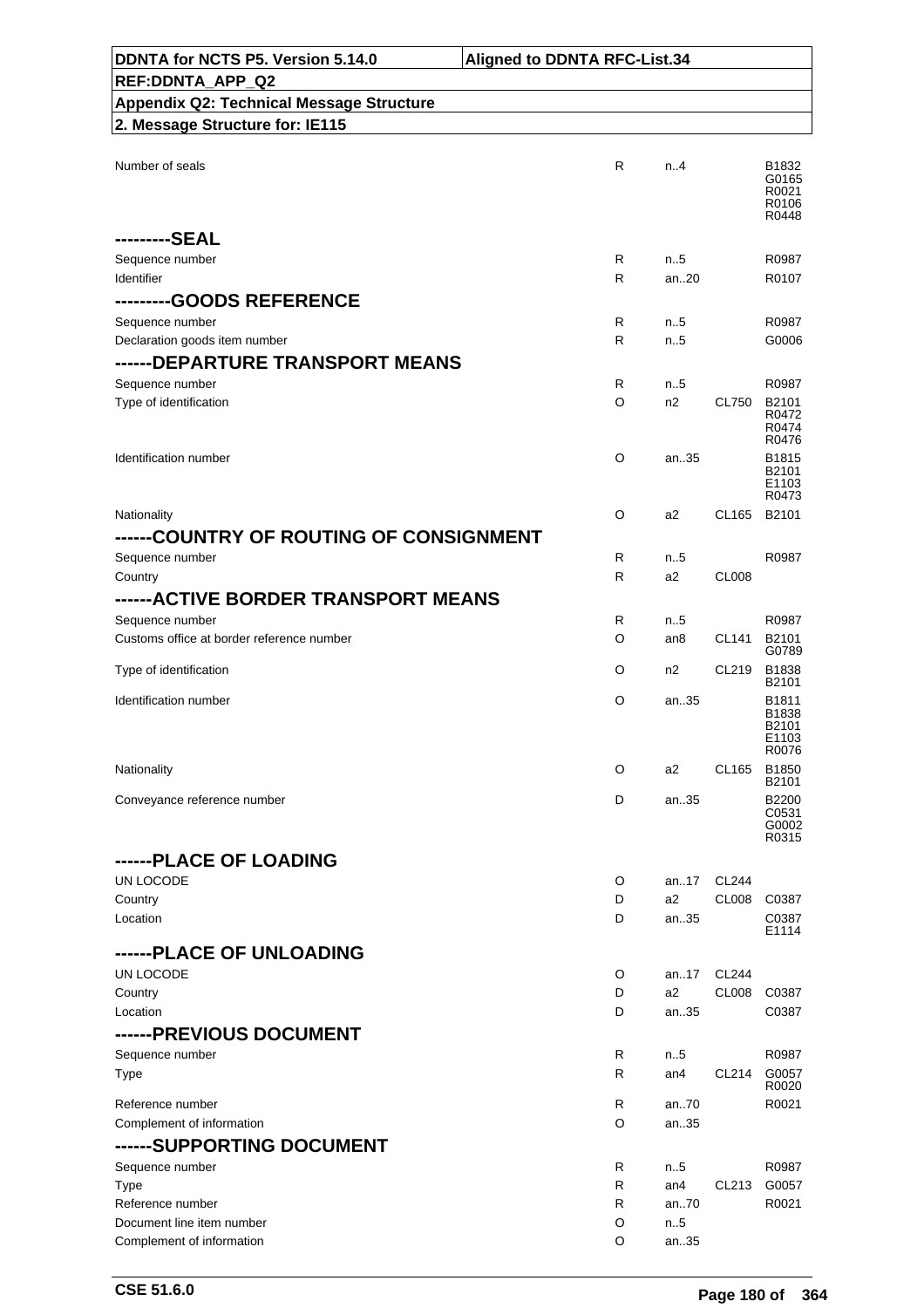| 2. Message Structure for: IE115 |              |                 |              |                |
|---------------------------------|--------------|-----------------|--------------|----------------|
|                                 |              |                 |              |                |
| ------TRANSPORT DOCUMENT        |              |                 |              |                |
| Sequence number                 | $\mathsf{R}$ | n.5             |              | R0987          |
| Type                            | $\mathsf{R}$ | an4             | CL754        | G0057          |
| Reference number                | $\mathsf{R}$ | an70            |              | R0021          |
| ------ADDITIONAL REFERENCE      |              |                 |              |                |
| Sequence number                 | $\mathsf{R}$ | n.5             |              | R0987          |
| <b>Type</b>                     | $\mathsf{R}$ | an4             | CL380        | G0057          |
| Reference number                | O            | an70            |              | R0021          |
| ------ADDITIONAL INFORMATION    |              |                 |              |                |
| Sequence number                 | R            | $n_{\cdot}.5$   |              | R0987          |
| Code                            | R            | an <sub>5</sub> | CL239        | G0057          |
|                                 |              |                 |              | R3060          |
| Text                            | O            | an512           |              |                |
| ------INCIDENT                  |              |                 |              |                |
| Sequence number                 | R            | $n_{.}.5$       |              | R0987          |
| Code                            | R            | n1              | CL019        |                |
| Text                            | R            | an512           |              |                |
| ---------ENDORSEMENT            |              |                 |              |                |
| Date                            | $\mathsf R$  | an10            |              | G0002          |
| Authority                       | $\mathsf{R}$ | an35            |              |                |
| Place                           | $\mathsf{R}$ | an35            |              |                |
| Country                         | $\mathsf{R}$ | a <sub>2</sub>  | CL009        |                |
| ---------LOCATION               |              |                 |              |                |
| Qualifier of identification     | R            | a1              | CL038        |                |
| UN LOCODE                       | D            | an17            | CL244        | C0460          |
| Country                         | R            | a2              | CL009        |                |
| ------------GNSS                |              |                 |              |                |
| Latitude                        | R            | an.17           |              | G0002<br>G0014 |
| Longitude                       | R            | an17            |              | G0002          |
|                                 |              |                 |              | G0014          |
| ------------ADDRESS             |              |                 |              |                |
| Street and number               | R            | an70            |              |                |
| Postcode                        | D            | an17            |              | C0505          |
| City                            | R            | an35            |              |                |
| --------TRANSPORT EQUIPMENT     |              |                 |              |                |
| Sequence number                 | R            | n.5             |              | R0987          |
| Container identification number | D            | an17            |              | C0820          |
|                                 |              |                 |              | G0002<br>G0016 |
| Number of seals                 | D            | n.4             |              | C0396          |
|                                 |              |                 |              | G0023<br>R0021 |
|                                 |              |                 |              | R0106          |
|                                 |              |                 |              | R0448          |
| -------------SEAL               |              |                 |              |                |
| Sequence number                 | R            | n.5             |              | R0987          |
| Identifier                      | $\mathsf{R}$ | an20            |              | G0023<br>R0107 |
|                                 |              |                 |              |                |
|                                 |              |                 |              |                |
| Sequence number                 | R            | n.5             |              | R0987          |
| Declaration goods item number   | R            | n.5             |              | G0006          |
| ---------TRANSHIPMENT           |              |                 |              |                |
| Container indicator             | $\mathsf{R}$ | n1              | <b>CL027</b> | G0029          |
|                                 |              |                 |              |                |
| Type of identification          | R            | n <sub>2</sub>  | <b>CL750</b> | G0023          |
| Identification number           | R            | an35            |              | G0023          |
| Nationality                     | R            | a2              | CL165        | G0023          |
|                                 |              |                 |              |                |

**REF:DDNTA\_APP\_Q2**

**Appendix Q2: Technical Message Structure**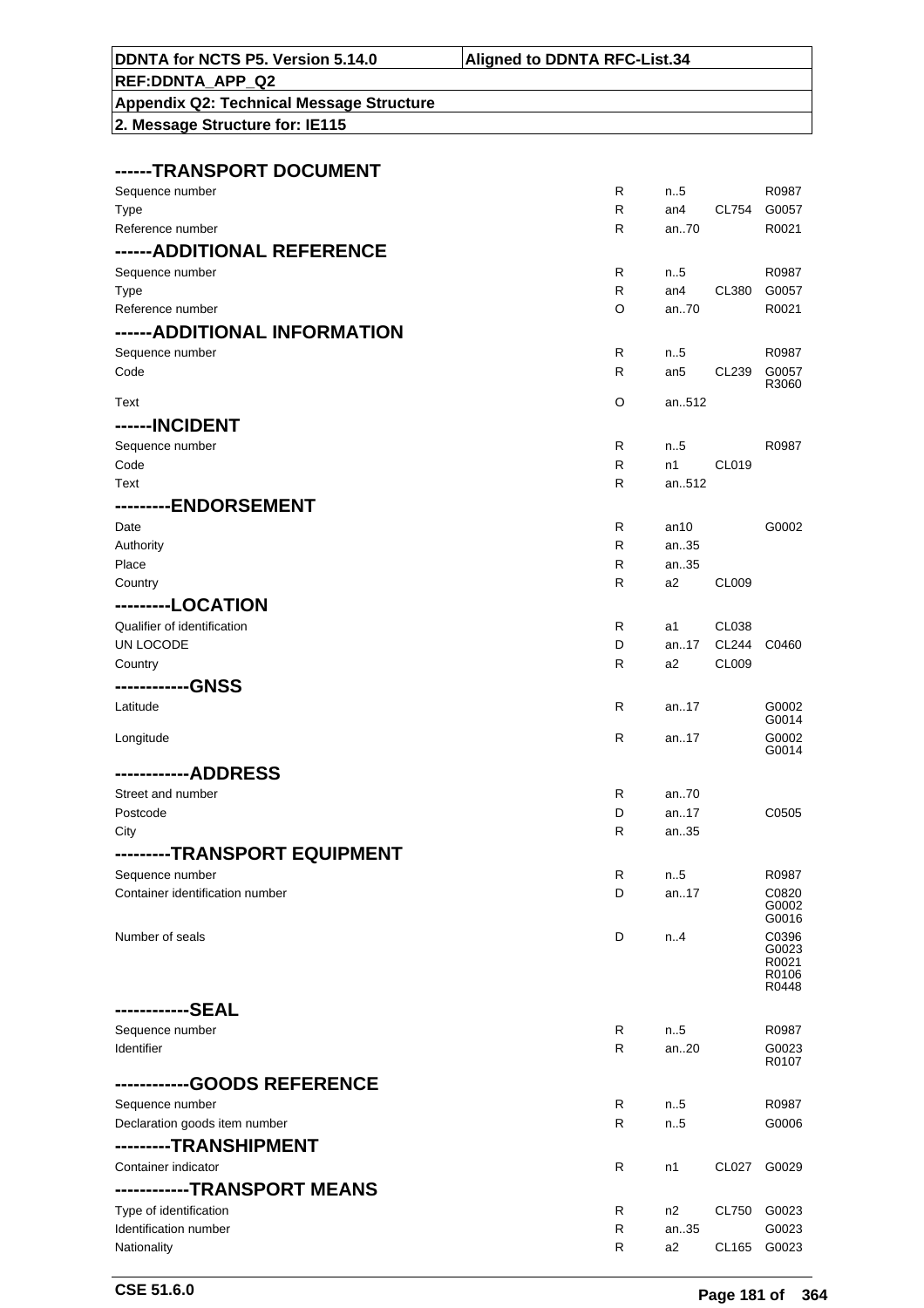| DDNTA for NCTS P5. Version 5.14.0               | <b>Aligned to DDNTA RFC-List.34</b> |                         |
|-------------------------------------------------|-------------------------------------|-------------------------|
| <b>REF:DDNTA APP Q2</b>                         |                                     |                         |
| <b>Appendix Q2: Technical Message Structure</b> |                                     |                         |
| 2. Message Structure for: IE115                 |                                     |                         |
|                                                 |                                     |                         |
| ------TRANSPORT CHARGES                         |                                     |                         |
|                                                 | R.                                  | CL116                   |
| Method of payment                               | a1                                  |                         |
| ------HOUSE CONSIGNMENT                         |                                     |                         |
| Sequence number                                 | R                                   | R0987<br>n.5            |
| Gross mass                                      | R                                   | n.16,6<br>R0983         |
| Reference number UCR                            | D                                   | an70<br>C0502<br>E1301  |
|                                                 |                                     | G0002<br>G0062          |
| Security indicator from export declaration      | O<br>n1                             | CL217<br>G0025          |
|                                                 |                                     | G0026                   |
| ---------CONSIGNOR                              |                                     |                         |
| Identification number                           | O                                   | an.17<br>G0002          |
| Name                                            | R                                   | an.70                   |
| ------------ADDRESS                             |                                     |                         |
| Street and number                               | R                                   | an.70                   |
| Postcode                                        | D                                   | an17<br>C0505           |
| City                                            | R                                   | an35                    |
| Country                                         | R<br>a2                             | CL199                   |
| ---------CONSIGNEE                              |                                     |                         |
| Identification number                           | O                                   | R0851<br>an. $.17$      |
| Name                                            | R                                   | an70                    |
| ------------ADDRESS                             |                                     |                         |
|                                                 |                                     |                         |
| Street and number<br>Postcode                   | R<br>D                              | an.70                   |
| City                                            | R                                   | C0505<br>an17<br>an35   |
| Country                                         | R<br>a2                             | CL199                   |
|                                                 |                                     |                         |
| --------ADDITIONAL SUPPLY CHAIN ACTOR           |                                     |                         |
| Sequence number                                 | R                                   | R0987<br>n.5            |
| Role<br>Identification number                   | R                                   | a3<br>CL704             |
|                                                 | R                                   | G0002<br>an17<br>G0201  |
|                                                 |                                     | R0840                   |
| --DEPARTURE TRANSPORT MEANS                     |                                     |                         |
| Sequence number                                 | R                                   | n.5<br>R0987            |
| Type of identification                          | R<br>n2                             | CL750<br>R0472<br>R0474 |
|                                                 |                                     | R0476                   |
| Identification number                           | R                                   | R0473<br>an35           |
| Nationality                                     | R<br>a2                             | CL165                   |
| ---------PREVIOUS DOCUMENT                      |                                     |                         |
| Sequence number                                 | R                                   | n.5<br>R0987            |
| Type                                            | R                                   | <b>CL228</b><br>an4     |
| Reference number                                | R                                   | an70<br>R0416           |
| Complement of information                       | O                                   | an35                    |
| --------SUPPORTING DOCUMENT                     |                                     |                         |
| Sequence number                                 | R                                   | R0987<br>n5             |
| <b>Type</b>                                     | R                                   | CL213<br>G0057<br>an4   |
| Reference number                                | R                                   | an.70<br>R0021          |
| Document line item number                       | O                                   | n.5                     |
| Complement of information                       | O                                   | an35                    |
| ---------TRANSPORT DOCUMENT                     |                                     |                         |
| Sequence number                                 | R                                   | R0987<br>n.5            |
| <b>Type</b>                                     | R                                   | G0057<br>an4<br>CL754   |
| Reference number                                | R                                   | R0021<br>an70           |
| --------ADDITIONAL REFERENCE                    |                                     |                         |
| Sequence number                                 | R                                   | n.5<br>R0987            |
| <b>Type</b>                                     | R                                   | CL380<br>G0057<br>an4   |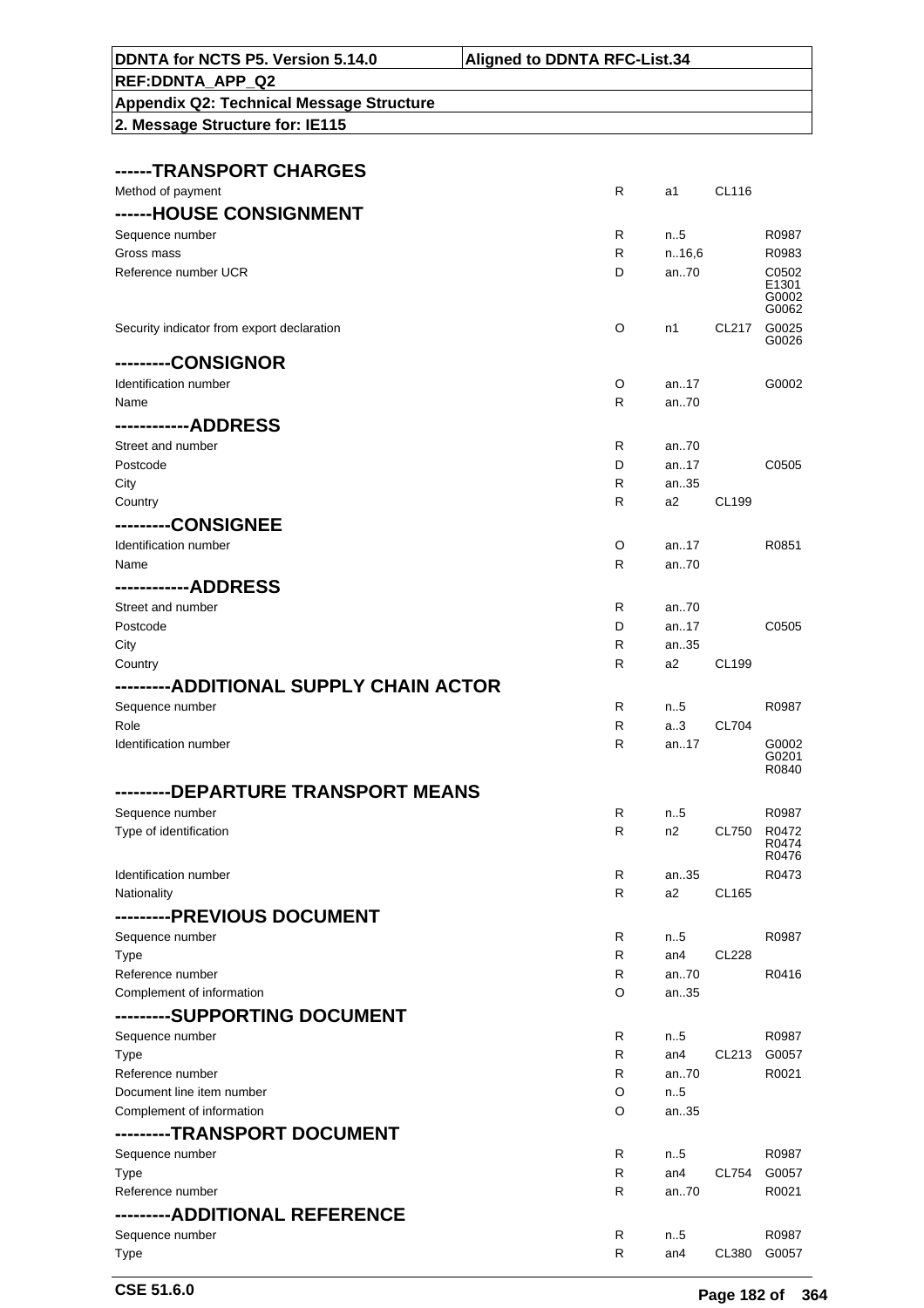| DDNTA for NCTS P5. Version 5.14.0               | <b>Aligned to DDNTA RFC-List.34</b> |                         |                      |
|-------------------------------------------------|-------------------------------------|-------------------------|----------------------|
| REF:DDNTA_APP_Q2                                |                                     |                         |                      |
| <b>Appendix Q2: Technical Message Structure</b> |                                     |                         |                      |
| 2. Message Structure for: IE115                 |                                     |                         |                      |
|                                                 |                                     |                         |                      |
| Reference number                                | O                                   | an70                    | R0021                |
| --------ADDITIONAL INFORMATION                  |                                     |                         |                      |
| Sequence number                                 | R                                   | n.5                     | R0987                |
| Code                                            | R                                   | CL239<br>an5            | G0057                |
|                                                 |                                     |                         | R3062                |
| Text                                            | O                                   | an512                   |                      |
| ---------TRANSPORT CHARGES                      |                                     |                         |                      |
| Method of payment                               | R                                   | CL116<br>a1             |                      |
| ---------CONSIGNMENT ITEM                       |                                     |                         |                      |
| Goods item number                               | R                                   | n <sub>0.5</sub>        | R0988                |
| Declaration goods item number                   | R                                   | n.5                     | R0007                |
| Declaration type                                | D                                   | an $.5$                 | CL232 C0045<br>G0062 |
|                                                 |                                     |                         | R0601<br>R0909       |
| Country of destination                          | D                                   | a2<br>CL <sub>008</sub> | C0343                |
|                                                 |                                     |                         | G0062                |
| Reference number UCR                            | D                                   | an.70                   | B1895                |
|                                                 |                                     |                         | C0502<br>G0002       |
|                                                 |                                     |                         | G0062                |
| ----------CONSIGNEE                             |                                     |                         |                      |
| Identification number                           | O                                   | an17                    | R0851                |
| Name                                            | R                                   | an70                    | E1104                |
| ---------------ADDRESS                          |                                     |                         |                      |
| Street and number                               | R                                   | an.70                   | E1104                |
| Postcode                                        | O                                   | an17                    | B1822<br>E1102       |
| City                                            | R                                   | an35                    |                      |
| Country                                         | R                                   | a2<br>CL199             |                      |
| -----------ADDITIONAL SUPPLY CHAIN ACTOR        |                                     |                         |                      |
| Sequence number                                 | R                                   | $n_{.}5$                | R0987                |
| Role                                            | R                                   | a.3<br>CL704            |                      |
| Identification number                           | R                                   | an.17                   | G0002                |
|                                                 |                                     |                         | G0201<br>R0840       |
| -----------COMMODITY                            |                                     |                         |                      |
| Description of goods                            | R                                   | an512                   | E1107                |
| CUS code                                        | O                                   | an9<br>CL016            |                      |
|                                                 |                                     |                         |                      |
| Harmonized System sub-heading code              | R                                   | CL152<br>an6            |                      |
| Combined nomenclature code                      | O                                   | an2                     | R0060                |
|                                                 |                                     |                         |                      |
| Sequence number                                 | R                                   | $n_{\cdot}.5$           | R0987                |
| <b>UN Number</b>                                | R                                   | CL101<br>an4            |                      |
| -------------GOODS MEASURE                      |                                     |                         |                      |
| Gross mass                                      | O                                   | n.16,6                  | B1860                |
|                                                 |                                     |                         | B2101<br>E1109       |
|                                                 |                                     |                         | R0021                |
|                                                 |                                     |                         | R0221                |
| Net mass                                        | D                                   | n.16,6                  | B1805<br>B1862       |
|                                                 |                                     |                         | C0837<br>E1109       |
|                                                 |                                     |                         | R0223                |
| ------------PACKAGING                           |                                     |                         |                      |
| Sequence number                                 | R                                   | $n_{\cdot}.5$           | R0987                |
| Type of packages                                | R                                   | CL017<br>an2            |                      |
| Number of packages                              | D                                   | n.8                     | C0060<br>E1111       |
|                                                 |                                     |                         | R0021                |
|                                                 |                                     |                         | R0364                |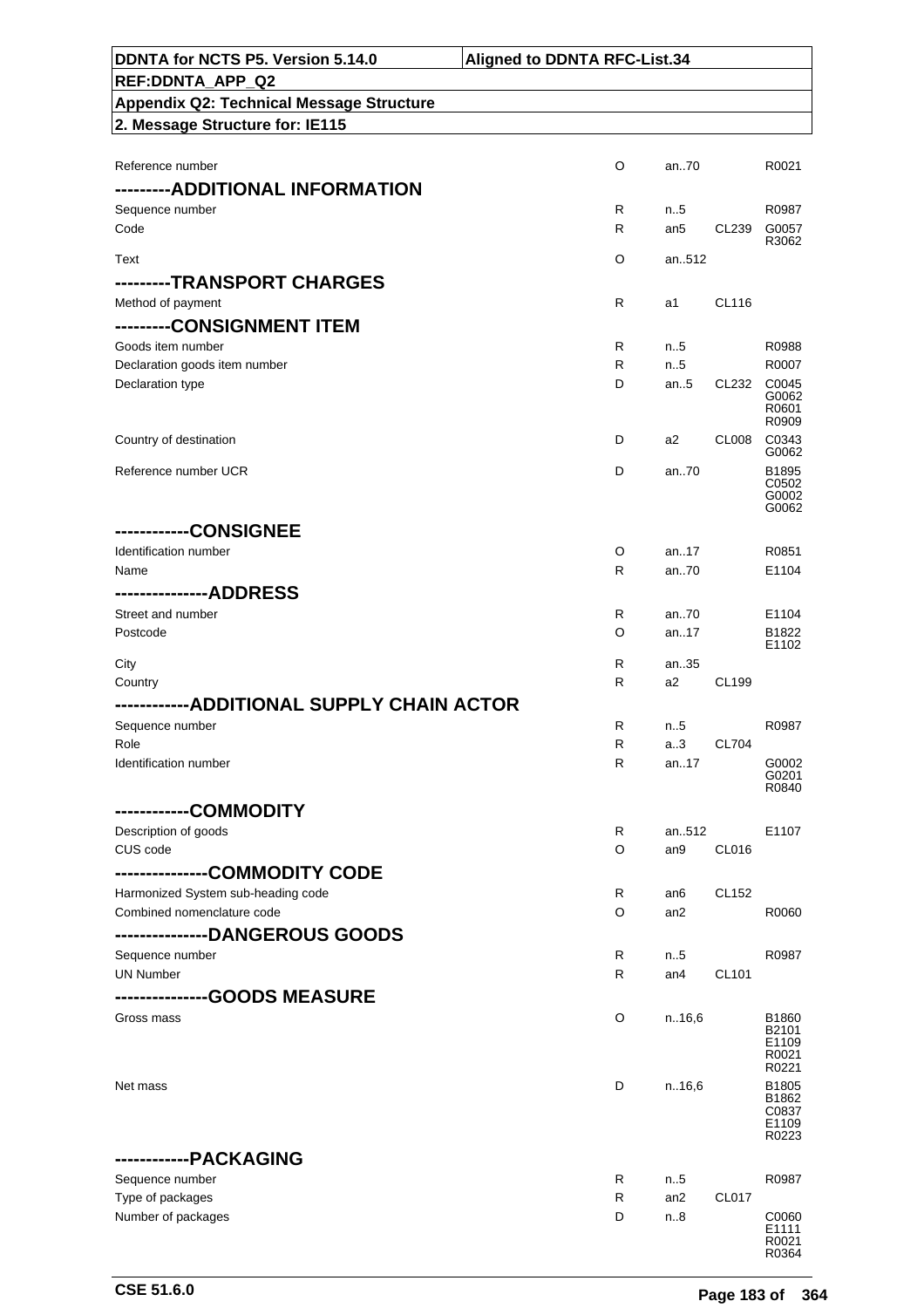| DDNTA for NCTS P5. Version 5.14.0               | <b>Aligned to DDNTA RFC-List.34</b> |              |                         |
|-------------------------------------------------|-------------------------------------|--------------|-------------------------|
| <b>REF:DDNTA APP Q2</b>                         |                                     |              |                         |
| <b>Appendix Q2: Technical Message Structure</b> |                                     |              |                         |
| 2. Message Structure for: IE115                 |                                     |              |                         |
| Shipping marks                                  | D<br>an512                          |              | C0060<br>E1105<br>G0024 |
|                                                 |                                     |              |                         |
| Sequence number                                 | R<br>n5                             |              | R0987                   |
| Type                                            | R<br>an4                            | CL214        | G0057<br>R0020          |
| Reference number                                | R<br>an70                           |              | E1104<br>R0021          |
| Goods item number                               | O<br>n.5                            |              |                         |
| Complement of information                       | O<br>an35                           |              | E1117                   |
| ----------SUPPORTING DOCUMENT                   |                                     |              |                         |
| Sequence number                                 | R<br>n.5                            |              | R0987                   |
| <b>Type</b>                                     | R.<br>an4                           | CL213        | G0057                   |
| Reference number                                | R<br>an70                           |              | E1104<br>R0021          |
| Document line item number                       | O<br>n.5                            |              |                         |
| Complement of information                       | O<br>an35                           |              | E1117                   |
| ----------TRANSPORT DOCUMENT                    |                                     |              |                         |
| Sequence number                                 | R<br>n.5                            |              | R0987                   |
| Type                                            | R<br>an4                            | CL754        | G0057                   |
| Reference number                                | R<br>an.70                          |              | E1104<br>R0021          |
| ------------ADDITIONAL REFERENCE                |                                     |              |                         |
| Sequence number                                 | R<br>n.5                            |              | R0987                   |
| <b>Type</b>                                     | R<br>an4                            | <b>CL380</b> | G0057                   |
| Reference number                                | O<br>an70                           |              | E1104<br>R0021          |
| ----------ADDITIONAL INFORMATION                |                                     |              |                         |
| Sequence number                                 | R<br>n.5                            |              | R0987                   |
| Code                                            | R<br>an5                            | CL239        | B1814<br>G0057<br>R3061 |
| Text                                            | O<br>an512                          |              |                         |
| ---------TRANSPORT CHARGES                      |                                     |              |                         |
| Method of payment                               | R.<br>a1                            | CL116        |                         |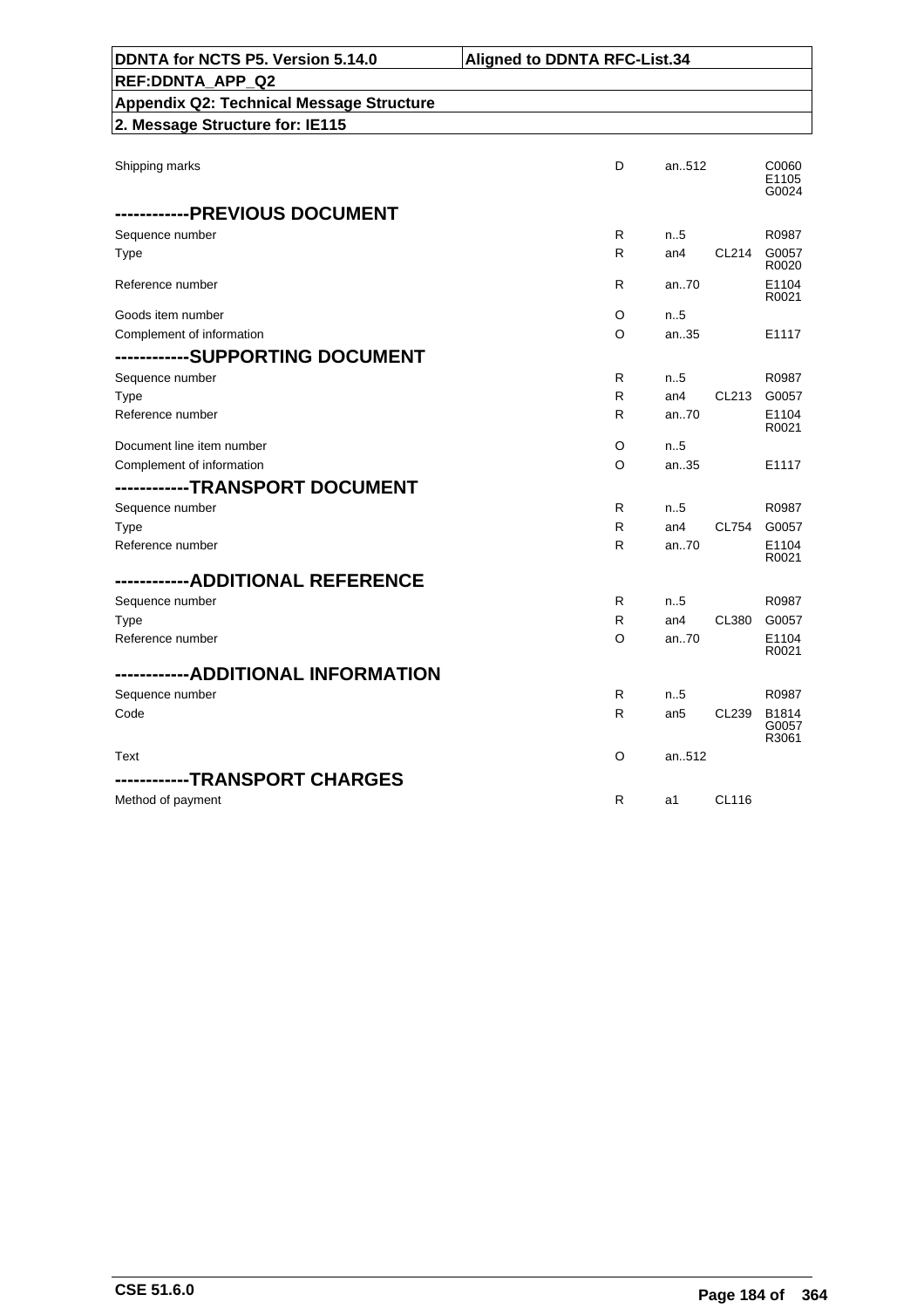| DDNTA for NCTS P5. Version 5.14.0 |  |  |
|-----------------------------------|--|--|
|                                   |  |  |

#### **Aligned to DDNTA RFC-List.34**

**REF:DDNTA\_APP\_Q2**

**Appendix Q2: Technical Message Structure**

**2. Message Structure for: IE118**

| <b>IE118</b>         | (CD118C)                              | <b>INOTIFICATION CROSSING FRONTIER</b> | $(C$ NCF NOT) |
|----------------------|---------------------------------------|----------------------------------------|---------------|
|                      |                                       |                                        |               |
| MESSAGE              |                                       | 1 x                                    | R             |
| ---TRANSIT OPERATION |                                       | 1x                                     | R             |
|                      | ---CUSTOMS OFFICE OF DEPARTURE        | 1x                                     | R             |
|                      | ---CUSTOMS OFFICE OF TRANSIT (ACTUAL) | 1 x                                    | R             |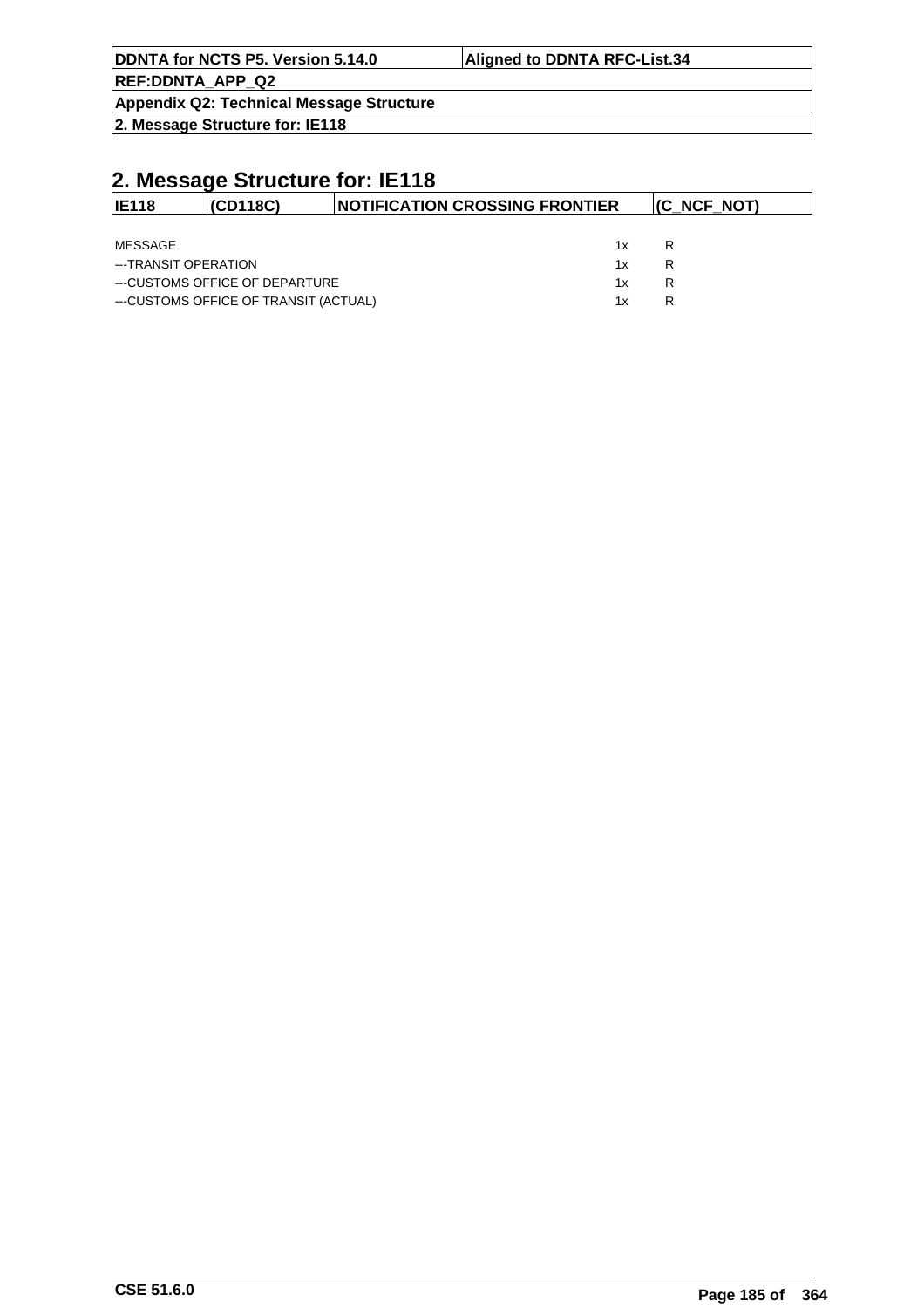|                  | <b>Aligned to DDNTA RFC-List.34</b> |
|------------------|-------------------------------------|
| REF:DDNTA APP Q2 |                                     |

#### **Appendix Q2: Technical Message Structure 2. Message Structure for: IE118**

### **MESSAGE**

| Message sender                        | R | an35            |              |                         |
|---------------------------------------|---|-----------------|--------------|-------------------------|
| Message recipient                     | R | an35            |              |                         |
| Preparation date and time             | R | an19            |              | G0002                   |
| Message identification                | R | an35            |              | G0137<br>T1120          |
| Message type                          | R | an <sub>6</sub> | <b>CL060</b> |                         |
| Correlation identifier                | D | an.35           |              | C0511<br>G0137<br>T1120 |
| ---TRANSIT OPERATION                  |   |                 |              |                         |
| <b>MRN</b>                            | R | an18            |              | G0002<br>R0028          |
| Passage date                          | R | an10            |              | G0002                   |
| ---CUSTOMS OFFICE OF DEPARTURE        |   |                 |              |                         |
| Reference number                      | R | an <sub>8</sub> | CL171        |                         |
| ---CUSTOMS OFFICE OF TRANSIT (ACTUAL) |   |                 |              |                         |
| Reference number                      | R | an <sub>8</sub> | CL173        |                         |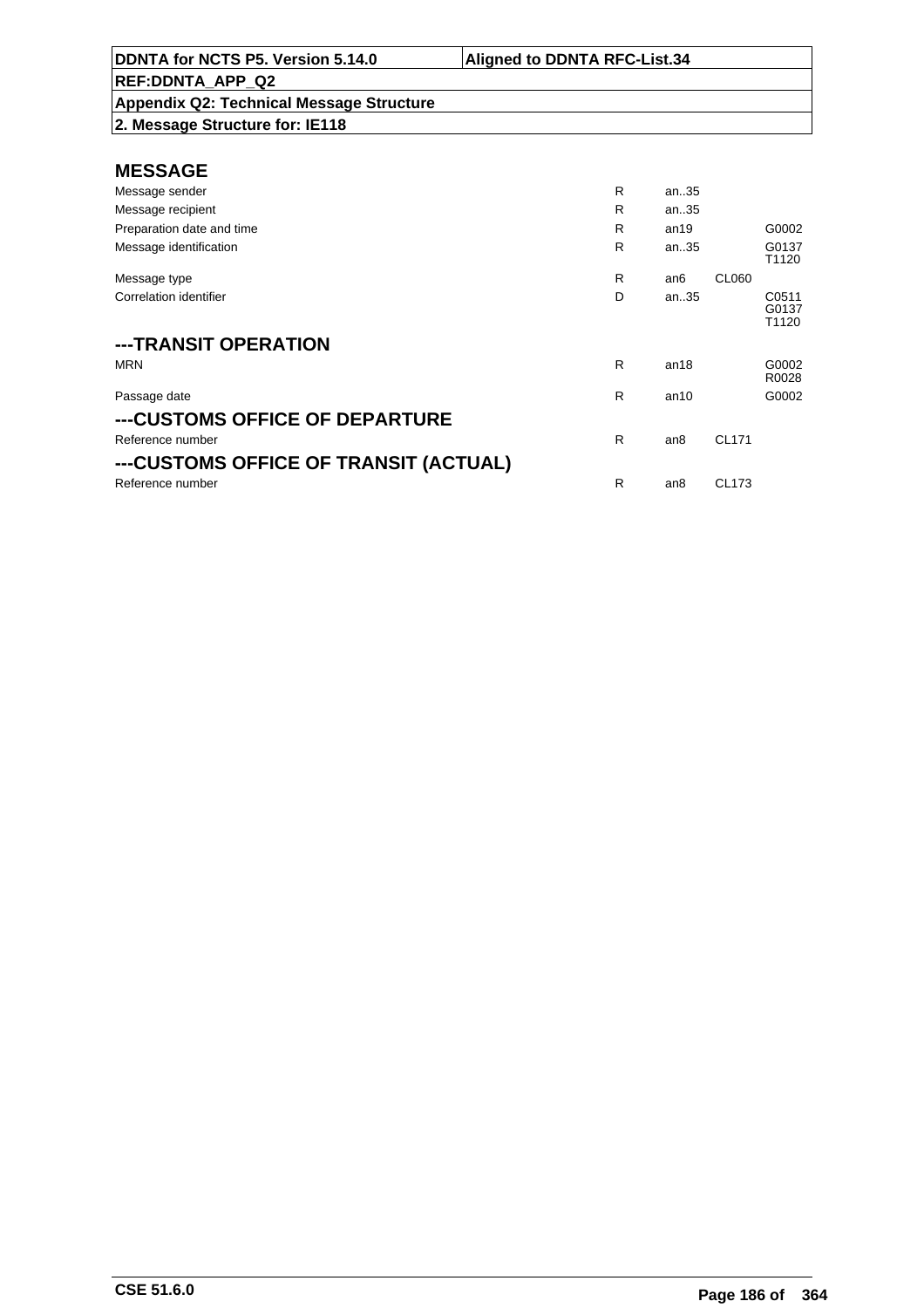|  |  | DDNTA for NCTS P5. Version 5.14.0 |  |
|--|--|-----------------------------------|--|
|  |  |                                   |  |

**REF:DDNTA\_APP\_Q2**

**Aligned to DDNTA RFC-List.34** 

**Appendix Q2: Technical Message Structure**

**2. Message Structure for: IE140**

| <b>IE140</b>         | (CC140C)                                 | <b>REQUEST ON NON-ARRIVED MOVEMENT (E REQ MOV)</b> |   |       |
|----------------------|------------------------------------------|----------------------------------------------------|---|-------|
|                      |                                          |                                                    |   |       |
| MESSAGE              |                                          | 1x                                                 | R |       |
| ---TRANSIT OPERATION |                                          | 1x                                                 | R |       |
|                      | --CUSTOMS OFFICE OF DEPARTURE            | 1x                                                 | R |       |
|                      | --CUSTOMS OFFICE OF ENQUIRY AT DEPARTURE | 1x                                                 | R |       |
|                      | ---HOLDER OF THE TRANSIT PROCEDURE.      | 1x                                                 | R |       |
| ------ADDRESS        |                                          | 1x                                                 | D | C0250 |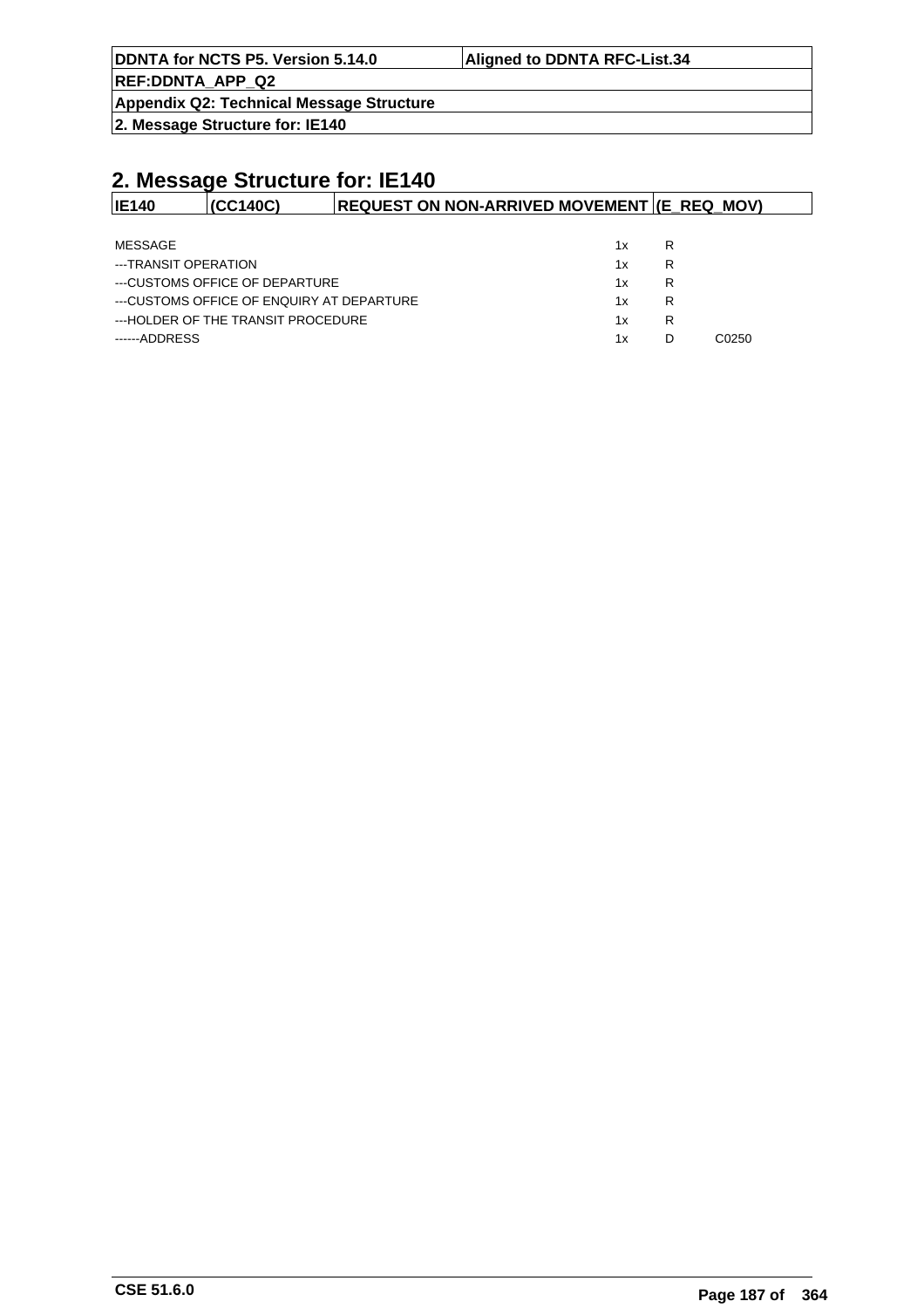### **REF:DDNTA\_APP\_Q2 Appendix Q2: Technical Message Structure**

**2. Message Structure for: IE140**

#### **MESSAGE**

| Message sender                            | R            | an35            |              |                |
|-------------------------------------------|--------------|-----------------|--------------|----------------|
| Message recipient                         | R            | an35            |              |                |
| Preparation date and time                 | R.           | an19            |              | G0002          |
| Message identification                    | R            | an35            |              |                |
| Message type                              | R            | an <sub>6</sub> | <b>CL060</b> |                |
| Correlation identifier                    | D            | an35            |              | C0511          |
| ---TRANSIT OPERATION                      |              |                 |              |                |
| <b>MRN</b>                                | R            | an18            |              | G0002          |
| Request on non-arrived movement date      | R.           | an10            |              | G0002          |
| Limit for response date                   | R            | an10            |              | G0002          |
| ---CUSTOMS OFFICE OF DEPARTURE            |              |                 |              |                |
| Reference number                          | $\mathsf{R}$ | an8             | CL171        |                |
| ---CUSTOMS OFFICE OF ENQUIRY AT DEPARTURE |              |                 |              |                |
| Reference number                          | R.           | an <sub>8</sub> | CL176        |                |
| ---HOLDER OF THE TRANSIT PROCEDURE        |              |                 |              |                |
| Identification number                     | O            | an.17           |              | G0120<br>R0850 |
| TIR holder identification number          | D            | an.17           |              | C0904<br>G0002 |
| Name                                      | D            | an.70           |              | C0250          |
| ------ADDRESS                             |              |                 |              |                |
| Street and number                         | R            | an.70           |              |                |
| Postcode                                  | D            | an.17           |              | C0505          |
| City                                      | R            | an35            |              |                |
| Country                                   | R            | a2              | <b>CL248</b> |                |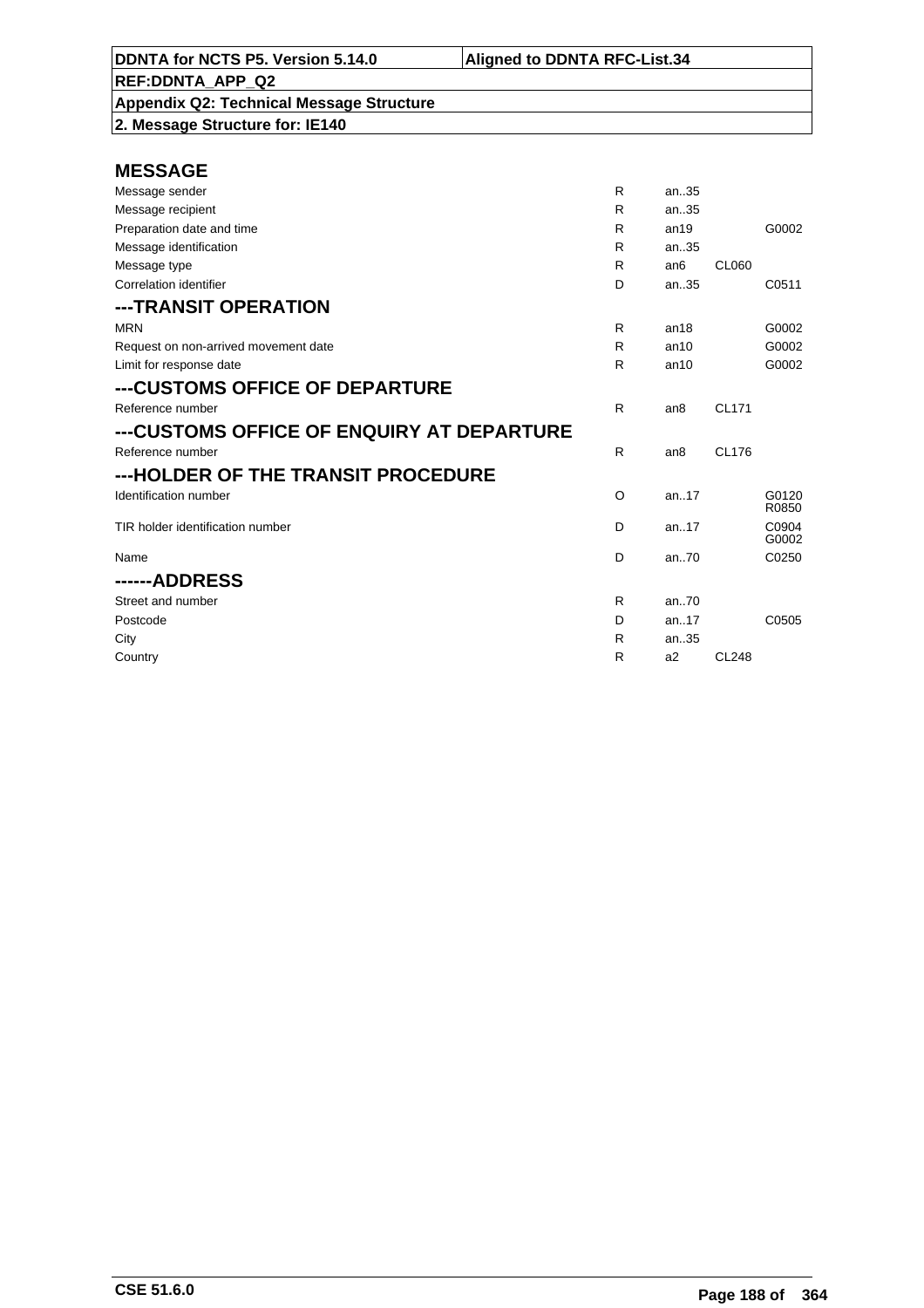**REF:DDNTA\_APP\_Q2**

**Appendix Q2: Technical Message Structure**

**2. Message Structure for: IE141**

| <b>IE141</b>             | (CC141C)                                  | INFORMATION ABOUT NON-ARRIVED<br><b>IMOVEMENT</b> |    |    | (E_MOV_RSP)                         |
|--------------------------|-------------------------------------------|---------------------------------------------------|----|----|-------------------------------------|
|                          |                                           |                                                   |    |    |                                     |
| <b>MESSAGE</b>           |                                           |                                                   | 1x | R  |                                     |
| ---TRANSIT OPERATION     |                                           |                                                   | 1x | R  |                                     |
|                          | ---CUSTOMS OFFICE OF DESTINATION (ACTUAL) |                                                   | 1x | D  | S <sub>1018</sub><br>C0215<br>C0315 |
|                          |                                           | ---CUSTOMS OFFICE OF ENOUIRY AT DEPARTURE         | 1x | R  |                                     |
|                          | ---HOLDER OF THE TRANSIT PROCEDURE        |                                                   | 1x | R  |                                     |
| ------ADDRESS            |                                           |                                                   | 1x | D  | C0250                               |
| ---ENQUIRY               |                                           |                                                   | 1x | O  |                                     |
| ---CONSIGNMENT           |                                           |                                                   | 1x | D. | C0215                               |
| ------CONSIGNEE (ACTUAL) |                                           |                                                   | 1x | R  |                                     |
| ---------ADDRESS         |                                           |                                                   | 1x | R  |                                     |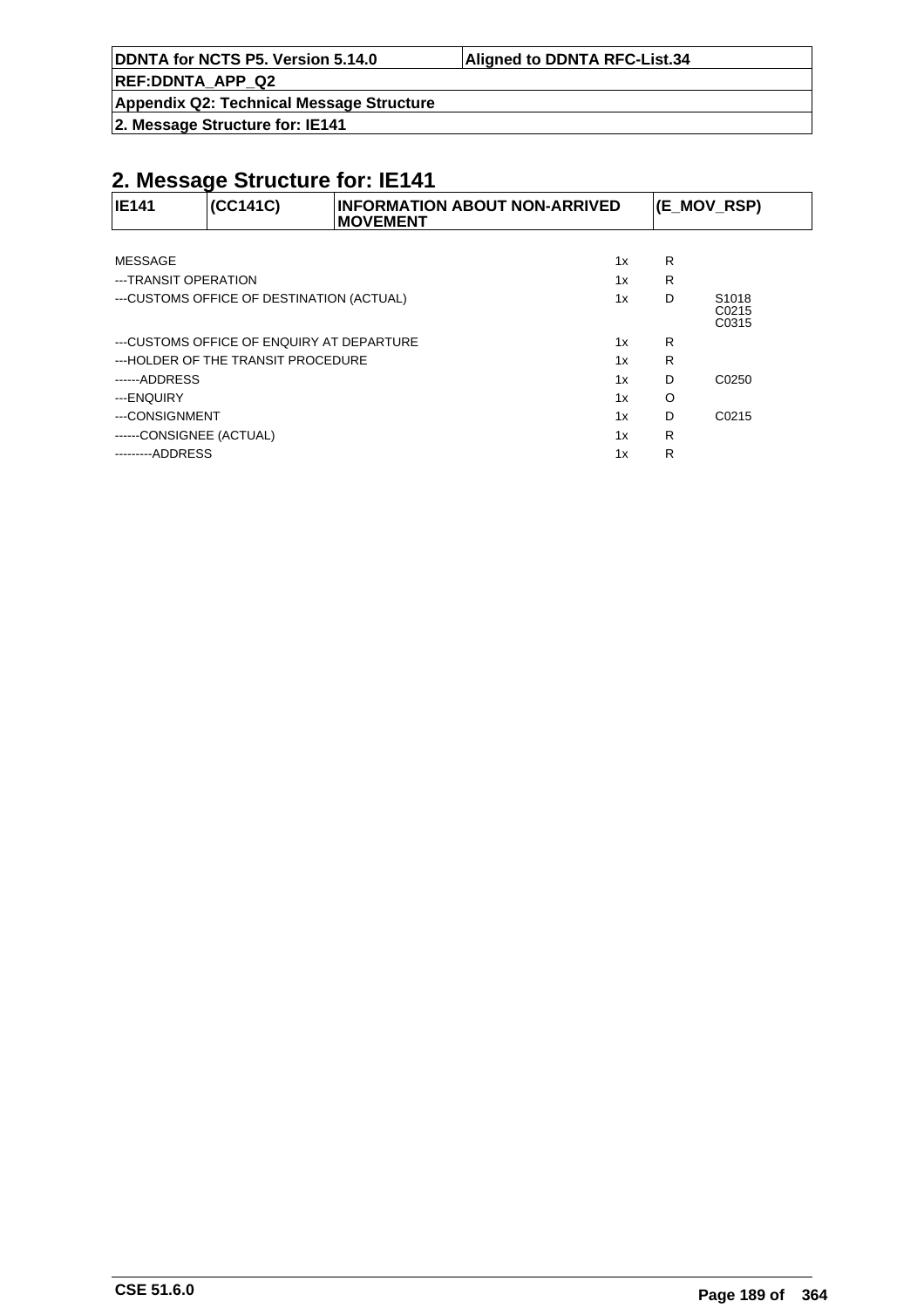|  | DDNTA for NCTS P5. Version 5.14.0 | Aligned to DDNTA RFC-List.34 |
|--|-----------------------------------|------------------------------|
|--|-----------------------------------|------------------------------|

**2. Message Structure for: IE141**

| Message sender<br>Message recipient<br>Preparation date and time<br>Message identification<br>Message type<br><b>Correlation identifier</b><br>---TRANSIT OPERATION | R<br>R<br>R | an35<br>an35 |              |                |
|---------------------------------------------------------------------------------------------------------------------------------------------------------------------|-------------|--------------|--------------|----------------|
|                                                                                                                                                                     |             |              |              |                |
|                                                                                                                                                                     |             |              |              |                |
|                                                                                                                                                                     |             | an19         |              | G0002          |
|                                                                                                                                                                     | R           | an35         |              |                |
|                                                                                                                                                                     | R           | an6          | CL060        |                |
|                                                                                                                                                                     | D           | an35         |              | C0511          |
|                                                                                                                                                                     |             |              |              |                |
| <b>MRN</b>                                                                                                                                                          | R           | an18         |              | G0002          |
| ---CUSTOMS OFFICE OF DESTINATION (ACTUAL)                                                                                                                           |             |              |              |                |
| Reference number                                                                                                                                                    | R           | an8          | CL172        |                |
| ---CUSTOMS OFFICE OF ENQUIRY AT DEPARTURE                                                                                                                           |             |              |              |                |
| Reference number                                                                                                                                                    | R           | an8          | <b>CL176</b> |                |
| ---HOLDER OF THE TRANSIT PROCEDURE                                                                                                                                  |             |              |              |                |
| Identification number                                                                                                                                               | O           | an.17        |              | G0120          |
|                                                                                                                                                                     |             |              |              | R0850          |
| TIR holder identification number                                                                                                                                    | D           | an.17        |              | C0904<br>G0002 |
| Name                                                                                                                                                                | D           | an.70        |              | C0250          |
| ------ADDRESS                                                                                                                                                       |             |              |              |                |
| Street and number                                                                                                                                                   | R           | an70         |              |                |
| Postcode                                                                                                                                                            | D           | an17         |              | C0505          |
| City                                                                                                                                                                | R           | an35         |              |                |
| Country                                                                                                                                                             | R           | a2           | <b>CL248</b> |                |
| ---ENQUIRY                                                                                                                                                          |             |              |              |                |
| TC11 delivery date                                                                                                                                                  | O           | an10         |              | G0002          |
| Text                                                                                                                                                                | D           | an512        |              | C0220          |
| ---CONSIGNMENT                                                                                                                                                      |             |              |              |                |
| ------CONSIGNEE (ACTUAL)                                                                                                                                            |             |              |              |                |
| Identification number                                                                                                                                               | O           | an17         |              |                |
| Name                                                                                                                                                                | R           | an70         |              |                |
| ---------ADDRESS                                                                                                                                                    |             |              |              |                |
| Street and number                                                                                                                                                   | R           | an70         |              |                |
| Postcode                                                                                                                                                            | D           | an17         |              | C0505          |
| City                                                                                                                                                                | R           | an35         |              |                |
| Country                                                                                                                                                             | R           | a2           | <b>CL248</b> |                |

**MESSAGE**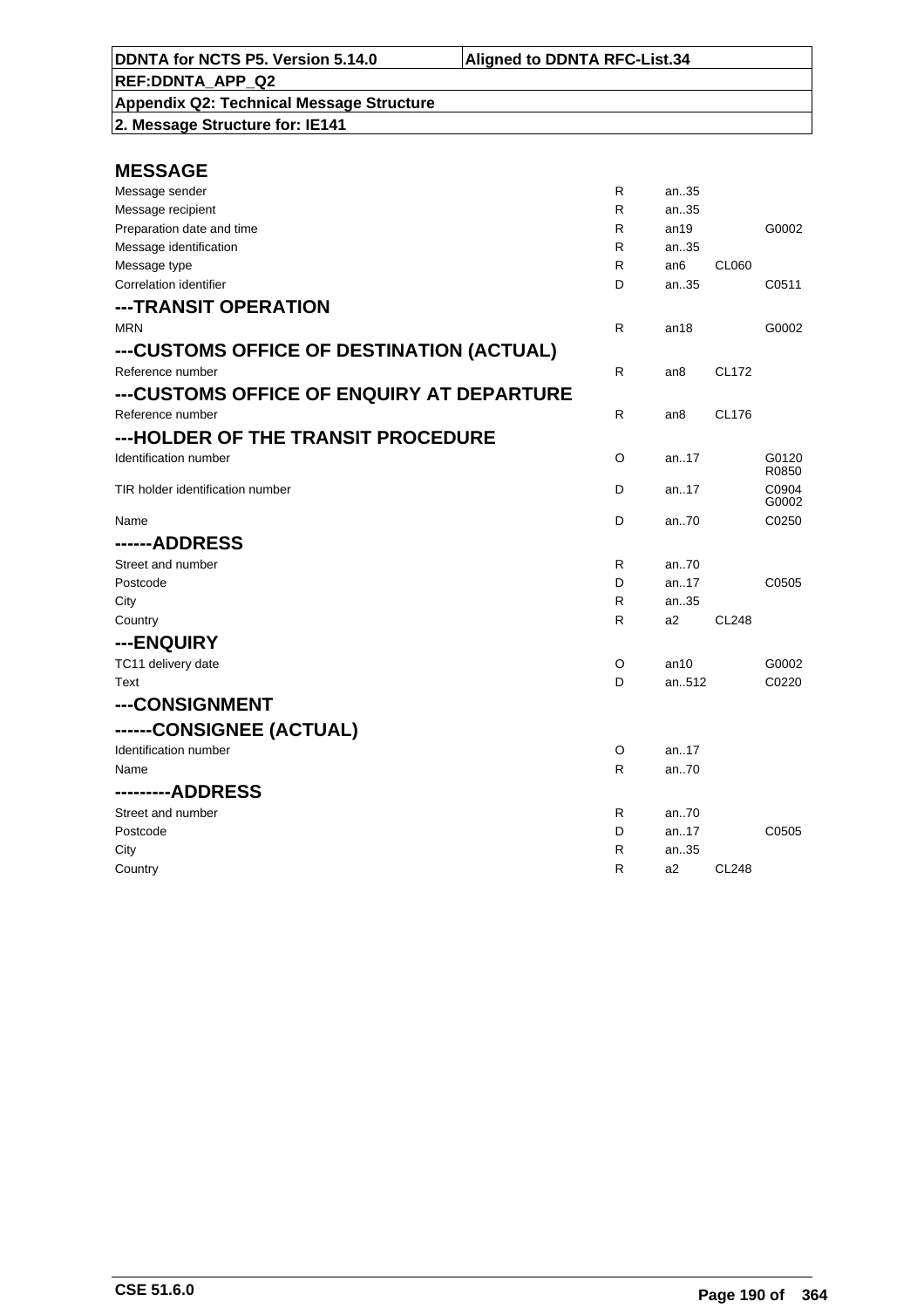|  |  | DDNTA for NCTS P5. Version 5.14.0 |  |
|--|--|-----------------------------------|--|
|  |  |                                   |  |

### **REF:DDNTA\_APP\_Q2**

**Appendix Q2: Technical Message Structure**

**2. Message Structure for: IE142**

| <b>IE142</b>             | (CD142C)                       | <b>ENQUIRY REQUEST</b>                   |    |   | (C_ENQ_REQ)       |
|--------------------------|--------------------------------|------------------------------------------|----|---|-------------------|
|                          |                                |                                          |    |   |                   |
| MESSAGE                  |                                |                                          | 1x | R |                   |
| ---TRANSIT OPERATION     |                                |                                          | 1x | R |                   |
|                          | ---CUSTOMS OFFICE OF DEPARTURE |                                          | 1x | R |                   |
|                          | ---CUSTOMS OFFICE OF REQUEST   |                                          | 1x | R |                   |
|                          |                                | --CUSTOMS OFFICE OF ENQUIRY AT DEPARTURE | 1x | R |                   |
| ------CONTACT PERSON     |                                |                                          | 1x | O | G0105             |
| ---ENQUIRY               |                                |                                          | 1x | R |                   |
| ---CONSIGNMENT           |                                |                                          | 1x | D | C <sub>0009</sub> |
| ------CONSIGNEE (ACTUAL) |                                |                                          | 1x | R |                   |
| ---------ADDRESS         |                                |                                          | 1x | R |                   |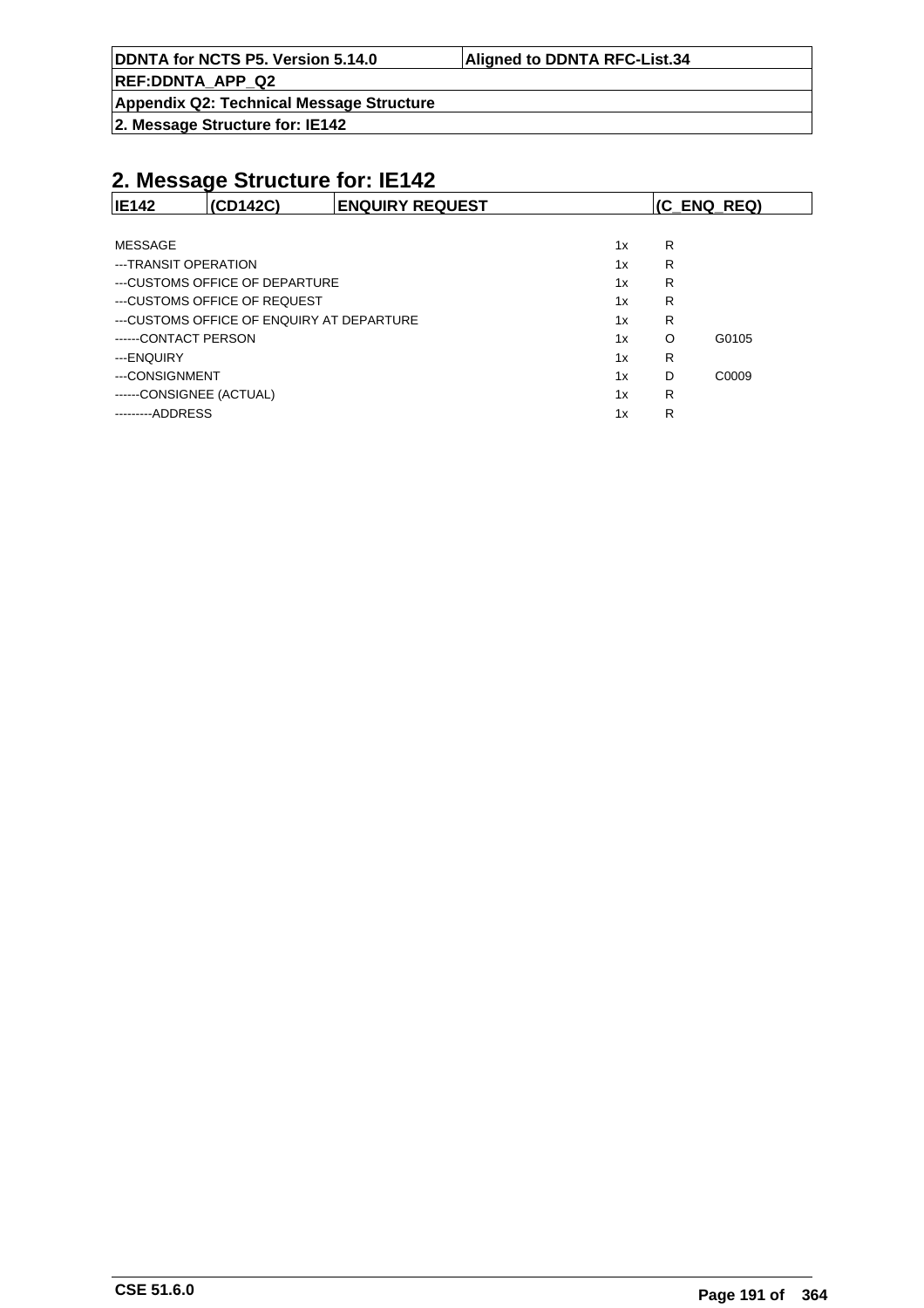| DDNTA for NCTS P5. Version 5.14.0               | <b>Aligned to DDNTA RFC-List.34</b> |      |              |                         |
|-------------------------------------------------|-------------------------------------|------|--------------|-------------------------|
| <b>REF:DDNTA APP Q2</b>                         |                                     |      |              |                         |
| <b>Appendix Q2: Technical Message Structure</b> |                                     |      |              |                         |
| 2. Message Structure for: IE142                 |                                     |      |              |                         |
| <b>MESSAGE</b>                                  |                                     |      |              |                         |
| Message sender                                  | R                                   | an35 |              |                         |
| Message recipient                               | R                                   | an35 |              |                         |
| Preparation date and time                       | R                                   | an19 |              | G0002                   |
| Message identification                          | R                                   | an35 |              | G0137<br>T1120          |
| Message type                                    | R                                   | an6  | <b>CL060</b> |                         |
| Correlation identifier                          | D                                   | an35 |              | C0511<br>G0137<br>T1120 |
| TD ANGIT ADED ATIAN                             |                                     |      |              |                         |

| ---TRANSIT OPERATION<br><b>MRN</b>        | R       | an18  |              | G0002<br>R0028          |
|-------------------------------------------|---------|-------|--------------|-------------------------|
| ---CUSTOMS OFFICE OF DEPARTURE            |         |       |              |                         |
| Reference number                          | R       | an8   | CL171        |                         |
| ---CUSTOMS OFFICE OF REQUEST              |         |       |              |                         |
| Reference number                          | R.      | an8   | <b>CL141</b> |                         |
| ---CUSTOMS OFFICE OF ENQUIRY AT DEPARTURE |         |       |              |                         |
| Reference number                          | R       | an8   | CL176        |                         |
| ------CONTACT PERSON                      |         |       |              |                         |
| Name                                      | R       | an70  |              |                         |
| Phone number                              | R       | an.35 |              |                         |
| E-mail address                            | O       | an256 |              | G0002                   |
| ---ENQUIRY                                |         |       |              |                         |
| Date                                      | R       | an10  |              | G0002                   |
| TC11 delivery date                        | $\circ$ | an10  |              | G0002                   |
| Text                                      | $\circ$ | an512 |              | E1115                   |
| Limit for the enquiry response date       | R       | an10  |              | B1876<br>G0002<br>G0125 |
| ---CONSIGNMENT                            |         |       |              |                         |
| ------CONSIGNEE (ACTUAL)                  |         |       |              |                         |
| Identification number                     | $\circ$ | an.17 |              |                         |
| Name                                      | R       | an70  |              | E1104                   |
| ---------ADDRESS                          |         |       |              |                         |
| Street and number                         | R       | an.70 |              | E1104                   |
| Postcode                                  | D       | an.17 |              | C0505<br>E1102          |
| City                                      | R       | an35  |              |                         |
| Country                                   | R       | a2    | CL199        |                         |

G0137<br>T1120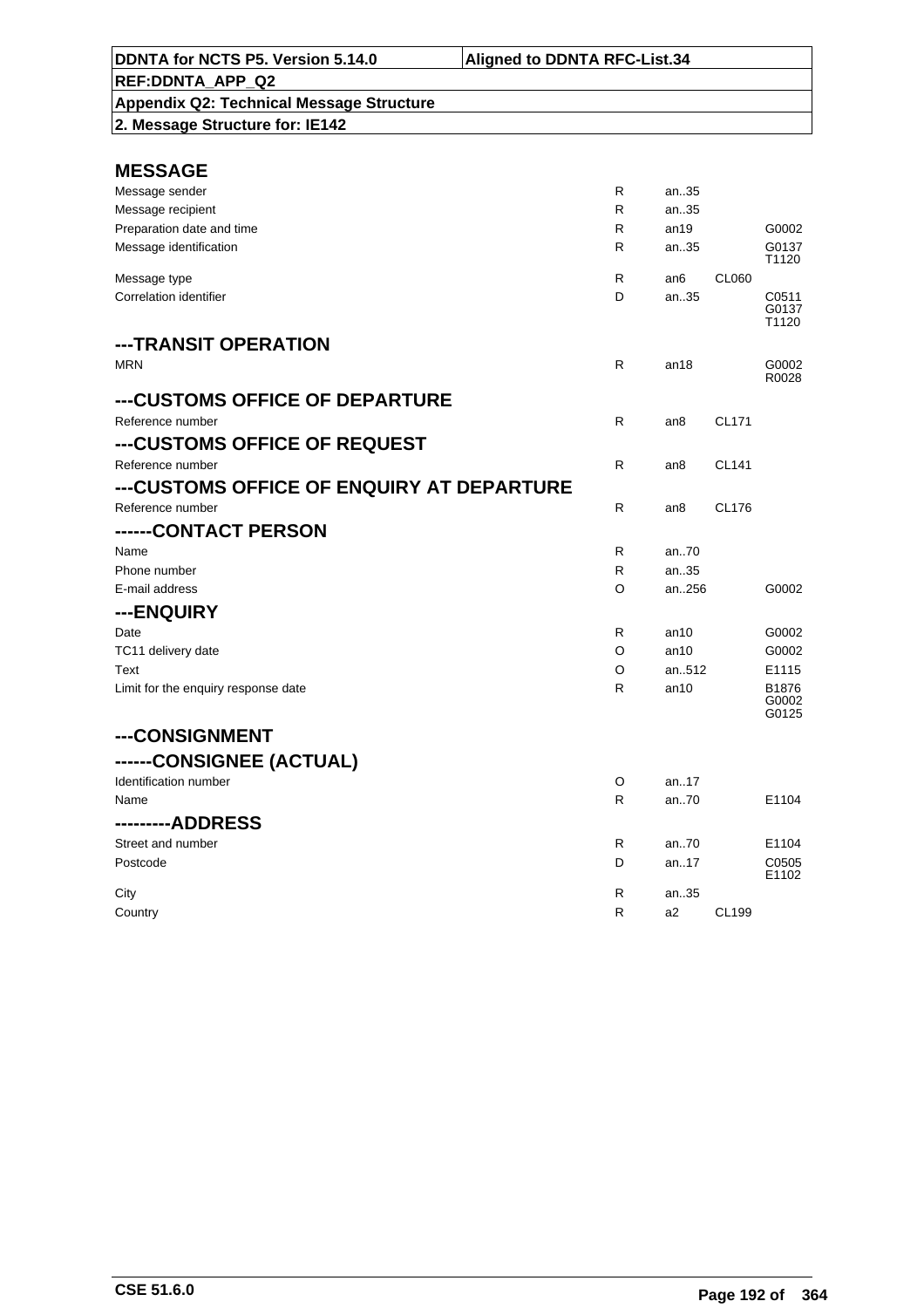|  | DDNTA for NCTS P5. Version 5.14.0 |  |
|--|-----------------------------------|--|
|  |                                   |  |

#### **REF:DDNTA\_APP\_Q2**

**Appendix Q2: Technical Message Structure**

**2. Message Structure for: IE143**

# **2. Message Structure for: IE143**

| <b>IE143</b>         | (CD143C)                     | <b>ENQUIRY RESPONSE</b>                  |    |   | (C ENQ NEG) |
|----------------------|------------------------------|------------------------------------------|----|---|-------------|
|                      |                              |                                          |    |   |             |
| MESSAGE              |                              |                                          | 1x | R |             |
| ---TRANSIT OPERATION |                              |                                          | 1x | R |             |
|                      | ---CUSTOMS OFFICE OF REQUEST |                                          | 1x | R |             |
| ------CONTACT PERSON |                              |                                          | 1x | O | G0105       |
|                      |                              | --CUSTOMS OFFICE OF ENOUIRY AT DEPARTURE | 1x | R |             |
| ---ENQUIRY           |                              |                                          | 1x | R |             |

**Aligned to DDNTA RFC-List.34**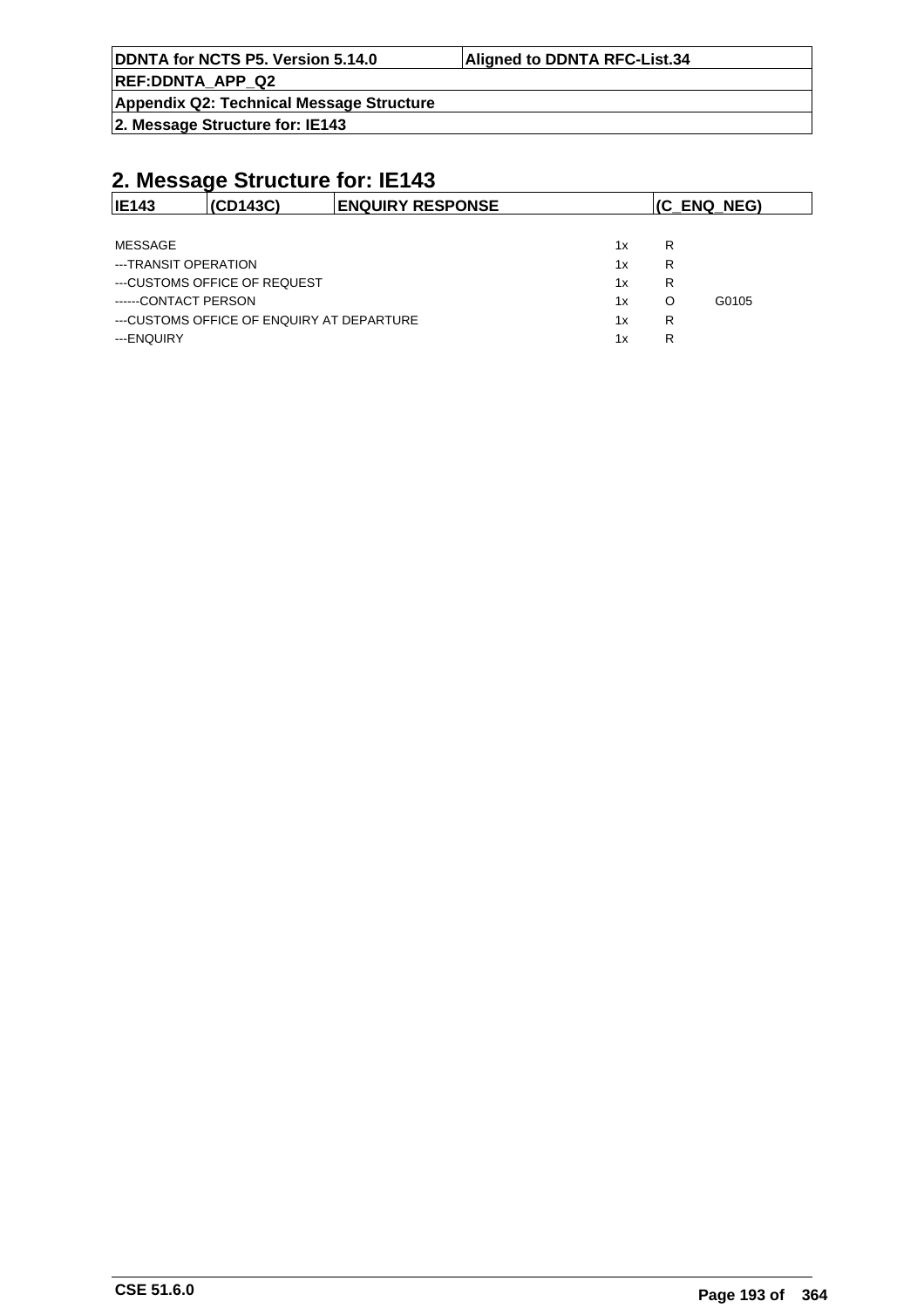| DDNTA for NCTS P5. Version 5.14.0               | <b>Aligned to DDNTA RFC-List.34</b> |                 |              |                         |
|-------------------------------------------------|-------------------------------------|-----------------|--------------|-------------------------|
| <b>REF:DDNTA APP Q2</b>                         |                                     |                 |              |                         |
| <b>Appendix Q2: Technical Message Structure</b> |                                     |                 |              |                         |
| 2. Message Structure for: IE143                 |                                     |                 |              |                         |
|                                                 |                                     |                 |              |                         |
| <b>MESSAGE</b>                                  |                                     |                 |              |                         |
| Message sender                                  | R                                   | an35            |              |                         |
| Message recipient                               | R                                   | an35            |              |                         |
| Preparation date and time                       | R                                   | an19            |              | G0002                   |
| Message identification                          | R                                   | an35            |              | G0137<br>T1120          |
| Message type                                    | R.                                  | an <sub>6</sub> | CL060        |                         |
| Correlation identifier                          | D                                   | an35            |              | B1833                   |
|                                                 |                                     |                 |              | C0511<br>G0137          |
|                                                 |                                     |                 |              | T1120                   |
| ---TRANSIT OPERATION                            |                                     |                 |              |                         |
| <b>MRN</b>                                      | R.                                  | an18            |              | G0002                   |
|                                                 |                                     |                 |              | R0028                   |
| ---CUSTOMS OFFICE OF REQUEST                    |                                     |                 |              |                         |
| Reference number                                | R.                                  | an <sub>8</sub> | <b>CL141</b> |                         |
| ------CONTACT PERSON                            |                                     |                 |              |                         |
| Name                                            | R                                   | an.70           |              |                         |
| Phone number                                    | R                                   | an.35           |              |                         |
| E-mail address                                  | O                                   | an256           |              | G0002                   |
| ---CUSTOMS OFFICE OF ENQUIRY AT DEPARTURE       |                                     |                 |              |                         |
| Reference number                                | R                                   | an <sub>8</sub> | <b>CL176</b> |                         |
| ---ENQUIRY                                      |                                     |                 |              |                         |
| Enquiry response date                           | R                                   | an10            |              | G0002                   |
| Response code                                   | R                                   | n.2             | CL029        |                         |
| Text                                            | D                                   | an512           |              | C0013<br>E1115          |
| Return copy returned date                       | D                                   | an10            |              | B2301<br>B2400<br>C0012 |

G0002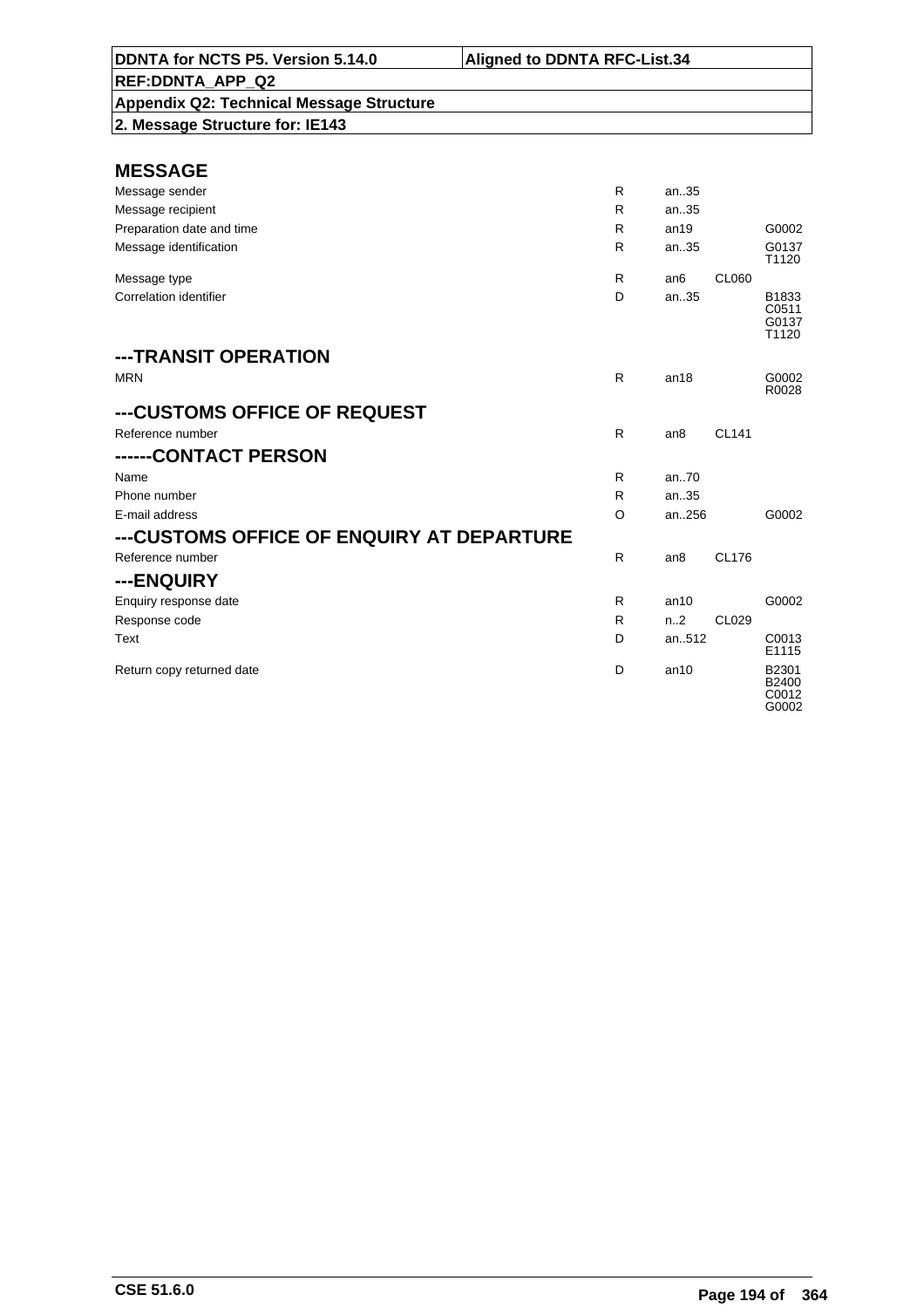|  |  | DDNTA for NCTS P5. Version 5.14.0 |  |
|--|--|-----------------------------------|--|
|  |  |                                   |  |

#### **Aligned to DDNTA RFC-List.34**

**REF:DDNTA\_APP\_Q2**

**Appendix Q2: Technical Message Structure**

**2. Message Structure for: IE144**

| <b>IE144</b>            | (CD144C)                                   | <b>ENQUIRY INFORMATION</b> |     |   | (C ENQ INF) |
|-------------------------|--------------------------------------------|----------------------------|-----|---|-------------|
|                         |                                            |                            |     |   |             |
| MESSAGE                 |                                            |                            | 1x  | R |             |
| ---TRANSIT OPERATION    |                                            |                            | 1x  | R |             |
|                         | ---CUSTOMS OFFICE OF DEPARTURE             |                            | 1x  | O | G0018       |
|                         | ---COMPETENT CUSTOMS OFFICE AT DEPARTURE   |                            | 1x  | R | G0036       |
| ------CONTACT PERSON    |                                            |                            | 1x  | O | G0105       |
|                         | ---COMPETENT CUSTOMS OFFICE AT DESTINATION |                            | 1x  | R | G0036       |
| ------CONTACT PERSON    |                                            |                            | 1x  | O | G0105       |
| --ENQUIRY               |                                            |                            | 1x  | R |             |
| ---RESPONSE INFORMATION |                                            |                            | 99x | R |             |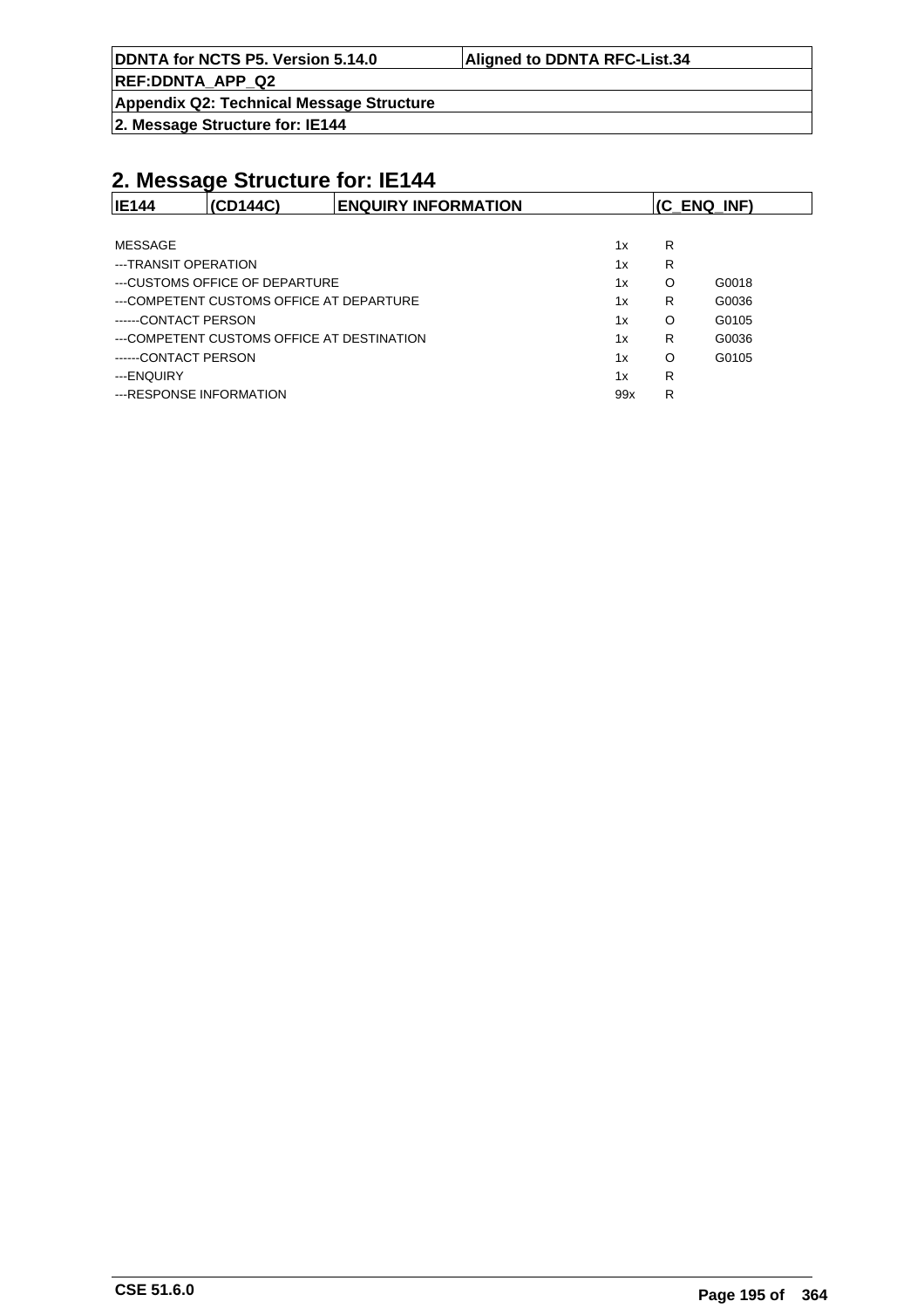|--|

**2. Message Structure for: IE144**

### **MESSAGE**

| Message sender                             | R | an35            |              |                         |
|--------------------------------------------|---|-----------------|--------------|-------------------------|
| Message recipient                          | R | an35            |              |                         |
| Preparation date and time                  | R | an19            |              | G0002                   |
| Message identification                     | R | an35            |              | G0137<br>T1120          |
| Message type                               | R | an <sub>6</sub> | CL060        |                         |
| Correlation identifier                     | D | an35            |              | C0511<br>G0137<br>T1120 |
| ---TRANSIT OPERATION                       |   |                 |              |                         |
| <b>MRN</b>                                 | R | an18            |              | G0002<br>R0028          |
| ---CUSTOMS OFFICE OF DEPARTURE             |   |                 |              |                         |
| Reference number                           | R | an <sub>8</sub> | CL171        |                         |
| ---COMPETENT CUSTOMS OFFICE AT DEPARTURE   |   |                 |              |                         |
| Reference number                           | R | an <sub>8</sub> | <b>CL179</b> |                         |
| ------CONTACT PERSON                       |   |                 |              |                         |
| Name                                       | R | an.70           |              |                         |
| Phone number                               | R | an35            |              |                         |
| E-mail address                             | O | an256           |              | G0002                   |
| ---COMPETENT CUSTOMS OFFICE AT DESTINATION |   |                 |              |                         |
| Reference number                           | R | an8             | <b>CL179</b> |                         |
| ------CONTACT PERSON                       |   |                 |              |                         |
| Name                                       | R | an70            |              |                         |
| Phone number                               | R | an35            |              |                         |
| E-mail address                             | O | an256           |              | G0002                   |
| ---ENQUIRY                                 |   |                 |              |                         |
| Enquiry request date                       | R | an10            |              | G0002                   |
| Information available from trader          | R | n1              | <b>CL027</b> |                         |
| ---RESPONSE INFORMATION                    |   |                 |              |                         |
| Sequence number                            | R | n.5             |              | R0987                   |
| Information code                           | R | n2              | CL119        | R0001                   |
| Text                                       | D | an512           |              | C0320<br>E1115          |
|                                            |   |                 |              |                         |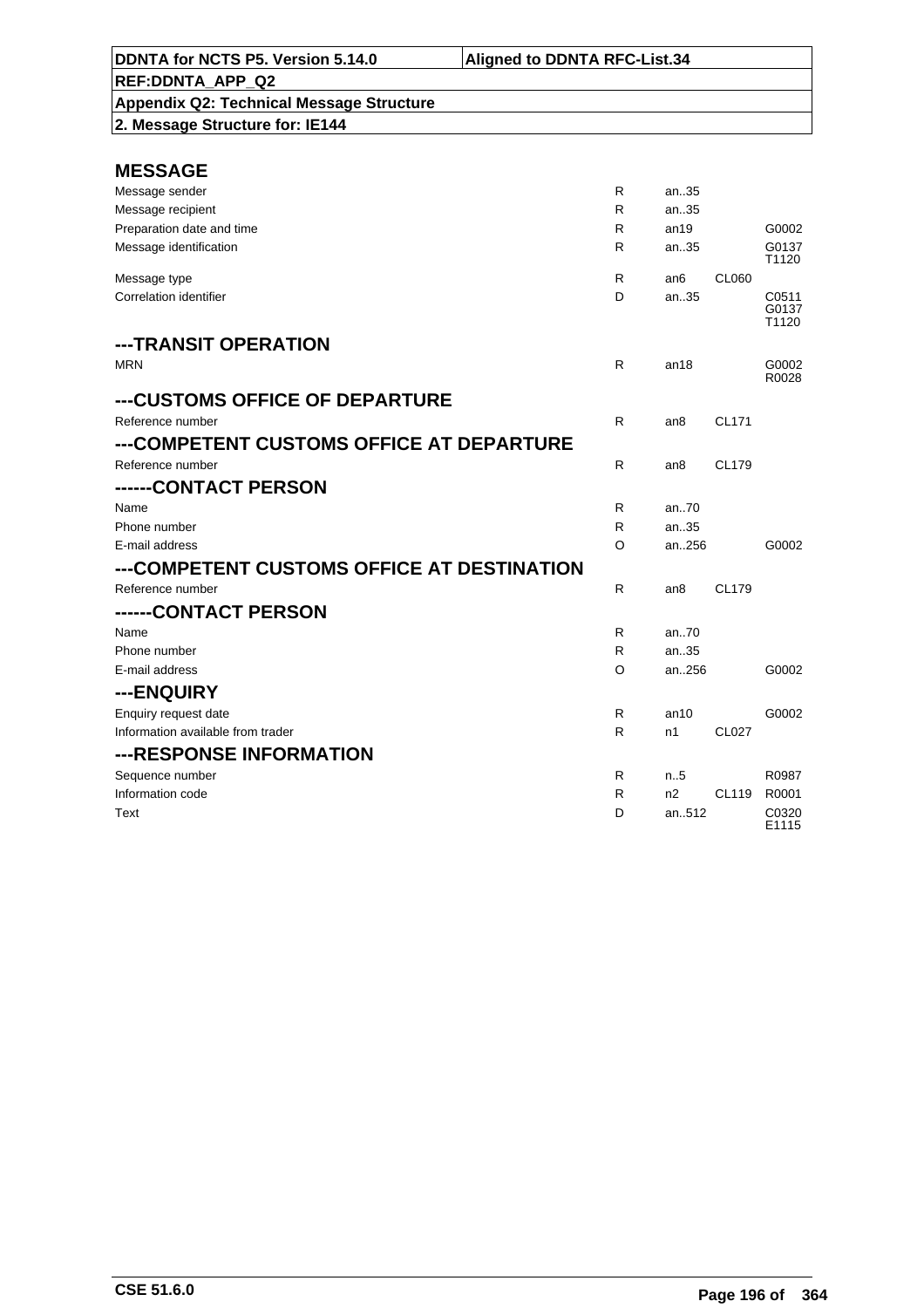**REF:DDNTA\_APP\_Q2**

**Appendix Q2: Technical Message Structure**

**2. Message Structure for: IE145**

| <b>IE145</b>                             | (CD145C)                                   | <b>ENQUIRY INFORMATION REQUEST</b> |     | (C INF REQ) |       |
|------------------------------------------|--------------------------------------------|------------------------------------|-----|-------------|-------|
|                                          |                                            |                                    |     |             |       |
| MESSAGE                                  |                                            |                                    | 1x  | R           |       |
| ---TRANSIT OPERATION                     |                                            |                                    | 1x  | R           |       |
| ---COMPETENT CUSTOMS OFFICE AT DEPARTURE |                                            |                                    | 1x  | R           | G0036 |
| ------CONTACT PERSON                     |                                            |                                    | 1x  | O           | G0105 |
|                                          | ---COMPETENT CUSTOMS OFFICE AT DESTINATION |                                    | 1x  | R           | G0036 |
| ------CONTACT PERSON                     |                                            |                                    | 1x  | O           | G0105 |
| --ENQUIRY                                |                                            |                                    | 1x  | R           |       |
| ---REQUESTED INFORMATION                 |                                            |                                    | 99x | R           |       |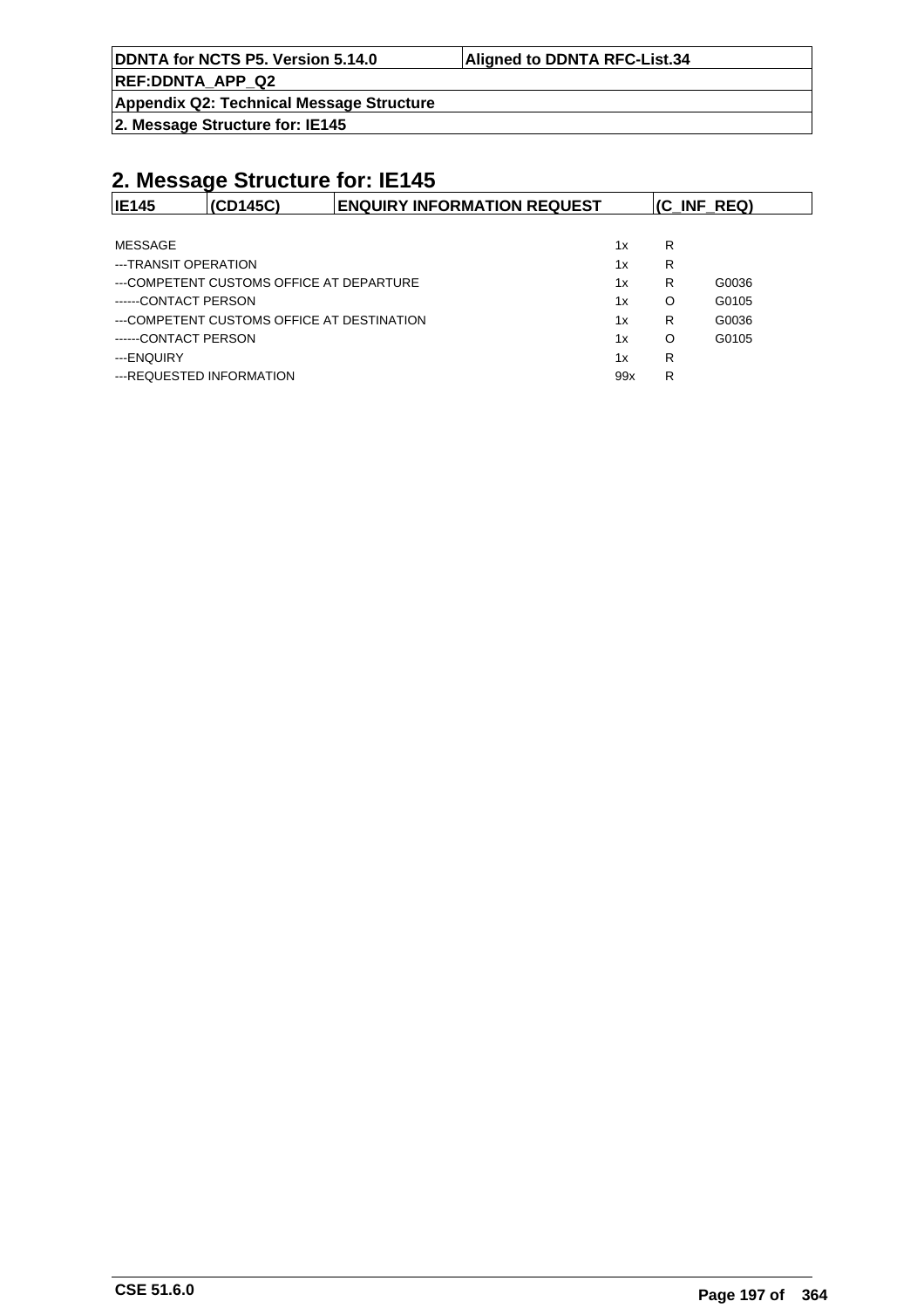| DDNTA for NCTS P5. Version 5.14.0 | Aligned to DDNTA RFC-List.34 |
|-----------------------------------|------------------------------|
|                                   |                              |

| <b>MESSAGE</b>                             |              |                 |              |                         |
|--------------------------------------------|--------------|-----------------|--------------|-------------------------|
| Message sender                             | R            | an35            |              |                         |
| Message recipient                          | R            | an35            |              |                         |
| Preparation date and time                  | R            | an19            |              | G0002                   |
| Message identification                     | R            | an35            |              | G0137<br>T1120          |
| Message type                               | R            | an <sub>6</sub> | <b>CL060</b> |                         |
| Correlation identifier                     | D            | an35            |              | C0511<br>G0137<br>T1120 |
| ---TRANSIT OPERATION                       |              |                 |              |                         |
| <b>MRN</b>                                 | R            | an18            |              | G0002<br>R0028          |
| ---COMPETENT CUSTOMS OFFICE AT DEPARTURE   |              |                 |              |                         |
| Reference number                           | $\mathsf{R}$ | an <sub>8</sub> | <b>CL179</b> |                         |
| ------CONTACT PERSON                       |              |                 |              |                         |
| Name                                       | R            | an70            |              |                         |
| Phone number                               | R            | an.35           |              |                         |
| E-mail address                             | O            | an256           |              | G0002                   |
| ---COMPETENT CUSTOMS OFFICE AT DESTINATION |              |                 |              |                         |
| Reference number                           | R            | an <sub>8</sub> | <b>CL179</b> |                         |
| ------CONTACT PERSON                       |              |                 |              |                         |
| Name                                       | R            | an70            |              |                         |
| Phone number                               | R            | an35            |              |                         |
| E-mail address                             | O            | an256           |              | G0002                   |
| ---ENQUIRY                                 |              |                 |              |                         |
| Enquiry request date                       | $\mathsf{R}$ | an10            |              | G0002                   |
| ---REQUESTED INFORMATION                   |              |                 |              |                         |
| Sequence number                            | R            | n.5             |              | R0987                   |
| Code                                       | R            | n1              | <b>CL118</b> | R0002                   |
| Text                                       | D            | an512           |              | C0330<br>E1115          |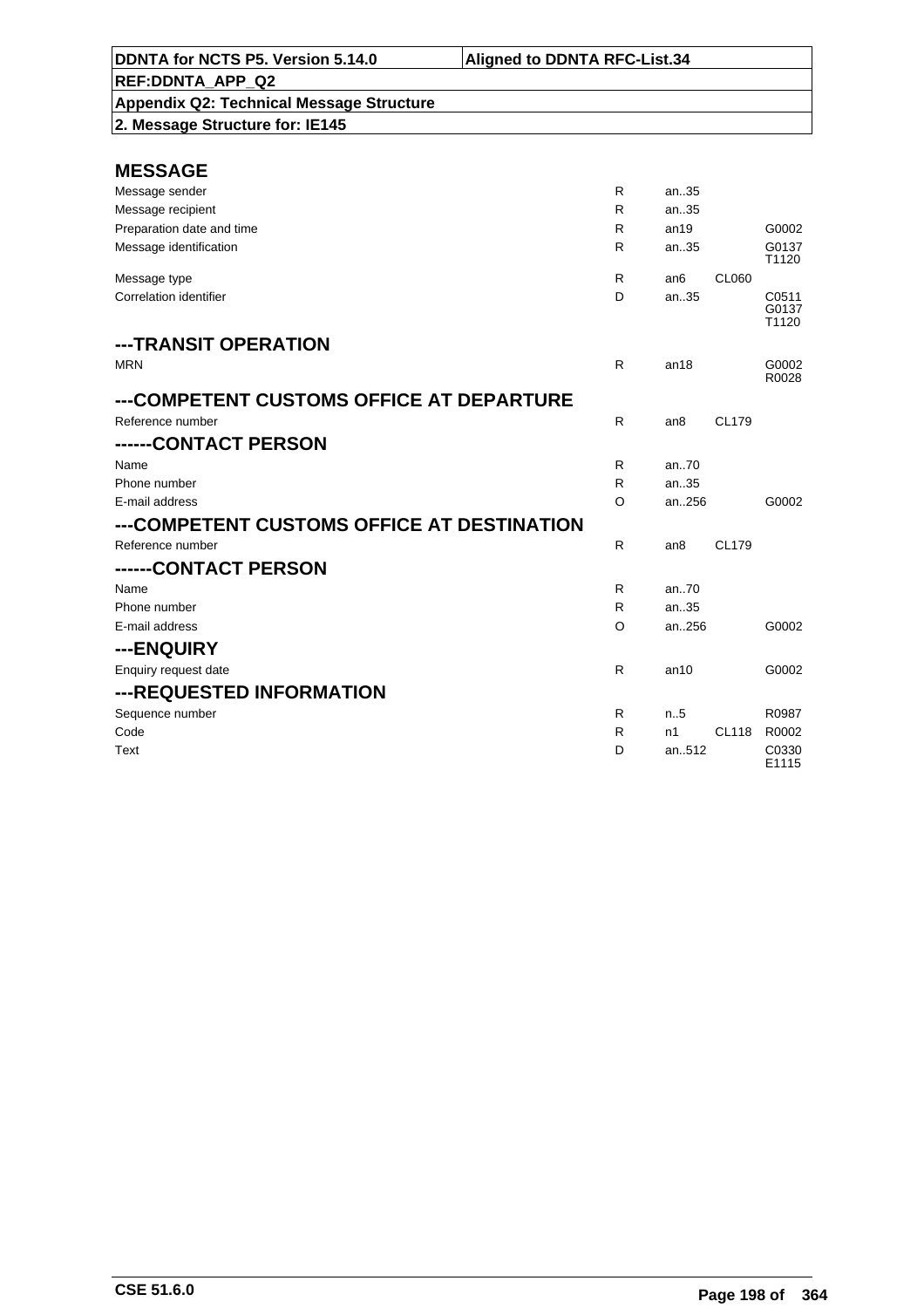**REF:DDNTA\_APP\_Q2**

**Appendix Q2: Technical Message Structure**

**2. Message Structure for: IE150**

| <b>IE150</b>            | (CD150C)                                 | <b>RECOVERY REQUEST</b> |     |   | (C REC REQ)             |
|-------------------------|------------------------------------------|-------------------------|-----|---|-------------------------|
|                         |                                          |                         |     |   |                         |
| MESSAGE                 |                                          |                         | 1x  | R |                         |
| ---TRANSIT OPERATION    |                                          |                         | 1x  | R |                         |
|                         | ---CUSTOMS OFFICE OF RECOVERY REQUESTING |                         | 1x  | R |                         |
| ------CONTACT PERSON    |                                          |                         | 1x  | O | G0105<br>G0172<br>G0173 |
|                         | --CUSTOMS OFFICE OF RECOVERY REQUESTED   |                         | 1x  | R |                         |
| ---RECOVERY             |                                          |                         | 1x  | R |                         |
| --- GUARANTEE REFERENCE |                                          |                         | 99x | D | C0004                   |
| ------GUARANTOR         |                                          |                         | 1x  | D | C0014                   |
| ---------ADDRESS        |                                          |                         | 1x  | R |                         |
| ---------CONTACT PERSON |                                          |                         | 1x  | O | G0105                   |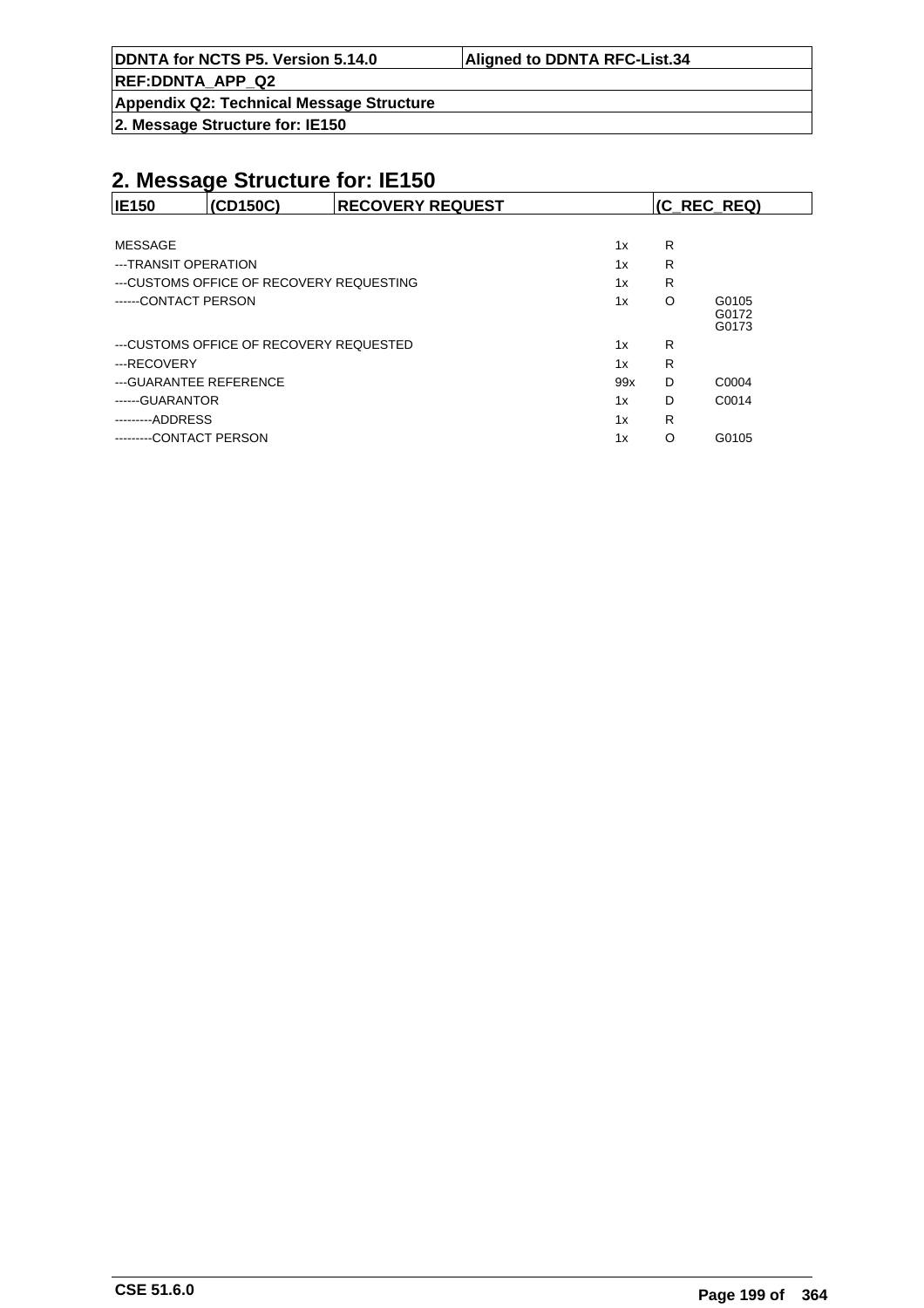| DDNTA for NCTS P5. Version 5.14.0 | Aligned to DDNTA RFC-List.34 |
|-----------------------------------|------------------------------|
|                                   |                              |

| <b>MESSAGE</b>                           |    |                 |              |                         |
|------------------------------------------|----|-----------------|--------------|-------------------------|
| Message sender                           | R  | an35            |              |                         |
| Message recipient                        | R  | an35            |              |                         |
| Preparation date and time                | R  | an19            |              | G0002                   |
| Message identification                   | R  | an35            |              | G0137<br>T1120          |
| Message type                             | R  | an <sub>6</sub> | <b>CL060</b> |                         |
| Correlation identifier                   | D  | an35            |              | C0511<br>G0137<br>T1120 |
| ---TRANSIT OPERATION                     |    |                 |              |                         |
| <b>MRN</b>                               | R  | an18            |              | G0002<br>R0028          |
| ---CUSTOMS OFFICE OF RECOVERY REQUESTING |    |                 |              |                         |
| Reference number                         | R  | an <sub>8</sub> | <b>CL177</b> |                         |
| ------CONTACT PERSON                     |    |                 |              |                         |
| Name                                     | R  | an70            |              |                         |
| Phone number                             | R  | an35            |              |                         |
| E-mail address                           | O  | an256           |              | G0002                   |
| ---CUSTOMS OFFICE OF RECOVERY REQUESTED  |    |                 |              |                         |
| Reference number                         | R  | an8             | <b>CL177</b> |                         |
| ---RECOVERY                              |    |                 |              |                         |
| Recovery communication date              | R  | an10            |              | G0002                   |
| Text                                     | R  | an512           |              | E1115                   |
| --- GUARANTEE REFERENCE                  |    |                 |              |                         |
| Sequence number                          | R  | n.5             |              | R0987                   |
| <b>GRN</b>                               | R  | an.24           |              | G0002<br>R0028          |
| ------GUARANTOR                          |    |                 |              |                         |
| Identification number                    | O  | an17            |              | B2101<br>G0002          |
| Name                                     | R  | an70            |              | E1104                   |
| ---------ADDRESS                         |    |                 |              |                         |
| Street and number                        | R. | an.70           |              | E1104                   |
| Postcode                                 | D  | an17            |              | C0505<br>E1102          |
| City                                     | R  | an35            |              |                         |
| Country                                  | O  | a <sub>2</sub>  | <b>CL070</b> | B2101                   |
| --------CONTACT PERSON                   |    |                 |              |                         |
| Name                                     | R  | an70            |              |                         |
| Phone number                             | R  | an35            |              |                         |
| E-mail address                           | O  | an256           |              | G0002                   |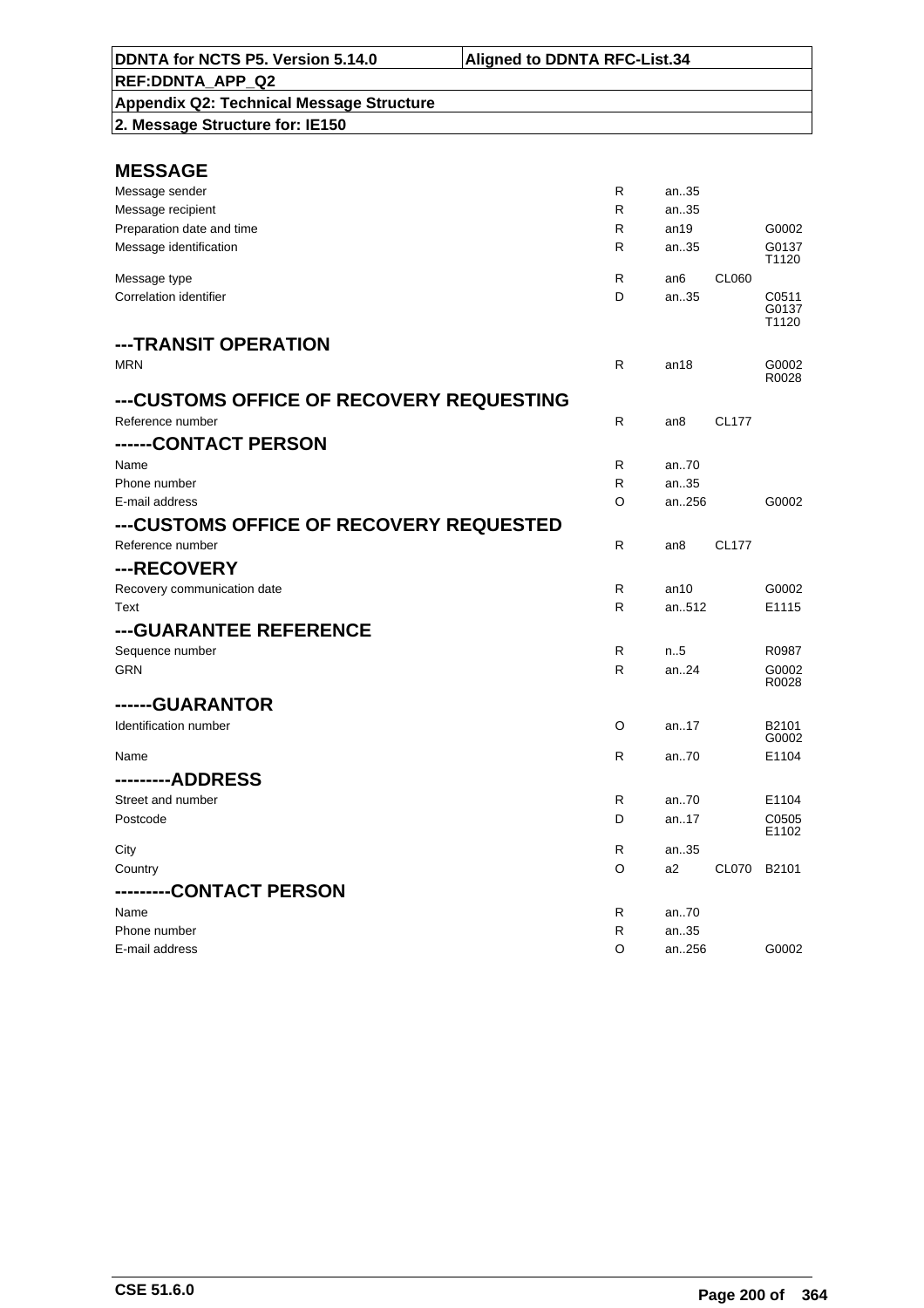**REF:DDNTA\_APP\_Q2**

**Appendix Q2: Technical Message Structure**

**2. Message Structure for: IE151**

| <b>IE151</b>                            | (CD151C) | <b>RECOVERY ACCEPTANCE</b><br><b>NOTIFICATION</b> |     |   | $(C$ <sub>_REC</sub> _ACC) |
|-----------------------------------------|----------|---------------------------------------------------|-----|---|----------------------------|
|                                         |          |                                                   |     |   |                            |
| MESSAGE                                 |          |                                                   | 1x  | R |                            |
| ---TRANSIT OPFRATION                    |          |                                                   | 1x  | R |                            |
| --CUSTOMS OFFICE OF RECOVERY REQUESTING |          |                                                   | 1x  | R |                            |
|                                         |          | --CUSTOMS OFFICE OF RECOVERY REQUESTED            | 1x  | R |                            |
| ------CONTACT PERSON                    |          |                                                   | 1x  | O | G0105                      |
| ---RECOVERY                             |          |                                                   | 1x  | R |                            |
| --- GUARANTEE REFERENCE                 |          |                                                   | 99x | D | C0025                      |
| ------GUARANTOR                         |          |                                                   | 1x  | D | C0014                      |
| ---------ADDRESS                        |          |                                                   | 1x  | R |                            |
| ---------CONTACT PERSON                 |          |                                                   | 1x  | O | G0105                      |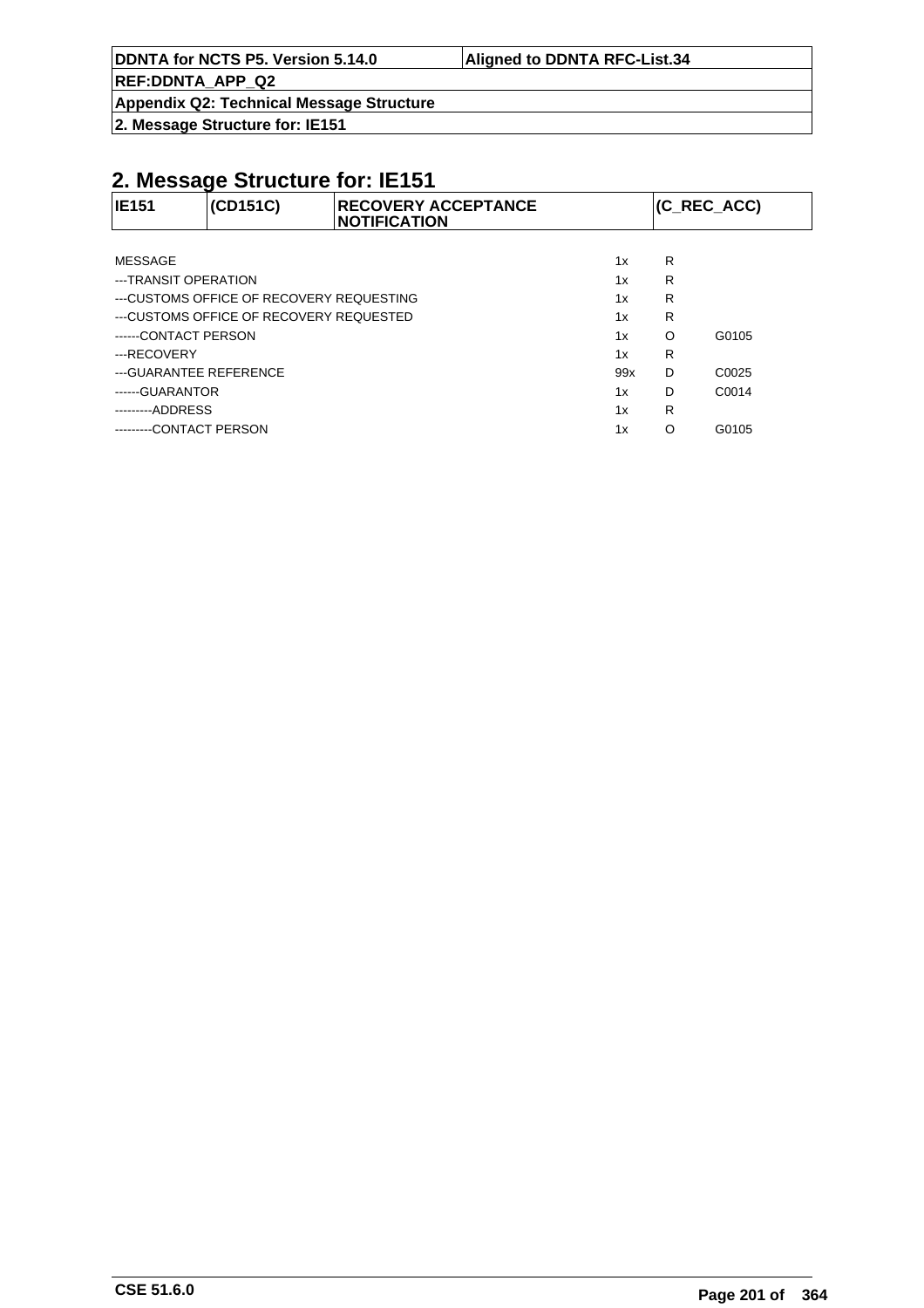| Aligned to DDNTA RFC-List.34 |
|------------------------------|
|                              |

**DDNTA for NCTS P5. Version 5.14.0** 

| <b>MESSAGE</b>                           |    |       |              |                                  |
|------------------------------------------|----|-------|--------------|----------------------------------|
| Message sender                           | R  | an35  |              |                                  |
| Message recipient                        | R. | an35  |              |                                  |
| Preparation date and time                | R  | an19  |              | G0002                            |
| Message identification                   | R  | an35  |              | G0137                            |
|                                          |    |       |              | T1120                            |
| Message type                             | R  | an6   | CL060        |                                  |
| Correlation identifier                   | D  | an35  |              | B1833<br>C0511<br>G0137<br>T1120 |
| ---TRANSIT OPERATION                     |    |       |              |                                  |
| <b>MRN</b>                               | R  | an18  |              | G0002<br>R0028                   |
| ---CUSTOMS OFFICE OF RECOVERY REQUESTING |    |       |              |                                  |
| Reference number                         | R. | an8   | <b>CL177</b> |                                  |
| ---CUSTOMS OFFICE OF RECOVERY REQUESTED  |    |       |              |                                  |
| Reference number                         | R  | an8   | <b>CL177</b> |                                  |
| ------CONTACT PERSON                     |    |       |              |                                  |
| Name                                     | R  | an.70 |              |                                  |
| Phone number                             | R  | an35  |              |                                  |
| E-mail address                           | O  | an256 |              | G0002                            |
| ---RECOVERY                              |    |       |              |                                  |
| Recovery acceptance                      | R. | n1    | <b>CL027</b> |                                  |
| Recovery communication date              | R  | an10  |              | G0002                            |
| Text                                     | O  | an512 |              | B2101                            |
| ---GUARANTEE REFERENCE                   |    |       |              | E1115                            |
| Sequence number                          | R. | n.5   |              | R0987                            |
| <b>GRN</b>                               | R  | an.24 |              | G0002                            |
|                                          |    |       |              | R0028                            |
| ------GUARANTOR                          |    |       |              |                                  |
| Identification number                    | O  | an.17 |              | B2101<br>G0002                   |
| Name                                     | R  | an70  |              | E1104                            |
| ---------ADDRESS                         |    |       |              |                                  |
| Street and number                        | R  | an70  |              | E1104                            |
| Postcode                                 | D  | an17  |              | C0505<br>E1102                   |
| City                                     | R  | an35  |              |                                  |
| Country                                  | O  | a2    | <b>CL070</b> | B2101                            |
| --------CONTACT PERSON                   |    |       |              |                                  |
| Name                                     | R  | an70  |              |                                  |
| Phone number                             | R  | an35  |              |                                  |
| E-mail address                           | O  | an256 |              | G0002                            |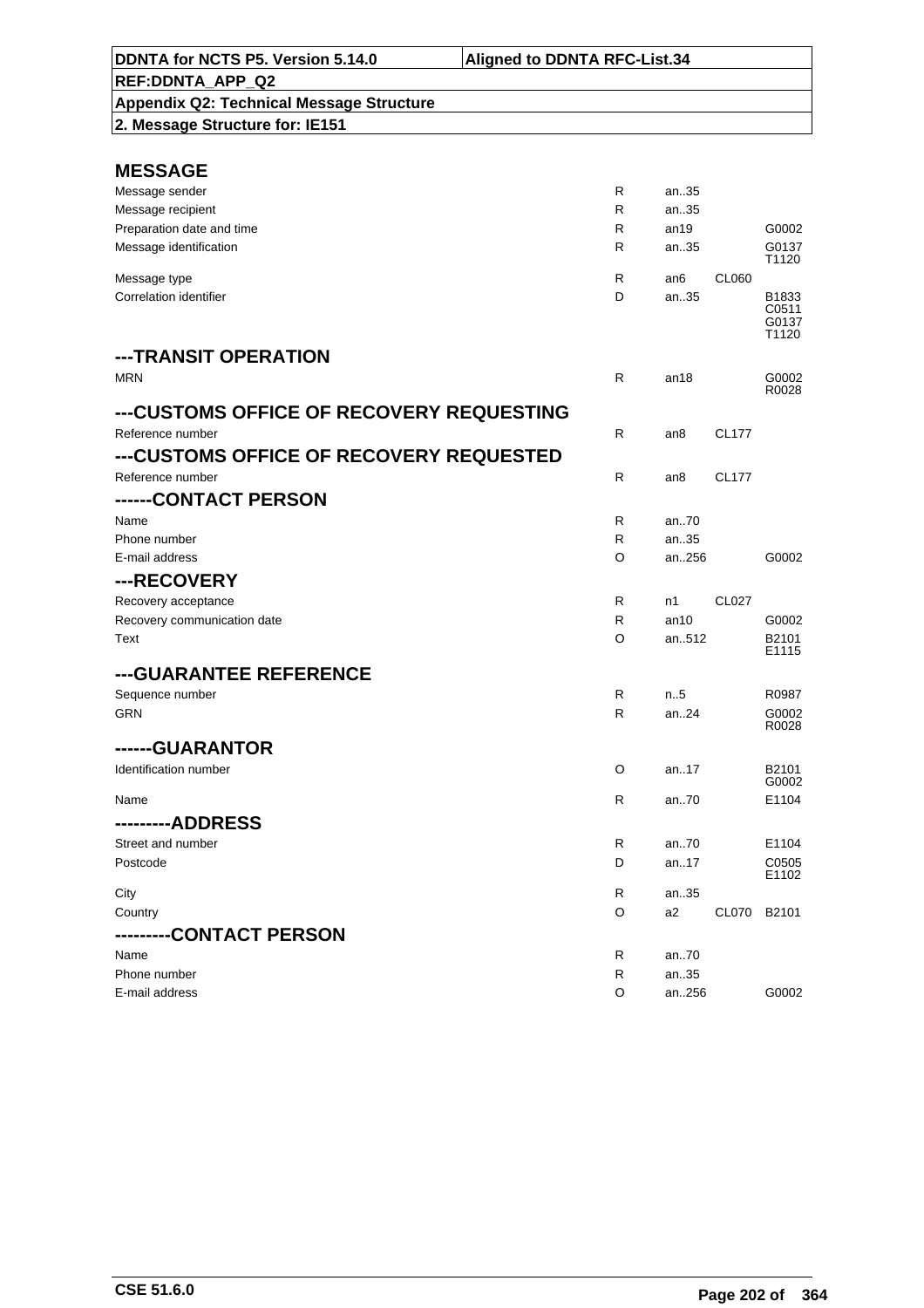|  |  | DDNTA for NCTS P5. Version 5.14.0 |  |
|--|--|-----------------------------------|--|
|  |  |                                   |  |

**Aligned to DDNTA RFC-List.34** 

**REF:DDNTA\_APP\_Q2**

**Appendix Q2: Technical Message Structure**

**2. Message Structure for: IE152**

| <b>IE152</b>               | (CD152C)                                   | <b>RECOVERY DISPATCH NOTIFICATION</b> |    |   | (IC REC DIS) |
|----------------------------|--------------------------------------------|---------------------------------------|----|---|--------------|
|                            |                                            |                                       |    |   |              |
| MESSAGE                    |                                            |                                       | 1x | R |              |
| ---TRANSIT OPERATION<br>1x |                                            |                                       |    |   |              |
|                            | ---CUSTOMS OFFICE OF RECOVERY AT DEPARTURE |                                       | 1x | R |              |
| ------CONTACT PERSON       |                                            |                                       | 1x | O | G0105        |
|                            | ---CUSTOMS OFFICE OF RECOVERY              |                                       | 1x | R |              |
| ---RECOVERY                |                                            |                                       | 1x | R |              |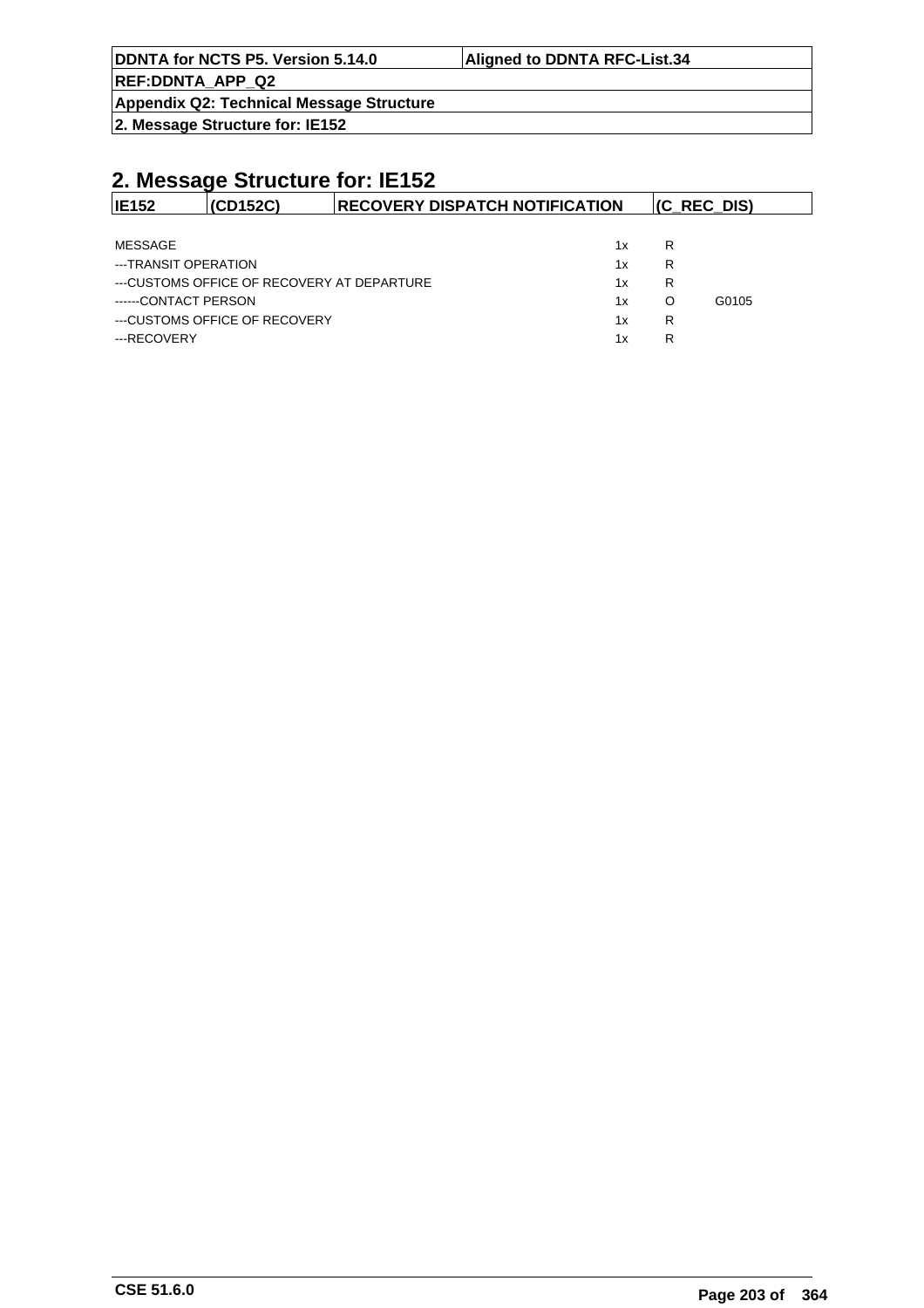| DDNTA for NCTS P5. Version 5.14.0 | Aligned to DDNTA RFC-List.34 |
|-----------------------------------|------------------------------|
|                                   |                              |

### **2. Message Structure for: IE152**

#### **MESSAGE**

| Message sender                             | R | an35            |              |                         |
|--------------------------------------------|---|-----------------|--------------|-------------------------|
| Message recipient                          | R | an35            |              |                         |
| Preparation date and time                  | R | an19            |              | G0002                   |
| Message identification                     | R | an35            |              | G0137<br>T1120          |
| Message type                               | R | an <sub>6</sub> | CL060        |                         |
| Correlation identifier                     | D | an35            |              | C0511<br>G0137<br>T1120 |
| ---TRANSIT OPERATION                       |   |                 |              |                         |
| <b>MRN</b>                                 | R | an18            |              | G0002<br>R0028          |
| ---CUSTOMS OFFICE OF RECOVERY AT DEPARTURE |   |                 |              |                         |
| Reference number                           | R | an8             | <b>CL177</b> |                         |
| ------CONTACT PERSON                       |   |                 |              |                         |
| Name                                       | R | an.70           |              |                         |
| Phone number                               | R | an.35           |              |                         |
| E-mail address                             | O | an256           |              | G0002                   |
| ---CUSTOMS OFFICE OF RECOVERY              |   |                 |              |                         |
| Reference number                           | R | an <sub>8</sub> | <b>CL177</b> |                         |
| ---RECOVERY                                |   |                 |              |                         |
| Collection date                            | R | an10            |              | G0002                   |
| Text                                       | O | an512           |              | B2101<br>E1115          |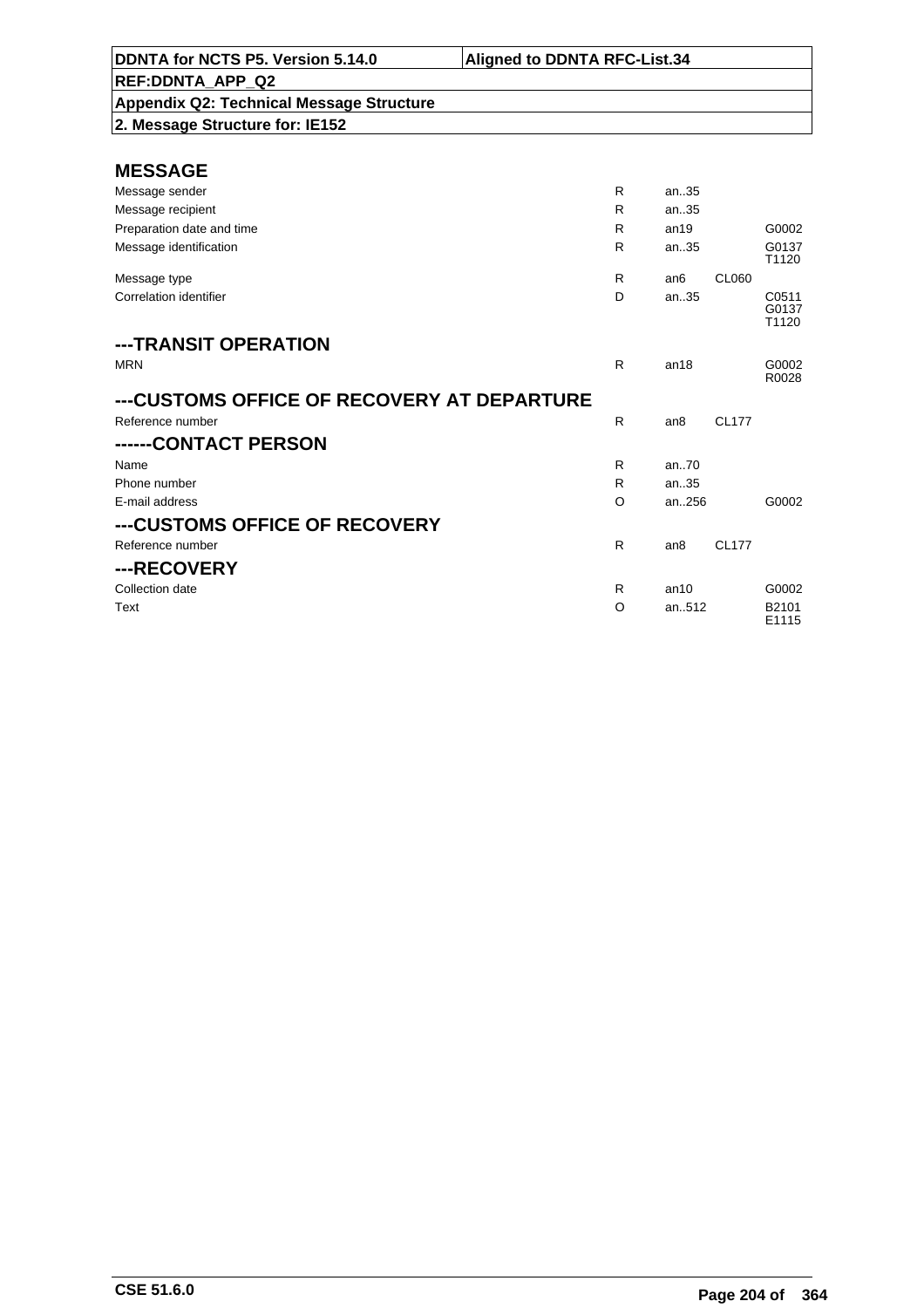**REF:DDNTA\_APP\_Q2**

**Appendix Q2: Technical Message Structure**

**2. Message Structure for: IE160**

| IE160                         | (CD160C)                                         | <b>ANTICIPATED EXIT FOR TRANSIT</b><br><b>RECORD</b> |          |   | (C_AXR_SND)                      |
|-------------------------------|--------------------------------------------------|------------------------------------------------------|----------|---|----------------------------------|
| <b>MESSAGE</b>                |                                                  |                                                      | 1x       | R | G0143                            |
| ---TRANSIT OPERATION          |                                                  |                                                      | 1x       | R |                                  |
|                               | ---CUSTOMS OFFICE OF DEPARTURE                   |                                                      | 1x       | R |                                  |
|                               | ---CUSTOMS OFFICE OF DESTINATION (DECLARED)      |                                                      | 1x       | R |                                  |
|                               | ---CUSTOMS OFFICE OF TRANSIT (DECLARED)          |                                                      | 9x       | R | G0030                            |
|                               | ---CUSTOMS OFFICE OF EXIT FOR TRANSIT (DECLARED) |                                                      | 9x       | R |                                  |
|                               | ---HOLDER OF THE TRANSIT PROCEDURE               |                                                      | 1x       | R |                                  |
| ------ADDRESS                 |                                                  |                                                      | 1x       | R |                                  |
| ---CONTROL RESULT             |                                                  |                                                      | 1x       | R |                                  |
|                               | ---RISK ANALYSIS IDENTIFICATION                  |                                                      | 1x       | D | C0813                            |
| ------RISK ANALYSIS           |                                                  |                                                      | 99999x D |   | C0251<br>E1402<br>G0869          |
| ---------RISK ANALYSIS RESULT |                                                  |                                                      | 99x      | R | E1406                            |
| ---CONSIGNMENT                |                                                  |                                                      | 1x       | R |                                  |
| ------CARRIER                 |                                                  |                                                      | 1x       | O | G0090                            |
| -----CONSIGNOR                |                                                  |                                                      | 1x       | O |                                  |
| ---------ADDRESS              |                                                  |                                                      | 1x       | R |                                  |
| ------CONSIGNEE               |                                                  |                                                      | 1x       | D | B1823<br>C0001<br>G0001          |
| ---------ADDRESS              |                                                  |                                                      | 1x       | R |                                  |
|                               | ------ ADDITIONAL SUPPLY CHAIN ACTOR             |                                                      | 99x      | O | G0825                            |
| ------TRANSPORT EQUIPMENT     |                                                  |                                                      | 9999x    | D | C0872<br>G0103                   |
| ---------SEAL                 |                                                  |                                                      | 99x      | D | C0569                            |
| ---------GOODS REFERENCE      |                                                  |                                                      | 9999x    | D | C0670<br>G0670                   |
|                               | ------DEPARTURE TRANSPORT MEANS                  |                                                      | 999x     | D | B1890<br>C0333<br>C0339<br>R0855 |
|                               | ------COUNTRY OF ROUTING OF CONSIGNMENT          |                                                      | 99x      | D | B1848<br>C0586<br>G0061          |
|                               | ------ ACTIVE BORDER TRANSPORT MEANS             |                                                      | 9x       | D | B1894<br>C0908<br>E1406<br>R0789 |
| ------ PLACE OF LOADING       |                                                  |                                                      | 1x       | O | B1849<br>B2101                   |
| ------PLACE OF UNLOADING      |                                                  |                                                      | 1x       | D | B1858<br>C0191                   |
| ------PREVIOUS DOCUMENT       |                                                  |                                                      | 9999x    | O | E1301<br>G0825                   |
| ------SUPPORTING DOCUMENT     |                                                  |                                                      | 99x      | O | E1301<br>G0825                   |
| ------TRANSPORT DOCUMENT      |                                                  |                                                      | 99x      | O | E1301<br>G0825                   |
| ------ ADDITIONAL REFERENCE   |                                                  |                                                      | 99x      | O | E1301<br>G0825                   |
|                               | ------ ADDITIONAL INFORMATION                    |                                                      | 99x      | O | E1301<br>G0825                   |
| ------TRANSPORT CHARGES       |                                                  |                                                      | 1x       | O |                                  |
| ------HOUSE CONSIGNMENT       |                                                  |                                                      | 999x     | R | E1406                            |
| ---------CONSIGNOR            |                                                  |                                                      | 1x       | D | C0349<br>E1301<br>G0062          |
| ------------ADDRESS           |                                                  |                                                      | 1x       | R |                                  |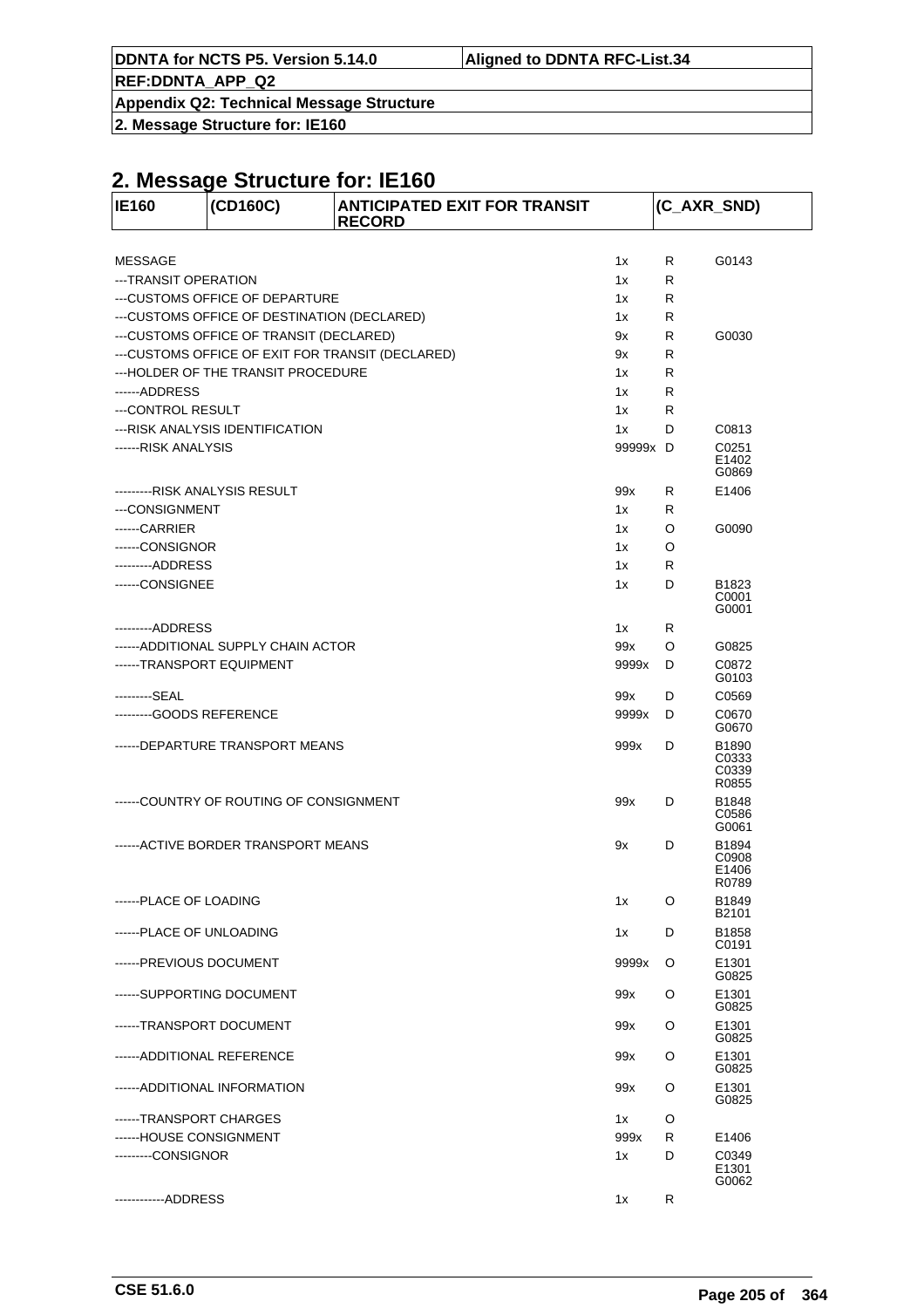#### **REF:DDNTA\_APP\_Q2 Appendix Q2: Technical Message Structure 2. Message Structure for: IE160**

| ---------CONSIGNEE                        | 1x    | D | C0001<br>E1301<br>G0001<br>G0062                       |
|-------------------------------------------|-------|---|--------------------------------------------------------|
| ------------ADDRESS                       | 1x    | R |                                                        |
| ---------ADDITIONAL SUPPLY CHAIN ACTOR    | 99x   | O | G0825                                                  |
| ---------DEPARTURE TRANSPORT MEANS        | 999x  | D | C <sub>0</sub> 333<br>C0339<br>E1301<br>G0062<br>R0855 |
| --------PREVIOUS DOCUMENT                 | 99x   | O | E1301<br>G0026                                         |
| --------SUPPORTING DOCUMENT               | 99x   | O | E1301<br>G0825                                         |
| ---------TRANSPORT DOCUMENT               | 99x   | O | E1301<br>G0825                                         |
| ---------ADDITIONAL REFERENCE             | 99x   | O | E1301<br>G0825                                         |
| ---------ADDITIONAL INFORMATION           | 99x   | O | E1301<br>G0825                                         |
| ---------TRANSPORT CHARGES                | 1x    | D | C0337<br>E1301<br>G0062                                |
| --------CONSIGNMENT ITEM                  | 9999x | R | E1402                                                  |
| ------------CONSIGNEE                     | 1x    | O | B1820<br>B2400<br>G0001                                |
| --------------ADDRESS                     | 1x    | R |                                                        |
| ------------ADDITIONAL SUPPLY CHAIN ACTOR | 99x   | O | G0825                                                  |
| -----------COMMODITY                      | 1x    | R |                                                        |
| ------------COMMODITY CODE                | 1x    | O | B <sub>2101</sub>                                      |
| -------------DANGEROUS GOODS              | 99x   | O | E1406<br>G0300                                         |
|                                           | 1x    | O | B1827<br>B2101                                         |
| ------------PACKAGING                     | 99x   | R |                                                        |
| ------------PREVIOUS DOCUMENT             | 99x   | O | B <sub>1000</sub><br>E1401<br>G0825                    |
| ----------SUPPORTING DOCUMENT             | 99x   | O | E1407<br>G0825                                         |
| ----------TRANSPORT DOCUMENT              | 99x   | O | B1896<br>B2400<br>E1407                                |
| -----------ADDITIONAL REFERENCE           | 99x   | O | E1407<br>G0825                                         |
| ------------ADDITIONAL INFORMATION        | 99x   | O | G0825                                                  |
| ------------TRANSPORT CHARGES             | 1x    | O | B1835<br>B2400                                         |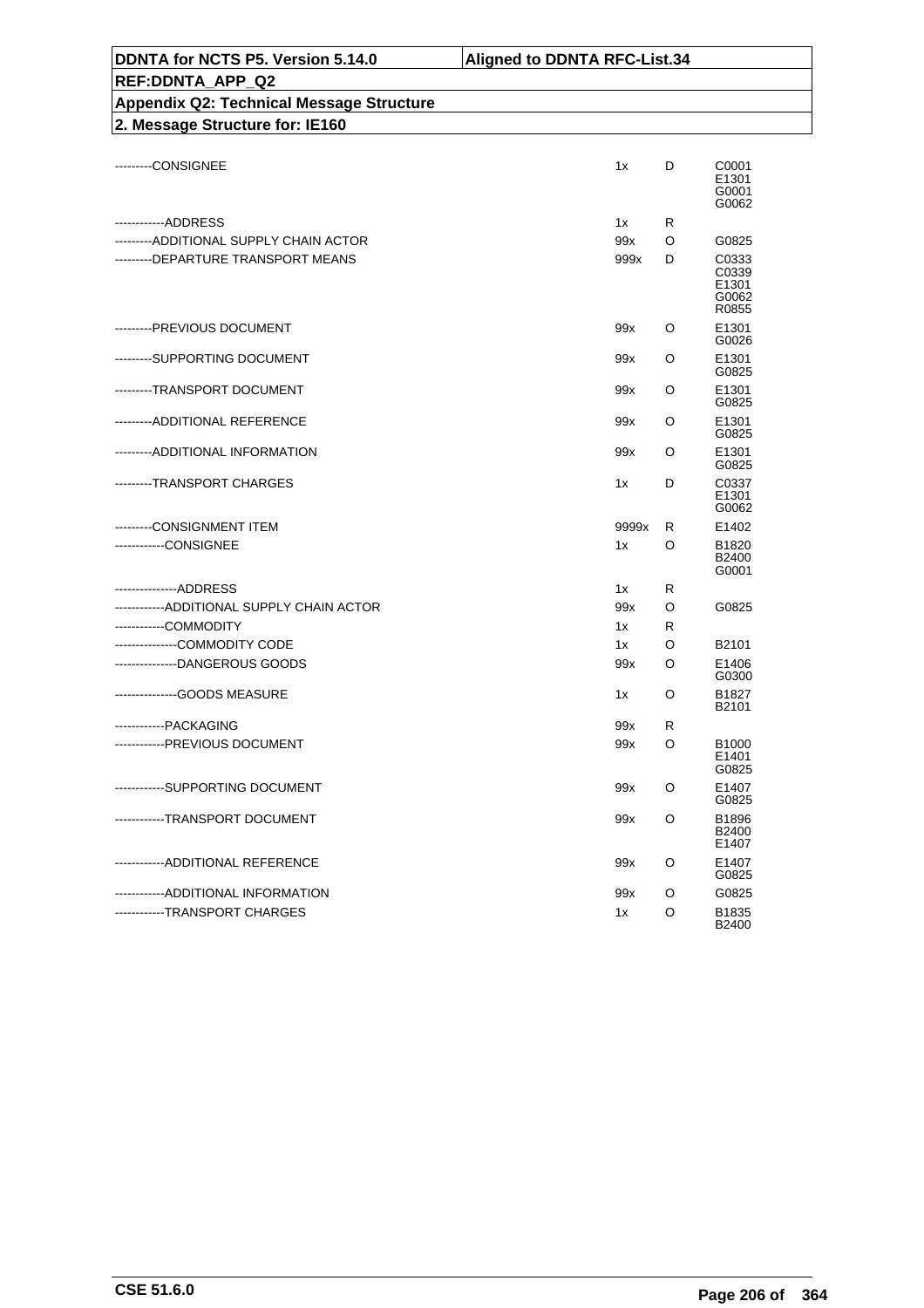| <b>Appendix Q2: Technical Message Structure</b>  |   |                 |                   |                |
|--------------------------------------------------|---|-----------------|-------------------|----------------|
| 2. Message Structure for: IE160                  |   |                 |                   |                |
|                                                  |   |                 |                   |                |
| <b>MESSAGE</b>                                   |   |                 |                   |                |
| Message sender                                   | R | an35            |                   |                |
| Message recipient                                | R | an35            |                   |                |
| Preparation date and time                        | R | an19            |                   | G0002          |
| Message identification                           | R | an35            |                   | G0137<br>T1120 |
| Message type                                     | R | an6             | CL <sub>060</sub> |                |
| Correlation identifier                           | D | an35            |                   | C0511          |
|                                                  |   |                 |                   | G0137          |
|                                                  |   |                 |                   | T1120          |
| ---TRANSIT OPERATION                             |   |                 |                   |                |
| <b>MRN</b>                                       | R | an18            |                   | G0002<br>R0028 |
| Declaration type                                 | R | an.5            | <b>CL188</b>      | R0601          |
|                                                  |   |                 |                   | R0909<br>R0911 |
| Declaration acceptance date                      | R | an10            |                   | G0002          |
| Release date                                     | R | an10            |                   | G0002          |
| Security                                         | R | n1              | CL223             |                |
| Reduced dataset indicator                        | R | n1              | CL027             |                |
| Specific circumstance indicator                  | O | an3             | CL296             |                |
| <b>Binding itinerary</b>                         | R | n1              | CL027             |                |
| ---CUSTOMS OFFICE OF DEPARTURE                   |   |                 |                   |                |
| Reference number                                 | R | an8             | CL171             |                |
| ---CUSTOMS OFFICE OF DESTINATION (DECLARED)      |   |                 |                   |                |
| Reference number                                 | R | an8             | <b>CL172</b>      | R0904          |
|                                                  |   |                 |                   | R0905          |
| ---CUSTOMS OFFICE OF TRANSIT (DECLARED)          |   |                 |                   |                |
| Sequence number                                  | R | n.5             |                   | R0987          |
| Reference number                                 | R | an8             | <b>CL173</b>      | B1813<br>G0142 |
|                                                  |   |                 |                   | R0003          |
|                                                  |   |                 |                   | R0006<br>R0906 |
| Arrival date and time (estimated)                | D | an19            |                   | B1831          |
|                                                  |   |                 |                   | C0598<br>G0002 |
| ---CUSTOMS OFFICE OF EXIT FOR TRANSIT (DECLARED) |   |                 |                   |                |
| Sequence number                                  | R | n.5             |                   | R0987          |
| Reference number                                 | R | an <sub>8</sub> | <b>CL175</b>      | R0103          |
| ---HOLDER OF THE TRANSIT PROCEDURE               |   |                 |                   |                |
| Identification number                            | O | an.17           |                   | G0120          |
| Name                                             | R | an70            |                   | E1104          |
| ------ADDRESS                                    |   |                 |                   |                |
| Street and number                                | R | an70            |                   | E1104          |
| Postcode                                         | D | an17            |                   | C0505          |
|                                                  |   |                 |                   | E1102          |
| City                                             | R | an35            |                   |                |
| Country                                          | R | a <sub>2</sub>  | CL199             |                |
| ---CONTROL RESULT                                |   |                 |                   |                |
| Code                                             | R | an2             | CL196             | G0126<br>R0910 |
| Date                                             | R | an10            |                   | G0002          |
|                                                  |   |                 |                   | G0127          |
| Text                                             | O | an512           |                   |                |
| ---RISK ANALYSIS IDENTIFICATION                  |   |                 |                   |                |
| Code                                             | R | a1              | CL107             | G0041          |
| ------RISK ANALYSIS                              |   |                 |                   |                |
| Sequence number                                  | R | n.5             |                   | R0987          |
| Declaration goods item number                    | O | n.5             |                   | G0003<br>R0021 |

**REF:DDNTA\_APP\_Q2**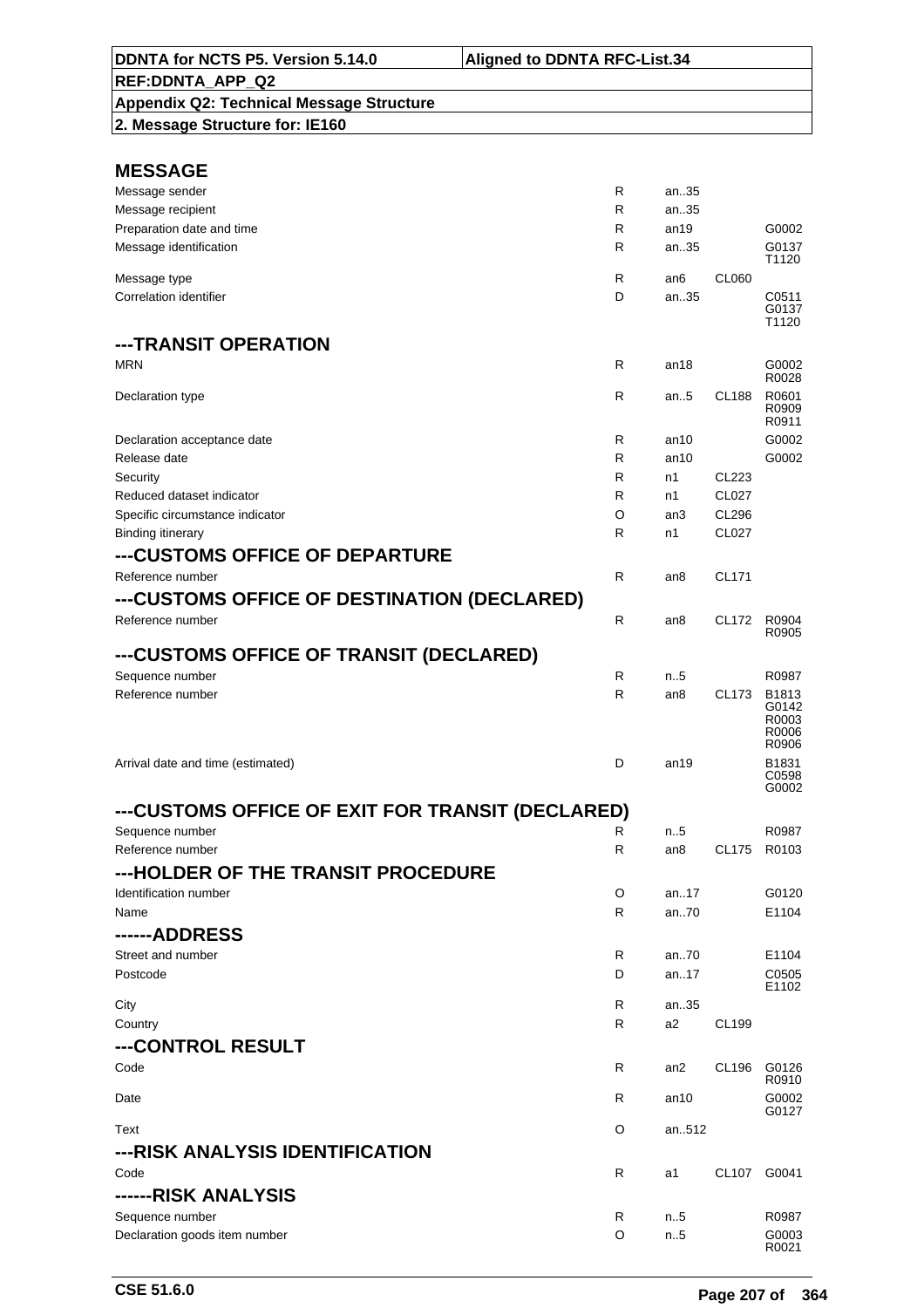| <b>CSE 51.6.0</b>             |        | Page 208 of      | 364            |
|-------------------------------|--------|------------------|----------------|
| Sequence number               | R      | $n_{.}5$         | R0987          |
| Sequence number<br>Identifier | R<br>R | $n_{.}5$<br>an20 | R0987<br>R0107 |
|                               |        |                  |                |

# E1101 G0002 G0821 **DDNTA for NCTS P5. Version 5.14.0 Aligned to DDNTA RFC-List.34 REF:DDNTA\_APP\_Q2 Appendix Q2: Technical Message Structure**

| ---------RISK ANALYSIS RESULT       |              |                |              |                                           |
|-------------------------------------|--------------|----------------|--------------|-------------------------------------------|
| Sequence number                     | $\mathsf{R}$ | n.5            |              | R0987                                     |
| Code                                | D            | an17           |              | C0715<br>E1101<br>G0002<br>G0821          |
| Risk area code                      | D            | an.7           | CL740        | C0715                                     |
| Text                                | O            | an512          |              | E1116                                     |
| ---CONSIGNMENT                      |              |                |              |                                           |
| Country of destination              | D            | a2             | CL008        | C0343                                     |
| Container indicator                 | R            | n1             | <b>CL027</b> |                                           |
| Inland mode of transport            | D            | n1             | CL218        | C0399                                     |
| Mode of transport at the border     | D            | n1             | CL218        | B1899<br>C0029<br>G0020                   |
| Gross mass                          | R            | n.16,6         |              | E1109<br>R0994                            |
| Reference number UCR                | D            | an70           |              | B1895<br>C0502<br>G0002                   |
| ------CARRIER                       |              |                |              |                                           |
| Identification number               | $\mathsf{R}$ | an17           |              | G0002<br>G0201<br>R0840                   |
| ------CONSIGNOR                     |              |                |              |                                           |
| Identification number               | O            | an17           |              | G0002                                     |
| Name<br>---------ADDRESS            | R            | an70           |              | E1104                                     |
| Street and number                   | R            | an70           |              | E1104                                     |
| Postcode                            | D            | an17           |              | C0505<br>E1102                            |
| City                                | R            | an35           |              |                                           |
| Country                             | R            | a <sub>2</sub> | CL199        |                                           |
| ------CONSIGNEE                     |              |                |              |                                           |
| Identification number               | O            | an17           |              | R0851                                     |
| Name                                | R            | an70           |              | E1104                                     |
| ---------ADDRESS                    |              |                |              |                                           |
| Street and number                   | R            | an70           |              | E1104                                     |
| Postcode                            | D            | an17           |              | C0505<br>E1102                            |
| City                                | R            | an35           |              |                                           |
| Country                             | $\mathsf{R}$ | a <sub>2</sub> | CL199        |                                           |
| ------ADDITIONAL SUPPLY CHAIN ACTOR |              |                |              |                                           |
| Sequence number                     | R            | n.5            |              | R0987                                     |
| Role                                | R            | a.3            | CL704        |                                           |
| Identification number               | R            | an17           |              | G0002<br>G0201<br>R0840                   |
| ------TRANSPORT EQUIPMENT           |              |                |              |                                           |
| Sequence number                     | R            | n.5            |              | R0987                                     |
| Container identification number     | D            | an17           |              | C0055<br>G0002                            |
| Number of seals                     | R            | n.4            |              | B1832<br>G0165<br>R0021<br>R0106<br>R0448 |
| ---------SEAL                       |              |                |              |                                           |
| Sequence number                     | R            | n.5            |              | R0987                                     |
| Identifier                          | R            | an20           |              | R0107                                     |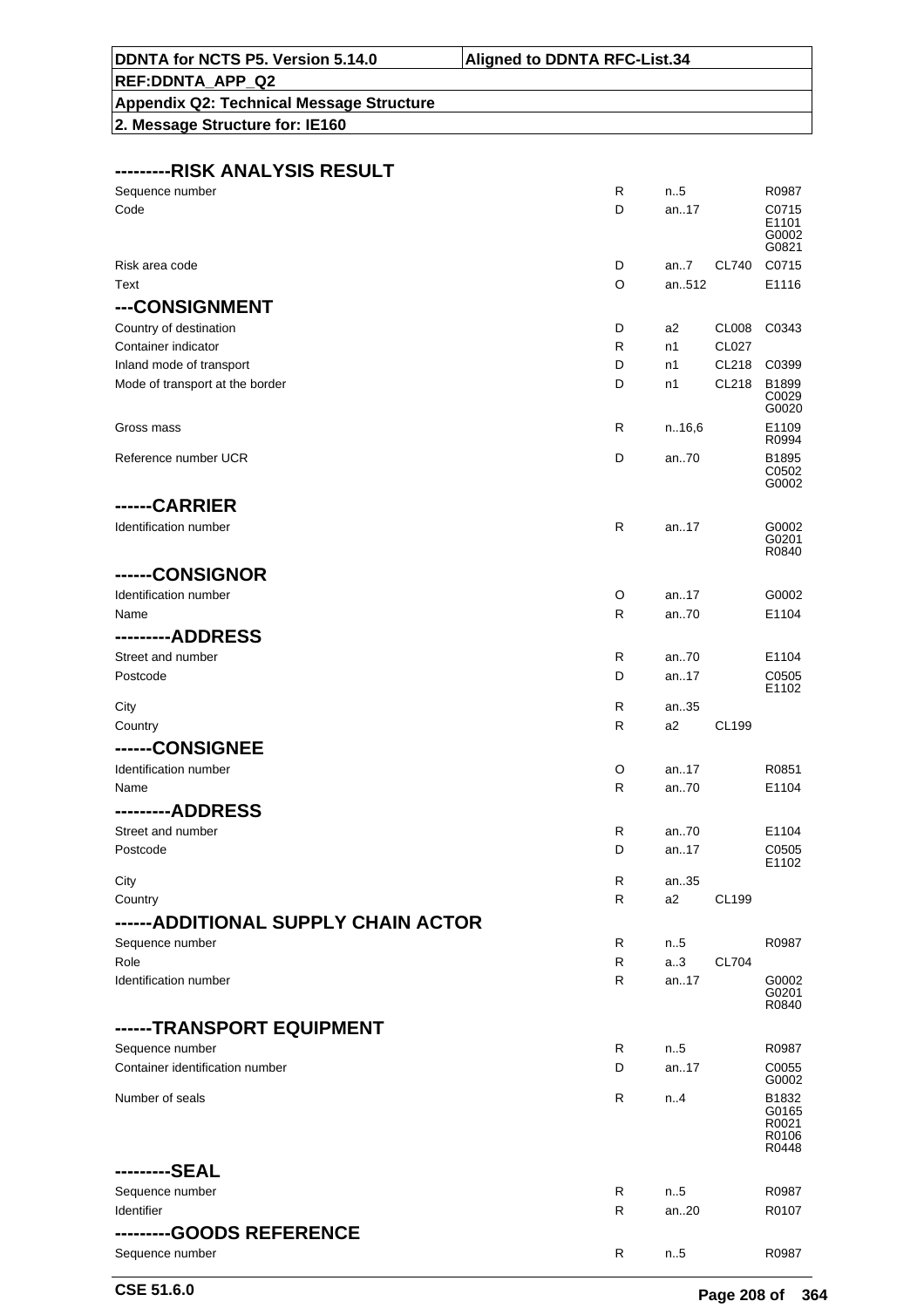| DDNTA for NCTS P5. Version 5.14.0                            | <b>Aligned to DDNTA RFC-List.34</b> |                         |                              |                                        |
|--------------------------------------------------------------|-------------------------------------|-------------------------|------------------------------|----------------------------------------|
| <b>REF:DDNTA APP Q2</b>                                      |                                     |                         |                              |                                        |
| <b>Appendix Q2: Technical Message Structure</b>              |                                     |                         |                              |                                        |
| 2. Message Structure for: IE160                              |                                     |                         |                              |                                        |
|                                                              |                                     |                         |                              |                                        |
| Declaration goods item number                                | R                                   | n.5                     |                              | G0006                                  |
| ------DEPARTURE TRANSPORT MEANS                              |                                     |                         |                              |                                        |
| Sequence number                                              | R                                   | n.5                     |                              | R0987                                  |
| Type of identification                                       | O                                   | n2                      | CL750                        | B2101                                  |
|                                                              |                                     |                         |                              | R0472<br>R0474                         |
|                                                              |                                     |                         |                              | R0476                                  |
| Identification number                                        | O                                   | an35                    |                              | B1815<br>B2101                         |
|                                                              |                                     |                         |                              | E1103                                  |
| Nationality                                                  | O                                   | a2                      | CL165                        | R0473<br>B2101                         |
| ------COUNTRY OF ROUTING OF CONSIGNMENT                      |                                     |                         |                              |                                        |
|                                                              |                                     |                         |                              |                                        |
| Sequence number<br>Country                                   | R<br>R                              | $n_{.}.5$<br>a2         | <b>CL008</b>                 | R0987                                  |
| ------ACTIVE BORDER TRANSPORT MEANS                          |                                     |                         |                              |                                        |
|                                                              |                                     |                         |                              |                                        |
| Sequence number<br>Customs office at border reference number | R<br>O                              | $n_{.}.5$<br>an8        | CL141                        | R0987<br>B2101                         |
|                                                              |                                     |                         |                              | G0789                                  |
| Type of identification                                       | O                                   | n <sub>2</sub>          | CL219                        | B1838<br>B2101                         |
| Identification number                                        | O                                   | an35                    |                              | B1811                                  |
|                                                              |                                     |                         |                              | B1838                                  |
|                                                              |                                     |                         |                              | B2101<br>E1103                         |
|                                                              |                                     |                         |                              | R0076                                  |
| Nationality                                                  | O                                   | a2                      | CL165                        | B <sub>1850</sub><br>B <sub>2101</sub> |
| Conveyance reference number                                  | D                                   | an35                    |                              | B2200                                  |
|                                                              |                                     |                         |                              | C0531<br>G0002                         |
|                                                              |                                     |                         |                              | R0315                                  |
| ------PLACE OF LOADING                                       |                                     |                         |                              |                                        |
| UN LOCODE                                                    | O                                   | an17                    | CL244                        |                                        |
| Country                                                      | D                                   | a2                      | <b>CL008</b>                 | C0387                                  |
| Location                                                     | D                                   | an35                    |                              | C0387<br>E1114                         |
|                                                              |                                     |                         |                              |                                        |
| ------PLACE OF UNLOADING                                     |                                     |                         |                              |                                        |
| UN LOCODE<br>Country                                         | O<br>D                              | an17<br>a2              | <b>CL244</b><br><b>CL008</b> | C0387                                  |
| Location                                                     | D                                   | an35                    |                              | C0387                                  |
| ------PREVIOUS DOCUMENT                                      |                                     |                         |                              |                                        |
| Sequence number                                              | R                                   | n.5                     |                              | R0987                                  |
| Type                                                         | R                                   | an4                     | CL214                        | G0057                                  |
|                                                              |                                     |                         |                              | R0020                                  |
| Reference number                                             | R                                   | an70                    |                              | R0021                                  |
| Complement of information                                    | O                                   | an35                    |                              |                                        |
| ------SUPPORTING DOCUMENT                                    |                                     |                         |                              |                                        |
| Sequence number                                              | R                                   | n.5                     |                              | R0987                                  |
| <b>Type</b>                                                  | R<br>R                              | an <sub>4</sub><br>an70 | CL213                        | G0057                                  |
| Reference number<br>Document line item number                | O                                   | n.5                     |                              | R0021                                  |
| Complement of information                                    | O                                   | an35                    |                              |                                        |
| ------TRANSPORT DOCUMENT                                     |                                     |                         |                              |                                        |
| Sequence number                                              | R                                   | $n_{.}.5$               |                              | R0987                                  |
| Type                                                         | R                                   | an <sub>4</sub>         | CL754                        | G0057                                  |
| Reference number                                             | R                                   | an.70                   |                              | R0021                                  |
| ------ADDITIONAL REFERENCE                                   |                                     |                         |                              |                                        |
| Sequence number                                              | R                                   | $n_{.}5$                |                              | R0987                                  |
| <b>Type</b>                                                  | R                                   | an4                     | CL380                        | G0057                                  |
| Reference number                                             | O                                   | an70                    |                              | R0021                                  |
| ------ADDITIONAL INFORMATION                                 |                                     |                         |                              |                                        |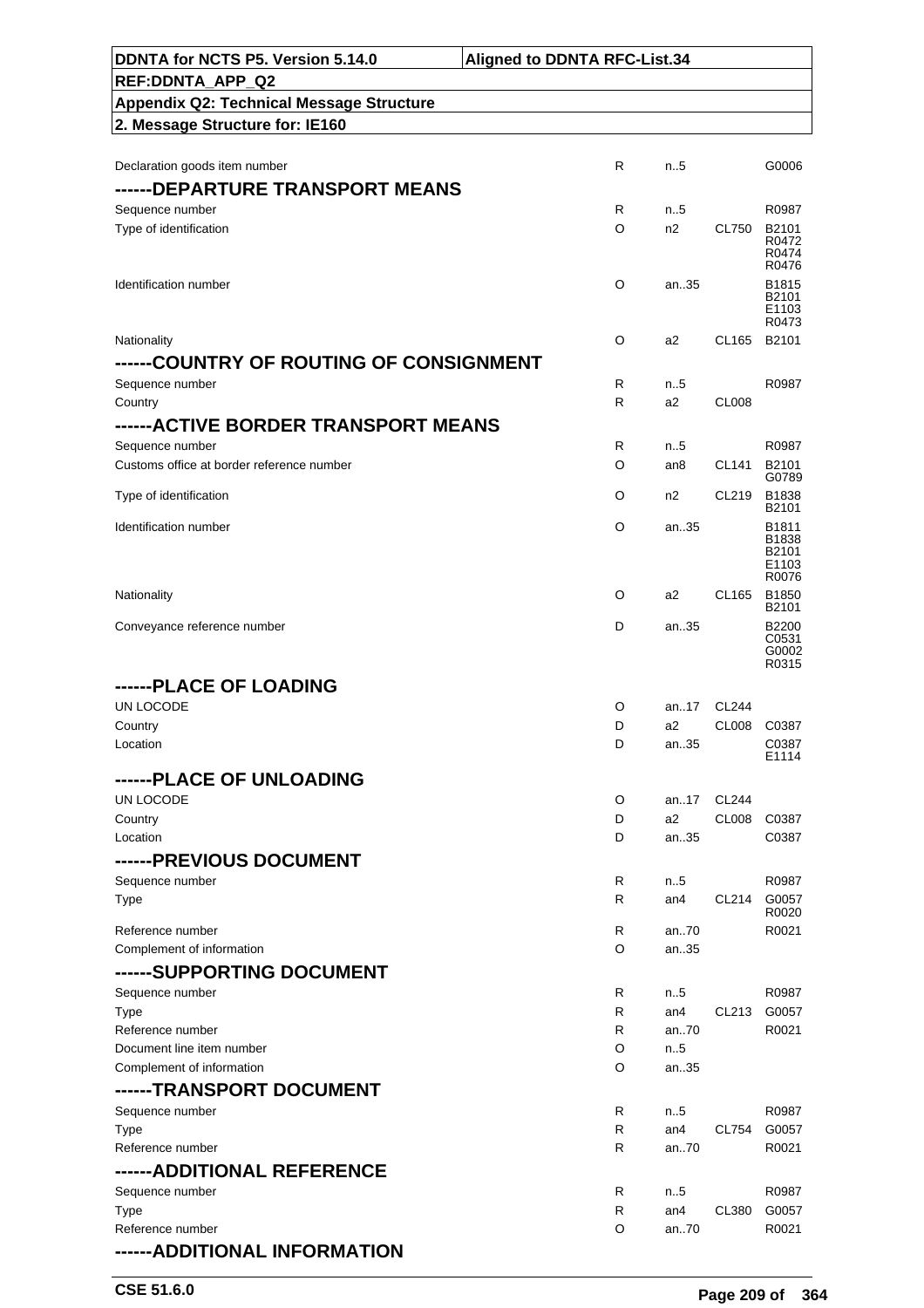| DDNTA for NCTS P5. Version 5.14.0               | <b>Aligned to DDNTA RFC-List.34</b> |               |              |                |
|-------------------------------------------------|-------------------------------------|---------------|--------------|----------------|
| <b>REF:DDNTA APP Q2</b>                         |                                     |               |              |                |
| <b>Appendix Q2: Technical Message Structure</b> |                                     |               |              |                |
| 2. Message Structure for: IE160                 |                                     |               |              |                |
|                                                 |                                     |               |              |                |
| Sequence number                                 | R                                   | n.5           |              | R0987          |
| Code                                            | R                                   | an5           | CL239        | G0057          |
|                                                 |                                     |               |              | R3060          |
| Text                                            | O                                   | an512         |              |                |
| ------TRANSPORT CHARGES                         |                                     |               |              |                |
| Method of payment                               | R                                   | a1            | CL116        |                |
| ------HOUSE CONSIGNMENT                         |                                     |               |              |                |
| Sequence number                                 | R                                   | n.5           |              | R0987          |
| Gross mass                                      | R                                   | n.16,6        |              | R0983          |
| Reference number UCR                            | D                                   | an70          |              | C0502          |
|                                                 |                                     |               |              | E1301<br>G0002 |
|                                                 |                                     |               |              | G0062          |
| Security indicator from export declaration      | O                                   | n1            | CL217        | G0025<br>G0026 |
|                                                 |                                     |               |              |                |
| --------CONSIGNOR                               |                                     |               |              |                |
| Identification number                           | O                                   | an. $.17$     |              | G0002          |
| Name                                            | R                                   | an.70         |              |                |
| -----------ADDRESS                              |                                     |               |              |                |
| Street and number                               | R                                   | an70          |              |                |
| Postcode                                        | D                                   | an17          |              | C0505          |
| City                                            | R                                   | an35          |              |                |
| Country                                         | R                                   | a2            | CL199        |                |
| ---------CONSIGNEE                              |                                     |               |              |                |
| Identification number                           | O                                   | an17          |              | R0851          |
| Name                                            | R                                   | an70          |              |                |
| ------------ADDRESS                             |                                     |               |              |                |
| Street and number                               | R                                   | an.70         |              |                |
| Postcode                                        | D                                   | an17          |              | C0505          |
| City                                            | R                                   | an35          |              |                |
| Country                                         | R                                   | a2            | CL199        |                |
| ---------ADDITIONAL SUPPLY CHAIN ACTOR          |                                     |               |              |                |
| Sequence number                                 | R                                   | $n_{.}.5$     |              | R0987          |
| Role                                            | R                                   | a.3           | <b>CL704</b> |                |
| Identification number                           | R                                   | an17          |              | G0002          |
|                                                 |                                     |               |              | G0201<br>R0840 |
| ---------DEPARTURE TRANSPORT MEANS              |                                     |               |              |                |
| Sequence number                                 | R                                   | n.5           |              | R0987          |
| Type of identification                          | $\mathsf{R}$                        | n2            | CL750        | R0472          |
|                                                 |                                     |               |              | R0474          |
| Identification number                           | R                                   | an35          |              | R0476<br>R0473 |
| Nationality                                     | $\mathsf{R}$                        | a2            | CL165        |                |
|                                                 |                                     |               |              |                |
| ---------PREVIOUS DOCUMENT                      |                                     |               |              |                |
| Sequence number                                 | R                                   | $n_{\cdot}.5$ |              | R0987          |
| <b>Type</b>                                     | R                                   | an4           | <b>CL228</b> |                |
| Reference number                                | R<br>O                              | an70          |              | R0416          |
| Complement of information                       |                                     | an35          |              |                |
| --------SUPPORTING DOCUMENT                     |                                     |               |              |                |
| Sequence number                                 | $\mathsf{R}$                        | n5            |              | R0987          |
| <b>Type</b>                                     | $\mathsf R$                         | an4           | CL213        | G0057          |
| Reference number<br>Document line item number   | $\mathsf R$<br>O                    | an70<br>n.5   |              | R0021          |
| Complement of information                       | O                                   | an35          |              |                |
|                                                 |                                     |               |              |                |
| --------TRANSPORT DOCUMENT                      |                                     |               |              |                |
| Sequence number                                 | $\mathsf{R}$                        | $n_{.}.5$     |              | R0987          |
| Type                                            | $\mathsf{R}$                        | an4           | CL754        | G0057          |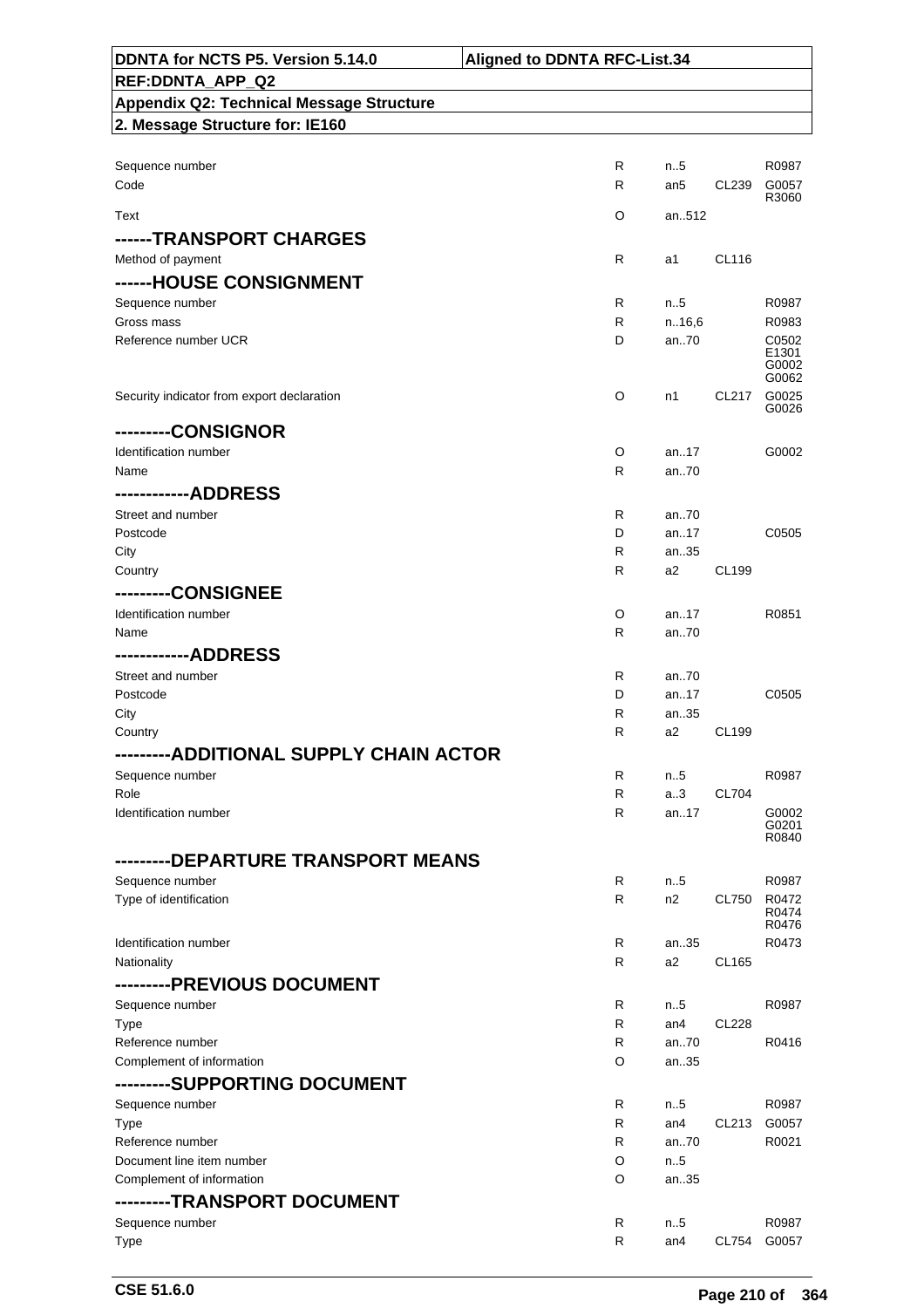| DDNTA for NCTS P5. Version 5.14.0               | <b>Aligned to DDNTA RFC-List.34</b> |                     |                |
|-------------------------------------------------|-------------------------------------|---------------------|----------------|
| <b>REF:DDNTA APP Q2</b>                         |                                     |                     |                |
| <b>Appendix Q2: Technical Message Structure</b> |                                     |                     |                |
| 2. Message Structure for: IE160                 |                                     |                     |                |
|                                                 |                                     |                     |                |
| Reference number                                | R                                   | an.70               | R0021          |
| --------ADDITIONAL REFERENCE                    |                                     |                     |                |
| Sequence number                                 | R                                   | n.5                 | R0987          |
| Type                                            | R                                   | CL380<br>an4        | G0057          |
| Reference number                                | O                                   | an70                | R0021          |
| ---------ADDITIONAL INFORMATION                 |                                     |                     |                |
| Sequence number                                 | R                                   | n.5                 | R0987          |
| Code                                            | R                                   | CL239<br>an5        | G0057<br>R3062 |
| Text                                            | O                                   | an512               |                |
| ---------TRANSPORT CHARGES                      |                                     |                     |                |
| Method of payment                               | R                                   | CL116<br>a1         |                |
| ---------CONSIGNMENT ITEM                       |                                     |                     |                |
| Goods item number                               | R                                   | $n_{.}.5$           | R0988          |
| Declaration goods item number                   | R                                   | n.5                 | R0007          |
| Declaration type                                | D                                   | CL232<br>an5        | C0045          |
|                                                 |                                     |                     | G0062<br>R0601 |
|                                                 |                                     |                     | R0909          |
| Country of destination                          | D                                   | a2<br><b>CL008</b>  | C0343          |
| Reference number UCR                            | D                                   | an70                | G0062<br>B1895 |
|                                                 |                                     |                     | C0502          |
|                                                 |                                     |                     | G0002<br>G0062 |
| -----------CONSIGNEE                            |                                     |                     |                |
| Identification number                           | O                                   | an.17               | R0851          |
| Name                                            | R                                   | an70                | E1104          |
| ---------------ADDRESS                          |                                     |                     |                |
| Street and number                               | R                                   | an70                | E1104          |
| Postcode                                        | O                                   | an17                | B1822          |
|                                                 |                                     |                     | E1102          |
| City<br>Country                                 | R<br>R                              | an35<br>a2<br>CL199 |                |
| ------------ADDITIONAL SUPPLY CHAIN ACTOR       |                                     |                     |                |
| Sequence number                                 | R                                   | n.5                 | R0987          |
| Role                                            | R                                   | a.3<br>CL704        |                |
| Identification number                           | R                                   | an17                | G0002          |
|                                                 |                                     |                     | G0201<br>R0840 |
|                                                 |                                     |                     |                |
| -----------COMMODITY<br>Description of goods    | R                                   | an512               | E1107          |
| CUS code                                        | O                                   | an9<br>CL016        |                |
|                                                 |                                     |                     |                |
| Harmonized System sub-heading code              | R                                   | CL152<br>an6        |                |
| Combined nomenclature code                      | O                                   | an2                 | R0060          |
|                                                 |                                     |                     |                |
| Sequence number                                 | R                                   | n5                  | R0987          |
| <b>UN Number</b>                                | R                                   | CL101<br>an4        |                |
|                                                 |                                     |                     |                |
| Gross mass                                      | O                                   | n.16,6              | B1860          |
|                                                 |                                     |                     | B2101          |
|                                                 |                                     |                     | E1109<br>R0021 |
|                                                 |                                     |                     | R0221          |
| Net mass                                        | D                                   | n.16,6              | B1805<br>B1862 |
|                                                 |                                     |                     | C0837<br>E1109 |
|                                                 |                                     |                     | R0223          |

#### **------------PACKAGING**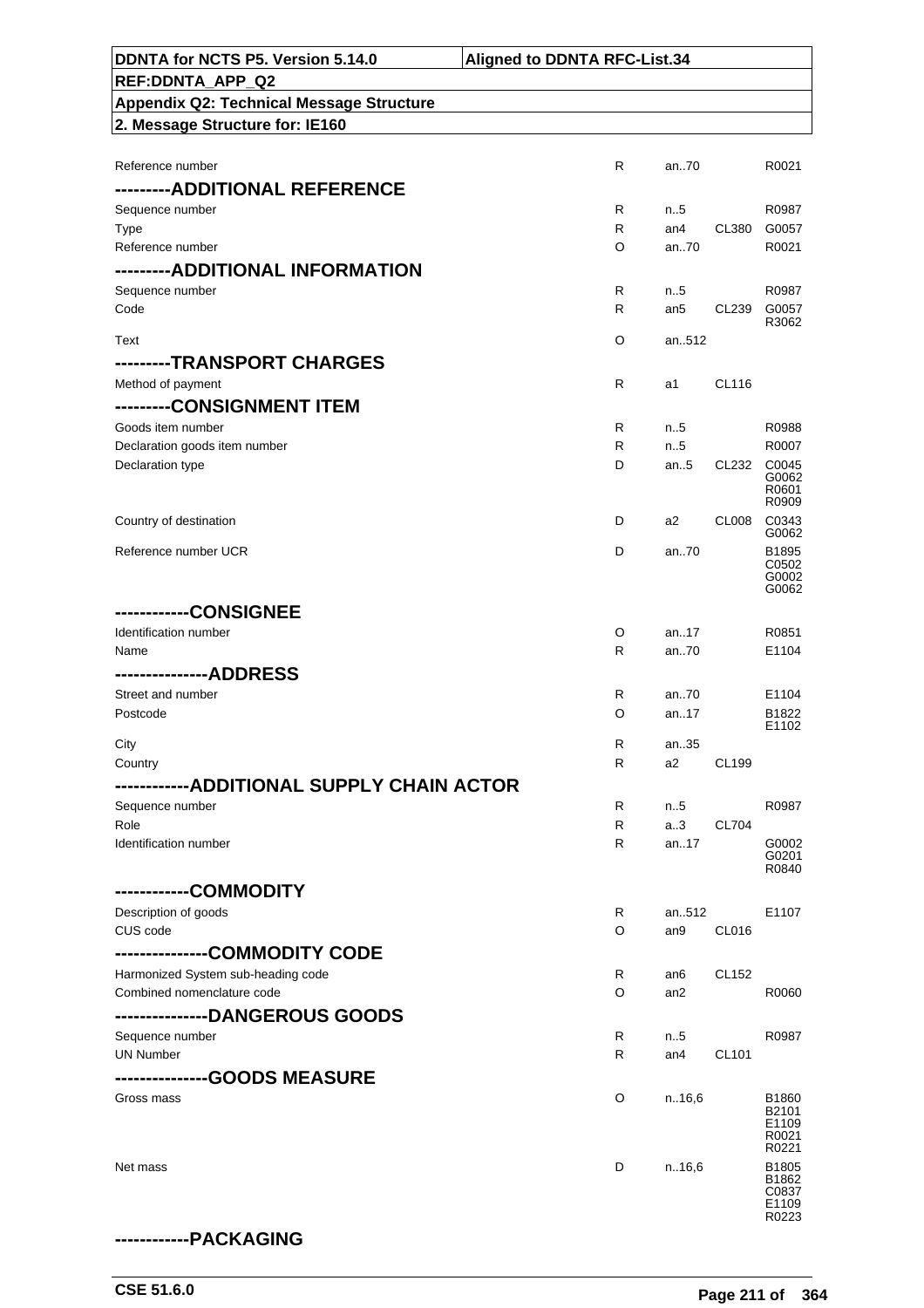| DDNTA for NCTS P5. Version 5.14.0               | <b>Aligned to DDNTA RFC-List.34</b> |              |                         |
|-------------------------------------------------|-------------------------------------|--------------|-------------------------|
| REF:DDNTA_APP_Q2                                |                                     |              |                         |
| <b>Appendix Q2: Technical Message Structure</b> |                                     |              |                         |
| 2. Message Structure for: IE160                 |                                     |              |                         |
|                                                 |                                     |              |                         |
| Sequence number                                 | R<br>$n_{.}.5$                      |              | R0987                   |
| Type of packages                                | $\mathsf{R}$<br>an2                 | CL017        |                         |
| Number of packages                              | D<br>n.8                            |              | C0060<br>E1111          |
|                                                 |                                     |              | R0021                   |
|                                                 |                                     |              | R0364                   |
| Shipping marks                                  | D<br>an512                          |              | C0060<br>E1105          |
|                                                 |                                     |              | G0024                   |
| -----------PREVIOUS DOCUMENT                    |                                     |              |                         |
| Sequence number                                 | $\mathsf{R}$<br>$n_{.}.5$           |              | R0987                   |
| <b>Type</b>                                     | $\mathsf{R}$<br>an4                 | CL214        | G0057<br>R0020          |
| Reference number                                | R<br>an70                           |              | E1104                   |
|                                                 |                                     |              | R0021                   |
| Goods item number                               | n.5<br>O                            |              |                         |
| Complement of information                       | O<br>an35                           |              | E1117                   |
| ----------SUPPORTING DOCUMENT                   |                                     |              |                         |
| Sequence number                                 | R<br>$n_{.}.5$                      |              | R0987                   |
| <b>Type</b><br>Reference number                 | R<br>an4<br>R<br>an70               | CL213        | G0057<br>E1104          |
|                                                 |                                     |              | R0021                   |
| Document line item number                       | O<br>n.5                            |              |                         |
| Complement of information                       | O<br>an35                           |              | E1117                   |
|                                                 |                                     |              |                         |
| Sequence number                                 | R<br>n5                             |              | R0987                   |
| Type                                            | R<br>an4                            | CL754        | G0057                   |
| Reference number                                | R<br>an70                           |              | E1104<br>R0021          |
| -----------ADDITIONAL REFERENCE                 |                                     |              |                         |
| Sequence number                                 | R<br>n5                             |              | R0987                   |
| Type                                            | R<br>an4                            | CL380        | G0057                   |
| Reference number                                | O<br>an70                           |              | E1104                   |
|                                                 |                                     |              | R0021                   |
| ------------ADDITIONAL INFORMATION              |                                     |              |                         |
| Sequence number                                 | R<br>n.5                            |              | R0987                   |
| Code                                            | $\mathsf{R}$<br>an5                 | CL239        | B1814<br>G0057<br>R3061 |
| Text                                            | O<br>an512                          |              |                         |
|                                                 |                                     |              |                         |
| Method of payment                               | R<br>a1                             | <b>CL116</b> |                         |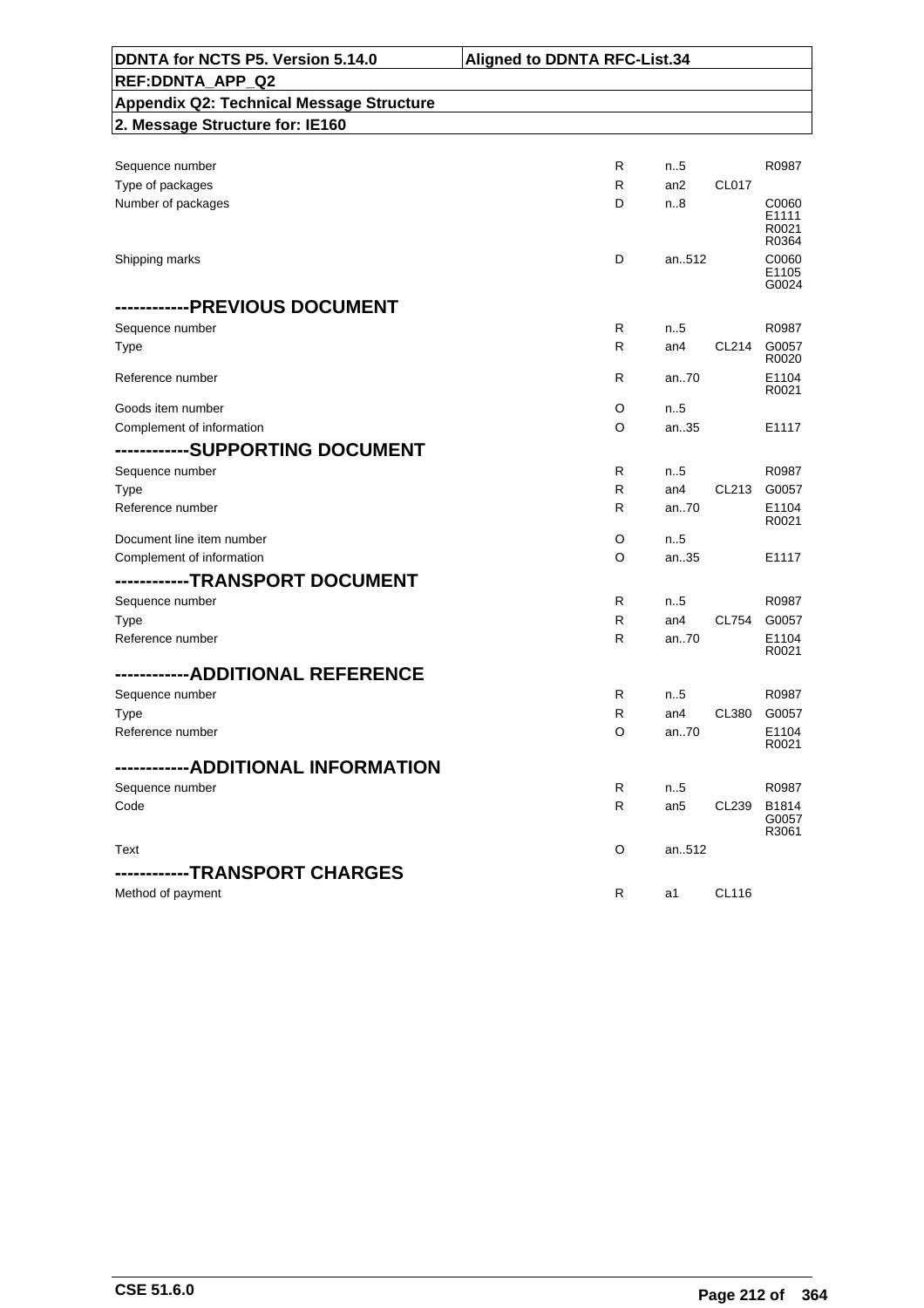**REF:DDNTA\_APP\_Q2**

**Appendix Q2: Technical Message Structure**

**2. Message Structure for: IE164**

| <b>IE164</b>         | $ $ (CD164C)                                   | <b>ANTICIPATED EXIT FOR TRANSIT</b><br><b>IRECORD REQUEST</b> |    | $ $ (C_AXR_REQ) |
|----------------------|------------------------------------------------|---------------------------------------------------------------|----|-----------------|
|                      |                                                |                                                               |    |                 |
| MESSAGE              |                                                |                                                               | 1x | R               |
| ---TRANSIT OPERATION |                                                |                                                               | 1x | R               |
|                      | ---CUSTOMS OFFICE OF EXIT FOR TRANSIT (ACTUAL) |                                                               | 1x | R               |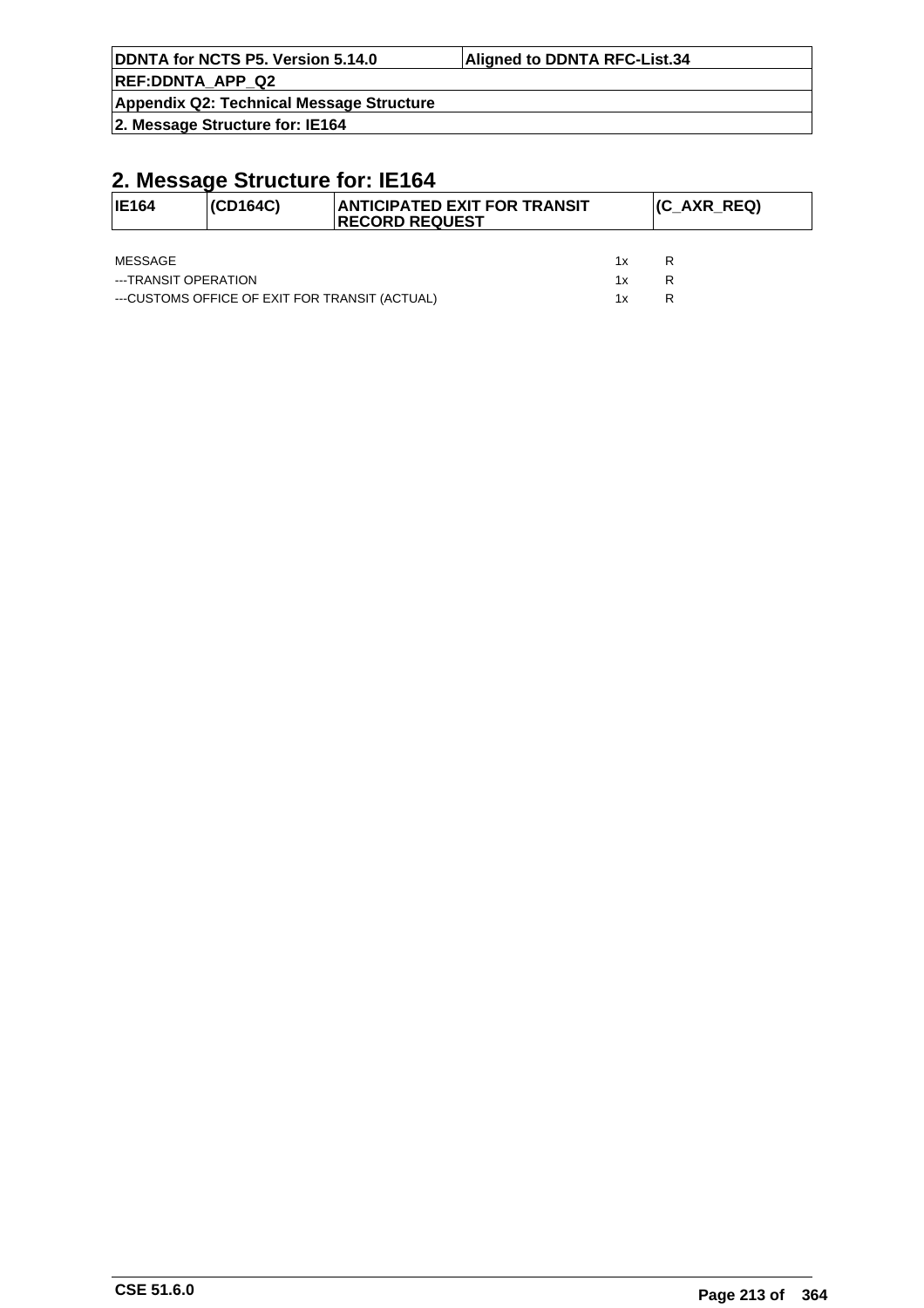| DDNTA for NCTS P5. Version 5.14.0<br><b>Aligned to DDNTA RFC-List.34</b> |  |   |                 |              |                         |  |
|--------------------------------------------------------------------------|--|---|-----------------|--------------|-------------------------|--|
|                                                                          |  |   |                 |              |                         |  |
| <b>REF:DDNTA APP Q2</b>                                                  |  |   |                 |              |                         |  |
| <b>Appendix Q2: Technical Message Structure</b>                          |  |   |                 |              |                         |  |
| 2. Message Structure for: IE164                                          |  |   |                 |              |                         |  |
|                                                                          |  |   |                 |              |                         |  |
| <b>MESSAGE</b>                                                           |  |   |                 |              |                         |  |
| Message sender                                                           |  | R | an.35           |              |                         |  |
| Message recipient                                                        |  | R | an.35           |              |                         |  |
| Preparation date and time                                                |  | R | an19            |              | G0002                   |  |
| Message identification                                                   |  | R | an35            |              | G0137<br>T1120          |  |
| Message type                                                             |  | R | an6             | <b>CL060</b> |                         |  |
| Correlation identifier                                                   |  | D | an.35           |              | C0511<br>G0137<br>T1120 |  |
| ---TRANSIT OPERATION                                                     |  |   |                 |              |                         |  |
| <b>MRN</b>                                                               |  | R | an18            |              | G0002<br>R0028          |  |
| ---CUSTOMS OFFICE OF EXIT FOR TRANSIT (ACTUAL)                           |  |   |                 |              |                         |  |
| Reference number                                                         |  | R | an <sub>8</sub> | CL175        |                         |  |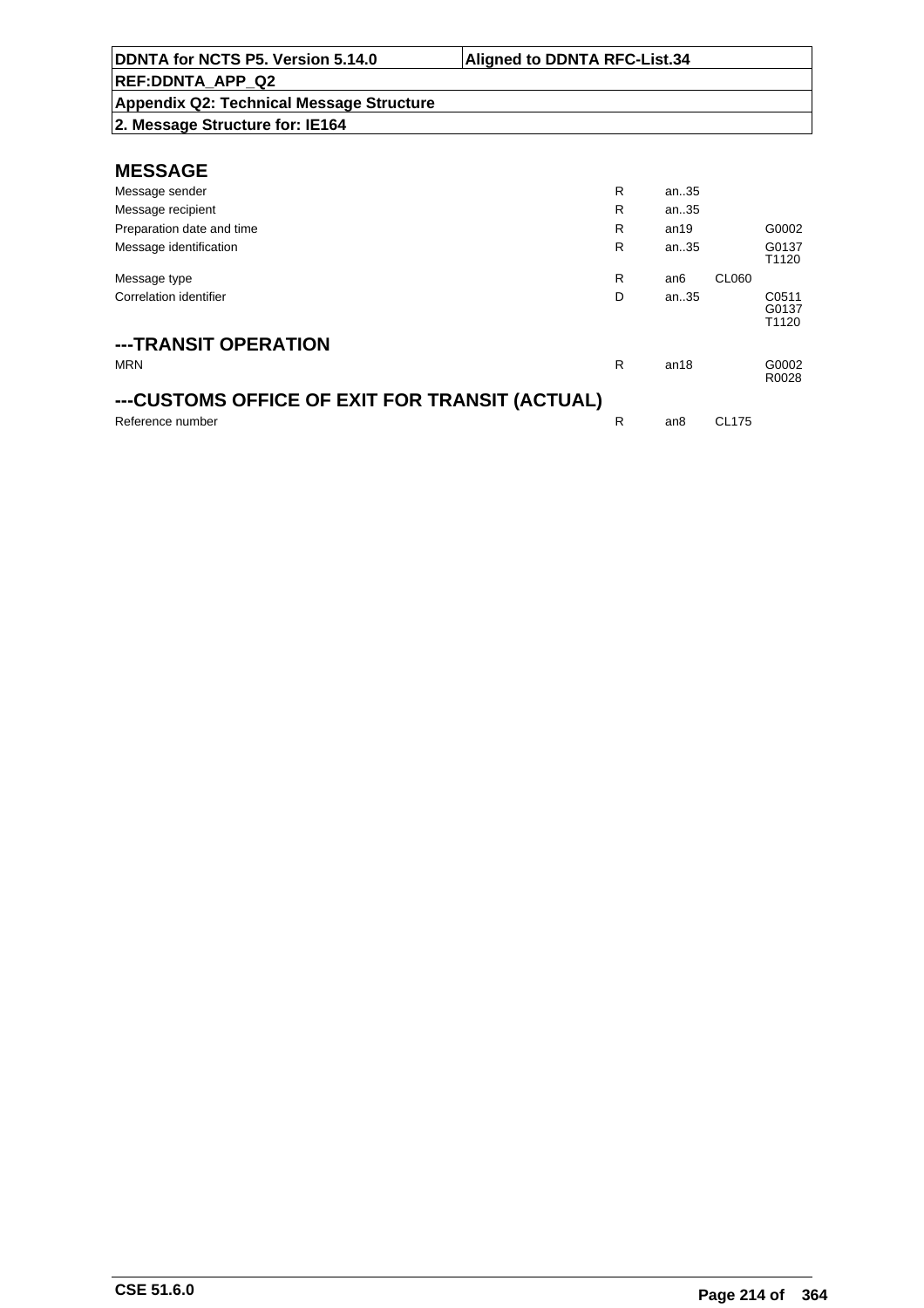**REF:DDNTA\_APP\_Q2**

**Appendix Q2: Technical Message Structure**

**2. Message Structure for: IE165**

| IE165                               | (CD165C)                                         | <b>ANTICIPATED EXIT FOR TRANSIT</b><br><b>RECORD RESPONSE</b> |          | (C_AXR_RSP) |                                     |
|-------------------------------------|--------------------------------------------------|---------------------------------------------------------------|----------|-------------|-------------------------------------|
| <b>MESSAGE</b>                      |                                                  |                                                               | 1x       | R           | G0143                               |
| ---TRANSIT OPERATION                |                                                  |                                                               | 1x       | R           |                                     |
|                                     | ---CUSTOMS OFFICE OF DEPARTURE                   |                                                               | 1x       | D           | C0811                               |
|                                     | ---CUSTOMS OFFICE OF DESTINATION (DECLARED)      |                                                               | 1x       | D           | C0365                               |
|                                     | ---CUSTOMS OFFICE OF TRANSIT (DECLARED)          |                                                               | 9x       | D           | C0366<br>G0030                      |
|                                     | ---CUSTOMS OFFICE OF EXIT FOR TRANSIT (DECLARED) |                                                               | 9x       | D           | S <sub>1008</sub><br>C0466<br>C0587 |
|                                     | ---CUSTOMS OFFICE OF EXIT FOR TRANSIT (ACTUAL)   |                                                               | 1x       | R           |                                     |
|                                     | ---HOLDER OF THE TRANSIT PROCEDURE               |                                                               | 1x       | D           | C0365                               |
| ------ADDRESS                       |                                                  |                                                               | 1x       | R           |                                     |
| ---CONTROL RESULT                   |                                                  |                                                               | 1x       | D           | C0365                               |
|                                     | --- RISK ANALYSIS IDENTIFICATION                 |                                                               | 1x       | D           | S <sub>1003</sub><br>C0466<br>C0813 |
| ------RISK ANALYSIS                 |                                                  |                                                               | 99999x D |             | C0251<br>E1402<br>G0869             |
|                                     | ---------RISK ANALYSIS RESULT                    |                                                               | 99x      | R           | E1406                               |
| ---CONSIGNMENT                      |                                                  |                                                               | 1x       | D           | C0365                               |
| ------CARRIER                       |                                                  |                                                               | 1x       | O           | G0090                               |
| ------CONSIGNOR                     |                                                  |                                                               | 1x       | O           |                                     |
| ---------ADDRESS<br>------CONSIGNEE |                                                  |                                                               | 1x<br>1x | R<br>D      | B1823                               |
|                                     |                                                  |                                                               |          |             | C0001<br>G0001                      |
| ---------ADDRESS                    |                                                  |                                                               | 1x       | R           |                                     |
|                                     | ------ ADDITIONAL SUPPLY CHAIN ACTOR             |                                                               | 99x      | O           | G0825                               |
| ------TRANSPORT EQUIPMENT           |                                                  |                                                               | 9999x    | D           | C0872<br>G0103                      |
| ---------SEAL                       |                                                  |                                                               | 99x      | D           | C0569                               |
| --------GOODS REFERENCE             |                                                  |                                                               | 9999x    | D           | C0670<br>G0670                      |
|                                     | ------DEPARTURE TRANSPORT MEANS                  |                                                               | 999x     | D           | B1890<br>C0333<br>C0339<br>R0855    |
|                                     | ------COUNTRY OF ROUTING OF CONSIGNMENT          |                                                               | 99x      | D           | B1848<br>C0586<br>G0061             |
|                                     | ------ ACTIVE BORDER TRANSPORT MEANS             |                                                               | 9x       | D           | B1894                               |
|                                     |                                                  |                                                               |          |             | C0908<br>E1406<br>R0789             |
| ------PLACE OF LOADING              |                                                  |                                                               | 1x       | O           | B1849<br>B2101                      |
| ------PLACE OF UNLOADING            |                                                  |                                                               | 1x       | D           | B1858<br>C0191                      |
| ------PREVIOUS DOCUMENT             |                                                  |                                                               | 9999x    | O           | E1301<br>G0825                      |
| ------SUPPORTING DOCUMENT           |                                                  |                                                               | 99x      | O           | E1301<br>G0825                      |
| ------TRANSPORT DOCUMENT            |                                                  |                                                               | 99x      | O           | E1301<br>G0825                      |
| ------ADDITIONAL REFERENCE          |                                                  |                                                               | 99x      | O           | E1301<br>G0825                      |
|                                     | ------ADDITIONAL INFORMATION                     |                                                               | 99x      | O           | E1301<br>G0825                      |
| ------INCIDENT                      |                                                  |                                                               | 9x       | O           | G0015                               |
| ---------ENDORSEMENT                |                                                  |                                                               | 1x       | O           |                                     |
| ---------LOCATION                   |                                                  |                                                               | 1x       | R           |                                     |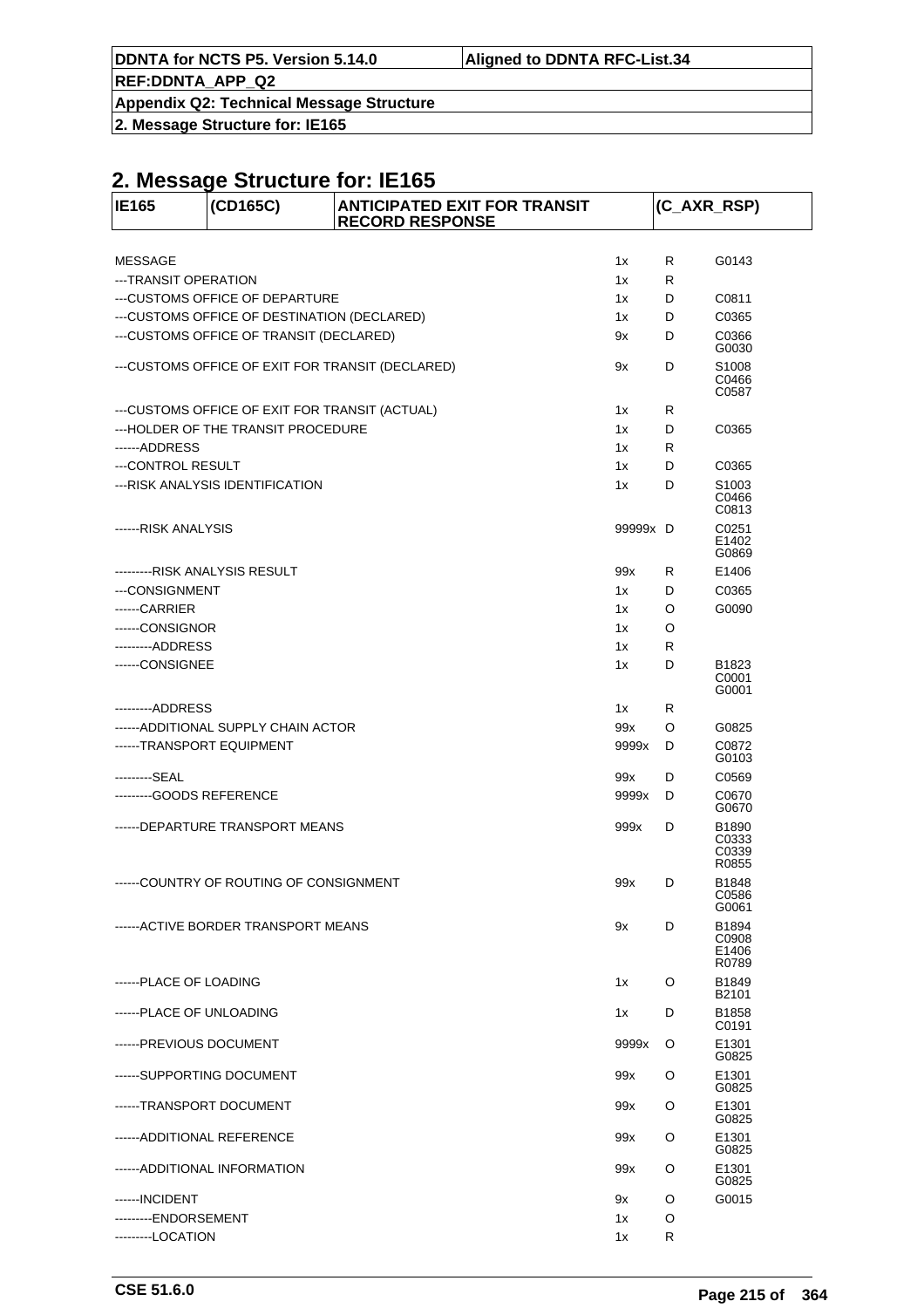#### **REF:DDNTA\_APP\_Q2 Appendix Q2: Technical Message Structure 2. Message Structure for: IE165**

| ------------GNSS                          | 1x    | D | C0460                                     |
|-------------------------------------------|-------|---|-------------------------------------------|
| ------------ADDRESS                       | 1x    | D | C0460                                     |
| ---------TRANSPORT EQUIPMENT              | 9999x | D | C0240<br>G0103                            |
| ------------SEAL                          | 99x   | D | C0569                                     |
| -----------GOODS REFERENCE                | 9999x | O | G0670                                     |
| --------TRANSHIPMENT                      | 1x    | D | C0240                                     |
| ------------TRANSPORT MEANS               | 1x    | D | C0397                                     |
| ------TRANSPORT CHARGES                   | 1x    | O |                                           |
| ------HOUSE CONSIGNMENT                   | 999x  | R | E1406                                     |
| --------CONSIGNOR                         | 1x    | D | C0349<br>E1301<br>G0062                   |
| ------------ADDRESS                       | 1x    | R |                                           |
| ---------CONSIGNEE                        | 1x    | D | C0001<br>E1301<br>G0001<br>G0062          |
| ------------ADDRESS                       | 1x    | R |                                           |
| ---------ADDITIONAL SUPPLY CHAIN ACTOR    | 99x   | O | G0825                                     |
| ---------DEPARTURE TRANSPORT MEANS        | 999x  | D | C0333<br>C0339<br>E1301<br>G0062<br>R0855 |
| --------PREVIOUS DOCUMENT                 | 99x   | O | E1301<br>G0026                            |
| --------SUPPORTING DOCUMENT               | 99x   | O | E1301<br>G0825                            |
| ---------TRANSPORT DOCUMENT               | 99x   | O | E1301<br>G0825                            |
| ---------ADDITIONAL REFERENCE             | 99x   | O | E1301<br>G0825                            |
| ---------ADDITIONAL INFORMATION           | 99x   | O | E1301<br>G0825                            |
| ---------TRANSPORT CHARGES                | 1x    | D | C0337<br>E1301<br>G0062                   |
| --------CONSIGNMENT ITEM                  | 9999x | R | E1402                                     |
| ------------CONSIGNEE                     | 1x    | O | B1820<br>B2400<br>G0001                   |
| ---------------ADDRESS                    | 1x    | R |                                           |
| ------------ADDITIONAL SUPPLY CHAIN ACTOR | 99x   | O | G0825                                     |
| -----------COMMODITY                      | 1x    | R |                                           |
| --------------COMMODITY CODE              | 1x    | O | B2101                                     |
| ---------------DANGEROUS GOODS            | 99x   | O | E1406<br>G0300                            |
| ---------------GOODS MEASURE              | 1x    | O | B1827<br>B2101                            |
| ------------PACKAGING                     | 99x   | R |                                           |
| ------------PREVIOUS DOCUMENT             | 99x   | O | B <sub>1000</sub><br>E1401<br>G0825       |
| -----------SUPPORTING DOCUMENT            | 99x   | O | E1407<br>G0825                            |
| ------------TRANSPORT DOCUMENT            | 99x   | O | B1896<br>B2400<br>E1407                   |
| ------------ADDITIONAL REFERENCE          | 99x   | O | E1407<br>G0825                            |
| ------------ADDITIONAL INFORMATION        | 99x   | O | G0825                                     |
| ------------TRANSPORT CHARGES             | 1x    | O | B1835<br>B2400                            |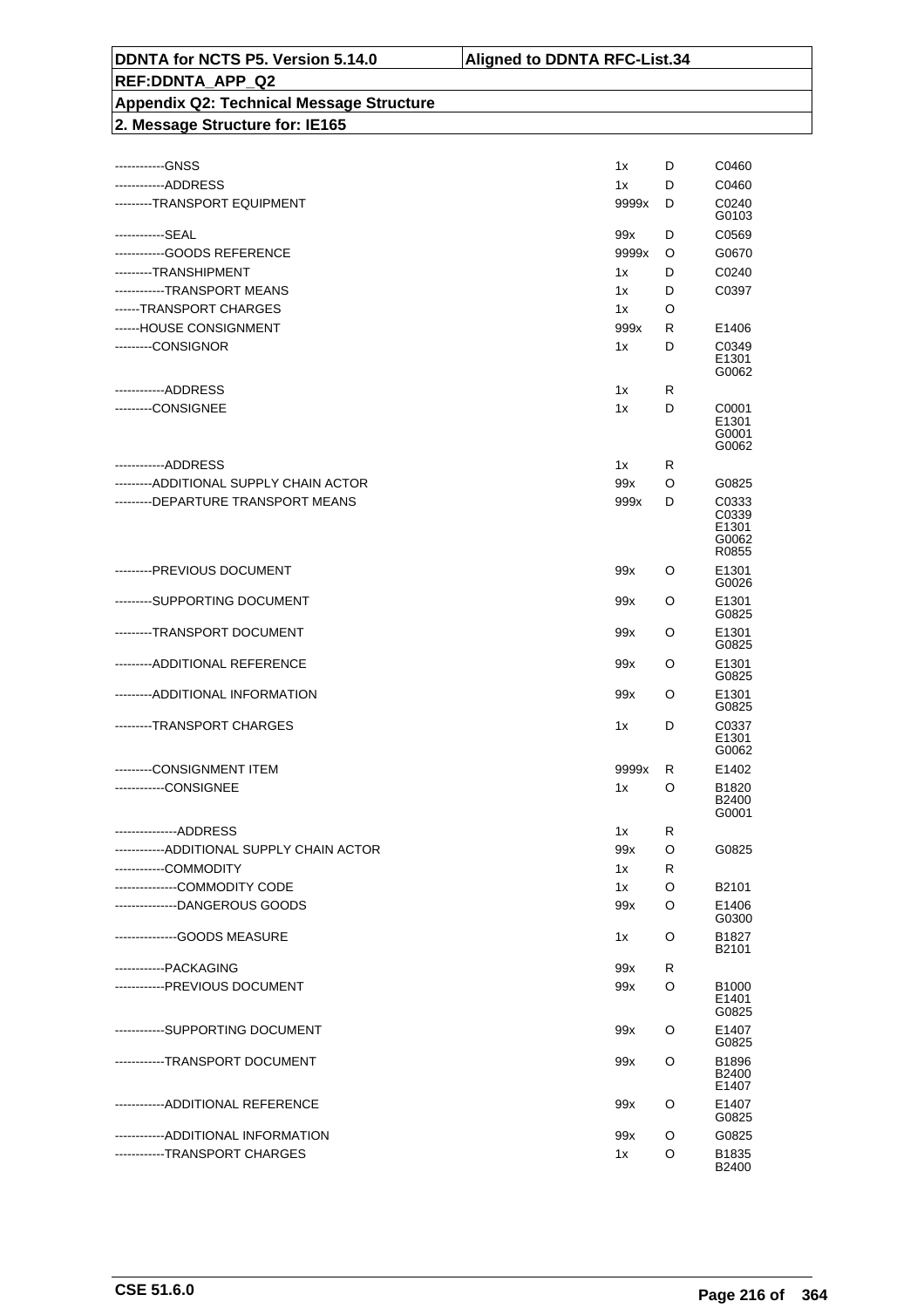| DDNTA for NCTS P5. Version 5.14.0                   | <b>Aligned to DDNTA RFC-List.34</b> |                 |              |                |
|-----------------------------------------------------|-------------------------------------|-----------------|--------------|----------------|
| <b>REF:DDNTA APP Q2</b>                             |                                     |                 |              |                |
| <b>Appendix Q2: Technical Message Structure</b>     |                                     |                 |              |                |
| 2. Message Structure for: IE165                     |                                     |                 |              |                |
|                                                     |                                     |                 |              |                |
| <b>MESSAGE</b>                                      |                                     |                 |              |                |
| Message sender                                      | R                                   | an35            |              |                |
| Message recipient                                   | R                                   | an35            |              |                |
| Preparation date and time<br>Message identification | R<br>R                              | an19<br>an35    |              | G0002<br>G0137 |
|                                                     |                                     |                 |              | T1120          |
| Message type                                        | R                                   | an <sub>6</sub> | CL060        |                |
| Correlation identifier                              | D                                   | an35            |              | B1833          |
|                                                     |                                     |                 |              | C0511<br>G0137 |
|                                                     |                                     |                 |              | T1120          |
| ---TRANSIT OPERATION                                |                                     |                 |              |                |
| <b>MRN</b>                                          | R                                   | an18            |              | G0002<br>R0028 |
| Declaration type                                    | D                                   | an.5            | <b>CL188</b> | C0365          |
|                                                     |                                     |                 |              | R0601<br>R0909 |
|                                                     |                                     |                 |              | R0911          |
| Declaration acceptance date                         | D                                   | an10            |              | C0365<br>G0002 |
| Release date                                        | D                                   | an10            |              | C0365          |
|                                                     |                                     |                 |              | G0002          |
| Security                                            | D                                   | n1              | CL223        | C0365          |
| Reduced dataset indicator                           | D                                   | n1              | CL027        | C0365          |
| Specific circumstance indicator                     | D                                   | an3             | CL296        | C0366          |
| <b>Binding itinerary</b>                            | D                                   | n1              | CL027        | C0365          |
| Request rejection reason code                       | O                                   | n <sub>2</sub>  | <b>CL224</b> | G0367          |
| ---CUSTOMS OFFICE OF DEPARTURE                      |                                     |                 |              |                |
| Reference number                                    | R                                   | an8             | CL171        |                |
| ---CUSTOMS OFFICE OF DESTINATION (DECLARED)         |                                     |                 |              |                |
| Reference number                                    | R                                   | an8             | <b>CL172</b> | R0904<br>R0905 |
|                                                     |                                     |                 |              |                |
| ---CUSTOMS OFFICE OF TRANSIT (DECLARED)             | R                                   | n5              |              | R0987          |
| Sequence number<br>Reference number                 | R                                   | an8             | CL173        | B1813          |
|                                                     |                                     |                 |              | G0142          |
|                                                     |                                     |                 |              | R0003<br>R0006 |
|                                                     |                                     |                 |              | R0906          |
| Arrival date and time (estimated)                   | D                                   | an19            |              | B1831<br>C0598 |
|                                                     |                                     |                 |              | G0002          |
| ---CUSTOMS OFFICE OF EXIT FOR TRANSIT (DECLARED)    |                                     |                 |              |                |
| Sequence number                                     | R                                   | n.5             |              | R0987          |
| Reference number                                    | R                                   | an8             | CL175        | R0103          |
| ---CUSTOMS OFFICE OF EXIT FOR TRANSIT (ACTUAL)      |                                     |                 |              |                |
| Reference number                                    | R                                   | an8             | CL175        |                |
| ---HOLDER OF THE TRANSIT PROCEDURE                  |                                     |                 |              |                |
| Identification number                               | O                                   | an17            |              | G0120          |
| Name                                                | R                                   | an70            |              | E1104          |
| ------ADDRESS                                       |                                     |                 |              |                |
| Street and number                                   | R                                   | an.70           |              | E1104          |
| Postcode                                            | D                                   | an. $.17$       |              | C0505          |
|                                                     | R                                   |                 |              | E1102          |
| City<br>Country                                     | R                                   | an35<br>a2      | CL199        |                |
| ---CONTROL RESULT                                   |                                     |                 |              |                |
| Code                                                | R                                   | an2             | CL196        | G0126          |
|                                                     |                                     |                 |              | R0910          |
| Date                                                | R                                   | an10            |              | G0002          |
|                                                     |                                     |                 |              | G0127          |

Text Communication Communication Communication Communication Communication Communication Communication Communication Communication Communication Communication Communication Communication Communication Communication Communi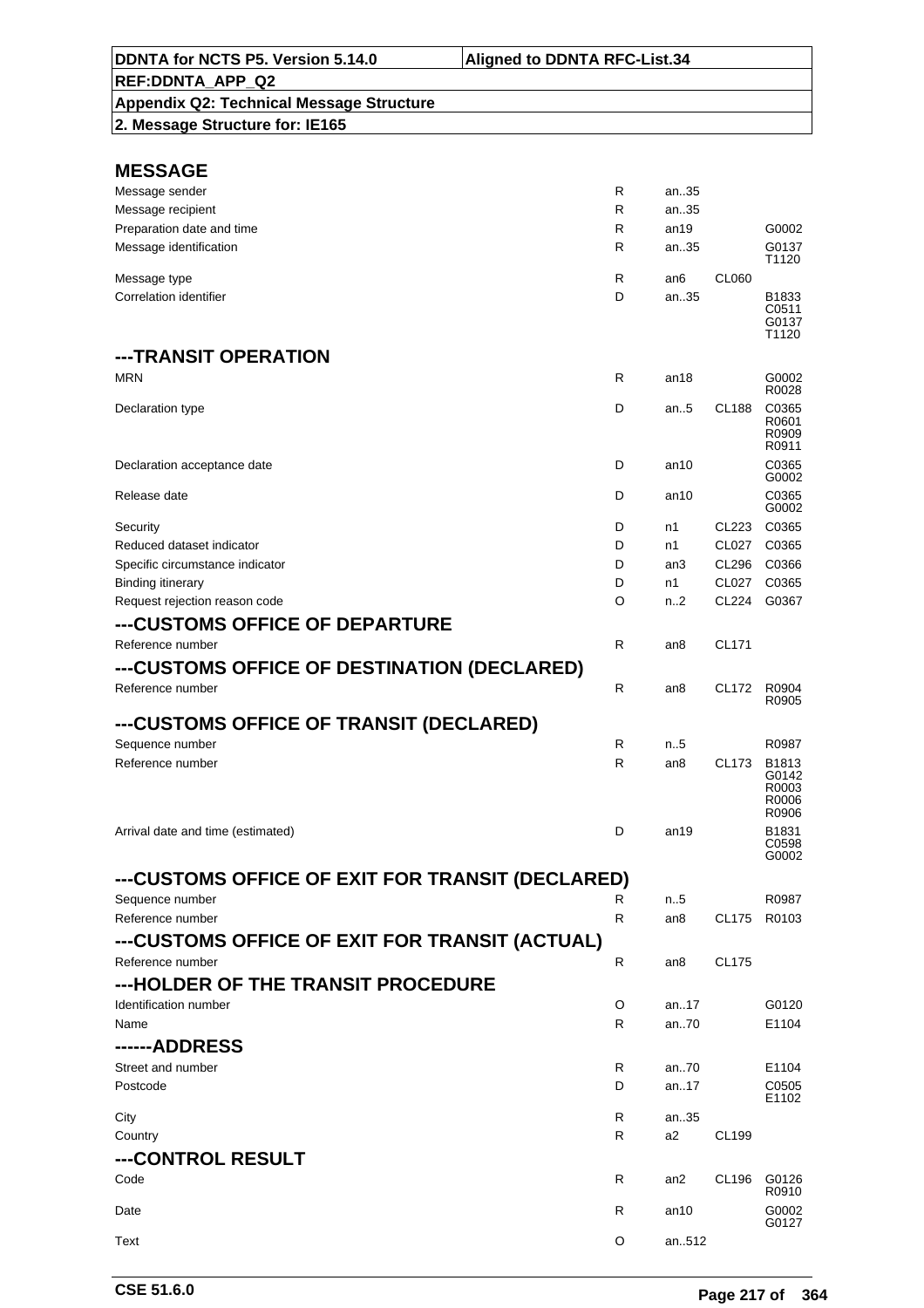| DDNTA for NCTS P5. Version 5.14.0                  | <b>Aligned to DDNTA RFC-List.34</b> |              |                |
|----------------------------------------------------|-------------------------------------|--------------|----------------|
| REF:DDNTA_APP_Q2                                   |                                     |              |                |
| <b>Appendix Q2: Technical Message Structure</b>    |                                     |              |                |
| 2. Message Structure for: IE165                    |                                     |              |                |
|                                                    |                                     |              |                |
| ---RISK ANALYSIS IDENTIFICATION                    |                                     |              |                |
| Code                                               | $\mathsf{R}$<br>a1                  | CL107        | G0041          |
| ------RISK ANALYSIS                                |                                     |              |                |
| Sequence number                                    | R<br>n.5                            |              | R0987          |
| Declaration goods item number                      | O<br>n.5                            |              | G0003          |
|                                                    |                                     |              | R0021          |
| ---------RISK ANALYSIS RESULT                      |                                     |              |                |
| Sequence number                                    | R<br>n <sub>0.5</sub>               |              | R0987          |
| Code                                               | D<br>an.17                          |              | C0715<br>E1101 |
|                                                    |                                     |              | G0002          |
|                                                    |                                     |              | G0821          |
| Risk area code<br>Text                             | D<br>an.7<br>an512<br>O             | <b>CL740</b> | C0715<br>E1116 |
| ---CONSIGNMENT                                     |                                     |              |                |
| Country of destination                             | D<br>a2                             | <b>CL008</b> | C0343          |
| Container indicator                                | R<br>n1                             | <b>CL027</b> |                |
| Inland mode of transport                           | D<br>n1                             | CL218        | C0399          |
| Mode of transport at the border                    | D<br>n1                             | CL218        | B1899          |
|                                                    |                                     |              | C0029<br>G0020 |
| Gross mass                                         | $\mathsf{R}$<br>n.16,6              |              | E1109          |
|                                                    |                                     |              | R0994          |
| Reference number UCR                               | D<br>an70                           |              | B1895<br>C0502 |
|                                                    |                                     |              | G0002          |
| ------CARRIER                                      |                                     |              |                |
| Identification number                              | $\mathsf{R}$<br>an17                |              | G0002<br>G0201 |
|                                                    |                                     |              | R0840          |
| ------CONSIGNOR                                    |                                     |              |                |
| Identification number                              | O<br>an.17                          |              | G0002          |
| Name                                               | R<br>an70                           |              | E1104          |
| ---------ADDRESS                                   |                                     |              |                |
| Street and number                                  | R<br>an.70                          |              | E1104          |
| Postcode                                           | D<br>an17                           |              | C0505          |
| City                                               | R<br>an35                           |              | E1102          |
| Country                                            | $\mathsf{R}$<br>a2                  | <b>CL199</b> |                |
| ------CONSIGNEE                                    |                                     |              |                |
| Identification number                              | O<br>an17                           |              | R0851          |
| Name                                               | an70<br>R                           |              | E1104          |
| ---------ADDRESS                                   |                                     |              |                |
| Street and number                                  | R<br>an70                           |              | E1104          |
| Postcode                                           | D<br>an17                           |              | C0505          |
|                                                    |                                     |              | E1102          |
| City<br>Country                                    | R<br>an35<br>R<br>a2                | CL199        |                |
|                                                    |                                     |              |                |
| ------ADDITIONAL SUPPLY CHAIN ACTOR                |                                     |              |                |
| Sequence number<br>Role                            | R<br>n.5<br>R<br>a.3                | CL704        | R0987          |
| Identification number                              | $\mathsf{R}$<br>an17                |              | G0002          |
|                                                    |                                     |              | G0201          |
|                                                    |                                     |              | R0840          |
| ------TRANSPORT EQUIPMENT                          |                                     |              |                |
| Sequence number<br>Container identification number | R<br>n.5<br>D<br>an17               |              | R0987<br>C0055 |
|                                                    |                                     |              | G0002          |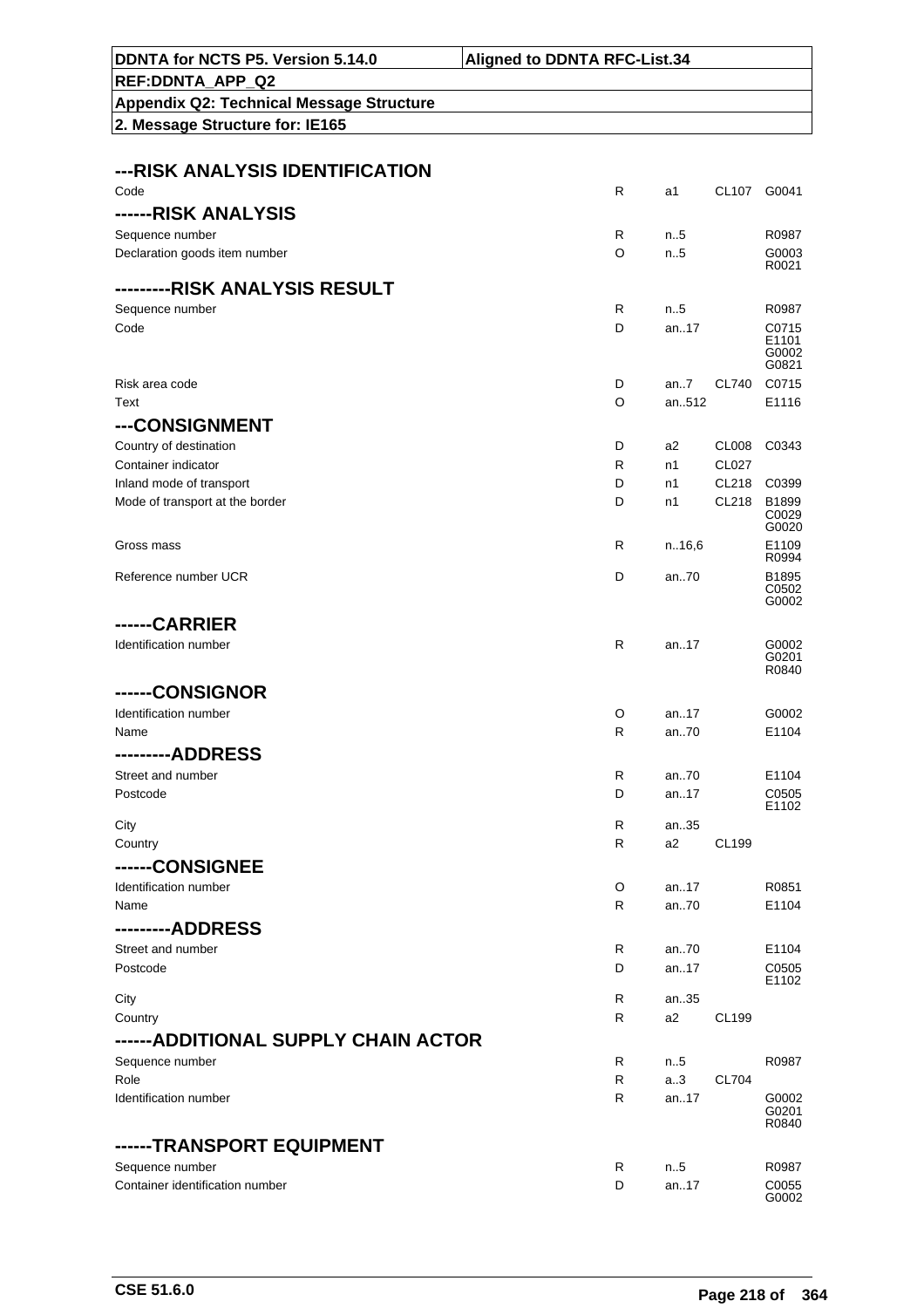| DDNTA for NCTS P5. Version 5.14.0                      | <b>Aligned to DDNTA RFC-List.34</b> |            |                       |                                           |
|--------------------------------------------------------|-------------------------------------|------------|-----------------------|-------------------------------------------|
| <b>REF:DDNTA APP Q2</b>                                |                                     |            |                       |                                           |
| <b>Appendix Q2: Technical Message Structure</b>        |                                     |            |                       |                                           |
| 2. Message Structure for: IE165                        |                                     |            |                       |                                           |
|                                                        |                                     |            |                       |                                           |
| Number of seals                                        | R.                                  | n4         |                       | B1832<br>G0165<br>R0021<br>R0106<br>R0448 |
| ---------SEAL                                          |                                     |            |                       |                                           |
| Sequence number                                        | R                                   | n.5        |                       | R0987                                     |
| Identifier                                             | R.                                  | an20       |                       | R0107                                     |
|                                                        |                                     |            |                       |                                           |
| Sequence number                                        | R.                                  | n5         |                       | R0987                                     |
| Declaration goods item number                          | R.                                  | n.5        |                       | G0006                                     |
| ------DEPARTURE TRANSPORT MEANS                        |                                     |            |                       |                                           |
| Sequence number                                        | R.                                  | n.5        |                       | R0987                                     |
| Type of identification                                 | O                                   | n2         | CL750                 | B2101<br>R0472<br>R0474<br>R0476          |
| Identification number                                  | O                                   | an35       |                       | B1815<br>B <sub>2101</sub><br>E1103       |
| Nationality                                            | O                                   | a2         | CL165                 | R0473<br>B2101                            |
| ------COUNTRY OF ROUTING OF CONSIGNMENT                |                                     |            |                       |                                           |
| Sequence number                                        | R                                   | n5         |                       | R0987                                     |
| Country                                                | R                                   | a2         | CL008                 |                                           |
| ------ACTIVE BORDER TRANSPORT MEANS                    |                                     |            |                       |                                           |
| Sequence number                                        | R.                                  | n5         |                       | R0987                                     |
| Customs office at border reference number              | O                                   | an8        | CL141                 | B2101                                     |
| Type of identification                                 | O                                   | n2         | CL219                 | G0789<br>B1838<br>B <sub>2101</sub>       |
| Identification number                                  | O                                   | an35       |                       | B1811<br>B1838<br>B2101<br>E1103          |
| Nationality                                            | O                                   | a2         | CL165                 | R0076<br>B1850<br>B2101                   |
| Conveyance reference number                            | D                                   | an35       |                       | B2200<br>C0531<br>G0002<br>R0315          |
| ------PLACE OF LOADING                                 |                                     |            |                       |                                           |
| UN LOCODE                                              | O                                   | an17       | <b>CL244</b>          |                                           |
| Country                                                | D                                   | a2         | CL008                 | C0387                                     |
| Location                                               | D                                   | an35       |                       | C0387<br>E1114                            |
| ------PLACE OF UNLOADING                               |                                     |            |                       |                                           |
| UN LOCODE<br>Country                                   | O<br>D                              | an17<br>a2 | <b>CL244</b><br>CL008 | C0387                                     |
| Location                                               | D                                   | an35       |                       | C0387                                     |
| ------PREVIOUS DOCUMENT                                |                                     |            |                       |                                           |
| Sequence number                                        | R                                   | n.5        |                       | R0987                                     |
| <b>Type</b>                                            | R                                   | an4        | CL214                 | G0057<br>R0020                            |
| Reference number                                       | R                                   | an70       |                       | R0021                                     |
| Complement of information<br>------SUPPORTING DOCUMENT | O                                   | an35       |                       |                                           |
| Sequence number                                        | R                                   | n.5        |                       | R0987                                     |
| Type                                                   | R                                   | an4        | CL213                 | G0057                                     |
| Reference number                                       | R                                   | an70       |                       | R0021                                     |
| Document line item number                              | O                                   | n.5        |                       |                                           |
| Complement of information                              | O                                   | an35       |                       |                                           |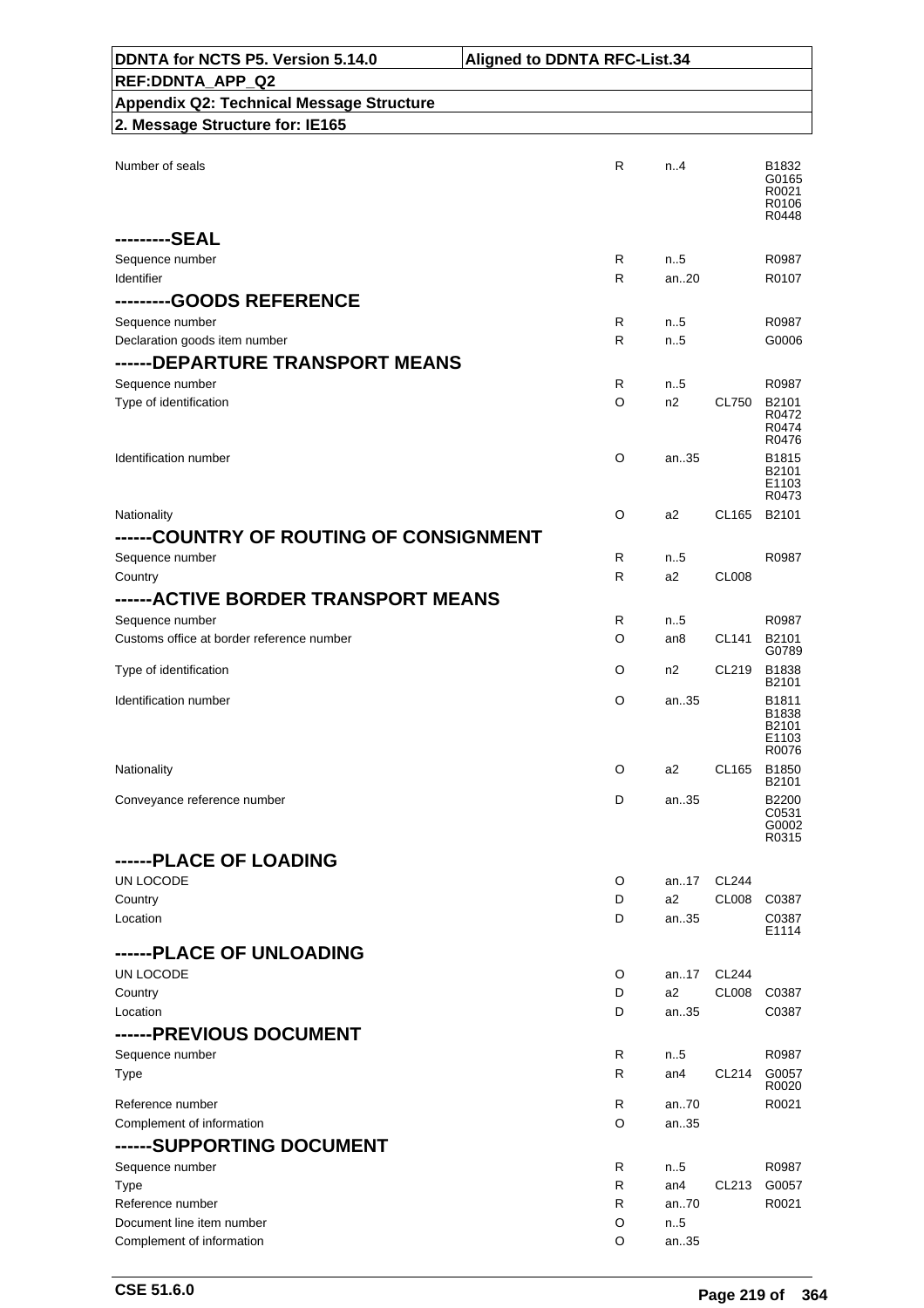| <b>Appendix Q2: Technical Message Structure</b> |              |                 |              |                |
|-------------------------------------------------|--------------|-----------------|--------------|----------------|
| 2. Message Structure for: IE165                 |              |                 |              |                |
|                                                 |              |                 |              |                |
| ------TRANSPORT DOCUMENT                        |              |                 |              |                |
| Sequence number                                 | $\mathsf{R}$ | $n_{.}.5$       |              | R0987          |
| <b>Type</b>                                     | $\mathsf{R}$ | an4             | CL754        | G0057          |
| Reference number                                | $\mathsf{R}$ | an70            |              | R0021          |
| ------ADDITIONAL REFERENCE                      |              |                 |              |                |
| Sequence number                                 | R            | n.5             |              | R0987          |
| <b>Type</b>                                     | R            | an <sub>4</sub> | CL380        | G0057          |
| Reference number                                | O            | an70            |              | R0021          |
| ------ADDITIONAL INFORMATION                    |              |                 |              |                |
| Sequence number                                 | R            | $n_{.}.5$       |              | R0987          |
| Code                                            | $\mathsf{R}$ | an <sub>5</sub> | CL239        | G0057          |
|                                                 |              |                 |              | R3060          |
| Text                                            | O            | an512           |              |                |
| ------INCIDENT                                  |              |                 |              |                |
| Sequence number                                 | R            | $n_{.}.5$       |              | R0987          |
| Code                                            | $\mathsf{R}$ | n1              | CL019        |                |
| Text                                            | R            | an512           |              |                |
| --------ENDORSEMENT                             |              |                 |              |                |
| Date                                            | $\mathsf{R}$ | an10            |              | G0002          |
| Authority                                       | $\mathsf{R}$ | an35            |              |                |
| Place                                           | $\mathsf{R}$ | an35            |              |                |
| Country                                         | $\mathsf{R}$ | a <sub>2</sub>  | CL009        |                |
| ---------LOCATION                               |              |                 |              |                |
| Qualifier of identification                     | R            | a1              | CL038        |                |
| UN LOCODE                                       | D            | an17            | <b>CL244</b> | C0460          |
| Country                                         | R            | a2              | <b>CL009</b> |                |
| -----------GNSS                                 |              |                 |              |                |
|                                                 |              |                 |              |                |
| Latitude                                        | R            | an.17           |              | G0002<br>G0014 |
| Longitude                                       | R            | an17            |              | G0002          |
|                                                 |              |                 |              | G0014          |
| ------------ADDRESS                             |              |                 |              |                |
| Street and number                               | R            | an70            |              |                |
| Postcode                                        | D            | an17            |              | C0505          |
| City                                            | R            | an35            |              |                |
| ---------TRANSPORT EQUIPMENT                    |              |                 |              |                |
| Sequence number                                 | R            | n.5             |              | R0987          |
| Container identification number                 | D            | an17            |              | C0820          |
|                                                 |              |                 |              | G0002<br>G0016 |
| Number of seals                                 | D            | n.4             |              | C0396          |
|                                                 |              |                 |              | G0023<br>R0021 |
|                                                 |              |                 |              | R0106          |
|                                                 |              |                 |              | R0448          |
| ------------SEAL                                |              |                 |              |                |
| Sequence number                                 | R            | $n_{.}.5$       |              | R0987          |
| Identifier                                      | $\mathsf{R}$ | an20            |              | G0023          |
|                                                 |              |                 |              | R0107          |
|                                                 |              |                 |              |                |
| Sequence number                                 | R            | $n_{.}.5$       |              | R0987          |
| Declaration goods item number                   | $\mathsf{R}$ | n5              |              | G0006          |
| ---------TRANSHIPMENT                           |              |                 |              |                |
| Container indicator                             | $\mathsf{R}$ | n1              | CL027        | G0029          |
|                                                 |              |                 |              |                |
| Type of identification                          | R            | n2              | CL750        | G0023          |
| Identification number                           | R            | an35            |              | G0023          |
| Nationality                                     | R            | a2              | CL165        | G0023          |
|                                                 |              |                 |              |                |

**REF:DDNTA\_APP\_Q2**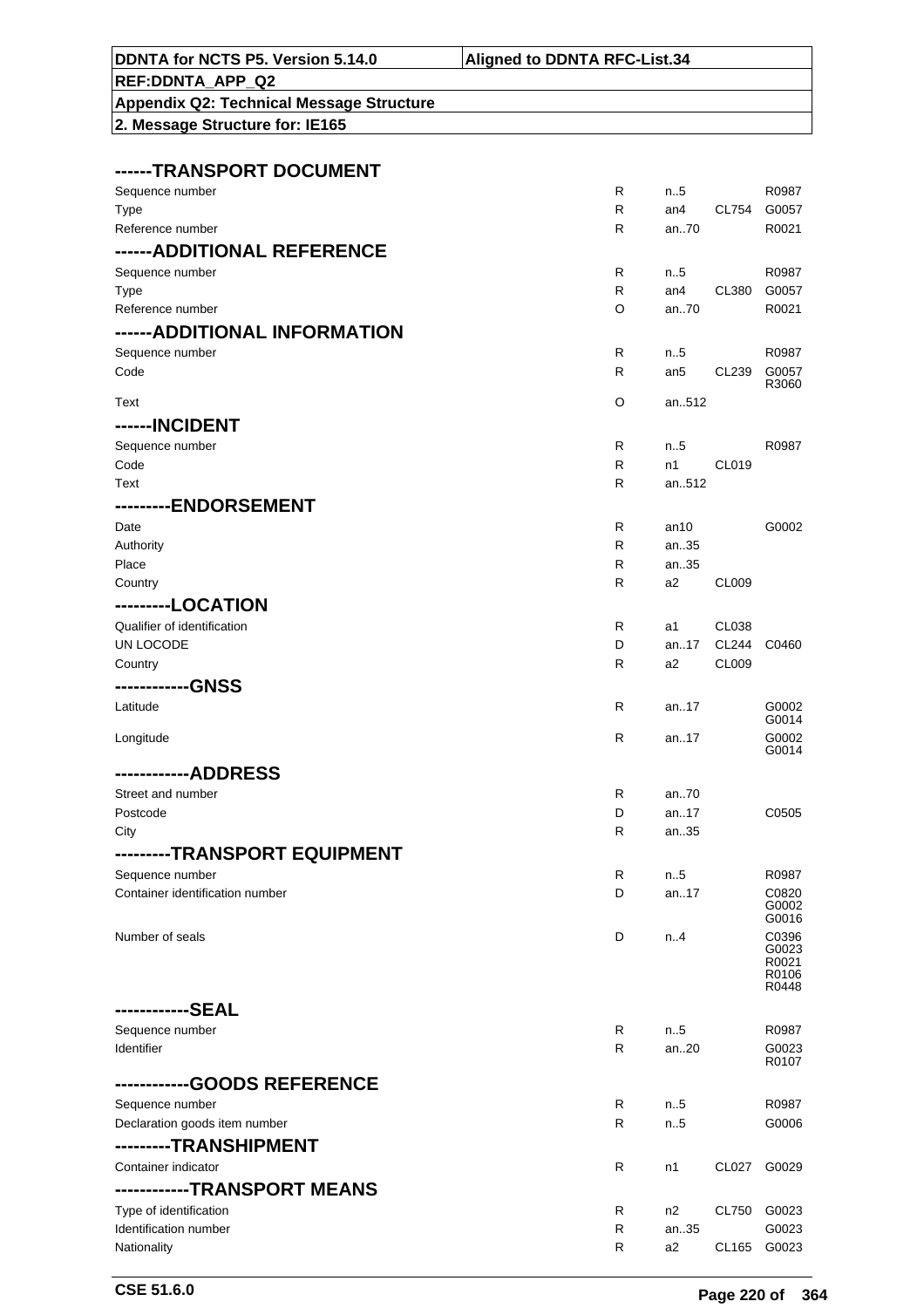| DDNTA for NCTS P5. Version 5.14.0               | <b>Aligned to DDNTA RFC-List.34</b> |                  |              |                |
|-------------------------------------------------|-------------------------------------|------------------|--------------|----------------|
| REF:DDNTA_APP_Q2                                |                                     |                  |              |                |
| <b>Appendix Q2: Technical Message Structure</b> |                                     |                  |              |                |
| 2. Message Structure for: IE165                 |                                     |                  |              |                |
|                                                 |                                     |                  |              |                |
| ------TRANSPORT CHARGES                         |                                     |                  |              |                |
| Method of payment                               | R                                   | a1               | CL116        |                |
|                                                 |                                     |                  |              |                |
| ------HOUSE CONSIGNMENT                         |                                     |                  |              |                |
| Sequence number<br>Gross mass                   | R<br>R                              | n.5<br>n.16,6    |              | R0987<br>R0983 |
| Reference number UCR                            | D                                   | an70             |              | C0502          |
|                                                 |                                     |                  |              | E1301<br>G0002 |
|                                                 |                                     |                  |              | G0062          |
| Security indicator from export declaration      | O                                   | n1               | CL217        | G0025          |
|                                                 |                                     |                  |              | G0026          |
| ---------CONSIGNOR                              |                                     |                  |              |                |
| Identification number<br>Name                   | O<br>R                              | an.17            |              | G0002          |
|                                                 |                                     | an70             |              |                |
| ------------ADDRESS                             |                                     |                  |              |                |
| Street and number<br>Postcode                   | R<br>D                              | an.70<br>an.17   |              | C0505          |
| City                                            | R                                   | an35             |              |                |
| Country                                         | R                                   | a2               | CL199        |                |
| ---------CONSIGNEE                              |                                     |                  |              |                |
| Identification number                           | O                                   | an. $.17$        |              | R0851          |
| Name                                            | R                                   | an70             |              |                |
| ------------ADDRESS                             |                                     |                  |              |                |
| Street and number                               | R                                   | an70             |              |                |
| Postcode                                        | D                                   | an17             |              | C0505          |
| City                                            | R                                   | an35             |              |                |
| Country                                         | R                                   | a2               | CL199        |                |
| --------ADDITIONAL SUPPLY CHAIN ACTOR           |                                     |                  |              |                |
| Sequence number                                 | R                                   | n.5              |              | R0987          |
| Role                                            | R                                   | a <sub>0</sub> 3 | CL704        |                |
| Identification number                           | R                                   | an.17            |              | G0002<br>G0201 |
|                                                 |                                     |                  |              | R0840          |
| ---------DEPARTURE TRANSPORT MEANS              |                                     |                  |              |                |
| Sequence number                                 | R                                   | n.5              |              | R0987          |
| Type of identification                          | R                                   | n2               | CL750        | R0472          |
|                                                 |                                     |                  |              | R0474<br>R0476 |
| Identification number                           | R                                   | an35             |              | R0473          |
| Nationality                                     | R                                   | a2               | CL165        |                |
| ---------PREVIOUS DOCUMENT                      |                                     |                  |              |                |
| Sequence number                                 | R                                   | n.5              |              | R0987          |
| <b>Type</b>                                     | R                                   | an4              | <b>CL228</b> |                |
| Reference number                                | R                                   | an70             |              | R0416          |
| Complement of information                       | O                                   | an35             |              |                |
| --------SUPPORTING DOCUMENT                     |                                     |                  |              |                |
| Sequence number                                 | R                                   | n.5              |              | R0987          |
| <b>Type</b><br>Reference number                 | R<br>R                              | an4<br>an70      | CL213        | G0057<br>R0021 |
| Document line item number                       | O                                   | n.5              |              |                |
| Complement of information                       | O                                   | an35             |              |                |
| ---------TRANSPORT DOCUMENT                     |                                     |                  |              |                |
| Sequence number                                 | R                                   | n.5              |              | R0987          |
| <b>Type</b>                                     | R                                   | an <sub>4</sub>  | CL754        | G0057          |
| Reference number                                | R                                   | an70             |              | R0021          |
| ---------ADDITIONAL REFERENCE                   |                                     |                  |              |                |
| Sequence number                                 | R                                   | n.5              |              | R0987          |
| <b>Type</b>                                     | R                                   | an4              | <b>CL380</b> | G0057          |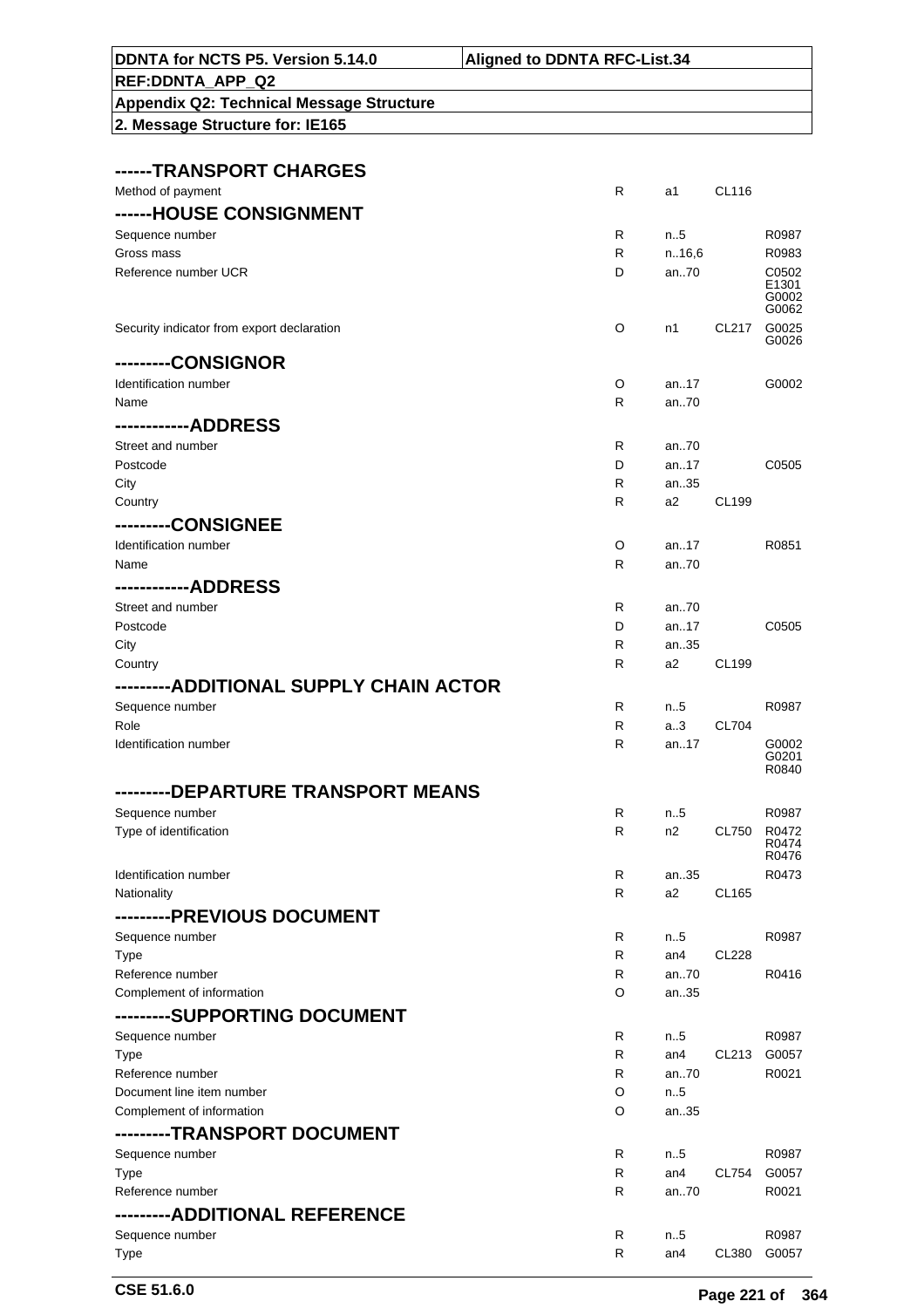| DDNTA for NCTS P5. Version 5.14.0               | <b>Aligned to DDNTA RFC-List.34</b> |                                           |
|-------------------------------------------------|-------------------------------------|-------------------------------------------|
| REF:DDNTA_APP_Q2                                |                                     |                                           |
| <b>Appendix Q2: Technical Message Structure</b> |                                     |                                           |
| 2. Message Structure for: IE165                 |                                     |                                           |
|                                                 |                                     |                                           |
| Reference number                                | O                                   | an70<br>R0021                             |
|                                                 |                                     |                                           |
| --------ADDITIONAL INFORMATION                  |                                     |                                           |
| Sequence number                                 | R                                   | n.5<br>R0987                              |
| Code                                            | R                                   | CL239<br>G0057<br>an5<br>R3062            |
| Text                                            | O                                   | an512                                     |
| ---------TRANSPORT CHARGES                      |                                     |                                           |
| Method of payment                               | R                                   | CL116<br>a1                               |
|                                                 |                                     |                                           |
| ---------CONSIGNMENT ITEM                       |                                     |                                           |
| Goods item number                               | R                                   | n <sub>0.5</sub><br>R0988                 |
| Declaration goods item number                   | R                                   | n.5<br>R0007                              |
| Declaration type                                | D                                   | CL232 C0045<br>an $.5$<br>G0062           |
|                                                 |                                     | R0601                                     |
|                                                 |                                     | R0909                                     |
| Country of destination                          | D                                   | a2<br>CL <sub>008</sub><br>C0343<br>G0062 |
| Reference number UCR                            | D                                   | an.70<br>B1895                            |
|                                                 |                                     | C0502<br>G0002                            |
|                                                 |                                     | G0062                                     |
| ----------CONSIGNEE                             |                                     |                                           |
| Identification number                           | O                                   | an17<br>R0851                             |
| Name                                            | R                                   | an70<br>E1104                             |
|                                                 |                                     |                                           |
| ---------------ADDRESS                          |                                     |                                           |
| Street and number                               | R                                   | an.70<br>E1104                            |
| Postcode                                        | O                                   | an17<br>B1822<br>E1102                    |
| City                                            | R                                   | an35                                      |
| Country                                         | R                                   | a2<br>CL199                               |
| -----------ADDITIONAL SUPPLY CHAIN ACTOR        |                                     |                                           |
| Sequence number                                 | R                                   | R0987<br>$n_{.}5$                         |
| Role                                            | R                                   | a.3<br>CL704                              |
| Identification number                           | R                                   | an.17<br>G0002                            |
|                                                 |                                     | G0201                                     |
|                                                 |                                     | R0840                                     |
| -----------COMMODITY                            |                                     |                                           |
| Description of goods                            | R                                   | an512<br>E1107                            |
| CUS code                                        | O                                   | an9<br>CL016                              |
|                                                 |                                     |                                           |
| Harmonized System sub-heading code              | R                                   | CL152<br>an6                              |
| Combined nomenclature code                      | O                                   | R0060<br>an2                              |
|                                                 |                                     |                                           |
| Sequence number                                 | R                                   | R0987<br>$n_{\cdot}.5$                    |
| <b>UN Number</b>                                | R                                   | CL101<br>an4                              |
|                                                 |                                     |                                           |
| -------------GOODS MEASURE                      |                                     |                                           |
| Gross mass                                      | O                                   | n.16,6<br>B1860<br>B2101                  |
|                                                 |                                     | E1109                                     |
|                                                 |                                     | R0021<br>R0221                            |
| Net mass                                        | D                                   | n.16,6<br>B1805                           |
|                                                 |                                     | B1862                                     |
|                                                 |                                     | C0837<br>E1109                            |
|                                                 |                                     | R0223                                     |
| ------------PACKAGING                           |                                     |                                           |
| Sequence number                                 | R                                   | R0987<br>$n_{\cdot}.5$                    |
| Type of packages                                | R                                   | CL017<br>an2                              |
| Number of packages                              | D                                   | n.8<br>C0060                              |
|                                                 |                                     | E1111<br>R0021                            |
|                                                 |                                     | R0364                                     |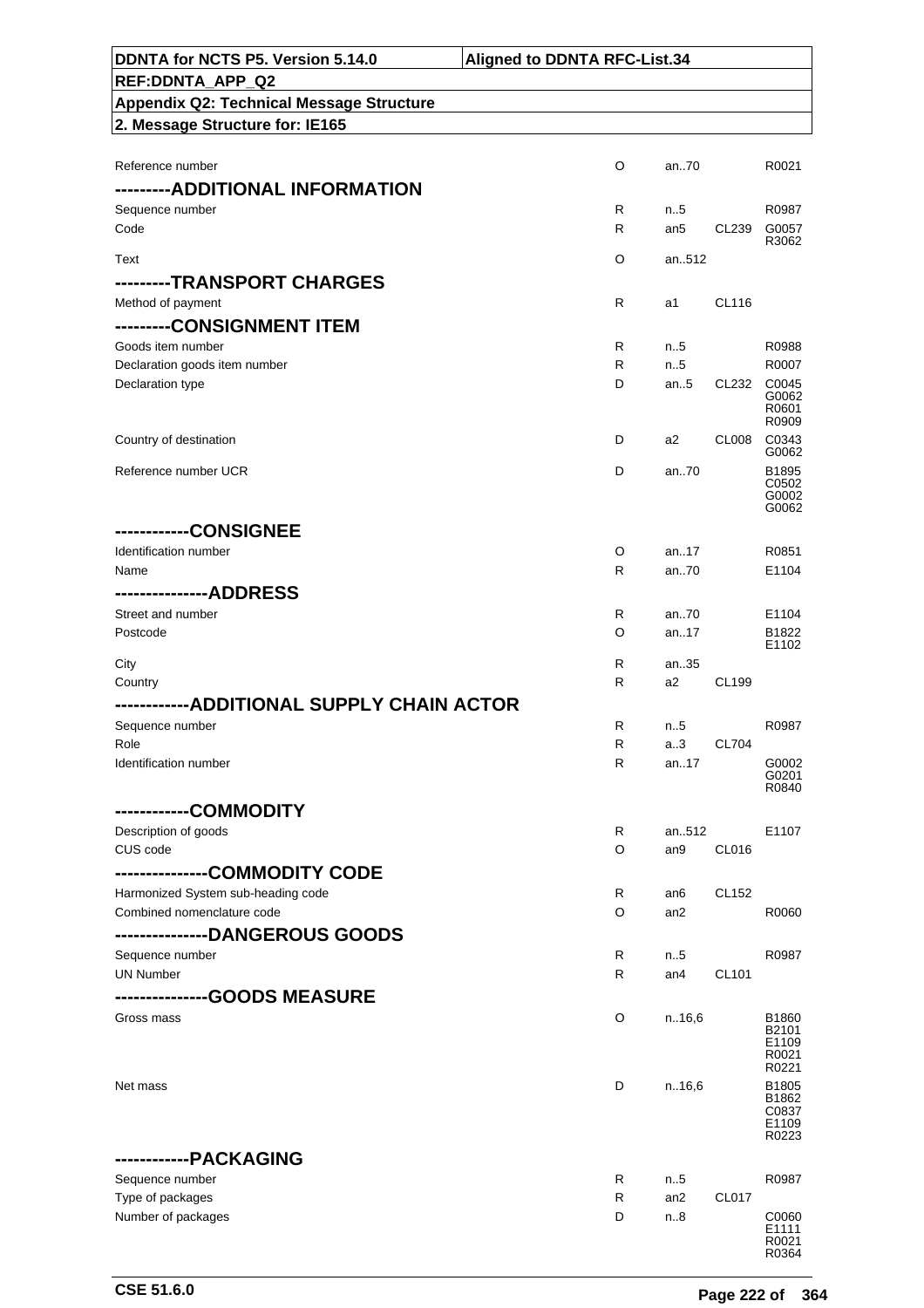| DDNTA for NCTS P5. Version 5.14.0<br><b>Aligned to DDNTA RFC-List.34</b> |                       |              |                         |
|--------------------------------------------------------------------------|-----------------------|--------------|-------------------------|
| <b>REF:DDNTA APP Q2</b>                                                  |                       |              |                         |
| <b>Appendix Q2: Technical Message Structure</b>                          |                       |              |                         |
| 2. Message Structure for: IE165                                          |                       |              |                         |
| Shipping marks                                                           | D<br>an512            |              | C0060                   |
|                                                                          |                       |              | E1105<br>G0024          |
| -----------PREVIOUS DOCUMENT                                             |                       |              |                         |
| Sequence number                                                          | R.<br>n.5             |              | R0987                   |
| <b>Type</b>                                                              | R.<br>an4             | CL214        | G0057<br>R0020          |
| Reference number                                                         | R<br>an70             |              | E1104<br>R0021          |
| Goods item number                                                        | O<br>n.5              |              |                         |
| Complement of information                                                | O<br>an35             |              | E1117                   |
| -----------SUPPORTING DOCUMENT                                           |                       |              |                         |
| Sequence number                                                          | R<br>n.5              |              | R0987                   |
| Type                                                                     | R.<br>an <sub>4</sub> | CL213        | G0057                   |
| Reference number                                                         | R.<br>an.70           |              | E1104<br>R0021          |
| Document line item number                                                | O<br>n.5              |              |                         |
| Complement of information                                                | O<br>an.35            |              | E1117                   |
| ----------TRANSPORT DOCUMENT                                             |                       |              |                         |
| Sequence number                                                          | R.<br>n.5             |              | R0987                   |
| Type                                                                     | R.<br>an <sub>4</sub> | CL754        | G0057                   |
| Reference number                                                         | R<br>an70             |              | E1104<br>R0021          |
| -----------ADDITIONAL REFERENCE                                          |                       |              |                         |
| Sequence number                                                          | R<br>n.5              |              | R0987                   |
| Type                                                                     | R<br>an <sub>4</sub>  | <b>CL380</b> | G0057                   |
| Reference number                                                         | O<br>an.70            |              | E1104<br>R0021          |
| -----------ADDITIONAL INFORMATION                                        |                       |              |                         |
| Sequence number                                                          | R<br>n.5              |              | R0987                   |
| Code                                                                     | R.<br>an <sub>5</sub> | CL239        | B1814<br>G0057<br>R3061 |
| Text                                                                     | O<br>an512            |              |                         |
| ----------TRANSPORT CHARGES                                              |                       |              |                         |
| Method of payment                                                        | R.<br>a1              | CL116        |                         |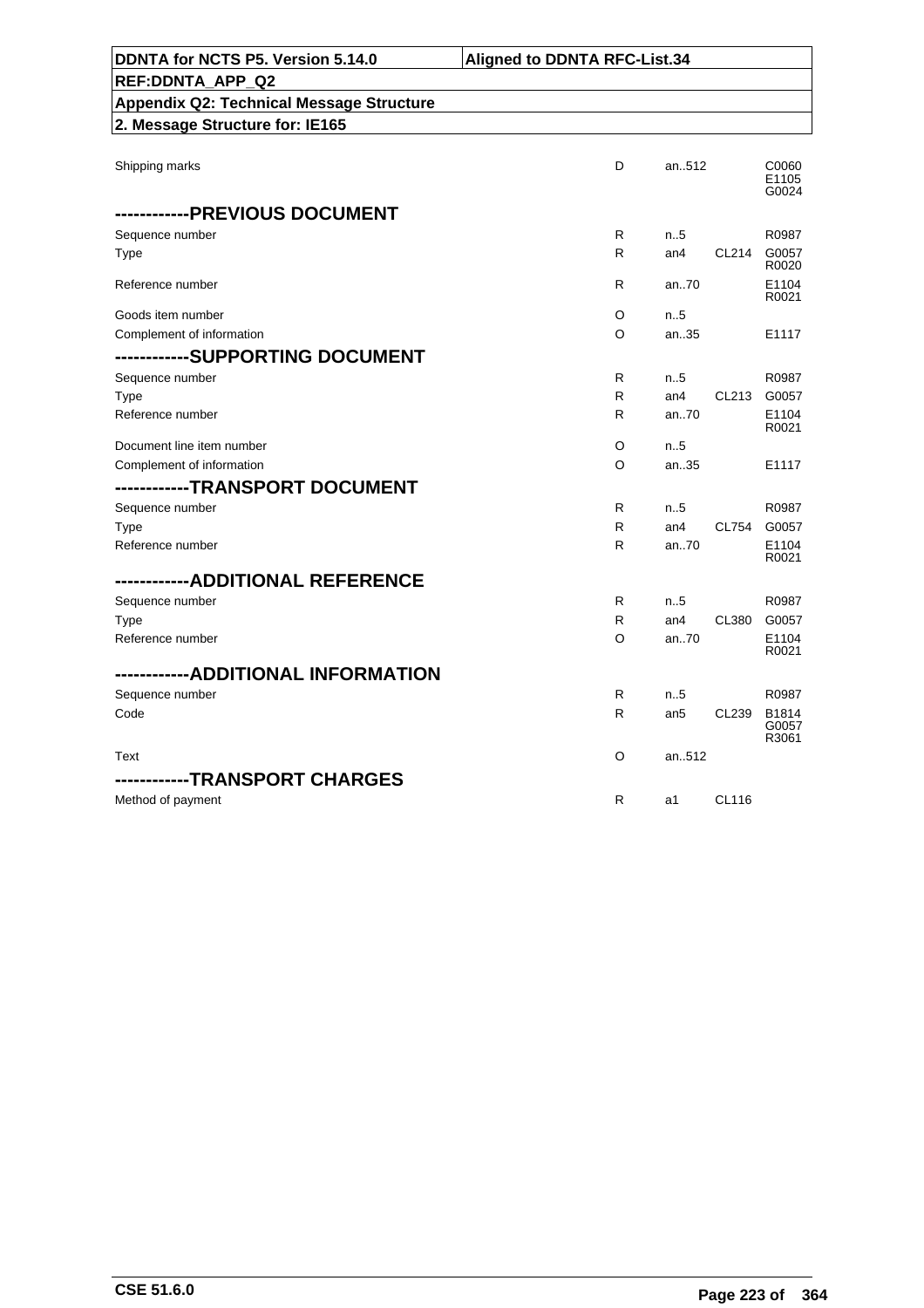**REF:DDNTA\_APP\_Q2**

**Appendix Q2: Technical Message Structure**

**2. Message Structure for: IE168**

| <b>IE168</b>         | (CD168C)                      | <b>INOTIFICATION LEAVING SECURITY</b><br><b>AREA</b> |    | (C_LSA_NOT) |
|----------------------|-------------------------------|------------------------------------------------------|----|-------------|
|                      |                               |                                                      |    |             |
| MESSAGE              |                               |                                                      | 1x | R           |
| ---TRANSIT OPERATION |                               |                                                      | 1x | R           |
|                      | --CUSTOMS OFFICE OF DEPARTURE |                                                      | 1x | R           |
|                      |                               | ---CUSTOMS OFFICE OF EXIT FOR TRANSIT (ACTUAL)       | 1x | R           |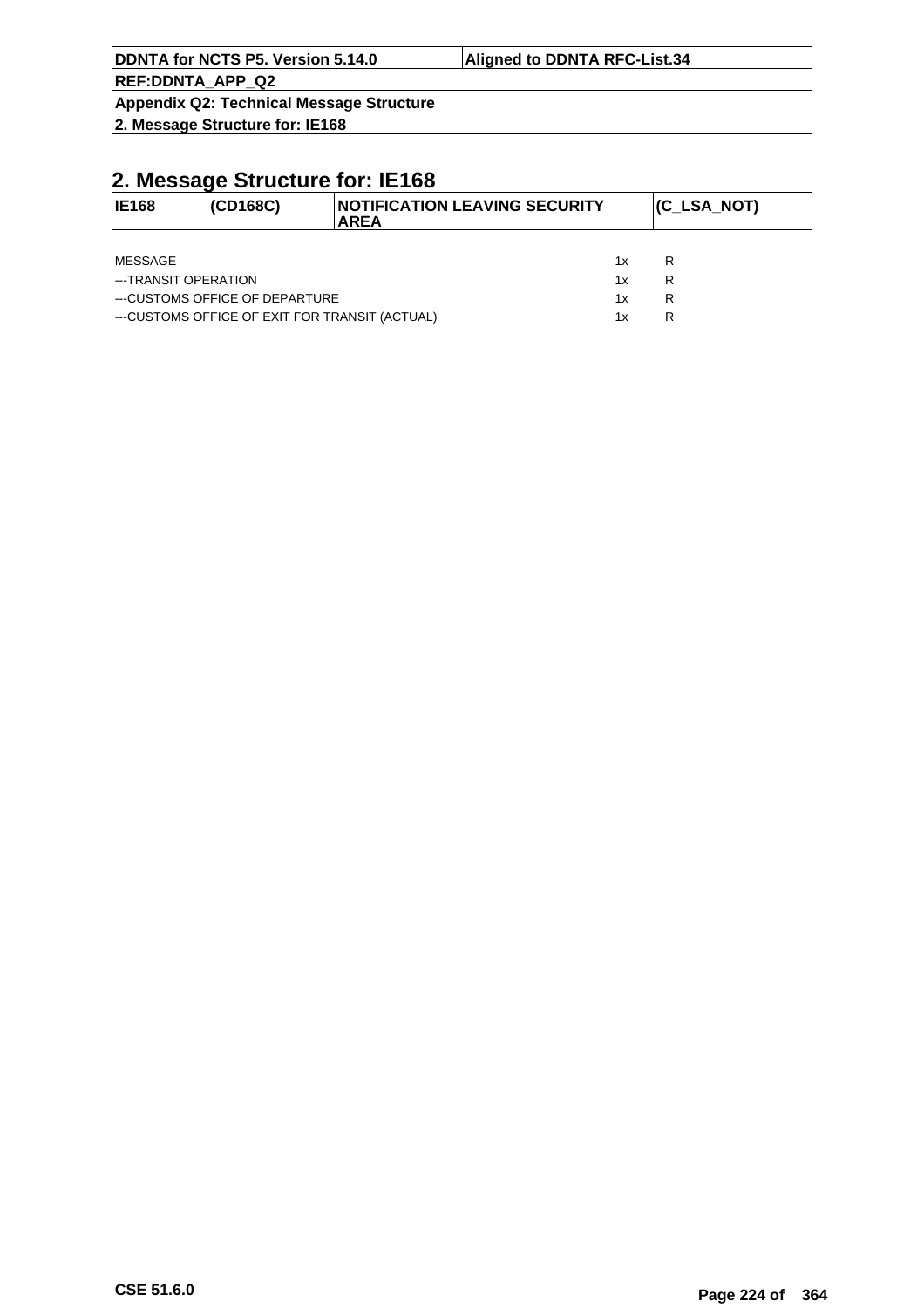| DDNTA for NCTS P5. Version 5.14.0               | <b>Aligned to DDNTA RFC-List.34</b> |       |       |                         |
|-------------------------------------------------|-------------------------------------|-------|-------|-------------------------|
| <b>REF:DDNTA APP Q2</b>                         |                                     |       |       |                         |
| <b>Appendix Q2: Technical Message Structure</b> |                                     |       |       |                         |
| 2. Message Structure for: IE168                 |                                     |       |       |                         |
|                                                 |                                     |       |       |                         |
| <b>MESSAGE</b>                                  |                                     |       |       |                         |
| Message sender                                  | R                                   | an35  |       |                         |
| Message recipient                               | R                                   | an.35 |       |                         |
| Preparation date and time                       | R                                   | an19  |       | G0002                   |
| Message identification                          | R                                   | an35  |       | G0137<br>T1120          |
| Message type                                    | R                                   | an6   | CL060 |                         |
| Correlation identifier                          | D                                   | an.35 |       | C0511<br>G0137<br>T1120 |
| ---TRANSIT OPERATION                            |                                     |       |       |                         |
| <b>MRN</b>                                      | R                                   | and R |       | GOOO?                   |

| <b>MRN</b>                                     | R | an18 |        | G0002<br>R0028 |
|------------------------------------------------|---|------|--------|----------------|
| Passage date                                   | R | an10 |        | G0002          |
| ---CUSTOMS OFFICE OF DEPARTURE                 |   |      |        |                |
| Reference number                               | R | an8  | CI 171 |                |
| ---CUSTOMS OFFICE OF EXIT FOR TRANSIT (ACTUAL) |   |      |        |                |
| Reference number                               | R | an8  | CL175  |                |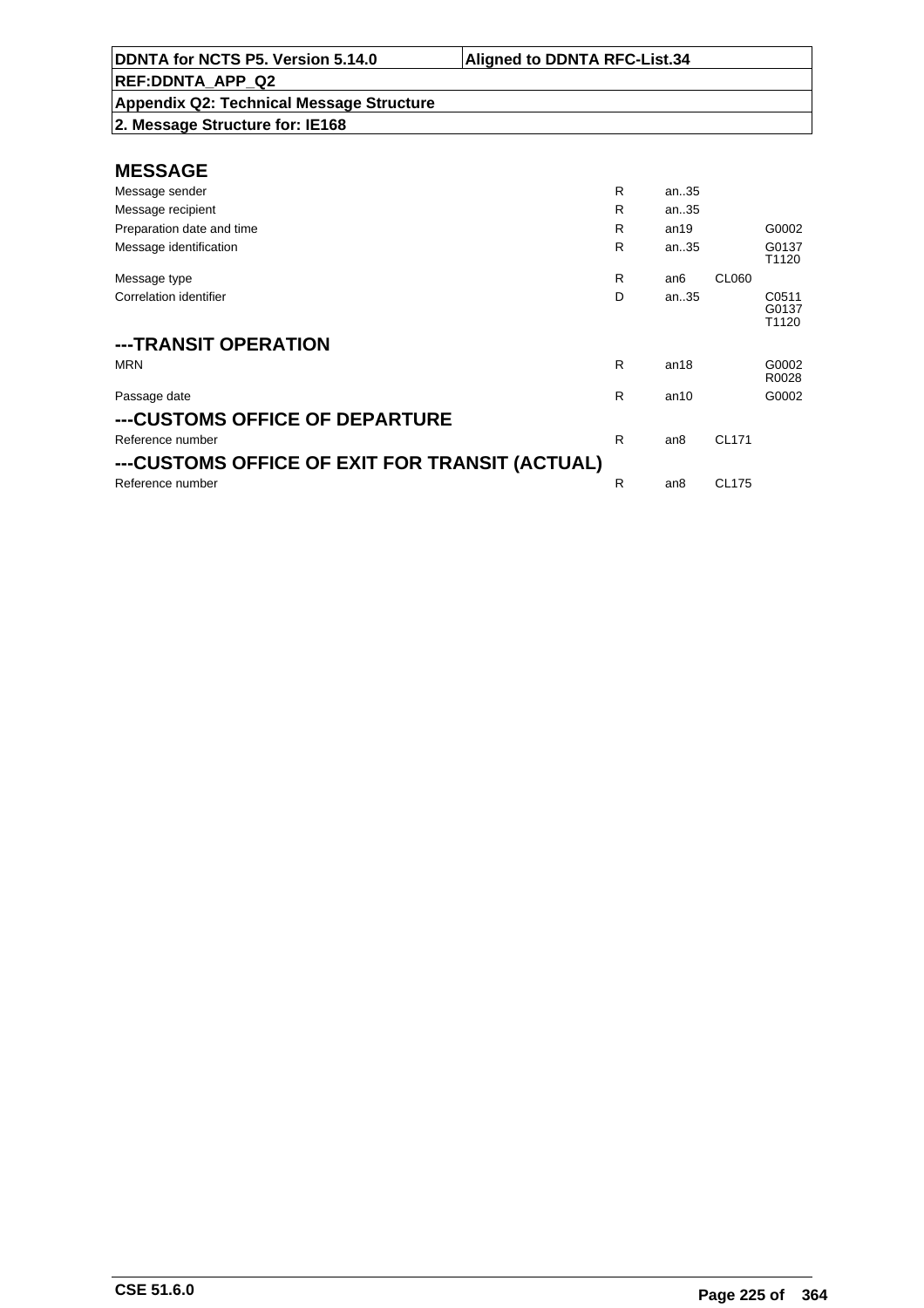**REF:DDNTA\_APP\_Q2**

**Appendix Q2: Technical Message Structure**

**2. Message Structure for: IE170**

| <b>IE170</b>              | (CC170C)                            | PRESENTATION NOTIFICATION FOR THE (E_PRE_NOT)<br>PRE-LODGED DECLARATION |       |              |                                                    |
|---------------------------|-------------------------------------|-------------------------------------------------------------------------|-------|--------------|----------------------------------------------------|
|                           |                                     |                                                                         |       |              |                                                    |
| <b>MESSAGE</b>            |                                     |                                                                         | 1x    | R            |                                                    |
| ---TRANSIT OPERATION      |                                     |                                                                         | 1x    | $\mathsf{R}$ |                                                    |
|                           | ---CUSTOMS OFFICE OF DEPARTURE      |                                                                         | 1x    | R            |                                                    |
|                           | ---HOLDER OF THE TRANSIT PROCEDURE  |                                                                         | 1x    | R            |                                                    |
| ---REPRESENTATIVE         |                                     |                                                                         | 1x    | O            | G0850                                              |
| ------CONTACT PERSON      |                                     |                                                                         | 1x    | $\circ$      | G0105                                              |
| ---CONSIGNMENT            |                                     |                                                                         | 1x    | R            | G0045                                              |
| ------TRANSPORT EQUIPMENT |                                     |                                                                         | 9999x | D            | C0823<br>G0103<br>G0196                            |
| ----------SFAI            |                                     |                                                                         | 99x   | D            | C0569                                              |
| --------GOODS REFERENCE   |                                     |                                                                         | 9999x | D            | C0670<br>G0670                                     |
| ------LOCATION OF GOODS   |                                     |                                                                         | 1x    | R            |                                                    |
| ---------CUSTOMS OFFICE   |                                     |                                                                         | 1x    | D            | C0394                                              |
| --------GNSS              |                                     |                                                                         | 1x    | D            | C0394                                              |
| --------ECONOMIC OPERATOR |                                     |                                                                         | 1x    | D            | C0394                                              |
| ---------ADDRESS          |                                     |                                                                         | 1x    | D            | C0394                                              |
| ---------POSTCODE ADDRESS |                                     |                                                                         | 1x    | D            | C0394                                              |
| ---------CONTACT PERSON   |                                     |                                                                         | 1x    | D            | C0394<br>G0105                                     |
|                           | ------DEPARTURE TRANSPORT MEANS     |                                                                         | 999x  | D            | C0833<br>G0088<br>G0119<br>G0196<br>R0855          |
|                           | ------ACTIVE BORDER TRANSPORT MEANS |                                                                         | 9x    | D            | C0807<br>R0790                                     |
| ------PLACE OF LOADING    |                                     |                                                                         | 1x    | D            | C0404                                              |
| ------HOUSE CONSIGNMENT   |                                     |                                                                         | 999x  | R            |                                                    |
|                           | ---------DEPARTURE TRANSPORT MEANS  |                                                                         | 999x  | D            | C0833<br>G0088<br>G0119<br>G0196<br>R0506<br>R0855 |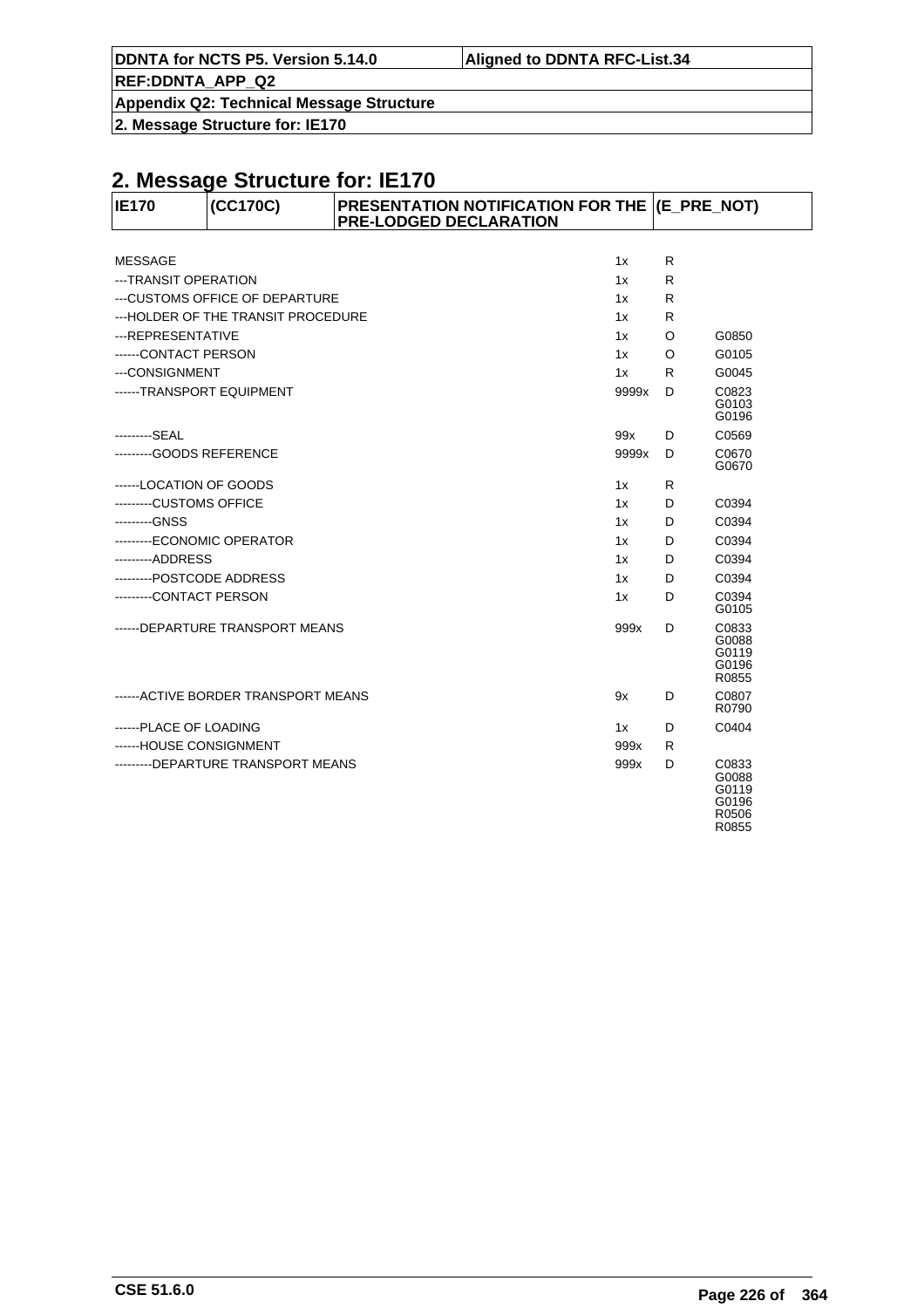| DDNTA for NCTS P5. Version 5.14.0               | <b>Aligned to DDNTA RFC-List.34</b> |             |                   |                |
|-------------------------------------------------|-------------------------------------|-------------|-------------------|----------------|
| <b>REF:DDNTA APP Q2</b>                         |                                     |             |                   |                |
| <b>Appendix Q2: Technical Message Structure</b> |                                     |             |                   |                |
| 2. Message Structure for: IE170                 |                                     |             |                   |                |
|                                                 |                                     |             |                   |                |
| <b>MESSAGE</b>                                  |                                     |             |                   |                |
| Message sender                                  | R                                   | an35        |                   |                |
| Message recipient                               | R                                   | an35        |                   |                |
| Preparation date and time                       | R                                   | an19        |                   | G0002          |
| Message identification<br>Message type          | R<br>R                              | an35<br>an6 | CL <sub>060</sub> |                |
| Correlation identifier                          | D                                   | an35        |                   | C0511          |
| ---TRANSIT OPERATION                            |                                     |             |                   |                |
| LRN                                             | R                                   | an.22       |                   |                |
| Limit date                                      | D                                   | an10        |                   | C0840          |
|                                                 |                                     |             |                   | G0002          |
| ---CUSTOMS OFFICE OF DEPARTURE                  |                                     |             |                   |                |
| Reference number                                | R                                   | an8         | CL171             |                |
| ---HOLDER OF THE TRANSIT PROCEDURE              |                                     |             |                   |                |
| Identification number                           | R                                   | an.17       |                   | R0850          |
| TIR holder identification number                | D                                   | an17        |                   | C0904<br>G0002 |
| ---REPRESENTATIVE                               |                                     |             |                   |                |
| Identification number                           | R                                   | an17        |                   | R0850          |
| <b>Status</b>                                   | R                                   | n1          | <b>CL094</b>      |                |
| ------CONTACT PERSON                            |                                     |             |                   |                |
| Name                                            | R                                   | an70        |                   |                |
| Phone number                                    | R                                   | an35        |                   |                |
| E-mail address                                  | O                                   | an256       |                   | G0002          |
| ---CONSIGNMENT                                  |                                     |             |                   |                |
| Container indicator                             | D                                   | n1          | CL027             | C0824          |
| Inland mode of transport                        | D                                   | n1          | CL218             | G0332<br>C0170 |
| Mode of transport at the border                 | D                                   | n1          | CL218             | C0600          |
|                                                 |                                     |             |                   | G0020<br>G0115 |
| ------TRANSPORT EQUIPMENT                       |                                     |             |                   |                |
| Sequence number                                 | R                                   | n.5         |                   | R0987          |
| Container identification number                 | D                                   | an17        |                   | C0055          |
|                                                 |                                     |             |                   | G0002          |
| Number of seals                                 | R                                   | n.4         |                   | G0165<br>R0021 |
|                                                 |                                     |             |                   | R0106<br>R0448 |
| ---------SEAL                                   |                                     |             |                   |                |
| Sequence number                                 | R                                   | $n_{.}.5$   |                   | R0987          |
| Identifier                                      | R                                   | an20        |                   | R0107          |
|                                                 |                                     |             |                   |                |
| Sequence number                                 | R                                   | n.5         |                   | R0987          |
| Declaration goods item number                   | R                                   | n.5         |                   | G0006          |
| ------LOCATION OF GOODS                         |                                     |             |                   |                |
| Type of location                                | R                                   | a1          | CL347             |                |
| Qualifier of identification                     | R                                   | a1          | CL326             | G0500          |
| Authorisation number                            | D                                   | an35        |                   | C0394          |

Additional identifier CO671

G0002<br>G0014

G0002<br>G0014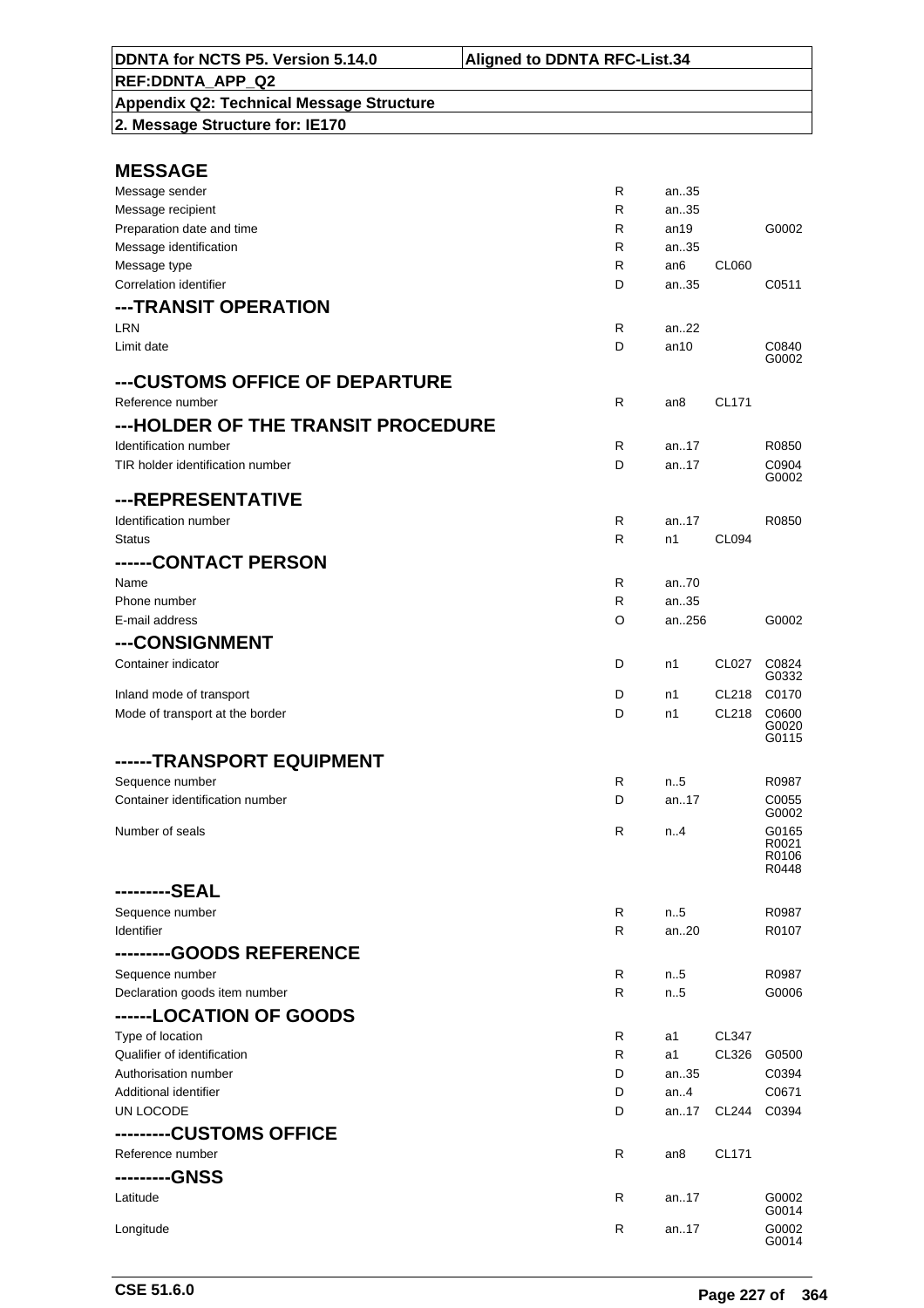| DDNTA for NCTS P5. Version 5.14.0               | <b>Aligned to DDNTA RFC-List.34</b> |                   |              |                                  |
|-------------------------------------------------|-------------------------------------|-------------------|--------------|----------------------------------|
| REF:DDNTA_APP_Q2                                |                                     |                   |              |                                  |
| <b>Appendix Q2: Technical Message Structure</b> |                                     |                   |              |                                  |
| 2. Message Structure for: IE170                 |                                     |                   |              |                                  |
|                                                 |                                     |                   |              |                                  |
| ---------ECONOMIC OPERATOR                      |                                     |                   |              |                                  |
| Identification number                           | R                                   | an. $.17$         |              | R0850                            |
| ---------ADDRESS                                |                                     |                   |              |                                  |
| Street and number                               | R                                   | an70              |              |                                  |
| Postcode                                        | D                                   | an.17             |              | C0505                            |
| City                                            | R                                   | an35              |              |                                  |
| Country                                         | R                                   | a <sub>2</sub>    | CL009        |                                  |
| ---------POSTCODE ADDRESS                       |                                     |                   |              |                                  |
| House number<br>Postcode                        | D<br>R                              | an. $.17$<br>an17 |              | C0382                            |
| Country                                         | R                                   | a2                | <b>CL190</b> |                                  |
| ---------CONTACT PERSON                         |                                     |                   |              |                                  |
| Name                                            | R                                   | an.70             |              |                                  |
| Phone number                                    | R                                   | an35              |              |                                  |
| E-mail address                                  | O                                   | an256             |              | G0002                            |
| ------DEPARTURE TRANSPORT MEANS                 |                                     |                   |              |                                  |
| Sequence number                                 | R                                   | n.5               |              | R0987                            |
| Type of identification                          | R                                   | n2                | CL750        | G0091<br>R0472<br>R0474<br>R0476 |
| Identification number                           | R                                   | an35              |              | R0473                            |
| Nationality                                     | R                                   | a <sub>2</sub>    | CL165        |                                  |
| ------ACTIVE BORDER TRANSPORT MEANS             |                                     |                   |              |                                  |
| Sequence number                                 | R                                   | n.5               |              | R0987                            |
| Customs office at border reference number       | R                                   | an8               | CL141        | G0789                            |
| Type of identification                          | R                                   | n2                | CL219        |                                  |
| Identification number<br>Nationality            | R<br>R                              | an35<br>a2        | CL165        | R0076                            |
| Conveyance reference number                     | D                                   | an17              |              | C0808                            |
| ------PLACE OF LOADING                          |                                     |                   |              | G0002<br>R0315                   |
| UN LOCODE                                       | O                                   | an17              | CL244        |                                  |
| Country                                         | D                                   | a2                | <b>CL008</b> | C0387                            |
| Location                                        | D                                   | an35              |              | C0387                            |
| ------HOUSE CONSIGNMENT                         |                                     |                   |              |                                  |
| Sequence number                                 | R                                   | n.5               |              | R0987                            |
| --------DEPARTURE TRANSPORT MEANS               |                                     |                   |              |                                  |
| Sequence number                                 | R                                   | n.5               |              | R0987                            |
| Type of identification                          | R                                   | n2                | CL750        | R0472<br>R0474<br>R0476          |
| Identification number                           | R                                   | an35              |              | R0473                            |
| Nationality                                     | R                                   | a2                | CL165        |                                  |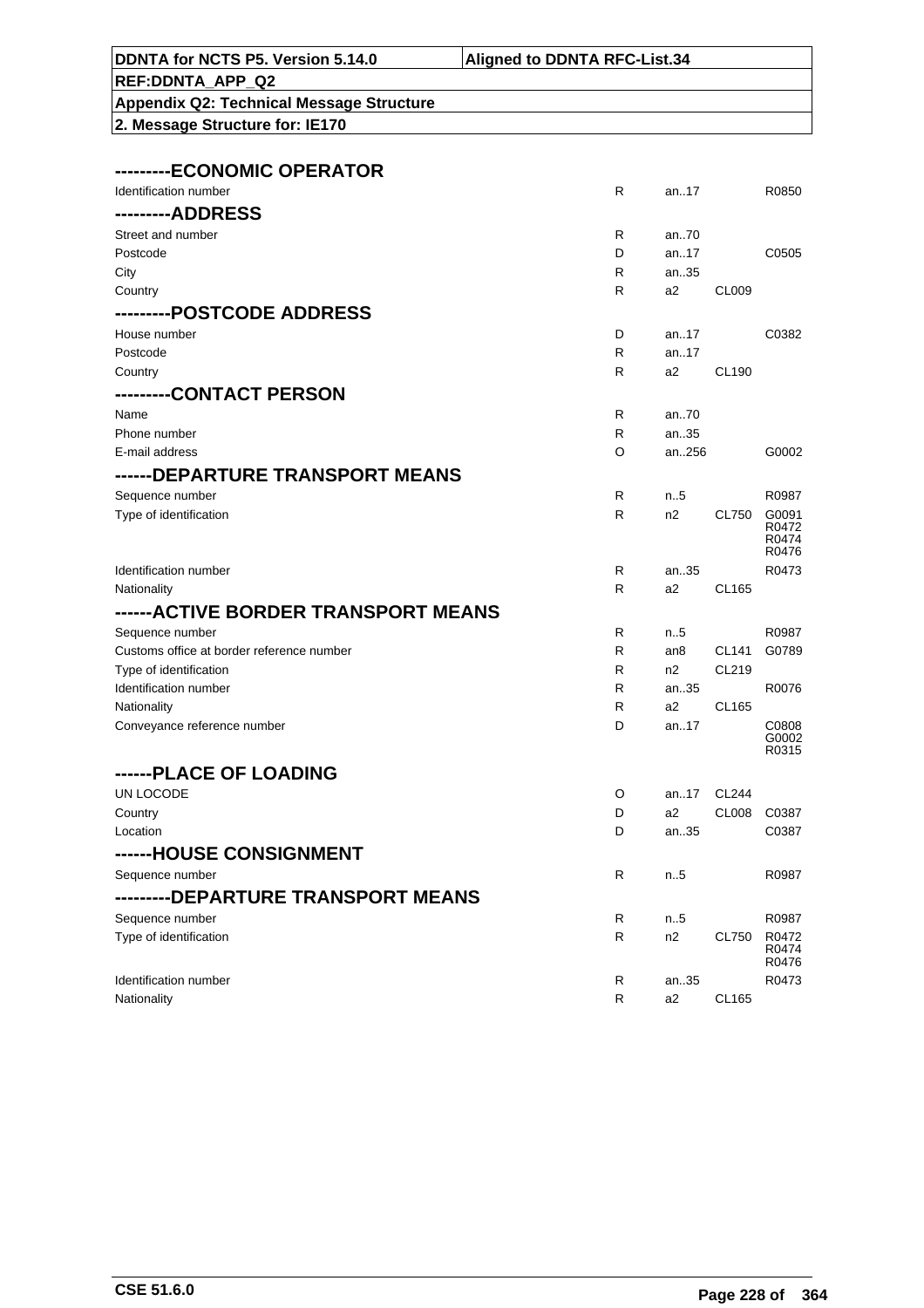|  |  | DDNTA for NCTS P5. Version 5.14.0 |  |
|--|--|-----------------------------------|--|
|  |  |                                   |  |

**Appendix Q2: Technical Message Structure**

**2. Message Structure for: IE180**

# **2. Message Structure for: IE180**

| <b>IE180</b>                | (CD180C)                                   | <b>INCIDENT NOTIFICATION</b> |       | (C INC NOT) |                |
|-----------------------------|--------------------------------------------|------------------------------|-------|-------------|----------------|
|                             |                                            |                              |       |             |                |
| <b>MESSAGE</b>              |                                            |                              | 1x    | R           |                |
| ---TRANSIT OPERATION        |                                            |                              | 1x    | R           |                |
|                             | ---CUSTOMS OFFICE OF DEPARTURE             |                              | 1x    | R           |                |
|                             | ---CUSTOMS OFFICE OF INCIDENT REGISTRATION |                              | 1x    | R           |                |
| ---CONSIGNMENT              |                                            |                              | 1x    | R           |                |
| ------INCIDENT              |                                            |                              | 9x    | R           |                |
| ---------ENDORSEMENT        |                                            |                              | 1x    | $\circ$     |                |
| ---------LOCATION           |                                            |                              | 1x    | R           |                |
| ------------GNSS            |                                            |                              | 1x    | D           | C0460          |
| ------------ADDRESS         |                                            |                              | 1x    | D           | C0460          |
|                             | --------TRANSPORT EQUIPMENT                |                              | 9999x | D           | C0240<br>G0103 |
| -------------SEAL           |                                            |                              | 99x   | D           | C0569          |
|                             |                                            |                              | 9999x | O           | G0670          |
| ---------TRANSHIPMENT       |                                            |                              | 1x    | D           | C0240          |
| ------------TRANSPORT MEANS |                                            |                              | 1x    | D           | C0397          |

**Aligned to DDNTA RFC-List.34**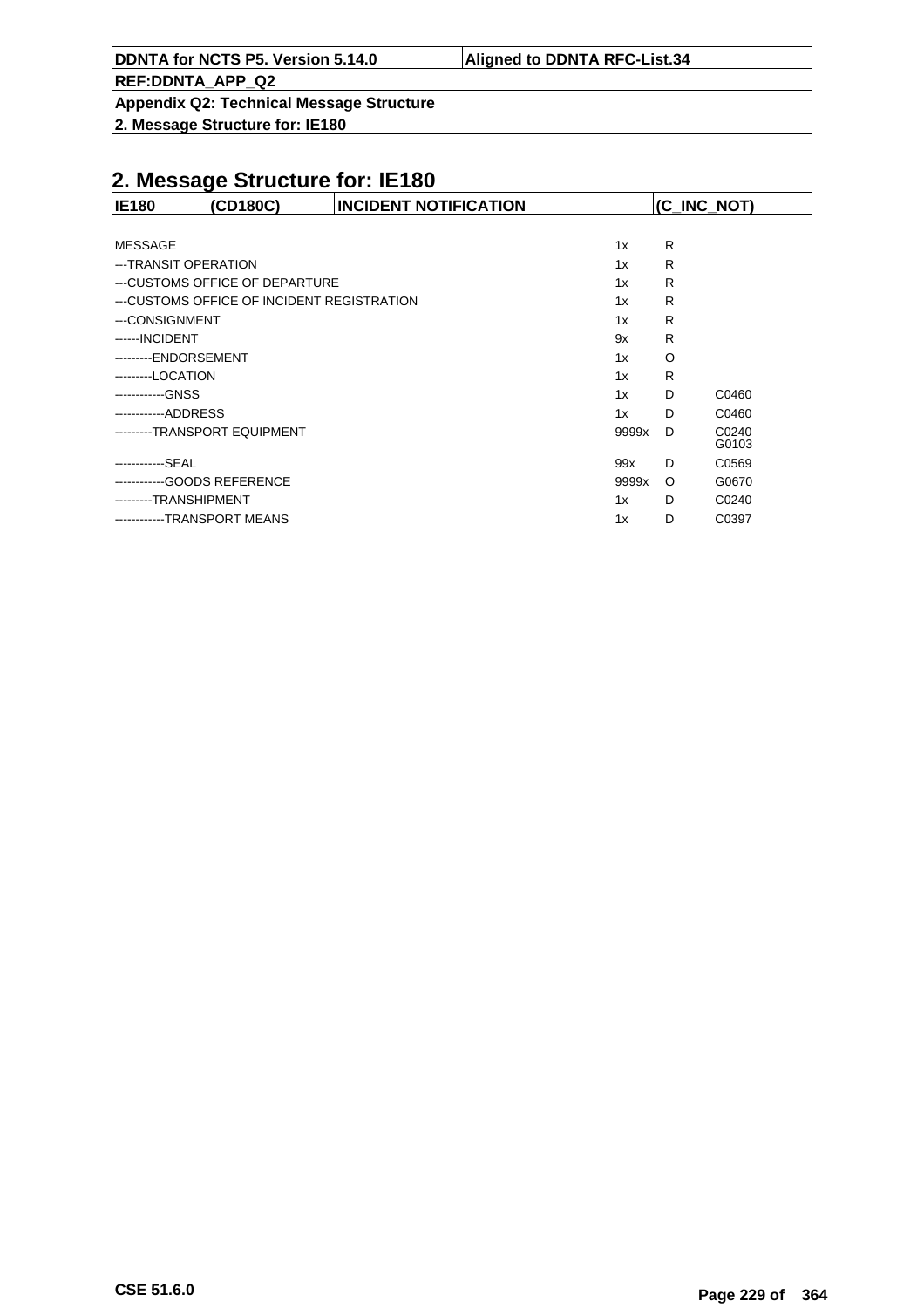| DDNTA for NCTS P5. Version 5.14.0        | <b>Aligned to DDNTA RFC-List.34</b> |
|------------------------------------------|-------------------------------------|
| <b>REF:DDNTA APP Q2</b>                  |                                     |
| Appendix Q2: Technical Message Structure |                                     |
| 2. Message Structure for: IE180          |                                     |
|                                          |                                     |
| <b>MESSAGE</b>                           |                                     |
| Message sender                           | R<br>an35                           |

| Message sender                             | $\mathsf{R}$ | an35           |              |                |
|--------------------------------------------|--------------|----------------|--------------|----------------|
| Message recipient                          | $\mathsf{R}$ | an35           |              |                |
| Preparation date and time                  | $\mathsf{R}$ | an19           |              | G0002          |
| Message identification                     | R            | an35           |              | G0137<br>T1120 |
| Message type                               | R            | an6            | CL060        |                |
| Correlation identifier                     | D            | an35           |              | C0511          |
|                                            |              |                |              | G0137<br>T1120 |
| ---TRANSIT OPERATION                       |              |                |              |                |
| <b>MRN</b>                                 | R            | an18           |              | G0002          |
| Incident notification date and time        | $\mathsf{R}$ | an19           |              | R0028<br>G0002 |
| ---CUSTOMS OFFICE OF DEPARTURE             |              |                |              |                |
| Reference number                           | R            | an8            | CL171        |                |
| ---CUSTOMS OFFICE OF INCIDENT REGISTRATION |              |                |              |                |
| Reference number                           | R            | an8            | <b>CL141</b> |                |
| ---CONSIGNMENT                             |              |                |              |                |
| ------INCIDENT                             |              |                |              |                |
| Sequence number                            | R            | $n_{.}.5$      |              | R0987          |
| Code                                       | R            | n1             | CL019        |                |
| Text                                       | R            | an512          |              |                |
| ---------ENDORSEMENT                       |              |                |              |                |
| Date                                       | R            | an10           |              | G0002          |
| Authority                                  | R            | an35           |              |                |
| Place                                      | R            | an35           |              |                |
| Country                                    | R            | a <sub>2</sub> | CL009        |                |
| ---------LOCATION                          |              |                |              |                |
| Qualifier of identification                | R            | a1             | CL038        |                |
| UN LOCODE                                  | D            | an17           | <b>CL244</b> | C0460          |
| Country                                    | $\mathsf{R}$ | a <sub>2</sub> | CL009        |                |
| ------------GNSS                           |              |                |              |                |
| Latitude                                   | R            | an17           |              | G0002          |
|                                            |              |                |              | G0014          |
| Longitude                                  | $\mathsf{R}$ | an17           |              | G0002<br>G0014 |
| ----------ADDRESS                          |              |                |              |                |
| Street and number                          | R            | an.70          |              |                |
| Postcode                                   | D            | an17           |              | C0505          |
| City                                       | R            | an35           |              |                |
| --------TRANSPORT EQUIPMENT                |              |                |              |                |
| Sequence number                            | R            | n.5            |              | R0987          |
| Container identification number            | D            | an17           |              | C0820          |
|                                            |              |                |              | G0002<br>G0016 |
| Number of seals                            | D            | n.4            |              | C0396          |
|                                            |              |                |              | G0023<br>R0021 |
|                                            |              |                |              | R0106<br>R0448 |
| ------------SEAL                           |              |                |              |                |
| Sequence number                            | R            | n.5            |              | R0987          |
| Identifier                                 | R            | an20           |              | G0023          |
|                                            |              |                |              | R0107          |
|                                            |              |                |              |                |
| Sequence number                            | R            | n.5            |              | R0987          |
| Declaration goods item number              | R            | n.5            |              | G0006          |
| --------TRANSHIPMENT                       |              |                |              |                |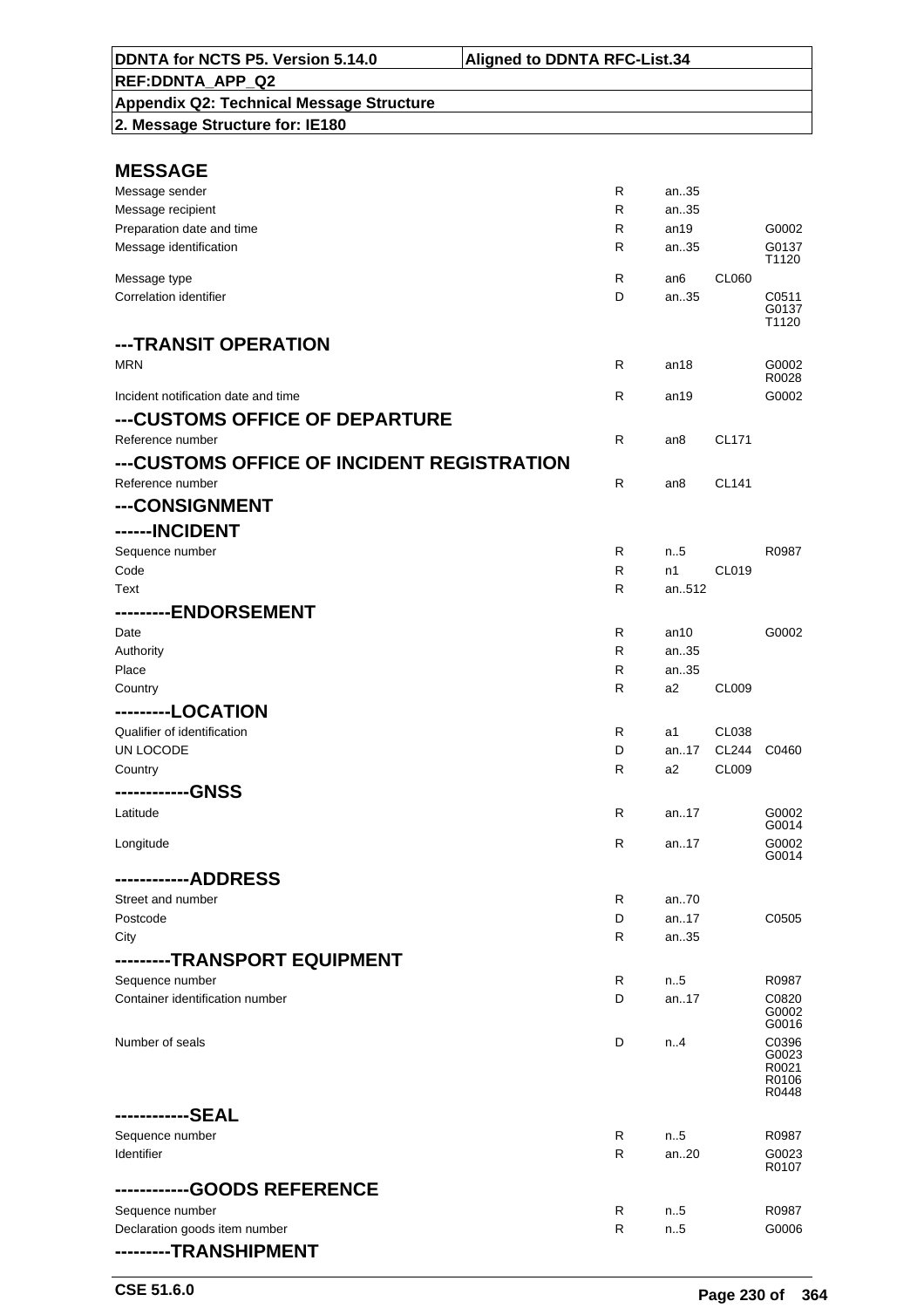| DDNTA for NCTS P5. Version 5.14.0        | <b>Aligned to DDNTA RFC-List.34</b> |   |       |        |       |
|------------------------------------------|-------------------------------------|---|-------|--------|-------|
| <b>REF:DDNTA_APP_Q2</b>                  |                                     |   |       |        |       |
| Appendix Q2: Technical Message Structure |                                     |   |       |        |       |
| 2. Message Structure for: IE180          |                                     |   |       |        |       |
|                                          |                                     |   |       |        |       |
| Container indicator                      |                                     | R | n1    | CI 027 | G0029 |
| ------------TRANSPORT MEANS              |                                     |   |       |        |       |
| Type of identification                   |                                     | R | n2    | CL750  | G0023 |
| Identification number                    |                                     | R | an.35 |        | G0023 |

Nationality **Nationality R** a 2 CL165 G0023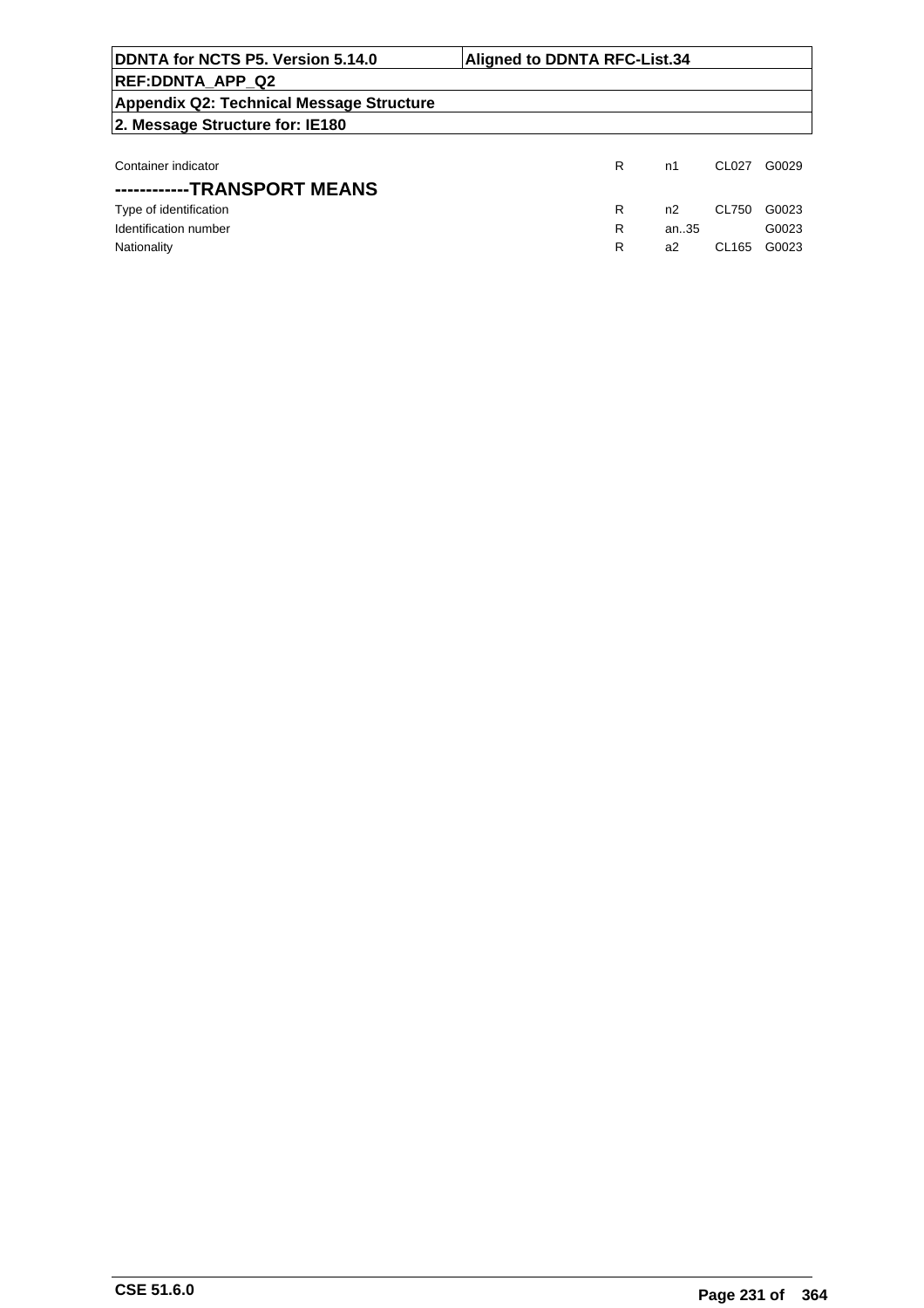**REF:DDNTA\_APP\_Q2**

**Appendix Q2: Technical Message Structure**

**2. Message Structure for: IE181**

| <b>IE181</b>                | (CD181C)                                         | <b>FORWARDED INCIDENT NOTIFICATION</b><br>TO CD |       |         | (C_INC_FWD)             |
|-----------------------------|--------------------------------------------------|-------------------------------------------------|-------|---------|-------------------------|
|                             |                                                  |                                                 |       |         |                         |
| MESSAGE                     |                                                  |                                                 | 1x    | R       | G0171                   |
| ---TRANSIT OPERATION        |                                                  |                                                 | 1x    | R       |                         |
|                             | ---CUSTOMS OFFICE OF DEPARTURE                   |                                                 | 1x    | R       |                         |
|                             | ---CUSTOMS OFFICE OF DESTINATION (DECLARED)      |                                                 | 1x    | R       |                         |
|                             | ---CUSTOMS OFFICE OF TRANSIT (DECLARED)          |                                                 | 9x    | $\circ$ | G0150                   |
|                             | ---CUSTOMS OFFICE OF EXIT FOR TRANSIT (DECLARED) |                                                 | 9x    | D       | C0587<br>C0812<br>G0152 |
|                             | ---CUSTOMS OFFICE OF INCIDENT REGISTRATION       |                                                 | 1x    | R       |                         |
| ---CONSIGNMENT              |                                                  |                                                 | 1x    | R       |                         |
| ------INCIDENT              |                                                  |                                                 | 9x    | R       |                         |
| ---------ENDORSEMENT        |                                                  |                                                 | 1x    | $\circ$ |                         |
| ---------LOCATION           |                                                  |                                                 | 1x    | R       |                         |
| -----------GNSS             |                                                  |                                                 | 1x    | D       | C0460                   |
| ------------ADDRESS         |                                                  |                                                 | 1x    | D       | C0460                   |
|                             | ---------TRANSPORT EQUIPMENT                     |                                                 | 9999x | D       | C0240<br>G0103          |
| ------------SFAI            |                                                  |                                                 | 99x   | D       | C0569                   |
| ------------GOODS REFERENCE |                                                  |                                                 | 9999x | O       | G0670                   |
| ---------TRANSHIPMENT       |                                                  |                                                 | 1x    | D       | C0240                   |
| ------------TRANSPORT MEANS |                                                  |                                                 | 1x    | D       | C0397                   |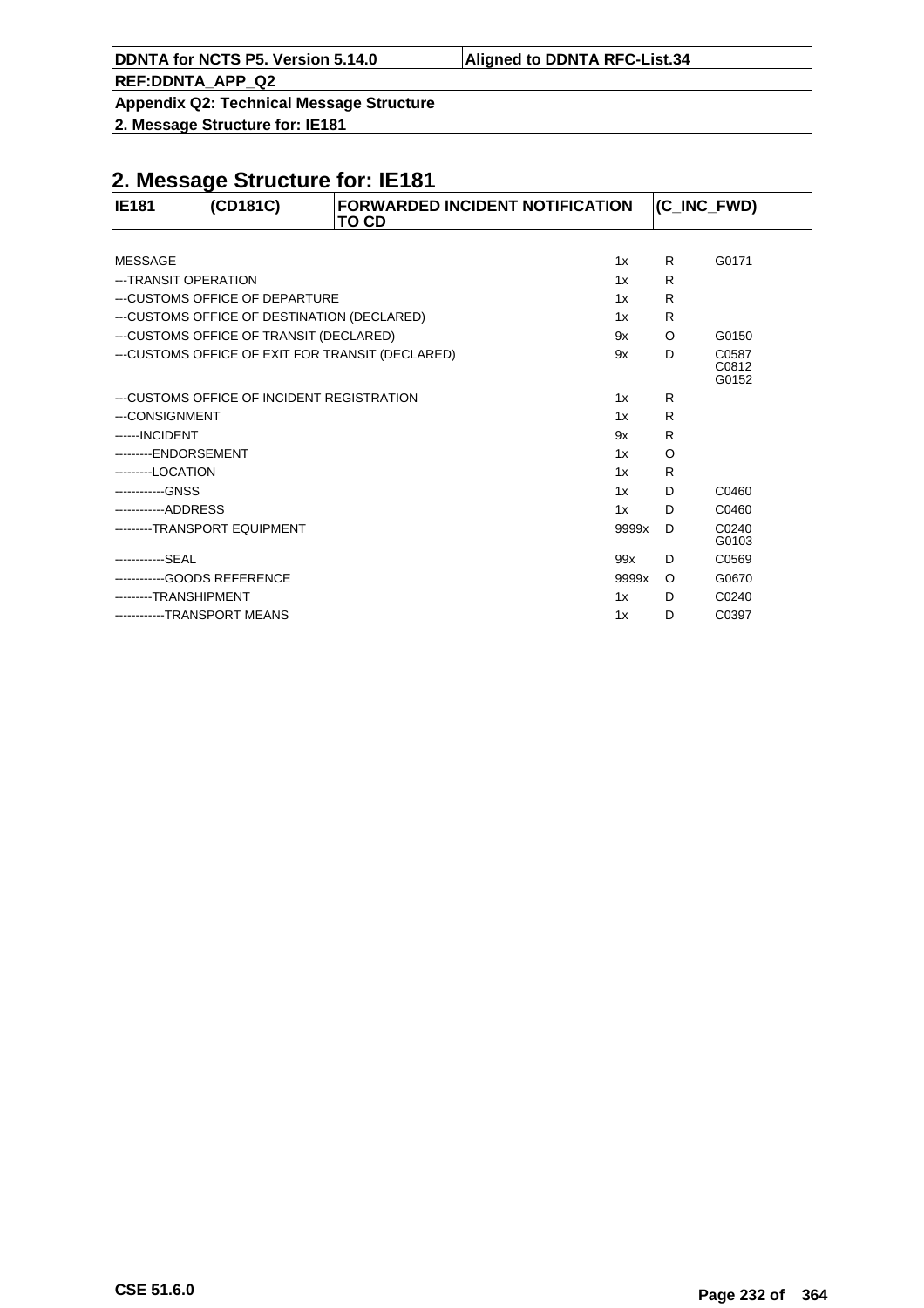|  | Aligned to DDNTA RFC-List.34 |
|--|------------------------------|
|  |                              |

### **REF:DDNTA\_APP\_Q2 Appendix Q2: Technical Message Structure**

**DDNTA for NCTS P5. Version 5.14.0** 

**2. Message Structure for: IE181**

| <b>MESSAGE</b>                                   |   |                 |              |                                  |
|--------------------------------------------------|---|-----------------|--------------|----------------------------------|
| Message sender                                   | R | an35            |              |                                  |
| Message recipient                                | R | an35            |              |                                  |
| Preparation date and time                        | R | an19            |              | G0002                            |
| Message identification                           | R | an35            |              | G0137<br>T1120                   |
| Message type                                     | R | an6             | CL060        |                                  |
| Correlation identifier                           | D | an35            |              | B1833<br>C0511<br>G0137<br>T1120 |
| ---TRANSIT OPERATION                             |   |                 |              |                                  |
| <b>MRN</b>                                       | R | an18            |              | G0002<br>R0028                   |
| Incident notification date and time              | R | an19            |              | G0002                            |
| --- CUSTOMS OFFICE OF DEPARTURE                  |   |                 |              |                                  |
| Reference number                                 | R | an8             | CL171        |                                  |
| ---CUSTOMS OFFICE OF DESTINATION (DECLARED)      |   |                 |              |                                  |
| Reference number                                 | R | an8             | CL172        |                                  |
| ---CUSTOMS OFFICE OF TRANSIT (DECLARED)          |   |                 |              |                                  |
| Sequence number                                  | R | n.5             |              | R0987                            |
| Reference number                                 | R | an <sub>8</sub> | CL173        |                                  |
| ---CUSTOMS OFFICE OF EXIT FOR TRANSIT (DECLARED) |   |                 |              |                                  |
| Sequence number                                  | R | $n_{.}.5$       |              | R0987                            |
| Reference number                                 | R | an8             | <b>CL175</b> |                                  |
| ---CUSTOMS OFFICE OF INCIDENT REGISTRATION       |   |                 |              |                                  |
| Reference number                                 | R | an8             | <b>CL141</b> |                                  |
| ---CONSIGNMENT                                   |   |                 |              |                                  |
| ------INCIDENT                                   |   |                 |              |                                  |
| Sequence number                                  | R | n.5             |              | R0987                            |
| Code                                             | R | n1              | CL019        |                                  |
| Text                                             | R | an512           |              |                                  |
| --------ENDORSEMENT                              |   |                 |              |                                  |
| Date                                             | R | an10            |              | G0002                            |
| Authority                                        | R | an35            |              |                                  |
| Place                                            | R | an35            |              |                                  |
| Country<br>--------LOCATION                      | R | a2              | <b>CL009</b> |                                  |
| Qualifier of identification                      | R | a1              | CL038        |                                  |
| UN LOCODE                                        | D | an17            | <b>CL244</b> | C0460                            |
| Country                                          | R | a2              | <b>CL009</b> |                                  |
| ------------GNSS                                 |   |                 |              |                                  |
| Latitude                                         | R | an17            |              | G0002<br>G0014                   |
| Longitude                                        | R | an17            |              | G0002<br>G0014                   |
| ------------ADDRESS                              |   |                 |              |                                  |
| Street and number                                | R | an70            |              |                                  |
| Postcode                                         | D | an17            |              | C0505                            |
| City                                             | R | an35            |              |                                  |
| --------TRANSPORT EQUIPMENT                      |   |                 |              |                                  |
| Sequence number                                  | R | n.5             |              | R0987                            |
| Container identification number                  | D | an17            |              | C0820<br>G0002                   |

G0016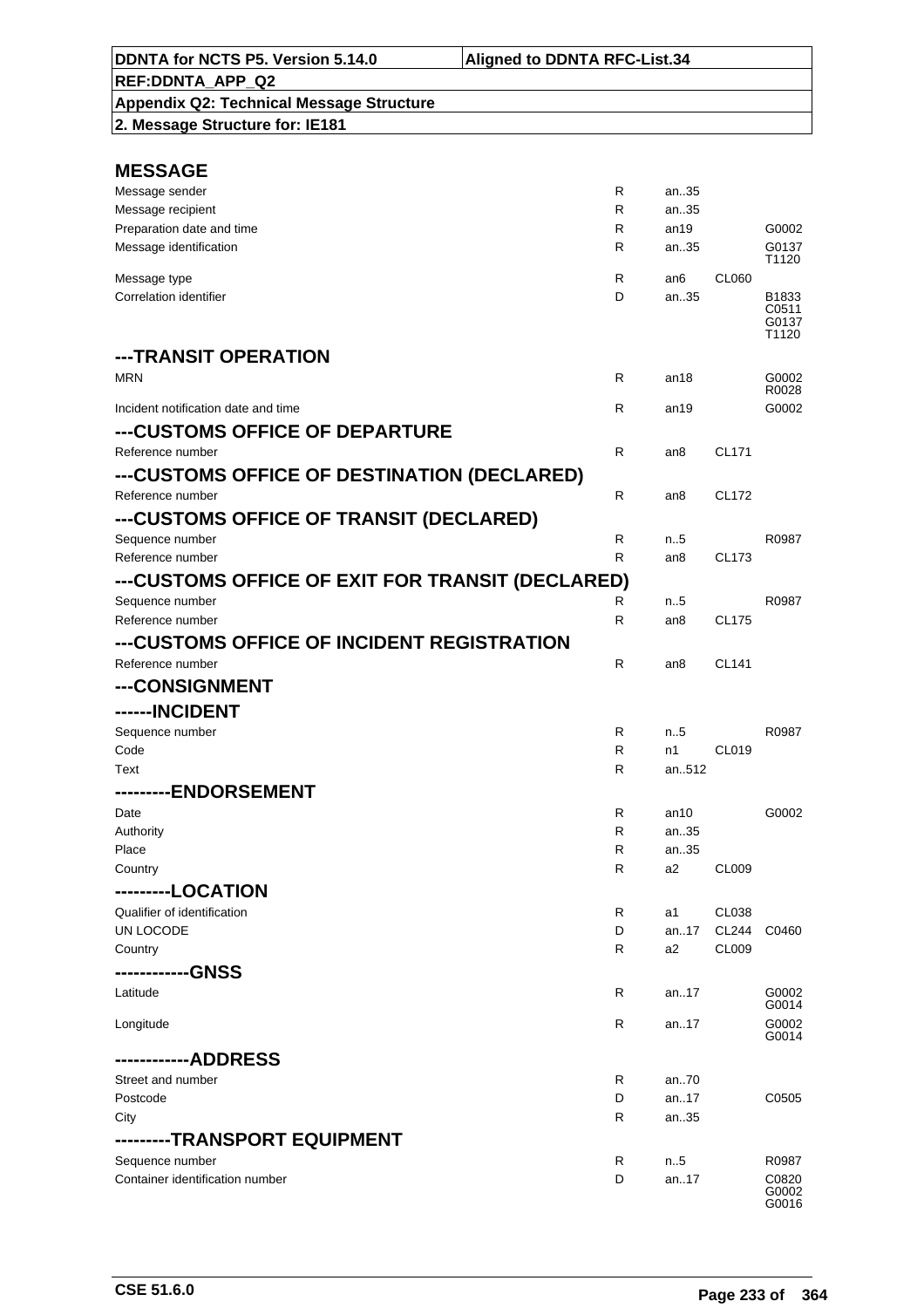| DDNTA for NCTS P5. Version 5.14.0               | <b>Aligned to DDNTA RFC-List.34</b> |       |              |                                           |
|-------------------------------------------------|-------------------------------------|-------|--------------|-------------------------------------------|
| REF:DDNTA_APP_Q2                                |                                     |       |              |                                           |
| <b>Appendix Q2: Technical Message Structure</b> |                                     |       |              |                                           |
| 2. Message Structure for: IE181                 |                                     |       |              |                                           |
| Number of seals                                 | D                                   | n.A   |              | C0396<br>G0023<br>R0021<br>R0106<br>R0448 |
| ----------SEAL                                  |                                     |       |              |                                           |
| Sequence number                                 | R                                   | n.5   |              | R0987                                     |
| Identifier                                      | R                                   | an.20 |              | G0023<br>R0107                            |
| <b>-GOODS REFERENCE</b>                         |                                     |       |              |                                           |
| Sequence number                                 | R                                   | n.5   |              | R0987                                     |
| Declaration goods item number                   | R                                   | n.5   |              | G0006                                     |
| ---------TRANSHIPMENT                           |                                     |       |              |                                           |
| Container indicator                             | $\mathsf{R}$                        | n1    | <b>CL027</b> | G0029                                     |
|                                                 |                                     |       |              |                                           |
| Type of identification                          | R                                   | n2    | CL750        | G0023                                     |
| Identification number                           | R                                   | an.35 |              | G0023                                     |
| Nationality                                     | R                                   | a2    | CL165        | G0023                                     |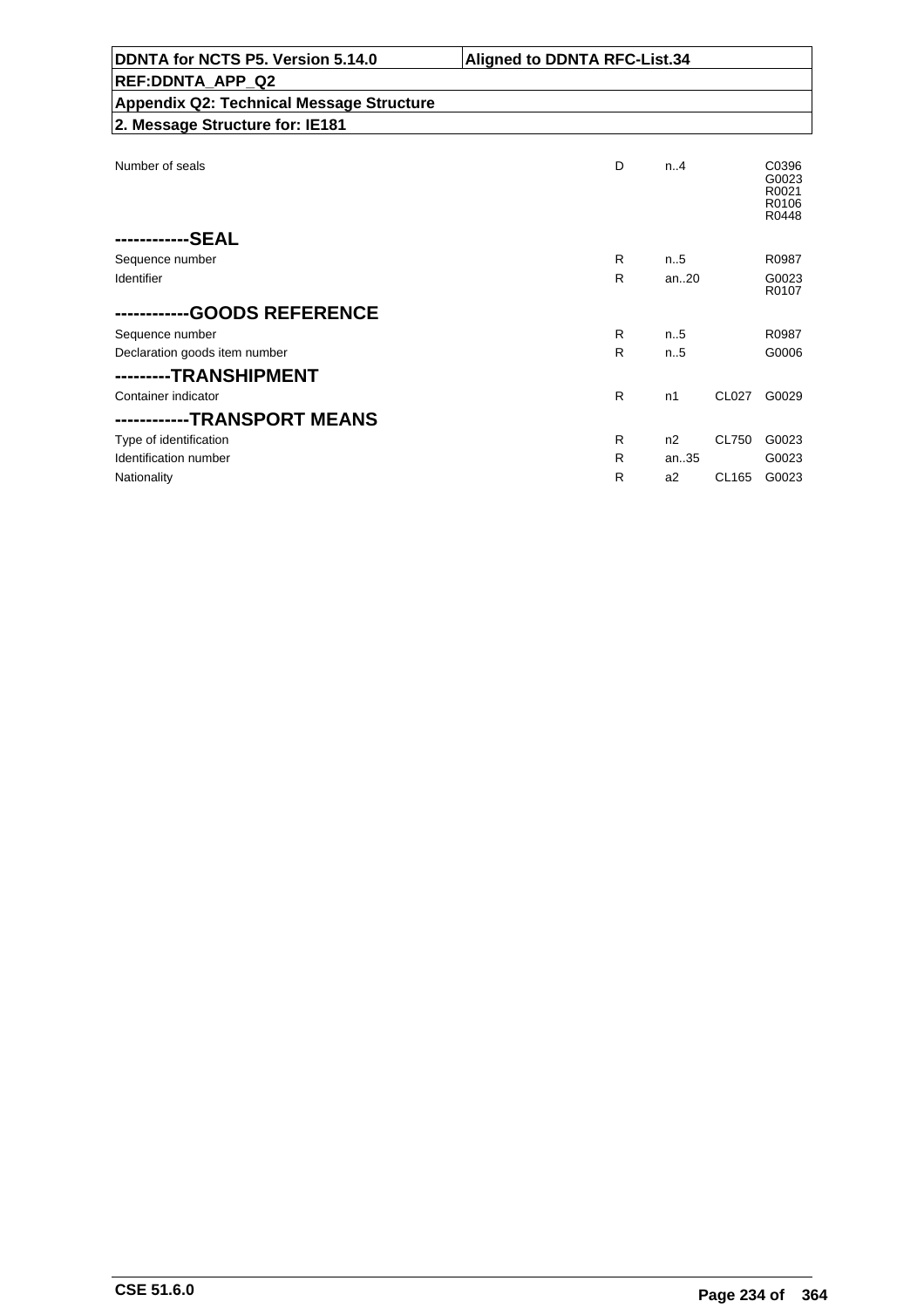**REF:DDNTA\_APP\_Q2**

**Appendix Q2: Technical Message Structure**

**2. Message Structure for: IE182**

| <b>IE182</b>                | (CC182C)                                   | <b>FORWARDED INCIDENT NOTIFICATION</b><br>TO ED |       |   | (E_INC_NOT)    |
|-----------------------------|--------------------------------------------|-------------------------------------------------|-------|---|----------------|
|                             |                                            |                                                 |       |   |                |
| <b>MESSAGE</b>              |                                            |                                                 | 1x    | R |                |
| ---TRANSIT OPERATION        |                                            |                                                 | 1x    | R |                |
|                             | ---CUSTOMS OFFICE OF DEPARTURE             |                                                 | 1x    | R |                |
|                             | ---CUSTOMS OFFICE OF INCIDENT REGISTRATION |                                                 | 1x    | R |                |
| ---CONSIGNMENT              |                                            |                                                 | 1x    | R |                |
| ------INCIDENT              |                                            |                                                 | 9x    | R |                |
| ---------ENDORSEMENT        |                                            |                                                 | 1x    | O |                |
| ---------LOCATION           |                                            |                                                 | 1x    | R |                |
| ------------GNSS            |                                            |                                                 | 1x    | D | C0460          |
| ------------ADDRESS         |                                            |                                                 | 1x    | D | C0460          |
|                             | ---------TRANSPORT EQUIPMENT               |                                                 | 9999x | D | C0240<br>G0103 |
| ------------SEAL            |                                            |                                                 | 99x   | D | C0569          |
| ------------GOODS REFERENCE |                                            |                                                 | 9999x | O | G0670          |
| ---------TRANSHIPMENT       |                                            |                                                 | 1x    | D | C0240          |
| ------------TRANSPORT MEANS |                                            |                                                 | 1x    | D | C0397          |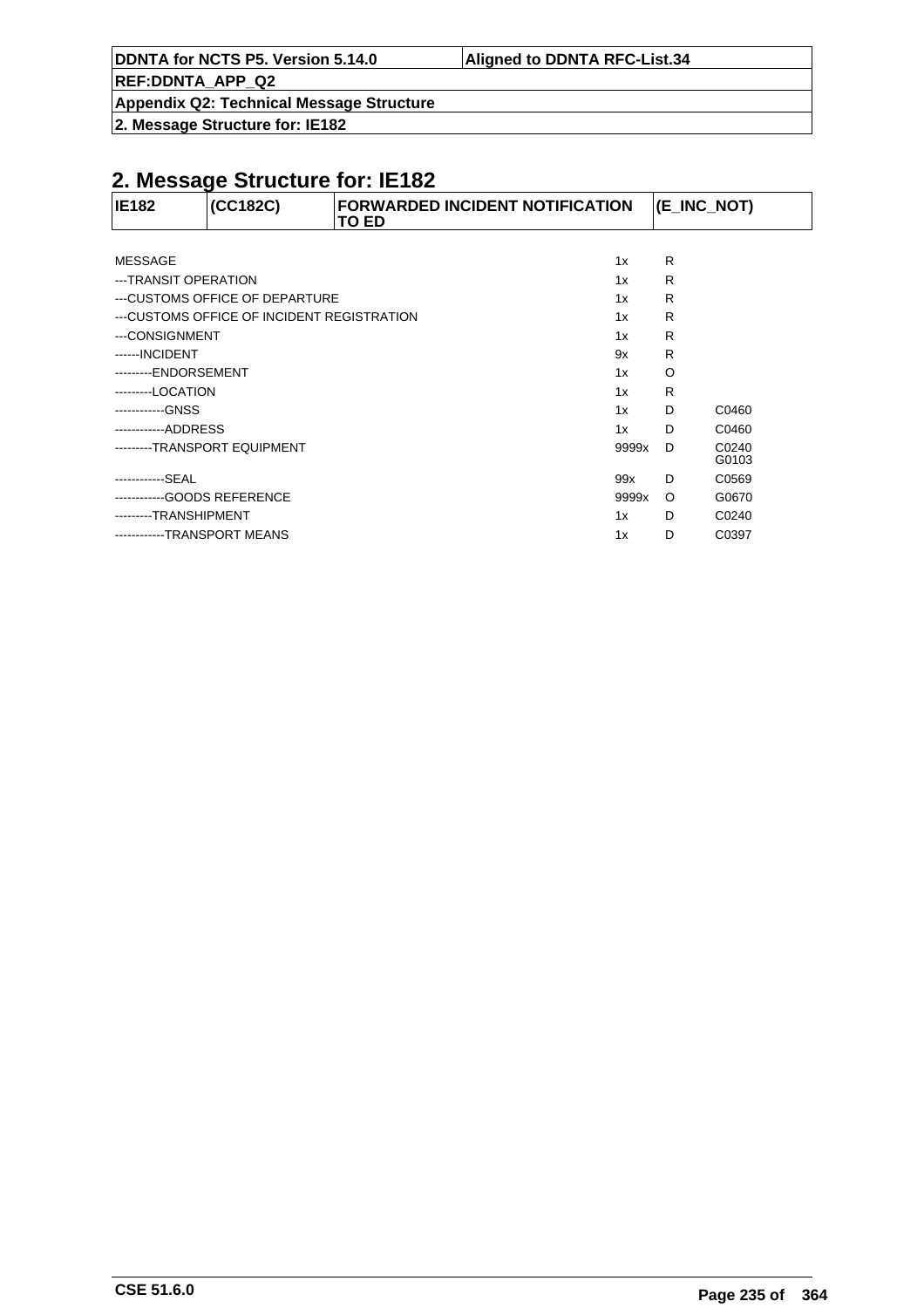### **REF:DDNTA\_APP\_Q2 Appendix Q2: Technical Message Structure**

**2. Message Structure for: IE182**

| Message sender                                     | $\mathsf{R}$ | an35        |              |                |
|----------------------------------------------------|--------------|-------------|--------------|----------------|
| Message recipient                                  | R            | an35        |              |                |
| Preparation date and time                          | R            | an19        |              | G0002          |
| Message identification                             | R            | an35        |              |                |
| Message type                                       | R            | an6         | CL060        |                |
| Correlation identifier                             | D            | an35        |              | C0511          |
| ---TRANSIT OPERATION                               |              |             |              |                |
| <b>MRN</b>                                         | $\mathsf{R}$ | an18        |              | G0002          |
| Incident notification date and time                | $\mathsf{R}$ | an19        |              | G0002          |
| ---CUSTOMS OFFICE OF DEPARTURE                     |              |             |              |                |
| Reference number                                   | R            | an8         | CL171        |                |
| ---CUSTOMS OFFICE OF INCIDENT REGISTRATION         |              |             |              |                |
| Reference number                                   | R            | an8         | CL141        |                |
| ---CONSIGNMENT                                     |              |             |              |                |
|                                                    |              |             |              |                |
| ------INCIDENT                                     |              |             |              |                |
| Sequence number                                    | R            | n.5         |              | R0987          |
| Code                                               | R            | n1          | CL019        |                |
| Text                                               | R            | an512       |              |                |
| --------ENDORSEMENT                                |              |             |              |                |
| Date                                               | R            | an10        |              | G0002          |
| Authority                                          | R            | an35        |              |                |
| Place                                              | R            | an35        |              |                |
| Country                                            | R            | a2          | CL009        |                |
| ---------LOCATION                                  |              |             |              |                |
| Qualifier of identification                        | R            | a1          | CL038        |                |
| UN LOCODE                                          | D            | an17        | <b>CL244</b> | C0460          |
| Country                                            | $\mathsf{R}$ | a2          | CL009        |                |
| ------------GNSS                                   |              |             |              |                |
| Latitude                                           | R            | an17        |              | G0002<br>G0014 |
| Longitude                                          | $\mathsf{R}$ | an17        |              | G0002          |
|                                                    |              |             |              | G0014          |
| ------------ADDRESS                                |              |             |              |                |
|                                                    | R            | an.70       |              |                |
| Street and number                                  |              |             |              |                |
| Postcode                                           | D            | an17        |              | C0505          |
| City                                               | R            | an35        |              |                |
|                                                    |              |             |              |                |
| ---------TRANSPORT EQUIPMENT                       |              |             |              |                |
| Sequence number<br>Container identification number | R<br>D       | n.5<br>an17 |              | R0987<br>C0820 |
|                                                    |              |             |              | G0002          |
|                                                    |              |             |              | G0016          |
| Number of seals                                    | D            | n.4         |              | C0396<br>G0023 |
|                                                    |              |             |              | R0021          |
|                                                    |              |             |              | R0106<br>R0448 |
| ------------SEAL                                   |              |             |              |                |
| Sequence number                                    | R            | n.5         |              | R0987          |
| Identifier                                         | $\mathsf{R}$ | an20        |              | G0023          |
|                                                    |              |             |              | R0107          |
|                                                    |              |             |              |                |
| Sequence number                                    | R            | n.5         |              | R0987          |
| Declaration goods item number                      | R            | n.5         |              | G0006          |
| ---------TRANSHIPMENT                              |              |             |              |                |
| Container indicator                                | R            | n1          | <b>CL027</b> | G0029          |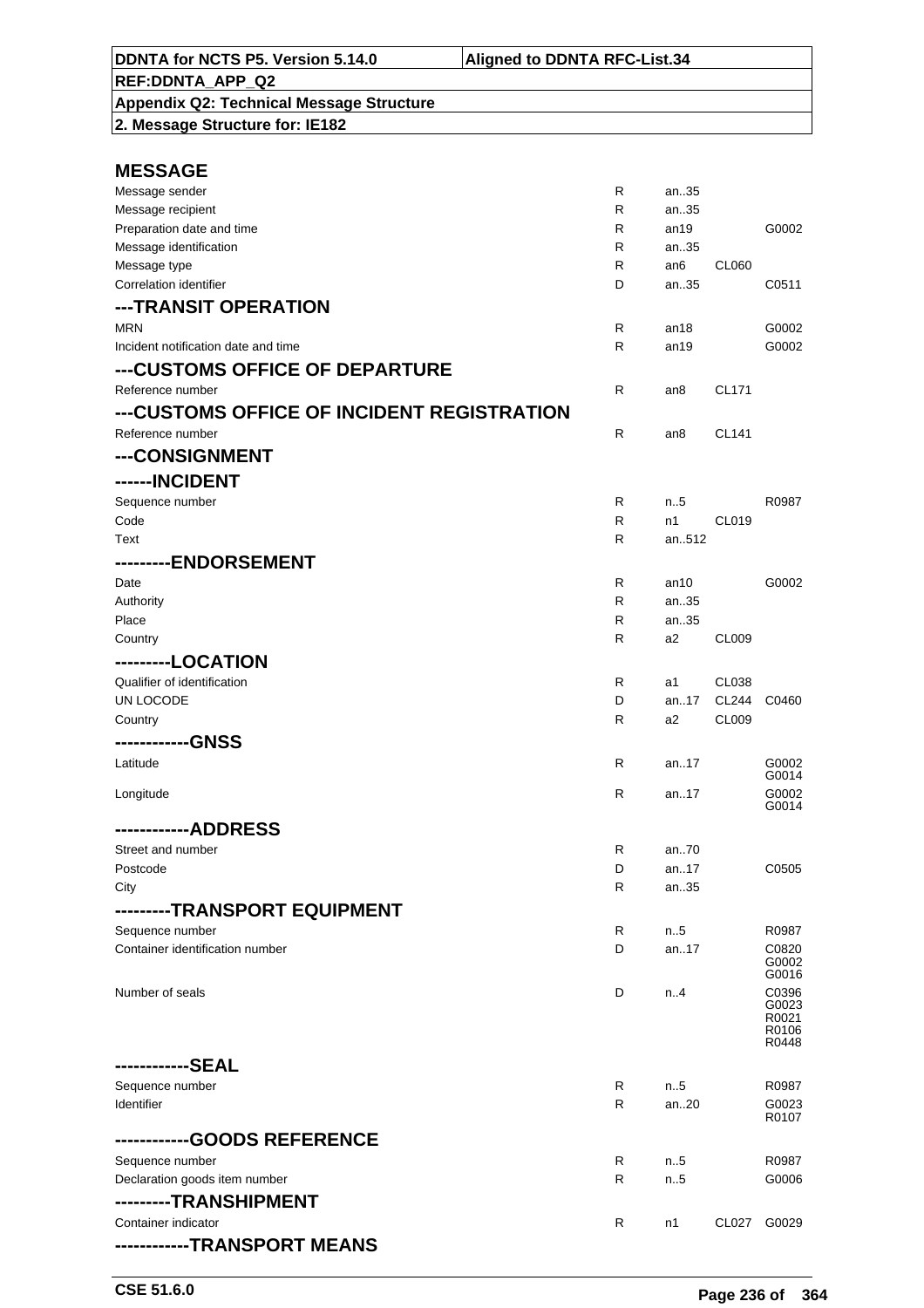| DDNTA for NCTS P5. Version 5.14.0        | Aligned to DDNTA RFC-List.34 |    |       |       |
|------------------------------------------|------------------------------|----|-------|-------|
| REF:DDNTA_APP_Q2                         |                              |    |       |       |
| Appendix Q2: Technical Message Structure |                              |    |       |       |
| 2. Message Structure for: IE182          |                              |    |       |       |
|                                          |                              |    |       |       |
| Type of identification                   | R                            | n2 | CL750 | G0023 |

Identification number **COO23** GOO23 Nationality **Nationality** R a 2 CL165 G0023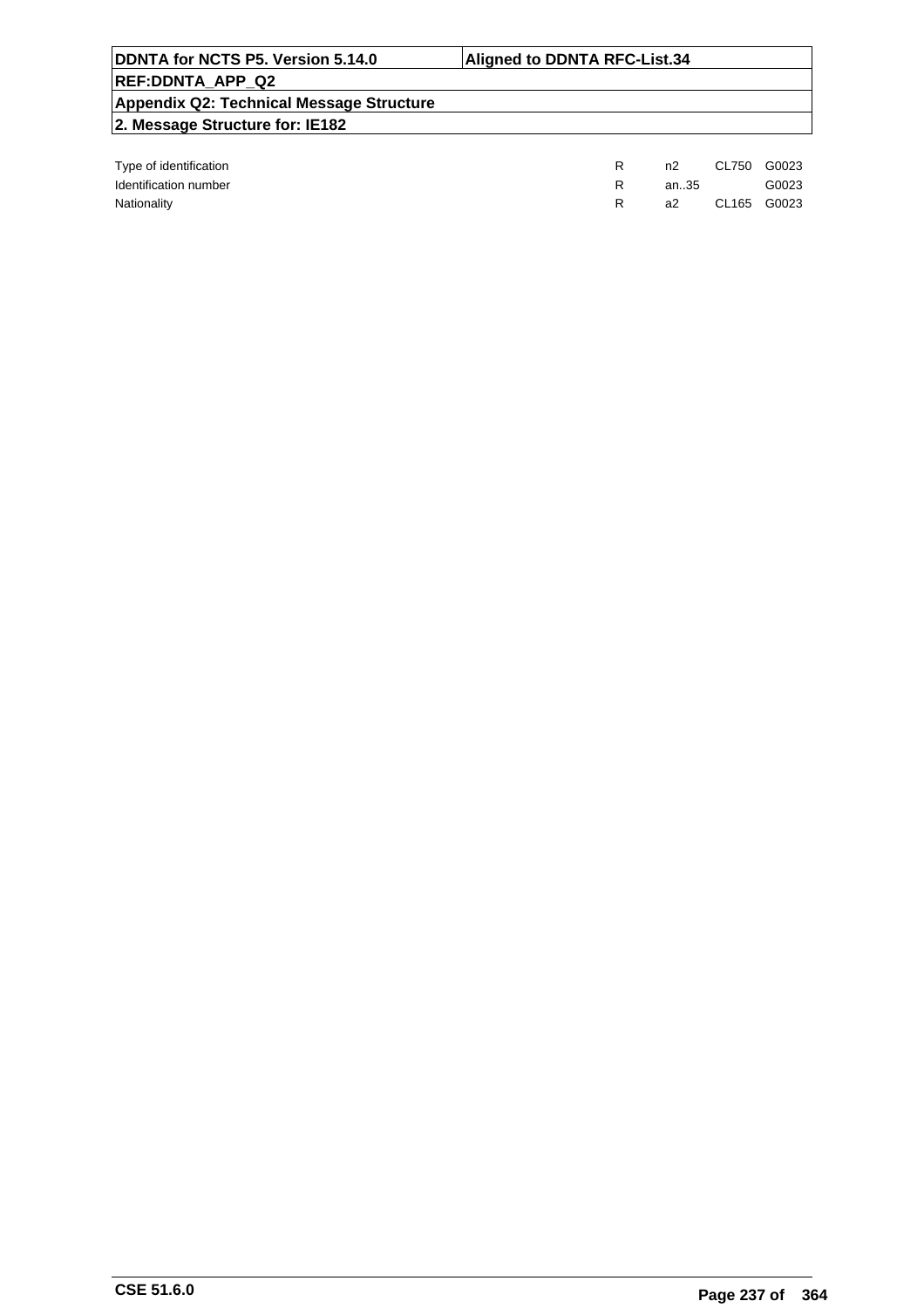| DDNTA for NCTS P5. Version 5.14.0 |  |  |  |
|-----------------------------------|--|--|--|
|                                   |  |  |  |

### **Aligned to DDNTA RFC-List.34**

**Appendix Q2: Technical Message Structure**

**2. Message Structure for: IE190**

| <b>IE190</b>                 | (CC190C)                       | TRANSIT PRESENTATION NOTIFICATION (N XFT REQ) |   |                            |
|------------------------------|--------------------------------|-----------------------------------------------|---|----------------------------|
|                              |                                |                                               |   |                            |
| <b>MESSAGE</b>               |                                | 1x                                            | R |                            |
| ---TRANSIT OPFRATION         |                                | 1x                                            | R |                            |
| ------EXPORT OPERATION       |                                | 999x                                          | R |                            |
| ---CUSTOMS OFFICE OF EXIT    |                                | 1x                                            | R |                            |
|                              | ---CUSTOMS OFFICE OF DEPARTURE | 1x                                            | R |                            |
| ---CONSIGNMENT               |                                | 1x                                            | D | C0860                      |
| ------LOCATION OF GOODS      |                                | 1x                                            | D | C0861                      |
| ---------CUSTOMS OFFICE      |                                | 1x                                            | D | C0394                      |
| --------GNSS                 |                                | 1x                                            | D | C0394                      |
| --------ECONOMIC OPERATOR    |                                | 1x                                            | D | C <sub>0394</sub>          |
| ---------ADDRESS             |                                | 1x                                            | D | C0394                      |
| ---------POSTCODE ADDRESS    |                                | 1x                                            | D | C0394                      |
| --------CONTACT PERSON       |                                | 1x                                            | D | C <sub>0394</sub><br>G0105 |
| ------HOUSE CONSIGNMENT      |                                | 1x                                            | R |                            |
| --------CONSIGNMENT ITEM     |                                | 9999x                                         | R |                            |
| -----------COMMODITY         |                                | 1x                                            | R |                            |
| --------------COMMODITY CODE |                                | 1x                                            | R |                            |
| ---------------GOODS MEASURE |                                | 1x                                            | R |                            |
|                              | -----------SUPPORTING DOCUMENT | 1x                                            | D | C0863<br>G0068             |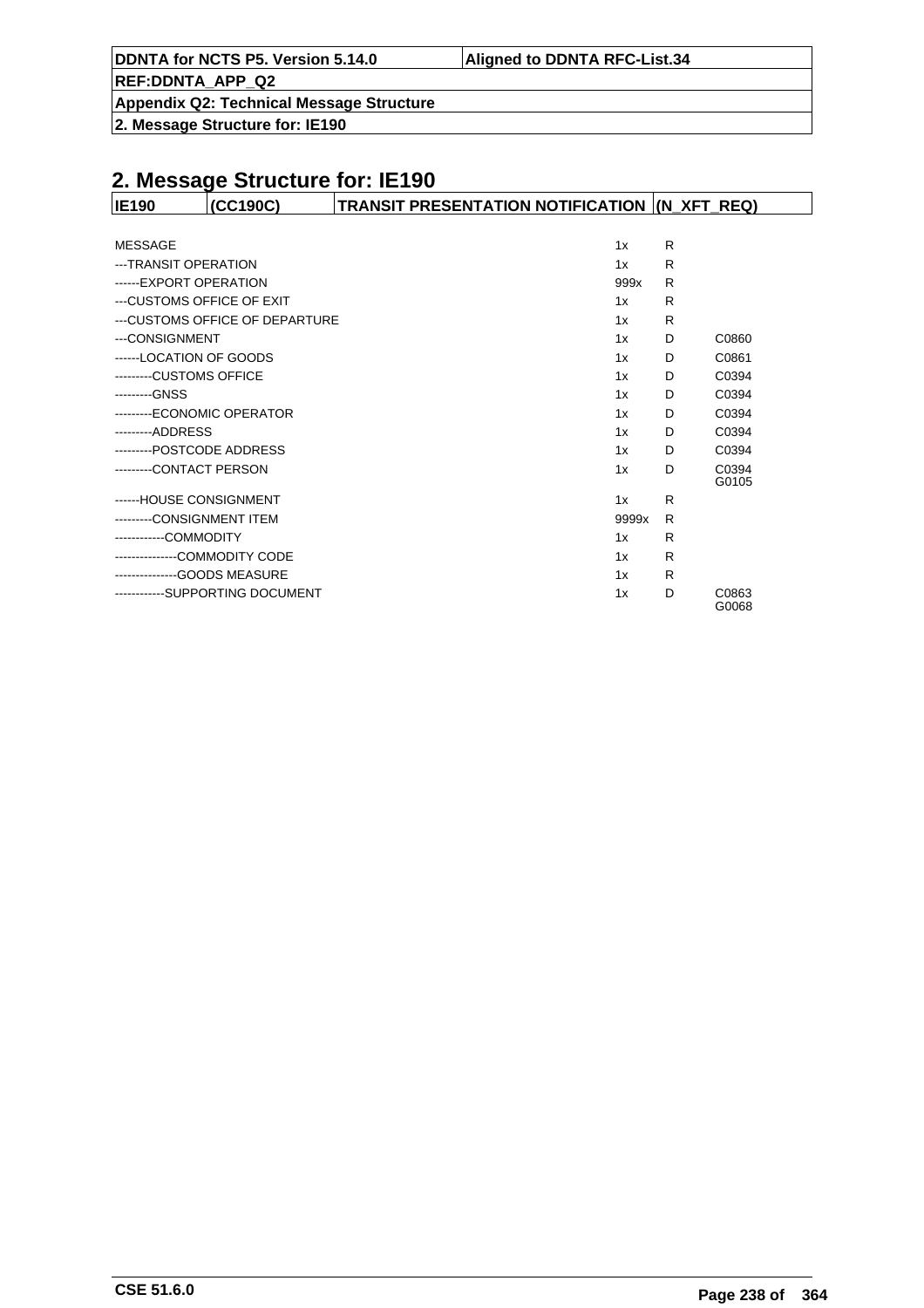#### **REF:DDNTA\_APP\_Q2 Appendix Q2: Technical Message Structure 2. Message Structure for: IE190**

| Message sender                     | $\mathsf{R}$ | an35         |                   |                |
|------------------------------------|--------------|--------------|-------------------|----------------|
| Message recipient                  | R            | an35         |                   |                |
| Preparation date and time          | R            | an19         |                   | G0002          |
| Message identification             | R            | an35         |                   |                |
| Message type                       | R            | an6          | CL <sub>060</sub> |                |
| Correlation identifier             | D            | an35         |                   | C0511          |
| ---TRANSIT OPERATION               |              |              |                   |                |
| AES communication purpose          | R            | n1           | CL158             |                |
| LRN                                | D            | an.22        |                   | C0705          |
| <b>MRN</b>                         | D            | an18         |                   | C0705          |
| <b>TIR Carnet number</b>           | D            | an12         |                   | G0002<br>C0411 |
|                                    |              |              |                   | R0990          |
| Declaration acceptance date        | D            | an10         |                   | C0707          |
|                                    |              |              |                   | G0002          |
| Amendment acceptance date and time | D            | an19         |                   | C0708<br>G0002 |
| ------EXPORT OPERATION             |              |              |                   |                |
| Sequence number                    | R            | n.5          |                   | R0987          |
| <b>MRN</b>                         | R            | an18         |                   | G0002          |
| Transit procedure category         | R            | n1           | CL166             | R0720          |
| ---CUSTOMS OFFICE OF EXIT          |              |              |                   |                |
| Reference number                   | R            | an8          | CL194             |                |
| ---CUSTOMS OFFICE OF DEPARTURE     |              |              |                   |                |
| Reference number                   | R            | an8          | CL171             | R0509          |
|                                    |              |              |                   |                |
| ---CONSIGNMENT                     |              |              |                   |                |
| ------LOCATION OF GOODS            |              |              |                   |                |
| Type of location                   | R            | a1           | CL347             |                |
| Qualifier of identification        | R            | a1           | CL326             | G0500          |
| Authorisation number               | D            | an35         |                   | C0394          |
| Additional identifier              | D            | an.4         |                   | C0671          |
| UN LOCODE                          | D            | an17         | CL244             | C0394          |
| --------CUSTOMS OFFICE             |              |              |                   |                |
| Reference number                   | R            | an8          | CL171             |                |
| ---------GNSS                      |              |              |                   |                |
| Latitude                           | R            | an17         |                   | G0002          |
|                                    |              |              |                   | <b>GUU14</b>   |
| Longitude                          | R            | an. $.17$    |                   | G0002<br>G0014 |
|                                    |              |              |                   |                |
| ---------ECONOMIC OPERATOR         |              |              |                   |                |
| Identification number              | R            | an17         |                   | G0002<br>R0995 |
| ---------ADDRESS                   |              |              |                   |                |
|                                    |              |              |                   |                |
| Street and number<br>Postcode      | R<br>D       | an70<br>an17 |                   | C0505          |
|                                    |              |              |                   |                |
| City<br>Country                    | R<br>R       | an35<br>a2   | CL010             | R0510          |
|                                    |              |              |                   |                |
| ---------POSTCODE ADDRESS          |              |              |                   |                |
| House number                       | D            | an17         |                   | C0382          |
| Postcode                           | R            | an17         |                   |                |
| Country                            | R            | a2           | CL190             | R0510          |
| ---------CONTACT PERSON            |              |              |                   |                |
| Name                               | R            | an70         |                   |                |
| Phone number                       | R            | an35         |                   |                |
| E-mail address                     | O            | an256        |                   | G0002          |
| ------HOUSE CONSIGNMENT            |              |              |                   |                |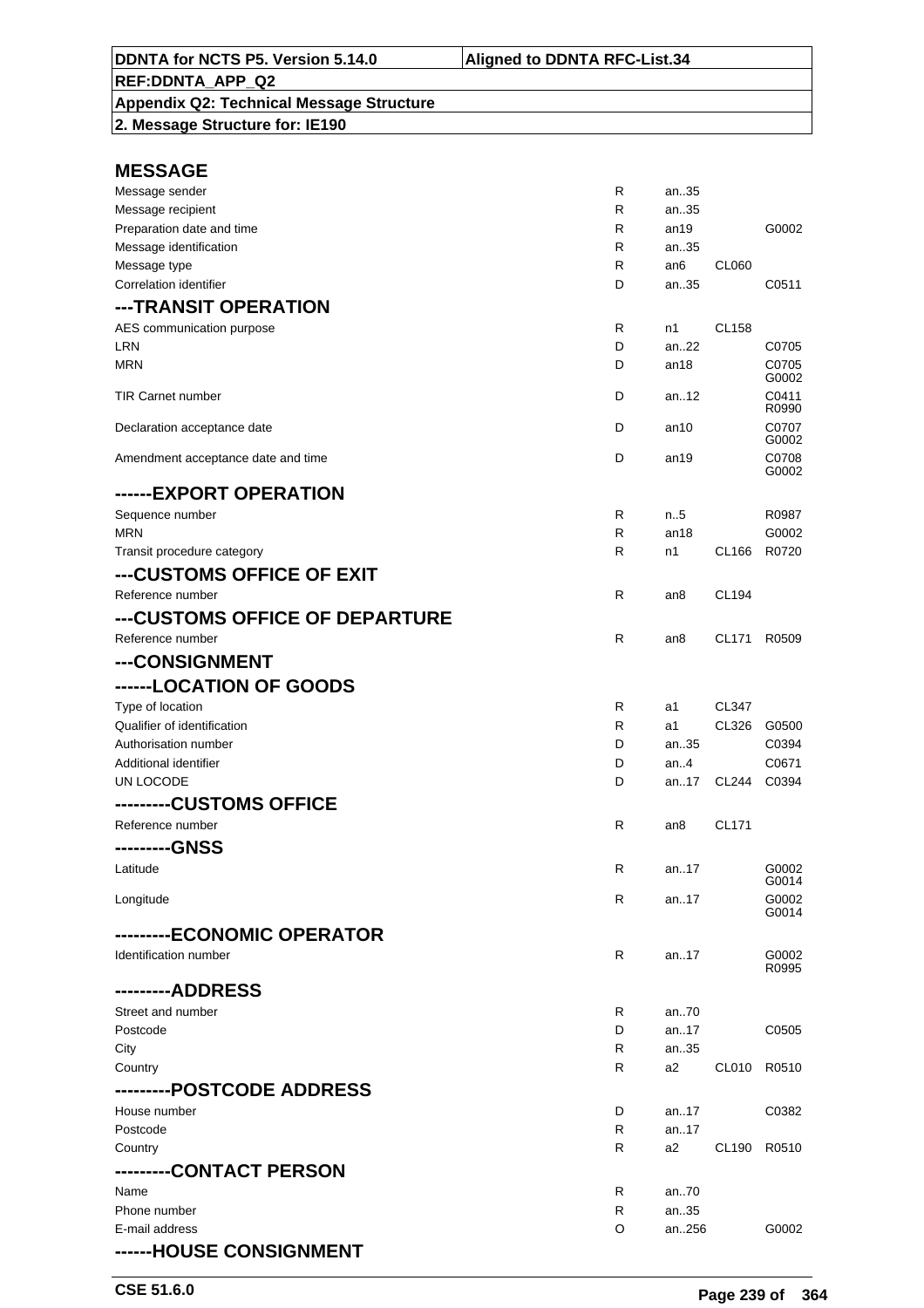| DDNTA for NCTS P5. Version 5.14.0               | <b>Aligned to DDNTA RFC-List.34</b> |                 |       |                |
|-------------------------------------------------|-------------------------------------|-----------------|-------|----------------|
| <b>REF:DDNTA APP Q2</b>                         |                                     |                 |       |                |
| <b>Appendix Q2: Technical Message Structure</b> |                                     |                 |       |                |
| 2. Message Structure for: IE190                 |                                     |                 |       |                |
|                                                 |                                     |                 |       |                |
| <b>CONSIGNMENT ITEM</b>                         |                                     |                 |       |                |
| Declaration goods item number                   | $\mathsf{R}$                        | $n_{.5}$        |       |                |
| -COMMODITY                                      |                                     |                 |       |                |
| -COMMODITY CODE                                 |                                     |                 |       |                |
| Harmonized System sub-heading code              | R                                   | an6             | CL152 |                |
| Combined nomenclature code                      | $\circ$                             | an2             |       |                |
| -GOODS MEASURE                                  |                                     |                 |       |                |
| Net mass                                        | R                                   | n.16,6          |       |                |
| Supplementary units                             | D                                   | n.16,6          |       | C0862          |
| -SUPPORTING DOCUMENT                            |                                     |                 |       |                |
| Type                                            | R                                   | an <sub>4</sub> | CL234 |                |
| Reference number                                | R                                   | an70            |       | G0324<br>R0021 |
| Document line item number                       | R                                   | $n_{.}5$        |       | G0325          |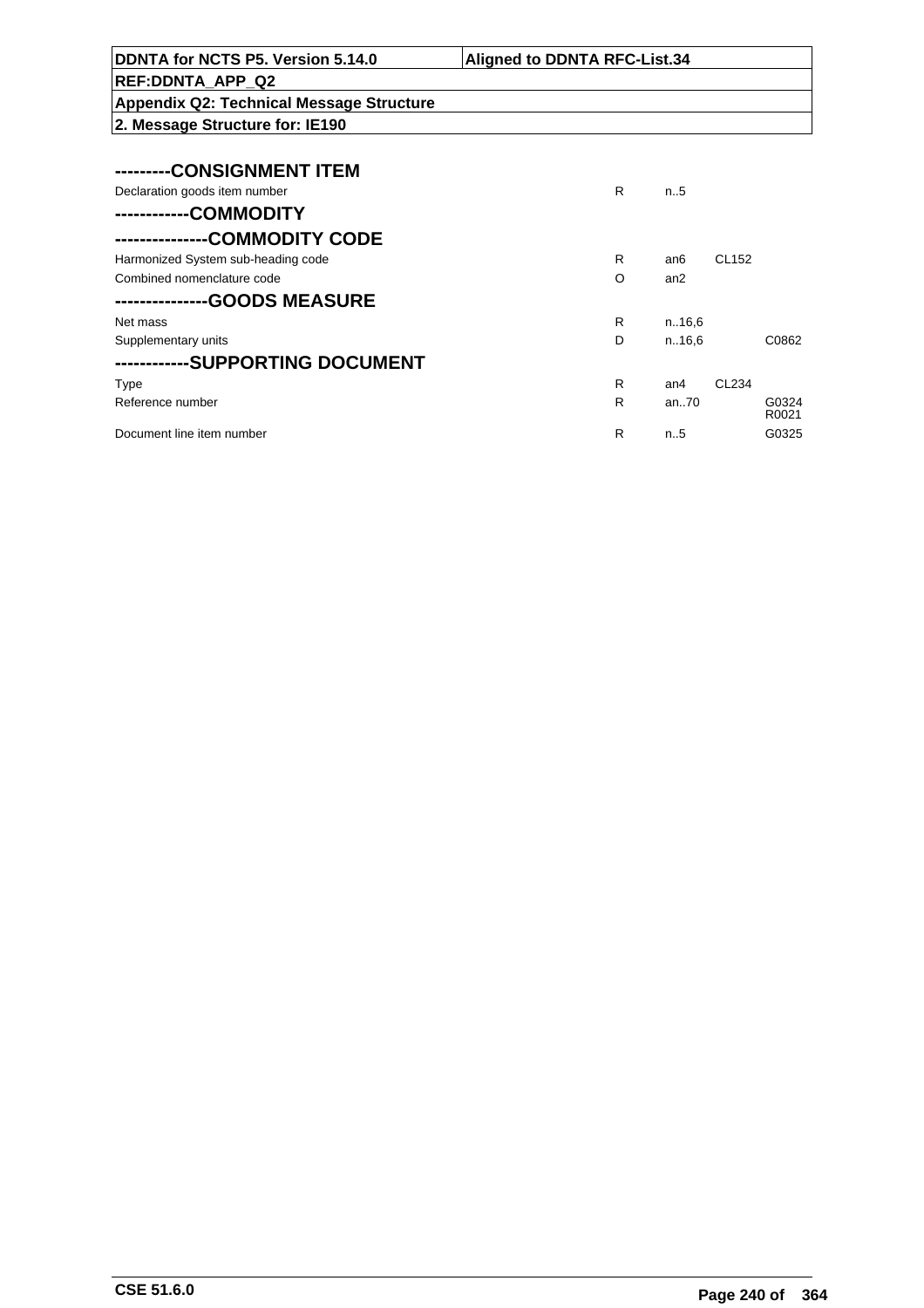**REF:DDNTA\_APP\_Q2**

**Appendix Q2: Technical Message Structure**

**2. Message Structure for: IE191**

| <b>IE191</b>                   | (CC191C) | TRANSIT PRESENTATION NOTIFICATION (N XFT RSP)<br><b>RESPONSE</b> |      |   |       |
|--------------------------------|----------|------------------------------------------------------------------|------|---|-------|
|                                |          |                                                                  |      |   |       |
| MESSAGE                        |          |                                                                  | 1x   | R |       |
| ---TRANSIT OPERATION           |          |                                                                  | 1x   | R | R0026 |
| ---CUSTOMS OFFICE OF EXIT      |          |                                                                  | 1x   | R | R0026 |
| ---CUSTOMS OFFICE OF DEPARTURE |          |                                                                  | 1x   | R | R0026 |
| ---AES RESULTS                 |          |                                                                  | 1x   | R |       |
| ------EXPORT OPERATION         |          |                                                                  | 999x | R |       |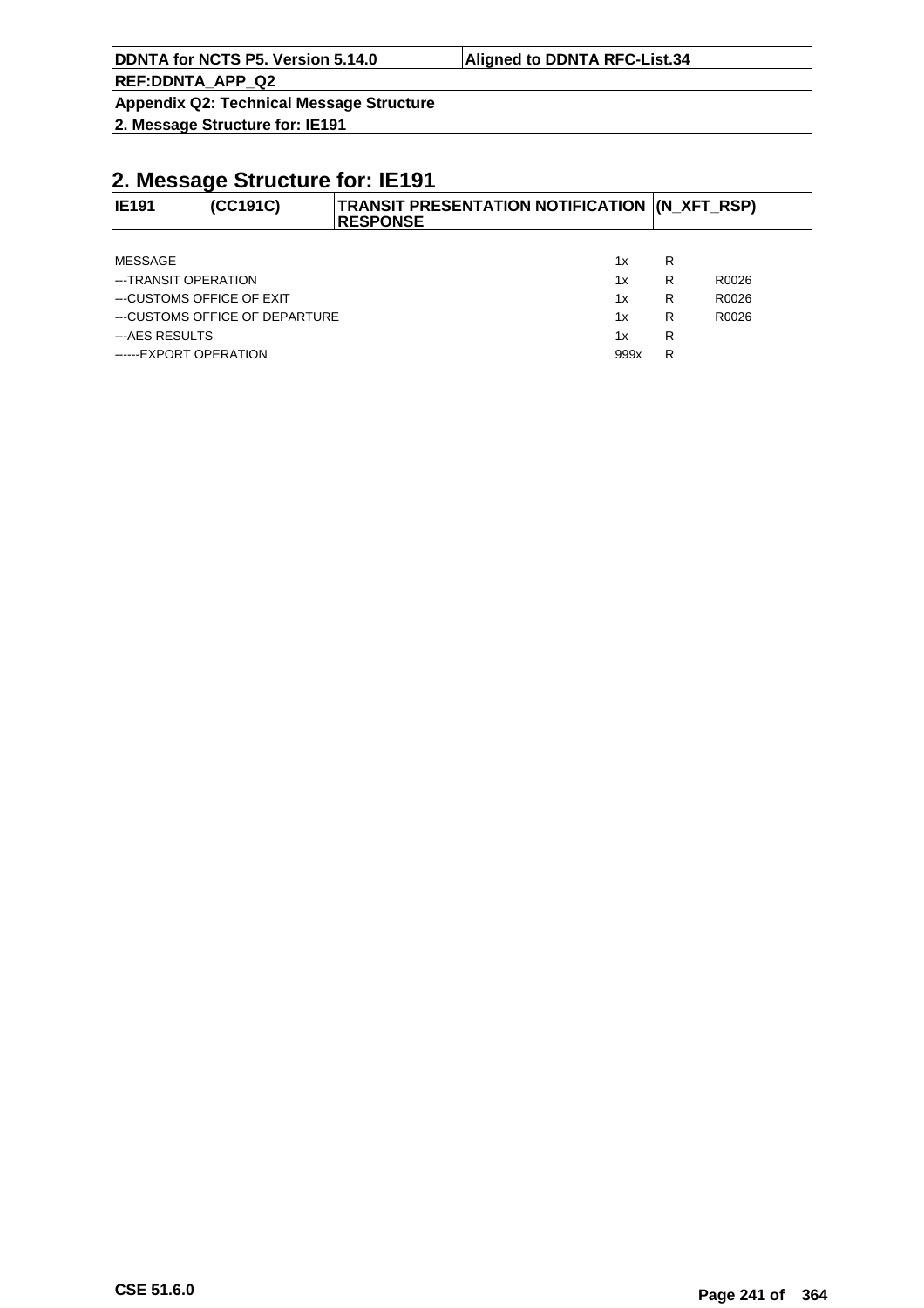#### **DDNTA for NCTS P5. Version 5.14.0 Aligned to DDNTA RFC-List.34 REF:DDNTA\_APP\_Q2**

#### **Appendix Q2: Technical Message Structure 2. Message Structure for: IE191**

| Message sender                 | R | an35             |              |                |
|--------------------------------|---|------------------|--------------|----------------|
| Message recipient              | R | an35             |              |                |
| Preparation date and time      | R | an19             |              | G0002          |
| Message identification         | R | an35             |              |                |
| Message type                   | R | an <sub>6</sub>  | <b>CL060</b> |                |
| Correlation identifier         | D | an35             |              | C0511          |
| ---TRANSIT OPERATION           |   |                  |              |                |
| LRN                            | D | an.22            |              | C0705          |
| <b>MRN</b>                     | D | an18             |              | C0705<br>G0002 |
| ---CUSTOMS OFFICE OF EXIT      |   |                  |              |                |
| Reference number               | R | an8              | CL194        |                |
| ---CUSTOMS OFFICE OF DEPARTURE |   |                  |              |                |
| Reference number               | R | an8              | CL171        |                |
| ---AES RESULTS                 |   |                  |              |                |
| AES communication purpose      | R | n1               | <b>CL158</b> |                |
| Response date and time         | R | an19             |              | G0002          |
| Global validation response     | R | n1               | <b>CL027</b> | R0551          |
| ------EXPORT OPERATION         |   |                  |              |                |
| Sequence number                | R | n <sub>0.5</sub> |              | R0987          |
| <b>MRN</b>                     | R | an18             |              | G0002          |
| Security                       | R | n1               | CL217        | G0022          |
| Result indicator               | R | an2              | <b>CL100</b> | R0875          |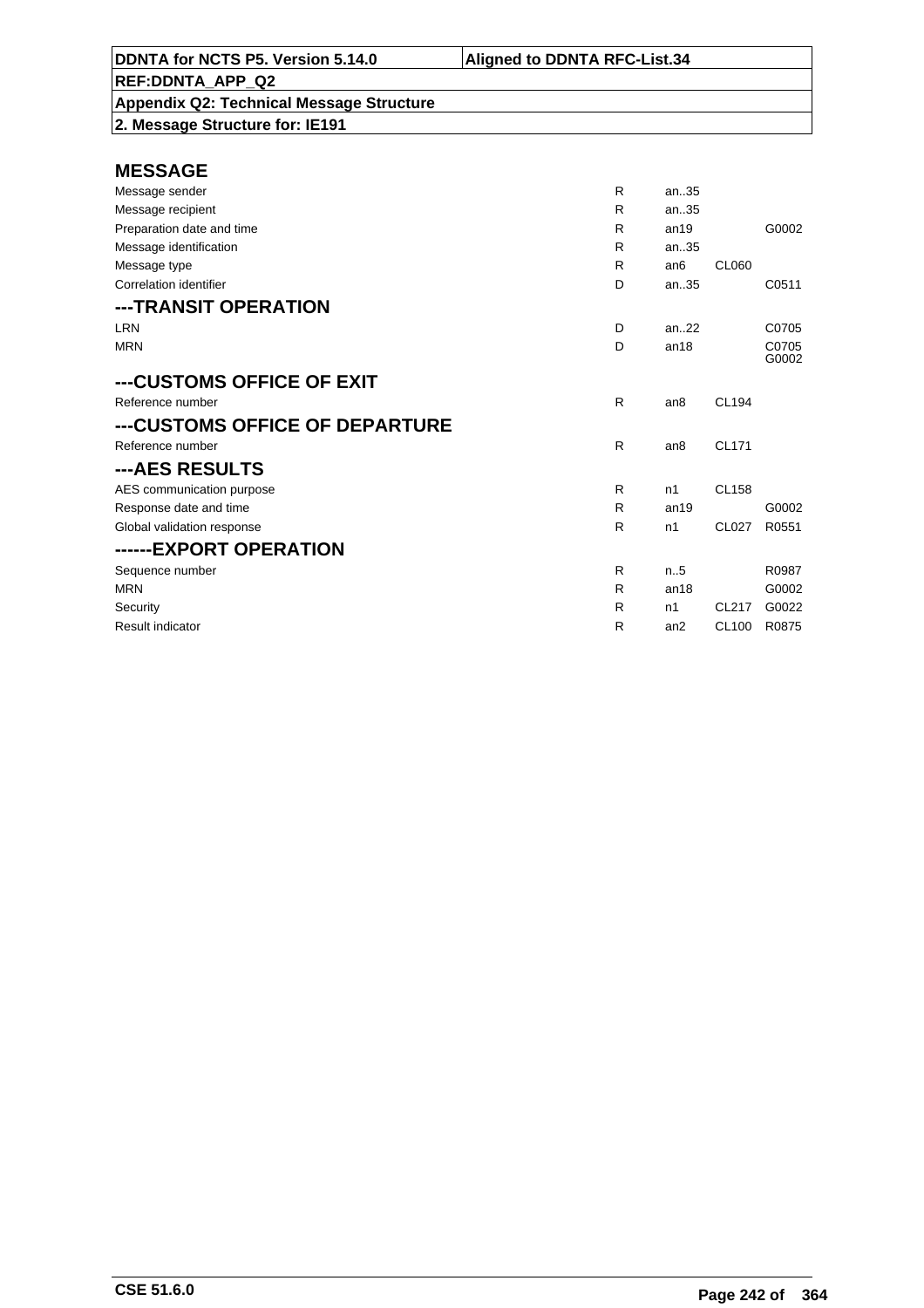**Appendix Q2: Technical Message Structure**

**2. Message Structure for: IE200**

| <b>IE200</b>              | (CD200C)                                    | <b>GUARANTEE CHECK</b> |       |   | (C GUA_CHE)    |
|---------------------------|---------------------------------------------|------------------------|-------|---|----------------|
|                           |                                             |                        |       |   |                |
| <b>MESSAGE</b>            |                                             |                        | 1x    | R |                |
| ---TRANSIT OPERATION      |                                             |                        | 1x    | R |                |
|                           | ---CUSTOMS OFFICE OF DEPARTURE              |                        | 1x    | R |                |
|                           | ---CUSTOMS OFFICE OF DESTINATION (DECLARED) |                        | 1x    | D | C0233          |
|                           | ---HOLDER OF THE TRANSIT PROCEDURE          |                        | 1x    | R |                |
| ---COUNTRY INVOLVED       |                                             |                        | 99x   | R |                |
| ---GUARANTEE              |                                             |                        | 9x    | R |                |
|                           | ------ GUARANTEE REFERENCE                  |                        | 99x   | R |                |
| ---CONSIGNMENT            |                                             |                        | 1x    | D | B1852<br>C0815 |
| ------HOUSE CONSIGNMENT   |                                             |                        | 999x  | R | E1406          |
| ---------CONSIGNMENT ITEM |                                             |                        | 9999x | R | E1403          |
| -----------COMMODITY      |                                             |                        | 1x    | R |                |
|                           | --------------COMMODITY CODE                |                        | 1x    | R |                |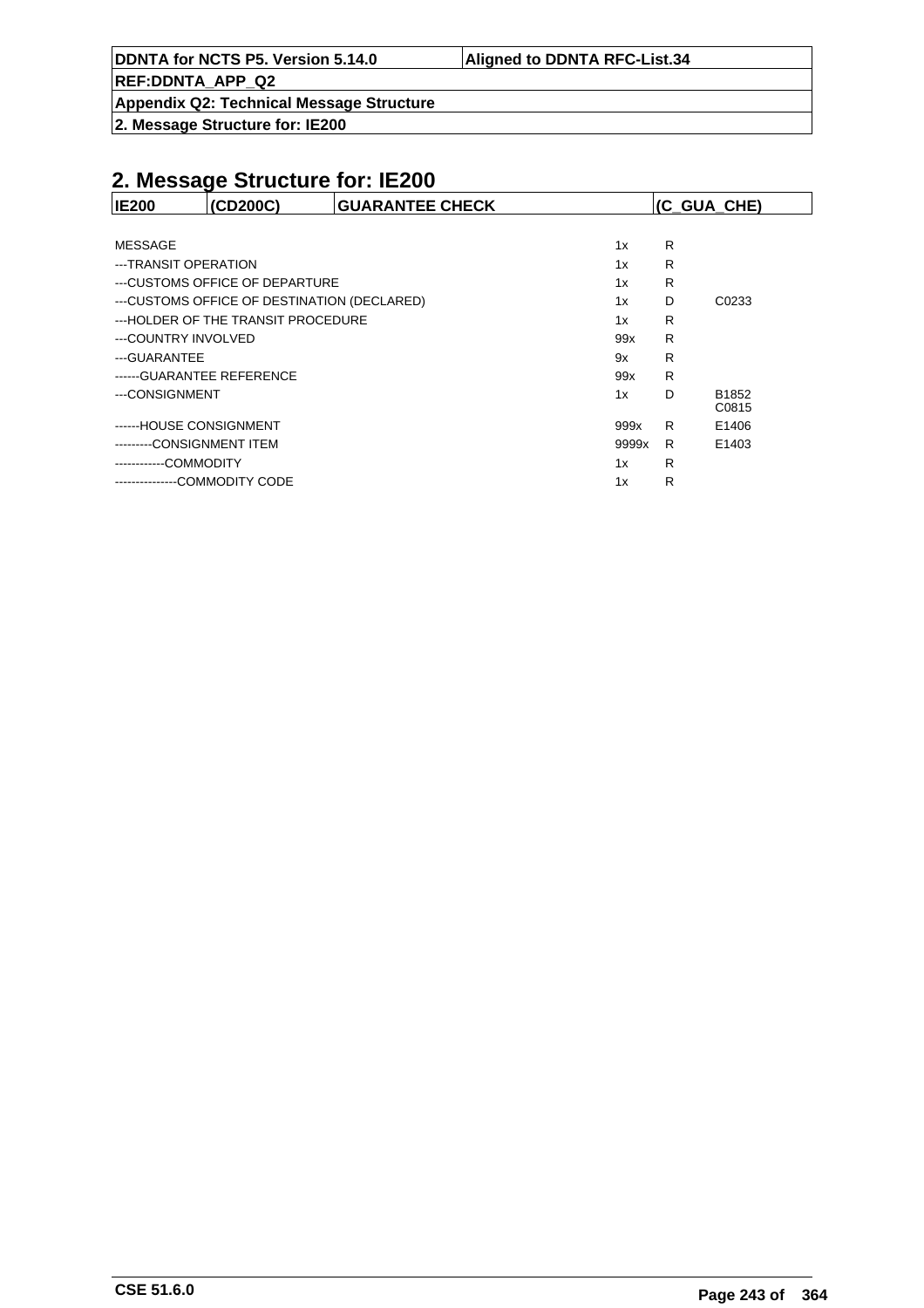| Aligned to DDNTA RFC-List.34 |
|------------------------------|
|                              |

### **REF:DDNTA\_APP\_Q2 Appendix Q2: Technical Message Structure**

**DDNTA for NCTS P5. Version 5.14.0** 

| <b>MESSAGE</b>                              |        |           |              |                |
|---------------------------------------------|--------|-----------|--------------|----------------|
| Message sender                              | R      | an35      |              |                |
| Message recipient                           | R      | an35      |              |                |
| Preparation date and time                   | R      | an19      |              | G0002          |
| Message identification                      | R      | an35      |              | G0137<br>T1120 |
| Message type                                | R      | an6       | <b>CL060</b> |                |
| Correlation identifier                      | D      | an35      |              | C0511<br>G0137 |
| ---TRANSIT OPERATION                        |        |           |              | T1120          |
| <b>MRN</b>                                  | R      | an18      |              | G0002<br>R0028 |
| Declaration acceptance date                 | R      | an10      |              | G0002          |
| ---CUSTOMS OFFICE OF DEPARTURE              |        |           |              |                |
| Reference number                            | R      | an8       | CL171        |                |
| ---CUSTOMS OFFICE OF DESTINATION (DECLARED) |        |           |              |                |
| Reference number                            | R      | an8       | CL172        |                |
| ---HOLDER OF THE TRANSIT PROCEDURE          |        |           |              |                |
| Identification number                       | R      | an17      |              |                |
| ---COUNTRY INVOLVED                         |        |           |              |                |
| Sequence number                             | R      | n5        |              | R0987          |
| Country                                     | R      | a2        | <b>CL008</b> |                |
| ---GUARANTEE                                |        |           |              |                |
| Sequence number<br>Guarantee type           | R<br>R | n5<br>an1 | CL076        | R0987          |
| ------GUARANTEE REFERENCE                   |        |           |              |                |
| Sequence number                             | R      | n.5       |              | R0987          |
| <b>GRN</b>                                  | R      | an24      |              | G0002          |
|                                             |        |           |              | R0028<br>R0318 |
| Access code                                 | R      | an.4      |              | E1118          |
| Amount concerned                            | R      | n. 16,2   |              | E1121<br>R0021 |
| Currency                                    | R      | аЗ        | CL048        | R0267          |
| ---CONSIGNMENT                              |        |           |              |                |
| <b>-HOUSE CONSIGNMENT</b>                   |        |           |              |                |
| Sequence number                             | R      | n5        |              | R0987          |
| --------CONSIGNMENT ITEM                    |        |           |              |                |
| Sequence number                             | R      | n.5       |              | R0987          |
| -----------COMMODITY                        |        |           |              |                |
| CUS code                                    | O      | an9       | CL016        |                |
|                                             |        |           |              |                |
| Harmonized System sub-heading code          | R      | an6       | CL152        |                |
| Combined nomenclature code                  | O      | an2       |              | R0060          |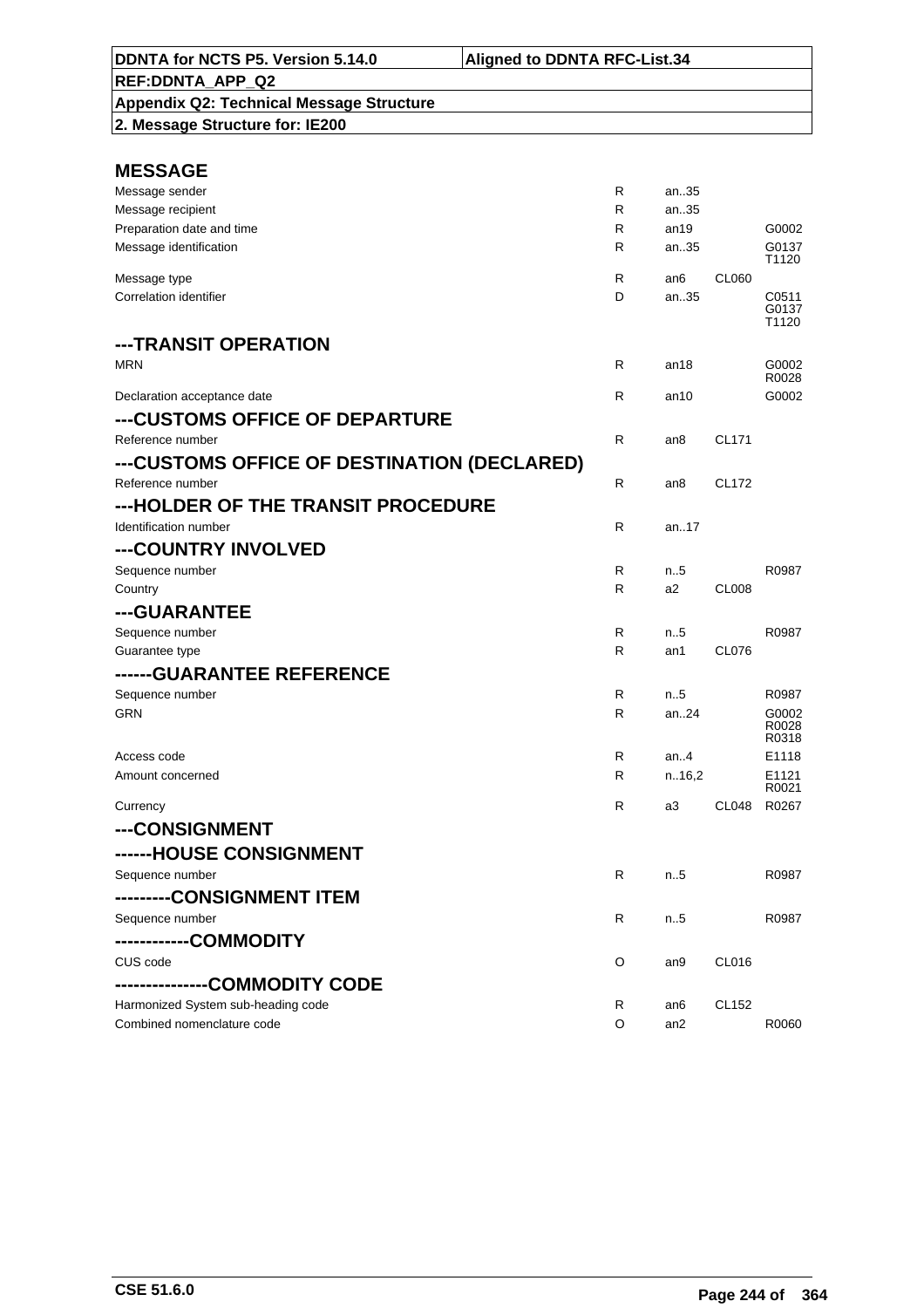|  |  | DDNTA for NCTS P5. Version 5.14.0 |  |
|--|--|-----------------------------------|--|
|  |  |                                   |  |

**Appendix Q2: Technical Message Structure**

**2. Message Structure for: IE201**

# **2. Message Structure for: IE201**

| <b>IE201</b>                        | (CD201C)                          | <b>GUARANTEE CHECK RESULT</b> |     | (C_GUA_RES) |       |
|-------------------------------------|-----------------------------------|-------------------------------|-----|-------------|-------|
|                                     |                                   |                               |     |             |       |
| MESSAGE                             |                                   |                               | 1x  | R           |       |
| ---TRANSIT OPERATION                |                                   |                               |     | R           |       |
| ---CUSTOMS OFFICE OF DEPARTURE      |                                   |                               |     | R           |       |
| ---HOLDER OF THE TRANSIT PROCEDURE  |                                   |                               | 1x  | R           |       |
| ---GUARANTEE                        |                                   |                               | 9x  | R           |       |
| ------ GUARANTEE REFERENCE          |                                   |                               |     | R           |       |
| --------CUSTOMS OFFICE OF GUARANTEE |                                   |                               | 1x  | D           | C0417 |
| ---------VALIDITY LIMITATION        |                                   |                               | 99x | O           |       |
|                                     | ---------INVALID GUARANTEE REASON |                               | 9x  | O           |       |

**Aligned to DDNTA RFC-List.34**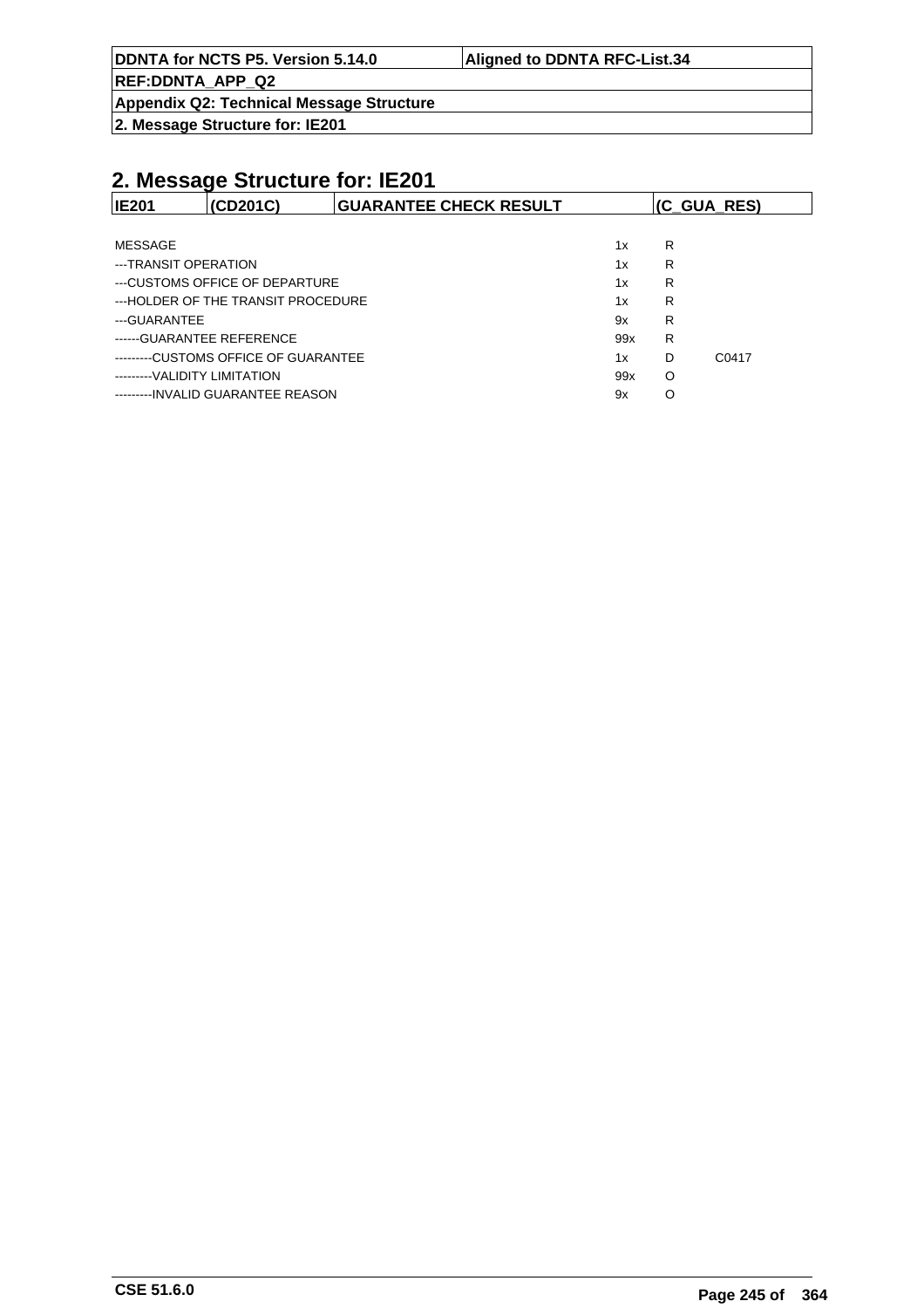| DDNTA for NCTS P5. Version 5.14.0 | Aligned to DDNTA RFC-List.34 |  |  |  |
|-----------------------------------|------------------------------|--|--|--|
| REF:DDNTA APP Q2                  |                              |  |  |  |

#### **REF:DDNTA\_APP\_Q2 Appendix Q2: Technical Message Structure 2. Message Structure for: IE201**

| R  | an35              |                               |                                  |
|----|-------------------|-------------------------------|----------------------------------|
| R  | an.35             |                               |                                  |
| R. | an19              |                               | G0002                            |
| R. | an35              |                               | G0137<br>T1120                   |
| R  | an <sub>6</sub>   | <b>CL060</b>                  |                                  |
| D  | an35              |                               | B1833<br>C0511<br>G0137<br>T1120 |
|    |                   |                               |                                  |
| R  | an18              |                               | G0002<br>R0028                   |
|    |                   |                               |                                  |
| R. | an8               | CL171                         |                                  |
|    |                   |                               |                                  |
| R  | an17              |                               |                                  |
|    |                   |                               |                                  |
| R  | n.5               |                               | R0987                            |
| R. | an1               | <b>CL076</b>                  |                                  |
|    |                   |                               |                                  |
| R  | n <sub>0.5</sub>  |                               | R0987                            |
| R  | an.24             |                               | G0002<br>R0028<br>R0318          |
|    |                   |                               |                                  |
| R  | an <sub>8</sub>   | <b>CL174</b>                  | B1847                            |
|    |                   |                               |                                  |
|    |                   |                               | R0987                            |
|    |                   |                               |                                  |
|    |                   |                               |                                  |
|    |                   |                               |                                  |
|    |                   |                               | R0987                            |
|    |                   |                               |                                  |
|    | R<br>R<br>R.<br>R | $n_{.}5$<br>a2<br>n.5<br>an.3 | CL146<br>CL252                   |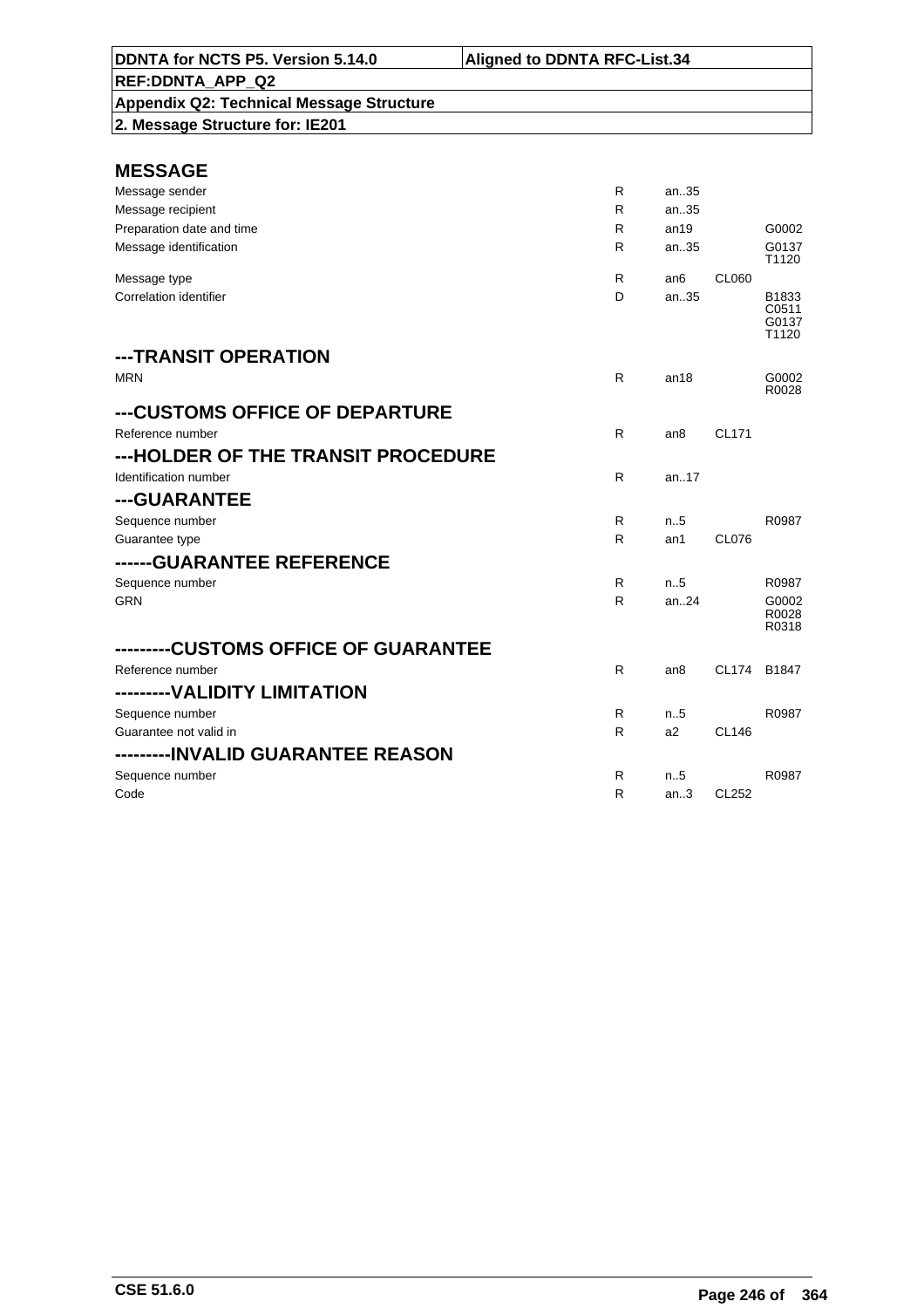**REF:DDNTA\_APP\_Q2**

**Appendix Q2: Technical Message Structure**

**2. Message Structure for: IE203**

| <b>IE203</b>                 | (CD203C)                                    | <b>GUARANTEE USE</b> |       |   | <b>(C GUA USE)</b> |
|------------------------------|---------------------------------------------|----------------------|-------|---|--------------------|
|                              |                                             |                      |       |   |                    |
| <b>MESSAGE</b>               |                                             |                      | 1x    | R |                    |
| ---TRANSIT OPERATION         |                                             | 1x                   | R     |   |                    |
|                              | ---CUSTOMS OFFICE OF DEPARTURE              |                      | 1x    | R |                    |
|                              | ---CUSTOMS OFFICE OF DESTINATION (DECLARED) |                      | 1x    | D | C0233              |
|                              | ---HOLDER OF THE TRANSIT PROCEDURE          |                      | 1x    | R |                    |
| ---COUNTRY INVOLVED          |                                             |                      | 99x   | R |                    |
| ---GUARANTEE                 |                                             |                      | 9x    | R |                    |
| ------ GUARANTEE REFERENCE   |                                             |                      | 99x   | R |                    |
| ---CONSIGNMENT               |                                             |                      | 1x    | D | B1852<br>C0815     |
| ------HOUSE CONSIGNMENT      |                                             |                      | 999x  | R | E1406              |
| --------CONSIGNMENT ITEM     |                                             |                      | 9999x | R | E1403              |
| -----------COMMODITY         |                                             |                      | 1x    | R |                    |
| --------------COMMODITY CODE |                                             |                      | 1x    | R |                    |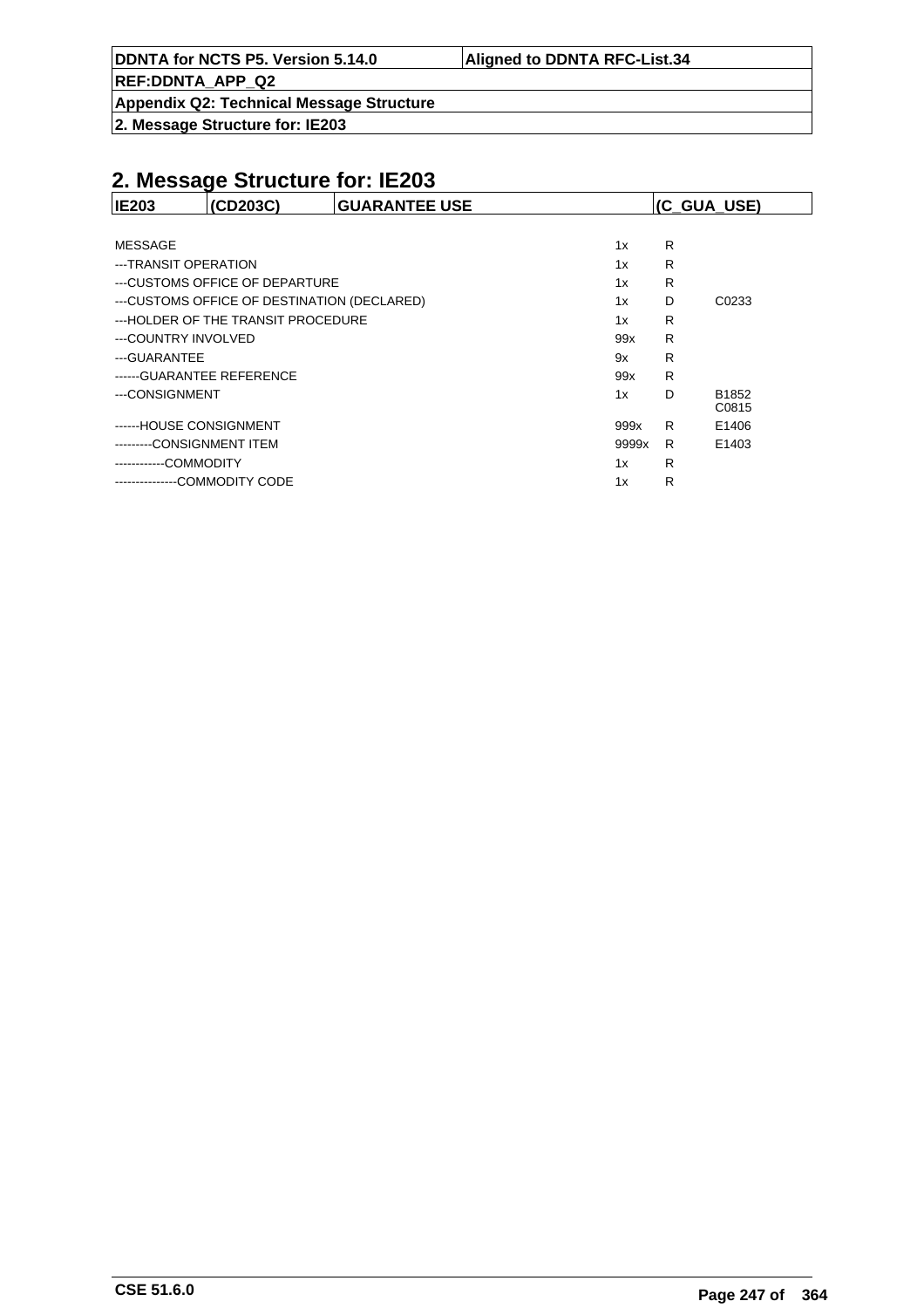| Aligned to DDNTA RFC-List.34 |
|------------------------------|
|                              |

#### **REF:DDNTA\_APP\_Q2 Appendix Q2: Technical Message Structure 2. Message Structure for: IE203**

**DDNTA for NCTS P5. Version 5.14.0** 

| Message sender                                     | R  | an35   |                   |                         |
|----------------------------------------------------|----|--------|-------------------|-------------------------|
| Message recipient                                  | R  | an35   |                   |                         |
| Preparation date and time                          | R. | an19   |                   | G0002                   |
| Message identification                             | R  | an35   |                   | G0137<br>T1120          |
| Message type                                       | R  | an6    | CL060             |                         |
| Correlation identifier                             | D  | an35   |                   | C0511<br>G0137<br>T1120 |
| ---TRANSIT OPERATION                               |    |        |                   |                         |
| <b>MRN</b>                                         | R  | an18   |                   | G0002<br>R0028          |
| Declaration acceptance date                        | R. | an10   |                   | G0002                   |
| ---CUSTOMS OFFICE OF DEPARTURE<br>Reference number | R  | an8    | CL171             |                         |
| ---CUSTOMS OFFICE OF DESTINATION (DECLARED)        |    |        |                   |                         |
| Reference number                                   | R  | an8    | CL172             |                         |
| ---HOLDER OF THE TRANSIT PROCEDURE                 |    |        |                   |                         |
| Identification number                              | R. | an.17  |                   |                         |
| ---COUNTRY INVOLVED                                |    |        |                   |                         |
| Sequence number                                    | R  | n.5    |                   | R0987                   |
| Country                                            | R  | a2     | <b>CL008</b>      |                         |
| ---GUARANTEE                                       |    |        |                   |                         |
| Sequence number                                    | R  | n.5    |                   | R0987                   |
| Guarantee type                                     | R  | an1    | CL076             |                         |
| ------GUARANTEE REFERENCE                          |    |        |                   |                         |
| Sequence number                                    | R. | n.5    |                   | R0987                   |
| <b>GRN</b>                                         | R  | an.24  |                   | G0002<br>R0028<br>R0318 |
| Access code                                        | R  | an.4   |                   | E1118                   |
| Amount concerned                                   | R  | n.16,2 |                   | E1121<br>R0021          |
| Currency                                           | R. | a3     | CL <sub>048</sub> | R0267                   |
| ---CONSIGNMENT                                     |    |        |                   |                         |
| ------HOUSE CONSIGNMENT                            |    |        |                   |                         |
| Sequence number                                    | R  | n.5    |                   | R0987                   |
| --------CONSIGNMENT ITEM                           |    |        |                   |                         |
| Sequence number                                    | R  | n.5    |                   | R0987                   |
| ----------COMMODITY                                |    |        |                   |                         |
| CUS code                                           | O  | an9    | CL016             |                         |
| ---------------COMMODITY CODE                      |    |        |                   |                         |
| Harmonized System sub-heading code                 | R  | an6    | CL152             |                         |
| Combined nomenclature code                         | O  | an2    |                   | R0060                   |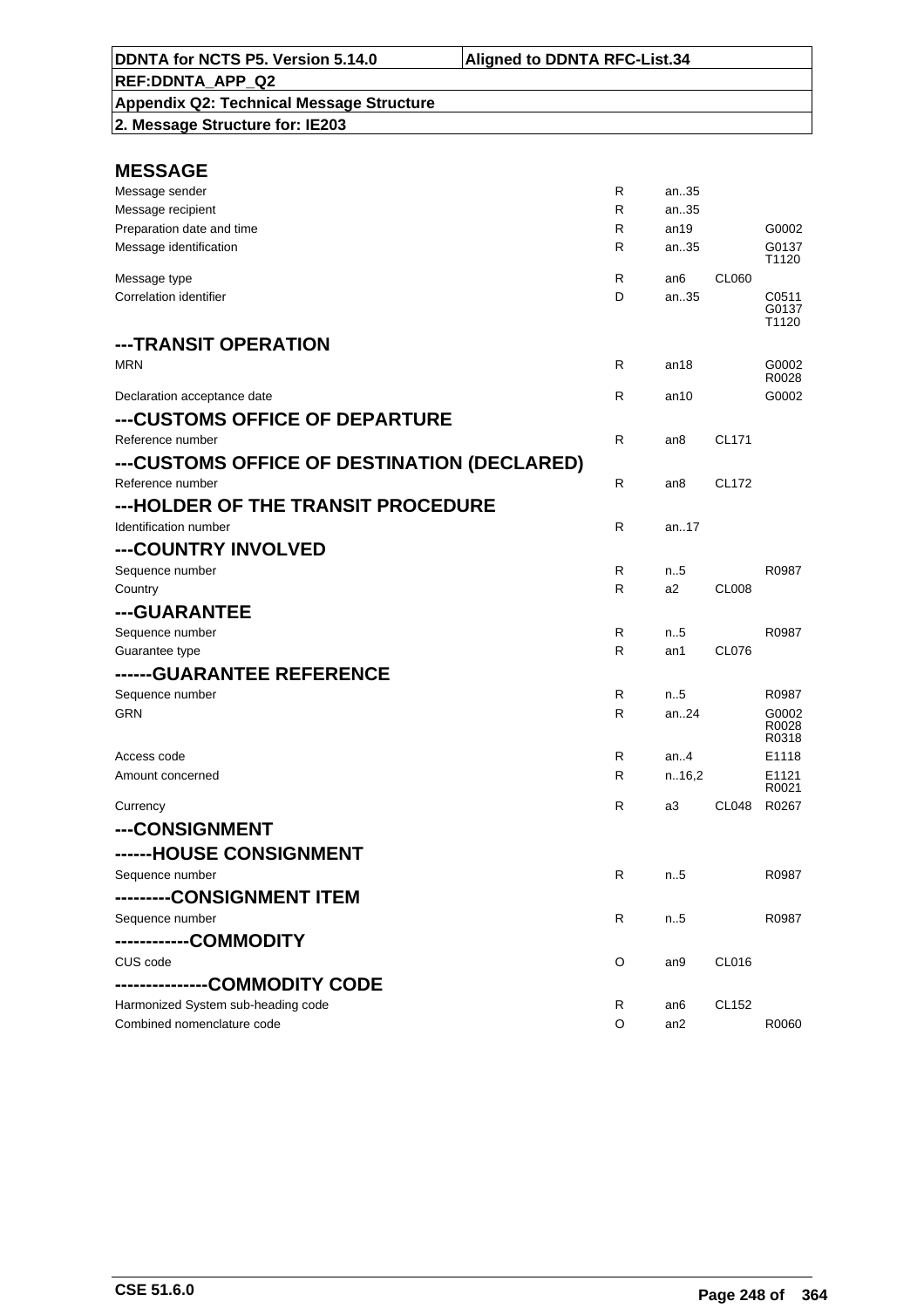|  | DDNTA for NCTS P5. Version 5.14.0 |
|--|-----------------------------------|
|  |                                   |

### **Aligned to DDNTA RFC-List.34**

**REF:DDNTA\_APP\_Q2**

**Appendix Q2: Technical Message Structure**

**2. Message Structure for: IE204**

| <b>IE204</b>              | (CD204C)                             | <b>GUARANTEE USE CANCELLATION</b> |     | (C_GUA_CAN) |
|---------------------------|--------------------------------------|-----------------------------------|-----|-------------|
|                           |                                      |                                   |     |             |
| MESSAGE                   |                                      |                                   | 1x  | R           |
| ---TRANSIT OPERATION      |                                      |                                   | 1x  | R           |
|                           | ---CUSTOMS OFFICE OF DEPARTURE       |                                   | 1x  | R           |
| ---GUARANTEE              |                                      |                                   | 9x  | R           |
| ------GUARANTEE REFERENCE |                                      |                                   | 99x | R           |
|                           | ---------CUSTOMS OFFICE OF GUARANTEE |                                   | 1x  | R           |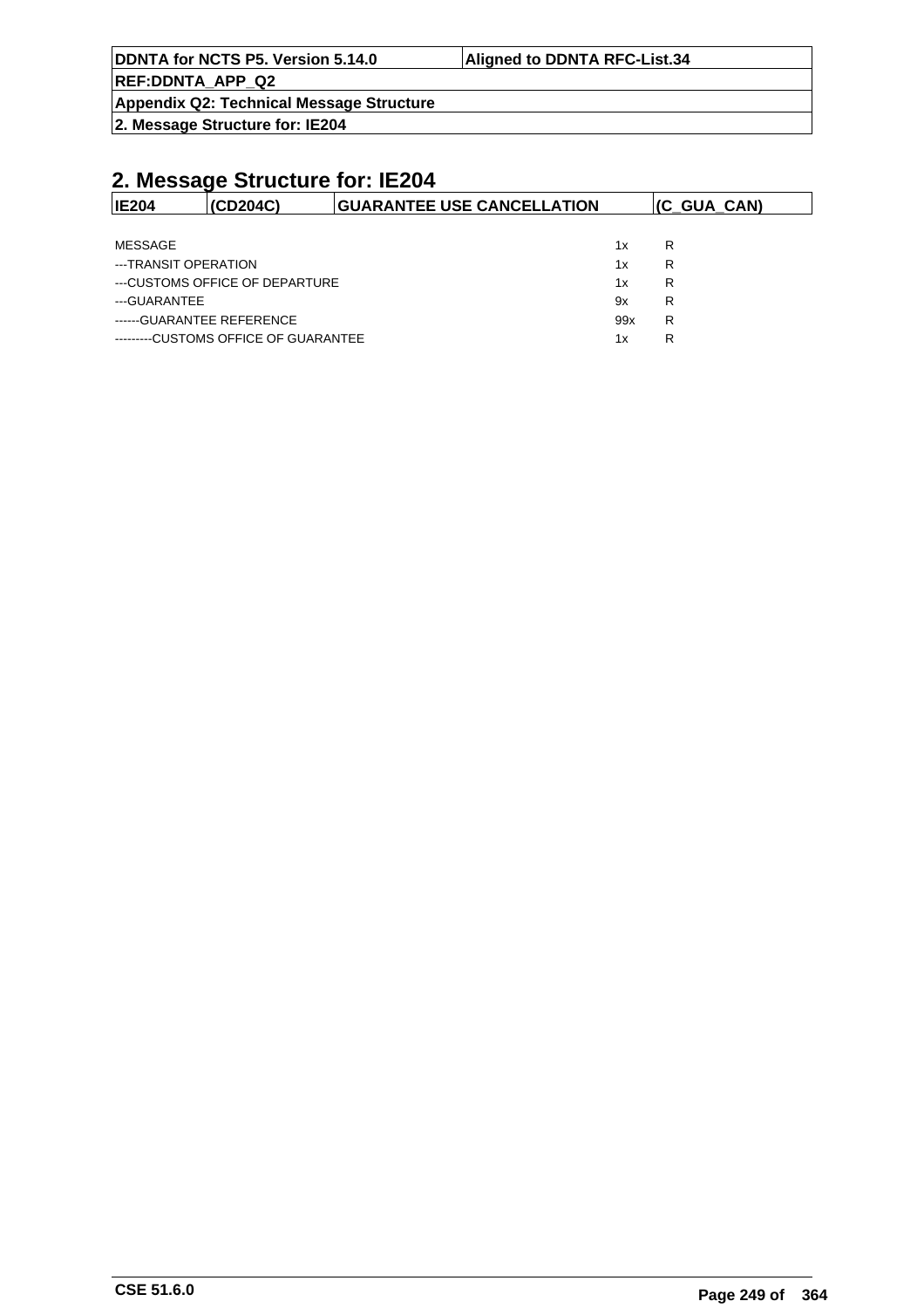| DDNTA for NCTS P5. Version 5.14.0               | Aligned to DDNTA RFC-List.34 |   |      |
|-------------------------------------------------|------------------------------|---|------|
| <b>REF:DDNTA_APP_Q2</b>                         |                              |   |      |
| <b>Appendix Q2: Technical Message Structure</b> |                              |   |      |
| 2. Message Structure for: IE204                 |                              |   |      |
|                                                 |                              |   |      |
|                                                 |                              |   |      |
| <b>MESSAGE</b><br>Message sender                |                              | R | an35 |

| Preparation date and time          | R            | an19             |              | G0002                   |
|------------------------------------|--------------|------------------|--------------|-------------------------|
| Message identification             | R            | an35             |              | G0137<br>T1120          |
| Message type                       | R            | an <sub>6</sub>  | CL060        |                         |
| Correlation identifier             | D            | an35             |              | C0511<br>G0137<br>T1120 |
| ---TRANSIT OPERATION               |              |                  |              |                         |
| <b>MRN</b>                         | $\mathsf{R}$ | an18             |              | G0002<br>R0028          |
| Release date                       | D            | an10             |              | C0255<br>G0002          |
| Usage cancellation date            | D            | an10             |              | C0255<br>G0002          |
| ---CUSTOMS OFFICE OF DEPARTURE     |              |                  |              |                         |
| Reference number                   | R            | an8              | CL171        |                         |
| ---GUARANTEE                       |              |                  |              |                         |
| Sequence number                    | R            | n <sub>0.5</sub> |              | R0987                   |
| Guarantee type                     | R            | an1              | <b>CL076</b> |                         |
| ------GUARANTEE REFERENCE          |              |                  |              |                         |
| Sequence number                    | R            | n <sub>0.5</sub> |              | R0987                   |
| <b>GRN</b>                         | R            | an.24            |              | G0002<br>R0028<br>R0318 |
| <b>CUSTOMS OFFICE OF GUARANTEE</b> |              |                  |              |                         |
| Reference number                   | R            | an <sub>8</sub>  | <b>CL174</b> | B1847                   |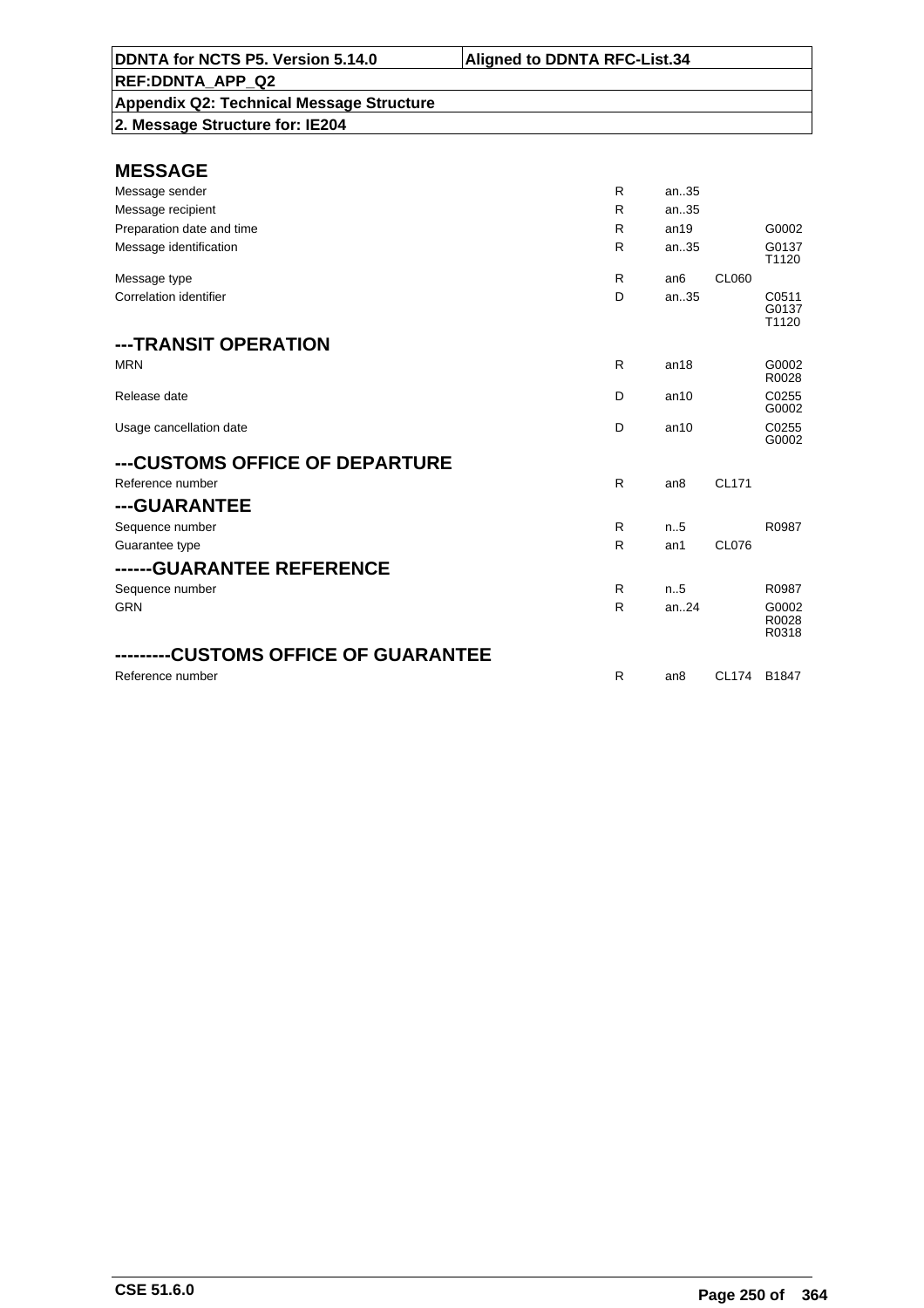|  |  | DDNTA for NCTS P5. Version 5.14.0 |  |
|--|--|-----------------------------------|--|
|  |  |                                   |  |

**Appendix Q2: Technical Message Structure**

**2. Message Structure for: IE205**

# **2. Message Structure for: IE205**

| <b>IE205</b>                   | (CD205C)                            | <b>GUARANTEE USE RESULT</b> |     |   | (C GUA USR) |
|--------------------------------|-------------------------------------|-----------------------------|-----|---|-------------|
|                                |                                     |                             |     |   |             |
| MESSAGE                        |                                     |                             | 1x  | R |             |
| ---TRANSIT OPERATION           |                                     |                             | 1x  | R |             |
| ---CUSTOMS OFFICE OF DEPARTURE |                                     |                             | 1x  | R |             |
|                                | ---HOLDER OF THE TRANSIT PROCEDURE  |                             | 1x  | R |             |
| ---GUARANTEE                   |                                     |                             | 9x  | R |             |
| ------ GUARANTEE REFERENCE     |                                     |                             | 99x | R |             |
|                                | --------CUSTOMS OFFICE OF GUARANTEE |                             | 1x  | D | C0417       |
| ---------VALIDITY LIMITATION   |                                     |                             | 99x | O |             |
|                                | ---------INVALID GUARANTEE REASON   |                             | 9x  | O |             |

**Aligned to DDNTA RFC-List.34**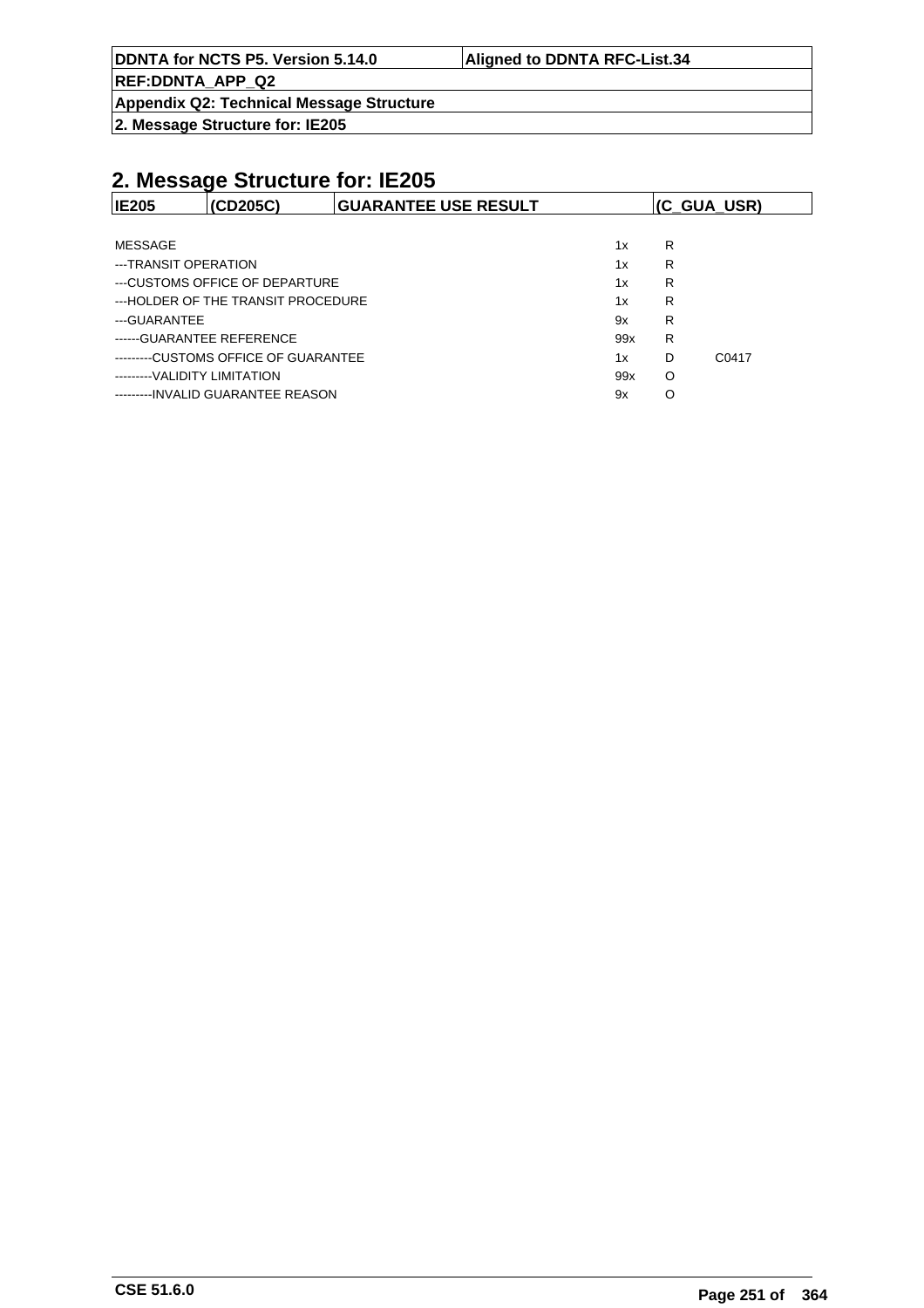| DDNTA for NCTS P5. Version 5.14.0 | Aligned to DDNTA RFC-List.34 |
|-----------------------------------|------------------------------|
| REF:DDNTA APP 02                  |                              |

#### **REF:DDNTA\_APP\_Q2 Appendix Q2: Technical Message Structure 2. Message Structure for: IE205**

| Message sender                      | R  | an35            |              |                                  |
|-------------------------------------|----|-----------------|--------------|----------------------------------|
| Message recipient                   | R  | an35            |              |                                  |
| Preparation date and time           | R  | an19            |              | G0002                            |
| Message identification              | R  | an35            |              | G0137<br>T1120                   |
| Message type                        | R. | an <sub>6</sub> | <b>CL060</b> |                                  |
| Correlation identifier              | D  | an35            |              | B1833<br>C0511<br>G0137<br>T1120 |
| ---TRANSIT OPERATION                |    |                 |              |                                  |
| <b>MRN</b>                          | R  | an18            |              | G0002<br>R0028                   |
| ---CUSTOMS OFFICE OF DEPARTURE      |    |                 |              |                                  |
| Reference number                    | R. | an8             | CL171        |                                  |
| ---HOLDER OF THE TRANSIT PROCEDURE  |    |                 |              |                                  |
| Identification number               | R. | an17            |              |                                  |
| ---GUARANTEE                        |    |                 |              |                                  |
| Sequence number                     | R  | $n_{.}5$        |              | R0987                            |
| Guarantee type                      | R. | an1             | <b>CL076</b> |                                  |
| ------GUARANTEE REFERENCE           |    |                 |              |                                  |
| Sequence number                     | R  | n.5             |              | R0987                            |
| <b>GRN</b>                          | R  | an.24           |              | G0002<br>R0028<br>R0318          |
| --------CUSTOMS OFFICE OF GUARANTEE |    |                 |              |                                  |
| Reference number                    | R  | an <sub>8</sub> | <b>CL174</b> | B1847                            |
| ---------VALIDITY LIMITATION        |    |                 |              |                                  |
| Sequence number                     | R  | $n_{.}5$        |              | R0987                            |
| Guarantee not valid in              | R. | a2              | <b>CL146</b> |                                  |
| ---------INVALID GUARANTEE REASON   |    |                 |              |                                  |
| Sequence number                     | R. | n.5             |              | R0987                            |
| Code                                | R  | an.3            | CL252        |                                  |
|                                     |    |                 |              |                                  |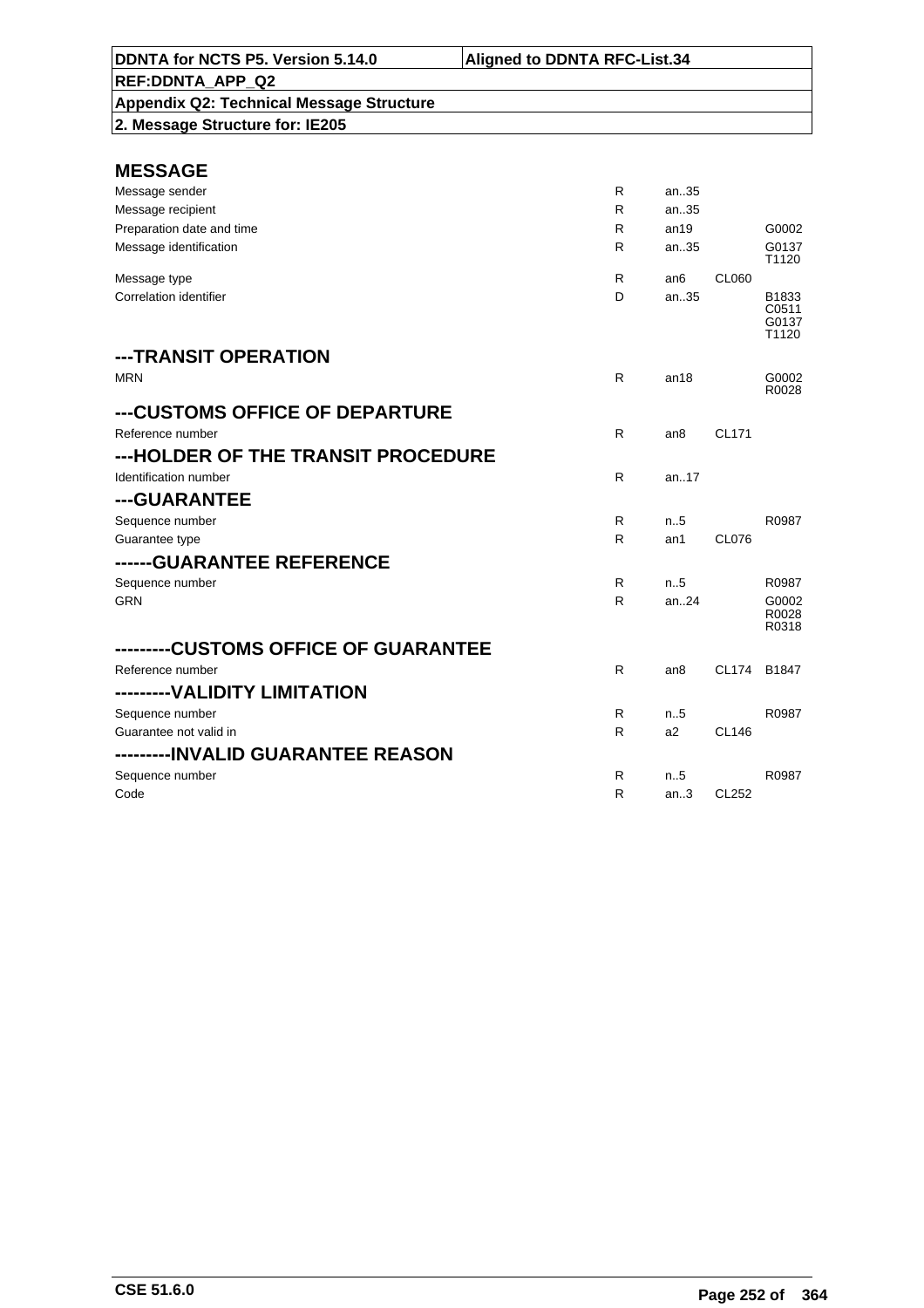|--|

#### **REF:DDNTA\_APP\_Q2**

**Appendix Q2: Technical Message Structure**

**2. Message Structure for: IE209**

# **2. Message Structure for: IE209**

| <b>IE209</b>              | (CD209C)                             | <b>CREDIT REFERENCE AMOUNT</b> |     | (C_GUA_CRE) |
|---------------------------|--------------------------------------|--------------------------------|-----|-------------|
|                           |                                      |                                |     |             |
| MESSAGE                   |                                      |                                | 1x  | R           |
| ---TRANSIT OPERATION      |                                      |                                | 1x  | R           |
|                           | --CUSTOMS OFFICE OF DEPARTURE        |                                | 1x  | R           |
| ---GUARANTEE              |                                      |                                | 9x  | R           |
| ------GUARANTEE REFERENCE |                                      |                                | 99x | R           |
|                           | ---------CUSTOMS OFFICE OF GUARANTEE |                                | 1x  | R           |

**Aligned to DDNTA RFC-List.34**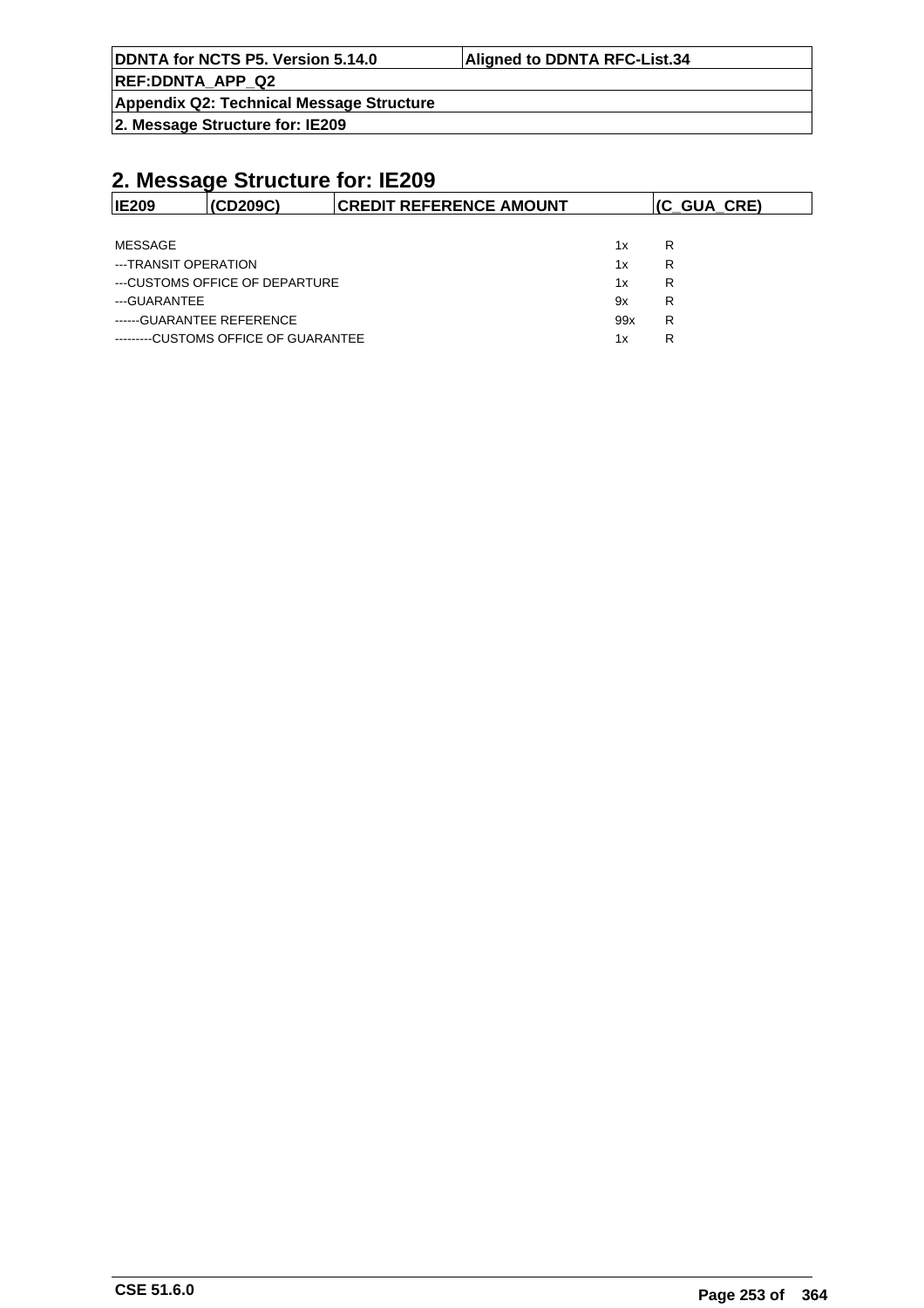| DDNTA for NCTS P5. Version 5.14.0               | <b>Aligned to DDNTA RFC-List.34</b> |          |                   |                |
|-------------------------------------------------|-------------------------------------|----------|-------------------|----------------|
| REF:DDNTA_APP_Q2                                |                                     |          |                   |                |
| <b>Appendix Q2: Technical Message Structure</b> |                                     |          |                   |                |
| 2. Message Structure for: IE209                 |                                     |          |                   |                |
| <b>MESSAGE</b>                                  |                                     |          |                   |                |
|                                                 |                                     |          |                   |                |
| Message sender                                  | R                                   | an. $35$ |                   |                |
| Message recipient                               | R                                   | an. $35$ |                   |                |
| Preparation date and time                       | R                                   | an19     |                   | G0002          |
| Message identification                          | R                                   | an35     |                   | G0137<br>T1120 |
| Message type                                    | R                                   | an6      | CL <sub>060</sub> |                |

| iviessage type                      | K | ano              | <b>ULUOU</b> |                         |
|-------------------------------------|---|------------------|--------------|-------------------------|
| Correlation identifier              | D | an35             |              | C0511<br>G0137<br>T1120 |
| ---TRANSIT OPERATION                |   |                  |              |                         |
| <b>MRN</b>                          | R | an18             |              | G0002<br>R0028          |
| Arrival date and time (actual)      | R | an19             |              | G0002                   |
| ---CUSTOMS OFFICE OF DEPARTURE      |   |                  |              |                         |
| Reference number                    | R | an <sub>8</sub>  | CL171        |                         |
| ---GUARANTEE                        |   |                  |              |                         |
| Sequence number                     | R | $n_{.}5$         |              | R0987                   |
| Guarantee type                      | R | an1              | <b>CL187</b> |                         |
| ------GUARANTEE REFERENCE           |   |                  |              |                         |
| Sequence number                     | R | n <sub>0.5</sub> |              | R0987                   |
| <b>GRN</b>                          | R | an. $.24$        |              | G0002<br>R0028<br>R0318 |
| <b>-CUSTOMS OFFICE OF GUARANTEE</b> |   |                  |              |                         |
| Reference number                    | R | an <sub>8</sub>  | CL174        | B1847                   |
|                                     |   |                  |              |                         |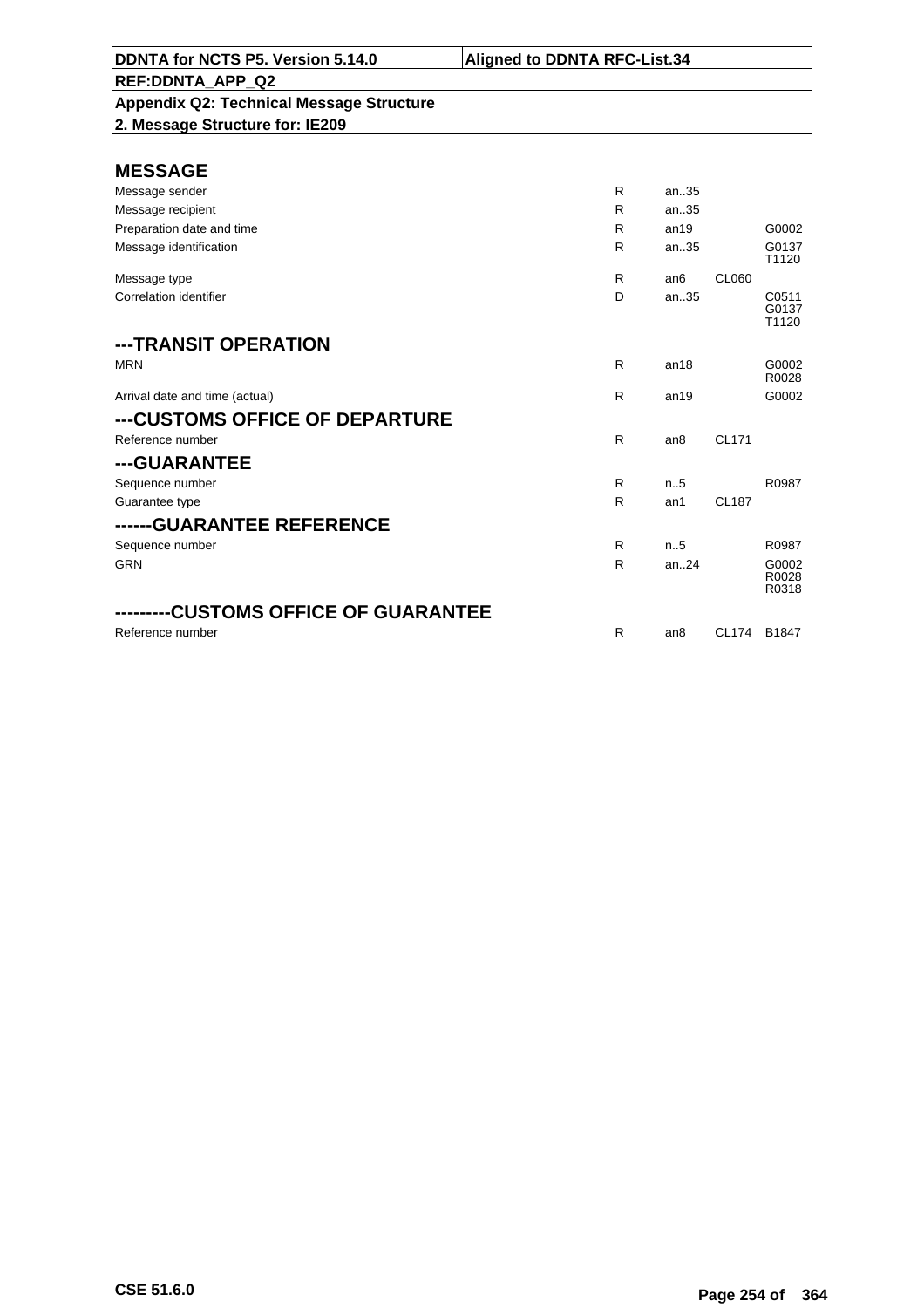**REF:DDNTA\_APP\_Q2**

**Appendix Q2: Technical Message Structure**

**2. Message Structure for: IE224**

| <b>IE224</b>                             | (CC224C) | <b>INDIVIDUAL GUARANTEE VOUCHER</b><br><b>SOLD</b> |     |   | (E_IGV_INF)       |
|------------------------------------------|----------|----------------------------------------------------|-----|---|-------------------|
|                                          |          |                                                    |     |   |                   |
| MESSAGE                                  |          |                                                    | 1x  | R |                   |
| ---HOLDER OF THE TRANSIT PROCEDURE<br>1x |          |                                                    |     | R |                   |
| ------ADDRESS<br>1x                      |          |                                                    |     | D | C0250             |
| ---GUARANTOR<br>1x                       |          |                                                    |     | R |                   |
| ------ADDRESS<br>1x                      |          |                                                    |     | D | C <sub>0250</sub> |
| ---CUSTOMS OFFICE OF GUARANTEE<br>1x     |          |                                                    |     | R |                   |
| --- GUARANTEE REFERENCE                  |          |                                                    | 99x | R |                   |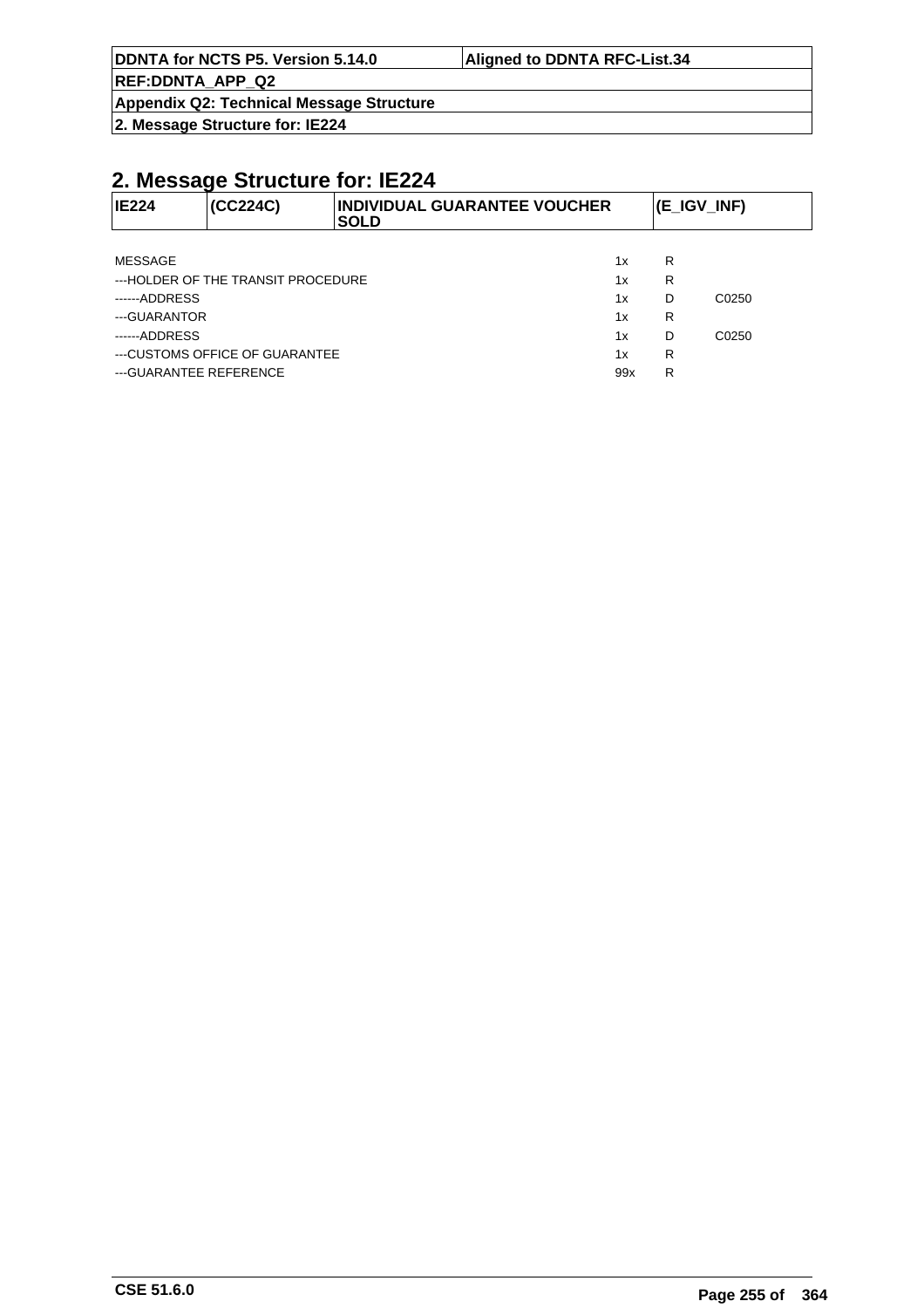| <b>DDNTA for NCTS P5. Version 5.14.0</b>        | Aligned to DDNTA RFC-List.34 |
|-------------------------------------------------|------------------------------|
| <b>REF:DDNTA_APP_Q2</b>                         |                              |
| <b>Appendix Q2: Technical Message Structure</b> |                              |
| 2. Message Structure for: IE224                 |                              |
|                                                 |                              |
| <b>MESSAGE</b>                                  |                              |

| Message sender                     | R            | an35            |              |       |
|------------------------------------|--------------|-----------------|--------------|-------|
| Message recipient                  | R            | an35            |              |       |
| Preparation date and time          | R            | an19            |              | G0002 |
| Message identification             | R.           | an35            |              |       |
| Message type                       | R            | an <sub>6</sub> | <b>CL060</b> |       |
| Correlation identifier             | D            | an35            |              | C0511 |
| ---HOLDER OF THE TRANSIT PROCEDURE |              |                 |              |       |
| Identification number              | O            | an17            |              | G0120 |
|                                    |              |                 |              | R0850 |
| Name                               | D            | an.70           |              | C0250 |
| ------ADDRESS                      |              |                 |              |       |
| Street and number                  | R            | an70            |              |       |
| Postcode                           | D            | an17            |              | C0505 |
| City                               | R            | an35            |              |       |
| Country                            | R            | a2              | <b>CL248</b> |       |
| --- GUARANTOR                      |              |                 |              |       |
| Identification number              | R            | an17            |              | G0002 |
|                                    |              |                 |              | R0860 |
| Name                               | D            | an70            |              | C0250 |
| ------ADDRESS                      |              |                 |              |       |
| Street and number                  | R            | an.70           |              |       |
| Postcode                           | D            | an.17           |              | C0505 |
| City                               | R            | an35            |              |       |
| Country                            | R            | a2              | <b>CL070</b> |       |
| ---CUSTOMS OFFICE OF GUARANTEE     |              |                 |              |       |
| Reference number                   | R            | an <sub>8</sub> | <b>CL174</b> |       |
| --- GUARANTEE REFERENCE            |              |                 |              |       |
| Sequence number                    | R            | n.5             |              | R0987 |
| <b>GRN</b>                         | R            | an.24           |              | G0002 |
| Currency                           | D            | a3              | <b>CL048</b> | C0232 |
| Issue date                         | R            | an10            |              | G0002 |
| Access code                        | R            | an.4            |              |       |
| <b>TIR Carnet</b>                  | R            | n1              | <b>CL027</b> |       |
| Expiry date                        | $\mathsf{R}$ | an10            |              | G0002 |
| Copy given                         | $\mathsf{R}$ | n1              | CL027        | G0905 |
| Voucher amount                     | D            | n.16,2          |              | C0232 |
|                                    |              |                 |              | R0021 |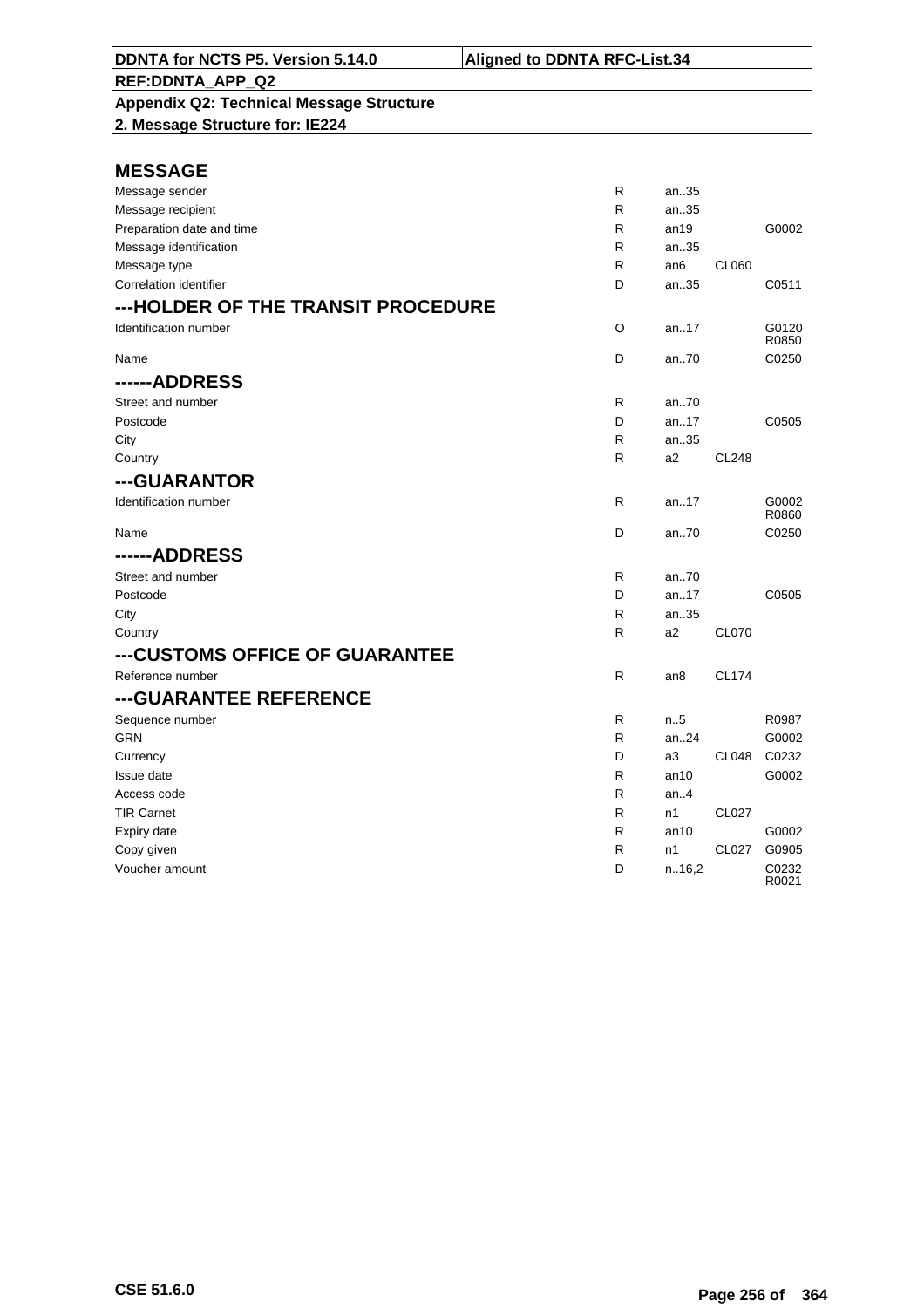|  |  | DDNTA for NCTS P5. Version 5.14.0 |  |
|--|--|-----------------------------------|--|
|  |  |                                   |  |

#### **REF:DDNTA\_APP\_Q2**

**Appendix Q2: Technical Message Structure**

**2. Message Structure for: IE225**

# **2. Message Structure for: IE225**

| <b>IE225</b>           | (CC225C)                           | <b>GUARANTEE UPDATE NOTIFICATION</b><br>KE GUA WUP) |     |   |       |
|------------------------|------------------------------------|-----------------------------------------------------|-----|---|-------|
|                        |                                    |                                                     |     |   |       |
| MESSAGE                |                                    |                                                     | 1x  | R |       |
|                        | ---HOLDER OF THE TRANSIT PROCEDURE |                                                     | 1x  |   |       |
| ---GUARANTEE REFERENCE |                                    |                                                     | 99x | R | G0650 |
|                        | ------CUSTOMS OFFICE OF GUARANTEE  |                                                     | 1x  |   |       |

**Aligned to DDNTA RFC-List.34**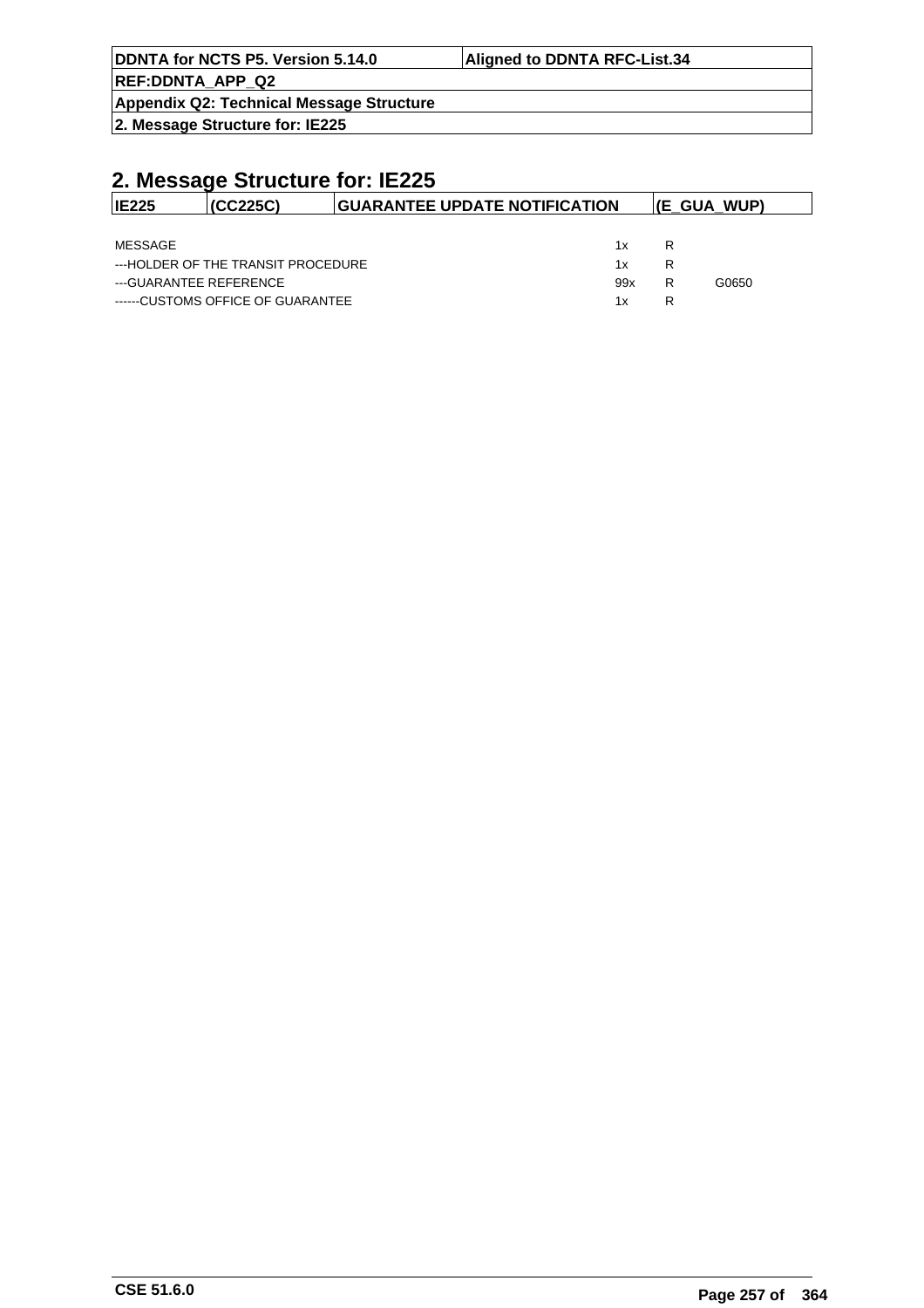| DDNTA for NCTS P5. Version 5.14.0 | Aligned to DDNTA RFC-List.34 |
|-----------------------------------|------------------------------|
|                                   |                              |

| Message sender                     | R | an.35            |              |                |
|------------------------------------|---|------------------|--------------|----------------|
| Message recipient                  | R | an35             |              |                |
| Preparation date and time          | R | an19             |              | G0002          |
| Message identification             | R | an35             |              |                |
| Message type                       | R | an <sub>6</sub>  | CL060        |                |
| Correlation identifier             | D | an35             |              | C0511          |
| ---HOLDER OF THE TRANSIT PROCEDURE |   |                  |              |                |
| Identification number              | R | an.17            |              | R0850          |
| ---GUARANTEE REFERENCE             |   |                  |              |                |
| Sequence number                    | R | n <sub>0.5</sub> |              | R0987          |
| <b>GRN</b>                         | R | an.24            |              | G0002<br>R0324 |
| Currency                           | R | a <sub>3</sub>   | <b>CL048</b> |                |
| Reference amount                   | O | n.16,2           |              | R0021          |
| Percentage of reference amount     | O | n <sub>0</sub> 3 |              | R0021          |
| Guarantee amount                   | O | n.16,2           |              | R0021          |
| Number of certificates             | O | n.8              |              | R0021          |
| Validity date                      | O | an10             |              | G0002          |
| Invalidity date                    | D | an10             |              | C0260<br>G0002 |
| Invalidity reason code             | O | an3              | CL212        |                |
| Restricted use (suspended goods)   | R | n1               | <b>CL027</b> |                |
| ------CUSTOMS OFFICE OF GUARANTEE  |   |                  |              |                |
| Reference number                   | R | an <sub>8</sub>  | <b>CL174</b> |                |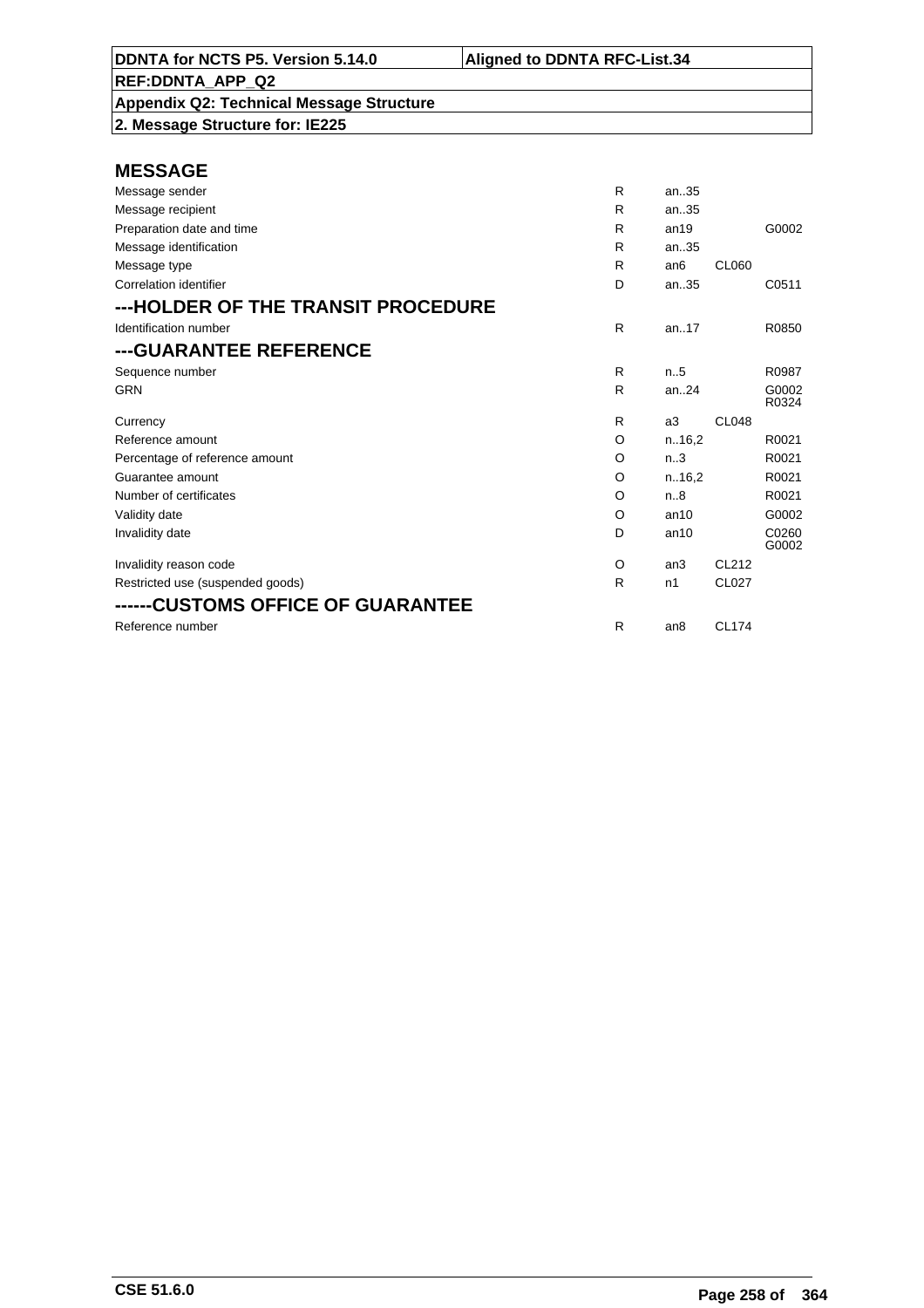## **REF:DDNTA\_APP\_Q2**

**Appendix Q2: Technical Message Structure**

**2. Message Structure for: IE228**

| <b>IE228</b>                   | (CC228C)                           | <b>COMPREHENSIVE GUARANTEE</b><br><b>CANCELLATION LIABILITY LIBERATION</b> |    |   | (E_GOG_CNL)       |
|--------------------------------|------------------------------------|----------------------------------------------------------------------------|----|---|-------------------|
|                                |                                    |                                                                            |    |   |                   |
| MESSAGE                        |                                    |                                                                            | 1x | R |                   |
|                                | ---HOLDER OF THE TRANSIT PROCEDURE |                                                                            | 1x | R |                   |
| ------ADDRESS                  |                                    |                                                                            | 1x | D | C <sub>0250</sub> |
| ---GUARANTOR                   |                                    |                                                                            | 1x | R |                   |
| ------ADDRESS                  |                                    |                                                                            | 1x | D | C0250             |
| --- GUARANTEE REFERENCE<br>99x |                                    |                                                                            | R  |   |                   |
|                                | ------CUSTOMS OFFICE OF GUARANTEE  |                                                                            | 1x | R |                   |
|                                |                                    |                                                                            |    |   |                   |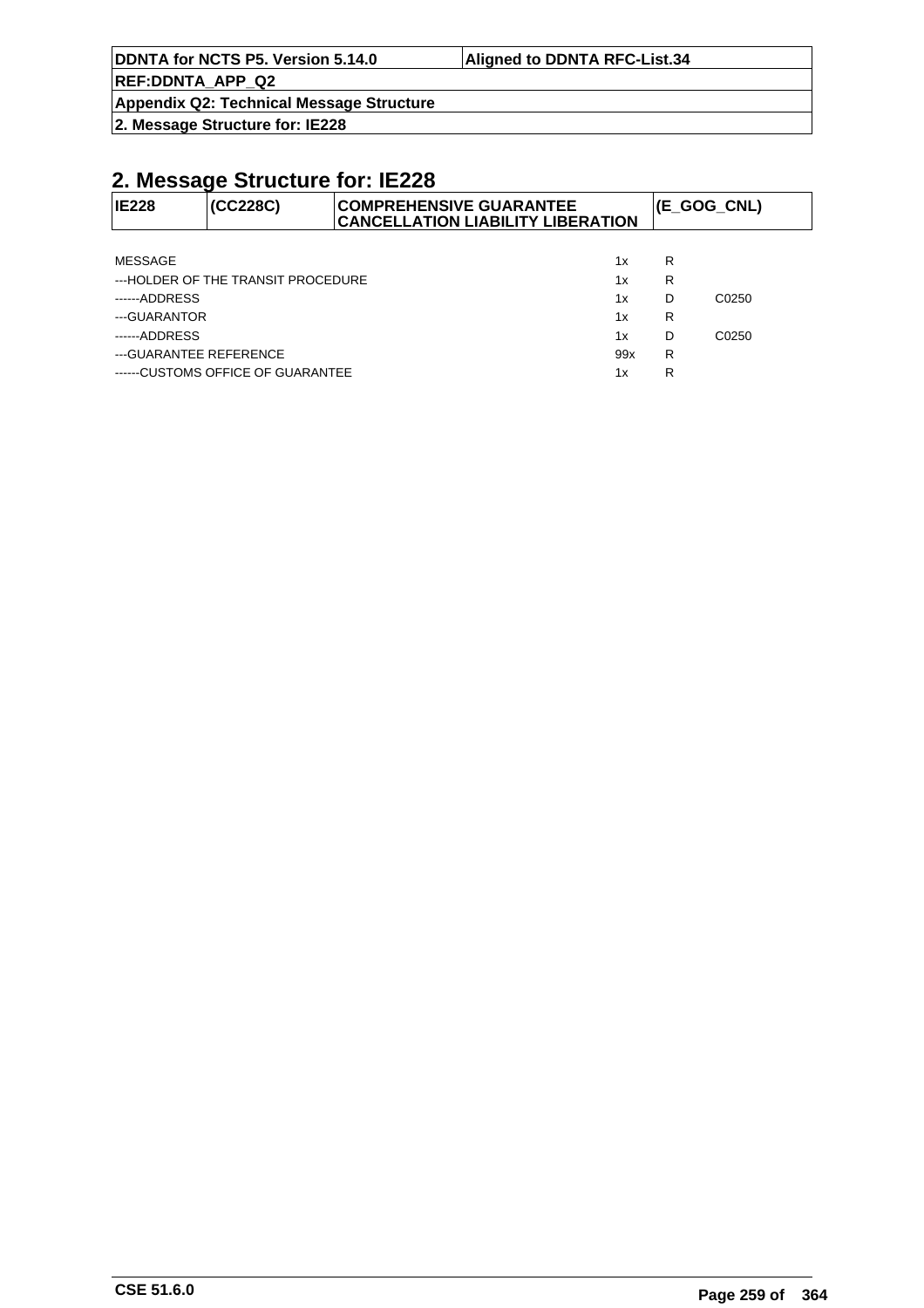| <b>DDNTA for NCTS P5. Version 5.14.0</b>        | Aligned to DDNTA RFC-List.34 |
|-------------------------------------------------|------------------------------|
| <b>REF:DDNTA APP Q2</b>                         |                              |
| <b>Appendix Q2: Technical Message Structure</b> |                              |

| Message sender<br>Message recipient<br>Preparation date and time<br>Message identification<br>Message type<br>Correlation identifier<br>---HOLDER OF THE TRANSIT PROCEDURE | $\mathsf{R}$<br>R<br>$\mathsf{R}$<br>$\mathsf{R}$<br>$\mathsf{R}$<br>D | an35<br>an35<br>an19<br>an35<br>an <sub>6</sub><br>an35 | <b>CL060</b> | G0002<br>C0511 |
|----------------------------------------------------------------------------------------------------------------------------------------------------------------------------|------------------------------------------------------------------------|---------------------------------------------------------|--------------|----------------|
| Identification number                                                                                                                                                      | O                                                                      | an17                                                    |              | G0120          |
|                                                                                                                                                                            |                                                                        |                                                         |              | R0850          |
| Name                                                                                                                                                                       | D                                                                      | an.70                                                   |              | C0250          |
| ------ADDRESS                                                                                                                                                              |                                                                        |                                                         |              |                |
| Street and number                                                                                                                                                          | $\mathsf{R}$                                                           | an.70                                                   |              |                |
| Postcode                                                                                                                                                                   | D                                                                      | an.17                                                   |              | C0505          |
| City                                                                                                                                                                       | R                                                                      | an35                                                    |              |                |
| Country                                                                                                                                                                    | $\mathsf{R}$                                                           | a2                                                      | <b>CL248</b> |                |
| ---GUARANTOR                                                                                                                                                               |                                                                        |                                                         |              |                |
| Identification number                                                                                                                                                      | $\mathsf{R}$                                                           | an17                                                    |              | G0002<br>R0860 |
| Name                                                                                                                                                                       | D                                                                      | an.70                                                   |              | C0250          |
| ------ADDRESS                                                                                                                                                              |                                                                        |                                                         |              |                |
| Postcode                                                                                                                                                                   | D                                                                      | an.17                                                   |              | C0505          |
| City                                                                                                                                                                       | $\mathsf{R}$                                                           | an35                                                    |              |                |
| Country                                                                                                                                                                    | $\mathsf{R}$                                                           | a2                                                      | <b>CL070</b> |                |
| --- GUARANTEE REFERENCE                                                                                                                                                    |                                                                        |                                                         |              |                |
| Sequence number                                                                                                                                                            | $\mathsf{R}$                                                           | n.5                                                     |              | R0987          |
| GRN                                                                                                                                                                        | $\mathsf{R}$                                                           | an.24                                                   |              | G0002          |
|                                                                                                                                                                            |                                                                        |                                                         |              | R0324          |
| Currency                                                                                                                                                                   | $\mathsf{R}$                                                           | a3                                                      | <b>CL048</b> |                |
| Guarantee amount                                                                                                                                                           | $\mathsf{R}$                                                           | n.16,2                                                  |              | R0021          |
| Invalidity date                                                                                                                                                            | R<br>$\mathsf{R}$                                                      | an10<br>an10                                            |              | G0002<br>G0002 |
| Liability liberation date                                                                                                                                                  |                                                                        |                                                         |              |                |
| ------CUSTOMS OFFICE OF GUARANTEE                                                                                                                                          |                                                                        |                                                         |              |                |
| Reference number                                                                                                                                                           | $\mathsf{R}$                                                           | an <sub>8</sub>                                         | <b>CL174</b> |                |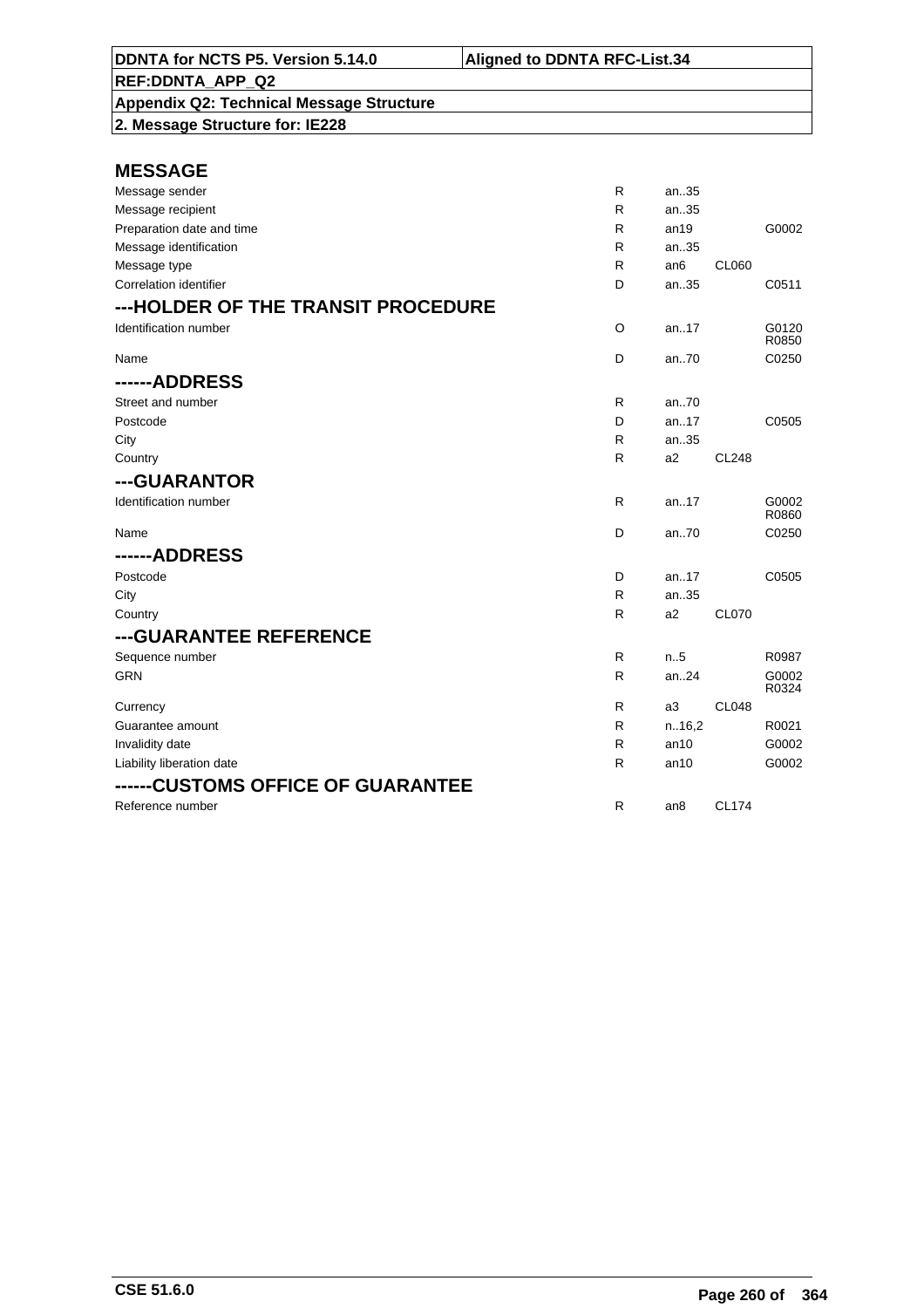**REF:DDNTA\_APP\_Q2**

**Appendix Q2: Technical Message Structure**

**2. Message Structure for: IE229**

| IE229                  | (CC229C)                          | <b>INDIVIDUAL GUARANTEE VOUCHER</b><br><b>REVOCATION NOTIFICATION</b> |    |   | (E_IGV_RNG) |
|------------------------|-----------------------------------|-----------------------------------------------------------------------|----|---|-------------|
|                        |                                   |                                                                       |    |   |             |
| MESSAGE                |                                   |                                                                       | 1x | R |             |
| ---GUARANTOR           |                                   |                                                                       | 1x | R |             |
| ------ADDRESS          |                                   |                                                                       | 1x | D | C0250       |
| ---GUARANTEE REFERENCE |                                   |                                                                       | 1x | R |             |
|                        | ------CUSTOMS OFFICE OF GUARANTEE |                                                                       | 1x | R |             |
|                        |                                   |                                                                       |    |   |             |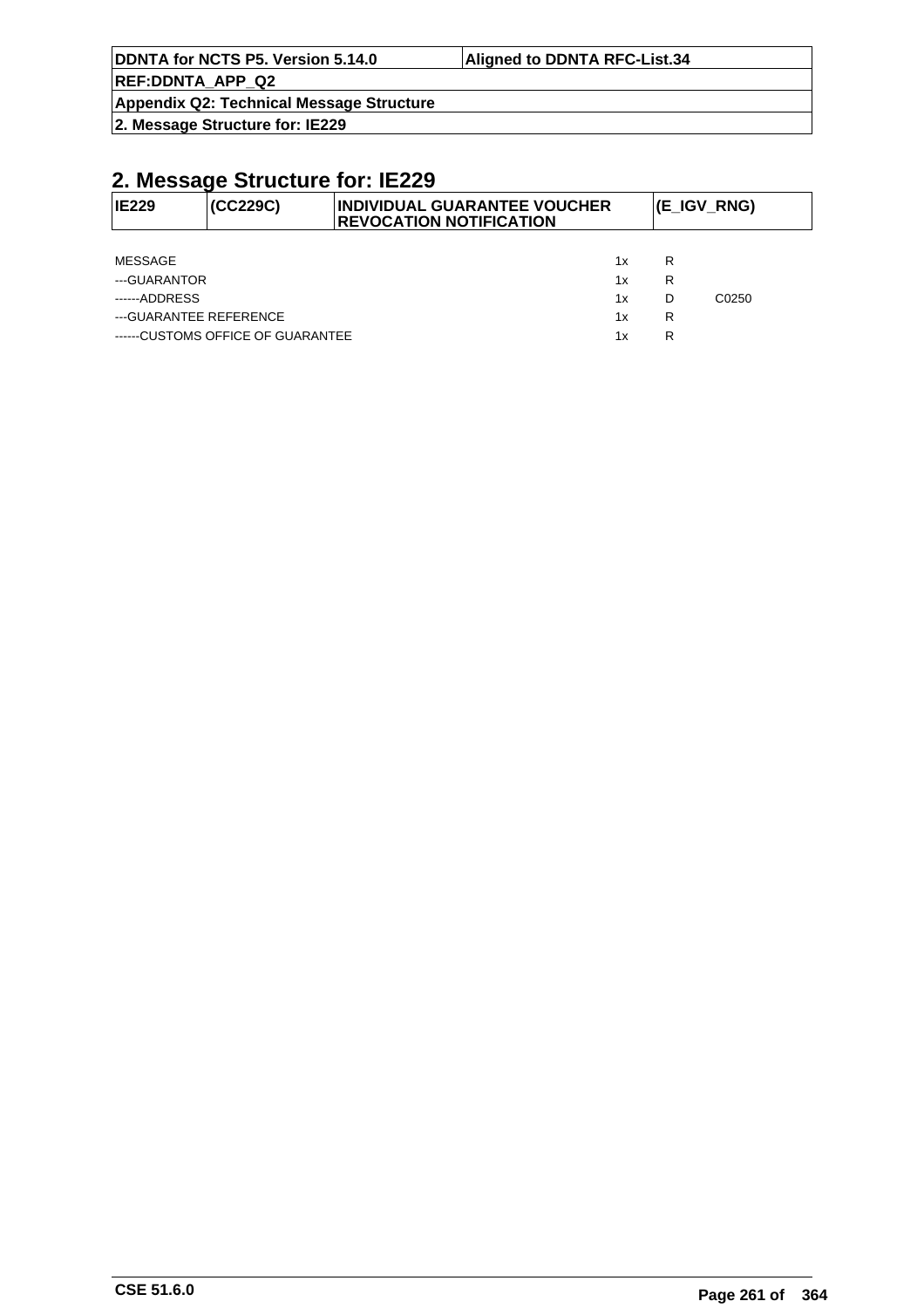| Message sender               | $\mathsf{R}$ | an35            |              |       |
|------------------------------|--------------|-----------------|--------------|-------|
| Message recipient            | R            | an.35           |              |       |
| Preparation date and time    | R            | an19            |              | G0002 |
| Message identification       | R            | an.35           |              |       |
| Message type                 | R            | an <sub>6</sub> | CL060        |       |
| Correlation identifier       | D            | an35            |              | C0511 |
| ---GUARANTOR                 |              |                 |              |       |
| Identification number        | R            | an.17           |              | R0860 |
| Name                         | D            | an70            |              | C0250 |
| ------ADDRESS                |              |                 |              |       |
| Street and number            | R            | an.70           |              |       |
| Postcode                     | D            | an.17           |              | C0505 |
| City                         | R            | an.35           |              |       |
| Country                      | R            | a <sub>2</sub>  | <b>CL070</b> |       |
| --- GUARANTEE REFERENCE      |              |                 |              |       |
| <b>GRN</b>                   | R            | an.24           |              | G0002 |
| Invalidity date              | R            | an10            |              | G0002 |
| -CUSTOMS OFFICE OF GUARANTEE |              |                 |              |       |
| Reference number             | $\mathsf{R}$ | an8             | <b>CL174</b> |       |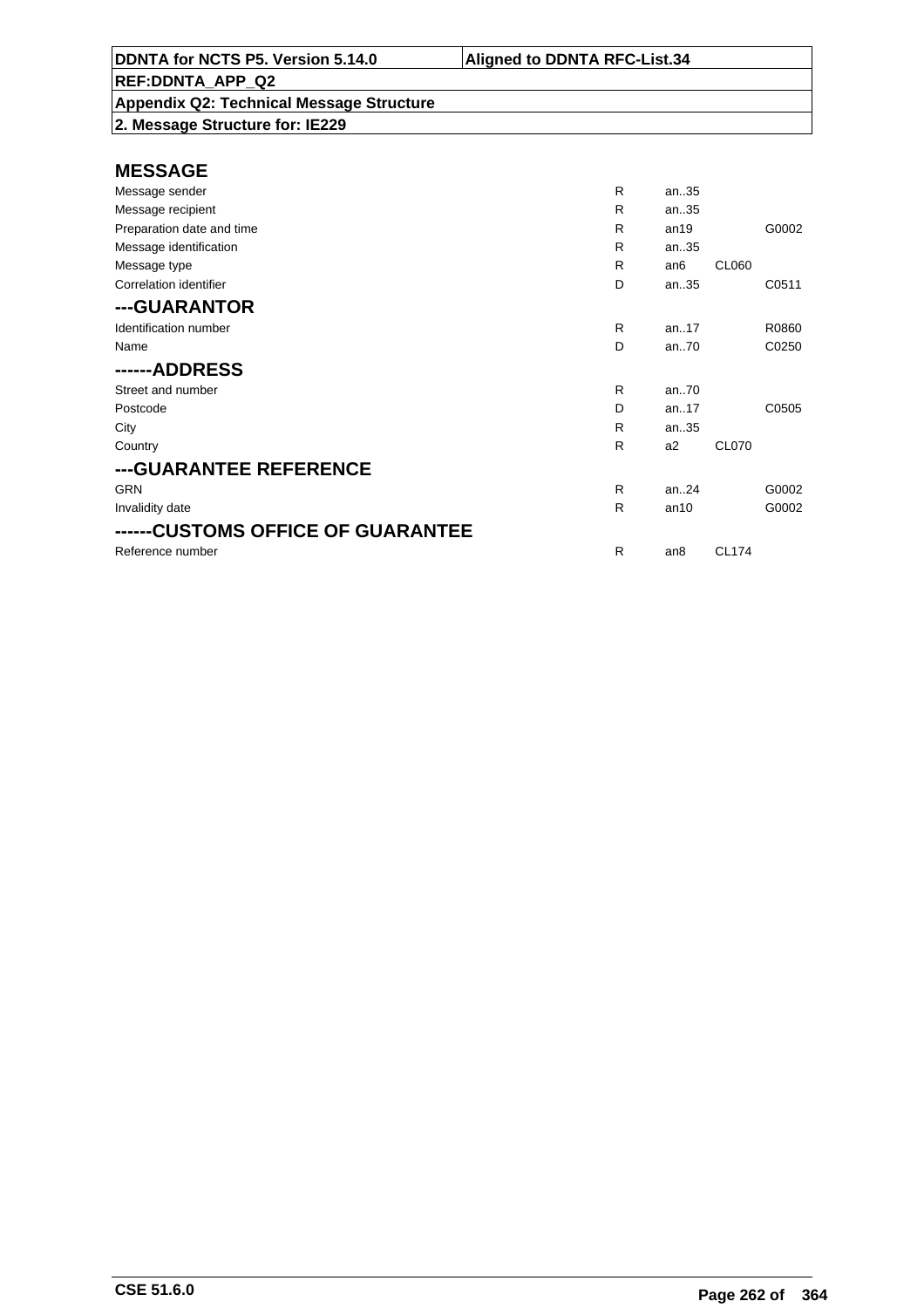**REF:DDNTA\_APP\_Q2**

**Appendix Q2: Technical Message Structure**

**2. Message Structure for: IE231**

| <b>IE231</b>                      | (CC231C)                           | <b>COMPREHENSIVE GUARANTEE</b><br><b>CANCELLATION NOTIFICATION</b> |    | $ $ (E_COG_CNP) |
|-----------------------------------|------------------------------------|--------------------------------------------------------------------|----|-----------------|
|                                   |                                    |                                                                    |    |                 |
| MESSAGE                           |                                    |                                                                    | 1x | R               |
|                                   | ---HOLDER OF THE TRANSIT PROCEDURE |                                                                    | 1x | R               |
| --- GUARANTEE REFERENCE           |                                    |                                                                    | 1x | R               |
| ------CUSTOMS OFFICE OF GUARANTEE |                                    |                                                                    | 1х | R               |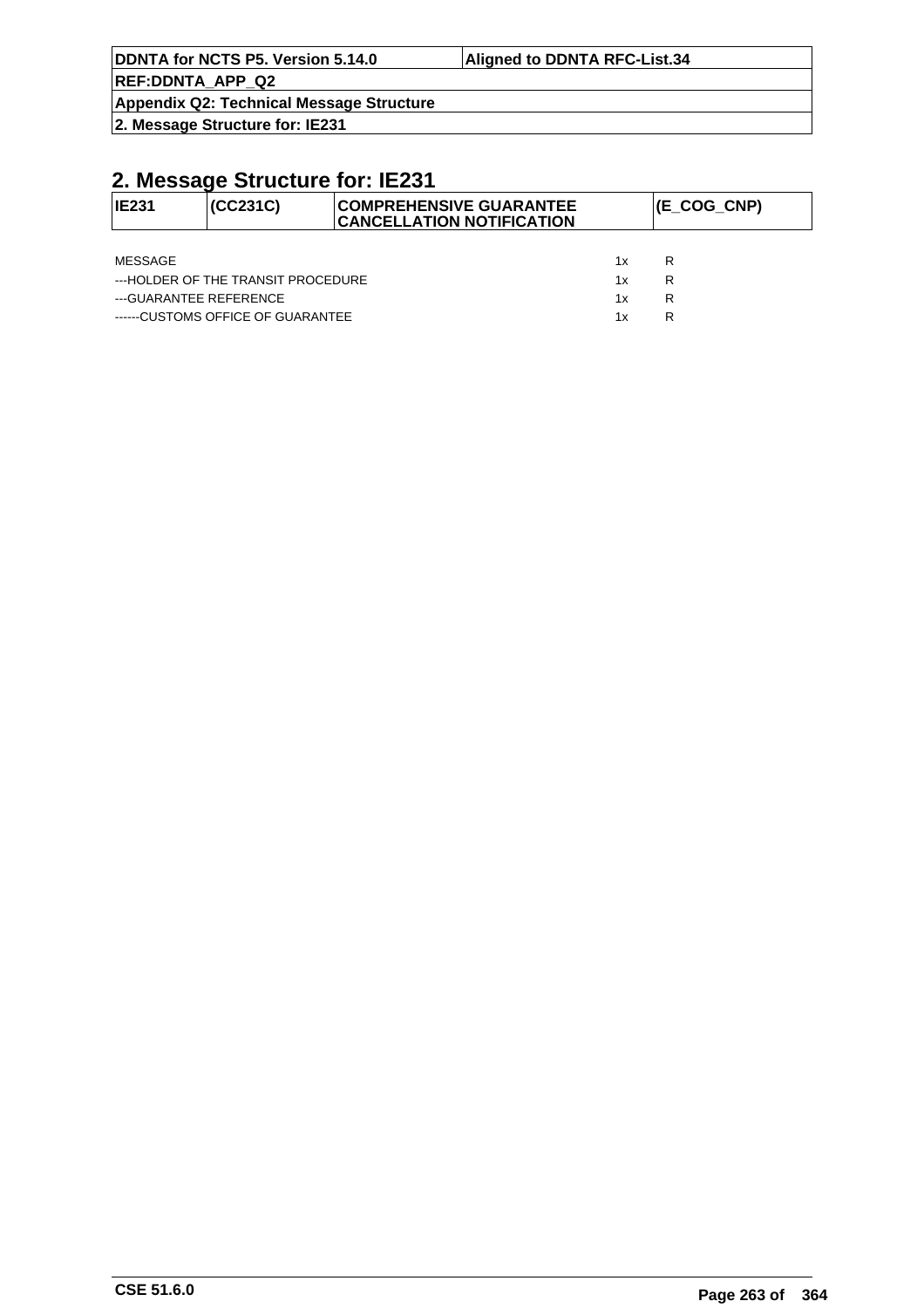| DDNTA for NCTS P5. Version 5.14.0 | Aligned to DDNTA RFC-List.34 |
|-----------------------------------|------------------------------|
| . _ _ _ _ _ __ .                  |                              |

| Message sender                     | R  | an.35           |       |                |
|------------------------------------|----|-----------------|-------|----------------|
| Message recipient                  | R  | an.35           |       |                |
| Preparation date and time          | R  | an19            |       | G0002          |
| Message identification             | R  | an35            |       |                |
| Message type                       | R  | an6             | CL060 |                |
| Correlation identifier             | D  | an.35           |       | C0511          |
| ---HOLDER OF THE TRANSIT PROCEDURE |    |                 |       |                |
| Identification number              | R. | an. $.17$       |       | R0850          |
| ---GUARANTEE REFERENCE             |    |                 |       |                |
| <b>GRN</b>                         | R  | an.24           |       | G0002<br>R0324 |
| Invalidity date                    | R  | an10            |       | G0002          |
| Invalidity reason code             | O  | an <sub>3</sub> | CL212 |                |
| Invalidity reason text             | O  | an512           |       |                |
| ------CUSTOMS OFFICE OF GUARANTEE  |    |                 |       |                |
| Reference number                   | R. | an <sub>8</sub> | CL174 |                |
|                                    |    |                 |       |                |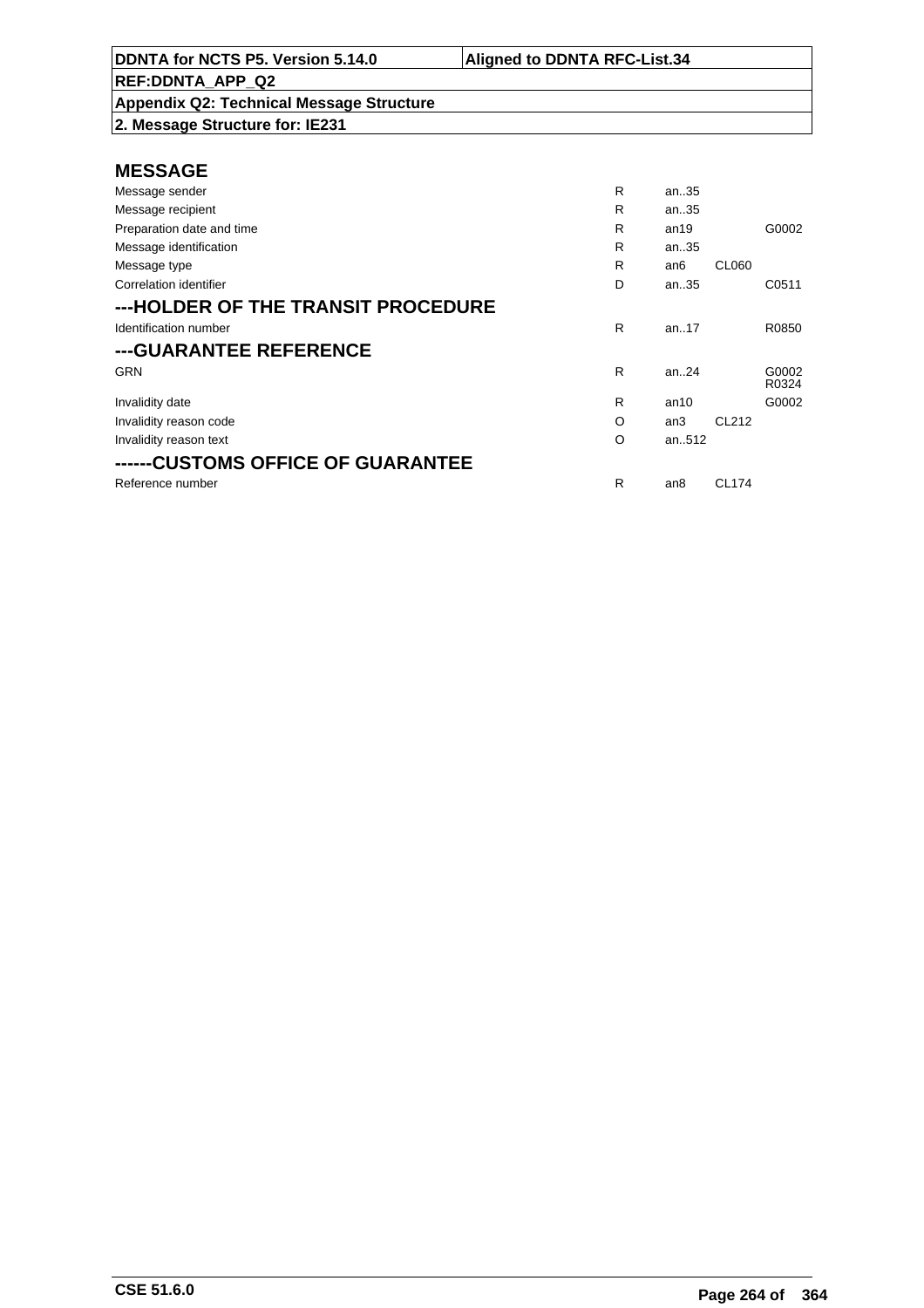|  |  | DDNTA for NCTS P5. Version 5.14.0 |  |
|--|--|-----------------------------------|--|
|  |  |                                   |  |

#### **Aligned to DDNTA RFC-List.34**

**REF:DDNTA\_APP\_Q2**

**Appendix Q2: Technical Message Structure**

**2. Message Structure for: IE411**

| <b>IE411</b>                        | (CD411D) | <b>SENDING OF STATISTICS DATA</b> |      | $(C$ STA SND) |       |
|-------------------------------------|----------|-----------------------------------|------|---------------|-------|
|                                     |          |                                   |      |               |       |
| MESSAGE                             |          |                                   | 1x   | R             |       |
| ---SENDING COUNTRY                  |          | 1x                                | R    |               |       |
| ------SYSTEM APPLICABILITY          |          |                                   | 99x  | R             |       |
| --------STATISTICAL CHARACTERISTICS |          | 999x                              | R    |               |       |
| -----------SERIES ELEMENTS          |          |                                   | 999x | D             | C0805 |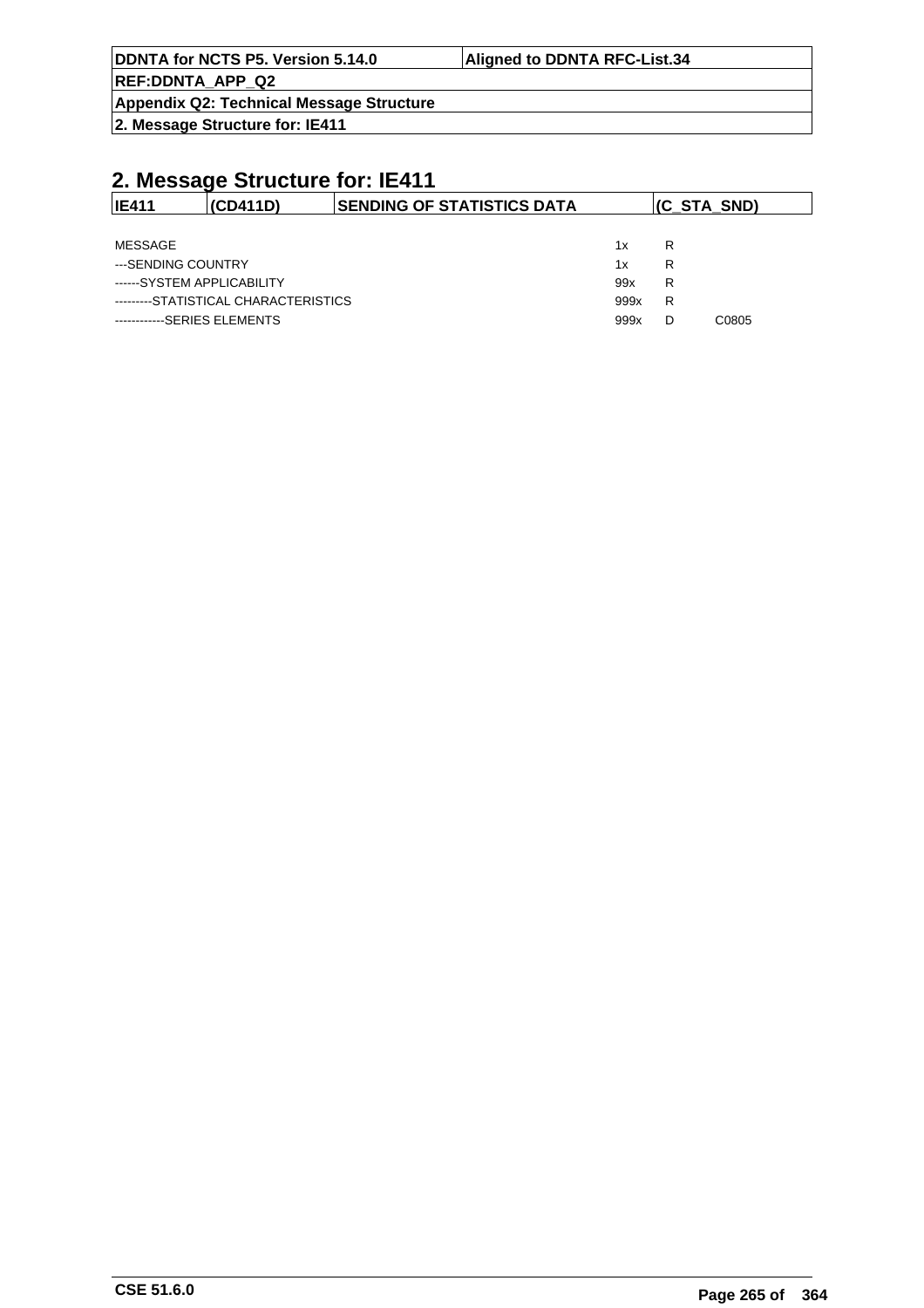| DDNTA for NCTS P5. Version 5.14.0 | Aligned to DDNTA RFC-List.34 |
|-----------------------------------|------------------------------|
|                                   |                              |

## **REF:DDNTA\_APP\_Q2 Appendix Q2: Technical Message Structure**

| <b>MESSAGE</b>                      |    |                  |              |                         |
|-------------------------------------|----|------------------|--------------|-------------------------|
| Message sender                      | R  | an35             |              |                         |
| Message recipient                   | R  | an35             |              |                         |
| Preparation date and time           | R  | an19             |              | G0002                   |
| Message identification              | R  | an.35            |              | G0137<br>T1120          |
| Message type                        | R  | an <sub>6</sub>  | CL060        |                         |
| Correlation identifier              | D  | an35             |              | C0511<br>G0137<br>T1120 |
| ---SENDING COUNTRY                  |    |                  |              |                         |
| Country                             | R  | a2               | <b>CL008</b> |                         |
| Year                                | R  | n4               |              | G0002                   |
| Month                               | R  | an2              | CL026        |                         |
| ------SYSTEM APPLICABILITY          |    |                  |              |                         |
| Sequence number                     | R  | n.5              |              | R0987                   |
| System code                         | R. | n <sub>1</sub> 2 | CL169        | G0906                   |
| --------STATISTICAL CHARACTERISTICS |    |                  |              |                         |
| Sequence number                     | R. | n.5              |              | R0987                   |
| Operation                           | R  | a1               | CL191        |                         |
| Statistics type                     | R  | an <sub>4</sub>  | <b>CL057</b> |                         |
| Statistics type support             | R  | n1               | <b>CL027</b> |                         |
|                                     |    |                  |              |                         |
| Sequence number                     | R. | n.5              |              | R0987                   |
| Other country                       | O  | a2               | <b>CL008</b> |                         |
| Counter                             | R  | n.9              |              | R0021                   |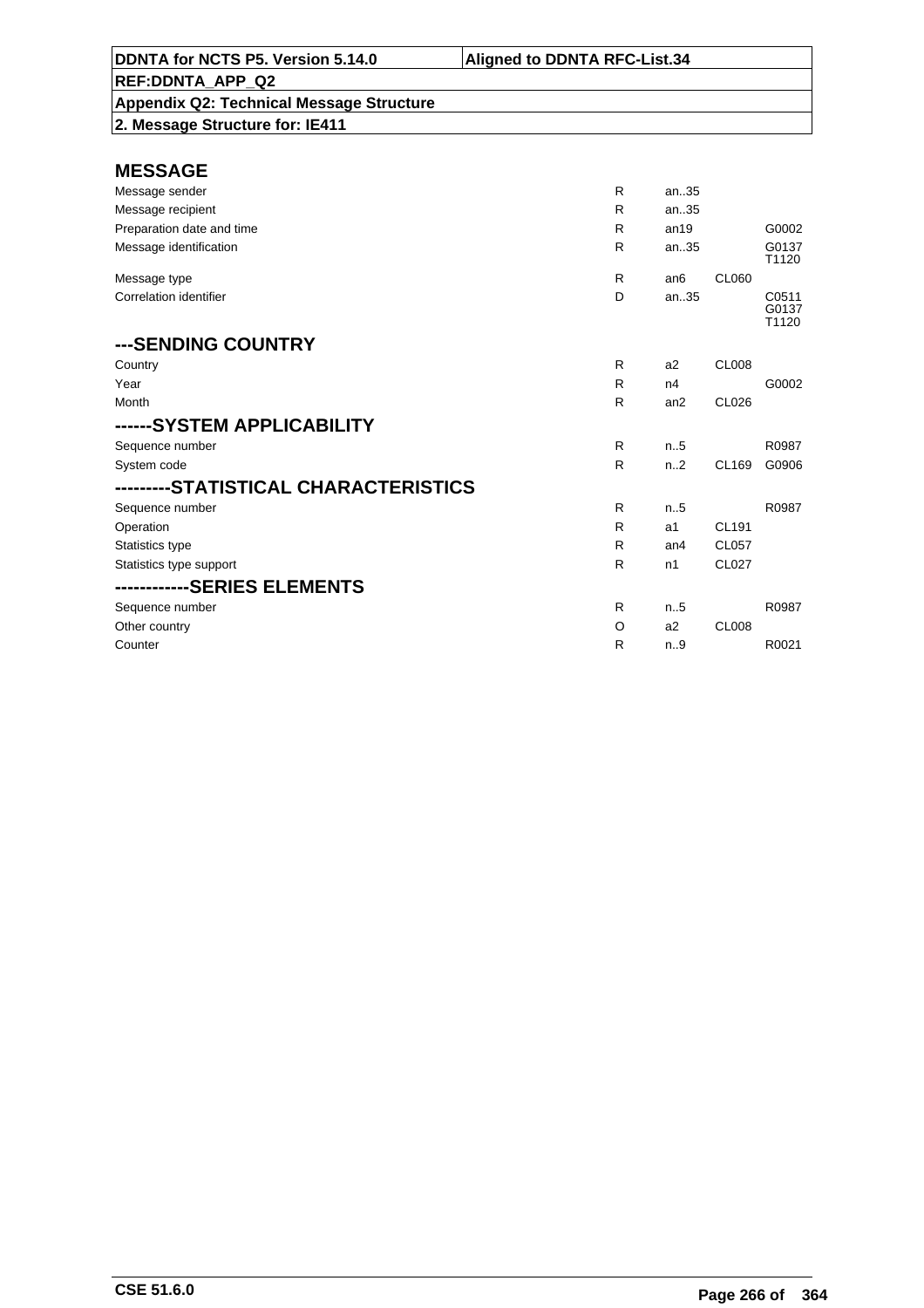| DDNTA for NCTS P5. Version 5.14.0               | Aligned to DDNTA RFC-List.34 |
|-------------------------------------------------|------------------------------|
| <b>REF:DDNTA APP Q2</b>                         |                              |
| <b>Appendix Q2: Technical Message Structure</b> |                              |

| <b>IE903</b>         | <b>(CD903D)</b>              | <b>IWARNING MESSAGE</b> |      | $ $ (C_MSG_WRN) |
|----------------------|------------------------------|-------------------------|------|-----------------|
|                      |                              |                         |      |                 |
| MESSAGE              |                              |                         | 1x   | R               |
| ---EVALUATED MESSAGE |                              |                         | 1x   | R               |
|                      | ---CONSISTENCY CHECK WARNING |                         | 999x | R               |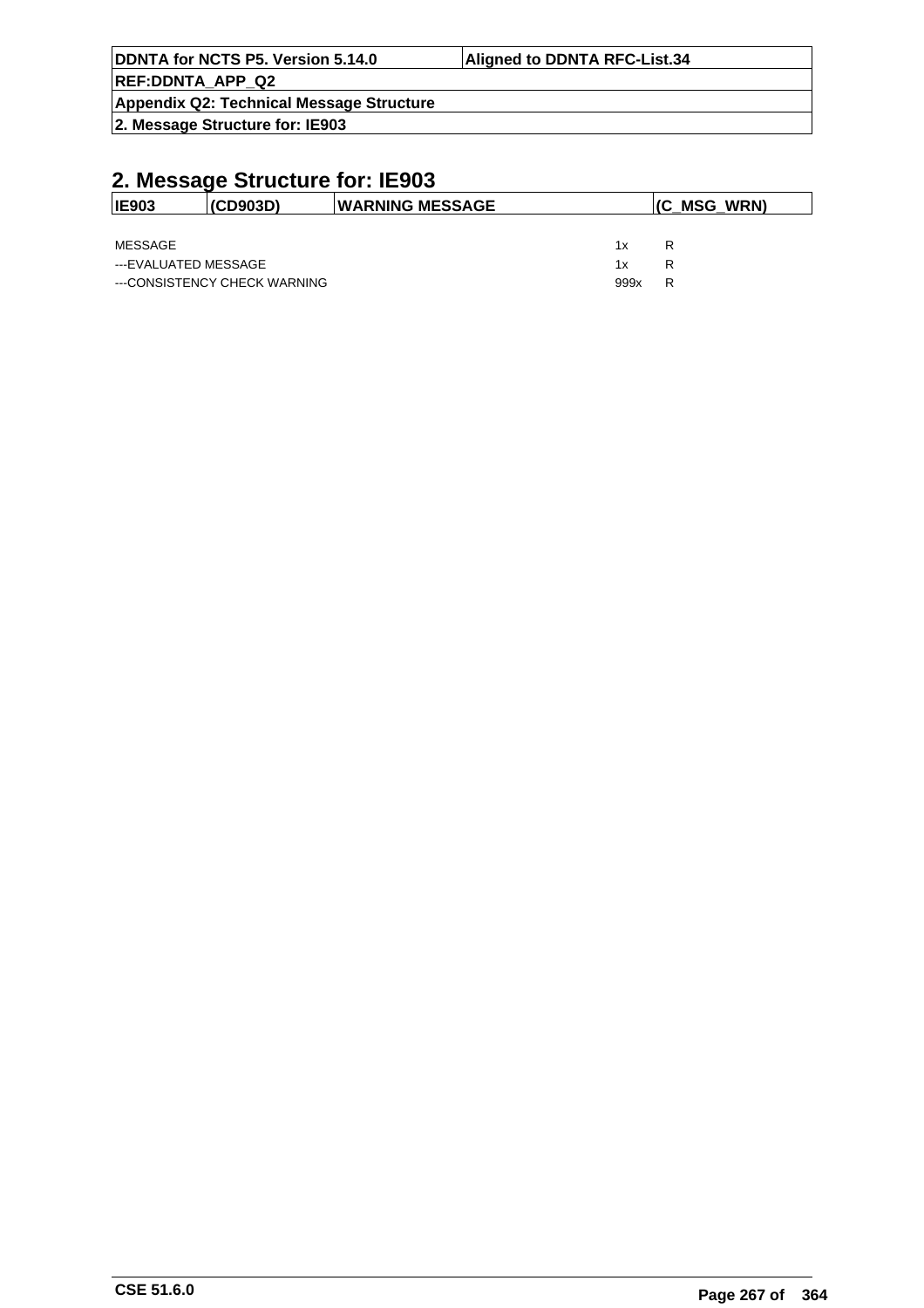| DDNTA for NCTS P5. Version 5.14.0        | Aligned to DDNTA RFC-List.34 |
|------------------------------------------|------------------------------|
| <b>REF:DDNTA APP Q2</b>                  |                              |
| Appendix Q2: Technical Message Structure |                              |
| 2. Message Structure for: IE903          |                              |
|                                          |                              |

| Message sender               | R | an35  |              |                         |
|------------------------------|---|-------|--------------|-------------------------|
| Message recipient            | R | an.35 |              |                         |
| Preparation date and time    | R | an19  |              |                         |
| Message identification       | R | an35  |              | G0137<br>T1120          |
| Message type                 | R | an6   | <b>CL060</b> |                         |
| Correlation identifier       | D | an.35 |              | C0511<br>G0137<br>T1120 |
| ---EVALUATED MESSAGE         |   |       |              |                         |
| Message type                 | R | an6   | CL902        |                         |
| Country                      | D | a2    | <b>CL008</b> | C0803                   |
| Year                         | D | n4    |              | C0803<br>G0002          |
| Month                        | D | an2   | CL026        | C0803                   |
| ---CONSISTENCY CHECK WARNING |   |       |              |                         |
| Warning pointer              | R | an512 |              | G0110                   |
| Warning code                 | R | an6   | CL903        | G0111                   |
| Original attribute value     | D | an512 |              | C0804                   |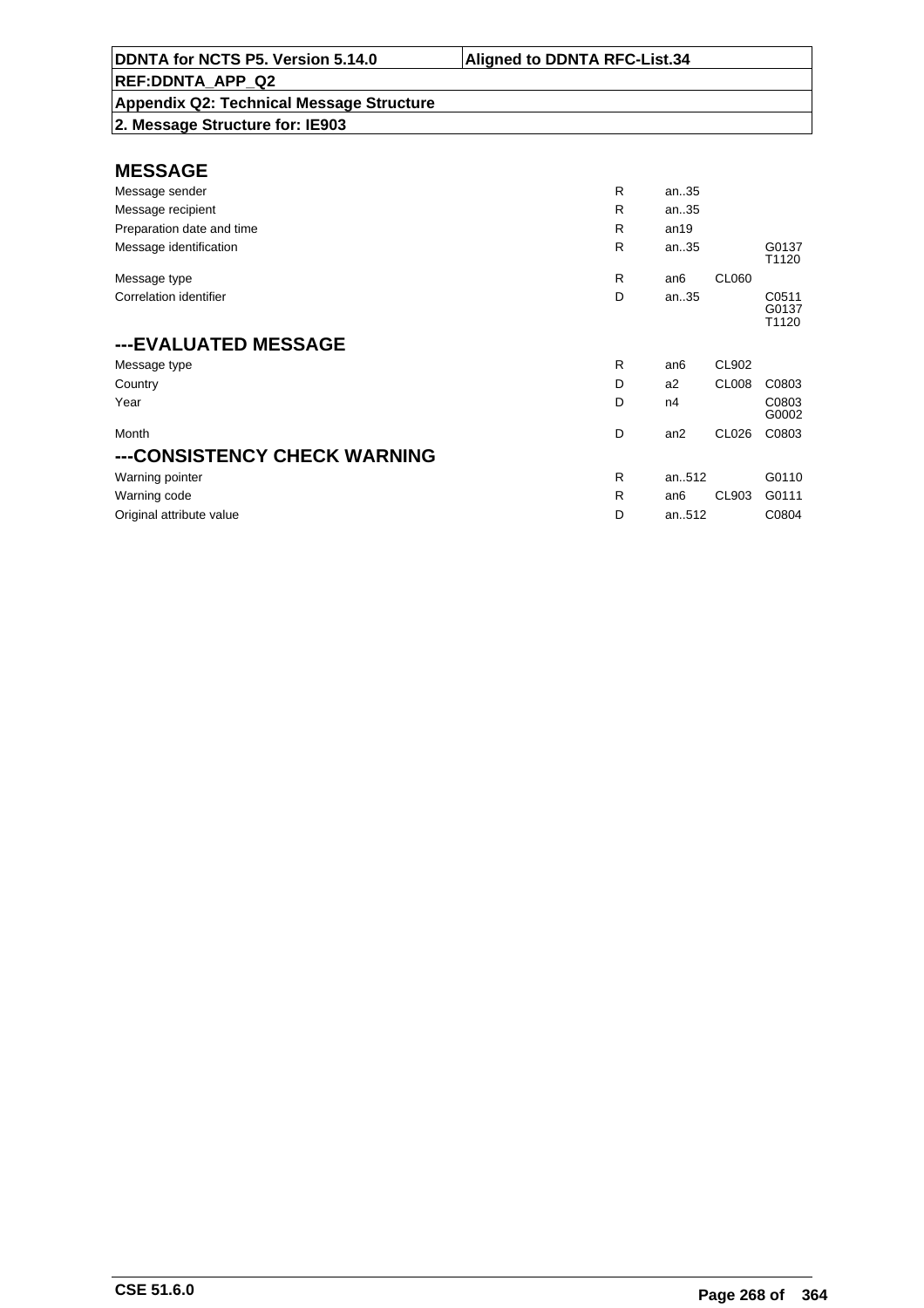| DDNTA for NCTS P5. Version 5.14.0        | Aligned to DDNTA RFC-List.34 |
|------------------------------------------|------------------------------|
| <b>REF:DDNTA APP Q2</b>                  |                              |
| Appendix Q2: Technical Message Structure |                              |
| 2. Message Structure for: IE906          |                              |

| <b>IE906</b>        | (CD906C) | <b>FUNCTIONAL NACK</b> | $ $ (C_FUN_NCK) |   |       |
|---------------------|----------|------------------------|-----------------|---|-------|
|                     |          |                        |                 |   |       |
| MESSAGE             |          |                        | 1x              | R | G0085 |
| ---HEADER           |          |                        | 1x              | D | C0461 |
| ---FUNCTIONAL ERROR |          |                        | 9999x           | R | E1402 |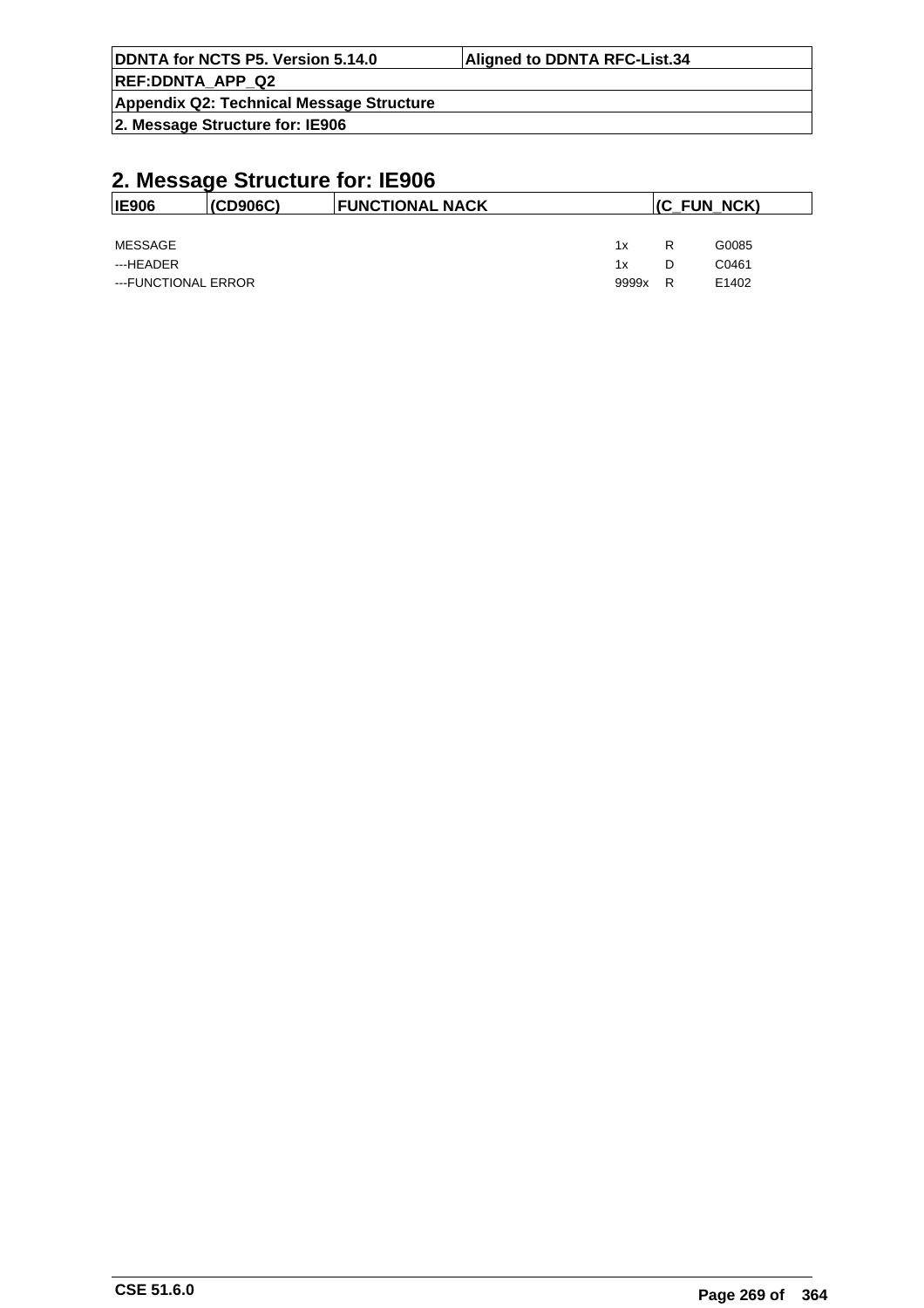| Message sender            | R | an35            |              |                         |
|---------------------------|---|-----------------|--------------|-------------------------|
| Message recipient         | R | an35            |              |                         |
| Preparation date and time | R | an19            |              | G0002                   |
| Message identification    | R | an35            |              | G0137<br>T1120          |
| Message type              | R | an <sub>6</sub> | <b>CL060</b> |                         |
| Correlation identifier    | D | an35            |              | C0511<br>G0137<br>T1120 |
| ---HEADER                 |   |                 |              |                         |
| <b>MRN</b>                | R | an18            |              | G0002<br>R0028          |
| ---FUNCTIONAL ERROR       |   |                 |              |                         |
| Error pointer             | R | an512           |              | E1119<br>G0009          |
| Error code                | R | n2              | CL180        |                         |
| Error reason              | O | an $7$          |              | B2101<br>G0010          |
| Original attribute value  | O | an512           |              | E1115                   |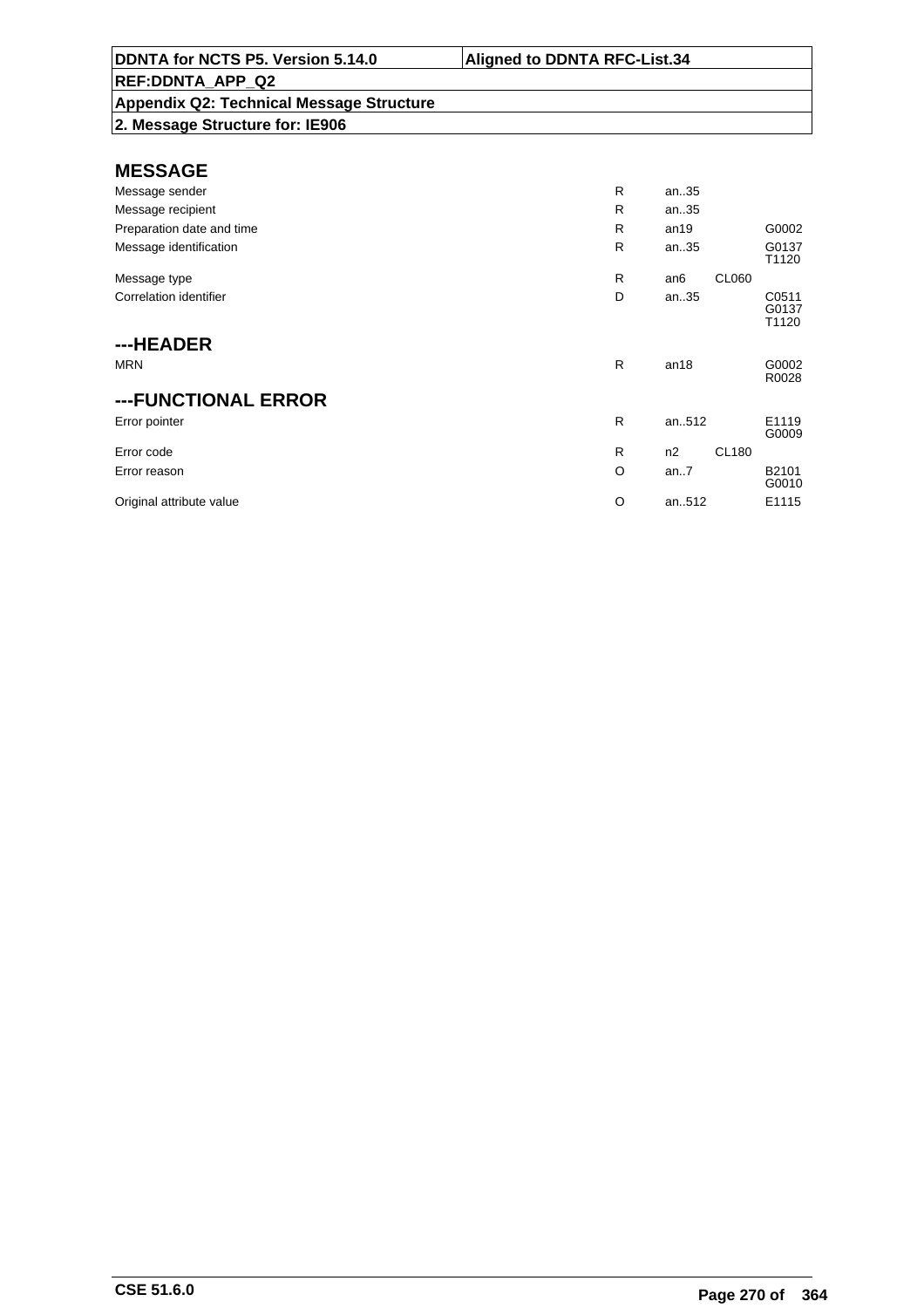| DDNTA for NCTS P5. Version 5.14.0        | Aligned to DDNTA RFC-List.34 |
|------------------------------------------|------------------------------|
| <b>REF:DDNTA APP Q2</b>                  |                              |
| Appendix Q2: Technical Message Structure |                              |
| 2. Message Structure for: IE906          |                              |

| <b>IE906</b>        | (CC906C) | <b>FUNCTIONAL NACK</b> |       | <b>(E_FUN_NCK)</b> |
|---------------------|----------|------------------------|-------|--------------------|
|                     |          |                        |       |                    |
| MESSAGE             |          |                        | 1x    | R                  |
| ---HEADER           |          |                        | 1x    | R                  |
| ---FUNCTIONAL ERROR |          |                        | 9999x | R                  |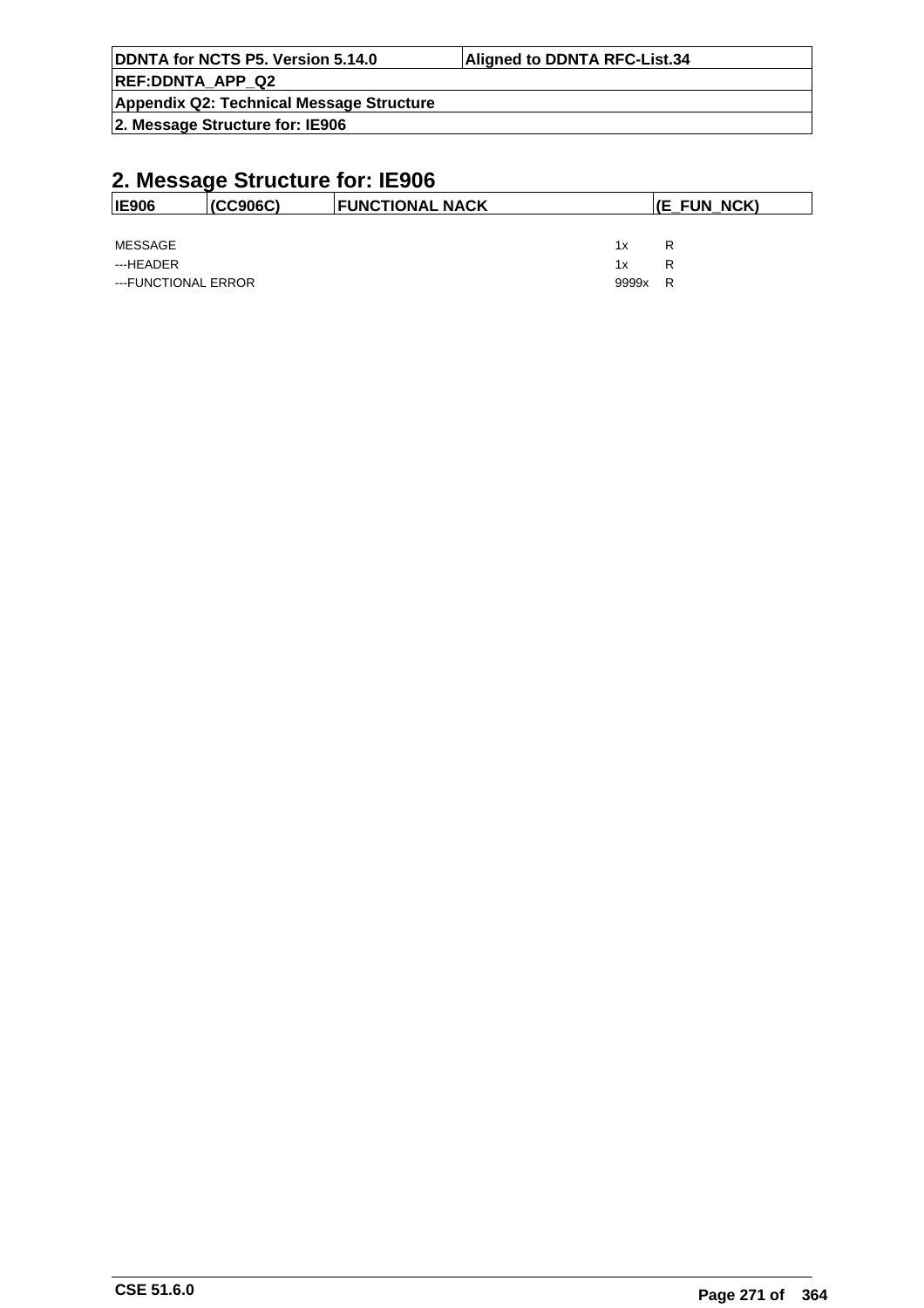## **REF:DDNTA\_APP\_Q2 Appendix Q2: Technical Message Structure**

## **2. Message Structure for: IE906**

| Message sender            | R       | an35            |                         |
|---------------------------|---------|-----------------|-------------------------|
| Message recipient         | R       | an.35           |                         |
| Preparation date and time | R       | an19            | G0002                   |
| Message identification    | R       | an35            |                         |
| Message type              | R       | an <sub>6</sub> | CL060                   |
| Correlation identifier    | D       | an35            | C0511                   |
| ---HEADER                 |         |                 |                         |
| <b>LRN</b>                | D       | an $22$         | C0716                   |
| <b>MRN</b>                | D       | an18            | C0716<br>G0002<br>R0028 |
| ---FUNCTIONAL ERROR       |         |                 |                         |
| Error pointer             | R       | an512           | G0009                   |
| Error code                | R       | n2              | <b>CL180</b>            |
| Error reason              | R       | an.7            | G0010                   |
| Original attribute value  | $\circ$ | an512           |                         |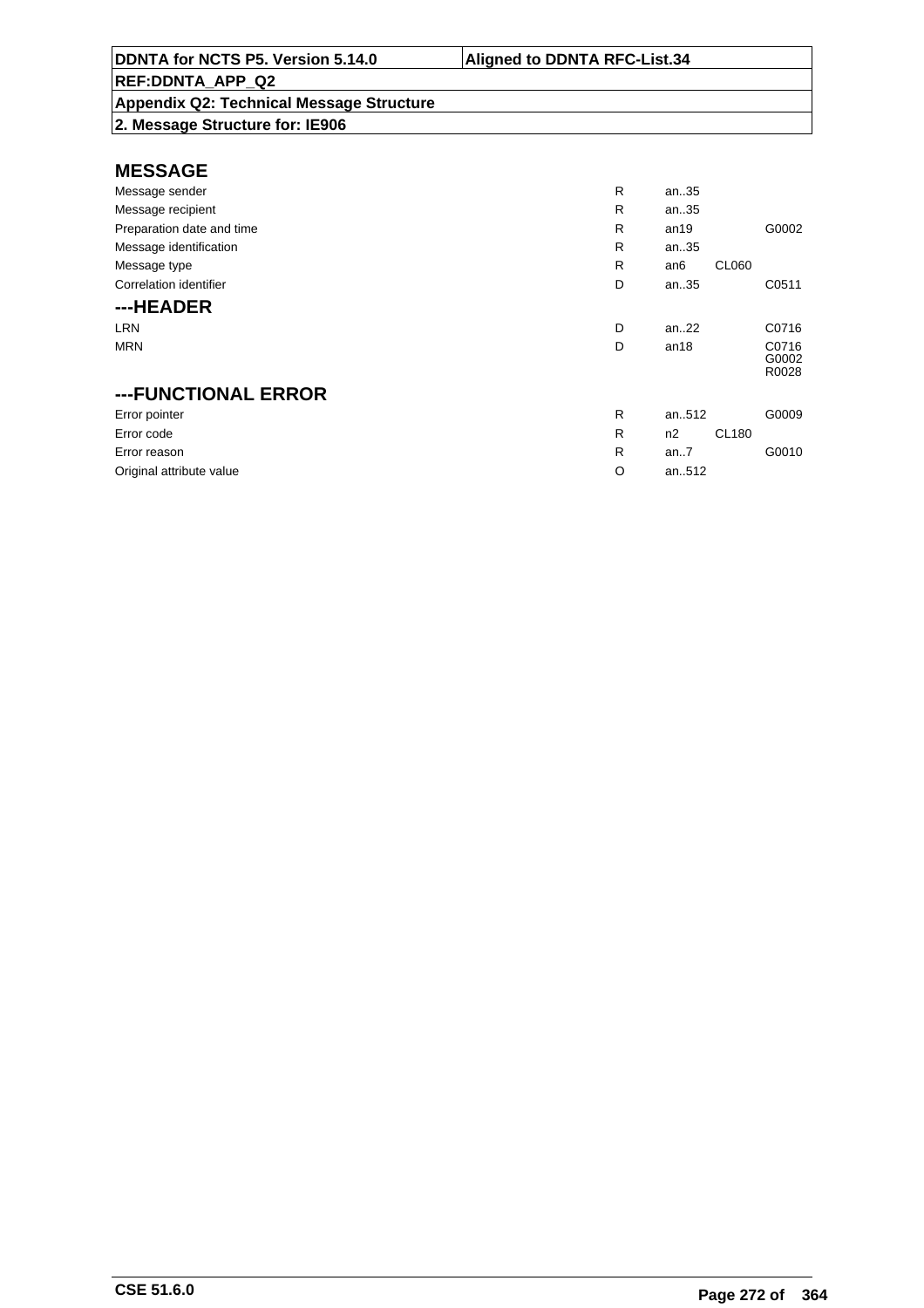| DDNTA for NCTS P5. Version 5.14.0        | Aligned to DDNTA RFC-List.34 |
|------------------------------------------|------------------------------|
| <b>IREF:DDNTA APP Q2</b>                 |                              |
| Appendix Q2: Technical Message Structure |                              |
| 2. Message Structure for: IE917          |                              |

| <b>IE917</b> | $ $ (CD917C) | <b>XML NACK</b> |       |   | $ $ (C_XML_NCK) |
|--------------|--------------|-----------------|-------|---|-----------------|
|              |              |                 |       |   |                 |
| MESSAGE      |              |                 | 1x    | R | G0086           |
| ---HEADER    |              |                 | 1x    | O | G0007           |
| ---XML ERROR |              |                 | 9999x | R |                 |
|              |              |                 |       |   |                 |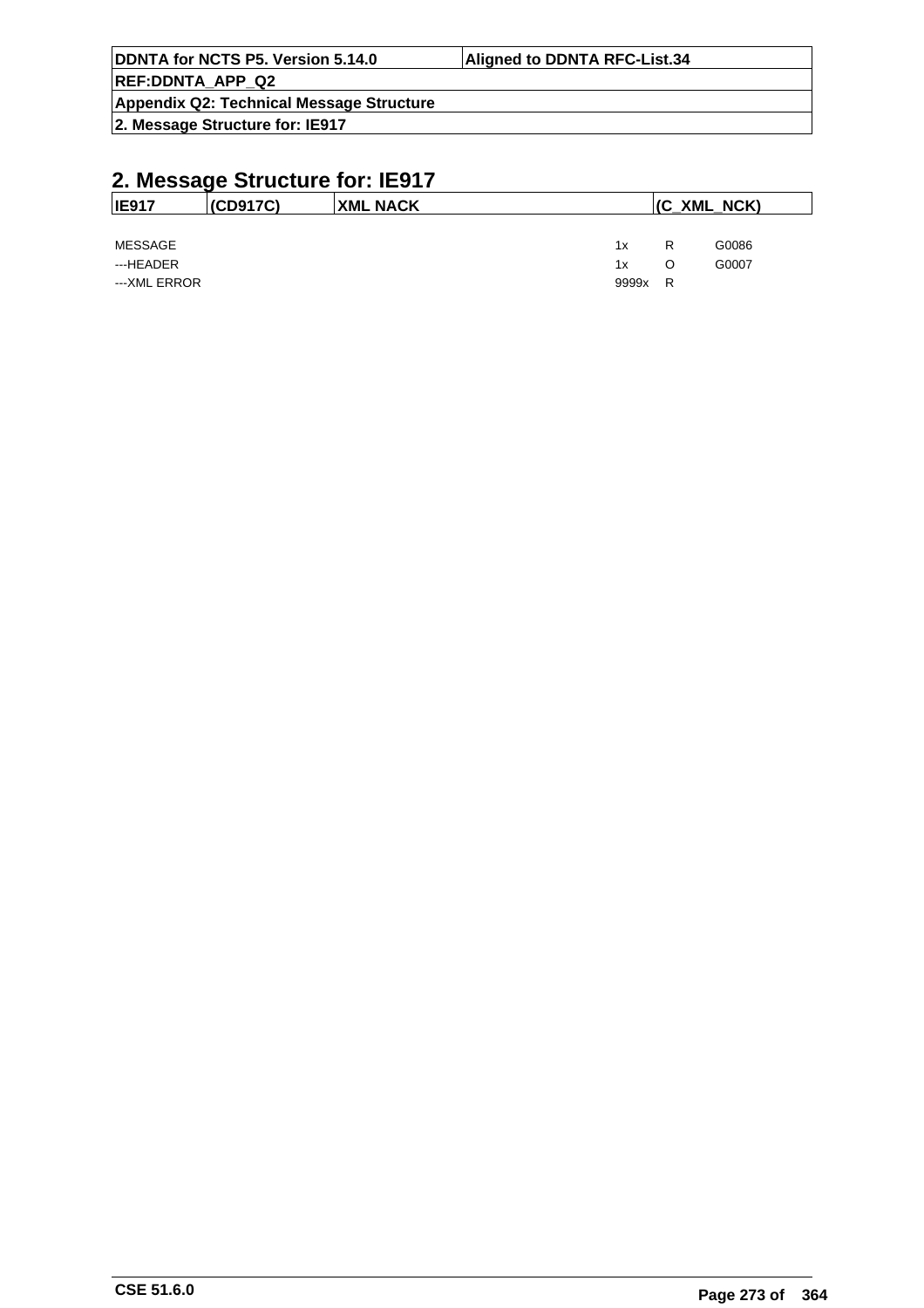| Message sender            | $\mathsf{R}$ | an35  |       |                         |
|---------------------------|--------------|-------|-------|-------------------------|
| Message recipient         | R            | an35  |       |                         |
| Preparation date and time | R            | an19  |       | G0002                   |
| Message identification    | R            | an35  |       | G0137<br>T1120          |
| Message type              | R            | an6   | CL060 |                         |
| Correlation identifier    | D            | an35  |       | C0511<br>G0137<br>T1120 |
| ---HEADER                 |              |       |       |                         |
| <b>MRN</b>                | R            | an35  |       |                         |
| ---XML ERROR              |              |       |       |                         |
| Error line number         | R            | n.9   |       | R0021                   |
| Error column number       | R            | n.9   |       | R0021                   |
| Error pointer             | O            | an512 |       | G0012                   |
| Error code                | R            | n2    | CL030 |                         |
| Error text                | R            | an512 |       | G0011                   |
| Original attribute value  | O            | an512 |       | G0013                   |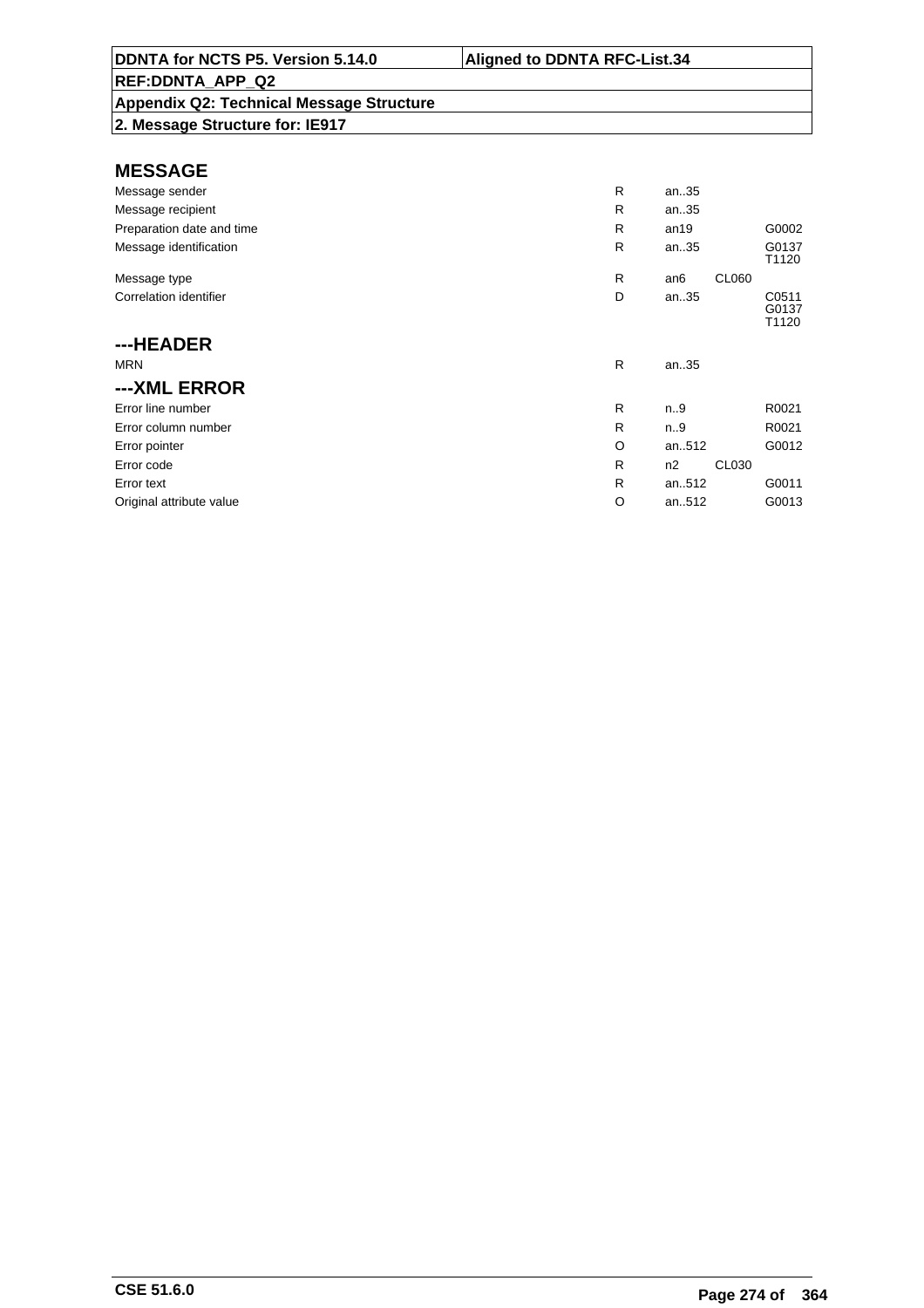| DDNTA for NCTS P5. Version 5.14.0        | Aligned to DDNTA RFC-List.34 |
|------------------------------------------|------------------------------|
| <b>REF:DDNTA APP Q2</b>                  |                              |
| Appendix Q2: Technical Message Structure |                              |
| 2. Message Structure for: IE917          |                              |

| <b>IE917</b> | (CC917C) | <b>XML NACK</b> |       |   | (E_XML_NCK) |  |  |
|--------------|----------|-----------------|-------|---|-------------|--|--|
|              |          |                 |       |   |             |  |  |
| MESSAGE      |          |                 | 1x    | R |             |  |  |
| ---HEADER    |          |                 | 1x    | O | G0038       |  |  |
| ---XML ERROR |          |                 | 9999x | R |             |  |  |
|              |          |                 |       |   |             |  |  |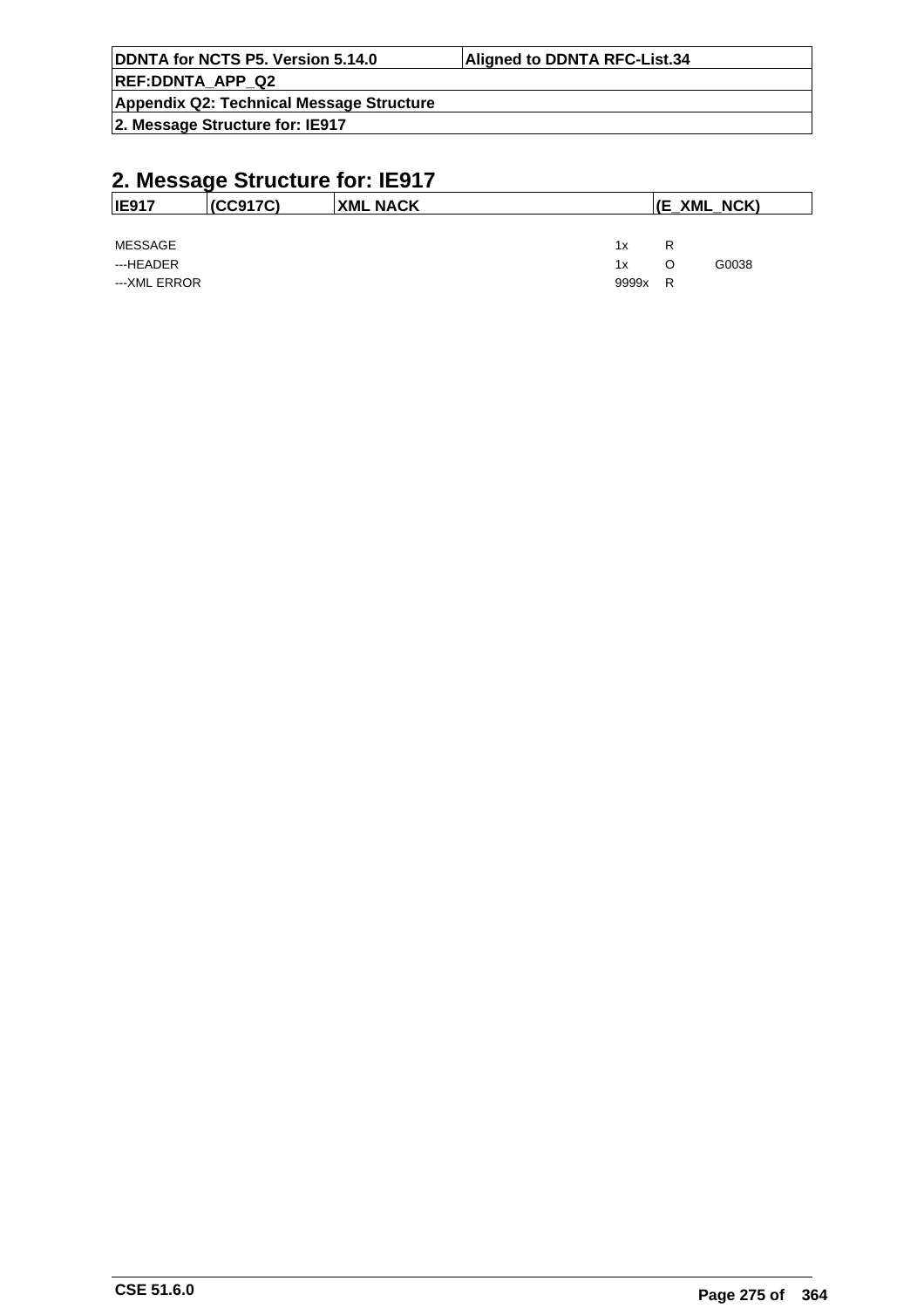| Message sender            | R | an35           |       |                |
|---------------------------|---|----------------|-------|----------------|
| Message recipient         | R | an35           |       |                |
| Preparation date and time | R | an19           |       | G0002          |
| Message identification    | R | an35           |       |                |
| Message type              | R | an6            | CL060 |                |
| Correlation identifier    | D | an35           |       | C0511          |
| ---HEADER                 |   |                |       |                |
| <b>LRN</b>                | O | an35           |       | G0039<br>T0001 |
| <b>MRN</b>                | O | an35           |       | G0040<br>T0001 |
| ---XML ERROR              |   |                |       |                |
| Error line number         | R | n.9            |       | R0021          |
| Error column number       | R | n.9            |       | R0021          |
| Error pointer             | O | an512          |       | G0012          |
| Error code                | R | n <sub>2</sub> | CL030 |                |
| Error text                | R | an512          |       | G0011          |
| Original attribute value  | O | an512          |       | G0013          |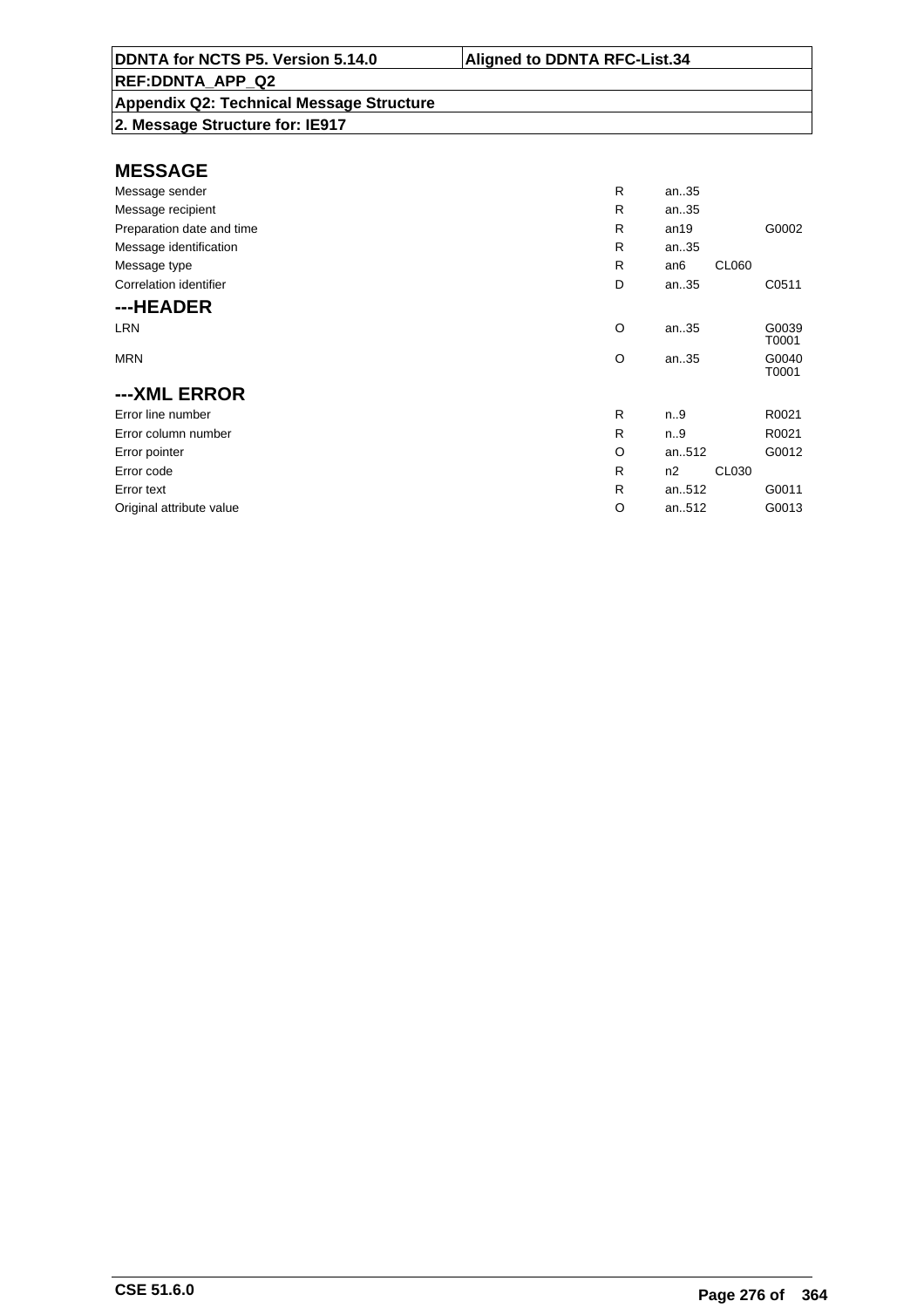|--|

#### **REF:DDNTA\_APP\_Q2**

**Appendix Q2: Technical Message Structure**

**2. Message Structure for: IE928**

# **2. Message Structure for: IE928**

| <b>IE928</b>         | (CC928C)                           | <b>POSITIVE ACKNOWLEDGE</b> |    |   | (E_POS_ACK)       |
|----------------------|------------------------------------|-----------------------------|----|---|-------------------|
|                      |                                    |                             |    |   |                   |
| MESSAGE              |                                    |                             | 1x | R |                   |
| ---TRANSIT OPERATION |                                    |                             | 1x | R |                   |
|                      | --CUSTOMS OFFICE OF DEPARTURE      |                             | 1x | R |                   |
|                      | ---HOLDER OF THE TRANSIT PROCEDURE |                             | 1x | R |                   |
| ------ADDRESS        |                                    |                             | 1x | Ð | C <sub>0250</sub> |

**Aligned to DDNTA RFC-List.34**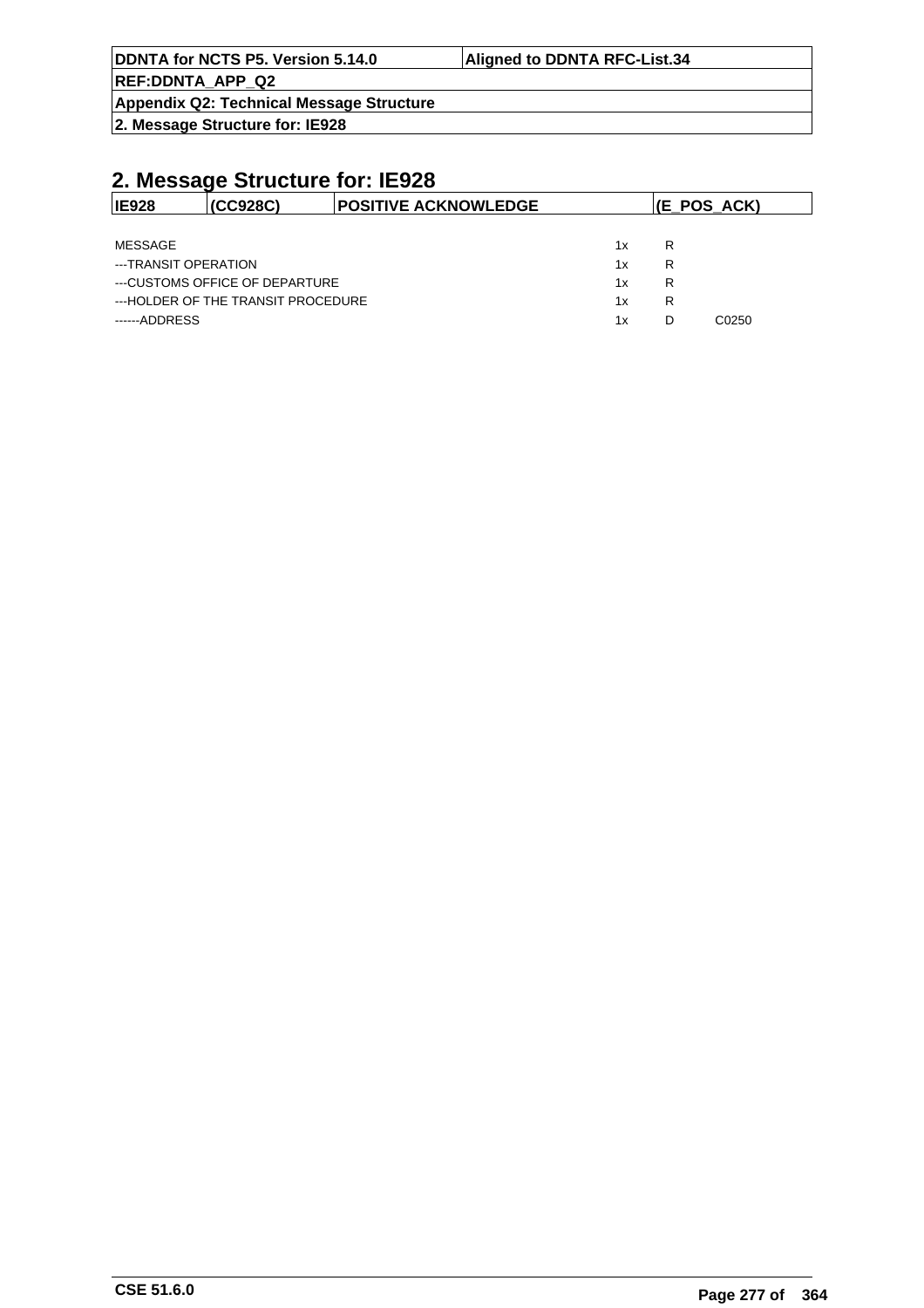#### **REF:DDNTA\_APP\_Q2 Appendix Q2: Technical Message Structure 2. Message Structure for: IE928**

| Message sender                     | R | an35            |              |                |
|------------------------------------|---|-----------------|--------------|----------------|
| Message recipient                  | R | an35            |              |                |
| Preparation date and time          | R | an19            |              | G0002          |
| Message identification             | R | an.35           |              |                |
| Message type                       | R | an <sub>6</sub> | <b>CL060</b> |                |
| Correlation identifier             | D | an35            |              | C0511          |
| ---TRANSIT OPERATION               |   |                 |              |                |
| LRN                                | R | an.22           |              |                |
| ---CUSTOMS OFFICE OF DEPARTURE     |   |                 |              |                |
| Reference number                   | R | an <sub>8</sub> | CL171        |                |
| ---HOLDER OF THE TRANSIT PROCEDURE |   |                 |              |                |
| Identification number              | O | an.17           |              | G0120<br>R0850 |
| TIR holder identification number   | D | an.17           |              | C0904<br>G0002 |
| Name                               | D | an70            |              | C0250          |
| ------ADDRESS                      |   |                 |              |                |
| Street and number                  | R | an70            |              |                |
| Postcode                           | D | an.17           |              | C0505          |
| City                               | R | an35            |              |                |
| Country                            | R | a2              | <b>CL248</b> |                |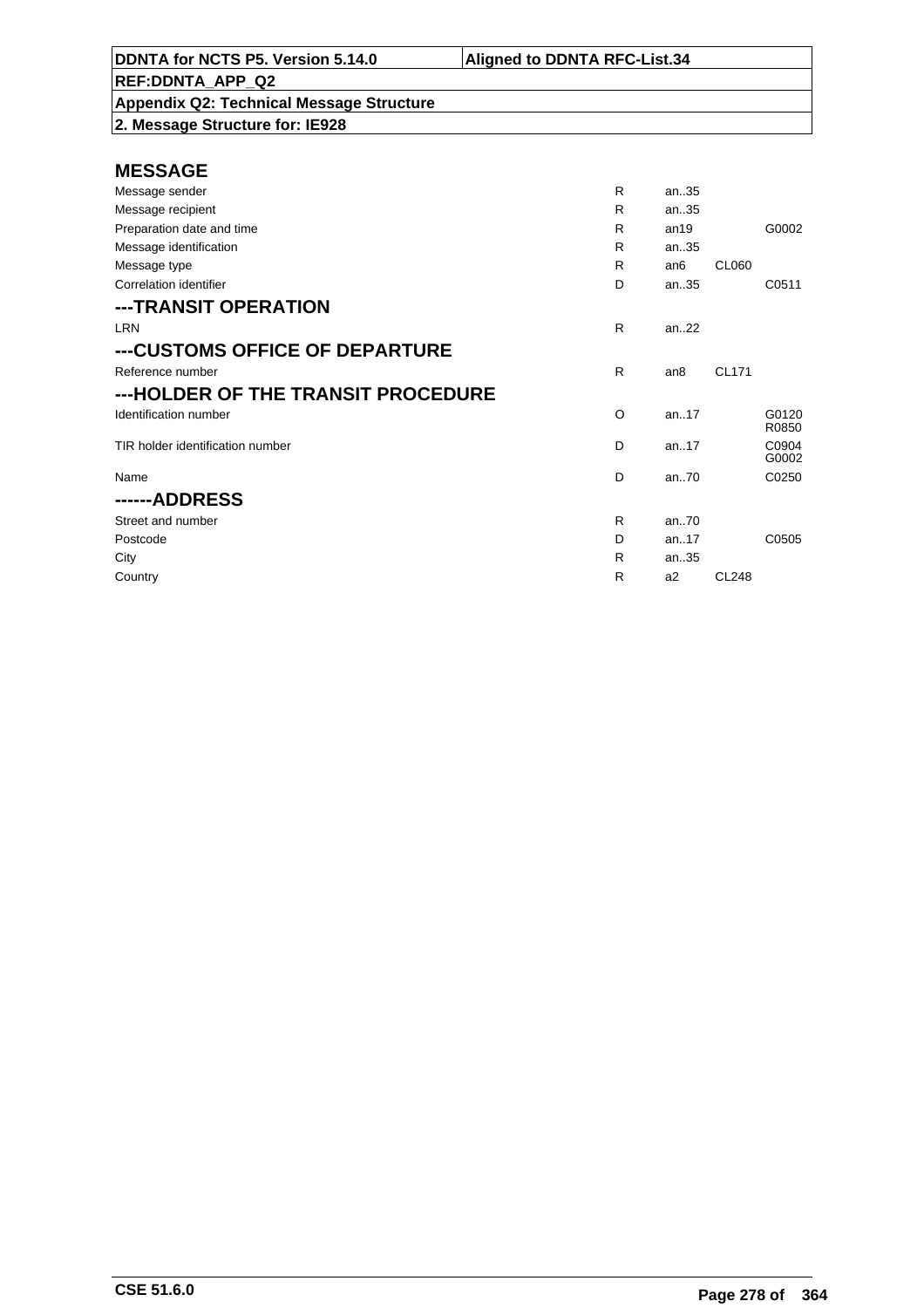| <b>DDNTA for NCTS P5. Version 5.14.0</b> | Aligned to DDNTA RFC-List.34 |
|------------------------------------------|------------------------------|
|                                          |                              |

**REF:DDNTA\_APP\_Q2**

**Appendix Q2: Technical Message Structure**

**2. Message Structure for: IE971**

| <b>IE971</b>            | (CD971C) | <b>FULL UNAVAILABILITY SCHEDULE</b> |     |   | (C UNA DAT) |
|-------------------------|----------|-------------------------------------|-----|---|-------------|
|                         |          |                                     |     |   |             |
| MESSAGE                 |          |                                     | 1x  | R |             |
| ---COUNTRY              |          |                                     | 99x | R | G0210       |
| ------ACTION            |          |                                     | 9x  | R |             |
| ---------UNAVAILABILITY |          |                                     | 99x | R | R0518       |
| ------------FALLBACK    |          |                                     | 1x  | D | C0828       |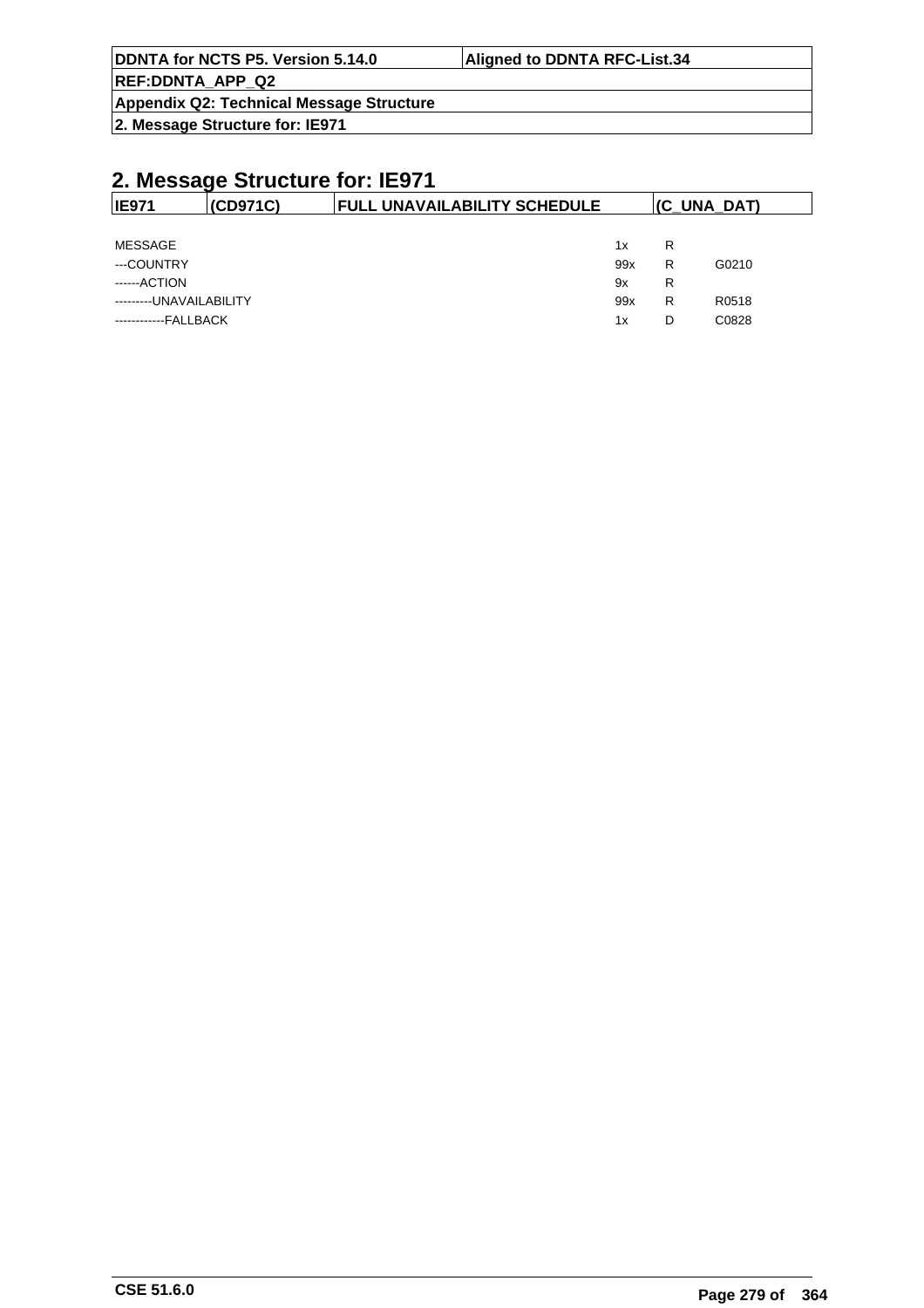#### **DDNTA for NCTS P5. Version 5.14.0 Aligned to DDNTA RFC-List.34 REF:DDNTA\_APP\_Q2**

## **Appendix Q2: Technical Message Structure 2. Message Structure for: IE971**

| Message sender            | $\mathsf{R}$ | an35  |              |                         |
|---------------------------|--------------|-------|--------------|-------------------------|
| Message recipient         | $\mathsf{R}$ | an35  |              |                         |
| Preparation date and time | R            | an19  |              | G0002                   |
| Message identification    | R            | an35  |              | G0137<br>T1120          |
| Message type              | R            | an6   | <b>CL060</b> |                         |
| Correlation identifier    | D            | an35  |              | C0511<br>G0137<br>T1120 |
| ---COUNTRY                |              |       |              |                         |
| Sequence number           | R            | n.5   |              | R0987                   |
| Country                   | R            | a2    | <b>CL070</b> |                         |
| ------ACTION              |              |       |              |                         |
| Sequence number           | R            | n.5   |              | R0987                   |
| Operation                 | R            | a1    | <b>CL024</b> |                         |
| ---------UNAVAILABILITY   |              |       |              |                         |
| Sequence number           | R            | n.5   |              | R0987                   |
| <b>Type</b>               | R.           | a1    | CL079        | R0516                   |
| Functionality             | R            | a1    | <b>CL168</b> |                         |
| Start date and time       | R            | an19  |              | G0002                   |
| End date and time         | D            | an19  |              | C0400<br>G0002<br>R0519 |
| Explanation               | $\mathsf{R}$ | an2   | CL183        |                         |
| Text                      | O            | an512 |              |                         |
| ------------FALLBACK      |              |       |              |                         |
| Flag                      | R            | n1    | <b>CL027</b> |                         |
| Text                      | O            | an512 |              |                         |
|                           |              |       |              |                         |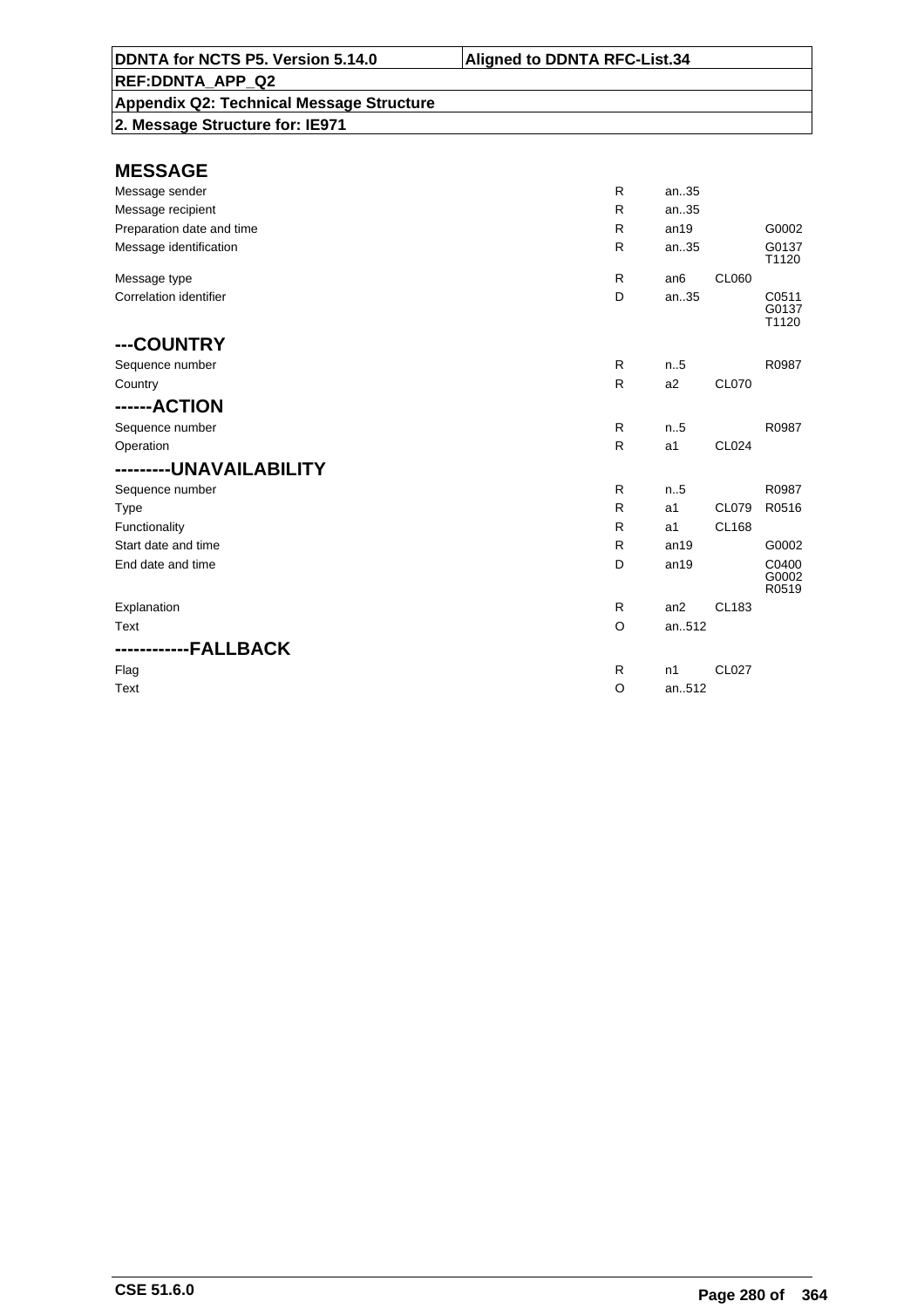| DDNTA for NCTS P5. Version 5.14.0        | Aligned to DDNTA RFC-List.34 |
|------------------------------------------|------------------------------|
| <b>REF:DDNTA APP Q2</b>                  |                              |
| Appendix Q2: Technical Message Structure |                              |
| 2. Message Structure for: IE974          |                              |

| <b>IE974</b> | (CD974C) | <b>INCA AVAILABILITY REQUEST</b> |    | $ $ (C_AVA_REQ) |  |  |
|--------------|----------|----------------------------------|----|-----------------|--|--|
|              |          |                                  |    |                 |  |  |
| MESSAGE      |          |                                  | 1x | R               |  |  |
| ---HEADER    |          |                                  | 1x | R               |  |  |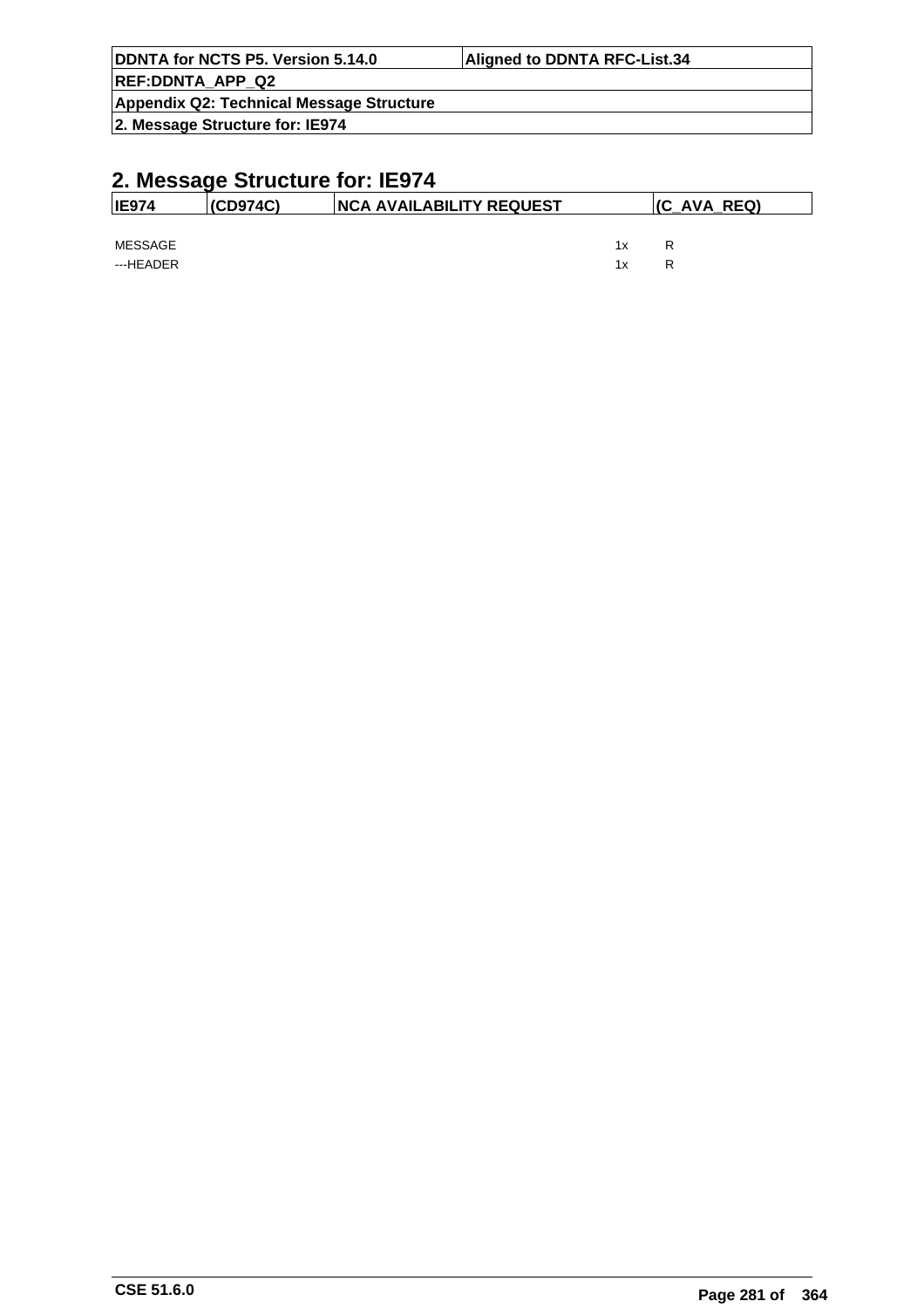# **REF:DDNTA\_APP\_Q2**

#### **Appendix Q2: Technical Message Structure 2. Message Structure for: IE974**

| Message sender            | R | an35            |       |                         |
|---------------------------|---|-----------------|-------|-------------------------|
| Message recipient         | R | an35            |       |                         |
| Preparation date and time | R | an19            |       | G0002                   |
| Message identification    | R | an35            |       | G0137<br>T1120          |
| Message type              | R | an <sub>6</sub> | CL060 |                         |
| Correlation identifier    | D | an35            |       | C0511<br>G0137<br>T1120 |
| ---HEADER                 |   |                 |       |                         |
| <b>MRN</b>                | R | an18            |       | G0002<br>R0028          |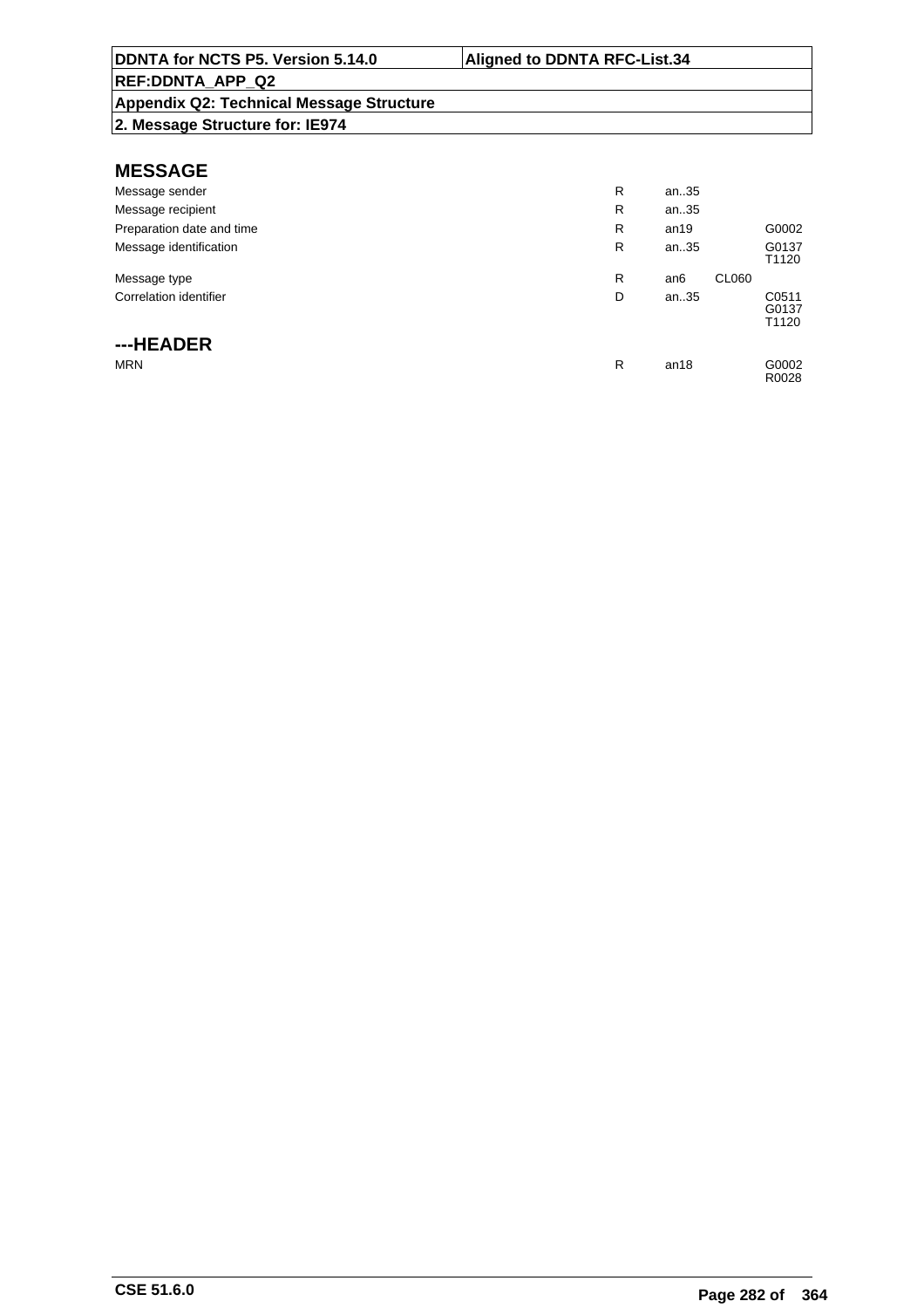| DDNTA for NCTS P5. Version 5.14.0        | Aligned to DDNTA RFC-List.34 |
|------------------------------------------|------------------------------|
| <b>REF:DDNTA APP Q2</b>                  |                              |
| Appendix Q2: Technical Message Structure |                              |
| 2. Message Structure for: IE975          |                              |

| <b>IE975</b> | (CD975C) | <b>NCA AVAILABILITY RESPONSE</b> |          | $ $ (C_AVA_RSP) |
|--------------|----------|----------------------------------|----------|-----------------|
| MESSAGE      |          |                                  |          |                 |
| ---HEADER    |          |                                  | 1x<br>1x | R<br>$\Omega$   |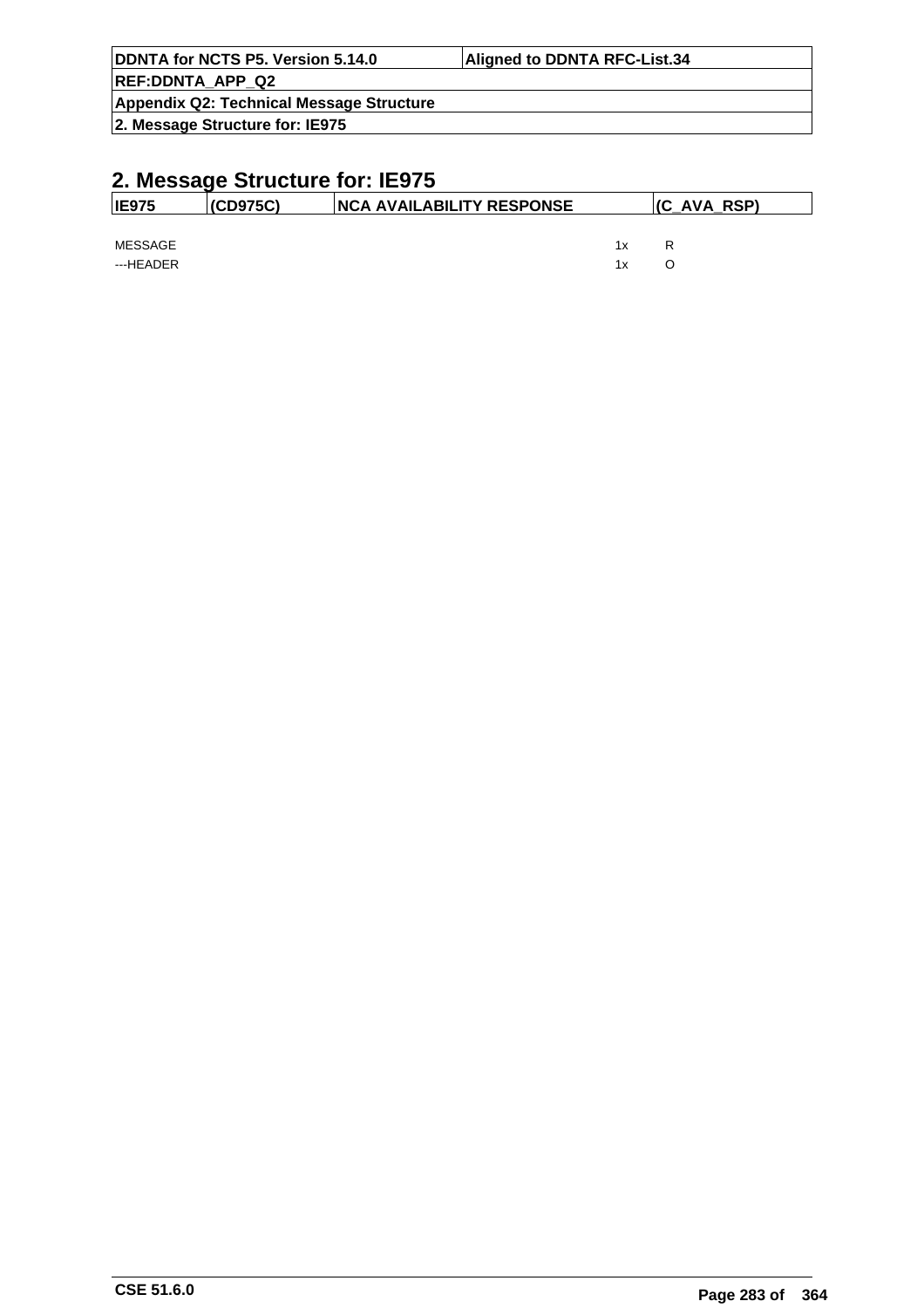| Message sender            | R | an35            |              |                         |
|---------------------------|---|-----------------|--------------|-------------------------|
| Message recipient         | R | an35            |              |                         |
| Preparation date and time | R | an19            |              | G0002                   |
| Message identification    | R | an35            |              | G0137<br>T1120          |
| Message type              | R | an <sub>6</sub> | <b>CL060</b> |                         |
| Correlation identifier    | D | an35            |              | C0511<br>G0137<br>T1120 |
| ---HEADER                 |   |                 |              |                         |
| <b>MRN</b>                | R | an18            |              | G0002<br>R0028          |
| <b>Status</b>             | R | an3             |              |                         |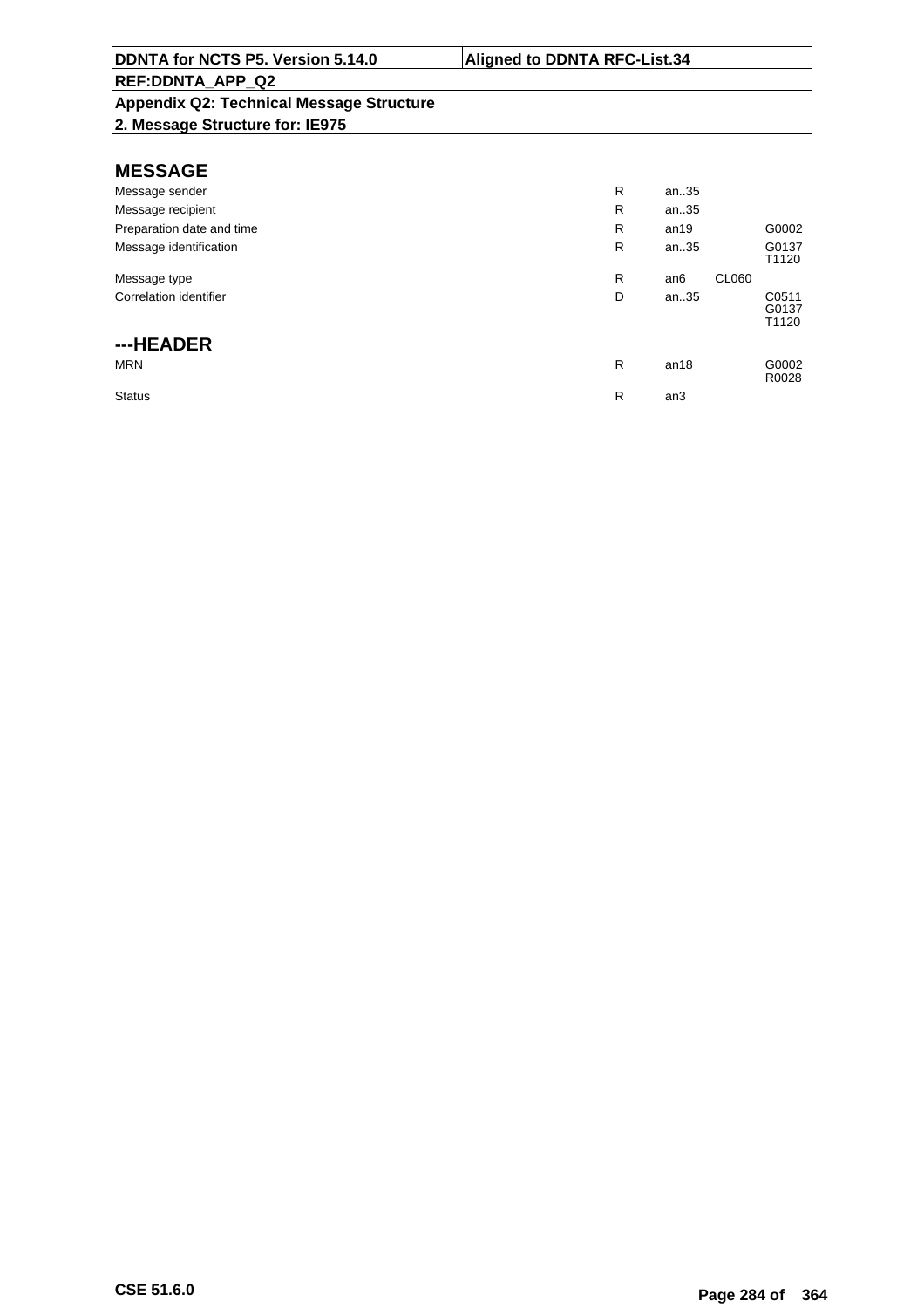**REF:DDNTA\_APP\_Q2**

**Appendix Q2: Technical Message Structure**

**3. Rules/Conditions index**

| B1000             | <b>Technical Description:</b><br>N/A                                                                                                                                                                                                                                                                                                                                                                                                                                                                                                                                                                   |
|-------------------|--------------------------------------------------------------------------------------------------------------------------------------------------------------------------------------------------------------------------------------------------------------------------------------------------------------------------------------------------------------------------------------------------------------------------------------------------------------------------------------------------------------------------------------------------------------------------------------------------------|
|                   | <b>Functional Description:</b><br>Export followed by Transit & Groupage:                                                                                                                                                                                                                                                                                                                                                                                                                                                                                                                               |
|                   | During the Transitional Period, in case of "Export Followed by Transit" with multiple export declarations<br>covered by one standard transit declaration (i.e. not a pre-lodged transit declaration), the D.G.<br>PREVIOUS DOCUMENT at CONSIGNMENT ITEM level can include the MRN of the related Export<br>declaration (maximum one Export MRN included per one Consignment item).                                                                                                                                                                                                                     |
| B <sub>1201</sub> | Technical Description:<br>IF <decisive date=""> is LESS than or EQUAL to <tpenddate><br/><b>THEN</b><br/>/CD018C/Consignment/DepartureTransportMeans/identificationNumber</tpenddate></decisive>                                                                                                                                                                                                                                                                                                                                                                                                       |
|                   | format shall be set to an27<br>Functional Description:<br>N/A                                                                                                                                                                                                                                                                                                                                                                                                                                                                                                                                          |
| B <sub>1202</sub> | Technical Description:<br>IF <decisive date=""> is LESS than or EQUAL to <tpenddate><br/><b>THEN</b><br/>/CD018C/Consignment/SupportingDocument/referenceNumber AND<br/>/CD018C/Consignment/AdditionalReference/referenceNumber AND<br/>/CD018C/Consignment/HouseConsignment/SupportingDocument/referenceNumber AND<br/>/CD018C/Consignment/HouseConsignment/TransportDocument/referenceNumber AND<br/>/CD018C/Consignment/HouseConsignment/AdditionalReference/referenceNumber AND<br/>/CD018C/Consignment/HouseConsignment/ConsignmentItem/SupportingDocument/referenceNumber</tpenddate></decisive> |
|                   | AND<br>/CD018C/Consignment/HouseConsignment/ConsignmentItem/TransportDocument/referenceNumber<br>AND<br>/CD018C/Consignment/HouseConsignment/ConsignmentItem/AdditionalReference/referenceNumber<br>format shall be set to an35<br>Functional Description:<br>N/A                                                                                                                                                                                                                                                                                                                                      |
| B <sub>1203</sub> | <b>Technical Description:</b><br>IF <decisive date=""> is LESS than or EQUAL to <tpenddate><br/><b>THEN</b><br/>/CD018C/Consignment/HouseConsignment/ConsignmentItem/Packaging/shippingMarks<br/>format shall be set to an42<br/>Functional Description:<br/>N/A</tpenddate></decisive>                                                                                                                                                                                                                                                                                                                |
| B1206             | Technical Description:<br>IF <decisive date=""> is LESS than or EQUAL to <tpenddate><br/>THEN<br/>/CD018C/Consignment/grossMass AND<br/>/CD018C/Consignment/HouseConsignment/ConsignmentItem/Commodity/GoodsMeasure/grossMass<br/>AND<br/>/CD018C/Consignment/HouseConsignment/ConsignmentItem/Commodity/GoodsMeasure/netMass<br/>format shall be set to n11,3<br/>Functional Description:</tpenddate></decisive>                                                                                                                                                                                      |
| B <sub>1401</sub> | N/A<br><b>Technical Description:</b><br>IF <decisive date=""> is LESS than or EQUAL to <tpenddate></tpenddate></decisive>                                                                                                                                                                                                                                                                                                                                                                                                                                                                              |
|                   | THEN<br>for each Goods Item, the cumulated number of all instances of<br>/CD018C/Consignment/HouseConsignment/ConsignmentItem/SupportingDocument AND<br>/CD018C/Consignment/HouseConsignment/ConsignmentItem/TransportDocument AND<br>/CD018C/Consignment/HouseConsignment/ConsignmentItem/AdditionalReference<br>shall be LESS OR EQUAL to 99x                                                                                                                                                                                                                                                        |
|                   | <b>Functional Description:</b><br>N/A                                                                                                                                                                                                                                                                                                                                                                                                                                                                                                                                                                  |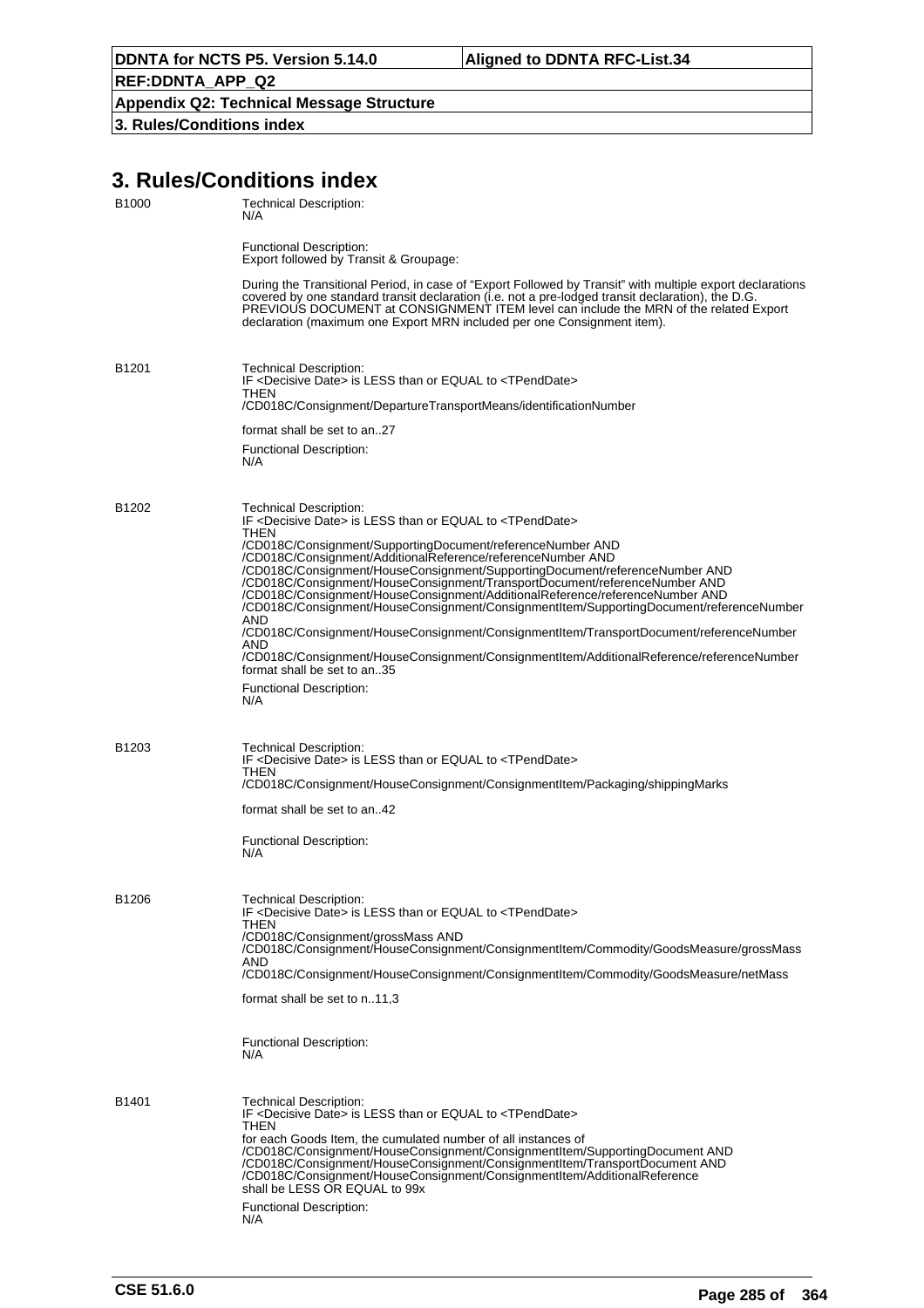### **REF:DDNTA\_APP\_Q2 Appendix Q2: Technical Message Structure**

| B1804             | <b>Technical Description:</b><br>IF <decisive date=""> is LESS than or EQUAL to <tpenddate><br/>THEN C0710 attached to /*/Consignment/LocationOfGoods<br/>shall be disabled AND<br/>/*/Consignment/LocationOfGoods = "O"<br/><b>Functional Description:</b><br/>N/A</tpenddate></decisive>                                                                                                                                                                                                                                                                                                                                                                                                                                                                                                                                                                                                                                                                                                                   |
|-------------------|--------------------------------------------------------------------------------------------------------------------------------------------------------------------------------------------------------------------------------------------------------------------------------------------------------------------------------------------------------------------------------------------------------------------------------------------------------------------------------------------------------------------------------------------------------------------------------------------------------------------------------------------------------------------------------------------------------------------------------------------------------------------------------------------------------------------------------------------------------------------------------------------------------------------------------------------------------------------------------------------------------------|
| B <sub>1805</sub> | <b>Technical Description:</b><br>IF <decisive date=""> is LESS than or EQUAL to <tpenddate><br/>THEN C0837 will be disabled AND<br/>IF (there is (are) 'Consignment Item(s)' with one 'Previous Document' reporting an Export MRN)<br/>/*/Consignment/HouseConsignment/ConsignmentItem/PreviousDocument/type is EQUAL TO<br/>'N830'<br/><b>AND</b><br/>the 17th character of<br/>/*/Consignment/HouseConsignment/ConsignmentItem/PreviousDocument/ referenceNumber is in SET<br/><math>{A, B, E}</math><br/>THEN (for that Consignment Item(s))<br/>/*/Consignment/HouseConsignment/ConsignmentItem/Commodity/GoodsMeasure/netMass =<br/>"R"<br/>ELSE IF /*/ TransitOperation/reducedDatasetIndicator is EQUAL TO '1'<br/>THEN<br/>/*/Consignment/HouseConsignment/ConsignmentItem/Commodity/GoodsMeasure/netMass = "N"<br/>ELSE<br/>/*/Consignment/HouseConsignment/ConsignmentItem/Commodity/GoodsMeasure/netMass<br/><math>= "O"</math><br/><b>Functional Description:</b><br/>N/A</tpenddate></decisive> |
| B <sub>1806</sub> | <b>Technical Description:</b><br>IF <decisive date=""> is LESS than or EQUAL to <tpenddate><br/>THEN C0806 will be disabled AND<br/>IF /*/Consignment/modeOfTransportAtTheBorder is EQUAL to '5'<br/>THEN <math>\sqrt{\epsilon}</math>/Consignment/ActiveBorderTransportMeans = "O"<br/>ELSE /*/Consignment/ActiveBorderTransportMeans = "R"<br/>Functional Description:<br/>N/A</tpenddate></decisive>                                                                                                                                                                                                                                                                                                                                                                                                                                                                                                                                                                                                      |
| B <sub>1811</sub> | <b>Technical Description:</b><br>IF <decisive date=""> is LESS than or EQUAL to <tpenddate><br/>THEN R0076 attached to<br/>/*/Consignment/ActiveBorderTransportMeans/identificationNumber<br/>will be disabled<br/>Functional Description:<br/>N/A</tpenddate></decisive>                                                                                                                                                                                                                                                                                                                                                                                                                                                                                                                                                                                                                                                                                                                                    |
| B <sub>1813</sub> | Technical Description:<br>IF <decisive date=""> is LESS than or EQUAL to <tpenddate><br/>THEN R0003 and R0006 shall be disabled.<br/><b>Functional Description:</b><br/>N/A</tpenddate></decisive>                                                                                                                                                                                                                                                                                                                                                                                                                                                                                                                                                                                                                                                                                                                                                                                                           |
| B1814             | <b>Technical Description:</b><br>IF <decisive date=""> is LESS than or EQUAL to <tpenddate><br/>THEN R3061 attached to<br/>/*/Consignment/HouseConsignment/ConsignmentItem/AdditionalInformation/code<br/>shall be disabled<br/><b>Functional Description:</b><br/>N/A.</tpenddate></decisive>                                                                                                                                                                                                                                                                                                                                                                                                                                                                                                                                                                                                                                                                                                               |
| B <sub>1815</sub> | <b>Technical Description:</b><br>IF <decisive date=""> is LESS than or EQUAL to <tpenddate><br/>THEN R0473 attached to<br/>/*/Consignment/DepartureTransportMeans/identificationNumber<br/>will be disabled<br/><b>Functional Description:</b><br/>N/A</tpenddate></decisive>                                                                                                                                                                                                                                                                                                                                                                                                                                                                                                                                                                                                                                                                                                                                |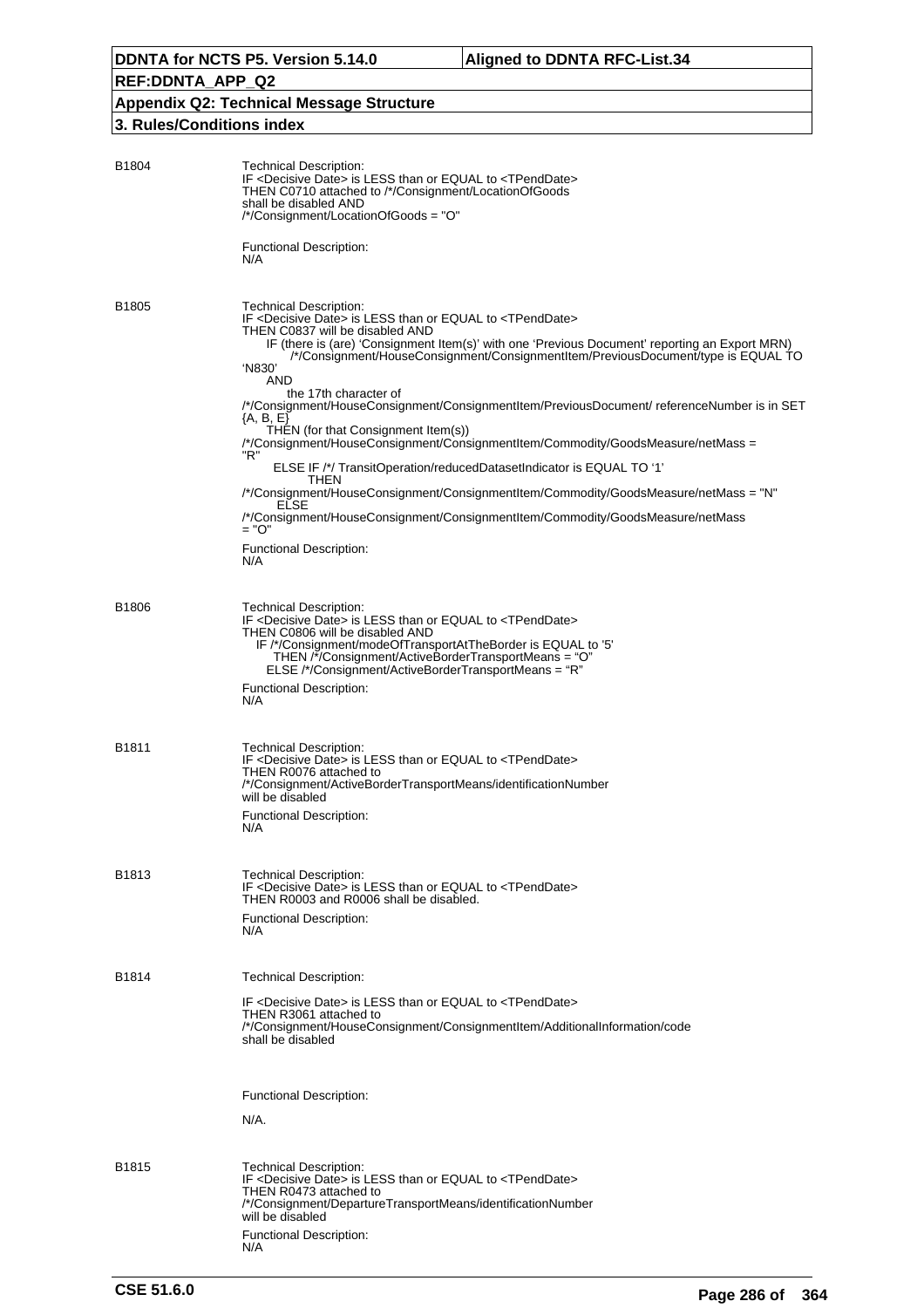**REF:DDNTA\_APP\_Q2**

#### **Appendix Q2: Technical Message Structure**

| B1820 | <b>Technical Description:</b><br>IF <decisive date=""> is LESS than or EQUAL to <tpenddate><br/>THEN IF /*/Consignment/countryOfDestination is in SET CL009<br/>THEN IF /*/Consignment/Consignee is PRESENT</tpenddate></decisive>                                                                                          |
|-------|-----------------------------------------------------------------------------------------------------------------------------------------------------------------------------------------------------------------------------------------------------------------------------------------------------------------------------|
|       | THEN<br>/*/Consignment/HouseConsignment/ConsignmentItem/Consignee =                                                                                                                                                                                                                                                         |
|       | "N"<br>ELSE /*/Consignment/HouseConsignment/ConsignmentItem/Consignee =<br>"R"                                                                                                                                                                                                                                              |
|       | <b>ELSE IF</b><br>/*/Consignment/HouseConsignment/ConsignmentItem/countryOfDestination<br>is in SET CL009                                                                                                                                                                                                                   |
|       | THEN THIS<br>/*/Consignment/HouseConsignment/ConsignmentItem/Consignee = "R"<br>ELSE IF /*/TransitOperation/security is IN SET {0,1}                                                                                                                                                                                        |
|       | THEN<br>IF /*/Consignment/Consignee is PRESENT                                                                                                                                                                                                                                                                              |
|       | <b>THEN</b><br>/*/Consignment/HouseConsignment/ConsignmentItem/Consignee<br>$= "N"$<br><b>ELSE</b>                                                                                                                                                                                                                          |
|       | /*/Consignment/HouseConsignment/ConsignmentItem/Consignee =<br>"O"                                                                                                                                                                                                                                                          |
|       | ELSE<br>IF at least one instance of /*/Consignment/AdditionalInformation/code is EQUAL<br>TO '30600'<br>THEN                                                                                                                                                                                                                |
|       | /*/Consignment/Consignee = "N" AND<br>/*/Consignment/HouseConsignment/ConsignmentItem/Consignee = "N"<br>ELSE IF at least one instance of                                                                                                                                                                                   |
|       | /*/Consignment/HouseConsignment/ConsignmentItem/AdditionalInformation/code<br>IS EQUAL TO '30600' THEN<br>THIS /*/Consignment/Consignee = "N" AND                                                                                                                                                                           |
|       | THIS /*/Consignment/HouseConsignment/ConsignmentItem/Consignee =<br>"N"                                                                                                                                                                                                                                                     |
|       | ELSE IF /*/Consignment/Consignee is PRESENT<br>THEN                                                                                                                                                                                                                                                                         |
|       | /*/Consignment/HouseConsignment/ConsignmentItem/Consignee = "N"<br>ELSE /*/Consignment/HouseConsignment/ConsignmentItem/Consignee = "R"                                                                                                                                                                                     |
|       | <b>Functional Description:</b><br>N/A                                                                                                                                                                                                                                                                                       |
| B1821 | <b>Technical Description:</b>                                                                                                                                                                                                                                                                                               |
|       | IF <decisive date=""> is LESS than or EQUAL to <tpenddate><br/>THEN</tpenddate></decisive>                                                                                                                                                                                                                                  |
|       | IF /*/Consignment/HouseConsignment/ConsignmentItem/Consignee/identificationNumber is<br>PRESENT AND                                                                                                                                                                                                                         |
|       | /*/Consignment/HouseConsignment/ConsignmentItem/Consignee/identificationNumber is a valid<br>identifier in the European EOS ((Economic Operators Systems) verified by the EU Member State<br>receiving or sending this message), OR is a valid identifier in the DB of the CTC country receiving or<br>sending this message |
|       | THEN<br>/*/Consignment/HouseConsignment/ConsignmentItem/Consignee/name="N" AND<br>/*/Consignment/HouseConsignment/ConsignmentItem/Consignee/Address="N"                                                                                                                                                                     |
|       | ELSE<br>/*/Consignment/HouseConsignment/ConsignmentItem/Consignee/name="R" AND<br>/*/Consignment/HouseConsignment/ConsignmentItem/Consignee/Address="R";                                                                                                                                                                    |
|       | Functional Description:<br>N/A                                                                                                                                                                                                                                                                                              |
| B1822 | Technical Description:<br>IF <decisive date=""> is LESS than or EQUAL to <tpenddate></tpenddate></decisive>                                                                                                                                                                                                                 |
|       | THEN<br>IF/*/Consignment/HouseConsignment/ConsignmentItem/Consignee/Address/country is in SET CL505<br>THEN /*/Consignment/HouseConsignment/ConsignmentItem/Consignee/Address/postcode = "O"<br>ELSE/*/Consignment/HouseConsignment/ConsignmentItem/Consignee/Address/postcode = "R";                                       |
|       | Functional Description:<br>N/A                                                                                                                                                                                                                                                                                              |
|       |                                                                                                                                                                                                                                                                                                                             |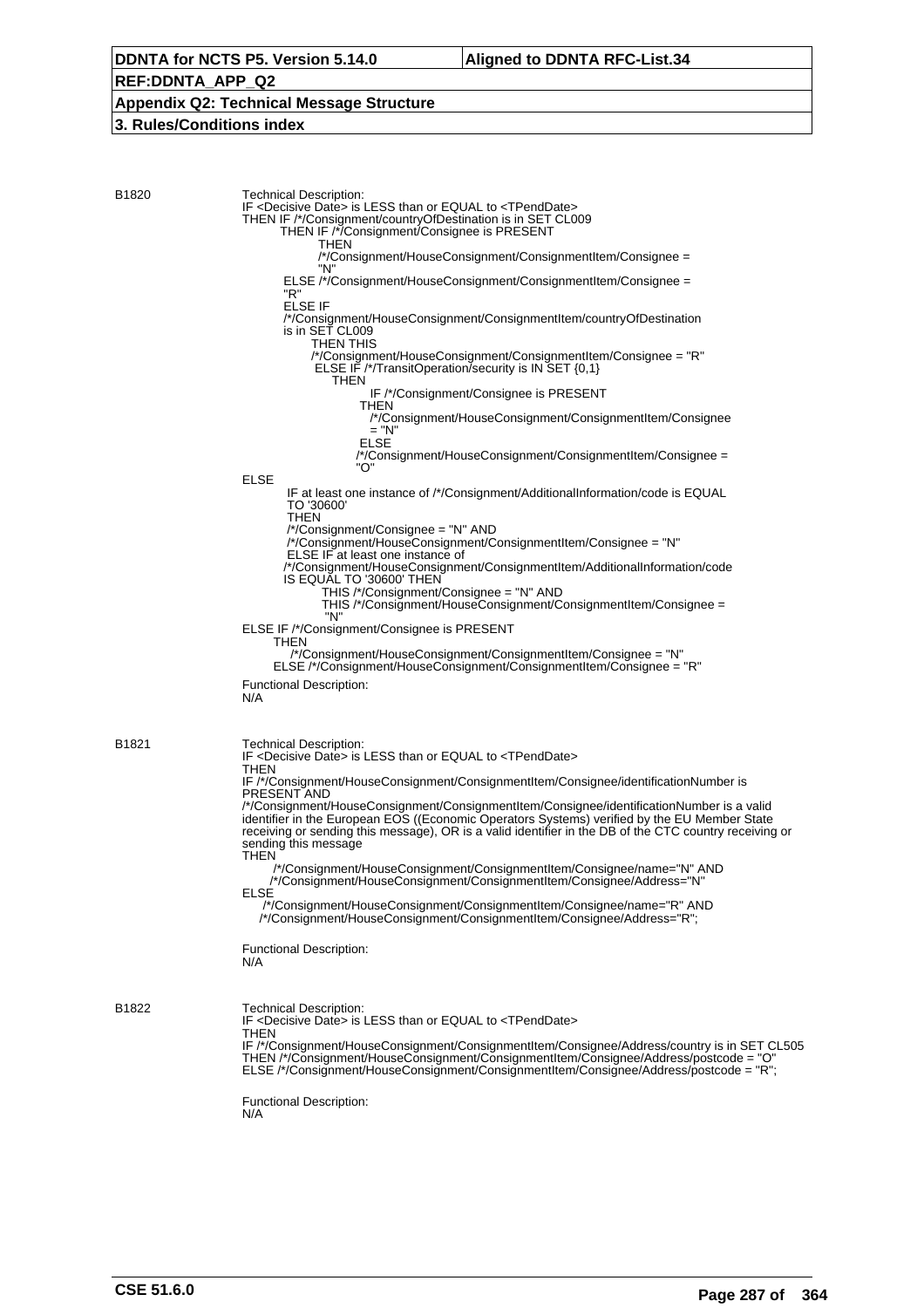**REF:DDNTA\_APP\_Q2**

#### **Appendix Q2: Technical Message Structure**

| B1823 | <b>Technical Description:</b><br>IF <decisive date=""> is LESS than or EQUAL to <tpenddate> THEN</tpenddate></decisive>                                                                           |
|-------|---------------------------------------------------------------------------------------------------------------------------------------------------------------------------------------------------|
|       | C0001 shall be disabled AND                                                                                                                                                                       |
|       | IF /*/Consignment/countryOfDestination is in SET CL009<br>THEN                                                                                                                                    |
|       | IF /*/Consignment/Consignee is PRESENT<br>THEN                                                                                                                                                    |
|       | /*/Consignment/HouseConsignment/ConsignmentItem/Consignee = "N"<br><b>ELSE</b>                                                                                                                    |
|       | /*/Consignment/HouseConsignment/ConsignmentItem/Consignee = "R"<br>ELSE IF /*/Consignment/HouseConsignment/ConsignmentItem/countryOfDestination is in SET<br>CL <sub>009</sub>                    |
|       | THEN THIS /*/Consignment/HouseConsignment/ConsignmentItem/Consignee = "R"<br>ELSE IF /*/TransitOperation/security is IN SET {0,1}<br>THEN                                                         |
|       | IF /*/Consignment/Consignee is PRESENT<br>THEN                                                                                                                                                    |
|       | /*/Consignment/HouseConsignment/ConsignmentItem/Consignee = "N"<br>ELSE /*/Consignment/HouseConsignment/ConsignmentItem/Consignee = "O"<br><b>ELSE</b>                                            |
|       | IF at least one instance of /*/Consignment/AdditionalInformation/code is EQUAL TO '30600'<br><b>THEN</b>                                                                                          |
|       | /*/Consignment/Consignee = "N" AND<br>/*/Consignment/HouseConsignment/ConsignmentItem/Consignee = "N"                                                                                             |
|       | ELSE IF at least one instance of<br>/*/Consignment/HouseConsignment/ConsignmentItem/AdditionalInformation/code IS                                                                                 |
|       | EQUAL TO '30600' THEN<br>THIS /*/Consignment/Consignee = "N" AND<br>THIS /*/Consignment/HouseConsignment/ConsignmentItem/Consignee = "N"                                                          |
|       | ELSE<br>IF /*/Consignment/Consignee is PRESENT                                                                                                                                                    |
|       | THFN<br>/*/Consignment/HouseConsignment/ConsignmentItem/Consignee = "N"                                                                                                                           |
|       | ELSE /*/Consignment/HouseConsignment/ConsignmentItem/Consignee = "R"                                                                                                                              |
|       | <b>Functional Description:</b><br>N/A                                                                                                                                                             |
| B1827 | Technical Description:                                                                                                                                                                            |
|       | IF <decisive date=""> is LESS than or EQUAL to <tpenddate><br/>THEN</tpenddate></decisive>                                                                                                        |
|       | IF (there is (are) 'Consignment Item(s)' with one 'Previous Document' reporting an Export MRN)<br>/*/Consignment/HouseConsignment/ConsignmentItem/PreviousDocument/type is EQUAL TO<br>'N830'     |
|       | <b>AND</b><br>the 17th character of<br>/*/Consignment/HouseConsignment/ConsignmentItem/PreviousDocument/referenceNumber is in SET                                                                 |
|       | ${A, B, E}$<br>THEN (for that Consignment Item(s))                                                                                                                                                |
|       | /*/Consignment/HouseConsignment/ConsignmentItem/Commodity/GoodsMeasure = "R"<br><b>ELSE</b>                                                                                                       |
|       | /*/Consignment/HouseConsignment/ConsignmentItem/Commodity/GoodsMeasure = "O"                                                                                                                      |
|       | Functional Description:<br>N/A                                                                                                                                                                    |
|       |                                                                                                                                                                                                   |
| B1831 | Technical Description:<br>IF <decisive date=""> is LESS than or EQUAL to <tpenddate></tpenddate></decisive>                                                                                       |
|       | THEN C0598 shall be disabled AND<br>IF <transit operation.="" security=""> is in SET {1,2,3} AND</transit>                                                                                        |
|       | the first two characters of the /*/CustomsOfficeOfTransitDeclared/referenceNumber is in SET CL010<br>AND the first two characters of                                                              |
|       | /*/CustomsOfficeOfDeparture/referenceNumber is NOT in SET CL010<br>THEN <customs (declared).="" and="" arrival="" date="" estimated="" of="" office="" time="" transit=""> = "R"</customs>        |
|       | ELSE <customs (declared).="" and="" arrival="" date="" estimated="" of="" office="" time="" transit=""> = "O"<br/>Functional Description:</customs>                                               |
|       | N/A                                                                                                                                                                                               |
| B1832 | <b>Technical Description:</b>                                                                                                                                                                     |
|       | IF <decisive date=""> is LESS than or EQUAL to <tpenddate><br/>THEN R0106 attached to /*/Consignment/TransportEquipment/numberOfSeals<br/>shall be disabled;</tpenddate></decisive>               |
|       | IF <decisive date=""> is LESS than or EQUAL to <tpenddate><br/>THEN R0106 attached to /CD038C/Consignment/Incident/TransportEquipment/numberOfSeals<br/>shall be disabled.</tpenddate></decisive> |
|       | <b>Functional Description:</b><br>N/A                                                                                                                                                             |
|       |                                                                                                                                                                                                   |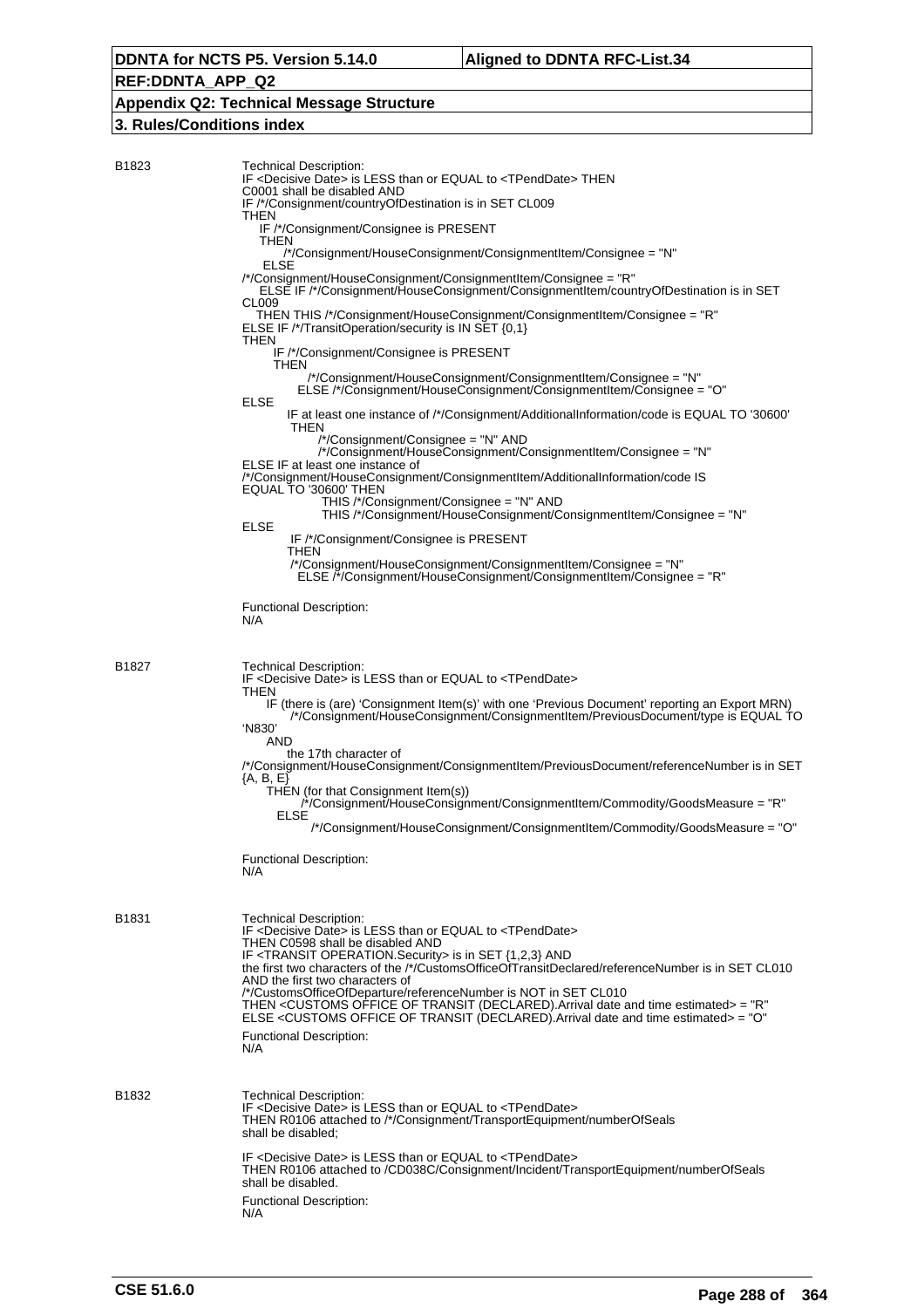## **REF:DDNTA\_APP\_Q2 Appendix Q2: Technical Message Structure**

| B1833 | <b>Technical Description:</b><br>IF <decisive date=""> is LESS than or EQUAL to <tpenddate><br/>THEN C0511 attached to /*/correlationIdentifier shall be disabled<br/>AND /*/correlationIdentifier = <math>"O"</math><br/><b>Functional Description:</b><br/>N/A</tpenddate></decisive>                                                                                                                                                                                                                                                                                                                                                                                                                       |
|-------|---------------------------------------------------------------------------------------------------------------------------------------------------------------------------------------------------------------------------------------------------------------------------------------------------------------------------------------------------------------------------------------------------------------------------------------------------------------------------------------------------------------------------------------------------------------------------------------------------------------------------------------------------------------------------------------------------------------|
| B1834 | <b>Technical Description:</b><br>IF <decisive date=""> is LESS than or EQUAL to <tpenddate><br/>THEN C0153 attached to<br/>/*/Consignment/HouseConsignment/ConsignmentItem/Commodity/CommodityCode<br/>shall be disabled and the D.G. will become optional.<br/>Functional Description:<br/>N/A</tpenddate></decisive>                                                                                                                                                                                                                                                                                                                                                                                        |
| B1835 | <b>Technical Description:</b><br>IF <decisive date=""> is LESS than or EQUAL to <tpenddate><br/><b>THEN</b><br/>IF /*/Consignment/TransportCharges is PRESENT<br/>THEN<br/>/*/Consignment/HouseConsignment/ConsignmentItem/TransportCharges = "N"<br/><b>ELSE</b><br/>/*/Consignment/HouseConsignment/ConsignmentItem/TransportCharges = "O"<br/>Functional Description:<br/>N/A</tpenddate></decisive>                                                                                                                                                                                                                                                                                                       |
| B1836 | <b>Technical Description:</b><br>IF <decisive date=""> is LESS than or EQUAL to <tpenddate><br/>THEN C0030 shall be disabled AND<br/>IF /*/TransitOperation/declarationType is EQUAL to 'TIR',<br/>THEN /*/CustomsOfficeOfTransitDeclared = "N"<br/><b>ELSE</b><br/>IF the first two characters of /*/CustomsOfficeOfDeparture/referenceNumber is in SET<br/>CL112 OR the first two characters of<br/>/*/CustomsOfficeOfDestinationDeclared/referenceNumber is in SET CL112 OR<br/>/*/TransitOperation/declarationType is in SET {T2, T}<br/>THEN /*/CustomsOfficeOfTransitDeclared = "R"<br/>ELSE /*/CustomsOfficeOfTransitDeclared = "O".<br/><b>Functional Description:</b><br/>N/A</tpenddate></decisive> |
| B1838 | <b>Technical Description:</b><br>IF <decisive date=""> is LESS than or EQUAL to <tpenddate><br/>THEN<br/>IF /*/Consignment/ActiveBorderTransportMeans/nationality is PRESENT OR<br/>/*/Consignment/modeOfTransportAtTheBorder is EQUAL to '2'<br/>THEN<br/>/*/Consignment/ActiveBorderTransportMeans/typeOfIdentification = "R" AND<br/>/*/Consignment/ActiveBorderTransportMeans/identificationNumber = "R"<br/><b>ELSE</b><br/>/*/Consignment/ActiveBorderTransportMeans/typeOfIdentification = "O" AND<br/>/*/Consignment/ActiveBorderTransportMeans/identificationNumber = "O"<br/><b>Functional Description:</b><br/>N/A</tpenddate></decisive>                                                          |
| B1843 | <b>Technical Description:</b><br>IF <decisive date=""> is LESS than or EQUAL to <tpenddate><br/>THEN C0831 will be disabled AND<br/>IF /*/CustomsOfficeOfDestination is PRESENT<br/>THEN /*/CustomsOfficeOfTransit = "N" AND /*/CustomsOfficeOfExitForTransit = "N"<br/>ELSE IF /*/CustomsOfficeOfTransit is PRESENT<br/>THEN /*/CustomsOfficeOfExitForTransit = "N"<br/>ELSE /*/CustomsOfficeOfExitForTransit = "O"<br/><b>Functional Description:</b><br/>N/A</tpenddate></decisive>                                                                                                                                                                                                                        |
| B1847 | <b>Technical Description:</b><br>IF <decisive date=""> is LESS than or EQUAL to <tpenddate><br/>THEN the value of /*/Guarantee/GuaranteeReference/CustomsOfficeOfGuarantee/referenceNumber<br/>will be EQUAL for all instances of /*/GuaranteeReferences</tpenddate></decisive>                                                                                                                                                                                                                                                                                                                                                                                                                               |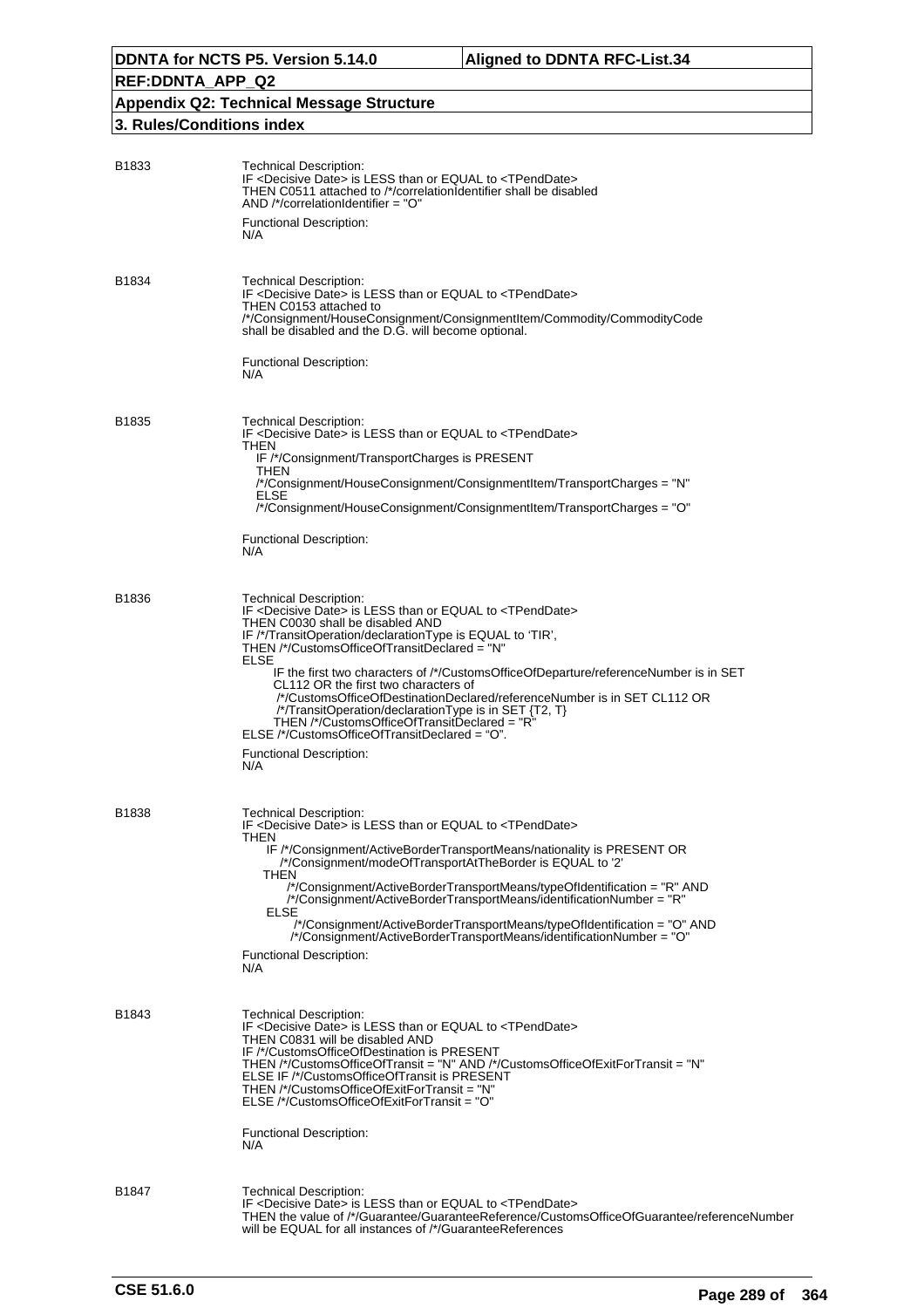#### **REF:DDNTA\_APP\_Q2 Appendix Q2: Technical Message Structure**

**3. Rules/Conditions index**

Functional Description: N/A B1848 Technical Description: IF <Decisive Date> is LESS than or EQUAL to <TPendDate> THEN C0586 attached to /\*/Consignment/CountryOfRoutingOfConsignment shall be disabled AND IF /\*/Transit Operation/security is in SET {1, 2, 3} THEN /\*/Consignment/CountryOfRoutingOfConsignment = "R" ELSE /\*/Consignment/CountryOfRoutingOfConsignment = "N" Functional Description: N/A B1849 Technical Description: IF <Decisive Date> is LESS than or EQUAL to <TPendDate> AND /\*/TransitOperation/security is in SET {1, 2, 3} THEN /\*/Consignment/PlaceOfLoading = ''R'' ELSE /\*/Consignment/PlaceOfLoading = ''O'' Functional Description: N/A B1850 Technical Description: IF <Decisive Date> is LESS than or EQUAL to <TPendDate> THEN IF first digit of /\*/Consignment/modeOfTransportAtTheBorder is in SET {2} THEN /\*/Consignment/ActiveBorderTransportMeans/nationality="O" ELSE /\*/Consignment/ActiveBorderTransportMeans/nationality="R" Functional Description: N/A B1852 Technical Description: IF <Decisive Date> is LESS than or EQUAL to <TPendDate> THEN C0815 attached to /CD200C/Consignment /CD203C/Consignment shall be disabled AND /CD200C/Consignment AND /CD203C/Consignment will become optional. Functional Description: N/A B1854 Technical Description: IF <Decisive Date> is LESS than or EQUAL to <TPendDate> THEN C0812 and C0191 will be disabled AND IF /\*/TransitOperation/security is EQUAL to '0' THEN /\*/Consignment/PlaceOfUnloading = "N" ELSE IF /\*/TransitOperation/specificCircumstanceIndicator is EQUAL to 'XXX' THEN /\*/Consignment/PlaceOfUnloading = "O" ELSE /\*/Consignment/PlaceOfUnloading = "R" Functional Description: N/A B1858 Technical Description: IF <Decisive Date> is LESS than or EQUAL to <TPendDate> THEN C0191 will be disabled AND IF /\*/TransitOperation/security is EQUAL to '0' THEN /\*/Consignment/PlaceOfUnloading = "N" ELSE IF /\*/TransitOperation/specificCircumstanceIndicator is EQUAL to 'XXX' THEN /\*/Consignment/PlaceOfUnloading = "O" ELSE /\*/Consignment/PlaceOfUnloading = "R" Functional Description: N/A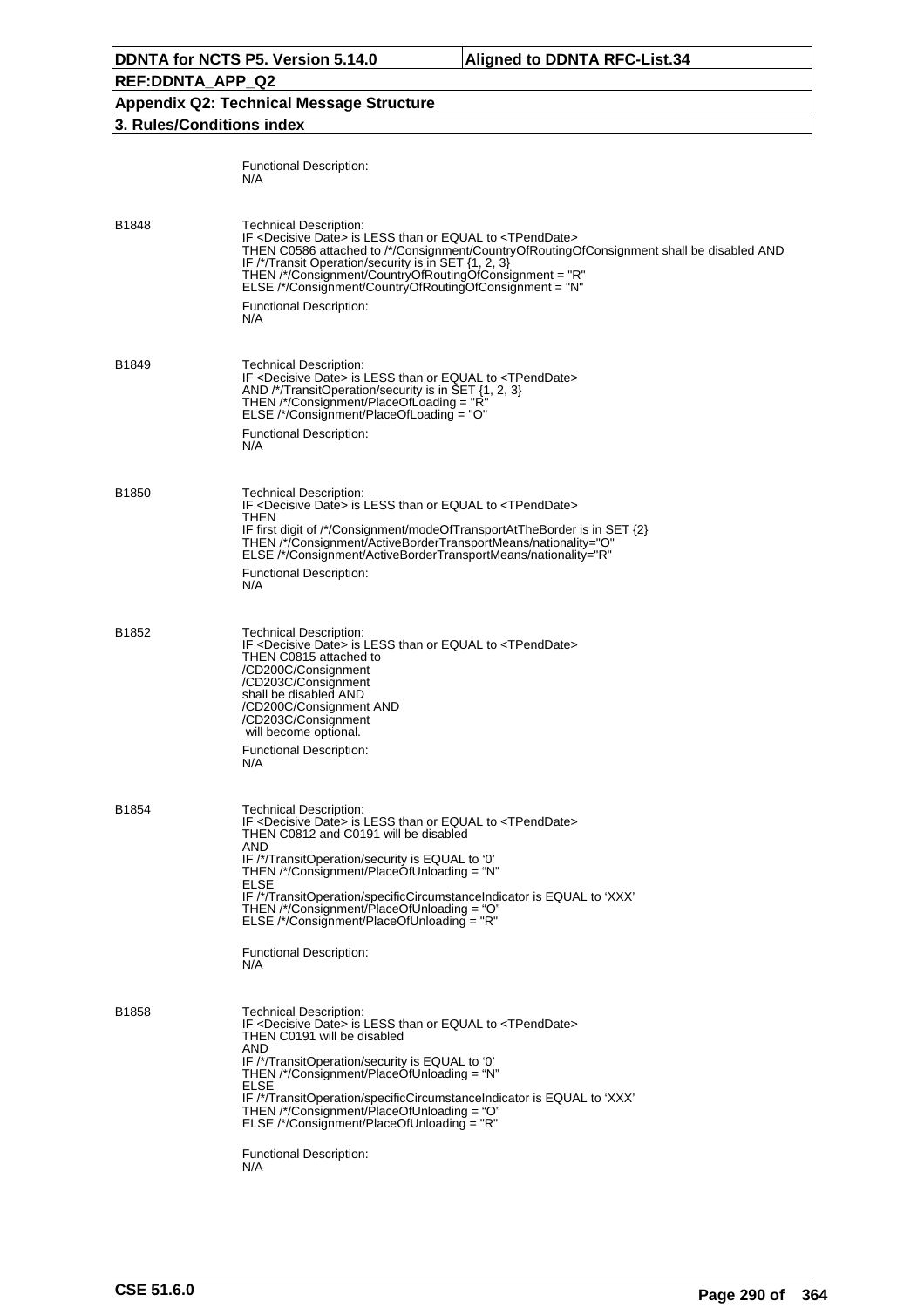## **DDNTA for NCTS P5. Version 5.14.0 Aligned to DDNTA RFC-List.34**

**REF:DDNTA\_APP\_Q2 Appendix Q2: Technical Message Structure**

| B1860             | <b>Technical Description:</b><br>IF <decisive date=""> is LESS than or EQUAL to <tpenddate><br/>THEN R0221 attached to<br/>/*/Consignment/HouseConsignment/ConsignmentItem/Commodity/GoodsMeasure/grossMass shall be<br/>disabled<br/><b>Functional Description:</b><br/>N/A</tpenddate></decisive>                                                                                                                                                                                                                                                                                                                                                                                                                                                                                                                                    |
|-------------------|----------------------------------------------------------------------------------------------------------------------------------------------------------------------------------------------------------------------------------------------------------------------------------------------------------------------------------------------------------------------------------------------------------------------------------------------------------------------------------------------------------------------------------------------------------------------------------------------------------------------------------------------------------------------------------------------------------------------------------------------------------------------------------------------------------------------------------------|
| B1862             | <b>Technical Description:</b><br>IF <decisive date=""> is LESS than or EQUAL to <tpenddate><br/>THEN R0223 attached to<br/>/*/Consignment/HouseConsignment/ConsignmentItem/Commodity/GoodsMeasure/netMass will be<br/>disabled.<br/>Functional Description:<br/>N/A</tpenddate></decisive>                                                                                                                                                                                                                                                                                                                                                                                                                                                                                                                                             |
| B1874             | <b>Technical Description:</b><br>IF <decisive date=""> is LESS than or EQUAL to <tpenddate><br/>THEN<br/>IF /*/TransitOperation/security is EQUAL to '0' OR<br/>/*/Consignment/TransportCharges is PRESENT OR<br/>the last 2 characters of /*/messageRecipient is NOT in SET CL147<br/>THEN<br/>/*/Consignment/HouseConsignment/ConsignmentItem/TransportCharges = "N"<br/><b>ELSE</b><br/>THEN /*/Consignment/HouseConsignment/ConsignmentItem/TransportCharges = "O".<br/><b>Functional Description:</b><br/>N/A</tpenddate></decisive>                                                                                                                                                                                                                                                                                              |
| B <sub>1875</sub> | <b>Technical Description:</b><br>IF <decisive date=""> is LESS than or EQUAL to <tpenddate><br/>THEN<br/>IF /*/TransitOperation/security is EQUAL to '0' OR<br/>/*/Consignment/TransportCharges is PRESENT<br/>THEN<br/>/*/Consignment/HouseConsignment/ConsignmentItem/TransportCharges = "N"<br/>ELSE<br/>THEN /*/Consignment/HouseConsignment/ConsignmentItem/TransportCharges = "O".<br/>Functional Description:<br/>N/A</tpenddate></decisive>                                                                                                                                                                                                                                                                                                                                                                                    |
| B1876             | <b>Technical Description:</b><br>IF <decisive date=""> is LESS than or EQUAL to <tpenddate><br/>THEN<br/>/CD142C/Enquiry/limitForEnquiryResponseDate must be equal to /CD142C/PreparationDateAndTime<br/>+28 days<br/><b>Functional Description:</b><br/>N/A</tpenddate></decisive>                                                                                                                                                                                                                                                                                                                                                                                                                                                                                                                                                    |
| B1877             | <b>Technical Description:</b><br>IF <decisive date=""> is LESS than or EQUAL to <tpenddate> THEN<br/>IF /*/Consignment/HouseConsignment/ConsignmentItem/Consignee is PRESENT<br/>for all /*/Consignment/HouseConsignment/ConsignmentItem<br/>THEN at least one occurrence of<br/>/*/Consignment/HouseConsignment/ConsignmentItem/Consignee must be different<br/>from the others:<br/>IF <decisive date=""> is LESS than or EQUAL to <tpenddate> THEN<br/>IF /*/Consignment/HouseConsignment/ConsignmentItem/TransportCharges is<br/>PRESENT for all /*/Consignment/HouseConsignment/ConsignmentItem<br/>THEN at least one occurrence of<br/>/*/Consignment/HouseConsignment/ConsignmentItem/TransportCharges must be<br/>different from the others.<br/>Functional Description:<br/>N/A</tpenddate></decisive></tpenddate></decisive> |
| B1888             | <b>Technical Description:</b><br>IF <decisive date=""> is LESS than or EQUAL to <tpenddate><br/>THEN the multiplicity of /CD018C/Consignment/DepartureTransportMeans&gt; can be up to '3x'<br/><b>Functional Description:</b><br/>N/A</tpenddate></decisive>                                                                                                                                                                                                                                                                                                                                                                                                                                                                                                                                                                           |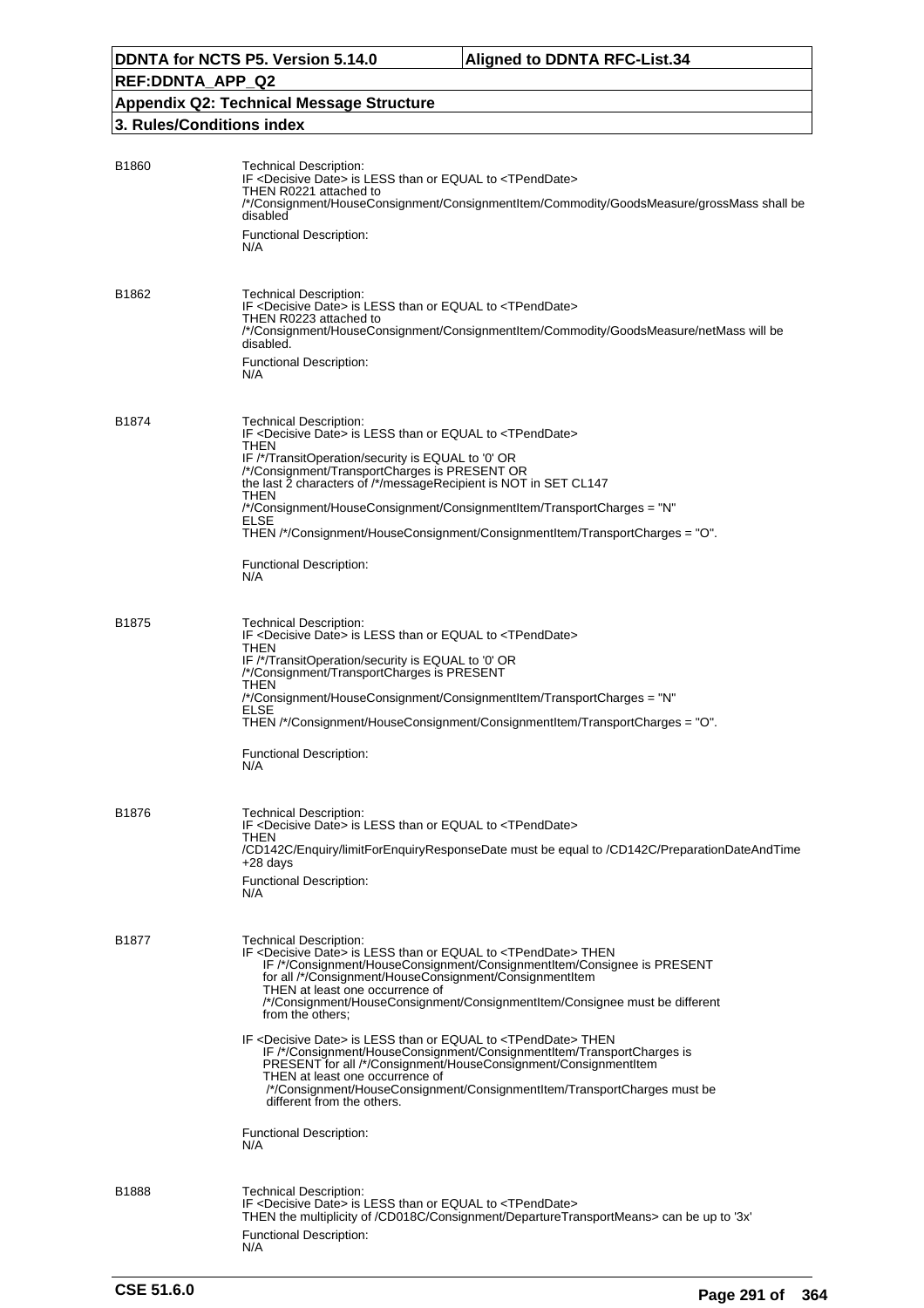## **DDNTA for NCTS P5. Version 5.14.0 Aligned to DDNTA RFC-List.34**

## **REF:DDNTA\_APP\_Q2**

## **Appendix Q2: Technical Message Structure**

| B1889 | Technical Description:<br>IF <decisive date=""> is LESS than or EQUAL to <tpenddate><br/>THEN C0599 will be disabled AND<br/>IF/*/TransitOperation/security is in SET {1,2,3} AND the first two characters of<br/>/*/CustomsOfficeOfDeparture/referenceNumber is not in CL010<br/>THEN<br/>/*/Consignment/modeOfTransportAtTheBorder = "R"<br/><b>ELSE</b><br/>/*/Consignment/modeOfTransportAtTheBorder = "O"<br/>Functional Description:<br/>N/A</tpenddate></decisive>                                                          |
|-------|------------------------------------------------------------------------------------------------------------------------------------------------------------------------------------------------------------------------------------------------------------------------------------------------------------------------------------------------------------------------------------------------------------------------------------------------------------------------------------------------------------------------------------|
| B1890 | Technical Description:<br>IF <decisive date=""> is LESS than or EQUAL to <tpenddate><br/>THEN R0855 will be disabled<br/>AND<br/>IF /*/Consignment/inlandModeOfTransport is EQUAL to '3'<br/>THEN the multiplicity of /*/Consignment/DepartureTransportMeans can be up to '3x'<br/>ELSE the multiplicity of /*/Consignment/DepartureTransportMeans is '1x'<br/><b>Functional Description:</b><br/>N/A</tpenddate></decisive>                                                                                                       |
| B1891 | <b>Technical Description:</b><br>IF <decisive date=""> is LESS than or EQUAL to <tpenddate><br/>THEN C0826 shall be disabled AND<br/>IF /*/Consignment/inlandModeOfTransport is EQUAL to '5'<br/>THEN<br/>/*/Consignment/DepartureTransportMeans = "N"<br/>ELSE IF /*/Consignment/containerIndicator is EQUAL to '1'<br/>THEN<br/>/*/Consignment/DepartureTransportMeans = "O"<br/>ELSE<br/>/*/Consignment/DepartureTransportMeans = "R"<br/><b>Functional Description:</b><br/>N/A</tpenddate></decisive>                         |
| B1892 | Technical Description:<br>IF <decisive date=""> is LESS than or EQUAL to <tpenddate><br/>THEN<br/>IF /*/Consignment/containerIndicator is EQUAL to '1'<br/>THEN /*/Consignment/DepartureTransportMeans/identificationNumber = "O" AND<br/>/*/Consignment/DepartureTransportMeans/typeOfIdentification = "O"<br/>ELSE /*/Consignment/DepartureTransportMeans/identificationNumber = "R" AND<br/>/*/Consignment/DepartureTransportMeans/typeOfIdentification = "R"<br/><b>Functional Description:</b><br/>N/A</tpenddate></decisive> |
| B1893 | <b>Technical Description:</b><br>IF <decisive date=""> is LESS than or EQUAL to <tpenddate><br/>THEN C0403 will be disabled<br/>AND<br/>IF /*/TransitOperation/security is EQUAL to '0'<br/>THEN /*/Consignment/PlaceOfLoading = "N"<br/>ELSE /*/Consignment/PlaceOfLoading = "R"<br/><b>Functional Description:</b><br/>N/A</tpenddate></decisive>                                                                                                                                                                                |
| B1894 | <b>Technical Description:</b><br>IF <decisive date=""> is LESS than or EQUAL to <tpenddate><br/>THEN C0908 will be disabled AND<br/>IF /*/Consignment/modeOfTransportAtTheBorder is EQUAL to '5'<br/>THEN<br/>/*/Consignment/ActiveBorderTransportMeans = "O"<br/><b>ELSE</b><br/>/*/Consignment/ActiveBorderTransportMeans = "R"<br/><b>Functional Description:</b><br/>N/A</tpenddate></decisive>                                                                                                                                |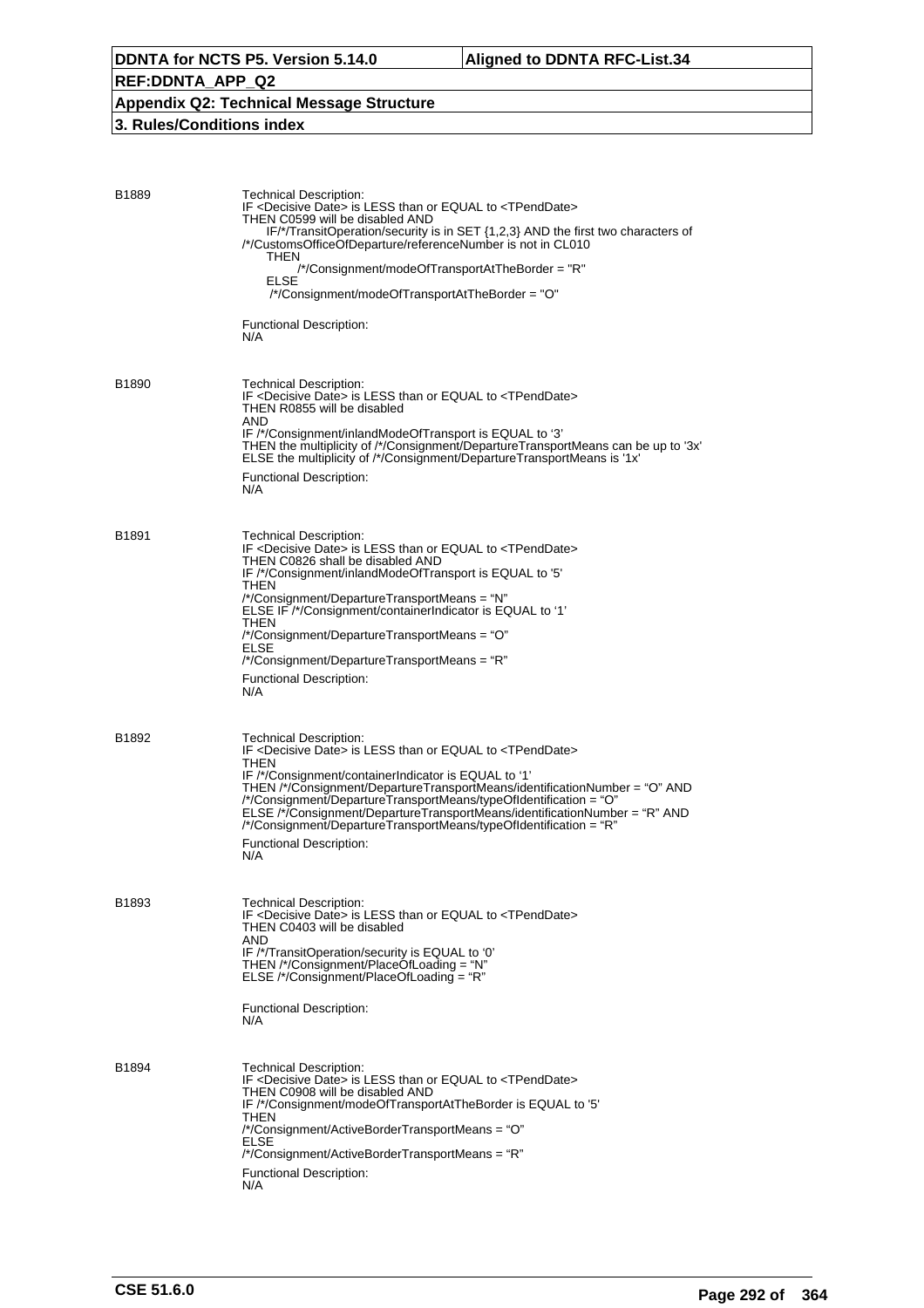## **Appendix Q2: Technical Message Structure**

| B1895 | Technical Description:<br>IF <decisive date=""> is LESS than or EQUAL to <tpenddate><br/>THEN C0502 shall be disabled AND<br/>IF /*/Consignment/referenceNumberUCR is PRESENT<br/>THEN<br/>/*/Consignment/HouseConsignment/ConsignmentItem/referenceNumberUCR = "N"<br/><b>ELSE</b><br/>/*/Consignment/HouseConsignment/ConsignmentItem/referenceNumberUCR = "O"<br/>Functional Description:<br/>N/A</tpenddate></decisive>                                                                                                                      |
|-------|--------------------------------------------------------------------------------------------------------------------------------------------------------------------------------------------------------------------------------------------------------------------------------------------------------------------------------------------------------------------------------------------------------------------------------------------------------------------------------------------------------------------------------------------------|
| B1896 | Technical Description:<br>IF <decisive date=""> is LESS than or EQUAL to <tpenddate> AND<br/>/*/TransitOperation/security is in SET {1, 3}<br/>THEN<br/>IF /*/Consignment/referenceNumberUCR is NOT PRESENT AND<br/>/*/Consignment/HouseConsignment/ConsignmentItem/referenceNumberUCR IS NOT<br/><b>PRESENT</b><br/>THEN /*/Consignment/HouseConsignment/ConsignmentItem[1]/TransportDocument = "R"<br/>ELSE /*/Consignment/HouseConsignment/ConsignmentItem/TransportDocument = "O"<br/>Functional Description:<br/>N/A</tpenddate></decisive> |
| B1897 | Technical Description:<br>IF <decisive date=""> is LESS than or EQUAL to <tpenddate><br/>THEN<br/>IF /*/Consignment/inlandModeOfTransport is EQUAL to '2'<br/>THEN /*/Consignment/DepartureTransportMeans/nationality = "N"<br/>ELSE<br/>IF /*/Consignment/containerIndicator is EQUAL to '1'<br/>THEN /*/Consignment/DepartureTransportMeans/nationality = "O"<br/>ELSE /*/Consignment/DepartureTransportMeans/nationality = "R"<br/>Functional Description:<br/>N/A</tpenddate></decisive>                                                     |
| B1898 | Technical Description:<br>IF <decisive date=""> is LESS than or EQUAL to <tpenddate> AND<br/>/*/Guarantee/GuaranteeReference/amountToBeCovered is PRESENT THEN<br/>/*/Guarantee/GuaranteeReference/currency = "R"<br/>ELSE /*/Guarantee/GuaranteeReference/currency = "N"<br/>Functional Description:<br/>N/A</tpenddate></decisive>                                                                                                                                                                                                             |
| B1899 | Technical Description:<br>IF <decisive date=""> is LESS than or EQUAL to <tpenddate><br/>THEN C0029 will be disabled AND<br/>IF/*/TransitOperation/security is in SET {1,2,3} AND the first two characters of<br/>/*/CustomsOfficeOfDeparture/referenceNumber is not in CL010<br/>THEN<br/>/*/Consignment/modeOfTransportAtTheBorder = "R"<br/><b>ELSE</b><br/>/*/Consignment/modeOfTransportAtTheBorder = "O"<br/><b>Functional Description:</b><br/>N/A</tpenddate></decisive>                                                                 |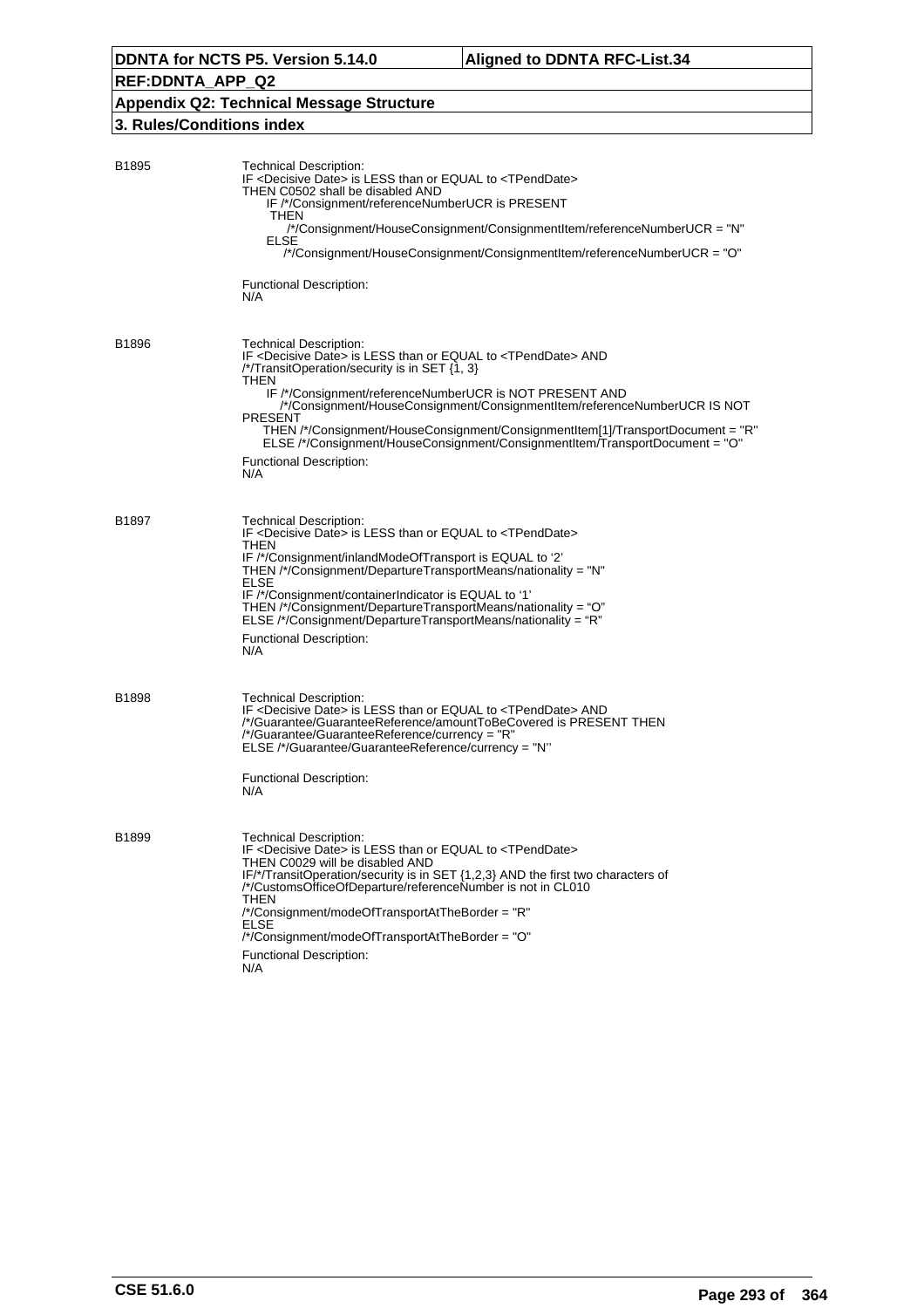## **Appendix Q2: Technical Message Structure**

| B2101 | <b>Technical Description:</b><br>IF <decisive date=""> is GREATER than <tpenddate><br/>THEN /*/TransitOperation/arrivalDateAndTime (actual) = "R";<br/>IF <decisive date=""> is GREATER than <tpenddate><br/>THEN /*/TransitOperation/recoveryCommunicationDate = "R";<br/>IF <decisive date=""> is GREATER than <tpenddate><br/>THEN /*/FunctionalError/errorReason = "R";<br/>IF <decisive date=""> is GREATER than <tpenddate><br/>THEN /*/GuaranteeReference/Guarantor/Address/country = "R";<br/>IF <decisive date=""> is GREATER than <tpenddate><br/>THEN /*/GuaranteeReference/Guarantor/identificationNumber = "R";<br/>IF <decisive date=""> is GREATER than <tpenddate><br/>THEN /*/CustomsOfficeOfDeparture = "R";<br/>IF <decisive date=""> is GREATER than <tpenddate><br/>THEN /*/Consignment/HouseConsignment/ConsignmentItem/Commodity/CommodityCode = "R";<br/>IF <decisive date=""> is GREATER than <tpenddate><br/>THEN /*/Consignment/HouseConsignment/ConsignmentItem/Commodity/GoodsMeasure = "R";<br/>IF <decisive date=""> is GREATER than <tpenddate><br/>THEN /*/Consignment/HouseConsignment/ConsignmentItem/Commodity/GoodsMeasure/grossMass =<br/>"R";<br/>IF <decisive date=""> is GREATER than <tpenddate><br/>THEN <math>/*</math>/Recovery/text = "R";<br/>IF <decisive date=""> is GREATER than <tpenddate><br/>THEN /*/Guarantee/GuaranteeReference/amountToBeCovered = "R";<br/>IF <decisive date=""> is GREATER than <tpenddate><br/>THEN /CD038C/Consignment/Incident/Endorsement/authority = "R";<br/>IF <decisive date=""> is GREATER than <tpenddate><br/>THEN /CD038C/Consignment/Incident/Endorsement/place="R";<br/>IF <decisive date=""> is GREATER than <tpenddate><br/>THEN /*/Consignment/PlaceOfLoading = "R";<br/>IF <decisive date=""> is GREATER than <tpenddate><br/>THEN /*/Consignment/ActiveBorderTransportMeans/customsOfficeAtBorderReferenceNumber = "R";<br/>IF <decisive date=""> is GREATER than <tpenddate><br/>THEN /*/Consignment/ActiveBorderTransportMeans/nationality="R";<br/>IF <decisive date=""> is GREATER than <tpenddate><br/>THEN /*/Consignment/ActiveBorderTransportMeans/typeOfIdentificiation ="R";<br/>IF <decisive date=""> is GREATER than <tpenddate><br/>THEN /*/Consignment/ActiveBorderTransportMeans/identificationNumber = "R";<br/>IF <decisive date=""> is GREATER than <tpenddate><br/>THEN /*/Consignment/DepartureTransportMeans/typeOfIdentification = "R";<br/>IF <decisive date=""> is GREATER than <tpenddate><br/>THEN <math>/*/Consignment/Department</math>TransportMeans/identificationNumber = "R";<br/>IF <decisive date=""> is GREATER than <tpenddate><br/>THEN /*/Consignment/DepartureTransportMeans/nationality = "R";<br/>IF <decisive date=""> is GREATER than <tpenddate></tpenddate></decisive></tpenddate></decisive></tpenddate></decisive></tpenddate></decisive></tpenddate></decisive></tpenddate></decisive></tpenddate></decisive></tpenddate></decisive></tpenddate></decisive></tpenddate></decisive></tpenddate></decisive></tpenddate></decisive></tpenddate></decisive></tpenddate></decisive></tpenddate></decisive></tpenddate></decisive></tpenddate></decisive></tpenddate></decisive></tpenddate></decisive></tpenddate></decisive></tpenddate></decisive></tpenddate></decisive> |  |
|-------|----------------------------------------------------------------------------------------------------------------------------------------------------------------------------------------------------------------------------------------------------------------------------------------------------------------------------------------------------------------------------------------------------------------------------------------------------------------------------------------------------------------------------------------------------------------------------------------------------------------------------------------------------------------------------------------------------------------------------------------------------------------------------------------------------------------------------------------------------------------------------------------------------------------------------------------------------------------------------------------------------------------------------------------------------------------------------------------------------------------------------------------------------------------------------------------------------------------------------------------------------------------------------------------------------------------------------------------------------------------------------------------------------------------------------------------------------------------------------------------------------------------------------------------------------------------------------------------------------------------------------------------------------------------------------------------------------------------------------------------------------------------------------------------------------------------------------------------------------------------------------------------------------------------------------------------------------------------------------------------------------------------------------------------------------------------------------------------------------------------------------------------------------------------------------------------------------------------------------------------------------------------------------------------------------------------------------------------------------------------------------------------------------------------------------------------------------------------------------------------------------------------------------------------------------------------------------------------------------------------------------------------------------------------------------------------------------------------------------------------------------------------------------------------------------------------------------------------------------------------------------------------------------------------------------------------------------------------------------------------------------------------------------------------------------------------------------------------------------------------------------------------------------------------------------------------------------------------------------------------------------------------------------------------------------------------------|--|
|       | THEN /*/Guarantee/GuaranteeReference/currency = "R";                                                                                                                                                                                                                                                                                                                                                                                                                                                                                                                                                                                                                                                                                                                                                                                                                                                                                                                                                                                                                                                                                                                                                                                                                                                                                                                                                                                                                                                                                                                                                                                                                                                                                                                                                                                                                                                                                                                                                                                                                                                                                                                                                                                                                                                                                                                                                                                                                                                                                                                                                                                                                                                                                                                                                                                                                                                                                                                                                                                                                                                                                                                                                                                                                                                                 |  |
|       | Functional Description:<br>N/A                                                                                                                                                                                                                                                                                                                                                                                                                                                                                                                                                                                                                                                                                                                                                                                                                                                                                                                                                                                                                                                                                                                                                                                                                                                                                                                                                                                                                                                                                                                                                                                                                                                                                                                                                                                                                                                                                                                                                                                                                                                                                                                                                                                                                                                                                                                                                                                                                                                                                                                                                                                                                                                                                                                                                                                                                                                                                                                                                                                                                                                                                                                                                                                                                                                                                       |  |
| B2200 | <b>Technical Description:</b><br>IF <decisive date=""> is GREATER than <tpenddate><br/>THEN<br/>/*/Consignment/ActiveBorderTransportMeans/conveyanceReferenceNumber<br/>format shall be set to an17<br/><b>Functional Description:</b><br/>N/A</tpenddate></decisive>                                                                                                                                                                                                                                                                                                                                                                                                                                                                                                                                                                                                                                                                                                                                                                                                                                                                                                                                                                                                                                                                                                                                                                                                                                                                                                                                                                                                                                                                                                                                                                                                                                                                                                                                                                                                                                                                                                                                                                                                                                                                                                                                                                                                                                                                                                                                                                                                                                                                                                                                                                                                                                                                                                                                                                                                                                                                                                                                                                                                                                                |  |
| B2301 | <b>Technical Description:</b><br>IF <decisive date=""> is GREATER than <tpenddate><br/>THEN C0012 attached to /*/Enquiry/returnCopyReturnedDate shall be disabled<br/><b>Functional Description:</b><br/>N/A</tpenddate></decisive>                                                                                                                                                                                                                                                                                                                                                                                                                                                                                                                                                                                                                                                                                                                                                                                                                                                                                                                                                                                                                                                                                                                                                                                                                                                                                                                                                                                                                                                                                                                                                                                                                                                                                                                                                                                                                                                                                                                                                                                                                                                                                                                                                                                                                                                                                                                                                                                                                                                                                                                                                                                                                                                                                                                                                                                                                                                                                                                                                                                                                                                                                  |  |
| B2400 | <b>Technical Description:</b><br>IF <decisive date=""> is GREATER than <tpenddate><br/>THEN <math>/*/Consignment/Incident = "N";</math><br/>IF <decisive date=""> is GREATER than <tpenddate><br/>THEN /*/Enquiry/returnCopyReturnedDate = "N";<br/>IF <decisive date=""> is GREATER than <tpenddate><br/>THEN /*/Consignment/HouseConsignment/ConsignmentItem/Consignee = "N";<br/>IF <decisive date=""> is GREATER than <tpenddate><br/>THEN /*/Consignment/HouseConsignment/ConsignmentItem/TransportDocument = "N";<br/>IF <decisive date=""> is GREATER than <tpenddate><br/>THEN /*/Consignment/HouseConsignment/ConsignmentItem/TransportCharges = "N"<br/><b>Functional Description:</b><br/>N/A</tpenddate></decisive></tpenddate></decisive></tpenddate></decisive></tpenddate></decisive></tpenddate></decisive>                                                                                                                                                                                                                                                                                                                                                                                                                                                                                                                                                                                                                                                                                                                                                                                                                                                                                                                                                                                                                                                                                                                                                                                                                                                                                                                                                                                                                                                                                                                                                                                                                                                                                                                                                                                                                                                                                                                                                                                                                                                                                                                                                                                                                                                                                                                                                                                                                                                                                          |  |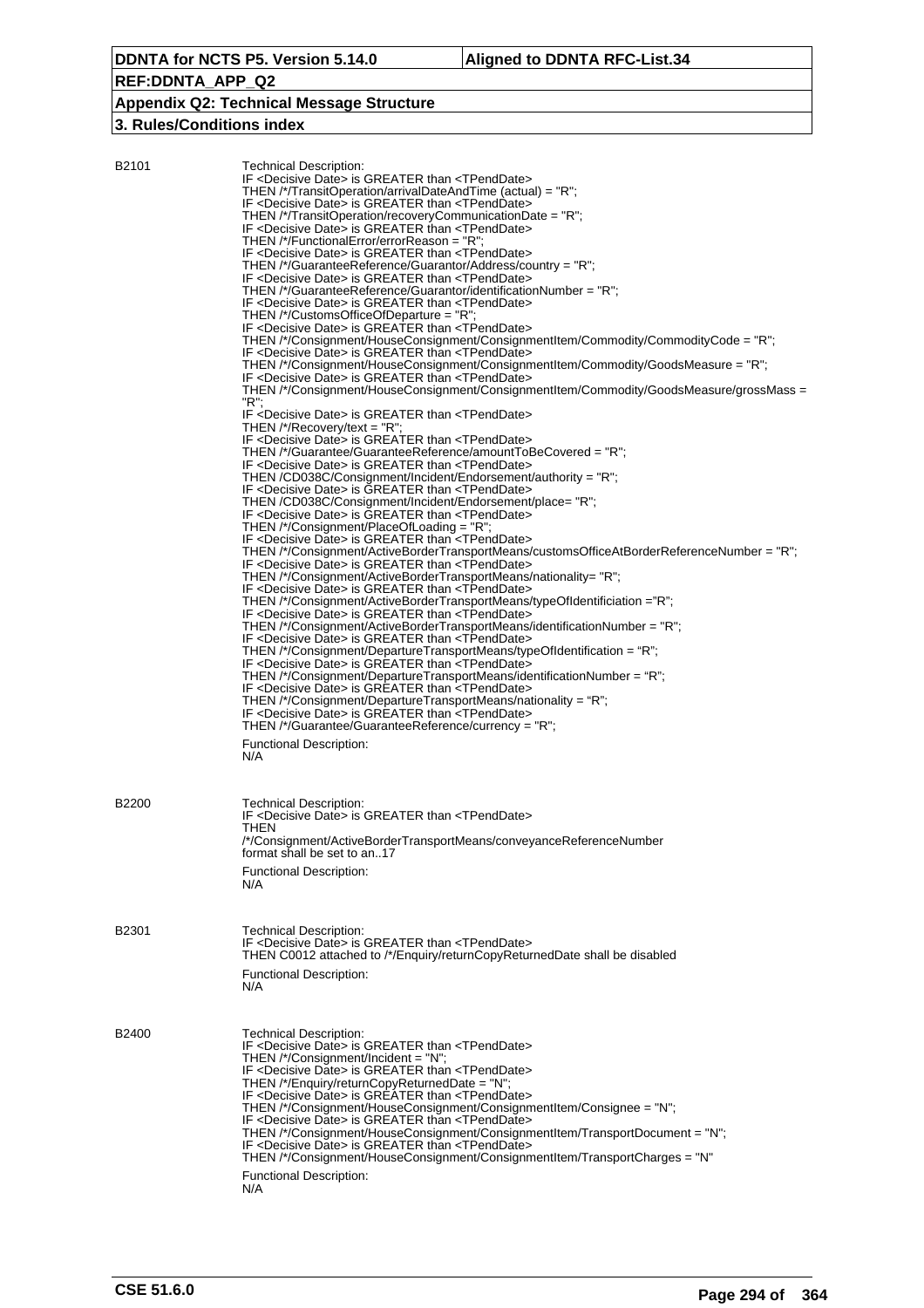## **Appendix Q2: Technical Message Structure**

| C0001 | Technical Description:<br>IF /*/Consignment/countryOfDestination is in SET CL009<br>THEN<br>IF /*/Consignment/Consignee is PRESENT                                                                                                                                                                                                    |
|-------|---------------------------------------------------------------------------------------------------------------------------------------------------------------------------------------------------------------------------------------------------------------------------------------------------------------------------------------|
|       | THEN<br>/*/Consignment/HouseConsignment/Consignee = "N"<br>ELSE /*/Consignment/HouseConsignment/Consignee = "R"<br>ELSE IF /*/TransitOperation/security is IN SET {0,1}                                                                                                                                                               |
|       | THEN<br>IF /*/Consignment/Consignee is PRESENT                                                                                                                                                                                                                                                                                        |
|       | THEN<br>/*/Consignment/HouseConsignment/Consignee = "N"<br>ELSE /*/Consignment/HouseConsignment/Consignee = "O"<br>ELSE IF at least one instance of /*/Consignment/AdditionalInformation/code is EQUAL TO '30600'<br>THEN                                                                                                             |
|       | /*/Consignment/Consignee = "N" AND<br>/*/Consignment/HouseConsignment/Consignee = "N"<br>ELSE IF at least one instance of /*/Consignment/HouseConsignment/AdditionalInformation/code IS<br>EQUAL TO '30600'                                                                                                                           |
|       | THEN<br>/*/Consignment/Consignee = "N" AND<br>THIS /*/Consignment/HouseConsignment/Consignee = "N"<br><b>ELSE</b>                                                                                                                                                                                                                     |
|       | IF /*/Consignment/Consignee is PRESENT<br>THEN<br>/*/Consignment/HouseConsignment/Consignee = "N"                                                                                                                                                                                                                                     |
|       | ELSE /*/Consignment/HouseConsignment/Consignee = "R"                                                                                                                                                                                                                                                                                  |
|       | <b>Functional Description:</b><br>IF <consignment.country destination="" of=""> is in SET CL009</consignment.country>                                                                                                                                                                                                                 |
|       | THEN<br>IF <consignment-consignee> is PRESENT<br/><b>THEN</b></consignment-consignee>                                                                                                                                                                                                                                                 |
|       | ELSE <consignment-house consignment-consignee=""> ="R"<br/>ELSE IF <transit operation.="" security=""> is IN SET <math>\{0,1\}</math><br/><b>THEN</b></transit></consignment-house>                                                                                                                                                   |
|       | IF <consignment-consignee> is PRESENT<br/><b>THEN</b></consignment-consignee>                                                                                                                                                                                                                                                         |
|       | ELSE <consignment-house -consignee="" consignment="">= "O"<br/>ELSE</consignment-house>                                                                                                                                                                                                                                               |
|       | IF <consignment-additional information.code=""> is EQUAL TO '30600'<br/>THEN</consignment-additional>                                                                                                                                                                                                                                 |
|       | <consignment-consignee> = "N" AND<br/><consignment-house consignment-consignee=""> = "N"<br/>ELSE IF <consignment-house additional="" consignment-="" information.code=""> is EQUAL<br/>TO '30600'<br/><b>THEN</b></consignment-house></consignment-house></consignment-consignee>                                                    |
|       | <consignment-consignee> = "N" AND<br/><consignment-house consignment-consignee=""> = "N"</consignment-house></consignment-consignee>                                                                                                                                                                                                  |
|       | ELSE<br>IF <consignment-consignee> is PRESENT<br/>THEN</consignment-consignee>                                                                                                                                                                                                                                                        |
|       | <consignment-house consignment-consignee=""> = "N"<br/>ELSE <consignment-house consignment-consignee="">= "R"</consignment-house></consignment-house>                                                                                                                                                                                 |
| C0004 | Technical Description:<br>IF the recovery request message is sent by country of departure AND<br>/CC029C/Guarantee/guaranteeType is in SET {1, 2, 4, 9}<br>THEN /CD150C/GuaranteeReference = "R"<br>$ELSE / CD150C/GuaranteeReference = "O"$                                                                                          |
|       | <b>Functional Description:</b><br>IF the recovery request message is sent by country of departure AND<br><cc029c-guarantee.guarantee type=""> is in SET {1, 2, 4, 9}<br/>THEN <cd150c-guarantee reference=""> = "R"<br/>ELSE <cd150c-guarantee reference=""> = "O"</cd150c-guarantee></cd150c-guarantee></cc029c-guarantee.guarantee> |
| C0009 | Technical Description:<br>IF /CC141C/Consignment is PRESENT<br>THEN /CD142C/Consignment = "R"<br>$ELSE / CD142C/Consignment = "N"$                                                                                                                                                                                                    |
|       | <b>Functional Description:</b><br>IF <cc141c-consignment> is PRESENT<br/>THEN <cd142c-consignment> = "R"<br/><math>ELSE &lt; CD142C</math>-CONSIGNMENT&gt; = "N"</cd142c-consignment></cc141c-consignment>                                                                                                                            |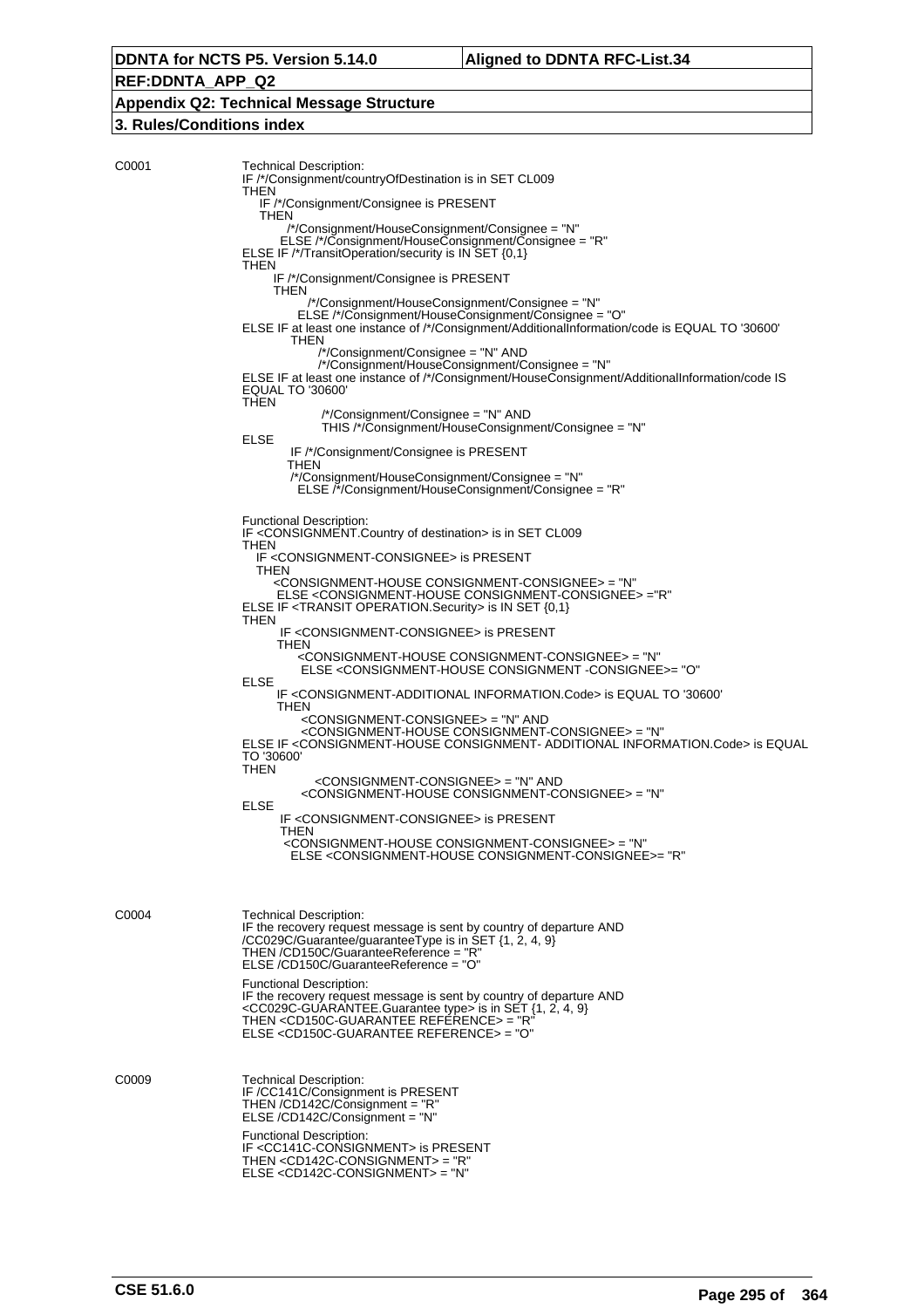**Appendix Q2: Technical Message Structure**

| C0012              | Technical Description:<br>IF /*/Enquiry/responseCode is EQUAL to '3'<br>THEN /CD143C/Enquiry/returnCopyReturnedDate = "R"<br>ELSE /CD143C/Enquiry/returnCopyReturnedDate = "N"<br>Functional Description:<br>IF <enquiry.response code=""> is EQUAL to '3'<br/>THEN <cd143c-enquiry.return copy="" date="" returned=""> = "R"<br/>ELSE <cd143c-enquiry.return copy="" date="" returned=""> = "N"</cd143c-enquiry.return></cd143c-enquiry.return></enquiry.response>                                                                                                                                                                                                                                                                                                                                                                                                                                                                                                                                                                                                                                                                                                                                                                                                                                                                                                                                                                                                |
|--------------------|--------------------------------------------------------------------------------------------------------------------------------------------------------------------------------------------------------------------------------------------------------------------------------------------------------------------------------------------------------------------------------------------------------------------------------------------------------------------------------------------------------------------------------------------------------------------------------------------------------------------------------------------------------------------------------------------------------------------------------------------------------------------------------------------------------------------------------------------------------------------------------------------------------------------------------------------------------------------------------------------------------------------------------------------------------------------------------------------------------------------------------------------------------------------------------------------------------------------------------------------------------------------------------------------------------------------------------------------------------------------------------------------------------------------------------------------------------------------|
| C0013              | Technical Description:<br>IF $/*/Enquiry/responseCode$ is in SET $\{2, 4\}$<br>THEN /CD143C/Enquiry/text = "R"<br>ELSE /CD143C/Enquiry/text = "N"<br>Functional Description:<br>IF <enquiry.response code=""> is in SET <math>\{2, 4\}</math><br/>THEN &lt;<math>CD143C</math>-ENQUIRY.Text&gt; = "R"<br/><math>ELSE &lt;</math>CD143C-ENQUIRY.Text&gt; = "N"</enquiry.response>                                                                                                                                                                                                                                                                                                                                                                                                                                                                                                                                                                                                                                                                                                                                                                                                                                                                                                                                                                                                                                                                                   |
| C0014              | Technical Description:<br>IF the last two characters of /*/messageSender are EQUAL to the 3rd and 4rth character of<br>/*/GuaranteeReference/GRN AND<br>IF/CD205C/Guarantee/guaranteeType is in SET {1, 2, 4, 9}<br>THEN /*/GuaranteeReference/Guarantor = "R"<br>ELSE /*/GuaranteeReference/Guarantor = "O"<br>Functional Description:<br>IF the last two characters of /*/messageSender are EQUAL to the 3rd and 4rth character of<br>/*/GuaranteeReference/GRN AND<br>IF <cd205c-guarantee.guaranteetype> is in SET {1, 2, 4, 9}<br/>THEN <guarantee reference-guarantor=""> = "R"<br/>ELSE <guarantee -guarantor="" reference=""> = "O"</guarantee></guarantee></cd205c-guarantee.guaranteetype>                                                                                                                                                                                                                                                                                                                                                                                                                                                                                                                                                                                                                                                                                                                                                               |
| C0025              | Technical Description:<br>IF the recovery acceptance notification is sent by the country of departure AND<br>/*/Recovery/recoveryAcceptance flag is EQUAL to '1' AND /CC029C/Guarantee/guaranteeType is in<br>SET {1, 2, 4, 9}<br>THEN /CD151C/GuaranteeReference = "R"<br>ELSE /CD151C/GuaranteeReference = "O"<br>Functional Description:<br>IF the recovery acceptance notification is sent by the country of departure AND<br><recovery.recovery acceptance=""> flag is EQUAL to '1' AND <cc029c-guarantee.guarantee<br>type is in SET <math>\{1, 2, 4, 9\}</math><br/>THEN <cd151c-guarantee reference=""> = "R"<br/>ELSE <cd151c-guarantee reference=""> = "O"</cd151c-guarantee></cd151c-guarantee></cc029c-guarantee.guarantee<br></recovery.recovery>                                                                                                                                                                                                                                                                                                                                                                                                                                                                                                                                                                                                                                                                                                     |
| C <sub>0</sub> 027 | Technical Description:<br>IF /*/CTLControl is PRESENT<br>THEN /CC043C/HolderOfTheTransitProcedure = "N" AND<br>/CC043C/Consignment = "N" AND<br>/CC043C/TransitOperation/declarationType = "N" AND<br>/CC043C/TransitOperation/declarationAcceptanceDate = "N" AND<br>/CC043C/Consignment/grossMass = "N"<br>ELSE /CC043C/HolderOfTheTransitProcedure = "R" AND<br>/CC043C/ Consignment = "R" $AND$<br>/CC043C/TransitOperation/declarationType = "R" AND<br>/CC043C/TransitOperation/declarationAcceptanceDate = "R" AND<br>/CC043C/Consignment/grossMass = "R"<br><b>Functional Description:</b><br>IF <ctl control=""> is PRESENT<br/>THEN<br/><cc043c-holder of="" procedure="" the="" transit=""> = "N"<br/>AND <cc043c-consignment> = "N"<br/>AND <cc043c-transit operation.declaration="" type=""> = "N"<br/>AND &lt;<math>CC043C</math>-TRANSIT OPERATION. Declaration acceptance date&gt; = "N"<br/>AND <cc043c-consignment.gross mass=""> = "N"<br/>ELSE<br/><cc043c-holder of="" procedure="" the="" transit=""> = "R"<br/><math>AND &lt; CC043C</math>-CONSIGNMENT<math>&gt;</math> = "R"<br/>AND <cc043c-transit operation.declaration="" type=""> = "R"<br/>AND &lt;<math>CC043C</math>-TRANSIT OPERATION. Declaration acceptance date&gt; = "R"<br/>AND <cc043c-consignment.gross mass=""> = "R"</cc043c-consignment.gross></cc043c-transit></cc043c-holder></cc043c-consignment.gross></cc043c-transit></cc043c-consignment></cc043c-holder></ctl> |
| C0029              | Technical Description:<br>IF $\sqrt{\tau}$ TransitOperation/security is in SET $\{1,2,3\}$<br>THEN /*/Consignment/modeOfTransportAtTheBorder = "R"<br>ELSE /*/Consignment/modeOfTransportAtTheBorder = "O"                                                                                                                                                                                                                                                                                                                                                                                                                                                                                                                                                                                                                                                                                                                                                                                                                                                                                                                                                                                                                                                                                                                                                                                                                                                         |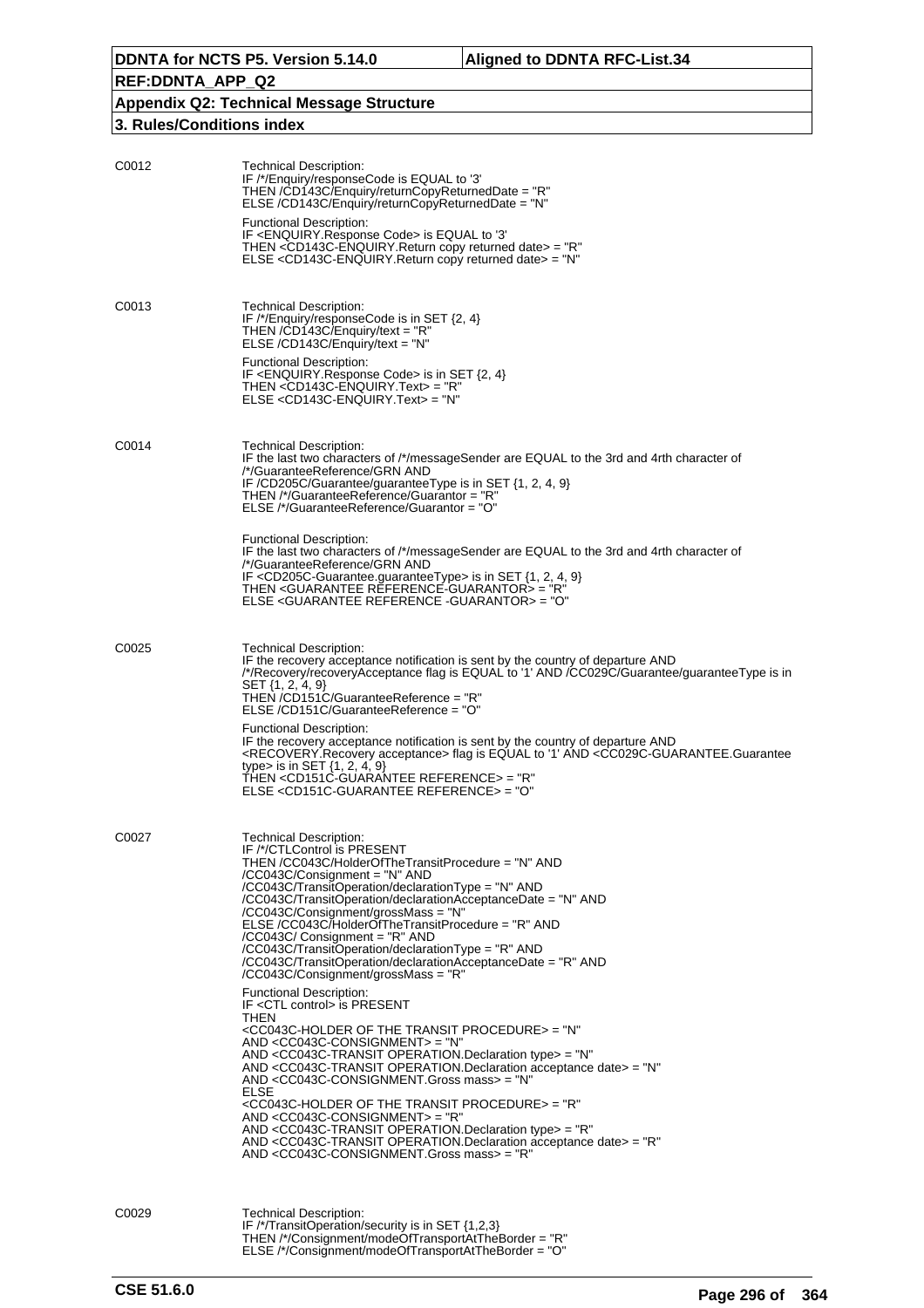C0030

## **Appendix Q2: Technical Message Structure**

| <b>Functional Description:</b><br>IF <transit operation.security=""> is in SET {1,2,3}<br/>THEN <consignment. <math="" at="" border="" mode="" of="" the="" transport="">= "R"<br/>ELSE <consignment. <math="" at="" border="" mode="" of="" the="" transport="">&gt; = "O"</consignment.></consignment.></transit>                                                                                                                                                                                                                                                                                                              |
|----------------------------------------------------------------------------------------------------------------------------------------------------------------------------------------------------------------------------------------------------------------------------------------------------------------------------------------------------------------------------------------------------------------------------------------------------------------------------------------------------------------------------------------------------------------------------------------------------------------------------------|
| Technical Description:<br>IF /*/TransitOperation/declarationType is in SET {TIR,T2SM}<br>THEN /*/CustomsOfficeOfTransitDeclared = "N"<br>ELSE                                                                                                                                                                                                                                                                                                                                                                                                                                                                                    |
| IF (the first two characters of /*/CustomsOfficeOfDeparture/referenceNumber is in SET<br>CL112) AND (the first two characters of<br>/*/CustomsOfficeOfDestinationDeclared/referenceNumber is in SET CL112) AND (the first<br>two characters of /*/CustomsOfficeOfDeparture/referenceNumber is EQUAL to the first two<br>characters of /*/CustomsOfficeOfDestinationDeclared/referenceNumber)<br>THEN /*/CustomsOfficeOfTransitDeclared = "O"                                                                                                                                                                                     |
| ELSE<br>IF /*/TransitOperation/declarationType is EQUAL to 'T2'<br>THEN /*/CustomsOfficeOfTransitDeclared = "R"                                                                                                                                                                                                                                                                                                                                                                                                                                                                                                                  |
| <b>ELSE</b><br>IF /*/TransitOperation/declarationType is EQUAL 'T' AND at least one instance of<br>/*/Consignment/HouseConsignment/ConsignmentItem/declarationType is EQUAL to 'T2'<br>THEN /*/CustomsOfficeOfTransitDeclared = "R"                                                                                                                                                                                                                                                                                                                                                                                              |
| <b>ELSE</b><br>IF the first two characters of /*/CustomsOfficeOfDeparture/referenceNumber is in SET<br>CL112 OR the first two characters of<br>/*/CustomsOfficeOfDestinationDeclared/referenceNumber is in SET CL112<br>THEN /*/CustomsOfficeOfTransitDeclared = "R"                                                                                                                                                                                                                                                                                                                                                             |
| ELSE<br>IF at least one instance of /*/CountryOfRoutingOfConsignment/country is in SET CL112<br>THEN /*/CustomsOfficeOfTransitDeclared = "R"                                                                                                                                                                                                                                                                                                                                                                                                                                                                                     |
| <b>ELSE</b><br>IF the first two characters of /*/CustomsOfficeOfDeparture/referenceNumber is EQUAL to<br>'AD' OR IF the first two characters of<br>/*/CustomsOfficeOfDestinationDeclared/referenceNumber is EQUAL to 'AD'<br>THEN /*/CustomsOfficeOfTransitDeclared = "R"                                                                                                                                                                                                                                                                                                                                                        |
| <b>ELSE</b><br>IF /*/CustomsOfficeOfExitForTransitDeclared is PRESENT<br>THEN /*/CustomsOfficeOfTransitDeclared = "R"<br>ELSE                                                                                                                                                                                                                                                                                                                                                                                                                                                                                                    |
| /*/CustomsOfficeOfTransitDeclared = "O"                                                                                                                                                                                                                                                                                                                                                                                                                                                                                                                                                                                          |
| <b>Functional Description:</b><br>IF <transit declaration="" operation.="" type=""> is in SET {TIR, T2SM}<br/>THEN <customs (declared)="" of="" office="" transit=""> = "N"</customs></transit>                                                                                                                                                                                                                                                                                                                                                                                                                                  |
| <b>ELSE</b><br>IF (the first two characters of <customs departure.reference="" number="" of="" office=""><br/>is in SET CL112 (CountryCodesCTC)) AND (the first two characters of <customs office<br="">OF DESTINATION (DECLARED). Reference number&gt; is in SET CL112<br/>(CountryCodesCTC)) AND (the first two characters of <customs of<br="" office="">DEPARTURE.Reference number&gt; is EQUAL to the first two characters of CUSTOMS<br/>OFFICE OF DESTINATION (DECLARED). Reference number&gt;)<br/>THEN <customs (declared)="" of="" office="" transit=""> = "O"<br/><b>ELSE</b></customs></customs></customs></customs> |
| IF <transit declaration="" operation.="" type=""> is EQUAL to 'T2'<br/>THEN <customs (declared)="" of="" office="" transit=""> = "R"<br/><b>ELSE</b></customs></transit>                                                                                                                                                                                                                                                                                                                                                                                                                                                         |
| IF <transit operation.declaration="" type=""> is EQUAL 'T' AND at least one instance of<br/><consignment-house consignment-consignment="" item.declaration="" type=""> is<br/>EQUAL to 'T2'<br/>THEN <customs (declared)="" of="" office="" transit=""> = "R"</customs></consignment-house></transit>                                                                                                                                                                                                                                                                                                                            |
| <b>ELSE</b><br>IF the first two characters of <customs departure.="" number="" of="" office="" reference=""><br/>is in SET CL112 (CountryCodesCTC) OR the first two characters of <customs office<br="">OF DESTINATION (DECLARED). Reference number&gt; is in SET CL112<br/>(CountryCodesCTC)</customs></customs>                                                                                                                                                                                                                                                                                                                |
| THEN < CUSTOMS OFFICE OF TRANSIT (DECLARED) > = "R"<br>ELSE                                                                                                                                                                                                                                                                                                                                                                                                                                                                                                                                                                      |
| IF at least one instance of <country consignment.country="" of="" routing=""> is in<br/>SET CL112 (CountryCodesCTC)<br/>THEN &lt; CUSTOMS OFFICE OF TRANSIT (DECLARED) &gt; = "R"</country>                                                                                                                                                                                                                                                                                                                                                                                                                                      |
| <b>ELSE</b><br>IF the first two characters of <customs departure.="" number="" of="" office="" reference=""><br/>is EQUAL to 'AD' OR IF the first two characters of <customs of<br="" office="">DESTINATION (DECLARED). Reference number&gt; is EQUAL to 'AD'</customs></customs>                                                                                                                                                                                                                                                                                                                                                |
| THEN <customs (declared)="" of="" office="" transit=""> = "R"<br/><b>ELSE</b><br/>IF <customs (declared)="" exit="" for="" of="" office="" transit=""> is PRESENT</customs></customs>                                                                                                                                                                                                                                                                                                                                                                                                                                            |
| THEN < CUSTOMS OFFICE OF TRANSIT (DECLARED) > = "R"<br>ELSE<br><customs (declared)="" of="" office="" transit=""> = "O"</customs>                                                                                                                                                                                                                                                                                                                                                                                                                                                                                                |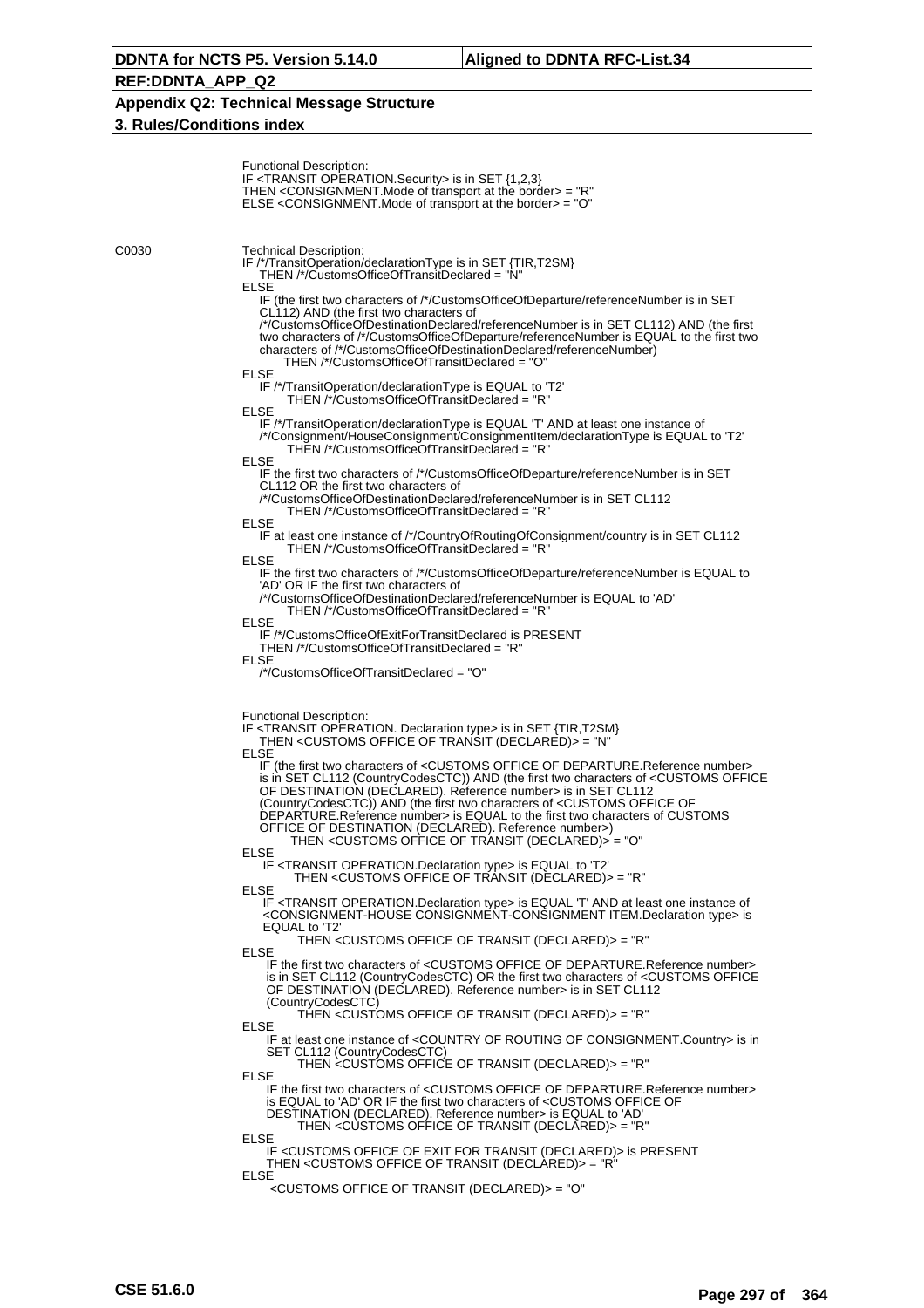**Appendix Q2: Technical Message Structure**

| C0045 | <b>Technical Description:</b><br>IF /*/TransitOperation/declarationType is EQUAL to 'T'<br>THEN /*/Consignment/HouseConsignment/ConsignmentItem/declarationType = "R"<br>ELSE /*/Consignment/HouseConsignment/ConsignmentItem/declarationType = "N"<br><b>Functional Description:</b><br>IF <transit declaration="" operation.="" type=""> is EQUAL to 'T'<br/>THEN <consignment-house consignment-consignment="" item.declaration="" type=""> = "R"</consignment-house></transit>                                                                                                                                                                                                                                                                                                                                                                                                                                                                                                                                                                                                                                                                                                                                                                                                                                                                                                                                                                                                                                                                                                                                                                                                                                                                                                                                                                                                                                                                                                                                   |
|-------|----------------------------------------------------------------------------------------------------------------------------------------------------------------------------------------------------------------------------------------------------------------------------------------------------------------------------------------------------------------------------------------------------------------------------------------------------------------------------------------------------------------------------------------------------------------------------------------------------------------------------------------------------------------------------------------------------------------------------------------------------------------------------------------------------------------------------------------------------------------------------------------------------------------------------------------------------------------------------------------------------------------------------------------------------------------------------------------------------------------------------------------------------------------------------------------------------------------------------------------------------------------------------------------------------------------------------------------------------------------------------------------------------------------------------------------------------------------------------------------------------------------------------------------------------------------------------------------------------------------------------------------------------------------------------------------------------------------------------------------------------------------------------------------------------------------------------------------------------------------------------------------------------------------------------------------------------------------------------------------------------------------------|
| C0055 | ELSE <consignment-house consignment-consignment="" item.declaration="" type=""> = "N"<br/><b>Technical Description:</b><br/>IF /*/Consignment/containerIndicator is EQUAL to '0'<br/>THEN /*/Consignment/TransportEquipment/containerIdentificationNumber = "N"</consignment-house>                                                                                                                                                                                                                                                                                                                                                                                                                                                                                                                                                                                                                                                                                                                                                                                                                                                                                                                                                                                                                                                                                                                                                                                                                                                                                                                                                                                                                                                                                                                                                                                                                                                                                                                                  |
|       | ELSE at least one iteration of /*/Consignment/TransportEquipment/containerIdentificationNumber = "R"<br>(for the rest of iterations is optional)<br><b>Functional Description:</b><br>IF <consignment.container indicator=""> is EQUAL to '0'<br/>THEN <consignment-transport equipment.container="" identification="" number=""> = "N"<br/>ELSE at least one iteration of <consignment-transport equipment.container="" identification<br=""><math>numbers = "R"</math> (for the rest of iterations is optional)</consignment-transport></consignment-transport></consignment.container>                                                                                                                                                                                                                                                                                                                                                                                                                                                                                                                                                                                                                                                                                                                                                                                                                                                                                                                                                                                                                                                                                                                                                                                                                                                                                                                                                                                                                            |
| C0060 | <b>Technical Description:</b><br>IF /*/Consignment/HouseConsignment/ConsignmentItem/Packaging/typeOfPackages is in SET CL181<br><b>THEN</b><br>/*/Consignment/HouseConsignment/ConsignmentItem/Packaging/shippingMarks = "O" AND<br>/*/Consignment/HouseConsignment/ConsignmentItem/Packaging/numberOfPackages = "N"<br>ELSE IF /*/Consignment/HouseConsignment/ConsignmentItem/Packaging/typeOfPackages is in SET<br>CL182<br>THEN<br>/*/Consignment/HouseConsignment/ConsignmentItem/Packaging/shippingMarks = "O"<br>AND<br>/*/Consignment/HouseConsignment/ConsignmentItem/Packaging/numberOfPackages = "R"<br><b>ELSE</b><br>/*/Consignment/HouseConsignment/ConsignmentItem/Packaging/shippingMarks ="R"<br>AND<br>/*/Consignment/HouseConsignment/ConsignmentItem/Packaging/numberOfPackages = "R"<br><b>Functional Description:</b><br>IF <consignment-house consignment-consignment="" item-packaging.="" of<br="" type="">packages&gt; is in SET CL181 (KindOfPackagesBulk)<br/>THEN<br/><consignment-house consignment-consignment="" item-packaging.shipping="" marks=""> =<br/>"О"<br/><b>AND</b><br/><consignment-house consignment-consignment="" item-packaging.number="" of<br=""><math>packaaes = "N"</math><br/>ELSE IF <consignment-house consignment-consignment="" item-packaging.="" of<br="" type="">packages&gt; is in SET CL182 (KindOfPackagesUnpacked)<br/>THEN<br/><consignment-house consignment-consignment="" item-packaging.shipping="" marks=""> =<br/>"О"<br/>AND<br/><consignment-house consignment-consignment="" item-packaging.number="" of<br="">packages&gt; = "R"<br/>ELSE<br/><consignment-house consignment-consignment="" item-packaging.shipping="" marks=""> =<br/>"R"<br/><b>AND</b><br/><consignment-house consignment-consignment="" item-packaging.number="" of<br=""><math>packages = "R"</math></consignment-house></consignment-house></consignment-house></consignment-house></consignment-house></consignment-house></consignment-house></consignment-house> |
| C0085 | <b>Technical Description:</b><br>IF /*/Guarantee/guaranteeType is in SET CL076<br>THEN /*/Guarantee/GuaranteeReference = "R"<br>ELSE /*/Guarantee/GuaranteeReference = "N"<br><b>Functional Description:</b><br>IF <guarantee.guarantee type=""> is in SET CL076 (GuaranteeTypeWithReference)<br/>THEN <guarantee.guarantee reference=""> = "R"<br/>ELSE <guarantee.guarantee reference=""> = "N"</guarantee.guarantee></guarantee.guarantee></guarantee.guarantee>                                                                                                                                                                                                                                                                                                                                                                                                                                                                                                                                                                                                                                                                                                                                                                                                                                                                                                                                                                                                                                                                                                                                                                                                                                                                                                                                                                                                                                                                                                                                                  |
| C0086 | Technical Description:<br>IF /*/Guarantee/guaranteeType is in SET CL286<br>THEN /*/Guarantee/GuaranteeReference/GRN = "R" AND<br>/*/Guarantee/GuaranteeReference/accessCode = "R"<br>ELSE /*/Guarantee/GuaranteeReference/GRN = "N" AND<br>/*/Guarantee/GuaranteeReference/accessCode = "N"                                                                                                                                                                                                                                                                                                                                                                                                                                                                                                                                                                                                                                                                                                                                                                                                                                                                                                                                                                                                                                                                                                                                                                                                                                                                                                                                                                                                                                                                                                                                                                                                                                                                                                                          |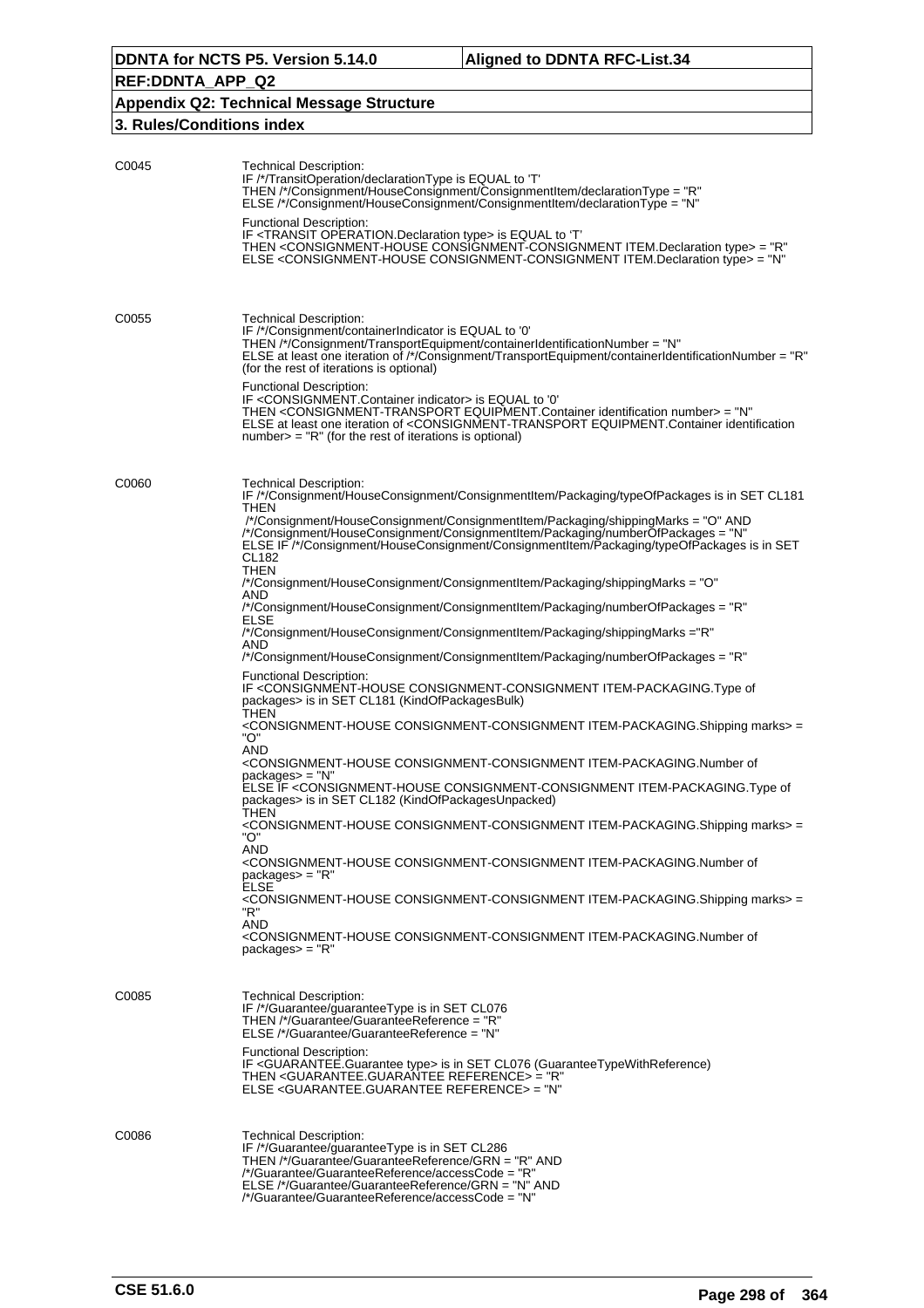## **DDNTA for NCTS P5. Version 5.14.0 Aligned to DDNTA RFC-List.34**

# **REF:DDNTA\_APP\_Q2**

**Appendix Q2: Technical Message Structure**

|       | <b>Functional Description:</b><br>IF <guarantee.guarantee type=""> is in SET CL286 (GuaranteeTypeWithGRN)<br/>THEN<br/><guarantee.guarantee reference.grn=""> = "R" AND<br/>ELSE<br/><guarantee.guarantee reference.grn=""> = "N" AND</guarantee.guarantee></guarantee.guarantee></guarantee.guarantee>                                                                                                                                                                                                                                                                                                                                                                                                                            |
|-------|------------------------------------------------------------------------------------------------------------------------------------------------------------------------------------------------------------------------------------------------------------------------------------------------------------------------------------------------------------------------------------------------------------------------------------------------------------------------------------------------------------------------------------------------------------------------------------------------------------------------------------------------------------------------------------------------------------------------------------|
| C0101 | <b>Technical Description:</b><br>IF /*/TransitOperation/reducedDatasetIndicator is EQUAL to '1'<br>THEN $/*/$ Authorisation = "R"<br>ELSE $/*/Authorisation = "O"$<br><b>Functional Description:</b><br>IF <transit dataset="" indicator="" operation.reduced=""> is EQUAL to '1'<br/>THEN <authorisation> = "R"<br/><math>ELSE &lt;</math>AUTHORISATION&gt; = "O"</authorisation></transit>                                                                                                                                                                                                                                                                                                                                       |
| C0102 | <b>Technical Description:</b><br>IF /*/TransitOperation/simplifiedProcedure is EQUAL to '1'<br>THEN /CC007C/Authorisation = "R"<br>ELSE /CC007C/Authorisation = "N"<br><b>Functional Description:</b><br>IF <transit operation.simplified="" procedure=""> is EQUAL to '1'<br/>THEN <cc007c-authorisation> = "R"<br/><math>ELSE &lt;</math>CC007C-AUTHORISATION&gt; = "N"</cc007c-authorisation></transit>                                                                                                                                                                                                                                                                                                                         |
| C0128 | Technical Description:<br>IF /*/Invalidation/initiatedByCustoms is EQUAL to '1'<br>THEN $/*$ /Invalidation/decision = "N"<br>ELSE $/*$ /Invalidation/decision = "R"<br><b>Functional Description:</b><br>IF <invalidation.initiated by="" customs=""> is EQUAL to '1'<br/>THEN <invalidation.decision> = "N"<br/><math>ELSE</math> <invalidation. decision=""> = "R"</invalidation.></invalidation.decision></invalidation.initiated>                                                                                                                                                                                                                                                                                              |
| C0129 | Technical Description:<br>IF /*/Invalidation/initiatedByCustoms is EQUAL to '1'<br>THEN /*/Invalidation/requestDateAndTime = "N"<br>ELSE /*/Invalidation/requestDateAndTime = "R"<br><b>Functional Description:</b><br>IF <invalidation.initiated by="" customs=""> is EQUAL to '1'<br/>THEN <invalidation.request and="" date="" time=""> = "N"<br/>ELSE <invalidation.request and="" date="" time=""> = "R"</invalidation.request></invalidation.request></invalidation.initiated>                                                                                                                                                                                                                                               |
| C0130 | <b>Technical Description:</b><br>IF /*/Guarantee/guaranteeType is EQUAL to '8'<br>THEN /*/Guarantee/otherGuaranteeReference = "R"<br>ELSE IF /*/Guarantee/guaranteeType is EQUAL to '3'<br>THEN /*/Guarantee/otherGuaranteeReference = "O"<br>ELSE /*/Guarantee/otherGuaranteeReference = "N"<br><b>Functional Description:</b><br>IF <guarantee.guarantee type=""> is EQUAL to '8'<br/>THEN <guarantee.other guarantee="" reference=""> = "R"<br/>ELSE IF <guarantee.guarantee type=""> is EQUAL to '3'<br/>THEN <guarantee.other guarantee="" reference=""> = "O"<br/>ELSE <guarantee.other quarantee="" reference=""> = "N"</guarantee.other></guarantee.other></guarantee.guarantee></guarantee.other></guarantee.guarantee>   |
| C0137 | <b>Technical Description:</b><br>IF (/*/Invalidation/initiatedByCustoms is EQUAL to '0' AND /*/Invalidation/decision is EQUAL to '0') OR<br>/*/Invalidation/initiatedByCustoms is EQUAL to '1'<br>THEN $/*$ /Invalidation/justification = "R"<br>ELSE /*/Invalidation/justification = "O"<br><b>Functional Description:</b><br>IF ( <invalidation.initiated by="" customs=""> is EQUAL to '0' AND <invalidation.decision> is EQUAL<br/>to '0') OR <invalidation. by="" customs="" initiated=""> is EQUAL to '1'<br/>THEN <invalidation.justification> = "R"<br/>ELSE <invalidation.justification> = "O"</invalidation.justification></invalidation.justification></invalidation.></invalidation.decision></invalidation.initiated> |
| C0153 | Technical Description:<br>IF /*/TransitOperation/TIRCarnetNumber is PRESENT<br>THEN /*/Consignment/HouseConsignment/ConsignmentItem/Commodity/CommodityCode = "O"<br>ELSE /*/Consignment/HouseConsignment/ConsignmentItem/Commodity/CommodityCode = "R"                                                                                                                                                                                                                                                                                                                                                                                                                                                                            |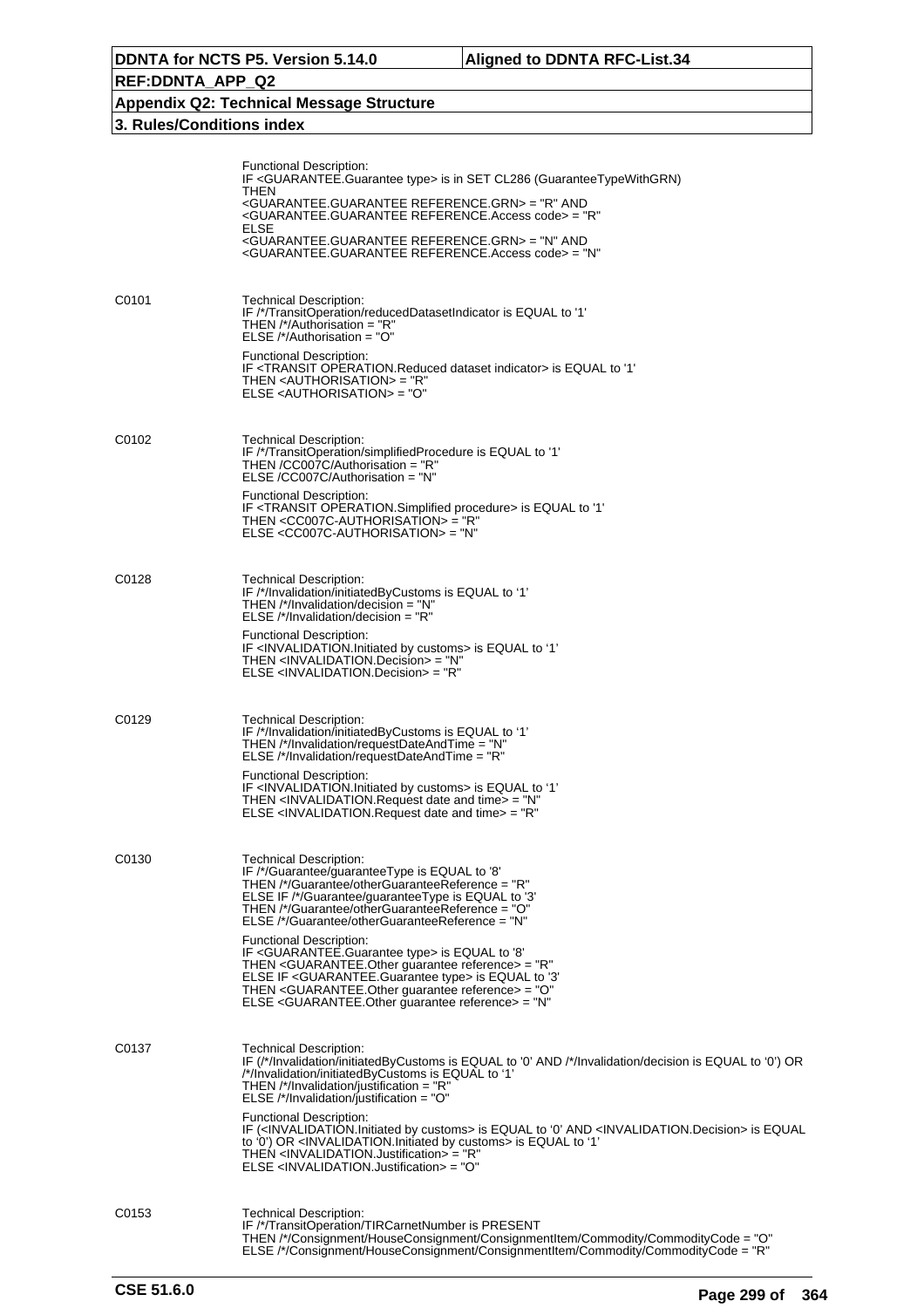|                           | DDNTA for NCTS P5. Version 5.14.0                                                                                                                                                                                                                                                                                                                                                                                                                                                                                                                                                                                                                                                                                 | <b>Aligned to DDNTA RFC-List.34</b> |
|---------------------------|-------------------------------------------------------------------------------------------------------------------------------------------------------------------------------------------------------------------------------------------------------------------------------------------------------------------------------------------------------------------------------------------------------------------------------------------------------------------------------------------------------------------------------------------------------------------------------------------------------------------------------------------------------------------------------------------------------------------|-------------------------------------|
| <b>REF:DDNTA APP Q2</b>   |                                                                                                                                                                                                                                                                                                                                                                                                                                                                                                                                                                                                                                                                                                                   |                                     |
|                           | <b>Appendix Q2: Technical Message Structure</b>                                                                                                                                                                                                                                                                                                                                                                                                                                                                                                                                                                                                                                                                   |                                     |
| 3. Rules/Conditions index |                                                                                                                                                                                                                                                                                                                                                                                                                                                                                                                                                                                                                                                                                                                   |                                     |
|                           | <b>Functional Description:</b><br>IF <transit carnet="" number="" operation.tir=""> is PRESENT<br/>THEN <consignment-house consignment-consignment="" item-commodity-<br=""><math>COMMODITY CODE&gt; = "O"</math><br/>ELSE <consignment-house consignment-consignment="" item-commodity-<br="">COMMODITY CODE&gt; = "R"</consignment-house></consignment-house></transit>                                                                                                                                                                                                                                                                                                                                         |                                     |
| C0170                     | <b>Technical Description:</b><br>IF /CC015C/TransitOperation/reducedDatasetIndicator IS EQUAL TO '1'<br>OR /CC013C/TransitOperation/reducedDatasetIndicator IS EQUAL TO '1'<br>THEN /CC170C/Consignment/inlandModeOfTransport = "N"<br>ELSE/CC170C/Consignment/inlandModeOfTransport = "O"<br><b>Functional Description:</b><br>IF <cc015c-transit dataset="" indicator="" operation.reduced=""> is EQUAL to '1'<br/>OR <cc013c-transit dataset="" indicator="" operation.reduced=""> is EQUAL to '1'<br/>THEN <cc170c-consignment.inland mode="" of="" transport=""> = "N"</cc170c-consignment.inland></cc013c-transit></cc015c-transit>                                                                         |                                     |
| C0186                     | ELSE <cc170c-consignment.inland mode="" of="" transport=""> = "O"<br/><b>Technical Description:</b><br/>IF /*/TransitOperation/security is EQUAL to '0'<br/>THEN /*/Consignment/TransportCharges = "N"<br/>AND /*/Consignment/HouseConsignment/TransportCharges = "N"<br/>ELSE /*/Consignment/TransportCharges = "O"<br/>AND /*/Consignment/HouseConsignment/TransportCharges = "O"</cc170c-consignment.inland>                                                                                                                                                                                                                                                                                                   |                                     |
|                           | <b>Functional Description:</b><br>IF <transit operation.security=""> is EQUAL to '0'<br/>THEN<br/><consignment-transport charges=""> = "N" AND<br/><consignment-house charges="" consignment-transport=""> = "N"<br/><b>ELSE</b><br/><consignment-transport charges=""> = "O" AND</consignment-transport></consignment-house></consignment-transport></transit>                                                                                                                                                                                                                                                                                                                                                   |                                     |
| C0191                     | <b>Technical Description:</b><br>IF /*/TransitOperation/security is in SET {1, 3}<br>THEN<br>/*/Consignment/PlaceOfUnloading = "R"<br>ELSE<br>IF /*/TransitOperation/security is EQUAL to '0'<br>THEN<br>/*/Consignment/PlaceOfUnloading = "N"<br>ELSE<br>/*/Consignment/PlaceOfUnloading = "O"<br><b>Functional Description:</b><br>IF $\leq$ TRANSIT OPERATION. Security is in SET $\{1, 3\}$<br>THEN<br><consignment-place of="" unloading=""> = "R"<br/>ELSE<br/>IF <transit operation.security=""> is EQUAL to '0'<br/>THEN<br/><consignment-place of="" unloading=""> = "N"<br/>ELSE<br/><consignment-place of="" unloading=""> = "O"</consignment-place></consignment-place></transit></consignment-place> |                                     |
| C0215                     | <b>Technical Description:</b><br>IF /CC141C/Enquiry/text is PRESENT<br>THEN<br>IF /CC141C/CustomsOfficeOfDestinationActual is PRESENT<br>THEN /CC141C/Consignment = "O"<br>ELSE /CC141C/Consignment = "R"<br>ELSE /CC141C/CustomsOfficeOfDestinationActual = "N"<br>AND /CC141C/Consignment = " $N$ "<br><b>Functional Description:</b><br>IF <cc141c-enquiry.text> is PRESENT<br/>THEN<br/>IF <cc141c-customs (actual)="" destination="" of="" office=""> is PRESENT<br/>THEN <cc141c-consignment> = "O"<br/>ELSE <cc141c-consignment> = "R"<br/>ELSE &lt; CC141C-CUSTOMS OFFICE OF DESTINATION (ACTUAL) &gt; = "N"</cc141c-consignment></cc141c-consignment></cc141c-customs></cc141c-enquiry.text>             |                                     |

AND <CC141C-CONSIGNMENT> = "N"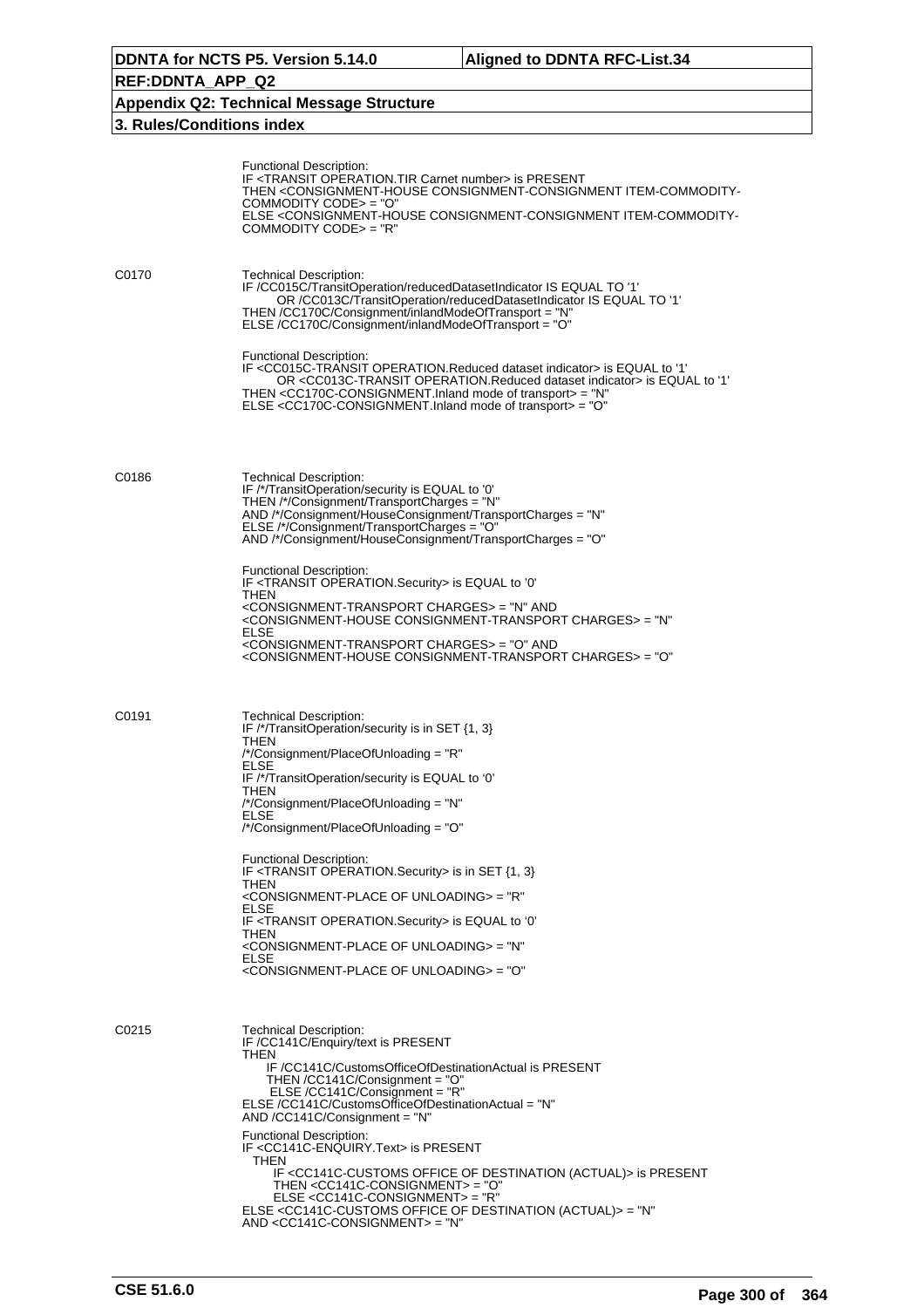## **Appendix Q2: Technical Message Structure**

| C0220 | Technical Description:<br>IF /CC141C/Enquiry/TC11DeliveryDate is PRESENT<br>THEN /CC141C/Enquiry/text = "R"<br>ELSE /CC141C/Enquiry/text = $"O"$                                                                                                                                                                                                                                                                                                                                                                                                                              |
|-------|-------------------------------------------------------------------------------------------------------------------------------------------------------------------------------------------------------------------------------------------------------------------------------------------------------------------------------------------------------------------------------------------------------------------------------------------------------------------------------------------------------------------------------------------------------------------------------|
|       | Functional Description:<br>IF <cc141c-enquiry.tc11 date="" delivery=""> is PRESENT<br/>THEN &lt;<math>CC141C</math>-ENQUIRY.Text&gt; = "R"<br/><math>ELSE &lt; CC141C</math>-<math>ENQUIRY.Text</math><math>= "O"</math></cc141c-enquiry.tc11>                                                                                                                                                                                                                                                                                                                                |
| C0231 | Technical Description:<br>IF /CC037C/GuaranteeReference/guaranteeType is in SET {0, 1}<br>THEN /CC037C/GuaranteeReference/Usage/arrivalDateAndTime = "R"<br>AND /CC037C/GuaranteeReference/ComprehensiveGuarantee/referenceAmount = "R"<br>AND /CC037C/GuaranteeReference/ComprehensiveGuarantee/percentageOfReferenceAmount = "R"<br>ELSE /CC037C/GuaranteeReference/Usage/arrivalDateAndTime = "N"<br>AND /CC037C/GuaranteeReference/ComprehensiveGuarantee/referenceAmount = "N"<br>"AND /CC037C/GuaranteeReference/ComprehensiveGuarantee/percentageOfReferenceAmount ="N |
|       | <b>Functional Description:</b><br>IF <cc037c-guarantee reference.guarantee="" type=""> is in SET {0, 1}<br/>THEN</cc037c-guarantee>                                                                                                                                                                                                                                                                                                                                                                                                                                           |
|       | <cc037c-guarantee and="" date="" reference-usage.arrival="" time=""> = "R" AND<br/><cc037c-guarantee <br="" amount="R" guarantee.reference="" reference-comprehensive="">AND</cc037c-guarantee></cc037c-guarantee>                                                                                                                                                                                                                                                                                                                                                            |
|       | <cc037c-guarantee guarantee.percentage="" of="" reference-comprehensive="" reference<br=""><math>amount = "R"</math><br/><b>ELSE</b></cc037c-guarantee>                                                                                                                                                                                                                                                                                                                                                                                                                       |
|       | <cc037c-guarantee and="" date="" reference-usage.arrival="" time=""> = "N" AND<br/><cc037c-guarantee <br="" amount="N" guarantee.reference="" reference-comprehensive="">AND</cc037c-guarantee></cc037c-guarantee>                                                                                                                                                                                                                                                                                                                                                            |
|       | <cc037c-guarantee guarantee.percentage="" of="" reference-comprehensive="" reference<br=""><math>amount = "N"</math></cc037c-guarantee>                                                                                                                                                                                                                                                                                                                                                                                                                                       |
| C0232 | Technical Description:<br>IF /*/GuaranteeReference/IndividualGuaranteeVoucher/TIRCarnet is EQUAL to '1'<br>THEN /*/GuaranteeReference/IndividualGuaranteeVoucher/voucherAmount= "R"<br>AND $/*/G$ uaranteeReference/IndividualGuaranteeVoucher/currency = "R"<br>ELSE /*/GuaranteeReference/IndividualGuaranteeVoucher/voucherAmount = "N"<br>AND /*/GuaranteeReference/IndividualGuaranteeVoucher/currency = "N";                                                                                                                                                            |
|       | IF /*/GuaranteeReference/TIRCarnet is EQUAL to '1'<br>THEN /*/GuaranteeReference/voucherAmount= "R"<br>AND $/*/GuaranteeReference/currence = "R"$<br>ELSE /*/GuaranteeReference/voucherAmount = "N"<br>AND $/*/GuaranteeReference/currence = "N"$                                                                                                                                                                                                                                                                                                                             |
|       | <b>Functional Description:</b><br>IF <guarantee carnet="" guarantee="" reference-individual="" voucher.tir=""> is EQUAL to '1'<br/>THEN <guarantee amount="" guarantee="" reference-individual="" voucher.voucher=""> = "R"<br/>AND <guarantee guarantee="" reference-individual="" voucher.currency=""> = "R"<br/>ELSE <guarantee amount="" guarantee="" reference-individual="" voucher="" voucher.=""> = "N"<br/>AND <guarantee guarantee="" reference-individual="" voucher.currency=""> = "N";</guarantee></guarantee></guarantee></guarantee></guarantee>               |
|       | IF <guarantee carnet="" reference.tir=""> is EQUAL to '1'<br/>THEN <guarantee amount="" reference.voucher=""> = "R"<br/>AND <guarantee reference.currency=""> = "R"<br/>ELSE <guarantee amount="" reference.voucher=""> = "N"<br/>AND <guarantee reference.currency=""> = "N"</guarantee></guarantee></guarantee></guarantee></guarantee>                                                                                                                                                                                                                                     |
| C0233 | <b>Technical Description:</b><br>IF at least one occurrence of /*/Guarantee/guaranteeType is EQUAL to '2'<br>THEN /*/CustomsOfficeOfDestinationDeclared = "R"<br>ELSE $/*/C$ ustomsOfficeOfDestinationDeclared = "N"                                                                                                                                                                                                                                                                                                                                                          |
|       | <b>Functional Description:</b><br>IF at least one occurrence of <guarantee. guarantee="" type=""> is EQUAL to '2'<br/>THEN <customs (declared)="" destination="" of="" office=""> = "R"<br/>ELSE <customs (declared)="" destination="" of="" office=""> = "N"</customs></customs></guarantee.>                                                                                                                                                                                                                                                                                |
| C0234 | Technical Description:<br>IF/CC037C/GuaranteeReference/guaranteeType is in SET {1, 2, 4, 9}<br>THEN /CC037C/GuaranteeReference/Guarantor = "R"<br>ELSE /CC037C/GuaranteeReference/Guarantor = "N"                                                                                                                                                                                                                                                                                                                                                                             |
|       | <b>Functional Description:</b><br>IF <cc037c-guarantee reference.guarantee="" type=""> is in SET {1, 2, 4, 9}<br/>THEN <cc037c-guarantee reference-guarantor="">="R"<br/>ELSE <cc037c-guarantee reference-guarantor=""> = "N"</cc037c-guarantee></cc037c-guarantee></cc037c-guarantee>                                                                                                                                                                                                                                                                                        |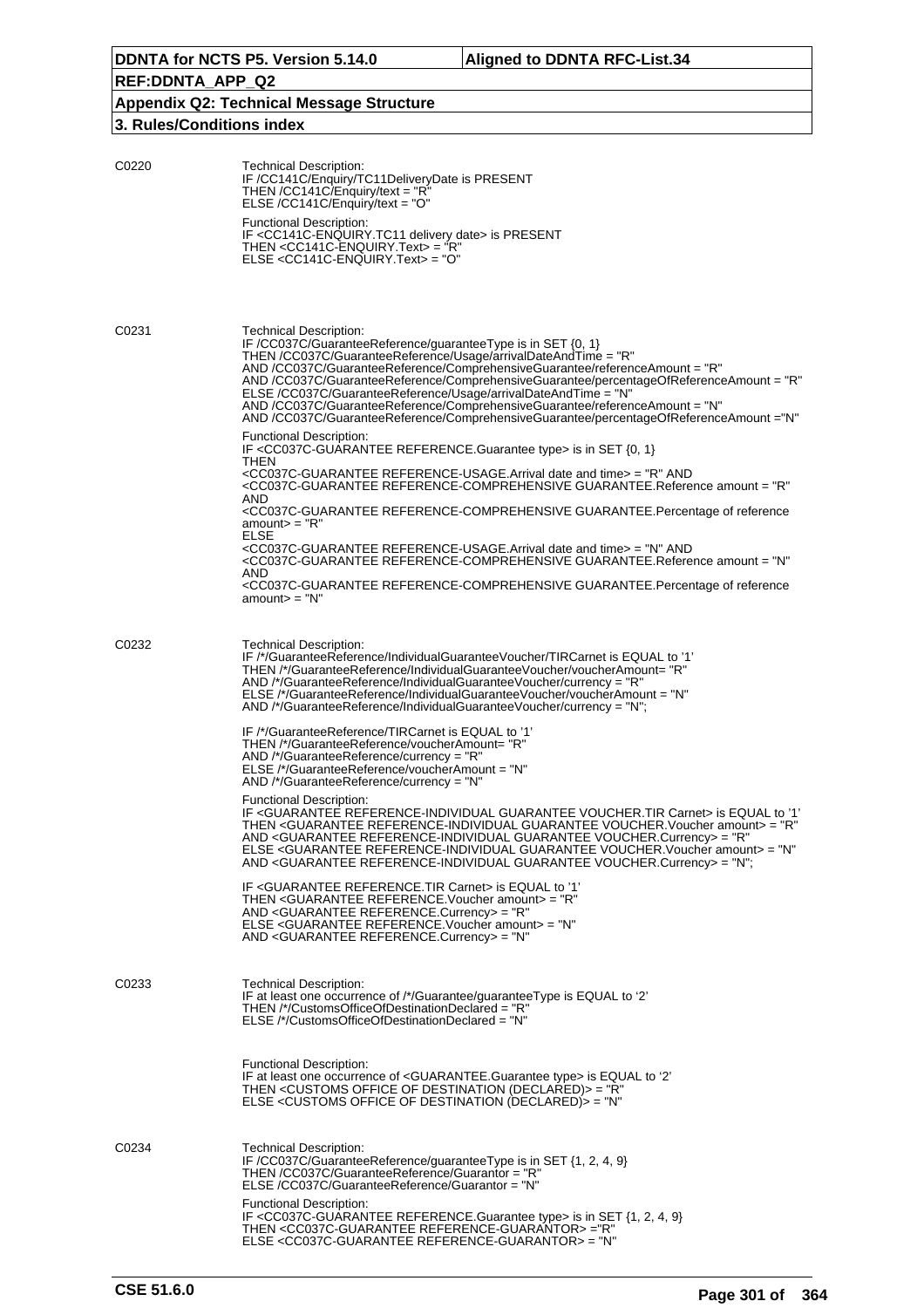#### **Appendix Q2: Technical Message Structure**

**3. Rules/Conditions index**

C0240 Technical Description: IF /\*/Consignment/Incident/code is EQUAL to '2' THEN /\*/Consignment/Incident/TransportEquipment = "R" AND /\*/Consignment/Incident/Transhipment = "O" ELSE IF /\*/Consignment/Incident/code is in SET {3, 6} THEN /\*/Consignment/Incident/TransportEquipment = "O" AND /\*/Consignment/Incident/Transhipment = "R" ELSE /\*/Consignment/Incident/TransportEquipment = "O" AND /\*/ Consignment/Incident/Transhipment = "O" Functional Description: IF <CONSIGNMENT-INCIDENT.Code> is EQUAL to '2' THEN <CONSIGNMENT-INCIDENT-TRANSPORT EQUIPMENT> = "R" AND <CONSIGNMENT-INCIDENT-TRANSHIPMENT> = "O" ELSE IF <CONSIGNMENT-INCIDENT.Code> is in SET {3, 6} THEN <CONSIGNMENT-INCIDENT-TRANSPORT EQUIPMENT> = "O" AND <CONSIGNMENT-INCIDENT-TRANSHIPMENT> = "R"

ELSE <CONSIGNMENT-INCIDENT-TRANSPORT EQUIPMENT> = "O" AND <CONSIGNMENT-INCIDENT-TRANSHIPMENT> = "O"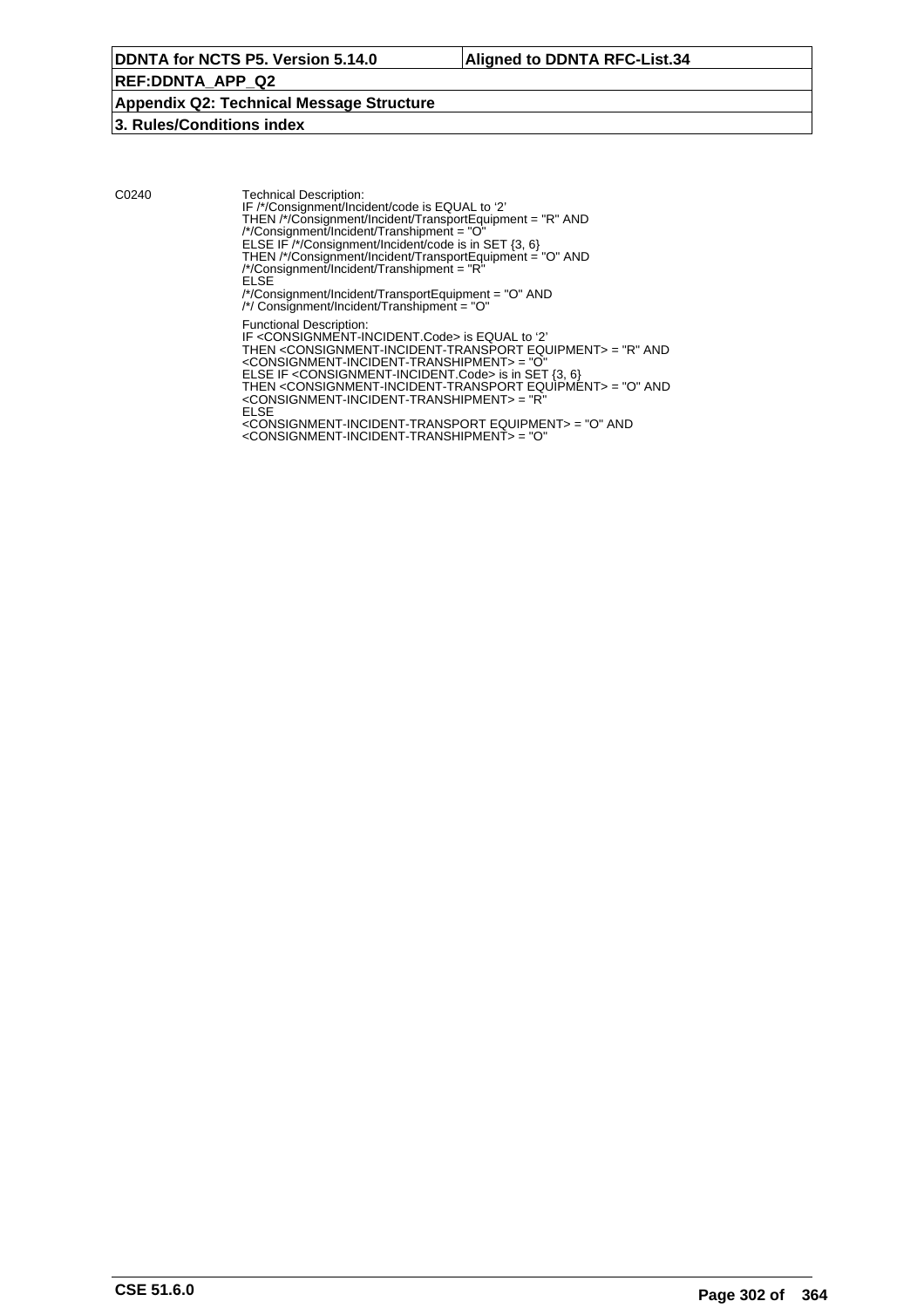## **Appendix Q2: Technical Message Structure**

| C0250 | Technical Description:<br>IF /*/HolderOfTheTransitProcedure/identificationNumber is PRESENT AND<br>/*/HolderOfTheTransitProcedure/identificationNumber is a valid identifier in the European EOS<br>((Economic Operators Systems) verified by the EU Member State receiving or sending this message),<br>OR is a valid identifier in the DB of the CTC country receiving or sending this message<br>THEN<br>/*/HolderOfTheTransitProcedure/name="N" AND |
|-------|---------------------------------------------------------------------------------------------------------------------------------------------------------------------------------------------------------------------------------------------------------------------------------------------------------------------------------------------------------------------------------------------------------------------------------------------------------|
|       | /*/HolderOfTheTransitProcedure/Address="N"<br>ELSE<br>/*/HolderOfTheTransitProcedure/name="R" AND                                                                                                                                                                                                                                                                                                                                                       |
|       | /*/HolderOfTheTransitProcedure/Address="R";                                                                                                                                                                                                                                                                                                                                                                                                             |
|       | IF /*/Consignment/Consignor/identificationNumber is PRESENT AND<br>/*/Consignment/Consignor/identificationNumber is a valid identifier in in the European EOS ((Economic<br>Operators Systems) verified by the EU Member State receiving or sending this message), OR is a valid<br>identifier in the DB of the CTC country receiving or sending this message<br>THEN                                                                                   |
|       | /*/Consignment/Consignor/name="N" AND<br>/*/Consignment/Consignor/Address="N"<br><b>ELSE</b>                                                                                                                                                                                                                                                                                                                                                            |
|       | /*/Consignment/Consignor/name="R" AND<br>/*/Consignment/Consignor/Address="R";                                                                                                                                                                                                                                                                                                                                                                          |
|       | IF /*/Consignment/Consignee/identificationNumber is PRESENT<br>AND /*/Consignment/Consignee/identificationNumber is a valid identifier in the European EOS<br>(Economic Operators Systems) verified by the EU Member State receiving or sending this message),<br>OR is a valid identifier in the DB of the CTC country receiving or sending this message<br>THEN                                                                                       |
|       | /*/Consignment/Consignee/name="N" AND<br>/*/Consignment/Consignee/Address="N"<br>ELSE                                                                                                                                                                                                                                                                                                                                                                   |
|       | /*/Consignment/Consignee/name="R" AND<br>/*/Consignment/Consignee/Address="R";                                                                                                                                                                                                                                                                                                                                                                          |
|       | IF/*/Consignment/HouseConsignment/Consignor/identificationNumber is PRESENT                                                                                                                                                                                                                                                                                                                                                                             |
|       | AND /*/Consignment/HouseConsignment/Consignor/identificationNumber is a valid identifier in the<br>European EOS ((Economic Operators Systems) verified by the EU Member State receiving or sending<br>this message), OR is a valid identifier in the DB of the CTC country receiving or sending this message<br>THEN                                                                                                                                    |
|       | /*/Consignment/HouseConsignment/Consignor/name="N" AND<br>/*/Consignment/HouseConsignment/Consignor/Address="N"<br>ELSE                                                                                                                                                                                                                                                                                                                                 |
|       | /*/Consignment/HouseConsignment/Consignor/name="R" AND<br>/*/Consignment/HouseConsignment/Consignor/Address="R";                                                                                                                                                                                                                                                                                                                                        |
|       | IF /*/Consignment/HouseConsignment/Consignee/identificationNumber is PRESENT<br>AND /*/Consignment/HouseConsignment/Consignee/identificationNumber is a valid identifier in the<br>European EOS ((Economic Operators Systems) verified by the EU Member State receiving or sending<br>this message), OR is a valid identifier in the DB of the CTC country receiving or sending this message<br>THEN                                                    |
|       | /*/Consignment/HouseConsignment/Consignee/name="N" AND<br>/*/Consignment/HouseConsignment/Consignee/Address="N"<br>ELSE                                                                                                                                                                                                                                                                                                                                 |
|       | /*/Consignment/HouseConsignment/Consignee/name="R" AND<br>/*/Consignment/HouseConsignment/Consignee/Address="R";                                                                                                                                                                                                                                                                                                                                        |
|       | IF /*/Guarantor/identificationNumber is PRESENT AND<br>/*/Guarantor/identificationNumber is a valid identifier in the European EOS ((Economic Operators<br>Systems) verified by the EU Member State receiving or sending this message), OR is a valid identifier<br>in the DB of the CTC country receiving or sending this message<br>THEN                                                                                                              |
|       | /*/Guarantor/name="N" AND<br>/*/Guarantor/Address="N"<br>ELSE                                                                                                                                                                                                                                                                                                                                                                                           |
|       | /*/Guarantor/name="R" AND<br>/*/Guarantor/Address="R";                                                                                                                                                                                                                                                                                                                                                                                                  |
|       |                                                                                                                                                                                                                                                                                                                                                                                                                                                         |
|       |                                                                                                                                                                                                                                                                                                                                                                                                                                                         |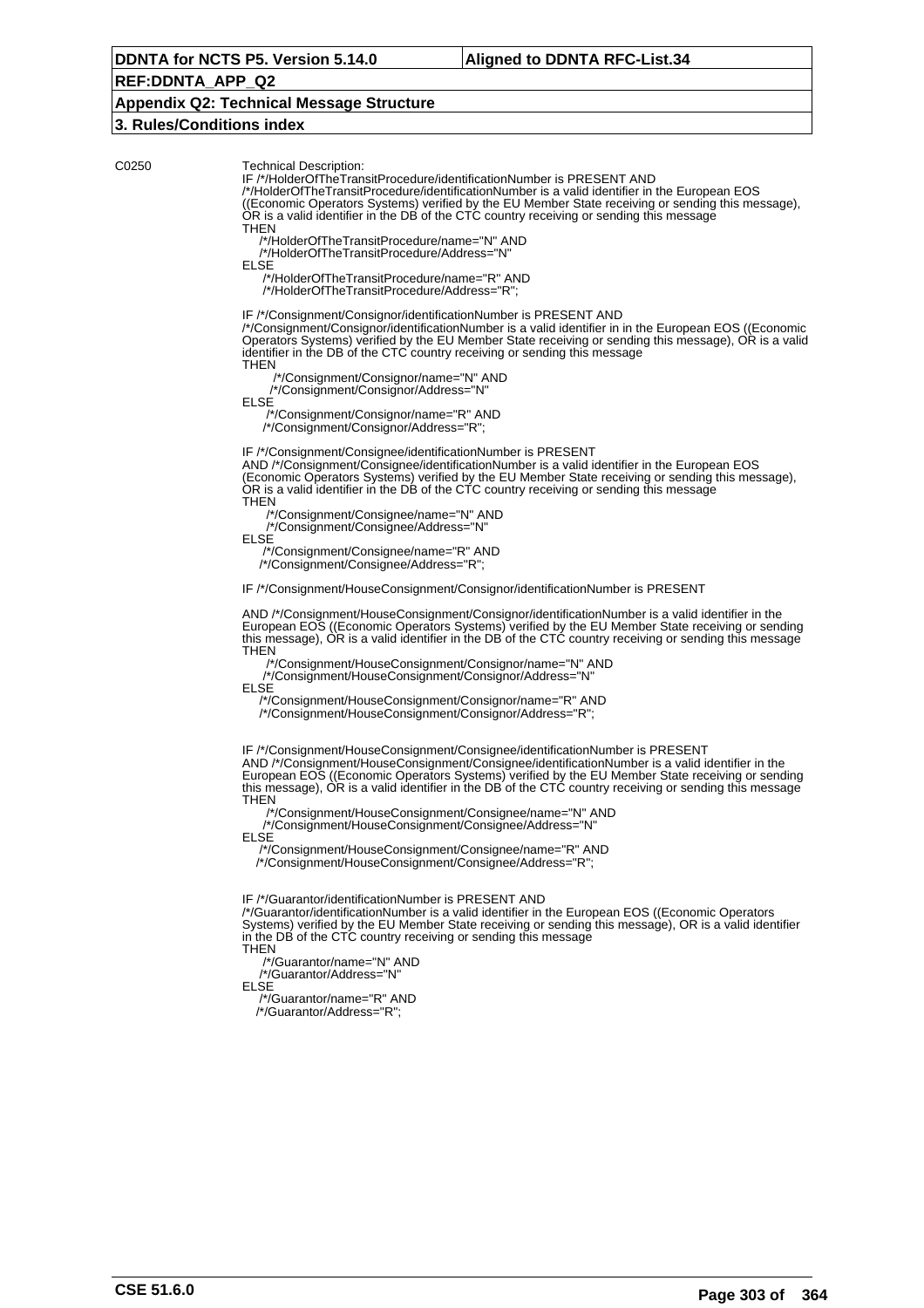## **Appendix Q2: Technical Message Structure**

**3. Rules/Conditions index**

| <b>Functional Description:</b><br>IF <holder number="" of="" procedure.identification="" the="" transit=""> is PRESENT<br/>AND <holder number="" of="" procedure.identification="" the="" transit=""> is a valid identifier in the<br/>European EOS ((Economic Operators Systems) verified by the EU Member State receiving or sending<br/>this message), OR is a valid identifier in the DB of the CTC country receiving or sending this message<br/>THEN</holder></holder>     |
|----------------------------------------------------------------------------------------------------------------------------------------------------------------------------------------------------------------------------------------------------------------------------------------------------------------------------------------------------------------------------------------------------------------------------------------------------------------------------------|
| <holder of="" procedure.name="" the="" transit=""> = "N" AND<br/><holder of="" procedure-address="" the="" transit=""> = "N"<br/>ELSE</holder></holder>                                                                                                                                                                                                                                                                                                                          |
| <holder of="" procedure.name="" the="" transit=""> = "R" AND<br/><holder of="" procedure-address="" the="" transit=""> = "R";</holder></holder>                                                                                                                                                                                                                                                                                                                                  |
| IF <consignment-consignor.identification number=""> is PRESENT<br/>AND <consignment-consignor.identification number=""> is a valid identifier in the European EOS<br/>((Economic Operators Systems) verified by the EU Member State receiving or sending this message),<br/>OR is a valid identifier in the DB of the CTC country receiving or sending this message<br/>THEN</consignment-consignor.identification></consignment-consignor.identification>                       |
| <consignment-consignor.name> = "N" AND<br/><consignment-consignor-address> = "N"</consignment-consignor-address></consignment-consignor.name>                                                                                                                                                                                                                                                                                                                                    |
| ELSE<br><consignment-consignor.name> = "R" AND<br/><consignment-consignor-address> = "R":</consignment-consignor-address></consignment-consignor.name>                                                                                                                                                                                                                                                                                                                           |
| IF <consignment-consignee.identification number=""> is PRESENT<br/>AND <consignment-consignee.identification number=""> is a valid identifier in the European EOS<br/>((Economic Operators Systems) verified by the EU Member State receiving or sending this message),<br/>OR is a valid identifier in the DB of the CTC country receiving or sending this message<br/>THEN</consignment-consignee.identification></consignment-consignee.identification>                       |
| <consignment-consignee.name> = "N" AND<br/><consignment-consignee-address> = "N"<br/><b>ELSE</b></consignment-consignee-address></consignment-consignee.name>                                                                                                                                                                                                                                                                                                                    |
| <consignment-consignee.name> = "R" AND<br/><consignment-consignee-address> = "R";</consignment-consignee-address></consignment-consignee.name>                                                                                                                                                                                                                                                                                                                                   |
| IF <consignment-house consignment-consignor.identification="" number=""> is PRESENT<br/>AND <consignment-house a="" consignment-consignor.identification="" is="" number="" valid<br="">identifier in the European EOS ((Economic Operators Systems) verified by the EU Member State<br/>receiving or sending this message), OR is a valid identifier in the DB of the CTC country receiving or<br/>sending this message<br/><b>THEN</b></consignment-house></consignment-house> |
| <b>ELSE</b>                                                                                                                                                                                                                                                                                                                                                                                                                                                                      |
| <consignment-house consignment-consignor.name=""> = "R" AND<br/><consignment-house consignment-consignor-address=""> = "R";</consignment-house></consignment-house>                                                                                                                                                                                                                                                                                                              |
| IF <consignment-house consignment-consignee.identification="" number=""> is PRESENT<br/>AND <consignment-house consignment-consignee.identification="" number=""><br/>is a valid identifier in the European EOS ((Economic Operators Systems) verified by the EU Member<br/>State receiving or sending this message), OR is a valid identifier in the DB of the CTC country<br/>receiving or sending this message<br/><b>THEN</b></consignment-house></consignment-house>        |
| FI SF.                                                                                                                                                                                                                                                                                                                                                                                                                                                                           |
| <consignment-house consignment-consignee.name=""> = "R" AND</consignment-house>                                                                                                                                                                                                                                                                                                                                                                                                  |
| IF <guarantor.identification number=""> is PRESENT AND <guarantor.identification number=""><br/>is a valid identifier in the European EOS ((Economic Operators Systems) verified by the EU Member<br/>State receiving or sending this message), OR is a valid identifier in the DB of the CTC country<br/>receiving or sending this message<br/>THEN</guarantor.identification></guarantor.identification>                                                                       |
| <guarantor.name> = "N" AND<br/><guarantor-address> = "N"<br/>ELSE</guarantor-address></guarantor.name>                                                                                                                                                                                                                                                                                                                                                                           |
| <guarantor.name> = "R" AND<br/><guarantor-address> = "R"</guarantor-address></guarantor.name>                                                                                                                                                                                                                                                                                                                                                                                    |
| Technical Description:<br>IF $/*$ /RiskAnalysisIdentification/code is in SET $\{R, Y\}$<br>THEN /*/RiskAnalysisIdentification/RiskAnalysis = "R"<br><b>ELSE</b>                                                                                                                                                                                                                                                                                                                  |
| IF /*/RiskAnalysisIdentification/code is EQUAL to 'X'<br>THEN<br>IF the last two characters of /*/messageSender is in SET CL010                                                                                                                                                                                                                                                                                                                                                  |
| THEN /*/RiskAnalysisIdentification/RiskAnalysis = "R"<br>ELSE /*/RiskAnalysisIdentification/RiskAnalysis = "O"<br>ELSE /*/RiskAnalysisIdentification/RiskAnalysis = "N"                                                                                                                                                                                                                                                                                                          |

C0251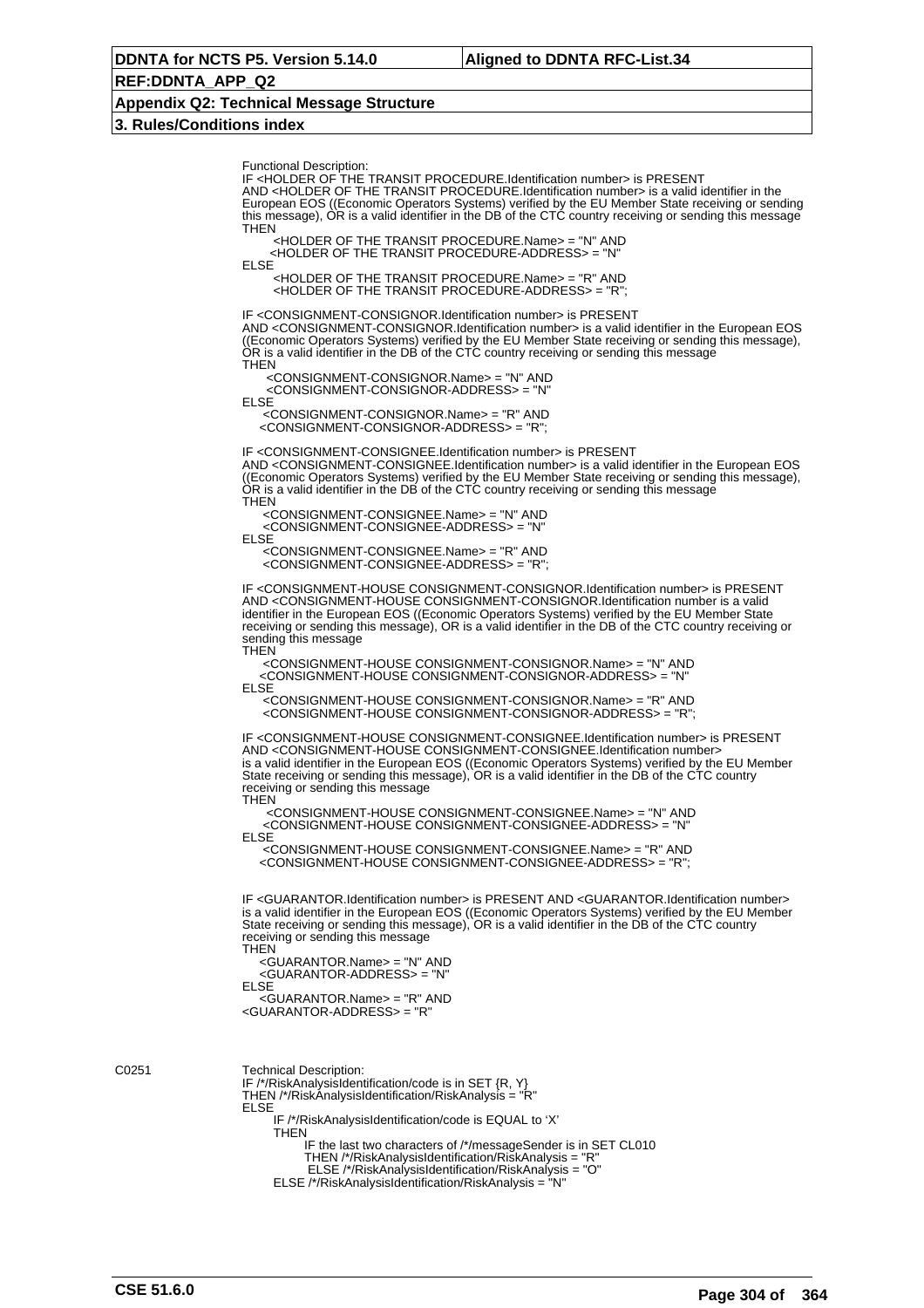## **DDNTA for NCTS P5. Version 5.14.0 Aligned to DDNTA RFC-List.34**

## **Appendix Q2: Technical Message Structure**

## **3. Rules/Conditions index**

**REF:DDNTA\_APP\_Q2**

|       | <b>Functional Description:</b><br>IF <risk analysis="" identification.code=""> is in SET {R,Y}<br/>THEN <risk analysis="" identification-risk=""> = "R"<br/><b>ELSE</b><br/>IF <risk analysis="" identification.code=""> is EQUAL to 'X'<br/>THEN<br/>IF the last two characters of <message sender=""> is in SET CL010<br/>(CountryCodesCommunity)<br/>THEN <risk analysis="" identification—risk=""> = "R"<br/>ELSE <risk analysis="" identification-risk=""> = "O"<br/>ELSE <risk analysis="" identification–risk=""> = "N"</risk></risk></risk></message></risk></risk></risk>                                                                                                                                                                                                                                                                                                                                                                                    |
|-------|-----------------------------------------------------------------------------------------------------------------------------------------------------------------------------------------------------------------------------------------------------------------------------------------------------------------------------------------------------------------------------------------------------------------------------------------------------------------------------------------------------------------------------------------------------------------------------------------------------------------------------------------------------------------------------------------------------------------------------------------------------------------------------------------------------------------------------------------------------------------------------------------------------------------------------------------------------------------------|
| C0255 | Technical Description:<br>IF/CD204C/TransitOperation/usageCancellationDate is PRESENT<br>THEN /CD204C/TransitOperation/releaseDate = "N"<br>ELSE /CD204C/TransitOperation/releaseDate = "R"                                                                                                                                                                                                                                                                                                                                                                                                                                                                                                                                                                                                                                                                                                                                                                           |
|       | <b>Functional Description:</b><br>IF <cd204c-transit cancellation="" date="" operation.usage=""> is PRESENT<br/>THEN <cd204c-transit date="" operation.="" release=""> = "N"<br/>ELSE <cd204c-transit date="" operation.release=""> = "R"</cd204c-transit></cd204c-transit></cd204c-transit>                                                                                                                                                                                                                                                                                                                                                                                                                                                                                                                                                                                                                                                                          |
| C0260 | <b>Technical Description:</b><br>IF /CC225C/GuaranteeReference/validityDate is PRESENT<br>THEN /CC225C/GuaranteeReference/invalidityDate> = "N"<br>ELSE /CC225C/GuaranteeReference/invalidityDate> = "O"<br><b>Functional Description:</b><br>IF <cc225c-guarantee date="" reference.validity=""> is PRESENT<br/>THEN <cc225c-guarantee date="" reference.invalidity=""> = "N"<br/>ELSE <cc225c-guarantee date="" reference.invalidity=""> = "O"</cc225c-guarantee></cc225c-guarantee></cc225c-guarantee>                                                                                                                                                                                                                                                                                                                                                                                                                                                             |
| C0270 | <b>Technical Description:</b><br>IF/CC037C/GuaranteeReference/GuaranteeQuery/queryIdentifier is EQUAL to '4'<br>THEN /CC037C/GuaranteeReference/Owner = "R"<br>ELSE /CC037C/GuaranteeReference/Owner = "N"<br><b>Functional Description:</b><br>IF <cc037c-guarantee identifier="" query.query="" reference-guarantee=""> is EQUAL to '4'<br/>THEN <cc037c-guarantee reference.owner=""> = "R"<br/>ELSE <cc037c-guarantee reference.owner=""> = "N"</cc037c-guarantee></cc037c-guarantee></cc037c-guarantee>                                                                                                                                                                                                                                                                                                                                                                                                                                                          |
| C0280 | <b>Technical Description:</b><br>IF/CC037C/GuaranteeReference/GuaranteeQuery/queryIdentifier is EQUAL to '4'<br>THEN /CC037C/GuaranteeReference/ComprehensiveGuarantee = "N" AND<br>/CC037C/GuaranteeReference/IndividualGuaranteeByGuarantor = "N" AND<br>/CC037C/GuaranteeReference/IndividualGuaranteeVoucher = "N"<br>ELSE IF/CC037C/GuaranteeReference/ComprehensiveGuarantee is PRESENT<br>THEN /CC037C/GuaranteeReference/IndividualGuaranteeByGuarantor = "N" AND<br>/CC037C/GuaranteeReference/IndividualGuaranteeVoucher = "N"<br>ELSE IF /CC037C/GuaranteeReference/IndividualGuaranteeByGuarantor is PRESENT<br>THEN /CC037C/GuaranteeReference/ComprehensiveGuarantee = "N" AND<br>/CC037C/GuaranteeReference/IndividualGuaranteeVoucher = "N"<br>ELSE /CC037C/GuaranteeReference/IndividualGuaranteeVoucher = "R" AND<br>/CC037C/GuaranteeReference/ComprehensiveGuarantee = "N" AND<br>/CC037C/GuaranteeReference/IndividualGuaranteeByGuarantor = "N" |
|       | <b>Functional Description:</b><br>IF <cc037c-guarantee identifier="" query.query="" reference-guarantee=""> is EQUAL to '4'<br/>THEN <cc037c-guarantee guarantee="" reference-comprehensive=""> = "N" AND<br/><cc037c-guarantee by="" guarantee="" guarantor="" reference-individual=""> = "N" AND<br/><cc037c-guarantee guarantee="" reference-individual="" voucher=""> = "N"<br/>ELSE IF <cc037c-guarantee guarantee="" reference-comprehensive=""> is PRESENT<br/>THEN <cc037c-guarantee by="" guarantee="" guarantor="" reference-individual=""> = "N"<br/>AND</cc037c-guarantee></cc037c-guarantee></cc037c-guarantee></cc037c-guarantee></cc037c-guarantee></cc037c-guarantee>                                                                                                                                                                                                                                                                                 |
|       | <cc037c-guarantee guarantee="" reference-individual="" voucher=""> = "N"<br/>ELSE IF <cc037c-guarantee by="" guarantee="" guarantor="" reference-individual=""> is<br/><b>PRESENT</b><br/>THEN <cc037c-guarantee guarantee="" reference-comprehensive=""> = "N" AND<br/><cc037c-guarantee guarantee="" reference-individual="" voucher=""> = "N"<br/>ELSE <cc037c-guarantee guarantee="" reference-individual="" voucher=""> = "R" AND<br/><cc037c-guarantee guarantee="" reference-comprehensive=""> = "N" AND<br/><cc037c-guarantee by="" guarantee="" guarantor="" reference-individual=""> = "N"</cc037c-guarantee></cc037c-guarantee></cc037c-guarantee></cc037c-guarantee></cc037c-guarantee></cc037c-guarantee></cc037c-guarantee>                                                                                                                                                                                                                             |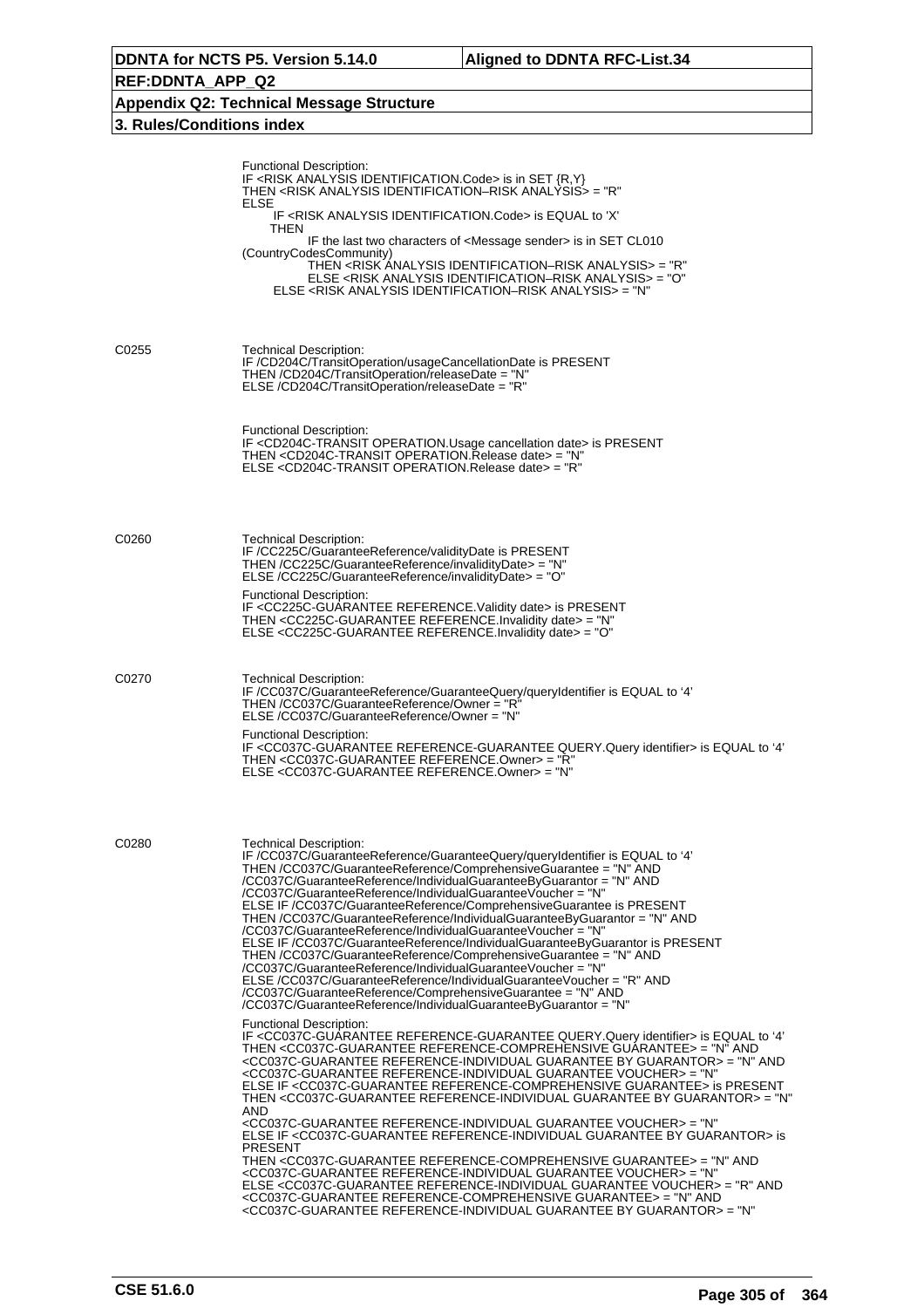## **Appendix Q2: Technical Message Structure**

| C0285 | <b>Technical Description:</b><br>IF /CC037C/GuaranteeReference/GuaranteeQuery/queryIdentifier is in SET {1,4}<br>OR /CC037C/GuaranteeReference/guaranteeType is EQUAL to '4'<br>THEN /CC037C/GuaranteeReference/Exposure = "N"<br>ELSE /CC037C/GuaranteeReference/Exposure = "R"                                                                                                                 |
|-------|--------------------------------------------------------------------------------------------------------------------------------------------------------------------------------------------------------------------------------------------------------------------------------------------------------------------------------------------------------------------------------------------------|
|       | <b>Functional Description:</b><br>IF <cc037c-guarantee identifier="" query.query="" reference-guarantee=""> is in SET {1,4}<br/>OR <cc037c-guarantee reference.guarantee="" type=""> is EQUAL to '4'<br/>THEN <cc037c-guarantee reference-exposure=""> = "N"<br/>ELSE <cc037c-guarantee reference-exposure=""> = "R"</cc037c-guarantee></cc037c-guarantee></cc037c-guarantee></cc037c-guarantee> |
| C0286 | Technical Description:<br>IF/CC037C/GuaranteeReference/guaranteeMonitoringCode is EQUAL to '3'<br>THEN /CC037C/GuaranteeReference/Exposure/balance = "R"<br>ELSE /CC037C/GuaranteeReference/Exposure/balance = "N"                                                                                                                                                                               |
|       | <b>Functional Description:</b><br>IF <cc037c-guarantee code="" monitoring="" reference.guarantee=""> is EQUAL to '3'<br/>THEN <cc037c-guarantee reference-exposure.balance=""> = "R"<br/>ELSE <cc037c-guarantee reference-exposure.balance=""> = "N"</cc037c-guarantee></cc037c-guarantee></cc037c-guarantee>                                                                                    |
| C0298 | <b>Technical Description:</b><br>IF/*/Consignment/HouseConsignment/ConsignmentItem/PreviousDocument/quantity> is PRESENT<br>THFN                                                                                                                                                                                                                                                                 |
|       | /*/Consignment/HouseConsignment/ConsignmentItem/PreviousDocument/measurementUnitAndQualifi<br>$er = "R"$<br><b>ELSE</b><br>/*/Consignment/HouseConsignment/ConsignmentItem/PreviousDocument/measurementUnitAndQualifi<br>$er = "N"$                                                                                                                                                              |
|       | <b>Functional Description:</b><br>IF <consignment-house consignment-consignment="" item-previous<br="">DOCUMENT.Quantity&gt; is PRESENT<br/>THEN <consignment-house consignment-consignment="" item-previous<br="">DOCUMENT.Measurement unit and qualifier&gt; = "R"</consignment-house></consignment-house>                                                                                     |
|       | ELSE <consignment-house consignment-consignment="" item-previous<br="">DOCUMENT.Measurement unit and qualifier&gt; = "N"</consignment-house>                                                                                                                                                                                                                                                     |
| C0315 | Technical Description:<br>IF /CC141C/ENQUIRY/TC11DeliveryDate is PRESENT<br>THEN /CC141C/CustomsOfficeOfDestinationActual = "R"<br>ELSE /CC141C/CustomsOfficeOfDestinationActual= "O"                                                                                                                                                                                                            |
|       | <b>Functional Description:</b><br>IF <cc141c-enquiry.tc11 date="" delivery=""> is PRESENT<br/>THEN &lt; CC141C-CUSTOMS OFFICE OF DESTINATION (ACTUAL) &gt; = "R"<br/>ELSE &lt; CC141C-CUSTOMS OFFICE OF DESTINATION (ACTUAL) <math>&gt;</math> = "O"</cc141c-enquiry.tc11>                                                                                                                       |
| C0320 | <b>Technical Description:</b><br>IF /CD144C/ResponseInformation/informationCode> is in SET {10, 40, 50}<br>THEN /CD144C/ResponseInformation/text = $"R"$<br>ELSE /CD144C/ResponseInformation/text = "N"                                                                                                                                                                                          |
|       | <b>Functional Description:</b><br>IF <cd144c-response code="" information.information=""> is in SET {10, 40, 50}<br/>THEN <cd144c-response information.text=""> = "R"<br/>ELSE <cd144c-response information.text=""> = "N"</cd144c-response></cd144c-response></cd144c-response>                                                                                                                 |
| C0330 | <b>Technical Description:</b><br>IF/CD145C/RequestedInformation/code is in SET {5, 6}<br>THEN /CD145C/RequestedInformation/text = $"R"$<br>ELSE /CD145C/RequestedInformation/text = "N"                                                                                                                                                                                                          |
|       | <b>Functional Description:</b><br>IF <cd145c-requested information.code=""> is in SET {5, 6}<br/>THEN <cd145c-requested information.text=""> = "R"<br/>ELSE <cd145c-requested information.text=""> = "N"</cd145c-requested></cd145c-requested></cd145c-requested>                                                                                                                                |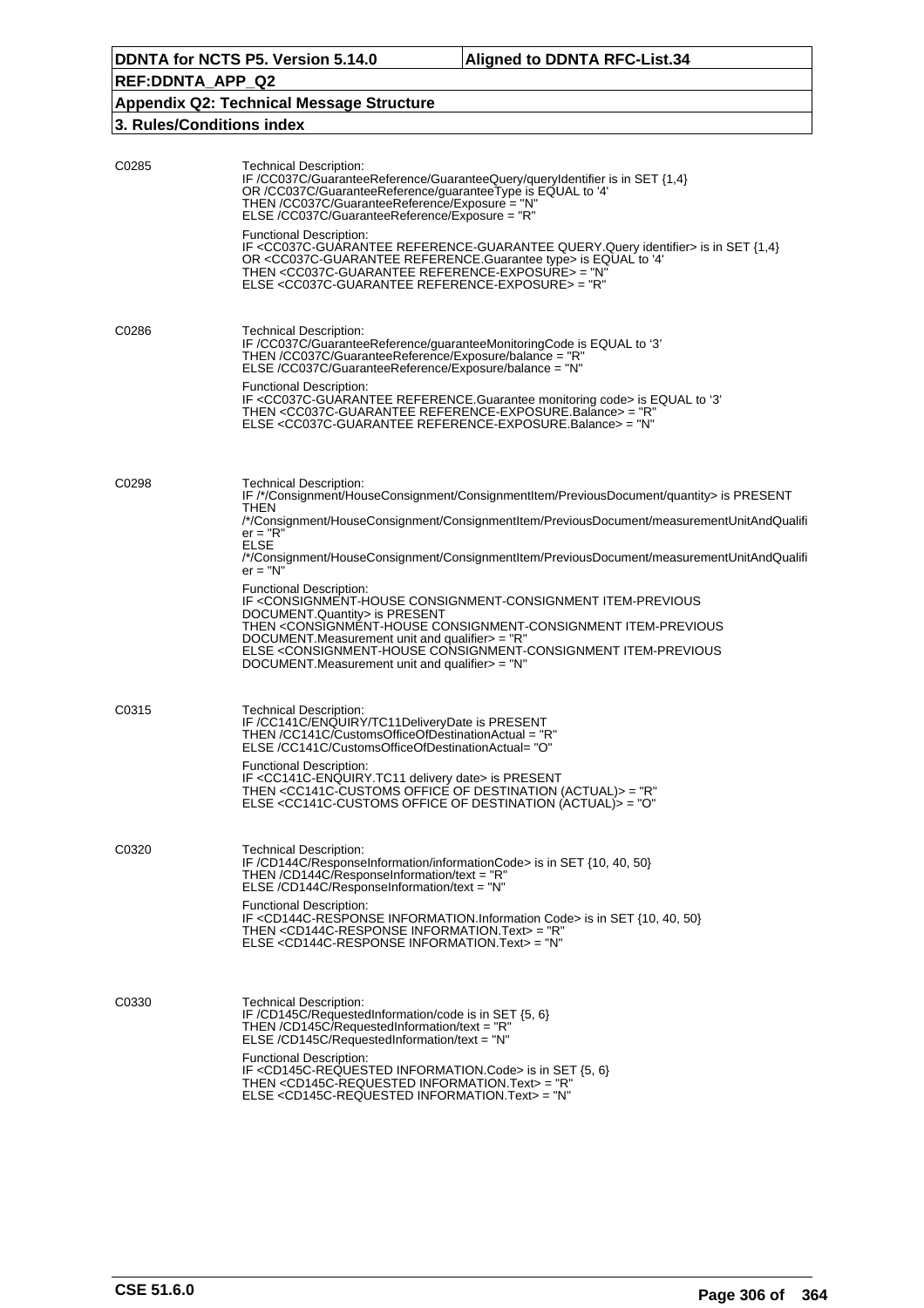## **DDNTA for NCTS P5. Version 5.14.0 Aligned to DDNTA RFC-List.34**

**REF:DDNTA\_APP\_Q2**

## **Appendix Q2: Technical Message Structure**

| C0333 | Technical Description:<br>IF/CC029C/Consignment/DepartureTransportMeans is PRESENT<br>THEN<br>$\frac{1}{2}$ Consignment/DepartureTransportMeans = "R"<br><b>ELSE</b><br>/*/ Consignment/DepartureTransportMeans = "N";<br>IF/CC029C/Consignment/HouseConsignment/DepartureTransportMeans is PRESENT<br>THEN<br>/*/ Consignment/HouseConsignment/DepartureTransportMeans = "R"<br><b>ELSE</b><br>/*/ Consignment/HouseConsignment/DepartureTransportMeans = "N"<br><b>Functional Description:</b><br>IF <cc029c-consignment-departure means="" transport=""> is PRESENT<br/>THEN <consignment-departure means="" transport=""> = "R"<br/>ELSE<consignment-departure means="" transport=""> = "N";<br/>IF <cc029c-consignment-house consignment-departure="" means="" transport=""> is<br/><b>PRESENT</b><br/><b>THEN</b><br/><consignment-house consignment-departure="" means="" transport=""> = "R"<br/><b>ELSE</b><br/><consignment-house consignment-departure="" means="" transport=""> = "N"</consignment-house></consignment-house></cc029c-consignment-house></consignment-departure></consignment-departure></cc029c-consignment-departure> |
|-------|-----------------------------------------------------------------------------------------------------------------------------------------------------------------------------------------------------------------------------------------------------------------------------------------------------------------------------------------------------------------------------------------------------------------------------------------------------------------------------------------------------------------------------------------------------------------------------------------------------------------------------------------------------------------------------------------------------------------------------------------------------------------------------------------------------------------------------------------------------------------------------------------------------------------------------------------------------------------------------------------------------------------------------------------------------------------------------------------------------------------------------------------------------|
| C0337 | <b>Technical Description:</b><br>IF /*/Consignment/TransportCharges is PRESENT<br>THEN<br>/*/Consignment/HouseConsignment/TransportCharges = "N"<br>ELSE /*/Consignment/HouseConsignment/TransportCharges = "O"<br><b>Functional Description:</b><br>IF <consignment-transport charges=""> is PRESENT<br/>THEN<br/>ELSE <consignment-house charges="" consignment-transport=""><br/><math>= "O"</math></consignment-house></consignment-transport>                                                                                                                                                                                                                                                                                                                                                                                                                                                                                                                                                                                                                                                                                                  |
| C0339 | Technical Description:<br>IF /*/Consignment/inlandModeOfTransport is EQUAL to '5'<br><b>THEN</b><br>/*/Consignment/DepartureTransportMeans = "N" AND<br>/*/Consignment/HouseConsignment/DepartureTransportMeans = "N"<br><b>ELSE</b><br>IF/*/Consignment/DepartureTransportMeans is PRESENT<br>THEN /*/Consignment/HouseConsignment/DepartureTransportMeans = "N"<br>ELSE /*/Consignment/HouseConsignment/DepartureTransportMeans = "O"<br><b>Functional Description:</b><br>IF <consignment.inland mode="" of="" transport=""> is EQUAL to '5'<br/>THEN<br/><consignment-departure means="" transport=""> = "N" AND<br/><consignment-house consignment-departure="" means="" transport=""> = "N"<br/>ELSE<br/>IF <consignment-departure means="" transport=""> is PRESENT<br/>THEN <consignment-house consignment-departure="" means="" transport=""> = "N"<br/>ELSE <consignment-house consignment-departure="" means="" transport=""> = "O"</consignment-house></consignment-house></consignment-departure></consignment-house></consignment-departure></consignment.inland>                                                                     |
| C0343 | Technical Description:<br>IF /*/Consignment/countryOfDestination is PRESENT<br>THEN /*/Consignment/HouseConsignment/ConsignmentItem/countryOfDestination = "N"<br>ELSE /*/Consignment/HouseConsignment/ConsignmentItem/countryOfDestination = "R"<br><b>Functional Description:</b><br>IF <consignment.country destination="" of=""> is PRESENT<br/>THEN <consignment-house consignment-consignment="" destination="" item.country="" of=""> =<br/>"N"<br/>ELSE <consignment-house consignment-consignment="" destination="" item.country="" of=""> =<br/>"R"</consignment-house></consignment-house></consignment.country>                                                                                                                                                                                                                                                                                                                                                                                                                                                                                                                         |
| C0349 | Technical Description:<br>IF /*/Consignment/Consignor is PRESENT<br>THEN<br>/*/Consignment/HouseConsignment/Consignor = "N"<br>ELSE<br>/*/Consignment/HouseConsignment/Consignor = "O"                                                                                                                                                                                                                                                                                                                                                                                                                                                                                                                                                                                                                                                                                                                                                                                                                                                                                                                                                              |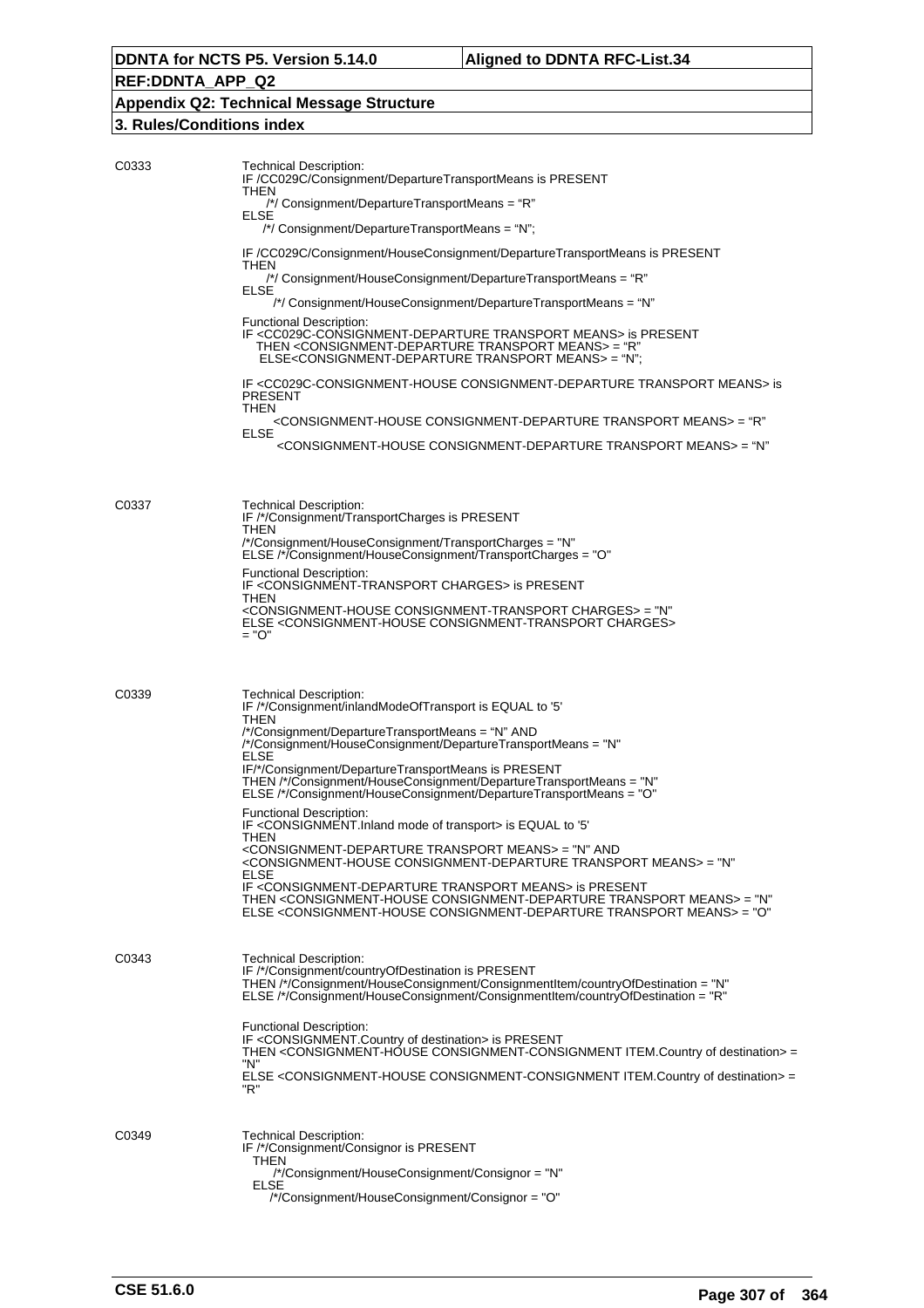### **DDNTA for NCTS P5. Version 5.14.0 Aligned to DDNTA RFC-List.34 REF:DDNTA\_APP\_Q2**

## **Appendix Q2: Technical Message Structure**

|       | <b>Functional Description:</b><br>IF <consignment-consignor> is PRESENT<br/>THEN<br/><consignment-house consignment-consignor=""> = "N"<br/><b>ELSE</b><br/><consignment-house consignment-consignor=""> = "O"</consignment-house></consignment-house></consignment-consignor>                                                                                                                                                                                                                                                                                                                                                                                                                                                                                                                                                                                                                                                                                                                                                                                                                                                                     |
|-------|----------------------------------------------------------------------------------------------------------------------------------------------------------------------------------------------------------------------------------------------------------------------------------------------------------------------------------------------------------------------------------------------------------------------------------------------------------------------------------------------------------------------------------------------------------------------------------------------------------------------------------------------------------------------------------------------------------------------------------------------------------------------------------------------------------------------------------------------------------------------------------------------------------------------------------------------------------------------------------------------------------------------------------------------------------------------------------------------------------------------------------------------------|
| C0352 | Technical Description:<br>IF /*/TransitOperation/releaseIndicator is in SET {2,3}<br>THEN $/*/Consignment = "R"$<br>ESLE $/*/Consignment = "N"$<br><b>Functional Description:</b><br>IF <trasit indicator="" operation.release=""> is in SET {2,3}<br/>THEN &lt; CONSIGNMENT &gt; = "R"<br/><math>ESLE &lt;</math>CONSIGNMENT&gt; = "N"</trasit>                                                                                                                                                                                                                                                                                                                                                                                                                                                                                                                                                                                                                                                                                                                                                                                                   |
| C0353 | Technical Description:<br>IF /*/Consignment/HouseConsignment/releaseType is EQUAL to '1'<br>THEN /*/Consignment/HouseConsignment/ConsignmentItem = "R"<br>ELSE /*/Consignment/HouseConsignment/ConsignmentItem = "N"<br><b>Functional Description:</b><br>IF <consignment.house consignment.release="" type=""> is EQUAL to '1'<br/>THEN <consignment.house consignment.consignment="" item=""> = "R"<br/>ELSE <consignment.house consignment.consignment="" item=""> = "N"</consignment.house></consignment.house></consignment.house>                                                                                                                                                                                                                                                                                                                                                                                                                                                                                                                                                                                                            |
| C0354 | <b>Technical Description:</b><br>IF/CD049C/TransitOperation/discrepanciesResolved is EQUAL to '1'<br>THEN /CD049C/TransitOperation/writeOffDate = "R"<br>ELSE /CD049C/TransitOperation/writeOffDate = "N"<br><b>Functional Description:</b><br>IF <cd049c-transit operation.discrepancies="" resolved=""> is EQUAL to '1'<br/>THEN <cd049c-transit date="" operation.write-off=""> = "R"<br/>ELSE <cd049c-transit date="" operation.="" write-off=""> = "N"</cd049c-transit></cd049c-transit></cd049c-transit>                                                                                                                                                                                                                                                                                                                                                                                                                                                                                                                                                                                                                                     |
| C0365 | Technical Description:<br>IF/*/TransitOperation/requestRejectionReasonCode is PRESENT<br>THEN /*/TransitOperation/declarationType = "N"<br>AND /*/TransitOperation/declarationAcceptanceDate = "N"<br>AND /*/TransitOperation/releaseDate = "N"<br>AND $/*/TransitOperation/reducedDatabaseIndicateer = "N"$<br>AND /*/TransitOperation/bindingItinerary = "N"<br>AND /*/TransitOperation/security = "N"<br>AND /*/CustomsOfficeOfDestinationDeclared = "N"<br>AND $/*/ControlResult = "N"$<br>AND $/*/HolderOfThe TransitProceedure = "N"$<br>AND $/*/Consignment = "N"$<br>AND /CD038C/TransitOperation/status = "N"<br>ELSE /*/TransitOperation/declarationType = "R"<br>AND $/*$ /TransitOperation/declarationAcceptanceDate = "R"<br>AND /*/TransitOperation/releaseDate = "R"<br>AND /*/TransitOperation/reducedDatasetIndicator = "R"<br>AND /*/TransitOperation/bindingItinerary = "R"<br>AND /*/TransitOperation/security = "R"<br>AND /*/CustomsOfficeOfDestinationDeclared = "R"<br>AND /*/ControlResult = "R"<br>AND /*/HolderOfTheTransitProcedure = "R"<br>AND $/*/Consignment = "R"$<br>AND /CD038C/TransitOperation/status = $"R"$ |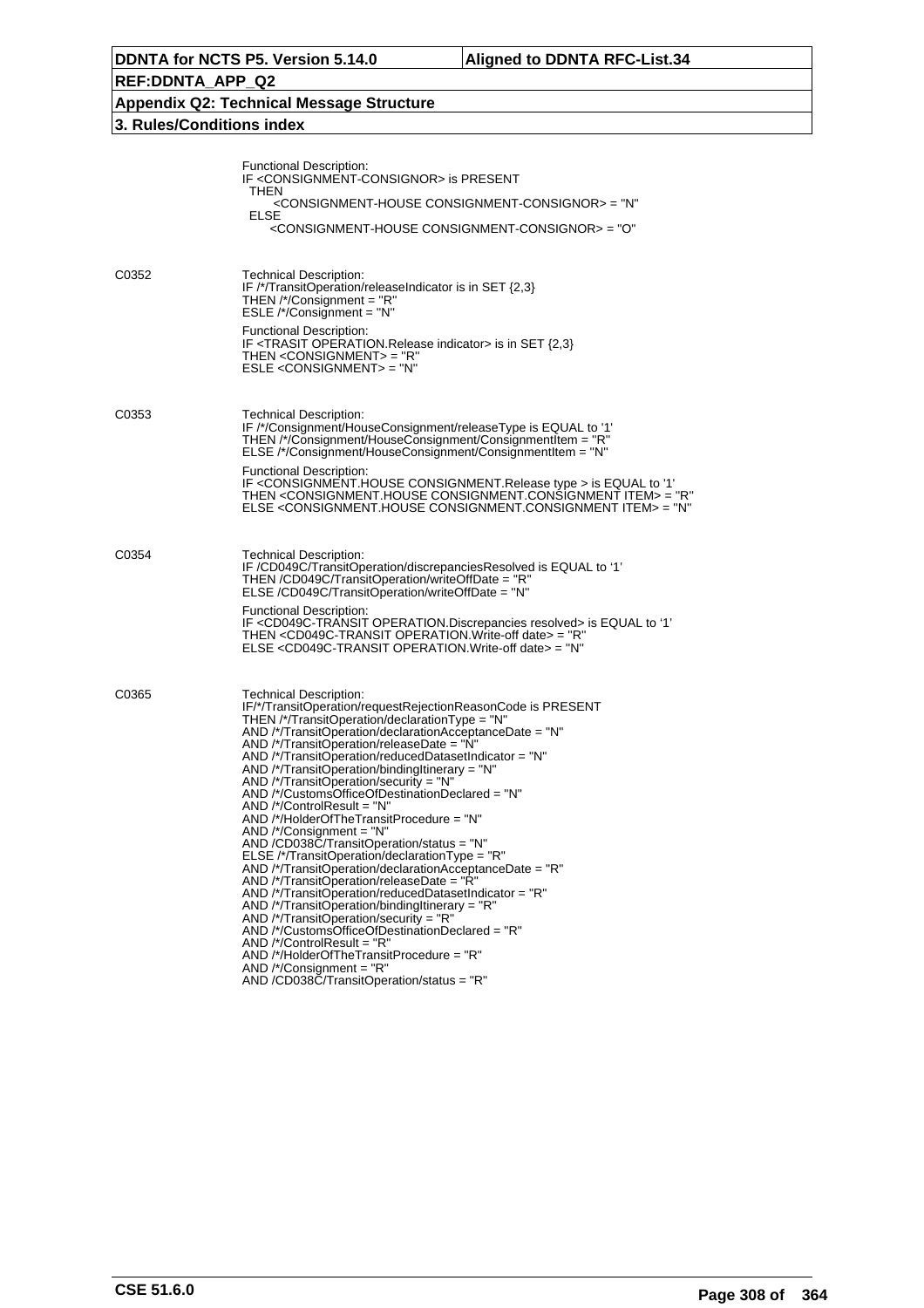### **Appendix Q2: Technical Message Structure**

|       | <b>Functional Description:</b><br>IF <transit code="" operation.="" reason="" rejection="" request=""> is PRESENT<br/>THEN<br/><transit operation.declaration="" type=""> = "N" AND<br/><transit acceptance="" date="" operation.declaration=""> = "N" AND<br/><transit date="" operation.release=""> = "N" AND<br/><transit dataset="" indicator="" operation.reduced=""> = "N" AND<br/><transit binding="" itinerary="" operation.=""> = "N" AND<br/><transit operation.security=""> = "N" AND<br/><customs (declared)="" destination="" of="" office=""> = "N" AND<br/><control result=""> = "N" AND<br/><holder of="" procedure="" the="" transit=""> = "N" AND<br/><consignment> = "N" AND<br/><cd038c operation.status="" transit=""> = "N"<br/>ELSE<br/><transit operation.declaration="" type=""> = "R" AND<br/><transit acceptance="" date="" operation.declaration=""> = "R" AND<br/><transit date="" operation.release=""> = "R" AND<br/><transit dataset="" indicator="" operation.reduced=""> = "R" AND<br/><transit binding="" itinerary="" operation.=""> = "R" AND<br/><transit operation.security=""> = "R" AND<br/><customs (declared)="" destination="" of="" office=""> = "R" AND<br/><control result=""> = "R" AND<br/><holder of="" procedure="" the="" transit=""> = "R" AND<br/><consignment> = "R" AND<br/><cd038c operation.status="" transit=""> = "R"</cd038c></consignment></holder></control></customs></transit></transit></transit></transit></transit></transit></cd038c></consignment></holder></control></customs></transit></transit></transit></transit></transit></transit></transit> |
|-------|-----------------------------------------------------------------------------------------------------------------------------------------------------------------------------------------------------------------------------------------------------------------------------------------------------------------------------------------------------------------------------------------------------------------------------------------------------------------------------------------------------------------------------------------------------------------------------------------------------------------------------------------------------------------------------------------------------------------------------------------------------------------------------------------------------------------------------------------------------------------------------------------------------------------------------------------------------------------------------------------------------------------------------------------------------------------------------------------------------------------------------------------------------------------------------------------------------------------------------------------------------------------------------------------------------------------------------------------------------------------------------------------------------------------------------------------------------------------------------------------------------------------------------------------------------------------------------------------------------------------------------|
| C0366 | Technical Description:<br>IF/CD165C/TransitOperation/requestRejectionReasonCode is PRESENT<br>THEN /CD165C/TransitOperation/specificCircumstanceIndicator = "N" AND<br>/CD165C/CustomsOfficeOfTransitDeclared = "N"<br>AND no validation of other conditions is performed<br>ELSE /CD165C/TransitOperation/specificCircumstanceIndicator = "O" AND<br>/CD165C/CustomsOfficeOfTransitDeclared = "O"<br>Functional Description:<br>IF <cd165c-transit code="" operation.request="" reason="" rejection=""> is PRESENT<br/>THEN <cd165c-transit circumstance="" indicator="" operation.specific=""> = "N" AND<br/><cd165c-customs (declared)="" of="" office="" transit=""> = "N" AND no validation of other<br/>conditions is performed<br/>ELSE <cd165c-transit circumstance="" indicator="" operation.="" specific=""> = "O" AND</cd165c-transit></cd165c-customs></cd165c-transit></cd165c-transit>                                                                                                                                                                                                                                                                                                                                                                                                                                                                                                                                                                                                                                                                                                                        |
| C0382 | Technical Description:<br>IF /*/Consignment/LocationOfGoods/PostcodeAddress/country is in SET CL198<br>THEN /*/Consignment/LocationOfGoods/PostcodeAddress/houseNumber = "O"<br>ELSE /*/Consignment/LocationOfGoods/PostcodeAddress/houseNumber = "R"<br>Functional Description:<br>IF <consignment-location address.country="" goods-postcode="" of=""> is in SET CL198<br/>THEN <consignment-location address.="" goods-="" house="" number="" of="" postcode=""> = "O"<br/>ELSE <consignment-location address.house="" goods-="" number="" of="" postcode=""> = "R"</consignment-location></consignment-location></consignment-location>                                                                                                                                                                                                                                                                                                                                                                                                                                                                                                                                                                                                                                                                                                                                                                                                                                                                                                                                                                                 |
| C0387 | Technical Description:<br>IF /*/Consignment/PlaceOfLoading/UNLocode is PRESENT<br>THEN /*/Consignment/PlaceOfLoading/country = "O" AND<br>/*/Consignment/PlaceOfLoading/location = "O"<br>ELSE /*/Consignment/PlaceOfLoading/country = "R" AND<br>/*/Consignment/PlaceOfLoading/location = "R";<br>IF /*/Consignment/PlaceOfUnloading/UNLocode is PRESENT<br>THEN /*/Consignment/PlaceOfUnloading/country = "O" AND<br>/*/Consignment/PlaceOfUnloading/location = "O"<br>ELSE /*/Consignment/PlaceOfUnloading/country = "R" AND<br>/*/Consignment/PlaceOfUnloading/location = "R"<br><b>Functional Description:</b><br>IF <consignment-place loading.un="" locode="" of=""> is PRESENT<br/>THEN <consignment-place loading.country="" of=""> = "O" AND<br/><consignment-place loading.location="" of=""> = "O"<br/>ELSE <consignment-place loading.country="" of=""> = "R" AND<br/><consignment-place loading.location="" of=""> = "R";<br/>IF <consignment-place locode="" of="" unloading.un=""> is PRESENT<br/>THEN <consignment-place of="" unloading.country=""> = "O" AND<br/><consignment-place of="" unloading.location=""> = "O"<br/>ELSE <consignment-place of="" unloading.country=""> = "R" AND<br/><consignment-place of="" unloading.location=""> = "R"</consignment-place></consignment-place></consignment-place></consignment-place></consignment-place></consignment-place></consignment-place></consignment-place></consignment-place></consignment-place>                                                                                                                                               |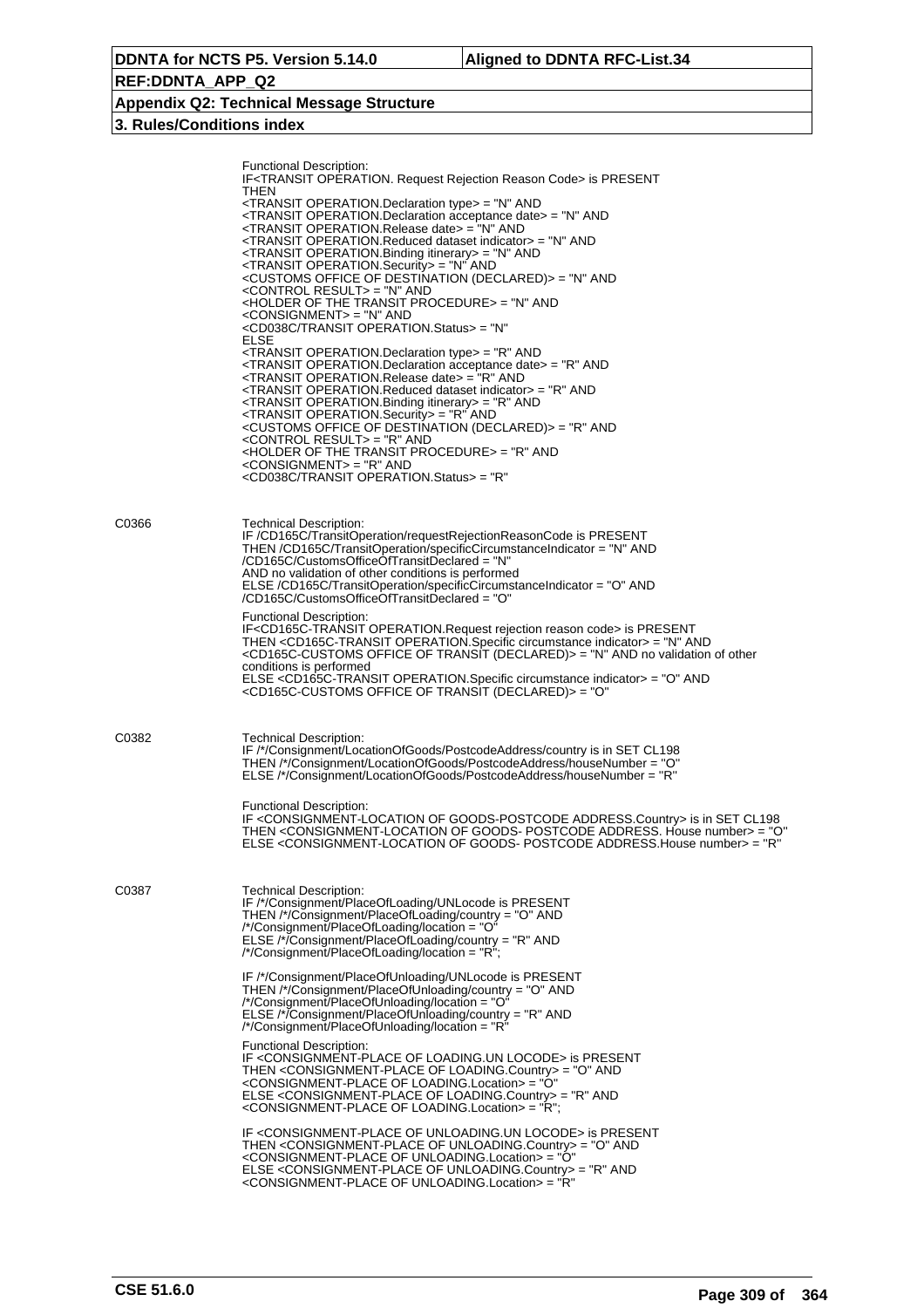#### **Appendix Q2: Technical Message Structure**

#### **3. Rules/Conditions index**

C0394 Technical Description: IF /\*/Consignment/LocationOfGoods/qualifierOfIdentification is EQUAL to 'Z' THEN /\*/Consignment/LocationOfGoods/Address = "R" AND /\*/Consignment/LocationOfGoods/authorisationNumber = "N" AND /\*/Consignment/LocationOfGoods/UNLocode = "N" AND /\*/Consignment/LocationOfGoods/CustomsOffice = "N" AND /\*/Consignment/LocationOfGoods/GNSS = "N" AND /\*/Consignment/LocationOfGoods/EconomicOperator = "N" AND /\*/Consignment/LocationOfGoods/ContactPerson = "O" AND /\*/Consignment/LocationOfGoods/PostcodeAddress = "N" ELSE IF /\*/Consignment/LocationOfGoods/qualifierOfIdentification is EQUAL to 'X' THEN /\*/Consignment/LocationOfGoods/EconomicOperator = "R" AND /\*/Consignment/LocationOfGoods/UNLocode = "N" AND /\*/Consignment/LocationOfGoods/CustomsOffice = "N" AND /\*/Consignment/LocationOfGoods/GNSS = "N" AND /\*/Consignment/LocationOfGoods/authorisationNumber = "N" AND /\*/Consignment/LocationOfGoods/Address = "N" AND /\*/Consignment/LocationOfGoods/ContactPerson = "O" AND /\*/Consignment/LocationOfGoods/PostcodeAddress = "N" ELSE IF /\*/Consignment/LocationOfGoods/qualifierOfIdentification is EQUAL to 'Y' **THEN** /\*/Consignment/LocationOfGoods/authorisationNumber = "R" AND /\*/Consignment/LocationOfGoods/UNLocode = "N" AND /\*/Consignment/LocationOfGoods/CustomsOffice = "N" AND /\*/Consignment/LocationOfGoods/GNSS = "N" AND /\*/Consignment/LocationOfGoods/EconomicOperator = "N" AND /\*/Consignment/LocationOfGoods/Address = "N" AND /\*/Consignment/LocationOfGoods/ContactPerson = "O" AND /\*/Consignment/LocationOfGoods/PostcodeAddress = "N" ELSE IF /\*/Consignment/LocationOfGoods/qualifierOfIdentification is EQUAL to 'W' THEN /\*/Consignment/LocationOfGoods/GNSS = "R" AND /\*/Consignment/LocationOfGoods/UNLocode = "N" AND /\*/Consignment/LocationOfGoods/CustomsOffice = "N" AND /\*/Consignment/LocationOfGoods/EconomicOperator = "N" AND /\*/Consignment/LocationOfGoods/authorisationNumber = "N" AND /\*/Consignment/LocationOfGoods/Address = "N" AND /\*/Consignment/LocationOfGoods/ContactPerson = "O" AND /\*/Consignment/LocationOfGoods/PostcodeAddress = "N" ELSE IF /\*/Consignment/LocationOfGoods/qualifierOfIdentification is EQUAL to 'V' THEN /\*/Consignment/LocationOfGoods/CustomsOffice = "R" AND /\*/Consignment/LocationOfGoods/UNLocode = "N" AND /\*/Consignment/LocationOfGoods/GNSS = "N" AND /\*/Consignment/LocationOfGoods/EconomicOperator = "N" AND /\*/Consignment/LocationOfGoods/authorisationNumber = "N" AND /\*/Consignment/LocationOfGoods/Address = "N" AND /\*/Consignment/LocationOfGoods/ContactPerson = "N" AND /\*/Consignment/LocationOfGoods/PostcodeAddress = "N" ELSE IF /\*/Consignment/LocationOfGoods/qualifierOfIdentification is EQUAL to 'U' THEN /\*/Consignment/LocationOfGoods/UNLocode = "R" AND/\*/Consignment/LocationOfGoods/CustomsOffice = "N" AND/\*/Consignment/LocationOfGoods/GNSS = "N" AND/\*/Consignment/LocationOfGoods/authorisationNumber = "N" AND/\*/Consignment/LocationOfGoods/EconomicOperator = "N" AND/\*/Consignment/LocationOfGoods/Address = "N" AND /\*/Consignment/LocationOfGoods/ContactPerson = "O" AND /\*/Consignment/LocationOfGoods/PostcodeAddress = "N" ELSE IF /\*/Consignment/LocationOfGoods/qualifierOfIdentification is EQUAL to 'T' THEN /\*/Consignment/LocationOfGoods/Address = "N" AND /\*/Consignment/LocationOfGoods/authorisationNumber = "N" AND /\*/Consignment/LocationOfGoods/UNLocode = "N" AND /\*/Consignment/LocationOfGoods/CustomsOffice = "N" AND /\*/Consignment/LocationOfGoods/GNSS = "N" AND /\*/Consignment/LocationOfGoods/EconomicOperator = "N" AND /\*/Consignment/LocationOfGoods/ContactPerson = "O"

AND /\*/Consignment/LocationOfGoods/PostcodeAddress = "R"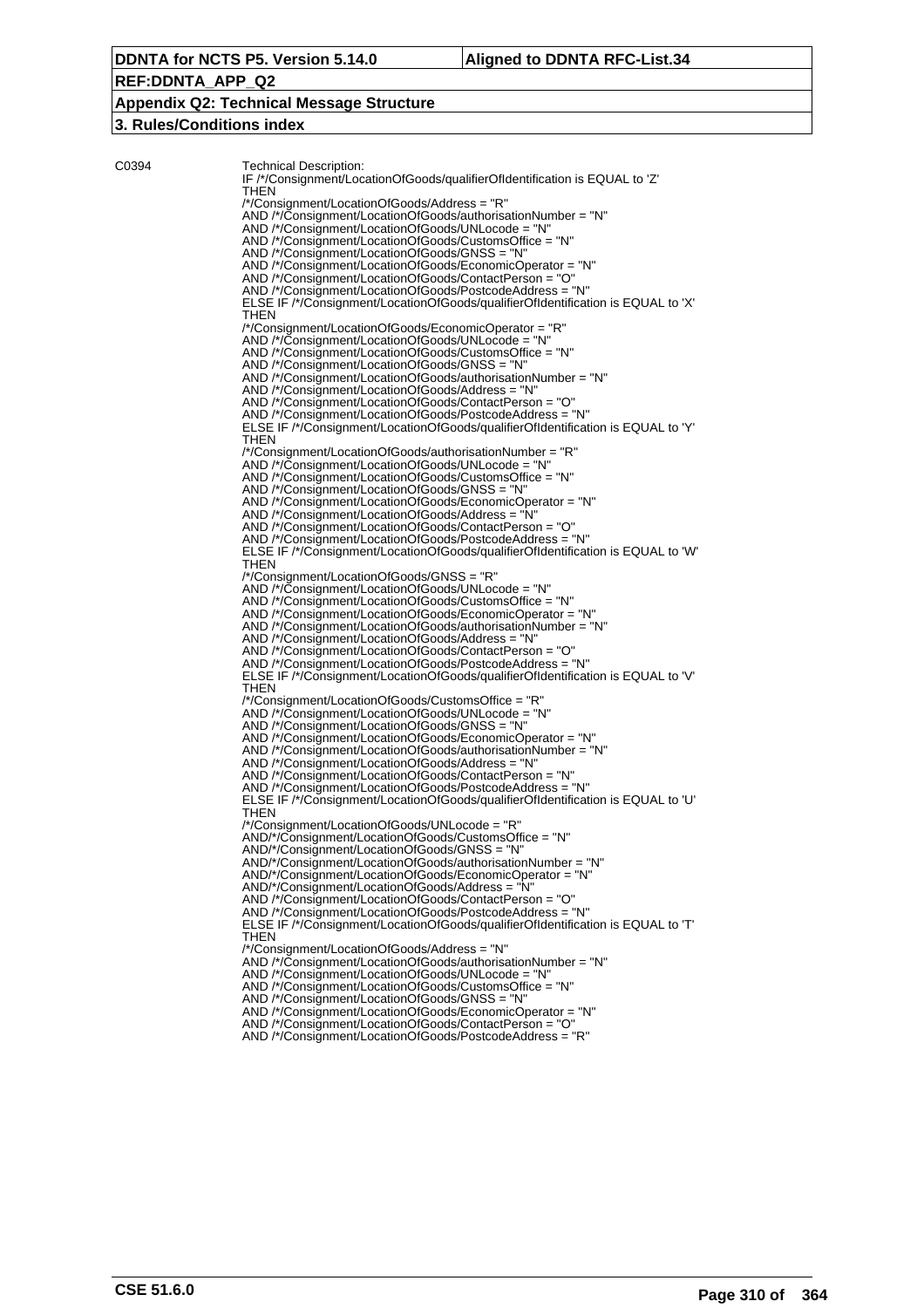### **Appendix Q2: Technical Message Structure**

**3. Rules/Conditions index**

| IF <consignment-location goods.qualifier="" identification="" of=""> is EQUAL to 'Z'</consignment-location>                                                                                 |
|---------------------------------------------------------------------------------------------------------------------------------------------------------------------------------------------|
|                                                                                                                                                                                             |
| THEN                                                                                                                                                                                        |
| <consignment-location goods-address="" of=""> = "R" AND</consignment-location>                                                                                                              |
| <consignment-location goods.un="" locode="" of=""> = "N" AND<br/><consignment-location goods-customs="" of="" office=""> = "N" AND</consignment-location></consignment-location>            |
| <consignment-location goods-gnss="" of=""> = "N" AND</consignment-location>                                                                                                                 |
| <consignment-location goods-economic="" of="" operator=""> = "N" AND</consignment-location>                                                                                                 |
| <consignment-location goods.authorisation="" number="" of=""> = "N" AND</consignment-location>                                                                                              |
| <consignment-location goods-contact="" of="" person=""> = "O" AND</consignment-location>                                                                                                    |
| <consignment-location address="" goods-postcode="" of=""> = "N"</consignment-location>                                                                                                      |
| ELSE IF <consignment-location goods.qualifier="" identification="" of=""> is EQUAL to 'X'</consignment-location>                                                                            |
| THEN                                                                                                                                                                                        |
| <consignment-location goods-address="" of=""> = "N" AND</consignment-location>                                                                                                              |
| <consignment-location goods.un="" locode="" of=""> = "N" AND</consignment-location>                                                                                                         |
| <consignment-location goods-customs="" of="" office=""> = "N" AND</consignment-location>                                                                                                    |
| <consignment-location goods-gnss="" of=""> = "N" AND<br/><consignment-location goods-economic="" of="" operator=""> = "R" AND</consignment-location></consignment-location>                 |
| <consignment-location goods.authorisation="" number="" of=""> = "N" AND</consignment-location>                                                                                              |
| <consignment-location goods-contact="" of="" person=""> = "O" AND</consignment-location>                                                                                                    |
| <consignment-location address="" goods-postcode="" of=""> = "N"</consignment-location>                                                                                                      |
| ELSE IF <consignment-location goods.qualifier="" identification="" of=""> is EQUAL to 'Y'</consignment-location>                                                                            |
| THEN                                                                                                                                                                                        |
| <consignment-location goods-address="" of=""> = "N" AND</consignment-location>                                                                                                              |
| <consignment-location goods.un="" locode="" of=""> = "N" AND</consignment-location>                                                                                                         |
| <consignment-location goods-customs="" of="" office=""> = "N" AND</consignment-location>                                                                                                    |
| <consignment-location goods-gnss="" of=""> = "N" AND</consignment-location>                                                                                                                 |
| <consignment-location goods-economic="" of="" operator=""> = "N" AND</consignment-location>                                                                                                 |
| <consignment-location goods.authorisation="" number="" of=""> = "R" AND<br/><consignment-location goods-contact="" of="" person=""> = "O" AND</consignment-location></consignment-location> |
| <consignment-location address="" goods-postcode="" of=""> = "N"</consignment-location>                                                                                                      |
| ELSE IF <consignment-location goods.qualifier="" identification="" of=""> is EQUAL to 'W'</consignment-location>                                                                            |
| THEN                                                                                                                                                                                        |
| <consignment-location goods-address="" of=""> = "N" AND</consignment-location>                                                                                                              |
| <consignment-location goods.un="" locode="" of=""> = "N" AND</consignment-location>                                                                                                         |
| <consignment-location goods-customs="" of="" office=""> = "N" AND</consignment-location>                                                                                                    |
| <consignment-location goods-gnss="" of=""> = "R" AND</consignment-location>                                                                                                                 |
| <consignment-location goods-economic="" of="" operator=""> = "N" AND</consignment-location>                                                                                                 |
| <consignment-location goods.authorisation="" number="" of=""> = "N" AND</consignment-location>                                                                                              |
| <consignment-location goods-contact="" of="" person=""> = "O" AND<br/><consignment-location address="" goods-postcode="" of=""> = "N"</consignment-location></consignment-location>         |
| ELSE IF <consignment-location goods.qualifier="" identification="" of=""> is EQUAL to 'V'</consignment-location>                                                                            |
| THEN                                                                                                                                                                                        |
| <consignment-location goods-address="" of=""> = "N" AND</consignment-location>                                                                                                              |
| <consignment-location goods.un="" locode="" of=""> = "N" AND</consignment-location>                                                                                                         |
| <consignment-location goods-customs="" of="" office=""> = "R" AND</consignment-location>                                                                                                    |
| <consignment-location goods-gnss="" of=""> = "N" AND</consignment-location>                                                                                                                 |
| <consignment-location goods-economic="" of="" operator=""> = "N" AND</consignment-location>                                                                                                 |
| <consignment-location goods.authorisation="" number="" of=""> = "N" AND</consignment-location>                                                                                              |
| <consignment-location goods-contact="" of="" person=""> = "N" AND</consignment-location>                                                                                                    |
| <consignment-location address="" goods-postcode="" of=""> = "N"</consignment-location>                                                                                                      |
|                                                                                                                                                                                             |
| ELSE IF <consignment-location goods.qualifier="" identification="" of=""> is EQUAL to 'U'</consignment-location>                                                                            |
| THEN                                                                                                                                                                                        |
| <consignment-location goods-address="" of=""> = "N" AND</consignment-location>                                                                                                              |
| <consignment-location goods.un="" locode="" of=""> = "R" AND<br/><consignment-location goods-customs="" of="" office=""> = "N" AND</consignment-location></consignment-location>            |
| <consignment-location goods-gnss="" of=""> = "N"AND</consignment-location>                                                                                                                  |
| <consignment-location goods-economic="" of="" operator=""> = "N" AND</consignment-location>                                                                                                 |
| <consignment-location goods.authorisation="" number="" of=""> = "N" AND</consignment-location>                                                                                              |
| <consignment-location goods-contact="" of="" person=""> = "O" AND</consignment-location>                                                                                                    |
| <consignment-location address="" goods-postcode="" of=""> = "N"</consignment-location>                                                                                                      |
| ELSE IF <consignment-location goods.qualifier="" identification="" of=""> is EQUAL to 'T'</consignment-location>                                                                            |
| THEN                                                                                                                                                                                        |
| <consignment-location goods-address="" of=""> = "N" AND</consignment-location>                                                                                                              |
| <consignment-location goods.un="" locode="" of=""> = "N" AND</consignment-location>                                                                                                         |
| <consignment-location goods-customs="" of="" office=""> = "N" AND<br/><consignment-location goods-gnss="" of=""> = "N" AND</consignment-location></consignment-location>                    |
| <consignment-location goods-economic="" of="" operator=""> = "N" AND</consignment-location>                                                                                                 |
| <consignment-location goods.authorisation="" number="" of=""> = "N" AND</consignment-location>                                                                                              |
| <consignment-location goods-contact="" of="" person=""> = "O" AND</consignment-location>                                                                                                    |
| <consignment-location address="" goods-postcode="" of=""> = "R"</consignment-location>                                                                                                      |
|                                                                                                                                                                                             |
|                                                                                                                                                                                             |
| <b>Technical Description:</b>                                                                                                                                                               |
| IF /*/Consignment/Incident/code is EQUAL to '2'                                                                                                                                             |
| THEN /*/Consignment/Incident/TransportEquipment/numberOfSeals = "R"                                                                                                                         |
| ELSE /*/Consignment/Incident/TransportEquipment/numberOfSeals = "O"                                                                                                                         |

Functional Description: IF <CONSIGNMENT-INCIDENT.Code> is EQUAL to '2' THEN <CONSIGNMENT-INCIDENT-TRANSPORT EQUIPMENT.Number of seals> = "R" ELSE <CONSIGNMENT-INCIDENT-TRANSPORT EQUIPMENT.Number of seals> = "O"

C0396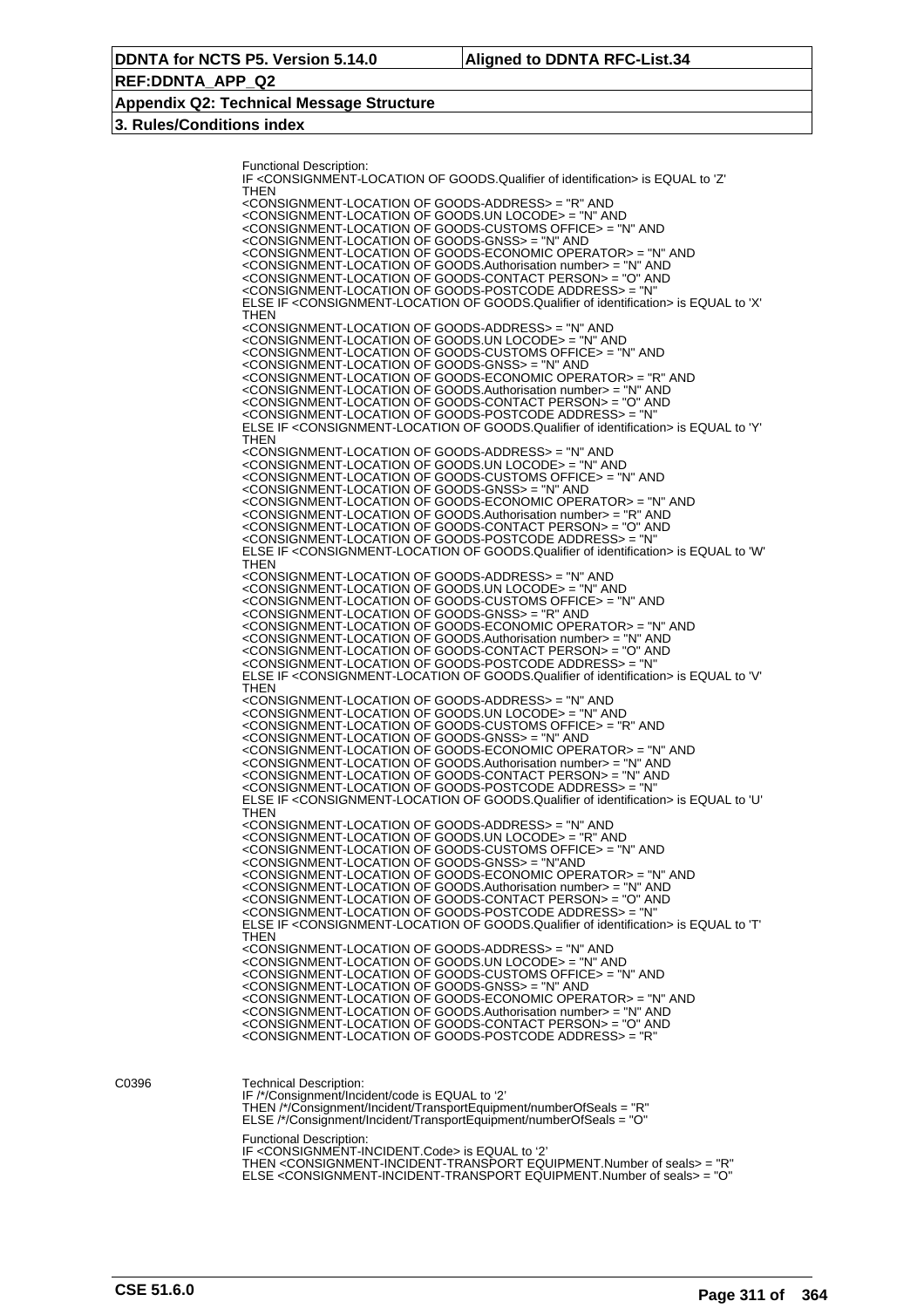## **Appendix Q2: Technical Message Structure**

| C0397 | <b>Technical Description:</b><br>IF /*/Consignment/Incident/code is in SET {3, 6}<br>THEN /*/Consignment/Incident/Transhipment/TransportMeans = "R"<br>ELSE /*/Consignment/Incident/Transhipment/TransportMeans = "O"<br><b>Functional Description:</b>                                                                                                            |
|-------|--------------------------------------------------------------------------------------------------------------------------------------------------------------------------------------------------------------------------------------------------------------------------------------------------------------------------------------------------------------------|
|       | IF <consignment-incident.code> is in SET {3, 6}<br/>THEN &lt; CONSIGNMENT-INCIDENT-TRANSHIPMENT-TRANSPORT MEANS &gt; = "R"<br/>ELSE <consignment-incident-transhipment-transport means=""> = "O"</consignment-incident-transhipment-transport></consignment-incident.code>                                                                                         |
| C0399 | <b>Technical Description:</b><br>IF /*/TransitOperation/reducedDatasetIndicator IS EQUAL TO '1'<br><b>THEN</b><br>/*/Consignment/inlandModeOfTransport = "N"                                                                                                                                                                                                       |
|       | ELSE<br>/*/Consignment/inlandModeOfTransport = "O"                                                                                                                                                                                                                                                                                                                 |
|       | <b>Functional Description:</b><br>IF <transit dataset="" indicator="" operation.reduced=""> is EQUAL to '1' (Yes)<br/>THEN</transit>                                                                                                                                                                                                                               |
|       | <consignment.inland mode="" of="" transport=""> = "N"<br/>ELSE</consignment.inland>                                                                                                                                                                                                                                                                                |
|       | <consignment.inland mode="" of="" transport=""> = "O"</consignment.inland>                                                                                                                                                                                                                                                                                         |
| C0400 | <b>Technical Description:</b><br>IF /*/Country/Action/Unavailability/type is EQUAL to 'S'<br>THEN /*/Country/Action/Unavailability/endDateAndTime = "R"<br>ELSE /*/Country/Action/Unavailability/endDateAndTime = "O"                                                                                                                                              |
|       | <b>Functional Description:</b><br>IF <country-action-unavailability.type> is EQUAL to 'S'<br/>THEN <country-action-unavailability.end and="" date="" time=""> = "R"<br/>ELSE <country-action-unavailability.end and="" date="" time=""> = "O"</country-action-unavailability.end></country-action-unavailability.end></country-action-unavailability.type>         |
| C0403 | <b>Technical Description:</b><br>IF /*/TransitOperation/additionalDeclarationType is EQUAL to "D"<br>THEN /*/Consignment/PlaceOfLoading = "O"<br>ELSE /*/Consignment/PlaceOfLoading = "R"                                                                                                                                                                          |
|       | <b>Functional Description:</b><br>IF <transit declaration="" operation.additional="" type=""> is EQUAL to "D"<br/>THEN <consignment-place loading="" of=""> = "O"<br/>ELSE &lt; CONSIGNMENT-PLACE OF LOADING &gt; = "R"</consignment-place></transit>                                                                                                              |
| C0404 | Technical Description:<br>IF (/CC015C/Consignment/PlaceOfLoading is PRESENT OR /CC013C/Consignment/PlaceOfLoading<br>is PRESENT)<br>THEN /CC170C/Consignment/PlaceOfLoading = "O"<br>ELSE /CC170C/Consignment/PlaceOfLoading = "R"                                                                                                                                 |
|       | <b>Functional Description:</b><br>IF <cc015c-consignment-place loading="" of=""> is PRESENT OR<br/><cc013c-consignment-place loading="" of=""> is PRESENT<br/>THEN <cc170c-consignment-place loading="" of=""> = "O"<br/>ELSE &lt; CC170C-CONSIGNMENT-PLACE OF LOADING &gt; = "R"</cc170c-consignment-place></cc013c-consignment-place></cc015c-consignment-place> |
| C0411 | <b>Technical Description:</b><br>IF /*/TransitOperation/declarationType is EQUAL to 'TIR'<br>THEN /*/TransitOperation/TIRCarnetNumber = "R"<br>ELSE /*/TransitOperation/TIRCarnetNumber = "N"                                                                                                                                                                      |
|       | <b>Functional Description:</b><br>IF <transit operation.declaration="" type=""> is EQUAL to 'TIR'<br/>THEN <transit carnet="" number="" operation.tir=""> = "R"<br/>ELSE <transit carnet="" number="" operation.tir=""> = "N"</transit></transit></transit>                                                                                                        |
| C0417 | <b>Technical Description:</b><br>IF /*/Guarantee/GuaranteeReference/InvalidGuaranteeReason/code> is EQUAL to 'G01'<br>THEN            /*/Guarantee/GuaranteeReference/CustomsOfficeOfGuarantee = "O"<br>ELSE /*/Guarantee/GuaranteeReference/CustomsOfficeOfGuarantee = "R"                                                                                        |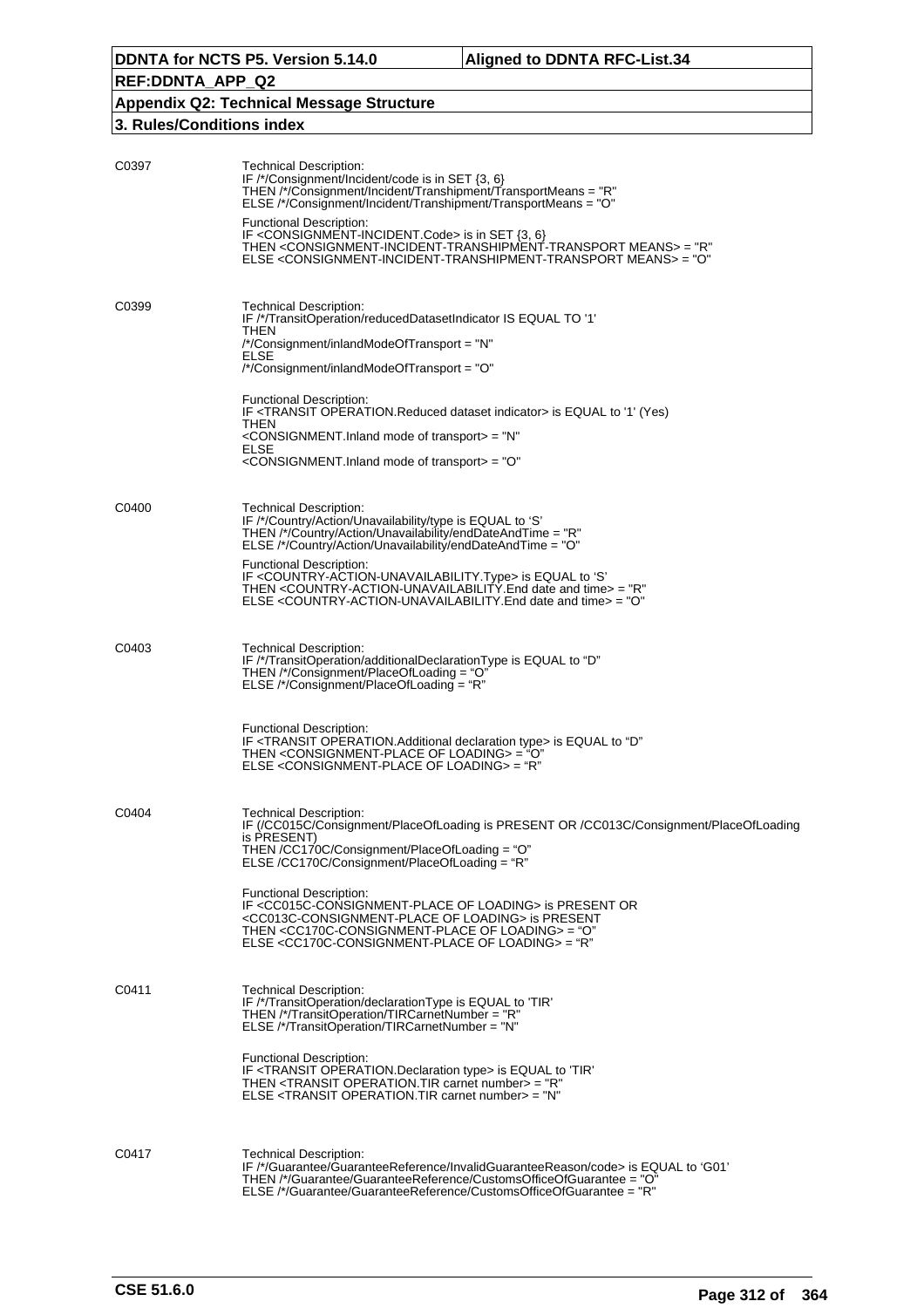| DDNTA for NCTS P5. Version 5.14.0<br><b>Aligned to DDNTA RFC-List.34</b> |                                                                                                                                                                                                                                                                                                                                                                                                                                                                                                                                                                                                                                                                                                                                           |                                                                                                                                                                                                                                                                                                                                                                                                                                |
|--------------------------------------------------------------------------|-------------------------------------------------------------------------------------------------------------------------------------------------------------------------------------------------------------------------------------------------------------------------------------------------------------------------------------------------------------------------------------------------------------------------------------------------------------------------------------------------------------------------------------------------------------------------------------------------------------------------------------------------------------------------------------------------------------------------------------------|--------------------------------------------------------------------------------------------------------------------------------------------------------------------------------------------------------------------------------------------------------------------------------------------------------------------------------------------------------------------------------------------------------------------------------|
| <b>REF:DDNTA APP Q2</b>                                                  |                                                                                                                                                                                                                                                                                                                                                                                                                                                                                                                                                                                                                                                                                                                                           |                                                                                                                                                                                                                                                                                                                                                                                                                                |
|                                                                          | <b>Appendix Q2: Technical Message Structure</b>                                                                                                                                                                                                                                                                                                                                                                                                                                                                                                                                                                                                                                                                                           |                                                                                                                                                                                                                                                                                                                                                                                                                                |
| 3. Rules/Conditions index                                                |                                                                                                                                                                                                                                                                                                                                                                                                                                                                                                                                                                                                                                                                                                                                           |                                                                                                                                                                                                                                                                                                                                                                                                                                |
|                                                                          | <b>Functional Description:</b><br>'G01'                                                                                                                                                                                                                                                                                                                                                                                                                                                                                                                                                                                                                                                                                                   | IF <guarantee-guarantee guarantee="" reason.code="" reference-invalid=""> is EQUAL to<br/>THEN <guarantee-guarantee guarantee="" of="" office="" reference-customs=""> = "O"<br/>ELSE <guarantee-guarantee guarantee="" of="" office="" reference-customs=""> = "R"</guarantee-guarantee></guarantee-guarantee></guarantee-guarantee>                                                                                          |
| C0440                                                                    | Technical Description:<br>THEN /CC044C/UnloadingRemark/stateOfSeals = "R"<br>ELSE /CC044C/UnloadingRemark/stateOfSeals = "N"<br><b>Functional Description:</b><br>EQUAL to '0'<br>THEN <cc044c-unloading of="" remark.state="" seals=""> = "R"<br/>ELSE <cc044c-unloading of="" remark.state="" seals=""> = "N"</cc044c-unloading></cc044c-unloading>                                                                                                                                                                                                                                                                                                                                                                                     | IF/CC043C/Consignment/TransportEquipment/numberOfSeals is NOT EQUAL to '0'<br>OR /CC043C/Consignment/Incident/TransportEquipment/numberOfSeals is NOT EQUAL to '0'<br>IF <cc043c-consignment-transport equipment.number="" of="" seals=""> is NOT EQUAL to '0'<br/>OR <cc043c-consignment-incident-transport equipment.number="" of="" seals=""> is NOT</cc043c-consignment-incident-transport></cc043c-consignment-transport> |
| C0450                                                                    | <b>Technical Description:</b><br>IF /CC029C/TransitOperation/additionalDeclarationType is EQUAL to 'D'<br>THEN /CC029C/ControlResult = "N"<br>ELSE /CC029C/ControlResult = "O"<br><b>Functional Description:</b><br>IF <cc029c-transit declaration="" operation.additional="" type=""> is EQUAL to 'D'<br/>THEN <cc029c-control result=""> = "N"<br/>ELSE <cc029c-control result=""> = "O"</cc029c-control></cc029c-control></cc029c-transit>                                                                                                                                                                                                                                                                                             |                                                                                                                                                                                                                                                                                                                                                                                                                                |
| C0451                                                                    | Technical Description:<br>IF/CC060C/TypeOfControls/type is EQUAL to '50'<br>THEN /CC060C/TypeOfControls/text = "R"<br>ELSE /CC060C/TypeOfControls/text = "O"<br><b>Functional Description:</b><br>IF <cc060c-type controls.="" of="" type=""> is EQUAL to '50'<br/>THEN <cc060c-type controls.text="" of=""> = "R"<br/>ELSE &lt; CC500C-TYPE OF CONTROLS. Text&gt; = "O"</cc060c-type></cc060c-type>                                                                                                                                                                                                                                                                                                                                      |                                                                                                                                                                                                                                                                                                                                                                                                                                |
| C0452                                                                    | <b>Technical Description:</b><br>IF/CC060C/TransitOperation/notificationType is in SET {1, 2}<br>THEN /CC060C/TypeOfControls = "N"<br>$ELSE / CC060C/T$ ypeOfControls = "R"<br><b>Functional Description:</b><br>IF <cc060c-transit notification="" operation.="" type=""> is in SET {1, 2}<br/>THEN <cc060c-type controls="" of=""> = "N"<br/>ELSE <cc060c-type controls="" of=""> = "R"</cc060c-type></cc060c-type></cc060c-transit>                                                                                                                                                                                                                                                                                                    |                                                                                                                                                                                                                                                                                                                                                                                                                                |
| C0455                                                                    | <b>Technical Description:</b><br>IF/CC060C/TransitOperation/notificationType is EQUAL to '1'<br>THEN /CC060C/RequestedDocument = "R"<br>ELSE IF /CC060C/TransitOperation/notificationType is EQUAL to '0'<br>THEN/CC060C/RequestedDocument = "O"<br>ELSE /CC060C/RequestedDocument = "N"<br><b>Functional Description:</b><br>IF <cc060c-transitoperation.notification type=""> is EQUAL to '1'<br/>THEN <cc060c-requested document=""> = "R"<br/>ELSE IF <cc060c-transit operation.notification="" type=""> is EQUAL to '0'<br/>THEN <cc060c-requested document=""> = "O"<br/>ELSE <cc060c-requested document=""> = "N"</cc060c-requested></cc060c-requested></cc060c-transit></cc060c-requested></cc060c-transitoperation.notification> |                                                                                                                                                                                                                                                                                                                                                                                                                                |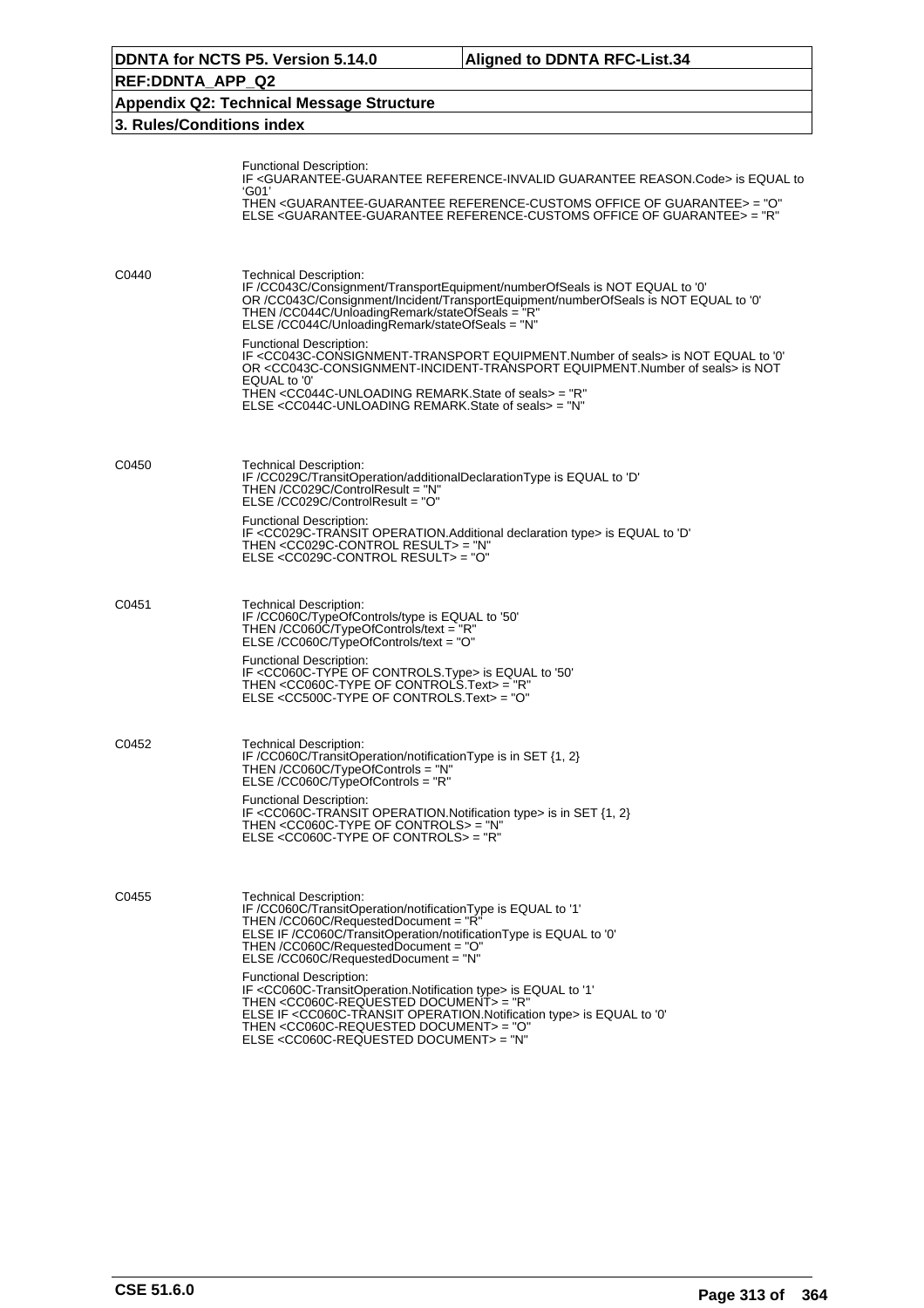## **Appendix Q2: Technical Message Structure**

| C0460 | <b>Technical Description:</b><br>IF /*/Consignment/Incident/Location/qualifierOfldentification is EQUAL to 'W'<br>THEN<br>/*/Consignment/Incident/Location/GNSS = "R" AND<br>/*/Consignment/Incident/Location/UNLocode = "N" AND<br>/*/Consignment/Incident/Location/Address = "N"<br>ELSE IF /*/Consignment/Incident/Location/qualifierOfldentification is EQUAL to 'U'<br>THEN<br>/*/Consignment/Incident/Location/UNLocode = "R" AND<br>/*/Consignment/Incident/Location/GNSS = "N" AND<br>/*/Consignment/Incident/Location/Address = "N"<br>ELSE IF /*/Consignment/Incident/Location/qualifierOfldentification is EQUAL to 'Z'<br>THEN<br>/*/Consignment/Incident/Location/Address = "R" AND<br>/*/Consignment/Incident/Location/UNLocode = "N" AND<br>/*/Consignment/Incident/Location/GNSS = "N"<br><b>Functional Description:</b><br>IF <consignment-incident-location.qualifier identification="" of=""> is EQUAL to 'W'<br/>THEN<br/><consignment-incident-location-gnss> = "R" AND<br/><consignment-incident-location.un locode=""> = "N" AND<br/><consignment-incident-location -address=""> = "N"<br/>ELSE IF <consignment-incident-location.qualifier identification="" of=""> is EQUAL to 'U'</consignment-incident-location.qualifier></consignment-incident-location></consignment-incident-location.un></consignment-incident-location-gnss></consignment-incident-location.qualifier> |
|-------|---------------------------------------------------------------------------------------------------------------------------------------------------------------------------------------------------------------------------------------------------------------------------------------------------------------------------------------------------------------------------------------------------------------------------------------------------------------------------------------------------------------------------------------------------------------------------------------------------------------------------------------------------------------------------------------------------------------------------------------------------------------------------------------------------------------------------------------------------------------------------------------------------------------------------------------------------------------------------------------------------------------------------------------------------------------------------------------------------------------------------------------------------------------------------------------------------------------------------------------------------------------------------------------------------------------------------------------------------------------------------------------------------------|
|       | THEN<br><consignment-incident-location.un locode="">= "R" AND<br/><consignment-incident-location-gnss> = "N" AND<br/><consignment-incident-location-address> = "N"<br/>ELSE IF <consignment-incident-location.qualifier identification="" of=""> is EQUAL to 'Z'<br/>THEN<br/><consignment-incident-location-address> = "R" AND<br/><consignment-incident-location-gnss> = "N"</consignment-incident-location-gnss></consignment-incident-location-address></consignment-incident-location.qualifier></consignment-incident-location-address></consignment-incident-location-gnss></consignment-incident-location.un>                                                                                                                                                                                                                                                                                                                                                                                                                                                                                                                                                                                                                                                                                                                                                                                   |
| C0461 | Technical Description:<br>IF Message type of the rejected message is in SET CL385<br>THEN / $CD906C/Header = "N"$<br>$ELSE / CD906C/Header = "R"$                                                                                                                                                                                                                                                                                                                                                                                                                                                                                                                                                                                                                                                                                                                                                                                                                                                                                                                                                                                                                                                                                                                                                                                                                                                       |
|       | <b>Functional Description:</b><br>IF Message type of the rejected message is in SET CL385 (MessageTypeWithoutHeader)<br>THEN < $CD906C$ -HEADER> = "N"<br>$ELSE <$ CD906C-HEADER> = "R"                                                                                                                                                                                                                                                                                                                                                                                                                                                                                                                                                                                                                                                                                                                                                                                                                                                                                                                                                                                                                                                                                                                                                                                                                 |
| C0466 | <b>Technical Description:</b><br>IF/*/TransitOperation/requestRejectionReasonCode is PRESENT<br>THEN /*/CustomsOfficeOfTransitDeclared = "N"<br>AND /*/CustomsOfficeOfExitForTransitDeclared = "N"<br>AND /*/RiskAnalysisIdentification = "N"<br>AND /*/TransitOperation/tirCarnetNumber = "N"<br>AND /*/Consignment/modeOfTransportAtTheBorder = "N"<br>AND $/*/TransitOperation/specificCircumstanceIndicator = "N"$<br>AND no validation of other conditions is performed<br>ELSE the optionality of<br>/*/CustomsOfficeOfTransitDeclared will be derived from other conditions AND<br>/*/CustomsOfficeOfExitForTransitDeclared will be derived from other conditions AND<br>/*/RiskAnalysisIdentification will be derived from other conditions AND<br>/*/TransitOperation/tirCarnetNumber will be derived from other conditions AND<br>/*/Consignment/modeOfTransportAtTheBorder will be derived from other conditions AND<br>/*/TransitOperation/specificCircumstanceIndicator will be derived from other conditions                                                                                                                                                                                                                                                                                                                                                                              |
|       | <b>Functional Description:</b><br>IF <transit code="" operation.request="" reason="" rejection=""> is PRESENT<br/>THEN<br/><customs (declared)="" exit="" for="" of="" office="" transit=""> = "N" AND<br/><risk analysis="" identification=""> = "N" AND<br/><transit carnet="" number="" operation.tir=""> = "N" AND<br/><consignment. at="" border="" mode="" of="" the="" transport=""> = "N" AND<br/><transit circumstance="" indicator="" operation.specific=""> = "N" AND no validation of other conditions<br/>is performed<br/>ELSE the optionality of<br/><customs (declared)="" of="" office="" transit=""> will be derived from other conditions AND<br/><customs (declared)="" exit="" for="" of="" office="" transit=""> will be derived from other conditions<br/>AND<br/><risk analysis="" identification=""> will be derived from other conditions AND<br/><transit carnet="" number="" operation.tir=""> will be derived from other conditions AND<br/><consignment.mode at="" border="" of="" the="" transport=""> will be derived from other conditions AND<br/><transit circumstance="" indicator="" operation.specific=""> will be derived from other conditions</transit></consignment.mode></transit></risk></customs></customs></transit></consignment.></transit></risk></customs></transit>                                                                                  |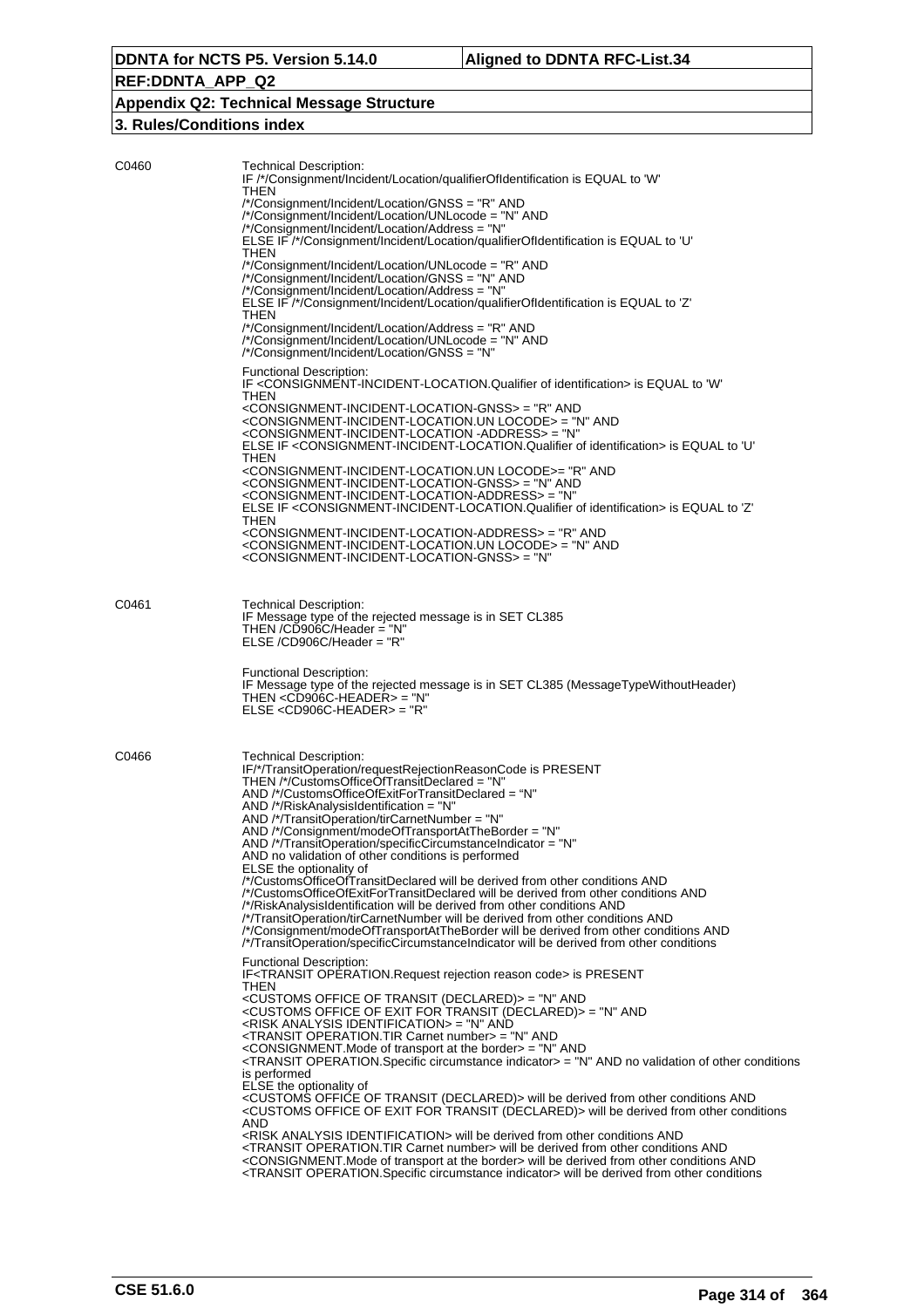## **Appendix Q2: Technical Message Structure**

| C0467 | <b>Technical Description:</b><br>IF/CC028C/TransitOperation/declarationAcceptanceDate> is PRESENT<br>THEN<br>/*/TransitOperation/MRN = "R" AND<br>/*/TransitOperation/LRN = "N"<br>ELSE /*/TransitOperation/MRN = "N" AND<br>/*/TransitOperation/LRN = "R"                                                                                                                                                                                                                                                                                                                                                                                                                                                                                                                                                                                                                                                                                                                                                      |
|-------|-----------------------------------------------------------------------------------------------------------------------------------------------------------------------------------------------------------------------------------------------------------------------------------------------------------------------------------------------------------------------------------------------------------------------------------------------------------------------------------------------------------------------------------------------------------------------------------------------------------------------------------------------------------------------------------------------------------------------------------------------------------------------------------------------------------------------------------------------------------------------------------------------------------------------------------------------------------------------------------------------------------------|
|       | <b>Functional Description:</b><br>IF <cc028c-transit acceptance="" date="" declaration="" operation.=""> is PRESENT<br/>THEN<br/><transit operation.mrn=""> = "R" AND<br/><transit operation.lrn=""> = "N"<br/>ELSE <transit operation.mrn=""> = "N" AND<br/><math>&lt;</math>TRANSIT OPERATION.LRN&gt; = "R"</transit></transit></transit></cc028c-transit>                                                                                                                                                                                                                                                                                                                                                                                                                                                                                                                                                                                                                                                    |
| C0489 | Technical Description:<br>IF/CC029C/CustomsOfficeOfDeparture/referenceNumber is in SET CL147<br>THEN /CC029C/Consignment/LocationOfGoods = "O"<br>ELSE /CC029C/Consignment/LocationOfGoods = "R"<br><b>Functional Description:</b>                                                                                                                                                                                                                                                                                                                                                                                                                                                                                                                                                                                                                                                                                                                                                                              |
|       | IF <cc029c-customs departure.reference="" number="" of="" office=""> is in SET CL147<br/>(CountryCustomsSecurityAgreementArea)<br/>THEN <cc029c-consignment-location goods="" of=""> = "O"<br/>ELSE <cc029c-consignment-location goods="" of=""> = "R"</cc029c-consignment-location></cc029c-consignment-location></cc029c-customs>                                                                                                                                                                                                                                                                                                                                                                                                                                                                                                                                                                                                                                                                             |
| C0492 | Technical Description:<br>IF /*/TransitOperation/rejectionCode is EQUAL to '4'<br>THEN /*/TransitOperation/rejectionReason = "R"<br>ELSE /*/TransitOperation/rejectionReason = "O"                                                                                                                                                                                                                                                                                                                                                                                                                                                                                                                                                                                                                                                                                                                                                                                                                              |
|       | <b>Functional Description:</b><br>IF <transit code="" operation.rejection=""> is EQUAL to '4'<br/>THEN <transit operation.rejection="" reason=""> = "R"<br/>ELSE <transit operation.rejection="" reason=""> = "O"</transit></transit></transit>                                                                                                                                                                                                                                                                                                                                                                                                                                                                                                                                                                                                                                                                                                                                                                 |
| C0502 | <b>Technical Description:</b><br>IF /*/Consignment/referenceNumberUCR is PRESENT<br>THEN /*/Consignment/HouseConsignment/referenceNumberUCR = "N" AND<br>/*/Consignment/HouseConsignment/ConsignmentItem/referenceNumberUCR<br>$= "N"$<br>ELSE IF /*/Consignment/HouseConsignment/referenceNumberUCR is PRESENT<br>THEN<br>/*/Consignment/HouseConsignment/ConsignmentItem/referenceNumberUCR<br>= "N"<br>ELSE IF (/*/Consignment/TransportDocument is PRESENT OR<br>/*/Consignment/HouseConsignment/TransportDocument is PRESENT)<br>THEN<br>/*/Consignment/HouseConsignment/ConsignmentItem/referenceNumberUCR<br>= "O"<br><b>ELSE</b><br>/*/Consignment/HouseConsignment/ConsignmentItem/referenceNumberUCR= "R"                                                                                                                                                                                                                                                                                             |
|       | <b>Functional Description:</b><br>IF <consignment.reference number="" ucr=""> is PRESENT<br/>THEN <consignment-house consignment.reference="" number<br=""><math>UCR</math> = "N" AND<br/><consignment-house consignment-consignment<br="">ITEM.Reference number UCR&gt; = "N"<br/>ELSE IF <consignment-house consignment.reference="" number="" ucr=""> is PRESENT<br/>THEN <consignment-house consignment-consignment<br="">ITEM.Reference number UCR&gt; = "N"<br/>ELSE IF (<consignment-transport document=""> is PRESENT OR<br/><consignment-house consignment-transport="" document=""> is PRESENT)<br/>THEN <consignment-house consignment-consignment<br="">ITEM.Reference number UCR&gt; = "O"<br/><b>ELSE</b><br/><consignment-house consignment-consignment="" item.reference="" number="" ucr=""> = "R"</consignment-house></consignment-house></consignment-house></consignment-transport></consignment-house></consignment-house></consignment-house></consignment-house></consignment.reference> |
|       |                                                                                                                                                                                                                                                                                                                                                                                                                                                                                                                                                                                                                                                                                                                                                                                                                                                                                                                                                                                                                 |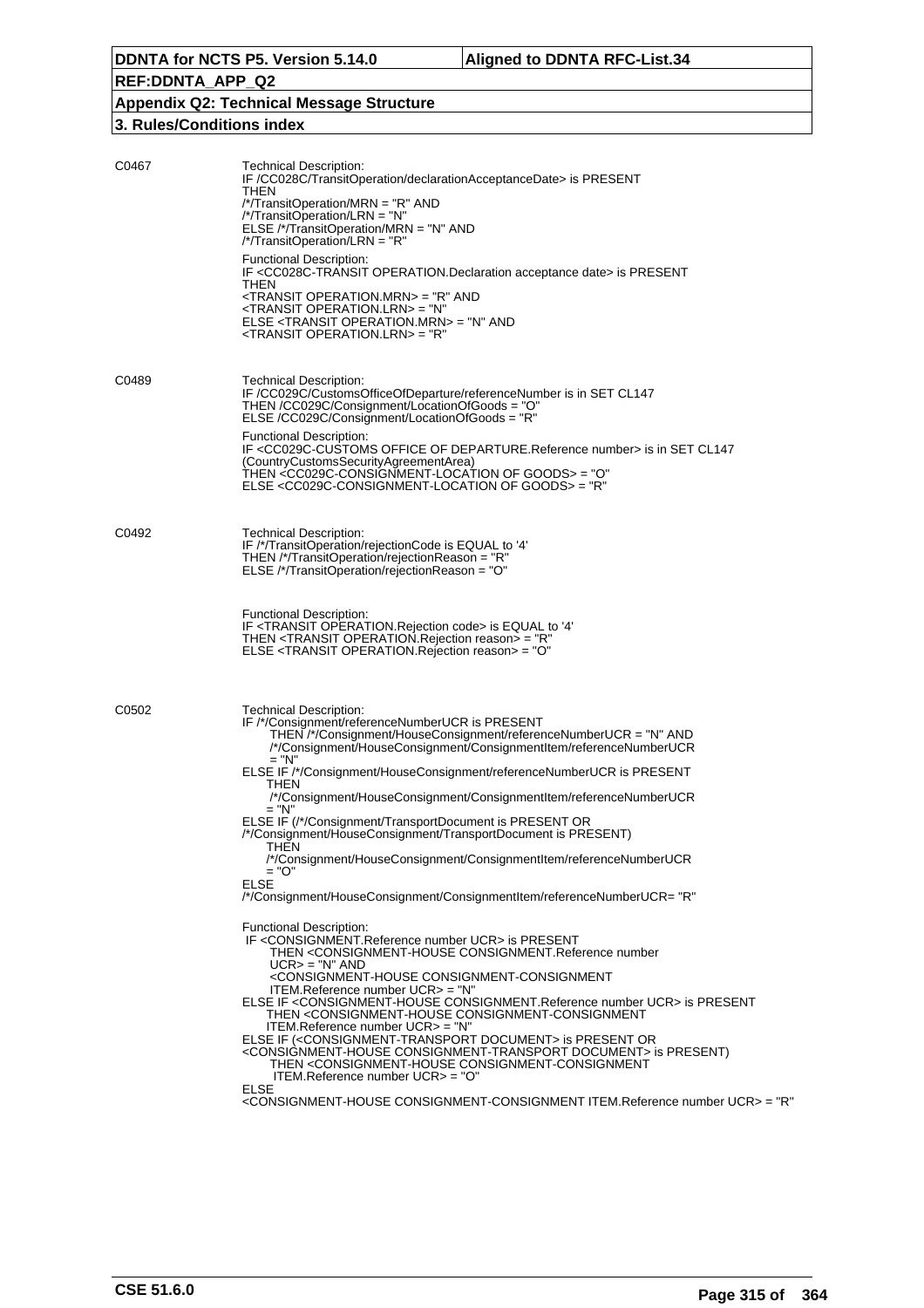#### **Appendix Q2: Technical Message Structure**

#### **3. Rules/Conditions index**

C0505 Technical Description: IF /\*/HolderOfTheTransitProcedure/Address/country is in SET CL505 THEN /\*/HolderOfTheTransitProcedure/Address/postcode = "O" ELSE /\*/HolderOfTheTransitProcedure/Address/postcode = "R";

> IF /\*/Consignment/Consignor/Address/country is in SET CL505 THEN /\*/Consignment/Consignor/Address/postcode = "O" ELSE /\*/Consignment/Consignor/Address/postcode = "R";

> IF /\*/Consignment/Consignee/Address/country is in SET CL505 THEN /\*/Consignment/Consignee/Address/postcode = "O" ELSE /\*/Consignment/Consignee/Address/postcode = "R";

IF /\*/Consignment/Incident/Location/country is in SET CL505 THEN /\*/Consignment/Incident/Location/Address/postcode = "O" ELSE /\*/Consignment/Incident/Location/Address/postcode = "R";

IF /\*/Consignment/LocationOfGoods/Address/country is in SET CL505 THEN /\*/Consignment/LocationOfGoods/Address/postcode = "O" ELSE /\*/Consignment/LocationOfGoods/Address/postcode = "R";

IF /\*/Consignment/HouseConsignment/Consignor/Address/country is in SET CL505 THEN /\*/Consignment/HouseConsignment/Consignor/Address/postcode = "O" ELSE /\*/Consignment/HouseConsignment/Consignor/Address/postcode = "R";

IF /\*/Consignment/HouseConsignment/Consignee/Address/country is in SET CL505 THEN /\*/Consignment/HouseConsignment/Consignee/Address/postcode = "O" ELSE /\*/Consignment/HouseConsignment/Consignee/Address/postcode = "R";

IF /\*/Guarantor/Address/country is in SET CL505 THEN /\*/Guarantor/Address/postcode = "O" ELSE /\*/Guarantor/Address/postcode = "R";

IF /\*/GuaranteeReference/Guarantor/Address/country is in SET CL505 THEN /\*/GuaranteeReference/Guarantor/Address/postcode = "O" ELSE /\*/GuaranteeReference/Guarantor/Address/postcode = "R";

IF /\*/GuaranteeReference/Owner/Address/country is in SET CL505 THEN /\*/GuaranteeReference/Owner/Address/postcode = "O" ELSE /\*/GuaranteeReference/Owner/Address/postcode = "R";

IF /\*/Consignment/ConsigneeActual/Address/country is in SET CL505 THEN /\*/Consignment/ConsigneeActual/Address/postcode = "O" ELSE /\*/Consignment/ConsigneeActual/Address/postcode = "R"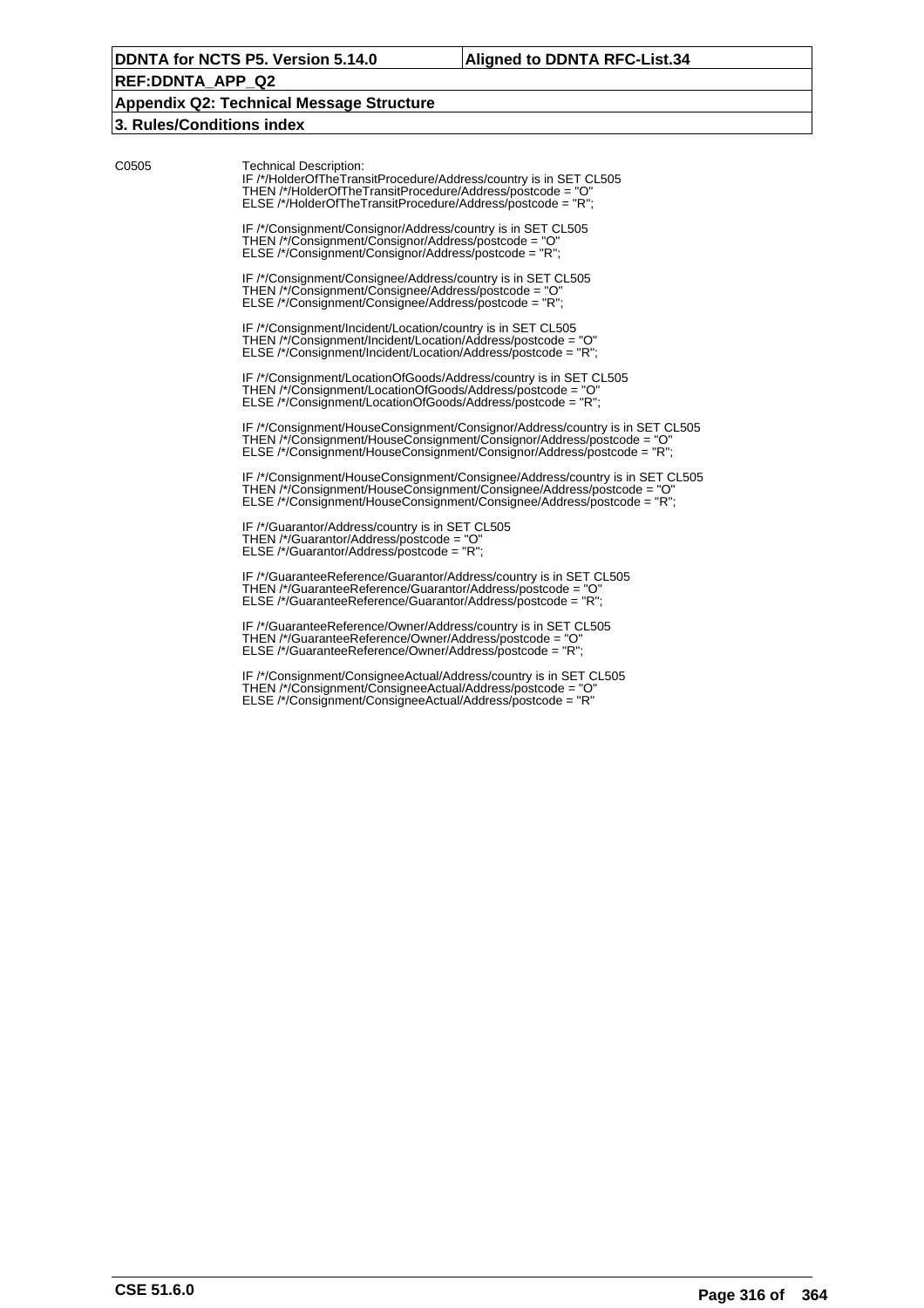## **Appendix Q2: Technical Message Structure**

|       | <b>Functional Description:</b><br>IF <holder of="" procedure-address.country="" the="" transit=""> is in SET<br/>CL505(CountryWithoutZip)<br/>THEN <holder of="" procedure-address.postcode="" the="" transit=""> = "O"<br/>ELSE <holder of="" procedure-address.postcode="" the="" transit=""> = "R";</holder></holder></holder>                         |
|-------|-----------------------------------------------------------------------------------------------------------------------------------------------------------------------------------------------------------------------------------------------------------------------------------------------------------------------------------------------------------|
|       | IF <consignment-consignor-address.country> is in SET CL505 (CountryWithoutZip)<br/>THEN<consignment-consignor-address.postcode> = "O"<br/>ELSE <consignment-consignor-address.postcode> = "R";</consignment-consignor-address.postcode></consignment-consignor-address.postcode></consignment-consignor-address.country>                                  |
|       | IF <consignment-consignee-address.country> is in SET CL505 (CountryWithoutZip)<br/>THEN<consignment-consignee-address.postcode> = "O"<br/>ELSE <consignment-consignee-address.postcode> = "R";</consignment-consignee-address.postcode></consignment-consignee-address.postcode></consignment-consignee-address.country>                                  |
|       | IF <consignment-incident-location.country> is in SET CL505 (CountryWithoutZip)<br/>THEN <consignment-incident-location-address.postcode> = "O"<br/>ELSE <consignment-incident-location-address.postcode> = "R";</consignment-incident-location-address.postcode></consignment-incident-location-address.postcode></consignment-incident-location.country> |
|       | IF <consignment-location goods-address.country="" of=""> is in SET CL505<br/>(CountryWithoutZip)<br/>THEN <consignment-location goods-address.postcode="" of=""> = "O"<br/>ELSE <consignment-location goods-address.postcode="" of=""> = "R";</consignment-location></consignment-location></consignment-location>                                        |
|       | IF <consignment-house consignment-consignor-address.country=""> is in SET CL505<br/>(CountryWithoutZip)<br/>THEN <consignment-house consignment-consignor-address.postcode=""> = "O"<br/>ELSE <consignment-house consignment-consignor-address.postcode=""> = "R";</consignment-house></consignment-house></consignment-house>                            |
|       | IF <consignment-house consignment-consignee-address.country=""> is in SET CL505<br/>(CountryWithoutZip)<br/>THEN <consignment-house consignment-consignee-address.postcode=""> = "O"<br/>ELSE <consignment-house consignment-consignee-address.postcode=""> = "R";</consignment-house></consignment-house></consignment-house>                            |
|       | IF <guarantor-address.country> is in SET CL505 (CountryWithoutZip)<br/>THEN <guarantor-address.postcode> = "O"<br/>ELSE <guarantor-address.postcode> = "R";</guarantor-address.postcode></guarantor-address.postcode></guarantor-address.country>                                                                                                         |
|       | IF <guarantee reference-guarantor-address.country=""> is in SET CL505<br/>(CountryWithoutZip)<br/>THEN <guarantee reference-guarantor-address.postcode=""> = "O"<br/>ELSE <guarantee reference-guarantor-address.postcode=""> = "R";</guarantee></guarantee></guarantee>                                                                                  |
|       | IF <guarantee reference-owner-address.country=""> is in SET CL505 (CountryWithoutZip)<br/>THEN <guarantee reference-owner-address.postcode=""> = "O"<br/>ELSE <guarantee reference-owner-address.postcode=""> = "R";</guarantee></guarantee></guarantee>                                                                                                  |
|       | IF <consignment-consignee (actual)-address.country=""> is in SET CL505<br/>(CountryWithoutZip)<br/>THEN <consignment-consignee(actual)-address.postcode> = "O"<br/>ELSE <consignment-consignee(actual)-address.postcode> = "R"</consignment-consignee(actual)-address.postcode></consignment-consignee(actual)-address.postcode></consignment-consignee>  |
| C0511 | Technical Description:<br>IF /*/messageType is in SET CL610<br>THEN /*/correlationIdentifier = $"R"$<br>ELSE /*/correlationIdentifier = $"O"$                                                                                                                                                                                                             |
|       | <b>Functional Description:</b><br>IF <message type=""> is in SET CL610 (MessageWithCorrelationIdentifier)<br/>THEN <correlation identifier=""> = "R"<br/><math>ELSE &lt;</math>Correlation identifier&gt; = "O"</correlation></message>                                                                                                                   |
| C0531 | <b>Technical Description:</b><br>IF /*/TransitOperation/security is in SET {1,2,3}<br>AND /*/Consignment/modeOfTransportAtTheBorder is EQUAL to '4'<br>THEN /*/Consignment/ActiveBorderTransportMeans/conveyanceReferenceNumber = "R"<br>ELSE /*/Consignment/ActiveBorderTransportMeans/conveyanceReferenceNumber = "O"                                   |
|       | <b>Functional Description:</b><br>IF <transit operation.="" security=""> is in SET {1,2,3}<br/>AND <consignment. at="" border="" mode="" of="" the="" transport=""> is EQUAL to '4'<br/>THEN</consignment.></transit>                                                                                                                                     |
|       | <consignment-active border="" means.conveyance="" number="" reference="" transport=""> = "R"<br/>ELSE<br/><consignment-active border="" means.conveyance="" number="" reference="" transport=""> = "O"</consignment-active></consignment-active>                                                                                                          |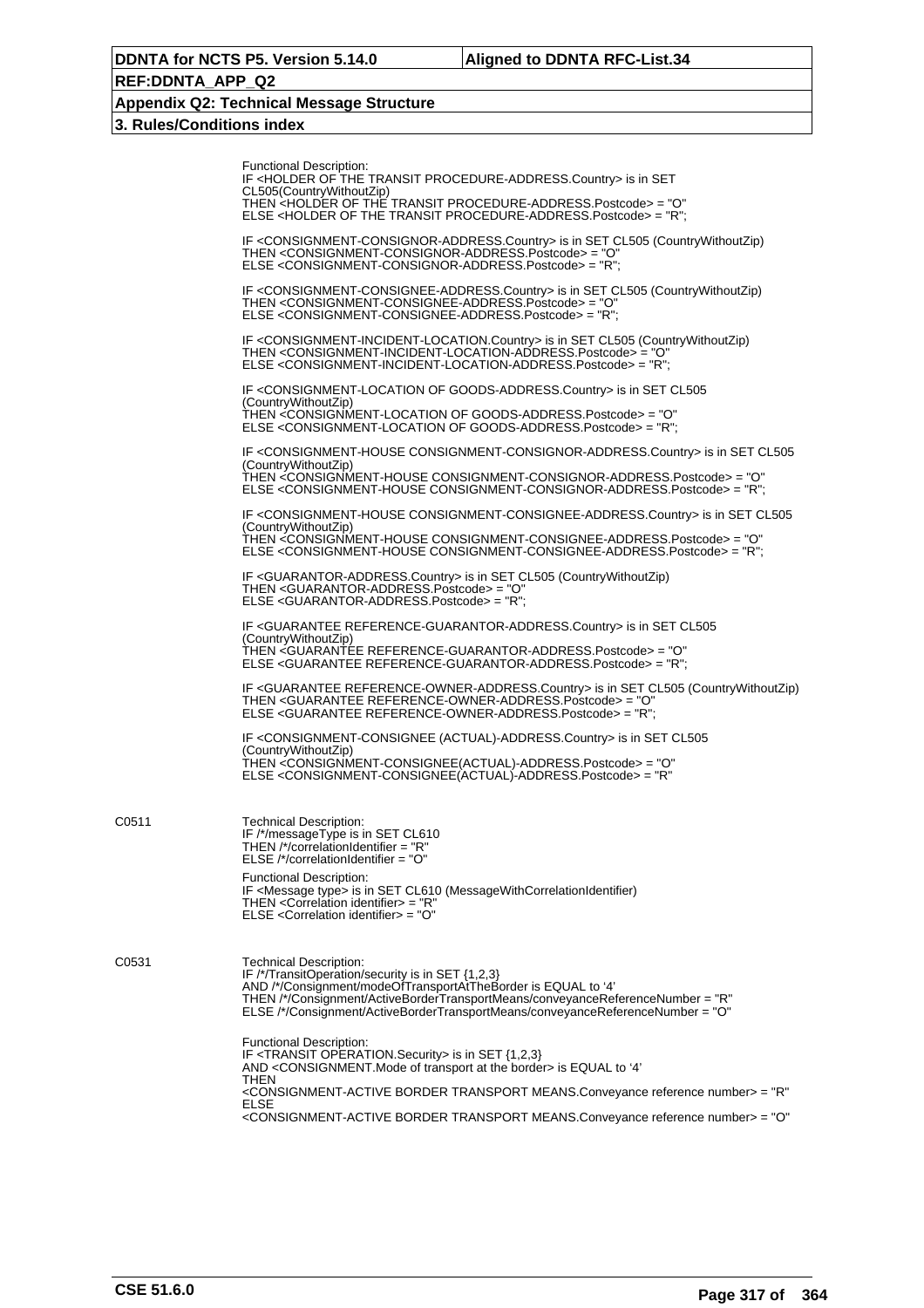## **Appendix Q2: Technical Message Structure**

| C0542 | <b>Technical Description:</b><br>IF /*/TransitOperation/security is EQUAL to '0' AND /*/TransitOperation/reducedDatasetIndicator is<br>EQUAL to '1"<br>THEN<br>/*/Consignment/Consignor = "N" AND /*/Consignment/HouseConsignment/Consignor = "N"<br>ELSE<br>IF /*/Consignment/Consignor is PRESENT<br>THEN /*/Consignment/HouseConsignment/Consignor = "N"<br>ELSE /*/Consignment/HouseConsignment/Consignor = "O"<br><b>Functional Description:</b><br>IF <transit operation.security=""> is EQUAL to '0' AND <transit dataset<br="" operation.="" reduced="">indicator&gt; is EQUAL to '1'<br/>THEN<br/><consignment-consignor> = "N" AND<br/>ELSE<br/>IF <consignment-consignor> is PRESENT<br/><b>THEN</b><br/><consignment-house consignment-consignor=""> = "N"<br/>ELSE <consignment-house consignment-consignor=""> = "O"</consignment-house></consignment-house></consignment-consignor></consignment-consignor></transit></transit> |
|-------|------------------------------------------------------------------------------------------------------------------------------------------------------------------------------------------------------------------------------------------------------------------------------------------------------------------------------------------------------------------------------------------------------------------------------------------------------------------------------------------------------------------------------------------------------------------------------------------------------------------------------------------------------------------------------------------------------------------------------------------------------------------------------------------------------------------------------------------------------------------------------------------------------------------------------------------------|
| C0569 | Technical Description:<br>IF /*/Consignment/Incident/TransportEquipment/numberOfSeals is GREATER than '0'<br>THEN<br>/*/Consignment/Incident/TransportEquipment/Seal = "R"<br>ELSE<br>/*/Consignment/Incident/TransportEquipment/Seal = "N";                                                                                                                                                                                                                                                                                                                                                                                                                                                                                                                                                                                                                                                                                                   |
|       | IF /*/Consignment/TransportEquipment/numberOfSeals is GREATER than '0'<br>THEN<br>/*/Consignment/TransportEquipment/Seal = "R"<br><b>ELSE</b><br>/*/Consignment/TransportEquipment/Seal = "N"<br><b>Functional Description:</b><br>IF <consignment-incident-transport equipment.number="" of="" seals=""> is GREATER than '0'<br/>THEN <consignment-incident-transport equipment-seal=""> = "R"<br/>ELSE<consignment-incident-transport equipment-seal=""> = "N";</consignment-incident-transport></consignment-incident-transport></consignment-incident-transport>                                                                                                                                                                                                                                                                                                                                                                           |
|       | IF <consignment-transport equipment.number="" of="" seals=""> is GREATER than '0'<br/>THEN <consignment-transport equipment-seal=""> = "R"<br/>ELSE <consignment-transport equipment-seal=""> = "N"</consignment-transport></consignment-transport></consignment-transport>                                                                                                                                                                                                                                                                                                                                                                                                                                                                                                                                                                                                                                                                    |
| C0586 | Technical Description:<br>IF /*/TransitOperation/bindingItinerary is EQUAL to '1'<br>THEN /*/Consignment/CountryOfRoutingOfConsignment = "R"<br>ELSE IF /*/Transit Operation/security is in SET $\{1, 2, 3\}$<br>THEN /*/Consignment/CountryOfRoutingOfConsignment = "R"<br>ELSE /*/Consignment/CountryOfRoutingOfConsignment = "O"<br><b>Functional Description:</b><br>IF <transit binding="" itinerary="" operation.=""> is EQUAL to '1'<br/>THEN <consignment-country consignment="" of="" routing=""> = "R"<br/>ELSE IF <transit operation.="" security=""> is in SET {1, 2, 3}<br/>THEN <consignment-country consignment="" of="" routing=""> = "R"<br/>ELSE &lt; CONSIGNMENT-COUNTRY OF ROUTING OF CONSIGNMENT &gt; = "O"</consignment-country></transit></consignment-country></transit>                                                                                                                                               |
| C0587 | <b>Technical Description:</b><br>IF /*/TransitOperation/security is in SET {2, 3}<br>THEN /*/CustomsOfficeOfExitForTransitDeclared = "O"<br>ELSE /*/CustomsOfficeOfExitForTransitDeclared = "N"<br><b>Functional Description:</b><br>IF <transit operation.security=""> is in SET {2, 3}<br/>THEN <customs (declared)="" exit="" for="" of="" office="" transit=""> = "O"<br/>ELSE &lt; CUSTOMS OFFICE OF EXIT FOR TRANSIT (DECLARED) &gt; = "N"</customs></transit>                                                                                                                                                                                                                                                                                                                                                                                                                                                                           |
| C0598 | <b>Technical Description:</b><br>IF /*/TransitOperation/security is in SET {1, 3} AND<br>the first two characters of the /*/CustomsOfficeOfTransitDeclared/referenceNumber is in SET CL147<br>THEN /*/CustomsOfficeOfTransitDeclared/arrivalDateAndTimeEstimated ="R"<br>ELSE /*/CustomsOfficeOfTransitDeclared/arrivalDateAndTimeEstimated = "O"<br><b>Functional Description:</b><br>IF <transit operation.security=""> is in SET {1, 3} AND<br/>the country code (first two characters) in the <customs of="" office="" transit<br="">(DECLARED).Reference number&gt; is in SET CL147 (CountryCustomsSecurityAgreementArea)<br/>THEN <customs (declared).="" and="" arrival="" date="" estimated="" of="" office="" time="" transit=""> = "R"<br/>ELSE <customs (declared).="" and="" arrival="" date="" estimated="" of="" office="" time="" transit=""> = "O"</customs></customs></customs></transit>                                     |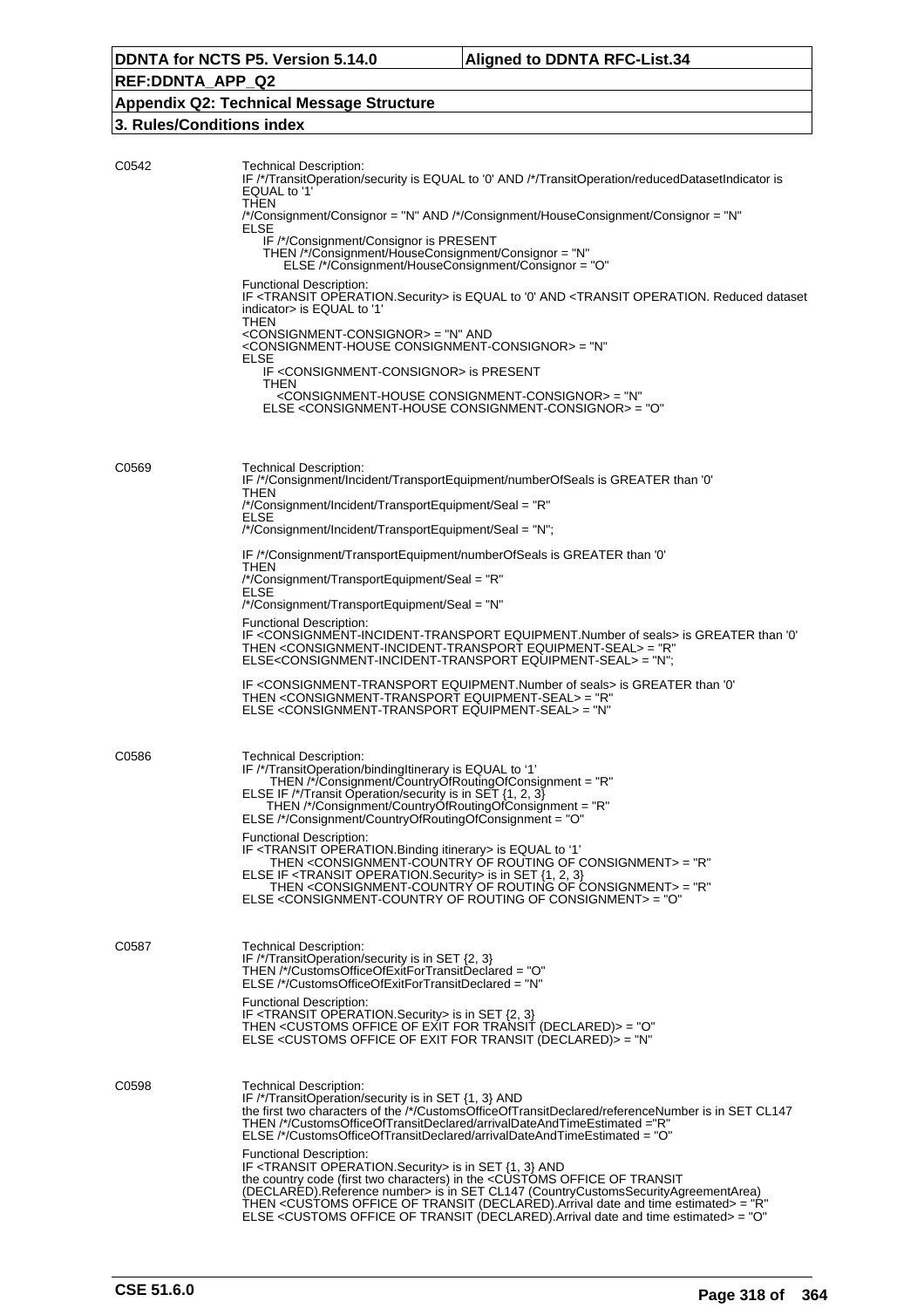# **Appendix Q2: Technical Message Structure**

| C0599 | Technical Description:<br>IF /*/TransitOperation/security is in SET {1,2,3} AND<br>/*/TransitOperation/additionalDeclarationType is EQUAL to 'A'<br>THEN /*/Consignment/modeOfTransportAtTheBorder = "R"<br>ELSE /*/Consignment/modeOfTransportAtTheBorder = "O"<br><b>Functional Description:</b><br>IF <transit operation.="" security=""> is in SET {1,2,3} AND<br/><transit declaration="" operation.additional="" type=""> is EQUAL to 'A'<br/>THEN <consignment. <math="" at="" border="" mode="" of="" the="" transport="">= "R"<br/>ELSE <consignment. at="" border="" mode="" of="" the="" transport=""> = "O"</consignment.></consignment.></transit></transit>                                                                                                                                               |
|-------|-------------------------------------------------------------------------------------------------------------------------------------------------------------------------------------------------------------------------------------------------------------------------------------------------------------------------------------------------------------------------------------------------------------------------------------------------------------------------------------------------------------------------------------------------------------------------------------------------------------------------------------------------------------------------------------------------------------------------------------------------------------------------------------------------------------------------|
| C0600 | <b>Technical Description:</b><br>IF/CC015C/TransitOperation/security is in SET {1,2,3}<br>THEN /CC170C/Consignment/modeOfTransportAtTheBorder = "R"<br>ELSE/CC170C/Consignment/modeOfTransportAtTheBorder = "O"<br><b>Functional Description:</b><br>IF <cc015c-transit operation.="" security=""> is in SET {1,2,3}<br/>THEN &lt;<math>CC170C</math>-CONSIGNMENT. Mode of transport at the border<math>&gt;</math> = "R"<br/>ELSE &lt; <math>CC170C</math>-CONSIGNMENT. Mode of transport at the border <math>&gt;</math> = "O"</cc015c-transit>                                                                                                                                                                                                                                                                       |
| C0670 | <b>Technical Description:</b><br>IF /*/Consignment/TransportEquipment is PRESENT only once AND<br>/*/Consignment/TransportEquipment/containerIdentificationNumber is PRESENT<br>THEN /*/Consignment/TransportEquipment/GoodsReference = "O"<br>ELSE /*/Consignment/TransportEquipment/GoodsReference = "R"<br><b>Functional Description:</b><br>IF <consignment-transport equipment=""> is PRESENT only once AND <consignment-<br>TRANSPORT EQUIPMENT.Container identification number&gt; is PRESENT<br/>THEN <consignment-transport equipment-goods="" reference=""> = "O"<br/>ELSE <consignment-transport equipment-goods="" reference=""> = "R"</consignment-transport></consignment-transport></consignment-<br></consignment-transport>                                                                            |
| C0671 | <b>Technical Description:</b><br>IF /*/Consignment/LocationOfGoods/EconomicOperator/identificationNumber is PRESENT<br>OR /*/Consignment/LocationOfGoods/authorisationNumber is PRESENT<br>THEN /*/Consignment/LocationOfGoods/additionalIdentifier = "O"<br>$ELSE$ /*/Consignment/LocationOfGoods/additionalIdentifier = "N"<br><b>Functional Description:</b><br>IF <consignment-location goods-economic="" number="" of="" operator.identification=""> is<br/><b>PRESENT</b><br/>OR <consignment-location goods.authorisation="" number="" of=""> is PRESENT<br/>THEN <consignment-location goods.additional="" identifier="" of=""> = "O"<br/>ELSE <consignment-location goods.additional="" identifier="" of=""> = "N"</consignment-location></consignment-location></consignment-location></consignment-location> |
| C0685 | <b>Technical Description:</b><br>IF/CC028C/TransitOperation/declarationAcceptanceDate is PRESENT<br>THEN/CC060C/TransitOperation/MRN = "R" AND/CC060C/TransitOperation/LRN = "N"<br>ELSE /CC060C/TransitOperation/MRN = "N" AND /CC060C/TransitOperation/LRN = "R"<br><b>Functional Description:</b><br>IF <cc028c-transit acceptance="" date="" declaration="" operation.=""> is PRESENT<br/>THEN <cc060c-transit operation.mrn=""> = "R" AND <cc060c-transit operation.lrn=""> =<br/>"N"<br/>ELSE <cc060c-transit operation.mrn=""> = "N" AND <cc060c-transit operation.lrn=""> =<br/>"R"</cc060c-transit></cc060c-transit></cc060c-transit></cc060c-transit></cc028c-transit>                                                                                                                                        |
| C0705 | <b>Technical Description:</b><br>IF /CC190C/TransitOperation/AESCommunicationPurpose is EQUAL to '1'<br>THEN /*/TransitOperation/LRN = "R" AND /*/TransitOperation/MRN = "N"<br>ELSE /*/TransitOperation/LRN = "N" AND /*/TransitOperation/MRN = "R"<br><b>Functional Description:</b><br>IF <cc190c-transit communication="" operation.aes="" purpose=""> is EQUAL to '1'<br/>THEN <transit operation.lrn=""> = "R" AND <transit operation.mrn=""> = "N"<br/>ELSE <transit operation.lrn=""> = "N" AND <transit operation.mrn=""> = "R"</transit></transit></transit></transit></cc190c-transit>                                                                                                                                                                                                                       |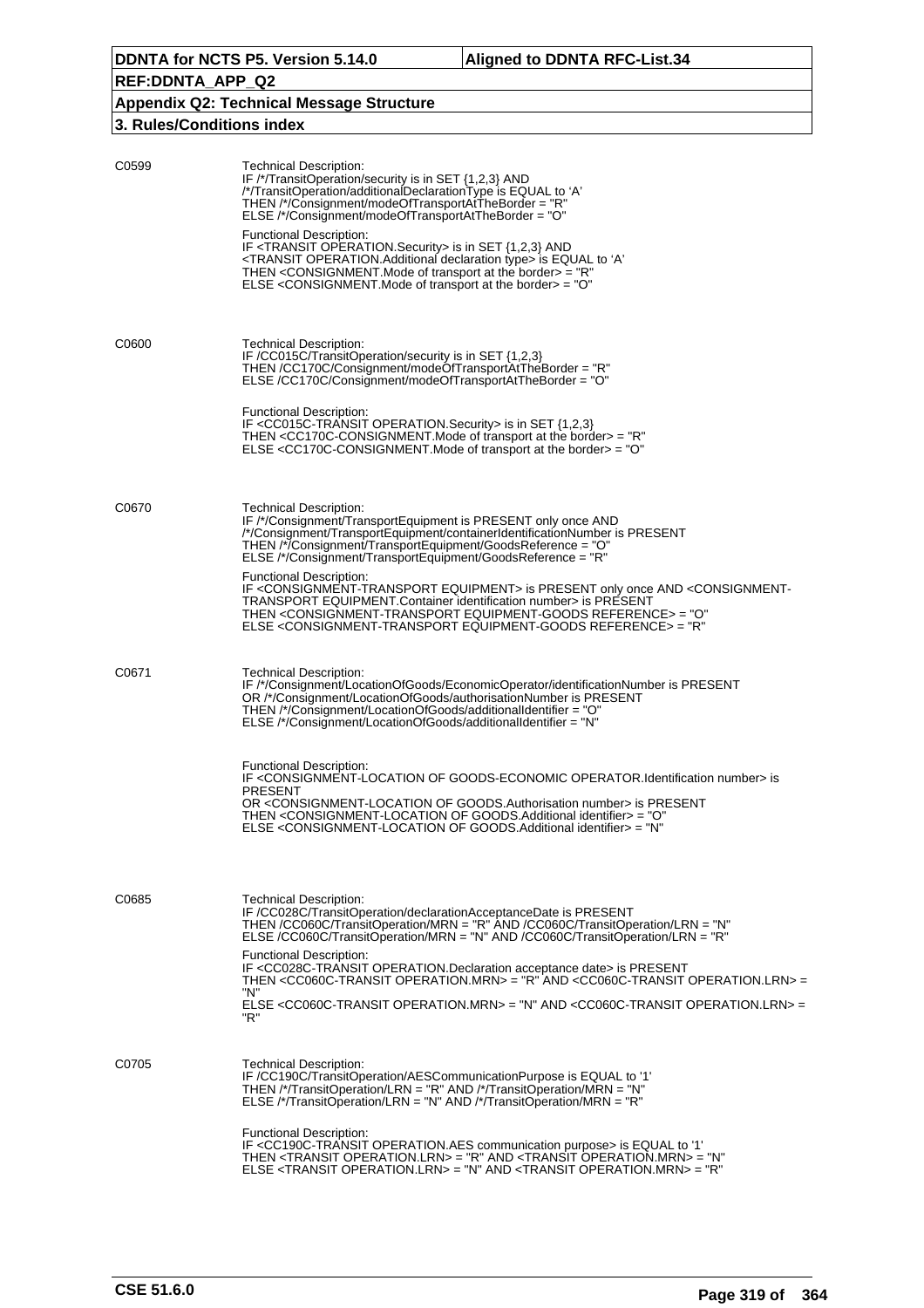**Appendix Q2: Technical Message Structure**

| C0707 | <b>Technical Description:</b><br>IF/CC190C/TransitOperation/AESCommunicationPurpose is in SET {2, 3}<br>THEN /CC190C/TransitOperation/declarationAcceptanceDate = "R"<br>ELSE /CC190C/TransitOperation/declarationAcceptanceDate = " $N$ "                                                                                                                                                                                                                                                                                                                                                                                                                                                                                                                                                                                                                                                                                                        |
|-------|---------------------------------------------------------------------------------------------------------------------------------------------------------------------------------------------------------------------------------------------------------------------------------------------------------------------------------------------------------------------------------------------------------------------------------------------------------------------------------------------------------------------------------------------------------------------------------------------------------------------------------------------------------------------------------------------------------------------------------------------------------------------------------------------------------------------------------------------------------------------------------------------------------------------------------------------------|
|       | <b>Functional Description:</b><br>IF <cc190c-transit communication="" operation.aes="" purpose=""> is in SET {2, 3}<br/>THEN <cc190c-transit acceptance="" date="" declaration="" operation.=""> = "R"<br/>ELSE &lt;<math>CC190C</math>-TRANSIT OPERATION. Declaration acceptance date&gt; = "N"</cc190c-transit></cc190c-transit>                                                                                                                                                                                                                                                                                                                                                                                                                                                                                                                                                                                                                |
| C0708 | Technical Description:<br>IF /CC190C/TransitOperation/AESCommunicationPurpose is EQUAL to '3'<br>THEN /CC190C/TransitOperation/amendmentAcceptanceDateAndTime = "R"<br>ELSE /CC190C/TransitOperation/amendmentAcceptanceDateAndTime = " $N$ "                                                                                                                                                                                                                                                                                                                                                                                                                                                                                                                                                                                                                                                                                                     |
|       | <b>Functional Description:</b><br>IF <cc190c-transit communication="" operation.aes="" purpose=""> is EQUAL to '3'<br/>THEN <cc190c-transit acceptance="" and="" date="" operation.amendment="" time=""> = "R"<br/>ELSE <cc190c-transit <math="" acceptance="" amendment="" and="" date="" operation.="" time="">&gt; = "N"</cc190c-transit></cc190c-transit></cc190c-transit>                                                                                                                                                                                                                                                                                                                                                                                                                                                                                                                                                                    |
| C0710 | <b>Technical Description:</b><br>IF /*/TransitOperation/Additional declaration type> is EQUAL to 'D'<br>THEN /*/Consignment/LocationOfGoods = "O"<br>ELSE IF the first two characters of /*/CustomsOfficeOfDeparture/referenceNumber is in SET CL147<br>THEN /*/Consignment/LocationOfGoods = "O"                                                                                                                                                                                                                                                                                                                                                                                                                                                                                                                                                                                                                                                 |
|       | ELSE $/*/Consignment/LocationOfGoods = "R"$<br><b>Functional Description:</b><br>IF <transit declaration="" operation.additional="" type=""> is EQUAL to 'D'<br/>THEN <consignment-location goods="" of=""> = "O"<br/>ELSE IF the country code (first two characters) in the <customs of<br="" office="">DEPARTURE.Reference number&gt; is in SET CL147(CountryCustomsSecurityAgreementArea)<br/>THEN <consignment-location goods="" of=""> = "O"<br/>ELSE <consignment-location goods="" of=""> = "R"</consignment-location></consignment-location></customs></consignment-location></transit>                                                                                                                                                                                                                                                                                                                                                   |
| C0715 | Technical Description:<br>IF /*/RiskAnalysisIdentification/code is EQUAL to 'R'<br>THEN<br>/*/RiskAnalysisIdentification/RiskAnalysis/RiskAnalysisResult/code = "R" AND<br>/*/RiskAnalysisIdentification/RiskAnalysis/RiskAnalysisResult/riskAreaCode = "O"<br>ELSE IF /*/RiskAnalysisIdentification/code is EQUAL to 'X'<br><b>THEN</b><br>/*/ RiskAnalysisIdentification/RiskAnalysis/RiskAnalysisResult/code = "N" AND<br>/*/RiskAnalysisIdentification/RiskAnalysis/RiskAnalysisResult/riskAreaCode = "R"<br>ELSE /*/ RiskAnalysisIdentification/RiskAnalysis/RiskAnalysisResult/code= "R" AND                                                                                                                                                                                                                                                                                                                                                |
|       | /*/RiskAnalysisIdentification/RiskAnalysis/RiskAnalysisResult/riskAreaCode = "R"<br><b>Functional Description:</b><br>IF <risk analysis="" identification.code=""> is EQUAL to 'R'<br/>THEN<br/><risk analysis="" analysis-risk="" identification-risk="" result.code=""> = "R" AND<br/><risk analysis="" analysis-risk="" area="" code="" identification-risk="" result.risk=""> =<br/>"О"<br/>ELSE IF <risk analysis="" identification.code=""> is EQUAL to 'X'<br/>THEN<br/><risk analysis="" analysis-risk="" identification-risk="" result.code=""> = "N" AND<br/><risk analysis="" analysis-risk="" area="" code="" identification-risk="" result.risk=""> =<br/>"R"<br/><b>ELSE</b><br/><risk analysis="" analysis-risk="" identification-risk="" result.code="">= "R" AND<br/><risk analysis="" analysis-risk="" area="" code="" identification-risk="" result.risk=""> =<br/>"R"</risk></risk></risk></risk></risk></risk></risk></risk> |
| C0716 | <b>Technical Description:</b><br>IF/CC906C/messageType is in SET {CC040C, CC042C, CC048C}<br>THEN /CC906C/Header/LRN = "N" and /CC906C/Header/MRN = "R"<br>ELSE IF /CC906C/messageType is EQUAL to 'CC190C'<br>THEN<br>IF /CC190C/TransitOperation/LRN is PRESENT<br>THEN /CC906C/Header/LRN = "R" and /CC906C/Header/MRN = "N"<br>ELSE<br>/CC906C/Header/LRN = "N" and /CC906C/Header/MRN = "R"<br>ELSE IF /CC906C/messageType is EQUAL to 'CC191C' THEN<br>IF /CC191C/TransitOperation/LRN is PRESENT<br>THEN CC906C/Header/LRN = "R" and /CC906C/Header/MRN = "N"<br>ELSE CC906C/Header/LRN = "N" and /CC906C/Header/MRN = "R"                                                                                                                                                                                                                                                                                                                 |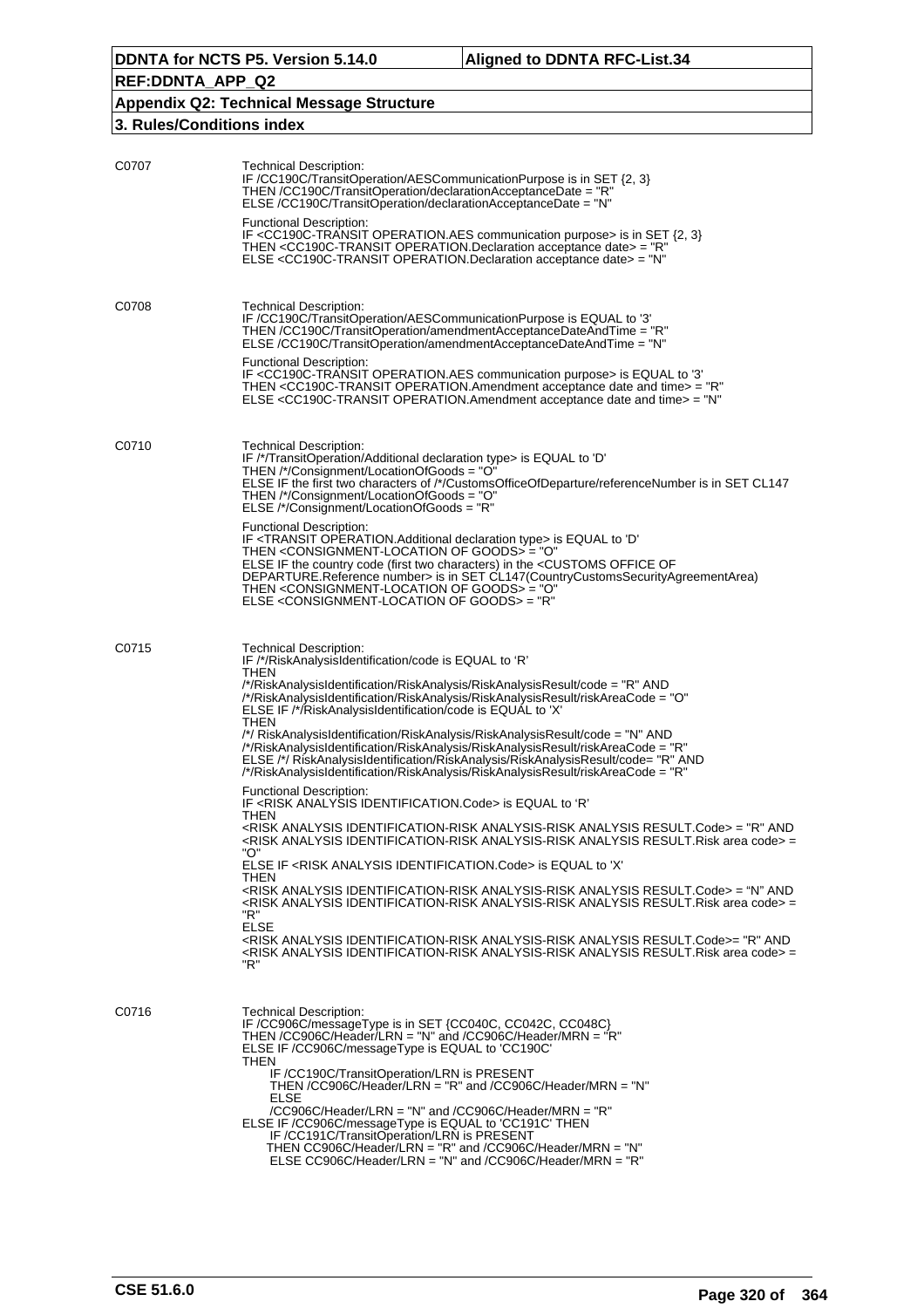## **Appendix Q2: Technical Message Structure**

|       | Functional Description:<br>IF <cc906c-message type=""> is in SET {CC040C, CC042C, CC048C}<br/>THEN <cc906c-header.lrn> = "N" and <cc906c-header.mrn> = "R"<br/>ELSE IF <cc906c-message type=""> is EQUAL to 'CC190C'<br/>THEN<br/>IF <cc190c-transit operation.lrn=""> is PRESENT<br/>THEN <cc906c-header.lrn> = "R" and <cc906c-header.mrn> = "N"<br/>ELSE <cc906c-header.lrn> = "N" and <cc906c-header.mrn> = "R"<br/>ELSE IF <cc906c-message type=""> is EQUAL to 'CC191C' THEN<br/>IF <cc191c-transit operation.lrn=""> is PRESENT<br/>THEN <cc906c-header.lrn> = "R" and <cc906c-header.mrn> = "N"<br/><math>ELSE &lt;</math>CC906C-HEADER.LRN&gt; = "N" and <cc906c-header.mrn> = "R"</cc906c-header.mrn></cc906c-header.mrn></cc906c-header.lrn></cc191c-transit></cc906c-message></cc906c-header.mrn></cc906c-header.lrn></cc906c-header.mrn></cc906c-header.lrn></cc190c-transit></cc906c-message></cc906c-header.mrn></cc906c-header.lrn></cc906c-message> |
|-------|----------------------------------------------------------------------------------------------------------------------------------------------------------------------------------------------------------------------------------------------------------------------------------------------------------------------------------------------------------------------------------------------------------------------------------------------------------------------------------------------------------------------------------------------------------------------------------------------------------------------------------------------------------------------------------------------------------------------------------------------------------------------------------------------------------------------------------------------------------------------------------------------------------------------------------------------------------------------|
| C0803 | Technical Description:<br>IF/CD903D/EvaluatedMessage/messageType is EQUAL to 'CD411D'<br>THEN /CD903D/EvaluatedMessage/country = "R"<br>AND /CD903D/EvaluatedMessage/year = "R"<br>AND /CD903D/EvaluatedMessage/month = "R"<br>ELSE /CD903D/EvaluatedMessage/country = "O"<br>AND /CD903D/EvaluatedMessage/year = "O"<br>AND /CD903D/EvaluatedMessage/month = "O"                                                                                                                                                                                                                                                                                                                                                                                                                                                                                                                                                                                                    |
|       | <b>Functional Description:</b><br>IF <cd903d-evaluated message.message="" type=""> is EQUAL to 'CD411D'<br/>THEN <cd903d-evaluated message.country=""> = "R"<br/>AND <cd903d-evaluated message.="" year=""> = "R"<br/>AND <cd903d-evaluated message.month=""> = "R"<br/>ELSE <cd903d-evaluated message.country=""> = "O"<br/>AND <cd903d-evaluated message.="" year=""> = "O"<br/>AND <cd903d-evaluated message.month=""> = "O"</cd903d-evaluated></cd903d-evaluated></cd903d-evaluated></cd903d-evaluated></cd903d-evaluated></cd903d-evaluated></cd903d-evaluated>                                                                                                                                                                                                                                                                                                                                                                                                 |
| C0804 | Technical Description:<br>IF /CD903D/ConsistencyChecksWarning/warningCode is in SET {P1001, P2001}<br>THEN /CD903D/ConsistencyChecksWarning/originalAttributeValue = "R"<br>ELSE /CD903D/ConsistencyChecksWarning/originalAttributeValue = "N"<br><b>Functional Description:</b><br>IF <cd903d-consistency checks="" code="" warning="" warning.=""> is in SET {P1001, P2001}<br/>THEN <cd903d-consistency attribute="" checks="" original="" value="" warning=""> = "R"</cd903d-consistency></cd903d-consistency>                                                                                                                                                                                                                                                                                                                                                                                                                                                   |
| C0805 | ELSE <cd903d-consistency attribute="" checks="" value="" warning.original=""> = "N"<br/>Technical Description:<br/>IF/CD411D/SendingCountry/SystemApplicability/StatisticalCharacteristics/statisticsTypeSupport is<br/>EQUAL to '1'<br/>THEN/CD411D/SendingCountry/SystemApplicability/StatisticalCharacteristics/SeriesElements = "R"<br/>ELSE/CD411D/SendingCountry/SystemApplicability/StatisticalCharacteristics/SeriesElements = "N"<br/><b>Functional Description:</b></cd903d-consistency>                                                                                                                                                                                                                                                                                                                                                                                                                                                                   |
|       | IF <cd411d-sending applicability-statistical<br="" country-system="">CHARACTERISTICS.Statistics type support&gt; is EQUAL to '1'<br/>THEN <cd411d-sending applicability-statistical<br="" country-system="">CHARACTERISTICS-SERIES ELEMENTS&gt; = "R"<br/>ELSE <cd411d-sending applicability-statistical<br="" country-system="">CHARACTERISTICS-SERIES ELEMENTS&gt; = "N"</cd411d-sending></cd411d-sending></cd411d-sending>                                                                                                                                                                                                                                                                                                                                                                                                                                                                                                                                        |
| C0806 | Technical Description:<br>IF /*/Consignment/modeOfTransportAtTheBorder is EQUAL to '5'<br>THEN /*/Consignment/ActiveBorderTransportMeans = "N"<br>FI SF<br>IF (/*/TransitOperation/security is in SET {1,2,3} AND<br>/*/TransitOperation/additionalDeclarationTvpe is EQUAL to 'A')<br>THEN /*/Consignment/ActiveBorderTransportMeans = "R"<br>ELSE /*/Consignment/ActiveBorderTransportMeans = "O"                                                                                                                                                                                                                                                                                                                                                                                                                                                                                                                                                                  |
|       | <b>Functional Description:</b><br>IF <consignment.mode at="" border="" of="" the="" transport=""> is EQUAL to '5'<br/>THEN <consignment-active border="" means="" transport=""> = "N"<br/>ELSE<br/>IF (<transit operation.security=""> is in SET {1,2,3} AND<br/><transit declaration="" operation.additional="" type=""> is EQUAL to 'A')<br/>THEN <consignment-active border="" means="" transport=""> ="R"<br/>ELSE <consignment-active border="" means="" transport=""> = "O"</consignment-active></consignment-active></transit></transit></consignment-active></consignment.mode>                                                                                                                                                                                                                                                                                                                                                                              |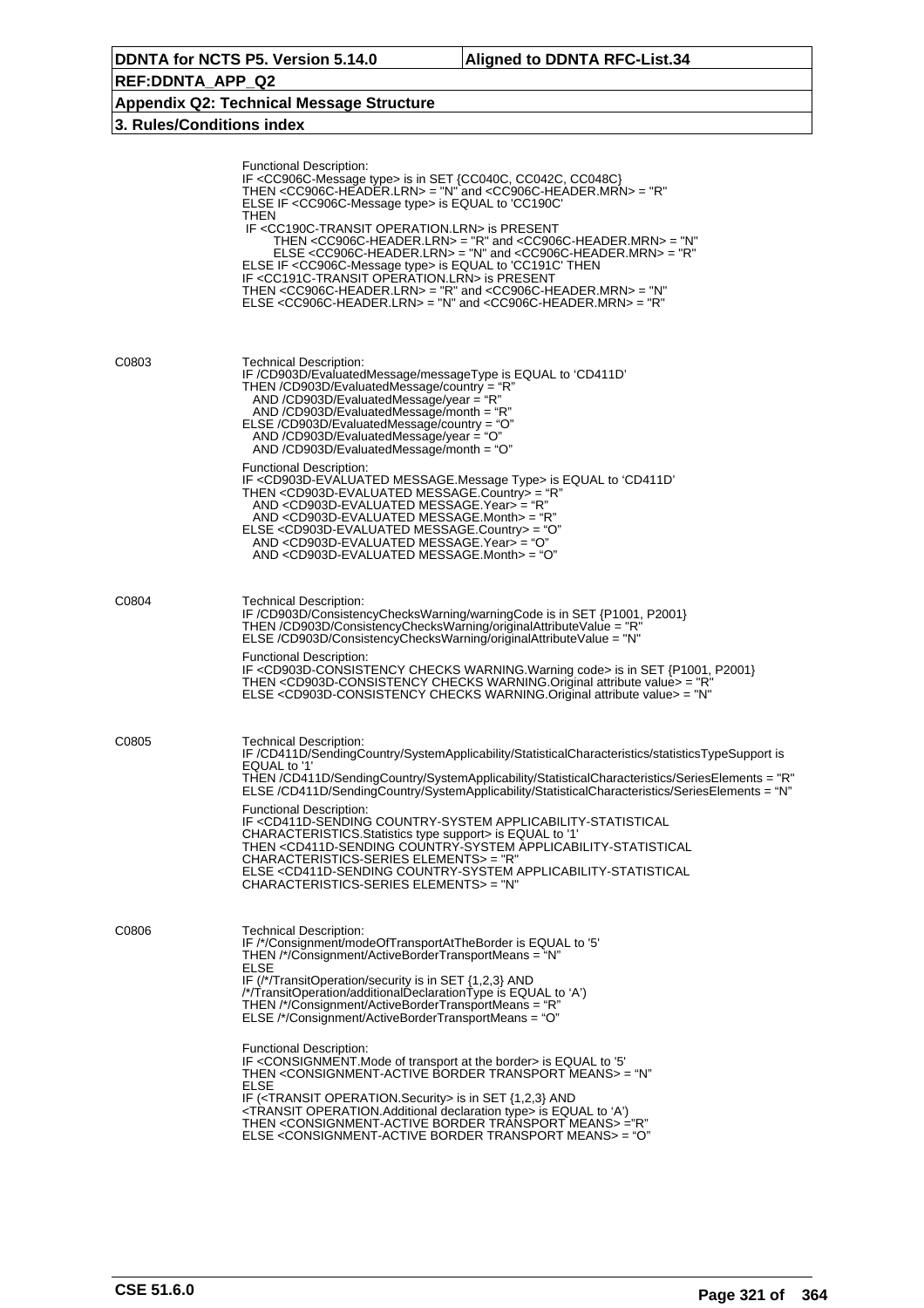## **Appendix Q2: Technical Message Structure**

| <b>Technical Description:</b><br>IF /CC170C/Consignment/modeOfTransportAtTheBorder is EQUAL to '5'<br>THEN /CC170C/Consignment/ActiveBorderTransportMeans = "N"<br><b>ELSE</b>                                                                                                                                                                                                                                                                                                                                                                                                                                                                                                                                                                                                                                                    |
|-----------------------------------------------------------------------------------------------------------------------------------------------------------------------------------------------------------------------------------------------------------------------------------------------------------------------------------------------------------------------------------------------------------------------------------------------------------------------------------------------------------------------------------------------------------------------------------------------------------------------------------------------------------------------------------------------------------------------------------------------------------------------------------------------------------------------------------|
| IF /CC015C/TransitOperation/security is in SET {1,2,3}<br>AND /CC013C/Consignment/ActiveBorderTransportMeans is NOT PRESENT<br>AND /CC015C/Consignment/ActiveBorderTransportMeans is NOT PRESENT<br>THEN /CC170C/Consignment/ActiveBorderTransportMeans = "R"<br>ELSE /CC170C/Consignment/ActiveBorderTransportMeans = "O"                                                                                                                                                                                                                                                                                                                                                                                                                                                                                                        |
| <b>Functional Description:</b><br>IF <cc170c-consignment. at="" border="" mode="" of="" the="" transport=""> is EQUAL to '5'<br/>THEN <cc170c-consignment-active border="" means="" transport=""> = "N"<br/>ELSE</cc170c-consignment-active></cc170c-consignment.>                                                                                                                                                                                                                                                                                                                                                                                                                                                                                                                                                                |
| IF <cc015c-transit operation.="" security=""> is in SET <math>\{1,2,3\}</math><br/>AND <cc013c-consignment-active border="" means="" transport=""> is NOT</cc013c-consignment-active></cc015c-transit>                                                                                                                                                                                                                                                                                                                                                                                                                                                                                                                                                                                                                            |
| <b>PRESENT</b><br>AND <cc015c-consignment-active border="" means="" transport=""> is NOT<br/><b>PRESENT</b></cc015c-consignment-active>                                                                                                                                                                                                                                                                                                                                                                                                                                                                                                                                                                                                                                                                                           |
| THEN <cc170c-consignment-active border="" means="" transport=""> ="R"<br/>ELSE <cc170c-consignment-active border="" means="" transport=""> = "O"</cc170c-consignment-active></cc170c-consignment-active>                                                                                                                                                                                                                                                                                                                                                                                                                                                                                                                                                                                                                          |
| Technical Description:<br>IF/CC015C/TransitOperation/security is in SET {1,2,3}                                                                                                                                                                                                                                                                                                                                                                                                                                                                                                                                                                                                                                                                                                                                                   |
| AND<br>/CC170C/Consignment/modeOfTransportAtTheBorder is EQUAL to '4'<br>THEN /CC170C/Consignment/ActiveBorderTransportMeans/conveyanceReferenceNumber = "R"<br>ELSE/CC170C/Consignment/ActiveBorderTransportMeans/conveyanceReferenceNumber = "O"                                                                                                                                                                                                                                                                                                                                                                                                                                                                                                                                                                                |
| <b>Functional Description:</b><br>IF <cc015c-transit operation.="" security=""> is in SET {1,2,3}</cc015c-transit>                                                                                                                                                                                                                                                                                                                                                                                                                                                                                                                                                                                                                                                                                                                |
| AND<br><cc170c-consignment.mode at="" border="" of="" the="" transport=""> is EQUAL to '4' (Air)<br/>THEN <cc170c-consignment-active border="" means.conveyance="" reference<="" td="" transport=""></cc170c-consignment-active></cc170c-consignment.mode>                                                                                                                                                                                                                                                                                                                                                                                                                                                                                                                                                                        |
| $number$ = "R"<br>ELSE <cc170c-consignment-active border="" means.conveyance="" reference<br="" transport=""><math>number = "O"</math></cc170c-consignment-active>                                                                                                                                                                                                                                                                                                                                                                                                                                                                                                                                                                                                                                                                |
| Technical Description:<br>IF/CD001C/Consignment/TransportEquipment/numberOfSeals is GREATER than '0'<br>OR /CD003C/Consignment/TransportEquipment/numberOfSeals is GREATER than '0'<br>OR /CD003C/Consignment/Incident/TransportEquipment/numberOfSeals is GREATER than '0'<br>THEN /CD018C/ControlResult/stateOfSeals = "R"<br>ELSE /CD018C/ControlResult/stateOfSeals = "O"                                                                                                                                                                                                                                                                                                                                                                                                                                                     |
| Functional Description:<br>IF <cd001c-consignmen '0'<br="" -transport="" equipment.number="" greater="" is="" of="" seals="" than="">OR <cd003c-consignment-transport '0'<br="" equipment.number="" greater="" is="" of="" seals="" than="">OR <cd003c-consignment-incident-transport equipment.number="" greater<="" is="" of="" seals="" td=""></cd003c-consignment-incident-transport></cd003c-consignment-transport></cd001c-consignmen>                                                                                                                                                                                                                                                                                                                                                                                      |
| than '0'<br>THEN <cd018c-control of="" result.state="" seals=""> = "R"<br/>ELSE <cd018c-control of="" result.state="" seals=""> = "O"</cd018c-control></cd018c-control>                                                                                                                                                                                                                                                                                                                                                                                                                                                                                                                                                                                                                                                           |
| Technical Description:<br>IF /*/TransitOperation/requestRejectionReasonCode is EQUAL to '1'<br>THEN /*/CustomsOfficeOfDeparture = "N"<br>ELSE /*/CustomsOfficeOfDeparture = "R"                                                                                                                                                                                                                                                                                                                                                                                                                                                                                                                                                                                                                                                   |
| <b>Functional Description:</b><br>IF <transit code="" operation.request="" reason="" rejection=""> is EQUAL to '1'<br/>THEN <customs departure="" of="" office=""> = "N"<br/>ELSE &lt; CUSTOMS OFFICE OF DEPARTURE &gt; = "R"</customs></transit>                                                                                                                                                                                                                                                                                                                                                                                                                                                                                                                                                                                 |
| Technical Description:<br>IF the last 2 characters of /*/messageRecipient is NOT in SET CL147<br>THEN /*/TransitOperation/specificCircumstanceIndicator = "N"<br>AND /*/CustomsOfficeOfExitForTransitDeclared = "N"<br>AND /*/CustomsOfficeOfExitForTransitActual = "N"<br>AND /*/Consignment/Carrier = "N"<br>AND /*/Consignment/PlaceOfUnloading = "N"<br>AND /*/Consignment/TransportCharges = "N"<br>AND /*/Consignment/HouseConsignment/TransportCharges = "N"<br>AND no validation of other conditions is performed<br>ELSE /*/TransitOperation/specificCircumstanceIndicator = "O"<br>AND /*/CustomsOfficeOfExitForTransitDeclared = "O"<br>AND /*/CustomsOfficeOfExitForTransitActual = "O"<br>AND /*/Consignment/Carrier = "O"<br>AND /*/Consignment/PlaceOfUnloading = "O"<br>AND /*/Consignment/TransportCharges = "O" |
|                                                                                                                                                                                                                                                                                                                                                                                                                                                                                                                                                                                                                                                                                                                                                                                                                                   |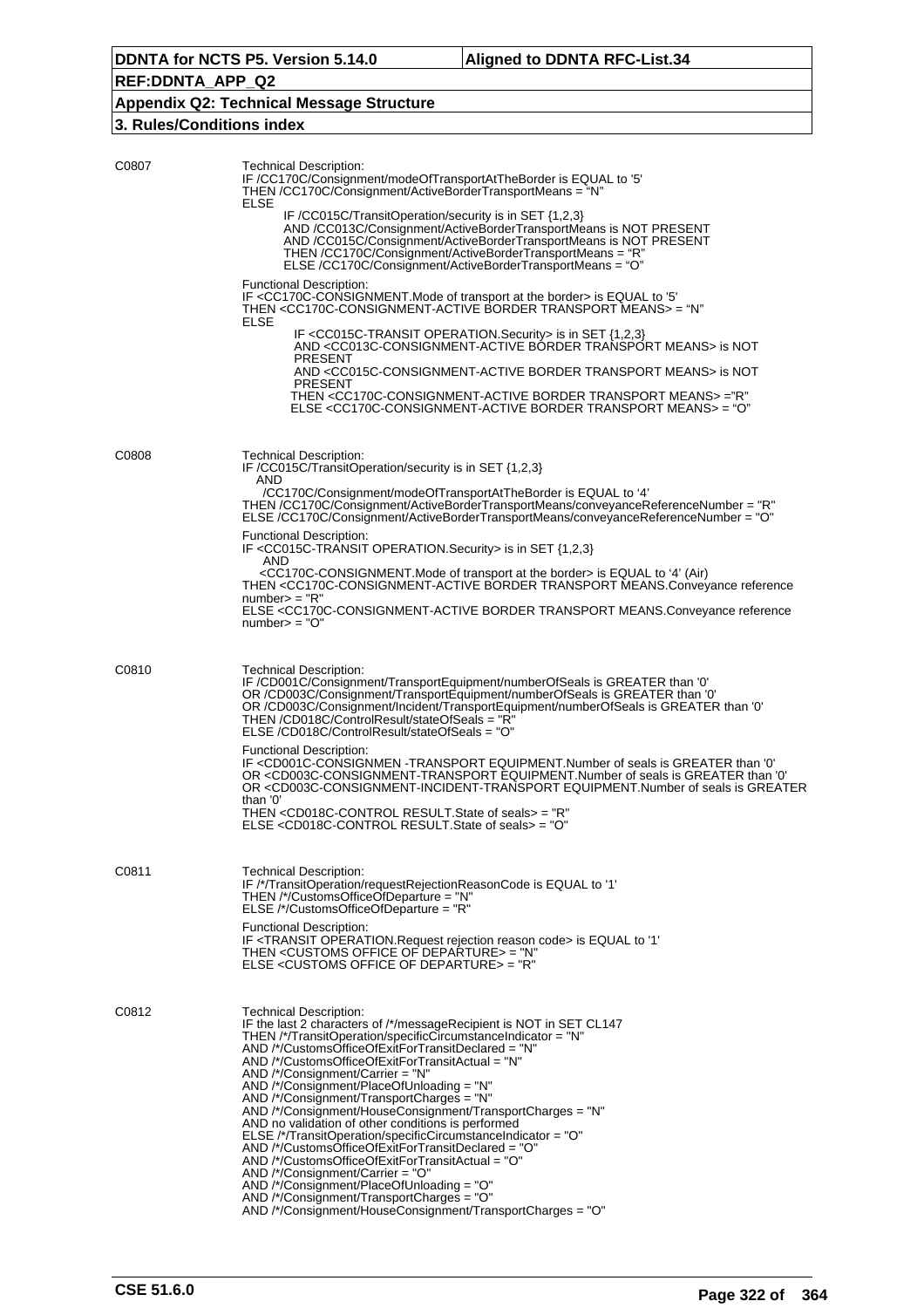## **Appendix Q2: Technical Message Structure**

|       | IF the last two characters of <message recipient=""> is NOT in SET CL147<br/>(CountryCustomsSecurityAgreementArea)</message>                                                                                                                                                                                                                                                                                                                                                                                                                                                                                                                                                                                                                                                                                                                                                                                                                                                                                                                                                 |
|-------|------------------------------------------------------------------------------------------------------------------------------------------------------------------------------------------------------------------------------------------------------------------------------------------------------------------------------------------------------------------------------------------------------------------------------------------------------------------------------------------------------------------------------------------------------------------------------------------------------------------------------------------------------------------------------------------------------------------------------------------------------------------------------------------------------------------------------------------------------------------------------------------------------------------------------------------------------------------------------------------------------------------------------------------------------------------------------|
|       | THEN<br><transit circumstance="" indicator="" operation.="" specific=""> = "N" AND<br/><customs (declared)="" exit="" for="" of="" office="" transit=""> = "N" AND<br/><customs (actual)="" exit="" for="" of="" office="" transit=""> = "N" AND<br/><consignment-carrier> = "N" AND<br/><consignment-place of="" unloading=""> = "N" AND<br/><consignment-transport charges=""> = "N"<br/>AND <consignment-house charges="" consignment-transport=""> = "N"<br/>AND no validation of other conditions is performed<br/>ELSE</consignment-house></consignment-transport></consignment-place></consignment-carrier></customs></customs></transit>                                                                                                                                                                                                                                                                                                                                                                                                                             |
|       | <transit circumstance="" indicator="" operation.specific=""> = "O" AND<br/><customs (declared)="" exit="" for="" of="" office="" transit=""> = "O" AND<br/><customs (actual)="" exit="" for="" of="" office="" transit=""> = "O" AND<br/><consignment-carrier> = "O" AND<br/><consignment-place of="" unloading=""> = "O" AND<br/><consignment-transport charges=""> = "O"<br/>AND <consignment-house charges="" consignment-transport=""> = "O"</consignment-house></consignment-transport></consignment-place></consignment-carrier></customs></customs></transit>                                                                                                                                                                                                                                                                                                                                                                                                                                                                                                         |
| C0813 | <b>Technical Description:</b><br>IF the $/*/T$ ransit Operation/security is in SET $\{1, 2, 3\}$ AND the last two characters of $/*/T$ ressage Sender<br>is in SET CL147 AND the last two characters of /*/messageRecipient is in SET CL147<br>THEN /*/RiskAnalysisIdentification = "R"<br>ELSE IF the /*/TransitOperation/security is EQUAL to '0' AND the last two characters of<br>/*/messageSender is in SET CL010 AND the last two characters of /*/messageRecipient is in SET<br>CL010<br>THEN $/*$ /RiskAnalysisIdentification = "R"<br>ELSE IF the last two characters of /*/messageSender is NOT in SET CL010 OR<br>the last two characters of /*/messageRecipient is NOT in SET CL010<br>THEN $/*$ /RiskAnalysisIdentification = "N"                                                                                                                                                                                                                                                                                                                               |
|       | Functional Description:<br>IF <transit operation.security=""> is in SET {1, 2, 3} AND the last two characters of <message<br>sender&gt; is in SET CL147<br/>(CountryCustomsSecurityAgreementArea) AND the last two characters of <message recipient=""> is in<br/>SET CL147<br/>(CountryCustomsSecurityAgreementArea)<br/>THEN <risk analysis="" identification="">= "R"<br/>ELSE IF <transit operation.="" security=""> is EQUAL to '0' AND the last two characters of <message<br>sender&gt; is in SET CL010 (CountryCodesCommunity) AND the last two characters of <message<br>recipient&gt; is in SET CL010 (CountryCodesCommunity)<br/>THEN <risk analysis="" identification="">= "R"<br/>ELSE IF the last two characters of <message sender=""> is NOT in SET CL010<br/>(CountryCodesCommunity) OR the last two characters of <message recipient=""> is NOT in SET CL010<br/>(CountryCodesCommunity)<br/>THEN <risk analysis="" identification=""> = "N"</risk></message></message></risk></message<br></message<br></transit></risk></message></message<br></transit> |
| C0815 | Technical Description:<br>IF in at least one occurrence of /*/Guarantee/guaranteeType is in SET {2, 9}<br>THEN /*/Consignment = "R"<br>ELSE /*/Consignment = " $N$ "<br><b>Functional Description:</b><br>IF at least one occurrence of <guarantee.guarantee type=""> is in SET {2, 9}<br/>THEN &lt;<math>CONSIGNMENT</math>&gt; = "R"<br/>ELSE <consignment> = "N"</consignment></guarantee.guarantee>                                                                                                                                                                                                                                                                                                                                                                                                                                                                                                                                                                                                                                                                      |
| C0816 | <b>Technical Description:</b><br>IF the /*/CustomsOfficeOfDeparture (for the CC017C) or the /*/CustomsOfficeOfDestinationActual [for<br>the CD018C and CC044C] is located in a CTC country or AD or SM<br>THEN<br>/*/Consignment/HouseConsignment/ConsignmentItem/Commodity/CommodityCode/combinedNomencl<br>atureCode="N"<br><b>ELSE</b><br>/*/Consignment/HouseConsignment/ConsignmentItem/Commodity/CommodityCode/combinedNomencl<br>atureCode="O"<br><b>Functional Description:</b><br>IF the <customs departure="" of="" office=""> (for the CC017C) or the <customs of<br="" office="">DESTINATION (ACTUAL)&gt; [for the CD018C and CC044C] is located in a CTC country or AD or SM<br/>THEN<br/><consignment-house consignment-consignment="" item-commodity-commodity<br="">CODE.Combined nomenclature code&gt; = "N"<br/>ELSE<br/><consignment-house consignment-consignment="" item-commodity-commodity<br=""><math>CODE</math>. Combined nomenclature code<math>&gt;</math> = "O"</consignment-house></consignment-house></customs></customs>                     |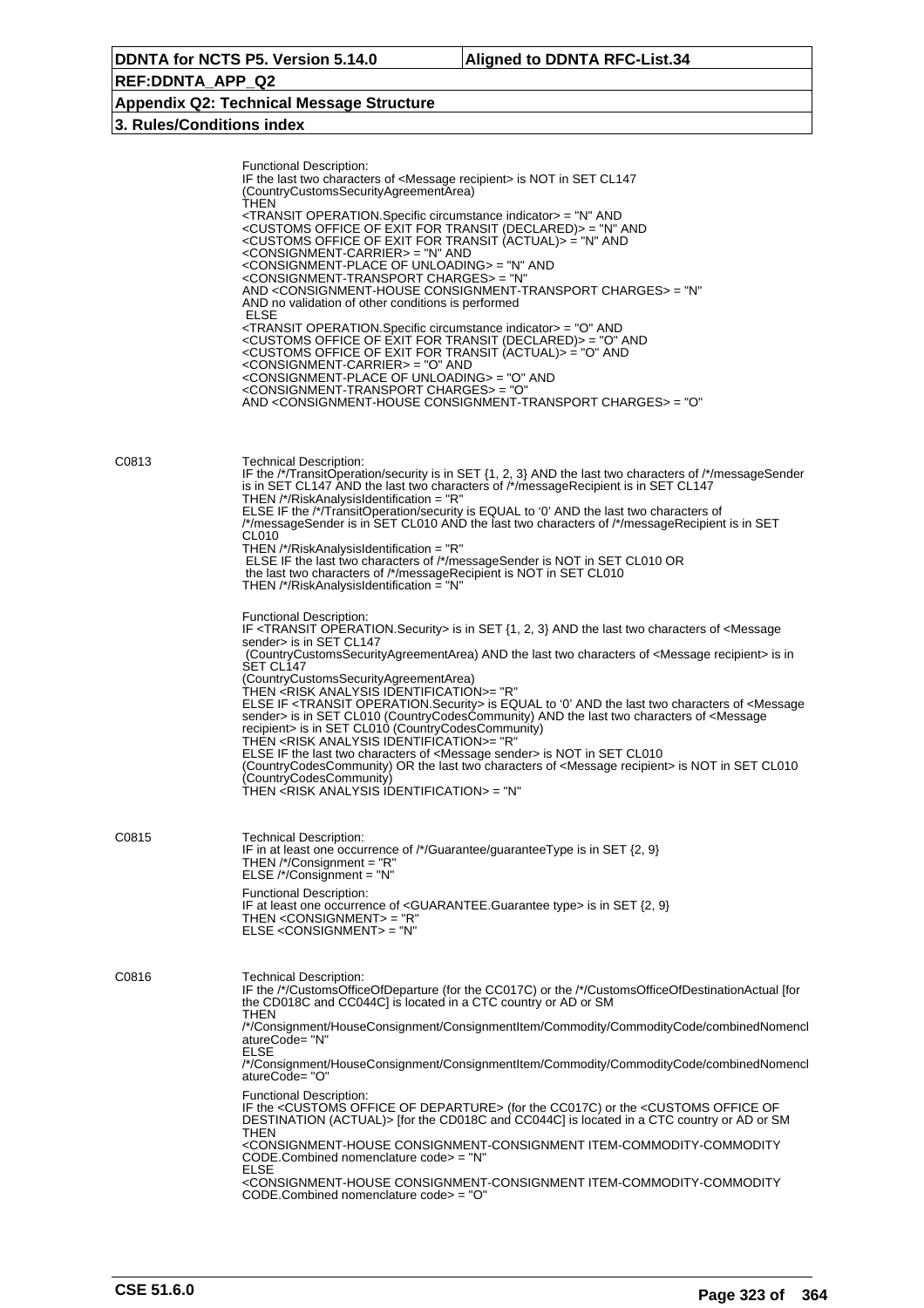**DDNTA for NCTS P5. Version 5.14.0 Aligned to DDNTA RFC-List.34**

## **REF:DDNTA\_APP\_Q2**

**Appendix Q2: Technical Message Structure**

| C0817 | Technical Description:<br>IF /CC037C/GuaranteeReference/GuaranteeQuery/queryIdentifier is in SET {2, 4}<br>THEN /CC037C/GuaranteeReference/Usage = "N"<br>ELSE /CC037C/GuaranteeReference/Usage = "O"                                                                                                          |
|-------|----------------------------------------------------------------------------------------------------------------------------------------------------------------------------------------------------------------------------------------------------------------------------------------------------------------|
|       | <b>Functional Description:</b><br>IF <cc037c-guarantee identifier="" query.query="" reference-guarantee=""> is in SET {2, 4}<br/>THEN <cc037c-guarantee reference-usage=""> = "N"<br/>ELSE <cc037c-guarantee reference-usage=""> = "O"</cc037c-guarantee></cc037c-guarantee></cc037c-guarantee>                |
| C0818 | Technical Description:<br>IF /CC034C/Requester/role is EQUAL to '1'<br>THEN /CC034C/GuaranteeReference/Owner = "N"<br>ELSE /CC034C/GuaranteeReference/Owner = "R"                                                                                                                                              |
|       | <b>Functional Description:</b><br>IF <cc034c-requester.role> is EQUAL to '1'<br/>THEN <cc034c-guarantee reference-owner=""> = "N"<br/>ELSE <cc034c-guarantee reference-owner=""> = "R"</cc034c-guarantee></cc034c-guarantee></cc034c-requester.role>                                                           |
| C0820 | Technical Description:<br>IF /*/Consignment/Incident/Transhipment/containerIndicator is EQUAL to '1'                                                                                                                                                                                                           |
|       | THEN<br>/*/Consignment/Incident/TransportEquipment/containerIdentificationNumber = "R"                                                                                                                                                                                                                         |
|       | <b>ELSE</b><br>/*/Consignment/Incident/TransportEquipment/containerIdentificationNumber = "O"                                                                                                                                                                                                                  |
|       | <b>Functional Description:</b><br>IF <consignment-incident-transhipment.container indicator=""> is EQUAL to '1'<br/>THEN <consignment-incident-transport equipment.container="" identification="" number=""> =<br/>"R"</consignment-incident-transport></consignment-incident-transhipment.container>          |
|       | ELSE<br><consignment-incident-transport equipment.container="" identification="" number=""> = "O"</consignment-incident-transport>                                                                                                                                                                             |
| C0821 | Technical Description:<br>IF the first two characters of /*/CustomsOfficeOfDeparture/referenceNumber is in SET CL112                                                                                                                                                                                           |
|       | THEN<br>/*/Consignment/HouseConsignment/ConsignmentItem/Commodity/CommodityCode/combinedNomencl                                                                                                                                                                                                                |
|       | atureCode = "N"<br><b>ELSE</b><br>/*/Consignment/HouseConsignment/ConsignmentItem/Commodity/CommodityCode/combinedNomencl<br>$atureCode = "O".$                                                                                                                                                                |
|       | <b>Functional Description:</b><br>IF country code (first two characters) in the <customs departure.reference<br="" of="" office="">number&gt; is in SET CL112</customs>                                                                                                                                        |
|       | (CountryCodesCTC)<br>THEN <consignment-house consignment="" item-commodity-<br="">COMMODITY CODE.Combined nomenclature code&gt; = "N"<br/>ELSE <consignment-house consignment-consignment="" item-commodity-<br="">COMMODITY CODE.Combined nomenclature code&gt; = "O"</consignment-house></consignment-house> |
| C0822 | Technical Description:                                                                                                                                                                                                                                                                                         |
|       | IF /*/TransitOperation/additionalDeclarationType is EQUAL to 'D'<br>THEN /*/Consignment/containerIndicator = $"0"$<br>ELSE /*/Consignment/containerIndicator = "R"                                                                                                                                             |
|       | <b>Functional Description:</b><br>IF <transit additional="" declaration="" operation.="" type=""> is EQUAL to 'D'<br/>THEN <consignment.container indicator=""> = "O"<br/>ELSE &lt; CONSIGNMENT. Container indicator &gt; = "R"</consignment.container></transit>                                              |
| C0823 | Technical Description:<br>IF /*/Consignment/containerIndicator is PRESENT                                                                                                                                                                                                                                      |
|       | THEN<br>IF /*/Consignment/containerIndicator is EQUAL to '1'<br>THEN /*/Consignment/TransportEquipment = "R"<br>ELSE /*/Consignment/TransportEquipment = "O"<br>ELSE /*/Consignment/TransportEquipment = "N"                                                                                                   |
|       |                                                                                                                                                                                                                                                                                                                |
|       | <b>Functional Description:</b><br>IF <consignment.container indicator=""> is PRESENT<br/>THEN</consignment.container>                                                                                                                                                                                          |
|       | IF <consignment.container indicator=""> is EQUAL to '1'<br/>THEN <consignment-transport equipment=""> = "R"<br/>ELSE &lt; CONSIGNMENT-TRANSPORT EQUIPMENT &gt; = "O"<br/>ELSE &lt; CONSIGNMENT-TRANSPORT EQUIPMENT &gt; = "N"</consignment-transport></consignment.container>                                  |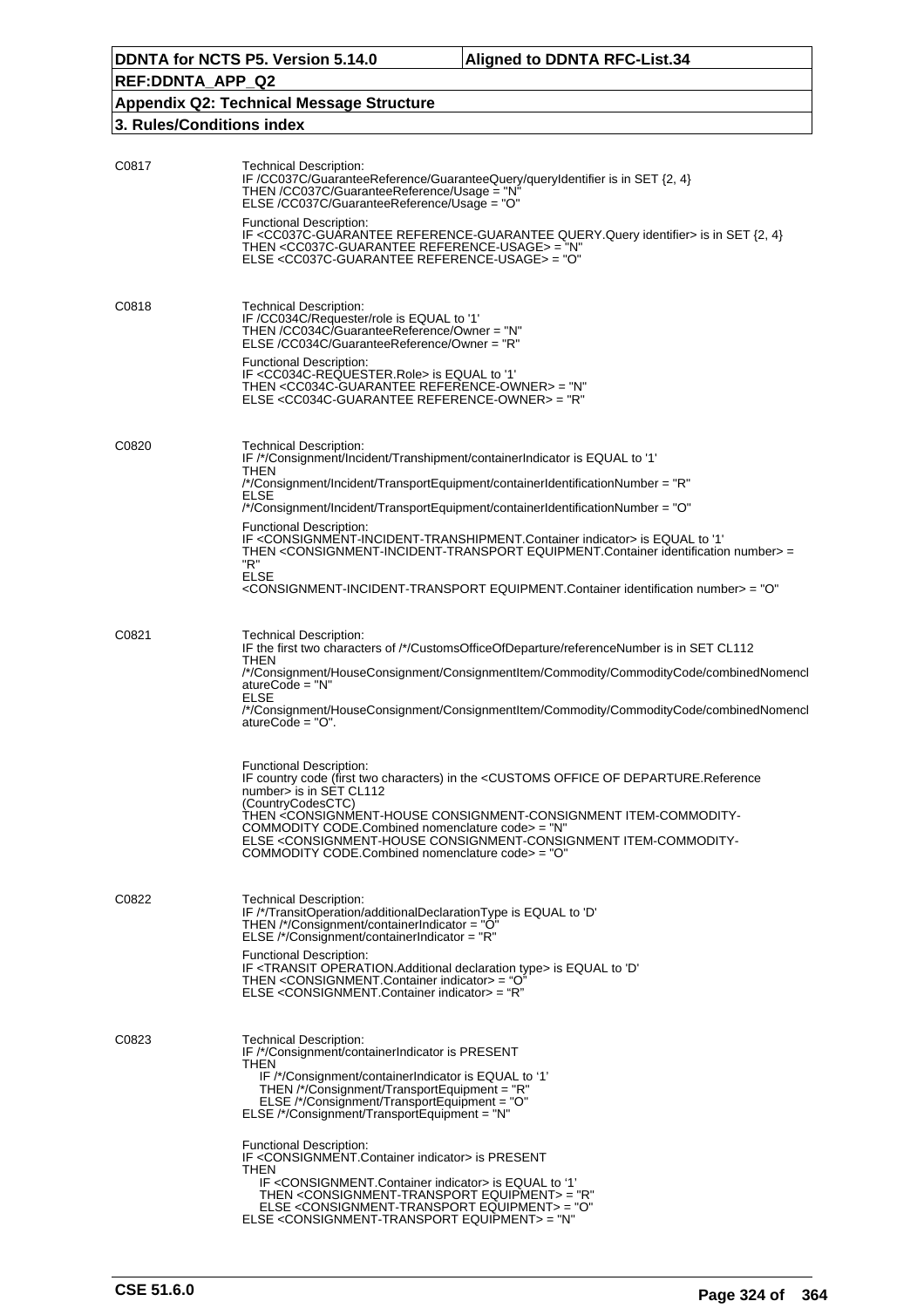# **Appendix Q2: Technical Message Structure**

| C0824 | <b>Technical Description:</b><br>IF/CC015C/Consignment/containerIndicator AND/CC013C/Consignment/containerIndicator is<br><b>PRESENT</b><br>THEN/CC170C/Consignment/containerIndicator = "O"<br>$ELSE / CC170C/Consignment/containerIndicator = "R"$<br><b>Functional Description:</b><br>IF <cc015c-consignment.container indicator=""> AND <cc013c-consignment.container<br>indicator&gt; is PRESENT<br/>THEN <cc170c-consignment.container indicator=""> = "O"<br/>ELSE <cc170c-consignment.container indicator=""> = "R"</cc170c-consignment.container></cc170c-consignment.container></cc013c-consignment.container<br></cc015c-consignment.container>                                                                                                                                                                                                                                                                                                                                         |
|-------|-----------------------------------------------------------------------------------------------------------------------------------------------------------------------------------------------------------------------------------------------------------------------------------------------------------------------------------------------------------------------------------------------------------------------------------------------------------------------------------------------------------------------------------------------------------------------------------------------------------------------------------------------------------------------------------------------------------------------------------------------------------------------------------------------------------------------------------------------------------------------------------------------------------------------------------------------------------------------------------------------------|
| C0826 | <b>Technical Description:</b><br>IF /*/Consignment/inlandModeOfTransport is EQUAL to '5'<br><b>THEN</b><br>/*/Consignment/DepartureTransportMeans = "N" AND<br>/*/Consignment/HouseConsignment/DepartureTransportMeans = "N"<br><b>ELSE</b><br>IF /*/Consignment/DepartureTransportMeans is PRESENT<br>THEN /*/Consignment/HouseConsignment/DepartureTransportMeans = "N"<br>ELSE /*/Consignment/HouseConsignment/DepartureTransportMeans = "O"<br><b>Functional Description:</b><br>IF <consignment.inland mode="" of="" transport=""> is EQUAL to '5'<br/>THFN<br/><consignment-house consignment-departure="" means="" transport=""> = "N"<br/>ELSE<br/>IF <consignment-departure means="" transport=""> is PRESENT<br/>THEN <consignment-house consignment-departure="" means="" transport=""> = "N"<br/>ELSE <consignment-house consignment-departure="" means="" transport=""> = "O"</consignment-house></consignment-house></consignment-departure></consignment-house></consignment.inland> |
| C0828 | <b>Technical Description:</b><br>IF /*/Country/Action/Unavailability/functionality is in SET CL168<br>THEN /*/Country/Action/Unavailability/Fallback = "O"<br>ELSE /*/Country/Action/Unavailability/Fallback = "N"<br><b>Functional Description:</b><br>IF <country-action-unavailability. functionality=""> is in SET CL168<br/>(BusinessFunctionalityCode)<br/>THEN <country-action-unavailability-fallback> = "O"<br/>ELSE &lt; COUNTRY-ACTION-UNAVAILABILITY-FALLBACK &gt; = "N"</country-action-unavailability-fallback></country-action-unavailability.>                                                                                                                                                                                                                                                                                                                                                                                                                                      |
| C0831 | <b>Technical Description:</b><br>IF /*/CustomsOfficeOfDestination is PRESENT<br>THEN /*/CustomsOfficeOfTransit = "N" AND /*/CustomsOfficeOfExitForTransit = "N"<br>ELSE IF /*/CustomsOfficeOfTransit is PRESENT<br>THEN /*/CustomsOfficeOfExitForTransit = "N"<br>ELSE IF /*/CustomsOfficeOfExitForTransit is PRESENT<br>THEN/*/CustomsOfficeOfExitForTransit = "R"<br>Functional Description:<br>IF <customs destination="" of="" office=""> is PRESENT<br/>THEN<br/><customs of="" office="" transit=""> = "N" AND<br/><customs exit="" for="" of="" office="" transit=""> = "N"<br/>ELSE IF &lt; CUSTOMS OFFICE OF TRANSIT&gt; is PRESENT<br/>THEN<br/><customs exit="" for="" of="" office="" transit=""> = "N"<br/>ELSE IF &lt; CUSTOMS OFFICE OF EXIT FOR TRANSIT&gt; is PRESENT<br/>THEN<br/><customs exit="" for="" of="" office="" transit=""> = "R"</customs></customs></customs></customs></customs>                                                                                     |
| C0833 | <b>Technical Description:</b><br>IF /*/Consignment/inlandModeOfTransport is EQUAL to '5'<br><b>THEN</b><br>/CC170C/Consignment/DepartureTransportMeans = "N" AND<br>/CC170C/Consignment/HouseConsignment/DepartureTransportMeans = "N"<br>ELSE IF /CC015C/Consignment/DepartureTransportMeans is NOT PRESENT AND<br>/CC015C/Consignment/HouseConsignment/DepartureTransportMeans is NOT PRESENT AND<br>/CC013C/Consignment/DepartureTransportMeans is NOT PRESENT AND<br>/CC013C/Consignment/HouseConsignment/DepartureTransportMeans is NOT PRESENT<br>THEN<br>IF/CC170C/Consignment/DepartureTransportMeans is PRESENT<br>THEN/CC170C/Consignment/HouseConsignment/DepartureTransportMeans = "N"<br>ELSE /CC170C/Consignment/HouseConsignment/DepartureTransportMeans = "O"                                                                                                                                                                                                                       |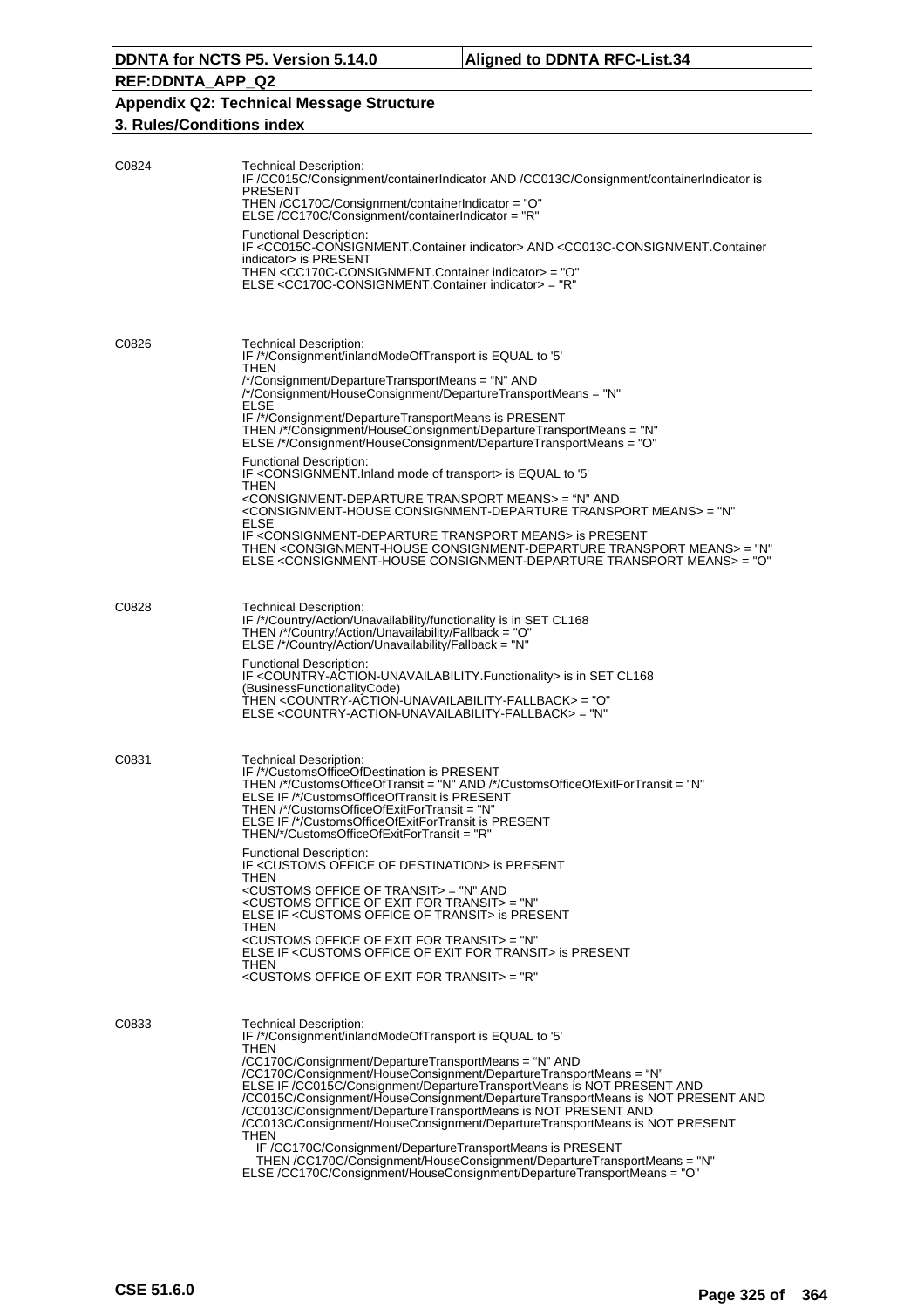### **Appendix Q2: Technical Message Structure**

|       | <b>Functional Description:</b><br>IF <consignment. inland="" mode="" of="" transport=""> is EQUAL to '5'<br/>THEN <cc170c-consignment-departure means="" transport=""> = "N" AND<br/><cc170c -.consignment-house="" consignment-departure="" means="" transport=""> = "N"<br/>ELSE IF <cc015c-consignment.departure means="" transport=""> is NOT PRESENT AND<br/><cc015c-consignment.house consignment.departure="" means="" transport=""> is NOT<br/>PRESENT AND <cc013c-consignment.departure means="" transport=""> is NOT PRESENT<br/>AND <cc013c-consignment.house consignment.="" departure="" means="" transport=""> is<br/><b>NOT</b><br/><b>PRESENT</b><br/>THEN<br/>IF <cc170c-consignment-departure means="" transport=""> is PRESENT<br/>THEN <cc170c-consignment-house consignment-departure<br="">TRANSPORT MEANS&gt;= "N"<br/>ELSE<br/><cc170c-consignment-house consignment-departure="" means="" transport=""> ="O"</cc170c-consignment-house></cc170c-consignment-house></cc170c-consignment-departure></cc013c-consignment.house></cc013c-consignment.departure></cc015c-consignment.house></cc015c-consignment.departure></cc170c></cc170c-consignment-departure></consignment.> |
|-------|-------------------------------------------------------------------------------------------------------------------------------------------------------------------------------------------------------------------------------------------------------------------------------------------------------------------------------------------------------------------------------------------------------------------------------------------------------------------------------------------------------------------------------------------------------------------------------------------------------------------------------------------------------------------------------------------------------------------------------------------------------------------------------------------------------------------------------------------------------------------------------------------------------------------------------------------------------------------------------------------------------------------------------------------------------------------------------------------------------------------------------------------------------------------------------------------------------|
| C0837 | <b>Technical Description:</b><br>IF /*/Consignment/HouseConsignment/PreviousDocument/type is EQUAL TO 'N830'<br>THEN<br>/*/Consignment/HouseConsignment/ConsignmentItem/Commodity/GoodsMeasure/netMass = "R"<br>ELSE IF /*/ TransitOperation/reducedDatasetIndicator is EQUAL TO '1'<br>THEN<br>/*/Consignment/HouseConsignment/ConsignmentItem/Commodity/GoodsMeasure/netMass = "N"<br>ELSE<br>/*/Consignment/HouseConsignment/ConsignmentItem/Commodity/GoodsMeasure/netMass = "O"<br><b>Functional Description:</b><br>IF <consignment-house consignment-previous="" document.="" type=""> is EQUAL TO 'N830'<br/>THEN<br/><consignment-house consignment-consignment="" item-commodity-goods<br=""><math>MEASURENet</math> mass&gt; = "R"<br/>ELSE IF <transit dataset="" indicator="" operation.reduced=""> is EQUAL TO '1'<br/><consignment-house consignment-consignment="" item-commodity-goods<br=""><math>MEASURE.Net</math> mass <math>= "N"</math><br/>ELSE<br/><consignment-house consignment-consignment="" item-commodity-goods<br=""><math>MEASURE.Net mass = "O"</math></consignment-house></consignment-house></transit></consignment-house></consignment-house>                    |
| C0839 | Technical Description:<br>IF /*/Authorisation/type is NOT EQUAL to 'C521'<br>THEN<br>/*/TransitOperation/limitDate = "N"<br>ELSE<br>IF /*/TransitOperation/additionalDeclarationType is EQUAL to 'D'<br><b>THEN</b><br>/*/TransitOperation/limitDate = "O"<br><b>ELSE</b><br>/*/TransitOperation/limitDate = "R"<br><b>Functional Description:</b><br>IF <authorisation.type> is NOT EQUAL to 'C521'<br/>THEN<br/><transit date="" operation.limit=""> = "N"<br/>ELSE<br/>IF <transit additional="" declaration="" operation="" type=""> is EQUAL to 'D'<br/>THEN<br/><transit date="" operation.limit=""> = "O"<br/>ELSE<br/><transit date="" operation.limit=""> = "R"</transit></transit></transit></transit></authorisation.type>                                                                                                                                                                                                                                                                                                                                                                                                                                                                 |
| C0840 | <b>Technical Description:</b><br>IF/CC015C/Authorisation/type is NOT EQUAL to 'C521' OR /CC013C/Authorisation/type is NOT<br>EQUAL to 'C521'<br>THEN /CC170C/TransitOperation/limitDate = "N"<br>ELSE<br>IF /CC015C/TransitOperation/limitDate is NOT PRESENT AND /CC013C/TransitOperation/limitDate is<br><b>NOT PRESENT</b><br>THEN /CC170C/TransitOperation/limitDate = "R"<br>ELSE /CC170C/TransitOperation/limitDate = "O"<br><b>Functional Description:</b><br>IF <cc015c-authorisation.type> is NOT EQUAL to 'C521' OR <cc013c-<br>AUTHORISATION. Type&gt; is NOT EQUAL to 'C521'<br/>THEN <cc170c-transit date="" operation.limit=""> = "N"<br/><b>ELSE</b><br/>IF <cc015c-transit date="" operation.limit=""> is NOT PRESENT AND <cc013c-transit<br>OPERATION.Limit date&gt; is NOT PRESENT<br/>THEN <cc170c-transit date="" operation.limit=""> = "R"<br/>ELSE &lt; CC170C-TRANSIT OPERATION. Limit date&gt; = "O"</cc170c-transit></cc013c-transit<br></cc015c-transit></cc170c-transit></cc013c-<br></cc015c-authorisation.type>                                                                                                                                                          |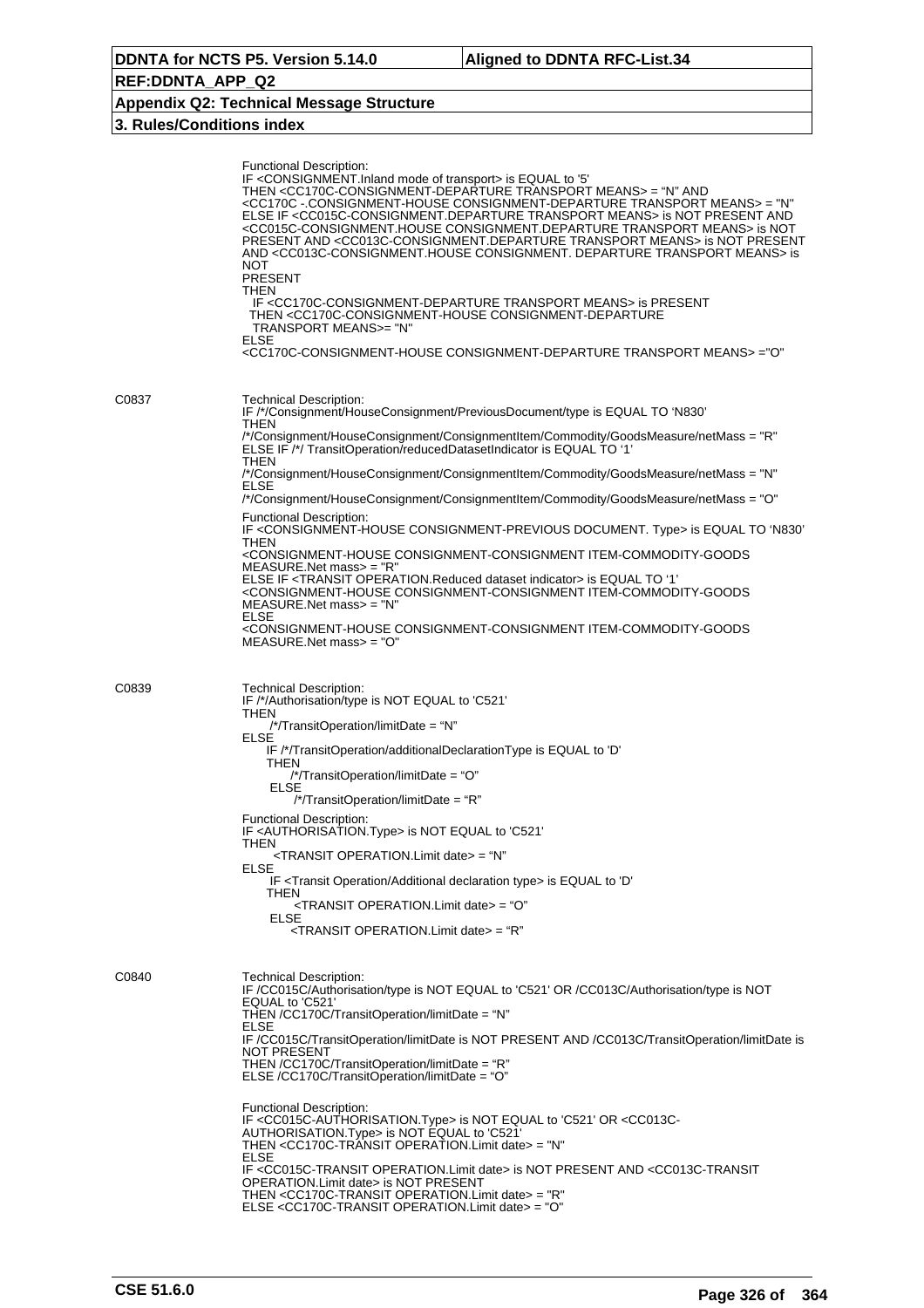# **Appendix Q2: Technical Message Structure**

| C0844 | Technical Description:<br>IF/CD001C/Consignment/HouseConsignment/PreviousDocument/Type OR IF/CD003C<br>/Consignment/HouseConsignment/PreviousDocument/Type is EQUAL TO 'N830'<br>THEN<br>/CC025C/Consignment/HouseConsignment/ConsignmentItem/Commodity/GoodsMeasure/netMass =<br>"R"<br>ELSE IF /CD001C/TransitOperation/reducedDatasetIndicator OR<br>/CD003C/TransitOperation/reducedDatasetIndicator is EQUAL TO '1'<br>THEN<br>/CC025C/Consignment/HouseConsignment/ConsignmentItem/Commodity/GoodsMeasure/netMass =<br>"N"<br>ELSE<br>/CC025C/Consignment/HouseConsignment/ConsignmentItem/Commodity/GoodsMeasure/netMass =<br>"О"<br><b>Functional Description:</b><br>IF <cd001c-consignment-house consignment-previous="" document.type=""> OR<br/><cd003c-consignment-house consignment-previous="" document.type=""> is EQUAL TO<br/>'N830'<br/>THEN<br/><cc025c -consignment-house="" consignment-consignment="" item-commodity-goods<br="">MEASURE.Net mass&gt; = "R"<br/>ELSE IF <cd001c-transit dataset="" indicator="" operation.reduced=""> OR <cd003c-transit<br>OPERATION. Reduced dataset indicator&gt; is EQUAL TO '1'<br/>THEN<br/><cc025c -consignment-house="" consignment-consignment="" item-commodity-goods<br=""><math>MEASURE.Net</math> mass <math>= "N"</math><br/>ELSE</cc025c></cd003c-transit<br></cd001c-transit></cc025c></cd003c-consignment-house></cd001c-consignment-house> |
|-------|---------------------------------------------------------------------------------------------------------------------------------------------------------------------------------------------------------------------------------------------------------------------------------------------------------------------------------------------------------------------------------------------------------------------------------------------------------------------------------------------------------------------------------------------------------------------------------------------------------------------------------------------------------------------------------------------------------------------------------------------------------------------------------------------------------------------------------------------------------------------------------------------------------------------------------------------------------------------------------------------------------------------------------------------------------------------------------------------------------------------------------------------------------------------------------------------------------------------------------------------------------------------------------------------------------------------------------------------------------------------------------------------------------------------|
|       | <cc025c -consignment-house="" consignment-consignment="" item-commodity-goods<br=""><math>MEASURENet</math> mass <math>= "O"</math></cc025c>                                                                                                                                                                                                                                                                                                                                                                                                                                                                                                                                                                                                                                                                                                                                                                                                                                                                                                                                                                                                                                                                                                                                                                                                                                                                        |
| C0860 | Technical Description:<br>IF /CC190C/TransitOperation/AESCommunicationPurpose> is EQUAL to '2'<br>THEN /CC190C/Consignment = "N"<br>ELSE /CC190C/Consignment = "R"<br><b>Functional Description:</b><br>IF <transit communication="" operation.aes="" purpose=""> is EQUAL to '2'<br/>THEN <consignment> = "N"<br/>ELSE <consignment> = "R"</consignment></consignment></transit>                                                                                                                                                                                                                                                                                                                                                                                                                                                                                                                                                                                                                                                                                                                                                                                                                                                                                                                                                                                                                                   |
| C0861 | <b>Technical Description:</b><br>IF (/CC015C/Authorisation/type is EQUAL to 'C521' AND /CC015C/Consignment/LocationOfGoods is<br>PRESENT (either from CC015C or from Authorisation record))<br>OR (/CC013C/Authorisation/type is EQUAL to 'C521' AND<br>/CC013C/Consignment/LocationOfGoods is PRESENT (either from CC013C or from Authorisation<br>record))<br>THEN /CC190C/Consignment/LocationOfGoods = "R"<br>ELSE /CC190C/Consignment/LocationOfGoods = "N"<br><b>Functional Description:</b><br>IF ( <cc015c-authorisation.type> is EQUAL to 'C521' AND <cc015c -consignment-<br="">LOCATION OF GOODS&gt; is PRESENT (either from CC015C or from Authorisation record))<br/>OR (<cc013c-authorisation.type> is EQUAL to 'C521' AND <cc013c- consignment-<br="">LOCATION OF GOODS&gt; is PRESENT (either from CC013C or from Authorisation record))<br/>THEN <cc190c-consignment-location goods="" of=""> = "R"<br/>ELSE &lt; CC190C-CONSIGNMENT-LOCATION OF GOODS&gt; = "N"</cc190c-consignment-location></cc013c-></cc013c-authorisation.type></cc015c></cc015c-authorisation.type>                                                                                                                                                                                                                                                                                                                          |
| C0862 | Technical Description:<br>IF (/CC015C/Consignment/HouseConsignment/ConsignmentItem/SupportingDocument/type is in SET<br>{C651, C658}<br>OR/CC013C/Consignment/HouseConsignment/ConsignmentItem/SupportingDocument/type is in SET<br>$\{C651, C658\}$<br>AND (/CC015C/Consignment/HouseConsignment/ConsignmentItem/Commodity/<br>GoodsMeasure/supplementaryUnits is PRESENT OR<br>/CC013C/Consignment/HouseConsignment/ConsignmentItem/Commodity/<br>GoodsMeasure/supplementaryUnits is PRESENT)<br>THEN<br>/CC190C/Consignment/HouseConsignment/ConsignmentItem/Commodity/<br>GoodsMeasure/supplementaryUnits = "R"<br>ELSE<br>/CC190C/Consignment/HouseConsignment/ConsignmentItem/Commodity/<br>GoodsMeasure/supplementaryUnits = "N"                                                                                                                                                                                                                                                                                                                                                                                                                                                                                                                                                                                                                                                                             |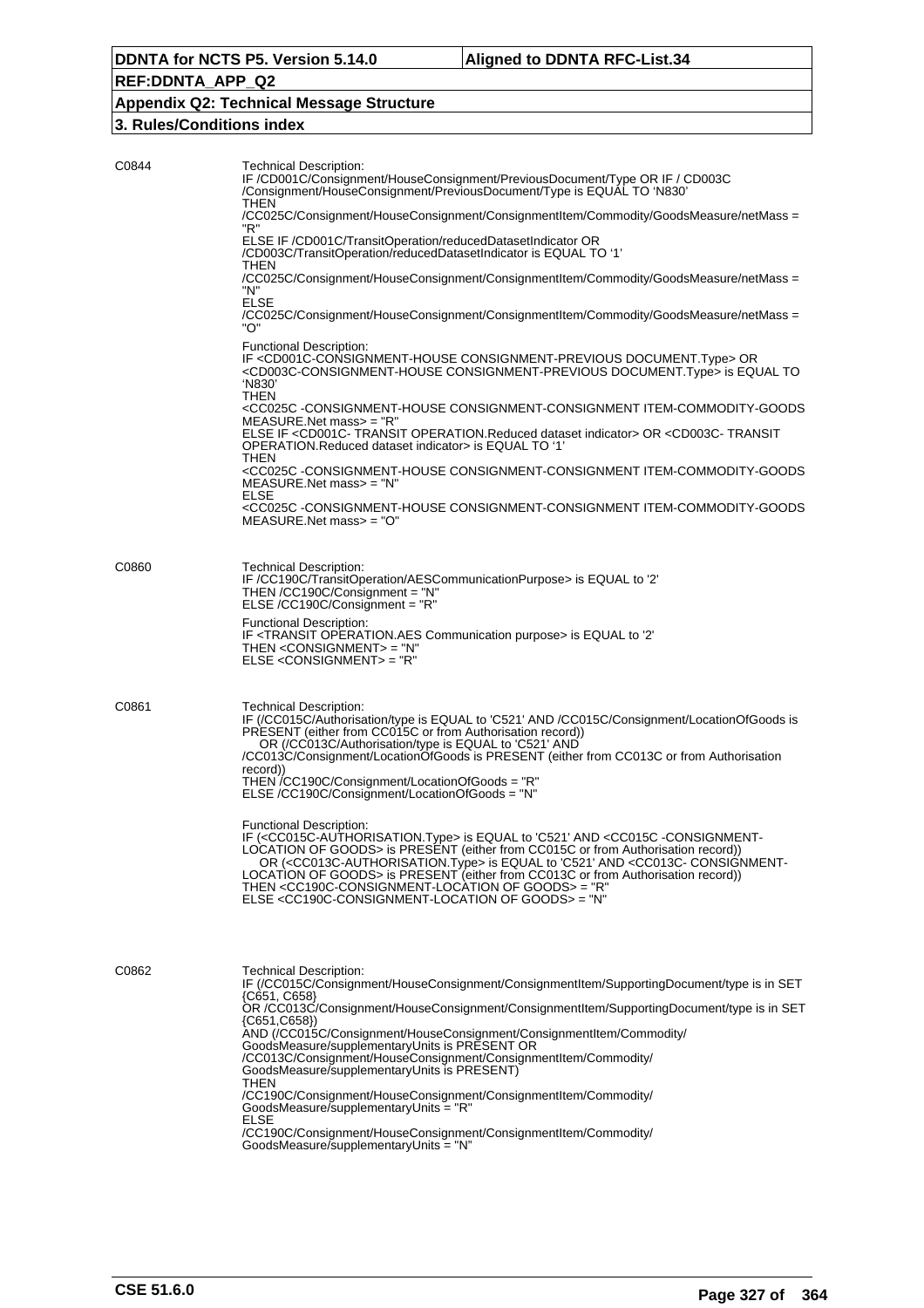# **Appendix Q2: Technical Message Structure**

|       | <b>Functional Description:</b><br>IF ( <cc015c-consignment-house consignment-consignment="" item-supporting<br="">DOCUMENT.Type&gt; is in SET {C651,C658}<br/>OR <cc013c-consignment-house consignment-consignment="" item-supporting<br="">DOCUMENT.Type&gt; is in SET {C651,C658}) AND (<cc015c-consignment-house<br>CONSIGNMENT-CONSIGNMENT ITEM-COMMODITY-GOODS MEASURE. Supplementary units&gt; is<br/><b>PRESENT</b><br/>OR <cc013c-consignment-house consignment-consignment="" item-commodity-<br="">GOODS MEASURE. Supplementary units&gt; is PRESENT)<br/>THEN <cc190c-consignment-house consignment-consignment="" item-commodity-<br="">GOODS MEASURE. Supplementary units&gt; = "R"<br/>ELSE <cc190c-consignment-house consignment-consignment="" item-commodity-<br="">GOODS MEASURE. Supplementary units&gt; = "N"</cc190c-consignment-house></cc190c-consignment-house></cc013c-consignment-house></cc015c-consignment-house<br></cc013c-consignment-house></cc015c-consignment-house>                                                                                                                                                                                                                                                                                                                                                                                                                                                                                          |
|-------|-------------------------------------------------------------------------------------------------------------------------------------------------------------------------------------------------------------------------------------------------------------------------------------------------------------------------------------------------------------------------------------------------------------------------------------------------------------------------------------------------------------------------------------------------------------------------------------------------------------------------------------------------------------------------------------------------------------------------------------------------------------------------------------------------------------------------------------------------------------------------------------------------------------------------------------------------------------------------------------------------------------------------------------------------------------------------------------------------------------------------------------------------------------------------------------------------------------------------------------------------------------------------------------------------------------------------------------------------------------------------------------------------------------------------------------------------------------------------------------------------|
| C0863 | Technical Description:<br>IF/CC015C/Consignment/HouseConsignment/ConsignmentItem/SupportingDocument/type is in SET<br>${C651, C658}$<br>OR /CC013C/Consignment/HouseConsignment/ConsignmentItem/SupportingDocument/type is in SET<br>{C651, C658}<br>THEN/CC190C/Consignment/HouseConsignment/ConsignmentItem/SupportingDocument = "R"<br>ELSE/CC190C/Consignment/HouseConsignment/ConsignmentItem/SupportingDocument = "N"<br><b>Functional Description:</b><br>IF <cc015c-consignment-house consignment-consignment="" item-supporting<br="">DOCUMENT.Type&gt; is in SET {C651,C658}<br/>OR <cc013c-consignment-house consignment-consignment="" item-supporting<br="">DOCUMENT.Type&gt; is in SET {C651,C658}<br/>THEN <cc190c-consignment-house consignment-consignment="" item-supporting<br=""><math>DOCUMENT = "R"</math><br/>ELSE <cc190c-consignment-house consignment-consignment="" item-supporting<br=""><math>DOCUMENT &gt; = "N"</math></cc190c-consignment-house></cc190c-consignment-house></cc013c-consignment-house></cc015c-consignment-house>                                                                                                                                                                                                                                                                                                                                                                                                                               |
| C0872 | <b>Technical Description:</b><br>IF /*/Consignment/containerIndicator is EQUAL to '1'<br>THEN /*/Consignment/TransportEquipment = "R"<br>ELSE $/*/Consignment/TransportEquipment = "O"$<br><b>Functional Description:</b><br>IF <consignment.container indicator=""> is EQUAL to '1'<br/>THEN <consignment-transport equipment=""> = "R"<br/>ELSE <consignment-transport equipment=""> = "O"</consignment-transport></consignment-transport></consignment.container>                                                                                                                                                                                                                                                                                                                                                                                                                                                                                                                                                                                                                                                                                                                                                                                                                                                                                                                                                                                                                            |
| C0904 | <b>Technical Description:</b><br>IF /*/TransitOperation/declarationType is PRESENT<br>THEN IF /*/TransitOperation/declarationType is EQUAL to 'TIR'<br>THEN /*/HolderOfTheTransitProcedure/TIRHolderIdentificationNumber = "R"<br>ELSE /*/HolderOfTheTransitProcedure/TIRHolderIdentificationNumber = "N"<br>ELSE IF /CC015C/TransitOperation/declarationType is EQUAL to 'TIR' OR<br>/CC013C/TransitOperation/declarationType is EQUAL to 'TIR'<br>THEN /*/HolderOfTheTransitProcedure/TIRHolderIdentificationNumber = "R"<br>ELSE/*/HolderOfTheTransitProcedure/TIRHolderIdentificationNumber = "N"<br><b>Functional Description:</b><br>IF <transit declaration="" operation.="" type=""> is PRESENT<br/><b>THEN</b><br/>IF <transit declaration="" operation.="" type=""> is EQUAL to 'TIR'<br/>THEN <holder holder="" identification="" number="" of="" procedure.tir="" the="" transit=""> = "R"<br/>ELSE <holder holder="" identification="" number="" of="" procedure.tir="" the="" transit=""> = "N"<br/><b>ELSE</b><br/>IF <cc015c-transit operation.declaration="" type=""> is EQUAL to 'TIR' OR <cc013c-transit<br>OPERATION. Declaration type&gt; is EQUAL to 'TIR'<br/>THEN <holder holder="" identification="" number="" of="" procedure.tir="" the="" transit=""> = "R"<br/>ELSE <holder holder="" identification="" number="" of="" procedure.="" the="" tir="" transit=""> = "N"</holder></holder></cc013c-transit<br></cc015c-transit></holder></holder></transit></transit> |
| C0908 | <b>Technical Description:</b><br>IF /*/Consignment/modeOfTransportAtTheBorder is EQUAL to '5'<br>THEN /*/Consignment/ActiveBorderTransportMeans = "N"<br>ELSE<br>IF $/*$ /TransitOperation/security is in SET $\{1,2,3\}$<br>THEN /*/Consignment/ActiveBorderTransportMeans = "R"<br>ELSE /*/Consignment/ActiveBorderTransportMeans = "O"<br><b>Functional Description:</b><br>IF <consignment. at="" border="" mode="" of="" the="" transport=""> is EQUAL to '5'<br/>THEN <consignment-active border="" means="" transport=""> = "N"<br/><b>ELSE</b><br/>IF <transit in="" is="" operation.="" security="" set="" {1,2,3}<br="">THEN <consignment-active border="" means="" transport=""> ="R"<br/>ELSE <consignment-active border="" means="" transport=""> = "O"</consignment-active></consignment-active></transit></consignment-active></consignment.>                                                                                                                                                                                                                                                                                                                                                                                                                                                                                                                                                                                                                                    |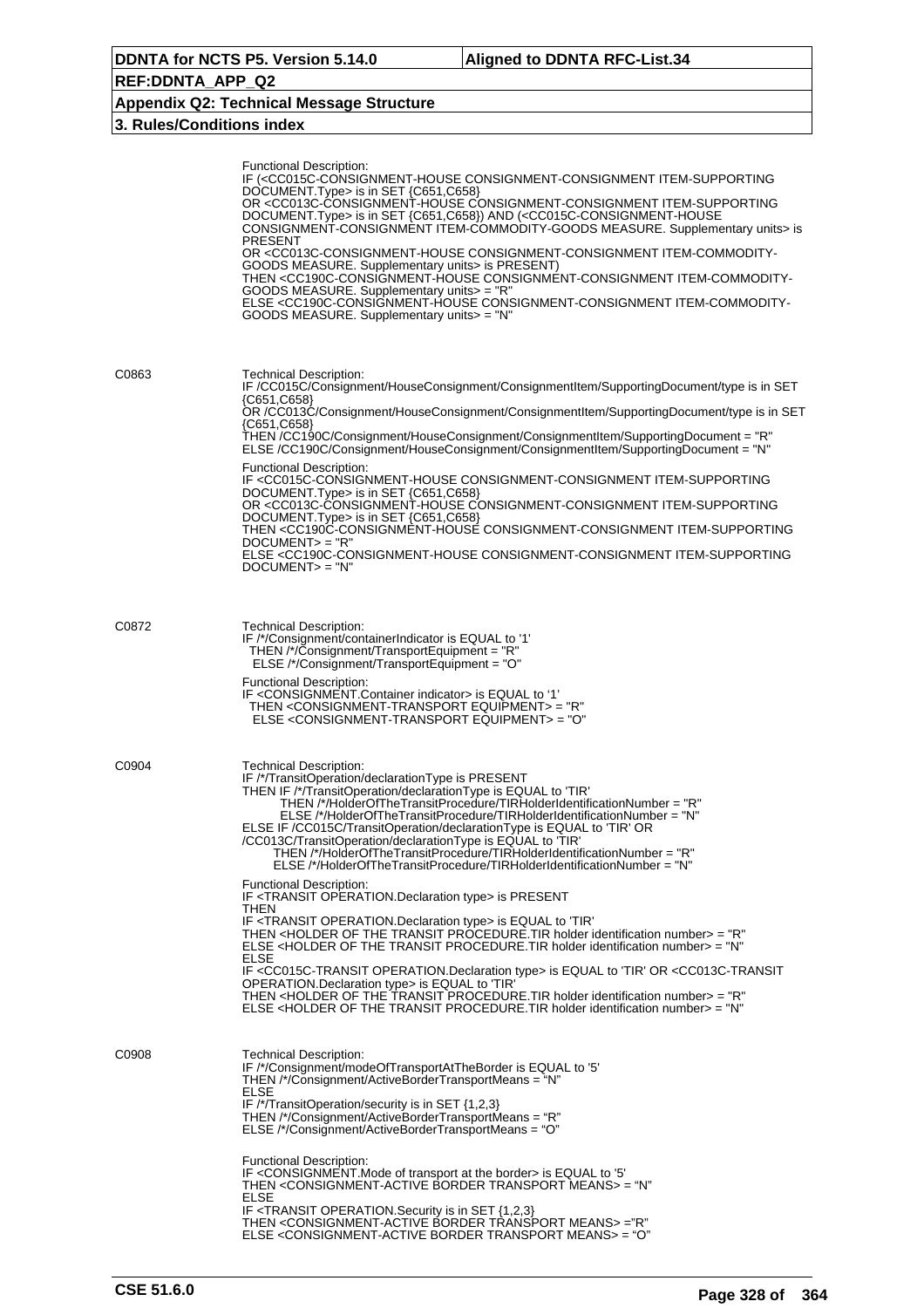# **Appendix Q2: Technical Message Structure**

| C0909 | Technical Description:<br>IF /*/TransitOperation/declarationType is EQUAL to 'TIR'<br>THEN<br>IF /*/Consignment/countryOfDispatch is PRESENT<br>THEN<br>/*/Consignment/HouseConsignment/countryOfDispatch = "N" AND<br>/*/Consignment/HouseConsignment/ConsignmentItem/countryOfDispatch = "N"<br>ELSE IF /*/Consignment/HouseConsignment/countryOfDispatch is PRESENT<br>THEN<br>/*/Consignment/HouseConsignment/ConsignmentItem/countryOfDispatch = "N"<br><b>ELSE</b><br>/*/Consignment/HouseConsignment/ConsignmentItem/countryOfDispatch = "R"<br><b>ELSE</b><br>/*/Consignment/countryOfDispatch= "N" AND<br>/*/Consignment/HouseConsignment/countryOfDispatch = "N" AND<br>/*/Consignment/HouseConsignment/ConsignmentItem/countryOfDispatch = "N"<br><b>Functional Description:</b><br>IF <transit operation.declaration="" type=""> is EQUAL to 'TIR'<br/>THEN<br/>IF <consignment.country dispatch="" of=""> is PRESENT<br/>THEN<br/><consignment-house consignment.country="" dispatch="" of=""> = "N" AND<br/><consignment-house consignment-consignment="" item.country="" of<br=""><math>dispatch</math> = "N"<br/>ELSE IF <consignment-house consignment.country="" dispatch="" of=""> is<br/>PRESENT<br/>THEN <consignment-house consignment-consignment="" dispatch="" item.country="" of=""> =<br/>"N"<br/><b>ELSE</b><br/><consignment-house consignment-consignment="" dispatch="" item.country="" of=""> = "R"<br/>ELSE<br/><consignment.country dispatch="" of=""> = "N" AND<br/><consignment-housé consignment.country="" dispatch="" of=""> = "N" AND<br/><consignment-house consignment-consignment="" dispatch="" item.country="" of=""> = "N"</consignment-house></consignment-housé></consignment.country></consignment-house></consignment-house></consignment-house></consignment-house></consignment-house></consignment.country></transit> |
|-------|----------------------------------------------------------------------------------------------------------------------------------------------------------------------------------------------------------------------------------------------------------------------------------------------------------------------------------------------------------------------------------------------------------------------------------------------------------------------------------------------------------------------------------------------------------------------------------------------------------------------------------------------------------------------------------------------------------------------------------------------------------------------------------------------------------------------------------------------------------------------------------------------------------------------------------------------------------------------------------------------------------------------------------------------------------------------------------------------------------------------------------------------------------------------------------------------------------------------------------------------------------------------------------------------------------------------------------------------------------------------------------------------------------------------------------------------------------------------------------------------------------------------------------------------------------------------------------------------------------------------------------------------------------------------------------------------------------------------------------------------------------------------------------------------------------------------------------------------------------------------------|
| C0930 | Technical Description:<br>IF /*/ControlResult/code is in SET {B1, A5}<br>THEN<br>"f'/Consignment = "R" AND /*/TransitOperation/otherThingsToReport = "O") OR (/*/Consignment = "O")<br>AND $/*/TransitOperation/otherThingsToReport = "R")$<br>ELSE<br>/*/Consignment = "N" AND /*/TransitOperation/otherThingsToReport = "O"                                                                                                                                                                                                                                                                                                                                                                                                                                                                                                                                                                                                                                                                                                                                                                                                                                                                                                                                                                                                                                                                                                                                                                                                                                                                                                                                                                                                                                                                                                                                              |
|       | Functional Description:<br>IF <control result.code=""> is in SET {B1, A5}<br/>THEN<br/>(<consigment> = "R" AND <transit operation.="" other="" report="" things="" to=""> = "O") OR<br/>(<consigment> = "O" AND <transit operation.="" other="" report="" things="" to=""> = "R")<br/><b>ELSE</b><br/><consigment> = "N" AND <transit operation.other="" report="" things="" to=""> = "O"</transit></consigment></transit></consigment></transit></consigment></control>                                                                                                                                                                                                                                                                                                                                                                                                                                                                                                                                                                                                                                                                                                                                                                                                                                                                                                                                                                                                                                                                                                                                                                                                                                                                                                                                                                                                   |
| E1101 | Technical Description:<br>IF <decisive date=""> is LESS than or EQUAL to <tpenddate><br/>THEN /*/RiskAnalysisIdentification/RiskAnalysis/RiskAnalysisResult/code<br/>format shall be set to an5<br/><b>Functional Description:</b><br/>N/A</tpenddate></decisive>                                                                                                                                                                                                                                                                                                                                                                                                                                                                                                                                                                                                                                                                                                                                                                                                                                                                                                                                                                                                                                                                                                                                                                                                                                                                                                                                                                                                                                                                                                                                                                                                          |
| E1102 | Technical Description:<br>IF <decisive date=""> is LESS than or EQUAL to <tpenddate> THEN<br/>/*/HolderOfTheTransitProcedure/Address/postcode AND<br/>/*/Consignment/Consignor/Address/postcode AND<br/>/*/Consignment/Consignee/Address/postcode AND<br/>/*/Consignment/LocationOfGoods/Address/postcode AND<br/>/*/Consignment/HouseConsignment/ConsignmentItem/Consignee/Address/postcode AND<br/>/*/Consignment/ConsigneeActual/Address/postcode AND<br/>/*/GuaranteeReference/Guarantor/Address/postcode<br/>format shall be set to an9<br/><b>Functional Description:</b><br/>N/A</tpenddate></decisive>                                                                                                                                                                                                                                                                                                                                                                                                                                                                                                                                                                                                                                                                                                                                                                                                                                                                                                                                                                                                                                                                                                                                                                                                                                                             |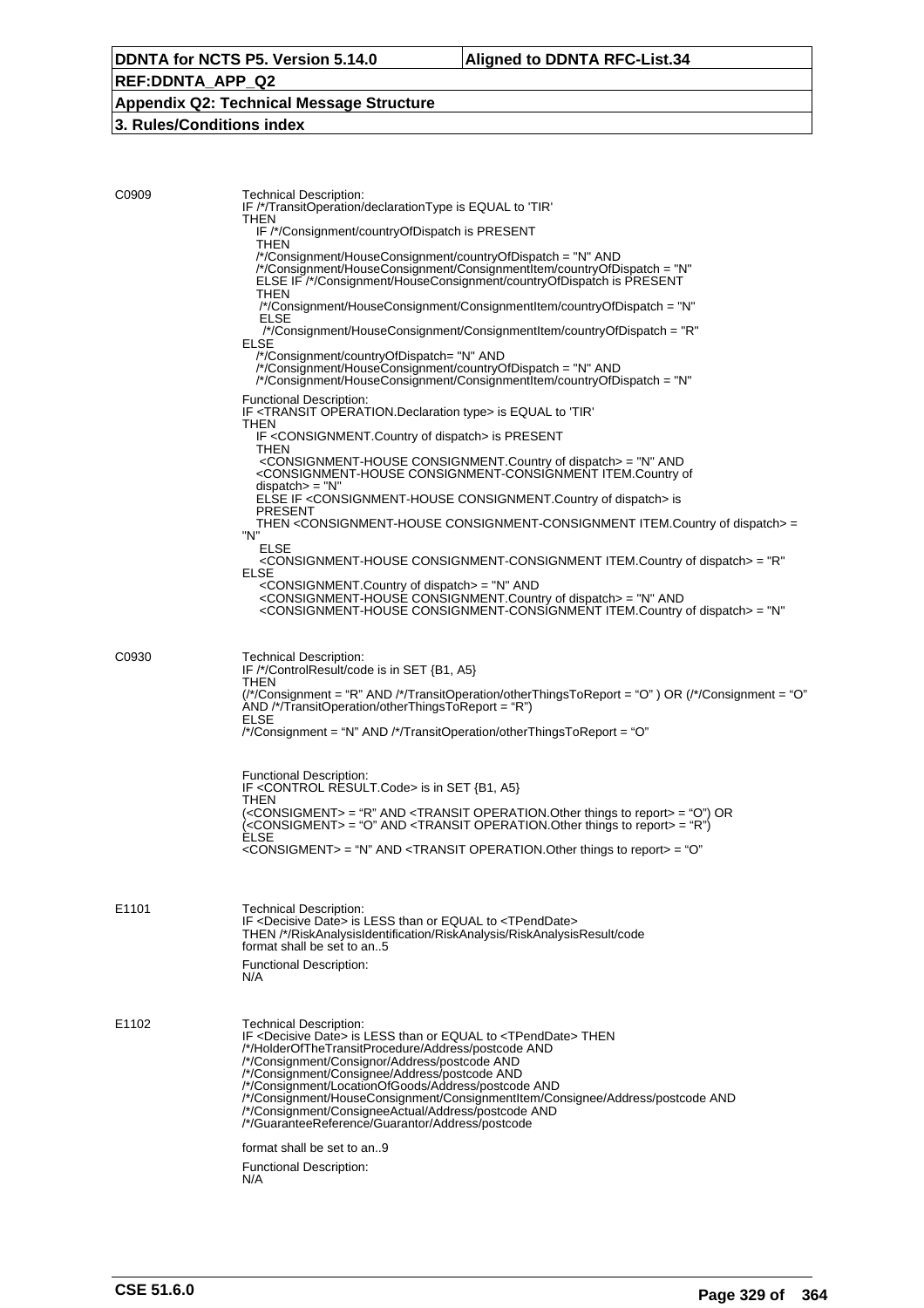### E1103 Technical Description: IF <Decisive Date> is LESS than or EQUAL to <TPendDate> THEN /\*/Consignment/ActiveBorderTransportMeans/identificationNumber AND /\*/Consignment/DepartureTransportMeans/identificationNumber AND /CD038C/Consignment/Incident/Transhipment/TransportMeans/ identificationNumber format shall be set to an..27 Functional Description: N/A E1104 Technical Description: IF <Decisive Date> is LESS than or EQUAL to <TPendDate> THEN /\*/HolderOfTheTransitProcedure/name AND /\*/HolderOfTheTransitProcedure/Address/streetAndNumber AND /\*/GuaranteeReference/Guarantor/name AND /\*/GuaranteeReference/Guarantor/Address/streetAndNumber AND /\*/Consignment/Consignor/name AND /\*/Consignment/Consignor/Address/streetAndNumber AND /\*/Consignment/Consignee/name AND /\*/Consignment/Consignee/Address/streetAndNumber AND /\*/Consignment/LocationOfGoods/Address/streetAndNumber AND /\*/Consignment/ActiveBorderTransportmeans/conveyanceReferenceNumber AND /\*/Consignment/HouseConsignment/ConsignmentItem/Consignee/name AND /\*/Consignment/HouseConsignment/ConsignmentItem/Consignee/Address/streetAndNumber AND /\*/Consignment/HouseConsignment/ConsignmentItem/PreviousDocument/referenceNumber AND /\*/Consignment/HouseConsignment/ConsignmentItem/SupportingDocument/referenceNumber AND /\*/Consignment/HouseConsignment/ConsignmentItem/TransportDocument/referenceNumber AND /\*/Consignment/HouseConsignment/ConsignmentItem/AdditionalReference/referenceNumber format shall be set to an..35 **DDNTA for NCTS P5. Version 5.14.0 Aligned to DDNTA RFC-List.34 REF:DDNTA\_APP\_Q2 Appendix Q2: Technical Message Structure 3. Rules/Conditions index**

|     | <b>Functional Description:</b> |
|-----|--------------------------------|
| N/A |                                |

| Technical Description:<br>IF <decisive date=""> is LESS than or EQUAL to <tpenddate><br/>THEN<br/>/*/Consignment/HouseConsignment/ConsignmentItem/Packaging/shippingMarks</tpenddate></decisive>                                                                                                                                                                                                                      |
|-----------------------------------------------------------------------------------------------------------------------------------------------------------------------------------------------------------------------------------------------------------------------------------------------------------------------------------------------------------------------------------------------------------------------|
| format shall be set to an42                                                                                                                                                                                                                                                                                                                                                                                           |
| <b>Functional Description:</b><br>N/A                                                                                                                                                                                                                                                                                                                                                                                 |
| <b>Technical Description:</b><br>IF <decisive date=""> is LESS than or EQUAL to <tpenddate><br/>THEN<br/>/*/Consignment/HouseConsignment/ConsignmentItem/Commodity/descriptionOfGoods<br/>format shall be set to an280<br/><b>Functional Description:</b><br/>N/A</tpenddate></decisive>                                                                                                                              |
|                                                                                                                                                                                                                                                                                                                                                                                                                       |
| <b>Technical Description:</b><br>IF <decisive date=""> is LESS than or EQUAL to <tpenddate><br/>THEN<br/>/*/Consignment/grossMass AND<br/>/*/Consignment/HouseConsignment/ConsignmentItem/Commodity/GoodsMeasure/grossMass AND<br/>/*/Consignment/HouseConsignment/ConsignmentItem/ Commodity/GoodsMeasure/netMass<br/>format shall be set to n11.3<br/><b>Functional Description:</b><br/>N/A</tpenddate></decisive> |
| <b>Technical Description:</b><br>IF <decisive date=""> is LESS than or EQUAL to <tpenddate><br/><b>THFN</b><br/>/*/Consignment/HouseConsignment/ConsignmentItem/Packaging/numberOfPackages<br/>format shall be set to n5<br/><b>Functional Description:</b><br/>N/A</tpenddate></decisive>                                                                                                                            |
|                                                                                                                                                                                                                                                                                                                                                                                                                       |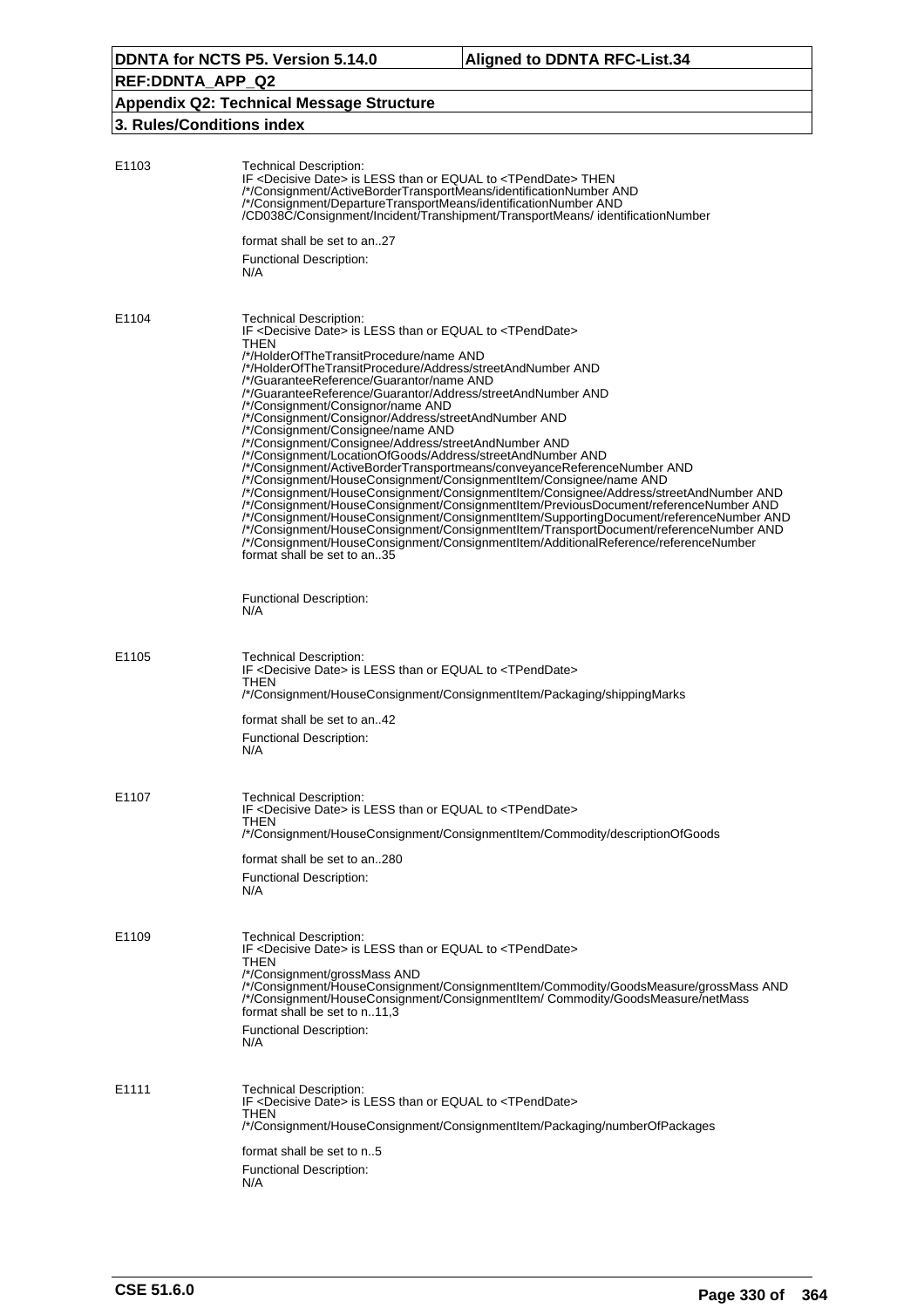# **REF:DDNTA\_APP\_Q2 Appendix Q2: Technical Message Structure**

| E1114 | <b>Technical Description:</b><br>IF <decisive date=""> is LESS than or EQUAL to <tpenddate><br/>THEN<br/>/*/Consignment/PlaceOfLoading/location</tpenddate></decisive>                                                                                                                                                                                                                       |
|-------|----------------------------------------------------------------------------------------------------------------------------------------------------------------------------------------------------------------------------------------------------------------------------------------------------------------------------------------------------------------------------------------------|
|       | format shall be set to an17<br>Functional Description:<br>N/A                                                                                                                                                                                                                                                                                                                                |
| E1115 | <b>Technical Description:</b><br>IF <decisive date=""> is LESS than or EQUAL to <tpenddate><br/>THEN<br/>/*/Enquiry/text AND<br/>/*/Recovery/text AND<br/>/*/ResponseInformation/text AND<br/>/*/RequestedInformation/text AND<br/>/*/FunctionalError/originalAttributeValue<br/>format shall be set to an140<br/><b>Functional Description:</b><br/>N/A</tpenddate></decisive>              |
| E1116 | <b>Technical Description:</b><br>IF <decisive date=""> is LESS than or EQUAL to <tpenddate><br/>THEN<br/>/*/TransitOperation/cancelEnquiryNotificationText AND<br/>/*/RiskAnalysisIdentification/RiskAnalysis/RiskAnalysisResult/text<br/>format shall be set to an350</tpenddate></decisive>                                                                                                |
|       | Functional Description:<br>N/A                                                                                                                                                                                                                                                                                                                                                               |
| E1117 | <b>Technical Description:</b><br>IF <decisive date=""> is LESS than or EQUAL to <tpenddate><br/>THEN<br/>/*/Consignment/HouseConsignment/ConsignmentItem/PreviousDocument/complementOfInformation<br/>/*/Consignment/HouseConsignment/ConsignmentItem/SupportingDocument/complementOfInformation<br/>format shall be set to an26.<br/>Functional Description:<br/>N/A</tpenddate></decisive> |
| E1118 | <b>Technical Description:</b><br>IF <decisive date=""> is LESS than or EQUAL to <tpenddate><br/>THFN<br/>/*/Guarantee/GuaranteeReference/accessCode<br/>format shall be set to an4<br/>Functional Description:<br/>N/A</tpenddate></decisive>                                                                                                                                                |
| E1119 | <b>Technical Description:</b><br>IF <decisive date=""> is LESS than or EQUAL to <tpenddate><br/>THEN<br/>/CD906C/FunctionalError/errorPointer<br/>format shall be set to an210<br/><b>Functional Description:</b><br/>N/A</tpenddate></decisive>                                                                                                                                             |
| E1121 | <b>Technical Description:</b><br>IF <decisive date=""> is LESS than or EQUAL to <tpenddate><br/>THEN /*/Guarantee/GuaranteeReference/amountConcerned<br/>format shall be set to n15,2<br/>Functional Description:<br/>N/A</tpenddate></decisive>                                                                                                                                             |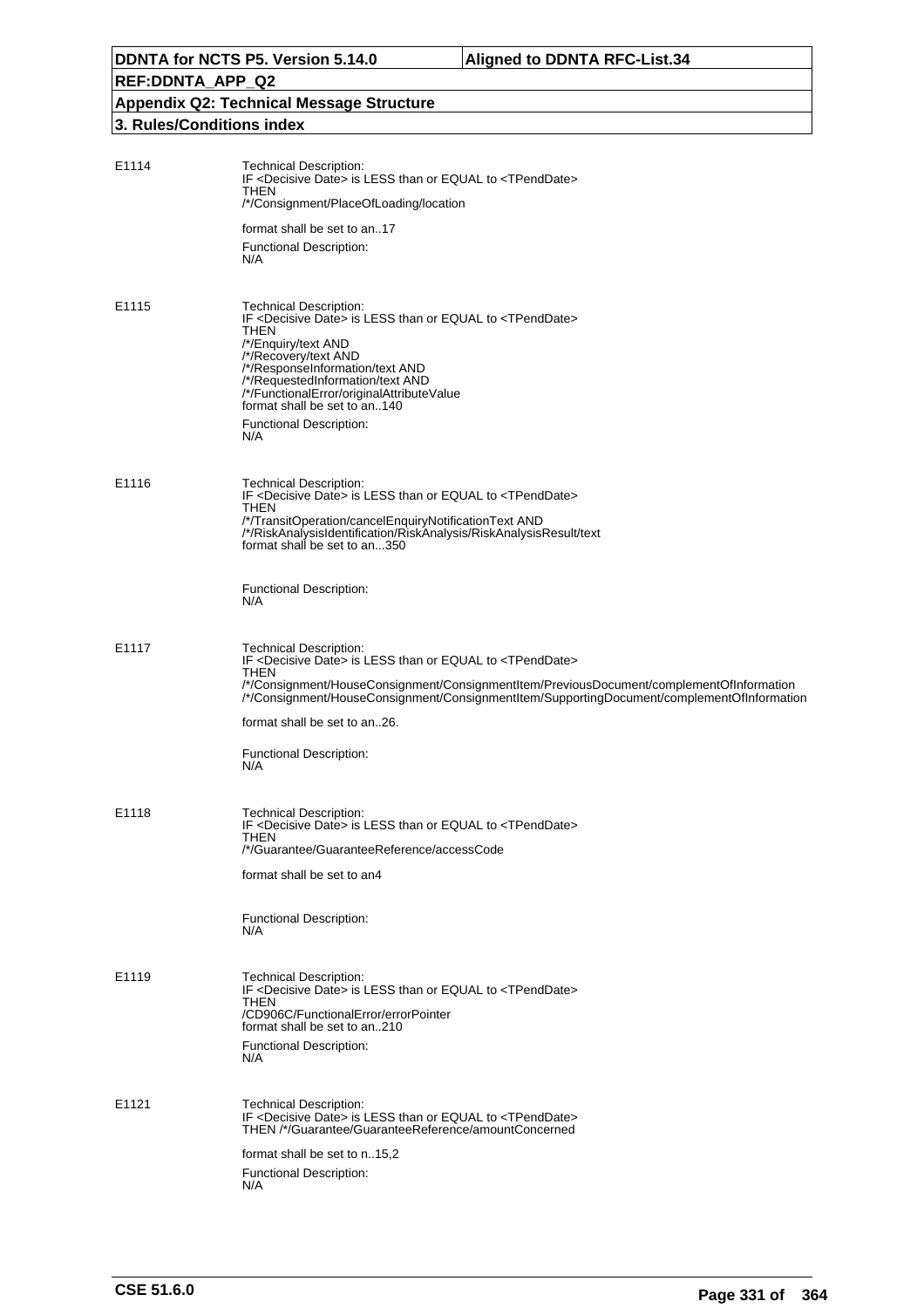# **Appendix Q2: Technical Message Structure**

| E1301 | <b>Technical Description:</b><br>IF <decisive date=""> is LESS than or EQUAL to <tpenddate><br/>THEN<br/>/*/Consignment/PreviousDocument AND<br/>/*/Consignment/SupportingDocument AND<br/>/*/Consignment/TransportDocument AND<br/>/*/Consignment/AdditionalReference AND<br/>/*/Consignment/AdditionalInformation AND<br/>/*/Consignment/HouseConsignment/countryOfDispatch AND<br/>/*/Consignment/HouseConsignment/referenceNumberUCR AND<br/>/*/Consignment/HouseConsignment/Consignor AND<br/>/*/Consignment/HouseConsignment/Consignee AND<br/>/*/Consignment/HouseConsignment/DepartureTransportMeans AND<br/>/*/Consignment/ HouseConsignment/PreviousDocument AND<br/>/*/Consignment/HouseConsignment/SupportingDocument AND<br/>/*/Consignment/HouseConsignment/TransportDocument AND<br/>/*/Consignment/HouseConsignment/AdditionalReference AND<br/>/*/Consignment/HouseConsignment/AdditionalInformation AND<br/>/*/Consignment/HouseConsignment/TransportCharges<br/>shall not be used<br/>Functional Description:</tpenddate></decisive> |
|-------|---------------------------------------------------------------------------------------------------------------------------------------------------------------------------------------------------------------------------------------------------------------------------------------------------------------------------------------------------------------------------------------------------------------------------------------------------------------------------------------------------------------------------------------------------------------------------------------------------------------------------------------------------------------------------------------------------------------------------------------------------------------------------------------------------------------------------------------------------------------------------------------------------------------------------------------------------------------------------------------------------------------------------------------------------------|
|       | N/A                                                                                                                                                                                                                                                                                                                                                                                                                                                                                                                                                                                                                                                                                                                                                                                                                                                                                                                                                                                                                                                     |
| E1401 | Technical Description:<br>IF <decisive date=""> is LESS than or EQUAL to <tpenddate><br/>THEN<br/>/*/Consignment/HouseConsignment/ConsignmentItem/PreviousDocument<br/>multiplicity shall be set to '9x'<br/><b>Functional Description:</b><br/>N/A</tpenddate></decisive>                                                                                                                                                                                                                                                                                                                                                                                                                                                                                                                                                                                                                                                                                                                                                                              |
| E1402 | Technical Description:<br>IF <decisive date=""> is LESS than or EQUAL to <tpenddate><br/>THEN /*/Consignment/HouseConsignment/ConsignmentItem<br/>/*/FunctionalError<br/>/*/RiskAnalysisIdentification/RiskAnalysis<br/>multiplicity shall be set to '999x'<br/>Functional Description:</tpenddate></decisive>                                                                                                                                                                                                                                                                                                                                                                                                                                                                                                                                                                                                                                                                                                                                          |
|       | N/A                                                                                                                                                                                                                                                                                                                                                                                                                                                                                                                                                                                                                                                                                                                                                                                                                                                                                                                                                                                                                                                     |
| E1403 | Technical Description:<br>IF <decisive date=""> is LESS than or EQUAL to <tpenddate><br/>THFN<br/>/*/Consignment/HouseConsignment/ConsignmentItem<br/>multiplicity shall be set to '99x'<br/>Functional Description:<br/>N/A</tpenddate></decisive>                                                                                                                                                                                                                                                                                                                                                                                                                                                                                                                                                                                                                                                                                                                                                                                                     |
| F1406 | Technical Description:<br>IF <decisive date=""> is LESS than or EQUAL to <tpenddate><br/>THEN<br/>/*/RiskAnalysisIdentification/RiskAnalysis/RiskAnalysisResult AND<br/>/*/Consignment/ActiveBorderTransportMeans AND<br/>/*/Consignment/HouseConsignment AND<br/>/*/Consignment/HouseConsignment/ConsignmentItem/Commodity/DangerousGoods<br/>multiplicity shall be set to '1x'<br/>Functional Description:<br/>N/A</tpenddate></decisive>                                                                                                                                                                                                                                                                                                                                                                                                                                                                                                                                                                                                             |
| E1407 | <b>Technical Description:</b><br>IF <decisive date=""> is LESS than or EQUAL to <tpenddate><br/>THEN<br/>for each Goods Item, the cumulated number of all instances of<br/>/*/Consignment/HouseConsignment/ConsignmentItem/SupportingDocument AND<br/>/*/Consignment/HouseConsignment/ConsignmentItem/TransportDocument AND<br/>/*/Consignment/HouseConsignment/ConsignmentItem/AdditionalReference<br/>shall be LESS OR EQUAL to 99x<br/>Functional Description:<br/>N/A</tpenddate></decisive>                                                                                                                                                                                                                                                                                                                                                                                                                                                                                                                                                        |
|       |                                                                                                                                                                                                                                                                                                                                                                                                                                                                                                                                                                                                                                                                                                                                                                                                                                                                                                                                                                                                                                                         |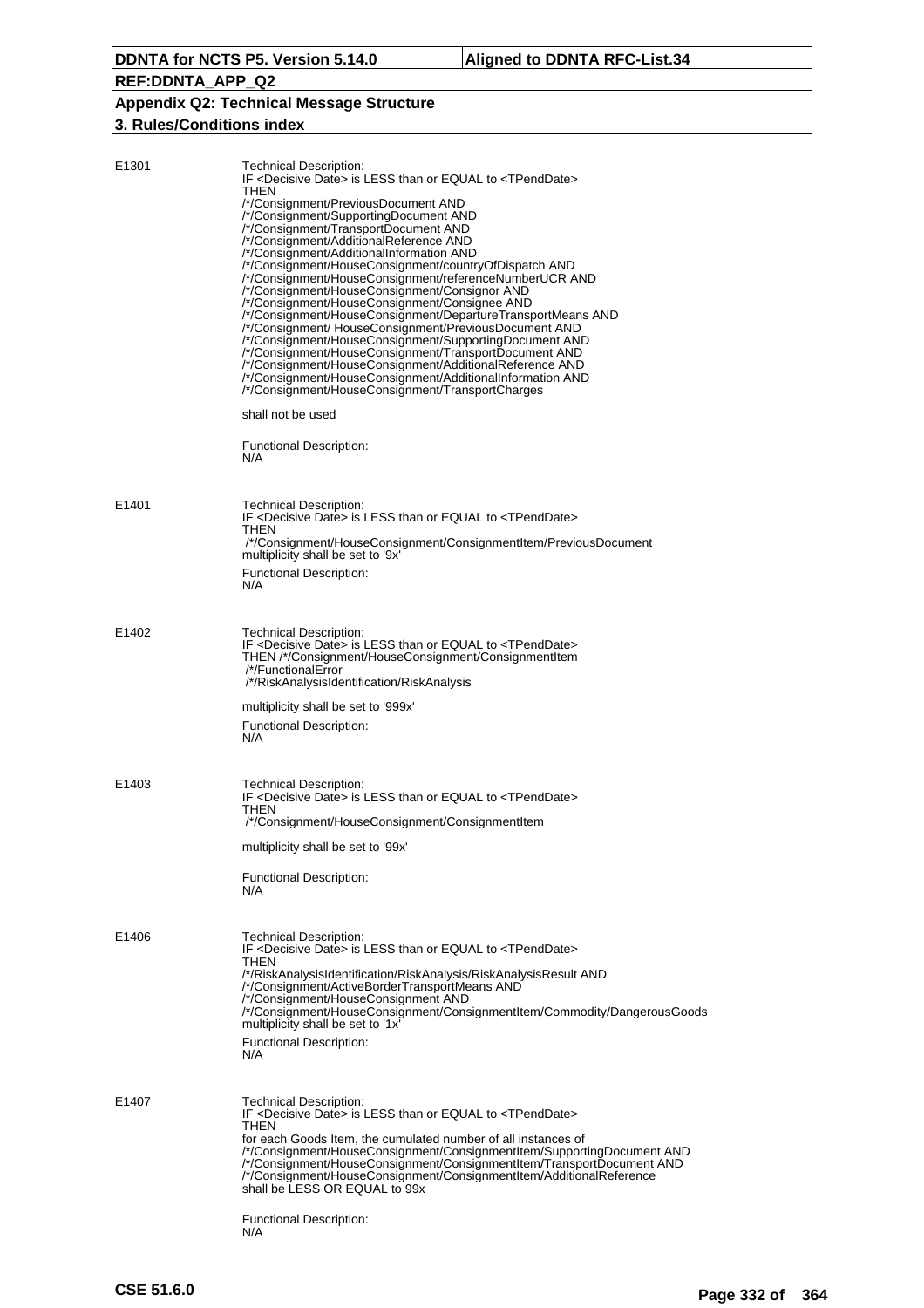**Appendix Q2: Technical Message Structure**

| G0001 | Technical Description:<br>N/A                                                                                                                                                                                                                                                                                                                                                                                                                                                                                                                                                                                                                                                                                                                                                                                                                                                                                                                                                                                                                                                                                                                                                                                                                                                                                                                                                                                                    |
|-------|----------------------------------------------------------------------------------------------------------------------------------------------------------------------------------------------------------------------------------------------------------------------------------------------------------------------------------------------------------------------------------------------------------------------------------------------------------------------------------------------------------------------------------------------------------------------------------------------------------------------------------------------------------------------------------------------------------------------------------------------------------------------------------------------------------------------------------------------------------------------------------------------------------------------------------------------------------------------------------------------------------------------------------------------------------------------------------------------------------------------------------------------------------------------------------------------------------------------------------------------------------------------------------------------------------------------------------------------------------------------------------------------------------------------------------|
|       | <b>Functional Description:</b><br>If at least one <consignment-house consignment-additional="" information.code=""> is<br/>EQUAL to '30600' in the declaration, then for the specific <consignment-house<br>CONSIGNMENT&gt; the Data Group CONSIGNEE shall not be used AND <consignment-<br>CONSIGNEE&gt; shall not be used. For the rest of the repetitions of <consignment-house<br>CONSIGNMENT&gt; the specific IF statement ("If at least one <consignment-house<br>CONSIGNMENT-ADDITIONAL INFORMATION.Code&gt; is EQUAL to '30600") shall be re-validated.<br/>During the Transitional Period same approach shall be followed for the <consignment-house<br>CONSIGNMENT-CONSIGNMENT ITEM-ADDITIONAL INFORMATION.Code&gt;.</consignment-house<br></consignment-house<br></consignment-house<br></consignment-<br></consignment-house<br></consignment-house>                                                                                                                                                                                                                                                                                                                                                                                                                                                                                                                                                                 |
| G0002 | Technical Description:<br>N/A<br><b>Functional Description:</b><br>XSD contains a non-standard regular expression for this data item.                                                                                                                                                                                                                                                                                                                                                                                                                                                                                                                                                                                                                                                                                                                                                                                                                                                                                                                                                                                                                                                                                                                                                                                                                                                                                            |
| G0003 | Technical Description:<br>N/A<br><b>Functional Description:</b><br>This Data Item is omitted if the Data Group <risk analysis="" result=""> does not refer to a specific<br/>Goods Item but is applicable to the whole Consignment.<br/>This Data Item has the value '0' if the Data Group <risk analysis="" result=""> does not refer to a<br/>specific Goods Item but is applicable to all Goods Items included in the Consignment.<br/>This Data Item has a non-zero value if the Data Group <risk analysis="" result=""> refer to a specific<br/>Goods Item.</risk></risk></risk>                                                                                                                                                                                                                                                                                                                                                                                                                                                                                                                                                                                                                                                                                                                                                                                                                                            |
| G0006 | Technical Description:<br>N/A<br><b>Functional Description:</b><br><transport equipment-goods="" goods="" item="" number="" reference.declaration=""> is filled in with<br/>the item number of the goods concerned as provided in Declaration goods item number.</transport>                                                                                                                                                                                                                                                                                                                                                                                                                                                                                                                                                                                                                                                                                                                                                                                                                                                                                                                                                                                                                                                                                                                                                     |
| G0007 | Technical Description:<br>N/A<br><b>Functional Description:</b><br>The Header shall be included if the field <transit operation.mrn=""> is PRESENT in the rejected<br/>message, and can be included in the CD917C.</transit>                                                                                                                                                                                                                                                                                                                                                                                                                                                                                                                                                                                                                                                                                                                                                                                                                                                                                                                                                                                                                                                                                                                                                                                                     |
| G0009 | Technical Description:<br>N/A<br><b>Functional Description:</b><br>IF <functional code="" error.error=""> is in SET {90, 93}<br/>THEN <functional error.error="" pointer=""> shall include the <transit operation.mrn=""> of the<br/>rejected message<br/>ELSE IF <functional code="" error="" error.=""> is in SET {92, 51, 52}<br/>THEN <functional error="" error.="" pointer=""> shall include the <root element=""><br/>ELSE <functional error="" error.="" pointer=""> shall include the XPath location to point to the Data Item<br/>or the Data Group that caused the error.</functional></root></functional></functional></transit></functional></functional>                                                                                                                                                                                                                                                                                                                                                                                                                                                                                                                                                                                                                                                                                                                                                           |
| G0010 | Technical Description:<br>N/A<br><b>Functional Description:</b><br>IF <functional code="" error.error=""> is EQUAL to '12'<br/>THEN <functional error="" error.="" reason=""> shall point to the Codelist number against which<br/>validation failed (ie CLxxx)<br/>ELSE IF <functional code="" error="" error.=""> is in SET {13, 15}<br/>THEN <functional error.error="" reason=""> shall point to the Condition/Technical Rule number<br/>against which validation failed (ie Cxxxx or Txxxx),<br/>ELSE IF <functional code="" error.error=""> is EQUAL to '14'<br/>THEN <functional error.error="" reason=""> shall point to the Rules/Technical Rule number against<br/>which validation failed (ie Rxxxx or Txxxx)<br/>ELSE IF <functional code="" error.error=""> is EQUAL to '50'<br/>THEN <functional error="" error.="" reason=""> shall point to the Transitional Constraint number against<br/>which validation failed (ie Exxxx or Bxxxx),<br/>ELSE IF <functional code="" error="" error.=""> is in SET {51, 52}<br/>THEN the <functional error="" error.="" reason=""> shall be:<br/>• 'ieCAvB' if exception is thrown by ieCA<br/>• 'NCAvB' if exception is thrown by NTA/NECA,<br/>ELSE the <functional error="" error.="" reason=""> shall have the value 'N/A'</functional></functional></functional></functional></functional></functional></functional></functional></functional></functional></functional> |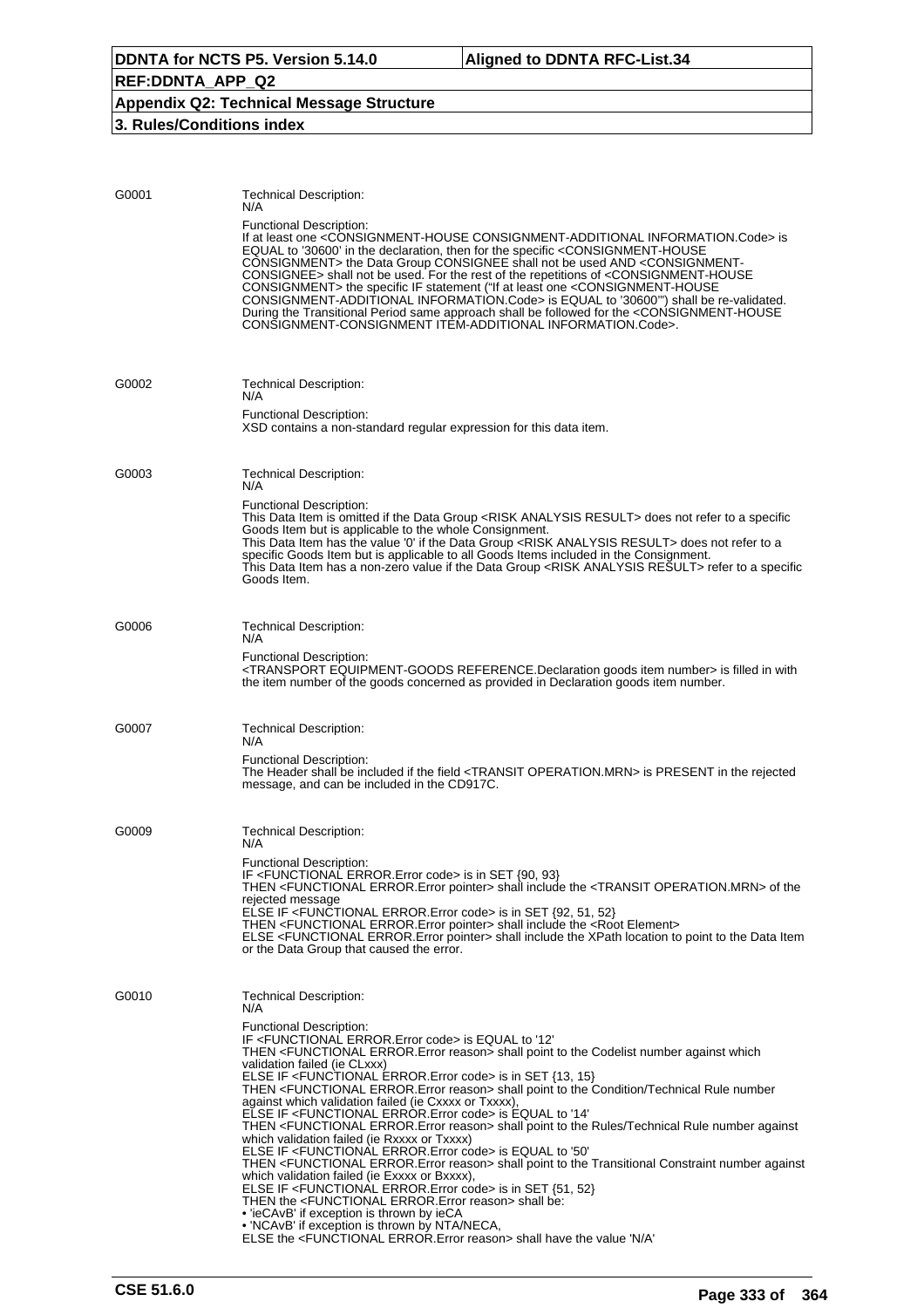# **REF:DDNTA\_APP\_Q2 Appendix Q2: Technical Message Structure**

| G0011 | Technical Description:<br>N/A                                                                                                                                                                                                                                                                                                                                                           |
|-------|-----------------------------------------------------------------------------------------------------------------------------------------------------------------------------------------------------------------------------------------------------------------------------------------------------------------------------------------------------------------------------------------|
|       | <b>Functional Description:</b><br>It contains the text of the error returned by the XML parser or XML validator.                                                                                                                                                                                                                                                                        |
| G0012 | <b>Technical Description:</b><br>N/A                                                                                                                                                                                                                                                                                                                                                    |
|       | <b>Functional Description:</b><br>It should include the XPath location of the error. If the XPath string is to be truncated (i.e. if the length<br>of the string is greater than 512 characters long), then the data item should not be used.                                                                                                                                           |
| G0013 | Technical Description:<br>N/A                                                                                                                                                                                                                                                                                                                                                           |
|       | <b>Functional Description:</b><br>It should be used when the error is an XML schema error concerning invalid values. The reasons for<br>considering an attribute value invalid might be the format and/or a value for a technical code list. For<br>such cases, the data item should contain the value of the invalid value in order to indicate which value<br>was perceived invalid.  |
| G0014 | <b>Technical Description:</b><br>N/A                                                                                                                                                                                                                                                                                                                                                    |
|       | <b>Functional Description:</b><br>Eastern longitude and Northern latitude will use the optional '+' sign.<br>Western longitude and Southern latitude will use the "-' sign.                                                                                                                                                                                                             |
| G0015 | <b>Technical Description:</b><br>N/A                                                                                                                                                                                                                                                                                                                                                    |
|       | <b>Functional Description:</b><br>In case of Incident information received via one or multiple CD180C, all the information received shall<br>be included in the D.G. < CONSIGNMENT-INCIDENT>.                                                                                                                                                                                           |
| G0016 | <b>Technical Description:</b><br>N/A                                                                                                                                                                                                                                                                                                                                                    |
|       | <b>Functional Description:</b><br><consignment-incident-transport equipment.container="" identification="" number=""> is filled in<br/>case of incident with the new Container identification number amending initial declaration or with the<br/>existing Container identification number if DI Number of seals is greater than 0.</consignment-incident-transport>                    |
| G0017 | Technical Description:<br>N/A                                                                                                                                                                                                                                                                                                                                                           |
|       | <b>Functional Description:</b><br>The value of the Data Item <unloading of="" remark.state="" seals=""> is '1' ('Yes') when the Seals are in<br/>good state (i.e. present and not damaged);<br/>The value of the Data Item <unloading of="" remark.="" seals="" state=""> is '0' ('No') when the Seals are not<br/>in good state (i.e. not present or damaged).</unloading></unloading> |
| G0018 | <b>Technical Description:</b><br>N/A                                                                                                                                                                                                                                                                                                                                                    |
|       | <b>Functional Description:</b><br>IF <competent at="" customs="" departure="" office=""> is EQUAL to <customs of<br="" office="">DEPARTURE&gt;</customs></competent>                                                                                                                                                                                                                    |
|       | THEN <cd144c-customs departure="" of="" office=""> = "O"<br/>ELSE &lt; CD144C-CUSTOMS OFFICE OF DEPARTURE &gt; = "R"</cd144c-customs>                                                                                                                                                                                                                                                   |
| G0020 | Technical Description:<br>N/A                                                                                                                                                                                                                                                                                                                                                           |
|       | <b>Functional Description:</b><br>Refers to the mode of transport corresponding to the active means of transport which is expected to be<br>used on exit from or entry into the Safety and Security area.                                                                                                                                                                               |
| G0022 | <b>Technical Description:</b><br>N/A                                                                                                                                                                                                                                                                                                                                                    |
|       | <b>Functional Description:</b><br>This D.I. corresponds to the D.I. Security of the Export Declaration.                                                                                                                                                                                                                                                                                 |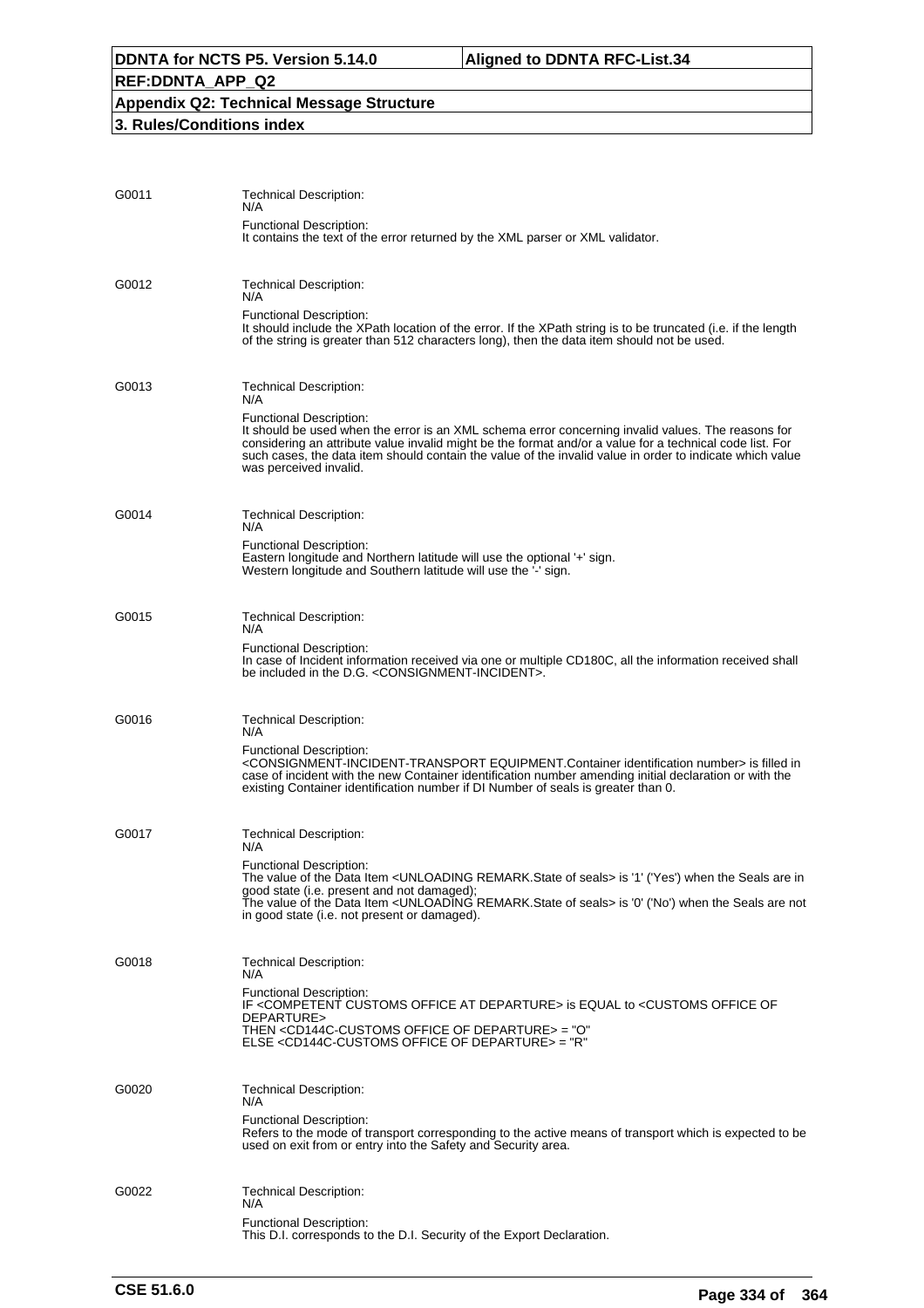# **REF:DDNTA\_APP\_Q2 Appendix Q2: Technical Message Structure**

| G0023 | <b>Technical Description:</b><br>N/A<br><b>Functional Description:</b><br>The D.I. will be filled in with new value amending initial declaration in case of incident                                                                                                                                                                                                                                                                                                                                                                                                                                                                                                                                                                                                                                                                                                                                                                                                                                                                                                                                                                                             |
|-------|------------------------------------------------------------------------------------------------------------------------------------------------------------------------------------------------------------------------------------------------------------------------------------------------------------------------------------------------------------------------------------------------------------------------------------------------------------------------------------------------------------------------------------------------------------------------------------------------------------------------------------------------------------------------------------------------------------------------------------------------------------------------------------------------------------------------------------------------------------------------------------------------------------------------------------------------------------------------------------------------------------------------------------------------------------------------------------------------------------------------------------------------------------------|
| G0024 | <b>Technical Description:</b><br>N/A<br><b>Functional Description:</b><br>D.I. will be filled if the value is provided.                                                                                                                                                                                                                                                                                                                                                                                                                                                                                                                                                                                                                                                                                                                                                                                                                                                                                                                                                                                                                                          |
| G0025 | <b>Technical Description:</b><br>N/A<br><b>Functional Description:</b><br>The value of D.I. <consignment-house consignment.="" export<br="" from="" indicator="" security="">declaration&gt; will be equal to D.I. <cc191c-aes operation.security="" results-export="">.</cc191c-aes></consignment-house>                                                                                                                                                                                                                                                                                                                                                                                                                                                                                                                                                                                                                                                                                                                                                                                                                                                        |
| G0026 | Technical Description:<br>N/A<br><b>Functional Description:</b><br>This D.G. can be used only<br>- in case of Export followed by transit (maximum one MRN included per one House<br>Consignment)<br><b>AND</b><br>- if the <transit additional="" declaration="" operation.="" type=""> is EQUAL to 'A'.</transit>                                                                                                                                                                                                                                                                                                                                                                                                                                                                                                                                                                                                                                                                                                                                                                                                                                               |
| G0029 | Technical Description:<br>N/A<br><b>Functional Description:</b><br>The D.I. will be filled in with new value amending initial declaration in case of incident. In case the initial<br>container is replaced by another container then <consignment-incident-<br>TRANSHIPMENT.Container indicator&gt; is equal to '1' else <consignment-incident-<br>TRANSHIPMENT.Container indicator&gt; is equal to '0'.</consignment-incident-<br></consignment-incident-<br>                                                                                                                                                                                                                                                                                                                                                                                                                                                                                                                                                                                                                                                                                                  |
| G0030 | Technical Description:<br>N/A<br><b>Functional Description:</b><br>If a consignment is moving from one Member State to another Member State via a third country which<br>is not in set of CL009 (CountryCodesCommonTransit) then a <customs of="" office="" transit<br="">(DECLARED) &gt; shall be declared and located in the specific Member States.</customs>                                                                                                                                                                                                                                                                                                                                                                                                                                                                                                                                                                                                                                                                                                                                                                                                 |
| G0032 | Technical Description:<br>N/A<br><b>Functional Description:</b><br>This CUSTOMS OFFICE can be the DECLARED Office or the ACTUAL Office.                                                                                                                                                                                                                                                                                                                                                                                                                                                                                                                                                                                                                                                                                                                                                                                                                                                                                                                                                                                                                          |
| G0033 | <b>Technical Description:</b><br>N/A<br><b>Functional Description:</b><br>The Data Item <authorisation.reference number=""> must be valid in CDMS or in the National<br/>Decision Management System.</authorisation.reference>                                                                                                                                                                                                                                                                                                                                                                                                                                                                                                                                                                                                                                                                                                                                                                                                                                                                                                                                   |
| G0034 | <b>Technical Description:</b><br>N/A<br><b>Functional Description:</b><br>In case of Export followed by Transit and whenever the internal transit procedure is applied, the<br>Declared Office of Destination needs to be 'appropriate', otherwise the initial submission and/or<br>subsequent amendment requests of the transit declaration data as submitted by the Holder of the<br>Transit Procedure to the Office of Departure has to be rejected. This can be validated as follows:<br>A/ In case the Declared Office of Destination belongs to EU MS (CL010- CountryCodesCommunity),<br>and its Custom Office Reference Number is included in both CL172- Customs Office Destination and<br>CL194- CustomsOfficeExit, then it is considered 'appropriate' (otherwise is considered not<br>'appropriate');<br>B/ In case the Declared Office of Destination belongs to CTC (CL112- CountryCodesCTC), it is<br>considered by default 'appropriate'.<br>When the Declared Office of Destination is considered as not 'appropriate', the messages CC013C or<br>CC015C will be responded with CC056C that will report the error code '12- Codelist violation'. |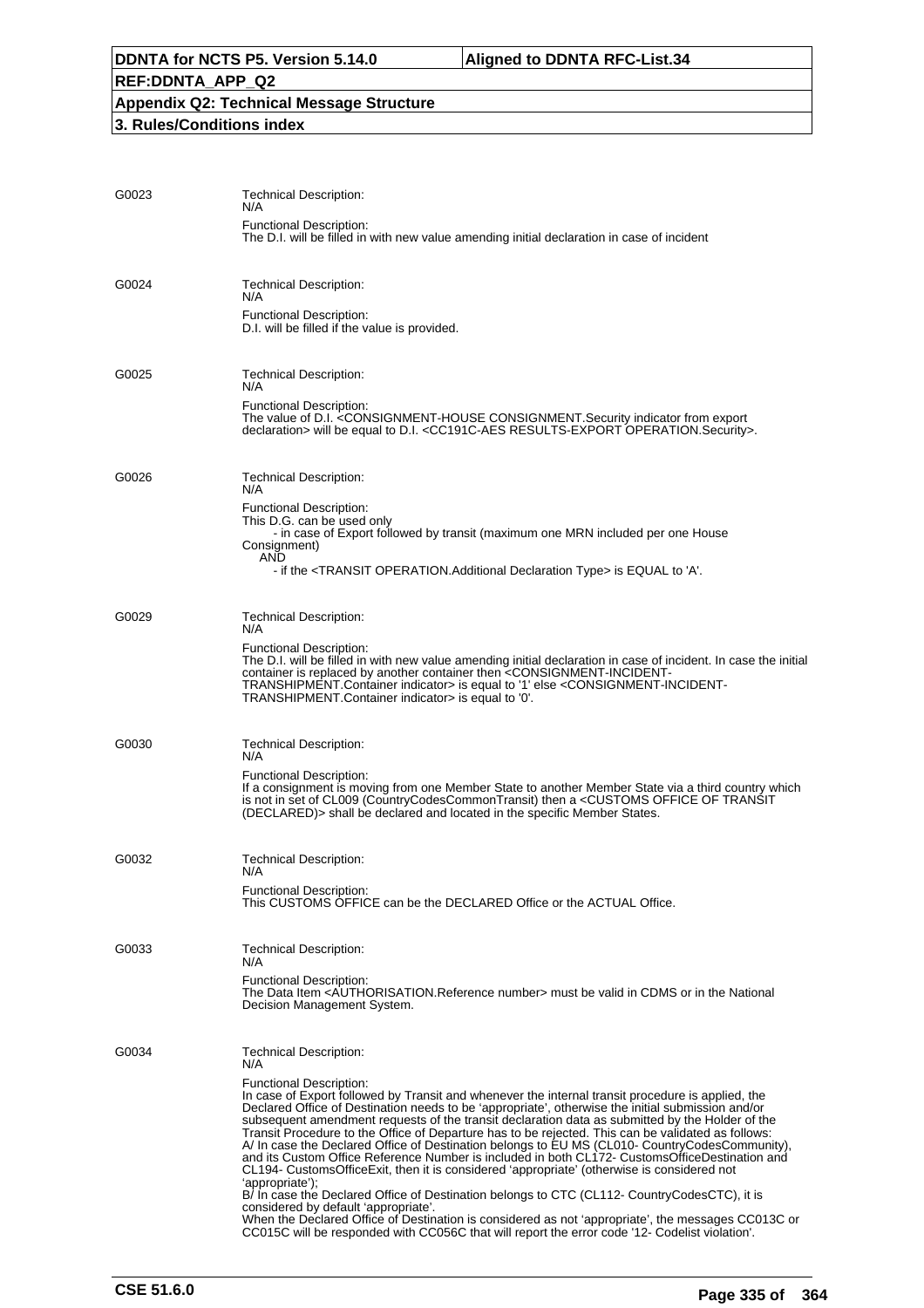# **REF:DDNTA\_APP\_Q2 Appendix Q2: Technical Message Structure**

| G0035 | Technical Description:<br>N/A                                                                                                                                                                                                                                                                                                                                                                                          |
|-------|------------------------------------------------------------------------------------------------------------------------------------------------------------------------------------------------------------------------------------------------------------------------------------------------------------------------------------------------------------------------------------------------------------------------|
|       | <b>Functional Description:</b><br>The Holders of the Transit Procedure can only request information on their own Guarantee[s].                                                                                                                                                                                                                                                                                         |
| G0036 | <b>Technical Description:</b><br>N/A                                                                                                                                                                                                                                                                                                                                                                                   |
|       | <b>Functional Description:</b><br>COMPETENT CUSTOMS OFFICE AT DEPARTURE which is authorised for Enquiry communicates<br>only with COMPETENT CUSTOMS OFFICE AT DESTINATION which is authorised for Enquiry.<br>COMPETENT CUSTOMS OFFICE AT DEPARTURE which is authorised for Recovery communicates<br>only with COMPETENT CUSTOMS OFFICE AT DESTINATION which is authorised for Recovery.                               |
| G0038 | Technical Description:<br>N/A                                                                                                                                                                                                                                                                                                                                                                                          |
|       | <b>Functional Description:</b><br>The Header shall be included if the field <transit operation.mrn=""> or <transit<br>OPERATION.LRN&gt; is PRESENT in the rejected message and shall be included in the CC917C.</transit<br></transit>                                                                                                                                                                                 |
| G0039 | <b>Technical Description:</b><br>N/A                                                                                                                                                                                                                                                                                                                                                                                   |
|       | <b>Functional Description:</b><br>If the field <transit operation.lrn=""> is PRESENT in the rejected message, this Data Item shall<br/>be filled in.</transit>                                                                                                                                                                                                                                                         |
| G0040 | <b>Technical Description:</b><br>N/A                                                                                                                                                                                                                                                                                                                                                                                   |
|       | <b>Functional Description:</b><br>If the field <transit operation.mrn=""> is PRESENT in the rejected message, this Data Item shall<br/>be filled in.</transit>                                                                                                                                                                                                                                                         |
| G0041 | <b>Technical Description:</b><br>N/A                                                                                                                                                                                                                                                                                                                                                                                   |
|       | <b>Functional Description:</b><br>By default, the value 'X' shall be included in <riskanalysisidentification.code> when generated by the<br/>risk engine. However, if the sender would likely consider such information sent by the Office of Export<br/>/Office of Departure as useless for the recipient, then Office of Export /Office of Departure should use<br/>the value 'N'.</riskanalysisidentification.code> |
| G0042 | <b>Technical Description:</b><br>N/A                                                                                                                                                                                                                                                                                                                                                                                   |
|       | <b>Functional Description:</b><br>This D.G./D.I. is not used to report discrepancies. The Control Message always reports back D.G./D.I<br>as at declaration message.                                                                                                                                                                                                                                                   |
| G0045 | <b>Technical Description:</b><br>N/A                                                                                                                                                                                                                                                                                                                                                                                   |
|       | Functional Description:<br>The information in this Data Group/Data Item will override the information included in the CC015C (or<br>in the latest CC013C, if any).                                                                                                                                                                                                                                                     |
| G0057 | Technical Description:<br>N/A                                                                                                                                                                                                                                                                                                                                                                                          |
|       | <b>Functional Description:</b><br>Common Code List can be extended or restricted at national level. Purely national codes are not<br>included in Common Domain messages.                                                                                                                                                                                                                                               |
| G0058 | <b>Technical Description:</b><br>N/A                                                                                                                                                                                                                                                                                                                                                                                   |
|       | <b>Functional Description:</b><br>When /*/Consignment/HouseConsignment/ConsignmentItem/PreviousDocument/type is in SET {C651,<br>C658} the Unique Body Reference (UBR) is required to be recorded in this field.                                                                                                                                                                                                       |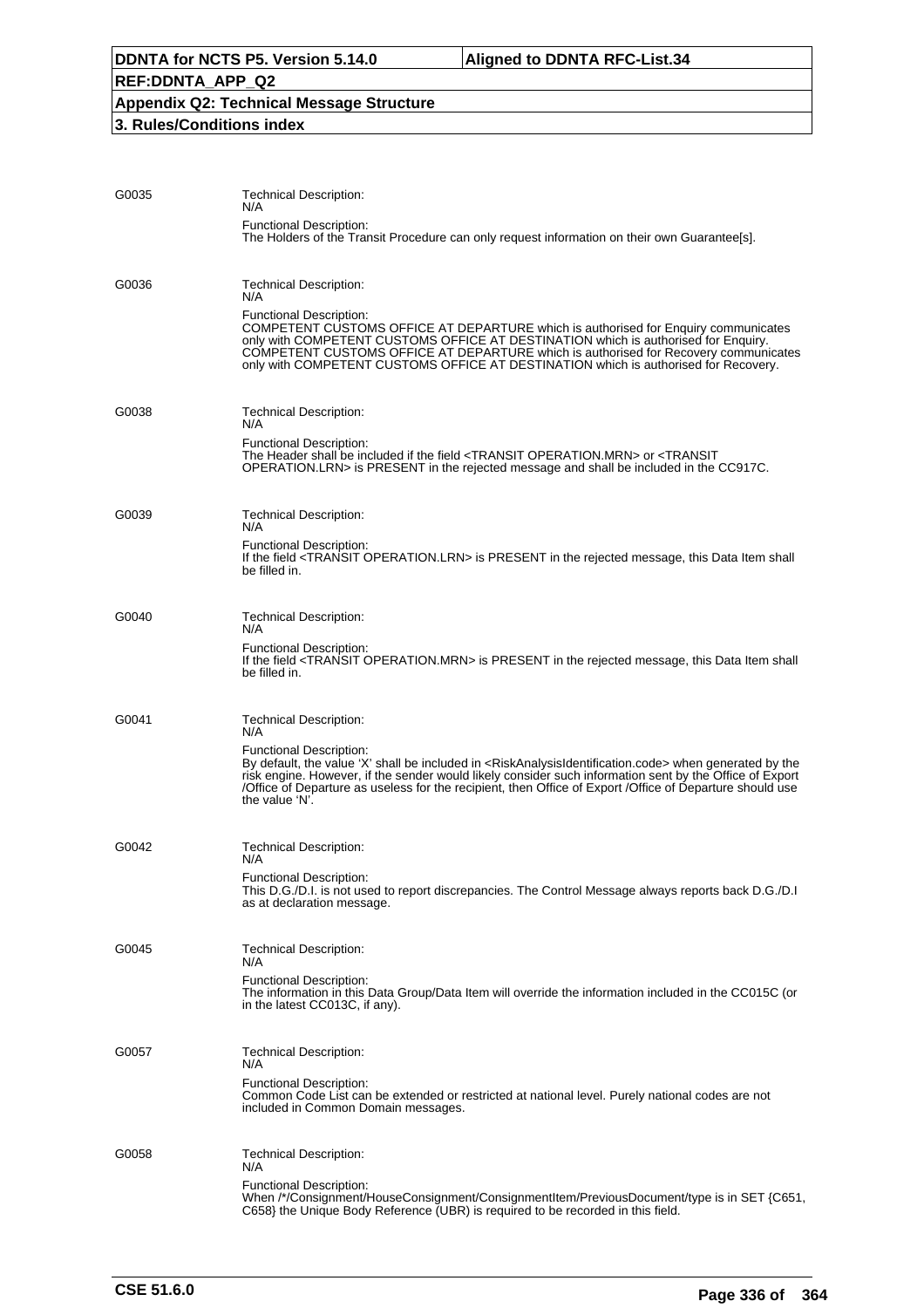### **REF:DDNTA\_APP\_Q2 Appendix Q2: Technical Message Structure**

| G0061 | Technical Description:<br>N/A                                                                                                                                                                                                                                                                                                                                                                                                                                                                                                                                                                                                                                                                                                                                                                                                                                                                                                       |
|-------|-------------------------------------------------------------------------------------------------------------------------------------------------------------------------------------------------------------------------------------------------------------------------------------------------------------------------------------------------------------------------------------------------------------------------------------------------------------------------------------------------------------------------------------------------------------------------------------------------------------------------------------------------------------------------------------------------------------------------------------------------------------------------------------------------------------------------------------------------------------------------------------------------------------------------------------|
|       | Functional Description:<br>The information presented in in this D.G. is related to Safety & Security and to the Binding Itinerary. In<br>case of Binding itinerary, the information entered must include the list of codes of the countries<br>between the Office of Departure and the Office of Destination. If more information is available about<br>the countries visited by the means of transport since it's first place of loading until the last place of<br>unloading, it should also be added for Safety & Security purpose only.                                                                                                                                                                                                                                                                                                                                                                                         |
| G0062 | Technical Description:<br>N/A                                                                                                                                                                                                                                                                                                                                                                                                                                                                                                                                                                                                                                                                                                                                                                                                                                                                                                       |
|       | <b>Functional Description:</b><br>The rules R0506 and R0507 are applied on CC015C and CC013C to ensure that the declaration does<br>not include unnecessary and repetitive information. They must be enforced by all NTA. Considering the<br>possibility that one Goods Item is taken out from the declaration during the control, the message<br>CC029C and CD001C may have different content from CC015C (or CC013C or CC170C).<br>Consequently, those rules R0506 and R0507 shall not be strictly enforced on the Common Domain<br>messages. Certainly not by the recipient of the CD message, likely not by the sender of the CD<br>message.                                                                                                                                                                                                                                                                                    |
| G0064 | Technical Description:<br>N/A                                                                                                                                                                                                                                                                                                                                                                                                                                                                                                                                                                                                                                                                                                                                                                                                                                                                                                       |
|       | <b>Functional Description:</b><br>The message must be sent within thirteen (13) days from the day the "Destination Control Results"<br>C_DES_CON (IE018) message is sent to the Office of Departure                                                                                                                                                                                                                                                                                                                                                                                                                                                                                                                                                                                                                                                                                                                                 |
| G0068 | Technical Description:<br>N/A                                                                                                                                                                                                                                                                                                                                                                                                                                                                                                                                                                                                                                                                                                                                                                                                                                                                                                       |
|       | <b>Functional Description:</b><br>The Data Group <consignment- consignment="" consignment-="" house="" item-="" supporting<br="">DOCUMENT&gt; will be also used to include the information of EMCS consignment exported from one<br/>EU member state into a Non-EU-Member state, in case of Export Followed by Transit (where in<br/>messages CC013C or CC015C the <consignment- consignment-="" house="" previous<br="">DOCUMENT.Type&gt; = 'N830' AND <consignment- consignment-="" consignment<br="" house="">ITEM- SUPPORTING DOCUMENT. Type&gt; is in SET {C651, C658}).<br/>In this case, the Data Group <goods document="" goods="" item-="" previous="" shipment-=""> of the<br/>Export declaration, will be mapped with the Data Group <consignment- consignment-<br="" house="">CONSIGNMENT ITEM- SUPPORTING DOCUMENT&gt; of the Transit declaration.</consignment-></goods></consignment-></consignment-></consignment-> |
| G0069 | <b>Technical Description:</b><br>N/A                                                                                                                                                                                                                                                                                                                                                                                                                                                                                                                                                                                                                                                                                                                                                                                                                                                                                                |
|       | Functional Description:<br>The Data Group <consignment- consignment="" consignment-="" house="" item-="" previous<br="">DOCUMENT&gt;, can be also used to include the information related to EMCS consignment (where<br/><consignment- consignment="" consignment-="" house="" item-="" previous<br="">DOCUMENT. Previous Document Type&gt; is in SET {C651, C658}), transported from one EU member<br/>state into another EU member state via a CTC country.</consignment-></consignment->                                                                                                                                                                                                                                                                                                                                                                                                                                         |
| G0085 | <b>Technical Description:</b><br>N/A                                                                                                                                                                                                                                                                                                                                                                                                                                                                                                                                                                                                                                                                                                                                                                                                                                                                                                |
|       | <b>Functional Description:</b><br>The CD906C shall never reject another message CD906C nor a message CD917C. Action will be<br>taken by National Help Desks.                                                                                                                                                                                                                                                                                                                                                                                                                                                                                                                                                                                                                                                                                                                                                                        |
| G0086 | <b>Technical Description:</b><br>N/A                                                                                                                                                                                                                                                                                                                                                                                                                                                                                                                                                                                                                                                                                                                                                                                                                                                                                                |
|       | <b>Functional Description:</b><br>The CD917C shall never reject a message CD917C. Action will be taken by National Help Desks.                                                                                                                                                                                                                                                                                                                                                                                                                                                                                                                                                                                                                                                                                                                                                                                                      |
| G0088 | <b>Technical Description:</b><br>N/A                                                                                                                                                                                                                                                                                                                                                                                                                                                                                                                                                                                                                                                                                                                                                                                                                                                                                                |
|       | <b>Functional Description:</b><br>When <consignment. inland="" mode="" of="" transport=""> is EQUAL to '3', the identification number of the<br/>trailer must also be provided (where applicable).</consignment.>                                                                                                                                                                                                                                                                                                                                                                                                                                                                                                                                                                                                                                                                                                                   |
| G0090 | Technical Description:<br>N/A                                                                                                                                                                                                                                                                                                                                                                                                                                                                                                                                                                                                                                                                                                                                                                                                                                                                                                       |
|       | <b>Functional Description:</b><br>The Data Group 'Carrier' shall be provided if the value is different from the "Holder of the transit<br>procedure".                                                                                                                                                                                                                                                                                                                                                                                                                                                                                                                                                                                                                                                                                                                                                                               |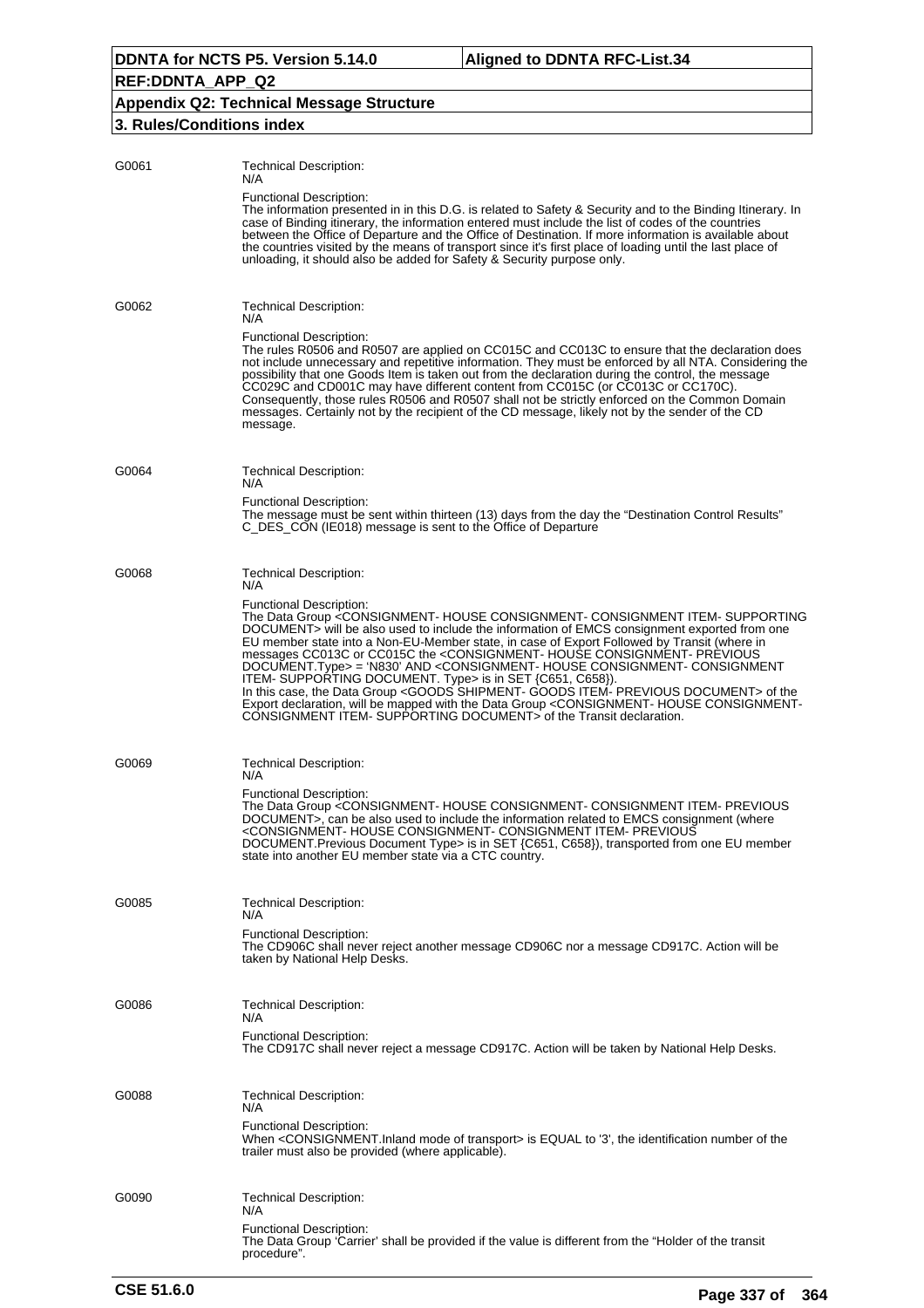**Appendix Q2: Technical Message Structure**

| G0091 | Technical Description:<br>N/A                                                                                                                                                                                                                                                                                                                                                                                                                                                               |
|-------|---------------------------------------------------------------------------------------------------------------------------------------------------------------------------------------------------------------------------------------------------------------------------------------------------------------------------------------------------------------------------------------------------------------------------------------------------------------------------------------------|
|       | <b>Functional Description:</b><br>During the Transitional Period (TP), the native CC015C, CC013C and CC170C sent to the National<br>Transit Application shall not include the value '99'. This value '99' is valid in CL750 during TP, only in<br>case the value '99' is the result of the upgrade by the National Transit Application of a legacy message<br>(e.g. CC015B upgraded into CC015C).                                                                                           |
| G0101 | Technical Description:<br>N/A                                                                                                                                                                                                                                                                                                                                                                                                                                                               |
|       | <b>Functional Description:</b><br>The value of the Data Item <invalidation.initiated by="" customs=""> is<br/>'0' ('No') when the request to invalidate is initiated by the trader;<br/>The value of the Data Item <invalidation.initiated by="" customs=""> is<br/>'1' ('Yes') when the request to invalidate is initiated by the customs.</invalidation.initiated></invalidation.initiated>                                                                                               |
| G0102 | <b>Technical Description:</b><br>N/A                                                                                                                                                                                                                                                                                                                                                                                                                                                        |
|       | <b>Functional Description:</b><br>For each type of authorisation, the authorisation is valid for the whole declaration (i.e. for the different<br>HOUSE CONSIGNMENTS).                                                                                                                                                                                                                                                                                                                      |
| G0103 | Technical Description:<br>N/A                                                                                                                                                                                                                                                                                                                                                                                                                                                               |
|       | <b>Functional Description:</b><br>Each iteration of this data group shall include:<br>-Either the transport equipment information for the containerised goods with seals OR without seals<br>with reference to those goods;<br>-OR the transport equipment information for the non containerised but sealed goods (e.g. goods<br>carried by truck with seals) with reference to those goods;<br>Note: the non containerised and unsealed goods shall not be recorded under this data group. |
| G0105 | Technical Description:<br>N/A                                                                                                                                                                                                                                                                                                                                                                                                                                                               |
|       | <b>Functional Description:</b><br>Information recorded under this data group is solely for communication purposes. No legal liabilities<br>exist upon the specific contact person.                                                                                                                                                                                                                                                                                                          |
| G0110 | Technical Description:<br>N/A                                                                                                                                                                                                                                                                                                                                                                                                                                                               |
|       | <b>Functional Description:</b><br>The Data Item <consistency checks="" pointer="" warning.warning=""> shall include the XPath<br/>location to point to the specific Data Group or Data Item for which a warning code is available. For the<br/>warning on CD411D, it shall include the XPath of the Data Group <series elements=""> where the<br/>inconsistency has been detected.</series></consistency>                                                                                   |
| G0111 | <b>Technical Description:</b><br>N/A                                                                                                                                                                                                                                                                                                                                                                                                                                                        |
|       | <b>Functional Description:</b><br>The Data Item <consistency checks="" code="" warning="" warning.=""> shall include the Consistency<br/>Check code that is applicable to the <evaluated message.message="" type=""> (as defined in CL903).</evaluated></consistency>                                                                                                                                                                                                                       |
| G0112 | <b>Technical Description:</b><br>N/A                                                                                                                                                                                                                                                                                                                                                                                                                                                        |
|       | <b>Functional Description:</b><br>If IMO ship identification number (type '10') exists for that ship, it must be used and the Name of the<br>sea-going vessel (type '11') shall not be used.                                                                                                                                                                                                                                                                                                |
| G0114 | <b>Technical Description:</b><br>N/A                                                                                                                                                                                                                                                                                                                                                                                                                                                        |
|       | <b>Functional Description:</b><br>The Data Item "/*/AUTHORISATION/type" shall include the value 'C521' when the transit declaration is<br>submitted under simplified procedure (authorised consignor) and only in this case.                                                                                                                                                                                                                                                                |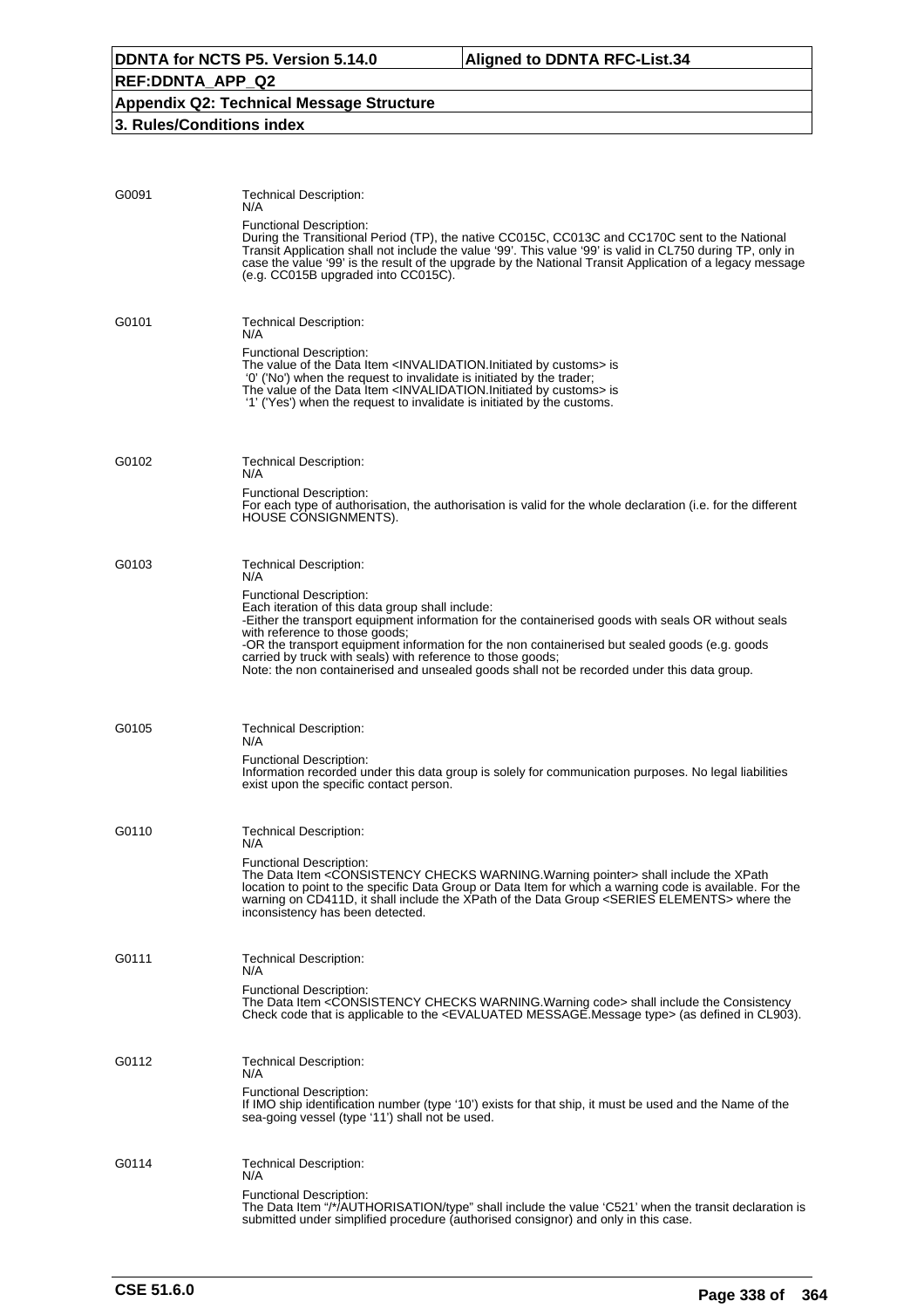### **REF:DDNTA\_APP\_Q2 Appendix Q2: Technical Message Structure 3. Rules/Conditions index**

### G0115 Technical Description: N/A Functional Description: This Data Item is required as per UCC-DA (Annex B) but may be waived for modes of transport other than rail in case the transit movement does not cross the external border of the Union. G0116 Technical Description: N/A Functional Description: During the Transitional Period, the data item "Customs office at border reference number", is required for 'native CC015C' and 'native CC013C' and optional if CC013C or CC015C is the outcome of the upgraded CC013B or CC015B respectively. After the end of the Transitional Period, the data item will be always required. G0117 Technical Description: N/A Functional Description: Common Code List can be extended at national level. Purely national codes are not included in Common Domain messages. G0118 Technical Description: N/A Functional Description: IF the declaration is lodged without Safety and Security data then: -where goods are carried in multimodal transport units, such as containers, swap bodies and semi trailers, the customs authorities may authorise the holder of the transit procedure not to provide this information where the logistical pattern at the point of departure may prevent the identity and nationality of the means of transport from being provided at the time the goods are released for transit, providing multimodal transport units bear unique numbers and such numbers are indicated in D.E. 19 07 063 000 Container identification number -In the following cases, Member States shall waive the obligation to enter this information on a transit declaration lodged at the office of departure in relation with the means of transport on which the goods are directly loaded: -where the logistical pattern does not allow this data element to be provided and the holder of the transit procedure has the AEOC status and -where the relevant information may be traced where needed by the customs authorities via the records of the holder of the transit procedure. G0119 **Technical Description:** N/A Functional Description: This Data Group is "Required" except where one of the following conditions apply: -For the declaration that include Inland Mode Of Transport with the value '5'; -Where goods are carried in multimodal transport units, such as containers, swap bodies and semi trailers, the customs authorities may authorise the holder of the transit procedure not to provide this information where the logistical pattern at the point of departure may prevent the identity and nationality of the means of transport from being provided at the time the goods are released for transit, providing multimodal transport units bear unique numbers and such numbers are indicated in the Data Item 'Container identification number'; -For the means of transport on which the goods are directly loaded: -the logistical pattern does not allow this data element to be provided and the holder of the transit procedure has the appropriate status (AEOC in EU) and -the relevant information may be traced where needed by the customs authorities via the records of the holder of the transit procedure. G0120 Technical Description:  $N/A$ Functional Description: The Data Item 'Identification number' is required for the Data Group 'HOLDER OF THE TRANSIT PROCEDURE', except for: - economic operators residing outside of the common transit countries (outside CL009), and - private individuals for which an identification number may be used but is not required. G0123 Technical Description:  $N/A$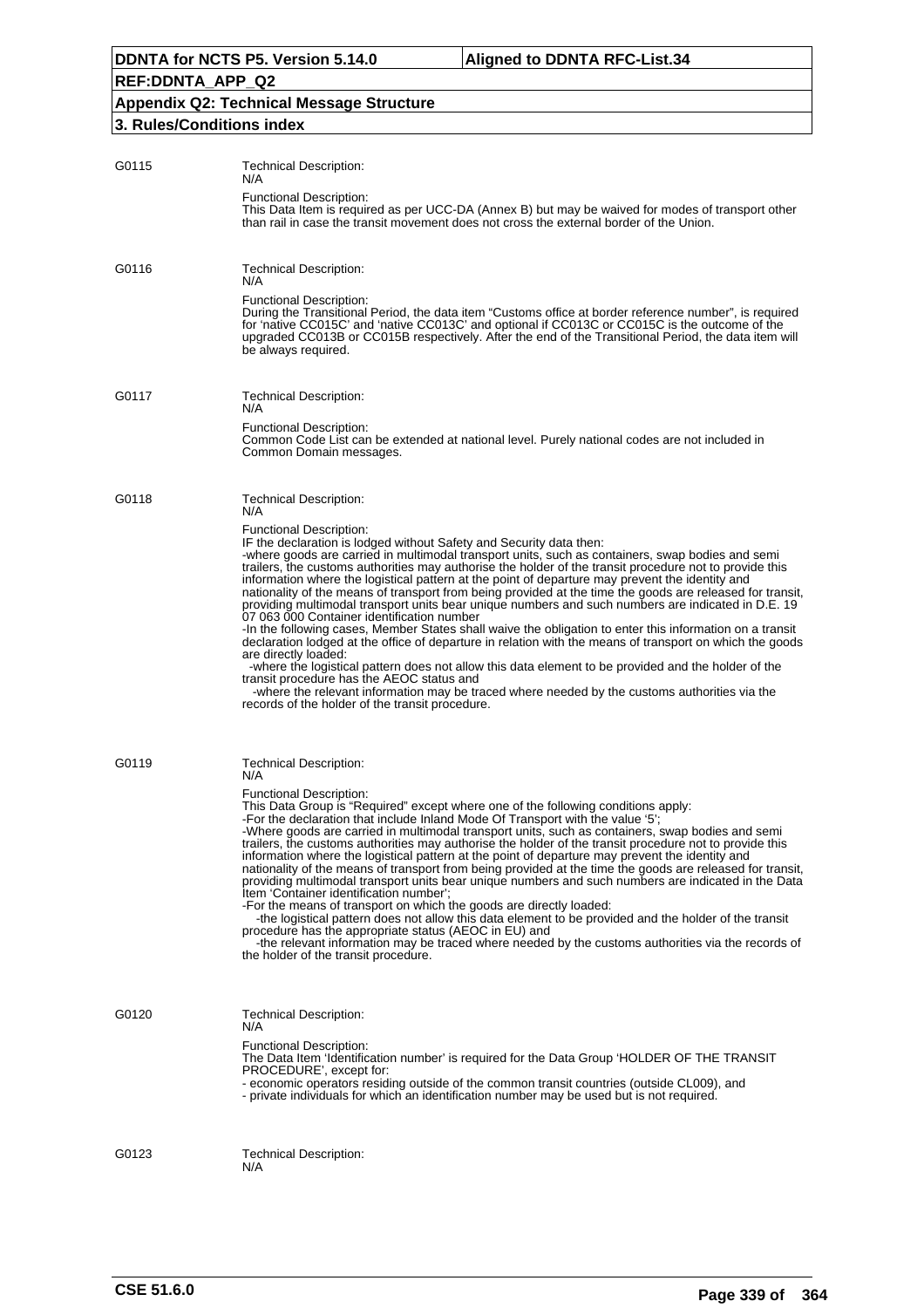# **Appendix Q2: Technical Message Structure**

|       | <b>Functional Description:</b><br>This Data Group must be provided when different from the 'HOLDER OF THE TRANSIT<br>PROCEDURE'.<br>IF the unique 'CONSIGNOR' of the consignment is different from the 'HOLDER OF THE TRANSIT<br>PROCEDURE <sup>®</sup><br>THEN the Data Group <consignment -consignor=""> must include this 'CONSIGNOR';<br/>IF the 'CONSIGNOR' of one or more house consignment(s) is different from the 'HOLDER OF THE<br/><b>TRANSIT PROCEDURE'</b><br/>THEN the Data Group <consignment -consignor="" -house="" consignment=""> must include this<br/>'CONSIGNOR'.</consignment></consignment> |
|-------|---------------------------------------------------------------------------------------------------------------------------------------------------------------------------------------------------------------------------------------------------------------------------------------------------------------------------------------------------------------------------------------------------------------------------------------------------------------------------------------------------------------------------------------------------------------------------------------------------------------------|
| G0125 | <b>Technical Description:</b><br>N/A<br><b>Functional Description:</b><br>The D.I. 'Limit for the enguiry response date' is equal to 'Preparation date and time' of the CD142C<br>message plus either 28 days or 40 days (no other value is acceptable). This means that the date value<br>of the DI is based on the expiration date of the timer "Wait for Enquiry response" set manually by<br>Officer at the Competent Authority of Enquiry at Departure as follows:                                                                                                                                             |
|       | '28 days' after the CD142C is sent: The Holder of the Transit Procedure was contacted and provided<br>insufficient information or in case the Competent Authority of Enguiry suspects fraud. In this case, a<br>reply to the enguiry request is expected within 28 days at the latest.                                                                                                                                                                                                                                                                                                                              |
|       | 40 days' after the CD142C is sent: The Holder of the Transit Procedure was contacted and provided'<br>sufficient information OR the Holder of the Transit Procedure was not contacted since there is sufficient<br>information to initiate enguiry. In this case, a reply to the enguiry request is expected within 40 days at<br>the latest.                                                                                                                                                                                                                                                                       |
| G0126 | <b>Technical Description:</b><br>N/A                                                                                                                                                                                                                                                                                                                                                                                                                                                                                                                                                                                |
|       | <b>Functional Description:</b><br>In case of simplified procedure the value 'A3' shall be used in the Data item.                                                                                                                                                                                                                                                                                                                                                                                                                                                                                                    |
| G0127 | <b>Technical Description:</b><br>N/A                                                                                                                                                                                                                                                                                                                                                                                                                                                                                                                                                                                |
|       | Functional Description:<br>The Data Item shall be filled, by using the information of the <transit date="" limit="" operation.="">,<br/>included either:<br/>- in the initial declaration CC015C message or<br/>- in any possible amendments CC013C or<br/>- using the revised expected arrival date entered by the Officer at the Office Of Departure when the<br/>movement is released for transit.</transit>                                                                                                                                                                                                     |
| G0130 | <b>Technical Description:</b><br>N/A                                                                                                                                                                                                                                                                                                                                                                                                                                                                                                                                                                                |
|       | Functional Description:<br>IF two or more Customs offices of transit belong to the same National Administration, THEN only one<br>CD050C is sent to that National Administration.                                                                                                                                                                                                                                                                                                                                                                                                                                   |
| G0131 | <b>Technical Description:</b><br>N/A                                                                                                                                                                                                                                                                                                                                                                                                                                                                                                                                                                                |
|       | <b>Functional Description:</b><br>IF discrepancies have been found the Data Group will be filled in with new values amending initial<br>declaration.                                                                                                                                                                                                                                                                                                                                                                                                                                                                |
| G0137 | Technical Description:<br>N/A                                                                                                                                                                                                                                                                                                                                                                                                                                                                                                                                                                                       |
|       | <b>Functional Description:</b><br>The transition will be synchronized for all countries using a date that will be agreed by ECCG (national<br>applications are expected to manage this data item as a dynamic data element). This technical rule<br>may be replaced by a BRT.                                                                                                                                                                                                                                                                                                                                       |
| G0142 | <b>Technical Description:</b><br>N/A<br><b>Functional Description:</b><br><customs (declared)="" of="" office="" transit=""> shall be declared when switching from a<br/>contracting party to a different contracting party.</customs>                                                                                                                                                                                                                                                                                                                                                                              |
| G0143 | <b>Technical Description:</b><br>N/A                                                                                                                                                                                                                                                                                                                                                                                                                                                                                                                                                                                |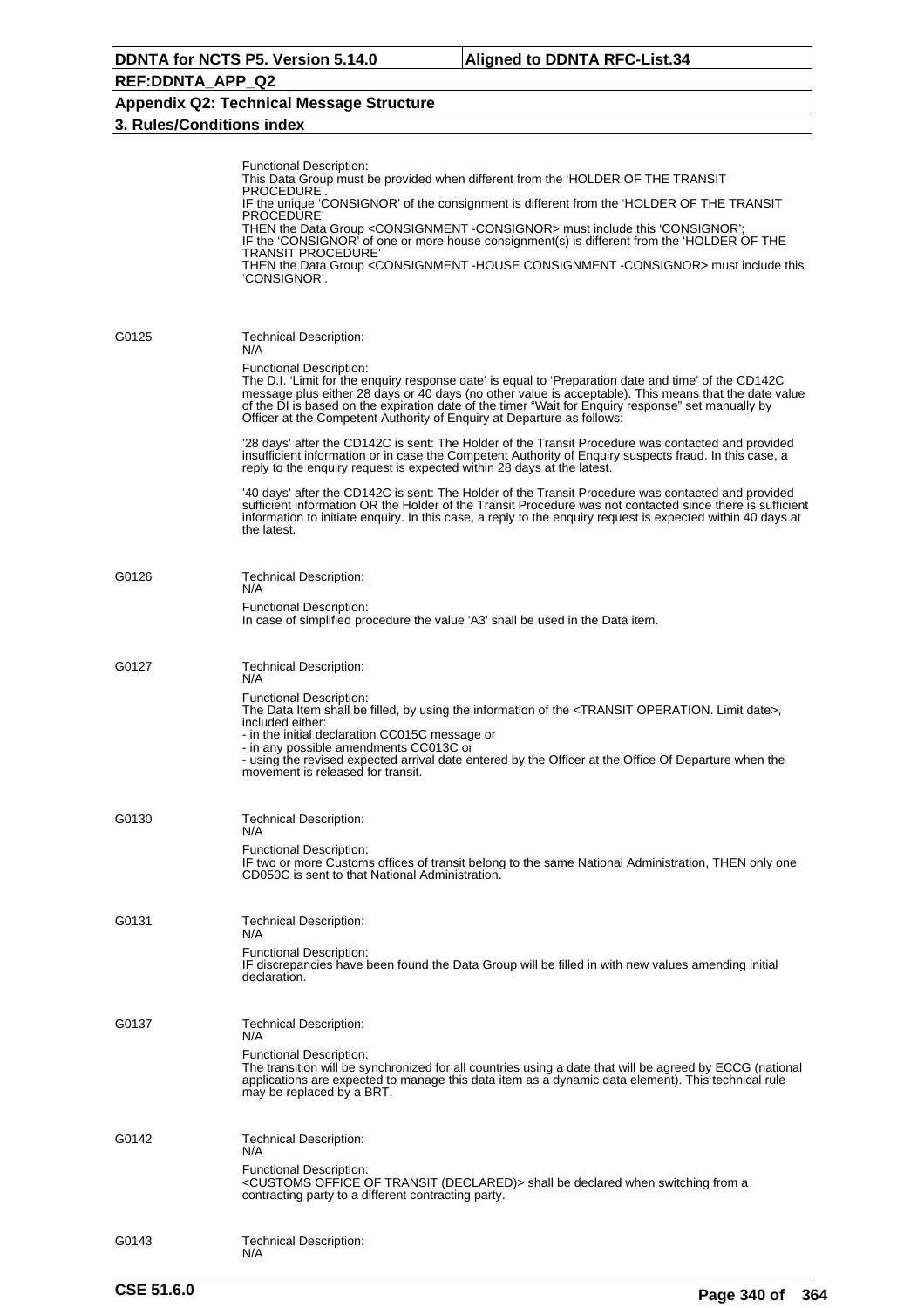|                         | DDNTA for NCTS P5. Version 5.14.0                                                                                                                                                                | <b>Aligned to DDNTA RFC-List.34</b>                                                                                                                                                                                                                                                                                                                                                                                                             |
|-------------------------|--------------------------------------------------------------------------------------------------------------------------------------------------------------------------------------------------|-------------------------------------------------------------------------------------------------------------------------------------------------------------------------------------------------------------------------------------------------------------------------------------------------------------------------------------------------------------------------------------------------------------------------------------------------|
| <b>REF:DDNTA APP Q2</b> |                                                                                                                                                                                                  |                                                                                                                                                                                                                                                                                                                                                                                                                                                 |
|                         | <b>Appendix Q2: Technical Message Structure</b>                                                                                                                                                  |                                                                                                                                                                                                                                                                                                                                                                                                                                                 |
|                         | 3. Rules/Conditions index                                                                                                                                                                        |                                                                                                                                                                                                                                                                                                                                                                                                                                                 |
|                         | <b>Functional Description:</b><br>incident information (if applicable).                                                                                                                          | The data in the IE corresponds always to the current (latest) version of the Transit declaration data with<br>the information related to all En-Route events (if applicable). This means that it contains either the<br>initial declaration or the amended declaration data (if any) or the revised declaration data after a control<br>(if any), complemented with the departure control results and the risk analysis (if applicable) and the |
| G0150                   | Technical Description:<br>N/A<br><b>Functional Description:</b><br>Only those without CD118C                                                                                                     |                                                                                                                                                                                                                                                                                                                                                                                                                                                 |
| G0151                   | Technical Description:<br>N/A<br><b>Functional Description:</b><br>Exceptional case of CD114C/CD115C without CD118C.                                                                             |                                                                                                                                                                                                                                                                                                                                                                                                                                                 |
| G0152                   | <b>Technical Description:</b><br>N/A<br><b>Functional Description:</b><br>Only those without CD168C.                                                                                             |                                                                                                                                                                                                                                                                                                                                                                                                                                                 |
| G0153                   | <b>Technical Description:</b><br>N/A<br><b>Functional Description:</b><br>Exceptional case of CD164C/CD165C without CD168C.                                                                      |                                                                                                                                                                                                                                                                                                                                                                                                                                                 |
| G0160                   | <b>Technical Description:</b><br>N/A<br><b>Functional Description:</b>                                                                                                                           | If the declaration is submitted under simplified procedure then this D.G/D.I. must be present.                                                                                                                                                                                                                                                                                                                                                  |
| G0165                   | <b>Technical Description:</b><br>N/A<br><b>Functional Description:</b><br>use of seals.                                                                                                          | IF the declaration is submitted under simplified procedure AND the authorisation of which foresees the<br>THEN <consignment-transport equipment.number="" of="" seals=""> is GREATER than '0'.</consignment-transport>                                                                                                                                                                                                                          |
| G0167                   | Technical Description:<br>N/A<br><b>Functional Description:</b><br>will be revalidated.                                                                                                          | In case of pre-lodged declaration, the Authorisation should be still valid until the PRESENTATION<br>NOTIFICATION FOR THE PRE-LODGED DECLARATION message (CC170C) is submitted when it                                                                                                                                                                                                                                                          |
| G0170                   | <b>Technical Description:</b><br>N/A<br><b>Functional Description:</b><br>Incident Registration).                                                                                                | When the IE is transmitted to two or more Customs Offices that belong to the same National<br>Administration, then only one IE is sent to this National Administration (the Customs Offices can be an<br>Office of Transit or an Office of Exit for Transit or an Office of Destination or a Customs Office of                                                                                                                                  |
| G0171                   | <b>Technical Description:</b><br>N/A<br><b>Functional Description:</b><br>consignment has crossed the frontier (CD118C received);<br>the consignment exited the Security Area (CD168C received). | This message shall not be sent to the Customs Office(s) of Transit that has(have) notified that the<br>This message shall not be sent to the Customs Office(s) of Exit for Transit that has (have) notified that                                                                                                                                                                                                                                |
| G0172                   | Technical Description:<br>N/A                                                                                                                                                                    |                                                                                                                                                                                                                                                                                                                                                                                                                                                 |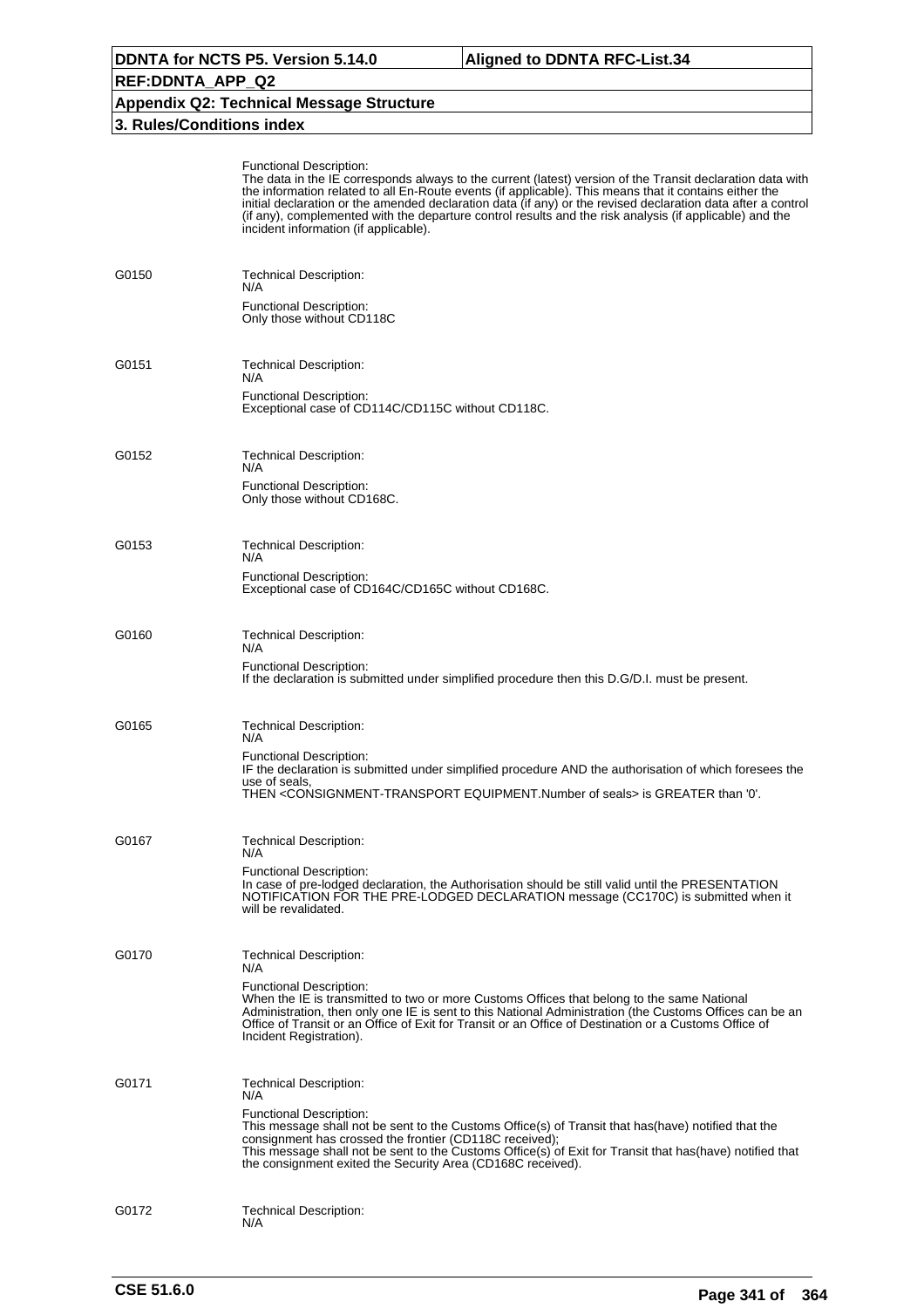### Functional Description: The details filled in the Data Group, are those of the Contact person located in the country of the competent authority. G0173 Technical Description: N/A Functional Description: The data filled in the Data Group (Phone number) shall be valid within the country where the competent authority is located. G0186 Technical Description: N/A Functional Description: <UNLOADING REMARK.Unloading completion> is used as a flag and it can contain 2 possible values: '0' = 'NO' This means that the unloading of the goods is not yet completed; '1' = 'YES' This means that the goods are completely unloaded. G0196 Technical Description: N/A Functional Description: This data group must contain the full transport equipment details and not only what is different compared to the data declared in the customs declaration. G0201 Technical Description: N/A Functional Description: Rule R0840 shall be validated only by MS. IF the sender is a CTC country THEN the <CUSTOMS OFFICE OF TRANSIT> in MS, that detects the violation of R0840, should request a new ENS declaration before it authorizes the goods to enter the EU. The message CD050C or CD115C from a CTC country may not be rejected if R0840 is violated. G0205 Technical Description: N/A Functional Description: <UNLOADING REMARK.Conform> is used as a flag and it can contain 2 possible values: '0' = 'NO' there are unloading remarks; '1' = 'YES' no unloading remarks present. G0210 Technical Description: N/A Functional Description: The combination of following elements uniquely identifies a system unavailability: - <COUNTRY.Country> - <COUNTRY-ACTION-UNAVAILABILITY.Type> - <COUNTRY-ACTION-UNAVAILABILITY.Functionality> - <COUNTRY-ACTION-UNAVAILABILITY.Start date and time> - <COUNTRY-ACTION-UNAVAILABILITY.End date and time> G0213 Technical Description: N/A Functional Description: The message CC017C is used to communicate information to the Customs Office of Departure about the minor and/or major discrepancies (if any) identified by the Authorised Consignor. G0217 Technical Description: N/A Functional Description: From the originally received IE, only the D.G./D.I. in error are transmitted back to the Trader, indicating whether the D.G./D.I. in question is (are) missing or incorrect. G0231 Technical Description: N/A Functional Description: NTA will pass to the NECA, the value from the Data Item <CC029C-TRANSIT **DDNTA for NCTS P5. Version 5.14.0 Aligned to DDNTA RFC-List.34 REF:DDNTA\_APP\_Q2 Appendix Q2: Technical Message Structure 3. Rules/Conditions index**

OPERATION.Declaration Type> where the CL231 (NCTS-P5) applies.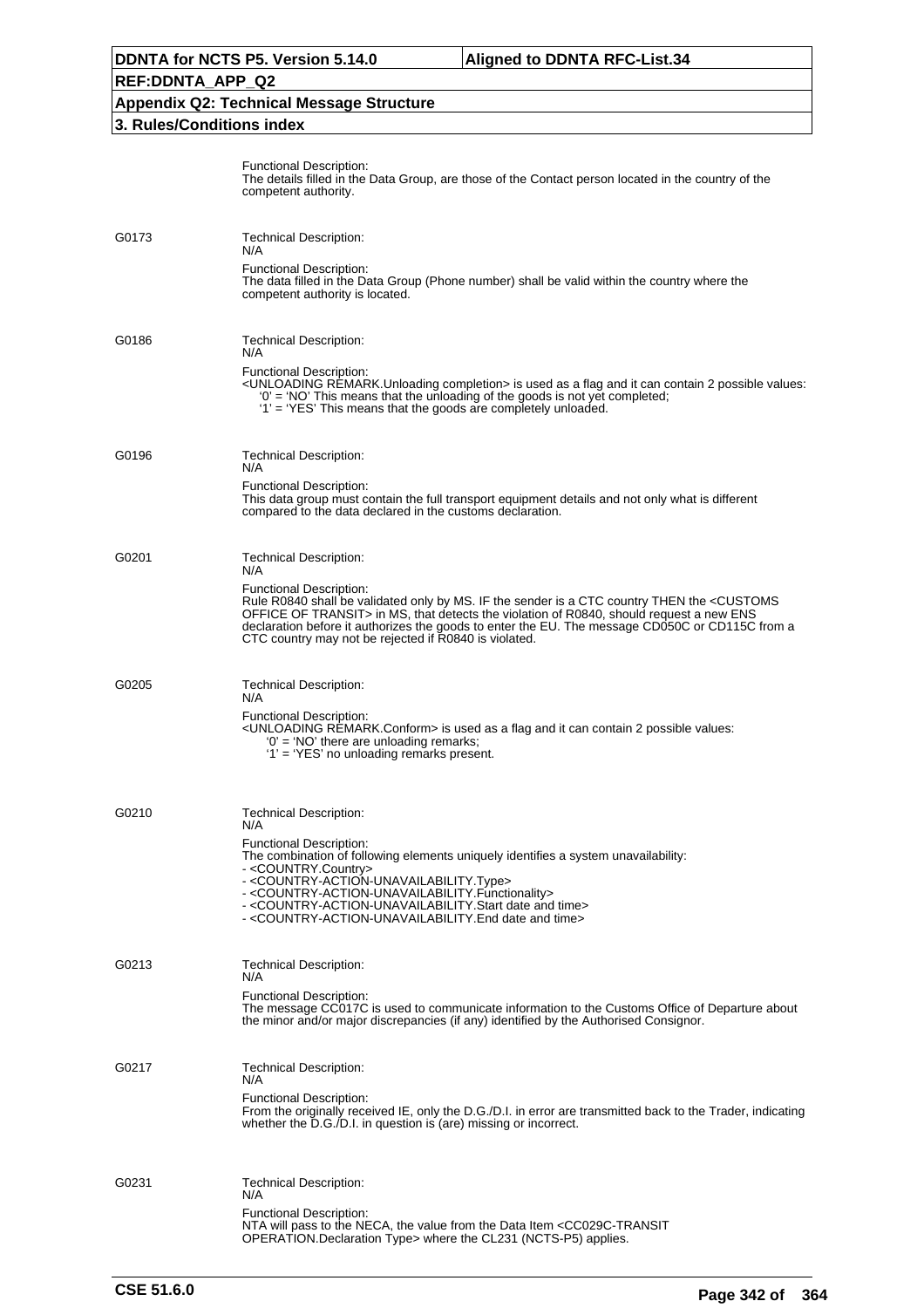# **REF:DDNTA\_APP\_Q2**

**Appendix Q2: Technical Message Structure**

| G0300 | Technical Description:<br>N/A                                                                                                                                                                                                                                                                                                                                                                                                                                                                                                                                                                    |
|-------|--------------------------------------------------------------------------------------------------------------------------------------------------------------------------------------------------------------------------------------------------------------------------------------------------------------------------------------------------------------------------------------------------------------------------------------------------------------------------------------------------------------------------------------------------------------------------------------------------|
|       | <b>Functional Description:</b><br>The UN Number must be present if the commodity includes dangerous goods that are listed in the<br>United Nations Dangerous Goods Code (UNDG).                                                                                                                                                                                                                                                                                                                                                                                                                  |
| G0301 | Technical Description:<br>N/A                                                                                                                                                                                                                                                                                                                                                                                                                                                                                                                                                                    |
|       | <b>Functional Description:</b><br>The Data Item <consignment-house consignment-consignment="" item-<br="">COMMODITY.CUS code&gt; can be used when the CL016 (CUSCode) in CS/RD2 includes [CUS code &amp;<br/>CN code] where the CN code matches with the <consignment-house consignment-<br="">CONSIGNMENT ITEM-COMMODITY-COMMODITY CODE. Harmonized System sub-heading code&gt;<br/>&amp;<consignment-house consignment-consignment="" item-commodity-commodity<br="">CODE.Combined nomenclature code&gt;.</consignment-house></consignment-house></consignment-house>                          |
| G0324 | Technical Description:<br>N/A                                                                                                                                                                                                                                                                                                                                                                                                                                                                                                                                                                    |
|       | <b>Functional Description:</b><br>In case <cc190c-consignment-house consignment-consignment="" item-supporting<br="">DOCUMENT.Type&gt; is EQUAL to 'C651C -AAD -Administrative Accompanying Document (EMCS)', the<br/>Administrative Reference Code (ARC number) shall be recorded in this field;<br/>In case <cc190c-consignment-house consignment-consignment="" item-supporting<br="">DOCUMENT. Type&gt; is EQUAL to 'C658C -FAD -Fallback e-AD (EMCS)', the national Fallback<br/>registration number shall be recorded in this field.</cc190c-consignment-house></cc190c-consignment-house> |
|       |                                                                                                                                                                                                                                                                                                                                                                                                                                                                                                                                                                                                  |
| G0325 | <b>Technical Description:</b><br>N/A                                                                                                                                                                                                                                                                                                                                                                                                                                                                                                                                                             |
|       | <b>Functional Description:</b><br>The Unique Body Reference (UBR) shall be recorded in this field in case of excise goods item.                                                                                                                                                                                                                                                                                                                                                                                                                                                                  |
| G0332 | <b>Technical Description:</b><br>N/A                                                                                                                                                                                                                                                                                                                                                                                                                                                                                                                                                             |
|       | <b>Functional Description:</b><br>IF <container indicator=""> is NOT PRESENT then data group <transport equipment=""> shall NOT<br/>be PRESENT, too. &lt; Container indicator&gt; functions as the governing data item for data group<br/><transport equipment="">.</transport></transport></container>                                                                                                                                                                                                                                                                                          |
| G0360 | <b>Technical Description:</b><br>N/A                                                                                                                                                                                                                                                                                                                                                                                                                                                                                                                                                             |
|       | <b>Functional Description:</b><br>IF discrepancies have been found in one or more Data Groups or Data Items                                                                                                                                                                                                                                                                                                                                                                                                                                                                                      |
|       | OR.<br>a new data element has been found during the control<br>THEN the D.G. $/$ D.I.= "R" and is used to report these discrepancies<br>ELSE the D.G. $/$ D.I. = "N".                                                                                                                                                                                                                                                                                                                                                                                                                            |
| G0367 | Technical Description:<br>N/A                                                                                                                                                                                                                                                                                                                                                                                                                                                                                                                                                                    |
|       | <b>Functional Description:</b><br>IF the message is a Negative CD003C/CD038C/CD115C/CD165C<br>THEN this Data Item is Required<br>ELSE this Data Item is not used.                                                                                                                                                                                                                                                                                                                                                                                                                                |
| G0414 | Technical Description:<br>N/A                                                                                                                                                                                                                                                                                                                                                                                                                                                                                                                                                                    |
|       | <b>Functional Description:</b><br>In case <consignment.house consignment.consignment="" item.previous<br="">DOCUMENT.Type&gt; is EQUAL to 'C651C -AAD -Administrative Accompanying Document (EMCS)', the<br/>Administrative Reference Code (ARC number) shall be recorded in this field;<br/>In case <consignment.house consignment.consignment="" item.previous<br="">DOCUMENT.Type&gt; is EQUAL to 'C658C -FAD -Fallback e-AD (EMCS)', the national Fallback<br/>registration number shall be recorded in this field.</consignment.house></consignment.house>                                  |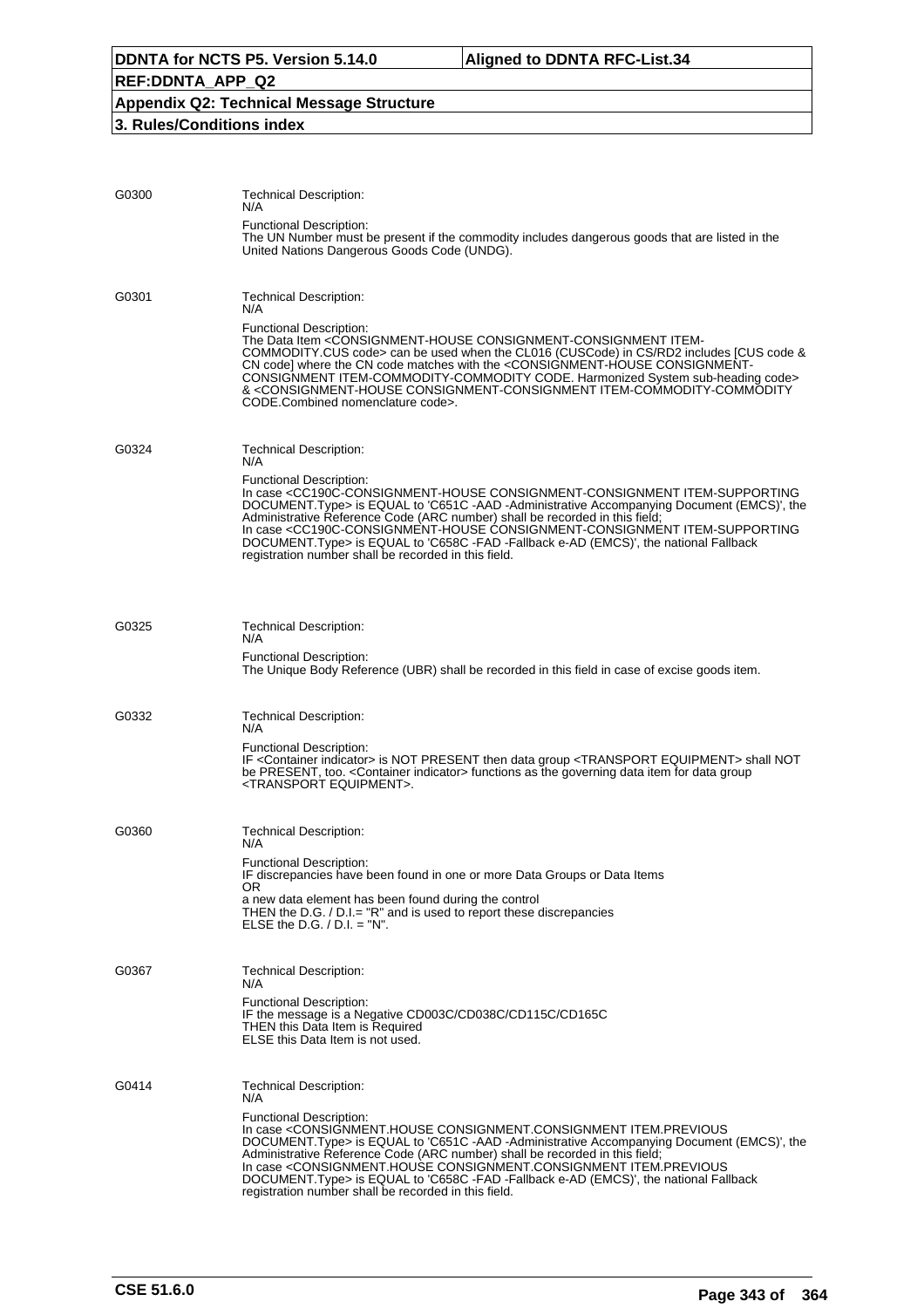### **REF:DDNTA\_APP\_Q2 Appendix Q2: Technical Message Structure**

| G0424 | Technical Description:<br>N/A                                                                                                                                                                                                                                                                                                                                                                                                                                                                                                                                                                                                                                                                                 |
|-------|---------------------------------------------------------------------------------------------------------------------------------------------------------------------------------------------------------------------------------------------------------------------------------------------------------------------------------------------------------------------------------------------------------------------------------------------------------------------------------------------------------------------------------------------------------------------------------------------------------------------------------------------------------------------------------------------------------------|
|       | <b>Functional Description:</b><br>When <consignment.house consignment.consignment="" item.supporting<br="">DOCUMENT.Type&gt; is EQUAL to 'C658C -FAD -Fallback e-AD (EMCS)' the national Fallback<br/>registration number shall be recorded in this field.</consignment.house>                                                                                                                                                                                                                                                                                                                                                                                                                                |
| G0500 | Technical Description:<br>N/A                                                                                                                                                                                                                                                                                                                                                                                                                                                                                                                                                                                                                                                                                 |
|       | <b>Functional Description:</b><br>The exact content of the CL326 (QualifierOfTheIdentification) is defined nationally, considering -for<br>example -that only in some NAs the value 'T' must only be used in case "House number" and<br>"Postcode" or only "Postcode" define an exact and unique location.                                                                                                                                                                                                                                                                                                                                                                                                    |
| G0510 | Technical Description:<br>N/A                                                                                                                                                                                                                                                                                                                                                                                                                                                                                                                                                                                                                                                                                 |
|       | <b>Functional Description:</b><br>When the <customs (actual)="" destination="" of="" office=""> indicates the permission to start the<br/>unloading, all the information about the Consignment is provided.<br/>When the <customs (actual)="" destination="" of="" office=""> indicates the permission to continue<br/>the unloading, the information about the Consignment is not provided, and the Data Item<br/><ctl_control.continue unloading=""> shall be used with an incremental value ('1', '2', '3', etc ) in<br/>the subsequent messages CC043C (one message for each authorisation to continue the unloading).</ctl_control.continue></customs></customs>                                         |
| G0650 | Technical Description:<br>N/A                                                                                                                                                                                                                                                                                                                                                                                                                                                                                                                                                                                                                                                                                 |
|       | <b>Functional Description:</b><br>At least one of the optional Data Items of this Data Group must be present in GUARANTEE UPDATE<br>NOTIFICATION message.                                                                                                                                                                                                                                                                                                                                                                                                                                                                                                                                                     |
| G0670 | Technical Description:<br>N/A                                                                                                                                                                                                                                                                                                                                                                                                                                                                                                                                                                                                                                                                                 |
|       | <b>Functional Description:</b><br>If all goods items are related a single container, the data group can be omitted.<br>Otherwise all the goods items related to this container (if present) must be declared.<br>All the non-containerised goods items related to this seals information (if present) must be declared as<br>well.                                                                                                                                                                                                                                                                                                                                                                            |
| G0789 | Technical Description:<br>N/A                                                                                                                                                                                                                                                                                                                                                                                                                                                                                                                                                                                                                                                                                 |
|       | Functional Description:<br>The 'Customs office at border reference number' identifies the border crossing point (BCP) where the<br>'Active border transport means' will be present. It is either the 'Reference number' of one of the<br>'CUSTOMS OFFICE OF TRANSIT (DECLARED)' or the 'Reference number' of one of the 'CUSTOMS<br>OFFICE OF EXIT FOR TRANSIT (DECLARED)' or the 'Reference number' of the 'CUSTOMS OFFICE<br>OF DESTINATION (DECLARED)'. By using this Data Item, it is possible (after the end of the<br>Transitional Period) to identify which transport means will be present at which border crossing point, in<br>case of multiple BCP and multiple changes of active transport means. |
| G0821 | Technical Description:<br>N/A                                                                                                                                                                                                                                                                                                                                                                                                                                                                                                                                                                                                                                                                                 |
|       | Functional Description:<br>The last character of the D.I. <risk analysis="" analysis-risk="" analysis<br="" identification-risk="">RESULT.Code&gt; must be one of the following values: 'D', 'E', 'Z'.</risk>                                                                                                                                                                                                                                                                                                                                                                                                                                                                                                 |
| G0825 | <b>Technical Description:</b><br>N/A                                                                                                                                                                                                                                                                                                                                                                                                                                                                                                                                                                                                                                                                          |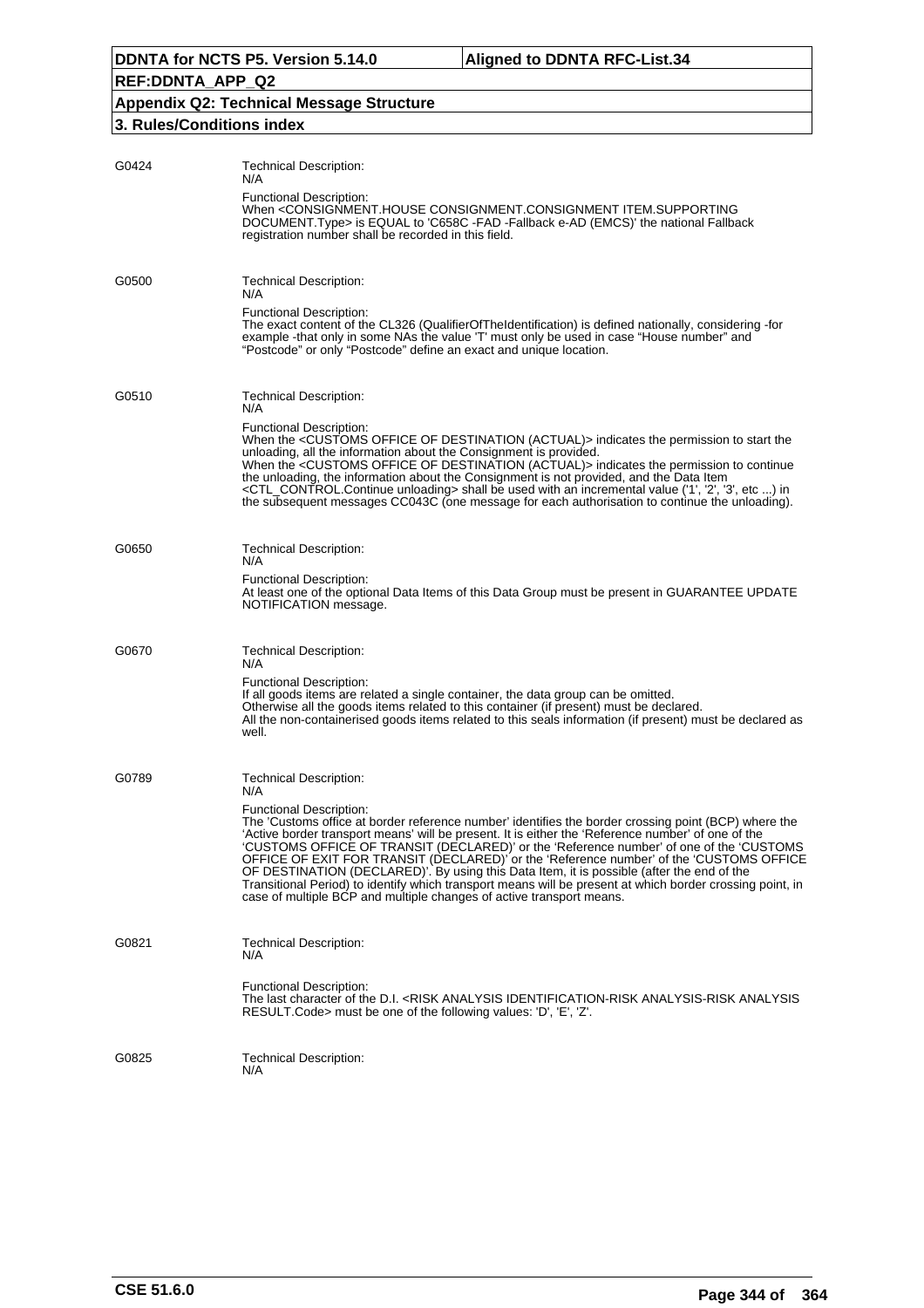# **Appendix Q2: Technical Message Structure**

|       | <b>Functional Description:</b><br>- Consignment related information shall be recorded under<br><consignment-additional actor="" chain="" supply=""><br/><consignment-previous document=""><br/><consignment-supporting document=""><br/><consignment-transport document=""><br/><consignment-additional reference=""><br/><consignment-additional information=""><br/>- House Consignment related information shall be recorded under+<br/><consignment-house actor="" additional="" chain="" consignment-="" supply=""><br/><consignment-house consignment-previous="" document=""><br/><consignment-house consignment-supporting="" document=""><br/><consignment-house consignment-transport="" document=""><br/><consignment-house consignment-additional="" reference=""><br/><consignment-house consignment-additional="" information=""><br/>- Goods item related information shall be recorded under<br/><consignment-house chain<br="" consignment-consignment="" item-additional="" supply="">ACTOR&gt;<br/><consignment-house consignment-consignment="" document="" item-previous=""><br/><consignment-house consignment-consignment="" document="" item-supporting=""><br/><consignment-house consignment-consignment="" item-additional="" reference=""><br/><consignment-house consignment-consignment="" information="" item-additional=""></consignment-house></consignment-house></consignment-house></consignment-house></consignment-house></consignment-house></consignment-house></consignment-house></consignment-house></consignment-house></consignment-house></consignment-additional></consignment-additional></consignment-transport></consignment-supporting></consignment-previous></consignment-additional> |
|-------|--------------------------------------------------------------------------------------------------------------------------------------------------------------------------------------------------------------------------------------------------------------------------------------------------------------------------------------------------------------------------------------------------------------------------------------------------------------------------------------------------------------------------------------------------------------------------------------------------------------------------------------------------------------------------------------------------------------------------------------------------------------------------------------------------------------------------------------------------------------------------------------------------------------------------------------------------------------------------------------------------------------------------------------------------------------------------------------------------------------------------------------------------------------------------------------------------------------------------------------------------------------------------------------------------------------------------------------------------------------------------------------------------------------------------------------------------------------------------------------------------------------------------------------------------------------------------------------------------------------------------------------------------------------------------------------------------------------------------------------------|
| G0850 | <b>Technical Description:</b><br>N/A<br><b>Functional Description:</b><br>This Data Group must be filled in if a <representative> is used by the <holder of="" td="" the<=""></holder></representative>                                                                                                                                                                                                                                                                                                                                                                                                                                                                                                                                                                                                                                                                                                                                                                                                                                                                                                                                                                                                                                                                                                                                                                                                                                                                                                                                                                                                                                                                                                                                    |
|       | TRANSIT PROCEDURE>.                                                                                                                                                                                                                                                                                                                                                                                                                                                                                                                                                                                                                                                                                                                                                                                                                                                                                                                                                                                                                                                                                                                                                                                                                                                                                                                                                                                                                                                                                                                                                                                                                                                                                                                        |
| G0860 | Technical Description:<br>N/A                                                                                                                                                                                                                                                                                                                                                                                                                                                                                                                                                                                                                                                                                                                                                                                                                                                                                                                                                                                                                                                                                                                                                                                                                                                                                                                                                                                                                                                                                                                                                                                                                                                                                                              |
|       | <b>Functional Description:</b><br>This Data Group must be filled in if the Data Group <representative> was used in the preceding<br/>message that was received by the <customs departure="" of="" office="">.</customs></representative>                                                                                                                                                                                                                                                                                                                                                                                                                                                                                                                                                                                                                                                                                                                                                                                                                                                                                                                                                                                                                                                                                                                                                                                                                                                                                                                                                                                                                                                                                                   |
| G0868 | <b>Technical Description:</b><br>N/A                                                                                                                                                                                                                                                                                                                                                                                                                                                                                                                                                                                                                                                                                                                                                                                                                                                                                                                                                                                                                                                                                                                                                                                                                                                                                                                                                                                                                                                                                                                                                                                                                                                                                                       |
|       | <b>Functional Description:</b><br>The data recorded under this data group must be exactly the same as in the respective data group of<br>the preceding message that is received.                                                                                                                                                                                                                                                                                                                                                                                                                                                                                                                                                                                                                                                                                                                                                                                                                                                                                                                                                                                                                                                                                                                                                                                                                                                                                                                                                                                                                                                                                                                                                           |
| G0869 | Technical Description:<br>N/A                                                                                                                                                                                                                                                                                                                                                                                                                                                                                                                                                                                                                                                                                                                                                                                                                                                                                                                                                                                                                                                                                                                                                                                                                                                                                                                                                                                                                                                                                                                                                                                                                                                                                                              |
|       | <b>Functional Description:</b><br>In case of Export Followed by Transit, the content of RISK ANALYSIS IDENTIFICATION received by<br>the Customs Office of Exit should be forwarded via NCTS to the Customs Office of Exit for Transit (or<br>Office of Destination at the border).<br>If the Customs Office of Exit for Transit (or Office of Destination at the border) belongs to the same<br>Member State, then the exchange of risk related information is under the responsibility of the National<br>Customs Administration.                                                                                                                                                                                                                                                                                                                                                                                                                                                                                                                                                                                                                                                                                                                                                                                                                                                                                                                                                                                                                                                                                                                                                                                                         |
| G0905 | Technical Description:<br>N/A                                                                                                                                                                                                                                                                                                                                                                                                                                                                                                                                                                                                                                                                                                                                                                                                                                                                                                                                                                                                                                                                                                                                                                                                                                                                                                                                                                                                                                                                                                                                                                                                                                                                                                              |
|       | <b>Functional Description:</b><br>Enter value '1' (one) if a hard copy was given to the Holder of the transit procedure                                                                                                                                                                                                                                                                                                                                                                                                                                                                                                                                                                                                                                                                                                                                                                                                                                                                                                                                                                                                                                                                                                                                                                                                                                                                                                                                                                                                                                                                                                                                                                                                                    |
| G0906 | <b>Technical Description:</b><br>N/A                                                                                                                                                                                                                                                                                                                                                                                                                                                                                                                                                                                                                                                                                                                                                                                                                                                                                                                                                                                                                                                                                                                                                                                                                                                                                                                                                                                                                                                                                                                                                                                                                                                                                                       |
|       | <b>Functional Description:</b><br>This field is domain specific and it includes the numeric values 1 for NCTS, 2 for AES.                                                                                                                                                                                                                                                                                                                                                                                                                                                                                                                                                                                                                                                                                                                                                                                                                                                                                                                                                                                                                                                                                                                                                                                                                                                                                                                                                                                                                                                                                                                                                                                                                  |
| G0988 | <b>Technical Description:</b><br>N/A                                                                                                                                                                                                                                                                                                                                                                                                                                                                                                                                                                                                                                                                                                                                                                                                                                                                                                                                                                                                                                                                                                                                                                                                                                                                                                                                                                                                                                                                                                                                                                                                                                                                                                       |
|       | <b>Functional Description:</b><br>The Country of dispatch can be different from the Country defined in the address of the Consignor.                                                                                                                                                                                                                                                                                                                                                                                                                                                                                                                                                                                                                                                                                                                                                                                                                                                                                                                                                                                                                                                                                                                                                                                                                                                                                                                                                                                                                                                                                                                                                                                                       |
| R0001 | Technical Description:<br>Each /CD144C/ResponseInformation/informationCode can only be used once per message                                                                                                                                                                                                                                                                                                                                                                                                                                                                                                                                                                                                                                                                                                                                                                                                                                                                                                                                                                                                                                                                                                                                                                                                                                                                                                                                                                                                                                                                                                                                                                                                                               |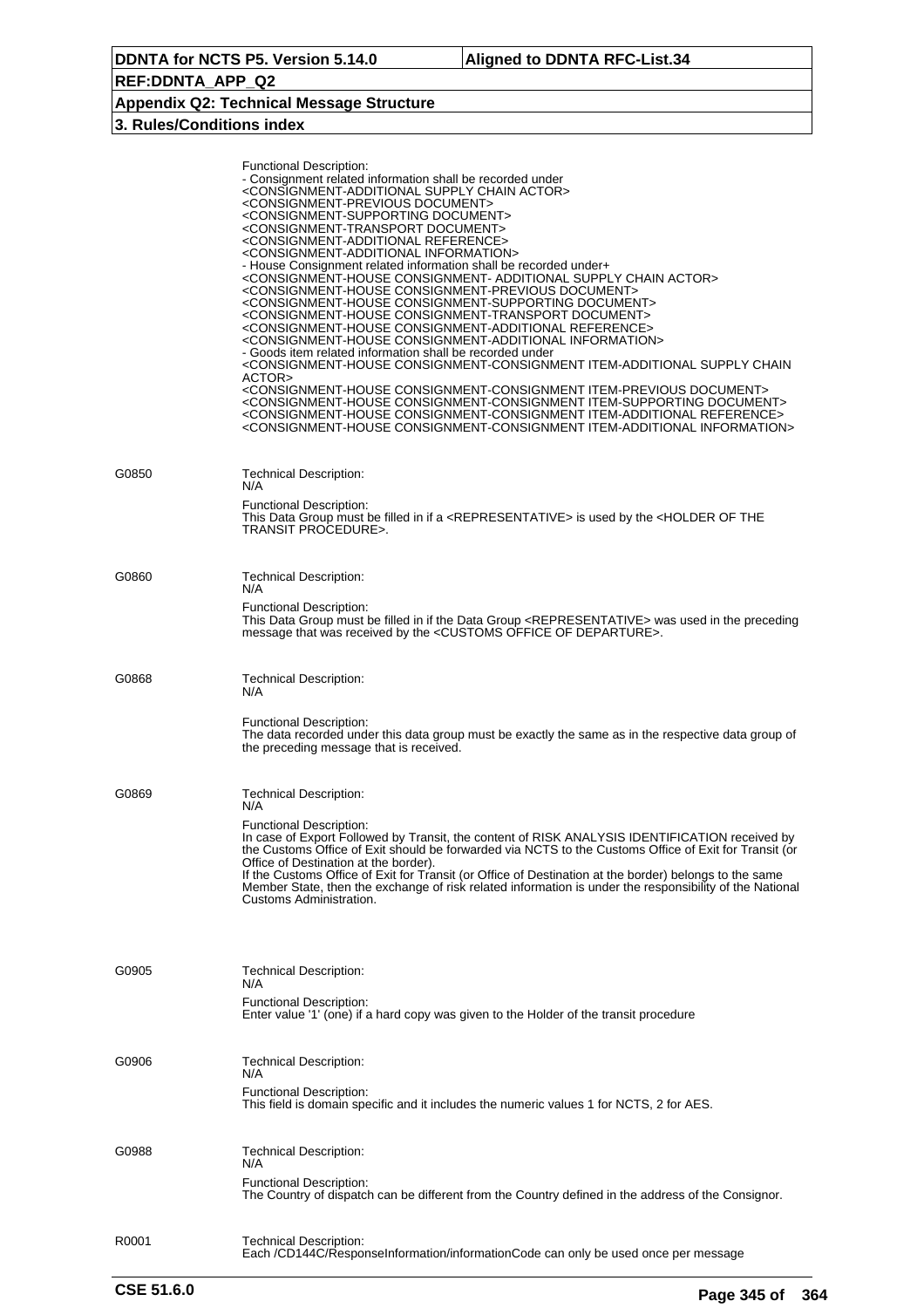| DDNTA for NCTS P5. Version 5.14.0<br><b>Aligned to DDNTA RFC-List.34</b> |                                                                                                                                                                                                                                                                                                                                                                                                                                                                                                                                                                                                                                                                                                                                                                                                                                                                                                                                                                                             |  |
|--------------------------------------------------------------------------|---------------------------------------------------------------------------------------------------------------------------------------------------------------------------------------------------------------------------------------------------------------------------------------------------------------------------------------------------------------------------------------------------------------------------------------------------------------------------------------------------------------------------------------------------------------------------------------------------------------------------------------------------------------------------------------------------------------------------------------------------------------------------------------------------------------------------------------------------------------------------------------------------------------------------------------------------------------------------------------------|--|
| <b>REF:DDNTA APP Q2</b>                                                  |                                                                                                                                                                                                                                                                                                                                                                                                                                                                                                                                                                                                                                                                                                                                                                                                                                                                                                                                                                                             |  |
|                                                                          | <b>Appendix Q2: Technical Message Structure</b>                                                                                                                                                                                                                                                                                                                                                                                                                                                                                                                                                                                                                                                                                                                                                                                                                                                                                                                                             |  |
|                                                                          | 3. Rules/Conditions index                                                                                                                                                                                                                                                                                                                                                                                                                                                                                                                                                                                                                                                                                                                                                                                                                                                                                                                                                                   |  |
|                                                                          | <b>Functional Description:</b>                                                                                                                                                                                                                                                                                                                                                                                                                                                                                                                                                                                                                                                                                                                                                                                                                                                                                                                                                              |  |
|                                                                          | Each <cd144c-response code="" information.information=""> can only be used once per message</cd144c-response>                                                                                                                                                                                                                                                                                                                                                                                                                                                                                                                                                                                                                                                                                                                                                                                                                                                                               |  |
| R0002                                                                    | <b>Technical Description:</b><br>The same value of the Data Item /CD145C/RequestedInformation/code shall be used only once in a<br>message/CD145C/EnquiryInformationRequest                                                                                                                                                                                                                                                                                                                                                                                                                                                                                                                                                                                                                                                                                                                                                                                                                 |  |
|                                                                          | <b>Functional Description:</b><br>The same value of the Data Item <cd145c-requested information.code=""> shall be used only<br/>once in a message <cd145c-enquiry information="" request=""></cd145c-enquiry></cd145c-requested>                                                                                                                                                                                                                                                                                                                                                                                                                                                                                                                                                                                                                                                                                                                                                            |  |
| R0003                                                                    | <b>Technical Description:</b><br>Each /*/CustomsOfficeOfTransitDeclared/referenceNumber is unique throughout the declaration.                                                                                                                                                                                                                                                                                                                                                                                                                                                                                                                                                                                                                                                                                                                                                                                                                                                               |  |
|                                                                          | <b>Functional Description:</b><br>Each <customs (declared).="" number="" of="" office="" reference="" transit=""> is unique throughout the<br/>declaration.</customs>                                                                                                                                                                                                                                                                                                                                                                                                                                                                                                                                                                                                                                                                                                                                                                                                                       |  |
| R0006                                                                    | <b>Technical Description:</b><br>IF the first two characters of /*/CustomsOfficeOfDestinationDeclared/referenceNumber is in set CL112<br>THEN the first two characters of at least one instance of<br>/*/CustomsOfficeOfTransitDeclared/referenceNumber shall be EQUAL to the first two characters of<br>/*/CustomsOfficeOfDestinationDeclared/referenceNumber;<br>If the first two characters of /*/CustomsOfficeOfDeparture/referenceNumber is in set CL112 AND If the<br>first two characters of /*/CustomsOfficeOfDestinationDeclared/referenceNumber is in set CL010<br>THEN the first two characters of at least one instance of<br>/*/CustomsOfficeOfTransitDeclared/referenceNumber shall be in SET CL010.                                                                                                                                                                                                                                                                          |  |
|                                                                          | <b>Functional Description:</b><br>IF the first two characters of <customs (declared).="" destination="" of="" office="" reference<br="">number&gt; is in set CL112 (CountryCodesCTC)<br/>THEN the first two characters of at least one instance of <customs of="" office="" transit<br="">(DECLARED). Reference number&gt; shall be EQUAL to the first two characters of <customs office<br="">OF DESTINATION (DECLARED). Reference number&gt;;<br/>IF the first two characters of <customs departure.reference="" number="" of="" office=""> is in set<br/>CL112 (CountryCodesCTC) AND If the first two characters of <customs destination<br="" of="" office="">(DECLARED). Reference number&gt; is in set CL010 (CountryCodesCommunity)<br/>THEN the first two characters of at least one instance of <customs of="" office="" transit<br="">(DECLARED). Reference number&gt; shall be in set CL010 (CountryCodesCommunity).</customs></customs></customs></customs></customs></customs> |  |
| R0007                                                                    | <b>Technical Description:</b><br>Each /*/Consignment/HouseConsignment/ConsignmentItem/declarationGoodsItemNumber is unique<br>throughout the declaration. The items shall be numbered in a sequential fashion, starting from '1' for<br>the first item and increment the numbering by '1' for each following item.<br>Functional Description:<br>Each <consignment-house consignment-consignment="" goods="" item.declaration="" item<br="">number&gt; is unique throughout the declaration. The items shall be numbered in a sequential fashion,<br/>starting from '1' for the first item and increment the numbering by '1' for each following item.</consignment-house>                                                                                                                                                                                                                                                                                                                  |  |
| R0019                                                                    | <b>Technical Description:</b><br>IF /*/CustomsOfficeOfDestination is PRESENT<br>THEN /*/TransitOperation/status is in SET CL154<br>ELSE IF /*/CustomsOfficeOfTransit is PRESENT<br>THEN /*/TransitOperation/status is in SET CL155<br>ELSE IF /*/CustomsOfficeOfExitForTransit is PRESENT<br>THEN /*/TransitOperation/status is in SET CL186<br><b>Functional Description:</b><br>IF <customs destination="" of="" office=""> is PRESENT<br/>THEN <transit operation.status="">is in SET CL154 (StateAtOfficeOfDestination)<br/>ELSE IF &lt; CUSTOMS OFFICE OF TRANSIT&gt; is PRESENT<br/>THEN <transit operation.="" status="">is in SET CL155 (StateAtOfficeOfTransit)<br/>ELSE IF &lt; CUSTOMS OFFICE OF EXIT FOR TRANSIT&gt; is PRESENT<br/>THEN <transit operation.="" status="">is in SET CL186 (StateAtOfficeOfExitForTransit)</transit></transit></transit></customs>                                                                                                               |  |
| R0020                                                                    | <b>Technical Description:</b><br>IF /*/Transit Operation/declarationType is EQUAL to 'T2'<br>AND the first two characters of /*/CustomsOfficeOfDeparture/referenceNumber is in SET CL112<br>THEN at least one<br>(/*/Consignment/PreviousDocument/type is in SET CL178 OR                                                                                                                                                                                                                                                                                                                                                                                                                                                                                                                                                                                                                                                                                                                   |  |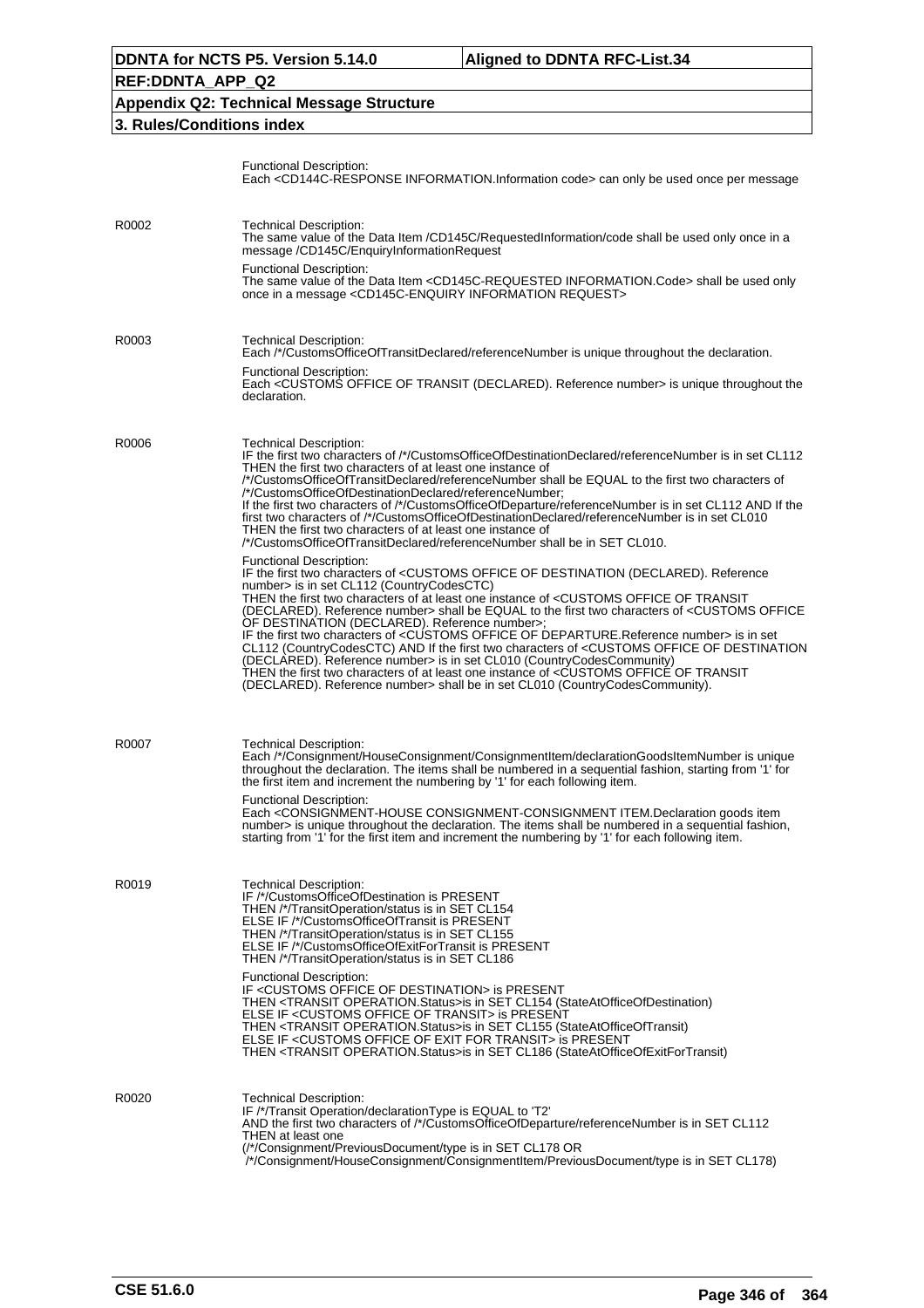| <b>REF:DDNTA APP Q2</b> | <b>Aligned to DDNTA RFC-List.34</b><br>DDNTA for NCTS P5. Version 5.14.0                                                                                                                                                                                                                                                                                                                                                                                                                                   |
|-------------------------|------------------------------------------------------------------------------------------------------------------------------------------------------------------------------------------------------------------------------------------------------------------------------------------------------------------------------------------------------------------------------------------------------------------------------------------------------------------------------------------------------------|
|                         | <b>Appendix Q2: Technical Message Structure</b>                                                                                                                                                                                                                                                                                                                                                                                                                                                            |
|                         | 3. Rules/Conditions index                                                                                                                                                                                                                                                                                                                                                                                                                                                                                  |
|                         |                                                                                                                                                                                                                                                                                                                                                                                                                                                                                                            |
|                         | <b>Functional Description:</b><br>IF <transit operation.declaration="" type=""> is EQUAL to 'T2'<br/>AND the country code (first two characters) in the <customs departure.reference<br="" of="" office="">number&gt; is in SET CL112 (CountryCodesCTC)<br/>THEN at least one<br/><consignment-previous document=""> is in SET CL178 OR<br/><consignment-house consignment-consignment="" document="" item-previous=""> is in<br/>SET CL178</consignment-house></consignment-previous></customs></transit> |
| R0021                   | <b>Technical Description:</b><br>A zero '0' is to be considered as a valid number in this field.                                                                                                                                                                                                                                                                                                                                                                                                           |
|                         | <b>Functional Description:</b><br>A zero '0' is to be considered as a valid number in this field.                                                                                                                                                                                                                                                                                                                                                                                                          |
| R0026                   | <b>Technical Description:</b><br>/CC191C/TransitOperation/ must be EQUAL TO /CC190C/TransitOperation/ AND<br>/CC191C/CustomsOfficeOfExit/ must be EQUAL TO /CC190C/CustomsOfficeOfExit/ AND<br>/CC191C/CustomsOfficeOfDeparture/ must be EQUAL TO /CC190C/CustomsOfficeOfDeparture<br><b>Functional Description:</b>                                                                                                                                                                                       |
|                         | This Data Group must include the same values as in the equivalent Data Group from the 'Transit<br>Presentation Notification' (CC190C).                                                                                                                                                                                                                                                                                                                                                                     |
| R0028                   | <b>Technical Description:</b><br>The structure of this Data Item is validated as specified in DDCOM. The check digit must follow the<br>ISO 6346 standard.                                                                                                                                                                                                                                                                                                                                                 |
|                         | <b>Functional Description:</b><br>The structure of this Data Item is validated as specified in DDCOM. The check digit must follow the<br>ISO 6346 standard.                                                                                                                                                                                                                                                                                                                                                |
| R0054                   | <b>Technical Description:</b><br>Numbering of items:                                                                                                                                                                                                                                                                                                                                                                                                                                                       |
|                         | IF a discrepancy is identified in the Data Group THEN:<br>- 'Sequence number' shall be EQUAL to the corresponding Data Group numbering defined in the<br>declaration                                                                                                                                                                                                                                                                                                                                       |
|                         | IF a new Data Group is identified THEN:<br>- 'Sequence number' shall be EQUAL to the number of the last sequence number of the Data Group<br>+ 1 and the rest of the Data Elements contained in the Data Group and all sub Data Groups shall<br>be filled.                                                                                                                                                                                                                                                 |
|                         | IF a missing Goods item/Data Group is identified THEN:<br>- 'Sequence number' shall be EQUAL to the number of the Data Group defined in the declaration<br>and the rest of the Data Elements contained in the Data Group and all sub Data Groups shall not be<br>filled.                                                                                                                                                                                                                                   |
|                         | <b>Functional Description:</b><br>Numbering of items:                                                                                                                                                                                                                                                                                                                                                                                                                                                      |
|                         | IF a discrepancy is identified in the Data Group THEN:<br>- 'Sequence number' shall be EQUAL to the corresponding Data Group numbering defined in the<br>declaration                                                                                                                                                                                                                                                                                                                                       |
|                         | IF a new Data Group is identified THEN:<br>- 'Sequence number' shall be EQUAL to the number of the last sequence number of the Data Group<br>+ 1 and the rest of the Data Elements contained in the Data Group and all sub Data Groups shall be<br>filled.                                                                                                                                                                                                                                                 |
|                         | IF a missing Goods item/Data Group is identified THEN:<br>- 'Sequence number' shall be EQUAL to the number of the Data Group defined in the declaration<br>and the rest of the Data Elements contained in the Data Group and all sub Data Groups shall not be<br>filled.                                                                                                                                                                                                                                   |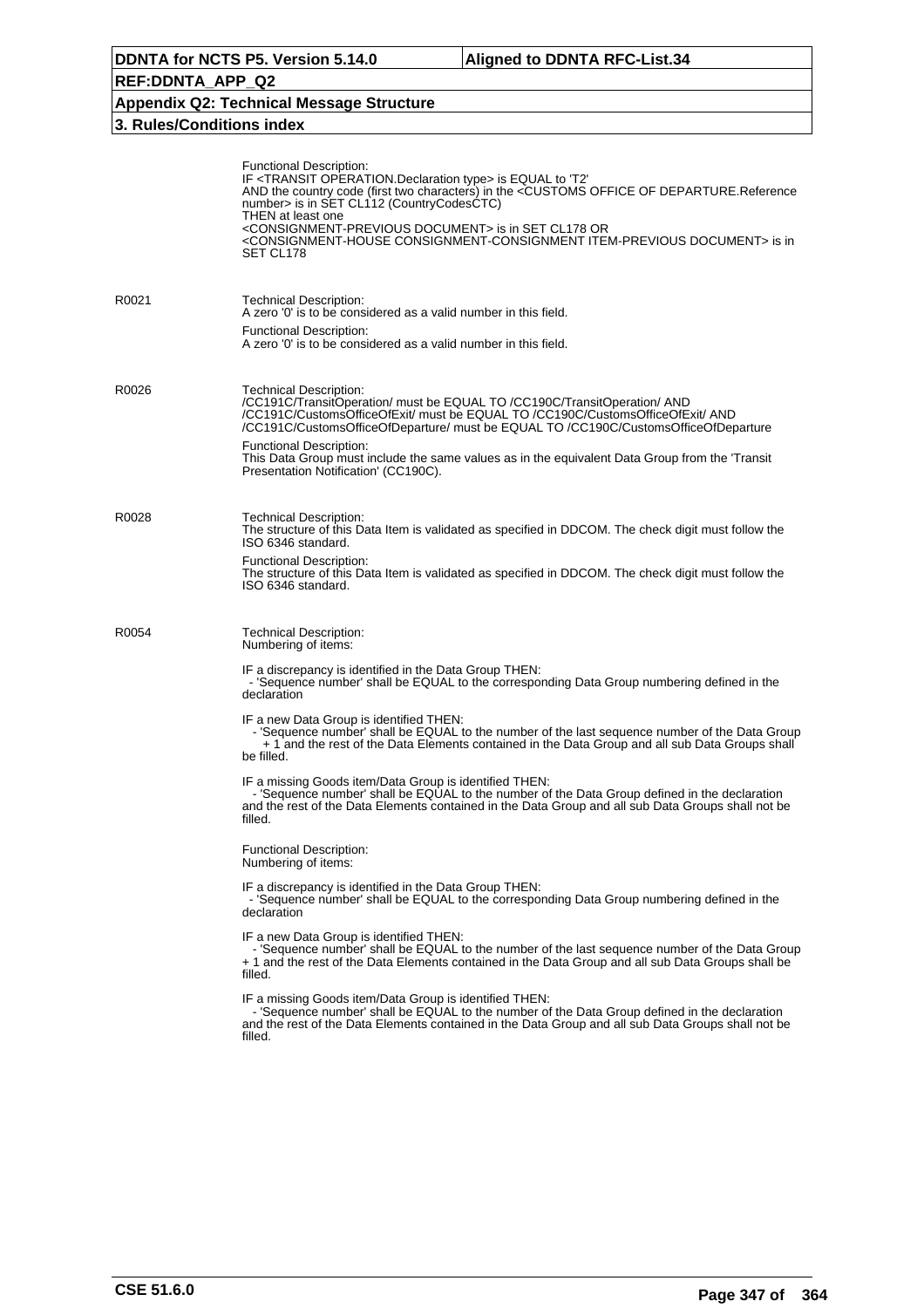# **Appendix Q2: Technical Message Structure**

| R0055 | <b>Technical Description:</b><br>Numbering of items:                                                                                                                                                                                                                                                                                                                                                                                                                                                                                                                                                                        |
|-------|-----------------------------------------------------------------------------------------------------------------------------------------------------------------------------------------------------------------------------------------------------------------------------------------------------------------------------------------------------------------------------------------------------------------------------------------------------------------------------------------------------------------------------------------------------------------------------------------------------------------------------|
|       | IF a discrepancy is identified in the Data Group THEN:<br>- 'Declaration goods item number' shall be EQUAL to the corresponding Goods item<br>numbering defined in the declaration AND<br>- 'Goods item number' shall be EQUAL to the corresponding Data Group numbering<br>defined in the Declaration                                                                                                                                                                                                                                                                                                                      |
|       | IF a new Data Group is identified THEN:<br>-'Declaration goods item number' shall be EQUAL to the corresponding Goods item<br>numbering defined in the declaration + 1 AND<br>- 'Goods item number' shall be EQUAL to the number of the last sequence number of<br>the Data Group + 1 AND the rest of the Data Elements contained in the Data Group<br>and all sub Data Groups shall be filled                                                                                                                                                                                                                              |
|       | IF a missing Goods item/Data Group is identified THEN:<br>- 'Declaration goods item number' shall be EQUAL to the number of the Goods item<br>defined in the declaration AND<br>- 'Goods item number' shall be EQUAL to the number of the Data Group defined in the<br>declaration AND the rest of the Data Elements contained in the Data Group and all<br>sub Data Groups shall not be filled.                                                                                                                                                                                                                            |
|       | <b>Functional Description:</b><br>Numbering of items:                                                                                                                                                                                                                                                                                                                                                                                                                                                                                                                                                                       |
|       | IF a discrepancy is identified in the Data Group THEN:<br>- 'Declaration goods item number' shall be EQUAL to the corresponding Goods item<br>numbering defined in the declaration AND<br>- 'Goods item number' shall be EQUAL to the corresponding Data Group numbering<br>defined in the Declaration                                                                                                                                                                                                                                                                                                                      |
|       | IF a new Data Group is identified THEN:<br>-'Declaration goods item number' shall be EQUAL to the corresponding Goods item<br>numbering defined in the declaration $+1$ AND<br>- 'Goods item number' shall be EQUAL to the number of the last sequence number of<br>the Data Group + 1 AND the rest of the Data Elements contained in the Data Group<br>and all sub Data Groups shall be filled                                                                                                                                                                                                                             |
|       | IF a missing Goods item/Data Group is identified THEN:<br>- 'Declaration goods item number' shall be EQUAL to the number of the Goods item<br>defined in the declaration AND<br>- 'Goods item number' shall be EQUAL to the number of the Data Group defined in the<br>declaration AND the rest of the Data Elements contained in the Data Group and all<br>sub Data Groups shall not be filled.                                                                                                                                                                                                                            |
| R0060 | Technical Description:<br>IF/*/Consignment/HouseConsignment/ConsignmentItem/Commodity/<br>CommodityCode/combinedNomenclatureCode is PRESENT<br>THEN the concatenation of the Data Items /*/Consignment/HouseConsignment/<br>ConsignmentItem/Commodity/CommodityCode/harmonizedSystemSubHeadingCode (an6) and<br>/*/Consignment/HouseConsignment/ConsignmentItem/Commodity/<br>CommodityCode/combinedNomenclatureCode (an2) must be a valid code in the TARIC database<br>(validated only by the EU countries).                                                                                                              |
|       | <b>Functional Description:</b><br>IF <consignment-house consignment-consignment="" item-commodity-commodity<br="">CODE.Combined nomenclature code&gt; is PRESENT<br/>THEN the concatenation of the Data Items <consignment-house consignment-<br="">CONSIGNMENT ITEM-COMMODITY-COMMODITY CODE.Harmonized System sub-heading code&gt;<br/>(an6) and <consignment-house consignment-consignment="" item-commodity-<br="">COMMODITY CODE.Combined nomenclature code&gt; (an2) must be a valid code in the TARIC<br/>database (validated only by the EU countries).</consignment-house></consignment-house></consignment-house> |
| R0076 | Technical Description:<br>IF /*/Consignment/ActiveBorderTransportMeans/typeOfIdentification is in SET {10,21,30,40,41,80}<br>THEN /*/Consignment/ActiveBorderTransportMeans/identificationNumber shall not contain lowercase<br>letters.                                                                                                                                                                                                                                                                                                                                                                                    |
|       | <b>Functional Description:</b><br>IF <consignment-active border="" identification="" means.="" of="" transport="" type=""> is in SET<br/><math>{10,21,30,40,41,80}</math><br/>THEN <consignment-active border="" identification="" means.="" number="" transport=""> must not<br/>contain lowercase letters.</consignment-active></consignment-active>                                                                                                                                                                                                                                                                      |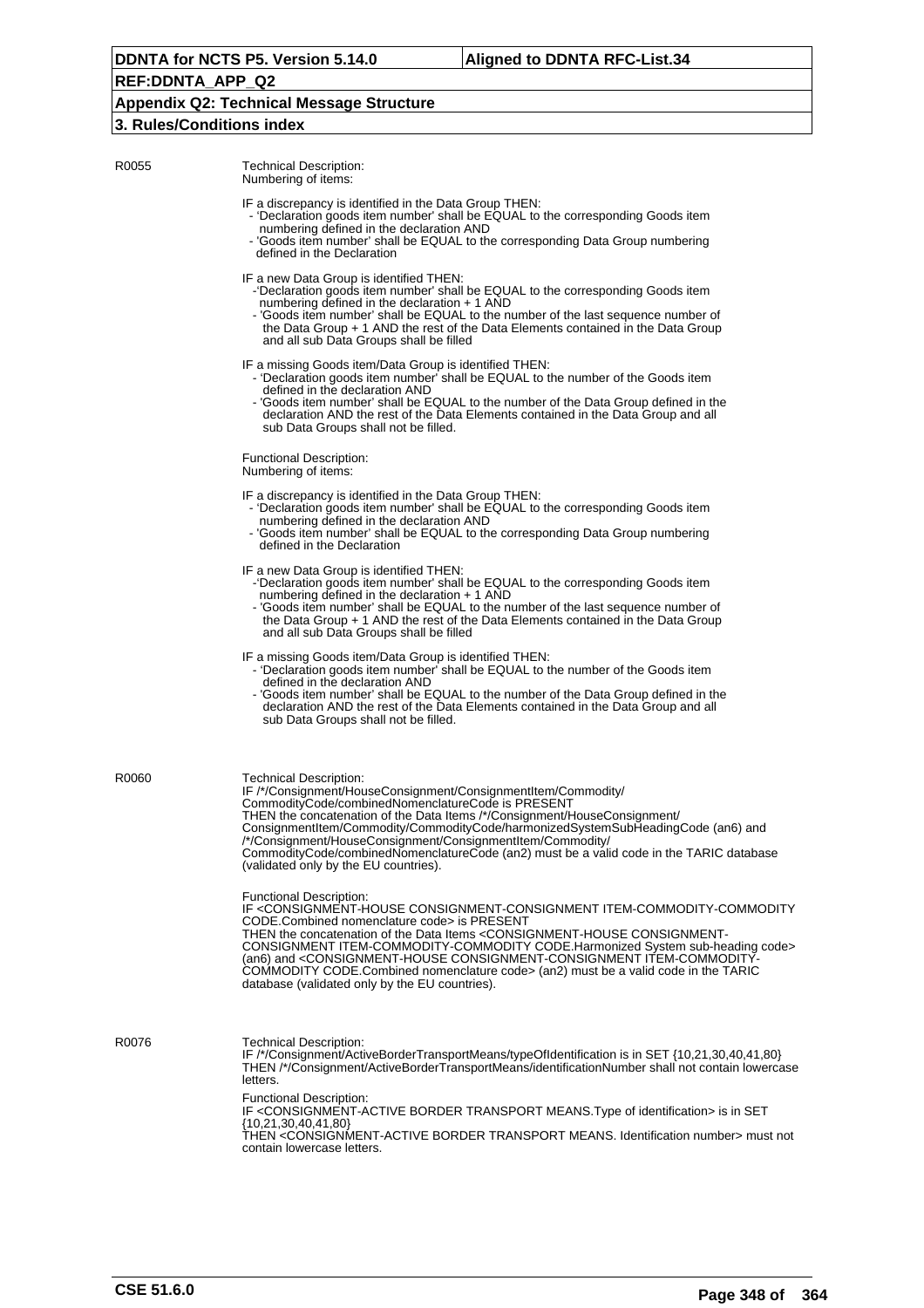# **Appendix Q2: Technical Message Structure**

| R0100 | Technical Description:<br>If /*/TraderAtDestination/communicationLanguageAtDeparture is PRESENT, then the indicated<br>language is used as the basic language in any further communication between the Trader and the<br>Customs system. If /*/TraderAtDestination/communicationLanguageAtDeparture is not PRESENT then<br>the Customs system will use the default language of the Office concerned;<br>If /*/TransitOperation/communicationLanguageAtDeparture is PRESENT, then the indicated language<br>is used as the basic language in any further communication between the Trader and the Customs<br>system. If /*/TransitOperation/communicationLanguageAtDeparture is not PRESENT then the Customs<br>system will use the default language of the Office concerned.                                                                                                              |
|-------|-------------------------------------------------------------------------------------------------------------------------------------------------------------------------------------------------------------------------------------------------------------------------------------------------------------------------------------------------------------------------------------------------------------------------------------------------------------------------------------------------------------------------------------------------------------------------------------------------------------------------------------------------------------------------------------------------------------------------------------------------------------------------------------------------------------------------------------------------------------------------------------------|
|       | <b>Functional Description:</b><br>If <trader at="" departure="" destination.communication="" language=""> is PRESENT, then the<br/>indicated language is used as the basic language in any further communication between the Trader<br/>and the Customs system. If <trader at="" departure="" destination.communication="" language=""> is<br/>not PRESENT then the Customs system will use the default language of the Office concerned;<br/>If <transit at="" departure="" language="" operation.communication=""> is PRESENT, then the indicated<br/>language is used as the basic language in any further communication between the Trader and the<br/>Customs system. If <transit at="" departure="" language="" operation.communication=""> is not PRESENT<br/>then the Customs system will use the default language of the Office concerned.</transit></transit></trader></trader> |
| R0102 | Technical Description:<br>Data item /*/Invalidation/decision can contain 2 valid values:<br>- '0' = 'No': Invalidation refused by Customs: Decision<br>- '1' = 'Yes': Invalidation accepted by Customs: Decision                                                                                                                                                                                                                                                                                                                                                                                                                                                                                                                                                                                                                                                                          |
|       | <b>Functional Description:</b><br>Data item <invalidation.decision> can contain 2 valid values:<br/>- '0' = 'No': Invalidation refused by Customs: Decision<br/>- '1' = 'Yes': Invalidation accepted by Customs: Decision</invalidation.decision>                                                                                                                                                                                                                                                                                                                                                                                                                                                                                                                                                                                                                                         |
| R0103 | <b>Technical Description:</b><br>IF /*/CustomsOfficeOfExitForTransitDeclared is PRESENT<br>THEN<br>/*/CustomsOfficeOfExitForTransitDeclared/referenceNumber is NOT EQUAL to<br>/*/CustomsOfficeOfTransitDeclared/referenceNumber AND is NOT EQUAL to<br>/*/CustomsOfficeOfDestinationDeclared/referenceNumber                                                                                                                                                                                                                                                                                                                                                                                                                                                                                                                                                                             |
|       | <b>Functional Description:</b><br>IF <customs (declared)="" exit="" for="" of="" office="" transit=""> is PRESENT</customs>                                                                                                                                                                                                                                                                                                                                                                                                                                                                                                                                                                                                                                                                                                                                                               |
|       | THEN<br><customs (declared).="" exit="" for="" number="" of="" office="" reference="" transit=""> is NOT EQUAL to<br/><customs (declared).reference="" number="" office="" transit=""> AND is NOT EQUAL to<br/><customs (declared).reference="" destination="" number="" of="" office=""></customs></customs></customs>                                                                                                                                                                                                                                                                                                                                                                                                                                                                                                                                                                   |
| R0106 | Technical Description:<br>/*/TransportEquipment/numberOfSeals is EQUAL to the 'maximum value of<br>/*/TransportEquipment/Seal/sequenceNumber' for THIS instance of Transport Equipment.                                                                                                                                                                                                                                                                                                                                                                                                                                                                                                                                                                                                                                                                                                   |
|       | <b>Functional Description:</b><br><transport equipment.number="" of="" seals=""> is EQUAL to the 'maximum value of <transport<br>EQUIPMENT- SEAL. Sequence number&gt;' for THIS instance of Transport Equipment.</transport<br></transport>                                                                                                                                                                                                                                                                                                                                                                                                                                                                                                                                                                                                                                               |
| R0107 | <b>Technical Description:</b><br>/*/TransportEquipment/Seal/Identifier is unique in the whole declaration.                                                                                                                                                                                                                                                                                                                                                                                                                                                                                                                                                                                                                                                                                                                                                                                |
|       | <b>Functional Description:</b><br><transport equipment-seal.identifier=""> is unique in the whole declaration.</transport>                                                                                                                                                                                                                                                                                                                                                                                                                                                                                                                                                                                                                                                                                                                                                                |
| R0165 | <b>Technical Description:</b><br>IF the declaration is submitted under simplified procedure AND the authorisation of which foresees the<br>use of seals<br>THEN /*/Consignment/TransportEquipment/numberOfSeals> is GREATER than '0'.<br><b>Functional Description:</b><br>IF the declaration is submitted under simplified procedure AND the authorisation of which foresees the                                                                                                                                                                                                                                                                                                                                                                                                                                                                                                         |
|       | use of seals<br>THEN <consignment-transport equipment.number="" of="" seals=""> is GREATER than '0'.</consignment-transport>                                                                                                                                                                                                                                                                                                                                                                                                                                                                                                                                                                                                                                                                                                                                                              |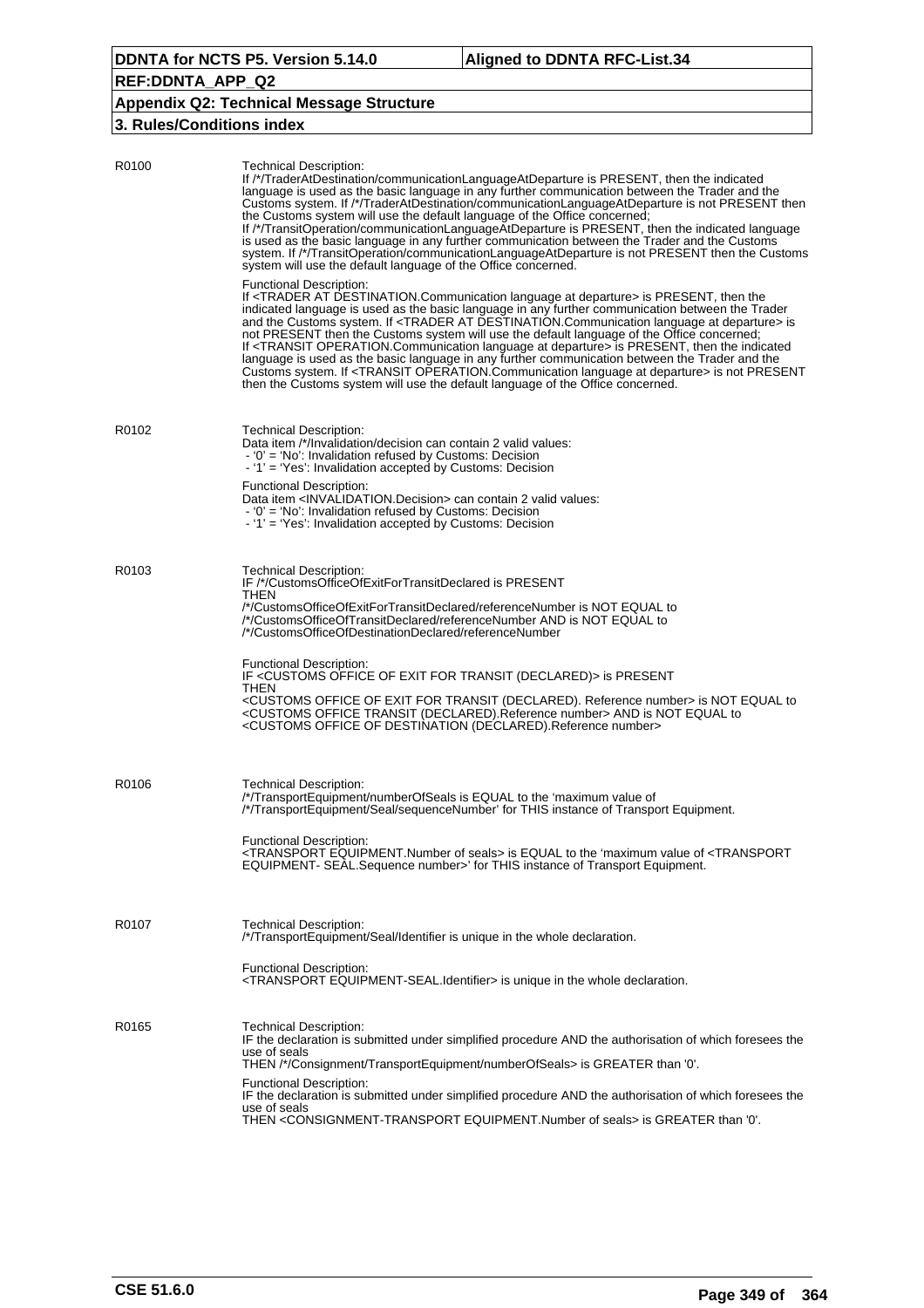# **Appendix Q2: Technical Message Structure**

| R0221 | <b>Technical Description:</b><br>IF /*/Consignment/HouseConsignment/ConsignmentItem/Packaging/numberOfPackages is EQUAL to<br>'ቦ'<br><b>THEN</b>                                                                                                                                                                                                        |
|-------|---------------------------------------------------------------------------------------------------------------------------------------------------------------------------------------------------------------------------------------------------------------------------------------------------------------------------------------------------------|
|       | for THIS CONSIGNMENT ITEM<br>/*/Consignment/HouseConsignment/ConsignmentItem/Commodity/GoodsMeasure/grossMass is<br>EQUAL to $0$<br><b>AND</b>                                                                                                                                                                                                          |
|       | for THIS HOUSE CONSIGNMENT at least one CONSIGNMENT ITEM must exist with<br>/*/Consignment/HouseConsignment/ConsignmentItem/Commodity/GoodsMeasure/grossMass<br>having a value different from '0'                                                                                                                                                       |
|       | ELSE for THIS CONSIGNMENT ITEM<br>/*/Consignment/HouseConsignment/ConsignmentItem/Commodity/GoodsMeasure/grossMass<br>must be different from '0'.                                                                                                                                                                                                       |
|       | <b>Functional Description:</b><br>IF <consignment-house consignment-consignment="" item-packaging.number="" of<br="">packages&gt; is EQUAL to '0'<br/><b>THEN</b></consignment-house>                                                                                                                                                                   |
|       | for THIS CONSIGNMENT ITEM<br><consignment-house consignment-consignment="" item-commodity-goods<br="">MEASURE.Gross mass&gt; is EQUAL to '0'<br/>AND</consignment-house>                                                                                                                                                                                |
|       | for THIS HOUSE CONSIGNMENT at least one CONSIGNMENT ITEM must exist with<br><consignment-house consignment-consignment="" item-commodity-goods<br="">MEASURE.Gross mass&gt; having a value different from '0'<br/>ELSE for THIS CONSIGNMENT ITEM</consignment-house>                                                                                    |
|       | <consignment-house consignment-consignment="" item-commodity-goods<br="">MEASURE. Gross mass&gt; must be different from '0'.</consignment-house>                                                                                                                                                                                                        |
| R0223 | <b>Technical Description:</b><br>IF /*/Consignment/HouseConsignment/ConsignmentItem/Commodity/GoodsMeasure/grossMass is<br>GREATER THAN '0' (zero)                                                                                                                                                                                                      |
|       | THEN /*/Consignment/HouseConsignment/ConsignmentItem/Commodity/GoodsMeasure/netMass<br>must be LESS THAN OR EQUAL to<br>/*/Consignment/HouseConsignment/ConsignmentItem/Commodity/GoodsMeasure/grossMass.                                                                                                                                               |
|       | <b>Functional Description:</b><br>IF <consignment-house consignment-consignment="" item-commodity-goods<="" td=""></consignment-house>                                                                                                                                                                                                                  |
|       | MEASURE.Gross mass> is GREATER THAN '0' (zero value).<br>THEN <consignment-house consignment-consignment="" item-commodity-goods<br="">MEASURE.Net mass&gt; must be LESS THAN OR EQUAL to <consignment-house<br>CONSIGNMENT-CONSIGNMENT ITEM-COMMODITY-GOODS MEASURE.Gross mass&gt;.</consignment-house<br></consignment-house>                         |
| R0261 | <b>Technical Description:</b><br>IF Guarantee type is in SET $\{2, 4\}$                                                                                                                                                                                                                                                                                 |
|       | THEN /*/GuaranteeReference/GuaranteeQuery/queryIdentifier is in SET {1, 4}<br><b>Functional Description:</b><br>IF Guarantee type is in SET {2, 4}                                                                                                                                                                                                      |
|       | THEN <guarantee identifier="" query.query="" reference-guarantee=""> is in SET {1, 4}</guarantee>                                                                                                                                                                                                                                                       |
| R0263 | <b>Technical Description:</b><br>The Data Item can be used only with Guarantee types '0' (guarantee waiver), '1' (comprehensive<br>guarantee) or '9' (Individual guarantee with multiple usage), with either Query Identifier '1' (usage only)<br>or '3' (usage and exposure)                                                                           |
|       | <b>Functional Description:</b><br>The Data Item can be used only with Guarantee types '0' (guarantee waiver), '1' (comprehensive<br>guarantee) or '9' (Individual guarantee with multiple usage), with either Query Identifier '1' (usage only)<br>or '3' (usage and exposure)                                                                          |
| R0267 | <b>Technical Description:</b><br>The currency used for the amount concerned is always 'EUR'                                                                                                                                                                                                                                                             |
|       | <b>Functional Description:</b><br>The currency used for the amount concerned is always 'EUR'                                                                                                                                                                                                                                                            |
| R0315 | <b>Technical Description:</b><br>Where /*/Consignment/modeOfTransportAtTheBorder is EQUAL to '4' the (IATA/ICAO) flight number<br>shall be indicated and shall have a format an8:<br>an3: mandatory prefix identifying the airline/operator<br>- n4: mandatory number of the flight<br>- a1: optional suffix                                            |
|       | <b>Functional Description:</b><br>Where <consignment.mode at="" border="" of="" the="" transport=""> is EQUAL to '4' the (IATA/ICAO) flight<br/>number shall be indicated and shall have a format an8:<br/>an3: mandatory prefix identifying the airline/operator<br/>- n4: mandatory number of the flight<br/>- a1: optional suffix</consignment.mode> |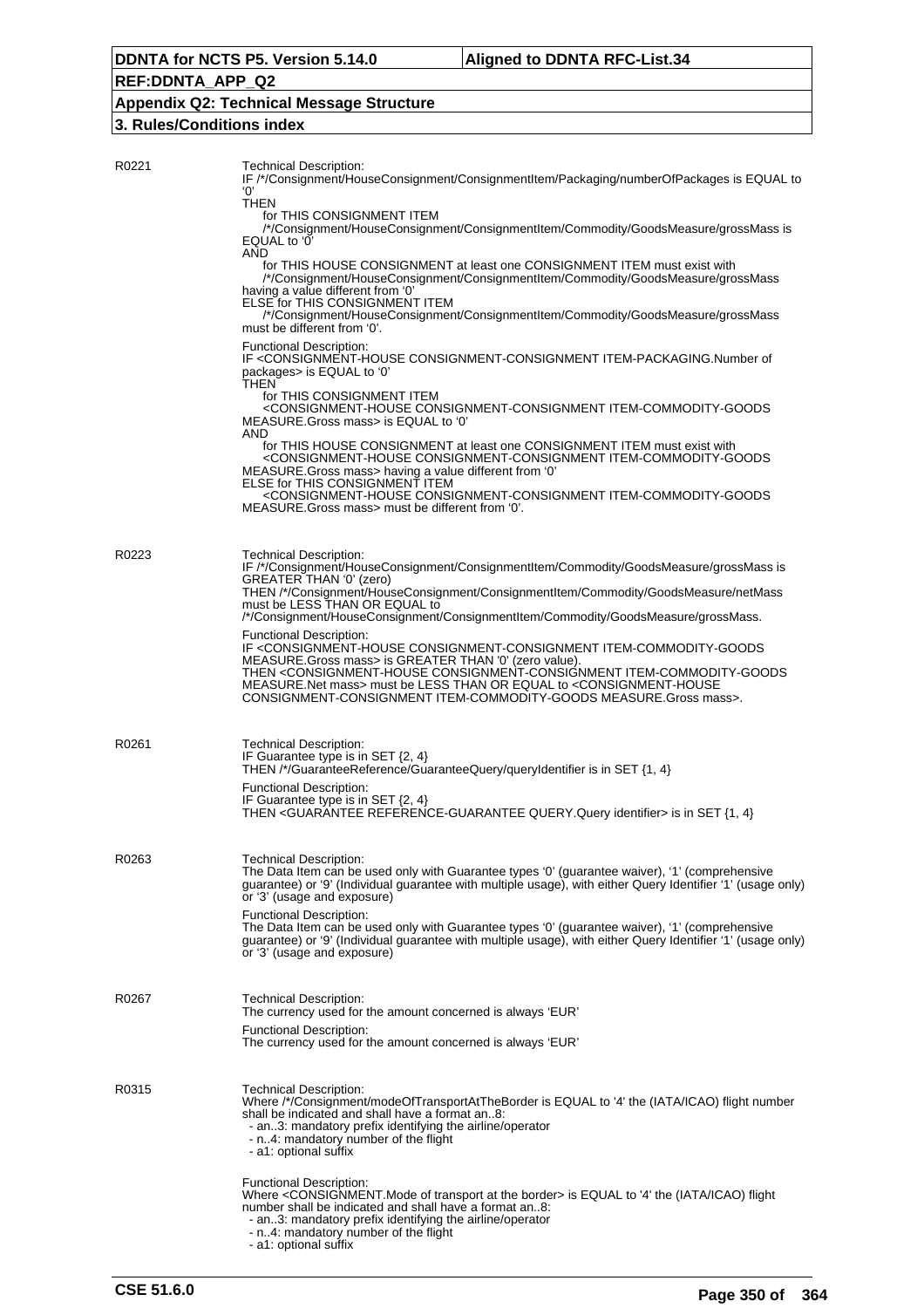# **Appendix Q2: Technical Message Structure**

| R0318 | <b>Technical Description:</b><br>IF /*/Guarantee/guaranteeType is EQUAL to '4'<br>THEN the format of /*/Guarantee/GuaranteeReference/GRN is 'an24'<br>ELSE the format of /*/Guarantee/GuaranteeReference/GRN is 'an17'<br><b>Functional Description:</b><br>IF <guarantee.guarantee type=""> is EQUAL to '4'<br/>THEN the format of <guarantee-guarantee reference.grn=""> is 'an24'<br/>ELSE the format of <guarantee-guarantee reference.grn=""> is 'an17'</guarantee-guarantee></guarantee-guarantee></guarantee.guarantee>                                                                                                                                                                                                                                                                                                                                                                                                                                                         |
|-------|----------------------------------------------------------------------------------------------------------------------------------------------------------------------------------------------------------------------------------------------------------------------------------------------------------------------------------------------------------------------------------------------------------------------------------------------------------------------------------------------------------------------------------------------------------------------------------------------------------------------------------------------------------------------------------------------------------------------------------------------------------------------------------------------------------------------------------------------------------------------------------------------------------------------------------------------------------------------------------------|
| R0324 | <b>Technical Description:</b><br>The format of /*/GuaranteeReference/GRN is 'an17'<br><b>Functional Description:</b><br>The format of <guarantee reference.grn=""> is 'an17'</guarantee>                                                                                                                                                                                                                                                                                                                                                                                                                                                                                                                                                                                                                                                                                                                                                                                               |
| R0350 | <b>Technical Description:</b><br>IF /*/TransitOperation/reducedDatasetIndicator> is EQUAL to '1'<br>AND /*/Consignment/inlandModeOfTransport is in SET {1, 2, 4}<br>THEN<br>at least one /*/Authorisation/type is EQUAL to 'C524'<br><b>Functional Description:</b><br>IF <transit dataset="" indicator="" operation.reduced=""> is EQUAL to '1'<br/>AND<br/><consignment. inland="" mode="" of="" transport=""> is in SET <math>\{1, 2, 4\}</math><br/>THEN<br/>at least one <authorisation.type> is EQUAL to 'C524'</authorisation.type></consignment.></transit>                                                                                                                                                                                                                                                                                                                                                                                                                    |
| R0352 | <b>Technical Description:</b><br>IF /*/TransitOperation/reducedDatasetIndicator> is EQUAL to '1'<br>AND /*/Consignment/inlandModeOfTransport is in SET {1, 2, 4}<br><b>THEN</b><br>this Data Item includes at least one <authorisation number=""> for a valid Authorisation for Reduced Data<br/>Set owned by the Holder of the Transit Procedure<br/><b>Functional Description:</b><br/>IF <transit dataset="" indicator="" operation.reduced=""> is EQUAL to '1'<br/>AND<br/><math>\leq</math>CONSIGNMENT.Inland mode of transport&gt; is in SET {1, 2, 4}<br/>THEN<br/>this Data Item includes at least one <authorisation number=""> for a valid Authorisation for Reduced Data<br/>Set owned by the Holder of the Transit Procedure</authorisation></transit></authorisation>                                                                                                                                                                                                     |
| R0364 | <b>Technical Description:</b><br>IF /*/Consignment/HouseConsignment/ConsignmentItem/Packaging/numberOfPackages is EQUAL to<br>'በ'<br>THEN for THIS HOUSE CONSIGNMENT at least one CONSIGNMENT ITEM must exist with<br>(the same /*/Consignment/HouseConsignment/ConsignmentItem/Packaging/shippingMarks AND<br>with /*/Consignment/HouseConsignment/ConsignmentItem/Packaging/numberOfPackages having a<br>value GREATER than '0').<br><b>Functional Description:</b><br>IF <consignment-house consignment-consignment="" item-packaging.number="" of<br="">Packages&gt; is EQUAL to '0'<br/>THEN for THIS HOUSE CONSIGNMENT at least one CONSIGNMENT ITEM must exist with<br/>(the same <consignment-house consignment-consignment="" item-packaging.shipping<br="">marks&gt; AND<br/>with <consignment-house consignment-consignment="" item-packaging.number="" of<br="">packages&gt; having a value GREATER than '0').</consignment-house></consignment-house></consignment-house> |
| R0410 | <b>Technical Description:</b><br>IF/CC015C/TransitOperation/security (the transit declaration includes ENS data for safety and security<br>purposes [only]) is EQUAL to '1'<br>THEN the 17th character of MRN is EQUAL to 'L'<br>ELSE IF /*/TransitOperation/security (the transit declaration includes EXS data for safety and security<br>purposes [only]) is EQUAL to EQUAL to '2'<br>THEN the 17th character of MRN is EQUAL to 'K'<br>ELSE IF */TransitOperation/security (the transit declaration includes ENS and EXS data for safety and<br>security purposes [only]) is EQUAL to '3'<br>THEN the 17th character of MRN is EQUAL to 'M'<br>ELSE the 17th character of MRN is EQUAL to 'J'                                                                                                                                                                                                                                                                                      |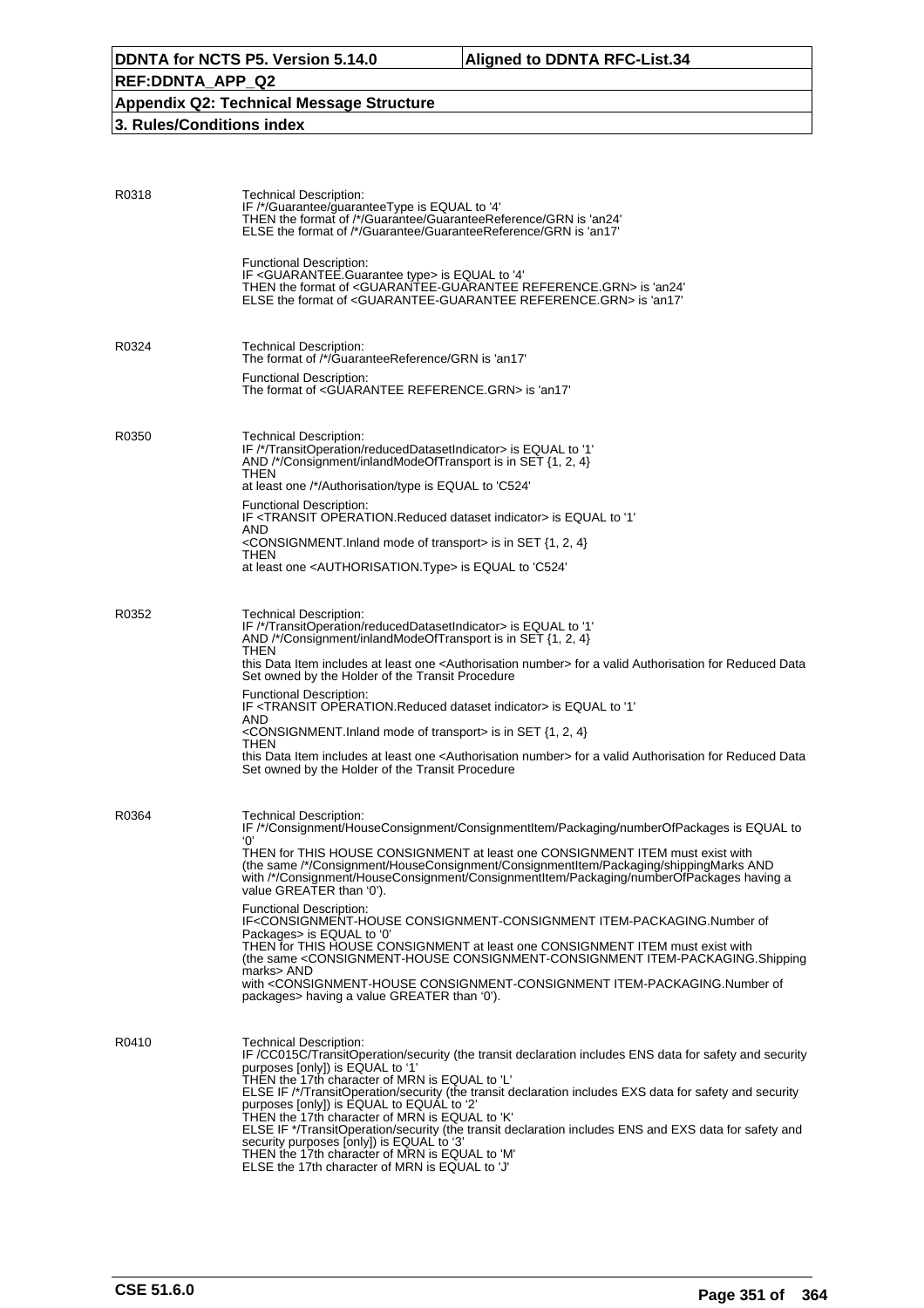# **REF:DDNTA\_APP\_Q2**

**Appendix Q2: Technical Message Structure**

|       | <b>Functional Description:</b><br>IF <cc015c-transit operation.="" security=""> (the transit declaration includes ENS data for safety<br/>and security purposes [only]) is EQUAL to '1'<br/>THEN the 17th character of MRN is EQUAL to 'L'<br/>ELSE IF <transit operation.="" security=""> (the transit declaration includes EXS data for safety and<br/>security purposes [only]) is EQUAL to '2'<br/>THEN the 17th character of MRN is EQUAL to 'K'<br/>ELSE IF <transit operation.="" security=""> (the transit declaration includes ENS and EXS data for<br/>safety and security purposes [only]) is EQUAL to '3'<br/>THEN the 17th character of MRN is EQUAL to 'M'<br/>ELSE the 17th character of MRN is EQUAL to 'J'</transit></transit></cc015c-transit> |
|-------|------------------------------------------------------------------------------------------------------------------------------------------------------------------------------------------------------------------------------------------------------------------------------------------------------------------------------------------------------------------------------------------------------------------------------------------------------------------------------------------------------------------------------------------------------------------------------------------------------------------------------------------------------------------------------------------------------------------------------------------------------------------|
| R0414 | Technical Description:<br>When /*/Consignment/House Consignment/Consignment Item/SupportingDocument/type is EQUAL to<br>'C651' the Administrative Reference Code (ARC) shall be recorded in this field.<br><b>Functional Description:</b>                                                                                                                                                                                                                                                                                                                                                                                                                                                                                                                        |
|       | When <consignment.house consignment.consignment="" item.supporting<br="">DOCUMENT.Type&gt; is EQUAL to 'C651' the Administrative Reference Code (ARC) shall be recorded in<br/>this field.</consignment.house>                                                                                                                                                                                                                                                                                                                                                                                                                                                                                                                                                   |
| R0416 | <b>Technical Description:</b><br>The Data Item /*/Consignment/HouseConsignment/PreviousDocument/referenceNumber must include<br>a valid export MRN. The 17th character must be in SET {A, B, E}.                                                                                                                                                                                                                                                                                                                                                                                                                                                                                                                                                                 |
|       | <b>Functional Description:</b><br>The Data Item <consignment-house consignment-previous="" document.="" reference<br="">Number&gt; must include a valid 'Export declaration' or an 'Export and exit summary declaration' or a<br/>'Dispatch of goods in relation with special fiscal territories'.</consignment-house>                                                                                                                                                                                                                                                                                                                                                                                                                                           |
| R0448 | <b>Technical Description:</b><br>IF /*/Consignment/TransportEquipment/containerIdentificationNumber is NOT PRESENT<br>THEN the R0021 is not applicable (i.e. the value '0' is not valid) for<br>/*/Consignment/TransportEquipment/numberOfSeals;                                                                                                                                                                                                                                                                                                                                                                                                                                                                                                                 |
|       | IF/*/Consignment/Incident/TransportEquipment/containerIdentificationNumber is NOT PRESENT<br>THEN the R0021 is not applicable (i.e. the value '0' is not valid) for<br>/*/Consignment/Incident/TransportEquipment/numberOfSeals                                                                                                                                                                                                                                                                                                                                                                                                                                                                                                                                  |
|       | <b>Functional Description:</b><br>IF <consignment-transport equipment.container="" identification="" number=""> is NOT PRESENT<br/>THEN the R0021 is not applicable (i.e. the value '0' is not valid) for <consignment-transport<br>EQUIPMENT.Number of seals&gt;;</consignment-transport<br></consignment-transport>                                                                                                                                                                                                                                                                                                                                                                                                                                            |
|       | IF <consignment-incident-transport equipment.container="" identification="" number=""> is NOT<br/><b>PRESENT</b><br/>THEN the R0021 is not applicable (i.e. the value '0' is not valid) for <consignment-incident-<br>TRANSPORT EQUIPMENT.Number of seals&gt;</consignment-incident-<br></consignment-incident-transport>                                                                                                                                                                                                                                                                                                                                                                                                                                        |
|       |                                                                                                                                                                                                                                                                                                                                                                                                                                                                                                                                                                                                                                                                                                                                                                  |
| R0449 | <b>Technical Description:</b><br>The value of /CC042C/ExportOperation/MRN must be one of the values<br>/CC191C/AESResults/ExportOperation/MRN included in the last message 'Transit Presentation<br>Notification Response' (CC191C) received from AES by NCTS                                                                                                                                                                                                                                                                                                                                                                                                                                                                                                    |
|       | <b>Functional Description:</b><br>The value of <cc042c-export operation.mrn=""> must be one of the values <cc191c-aes<br>RESULTS-EXPORT OPERATION.MRN&gt; included in the last message 'Transit Presentation<br/>Notification Response' (CC191C) received from AES by NCTS</cc191c-aes<br></cc042c-export>                                                                                                                                                                                                                                                                                                                                                                                                                                                       |
| R0472 | Technical Description:<br>IF $\frac{\cancel{r}}{\cancel{c}}$ Consignment/inlandModeOfTransport is in SET {1,2,3,4,8}                                                                                                                                                                                                                                                                                                                                                                                                                                                                                                                                                                                                                                             |
|       | THEN<br>IF /*/Consignment/DepartureTransportMeans is PRESENT<br>THEN                                                                                                                                                                                                                                                                                                                                                                                                                                                                                                                                                                                                                                                                                             |
|       | the first digit of /*/Consignment/DepartureTransportMeans/typeOfIdentification shall be<br>EQUAL to /*/Consignment/inlandModeOfTransport<br>ELSE IF /*/Consignment/HouseConsignment/DepartureTransportMeans is PRESENT<br>THEN                                                                                                                                                                                                                                                                                                                                                                                                                                                                                                                                   |
|       | the first digit of<br>/*/Consignment/HouseConsignment/DepartureTransportMeans/typeOfldentification<br>shall be EQUAL to /*/Consignment/inlandModeOfTransport                                                                                                                                                                                                                                                                                                                                                                                                                                                                                                                                                                                                     |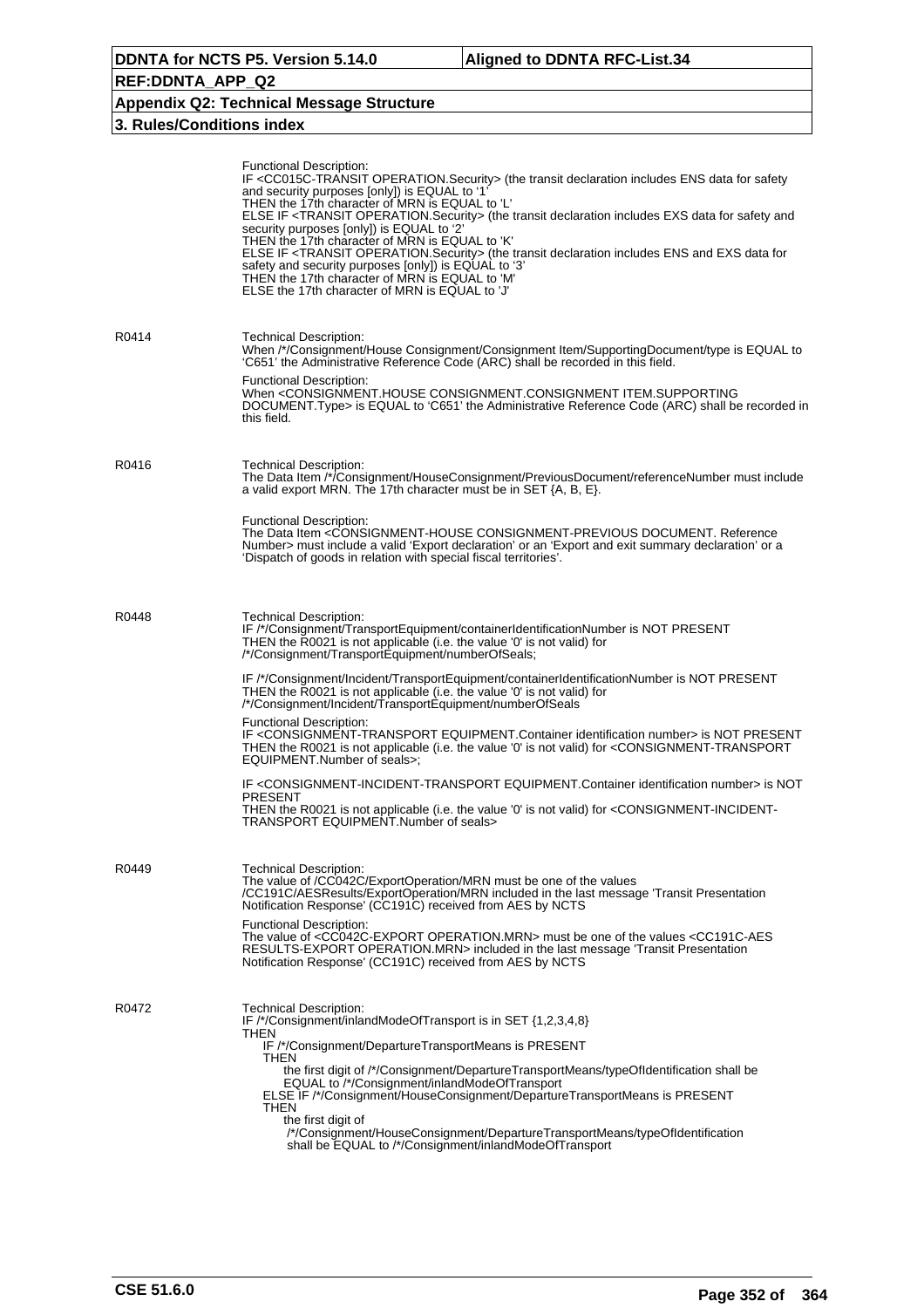# **Appendix Q2: Technical Message Structure**

|       | <b>Functional Description:</b><br>IF <consignment. inland="" mode="" of="" transport=""> is in SET <math>\{1,2,3,4,8\}</math><br/>THEN<br/>IF <consignment-departure means="" transport=""> is PRESENT<br/><b>THEN</b><br/>the first digit of <consignment-departure means.="" of<br="" transport="" type="">identification&gt; shall be EQUAL to <consignment.inland mode="" of="" transport=""><br/>ELSE IF <consignment-house consignment-departure="" transport<br=""><b>MEANS&gt; is PRESENT</b><br/><b>THEN</b><br/>the first digit of <consignment-house consignment-departure<br="">TRANSPORT MEANS. Type of identification&gt; shall be EQUAL to<br/><consignment.inland mode="" of="" transport=""></consignment.inland></consignment-house></consignment-house></consignment.inland></consignment-departure></consignment-departure></consignment.> |
|-------|----------------------------------------------------------------------------------------------------------------------------------------------------------------------------------------------------------------------------------------------------------------------------------------------------------------------------------------------------------------------------------------------------------------------------------------------------------------------------------------------------------------------------------------------------------------------------------------------------------------------------------------------------------------------------------------------------------------------------------------------------------------------------------------------------------------------------------------------------------------|
| R0473 | <b>Technical Description:</b><br>IF /*/Consignment/DepartureTransportMeans is PRESENT AND<br>/*/Consignment/DepartureTransportMeans/typeofIdentification is in SET {10,20,21,30,31,40,41,80}<br>THEN /*/Consignment/DepartureTransportMeans/IdentificationNumber shall not contain lowercase<br>letters<br>ELSE IF /*/Consignment/HouseConsignment/DepartureTransportMeans is PRESENT AND<br>/*/Consignment/HouseConsignment/DepartureTransportMeans/typeofldentification is in SET<br>${10, 20, 21, 30, 31, 40, 41, 80}$<br>THEN /*/Consignment/HouseConsignment/DepartureTransportMeans/IdentificationNumber shall not<br>contain lowercase letters                                                                                                                                                                                                          |
|       | <b>Functional Description:</b><br>IF <consignment-departure means="" transport=""> is PRESENT AND<br/><consignment-departure identification="" means.="" of="" transport="" type=""> is in SET<br/>{10,20,21,30,31,40,41,80}<br/>THEN &lt; CONSIGNMENT-DEPARTURE TRANSPORT MEANS.Identification number&gt; shall not<br/>contain lowercase letters<br/>ELSE IF <consignment-house consignment-departure="" means="" transport=""> is<br/>PRESENT AND <consignment- consignment-departure="" house="" transport<br="">MEANS. Type of identification&gt; is in SET {10,20,21,30,31,40,41,80}<br/>THEN &lt; CONSIGNMENT- HOUSE CONSIGNMENT-DEPARTURE TRANSPORT<br/>MEANS.Identification number&gt; shall not contain lowercase letters</consignment-></consignment-house></consignment-departure></consignment-departure>                                         |
| R0474 | Technical Description:<br>IF /*/Consignment/inlandModeOfTransport is EQUAL to '3'<br>THEN the first data group iteration /*/Consignment/DepartureTransportMeans/typeOfIdentification must<br>be EQUAL to '30';<br>IF /*/Consignment/inlandModeOfTransport is EQUAL to '3'<br>AND /*/Consignment/House Consignment/DepartureTransportMeans is PRESENT<br>THEN for THIS House Consignment, the first data group iteration<br>/*/Consignment/HouseConsignment/DepartureTransportMeans/typeOfIdentification must be EQUAL to<br>'30'.                                                                                                                                                                                                                                                                                                                              |
|       | <b>Functional Description:</b><br>IF <consignment.inland mode="" of="" transport=""> is EQUAL to '3'<br/>THEN the first data group iteration <consignment-departure identification="" means.="" of="" transport="" type=""><br/>must be EQUAL to '30';<br/>IF <consignment.inland mode="" of="" transport=""> is EQUAL to '3'<br/>AND <consignment-departure means="" transport=""> is PRESENT<br/>THEN for THIS House Consignment, the first data group iteration <consignment-house<br>CONSIGNMENT-DEPARTURE TRANSPORT MEANS. Type of identification&gt; must be EQUAL to '30'</consignment-house<br></consignment-departure></consignment.inland></consignment-departure></consignment.inland>                                                                                                                                                              |
| R0476 | <b>Technical Description:</b><br>IF /*/Consignment/inlandModeOfTransport is EQUAL to '3'<br><b>THEN</b><br>IF the multiplicity of the data group /*/Consignment/DepartureTransportMeans is<br>more than 1x<br>THEN the iteration 2 and the iteration 3 (if present) of the data group<br>/*/Consignment/DepartureTransportMeans must include<br>/*/Consignment/DepartureTransportMeans/typeOfIdentification that is EQUAL to<br>'31'<br>ELSE IF the multiplicity of the data group<br>/*/Consignment/HouseConsignment/DepartureTransportMeans is more than 1x<br>THEN the iteration 2 and the iteration 3 (if present) of the data group<br>/*/Consignment/HouseConsignment/DepartureTransportMeans must include<br>/*/Consignment/HouseConsignment/DepartureTransportMeans/typeOfIdentification<br>that is EQUAL to '31'                                      |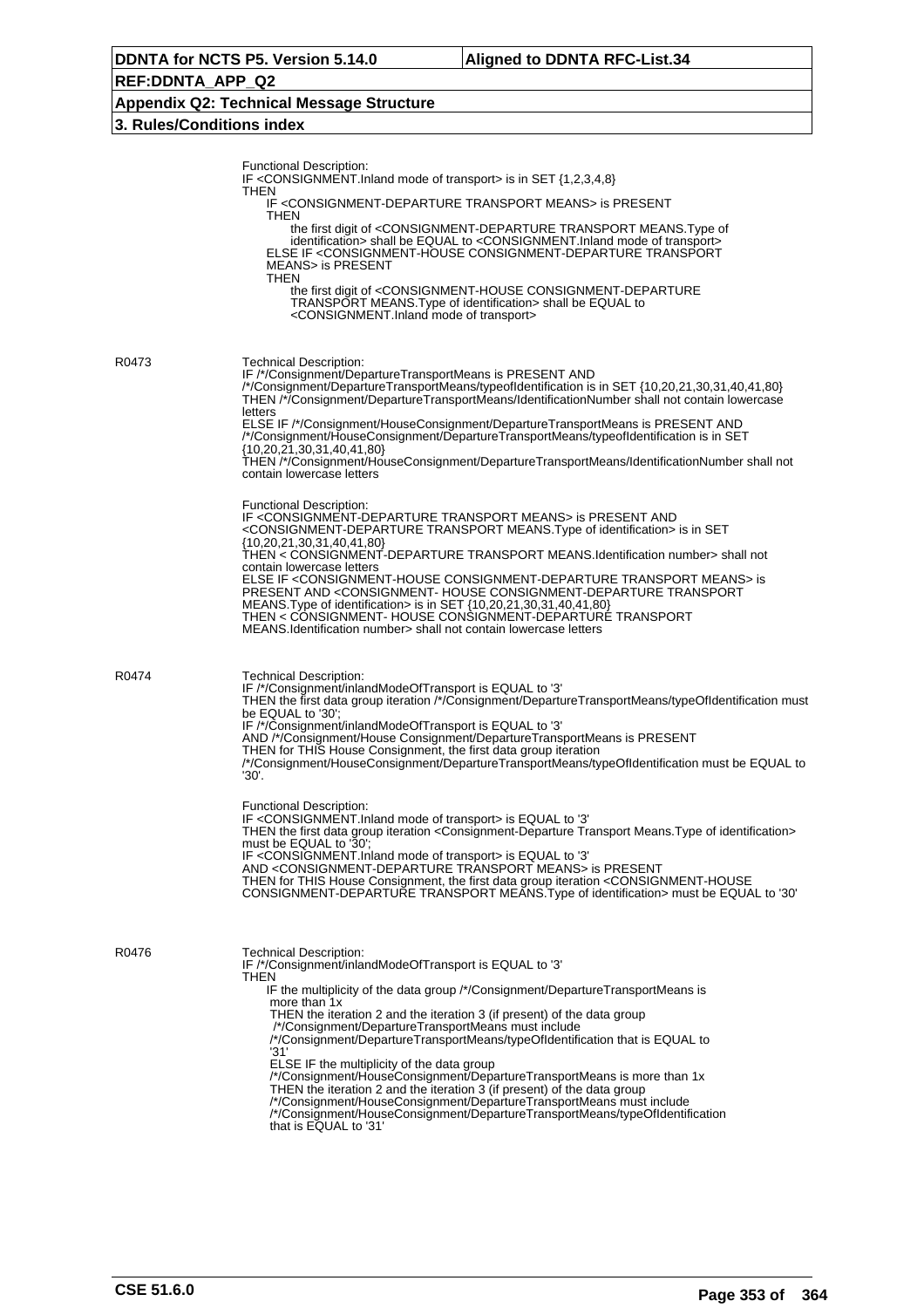# **Appendix Q2: Technical Message Structure**

|       | <b>Functional Description:</b><br>IF <consignment.inland mode="" of="" transport=""> is EQUAL to '3'<br/>THEN<br/>IF the multiplicity of the data group <consignment-departure transport<br="">MEANS&gt; is more than 1x<br/>THEN the iteration 2 and the iteration 3 (if present) of the data group<br/><consignment-departure méans="" transport=""> must include<br/><consignment-departure identification="" means.="" of="" transport="" type=""><br/>that is EQUAL to '31'<br/>ELSE IF the multiplicity of the data group <consignment-house<br>CONSIGNMENT- DEPARTURE TRANSPORT MEANS&gt; is more than 1x<br/>THEN the iteration 2 and the iteration 3 (if present) of the data group<br/><consignment- consignment-departure="" house="" transport<br="">MEANS&gt; must include <consignment-house consignment-<br="">DEPARTURE TRANSPORT MEANS. Type of identification &gt; that is EQUAL to '31'</consignment-house></consignment-></consignment-house<br></consignment-departure></consignment-departure></consignment-departure></consignment.inland> |
|-------|-------------------------------------------------------------------------------------------------------------------------------------------------------------------------------------------------------------------------------------------------------------------------------------------------------------------------------------------------------------------------------------------------------------------------------------------------------------------------------------------------------------------------------------------------------------------------------------------------------------------------------------------------------------------------------------------------------------------------------------------------------------------------------------------------------------------------------------------------------------------------------------------------------------------------------------------------------------------------------------------------------------------------------------------------------------------|
| R0506 | <b>Technical Description:</b><br>IF /*/Consignment/HouseConsignment/Consignor is PRESENT for all<br>/*/Consignment/HouseConsignment/<br>THEN at least one occurrence of /*/Consignment/HouseConsignment/Consignor must be different from<br>the others:<br>IF /*/Consignment/HouseConsignment/Consignee is PRESENT for all<br>/*/Consignment/HouseConsignment/<br>THEN at least one occurrence of /*/Consignment/HouseConsignment/Consignee must be different<br>from the others:                                                                                                                                                                                                                                                                                                                                                                                                                                                                                                                                                                                 |
|       | IF /*/Consignment/HouseConsignment/DepartureTransportMeans is PRESENT for all<br>/*/Consignment/HouseConsignment<br>THEN at least one occurrence of /*/Consignment/HouseConsignment/DepartureTransportMeans must<br>be different from the others;                                                                                                                                                                                                                                                                                                                                                                                                                                                                                                                                                                                                                                                                                                                                                                                                                 |
|       | IF /*/Consignment/HouseConsignment/TransportCharges is PRESENT for all<br>/*/Consignment/HouseConsignment<br>THEN at least one occurrence of /*/Consignment/HouseConsignment/TransportCharges must be<br>different from the others:                                                                                                                                                                                                                                                                                                                                                                                                                                                                                                                                                                                                                                                                                                                                                                                                                               |
|       | IF /*/Consignment/HouseConsignment/referenceNumberUCR is PRESENT for all<br>/*/Consignment/HouseConsignment/<br>THEN at least one occurrence of /*/Consignment/HouseConsignment/referenceNumberUCR must be<br>different from the others;                                                                                                                                                                                                                                                                                                                                                                                                                                                                                                                                                                                                                                                                                                                                                                                                                          |
|       | IF /*/Consignment/HouseConsignment/countryOfDispatch is PRESENT for all<br>/*/Consignment/HouseConsignment/<br>THEN at least one occurrence of /*/Consignment/HouseConsignment/countryOfDispatch must be<br>different from the others.                                                                                                                                                                                                                                                                                                                                                                                                                                                                                                                                                                                                                                                                                                                                                                                                                            |
|       | <b>Functional Description:</b><br>IF <consignment-house consignment-consignor=""> is PRESENT for all <consignment-<br><b>HOUSE CONSIGNMENT&gt;</b><br/>THEN at least one occurrence of <consignment-house consignment-consignor=""> must be<br/>different from the others;</consignment-house></consignment-<br></consignment-house>                                                                                                                                                                                                                                                                                                                                                                                                                                                                                                                                                                                                                                                                                                                              |
|       | IF <consignment-house consignment-consignee=""> is PRESENT for all <consignment-<br>HUUSE CUNSIGNMENT&gt;<br/>THEN at least one occurrence of <consignment-house consignment-consignee=""> must be<br/>different from the others:</consignment-house></consignment-<br></consignment-house>                                                                                                                                                                                                                                                                                                                                                                                                                                                                                                                                                                                                                                                                                                                                                                       |
|       | IF <consignment-house consignment-departure="" means="" transport=""> is PRESENT<br/>for all <consignment-house consignment=""><br/>THEN at least one occurrence of <consignment-house consignment-departure<br="">TRANSPORT MEANS&gt; must be different from the others;</consignment-house></consignment-house></consignment-house>                                                                                                                                                                                                                                                                                                                                                                                                                                                                                                                                                                                                                                                                                                                             |
|       | IF <consignment-house charges="" consignment-transport=""> is PRESENT for all<br/><consignment-house consignment=""><br/>THEN at least one occurrence of <consignment-house consignment-transport<br="">CHARGES&gt; must be different from the others;</consignment-house></consignment-house></consignment-house>                                                                                                                                                                                                                                                                                                                                                                                                                                                                                                                                                                                                                                                                                                                                                |
|       | IF <consignment-house consignment.="" number="" reference="" ucr=""> is PRESENT for all<br/><consignment-house consignment=""><br/>THEN at least one occurrence of <consignment-house consignment.reference="" number<br="">UCR&gt; must be different from the others;</consignment-house></consignment-house></consignment-house>                                                                                                                                                                                                                                                                                                                                                                                                                                                                                                                                                                                                                                                                                                                                |
|       | IF <consignment-house consignment.country="" dispatch="" of=""> is PRESENT for all<br/><consignment-house consignment=""><br/>THEN at least one occurrence of <consignment-house consignment.country="" dispatch="" of=""><br/>must be different from the others.</consignment-house></consignment-house></consignment-house>                                                                                                                                                                                                                                                                                                                                                                                                                                                                                                                                                                                                                                                                                                                                     |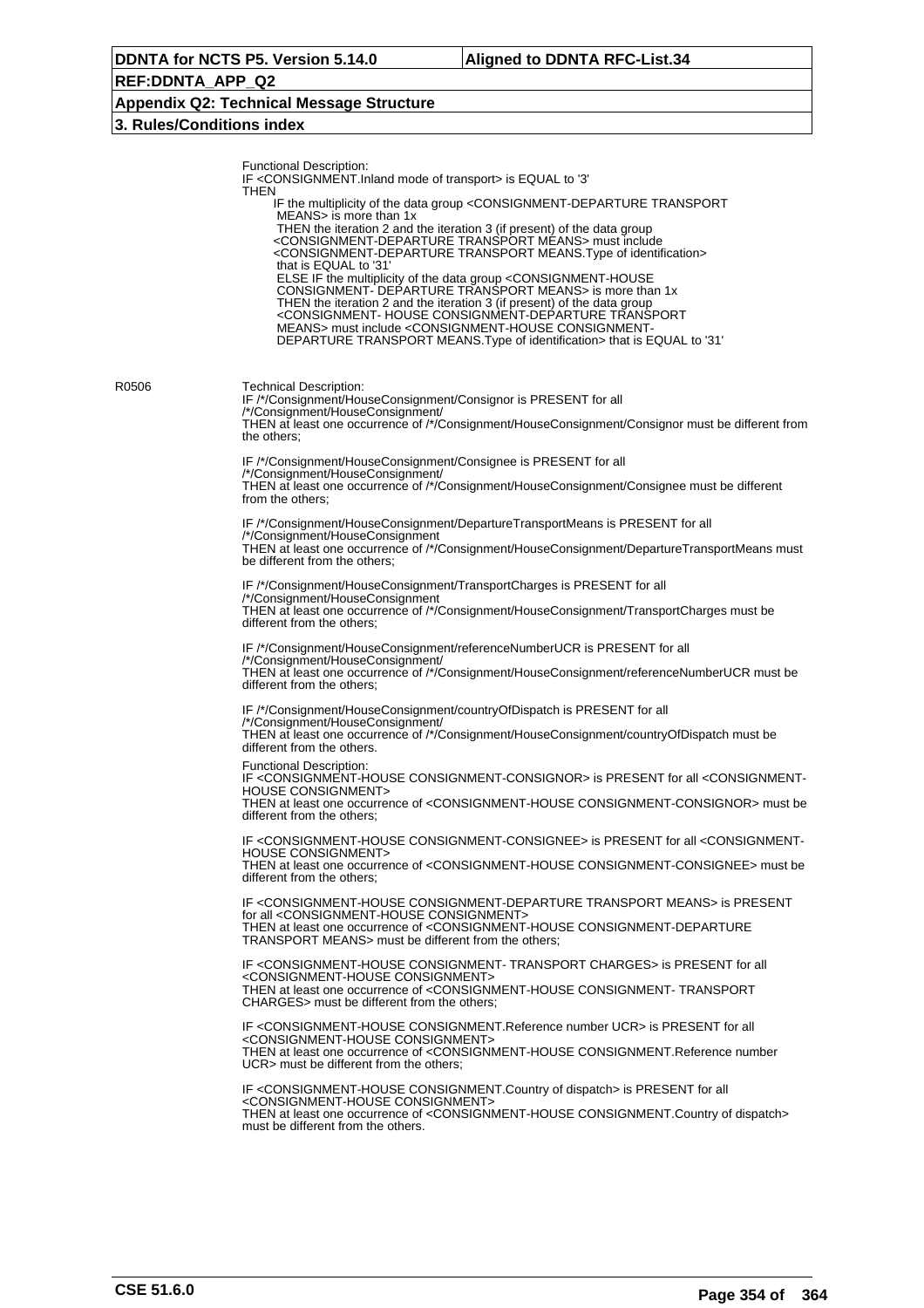# **Appendix Q2: Technical Message Structure**

| R0507 | <b>Technical Description:</b><br>IF /*/Consignment/HouseConsignment/ConsignmentItem/countryOfDispatch is PRESENT for all<br>/*/Consignment/HouseConsignment/ConsignmentItem<br>THEN at least one occurrence of<br>/*/Consignment/HouseConsignment/ConsignmentItem/countryOfDispatch must be different from<br>the others;<br>IF /*/Consignment/HouseConsignment/ConsignmentItem/countryOfDestination is PRESENT for all<br>/*/Consignment/HouseConsignment/ConsignmentItem<br>THEN at least one occurrence of<br>/*/Consignment/HouseConsignment/ConsignmentItem/countryOfDestination must be different<br>from the others:<br>IF /*/Consignment/HouseConsignment/ConsignmentItem/referenceNumberUCR is PRESENT for all<br>/*/Consignment/HouseConsignment/ConsignmentItem<br>THEN at least one occurrence of<br>/*/Consignment/HouseConsignment/ConsignmentItem/referenceNumberUCR must be different<br>from the others:<br>IF /*/Consignment/HouseConsignment/ConsignmentItem/declarationType is PRESENT for all<br>/*/Consignment/HouseConsignment/ConsignmentItem<br>THEN at least one occurrence of<br>/*/Consignment/HouseConsignment/ConsignmentItem/declarationType must be different from the<br>others<br><b>Functional Description:</b><br>IF <consignment-house consignment-consignment="" dispatch="" item.country="" of=""> is<br/>PRESENT for all<br/><consignment-house consignment-consignment="" item=""><br/>THEN at least one occurrence of <consignment-house consignment-consignment<br=""><b>ITEM.Country</b><br/>of dispatch &gt; must be different from the others;<br/>IF <consignment-house consignment-consignment="" destination="" item.country="" of=""> is</consignment-house></consignment-house></consignment-house></consignment-house> |
|-------|----------------------------------------------------------------------------------------------------------------------------------------------------------------------------------------------------------------------------------------------------------------------------------------------------------------------------------------------------------------------------------------------------------------------------------------------------------------------------------------------------------------------------------------------------------------------------------------------------------------------------------------------------------------------------------------------------------------------------------------------------------------------------------------------------------------------------------------------------------------------------------------------------------------------------------------------------------------------------------------------------------------------------------------------------------------------------------------------------------------------------------------------------------------------------------------------------------------------------------------------------------------------------------------------------------------------------------------------------------------------------------------------------------------------------------------------------------------------------------------------------------------------------------------------------------------------------------------------------------------------------------------------------------------------------------------------------------------------------------------------------------------------------|
|       | PRESENT for<br>all <consignment-house consignment-consignment="" item=""><br/>THEN at least one occurrence of <consignment-house consignment-consignment<br=""><b>ITEM.Country</b><br/>of destination &gt; must be different from the others;<br/>IF <consignment-house consignment-consignment="" item.reference="" number="" ucr=""> is<br/>PRESENT for<br/>all <consignment-house consignment-consignment="" item=""><br/>THEN at least one occurrence of <consignment-house consignment-consignment<br=""><b>ITEM.Reference</b><br/>number UCR&gt; must be different from the others:<br/>IF <consignment-house consignment-consignment="" declaration="" item.="" type=""> is<br/>PRESENT for all<br/><consignment-house consignment-consignment="" item=""><br/>THEN at least one occurrence of <consignment-house consignment-consignment<br="">ITEM. Declaration type&gt; must be different from the others.</consignment-house></consignment-house></consignment-house></consignment-house></consignment-house></consignment-house></consignment-house></consignment-house>                                                                                                                                                                                                                                                                                                                                                                                                                                                                                                                                                                                                                                                                                       |
| R0509 | <b>Technical Description:</b><br>The /CC190C/CustomsOfficeOfDeparture/referenceNumber shall be EQUAL to the<br>/CC190C/CustomsOfficeOfExit/referenceNumber.<br><b>Functional Description:</b><br>The <cc190c-customs departure.reference="" number="" of="" office=""> shall be EQUAL to the<br/><cc190c-customs exit.reference="" number="" of="" office="">.</cc190c-customs></cc190c-customs>                                                                                                                                                                                                                                                                                                                                                                                                                                                                                                                                                                                                                                                                                                                                                                                                                                                                                                                                                                                                                                                                                                                                                                                                                                                                                                                                                                           |
| R0510 | <b>Technical Description:</b><br>IF the D.G. /CC190C/Consignment/LocationOfGoods/Address is PRESENT<br>THEN /CC190C/Consignment/LocationOfGoods/Address/country shall be EQUAL to the first two<br>characters of /CC190C/CustomsOfficeOfDeparture/referenceNumber<br><b>ELSE</b><br>IF the D.G. /CC190C/Consignment/LocationOfGoods/PostcodeAddress is PRESENT<br>THEN /CC190C/Consignment/LocationOfGoods/PostcodeAddress/country shall be EQUAL to the first<br>two characters of /CC190C/CustomsOfficeOfDeparture/referenceNumber.<br><b>Functional Description:</b><br>IF the D.G. <cc190c-consignment-location goods-address="" of=""> is PRESENT<br/>THEN <cc190c-consignment-location be="" equal="" goods-address.country="" of="" shall="" the<br="" to="">country code (first two characters) in the <cc190-customs departure.reference<br="" of="" office="">number&gt;<br/><b>ELSE</b><br/>IF the D.G. <cc190c-consignment-location address="" goods-postcode="" of=""> is<br/><b>PRESENT</b><br/>THEN <cc190c-consignment-location address.country="" goods-postcode="" of=""> shall be<br/>EQUAL to the country code (first two characters) in the <cc190-customs of<br="" office="">DEPARTURE.Reference number&gt;</cc190-customs></cc190c-consignment-location></cc190c-consignment-location></cc190-customs></cc190c-consignment-location></cc190c-consignment-location>                                                                                                                                                                                                                                                                                                                                                                                  |
| R0516 | Technical Description:<br>Values of /*/Country/Action/Unavailability/type shall be identical throughout the message (i.e: same<br>value in all the repetitions of the "Unavailability" group).                                                                                                                                                                                                                                                                                                                                                                                                                                                                                                                                                                                                                                                                                                                                                                                                                                                                                                                                                                                                                                                                                                                                                                                                                                                                                                                                                                                                                                                                                                                                                                             |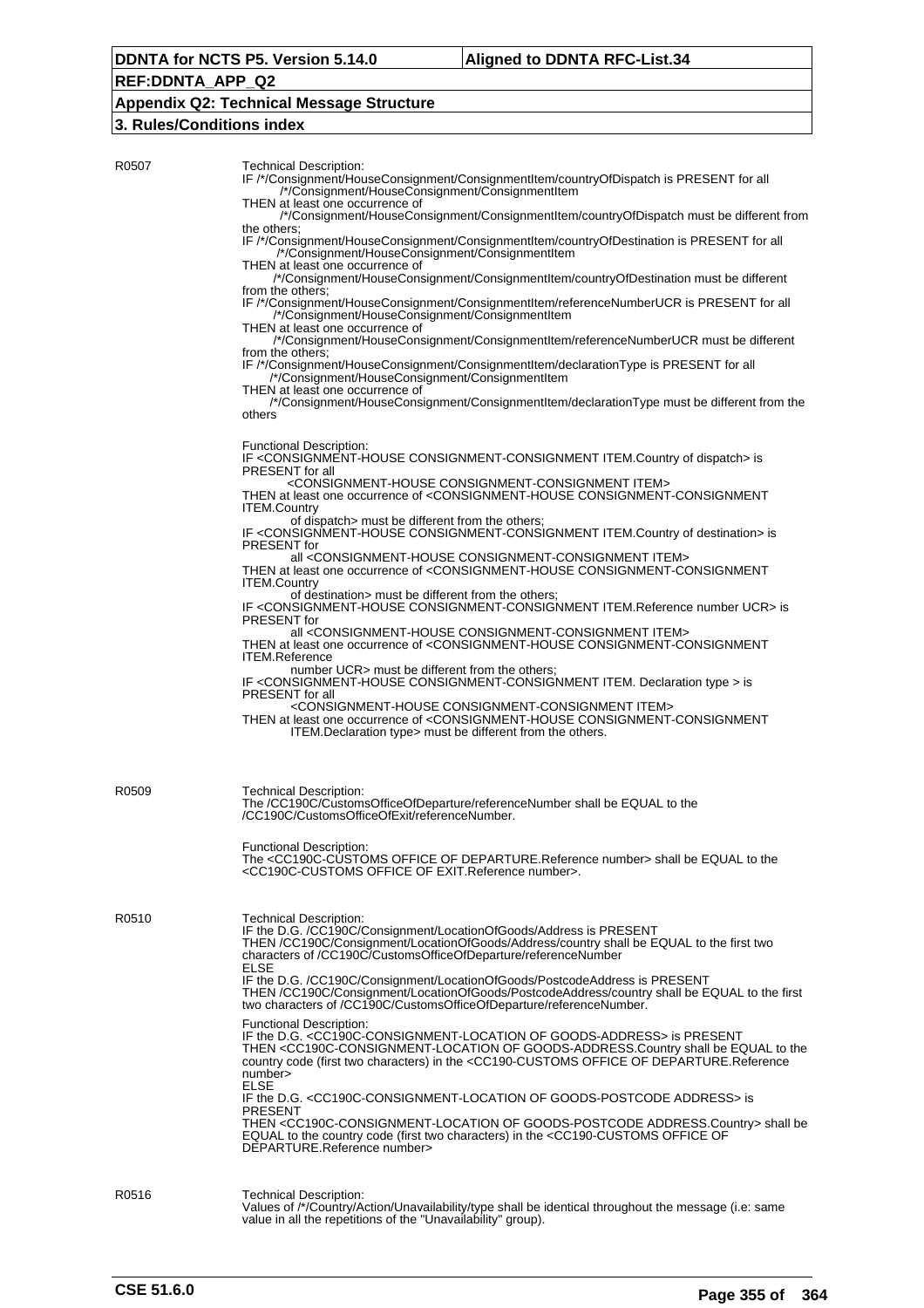|                           | DDNTA for NCTS P5. Version 5.14.0<br><b>Aligned to DDNTA RFC-List.34</b>                                                                                                                                                                                                                                                                                                                                                                                                                                                                                                                                                                                                                                                                                                                                                                                                                                                                                                                                                                                                                                                                                                                                                                                                                                                                                                           |                                                                                                                                                                                                                                                                                                                                                                                                                                                                                                                                                                                                                                                                                                                                                                                                                                              |  |
|---------------------------|------------------------------------------------------------------------------------------------------------------------------------------------------------------------------------------------------------------------------------------------------------------------------------------------------------------------------------------------------------------------------------------------------------------------------------------------------------------------------------------------------------------------------------------------------------------------------------------------------------------------------------------------------------------------------------------------------------------------------------------------------------------------------------------------------------------------------------------------------------------------------------------------------------------------------------------------------------------------------------------------------------------------------------------------------------------------------------------------------------------------------------------------------------------------------------------------------------------------------------------------------------------------------------------------------------------------------------------------------------------------------------|----------------------------------------------------------------------------------------------------------------------------------------------------------------------------------------------------------------------------------------------------------------------------------------------------------------------------------------------------------------------------------------------------------------------------------------------------------------------------------------------------------------------------------------------------------------------------------------------------------------------------------------------------------------------------------------------------------------------------------------------------------------------------------------------------------------------------------------------|--|
| <b>REF:DDNTA APP Q2</b>   |                                                                                                                                                                                                                                                                                                                                                                                                                                                                                                                                                                                                                                                                                                                                                                                                                                                                                                                                                                                                                                                                                                                                                                                                                                                                                                                                                                                    |                                                                                                                                                                                                                                                                                                                                                                                                                                                                                                                                                                                                                                                                                                                                                                                                                                              |  |
|                           | <b>Appendix Q2: Technical Message Structure</b>                                                                                                                                                                                                                                                                                                                                                                                                                                                                                                                                                                                                                                                                                                                                                                                                                                                                                                                                                                                                                                                                                                                                                                                                                                                                                                                                    |                                                                                                                                                                                                                                                                                                                                                                                                                                                                                                                                                                                                                                                                                                                                                                                                                                              |  |
| 3. Rules/Conditions index |                                                                                                                                                                                                                                                                                                                                                                                                                                                                                                                                                                                                                                                                                                                                                                                                                                                                                                                                                                                                                                                                                                                                                                                                                                                                                                                                                                                    |                                                                                                                                                                                                                                                                                                                                                                                                                                                                                                                                                                                                                                                                                                                                                                                                                                              |  |
|                           | <b>Functional Description:</b><br>(i.e: same value in all the repetitions of the "Unavailability" group).                                                                                                                                                                                                                                                                                                                                                                                                                                                                                                                                                                                                                                                                                                                                                                                                                                                                                                                                                                                                                                                                                                                                                                                                                                                                          | Values of <country-action-unavailability. type=""> shall be identical throughout the message</country-action-unavailability.>                                                                                                                                                                                                                                                                                                                                                                                                                                                                                                                                                                                                                                                                                                                |  |
| R0518                     | <b>Technical Description:</b><br>AND /*/Country/Action/Unavailability/type is allowed.<br><b>Functional Description:</b><br>allowed.                                                                                                                                                                                                                                                                                                                                                                                                                                                                                                                                                                                                                                                                                                                                                                                                                                                                                                                                                                                                                                                                                                                                                                                                                                               | For each /*/Country/country only 1 occurrence of the /*/Country/Action/Unavailability having the same<br>/*/Country/Action/Unavailability/functionality AND /*/Country/Action/Unavailability/startDateAndTime<br>For each <country.country> only 1 occurrence of the <country-action-unavailability><br/>having the same <country-action-unavailability.functionality> AND <country-action-<br>UNAVAILABILITY.Start date and time&gt; AND <country-action-unavailability.type> is</country-action-unavailability.type></country-action-<br></country-action-unavailability.functionality></country-action-unavailability></country.country>                                                                                                                                                                                                  |  |
| R0519                     | <b>Technical Description:</b><br>must be prior to the /*/Country/Action/Unavailability/endDateAndTime<br><b>Functional Description:</b><br>UNAVAILABILITY. End date and time>                                                                                                                                                                                                                                                                                                                                                                                                                                                                                                                                                                                                                                                                                                                                                                                                                                                                                                                                                                                                                                                                                                                                                                                                      | Within a single /*/Country/Action/Unavailability the /*/Country/Action/Unavailability/startDateAndTime<br>Within a single <country-action-unavailability> the <country-action-<br>UNAVAILABILITY. Start date and time&gt; must be prior to the <country-action-< td=""></country-action-<></country-action-<br></country-action-unavailability>                                                                                                                                                                                                                                                                                                                                                                                                                                                                                              |  |
| R0520                     | <b>Technical Description:</b><br>/*/TransitOperation/amendmentTypeFlag is EQUAL to '1')<br><b>THEN</b><br>in the Data Group /*/Guarantee<br>ELSE (the Data Item /*/TransitOperation/amendmentTypeFlag is EQUAL to '0')<br>Groups:<br>- /*/HolderOfTheTransitProcedure<br>-/*/Representative<br>-/*/CustomsOfficeOfDeparture<br>and the following Data Items:<br>- /*/TransitOperation/additionalDeclarationType<br>- /*/TransitOperation/declarationType<br>-/*/TransitOperation/MRN<br>- /*/TransitOperation/LRN<br>-/*/Consignment/HouseConsignment/ConsignmentItem/Commodity/<br>CommodityCode/harmonizedSystemSubHeadingCode<br>- /*/TransitOperation/security<br><b>Functional Description:</b><br><transit flag="" operation.amendment="" type=""> is EQUAL to '1')<br/>THEN<br/>in the Data Group <guarantee><br/>Groups:<br/>- <holder of="" procedure="" the="" transit=""><br/>- <representative><br/>- <customs departure="" of="" office=""><br/>and the following Data Items:<br/>- <transit additional="" declaration="" operation.="" type=""><br/>-<transit operation.declaration="" type=""><br/>- <transit operation.mrn=""><br/>- <transit operation.lrn=""><br/>CODE. Harmonized System sub-heading code&gt;<br/>- <transit operation.security=""></transit></transit></transit></transit></transit></customs></representative></holder></guarantee></transit> | IF the message CC013C is used for amending the Guarantee previously declared (i.e. the Data Item<br>the only difference between this CC013C and the CC015C (or the previous CC013C) shall be located<br>all Data Groups and Data Items of the original declaration can be amended, except the following Data<br>IF the message CC013C is used for amending the Guarantee previously declared (i.e. the Data Item<br>the only difference between this CC013C and the CC015C (or the previous CC013C) shall be located<br>ELSE (the Data Item <transit flag="" operation.amendment="" type=""> is EQUAL to '0')<br/>all Data Groups and Data Items of the original declaration can be amended, except the following Data<br/>- <consignment-house consignment-consignment="" item-commodity-commodity<="" td=""></consignment-house></transit> |  |
| R0551                     | <b>Technical Description:</b><br>N4<br>THEN /CC191C/AESResults/globalValidationResponse is EQUAL to '0'<br><b>Functional Description:</b><br>SET {N1, N2, N3, N4}<br>THEN <cc191c-aes global="" response="" results.="" validation=""> is EQUAL to '0'</cc191c-aes>                                                                                                                                                                                                                                                                                                                                                                                                                                                                                                                                                                                                                                                                                                                                                                                                                                                                                                                                                                                                                                                                                                                | IF at least one iteration of /CC191C/AESResults/ExportOperation/resultIndicator is in SET {N1, N2, N3,<br>IF at least one iteration of <cc191c-aes indicator="" operation.result="" results-export=""> is in</cc191c-aes>                                                                                                                                                                                                                                                                                                                                                                                                                                                                                                                                                                                                                    |  |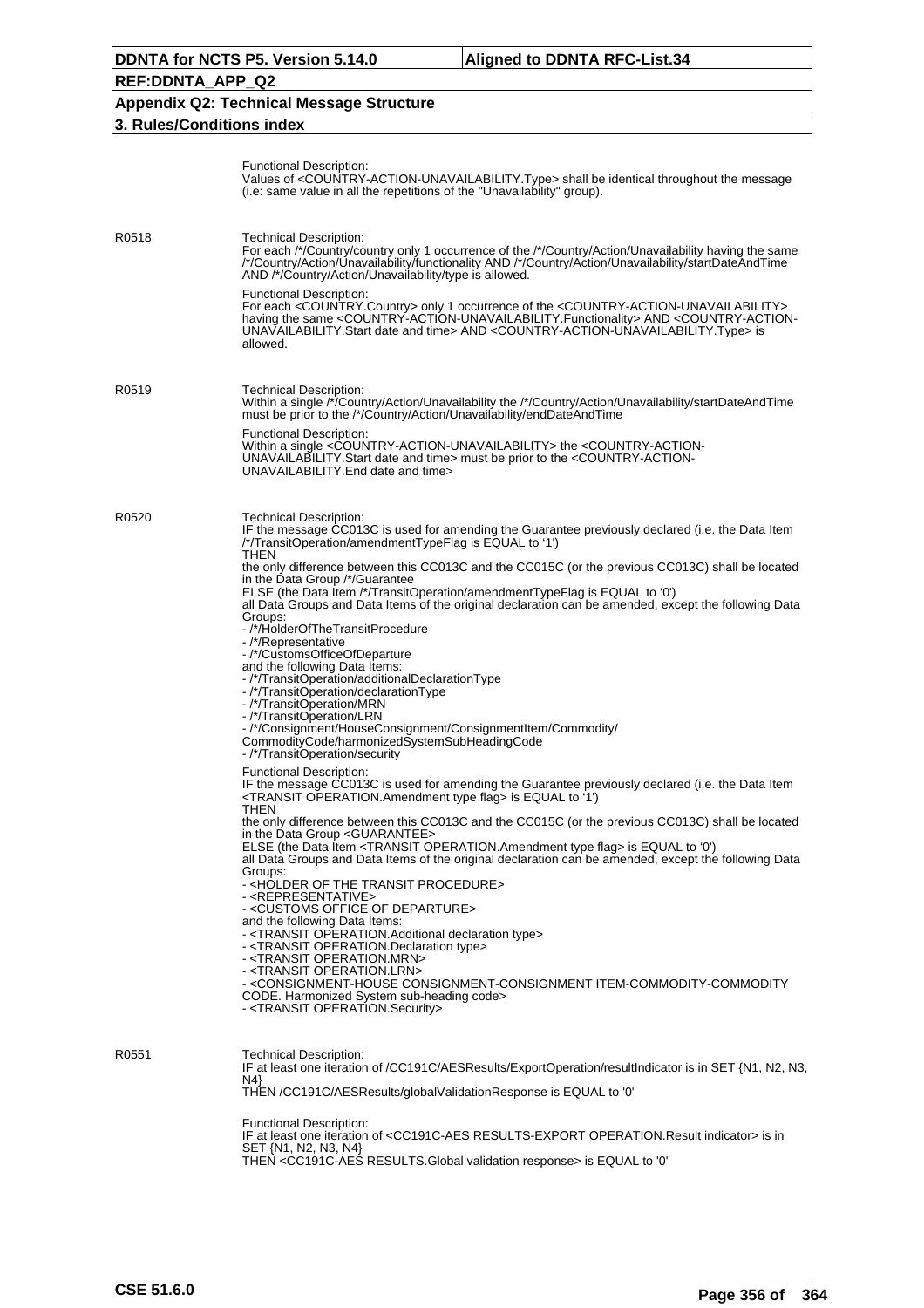# **Appendix Q2: Technical Message Structure**

| R0601 | <b>Technical Description:</b><br>IF/*/Consignment/HouseConsignment/ConsignmentItem/SupportingDocument/type is in SET {C651,<br>C658<br>THEN<br>IF /*/Consignment/HouseConsignment/ConsignmentItem/declarationType is PRESENT                                                                                                                                                                                                                                                                                                                                                       |
|-------|------------------------------------------------------------------------------------------------------------------------------------------------------------------------------------------------------------------------------------------------------------------------------------------------------------------------------------------------------------------------------------------------------------------------------------------------------------------------------------------------------------------------------------------------------------------------------------|
|       | THEN (/*/Consignment/HouseConsignment/ConsignmentItem/declarationType is<br>EQUAL to 'T1'<br>AND /*/TransitOperation/declarationType is EQUAL to 'T')                                                                                                                                                                                                                                                                                                                                                                                                                              |
|       | ELSE /*/TransitOperation/declarationType is EQUAL to 'T1';<br>IF /*/Consignment/HouseConsignment/ConsignmentItem/PreviousDocument/type is in SET {C651,<br>C658<br><b>THEN</b>                                                                                                                                                                                                                                                                                                                                                                                                     |
|       | IF /*/Consignment/HouseConsignment/ConsignmentItem/declarationType is PRESENT<br>THEN (/*/Consignment/HouseConsignment/ConsignmentItem/declarationType is in SET<br>$\{T2, T2F\}$<br>AND /*/TransitOperation/declarationType is EQUAL to 'T')                                                                                                                                                                                                                                                                                                                                      |
|       | ELSE /*/TransitOperation/declarationType is in SET {T2, T2F}<br><b>Functional Description:</b>                                                                                                                                                                                                                                                                                                                                                                                                                                                                                     |
|       | IF <consignment-house consignment-consignment="" item-supporting<br="">DOCUMENT. Type&gt; is in SET {C651, C658}<br/>THEN</consignment-house>                                                                                                                                                                                                                                                                                                                                                                                                                                      |
|       | IF <consignment-house consignment-consignment="" declaration<br="" item.="">type&gt; is PRESENT</consignment-house>                                                                                                                                                                                                                                                                                                                                                                                                                                                                |
|       | THEN ( <consignment-house consignment-consignment="" declaration<br="" item.="">type&gt; is EQUAL to 'T1'<br/>AND <transit declaration="" operation.="" type=""> is EQUAL to 'T')</transit></consignment-house>                                                                                                                                                                                                                                                                                                                                                                    |
|       | ELSE <transit declaration="" operation.="" type=""> is EQUAL to 'T1';<br/>IF <consignment-house consignment-consignment="" item-previous<br="">DOCUMENT. Type&gt; is in SET {C651, C658}</consignment-house></transit>                                                                                                                                                                                                                                                                                                                                                             |
|       | THEN<br>IF <consignment-house consignment-consignment="" declaration<br="" item.="">type&gt; is PRESENT</consignment-house>                                                                                                                                                                                                                                                                                                                                                                                                                                                        |
|       | THEN ( <consignment-house consignment-consignment="" declaration<br="" item.="">type&gt; is in SET <math>\{T2, T2F\}</math></consignment-house>                                                                                                                                                                                                                                                                                                                                                                                                                                    |
|       | AND <transit declaration="" operation.="" type=""> is EQUAL to 'T')<br/>ELSE <transit operation.declaration="" type=""> is in SET {T2, T2F}</transit></transit>                                                                                                                                                                                                                                                                                                                                                                                                                    |
| R0705 | <b>Technical Description:</b>                                                                                                                                                                                                                                                                                                                                                                                                                                                                                                                                                      |
|       | /*/GuaranteeReference/GuaranteeQuery/periodToDate must be posterior to<br>/*/GuaranteeReference/GuaranteeQuery/periodFromDate                                                                                                                                                                                                                                                                                                                                                                                                                                                      |
|       | <b>Functional Description:</b><br><guarantee date="" period="" query.="" reference-guarantee="" to=""> must be posterior to<br/><guarantee date="" from="" query.period="" reference-guarantee="">.</guarantee></guarantee>                                                                                                                                                                                                                                                                                                                                                        |
| R0720 | Technical Description:<br>IF/CC015C/TransitOperation/declarationType is in SET {T1, TIR}                                                                                                                                                                                                                                                                                                                                                                                                                                                                                           |
|       | THEN /CC190C/TransitOperation/ExportOperation/transitProcedureCategory is EQUAL to '1'<br>ELSE IF /CC015C/TransitOperation/declarationType is in SET {T2, T2F, T2SM}<br>THEN /CC190C/TransitOperation/ExportOperation/transitProcedureCategory is EQUAL to '2'<br>ELSE IF at least one consignment item for the specific                                                                                                                                                                                                                                                           |
|       | /CC190C/TransitOperation/ExportOperation/MRN has<br>/CC015C/Consignment/HouseConsignment/ConsignmentItem/declarationType EQUAL to 'T1'<br>THEN /CC190C/TransitOperation/ExportOperation/transitProcedureCategory is EQUAL to '1'<br>ELSE /CC190C/TransitOperation/ExportOperation/transitProcedureCategory is EQUAL to '2'                                                                                                                                                                                                                                                         |
|       | <b>Functional Description:</b><br>IF <cc015c-transitoperation.declarationtype> is in SET {T1, TIR}<br/>THEN <cc190c-transitoperation-exportoperation.transit category="" procedure=""> is EQUAL to '1'<br/>ELSE IF <cc015c-transitoperation.declarationtype> is in SET {T2, T2F, T2SM}<br/>THEN <cc190c-transitoperation-exportoperation.transit category="" procedure=""> is EQUAL to '2'</cc190c-transitoperation-exportoperation.transit></cc015c-transitoperation.declarationtype></cc190c-transitoperation-exportoperation.transit></cc015c-transitoperation.declarationtype> |
|       | ELSE IF at least one consignment item for the specific <cc190c-transitoperation-<br>ExportOperation.MRN&gt; has <cc015c-consignment-houseconsignment-<br>ConsignmentItem.declarationType&gt; EQUAL to 'T1'</cc015c-consignment-houseconsignment-<br></cc190c-transitoperation-<br>                                                                                                                                                                                                                                                                                                 |
|       | THEN <cc190c-transitoperation-exportoperation.transit category="" procedure=""> is EQUAL to '1'<br/>ELSE <cc190c-transitoperation-exportoperation.transit category="" procedure=""> is EQUAL to '2'</cc190c-transitoperation-exportoperation.transit></cc190c-transitoperation-exportoperation.transit>                                                                                                                                                                                                                                                                            |
| R0789 | <b>Technical Description:</b><br>IF/*/CustomsOfficeOfTransitDeclared is PRESENT                                                                                                                                                                                                                                                                                                                                                                                                                                                                                                    |
|       | THEN the multiplicity of /*/Consignment/ActiveBorderTransportMeans is up to 9x<br>ELSE the multiplicity of /*/Consignment/ActiveBorderTransportMeans is 1x                                                                                                                                                                                                                                                                                                                                                                                                                         |
|       | <b>Functional Description:</b><br>IF < CUSTOMS OFFICE OF TRANSIT (DECLARED) > is PRESENT<br>THEN the multiplicity of <consignment-active border="" means="" transport=""> is up to 9x<br/>ELSE the multiplicity of <consignment-active border="" means="" transport=""> is 1x</consignment-active></consignment-active>                                                                                                                                                                                                                                                            |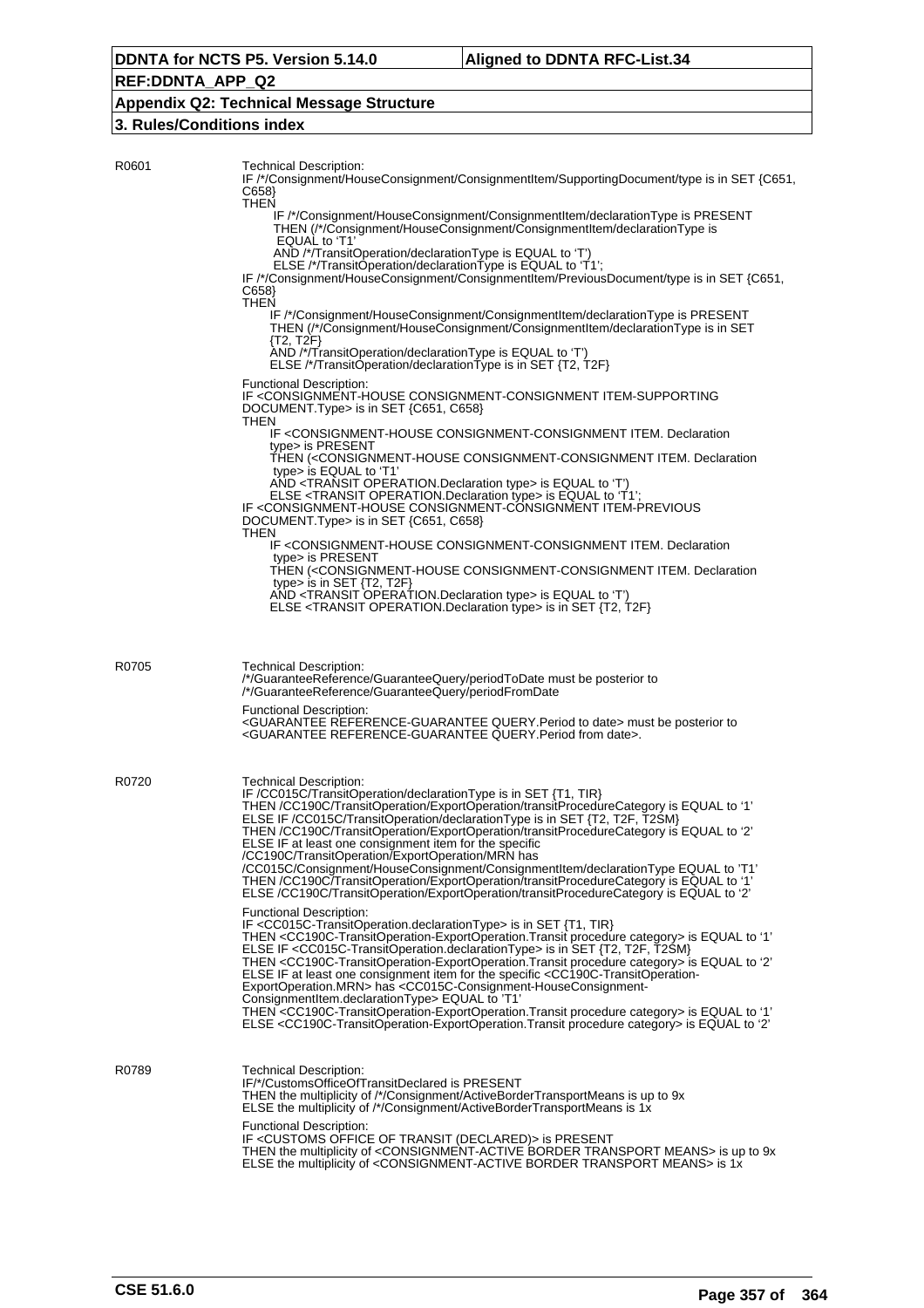# **Appendix Q2: Technical Message Structure**

| R0790 | Technical Description:<br>IF (/CC015C/CustomsOfficeOfTransitDeclared is PRESENT)<br>THEN the multiplicity of /CC170C/Consignment/ActiveBorderTransportMeans is up to 9x<br>ELSE IF (/CC013C/CustomsOfficeOfTransitDeclared is PRESENT)<br>THEN the multiplicity of /CC170C/Consignment/ActiveBorderTransportMeans is up to 9x<br>ELSE the multiplicity of /CC170C/Consignment/ActiveBorderTransportMeans is 1x                                                                                                                                                                                          |
|-------|---------------------------------------------------------------------------------------------------------------------------------------------------------------------------------------------------------------------------------------------------------------------------------------------------------------------------------------------------------------------------------------------------------------------------------------------------------------------------------------------------------------------------------------------------------------------------------------------------------|
|       | <b>Functional Description:</b><br>IF ( <cc015c-customs (declared)="" of="" office="" transit=""> is PRESENT)<br/>THEN the multiplicity of <cc170c-consignment-active border="" means="" transport=""> is up<br/>to 9x</cc170c-consignment-active></cc015c-customs>                                                                                                                                                                                                                                                                                                                                      |
|       | ELSE IF ( <cc013c-customs (declared)="" of="" office="" transit=""> is not PRESENT)<br/>THEN the multiplicity of <cc170c-consignment-active border="" means="" transport=""> is up<br/>to 9x<br/>ELSE the multiplicity of <cc170c-consignment-active border="" means="" transport=""> is 1x</cc170c-consignment-active></cc170c-consignment-active></cc013c-customs>                                                                                                                                                                                                                                    |
| R0817 | <b>Technical Description:</b><br>When /*/Consignment/HouseConsignment/ConsignmentItem/SupportingDocument/type is in SET                                                                                                                                                                                                                                                                                                                                                                                                                                                                                 |
|       | {C651, C658} the Unique Body Reference (UBR) shall be recorded in this field.<br><b>Functional Description:</b><br>When <consignment-house consignment-consignment="" item-supporting<br="">DOCUMENT. Type&gt; is in SET {C651, C658} the Unique Body Reference (UBR) shall be recorded in<br/>this field.</consignment-house>                                                                                                                                                                                                                                                                          |
| R0840 | <b>Technical Description:</b><br>Only a valid EORI or TCUIN shall be used. The EORI shall be validated only by EU MS. The TCUIN<br>shall be validated by EU MS and by the country where the TCUIN is defined.                                                                                                                                                                                                                                                                                                                                                                                           |
|       | <b>Functional Description:</b><br>Only a valid EORI or TCUIN shall be used. The EORI shall be validated only by EU MS. The TCUIN<br>shall be validated by EU MS and by the country where the TCUIN is defined.                                                                                                                                                                                                                                                                                                                                                                                          |
| R0849 | Technical Description:<br>IF /*/TransitOperation/declarationType is EQUAL to 'TIR'<br>THEN /*/TransitOperation/reducedDatasetIndicator = "0"                                                                                                                                                                                                                                                                                                                                                                                                                                                            |
|       | <b>Functional Description:</b><br>IF <transit declaration="" operation.="" type=""> is EQUAL to 'TIR'<br/>THEN <transit dataset="" indicator="" operation.="" reduced=""> = "0"</transit></transit>                                                                                                                                                                                                                                                                                                                                                                                                     |
| R0850 | Technical Description:<br>IF sender is in EU (CL010)<br>THEN the value must be a valid EORI or TCUIN (validated by receiver, if located in EU),<br>ELSE (sender is not in EU) the value must be a TIN number (validated by the message sender only).<br>The EORI/TCUIN values shall comply with the following pattern: $\langle x \rangle$ attern value=" [A-Z]{2}[\x21-<br>\x7E]{1,15}"/>                                                                                                                                                                                                              |
|       | <b>Functional Description:</b><br>IF sender is in EU (CL010 (CountryCodesCommunity))<br>THEN the value must be a valid EORI or TCUIN (validated by receiver, if located in EU),<br>ELSE (sender is not in EU) the value must be a TIN number (validated by the message sender only).<br>The EORI/TCUIN values shall comply with the following pattern: <xs:pattern value="&lt;math&gt;[A-Z]\{2\}[\x21-&lt;/math&gt;&lt;br&gt;\x7E]{1,15}"></xs:pattern>                                                                                                                                                 |
| R0851 | Technical Description:<br>The Identification number can be validated if the Consignee is located in the same contracting party as<br>the Recipient.                                                                                                                                                                                                                                                                                                                                                                                                                                                     |
|       | <b>Functional Description:</b><br>The Identification number can be validated if the Consignee is located in the same contracting party as<br>the Recipient.                                                                                                                                                                                                                                                                                                                                                                                                                                             |
| R0855 | Technical Description:<br>IF /*/Consignment/inlandModeOfTransport is EQUAL to '3'<br>THEN the multiplicity of /*/Consignment/DepartureTransportMeans AND<br>/*/Consignment/HouseConsignment/DepartureTransportMeans can be up to '3x'<br>ELSE IF /*/Consignment/inlandModeOfTransport is EQUAL to '2'<br>THEN the multiplicity of /*/Consignment/DepartureTransportMeans AND<br>/*/Consignment/HouseConsignment/DepartureTransportMeans can be more than '1x'<br>ELSE the multiplicity of /*/Consignment/DepartureTransportMeans AND<br>/*/Consignment/HouseConsignment/DepartureTransportMeans is '1x' |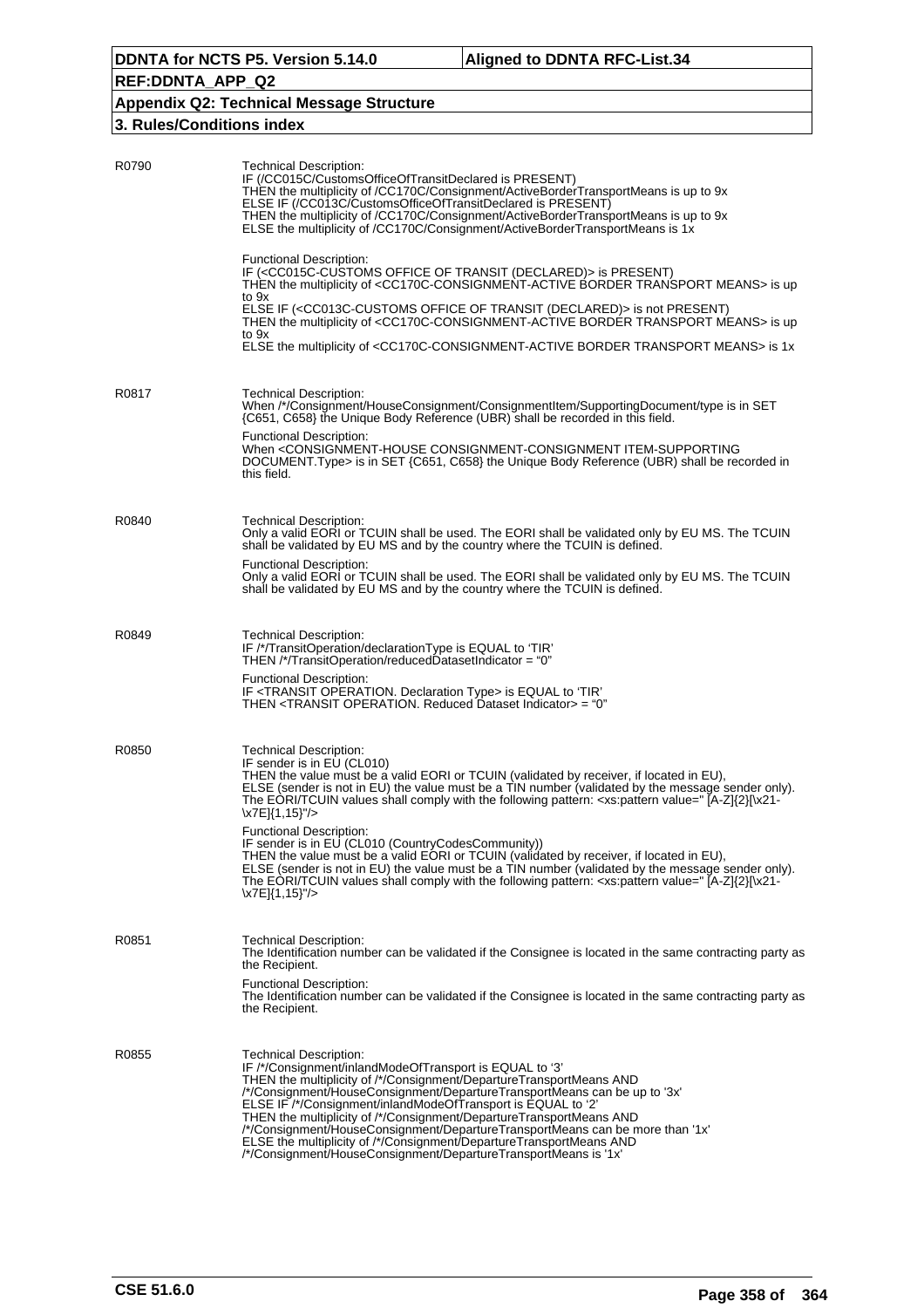# **Appendix Q2: Technical Message Structure**

|       | Functional Description:<br>IF <consignment.inland mode="" of="" transport=""> is EQUAL to '3'<br/>THEN the multiplicity of <consignment-departure means="" transport=""> AND<br/><consignment-house consignment-departure="" means="" transport=""> can be up to '3x'<br/>ELSE IF &lt; CONSIGNMENT. Inland mode of transport&gt; is EQUAL to '2'<br/>THEN the multiplicity of &lt; CONSIGNMENT-DEPARTURE TRANSPORT MEANS&gt; AND<br/><consignment-house consignment-departure="" means="" transport=""> can be more than<br/>'1x'<br/>ELSE the multiplicity of <consignment-departure means="" transport=""> AND<br/>CONSIGNMENT-HOUSE CONSIGNMENT-DEPARTURE TRANSPORT MEANS&gt; is '1x'</consignment-departure></consignment-house></consignment-house></consignment-departure></consignment.inland>                                                                                                                                                                                                                                     |
|-------|-------------------------------------------------------------------------------------------------------------------------------------------------------------------------------------------------------------------------------------------------------------------------------------------------------------------------------------------------------------------------------------------------------------------------------------------------------------------------------------------------------------------------------------------------------------------------------------------------------------------------------------------------------------------------------------------------------------------------------------------------------------------------------------------------------------------------------------------------------------------------------------------------------------------------------------------------------------------------------------------------------------------------------------------|
| R0859 | Technical Description:<br>IF /*/TransitOperation/reducedDatasetIndicator = "1"<br>THEN at least one /*/Authorisation/type is EQUAL TO 'C524'<br>ELSE /*/Authorisation/type shall not be EQUAL TO 'C524'<br><b>Functional Description:</b><br>IF <transit dataset="" indicator="" operation.="" reduced=""> = "1"<br/>THEN at least one <authorisation. type=""> is EQUAL TO 'C524'<br/>ELSE <authorisation. type=""> shall not be EQUAL TO 'C524'</authorisation.></authorisation.></transit>                                                                                                                                                                                                                                                                                                                                                                                                                                                                                                                                             |
| R0860 | Technical Description:<br>IF sender is in EU (CL010)<br>THEN the value must be a valid EORI or TCUIN<br>ELSE (sender is not in EU) the value must be a valid TIN number.<br><b>Functional Description:</b><br>IF sender is in EU (CL010 (CountryCodesCommunity)),<br>THEN the value must be a valid EORI or TCUIN,<br>ELSE (sender is not in EU) the value must be a valid TIN number.                                                                                                                                                                                                                                                                                                                                                                                                                                                                                                                                                                                                                                                    |
| R0871 | Technical Description:<br>Reference number assigned must be equal to the one included in CD001C, CD003C, CC013C,<br>CC015C, CD050C, CD115C, CD160C OR CD165C.<br><b>Functional Description:</b><br>Reference number assigned must be equal to the one included in CD001C, CD003C, CC013C,<br>CC015C, CD050C, CD115C, CD160C OR CD165C.                                                                                                                                                                                                                                                                                                                                                                                                                                                                                                                                                                                                                                                                                                    |
| R0875 | Technical Description:<br>IF/CC191C/AESResults/globalValidationResponse is EQUAL to '1'<br>THEN all iterations of /CC191C/ExportOperation/resultIndicator is EQUAL to 'P1'<br>ELSE at least one iteration of /CC191C/ExportOperation/resultIndicator is in SET {N1, N2, N3, N4}<br><b>Functional Description:</b><br>IF <cc191c-aes global="" response="" results.="" validation=""> is EQUAL to '1'<br/>THEN all iterations of <cc191c-export indicator="" operation.result=""> is EQUAL to 'P1'<br/>ELSE at least one iteration of <cc191c-export indicator="" operation.result=""> is in SET {N1, N2,<br/>N3, N4}</cc191c-export></cc191c-export></cc191c-aes>                                                                                                                                                                                                                                                                                                                                                                         |
| R0900 | Technical Description:<br>IF /*/TransitOperation/declarationType is EQUAL to 'TIR'<br>THEN /*/Guarantee/guaranteeType is EQUAL to 'B'<br>ELSE IF the first two characters of /*/CustomsOfficeOfDeparture/referenceNumber is in SET CL010<br>OR is EQUAL to 'SM' OR is EQUAL to 'AD'<br>THEN /*/Guarantee/guaranteeType must be in SET CL230<br>ELSE /*/Guarantee/guaranteeType must be in SET CL229<br><b>Functional Description:</b><br>IF <transit declaration="" operation.="" type=""> IS EQUAL TO 'TIR'<br/>THEN <guarantee.guarantee type=""> IS EQUAL TO 'B'<br/>ELSE IF the country code (first two characters) in the <customs of<br="" office="">DEPARTURE.Reference number&gt; is in SET of CL010 (CountryCodesCommunity) OR is EQUAL to<br/>'SM' OR is EQUAL to 'AD'<br/>THEN <guarantee.guarantee type=""> must be in SET CL230 (GuaranteeTypeEUNonTIR)<br/>ELSE <guarantee.guarantee type=""> must be in SET CL229 (GuaranteeTypeCTC)</guarantee.guarantee></guarantee.guarantee></customs></guarantee.guarantee></transit> |
| R0901 | Technical Description:<br>IF /*/TransitOperation/declarationType is EQUAL to 'TIR'<br>THEN the first two characters of /*/CustomsOfficeOfDestinationDeclared/referenceNumber is in SET<br>CL010<br>AND the first two characters of /*/CustomsOfficeOfDeparture/referenceNumber is in SET CL010                                                                                                                                                                                                                                                                                                                                                                                                                                                                                                                                                                                                                                                                                                                                            |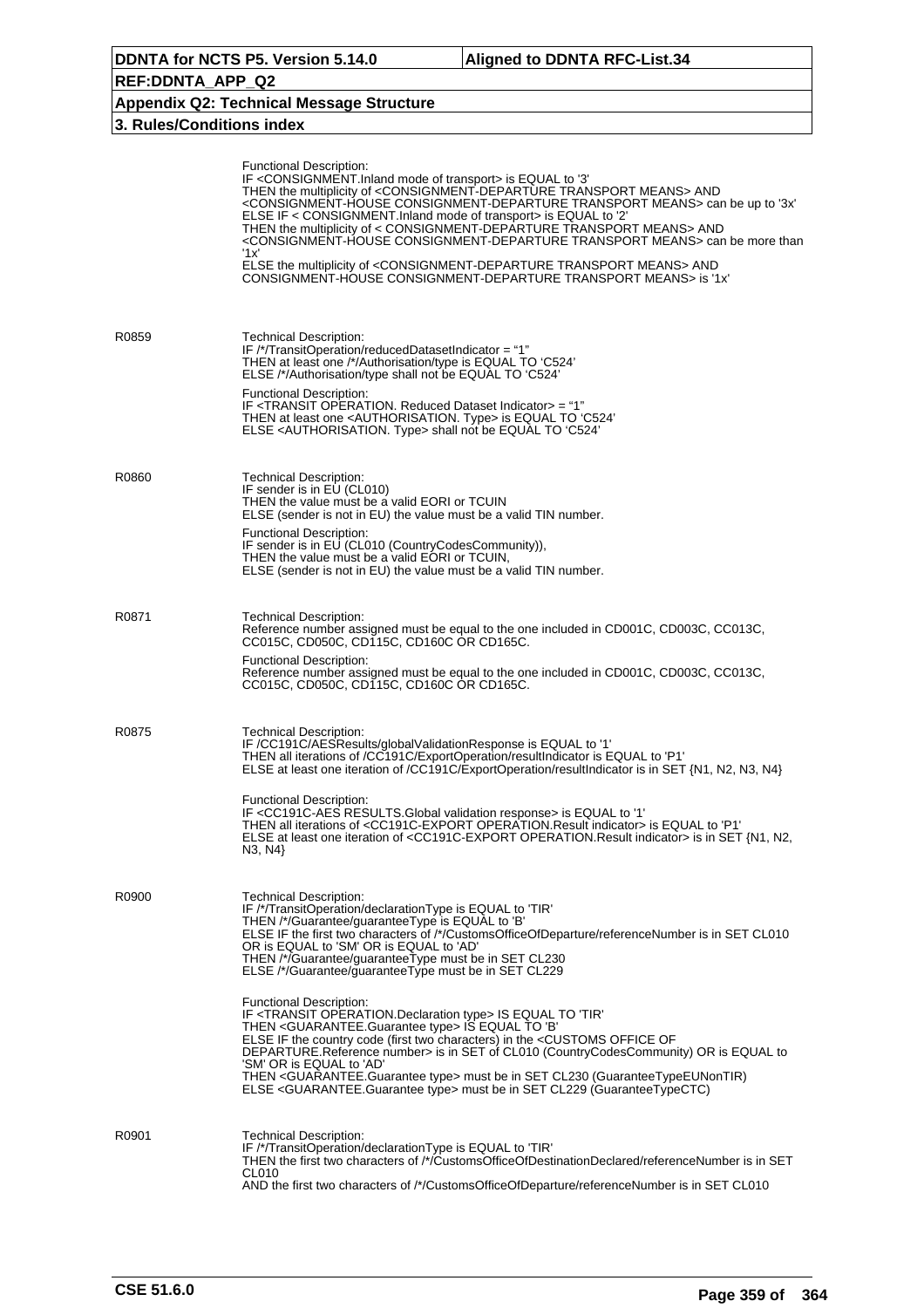|                           | DDNTA for NCTS P5. Version 5.14.0<br><b>Aligned to DDNTA RFC-List.34</b>                                                                                                                                                                                                                                                                                                                                                                                                                                                                                                                                                                                                                                                                                                                                                                                                                                                                                                                                                                                                                                                                                                                                |  |
|---------------------------|---------------------------------------------------------------------------------------------------------------------------------------------------------------------------------------------------------------------------------------------------------------------------------------------------------------------------------------------------------------------------------------------------------------------------------------------------------------------------------------------------------------------------------------------------------------------------------------------------------------------------------------------------------------------------------------------------------------------------------------------------------------------------------------------------------------------------------------------------------------------------------------------------------------------------------------------------------------------------------------------------------------------------------------------------------------------------------------------------------------------------------------------------------------------------------------------------------|--|
| <b>REF:DDNTA APP Q2</b>   |                                                                                                                                                                                                                                                                                                                                                                                                                                                                                                                                                                                                                                                                                                                                                                                                                                                                                                                                                                                                                                                                                                                                                                                                         |  |
|                           | <b>Appendix Q2: Technical Message Structure</b>                                                                                                                                                                                                                                                                                                                                                                                                                                                                                                                                                                                                                                                                                                                                                                                                                                                                                                                                                                                                                                                                                                                                                         |  |
| 3. Rules/Conditions index |                                                                                                                                                                                                                                                                                                                                                                                                                                                                                                                                                                                                                                                                                                                                                                                                                                                                                                                                                                                                                                                                                                                                                                                                         |  |
|                           | <b>Functional Description:</b><br>IF <transit declaration="" operation.="" type=""> is EQUAL to 'TIR'<br/>THEN the country code (first two characters) in the <customs destination<br="" of="" office="">(DECLARED). Reference number&gt; is in SET CL010 (CountryCodesCommunity)<br/>AND the country code (first two characters) in the <customs departure.reference<br="" of="" office="">number &gt; is in SET CL010 (CountryCodesCommunity).</customs></customs></transit>                                                                                                                                                                                                                                                                                                                                                                                                                                                                                                                                                                                                                                                                                                                          |  |
| R0904                     | Technical Description:<br>IF the first two characters of /*/CustomsOfficeOfDeparture/referenceNumber is in SET {AD, SM}<br>THEN the first two characters of /*/CustomsOfficeOfDestinationDeclared/referenceNumber is in SET<br>CL553                                                                                                                                                                                                                                                                                                                                                                                                                                                                                                                                                                                                                                                                                                                                                                                                                                                                                                                                                                    |  |
|                           | <b>Functional Description:</b><br>IF the country code (first two characters) in the <customs departure.reference<br="" of="" office="">number&gt; is in SET {AD, SM}<br/>THEN the country code (first two characters) in the <customs destination<br="" of="" office="">(DECLARED). Reference number&gt; is in SET CL553 (MSCountry)</customs></customs>                                                                                                                                                                                                                                                                                                                                                                                                                                                                                                                                                                                                                                                                                                                                                                                                                                                |  |
| R0905                     | <b>Technical Description:</b><br>IF the first two characters of /*/CustomsOfficeOfDeparture/referenceNumber is in SET CL112<br>THEN the two characters of /*/CustomsOfficeOfDestinationDeclared/referenceNumber is NOT in<br>SET{AD, SM}                                                                                                                                                                                                                                                                                                                                                                                                                                                                                                                                                                                                                                                                                                                                                                                                                                                                                                                                                                |  |
|                           | <b>Functional Description:</b><br>IF the country code (first two characters) in the <customs departure.reference<br="" of="" office="">number&gt; is in SET CL112 (CountryCodesCTC)<br/>THEN the country code (first two characters) in the <customs destination<br="" of="" office="">(DECLARED).Reference number&gt; is NOT in SET {AD, SM}</customs></customs>                                                                                                                                                                                                                                                                                                                                                                                                                                                                                                                                                                                                                                                                                                                                                                                                                                       |  |
| R0906                     | Technical Description:<br>IF the first two characters of /*/CustomsOfficeOfDestinationDeclared/referenceNumber is EQUAL to<br>'AD'<br>THEN the first two characters of /*/CustomsOfficeOfTransitDeclared/referenceNumber is EQUAL to<br>'AD':<br>IF the first two characters of /*/CustomsOfficeOfDestinationDeclared/referenceNumber is EQUAL to<br>'AD'<br>THEN the first two characters of /*/CustomsOfficeOfTransitActual/referenceNumber is EQUAL to 'AD'<br>Functional Description:<br>IF the country code (first two characters) in the <customs destination<br="" of="" office="">(DECLARED).Reference number&gt; is EQUAL to 'AD'<br/>THEN the country code (first two characters) in the <customs of="" office="" transit<br="">(DECLARED).Reference number&gt; is EQUAL to 'AD';<br/>IF the country code (first two characters) in the <customs destination<br="" of="" office="">(DECLARED).Reference number&gt; is EQUAL to 'AD'<br/>THEN the country code (first two characters) in the <customs of="" office="" transit<br="">(ACTUAL).Reference number&gt; is EQUAL to 'AD'</customs></customs></customs></customs>                                                                     |  |
| R0909                     | Technical Description:<br>IF the first two characters of /*/CustomsOfficeOfDestinationDeclared/referenceNumber is EQUAL to<br>'SM'<br><b>THEN</b><br>IF the first two characters of /*/CustomsOfficeOfDeparture/referenceNumber is EQUAL to 'IT',<br>THEN /*/TransitOperation/declarationType is EQUAL to 'T2SM'<br><b>ELSE</b><br>IF the first two characters of /*/CustomsOfficeOfDeparture/referenceNumber is in SET<br>CL010<br>AND NOT EQUAL to 'IT'<br>THEN /*/TransitOperation/declarationType is in SET {T2, T2F} OR<br>/*/Consignment/HouseConsignment/ConsignmentItem/declarationType is in SET {T2,<br>T2F);<br>IF the first two characters of /*/CustomsOfficeOfDestinationActual/referenceNumber is EQUAL to 'SM'<br>THEN<br>IF the first two characters of /*/CustomsOfficeOfDeparture/referenceNumber is EQUAL to 'IT',<br>THEN /*/TransitOperation/declarationType is EQUAL to 'T2SM'<br><b>ELSE</b><br>IF the first two characters of /*/CustomsOfficeOfDeparture/referenceNumber is in SET CL010<br>AND NOT EQUAL to 'IT'<br>THEN /*/TransitOperation/declarationType is in SET {T2, T2F} OR<br>/*/Consignment/HouseConsignment/ConsignmentItem/declarationType is in SET {T2}<br>T2F |  |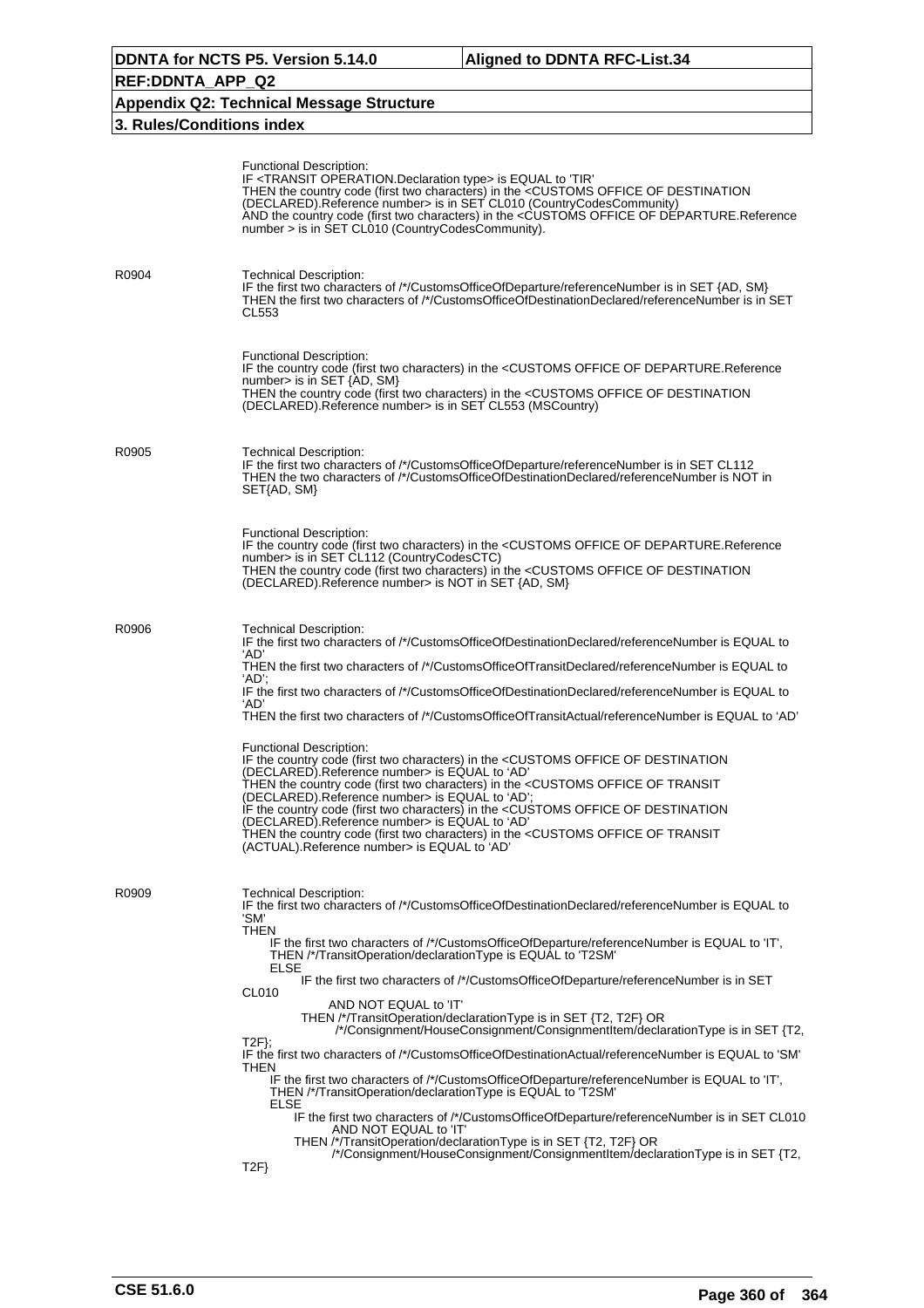## **REF:DDNTA\_APP\_Q2**

## **Appendix Q2: Technical Message Structure**

## Functional Description: IF the country code (first two characters) in the <CUSTOMS OFFICE OF DESTINATION (DECLARED) Reference number> is EQUAL to 'SM' THEN IF the country code (first two characters) in the <CUSTOMS OFFICE OF DEPARTURE.Reference number> is EQUAL to 'IT' THEN <TRANSIT OPERATION.Declaration type> is EQUAL to 'T2SM' ELSE IF the country code (first two characters) in the <CUSTOMS OFFICE OF DEPARTURE.Reference number> is in set CL010 (CountryCodesCommunity) AND NOT EQUAL to 'IT' THEN <TRANSIT OPERATION.Declaration type> is in SET {T2, T2F} OR <CONSIGNMENT-HOUSE CONSIGNMENT-CONSIGNMENT ITEM.Declaration type> is in SET {T2,T2F}; IF the country code (first two characters) in the <CUSTOMS OFFICE OF DESTINATION (ACTUAL) Reference number> is EQUAL to 'SM' THEN IF the country code (first two characters) in the <CUSTOMS OFFICE OF DEPARTURE.Reference number> is EQUAL to 'IT' THEN <TRANSIT OPERATION.Declaration type> is EQUAL to 'T2SM' ELSE IF the country code (first two characters) in the <CUSTOMS OFFICE OF DEPARTURE.Reference number> is in set CL010 (CountryCodesCommunity) AND NOT EQUAL to 'IT' THEN <TRANSIT OPERATION.Declaration type> is in SET {T2, T2F} OR <CONSIGNMENT-HOUSE CONSIGNMENT-CONSIGNMENT ITEM.Declaration type> is in SET {T2, T2F} R0910 Technical Description: IF /CC013C/TransitOperation/additionalDeclarationType is EQUAL to 'A' OR /CC015C/TransitOperation/additionalDeclarationType is EQUAL to 'A' THEN /\*/ControlResult/code is in SET CL195 Functional Description: IF <CC013C-TRANSIT OPERATION.Additional declaration type> is EQUAL to 'A' OR <CC015C-TRANSIT OPERATION.Additional declaration type> is EQUAL to 'A' THEN <CONTROL RESULT.Code> is in SET CL195 (ControlResultCodeDepartureSimplifiedExcluded) R0911 Technical Description: IF the first two characters of /\*/CustomsOfficeOfDeparture/referenceNumber is EQUAL to 'SM' AND the first two characters of /\*/CustomsOfficeOfDestinationDeclared/referenceNumber is in SET CL010 THEN /\*/TransitOperation/declarationType is in SET {T2, T2F}; IF the first two characters of /\*/CustomsOfficeOfDeparture/referenceNumber is EQUAL to 'SM' AND the first two characters of /\*/CustomsOfficeOfDestinationActual/referenceNumber is in SET CL010 THEN /\*/TransitOperation/declarationType is in SET {T2, T2F} Functional Description: IF the country code (first two characters) in the <CUSTOMS OFFICE OF DEPARTURE.Reference number> is EQUAL to 'SM' AND the country code (first two characters) in the <CUSTOMS OFFICE OF DESTINATION (DECLARED).Reference> is in SET CL010 (CountryCodesCommunity) THEN <TRANSIT OPERATION.Declaration type> is in SET {T2, T2F}; IF the country code (first two characters) in the <CUSTOMS OFFICE OF DEPARTURE.Reference number> is EQUAL to 'SM' AND the country code (first two characters) in the <CUSTOMS OFFICE OF DESTINATION (ACTUAL).Reference> is in SET CL010 (CountryCodesCommunity) THEN <TRANSIT OPERATION.Declaration type> is in SET {T2, T2F} **3. Rules/Conditions index**

R0912 Technical Description: IF /\*/TransitOperation/declarationType is EQUAL to 'TIR' THEN /\*/ControlResult/code is in SET CL195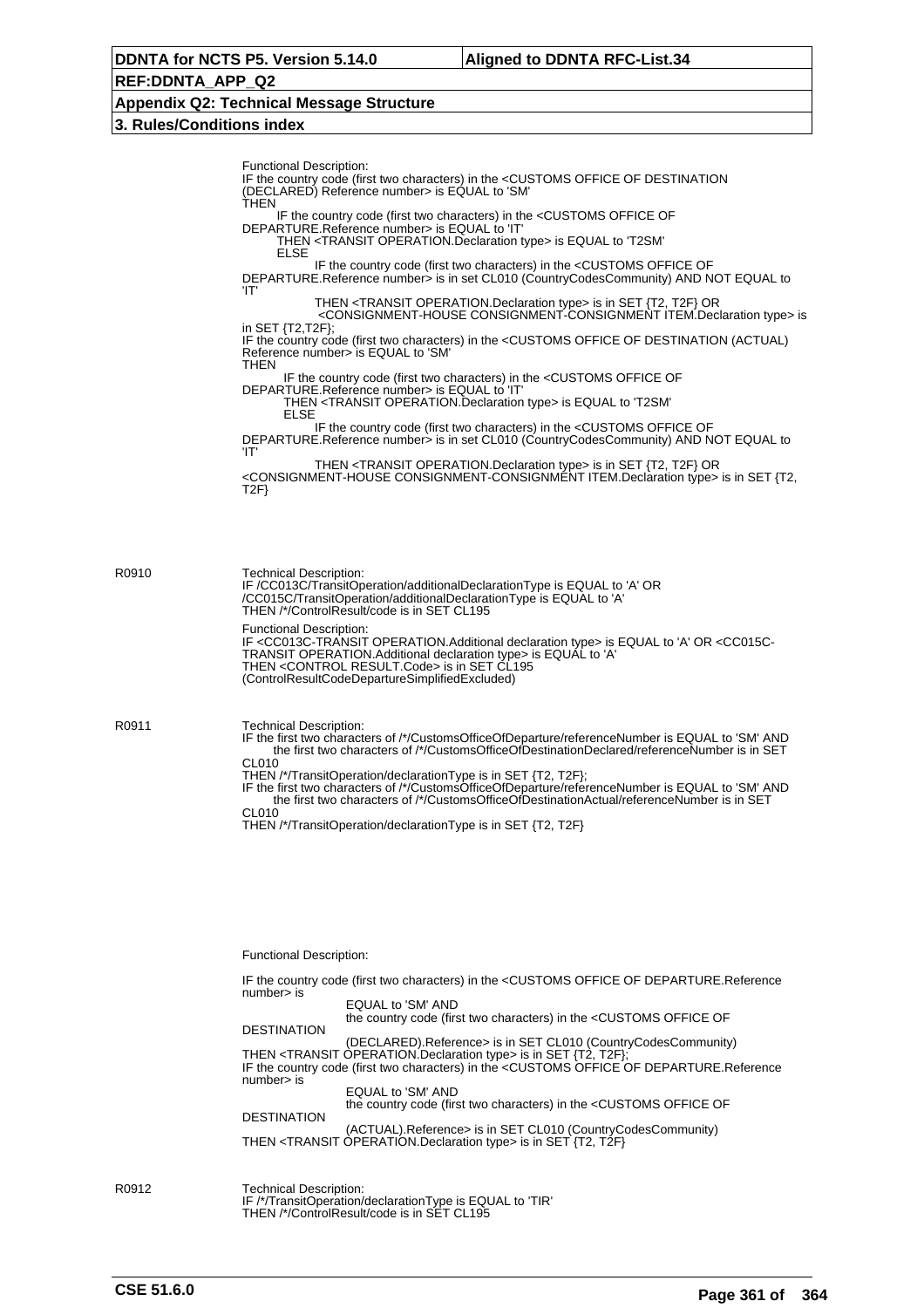|                                                 | DDNTA for NCTS P5. Version 5.14.0                                                                                                                                                                                   | <b>Aligned to DDNTA RFC-List.34</b>                                                                                                                                                                                                                                                                                                                                                                                                                                                                    |  |  |
|-------------------------------------------------|---------------------------------------------------------------------------------------------------------------------------------------------------------------------------------------------------------------------|--------------------------------------------------------------------------------------------------------------------------------------------------------------------------------------------------------------------------------------------------------------------------------------------------------------------------------------------------------------------------------------------------------------------------------------------------------------------------------------------------------|--|--|
| <b>REF:DDNTA APP Q2</b>                         |                                                                                                                                                                                                                     |                                                                                                                                                                                                                                                                                                                                                                                                                                                                                                        |  |  |
| <b>Appendix Q2: Technical Message Structure</b> |                                                                                                                                                                                                                     |                                                                                                                                                                                                                                                                                                                                                                                                                                                                                                        |  |  |
| 3. Rules/Conditions index                       |                                                                                                                                                                                                                     |                                                                                                                                                                                                                                                                                                                                                                                                                                                                                                        |  |  |
|                                                 | Functional Description:<br>IF <transit operation.declaration="" type=""> is EQUAL to 'TIR'<br/>THEN <control result.code=""> is in SET CL195<br/>(ControlResultCodeDepartureSimplifiedExcluded)</control></transit> |                                                                                                                                                                                                                                                                                                                                                                                                                                                                                                        |  |  |
| R0983                                           | Technical Description:<br>for all Consignment Items included in that House Consignment<br><b>Functional Description:</b>                                                                                            | /*/Consignment/HouseConsignment/grossMass must be GREATER than OR EQUAL to the sum of<br>/*/Consignment/HouseConsignmentConsignmentItem/Commodity/GoodsMeasure/grossMass available<br><consignment-house consignment.gross="" mass=""> must be GREATER than OR EQUAL to the<br/>sum of <consignment-house consignment-consignment="" item-commodity-goods<br="">MEASURE. Gross mass&gt; available for all Consignment Items included in that House Consignment</consignment-house></consignment-house> |  |  |
| R0987                                           | <b>Technical Description:</b><br>iteration.<br><b>Functional Description:</b><br>iteration.                                                                                                                         | Each <sequence number=""> is unique for the Data Group it belongs to. The sequence numbers shall be<br/>sequential, starting from '1' for the first iteration of the Data Group and increasing by '1' for each<br/>Each <sequence number=""> is unique for the Data Group it belongs to. The sequence numbers shall be<br/>sequential, starting from '1' for the first iteration of the Data Group and increasing by '1' for each</sequence></sequence>                                                |  |  |
| R0988                                           | <b>Technical Description:</b><br>iteration.<br><b>Functional Description:</b><br>iteration.                                                                                                                         | Each < Goods item number> is unique for the Data Group it belongs to. The Goods item number shall<br>be sequential, starting from '1' for the first iteration of the Data Group and increasing by '1' for each<br>Each < Goods item number> is unique for the Data Group it belongs to. The Goods item number shall<br>be sequential, starting from '1' for the first iteration of the Data Group and increasing by '1' for each                                                                       |  |  |
| R0990                                           | <b>Technical Description:</b><br>algorithm defined by IRU, see DDNTA Main Document.<br><b>Functional Description:</b><br>the algorithm defined by IRU, see DDNTA Main Document.                                     | The /*/TransitOperation/TIRCarnetNumber must have the format an10 or an11 and must follow the<br>The <transit carnet="" number="" operation.tir=""> must have the format an10 or an11 and must follow</transit>                                                                                                                                                                                                                                                                                        |  |  |
| R0994                                           | <b>Technical Description:</b><br>/*/Consignment/HouseConsignment/grossMass for all house consignments.<br><b>Functional Description:</b>                                                                            | The value of /*/Consignment/grossMass must be GREATER than or EQUAL to the sum of<br>The value of <consignment.gross mass=""> must be GREATER than or EQUAL to the sum of<br/><consignment-house consignment.gross="" mass=""> for all house consignments.</consignment-house></consignment.gross>                                                                                                                                                                                                     |  |  |
| R0995                                           | <b>Technical Description:</b><br>For this data item only an EORI number is valid.<br><b>Functional Description:</b><br>For this data item only an EORI number is valid.                                             |                                                                                                                                                                                                                                                                                                                                                                                                                                                                                                        |  |  |
| R3060                                           | <b>Technical Description:</b><br>IF /*/Consignment/countryOfDestination is in SET CL009<br>OR.<br>CL <sub>009</sub><br><b>Functional Description:</b><br>OR.<br>Destination > are in SET CL009                      | at least one /*/Consignment/HouseConsignment/ConsignmentItem/countryOfDestination is in SET<br>THEN /*/Consignment/AdditionalInformation/code shall not be EQUAL TO '30600'<br>IF <consignment.country destination="" of=""> is in SET CL009 (CountryCodesCommonTransit)<br/>at least one &lt; CONSIGNMENT-HOUSE CONSIGNMENT-CONSIGNMENT ITEM. Country Of<br/>THEN <consignment-additional information.code=""> shall not be EQUAL TO '30600'</consignment-additional></consignment.country>           |  |  |
| R3061                                           | <b>Technical Description:</b><br>not be EQUAL TO '30600'                                                                                                                                                            | The Data Item /*/Consignment/HouseConsignment/ConsignmentItem/AdditionalInformation/code shall                                                                                                                                                                                                                                                                                                                                                                                                         |  |  |

**r**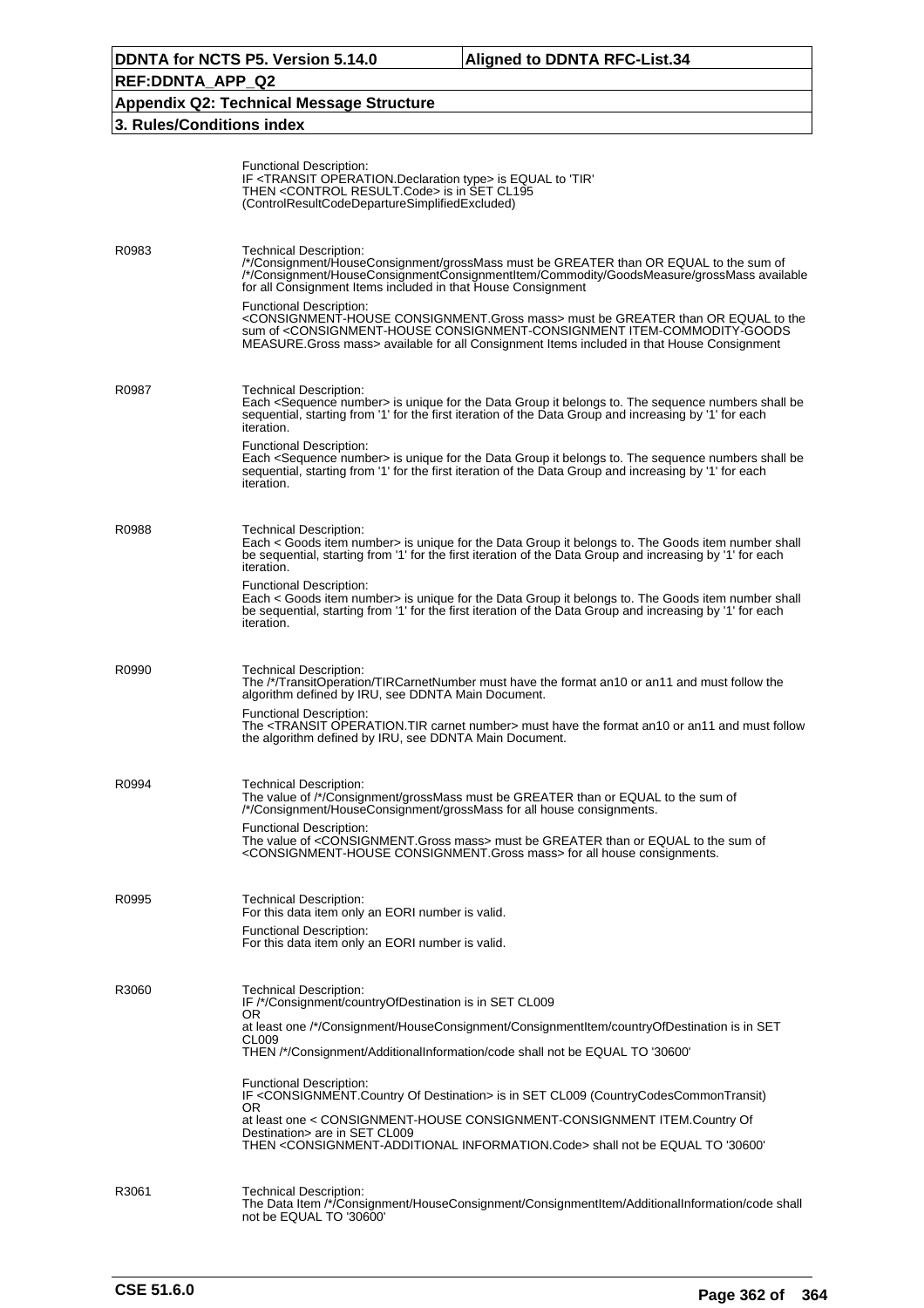|                                                 | DDNTA for NCTS P5. Version 5.14.0                                                                      | <b>Aligned to DDNTA RFC-List.34</b>                                                                                                                                                                                                                                                                             |  |  |
|-------------------------------------------------|--------------------------------------------------------------------------------------------------------|-----------------------------------------------------------------------------------------------------------------------------------------------------------------------------------------------------------------------------------------------------------------------------------------------------------------|--|--|
| REF:DDNTA_APP_Q2                                |                                                                                                        |                                                                                                                                                                                                                                                                                                                 |  |  |
| <b>Appendix Q2: Technical Message Structure</b> |                                                                                                        |                                                                                                                                                                                                                                                                                                                 |  |  |
| 3. Rules/Conditions index                       |                                                                                                        |                                                                                                                                                                                                                                                                                                                 |  |  |
|                                                 | <b>Functional Description:</b><br>INFORMATION.Code> shall not be EQUAL TO '30600'                      | The Data Item <consignment-house consignment-consignment="" item-additional<="" td=""></consignment-house>                                                                                                                                                                                                      |  |  |
| R3062                                           | <b>Technical Description:</b><br>IF /*/Consignment/countryOfDestination is in SET CL009<br>OR<br>CL009 | at least one /*/Consignment/HouseConsignment/ConsignmentItem/countryOfDestination is in SET<br>THEN /*/Consignment/HouseConsignment/AdditionalInformation/code shall not be EQUAL TO '30600'                                                                                                                    |  |  |
|                                                 | <b>Functional Description:</b><br>0R<br>Destination> are in SET CL009<br><b>EQUAL TO '30600'</b>       | IF <consignment.country destination="" of=""> is in SET CL009 (CountryCodesCommonTransit)<br/>at least one &lt; CONSIGNMENT-HOUSE CONSIGNMENT-CONSIGNMENT ITEM.Country Of<br/>THEN <consignment-house additional="" consignment-="" information.code=""> shall not be</consignment-house></consignment.country> |  |  |
| S1002                                           | Technical Description:<br>C0812 > C0587<br>Functional Description:<br>N/A                              | The validation of particular Data Group/Item shall be performed in the following sequence: C0466 >                                                                                                                                                                                                              |  |  |
| S <sub>1003</sub>                               | Technical Description:<br>C0813<br><b>Functional Description:</b><br>N/A                               | The validation of particular Data Group/Item shall be performed in the following sequence: C0466 >                                                                                                                                                                                                              |  |  |
| S1004                                           | Technical Description:<br>C0411<br>Functional Description:<br>N/A                                      | The validation of particular Data Group/Item shall be performed in the following sequence: C0466 >                                                                                                                                                                                                              |  |  |
| S <sub>1007</sub>                               | Technical Description:<br>C0812<br><b>Functional Description:</b><br>N/A                               | The validation of particular Data Group/Item shall be performed in the following sequence: C0466 >                                                                                                                                                                                                              |  |  |
| S <sub>1008</sub>                               | <b>Technical Description:</b><br>C0587<br>Functional Description:<br>N/A                               | The validation of particular Data Group/Item shall be performed in the following sequence: C0466 >                                                                                                                                                                                                              |  |  |
| S <sub>1010</sub>                               | Technical Description:<br>C0186<br><b>Functional Description:</b><br>N/A                               | The validation of particular Data Group/Item shall be performed in the following sequence: C0812 >                                                                                                                                                                                                              |  |  |
| S <sub>1011</sub>                               | Technical Description:<br>C0191<br>Functional Description:<br>N/A                                      | The validation of particular Data Group/Item shall be performed in the following sequence: C0812 >                                                                                                                                                                                                              |  |  |
| S1012                                           | Technical Description:<br>C0186 > C0337<br><b>Functional Description:</b><br>N/A                       | The validation of particular Data Group/Item shall be performed in the following sequence: C0812 >                                                                                                                                                                                                              |  |  |